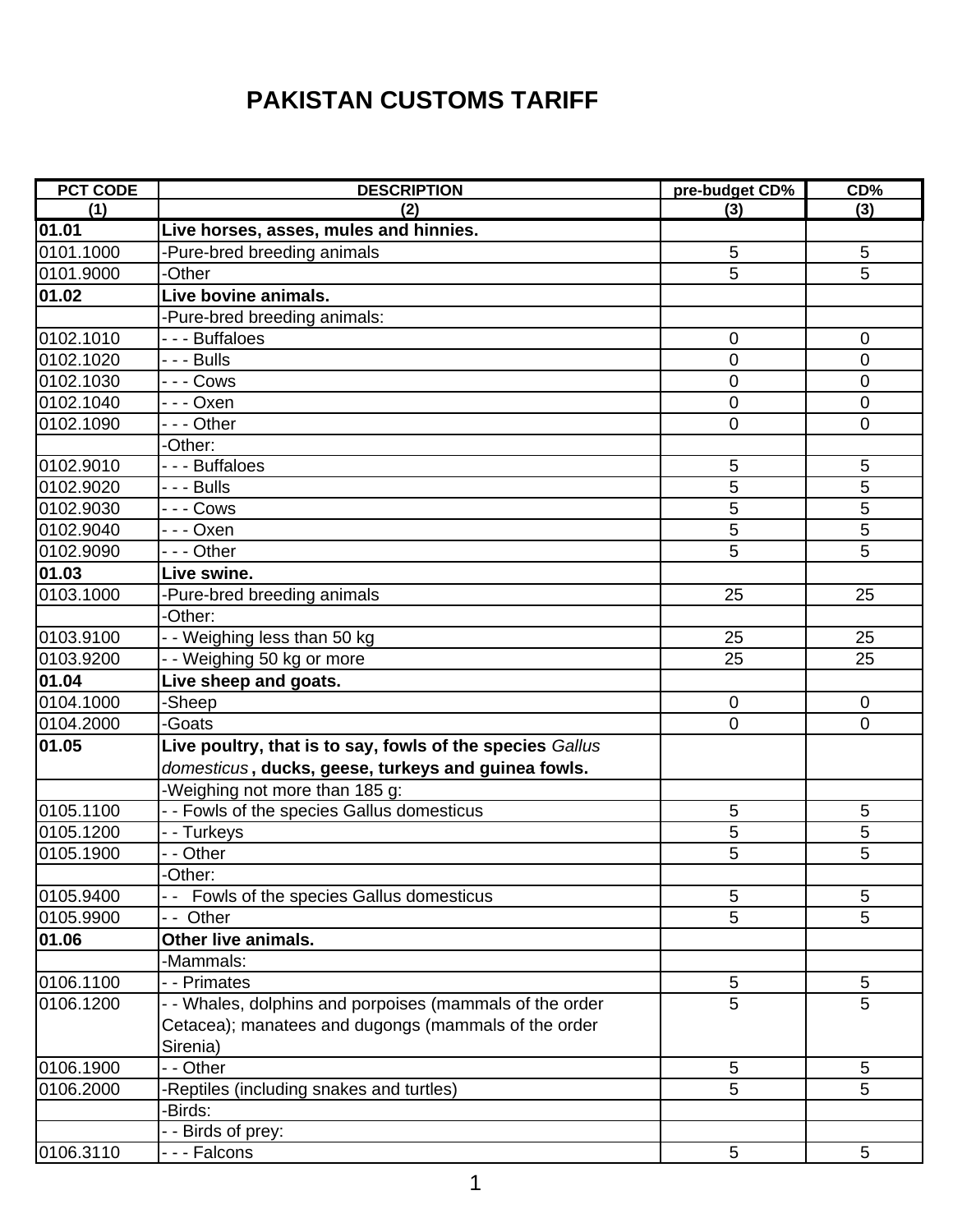| <b>PCT CODE</b> | <b>DESCRIPTION</b>                                           | pre-budget CD% | CD%            |
|-----------------|--------------------------------------------------------------|----------------|----------------|
| (1)             | (2)                                                          | (3)            | (3)            |
| 0106.3190       | $- -$ Other                                                  | 5              | 5              |
| 0106.3200       | - - Psittaciformes (including parrots, parakeets, macaws and | 5              | 5              |
|                 | cockatoos)                                                   |                |                |
| 0106.3900       | - - Other                                                    | 5              | 5              |
| 0106.9000       | -Other                                                       | 5              | 5              |
| 02.01           | Meat of bovine animals, fresh or chilled.                    |                |                |
| 0201.1000       | Carcasses and half-carcasses                                 | $\mathbf 0$    | $\overline{0}$ |
| 0201.2000       | -Other cuts with bone in                                     | $\overline{0}$ | $\overline{0}$ |
| 0201.3000       | -Boneless                                                    | $\mathbf 0$    | $\mathbf 0$    |
| 02.02           | Meat of bovine animals, frozen.                              |                |                |
| 0202.1000       | -Carcasses and half-carcasses                                | $\overline{0}$ | $\overline{0}$ |
| 0202.2000       | -Other cuts with bone in                                     | $\mathbf 0$    | $\mathbf 0$    |
| 0202.3000       | <b>Boneless</b>                                              | $\overline{0}$ | $\mathbf 0$    |
| 02.03           | Meat of swine, fresh, chilled or frozen.                     |                |                |
|                 | -Fresh or chilled:                                           |                |                |
| 0203.1100       | - - Carcasses and half-carcasses                             | 25             | 25             |
| 0203.1200       | - - Hams, shoulders and cuts thereof, with bone in           | 25             | 25             |
| 0203.1900       | - - Other                                                    | 25             | 25             |
|                 | -Frozen:                                                     |                |                |
| 0203.2100       | - - Carcasses and half-carcasses                             | 25             | 25             |
| 0203.2200       | - - Hams, shoulders and cuts thereof, with bone in           | 25             | 25             |
| 0203.2900       | - - Other                                                    | 25             | 25             |
| 02.04           | Meat of sheep or goats, fresh, chilled or frozen.            |                |                |
| 0204.1000       | Carcasses and half carcasses of lamb, fresh or chilled       | $\overline{0}$ | $\mathbf 0$    |
|                 | Other meat of sheep, fresh or chilled:                       |                |                |
| 0204.2100       | - - Carcasses and half-carcasses                             | 0              | $\mathbf 0$    |
| 0204.2200       | - - Other cuts with bone in                                  | $\mathbf 0$    | $\mathbf 0$    |
| 0204.2300       | - - Boneless                                                 | $\overline{0}$ | $\overline{0}$ |
| 0204.3000       | Carcasses and half-carcasses of lamb, frozen                 | $\mathbf 0$    | $\mathbf 0$    |
|                 | Other meat of sheep, frozen:                                 |                |                |
| 0204.4100       | - Carcasses and half-carcasses                               | $\mathbf 0$    | $\mathbf 0$    |
| 0204.4200       | - - Other cuts with bone in                                  | $\Omega$       | 0              |
| 0204.4300       | - - Boneless                                                 | 0              | 0              |
| 0204.5000       | -Meat of goats                                               | 0              | $\mathbf 0$    |
| 0205.0000       | Meat of horses, asses, mules or hinnies, fresh, chilled or   | 20             | 20             |
|                 | frozen.                                                      |                |                |
|                 |                                                              |                |                |
| 02.06           | Edible offal of bovine animals, swine, sheep, goats, horses, |                |                |
|                 | asses, mules or hinnies, fresh, chilled or frozen.           |                |                |
| 0206.1000       | -Of bovine animals, fresh or chilled                         | 5              | 5              |
|                 | -Of bovine animals, frozen:                                  |                |                |
| 0206.2100       | --Tongues                                                    | 5              | 5              |
| 0206.2200       | - - Livers                                                   | 5              | 5              |
| 0206.2900       | - - Other                                                    | 5              | 5              |
| 0206.3000       | -Of swine, fresh or chilled                                  | 25             | 25             |
|                 | -Of swine, frozen:                                           |                |                |
| 0206.4100       | - - Livers                                                   | 25             | 25             |
| 0206.4900       | - - Other                                                    | 25             | 25             |
| 0206.8000       | -Other, fresh or chilled                                     | 5              | 5              |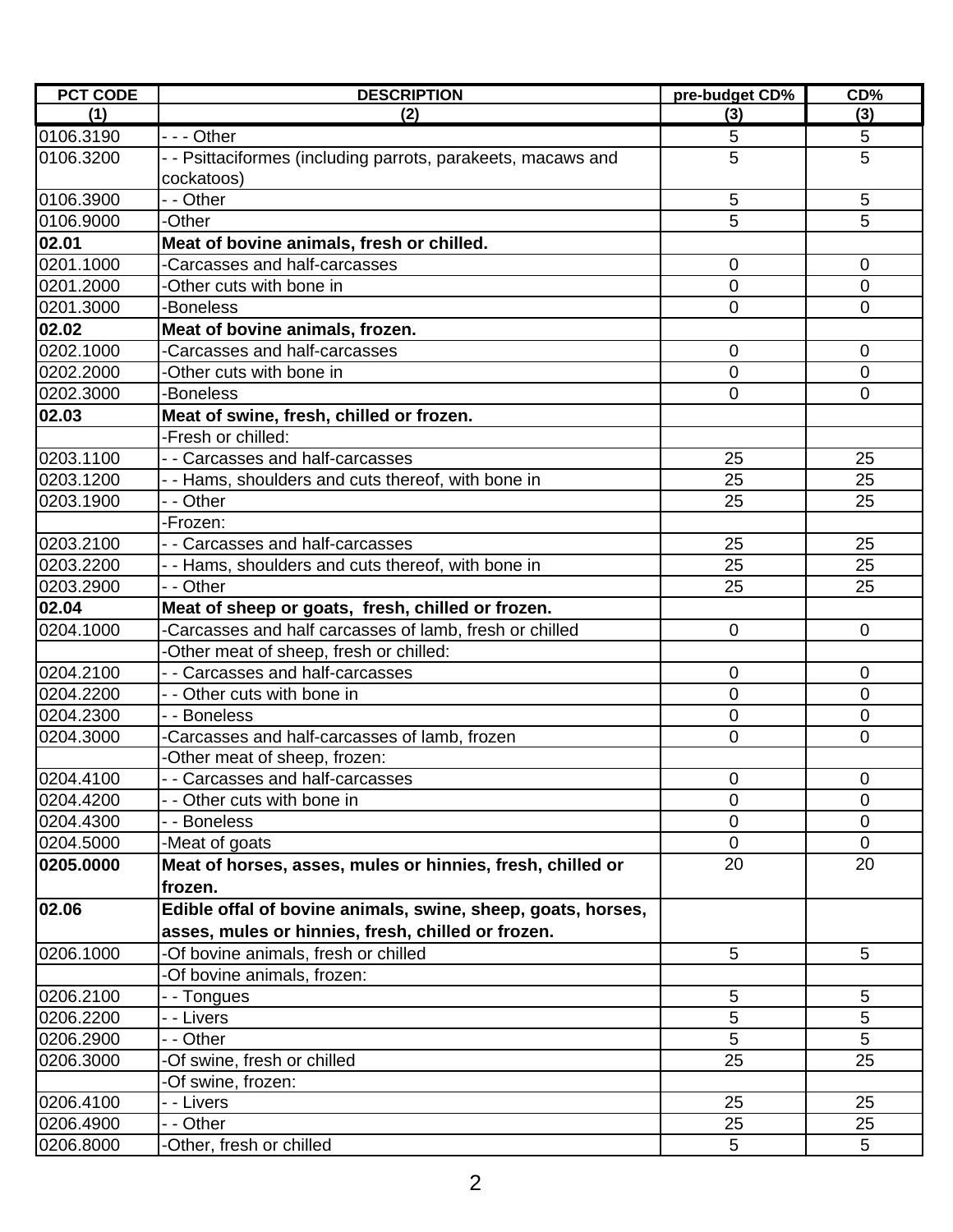| <b>PCT CODE</b>     | <b>DESCRIPTION</b>                                                 | pre-budget CD%  | CD% |
|---------------------|--------------------------------------------------------------------|-----------------|-----|
| (1)                 | (2)                                                                | (3)             | (3) |
| 0206.9000           | -Other, frozen                                                     | 5               | 5   |
| 02.07               | Meat and edible offal, of the poultry of heading 01.05, fresh,     |                 |     |
|                     | chilled or frozen.                                                 |                 |     |
|                     | -Of fowls of the species Gallus domesticus:                        |                 |     |
| 0207.1100           | - - Not cut in pieces, fresh or chilled                            | 25              | 25  |
| 0207.1200           | - - Not cut in pieces, frozen                                      | 25              | 25  |
| 0207.1300           | - - Cuts and offal, fresh or chilled                               | 25              | 25  |
| 0207.1400           | - - Cuts and offal, frozen                                         | 25              | 25  |
|                     | -Of turkeys:                                                       |                 |     |
| 0207.2400           | - - Not cut in pieces, fresh or chilled                            | 25              | 25  |
| 0207.2500           | - - Not cut in pieces, frozen                                      | 25              | 25  |
| 0207.2600           | - - Cuts and offal, fresh or chilled                               | 25              | 25  |
| 0207.2700           | - - Cuts and offals, frozen                                        | 25              | 25  |
|                     | -Of ducks, geese or guinea fowls:                                  |                 |     |
| 0207.3200           | - - Not cut in pieces, fresh or chilled                            | 25              | 25  |
| 0207.3300           | - - Not cut in pieces, frozen                                      | 25              | 25  |
| 0207.3400           | - - Fatty livers, fresh or chilled                                 | 25              | 25  |
| 0207.3500           | - - Other, fresh or chilled                                        | 25              | 25  |
| 0207.3600           | - - Other, frozen                                                  | 25              | 25  |
| 02.08               | Other meat and edible meat offal, fresh, chilled or frozen.        |                 |     |
| 0208.1000           | -Of rabbits or hares                                               | 20              | 20  |
| 0208.3000           | -Of primates                                                       | 20              | 20  |
| 0208.4000           | -Of whales, dolphins and porpoises (mammals of the order           | 20              | 20  |
|                     | Cetacea); of manatees and dugongs (mammals of the order            |                 |     |
|                     | Sirenia)                                                           |                 |     |
| 0208.5000           | -Of reptiles (including snakes and turtles)                        | 20              | 20  |
| 0208.9000           | -Other                                                             | 20              | 20  |
| 0209.0000           | Pig fat, free of lean meat, and poultry fat, not rendered or       | 25              | 25  |
|                     | otherwise extracted, fresh, chilled, frozen, salted, in brine,     |                 |     |
|                     | dried or smoked.                                                   |                 |     |
| $\overline{0}$ 2.10 | Meat and edible meat offal, salted, in brine, dried or smoked;     |                 |     |
|                     | edible flours and meals of meat or meat offal.                     |                 |     |
|                     | -Meat of swine:                                                    |                 |     |
| 0210.1100           | - - Hams, shoulders and cuts thereof, with bone in                 | 25              | 25  |
| 0210.1200           | - - Bellies (streaky) and cuts thereof                             | 25              | 25  |
| 0210.1900           | - - Other                                                          | 25              | 25  |
| 0210.2000           | -Meat of bovine animals                                            | 20              | 20  |
|                     | - Other, including edible flours and meals of meat or meat offal : |                 |     |
|                     |                                                                    |                 |     |
| 0210.9100           | - - Of primates                                                    | 20              | 20  |
| 0210.9200           | - - Of whales, dolphins and porpoises (mammals of the order        | 20              | 20  |
|                     | Cetacea); of manatees and dugongs (mammals of the order            |                 |     |
|                     | Sirenia)                                                           |                 |     |
| 0210.9300           | - - Of reptiles (including snakes and turtles)                     | 20              | 20  |
| 0210.9900           | - - Other                                                          | 20              | 20  |
| 03.01               | Live fish.                                                         |                 |     |
| 0301.1000           | -Ornamental fish                                                   | 10 <sup>1</sup> | 10  |
|                     | -Other live fish:                                                  |                 |     |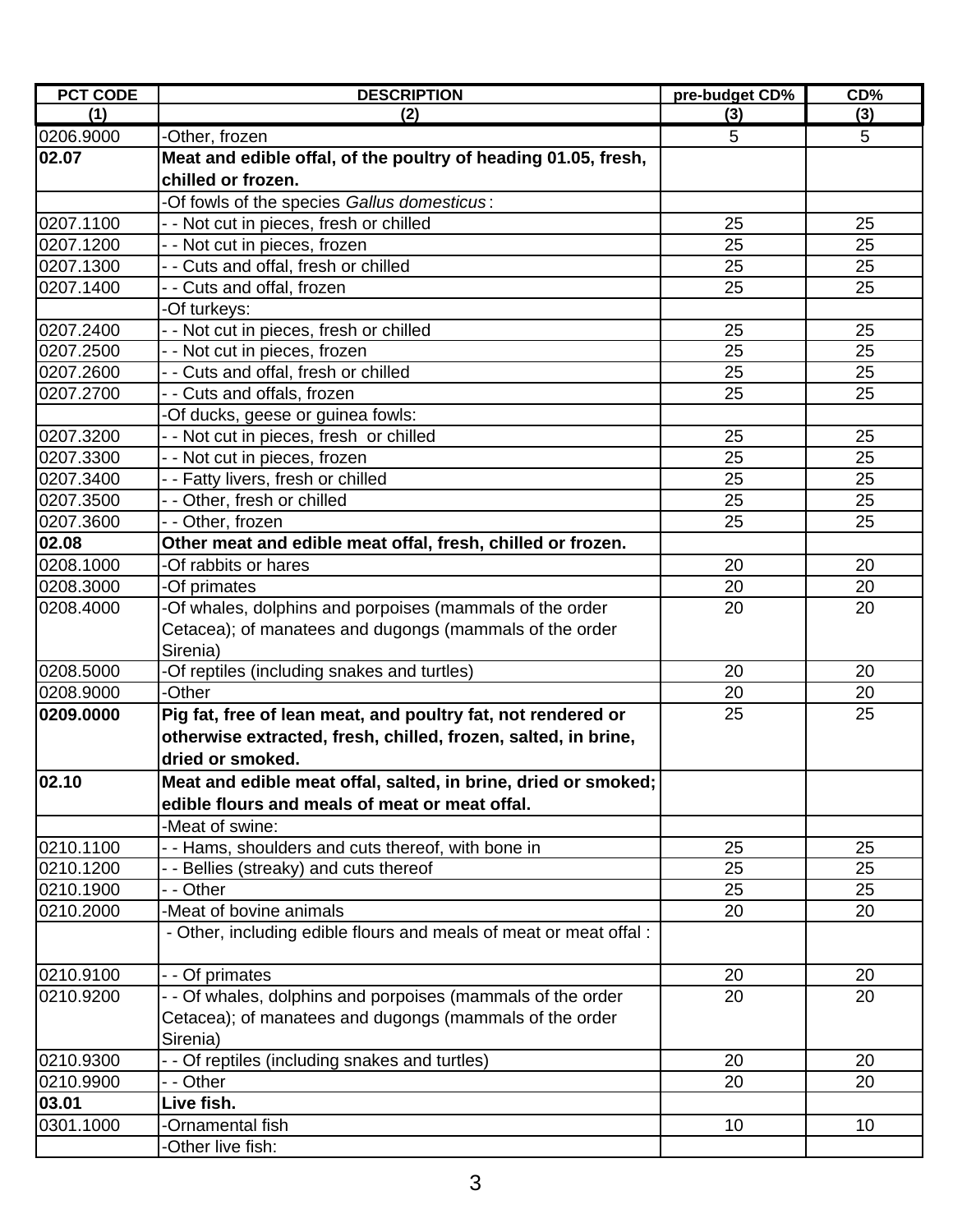| <b>PCT CODE</b> | <b>DESCRIPTION</b>                                               | pre-budget CD% | CD% |
|-----------------|------------------------------------------------------------------|----------------|-----|
| (1)             | (2)                                                              | (3)            | (3) |
| 0301.9100       | - - Trout (Salmo trutta, Oncorhynchus mykiss, Oncorhynchus       | 10             | 10  |
|                 | clarki, Oncorhynchus aguabonita, Oncorhynchus gilae,             |                |     |
|                 | Oncorhynchus apache and Oncorhynchus chrysogaster)               |                |     |
| 0301.9200       | - - Eels (Anguilla spp.)                                         | 10             | 10  |
| 0301.9300       | - - Carp                                                         | 10             | 10  |
| 0301.9400       | - - Bluefin tunas (Thunnus thynnus)                              | 10             | 10  |
| 0301.9500       | - - Southern bluefin tunas (Thunnus maccoyii)                    | 10             | 10  |
| 0301.9900       | - - Other                                                        | 10             | 10  |
| 03.02           | Fish, fresh or chilled, excluding fish fillets and other fish    |                |     |
|                 | meat of heading 03.04.                                           |                |     |
|                 | -Salmonidae, excluding livers and roes:                          |                |     |
| 0302.1100       | - - Trout (Salmo trutta, Oncorhynchus mykiss, Oncorhynchus       | 10             | 10  |
|                 | clarki, Oncorhynchus, aguabonita, Oncorhynchus gilae,            |                |     |
|                 | Oncorhynchus apache and Oncorhynchus chrysogaster)               |                |     |
| 0302.1200       | - - Pacific salmon (Oncorhynchus nerka, Oncorhynchus             | 10             | 10  |
|                 | gorbuscha, Oncorhynchus keta, Oncorhynchus tschawytscha,         |                |     |
|                 | Oncorhynchus kisutch, Oncorhynchus masou and                     |                |     |
|                 | Oncorhynchus rhodurus), Atlantic salmon (Salmo salar) and        |                |     |
|                 | Danube salmon (Hucho hucho)                                      |                |     |
| 0302.1900       | - - Other                                                        | 10             | 10  |
|                 | -Flat fish (Pleuronectidae, Bothidae, Cynoglossidae, Soleidae,   |                |     |
|                 | Scophthalmidae and Citharidae), excluding livers and roes:       |                |     |
| 0302.2100       | - - Halibut (Reinhardtius hippoglossoides, Hippoglossus          | 10             | 10  |
|                 | hippoglossus, Hippoglossus stenolepis)                           |                |     |
| 0302.2200       | - - Plaice ( <i>Pleuronectes platessa</i> )                      | 10             | 10  |
| 0302.2300       | - - Sole ( <i>Solea spp.</i> )                                   | 10             | 10  |
| 0302.2900       | - - Other                                                        | 10             | 10  |
|                 | -Tunas (of the genus Thunnus), skipjack or stripe-bellied bonito |                |     |
|                 | (Euthynnus (Katsuwonus) pelamis), excluding livers and roes:     |                |     |
|                 |                                                                  |                |     |
| 0302.3100       | Albacore or longfinned tunas (Thunnus alalunga)                  | 10             | 10  |
| 0302.3200       | - - Yellowfin tunas (Thunnas albacares)                          | 10             | 10  |
| 0302.3300       | - - Skipjack or stripe-bellied bonito                            | 10             | 10  |
| 0302.3400       | - - Bigeye tunas (Thunnus obesus)                                | 10             | 10  |
| 0302.3500       | - - Bluefin tunas (Thunnus thynnus)                              | 10             | 10  |
| 0302.3600       | - - Southern bluefin tunas (Thunnus maccoyii)                    | 10             | 10  |
| 0302.3900       | - - Other                                                        | 10             | 10  |
| 0302.4000       | -Herrings (Clupea harengus Clupea pallsii), excluding livers and | 10             | 10  |
|                 | roes                                                             |                |     |
| 0302.5000       | -Cod (Gadus morhua, Gadus ogac, Gadus macrocephalus),            | 10             | 10  |
|                 | excluding livers and roes                                        |                |     |
|                 | -Other fish, excluding livers and roes:                          |                |     |
| 0302.6100       | - - Sardines (Sardina pilchardus, Sardinops spp.), sardinella    | 10             | 10  |
|                 | (Sardinella spp.), brisling or sprats (Sprattus sprattus)        |                |     |
| 0302.6200       | - - Haddock (Melanogrammus aeglefinus)                           | 10             | 10  |
| 0302.6300       | - - Coalfish (Pollachius virens)                                 | 10             | 10  |
| 0302.6400       | - - Mackerel (Scomber scombrus, Scomber australasicus,           | 10             | 10  |
|                 | Scomber japonicus)                                               |                |     |
| 0302.6500       | - - Dogfish and other sharks                                     | 10             | 10  |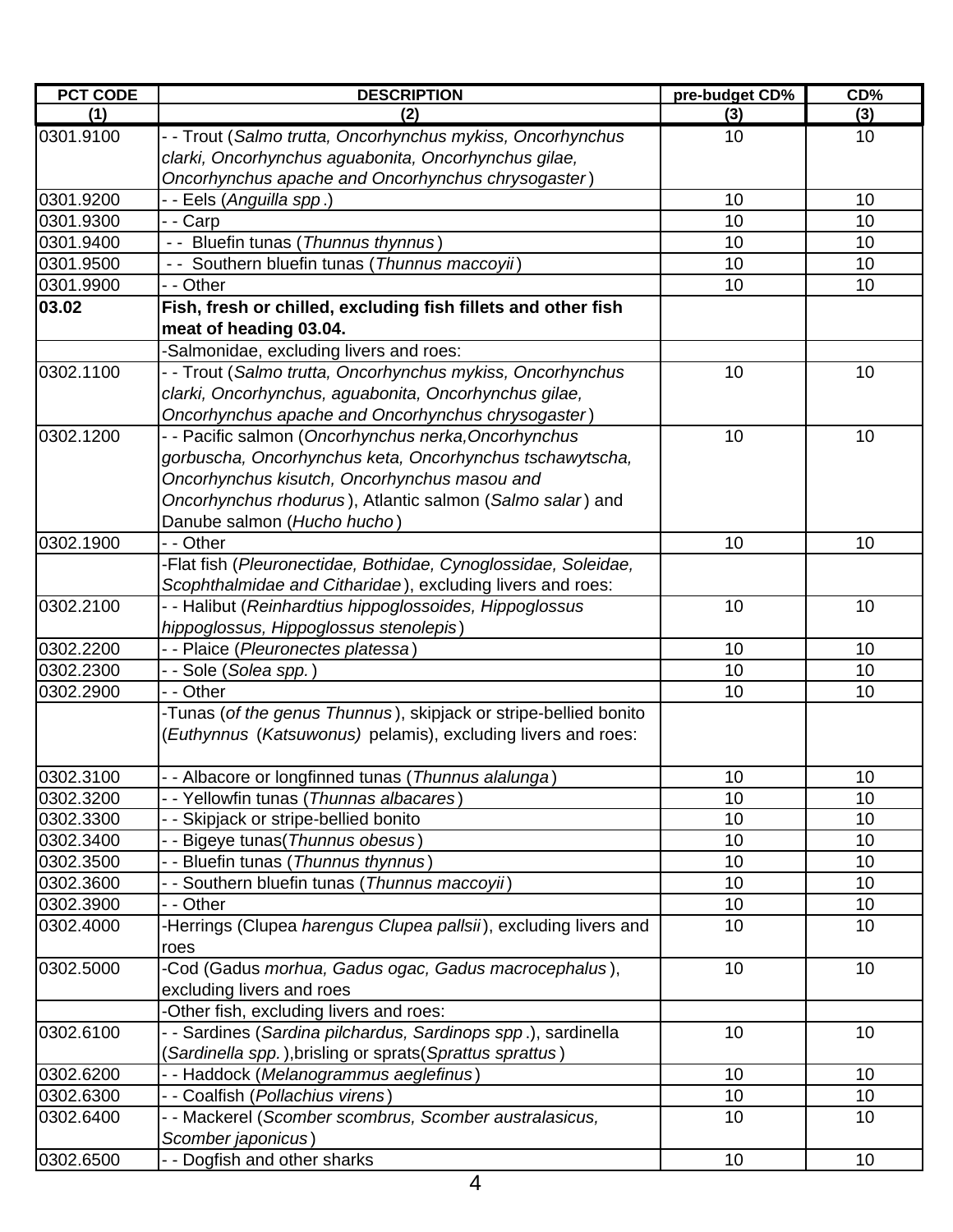| <b>PCT CODE</b> | <b>DESCRIPTION</b>                                               | pre-budget CD% | CD% |
|-----------------|------------------------------------------------------------------|----------------|-----|
| (1)             | (2)                                                              | (3)            | (3) |
| 0302.6600       | - - Eels (Anguilla spp.)                                         | 10             | 10  |
| 0302.6700       | - - Swordfish (Xiphias gladius)                                  | 10             | 10  |
| 0302.6800       | -- Toothfish (Dissostichus spp.)                                 | 10             | 10  |
| 0302.6900       | - - Other                                                        | 10             | 10  |
| 0302.7000       | -Livers and roes                                                 | 10             | 10  |
| 03.03           | Fish, frozen, excluding fish fillets and other fish meat of      |                |     |
|                 | heading 03.04.                                                   |                |     |
|                 | Pacific salmon (Oncorhynchus nerka, Oncorhynchus                 |                |     |
|                 | gorbuscha, Oncorhynchus keta, Oncorhynchus tschawytscha,         |                |     |
|                 | Oncorhynchus kisutch, Oncorhynchus masou and                     |                |     |
|                 | Oncorhynchus rhodurus), excluding livers and roes:               |                |     |
| 0303.1100       | - - Sockeye salmon (red salmon) (Oncorhynchus nerka)             | 10             | 10  |
| 0303.1900       | - - Other                                                        | 10             | 10  |
|                 | -Other salmonidae, excluding livers and roes:                    |                |     |
| 0303.2100       | - - Trout (Salmo trutta, Oncorhynchus mykiss, Oncorhynchus       | 10             | 10  |
|                 | clarki, Oncorhynchus aguabonita, Oncorhynchus gilae,             |                |     |
|                 | Oncorhynchus apache and Oncorhynchus chrysogaster)               |                |     |
| 0303.2200       | - - Atlantic salmon (Salmo salar) and Danube salmon(Hucho        | 10             | 10  |
|                 | hucho)                                                           |                |     |
| 0303.2900       | - - Other                                                        | 10             | 10  |
|                 | -Flat fish (Pleuronectidae, Bothidae, Cynoglossidae, Soleidae,   |                |     |
|                 | Scophthalmidae and Citharidae), excluding livers and roes:       |                |     |
| 0303.3100       | - - Halibut (Reinhardtius hippoglossoides, Hippoglossus          | 10             | 10  |
|                 | hippoglossus, Hippoglossus stenolepis)                           |                |     |
| 0303.3200       | - - Plaice (Pleuronectes platessa)                               | 10             | 10  |
| 0303.3300       | - - Sole ( <i>Solea spp.</i> )                                   | 10             | 10  |
| 0303.3900       | - - Other                                                        | 10             | 10  |
|                 | -Tunas (of the genus Thunnus), skipjack or stripe-bellied bonito |                |     |
|                 | (Euthynnus (Katsuwonus) pelamis), excluding livers and roes:     |                |     |
| 0303.4100       | - - Albacore or longfinned tunas (Thunnus alalunga)              | 10             | 10  |
| 0303.4200       | - - Yellowfin tunas (Thunnus albacares)                          | 10             | 10  |
| 0303.4300       | - - Skipjack or stripe-bellied bonito                            | 10             | 10  |
| 0303.4400       | - - Bigeye tunas (Thunnus obesus)                                | 10             | 10  |
| 0303.4500       | - - Bluefin tunas (Thunnus thynnus)                              | 10             | 10  |
| 0303.4600       | - - Southern bluefin tunas (Thunnus maccoyii)                    | 10             | 10  |
| 0303.4900       | - - Other                                                        | 10             | 10  |
|                 | - Herrings (Clupea harengus, Clupea pallasii) and cod (Gadus     |                |     |
|                 | morhua, Gadus ogac, Gadus macrocephalus), excluding livers       |                |     |
|                 | and roes:                                                        |                |     |
| 0303.5100       | - - Herrings (Clupea harengus, Clupea pallasii)                  | 10             | 10  |
| 0303.5200       | - - Cod (Gadus morhua, Gadus ogac, Gadus macrocephalus)          | 10             | 10  |
|                 | -Swordfish (Xiphias gladius) and toothfish (Dissostichus         |                |     |
|                 | spp.), excluding livers and roes:                                |                |     |
| 0303.6100       | -- Swordfish (Xiphias gladius)                                   | 10             | 10  |
| 0303.6200       | Toothfish (Dissostichus spp.)                                    | 10             | 10  |
|                 | -Other fish, excluding livers and roes:                          |                |     |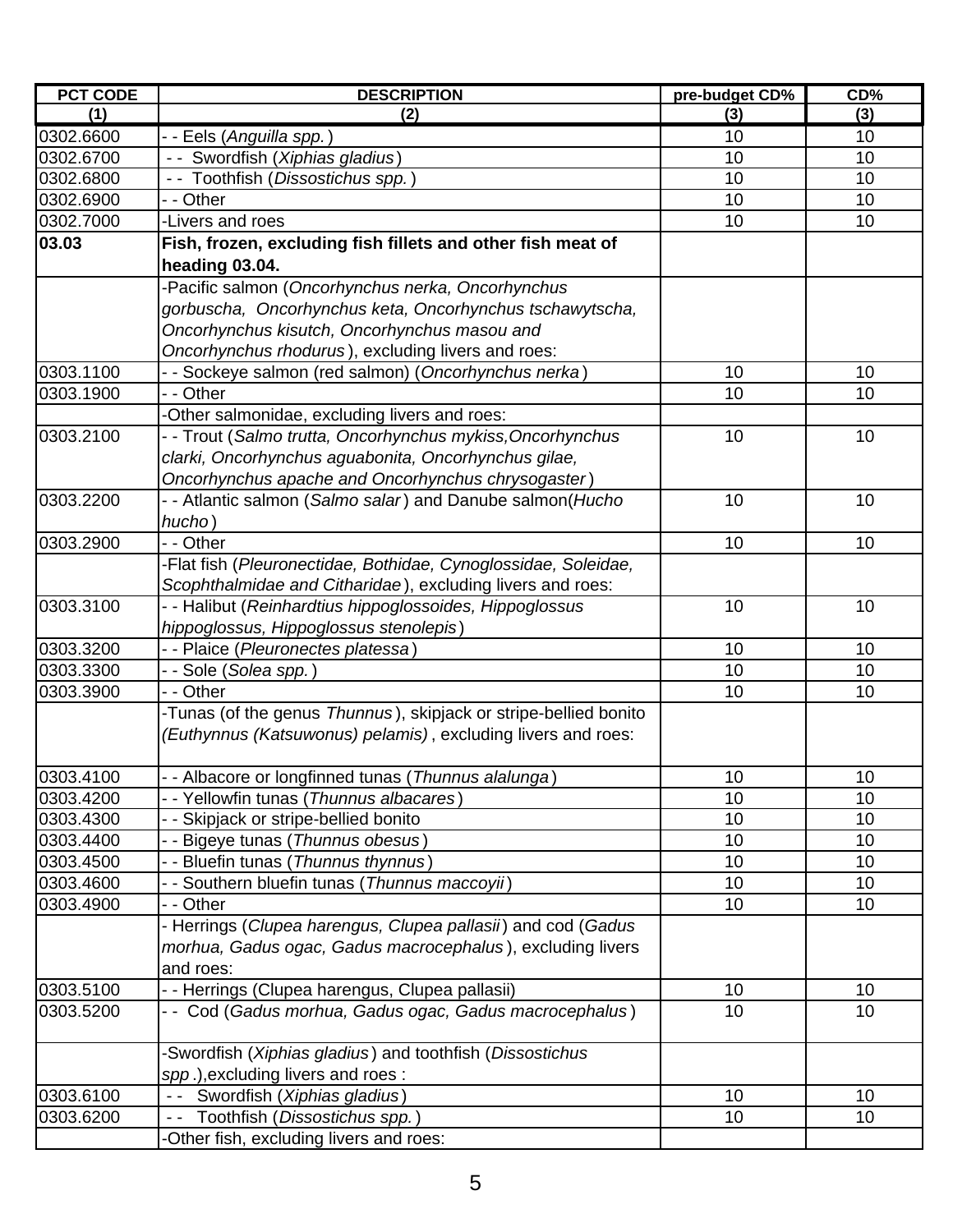| <b>PCT CODE</b> | <b>DESCRIPTION</b>                                            | pre-budget CD% | CD% |
|-----------------|---------------------------------------------------------------|----------------|-----|
| (1)             | (2)                                                           | (3)            | (3) |
| 0303.7100       | - - Sardines (Sardina pilchardus, Sardinops spp.), sardinella | 10             | 10  |
|                 | (Sardinella spp.), brisling or sprats (Sprattus sprattus)     |                |     |
| 0303.7200       | - - Haddock (Melanogrammus aeglefinus)                        | 10             | 10  |
| 0303.7300       | - - Coalfish (Pollachius virens)                              | 10             | 10  |
| 0303.7400       | - - Mackerel (Scomber scombrus Scomber australasicus,         | 10             | 10  |
|                 | Scomber japonicus)                                            |                |     |
| 0303.7500       | - - Dogfish and other sharks                                  | 10             | 10  |
| 0303.7600       | - - Eels (Anguilla spp.)                                      | 10             | 10  |
| 0303.7700       | - - Sea bass (Dicentrarchus labrax, Dicentrarchus punctatus)  | 10             | 10  |
| 0303.7800       | - - Hake (Merluccius spp., Urophycis spp.)                    | 10             | 10  |
| 0303.7900       | - - Other                                                     | 10             | 10  |
| 0303.8000       | -Livers and roes                                              | 10             | 10  |
| 03.04           | Fish fillets and other fish meat (whether or not minced),     |                |     |
|                 | fresh, chilled or frozen.                                     |                |     |
|                 | -Fresh or chilled:                                            |                |     |
| 0304.1100       | -- Swordfish (Xiphias gladius)                                | 10             | 10  |
| 0304.1200       | -- Toothfish (Dissostichus spp.)                              | 10             | 10  |
| 0304.1900       | -- Other                                                      | 10             | 10  |
|                 | -Frozen fillet:                                               |                |     |
| 0304.2100       | - - Swordfish (Xiphias gladius)                               | 10             | 10  |
| 0304.2200       | -- Toothfish (Dissostichus spp.)                              | 10             | 10  |
| 0304.2900       | Other                                                         | 10             | 10  |
|                 | -Other:                                                       |                |     |
| 0304.9100       | - - Swordfish (Xiphias gladius)                               | 10             | 10  |
| 0304.9200       | - - Toothfish (Dissostichus spp.)                             | 10             | 10  |
| 0304.9900       | -- Other                                                      | 10             | 10  |
| 03.05           | Fish, dried, salted or in brine; smoked fish, whether or not  |                |     |
|                 | cooked before or during the smoking process; flours, meals    |                |     |
|                 | and pellets of fish, fit for human consumption.               |                |     |
| 0305.1000       | -Flours, meals and pellets of fish, fit for human consumption | 10             | 10  |
| 0305.2000       | Livers and roes of fish, dried, smoked, salted or in brine    | $10$           | 10  |
| 0305.3000       | -Fish fillets, dried, salted or in brine, but not smoked      | 10             | 10  |
|                 | -Smoked fish, including fillets:                              |                |     |
| 0305.4100       | - - Pacific salmon (Oncorhynchus nerka, Oncorhynchus          | 10             | 10  |
|                 | gorbuscha, Oncorhynchus keta, Oncorhynchus tschawytscha,      |                |     |
|                 | Oncorhynchus kisutch, Oncorhynchus masou and                  |                |     |
|                 | Oncorhynchus rhodurus), Atlantic salmon (Salmo salar) and     |                |     |
|                 | Danube salmon (Hucho hucho)                                   |                |     |
| 0305.4200       | - - Herrings (Clupea harengus, Clupea pallasii)               | 10             | 10  |
| 0305.4900       | - - Other                                                     | 10             | 10  |
|                 | -Dried fish, whether or not salted but not smoked:            |                |     |
| 0305.5100       | - - Cod (Gadus morhua, Gadus ogac,Gadus macrocephalus)        | 10             | 10  |
| 0305.5900       | - - Other                                                     | 10             | 10  |
|                 | -Fish, salted but not dried or smoked and fish in brine:      |                |     |
| 0305.6100       | - - Herrings (Clupea harengus, Clupea pallasii)               | 10             | 10  |
| 0305.6200       | - - Cod (Gadus morhua, Gadus ogac, Gadus macrocephalus)       | 10             | 10  |
| 0305.6300       | - - Anchovies ( <i>Engraulis spp.</i> )                       | 10             | 10  |
| 0305.6900       | Other<br>$\overline{\phantom{a}}$                             | 10             | 10  |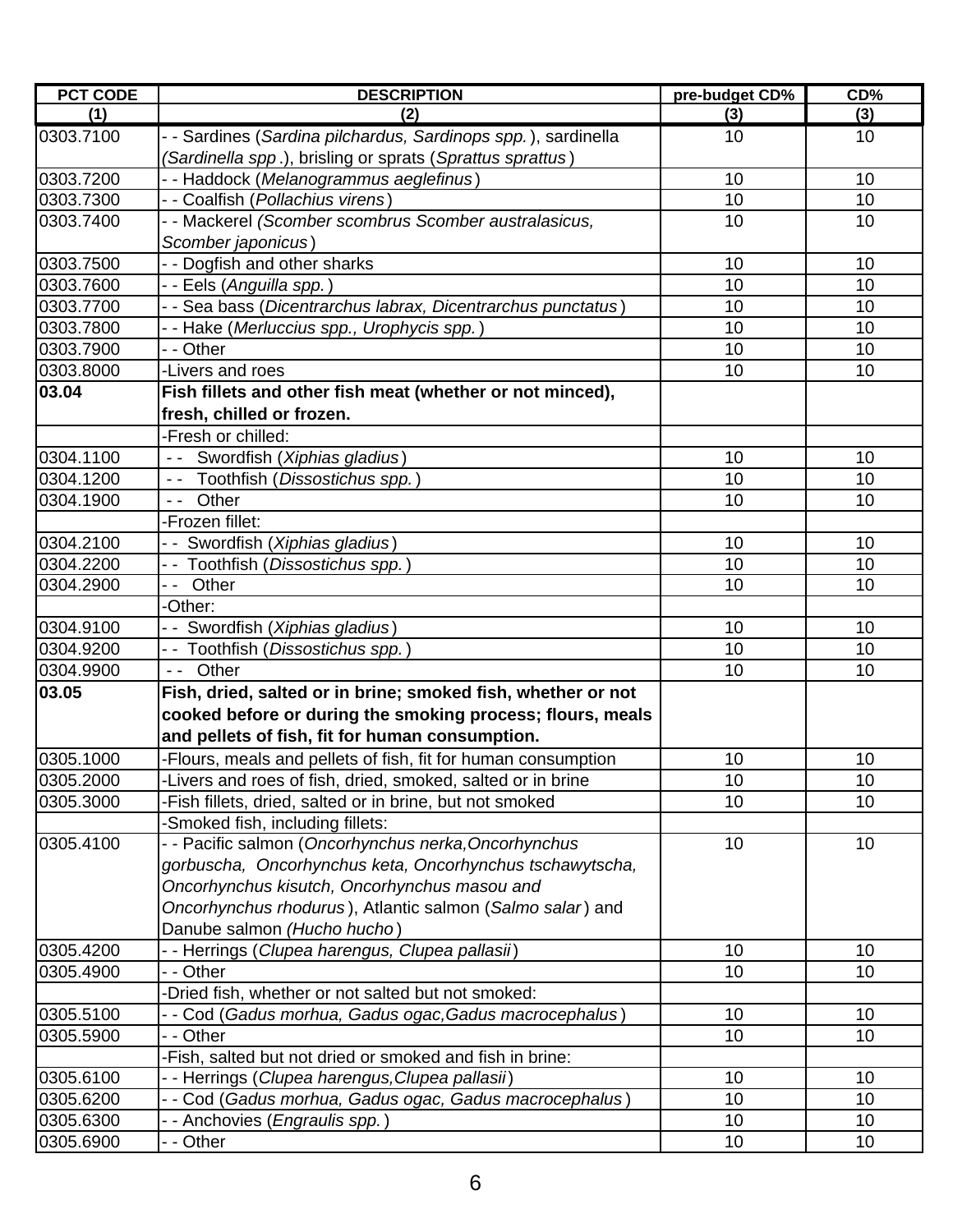| <b>PCT CODE</b> | <b>DESCRIPTION</b>                                                 | pre-budget CD% | CD% |
|-----------------|--------------------------------------------------------------------|----------------|-----|
| (1)             | (2)                                                                | (3)            | (3) |
| 03.06           | Crustaceans, whether in shell or not, live, fresh, chilled,        |                |     |
|                 | frozen, dried, salted or in brine; crustaceans, in shell,          |                |     |
|                 | cooked by steaming or by boiling in water, whether or not          |                |     |
|                 | chilled, frozen, dried, salted or in brine; flours, meals and      |                |     |
|                 | pellets of crustaceans, fit for human consumption.                 |                |     |
|                 | -Frozen:                                                           |                |     |
| 0306.1100       | - - Rock lobster and other sea crawfish (Palinurus spp.,           | 10             | 10  |
|                 | Panulirus spp., Jasus spp.)                                        |                |     |
| 0306.1200       | - - Lobsters (Homarus spp.)                                        | 10             | 10  |
| 0306.1300       | - - Shrimps and prawns                                             | 10             | 10  |
| 0306.1400       | - - Crabs                                                          | 10             | 10  |
| 0306.1900       | - - Other, including flours, meals and pellets of crustaceans, fit | 10             | 10  |
|                 | for human consumption                                              |                |     |
|                 | -Not frozen:                                                       |                |     |
| 0306.2100       | - - Rock lobster and other sea crawfish (Palinurus spp., Panulirus | 10             | 10  |
|                 | spp., Jasus spp.)                                                  |                |     |
| 0306.2200       | - - Lobsters <i>(Homarus spp.</i> )                                | 10             | 10  |
| 0306.2300       | - - Shrimps and prawns                                             | 10             | 10  |
| 0306.2400       | - - Crabs                                                          | 10             | 10  |
| 0306.2900       | - - Other, including flours, meals and pellets of crustaceans, fit | 10             | 10  |
|                 | for human consumption                                              |                |     |
| 03.07           | Molluscs, whether in shell or not, live, fresh, chilled, frozen,   |                |     |
|                 | dried, salted or in brine; aquatic invertebrates other than        |                |     |
|                 | crustaceans and molluscs, live, fresh, chilled, frozen, dried,     |                |     |
|                 | salted or in brine; flours, meals and pellets of aquatic           |                |     |
|                 | invertebrates other than crustaceans, fit for human                |                |     |
|                 | consumption.                                                       |                |     |
| 0307.1000       | -Oysters                                                           | 5              | 5   |
|                 | -Scallops, including queen scallops, of the genera Pecten,         |                |     |
|                 | Chlamys or Placopecten:                                            |                |     |
| 0307.2100       | - - Live, fresh or chilled                                         | 5              | 5   |
| 0307.2900       | - - Other                                                          | 5              | 5   |
|                 | Mussels (Mytilus spp., Perna spp.):                                |                |     |
| 0307.3100       | - - Live, fresh or chilled                                         | 5              | 5   |
| 0307.3900       | - - Other                                                          | 5              | 5   |
|                 | -Cuttle fish (Sepia officinalis, Rossia macrosoma, Sepiola spp.)   |                |     |
|                 | and squid (Ommastrephes spp., Loligo spp., Nototodarus spp.,       |                |     |
|                 | Sepioteuthis spp.):                                                |                |     |
| 0307.4100       | - - Live, fresh or chilled                                         | 5              | 5   |
| 0307.4900       | - - Other                                                          | 5              | 5   |
|                 | -Octopus (Octopus spp.):                                           |                |     |
| 0307.5100       | - - Live, fresh or chilled                                         | 5              | 5   |
| 0307.5900       | - - Other                                                          | 5              | 5   |
| 0307.6000       | -Snails, other than sea snails                                     | 5              | 5   |
|                 | -Other, including flours, meals and pellets of aquatic             |                |     |
|                 | invertebrates other than crustaceans, fit for human consumption:   |                |     |
|                 |                                                                    |                |     |
| 0307.9100       | - - Live, fresh or chilled                                         | 5              | 5   |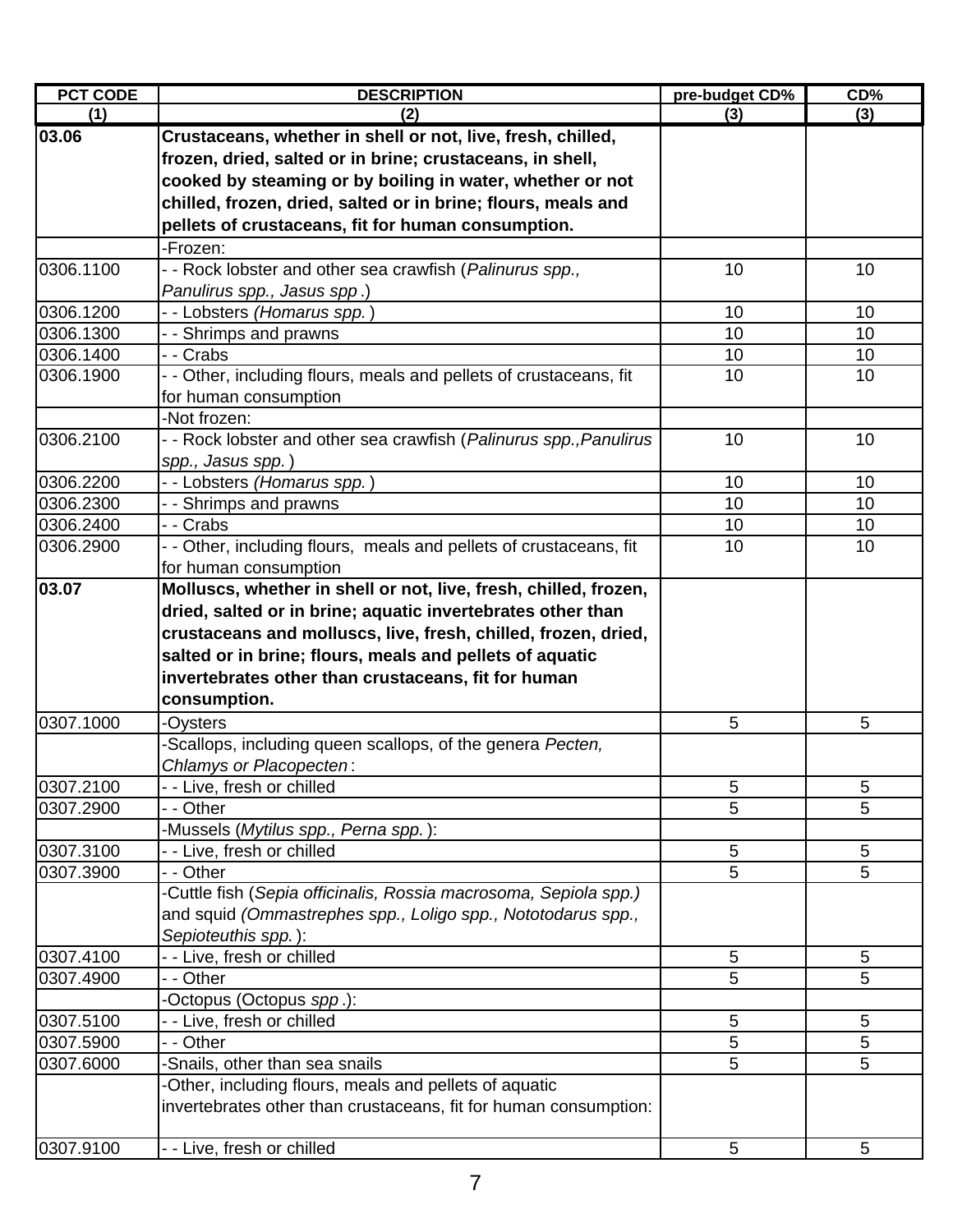| <b>PCT CODE</b> | <b>DESCRIPTION</b>                                              | pre-budget CD% | CD% |
|-----------------|-----------------------------------------------------------------|----------------|-----|
| (1)             | (2)                                                             | (3)            | (3) |
| 0307.9900       | - - Other                                                       | 5              | 5   |
| 04.01           | Milk and cream, not concentrated nor containing added           |                |     |
|                 | sugar or other sweetening matter.                               |                |     |
| 0401.1000       | -Of a fat content, by weight, not exceeding 1 %                 | 25             | 25  |
| 0401.2000       | -Of a fat content, by weight, exceeding 1 % but not exceeding 6 | 25             | 25  |
|                 | %                                                               |                |     |
| 0401.3000       | -Of a fat content, by weight, exceeding 6 %                     | 25             | 25  |
| 04.02           | Milk and cream, concentrated or containing added sugar or       |                |     |
|                 | other sweetening matter.                                        |                |     |
| 0402.1000       | -In powder, granules or other solid forms, of a fat content, by | 25             | 25  |
|                 | weight, not exceeding 1.5 %                                     |                |     |
|                 | -In powder, granules or other solid forms, of a fat content, by |                |     |
|                 | weight, exceeding 1.5 %:                                        |                |     |
| 0402.2100       | - - Not containing added sugar or other sweetening matter       | 25             | 25  |
| 0402.2900       | - - Other                                                       | 25             | 25  |
|                 | -Other:                                                         |                |     |
| 0402.9100       | - - Not containing added sugar or other sweetening matter       | 25             | 25  |
| 0402.9900       | - - Other                                                       | 25             | 25  |
| 04.03           | Buttermilk, curdled milk and cream, yogurt, kephir and other    |                |     |
|                 | fermented or acidified milk and cream, whether or not           |                |     |
|                 | concentrated or containing added sugar or other sweetening      |                |     |
|                 | matter or flavoured or containing added fruit, nuts or cocoa.   |                |     |
|                 |                                                                 |                |     |
| 0403.1000       | -Yogurt                                                         | 35             | 35  |
| 0403.9000       | -Other                                                          | 35             | 35  |
| 04.04           | Whey, whether or not concentrated or containing added           |                |     |
|                 | sugar or other sweetening matter; products consisting of        |                |     |
|                 | natural milk constituents, whether or not containing added      |                |     |
|                 | sugar or other sweetening matter, not elsewhere specified       |                |     |
|                 | or included.                                                    |                |     |
|                 | -Whey and modified whey, whether or not concentrated or         |                |     |
|                 | containing added sugar or other sweetening matter:              |                |     |
|                 |                                                                 |                |     |
| 0404.1010       | --- Whey powder                                                 | 25             | 25  |
| 0404.1090       | - - - Other                                                     | 25             | 25  |
| 0404.9000       | -Other                                                          | 25             | 25  |
| 04.05           | Butter and other fats and oils derived from milk; dairy         |                |     |
|                 | spread.                                                         |                |     |
| 0405.1000       | -Butter                                                         | 35             | 35  |
| 0405.2000       | -Dairy spreads                                                  | 35             | 35  |
| 0405.9000       | -Other                                                          | 35             | 35  |
| 04.06           | <b>Cheese and curd.</b>                                         |                |     |
|                 | -Fresh (unripened or uncured) cheese, including whey cheese,    |                |     |
|                 | and curd:                                                       |                |     |
| 0406.1010       | --- Cheese                                                      | 35             | 35  |
| 0406.1020       | -  -  - Curd                                                    | 35             | 35  |
| 0406.1090       | - - - Other                                                     | 35             | 35  |
| 0406.2000       | -Grated or powdered cheese, of all kinds                        | 35             | 35  |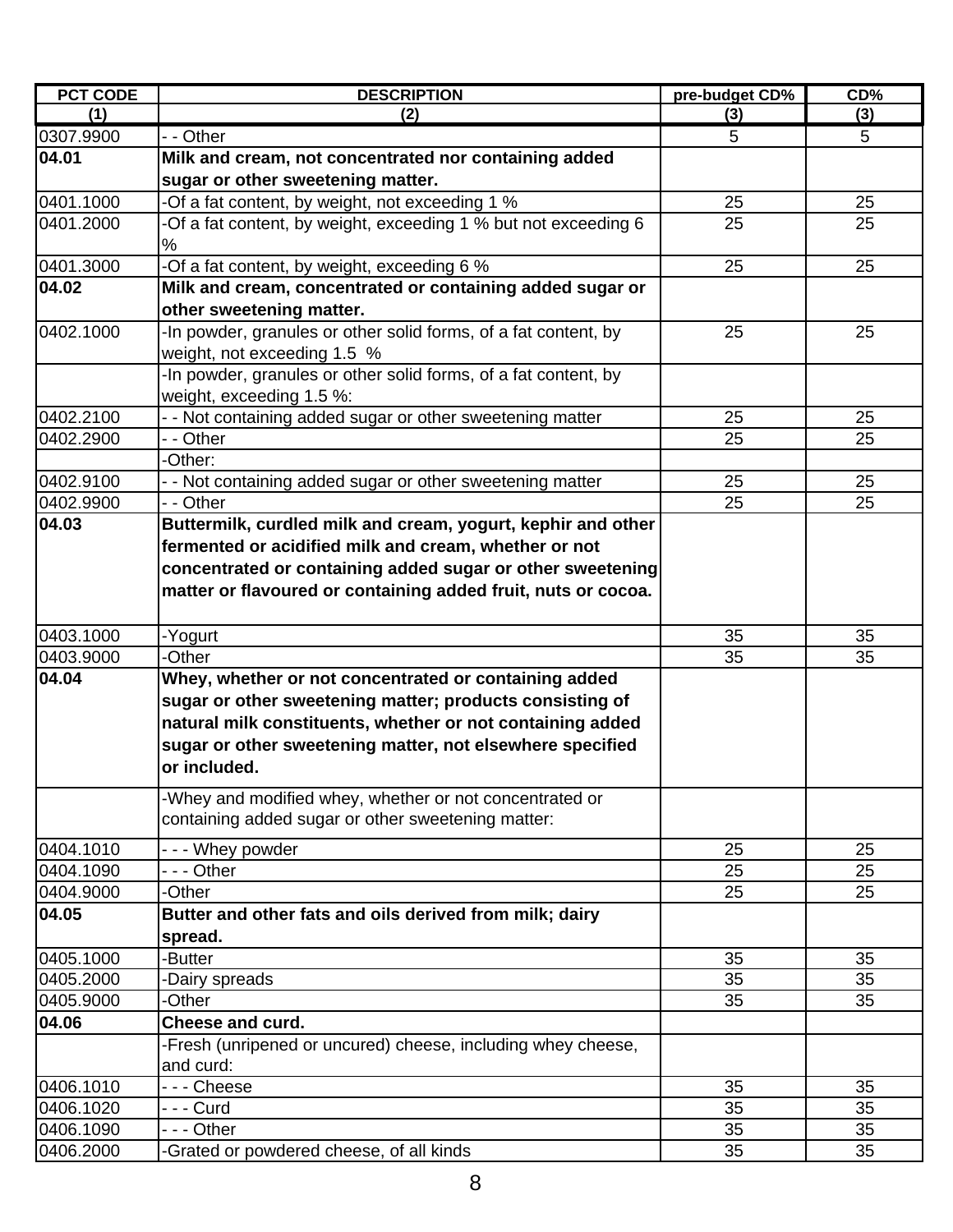| <b>PCT CODE</b> | <b>DESCRIPTION</b>                                             | pre-budget CD% | CD <sub>0</sub> |
|-----------------|----------------------------------------------------------------|----------------|-----------------|
| (1)             | (2)                                                            | (3)            | (3)             |
| 0406.3000       | -Processed cheese, not grated or powdered                      | 35             | 35              |
| 0406.4000       | Blue-veined cheese and other cheese containing veins           | 35             | 35              |
|                 | produced by Penicillium roqueforti                             |                |                 |
| 0406.9000       | -Other cheese                                                  | 35             | 35              |
| 04.07           | Birds' eggs, in shell, fresh, preserved or cooked.             |                |                 |
| 0407.0010       | --- Eggs for hatching (parent stock)                           | 5              | 5               |
| 0407.0090       | - - - Other                                                    | 5              | 5               |
| 04.08           | Birds' eggs, not in shell, and egg yolks, fresh, dried, cooked |                |                 |
|                 | by steaming or by boiling in water, moulded, frozen or         |                |                 |
|                 | otherwise preserved, whether or not containing added sugar     |                |                 |
|                 | or other sweetening matter.                                    |                |                 |
|                 | Egg yolks:                                                     |                |                 |
| 0408.1100       | - - Dried                                                      | 15             | 15              |
| 0408.1900       | - - Other                                                      | 15             | 15              |
|                 | -Other:                                                        |                |                 |
| 0408.9100       | - - Dried                                                      | 5              | $5\phantom{.0}$ |
| 0408.9900       | - - Other                                                      | 5              | 5               |
| 0409.0000       | Natural honey.                                                 | 35             | 35              |
| 0410.0000       | Edible products of animal origin, not elsewhere specified or   | 20             | 20              |
|                 | included.                                                      |                |                 |
| 0501.0000       | Human hair, unworked, whether or not washed or scoured;        | 5              | 5               |
|                 | waste of human hair.                                           |                |                 |
| 05.02           | Pigs', hogs' or boars' bristles and hair; badger hair and      |                |                 |
|                 | other brush making hair; waste of such bristles or hair.       |                |                 |
| 0502.1000       | Pigs', hogs' or boars bristles and hair and waste thereof      | 25             | 25              |
| 0502.9000       | -Other                                                         | 25             | 25              |
| [05.03]         |                                                                |                |                 |
| 0504.0000       | Guts, bladders and stomachs of animals (other than fish),      | 5              | 5               |
|                 | whole and pieces thereof, fresh, chilled, frozen, salted, in   |                |                 |
|                 | brine, dried or smoked.                                        |                |                 |
| 05.05           | Skins and other parts of birds, with their feathers or down,   |                |                 |
|                 | feathers and parts of feathers (whether or not with trimmed    |                |                 |
|                 | edges) and down, not further worked than cleaned,              |                |                 |
|                 | disinfected or treated for preservation; powder and waste of   |                |                 |
|                 | feathers or parts of feathers.                                 |                |                 |
| 0505.1000       | Feathers of a kind used for stuffing; down                     | 5              | 5               |
| 0505.9000       | -Other                                                         | 5              | 5               |
| 05.06           | Bones and horn-cores, unworked, defatted, simply prepared      |                |                 |
|                 | (but not cut to shape), treated with acid or degelatinised;    |                |                 |
|                 | powder and waste of these products.                            |                |                 |
| 0506.1000       | Ossein and bones treated with acid                             | 5              | 5               |
|                 | -Other:                                                        |                |                 |
| 0506.9010       | --- Bones(powder)                                              | 5              | 5               |
| 0506.9020       | --- Bones (waste)                                              | 5              | 5               |
| 0506.9090       | - - - Other                                                    | 5              | 5               |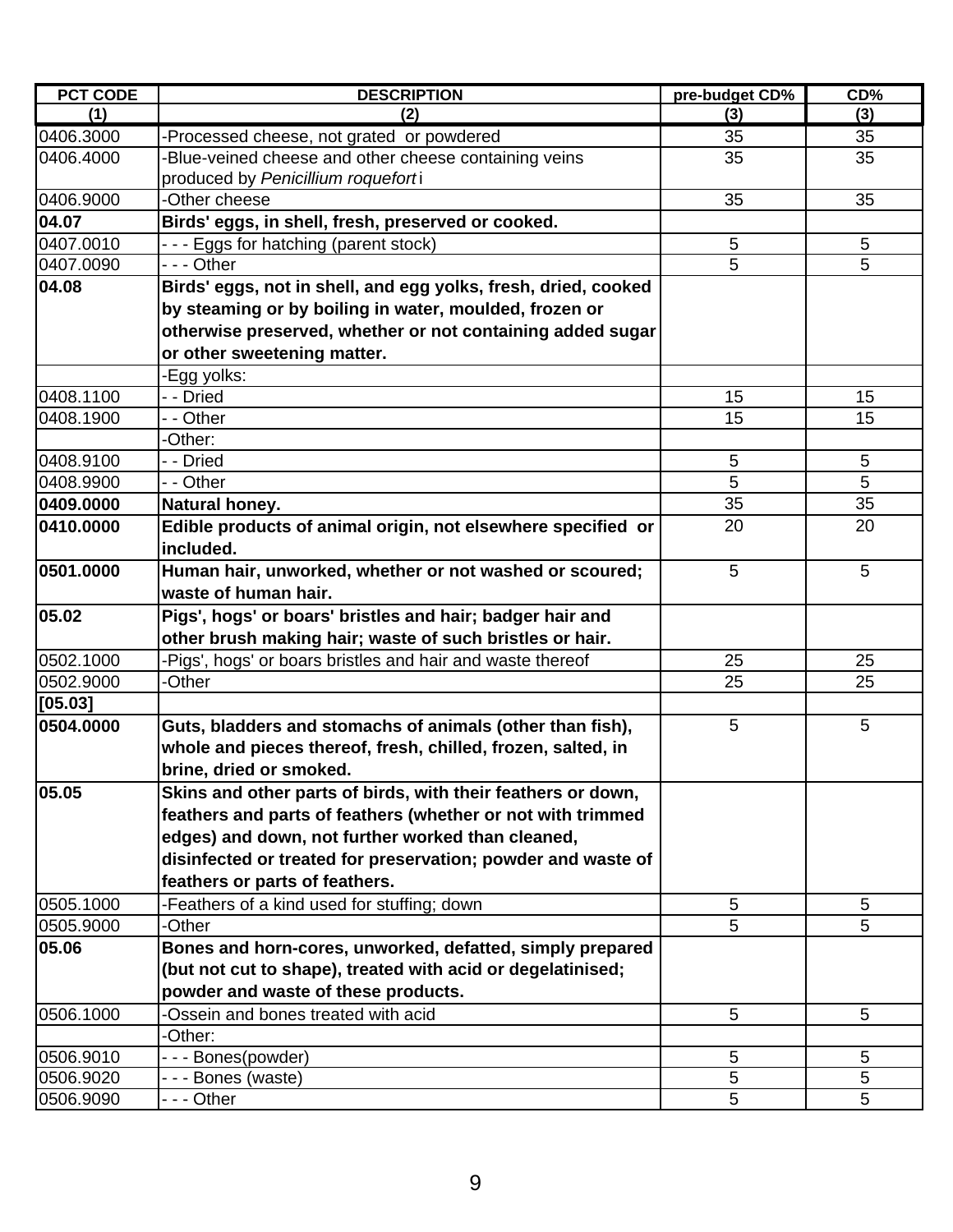| <b>PCT CODE</b> | <b>DESCRIPTION</b>                                             | pre-budget CD% | CD%             |
|-----------------|----------------------------------------------------------------|----------------|-----------------|
| (1)             | (2)                                                            | (3)            | (3)             |
| 05.07           | Ivory, tortoise-shell, whalebone and whalebone hair, horns,    |                |                 |
|                 | antlers, hooves, nails, claws and beaks, unworked or simply    |                |                 |
|                 | prepared but not cut to shape; powder and waste of these       |                |                 |
|                 | products.                                                      |                |                 |
| 0507.1000       | -Ivory; ivory powder and waste                                 | 5              | 5               |
|                 | -Other:                                                        |                |                 |
| 0507.9010       | - - - Horns                                                    | 5              | 5               |
| 0507.9090       | --- Other                                                      | 5              | 5               |
| 05.08           | Coral and similar materials, unworked or simply prepared       |                |                 |
|                 | but not otherwise worked; shells of molluscs, crustaceans      |                |                 |
|                 | or echinoderms and cuttle-bone, unworked or simply             |                |                 |
|                 | prepared but not cut to shape, powder and waste thereof.       |                |                 |
|                 |                                                                |                |                 |
| 0508.0010       | - - - Shells                                                   | 5              | 5               |
| 0508.0090       | - - - Other                                                    | 5              | 5               |
| [05.09]         |                                                                |                |                 |
| 0510.0000       | Ambergris, castoreum, civet and musk; cantharides; bile,       | 5              | 5               |
|                 | whether or not dried; glands and other animal products         |                |                 |
|                 | used in the preparation of pharmaceutical products, fresh,     |                |                 |
|                 | chilled, frozen or otherwise provisionally preserved.          |                |                 |
|                 |                                                                |                |                 |
|                 |                                                                |                |                 |
| 05.11           | Animal products not elsewhere specified or included; dead      |                |                 |
|                 | animals of Chapter 1 or 3, unfit for human consumption.        |                |                 |
|                 |                                                                |                |                 |
| 0511.1000       | -Bovine semen                                                  | $\mathbf 0$    | $\mathbf 0$     |
|                 | -Other:                                                        |                |                 |
|                 | - - Products of fish or crustaceans, moluscs or other aquatic  |                |                 |
|                 | invertebrates; dead animals of Chapter 3:                      |                |                 |
| 0511.9110       | - - - Fish eggs                                                | $\mathbf 0$    | $\mathbf 0$     |
| 0511.9190       | - - - Other                                                    | 5              | 5               |
|                 | - - Other:                                                     |                |                 |
| 0511.9910       | - - - Silk worm eggs                                           | 5              | $5\phantom{.0}$ |
| 0511.9920       | --- Horsehair and horsehair waste, whether or not put up as a  | 20             | 20              |
|                 | layer with or without supporting material                      |                |                 |
| 0511.9990       | --- Other                                                      | 5              | 5               |
| 06.01           | Bulbs, tubers, tuberous roots, corms, crowns and rhizomes,     |                |                 |
|                 | dormant, in growth or in flower; chicory plants and roots      |                |                 |
|                 | other than roots of heading 12.12.                             |                |                 |
|                 | -Bulbs, tubers, tuberous roots, corms, crowns and rhizomes     |                |                 |
|                 | dormant:                                                       |                |                 |
| 0601.1010       | -  -  -  Bulbs                                                 | 0              | 0               |
| 0601.1090       | - - - Other                                                    | 0              | $\mathbf 0$     |
| 0601.2000       | -Bulbs, tubers, tuberous roots, corms, crowns and rhizomes, in | $\mathbf 0$    | $\mathbf 0$     |
|                 | growth or in flower; chicory plants and roots                  |                |                 |
| 06.02           | Other live plants (including their roots), cuttings and slips; |                |                 |
|                 | mushroom spawn.                                                |                |                 |
| 0602.1000       | -Unrooted cuttings and slips                                   | $\mathbf 0$    | $\mathbf 0$     |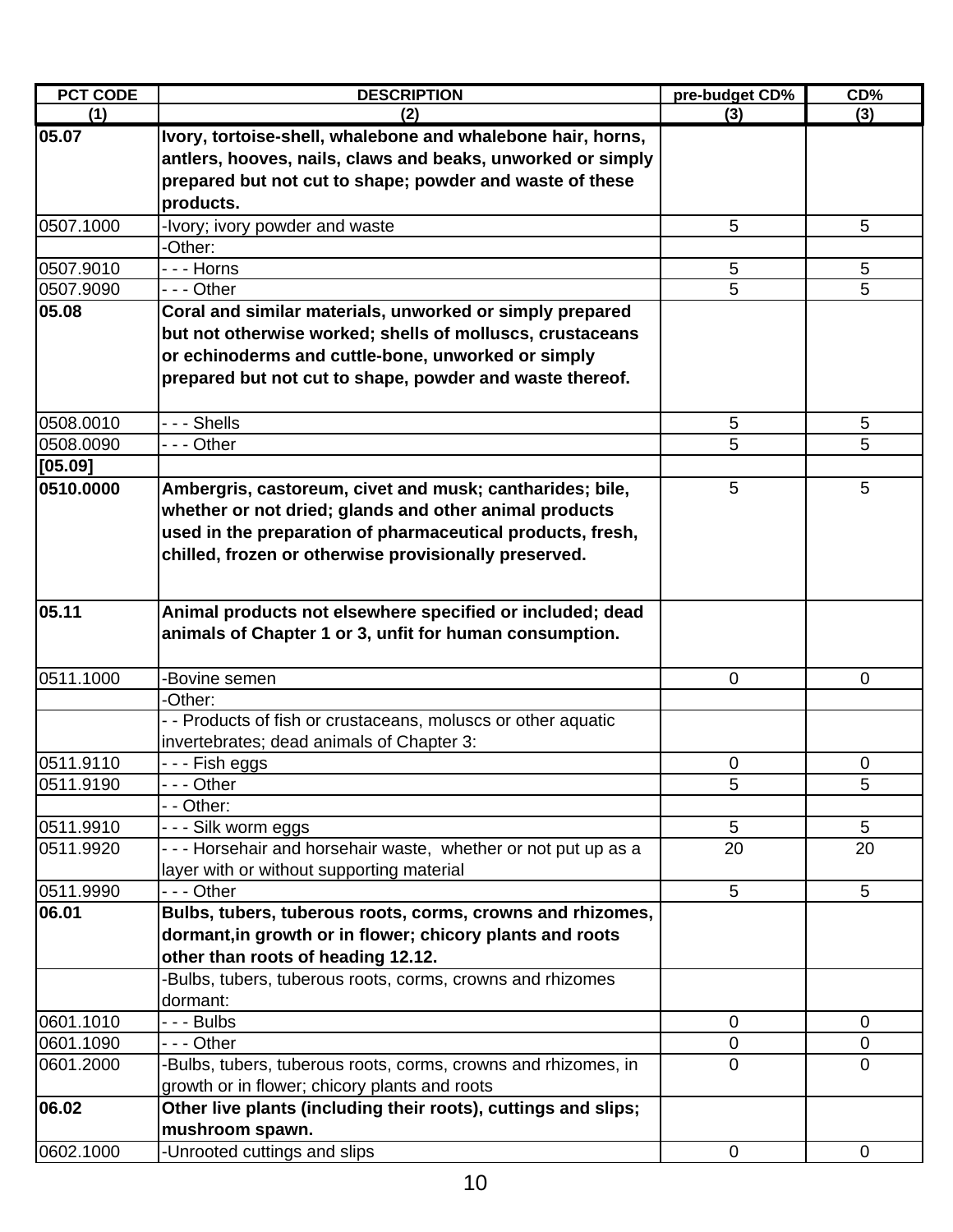| <b>PCT CODE</b> | <b>DESCRIPTION</b>                                                                      | pre-budget CD% | CD%            |
|-----------------|-----------------------------------------------------------------------------------------|----------------|----------------|
| (1)             | (2)                                                                                     | (3)            | (3)            |
| 0602.2000       | -Trees, shrubs and bushes, grafted or not, of kinds which bear<br>edible fruits or nuts | $\mathbf 0$    | $\mathbf 0$    |
| 0602.3000       | -Rhododendrons and azaleas, grafted or not                                              | $\mathbf 0$    | $\mathbf 0$    |
| 0602.4000       | -Roses, grafted or not                                                                  | $\Omega$       | $\Omega$       |
|                 | -Other:                                                                                 |                |                |
| 0602.9010       | - - - Mushroom spawn                                                                    | 0              | 0              |
| 0602.9090       | - - - Other                                                                             | $\overline{0}$ | $\Omega$       |
| 06.03           | Cut flowers and flower buds of a kind suitable for bouquets                             |                |                |
|                 | or for ornamental purposes, fresh, dried, dyed, bleached,                               |                |                |
|                 | impregnated or otherwise prepared.                                                      |                |                |
|                 | - Fresh:                                                                                |                |                |
| 0603.1100       | Roses<br>$ -$                                                                           | 20             | 20             |
| 0603.1200       | Carnations<br>$\overline{\phantom{a}}$                                                  | 20             | 20             |
| 0603.1300       | Orchids<br>$-$                                                                          | 20             | 20             |
| 0603.1400       | Chrysanthemums                                                                          | 20             | 20             |
| 0603.1900       | Other<br>$-$                                                                            | 20             | 20             |
| 0603.9000       | -Other                                                                                  | 20             | 20             |
| 06.04           | Foliage, branches and other parts of plants, without flowers                            |                |                |
|                 | or flower buds, and grasses, mosses and lichens, being                                  |                |                |
|                 | goods of a kind suitable for bouquets or for ornamental                                 |                |                |
|                 | purposes, fresh, dried, dyed, bleached, impregnated or                                  |                |                |
|                 | otherwise prepared.                                                                     |                |                |
| 0604.1000       | -Mosses and lichens                                                                     | 15             | 15             |
|                 | -Other:                                                                                 |                |                |
| 0604.9100       | - - Fresh                                                                               | 15             | 15             |
| 0604.9900       | - - Other                                                                               | 15             | 15             |
| 07.01           | Potatoes, fresh or chilled.                                                             |                |                |
| 0701.1000       | -Seed                                                                                   | $\mathbf 0$    | $\mathbf 0$    |
| 0701.9000       | -Other                                                                                  | $\overline{0}$ | $\overline{0}$ |
| 0702.0000       | Tomatoes, fresh or chilled.                                                             | $\mathbf 0$    | $\mathbf 0$    |
| 07.03           | Onions, shallots, garlic, leeks and other alliaceous<br>vegetables, fresh or chilled.   |                |                |
| 0703.1000       | -Onions and shallots                                                                    | $\mathbf 0$    | $\mathbf 0$    |
| 0703.2000       | -Garlic                                                                                 | $\Omega$       | $\Omega$       |
| 0703.9000       | -Leeks and other alliaceous vegetables                                                  | 10             | 10             |
| 07.04           | Cabbages, cauliflowers, kohlrabi, kale and similar edible                               |                |                |
|                 | brassicas, fresh or chilled.                                                            |                |                |
| 0704.1000       | -Cauliflowers and headed broccoli                                                       | $\overline{0}$ | $\mathbf 0$    |
| 0704.2000       | Brussels sprouts                                                                        | 5              | 5              |
| 0704.9000       | -Other                                                                                  | 5              | 5              |
| 07.05           | Lettuce (Lactuca sativa) and chicory (Cichorium spp.), fresh                            |                |                |
|                 | or chilled.                                                                             |                |                |
|                 | -Lettuce:                                                                               |                |                |
| 0705.1100       | - - Cabbage lettuce (head lettuce)                                                      | 5              | 5              |
| 0705.1900       | - - Other                                                                               | 5              | 5              |
|                 | -Chicory:                                                                               |                |                |
| 0705.2100       | - - Witloof chicory<br>(Cichorium intybus var.foliosum)                                 | 5              | 5              |
| 0705.2900       | - - Other                                                                               | 5              | 5              |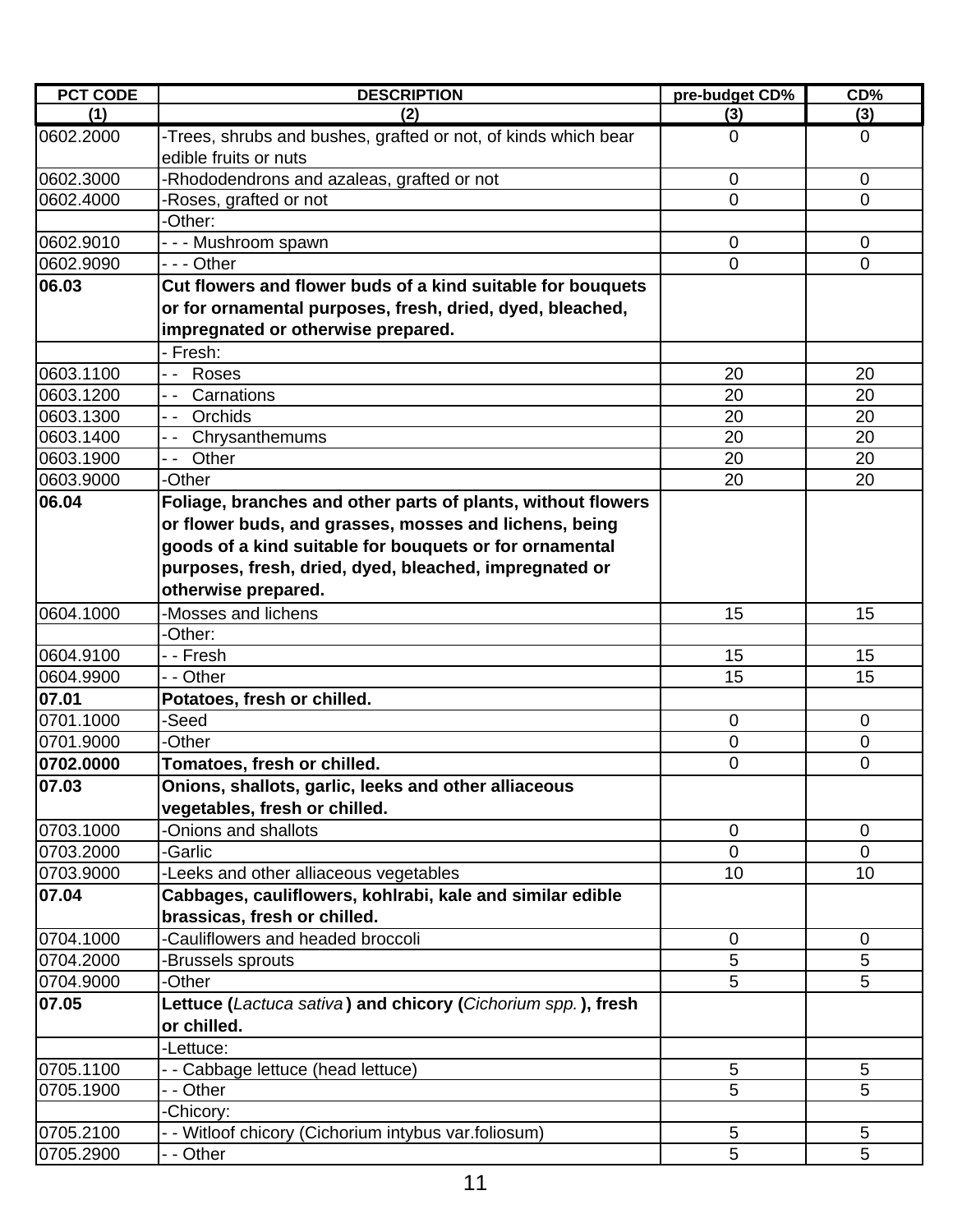| <b>PCT CODE</b>        | <b>DESCRIPTION</b>                                            | pre-budget CD% | CD%      |
|------------------------|---------------------------------------------------------------|----------------|----------|
| (1)                    | (2)                                                           | (3)            | (3)      |
| 07.06                  | Carrots, turnips, salad beetroot, salsify, celeriac, radishes |                |          |
|                        | and similar edible roots, fresh or chilled.                   |                |          |
| 0706.1000              | Carrots and turnips                                           | 5              | 5        |
| 0706.9000              | -Other                                                        | 5              | 5        |
|                        |                                                               |                |          |
| 0707.0000              | Cucumbers and gherkins fresh or chilled.                      | 5              | 5        |
|                        |                                                               |                |          |
| 07.08                  | Leguminous vegetables, shelled or unshelled, fresh or         |                |          |
|                        | chilled.                                                      |                |          |
| 0708.1000              | Peas (Pisum sativum)                                          | 5              | 5        |
| 0708.2000              | Beans (Vigna spp., Phaseolus spp.)                            | 5              | 5        |
| 0708.9000              | Other leguminous vegetables                                   | 5              | 5        |
|                        |                                                               |                |          |
| 07.09                  | Other vegetables, fresh or chilled.                           |                |          |
| 0709.2000              | -Asparagus                                                    | 5              | 5        |
| 0709.3000              | Aubergines (egg-plants)                                       | 5              | 5        |
| 0709.4000              | Celery other than celeriac                                    | 5              | 5        |
|                        | -Mushrooms and truffles:                                      |                |          |
| 0709.5100              | - - Mushrooms of the genus Agaricus                           | 10             | 10       |
|                        | - - Other:                                                    |                |          |
| 0709.5910              | --- Globe artichokes                                          | 5              | 5        |
| 0709.5990              | - - - Other                                                   | 10             | 10       |
| 0709.6000              | Fruits of the genus Capsicum or of the genus Pimenta          | 5              | 5        |
| 0709.7000              | -Spinach, New Zealand spinach and orache spinach (garden      | 5              | 5        |
|                        | spinach)                                                      |                |          |
| 0709.9000              | -Other                                                        | 5              | 5        |
|                        |                                                               |                |          |
| 07.10                  | Vegetables (uncooked or cooked by steaming or boiling in      |                |          |
|                        | water), frozen.                                               |                |          |
| 0710.1000              | -Potatoes                                                     | 15             | 15       |
|                        | -Leguminous vegetables, shelled or unshelled:                 |                |          |
| 0710.2100              | - - Peas (Pisum sativum)                                      | 15             | 15       |
| 0710.2200              | - Beans (Vigna spp., Phaseolus spp.)                          | 15             | 15       |
| 0710.2900              | - - Other                                                     | 15             | 15       |
| 0710.3000              | -Spinach, New Zealand spinach and orache spinach (garden      | 15             | 15       |
|                        | spinach)<br>-Sweet corn                                       | 15             | 15       |
| 0710.4000<br>0710.8000 |                                                               |                |          |
| 0710.9000              | Other vegetables                                              | 15<br>15       | 15<br>15 |
|                        | -Mixtures of vegetables                                       |                |          |
| 07.11                  | Vegetables provisionally preserved (for example, by sulphur   |                |          |
|                        | dioxide gas, in brine, in sulphur water or in other           |                |          |
|                        | preservative solutions), but unsuitable in that state for     |                |          |
|                        |                                                               |                |          |
|                        | immediate consumption.<br><b>Olives</b>                       |                |          |
| 0711.2000              |                                                               | 15<br>15       | 15<br>15 |
| 0711.4000              | -Cucumbers and gherkins<br>Mushrooms and truffles:            |                |          |
|                        |                                                               |                |          |
| 0711.5100              | - - Mushrooms of the genus Agaricus                           | 15             | 15       |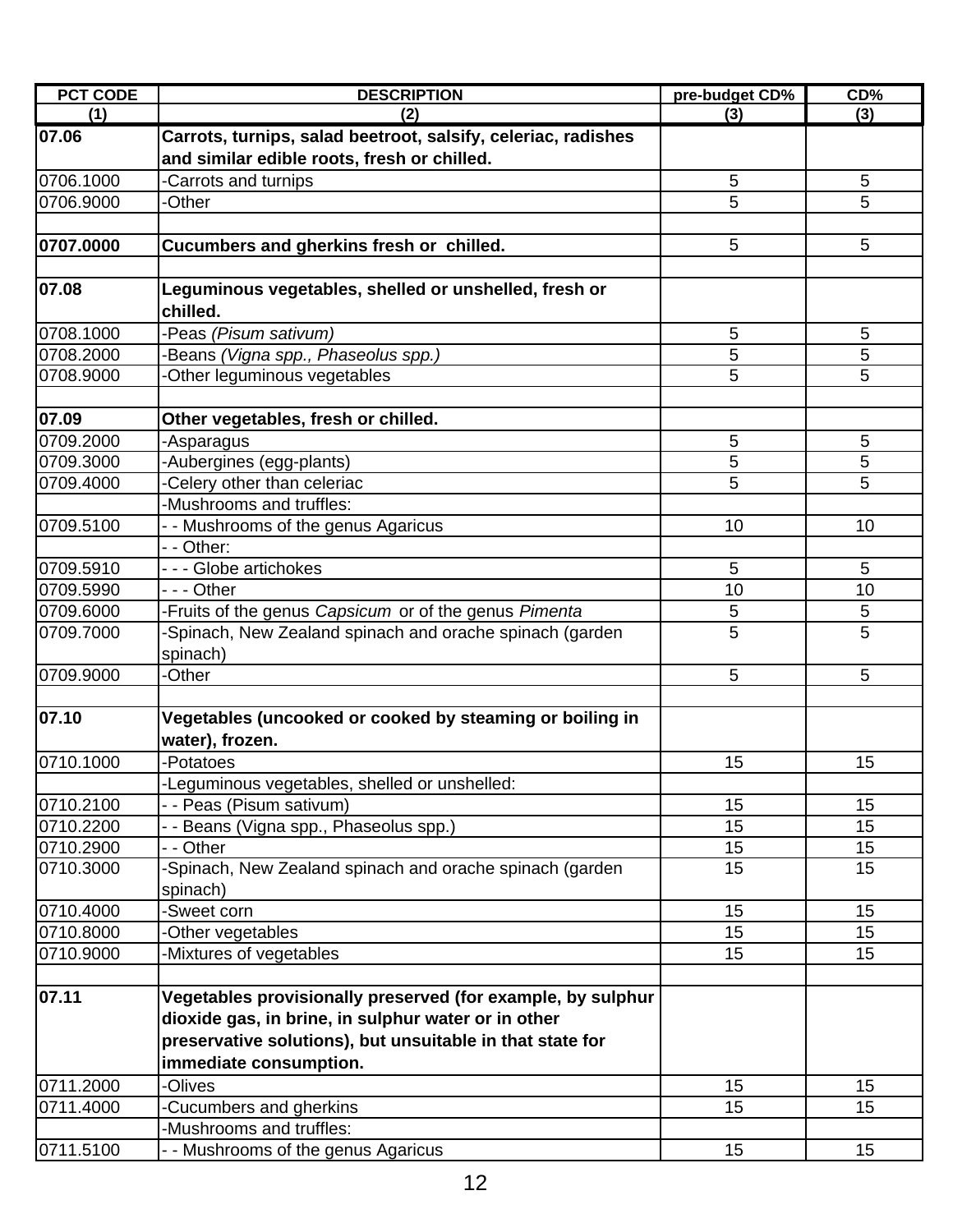| <b>PCT CODE</b> | <b>DESCRIPTION</b>                                               | pre-budget CD% | CD%            |
|-----------------|------------------------------------------------------------------|----------------|----------------|
| (1)             | (2)                                                              | (3)            | (3)            |
| 0711.5900       | - - Other                                                        | 15             | 15             |
| 0711.9000       | Other vegetables; mixtures of vegetables                         | 15             | 15             |
|                 |                                                                  |                |                |
| 07.12           | Dried vegetables, whole, cut, sliced, broken or in powder,       |                |                |
|                 | but not further prepared.                                        |                |                |
| 0712.2000       | -Onions                                                          | 15             | 15             |
|                 | -Mushrooms, wood ears (Auricularia spp.), Jelly fungi (Tremella  |                |                |
|                 | spp.) and truffles:                                              |                |                |
| 0712.3100       | - - Mushrooms of the genus Agaricus                              | 15             | 15             |
| 0712.3200       | - - Wood ears (Aurcularia spp.)                                  | 15             | 15             |
| 0712.3300       | - - Jelly fungi (Tremella spp.)                                  | 15             | 15             |
| 0712.3900       | - - Other                                                        | 15             | 15             |
| 0712.9000       | Other vegetables; mixtures of vegetables                         | 15             | 15             |
|                 |                                                                  |                |                |
| 07.13           | Dried leguminous vegetables, shelled, whether or not             |                |                |
|                 | skinned or split.                                                |                |                |
| 0713.1000       | -Peas (Pisum sativum)                                            | $\overline{0}$ | $\mathbf 0$    |
|                 | Chickpeas (garbanzos):                                           |                |                |
| 0713.2010       | --- Grams (dry whole)                                            | 0              | $\mathbf 0$    |
| 0713.2020       | - - - Grams split                                                | 0              | $\mathbf 0$    |
| 0713.2090       | - - - Other                                                      | $\overline{0}$ | $\overline{0}$ |
|                 | Beans (Vigna spp., Phaseolus spp.):                              |                |                |
| 0713.3100       | - - Beans of the species Vigna mungo (L.)Hepper or Vigna         | $\mathbf 0$    | $\mathbf 0$    |
|                 | radiata (L.) Wilczek                                             |                |                |
| 0713.3200       | - - Small red (Adzuki) beans (Phaseolus or vigna angularis)      | 0              | $\mathbf 0$    |
| 0713.3300       | - - Kidney beans, including white pea beans (Phaseolus vulgaris) | $\Omega$       | $\Omega$       |
|                 |                                                                  |                |                |
|                 | - - Other:                                                       |                |                |
| 0713.3910       | --- Green beans (dry whole)                                      | $\mathbf 0$    | $\mathbf 0$    |
| 0713.3920       | - - - Green beans(split)                                         | $\mathbf 0$    | 0              |
| 0713.3990       | - - - Other                                                      | $\mathbf 0$    | $\overline{0}$ |
|                 | - - Lentils:                                                     |                |                |
| 0713.4010       | - - - Dry whole                                                  | 0              | $\mathbf 0$    |
| 0713.4020       | -  -  - Split                                                    | $\mathbf 0$    | 0              |
| 0713.5000       | Broad beans (Vicia faba var. major) and horse beans (Vicia faba  | $\Omega$       | $\overline{0}$ |
|                 | var. equina, Vicia faba var.minor)                               |                |                |
|                 | -Other:                                                          |                |                |
| 0713.9010       | - - - Black matpe (dry whole)                                    | $\mathbf 0$    | $\mathbf 0$    |
| 0713.9020       | --- Mash dry whole                                               | $\overline{0}$ | $\overline{0}$ |
| 0713.9030       | --- Mash split or washed                                         | $\mathbf 0$    | $\mathbf 0$    |
| 0713.9090       | - - - Other                                                      | $\mathbf 0$    | $\mathbf 0$    |
|                 |                                                                  |                |                |
| 07.14           | Manioc, arrowroot, salep, Jerusalem artichokes, sweet            |                |                |
|                 | potatoes and similar roots and tubers with high starch or        |                |                |
|                 | inulin content, fresh, chilled, frozen or dried, whether or not  |                |                |
|                 | sliced or in the form of pellets; sago pith.                     |                |                |
| 0714.1000       |                                                                  |                |                |
|                 | -Manioc (cassava)                                                | 5              | 5              |
| 0714.2000       | -Sweet potatoes                                                  | 5              | 5              |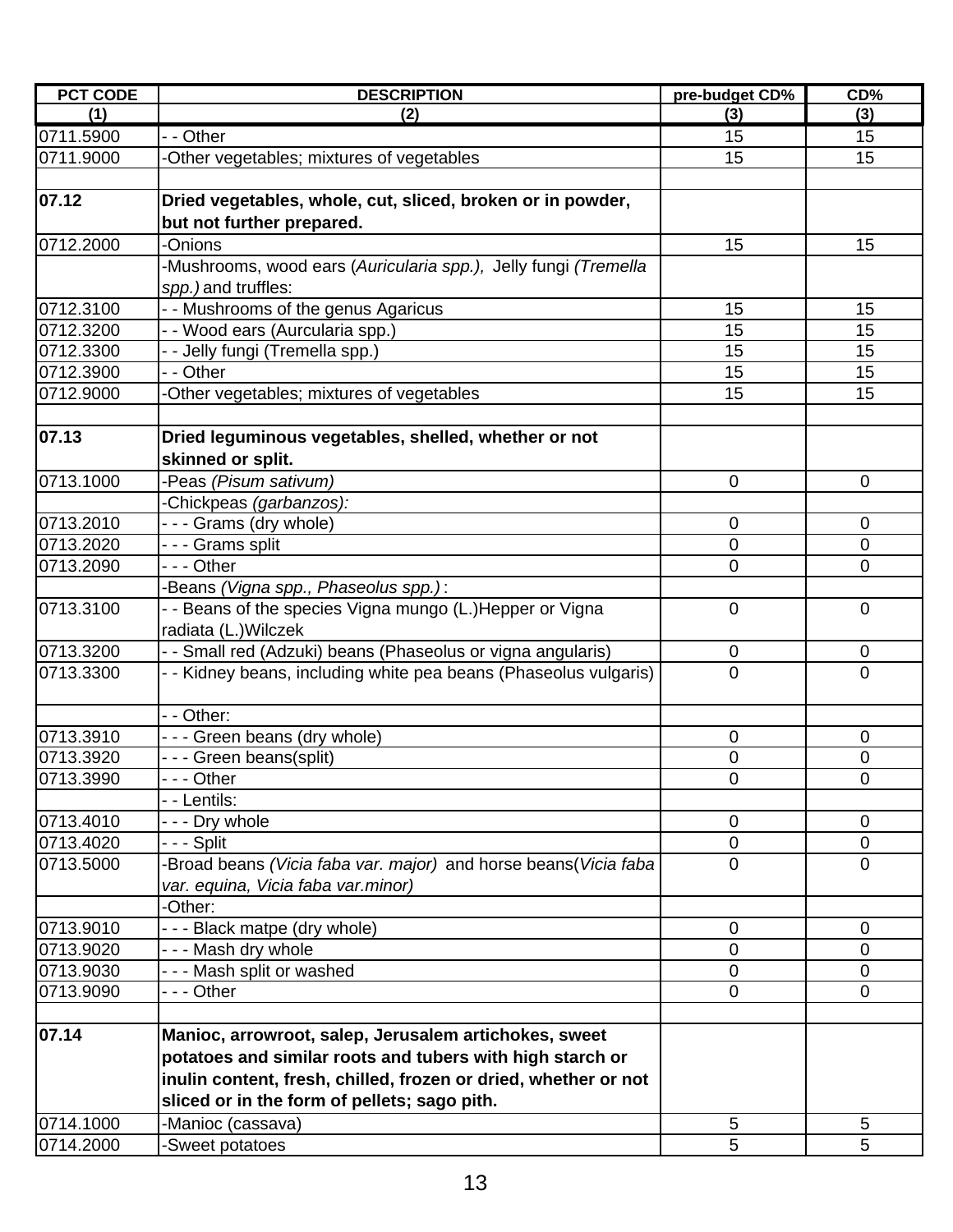| <b>PCT CODE</b> | <b>DESCRIPTION</b>                                            | pre-budget CD% | CD%            |
|-----------------|---------------------------------------------------------------|----------------|----------------|
| (1)             | (2)                                                           | (3)            | (3)            |
| 0714.9000       | -Other                                                        | 5              | 5              |
| 08.01           | Coconuts, Brazil nuts and cashew nuts, fresh or dried,        |                |                |
|                 | whether or not shelled or peeled.                             |                |                |
|                 | -Coconuts:                                                    |                |                |
| 0801.1100       | - - Desiccated                                                | 5              | 5              |
|                 | - - Other:                                                    |                |                |
| 0801.1910       | $-$ - Seed                                                    | $\overline{0}$ | $\mathbf 0$    |
| 0801.1990       | --- Other                                                     | 10             | 10             |
|                 | Brazil nuts:                                                  |                |                |
| 0801.2100       | - - In shell                                                  | 10             | 10             |
| 0801.2200       | - - Shelled                                                   | 10             | 10             |
|                 | -Cashew nuts:                                                 |                |                |
| 0801.3100       | - - In shell                                                  | 5              | 5              |
| 0801.3200       | - - Shelled                                                   | $\overline{5}$ | $\overline{5}$ |
| 08.02           | Other nuts, fresh or dried, whether or not shelled or peeled. |                |                |
|                 | -Almonds:                                                     |                |                |
| 0802.1100       | - - In shell                                                  | 5              | 5              |
| 0802.1200       | - - Shelled                                                   | 10             | 10             |
|                 | -Hazelnuts or filberts (Corylus spp.):                        |                |                |
| 0802.2100       | - - In shell                                                  | 10             | 10             |
| 0802.2200       | - - Shelled                                                   | 10             | 10             |
|                 | -Walnuts:                                                     |                |                |
| 0802.3100       | - - In shell                                                  | 10             | 10             |
| 0802.3200       | - - Shelled                                                   | 10             | 10             |
| 0802.4000       | Chestnuts (Castanea spp.)                                     | 10             | 10             |
| 0802.5000       | -Pistachios                                                   | 5              | 5              |
| 0802.6000       | - Macadamia nuts                                              | 10             | 10             |
|                 | -Other:                                                       |                |                |
| 0802.9010       | - - - Areca (betel nuts)                                      | 5              | 5              |
| 0802.9090       | - - Other                                                     | $10$           | 10             |
| 0803.0000       | Bananas, including plantains, fresh or dried.                 | 25             | 25             |
| 08.04           | Dates, figs, pineapples, avocados, guavas, mangoes and        |                |                |
|                 | mangosteens, fresh or dried.                                  |                |                |
|                 | -Dates:                                                       |                |                |
| 0804.1010       | - - - Fresh                                                   | 35             | 35             |
| 0804.1020       | --- Dried                                                     | 35             | 35             |
| 0804.2000       | -Figs                                                         | 35             | 35             |
| 0804.3000       | -Pineapples                                                   | 35             | 35             |
| 0804.4000       | -Avocados                                                     | 35             | 35             |
|                 | -Guavas, mangoes and mangosteens:                             |                |                |
| 0804.5010       | - - - Guavas                                                  | 35             | 35             |
| 0804.5020       | --- Mangoes                                                   | 35             | 35             |
| 0804.5030       | --- Mangosteens                                               | 35             | 35             |
| 0804.5040       | - - - Frozen mango                                            | 35             | 35             |
| 0804.5050       | - - - Mango pulp                                              | 35             | 35             |
| 0804.5090       | --- Other                                                     | 35             | 35             |
| 08.05           | Citrus fruit, fresh or dried.                                 |                |                |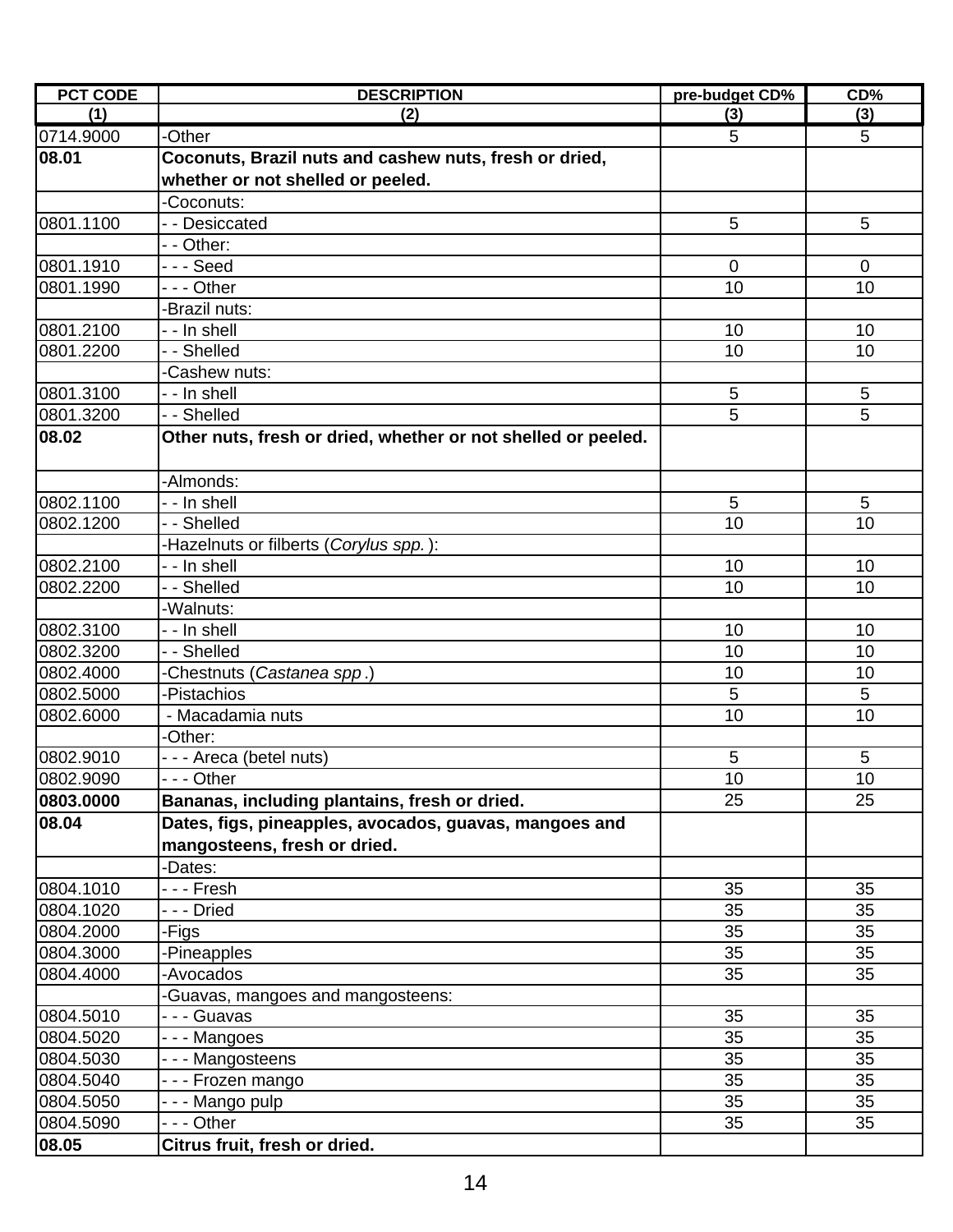| <b>PCT CODE</b> | <b>DESCRIPTION</b>                                                 | pre-budget CD% | CD% |
|-----------------|--------------------------------------------------------------------|----------------|-----|
| (1)             | (2)                                                                | (3)            | (3) |
| 0805.1000       | -Oranges                                                           | 35             | 35  |
|                 | Mandarins (including tangerines and satsumas);                     |                |     |
|                 | clementines, wilkings and similar citrus hybrids:                  |                |     |
| 0805.2010       | - - - Kino (fresh)                                                 | 35             | 35  |
| 0805.2090       | --- Other                                                          | 35             | 35  |
| 0805.4000       | - Grapefruit, including pomelos                                    | 35             | 35  |
| 0805.5000       | -Lemons (Citrus limon, Citrus limonum) and limes (Citrus           | 35             | 35  |
|                 | aurantifolia, Citrus latifolia)                                    |                |     |
| 0805.9000       | -Other                                                             | 35             | 35  |
| 08.06           | Grapes, fresh or dried.                                            |                |     |
| 0806.1000       | -Fresh                                                             | 35             | 35  |
| 0806.2000       | -Dried                                                             | 35             | 35  |
| 08.07           | Melons (including watermelons) and papaws (papayas),               |                |     |
|                 | fresh.                                                             |                |     |
|                 | -Melons (including watermelons):                                   |                |     |
| 0807.1100       | - - Watermelons                                                    | 35             | 35  |
| 0807.1900       | - - Other                                                          | 35             | 35  |
| 0807.2000       | -Papaws (papayas)                                                  | 35             | 35  |
| 08.08           | Apples, pears and quinces, fresh.                                  |                |     |
| 0808.1000       | -Apples                                                            | 35             | 35  |
| 0808.2000       | -Pears and quinces                                                 | 35             | 35  |
| 08.09           | Apricots, cherries, peaches (including nectarines), plums          |                |     |
|                 | and sloes, fresh.                                                  |                |     |
| 0809.1000       | -Apricots                                                          | 35             | 35  |
| 0809.2000       | <b>Cherries</b>                                                    | 35             | 35  |
| 0809.3000       | -Peaches, including nectarines                                     | 35             | 35  |
| 0809.4000       | -Plums and sloes                                                   | 35             | 35  |
| 08.10           | Other fruit, fresh.                                                |                |     |
| 0810.1000       | -Strawberries                                                      | 35             | 35  |
| 0810.2000       | -Raspberries, blackberries, mulberries and loganberries            | 35             | 35  |
| 0810.4000       | -Cranberries, bilberries and other fruits of the genus Vaccinium   | 35             | 35  |
|                 |                                                                    |                |     |
| 0810.5000       | -Kiwifruit                                                         | 35             | 35  |
| 0810.6000       | -Durians                                                           | 35             | 35  |
|                 | -Other:                                                            |                |     |
| 0810.9010       | --- Pomegranates                                                   | 35             | 35  |
| 0810.9090       | --- Other                                                          | 35             | 35  |
| 08.11           | Fruit and nuts, uncooked or cooked by steaming or boiling          |                |     |
|                 | in water, frozen, whether or not containing added sugar or         |                |     |
|                 | other sweetening matter.                                           |                |     |
| 0811.1000       | -Strawberries                                                      | 35             | 35  |
| 0811.2000       | -Raspberries, blackberries, mulberries, loganberries, black, white | 35             | 35  |
|                 | or red currants and gooseberries                                   |                |     |
| 0811.9000       | -Other                                                             | 35             | 35  |
| 08.12           | Fruit and nuts, provisionally preserved (for example, by           |                |     |
|                 | sulphur dioxide gas, in brine, in sulphur water or in other        |                |     |
|                 | preservative solutions), but unsuitable in that state for          |                |     |
|                 | immediate consumption.                                             |                |     |
|                 |                                                                    |                |     |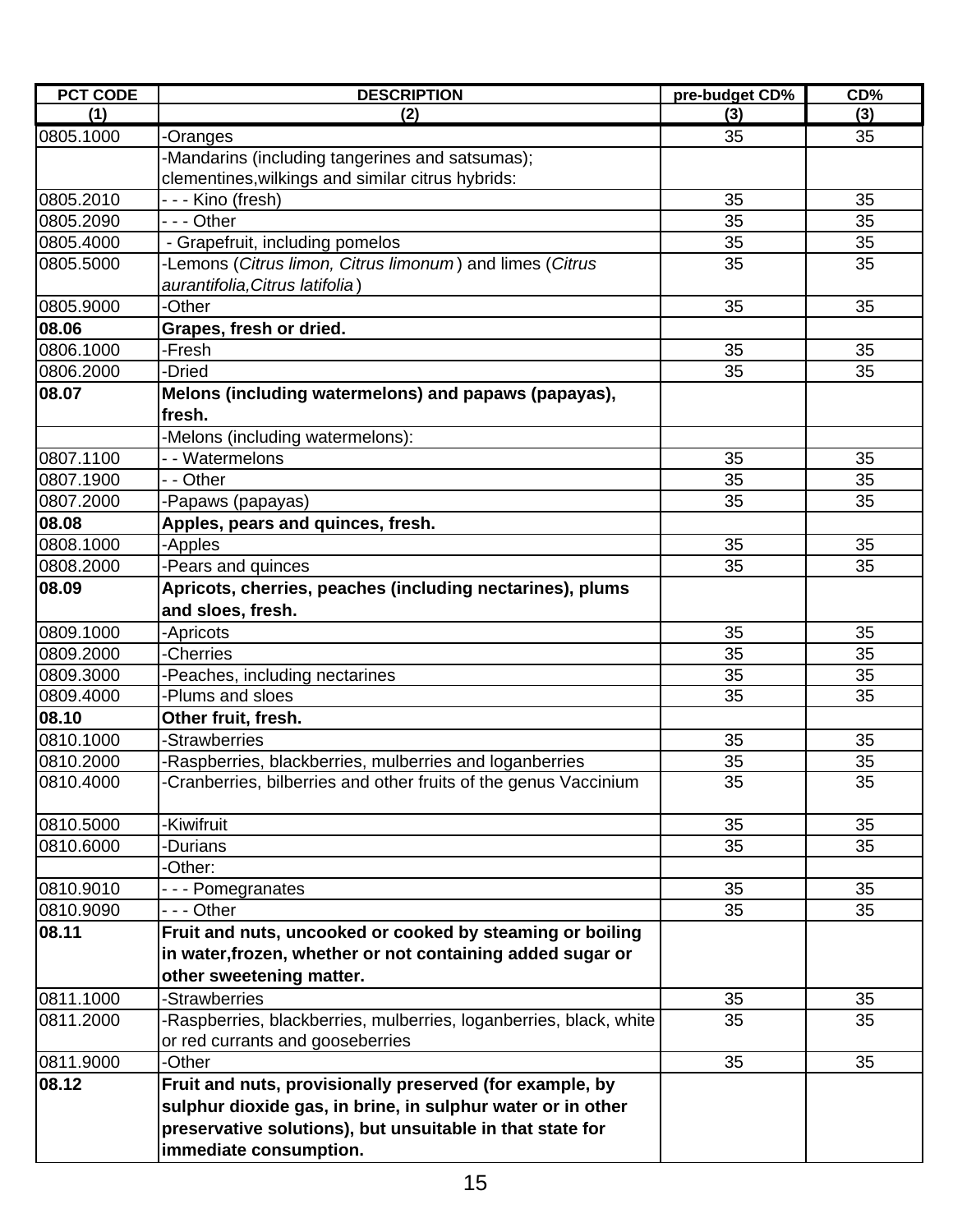| <b>PCT CODE</b> | <b>DESCRIPTION</b>                                            | pre-budget CD% | CD%         |
|-----------------|---------------------------------------------------------------|----------------|-------------|
| (1)             | (2)                                                           | (3)            | (3)         |
| 0812.1000       | -Cherries                                                     | 35             | 35          |
| 0812.9000       | <b>Other</b>                                                  | 35             | 35          |
| 08.13           | Fruit, dried, other than that of headings 08.01 to 08.06;     |                |             |
|                 | mixtures of nuts or dried fruits of this Chapter.             |                |             |
| 0813.1000       | -Apricots                                                     | 35             | 35          |
| 0813.2000       | -Prunes                                                       | 35             | 35          |
| 0813.3000       | -Apples                                                       | 35             | 35          |
|                 | -Other fruit:                                                 |                |             |
| 0813.4010       | --- Tamarind                                                  | 5              | 5           |
| 0813.4020       | - - - Cherries                                                | 35             | 35          |
| 0813.4030       | - - - Pine nut (chilgoza)                                     | 35             | 35          |
| 0813.4040       | --- Peaches (arroo)                                           | 35             | 35          |
| 0813.4050       | - - - Plums (allocha)                                         | 35             | 35          |
| 0813.4060       | $\overline{-}$ - Lichis                                       | 35             | 35          |
| 0813.4070       | - - - Raisins                                                 | 35             | 35          |
| 0813.4090       | --- Other                                                     | 35             | 35          |
| 0813.5000       | -Mixtures of nuts or dried fruits of this Chapter             | 35             | 35          |
| 0814.0000       | Peel of citrus fruit or melons (Including watermelons) fresh, | 35             | 35          |
|                 | frozen, dried or provisionally preserved in brine, in sulphur |                |             |
|                 | water or in other preservative solutions.                     |                |             |
| 09.01           | Coffee, whether or not roasted or decaffeinated; coffee       |                |             |
|                 | husks and skins; coffee substitutes containing coffee in any  |                |             |
|                 | proportion.                                                   |                |             |
|                 | Coffee, not roasted:                                          |                |             |
| 0901.1100       | - - Not decaffeinated                                         | 10             | 10          |
| 0901.1200       | -- Decaffeinated                                              | 10             | 10          |
|                 | Coffee roasted:                                               |                |             |
| 0901.2100       | - - Not decaffeinated                                         | 10             | 10          |
| 0901.2200       | - - Decaffeinated                                             | 10             | 10          |
| 0901.9000       | -Other                                                        | 10             | 10          |
| 09.02           | Tea, whether or not flavoured.                                |                |             |
| 0902.1000       | -Green tea (not fermented) in immediate packings of a content | 10             | 10          |
|                 | not exceeding 3 kg                                            |                |             |
| 0902.2000       | Other green tea (not fermented)                               | 10             | 10          |
| 0902.3000       | Black tea (fermented) and partly fermented tea, in immediate  | 10             | 10          |
|                 | packings of a content not exceeding 3 kg                      |                |             |
|                 | Other black tea (fermented) and other partly fermenteded tea: |                |             |
| 0902.4010       | - - - Tea dust                                                | 10             | 10          |
| 0902.4020       | - - - Black tea in a packing exceeding 3 kg                   | 10             | 10          |
| 0902.4090       | --- Other                                                     | 10             | 10          |
| 0903.0000       | Mate.                                                         | 10             | 10          |
| 09.04           | Pepper of the genus Piper; dried or crushed or ground fruits  |                |             |
|                 | of the genus Capsicum or of the genus Pimenta.                |                |             |
|                 | -Pepper:                                                      |                |             |
|                 | - Neither crushed nor ground:                                 |                |             |
| 0904.1110       | --- Black                                                     | 5              | 5           |
| 0904.1120       | - - - White                                                   | 5              | 5           |
| 0904.1130       | --- Pepper seeds for sowing                                   | $\mathbf 0$    | $\mathbf 0$ |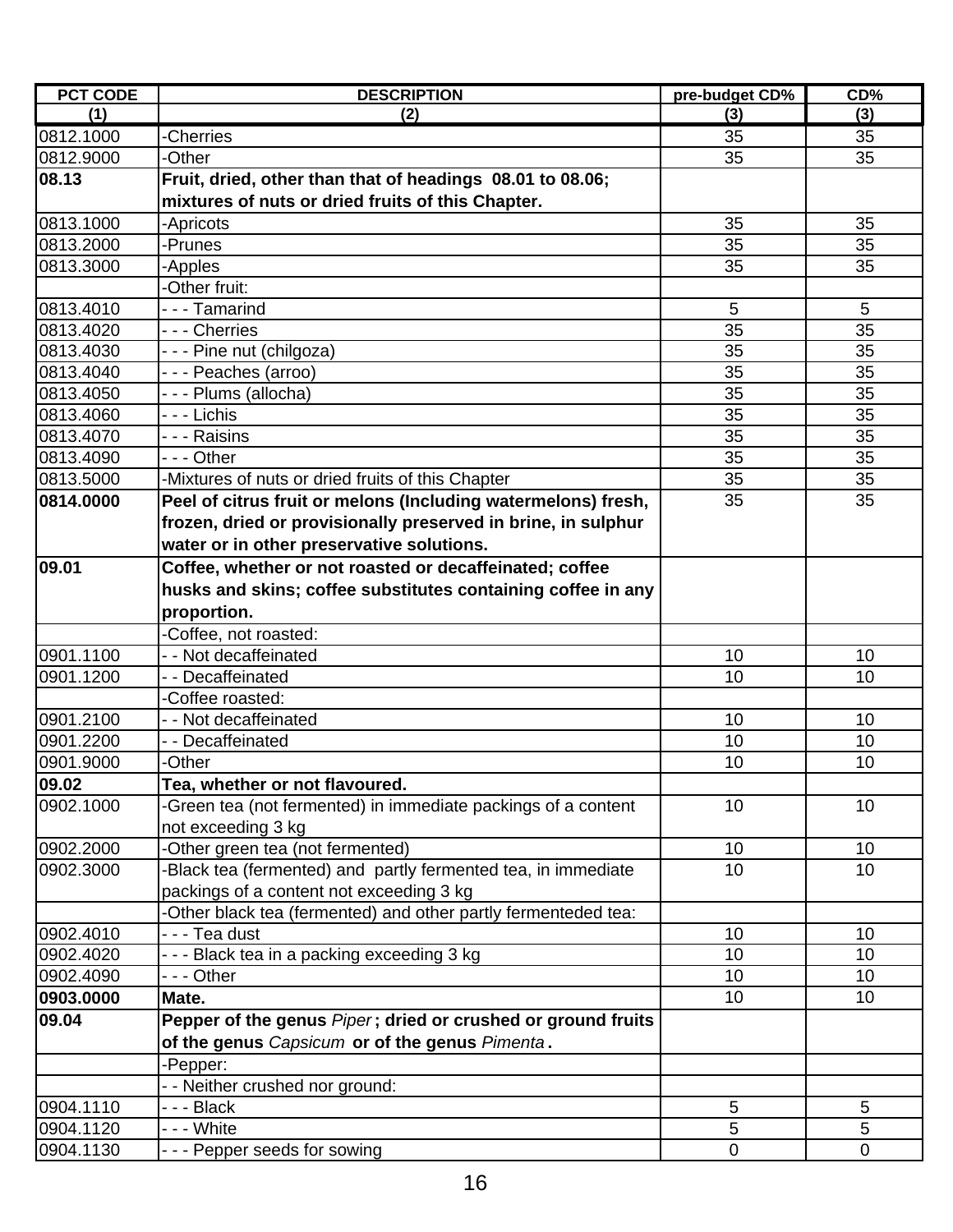| (1)<br>(2)<br>(3)<br>(3)<br>$- -$ - Other<br>5<br>5<br>15<br>15<br>-- Crushed or ground<br>-Fruits of the genus Capsicum or of the genus Pimenta, dried or<br>crushed or ground:<br>--- Red chillies (whole)<br>15<br>15<br>15<br>--- Red chillies (powder)<br>15<br>--- Red chillies seeds for sowing<br>$\overline{0}$<br>$\mathbf 0$<br>15<br>15<br>--- Other<br>5<br>5<br>Vanilla.<br><b>Cinnamon and cinnamon-tree flowers.</b><br>-Neither crushed nor ground:<br>5<br>- - Cinnamon (Cinnamomum zeylanicum Blume)<br>5<br>5<br>5<br>-- Other<br>15<br>-Crushed or ground<br>15<br>5<br>Cloves (whole fruit, cloves and stems).<br>5<br>Nutmeg, mace and cardamoms.<br>5<br>5<br>-Nutmeg<br>5<br>5<br>0908.2000<br>-Mace<br>Cardamoms:<br>0908.3010<br>5<br>5<br>- - - Large<br>5<br>5<br>- - - Small<br>Seeds of anise, badian, fennel, coriander, cumin or caraway;<br>juniper berries.<br>0909.1000<br>-Seeds of anise or badian<br>0<br>$\overline{0}$<br>0909.2000<br>0<br>$\mathbf 0$<br>-Seeds of coriander<br>-Seeds of cumin<br>0<br>$\mathbf 0$<br>-Seeds of caraway<br>0<br>$\mathbf 0$<br>Seeds of fennel; juniper berries<br>0<br>0<br>Ginger, saffron, turmeric (curcuma), thyme, bay leaves,<br>curry and other spices.<br>0910.1000<br>-Ginger<br>15<br>15<br>5<br>5<br>-Saffron<br>0910.2000<br>0910.3000<br>15<br>15<br>-Turmeric (curcuma)<br>-Other spices:<br>15<br>- Mixtures referred to in Note 1 (b) to this Chapter<br>15<br>- - Other:<br>--- Thyme; bay leaves<br>5<br>5<br>15<br>15<br>--- Other<br>Wheat and meslin.<br>10.01<br>1001.1000<br>Durum wheat<br>10<br>10<br>1001.9000<br>-Other<br>10<br>10<br>5<br>5<br>1002.0000<br>Rye.<br>$\overline{5}$<br>5<br>1003.0000<br>Barley.<br>5<br>5<br>1004.0000<br>Oats.<br>10.05<br>Maize (corn).<br>1005.1000<br>-Seed<br>$\overline{0}$<br>$\overline{0}$ | <b>PCT CODE</b> | <b>DESCRIPTION</b> | pre-budget CD% | CD% |
|-----------------------------------------------------------------------------------------------------------------------------------------------------------------------------------------------------------------------------------------------------------------------------------------------------------------------------------------------------------------------------------------------------------------------------------------------------------------------------------------------------------------------------------------------------------------------------------------------------------------------------------------------------------------------------------------------------------------------------------------------------------------------------------------------------------------------------------------------------------------------------------------------------------------------------------------------------------------------------------------------------------------------------------------------------------------------------------------------------------------------------------------------------------------------------------------------------------------------------------------------------------------------------------------------------------------------------------------------------------------------------------------------------------------------------------------------------------------------------------------------------------------------------------------------------------------------------------------------------------------------------------------------------------------------------------------------------------------------------------------------------------------------------------------------------------------------------------------------|-----------------|--------------------|----------------|-----|
|                                                                                                                                                                                                                                                                                                                                                                                                                                                                                                                                                                                                                                                                                                                                                                                                                                                                                                                                                                                                                                                                                                                                                                                                                                                                                                                                                                                                                                                                                                                                                                                                                                                                                                                                                                                                                                               |                 |                    |                |     |
|                                                                                                                                                                                                                                                                                                                                                                                                                                                                                                                                                                                                                                                                                                                                                                                                                                                                                                                                                                                                                                                                                                                                                                                                                                                                                                                                                                                                                                                                                                                                                                                                                                                                                                                                                                                                                                               | 0904.1190       |                    |                |     |
|                                                                                                                                                                                                                                                                                                                                                                                                                                                                                                                                                                                                                                                                                                                                                                                                                                                                                                                                                                                                                                                                                                                                                                                                                                                                                                                                                                                                                                                                                                                                                                                                                                                                                                                                                                                                                                               | 0904.1200       |                    |                |     |
|                                                                                                                                                                                                                                                                                                                                                                                                                                                                                                                                                                                                                                                                                                                                                                                                                                                                                                                                                                                                                                                                                                                                                                                                                                                                                                                                                                                                                                                                                                                                                                                                                                                                                                                                                                                                                                               |                 |                    |                |     |
|                                                                                                                                                                                                                                                                                                                                                                                                                                                                                                                                                                                                                                                                                                                                                                                                                                                                                                                                                                                                                                                                                                                                                                                                                                                                                                                                                                                                                                                                                                                                                                                                                                                                                                                                                                                                                                               |                 |                    |                |     |
|                                                                                                                                                                                                                                                                                                                                                                                                                                                                                                                                                                                                                                                                                                                                                                                                                                                                                                                                                                                                                                                                                                                                                                                                                                                                                                                                                                                                                                                                                                                                                                                                                                                                                                                                                                                                                                               | 0904.2010       |                    |                |     |
|                                                                                                                                                                                                                                                                                                                                                                                                                                                                                                                                                                                                                                                                                                                                                                                                                                                                                                                                                                                                                                                                                                                                                                                                                                                                                                                                                                                                                                                                                                                                                                                                                                                                                                                                                                                                                                               | 0904.2020       |                    |                |     |
|                                                                                                                                                                                                                                                                                                                                                                                                                                                                                                                                                                                                                                                                                                                                                                                                                                                                                                                                                                                                                                                                                                                                                                                                                                                                                                                                                                                                                                                                                                                                                                                                                                                                                                                                                                                                                                               | 0904.2030       |                    |                |     |
|                                                                                                                                                                                                                                                                                                                                                                                                                                                                                                                                                                                                                                                                                                                                                                                                                                                                                                                                                                                                                                                                                                                                                                                                                                                                                                                                                                                                                                                                                                                                                                                                                                                                                                                                                                                                                                               | 0904.2090       |                    |                |     |
|                                                                                                                                                                                                                                                                                                                                                                                                                                                                                                                                                                                                                                                                                                                                                                                                                                                                                                                                                                                                                                                                                                                                                                                                                                                                                                                                                                                                                                                                                                                                                                                                                                                                                                                                                                                                                                               | 0905.0000       |                    |                |     |
|                                                                                                                                                                                                                                                                                                                                                                                                                                                                                                                                                                                                                                                                                                                                                                                                                                                                                                                                                                                                                                                                                                                                                                                                                                                                                                                                                                                                                                                                                                                                                                                                                                                                                                                                                                                                                                               | 09.06           |                    |                |     |
|                                                                                                                                                                                                                                                                                                                                                                                                                                                                                                                                                                                                                                                                                                                                                                                                                                                                                                                                                                                                                                                                                                                                                                                                                                                                                                                                                                                                                                                                                                                                                                                                                                                                                                                                                                                                                                               |                 |                    |                |     |
|                                                                                                                                                                                                                                                                                                                                                                                                                                                                                                                                                                                                                                                                                                                                                                                                                                                                                                                                                                                                                                                                                                                                                                                                                                                                                                                                                                                                                                                                                                                                                                                                                                                                                                                                                                                                                                               | 0906.1100       |                    |                |     |
|                                                                                                                                                                                                                                                                                                                                                                                                                                                                                                                                                                                                                                                                                                                                                                                                                                                                                                                                                                                                                                                                                                                                                                                                                                                                                                                                                                                                                                                                                                                                                                                                                                                                                                                                                                                                                                               | 0906.1900       |                    |                |     |
|                                                                                                                                                                                                                                                                                                                                                                                                                                                                                                                                                                                                                                                                                                                                                                                                                                                                                                                                                                                                                                                                                                                                                                                                                                                                                                                                                                                                                                                                                                                                                                                                                                                                                                                                                                                                                                               | 0906.2000       |                    |                |     |
|                                                                                                                                                                                                                                                                                                                                                                                                                                                                                                                                                                                                                                                                                                                                                                                                                                                                                                                                                                                                                                                                                                                                                                                                                                                                                                                                                                                                                                                                                                                                                                                                                                                                                                                                                                                                                                               | 0907.0000       |                    |                |     |
|                                                                                                                                                                                                                                                                                                                                                                                                                                                                                                                                                                                                                                                                                                                                                                                                                                                                                                                                                                                                                                                                                                                                                                                                                                                                                                                                                                                                                                                                                                                                                                                                                                                                                                                                                                                                                                               | 09.08           |                    |                |     |
|                                                                                                                                                                                                                                                                                                                                                                                                                                                                                                                                                                                                                                                                                                                                                                                                                                                                                                                                                                                                                                                                                                                                                                                                                                                                                                                                                                                                                                                                                                                                                                                                                                                                                                                                                                                                                                               | 0908.1000       |                    |                |     |
|                                                                                                                                                                                                                                                                                                                                                                                                                                                                                                                                                                                                                                                                                                                                                                                                                                                                                                                                                                                                                                                                                                                                                                                                                                                                                                                                                                                                                                                                                                                                                                                                                                                                                                                                                                                                                                               |                 |                    |                |     |
|                                                                                                                                                                                                                                                                                                                                                                                                                                                                                                                                                                                                                                                                                                                                                                                                                                                                                                                                                                                                                                                                                                                                                                                                                                                                                                                                                                                                                                                                                                                                                                                                                                                                                                                                                                                                                                               |                 |                    |                |     |
|                                                                                                                                                                                                                                                                                                                                                                                                                                                                                                                                                                                                                                                                                                                                                                                                                                                                                                                                                                                                                                                                                                                                                                                                                                                                                                                                                                                                                                                                                                                                                                                                                                                                                                                                                                                                                                               |                 |                    |                |     |
|                                                                                                                                                                                                                                                                                                                                                                                                                                                                                                                                                                                                                                                                                                                                                                                                                                                                                                                                                                                                                                                                                                                                                                                                                                                                                                                                                                                                                                                                                                                                                                                                                                                                                                                                                                                                                                               | 0908.3020       |                    |                |     |
|                                                                                                                                                                                                                                                                                                                                                                                                                                                                                                                                                                                                                                                                                                                                                                                                                                                                                                                                                                                                                                                                                                                                                                                                                                                                                                                                                                                                                                                                                                                                                                                                                                                                                                                                                                                                                                               | 09.09           |                    |                |     |
|                                                                                                                                                                                                                                                                                                                                                                                                                                                                                                                                                                                                                                                                                                                                                                                                                                                                                                                                                                                                                                                                                                                                                                                                                                                                                                                                                                                                                                                                                                                                                                                                                                                                                                                                                                                                                                               |                 |                    |                |     |
|                                                                                                                                                                                                                                                                                                                                                                                                                                                                                                                                                                                                                                                                                                                                                                                                                                                                                                                                                                                                                                                                                                                                                                                                                                                                                                                                                                                                                                                                                                                                                                                                                                                                                                                                                                                                                                               |                 |                    |                |     |
|                                                                                                                                                                                                                                                                                                                                                                                                                                                                                                                                                                                                                                                                                                                                                                                                                                                                                                                                                                                                                                                                                                                                                                                                                                                                                                                                                                                                                                                                                                                                                                                                                                                                                                                                                                                                                                               |                 |                    |                |     |
|                                                                                                                                                                                                                                                                                                                                                                                                                                                                                                                                                                                                                                                                                                                                                                                                                                                                                                                                                                                                                                                                                                                                                                                                                                                                                                                                                                                                                                                                                                                                                                                                                                                                                                                                                                                                                                               | 0909.3000       |                    |                |     |
|                                                                                                                                                                                                                                                                                                                                                                                                                                                                                                                                                                                                                                                                                                                                                                                                                                                                                                                                                                                                                                                                                                                                                                                                                                                                                                                                                                                                                                                                                                                                                                                                                                                                                                                                                                                                                                               | 0909.4000       |                    |                |     |
|                                                                                                                                                                                                                                                                                                                                                                                                                                                                                                                                                                                                                                                                                                                                                                                                                                                                                                                                                                                                                                                                                                                                                                                                                                                                                                                                                                                                                                                                                                                                                                                                                                                                                                                                                                                                                                               | 0909.5000       |                    |                |     |
|                                                                                                                                                                                                                                                                                                                                                                                                                                                                                                                                                                                                                                                                                                                                                                                                                                                                                                                                                                                                                                                                                                                                                                                                                                                                                                                                                                                                                                                                                                                                                                                                                                                                                                                                                                                                                                               | 09.10           |                    |                |     |
|                                                                                                                                                                                                                                                                                                                                                                                                                                                                                                                                                                                                                                                                                                                                                                                                                                                                                                                                                                                                                                                                                                                                                                                                                                                                                                                                                                                                                                                                                                                                                                                                                                                                                                                                                                                                                                               |                 |                    |                |     |
|                                                                                                                                                                                                                                                                                                                                                                                                                                                                                                                                                                                                                                                                                                                                                                                                                                                                                                                                                                                                                                                                                                                                                                                                                                                                                                                                                                                                                                                                                                                                                                                                                                                                                                                                                                                                                                               |                 |                    |                |     |
|                                                                                                                                                                                                                                                                                                                                                                                                                                                                                                                                                                                                                                                                                                                                                                                                                                                                                                                                                                                                                                                                                                                                                                                                                                                                                                                                                                                                                                                                                                                                                                                                                                                                                                                                                                                                                                               |                 |                    |                |     |
|                                                                                                                                                                                                                                                                                                                                                                                                                                                                                                                                                                                                                                                                                                                                                                                                                                                                                                                                                                                                                                                                                                                                                                                                                                                                                                                                                                                                                                                                                                                                                                                                                                                                                                                                                                                                                                               |                 |                    |                |     |
|                                                                                                                                                                                                                                                                                                                                                                                                                                                                                                                                                                                                                                                                                                                                                                                                                                                                                                                                                                                                                                                                                                                                                                                                                                                                                                                                                                                                                                                                                                                                                                                                                                                                                                                                                                                                                                               |                 |                    |                |     |
|                                                                                                                                                                                                                                                                                                                                                                                                                                                                                                                                                                                                                                                                                                                                                                                                                                                                                                                                                                                                                                                                                                                                                                                                                                                                                                                                                                                                                                                                                                                                                                                                                                                                                                                                                                                                                                               | 0910.9100       |                    |                |     |
|                                                                                                                                                                                                                                                                                                                                                                                                                                                                                                                                                                                                                                                                                                                                                                                                                                                                                                                                                                                                                                                                                                                                                                                                                                                                                                                                                                                                                                                                                                                                                                                                                                                                                                                                                                                                                                               |                 |                    |                |     |
|                                                                                                                                                                                                                                                                                                                                                                                                                                                                                                                                                                                                                                                                                                                                                                                                                                                                                                                                                                                                                                                                                                                                                                                                                                                                                                                                                                                                                                                                                                                                                                                                                                                                                                                                                                                                                                               | 0910.9910       |                    |                |     |
|                                                                                                                                                                                                                                                                                                                                                                                                                                                                                                                                                                                                                                                                                                                                                                                                                                                                                                                                                                                                                                                                                                                                                                                                                                                                                                                                                                                                                                                                                                                                                                                                                                                                                                                                                                                                                                               | 0910.9990       |                    |                |     |
|                                                                                                                                                                                                                                                                                                                                                                                                                                                                                                                                                                                                                                                                                                                                                                                                                                                                                                                                                                                                                                                                                                                                                                                                                                                                                                                                                                                                                                                                                                                                                                                                                                                                                                                                                                                                                                               |                 |                    |                |     |
|                                                                                                                                                                                                                                                                                                                                                                                                                                                                                                                                                                                                                                                                                                                                                                                                                                                                                                                                                                                                                                                                                                                                                                                                                                                                                                                                                                                                                                                                                                                                                                                                                                                                                                                                                                                                                                               |                 |                    |                |     |
|                                                                                                                                                                                                                                                                                                                                                                                                                                                                                                                                                                                                                                                                                                                                                                                                                                                                                                                                                                                                                                                                                                                                                                                                                                                                                                                                                                                                                                                                                                                                                                                                                                                                                                                                                                                                                                               |                 |                    |                |     |
|                                                                                                                                                                                                                                                                                                                                                                                                                                                                                                                                                                                                                                                                                                                                                                                                                                                                                                                                                                                                                                                                                                                                                                                                                                                                                                                                                                                                                                                                                                                                                                                                                                                                                                                                                                                                                                               |                 |                    |                |     |
|                                                                                                                                                                                                                                                                                                                                                                                                                                                                                                                                                                                                                                                                                                                                                                                                                                                                                                                                                                                                                                                                                                                                                                                                                                                                                                                                                                                                                                                                                                                                                                                                                                                                                                                                                                                                                                               |                 |                    |                |     |
|                                                                                                                                                                                                                                                                                                                                                                                                                                                                                                                                                                                                                                                                                                                                                                                                                                                                                                                                                                                                                                                                                                                                                                                                                                                                                                                                                                                                                                                                                                                                                                                                                                                                                                                                                                                                                                               |                 |                    |                |     |
|                                                                                                                                                                                                                                                                                                                                                                                                                                                                                                                                                                                                                                                                                                                                                                                                                                                                                                                                                                                                                                                                                                                                                                                                                                                                                                                                                                                                                                                                                                                                                                                                                                                                                                                                                                                                                                               |                 |                    |                |     |
|                                                                                                                                                                                                                                                                                                                                                                                                                                                                                                                                                                                                                                                                                                                                                                                                                                                                                                                                                                                                                                                                                                                                                                                                                                                                                                                                                                                                                                                                                                                                                                                                                                                                                                                                                                                                                                               |                 |                    |                |     |
|                                                                                                                                                                                                                                                                                                                                                                                                                                                                                                                                                                                                                                                                                                                                                                                                                                                                                                                                                                                                                                                                                                                                                                                                                                                                                                                                                                                                                                                                                                                                                                                                                                                                                                                                                                                                                                               | 1005.9000       | <b>Other</b>       | 10             | 10  |
| 10.06<br>Rice.                                                                                                                                                                                                                                                                                                                                                                                                                                                                                                                                                                                                                                                                                                                                                                                                                                                                                                                                                                                                                                                                                                                                                                                                                                                                                                                                                                                                                                                                                                                                                                                                                                                                                                                                                                                                                                |                 |                    |                |     |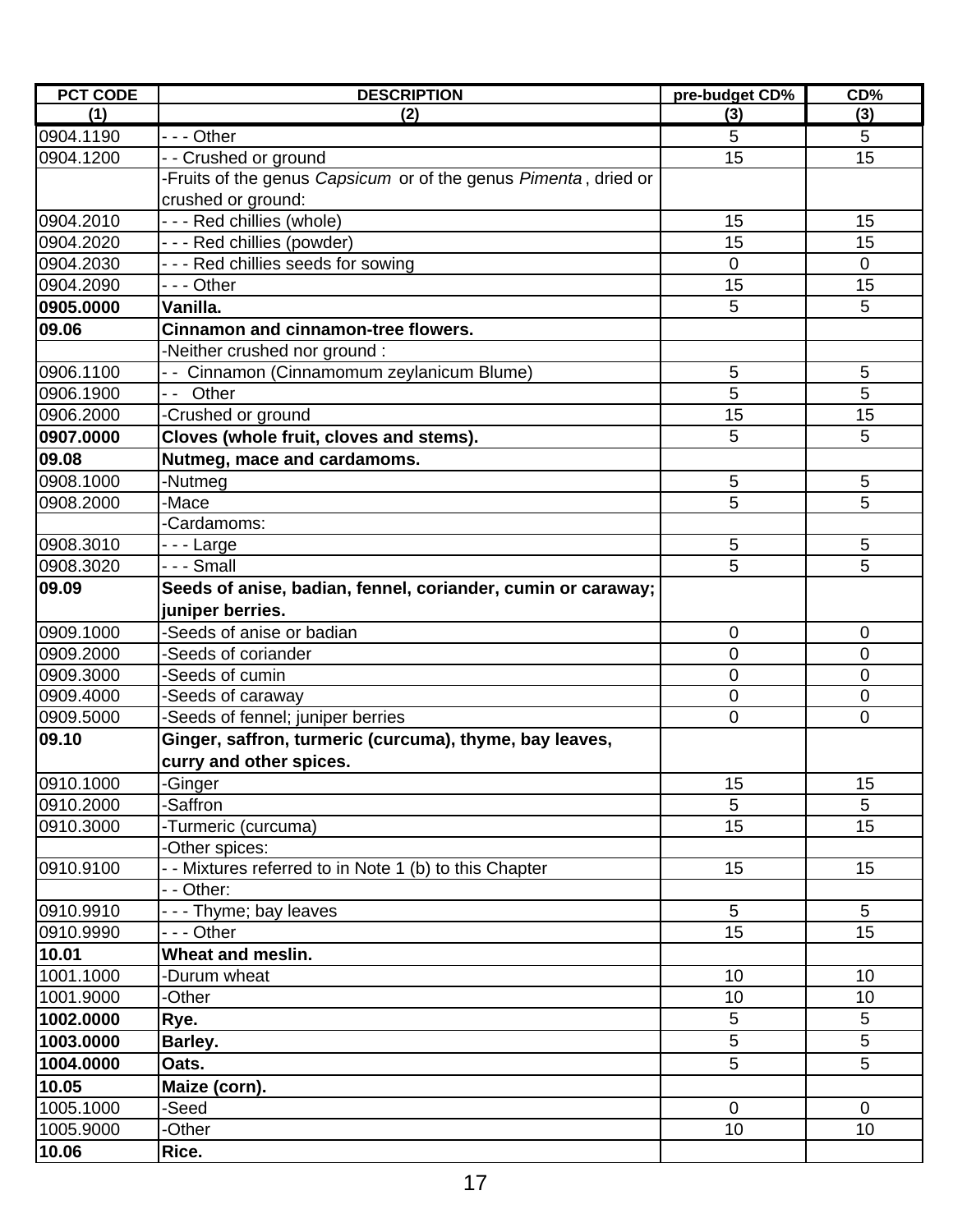| <b>PCT CODE</b> | <b>DESCRIPTION</b>                                             | pre-budget CD% | CD%            |
|-----------------|----------------------------------------------------------------|----------------|----------------|
| (1)             | (2)                                                            | (3)            | (3)            |
|                 | -Rice in the husk (paddy or rough):                            |                |                |
| 1006.1010       | --- Seed for sowing                                            | $\mathbf 0$    | $\mathbf{0}$   |
| 1006.1090       | $- -$ Other                                                    | 10             | 10             |
| 1006.2000       | -Husked (brown) rice                                           | 10             | 10             |
|                 | -Semi-milled or wholly milled rice, whether or not polished or |                |                |
|                 | glazed:                                                        |                |                |
| 1006.3010       | - - - Basmati                                                  | 10             | 10             |
| 1006.3090       | --- Other                                                      | 10             | 10             |
| 1006.4000       | -Broken rice                                                   | 10             | 10             |
| 1007.0000       | Grain sorghum.                                                 | $\mathbf 0$    | $\overline{0}$ |
| 10.08           | Buckwheat, millet and canary seed; other cereals.              |                |                |
| 1008.1000       | -Buckwheat                                                     | 5              | 5              |
| 1008.2000       | -Millet                                                        | 5              | 5              |
| 1008.3000       | -Canary seed                                                   | 0              | $\overline{0}$ |
| 1008.9000       | -Other cereals                                                 | 5              | 5              |
| 11.01           | Wheat or meslin flour.                                         |                |                |
| 1101.0010       | - - - Of Wheat                                                 | $\mathbf 0$    | $\mathbf{0}$   |
| 1101.0020       | - - - Of Meslin                                                | 10             | 10             |
| 11.02           | Cereal flours other than of wheat or meslin.                   |                |                |
| 1102.1000       | -Rye flour                                                     | 10             | 10             |
| 1102.2000       | -Maize (corn) flour                                            | 10             | 10             |
| 1102.9000       | -Other                                                         | 10             | 10             |
| 11.03           | Cereal groats, meal and pellets.                               |                |                |
|                 | -Groats and meal:                                              |                |                |
| 1103.1100       | - - Of wheat                                                   | 15             | 15             |
| 1103.1300       | - - Of maize (corn)                                            | 15             | 15             |
| 1103.1900       | - - Of other cereals                                           | 15             | 15             |
| 1103.2000       | -Pellets                                                       | 15             | 15             |
| 11.04           | Cereal grains otherwise worked (for example, hulled, rolled,   |                |                |
|                 | flaked, pearled, sliced or kibbled), except rice of heading    |                |                |
|                 | 10.06; germ of cereals, whole, rolled, flaked or ground.       |                |                |
|                 |                                                                |                |                |
|                 | -Rolled or flaked grains:                                      |                |                |
| 1104.1200       | - - Of oats                                                    | 15             | 15             |
| 1104.1900       | - - Of other cereals                                           | 15             | 15             |
|                 | -Other worked grains (for example, hulled, pearled, sliced or  |                |                |
|                 | kibbled):                                                      |                |                |
| 1104.2200       | - - Of oats                                                    | 15             | 15             |
| 1104.2300       | - - Of Maize (corn)                                            | 15             | 15             |
| 1104.2900       | - - Of other cereals                                           | 15             | 15             |
| 1104.3000       | -Germ of cereals, whole, rolled, flaked or ground              | 15             | 15             |
| 11.05           | Flour, meal, powder, flakes, granules and pellets of           |                |                |
|                 | potatoes.                                                      |                |                |
| 1105.1000       | -Flour, meal and powder                                        | 20             | 20             |
| 1105.2000       | -Flakes, granules and pellets                                  | 25             | 25             |
| 11.06           | Flour, meal and powder of the dried leguminous vegetables      |                |                |
|                 | of heading 07.13, of sago or of roots or tubers of heading     |                |                |
|                 | 07.14 or of the products of Chapter 8.                         |                |                |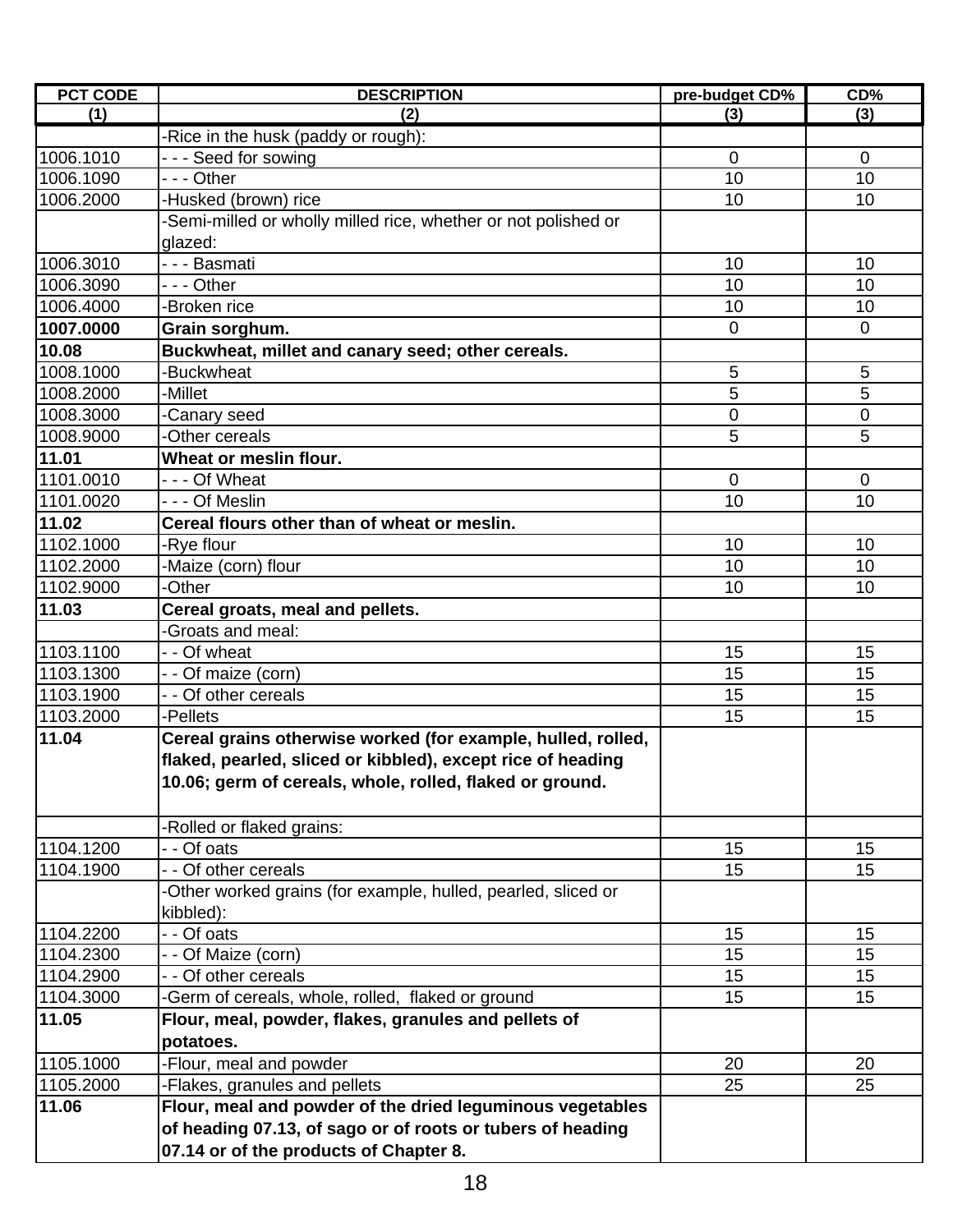| <b>PCT CODE</b> | <b>DESCRIPTION</b>                                        | pre-budget CD%   | CD%            |
|-----------------|-----------------------------------------------------------|------------------|----------------|
| (1)             | (2)                                                       | (3)              | (3)            |
| 1106.1000       | -Of the dried leguminous vegetables of heading 07.13      | 15               | 15             |
| 1106.2000       | -Of sago or of roots or tubers of heading 07.14           | 15               | 15             |
| 1106.3000       | -Of the products of Chapter-8                             | 15               | 15             |
| 11.07           | Malt, whether or not roasted.                             |                  |                |
| 1107.1000       | -Not roasted                                              | 10               | 10             |
| 1107.2000       | -Roasted                                                  | 10               | 10             |
| 11.08           | Starches; inulin.                                         |                  |                |
|                 | -Starches:                                                |                  |                |
| 1108.1100       | - - Wheat starch                                          | 15               | 15             |
| 1108.1200       | - - Maize (corn) starch                                   | 20               | 20             |
| 1108.1300       | - - Potato starch                                         | 10               | 10             |
| 1108.1400       | - - Manioc (cassava) starch                               | 15               | 15             |
| 1108.1900       | - - Other starches                                        | 15               | 15             |
| 1108.2000       | -Inulin                                                   | 15               | 15             |
| 1109.0000       | Wheat gluten, whether or not dried.                       | 15               | 15             |
| 1201.0000       | Soya beans, whether or not broken.                        | $\overline{0}$   | $\mathbf 0$    |
| 12.02           | Ground-nuts, not roasted or otherwise cooked, whether or  |                  |                |
|                 | not shelled or broken.                                    |                  |                |
| 1202.1000       | -In shell                                                 | 10               | 10             |
| 1202.2000       | -Shelled, whether or not broken                           | 10               | 10             |
| 1203.0000       | Copra.                                                    | 10               | 10             |
| 1204.0000       | Linseed, whether or not broken.                           | $\overline{0}$   | $\overline{0}$ |
| 12.05           | Rape or colza seeds, whether or not broken.               |                  |                |
| 1205.1000       | -Low erucic acid rape or colza seeds                      | $\mathbf 0$      | $\mathbf 0$    |
| 1205.9000       | -Other                                                    | $\overline{0}$   | $\mathbf 0$    |
| 1206.0000       | Sunflower seeds, whether or not broken.                   | $\overline{0}$   | $\overline{0}$ |
| 12.07           | Other oil seeds and oleaginous fruits, whether or not     |                  |                |
|                 | broken.                                                   |                  |                |
| 1207.2000       | Cotton seeds                                              | $\boldsymbol{0}$ | $\mathbf 0$    |
| 1207.4000       | -Sesamum seeds                                            | $\mathbf 0$      | $\mathbf 0$    |
| 1207.5000       | -Mustard seeds                                            | 0                | 0              |
|                 | -Other:                                                   |                  |                |
| 1207.9100       | - - Poppy seeds                                           | 5                | 5              |
|                 | - Other:                                                  |                  |                |
| 1207.9910       | --- Safflower seeds                                       | $\overline{0}$   | $\overline{0}$ |
| 1207.9990       | - - - Other                                               | $\mathbf 0$      | $\mathbf 0$    |
| 12.08           | Flours and meals of oil seeds or oleaginous fruits, other |                  |                |
|                 | than those of mustard.                                    |                  |                |
| 1208.1000       | -Of soya beans                                            | 10               | 10             |
|                 | -Other:                                                   |                  |                |
| 1208.9010       | - - - Flours of castor                                    | 5                | 5              |
| 1208.9020       | - - - Castor meal                                         | 5                | 5              |
| 1208.9090       | - - - Other                                               | 5                | 5              |
| 12.09           | Seeds, fruit and spores, of a kind used for sowing.       |                  |                |
| 1209.1000       | Sugar beet seed                                           | $\mathbf 0$      | $\overline{0}$ |
|                 | Seeds of forage plants:                                   |                  |                |
| 1209.2100       | - Lucerne (alfalfa) seed                                  | $\mathbf 0$      | $\overline{0}$ |
| 1209.2200       | - Clover (Trifolium spp.) seed                            | $\pmb{0}$        | $\mathbf 0$    |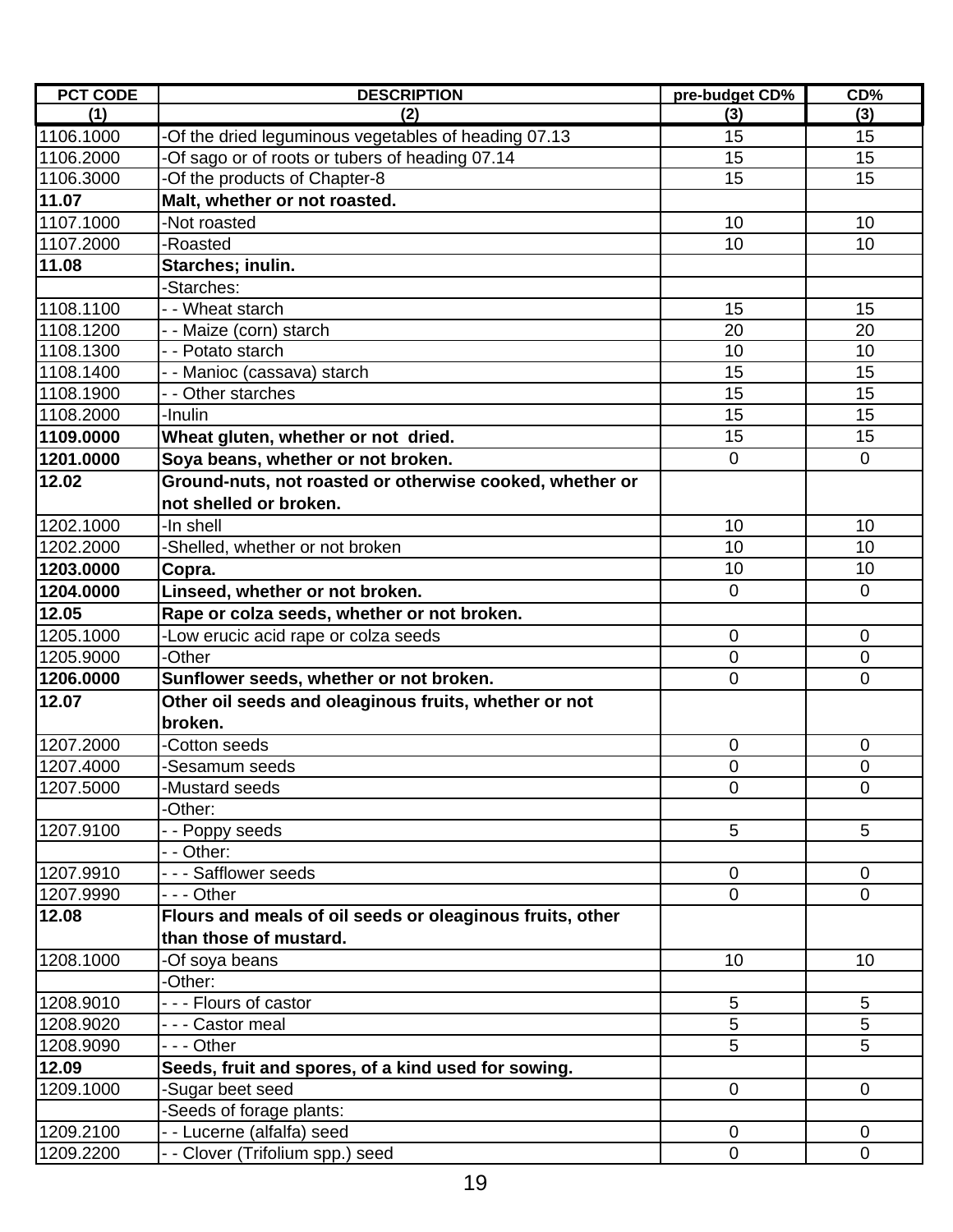| <b>PCT CODE</b> | <b>DESCRIPTION</b>                                                                                                                                                                                                                                                                                                                                                | pre-budget CD% | CD%         |
|-----------------|-------------------------------------------------------------------------------------------------------------------------------------------------------------------------------------------------------------------------------------------------------------------------------------------------------------------------------------------------------------------|----------------|-------------|
| (1)             | (2)                                                                                                                                                                                                                                                                                                                                                               | (3)            | (3)         |
| 1209.2300       | - - Fescue seed                                                                                                                                                                                                                                                                                                                                                   | 0              | 0           |
| 1209.2400       | - - Kentucky blue grass (Poa pratensis L.) seed                                                                                                                                                                                                                                                                                                                   | 0              | $\mathbf 0$ |
| 1209.2500       | - - Rye grass (Lolium multiflorum Lam., Lolium perenne L.) seed                                                                                                                                                                                                                                                                                                   | $\mathbf 0$    | $\mathbf 0$ |
| 1209.2900       | - - Other                                                                                                                                                                                                                                                                                                                                                         | 0              | $\mathbf 0$ |
| 1209.3000       | -Seeds of herbaceous plants cultivated principally for their<br>flowers                                                                                                                                                                                                                                                                                           | $\overline{0}$ | $\Omega$    |
|                 | -Other:                                                                                                                                                                                                                                                                                                                                                           |                |             |
|                 | - - Vegetable seeds:                                                                                                                                                                                                                                                                                                                                              |                |             |
| 1209.9110       | - - - Of onion                                                                                                                                                                                                                                                                                                                                                    | 0              | $\mathbf 0$ |
| 1209.9120       | --- Of tomato                                                                                                                                                                                                                                                                                                                                                     | 0              | 0           |
| 1209.9130       | - - - Of okra                                                                                                                                                                                                                                                                                                                                                     | 0              | 0           |
| 1209.9190       | - - - Other                                                                                                                                                                                                                                                                                                                                                       | 0              | $\mathbf 0$ |
| 1209.9900       | - - Other                                                                                                                                                                                                                                                                                                                                                         | 0              | 0           |
| 12.10           | Hop cones, fresh or dried, whether or not ground, powdered                                                                                                                                                                                                                                                                                                        |                |             |
|                 | or in the form of pellets; lupulin.                                                                                                                                                                                                                                                                                                                               |                |             |
| 1210.1000       | -Hop cones, neither ground nor powdered, nor in the form of<br>pellets                                                                                                                                                                                                                                                                                            | 5              | 5           |
| 1210.2000       | -Hop cones, ground powdered or in the form of pellets; lupulin                                                                                                                                                                                                                                                                                                    | 5              | 5           |
| 12.11           | Plants and parts of plants (including seeds and fruits), of a<br>kind used primarily in perfumery, in pharmacy or for<br>insecticidal, fungicidal or similar purposes, fresh or dried,<br>whether or not cut, crushed or powdered.                                                                                                                                |                |             |
| 1211.2000       | -Ginseng roots                                                                                                                                                                                                                                                                                                                                                    | 5              | 5           |
| 1211.3000       | -Coca leaf                                                                                                                                                                                                                                                                                                                                                        | 5              | 5           |
| 1211.4000       | -Poppy straw                                                                                                                                                                                                                                                                                                                                                      | 5              | 5           |
| 1211.9000       | -Other                                                                                                                                                                                                                                                                                                                                                            | 5              | 5           |
| 12.12           | Locust beans, seaweeds and other algae, sugar beet and<br>sugar cane, fresh, chilled, frozen or dried, whether or not<br>ground; fruit stones and kernels and other vegetable<br>products (including unroasted chicory roots of the variety<br>Cichorium intybus sativum) of a kind used primarily for<br>human consumption, not elsewhere specified or included. |                |             |
| 1212.2000       | -Seaweeds and other algae                                                                                                                                                                                                                                                                                                                                         | 5              | 5           |
|                 | -Other:                                                                                                                                                                                                                                                                                                                                                           |                |             |
| 1212.9100       | - - Sugar beet                                                                                                                                                                                                                                                                                                                                                    | 5              | 5           |
|                 | - - Other:                                                                                                                                                                                                                                                                                                                                                        |                |             |
| 1212.9910       | --- Locust beans, including locust bean seeds                                                                                                                                                                                                                                                                                                                     | $\mathbf 0$    | $\mathbf 0$ |
| 1212.9990       | - - - Other                                                                                                                                                                                                                                                                                                                                                       | $\sqrt{5}$     | 5           |
| 1213.0000       | Cereal straw and husks, unprepared whether or not<br>chopped, ground, pressed or in the form of pellets.                                                                                                                                                                                                                                                          | 5              | 5           |
| 12.14           | Swedes, mangolds, fodder roots, hay, lucerne (alfalfa),<br>clover, sainfoin, forage kale, lupines, vetches and similar<br>forage products, whether or not in the form of pellets.                                                                                                                                                                                 |                |             |
| 1214.1000       | -Lucerne (alfalfa) meal and pellets                                                                                                                                                                                                                                                                                                                               | 5              | 5           |
| 1214.9000       | -Other                                                                                                                                                                                                                                                                                                                                                            | 5              | 5           |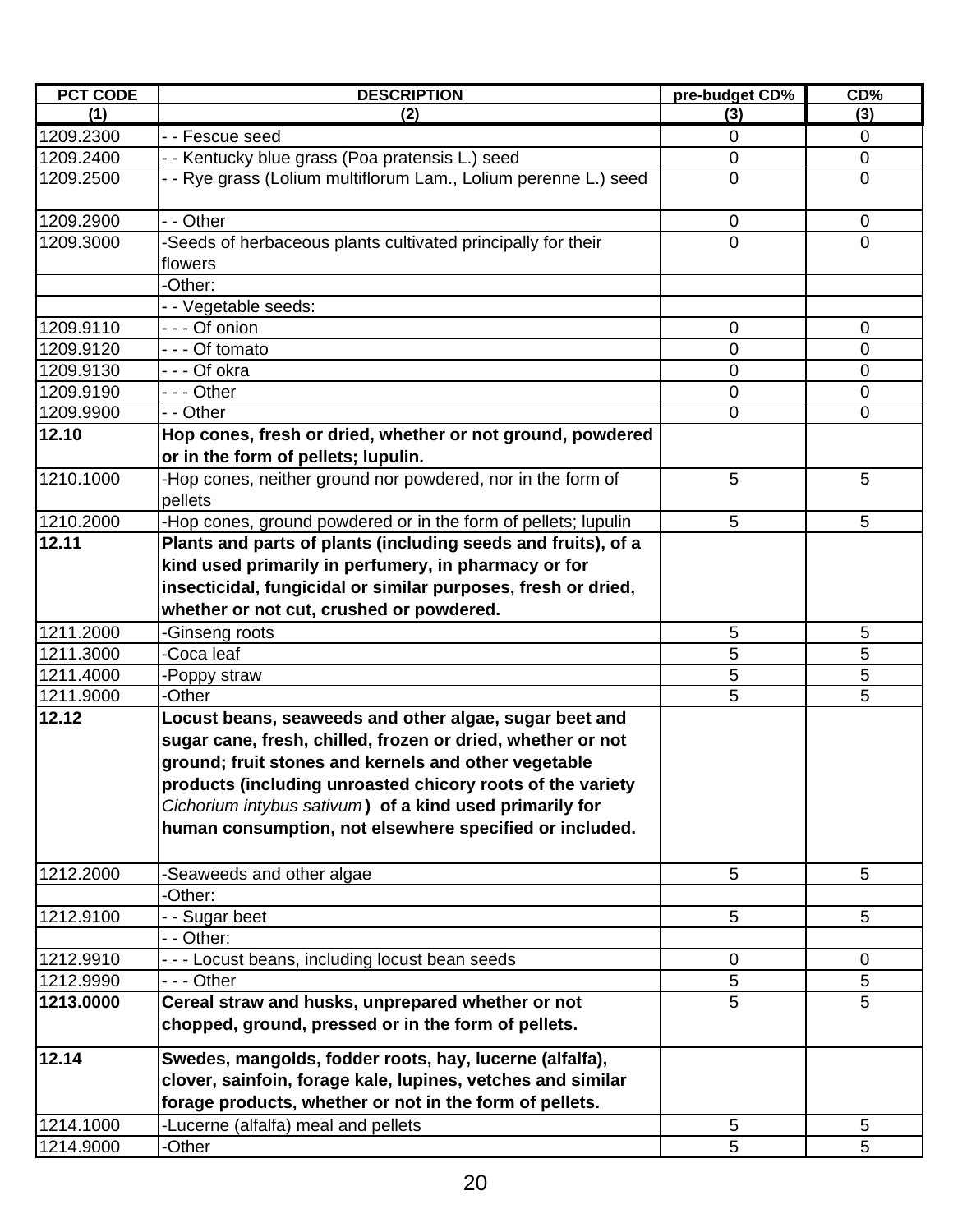| <b>PCT CODE</b> | <b>DESCRIPTION</b>                                                   | pre-budget CD% | CD%       |
|-----------------|----------------------------------------------------------------------|----------------|-----------|
| (1)             | (2)                                                                  | (3)            | (3)       |
| 13.01           | Lac; natural gums, resins, gum-resins and oleoresins (for            |                |           |
|                 | example, balsams).                                                   |                |           |
| 1301.2000       | -Gum Arabic                                                          | 15             | 15        |
|                 | -Other:                                                              |                |           |
| 1301.9010       | - - - Cannabis resins and balsams                                    | 25             | 25        |
| 1301.9020       | --- Seed lac                                                         | 15             | 15        |
| 1301.9090       | --- Other                                                            | 15             | 15        |
| 13.02           | Vegetable saps and extracts; pectic substances, pectinates           |                |           |
|                 | and pectates; agar-agar and other mucilages and thickeners,          |                |           |
|                 | whether or not modified, derived from vegetable products.            |                |           |
|                 |                                                                      |                |           |
|                 | -Vegetable saps and extracts:                                        |                |           |
| 1302.1100       | - - Opium                                                            | 25             | 25        |
| 1302.1200       | - - Of liquorice                                                     | 15             | 15        |
| 1302.1300       | - - Of hops                                                          | 15             | 15        |
| 1302.1900       | - - Other                                                            | 15             | 15        |
| 1302.2000       | -Pectic substances, pectinates and pectates                          | 15             | 15        |
|                 | -Mucilages and thickeners, whether or not modified, derived from     |                |           |
|                 | vegetable products:                                                  |                |           |
| 1302.3100       | - - Agar-agar                                                        | 15             | 15        |
|                 | - - Mucilages and thickeners, whether or not modified, derived       |                |           |
|                 | from locust beans, locust bean seeds or guar seeds:                  |                |           |
| 1302.3210       | --- Guwar gum                                                        | 25             | 25        |
| 1302.3290       | - - - Other                                                          | 15             | 15        |
| 1302.3900       | - - Other                                                            | 15             | 15        |
| 14.01           | Vegetable materials of a kind used primarily for plaiting (for       |                |           |
|                 | example, bamboos, rattans, reeds, rushes, osier, raffia,             |                |           |
|                 | cleaned, bleached or dyed cereal straw, and lime bark).              |                |           |
| 1401.1000       | -Bamboos                                                             | 10             | 10        |
| 1401.2000       | -Rattans                                                             | 5              | 5         |
| 1401.9000       | -Other                                                               | 5              | 5         |
| [14.02]         |                                                                      |                |           |
|                 |                                                                      |                |           |
| [14.03]         |                                                                      |                |           |
| 14.04           | Vegetable products not elsewhere specified or included.              |                |           |
| 1404.2000       | -Cotton linters                                                      | 15             | 15        |
|                 | -Other:                                                              |                |           |
| 1404.9010       | - - - Tendu leaves (biri leaves)                                     | 25             | 25        |
| 1404.9020       | - - - Betel leaves                                                   | Rs.200/Kg      | Rs.200/Kg |
| 1404.9030       | - - - Vegetable materials of a kind used primarily as stuffing or as | 10             | 10        |
|                 | padding (for example, kapok, vegetable hair and eel-grass),          |                |           |
|                 | whether or not put up as a layer with or without supporting          |                |           |
|                 | material.                                                            |                |           |
|                 | - - - Vegetable materials of a kind used primarily in brooms or in   |                |           |
|                 | brushes (for example, broomcorn, piassava, couch-grass and           |                |           |
|                 | istle), whether or not in hanks or bundles:                          |                |           |
| 1404.9041       | - - - - Broomcorn (Sorghum vulgare var technicum)                    | 20             | 20        |
| 1404.9049       |                                                                      | 20             | 20        |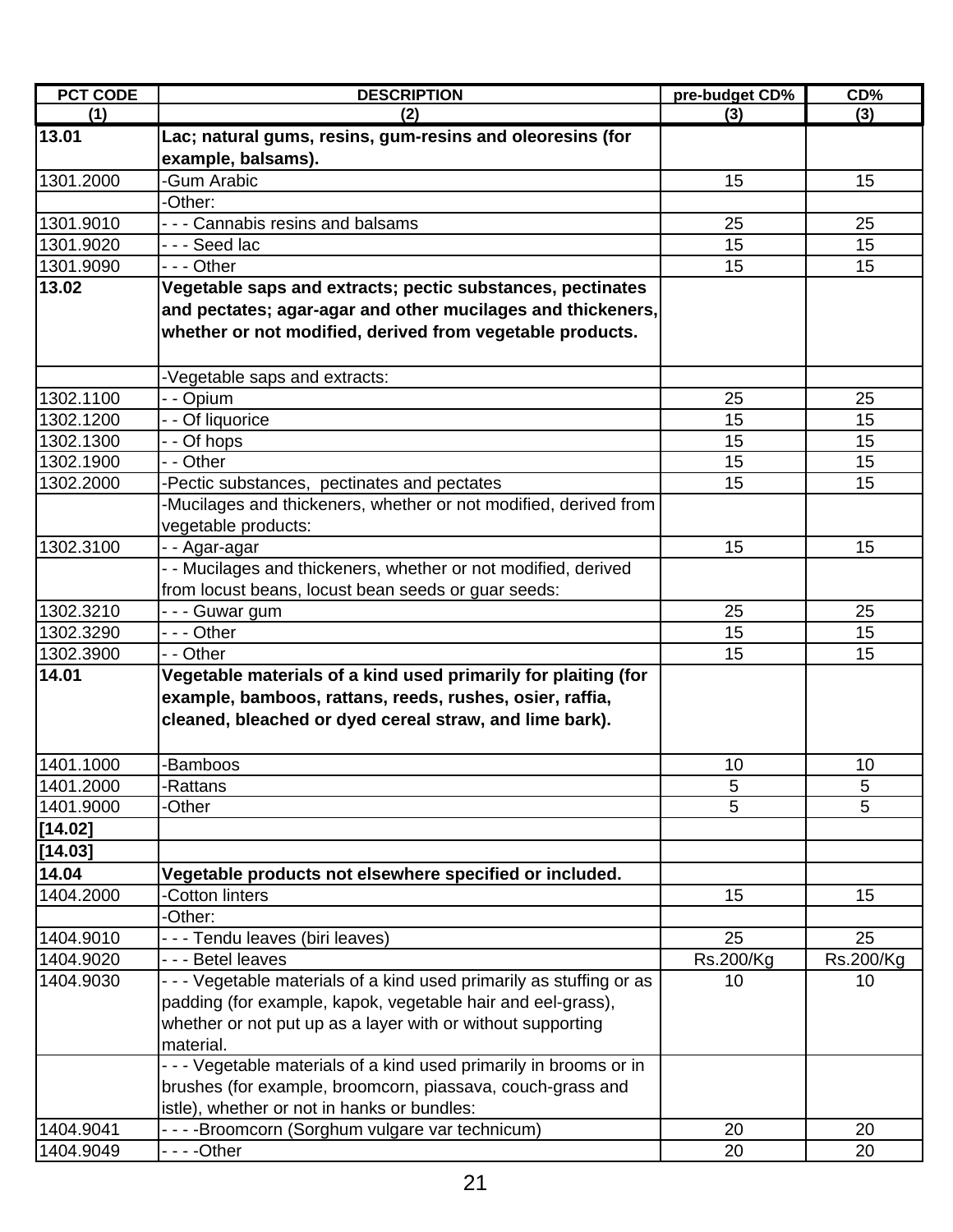| <b>PCT CODE</b> | <b>DESCRIPTION</b>                                                                                                                                                                                              | pre-budget CD% | CD%         |
|-----------------|-----------------------------------------------------------------------------------------------------------------------------------------------------------------------------------------------------------------|----------------|-------------|
| (1)             | (2)                                                                                                                                                                                                             | (3)            | (3)         |
| 1404.9050       | --- Hena leave and powder                                                                                                                                                                                       | 15             | 15          |
| 1404.9090       | - - - Other                                                                                                                                                                                                     | 25             | 25          |
| 15.01           | Pig fat (including lard) and poultry fat, other than that of<br>heading 02.09 or 15.03.                                                                                                                         |                |             |
| 1501.0010       | --- Lard including other pig fat                                                                                                                                                                                | 25             | 25          |
| 1501.0090       | $- -$ Other                                                                                                                                                                                                     | 10             | 10          |
| 1502.0000       | Fats of bovine animals, sheep or goats, other than those of<br>heading 15.03.                                                                                                                                   | 10             | 10          |
| 15.03           | Lard stearin, lard oil, oleostearin, oleo-oil and tallow oil, not<br>emulsified or mixed or otherwise prepared.                                                                                                 |                |             |
| 1503.0010       | - - - Lard stearin, lard oil                                                                                                                                                                                    | 25             | 25          |
| 1503.0090       | --- Other                                                                                                                                                                                                       | 10             | 10          |
| 15.04           | Fats and oils and their fractions, of fish or marine mammals,<br>whether or not refined, but not chemically modified.                                                                                           |                |             |
| 1504.1000       | -Fish-liver oils and their fractions                                                                                                                                                                            | 5              | 5           |
| 1504.2000       | -Fats and oils and their fractions, of fish, other than liver oils                                                                                                                                              | 5              | 5           |
| 1504.3000       | -Fats and oils and their fractions, of marine mammals                                                                                                                                                           | 5              | 5           |
| 15.05           | Wool grease and fatty substances derived therefrom<br>(including lanolin).                                                                                                                                      |                |             |
| 1505.0010       | - - - Lanolin                                                                                                                                                                                                   | 10             | 10          |
| 1505.0090       | $- -$ - Other                                                                                                                                                                                                   | 10             | 10          |
| 1506.0000       | Other animal fats and oils and their fractions, whether or not<br>refined, but not chemically modified.                                                                                                         | 5              | 5           |
| 15.07           | Soya-bean oil and its fractions, whether or not refined, but<br>not chemically modified.                                                                                                                        |                |             |
| 1507.1000       | -Crude oil, whether or not degummed                                                                                                                                                                             | Rs.9050/MT     | Rs.9050/MT  |
| 1507.9000       | -Other                                                                                                                                                                                                          | Rs.10200/MT    | Rs.10200/MT |
| 15.08           | Ground-nut oil and its fractions, whether or not refined, but<br>not chemically modified.                                                                                                                       |                |             |
| 1508.1000       | -Crude oil                                                                                                                                                                                                      | Rs.13150/MT    | Rs.13150/MT |
| 1508.9000       | -Other                                                                                                                                                                                                          | Rs.14300/MT    | Rs.14300/MT |
| 15.09           | Olive oil and its fractions, whether or not refined, but not<br>chemically modified.                                                                                                                            |                |             |
| 1509.1000       | -Virgin                                                                                                                                                                                                         | Rs.5000/MT     | Rs.5000/MT  |
| 1509.9000       | -Other                                                                                                                                                                                                          | Rs.6000/MT     | Rs.6000/MT  |
| 1510.0000       | Other oils and their fractions, obtained solely from olives,<br>whether or not refined, but not chemically modified,<br>including blends of these oils or fractions with oils or<br>fractions of heading 15.09. | Rs.6000/MT     | Rs.6000/MT  |
| 15.11           | Palm oil and its fractions, whether or not refined, but not<br>chemically modified.                                                                                                                             |                |             |
| 1511.1000       | -Crude oil                                                                                                                                                                                                      | Rs.9000/MT     | Rs.9000/MT  |
|                 | -Other:                                                                                                                                                                                                         |                |             |
| 1511.9010       | - - - Palm stearin                                                                                                                                                                                              | Rs.9050/MT     | Rs.9050/MT  |
| 1511.9020       | - - - RBD Palm Oil                                                                                                                                                                                              | Rs.10800/MT    | Rs.10800/MT |
| 1511.9030       | - - - Palm olein                                                                                                                                                                                                | Rs.9050/MT     | Rs.9050/MT  |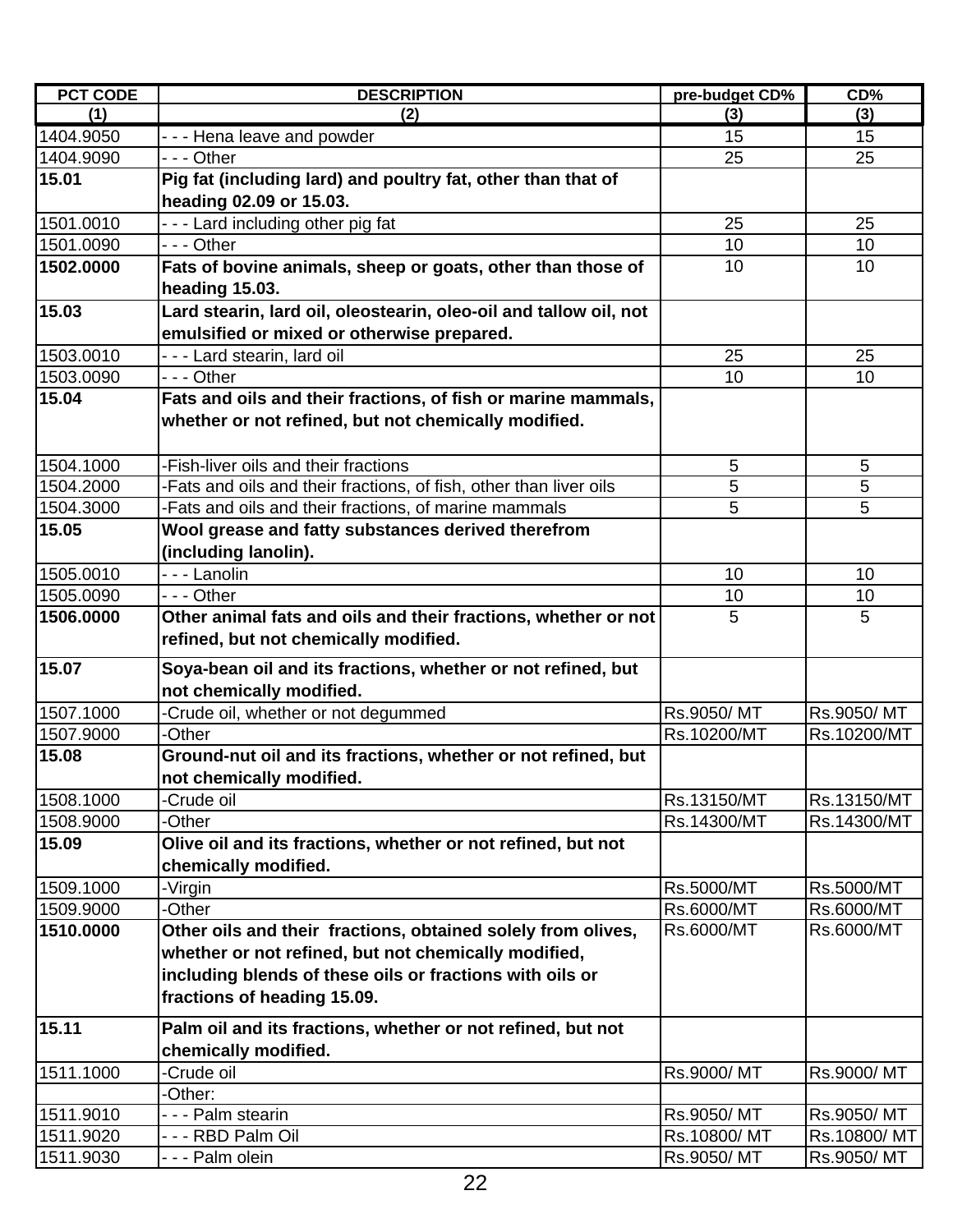| (1)<br>(2)<br>(3)<br>(3)<br>1511.9090<br>$- -$ - Other<br>Rs.10800/MT<br>Rs.10800/MT<br>15.12<br>Sunflower-seed, safflower or cotton-seed oil and fractions<br>thereof, whether or not refined, but not chemically modified.<br>-Sunflower-seed or safflower oil and fractions thereof:<br>1512.1100<br>- - Crude oil<br>Rs.15000/MT<br>Rs.15000/MT<br>1512.1900<br>- - Other<br>Rs.16800/MT<br>Rs.16800/MT<br>-Cotton-seed oil and its fractions:<br>1512.2100<br>- - Crude oil, whether or not gossypol has been removed<br>Rs.15000/MT<br>Rs.15000/MT<br>1512.2900<br>- - Other<br>Rs.16800/MT<br>Rs.16800/MT<br>Coconut (copra), palm kernel or babassu oil and fractions<br>15.13<br>thereof, whether or not refined, but not chemically modified.<br>-Coconut (copra) oil and its fractions:<br>1513.1100<br>- - Crude oil<br>Rs.9050/MT<br>Rs.9050/MT<br>1513.1900<br>- - Other<br>Rs.10800/MT<br>Rs.10800/MT<br>-Palm kernel or babassu oil and fractions thereof:<br>1513.2100<br>- Crude oil<br>Rs.9050/MT<br>Rs.9050/MT<br>1513.2900<br>- - Other<br>Rs.10800/MT<br>Rs.10800/MT<br>Rape, colza or mustard oil and fractions thereof, whether or<br>15.14<br>not refined, but not chemically modified.<br>-Low erucic acid rape or colza oil and its fractions:<br>- - Crude oil<br>1514.1100<br>Rs.15000/MT<br>Rs.15000/MT<br>- - Other<br>1514.1900<br>Rs.16800/MT<br>Rs.16800/MT<br>-Other:<br>1514.9100<br>- - Crude oil<br>Rs.9050/MT<br>Rs.9050/MT<br>1514.9900<br>- - Other<br>Rs.10200/MT<br>Rs.10200/MT<br>Other fixed vegetable fats and oils (including jojoba oil) and<br>15.15<br>their fractions, whether or not refined, but not chemically<br>modified.<br>-Linseed oil and its fractions:<br>1515.1100<br>- - Crude oil<br>Rs.9500/MT<br>Rs.9500/MT<br>- - Other<br>1515.1900<br>Rs.10800/MT<br>Rs.10800/MT<br>-Maize (corn) oil and its fractions:<br>1515.2100<br>- - Crude oil<br>Rs.15000/MT<br>Rs.15000/MT<br>1515.2900<br>- - Other<br>Rs.16600/MT<br>Rs.16600/MT<br>1515.3000<br>-Castor oil and its fractions<br>Rs.9050/MT<br>Rs.9050/MT<br>-Sesame oil and its fractions<br>1515.5000<br>Rs.9050/MT<br>Rs.9050/MT<br>-Other<br>1515.9000<br>Rs.9050/MT<br>Rs.9050/MT<br>15.16<br>Animal or vegetable fats and oils and their fractions, partly<br>or wholly hydrogenated, inter-esterified, re-esterified or<br>elaidinised, whether or not refined, but not further prepared.<br>1516.1000<br>-Animal fats and oils and their fractions<br>Rs.10200/MT<br>Rs.10200/MT<br>-Vegetable fats and oils and their fractions:<br>1516.2010<br>--- Vegetable fats and their fractions<br>Rs.10200/MT<br>Rs.10200/MT | <b>PCT CODE</b> | <b>DESCRIPTION</b>                       | pre-budget CD% | CD%         |
|---------------------------------------------------------------------------------------------------------------------------------------------------------------------------------------------------------------------------------------------------------------------------------------------------------------------------------------------------------------------------------------------------------------------------------------------------------------------------------------------------------------------------------------------------------------------------------------------------------------------------------------------------------------------------------------------------------------------------------------------------------------------------------------------------------------------------------------------------------------------------------------------------------------------------------------------------------------------------------------------------------------------------------------------------------------------------------------------------------------------------------------------------------------------------------------------------------------------------------------------------------------------------------------------------------------------------------------------------------------------------------------------------------------------------------------------------------------------------------------------------------------------------------------------------------------------------------------------------------------------------------------------------------------------------------------------------------------------------------------------------------------------------------------------------------------------------------------------------------------------------------------------------------------------------------------------------------------------------------------------------------------------------------------------------------------------------------------------------------------------------------------------------------------------------------------------------------------------------------------------------------------------------------------------------------------------------------------------------------------------------------------------------------------------------------------------------------------------------------------------------------------------------------------------------------------------------------------------------------------------------------------------------|-----------------|------------------------------------------|----------------|-------------|
|                                                                                                                                                                                                                                                                                                                                                                                                                                                                                                                                                                                                                                                                                                                                                                                                                                                                                                                                                                                                                                                                                                                                                                                                                                                                                                                                                                                                                                                                                                                                                                                                                                                                                                                                                                                                                                                                                                                                                                                                                                                                                                                                                                                                                                                                                                                                                                                                                                                                                                                                                                                                                                                   |                 |                                          |                |             |
|                                                                                                                                                                                                                                                                                                                                                                                                                                                                                                                                                                                                                                                                                                                                                                                                                                                                                                                                                                                                                                                                                                                                                                                                                                                                                                                                                                                                                                                                                                                                                                                                                                                                                                                                                                                                                                                                                                                                                                                                                                                                                                                                                                                                                                                                                                                                                                                                                                                                                                                                                                                                                                                   |                 |                                          |                |             |
|                                                                                                                                                                                                                                                                                                                                                                                                                                                                                                                                                                                                                                                                                                                                                                                                                                                                                                                                                                                                                                                                                                                                                                                                                                                                                                                                                                                                                                                                                                                                                                                                                                                                                                                                                                                                                                                                                                                                                                                                                                                                                                                                                                                                                                                                                                                                                                                                                                                                                                                                                                                                                                                   |                 |                                          |                |             |
|                                                                                                                                                                                                                                                                                                                                                                                                                                                                                                                                                                                                                                                                                                                                                                                                                                                                                                                                                                                                                                                                                                                                                                                                                                                                                                                                                                                                                                                                                                                                                                                                                                                                                                                                                                                                                                                                                                                                                                                                                                                                                                                                                                                                                                                                                                                                                                                                                                                                                                                                                                                                                                                   |                 |                                          |                |             |
|                                                                                                                                                                                                                                                                                                                                                                                                                                                                                                                                                                                                                                                                                                                                                                                                                                                                                                                                                                                                                                                                                                                                                                                                                                                                                                                                                                                                                                                                                                                                                                                                                                                                                                                                                                                                                                                                                                                                                                                                                                                                                                                                                                                                                                                                                                                                                                                                                                                                                                                                                                                                                                                   |                 |                                          |                |             |
|                                                                                                                                                                                                                                                                                                                                                                                                                                                                                                                                                                                                                                                                                                                                                                                                                                                                                                                                                                                                                                                                                                                                                                                                                                                                                                                                                                                                                                                                                                                                                                                                                                                                                                                                                                                                                                                                                                                                                                                                                                                                                                                                                                                                                                                                                                                                                                                                                                                                                                                                                                                                                                                   |                 |                                          |                |             |
|                                                                                                                                                                                                                                                                                                                                                                                                                                                                                                                                                                                                                                                                                                                                                                                                                                                                                                                                                                                                                                                                                                                                                                                                                                                                                                                                                                                                                                                                                                                                                                                                                                                                                                                                                                                                                                                                                                                                                                                                                                                                                                                                                                                                                                                                                                                                                                                                                                                                                                                                                                                                                                                   |                 |                                          |                |             |
|                                                                                                                                                                                                                                                                                                                                                                                                                                                                                                                                                                                                                                                                                                                                                                                                                                                                                                                                                                                                                                                                                                                                                                                                                                                                                                                                                                                                                                                                                                                                                                                                                                                                                                                                                                                                                                                                                                                                                                                                                                                                                                                                                                                                                                                                                                                                                                                                                                                                                                                                                                                                                                                   |                 |                                          |                |             |
|                                                                                                                                                                                                                                                                                                                                                                                                                                                                                                                                                                                                                                                                                                                                                                                                                                                                                                                                                                                                                                                                                                                                                                                                                                                                                                                                                                                                                                                                                                                                                                                                                                                                                                                                                                                                                                                                                                                                                                                                                                                                                                                                                                                                                                                                                                                                                                                                                                                                                                                                                                                                                                                   |                 |                                          |                |             |
|                                                                                                                                                                                                                                                                                                                                                                                                                                                                                                                                                                                                                                                                                                                                                                                                                                                                                                                                                                                                                                                                                                                                                                                                                                                                                                                                                                                                                                                                                                                                                                                                                                                                                                                                                                                                                                                                                                                                                                                                                                                                                                                                                                                                                                                                                                                                                                                                                                                                                                                                                                                                                                                   |                 |                                          |                |             |
|                                                                                                                                                                                                                                                                                                                                                                                                                                                                                                                                                                                                                                                                                                                                                                                                                                                                                                                                                                                                                                                                                                                                                                                                                                                                                                                                                                                                                                                                                                                                                                                                                                                                                                                                                                                                                                                                                                                                                                                                                                                                                                                                                                                                                                                                                                                                                                                                                                                                                                                                                                                                                                                   |                 |                                          |                |             |
|                                                                                                                                                                                                                                                                                                                                                                                                                                                                                                                                                                                                                                                                                                                                                                                                                                                                                                                                                                                                                                                                                                                                                                                                                                                                                                                                                                                                                                                                                                                                                                                                                                                                                                                                                                                                                                                                                                                                                                                                                                                                                                                                                                                                                                                                                                                                                                                                                                                                                                                                                                                                                                                   |                 |                                          |                |             |
|                                                                                                                                                                                                                                                                                                                                                                                                                                                                                                                                                                                                                                                                                                                                                                                                                                                                                                                                                                                                                                                                                                                                                                                                                                                                                                                                                                                                                                                                                                                                                                                                                                                                                                                                                                                                                                                                                                                                                                                                                                                                                                                                                                                                                                                                                                                                                                                                                                                                                                                                                                                                                                                   |                 |                                          |                |             |
|                                                                                                                                                                                                                                                                                                                                                                                                                                                                                                                                                                                                                                                                                                                                                                                                                                                                                                                                                                                                                                                                                                                                                                                                                                                                                                                                                                                                                                                                                                                                                                                                                                                                                                                                                                                                                                                                                                                                                                                                                                                                                                                                                                                                                                                                                                                                                                                                                                                                                                                                                                                                                                                   |                 |                                          |                |             |
|                                                                                                                                                                                                                                                                                                                                                                                                                                                                                                                                                                                                                                                                                                                                                                                                                                                                                                                                                                                                                                                                                                                                                                                                                                                                                                                                                                                                                                                                                                                                                                                                                                                                                                                                                                                                                                                                                                                                                                                                                                                                                                                                                                                                                                                                                                                                                                                                                                                                                                                                                                                                                                                   |                 |                                          |                |             |
|                                                                                                                                                                                                                                                                                                                                                                                                                                                                                                                                                                                                                                                                                                                                                                                                                                                                                                                                                                                                                                                                                                                                                                                                                                                                                                                                                                                                                                                                                                                                                                                                                                                                                                                                                                                                                                                                                                                                                                                                                                                                                                                                                                                                                                                                                                                                                                                                                                                                                                                                                                                                                                                   |                 |                                          |                |             |
|                                                                                                                                                                                                                                                                                                                                                                                                                                                                                                                                                                                                                                                                                                                                                                                                                                                                                                                                                                                                                                                                                                                                                                                                                                                                                                                                                                                                                                                                                                                                                                                                                                                                                                                                                                                                                                                                                                                                                                                                                                                                                                                                                                                                                                                                                                                                                                                                                                                                                                                                                                                                                                                   |                 |                                          |                |             |
|                                                                                                                                                                                                                                                                                                                                                                                                                                                                                                                                                                                                                                                                                                                                                                                                                                                                                                                                                                                                                                                                                                                                                                                                                                                                                                                                                                                                                                                                                                                                                                                                                                                                                                                                                                                                                                                                                                                                                                                                                                                                                                                                                                                                                                                                                                                                                                                                                                                                                                                                                                                                                                                   |                 |                                          |                |             |
|                                                                                                                                                                                                                                                                                                                                                                                                                                                                                                                                                                                                                                                                                                                                                                                                                                                                                                                                                                                                                                                                                                                                                                                                                                                                                                                                                                                                                                                                                                                                                                                                                                                                                                                                                                                                                                                                                                                                                                                                                                                                                                                                                                                                                                                                                                                                                                                                                                                                                                                                                                                                                                                   |                 |                                          |                |             |
|                                                                                                                                                                                                                                                                                                                                                                                                                                                                                                                                                                                                                                                                                                                                                                                                                                                                                                                                                                                                                                                                                                                                                                                                                                                                                                                                                                                                                                                                                                                                                                                                                                                                                                                                                                                                                                                                                                                                                                                                                                                                                                                                                                                                                                                                                                                                                                                                                                                                                                                                                                                                                                                   |                 |                                          |                |             |
|                                                                                                                                                                                                                                                                                                                                                                                                                                                                                                                                                                                                                                                                                                                                                                                                                                                                                                                                                                                                                                                                                                                                                                                                                                                                                                                                                                                                                                                                                                                                                                                                                                                                                                                                                                                                                                                                                                                                                                                                                                                                                                                                                                                                                                                                                                                                                                                                                                                                                                                                                                                                                                                   |                 |                                          |                |             |
|                                                                                                                                                                                                                                                                                                                                                                                                                                                                                                                                                                                                                                                                                                                                                                                                                                                                                                                                                                                                                                                                                                                                                                                                                                                                                                                                                                                                                                                                                                                                                                                                                                                                                                                                                                                                                                                                                                                                                                                                                                                                                                                                                                                                                                                                                                                                                                                                                                                                                                                                                                                                                                                   |                 |                                          |                |             |
|                                                                                                                                                                                                                                                                                                                                                                                                                                                                                                                                                                                                                                                                                                                                                                                                                                                                                                                                                                                                                                                                                                                                                                                                                                                                                                                                                                                                                                                                                                                                                                                                                                                                                                                                                                                                                                                                                                                                                                                                                                                                                                                                                                                                                                                                                                                                                                                                                                                                                                                                                                                                                                                   |                 |                                          |                |             |
|                                                                                                                                                                                                                                                                                                                                                                                                                                                                                                                                                                                                                                                                                                                                                                                                                                                                                                                                                                                                                                                                                                                                                                                                                                                                                                                                                                                                                                                                                                                                                                                                                                                                                                                                                                                                                                                                                                                                                                                                                                                                                                                                                                                                                                                                                                                                                                                                                                                                                                                                                                                                                                                   |                 |                                          |                |             |
|                                                                                                                                                                                                                                                                                                                                                                                                                                                                                                                                                                                                                                                                                                                                                                                                                                                                                                                                                                                                                                                                                                                                                                                                                                                                                                                                                                                                                                                                                                                                                                                                                                                                                                                                                                                                                                                                                                                                                                                                                                                                                                                                                                                                                                                                                                                                                                                                                                                                                                                                                                                                                                                   |                 |                                          |                |             |
|                                                                                                                                                                                                                                                                                                                                                                                                                                                                                                                                                                                                                                                                                                                                                                                                                                                                                                                                                                                                                                                                                                                                                                                                                                                                                                                                                                                                                                                                                                                                                                                                                                                                                                                                                                                                                                                                                                                                                                                                                                                                                                                                                                                                                                                                                                                                                                                                                                                                                                                                                                                                                                                   |                 |                                          |                |             |
|                                                                                                                                                                                                                                                                                                                                                                                                                                                                                                                                                                                                                                                                                                                                                                                                                                                                                                                                                                                                                                                                                                                                                                                                                                                                                                                                                                                                                                                                                                                                                                                                                                                                                                                                                                                                                                                                                                                                                                                                                                                                                                                                                                                                                                                                                                                                                                                                                                                                                                                                                                                                                                                   |                 |                                          |                |             |
|                                                                                                                                                                                                                                                                                                                                                                                                                                                                                                                                                                                                                                                                                                                                                                                                                                                                                                                                                                                                                                                                                                                                                                                                                                                                                                                                                                                                                                                                                                                                                                                                                                                                                                                                                                                                                                                                                                                                                                                                                                                                                                                                                                                                                                                                                                                                                                                                                                                                                                                                                                                                                                                   |                 |                                          |                |             |
|                                                                                                                                                                                                                                                                                                                                                                                                                                                                                                                                                                                                                                                                                                                                                                                                                                                                                                                                                                                                                                                                                                                                                                                                                                                                                                                                                                                                                                                                                                                                                                                                                                                                                                                                                                                                                                                                                                                                                                                                                                                                                                                                                                                                                                                                                                                                                                                                                                                                                                                                                                                                                                                   |                 |                                          |                |             |
|                                                                                                                                                                                                                                                                                                                                                                                                                                                                                                                                                                                                                                                                                                                                                                                                                                                                                                                                                                                                                                                                                                                                                                                                                                                                                                                                                                                                                                                                                                                                                                                                                                                                                                                                                                                                                                                                                                                                                                                                                                                                                                                                                                                                                                                                                                                                                                                                                                                                                                                                                                                                                                                   |                 |                                          |                |             |
|                                                                                                                                                                                                                                                                                                                                                                                                                                                                                                                                                                                                                                                                                                                                                                                                                                                                                                                                                                                                                                                                                                                                                                                                                                                                                                                                                                                                                                                                                                                                                                                                                                                                                                                                                                                                                                                                                                                                                                                                                                                                                                                                                                                                                                                                                                                                                                                                                                                                                                                                                                                                                                                   |                 |                                          |                |             |
|                                                                                                                                                                                                                                                                                                                                                                                                                                                                                                                                                                                                                                                                                                                                                                                                                                                                                                                                                                                                                                                                                                                                                                                                                                                                                                                                                                                                                                                                                                                                                                                                                                                                                                                                                                                                                                                                                                                                                                                                                                                                                                                                                                                                                                                                                                                                                                                                                                                                                                                                                                                                                                                   |                 |                                          |                |             |
|                                                                                                                                                                                                                                                                                                                                                                                                                                                                                                                                                                                                                                                                                                                                                                                                                                                                                                                                                                                                                                                                                                                                                                                                                                                                                                                                                                                                                                                                                                                                                                                                                                                                                                                                                                                                                                                                                                                                                                                                                                                                                                                                                                                                                                                                                                                                                                                                                                                                                                                                                                                                                                                   |                 |                                          |                |             |
|                                                                                                                                                                                                                                                                                                                                                                                                                                                                                                                                                                                                                                                                                                                                                                                                                                                                                                                                                                                                                                                                                                                                                                                                                                                                                                                                                                                                                                                                                                                                                                                                                                                                                                                                                                                                                                                                                                                                                                                                                                                                                                                                                                                                                                                                                                                                                                                                                                                                                                                                                                                                                                                   |                 |                                          |                |             |
|                                                                                                                                                                                                                                                                                                                                                                                                                                                                                                                                                                                                                                                                                                                                                                                                                                                                                                                                                                                                                                                                                                                                                                                                                                                                                                                                                                                                                                                                                                                                                                                                                                                                                                                                                                                                                                                                                                                                                                                                                                                                                                                                                                                                                                                                                                                                                                                                                                                                                                                                                                                                                                                   |                 |                                          |                |             |
|                                                                                                                                                                                                                                                                                                                                                                                                                                                                                                                                                                                                                                                                                                                                                                                                                                                                                                                                                                                                                                                                                                                                                                                                                                                                                                                                                                                                                                                                                                                                                                                                                                                                                                                                                                                                                                                                                                                                                                                                                                                                                                                                                                                                                                                                                                                                                                                                                                                                                                                                                                                                                                                   |                 |                                          |                |             |
|                                                                                                                                                                                                                                                                                                                                                                                                                                                                                                                                                                                                                                                                                                                                                                                                                                                                                                                                                                                                                                                                                                                                                                                                                                                                                                                                                                                                                                                                                                                                                                                                                                                                                                                                                                                                                                                                                                                                                                                                                                                                                                                                                                                                                                                                                                                                                                                                                                                                                                                                                                                                                                                   |                 |                                          |                |             |
|                                                                                                                                                                                                                                                                                                                                                                                                                                                                                                                                                                                                                                                                                                                                                                                                                                                                                                                                                                                                                                                                                                                                                                                                                                                                                                                                                                                                                                                                                                                                                                                                                                                                                                                                                                                                                                                                                                                                                                                                                                                                                                                                                                                                                                                                                                                                                                                                                                                                                                                                                                                                                                                   |                 |                                          |                |             |
|                                                                                                                                                                                                                                                                                                                                                                                                                                                                                                                                                                                                                                                                                                                                                                                                                                                                                                                                                                                                                                                                                                                                                                                                                                                                                                                                                                                                                                                                                                                                                                                                                                                                                                                                                                                                                                                                                                                                                                                                                                                                                                                                                                                                                                                                                                                                                                                                                                                                                                                                                                                                                                                   |                 |                                          |                |             |
|                                                                                                                                                                                                                                                                                                                                                                                                                                                                                                                                                                                                                                                                                                                                                                                                                                                                                                                                                                                                                                                                                                                                                                                                                                                                                                                                                                                                                                                                                                                                                                                                                                                                                                                                                                                                                                                                                                                                                                                                                                                                                                                                                                                                                                                                                                                                                                                                                                                                                                                                                                                                                                                   |                 |                                          |                |             |
|                                                                                                                                                                                                                                                                                                                                                                                                                                                                                                                                                                                                                                                                                                                                                                                                                                                                                                                                                                                                                                                                                                                                                                                                                                                                                                                                                                                                                                                                                                                                                                                                                                                                                                                                                                                                                                                                                                                                                                                                                                                                                                                                                                                                                                                                                                                                                                                                                                                                                                                                                                                                                                                   |                 |                                          |                |             |
|                                                                                                                                                                                                                                                                                                                                                                                                                                                                                                                                                                                                                                                                                                                                                                                                                                                                                                                                                                                                                                                                                                                                                                                                                                                                                                                                                                                                                                                                                                                                                                                                                                                                                                                                                                                                                                                                                                                                                                                                                                                                                                                                                                                                                                                                                                                                                                                                                                                                                                                                                                                                                                                   |                 |                                          |                |             |
|                                                                                                                                                                                                                                                                                                                                                                                                                                                                                                                                                                                                                                                                                                                                                                                                                                                                                                                                                                                                                                                                                                                                                                                                                                                                                                                                                                                                                                                                                                                                                                                                                                                                                                                                                                                                                                                                                                                                                                                                                                                                                                                                                                                                                                                                                                                                                                                                                                                                                                                                                                                                                                                   |                 |                                          |                |             |
|                                                                                                                                                                                                                                                                                                                                                                                                                                                                                                                                                                                                                                                                                                                                                                                                                                                                                                                                                                                                                                                                                                                                                                                                                                                                                                                                                                                                                                                                                                                                                                                                                                                                                                                                                                                                                                                                                                                                                                                                                                                                                                                                                                                                                                                                                                                                                                                                                                                                                                                                                                                                                                                   |                 |                                          |                |             |
|                                                                                                                                                                                                                                                                                                                                                                                                                                                                                                                                                                                                                                                                                                                                                                                                                                                                                                                                                                                                                                                                                                                                                                                                                                                                                                                                                                                                                                                                                                                                                                                                                                                                                                                                                                                                                                                                                                                                                                                                                                                                                                                                                                                                                                                                                                                                                                                                                                                                                                                                                                                                                                                   |                 |                                          |                |             |
|                                                                                                                                                                                                                                                                                                                                                                                                                                                                                                                                                                                                                                                                                                                                                                                                                                                                                                                                                                                                                                                                                                                                                                                                                                                                                                                                                                                                                                                                                                                                                                                                                                                                                                                                                                                                                                                                                                                                                                                                                                                                                                                                                                                                                                                                                                                                                                                                                                                                                                                                                                                                                                                   |                 |                                          |                |             |
|                                                                                                                                                                                                                                                                                                                                                                                                                                                                                                                                                                                                                                                                                                                                                                                                                                                                                                                                                                                                                                                                                                                                                                                                                                                                                                                                                                                                                                                                                                                                                                                                                                                                                                                                                                                                                                                                                                                                                                                                                                                                                                                                                                                                                                                                                                                                                                                                                                                                                                                                                                                                                                                   |                 |                                          |                |             |
|                                                                                                                                                                                                                                                                                                                                                                                                                                                                                                                                                                                                                                                                                                                                                                                                                                                                                                                                                                                                                                                                                                                                                                                                                                                                                                                                                                                                                                                                                                                                                                                                                                                                                                                                                                                                                                                                                                                                                                                                                                                                                                                                                                                                                                                                                                                                                                                                                                                                                                                                                                                                                                                   |                 |                                          |                |             |
|                                                                                                                                                                                                                                                                                                                                                                                                                                                                                                                                                                                                                                                                                                                                                                                                                                                                                                                                                                                                                                                                                                                                                                                                                                                                                                                                                                                                                                                                                                                                                                                                                                                                                                                                                                                                                                                                                                                                                                                                                                                                                                                                                                                                                                                                                                                                                                                                                                                                                                                                                                                                                                                   | 1516.2020       | - - - Vegetable oils and their fractions | Rs.10200/MT    | Rs.10200/MT |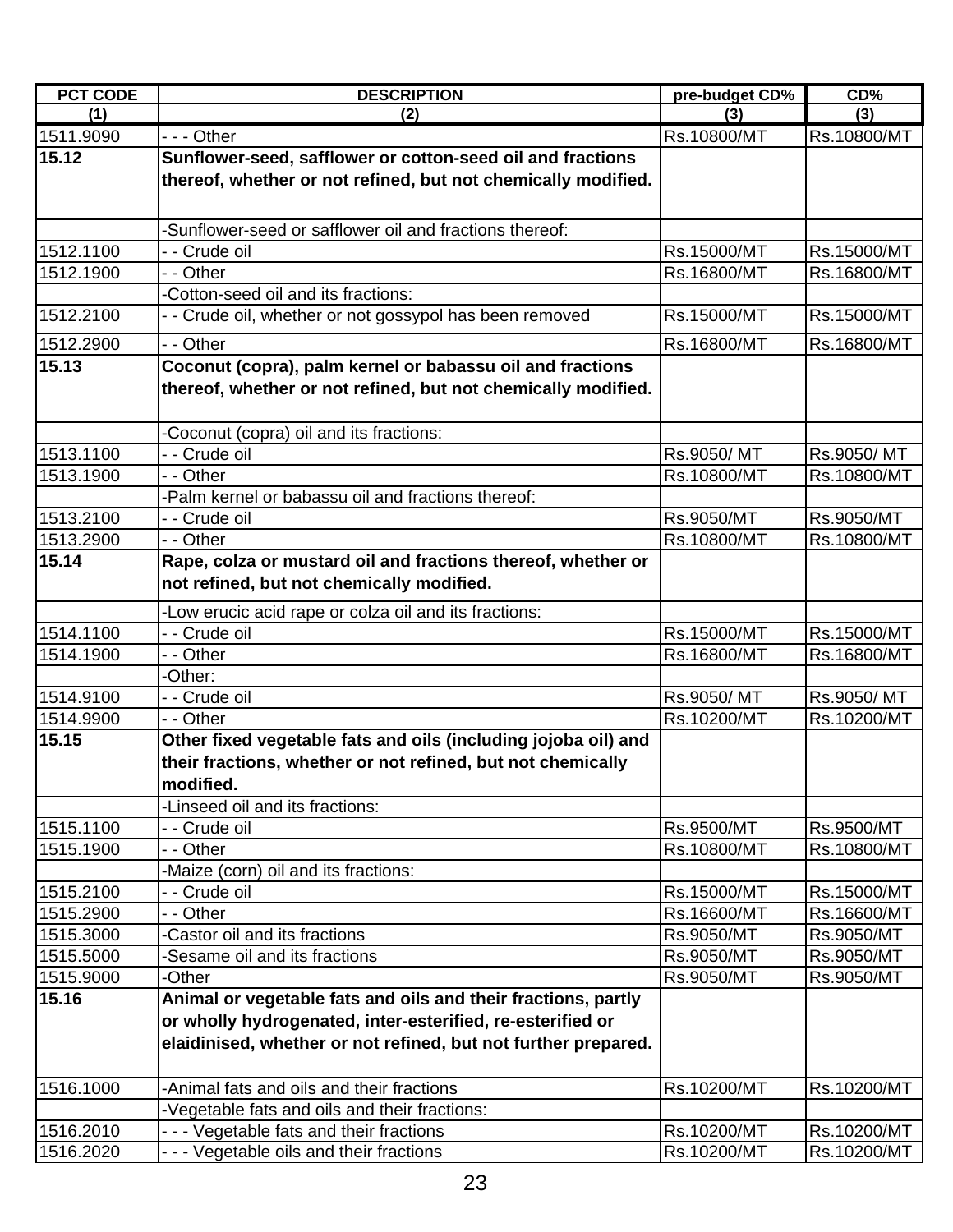| <b>PCT CODE</b> | <b>DESCRIPTION</b>                                                                                                                                                                                                                                                                                                                                                                                                 | pre-budget CD% | CD%         |
|-----------------|--------------------------------------------------------------------------------------------------------------------------------------------------------------------------------------------------------------------------------------------------------------------------------------------------------------------------------------------------------------------------------------------------------------------|----------------|-------------|
| (1)             | (2)                                                                                                                                                                                                                                                                                                                                                                                                                | (3)            | (3)         |
| 15.17           | Margarine; edible mixtures or preparations of animal or<br>vegetable fats or oils or of fractions of different fats or oils<br>of this Chapter, other than edible fats or oils or their<br>fractions of heading 15.16.                                                                                                                                                                                             |                |             |
| 1517.1000       | -Margarine, excluding liquid margarine                                                                                                                                                                                                                                                                                                                                                                             | Rs.10800/MT    | Rs.10800/MT |
| 1517.9000       | -Other                                                                                                                                                                                                                                                                                                                                                                                                             | Rs.10800/MT    | Rs.10800/MT |
| 1518.0000       | Animal or vegetable fats and oils and their fractions, boiled,<br>oxidised, dehydrated, sulphurised, blown, polymerised by<br>heat in vacuum or in inert gas or otherwise chemically<br>modified, excluding those of heading 15.16; inedible<br>mixtures or preparations of animal or vegetable fats or oils<br>or of fractions of different fats or oils of this Chapter, not<br>elsewhere specified or included. | Rs.10800/MT    | Rs.10800/MT |
| [15.19]         |                                                                                                                                                                                                                                                                                                                                                                                                                    |                |             |
| 1520.0000       | Glycerol, crude; glycerol waters and glycerol lyes.                                                                                                                                                                                                                                                                                                                                                                | 10             | 10          |
| 15.21           | Vegetable waxes (other than triglycerides), beeswax, other<br>insect waxes and spermaceti, whether or not refined or<br>coloured.                                                                                                                                                                                                                                                                                  |                |             |
| 1521.1000       | -Vegetable waxes                                                                                                                                                                                                                                                                                                                                                                                                   | 10             | 10          |
|                 | -Other:                                                                                                                                                                                                                                                                                                                                                                                                            |                |             |
| 1521.9010       | - - - Bees wax                                                                                                                                                                                                                                                                                                                                                                                                     | 10             | 10          |
| 1521.9090       | - - - Other                                                                                                                                                                                                                                                                                                                                                                                                        | 10             | 10          |
| 15.22           | Degras; residues resulting from the treatment of fatty<br>substances or animal or vegetable waxes.                                                                                                                                                                                                                                                                                                                 |                |             |
| 1522.0010       | - - - Of animals or vegetable waxes                                                                                                                                                                                                                                                                                                                                                                                | 20             | 20          |
| 1522.0090       | - - - Other                                                                                                                                                                                                                                                                                                                                                                                                        | 20             | 20          |
| 1601.0000       | Sausages and similar products, of meat, meat offal or blood;<br>food preparations based on these products.                                                                                                                                                                                                                                                                                                         | 25             | 25          |
| 16.02           | Other prepared or preserved meat, meat offal or blood.                                                                                                                                                                                                                                                                                                                                                             |                |             |
| 1602.1000       | -Homogenised preparations                                                                                                                                                                                                                                                                                                                                                                                          | 25             | 25          |
| 1602.2000       | -Of liver of any animal                                                                                                                                                                                                                                                                                                                                                                                            | 25             | 25          |
|                 | - Of poultry of heading 01.05:                                                                                                                                                                                                                                                                                                                                                                                     |                |             |
| 1602.3100       | - - Of turkeys                                                                                                                                                                                                                                                                                                                                                                                                     | 25             | 25          |
| 1602.3200       | - - Of fowls of the species Gallus domesticus                                                                                                                                                                                                                                                                                                                                                                      | 25             | 25          |
| 1602.3900       | - - Other                                                                                                                                                                                                                                                                                                                                                                                                          | 25             | 25          |
|                 | -Of swine:                                                                                                                                                                                                                                                                                                                                                                                                         |                |             |
| 1602.4100       | - - Hams and cuts thereof                                                                                                                                                                                                                                                                                                                                                                                          | 25             | 25          |
| 1602.4200       | - - Shoulders and cuts thereof                                                                                                                                                                                                                                                                                                                                                                                     | 25             | 25          |
| 1602.4900       | - - Other, including mixtures                                                                                                                                                                                                                                                                                                                                                                                      | 25             | 25          |
| 1602.5000       | -Of bovine animals                                                                                                                                                                                                                                                                                                                                                                                                 | 25             | 25          |
| 1602.9000       | -Other, including preparations of blood of any animal                                                                                                                                                                                                                                                                                                                                                              | 25             | 25          |
| 1603.0000       | Extracts and juices of meat, fish or crustaceans, molluscs or                                                                                                                                                                                                                                                                                                                                                      | 20             | 20          |
|                 | other aquatic invertebrates.                                                                                                                                                                                                                                                                                                                                                                                       |                |             |
| 16.04           | Prepared or preserved fish; caviar and caviar substitutes                                                                                                                                                                                                                                                                                                                                                          |                |             |
|                 | prepared from fish eggs.                                                                                                                                                                                                                                                                                                                                                                                           |                |             |
|                 | -Fish, whole or in pieces, but not minced:                                                                                                                                                                                                                                                                                                                                                                         |                |             |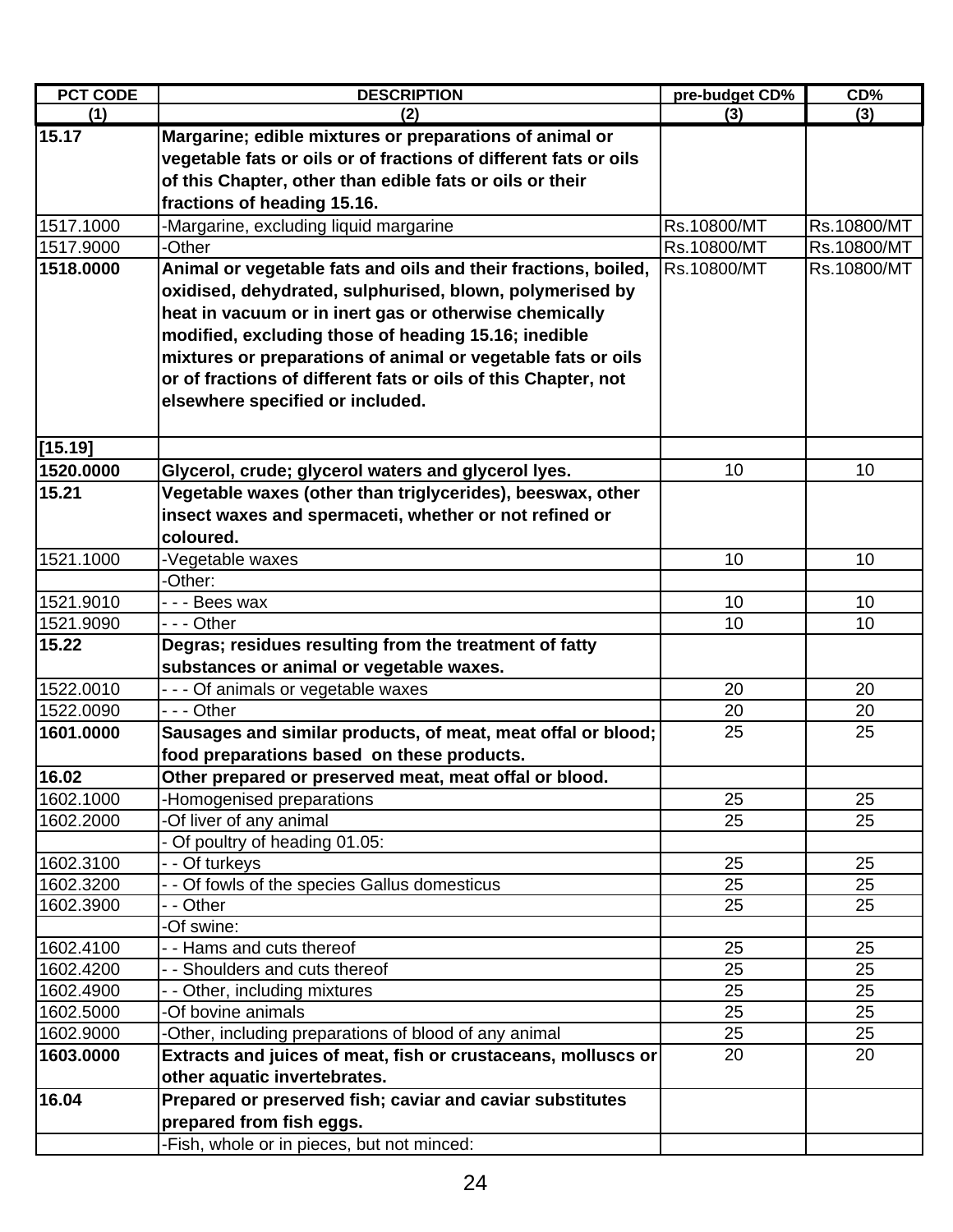| <b>PCT CODE</b> | <b>DESCRIPTION</b>                                               | pre-budget CD% | CD% |
|-----------------|------------------------------------------------------------------|----------------|-----|
| (1)             | (2)                                                              | (3)            | (3) |
| 1604.1100       | - - Salmon                                                       | 20             | 20  |
| 1604.1200       | - - Herrings                                                     | 20             | 20  |
| 1604.1300       | - Sardines, sardinella and brisling or sprats                    | 20             | 20  |
| 1604.1400       | - - Tunas, skipjack and bonito (Sarda spp.)                      | 20             | 20  |
| 1604.1500       | - - Mackerel                                                     | 20             | 20  |
| 1604.1600       | - - Anchovies                                                    | 20             | 20  |
| 1604.1900       | - - Other                                                        | 20             | 20  |
|                 | -Other prepared or preserved fish:                               |                |     |
| 1604.2010       | - - - Fish maws                                                  | 20             | 20  |
| 1604.2020       | - - - Fish fillet                                                | 20             | 20  |
| 1604.2090       | --- Other                                                        | 20             | 20  |
| 1604.3000       | Caviar and cavier substitutes                                    | 20             | 20  |
| 16.05           | Crustaceans, molluscs and other aquatic invertebrates,           |                |     |
|                 | prepared or preserved.                                           |                |     |
| 1605.1000       | -Crab                                                            | 20             | 20  |
| 1605.2000       | Shrimps and prawns                                               | 20             | 20  |
| 1605.3000       | -Lobster                                                         | 20             | 20  |
| 1605.4000       | -Other crustaceans                                               | 20             | 20  |
| 1605.9000       | -Other                                                           | 20             | 20  |
| 17.01           | Cane or beet sugar and chemically pure sucrose, in solid         |                |     |
|                 | form.                                                            |                |     |
|                 | -Raw sugar not containing added flavouring or colouring matter:  |                |     |
|                 |                                                                  |                |     |
| 1701.1100       | - Cane sugar                                                     | 25             | 25  |
| 1701.1200       | - - Beet sugar                                                   | 25             | 25  |
|                 | -Other:                                                          |                |     |
| 1701.9100       | - - Containing added flavouring or colouring matter              | 10             | 10  |
|                 | - - Other:                                                       |                |     |
| 1701.9910       | --- White crystalline cane sugar                                 | 25             | 25  |
| 1701.9920       | --- White crystalline beet sugar                                 | 25             | 25  |
| 1701.9930       | - - - Chemically pure sucrose                                    | 10             | 10  |
| 1701.9990       | - - - Other                                                      | 10             | 10  |
| 17.02           | Other sugars, including chemically pure lactose, maltose,        |                |     |
|                 | glucose and fructose, in solid form; sugar syrups not            |                |     |
|                 | containing added flavouring or colouring matter; artificial      |                |     |
|                 | honey, whether or not mixed with natural honey; caramel.         |                |     |
|                 | -Lactose and lactose syrup:                                      |                |     |
|                 | - - Containing by weight 99 % or more lactose, expressed as      |                |     |
|                 | anhydrous lactose, calculated on the dry matter:                 |                |     |
| 1702.1110       | --- Lactose                                                      | 10             | 10  |
| 1702.1120       | - - - Lactose syrup                                              | 10             | 10  |
| 1702.1900       | - - Other                                                        | 10             | 10  |
|                 | -Maple sugar and maple syrup:                                    |                |     |
| 1702.2010       | - - - Maple sugar                                                | 10             | 10  |
| 1702.2020       | - - - Maple syrup                                                | 15             | 15  |
| 1702.3000       | Glucose and glucose syrup, not containing fructose or            | 25             | 25  |
|                 | containing in the dry state less than 20 % by weight of fructose |                |     |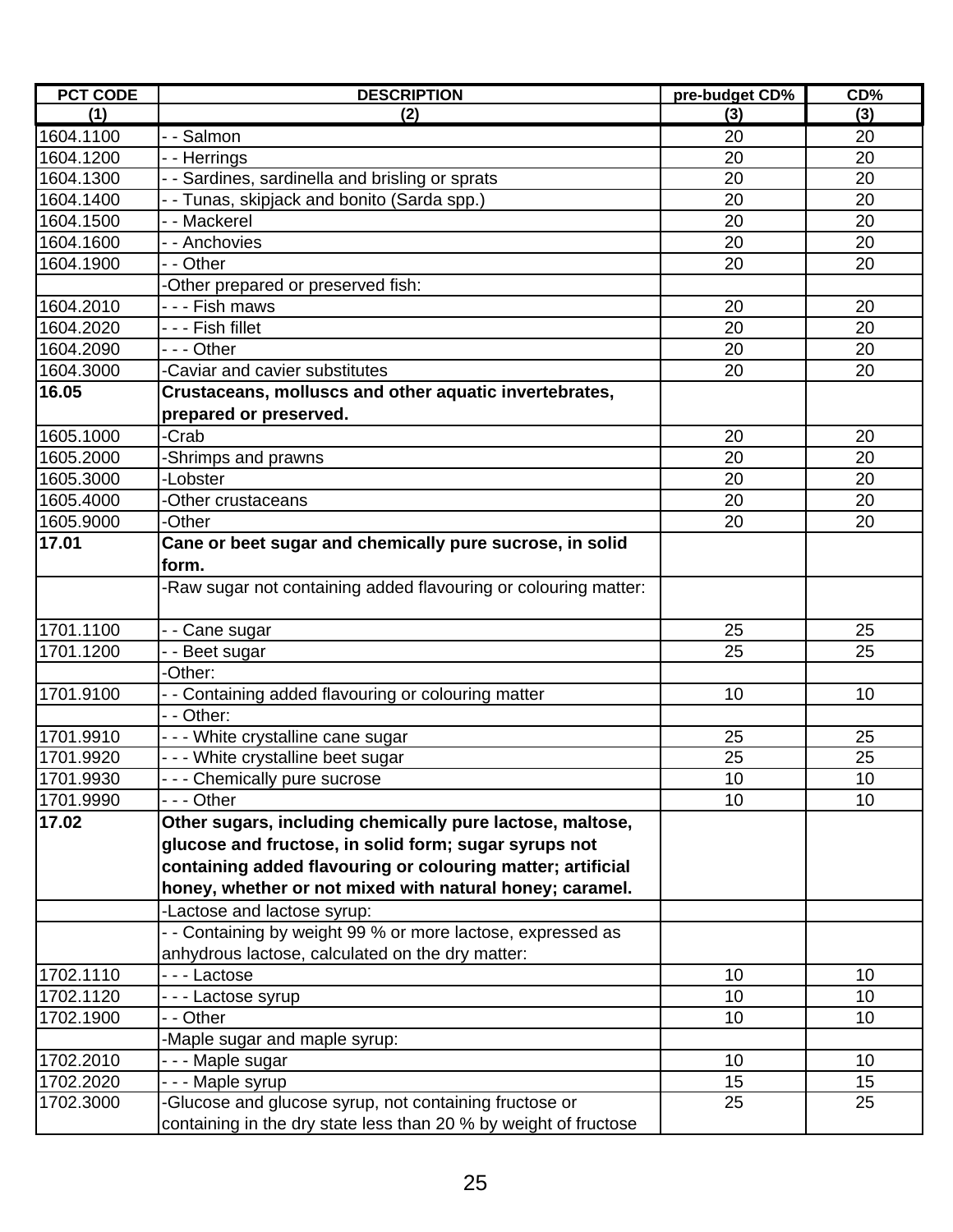| <b>PCT CODE</b> | <b>DESCRIPTION</b>                                                  | pre-budget CD% | CD% |
|-----------------|---------------------------------------------------------------------|----------------|-----|
| (1)             | (2)                                                                 | (3)            | (3) |
| 1702.4000       | -Glucose and glucose syrup, containing in the dry state at least    | 15             | 15  |
|                 | 20 % but less than 50 % by weight of fructose, excluding invert     |                |     |
|                 | sugar.                                                              |                |     |
| 1702.5000       | -Chemically pure fructose                                           | 15             | 15  |
| 1702.6000       | -Other fructose and fructose syrup, containing in the dry state     | 15             | 15  |
|                 | more than 50 % by weight of fructose, excluding invert sugar.       |                |     |
|                 | -Other, including invert sugar and other sugar and sugar syrup      |                |     |
|                 | blends containing in the dry state 50 % by weight of fructose:      |                |     |
| 1702.9010       | - - - Maltose                                                       | 10             | 10  |
| 1702.9020       | - - - Caramel                                                       | 10             | 10  |
| 1702.9030       | - - - Malto dextrins                                                | 10             | 10  |
| 1702.9090       | --- Other                                                           | 10             | 10  |
| 17.03           | Molasses resulting from the extraction or refining of sugar.        |                |     |
| 1703.1000       | -Cane molasses                                                      | 5              | 5   |
| 1703.9000       | -Other                                                              | 5              | 5   |
| 17.04           | Sugar confectionery (including white chocolate), not                |                |     |
|                 | containing cocoa.                                                   |                |     |
| 1704.1000       | -Chewing gum, whether or not sugar-coated                           | 35             | 35  |
|                 | -Other:                                                             |                |     |
| 1704.9010       | --- White chocolate                                                 | 35             | 35  |
| 1704.9090       | $- -$ Other                                                         | 35             | 35  |
| 1801.0000       | Cocoa beans, whole or broken, raw or roasted.                       | 5              | 5   |
| 1802.0000       | Cocoa shells, husks, skins and other cocoa waste.                   | 5              | 5   |
| 18.03           | Cocoa paste, whether or not defatted.                               |                |     |
| 1803.1000       | -Not defatted                                                       | 5              | 5   |
| 1803.2000       | -Wholly or partly defatted                                          | 5              | 5   |
| 1804.0000       | Cocoa butter, fat and oil.                                          | $\overline{5}$ | 5   |
| 1805.0000       | Cocoa powder, not containing added sugar or other                   | 5              | 5   |
|                 | sweetening matter.                                                  |                |     |
| 18.06           | Chocolate and other food preparations containing cocoa.             |                |     |
| 1806.1000       | -Cocoa powder, containing added sugar or other sweetening<br>matter | 30             | 30  |
|                 | -Other preparations in blocks, slabs or bars weighing more than     |                |     |
|                 | 2kg or in liquid, paste, powder, granular or other bulk form in     |                |     |
|                 | containers or immediate packings, of a content exceeding 2kg:       |                |     |
|                 |                                                                     |                |     |
| 1806.2010       | - - - Chocolate preparation                                         | 30             | 30  |
| 1806.2020       | - - - Chocolate crumbs in packing of 25kg or more in powder,        | 10             | 10  |
|                 | granules or briquettes.                                             |                |     |
| 1806.2090       | --- Other                                                           | 30             | 30  |
|                 | -Other, in blocks, slabs or bars:                                   |                |     |
| 1806.3100       | - - Filled                                                          | 30             | 30  |
| 1806.3200       | - - Not filled                                                      | 30             | 30  |
| 1806.9000       | -Other                                                              | 30             | 30  |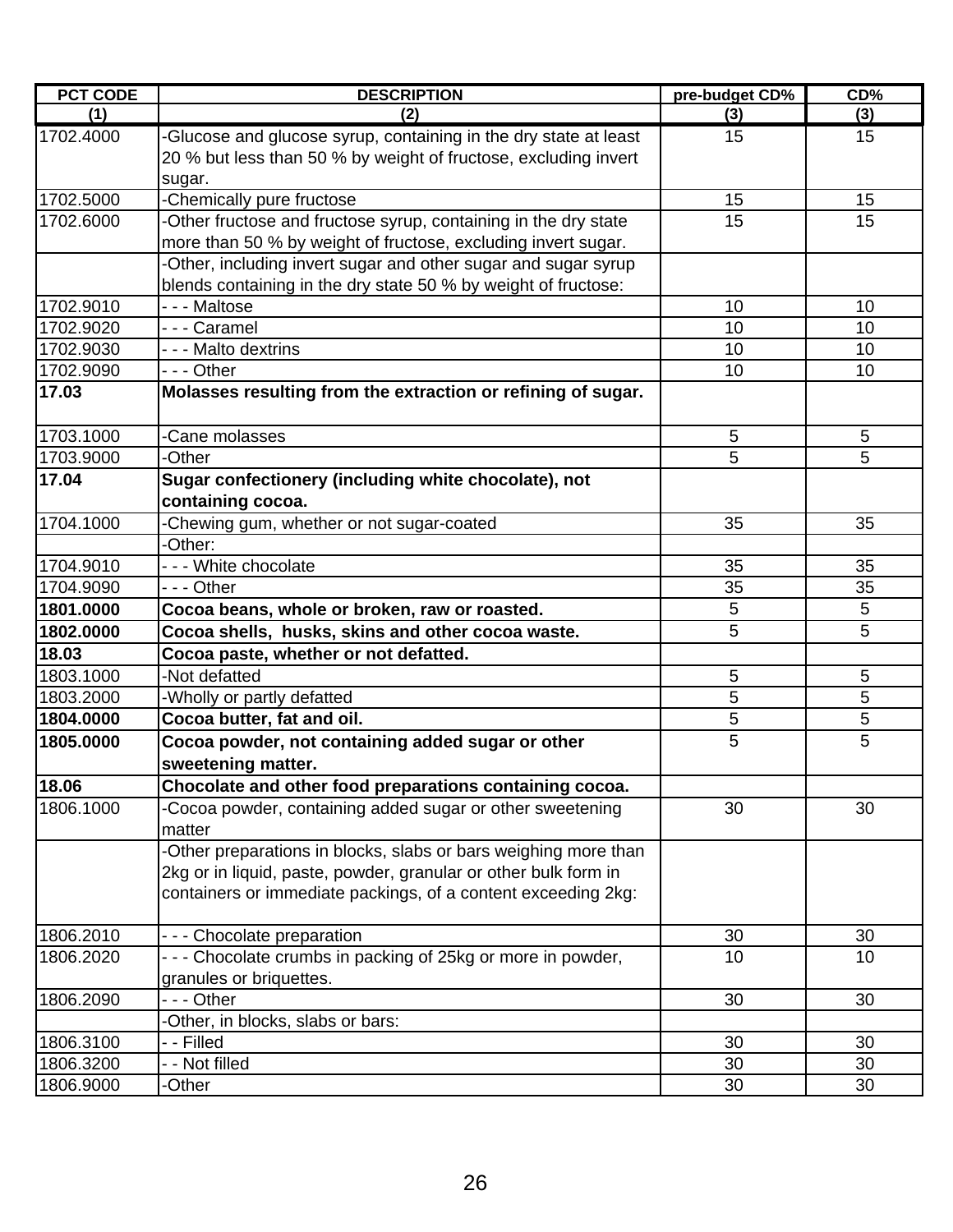| <b>PCT CODE</b> | <b>DESCRIPTION</b>                                                 | pre-budget CD% | CD% |
|-----------------|--------------------------------------------------------------------|----------------|-----|
| (1)             | (2)                                                                | (3)            | (3) |
| 19.01           | Malt extract; food preparations of flour, groats, meal, starch     |                |     |
|                 | or malt extract, not containing cocoa or containing less than      |                |     |
|                 | 40 % by weight of cocoa calculated on a totally defatted           |                |     |
|                 | basis, not elsewhere specified or included; food                   |                |     |
|                 | preparations of goods of headings 04. 01 to 04.04, not             |                |     |
|                 | containing cocoa or containing less than 5 % by weight of          |                |     |
|                 | cocoa calculated on a totally defatted basis, not elsewhere        |                |     |
|                 | specified or included.                                             |                |     |
| 1901.1000       | -Preparations for infant use, put up for retail sale               | 20             | 20  |
| 1901.2000       | -Mixes and doughs for the preparation of bakers' wares of          | 15             | 15  |
|                 | heading 19.05                                                      |                |     |
|                 | -Other:                                                            |                |     |
| 1901.9010       | - - - Malt extract                                                 | 30             | 30  |
| 1901.9020       | - - - Preparations other than in retail packing, not containing    | 30             | 30  |
|                 | cocoa                                                              |                |     |
| 1901.9090       | - - - Other                                                        | 30             | 30  |
| 19.02           | Pasta, whether or not cooked or stuffed (with meat or other        |                |     |
|                 | substances) or otherwise prepared, such as spaghetti,              |                |     |
|                 | macaroni, noodles, lasagne, gnocchi, ravioli, cannelloni;          |                |     |
|                 | couscous, whether or not prepared.                                 |                |     |
|                 | -Uncooked pasta, not stuffed or otherwise prepared:                |                |     |
| 1902.1100       | - - Containing eggs                                                | 30             | 30  |
|                 | - - Other:                                                         |                |     |
| 1902.1910       | - - - Macaroni raw                                                 | 30             | 30  |
| 1902.1920       | - - - Vermacelli                                                   | 30             | 30  |
| 1902.1990       | - - - Other                                                        | 30             | 30  |
| 1902.2000       | -Stuffed pasta, whether or not cooked or otherwise prepared        | 30             | 30  |
| 1902.3000       | -Other pasta                                                       | 30             | 30  |
| 1902.4000       | -Couscous                                                          | 30             | 30  |
| 19.03           | Tapioca and substitutes therefor prepared from starch, in          |                |     |
|                 | the form of flakes, grains, pearls, siftings or in similar forms.  |                |     |
|                 |                                                                    |                |     |
| 1903.0010       | - - - Sago                                                         | 15             | 15  |
| 1903.0090       | $- -$ Other                                                        | 15             | 15  |
| 19.04           | Prepared foods obtained by the swelling or roasting of             |                |     |
|                 | cereals or cereal products (for example, corn flakes). cereals     |                |     |
|                 | (other than maize (corn)) in grain form or in the form of          |                |     |
|                 | flakes or other worked grains (except flour, groats and            |                |     |
|                 | meal), pre-cooked or otherwise prepared, not elsewhere             |                |     |
|                 | specified or included.                                             |                |     |
|                 | -Prepared foods obtained by the swelling or roasting of cereals or |                |     |
|                 | cereal products:                                                   |                |     |
| 1904.1010       | --- Corn flakes                                                    | 35             | 35  |
| 1904.1090       | - - - Other                                                        | 35             | 35  |
| 1904.2000       | -Prepared foods obtained from unroasted cereal flakes or from      | 35             | 35  |
|                 | mixtures of unroasted cereal flakes and roasted cereal flakes or   |                |     |
|                 | swelled cereals                                                    |                |     |
| 1904.3000       | -Bulgur wheat                                                      | 35             | 35  |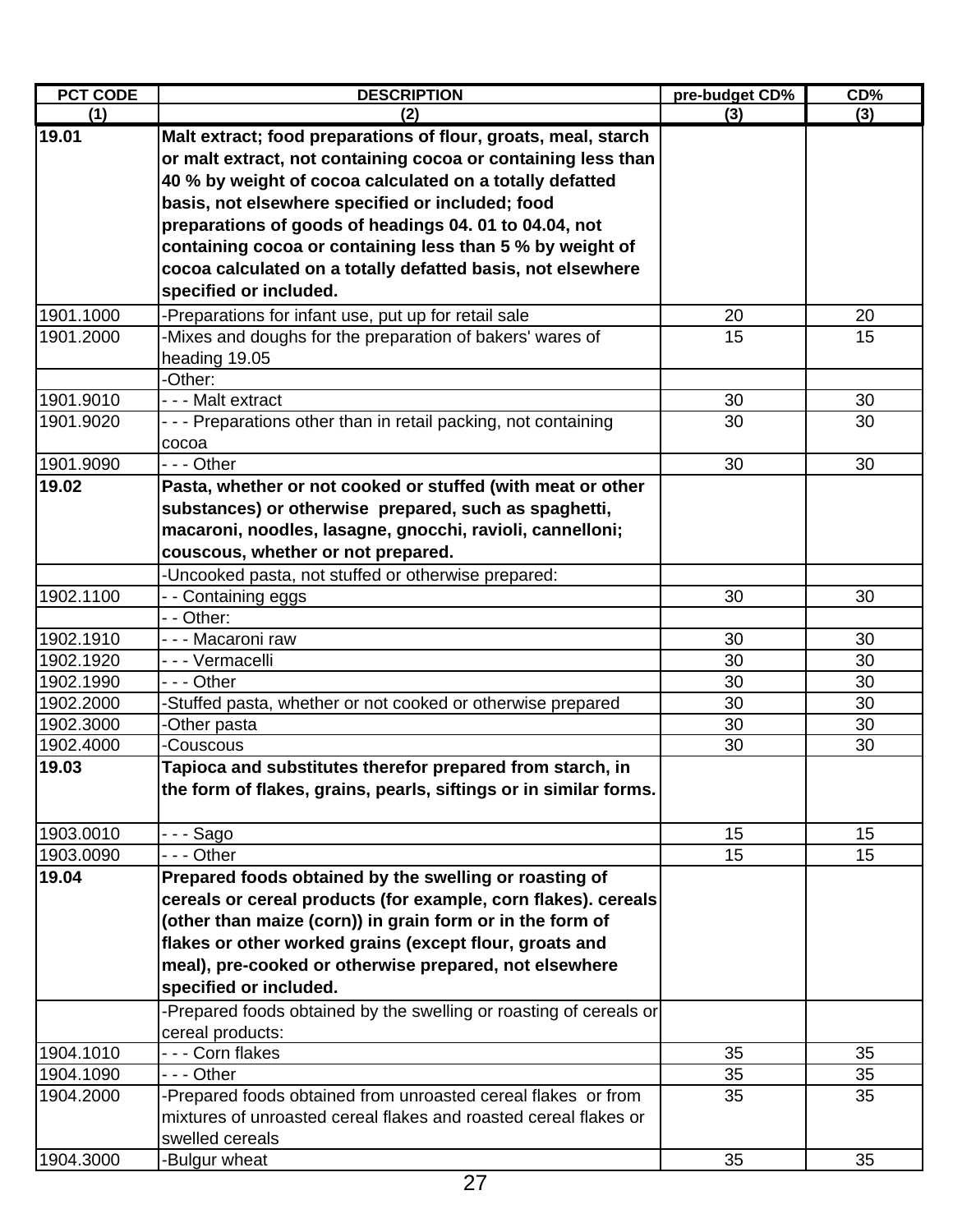| <b>PCT CODE</b> | <b>DESCRIPTION</b>                                         | pre-budget CD% | CD%      |
|-----------------|------------------------------------------------------------|----------------|----------|
| (1)             | (2)                                                        | (3)            | (3)      |
| 1904.9000       | -Other                                                     | 35             | 35       |
| 19.05           | Bread, pastry, cakes, biscuits and other bakers' wares,    |                |          |
|                 | whether or not containing cocoa; communion wafers, empty   |                |          |
|                 | cachets of a kind suitable for pharmaceutical use, sealing |                |          |
|                 | wafers, rice paper and similar products.                   |                |          |
| 1905.1000       | <b>Crispbread</b>                                          | 35             | 35       |
| 1905.2000       | Gingerbread and the like                                   | 35             | 35       |
|                 | -Sweet biscuits; waffles and wafers:                       |                |          |
| 1905.3100       | - - Sweet biscuits                                         | 35             | 35       |
| 1905.3200       | - - Waffles and wafers                                     | 35             | 35       |
| 1905.4000       | Rusks, toasted bread and similar toasted products          | 35             | 35       |
| 1905.9000       | -Other                                                     | 35             | 35       |
| 20.01           | Vegetables, fruit, nuts and other edible parts of plants,  |                |          |
|                 | prepared or preserved by vinegar or acetic acid.           |                |          |
| 2001.1000       | -Cucumbers and gherkins                                    | 35             | 35       |
|                 | -Other:                                                    |                |          |
| 2001.9010       | - - - Pickles                                              | 35             | 35       |
| 2001.9090       | - - - Other                                                | 35             | 35       |
| 20.02           | Tomatoes prepared or preserved otherwise than by vinegar   |                |          |
|                 | or acetic acid.                                            |                |          |
| 2002.1000       |                                                            | 35             | 35       |
|                 | -Tomatoes, whole or in pieces<br>-Other:                   |                |          |
| 2002.9010       |                                                            | 35             |          |
| 2002.9090       | - - - Tomatoes paste<br>- - - Other                        | 35             | 35<br>35 |
| 20.03           |                                                            |                |          |
|                 | Mushrooms and truffles, prepared or preserved otherwise    |                |          |
|                 | than by vinegar or acetic acid.                            |                |          |
| 2003.1000       | -Mushrooms of the genus Agaricus                           | 35             | 35       |
| 2003.2000       | -Truffles                                                  | 35             | 35       |
| 2003.9000       | -Other                                                     | 35             | 35       |
| 20.04           | Other vegetables prepared or preserved otherwise than by   |                |          |
|                 | vinegar or acetic acid, frozen, other than products of     |                |          |
|                 | heading 20.06.                                             |                |          |
| 2004.1000       | Potatoes                                                   | 30             | 30       |
| 2004.9000       | -Other vegetables and mixtures of vegetables               | 30             | 30       |
| 20.05           | Other vegetables prepared or preserved otherwise than by   |                |          |
|                 | vinegar or acetic acid, not frozen, other than products of |                |          |
|                 | heading 20.06.                                             |                |          |
| 2005.1000       | Homogenised vegetables                                     | 35             | 35       |
| 2005.2000       | -Potatoes                                                  | 35             | 35       |
| 2005.4000       | -Peas (Pisum sativum)                                      | 35             | 35       |
|                 | Beans (Vigna spp., Phaseolus spp.):                        |                |          |
| 2005.5100       | - Beans, shelled                                           | 35             | 35       |
| 2005.5900       | - - Other                                                  | 35             | 35       |
| 2005.6000       | -Asparagus                                                 | 35             | 35       |
| 2005.7000       | <b>Olives</b>                                              | 35             | 35       |
| 2005.8000       | Sweet corn (Zea mays var. saccharata)                      | 35             | 35       |
|                 | Other vegetables and mixtures of vegetables:               |                |          |
| 2005.9100       | Bamboo shoots                                              | 35             | 35       |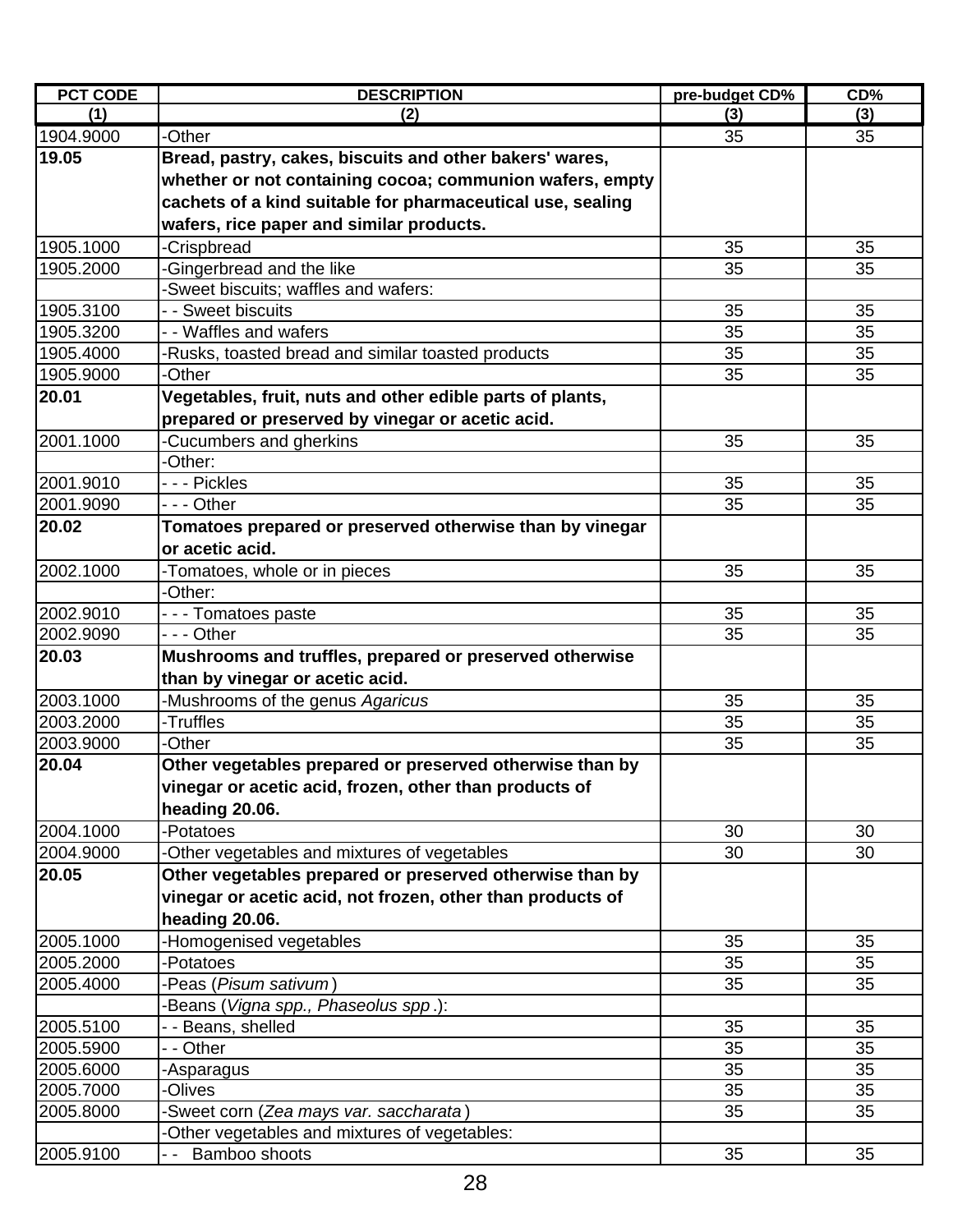| <b>PCT CODE</b> | <b>DESCRIPTION</b>                                               | pre-budget CD% | CD% |
|-----------------|------------------------------------------------------------------|----------------|-----|
| (1)             | (2)                                                              | (3)            | (3) |
| 2005.9900       | Other<br>$ -$                                                    | 35             | 35  |
| 2006.0000       | Vegetables, fruit, nuts, fruit-peel and other parts of plants,   | 35             | 35  |
|                 | preserved by sugar (drained, glacé or crystallised).             |                |     |
|                 |                                                                  |                |     |
| 20.07           | Jams, fruit jellies, marmalades, fruit or nut puree and fruit or |                |     |
|                 | nut pastes, obtained by cooking, whether or not containing       |                |     |
|                 | added sugar or other sweetening matter.                          |                |     |
| 2007.1000       | -Homogenised preparations                                        | 35             | 35  |
|                 | -Other:                                                          |                |     |
| 2007.9100       | - - Citrus fruit                                                 | 35             | 35  |
| 2007.9900       | - - Other                                                        | 35             | 35  |
| 20.08           | Fruit, nuts and other edible parts of plants, otherwise          |                |     |
|                 | prepared or preserved, whether or not containing added           |                |     |
|                 | sugar or other sweetening matter or spirit, not elsewhere        |                |     |
|                 | specified or included.                                           |                |     |
|                 | -Nuts, ground-nuts and other seeds, whether or not mixed         |                |     |
|                 | together:                                                        |                |     |
| 2008.1100       | - - Ground-nuts                                                  | 15             | 15  |
| 2008.1900       | - Other, including mixtures                                      | 15             | 15  |
| 2008.2000       | Pineapples                                                       | 15             | 15  |
| 2008.3000       | Citrus fruit                                                     | 15             | 15  |
| 2008.4000       | -Pears                                                           | 15             | 15  |
| 2008.5000       | Apricots                                                         | 15             | 15  |
| 2008.6000       | -Cherries                                                        | 15             | 15  |
| 2008.7000       | Peaches, including nectarines                                    | 15             | 15  |
| 2008.8000       | <b>Strawberries</b>                                              | 15             | 15  |
|                 | Other, including mixtures other than those of subheading         |                |     |
|                 | 2008.19:                                                         |                |     |
| 2008.9100       | - - Palm hearts                                                  | 15             | 15  |
| 2008.9200       | - - Mixtures                                                     | 30             | 30  |
| 2008.9900       | - - Other                                                        | 30             | 30  |
| 20.09           | Fruit juices (including grape must) and vegetable juices,        |                |     |
|                 | unfermented and not containing added spirit, whether or not      |                |     |
|                 | containing added sugar or other sweetening matter.               |                |     |
|                 | -Orange juice:                                                   |                |     |
| 2009.1100       | - - Frozen                                                       | 35             | 35  |
| 2009.1200       | - - Not frozen, of a Brix value not exceeding 20                 | 35             | 35  |
| 2009.1900       | - - Other                                                        | 35             | 35  |
|                 | Grapefruit (including pomelo) juice :                            |                |     |
| 2009.2100       | - Of a Brix value not exceeding 20                               | 35             | 35  |
| 2009.2900       | - - Other                                                        | 35             | 35  |
|                 | Juice of any other single citrus fruit:                          |                |     |
| 2009.3100       | Of a Brix value not exceeding 20                                 | 35             | 35  |
| 2009.3900       | - - Other                                                        | 35             | 35  |
|                 | Pineapple juice:                                                 |                |     |
| 2009.4100       | - Of a Brix value not exceeding 20                               | 35             | 35  |
| 2009.4900       | - - Other                                                        | 35             | 35  |
| 2009.5000       | -Tomato juice                                                    | 35             | 35  |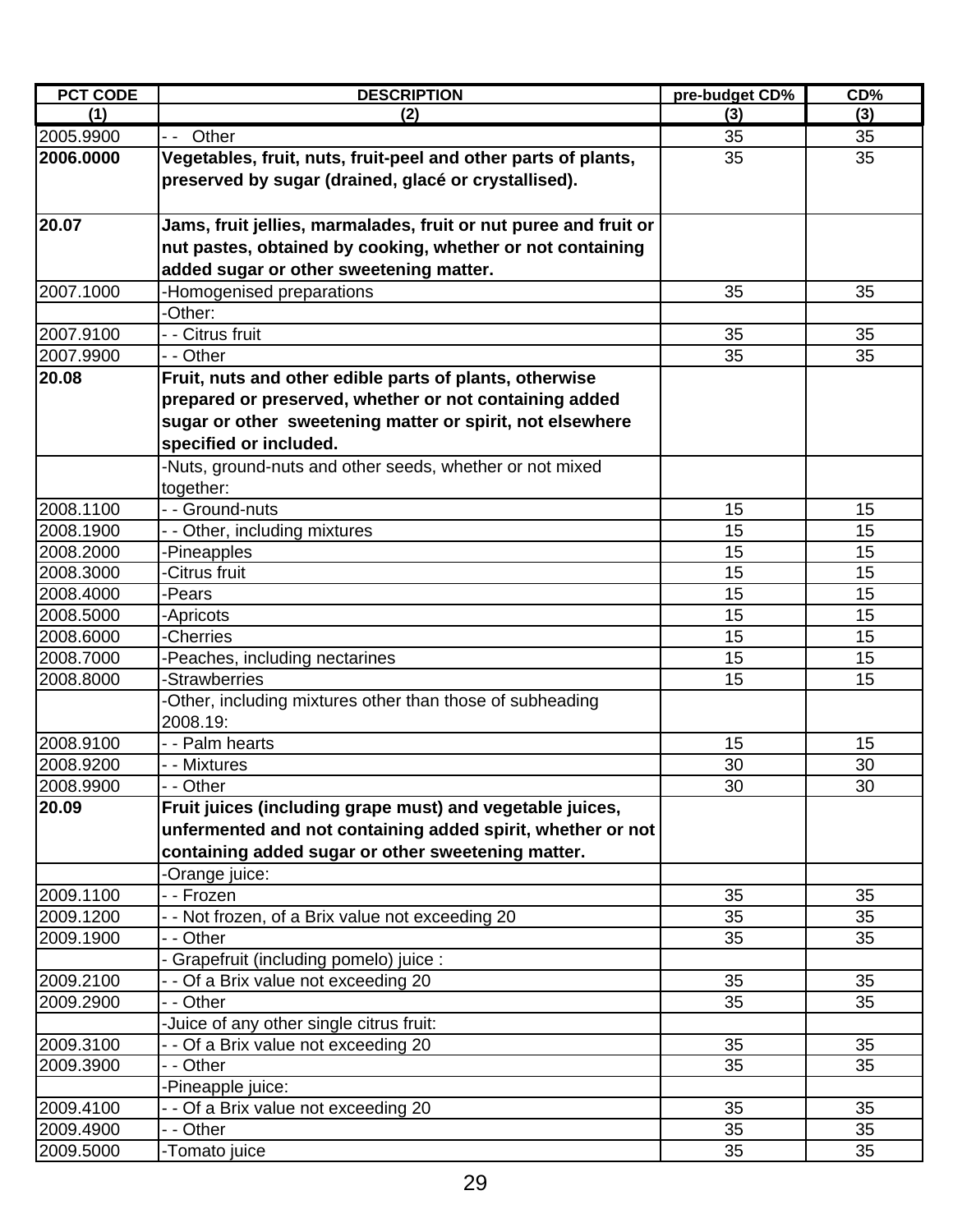| <b>PCT CODE</b> | <b>DESCRIPTION</b>                                          | pre-budget CD% | CD% |
|-----------------|-------------------------------------------------------------|----------------|-----|
| (1)             | (2)                                                         | (3)            | (3) |
|                 | -Grape juice (including grape must):                        |                |     |
| 2009.6100       | - - Of a Brix value not exceeding 30                        | 35             | 35  |
| 2009.6900       | - - Other                                                   | 35             | 35  |
|                 | -Apple juice:                                               |                |     |
| 2009.7100       | - - Of a Brix value not exceeding 20                        | 35             | 35  |
| 2009.7900       | - - Other                                                   | 35             | 35  |
| 2009.8000       | -Juice of any other single fruit or vegetable               | 35             | 35  |
| 2009.9000       | -Mixtures of juices                                         | 35             | 35  |
| 21.01           | Extracts, essences and concentrates, of coffee, tea or mate |                |     |
|                 | and preparations with a basis of these products or with a   |                |     |
|                 | basis of coffee, tea or mate; roasted chicory and other     |                |     |
|                 | roasted coffee substitutes, and extracts, essences and      |                |     |
|                 | concentrates thereof.                                       |                |     |
|                 | -Extracts, essences and concentrates, of coffee, and        |                |     |
|                 | preparations with a basis of these extracts, essences or    |                |     |
|                 | concentrates or with a basis of coffee:                     |                |     |
|                 | - - Extracts, essences and concentrates:                    |                |     |
| 2101.1110       | - - - Instant coffee in bulk                                | 10             | 10  |
| 2101.1120       | - - - Instant coffee in retail packs                        | 10             | 10  |
| 2101.1190       | --- Other                                                   | 10             | 10  |
| 2101.1200       | - - Preparations with a basis of extracts, essences or      | 10             | 10  |
|                 | concentrates or with a basis of coffee                      |                |     |
| 2101.2000       | -Extracts, essences and concentrates, of tea or mate, and   | 10             | 10  |
|                 | preparations with a basis of these extracts, essences or    |                |     |
|                 | concentrates or with a basis of tea or mate                 |                |     |
| 2101.3000       | -Roasted chicory and other roasted coffee substitutes, and  | 10             | 10  |
|                 | extracts, essences and concentrates thereof                 |                |     |
| 21.02           | Yeasts (active or inactive); other single-cell micro-       |                |     |
|                 | organisms, dead (but not including vaccines of heading      |                |     |
|                 | 30.02); prepared baking powders.                            |                |     |
| 2102.1000       | -Active yeasts                                              | 15             | 15  |
| 2102.2000       | -Inactive yeasts; other single-cell micro-organisms, dead   | 15             | 15  |
| 2102.3000       | -Prepared baking powders                                    | 15             | 15  |
| 21.03           | Sauces and preparations therefor; mixed condiments and      |                |     |
|                 | mixed seasonings; mustard flour and meal and prepared       |                |     |
|                 |                                                             |                |     |
|                 | mustard.                                                    |                |     |
| 2103.1000       | -Soya sauce                                                 | 35             | 35  |
| 2103.2000       | -Tomato ketchup and other tomato sauces                     | 35             | 35  |
| 2103.3000       | -Mustard flour and meal and prepared mustard                | 35             | 35  |
| 2103.9000       | -Other                                                      | 35             | 35  |
| 21.04           | Soups and broths and preparations therefor; homogenised     |                |     |
|                 | composite food preparations.                                |                |     |
| 2104.1000       | -Soups and broths and preparations therefor                 | 35             | 35  |
| 2104.2000       | -Homogenised composite food preparations                    | 35             | 35  |
| 2105.0000       | Ice cream and other edible ice, whether or not containing   | 35             | 35  |
|                 | cocoa                                                       |                |     |
| 21.06           | Food preparations not elsewhere specified or included.      |                |     |
|                 | -Protein concentrates and textured protein substances:      |                |     |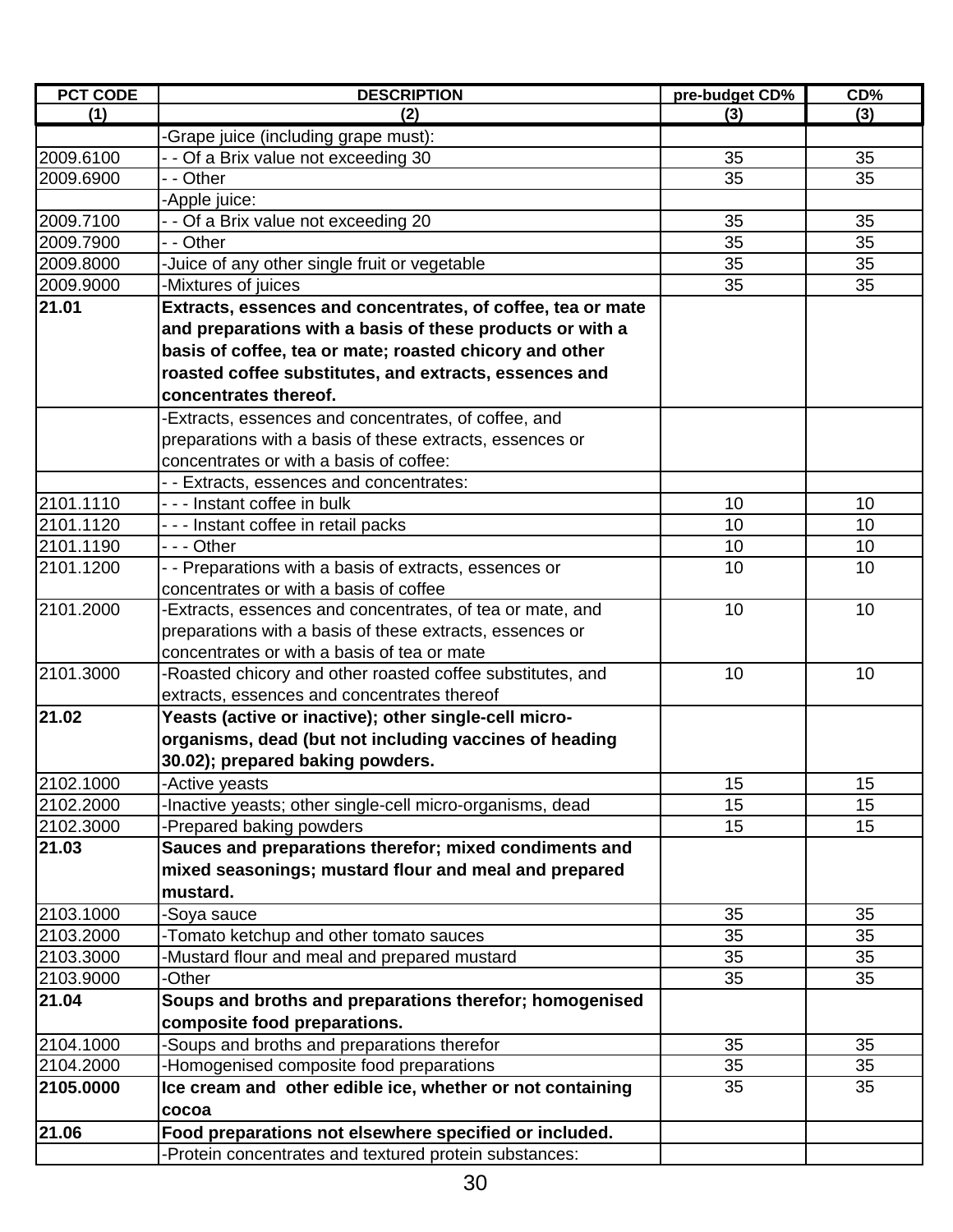| <b>PCT CODE</b> | <b>DESCRIPTION</b>                                               | pre-budget CD% | CD% |
|-----------------|------------------------------------------------------------------|----------------|-----|
| (1)             | (2)                                                              | (3)            | (3) |
| 2106.1010       | --- Protein hydrolysates                                         | 35             | 35  |
| 2106.1090       | - - - Other                                                      | 35             | 35  |
|                 | -Other:                                                          |                |     |
| 2106.9010       | --- Concentrates for aerated beverage in all forms               | 35             | 35  |
| 2106.9020       | --- Syrups and squashes                                          | 35             | 35  |
| 2106.9030       | - - - Flavouring powders for preparation of food                 | 10             | 10  |
| 2106.9040       | --- Emulsifing agents for food and dairy products                | 35             | 35  |
| 2106.9050       | - - - Preparations including tablets consisting of saccharin,    | 35             | 35  |
|                 | lactose                                                          |                |     |
| 2106.9060       | - - - Sweet meats                                                | 35             | 35  |
| 2106.9090       | --- Other                                                        | 35             | 35  |
| 22.01           | Waters, including natural or artificial mineral waters and       |                |     |
|                 | aerated waters, not containing added sugar or other              |                |     |
|                 | sweetening matter nor flavoured; ice and snow.                   |                |     |
|                 | -Mineral waters and aerated waters:                              |                |     |
| 2201.1010       | - - - Mineral waters                                             | 35             | 35  |
| 2201.1020       | --- Aerated waters                                               | 35             | 35  |
| 2201.9000       | -Other                                                           | 35             | 35  |
| 22.02           | Waters, including mineral waters and aerated waters,             |                |     |
|                 | containing added sugar or other sweetening matter or             |                |     |
|                 | flavoured, and other non-alcoholic beverages, not including      |                |     |
|                 | fruit or vegetable juices of heading 20.09.                      |                |     |
|                 | -Waters, including mineral waters and aerated waters, containing |                |     |
|                 | added sugar or other sweetening matter or flavoured:             |                |     |
| 2202.1010       | --- Aerated waters                                               | 35             | 35  |
| 2202.1090       | --- Other                                                        | 35             | 35  |
| 2202.9000       | -Other                                                           | 35             | 35  |
| 2203.0000       | Beer made from malt.                                             | 90             | 90  |
| 22.04           | Wine of fresh grapes, including fortified wines; grape must      |                |     |
|                 | other than that of heading 20.09.                                |                |     |
| 2204.1000       | -Sparkling wine                                                  | 90             | 90  |
|                 | -Other wine; grape must with fermentation prevented or arrested  |                |     |
|                 | by the addition of alcohol:                                      |                |     |
| 2204.2100       | - In containers holding 2 I or less                              | 90             | 90  |
| 2204.2900       | - - Other                                                        | 90             | 90  |
| 2204.3000       | -Other grape must                                                | 90             | 90  |
| 22.05           | Vermouth and other wine of fresh grapes flavoured with           |                |     |
|                 | plants or aromatic substances.                                   |                |     |
| 2205.1000       | In containers holding 2 I or less                                | 90             | 90  |
| 2205.9000       | -Other                                                           | 90             | 90  |
| 2206.0000       | Other fermented beverages (for example, cider, perry,            | 90             | 90  |
|                 | mead); mixtures of fermented beverages and mixtures of           |                |     |
|                 | fermented beverages and non-alcoholic beverages, not             |                |     |
|                 | elsewhere specified or included.                                 |                |     |
| 22.07           | Undenatured ethyl alcohol of an alcoholic strength by            |                |     |
|                 | volume of 80 % vol or higher; ethyl alcohol and other spirits,   |                |     |
|                 |                                                                  |                |     |
|                 | denatured, of any strength.                                      |                |     |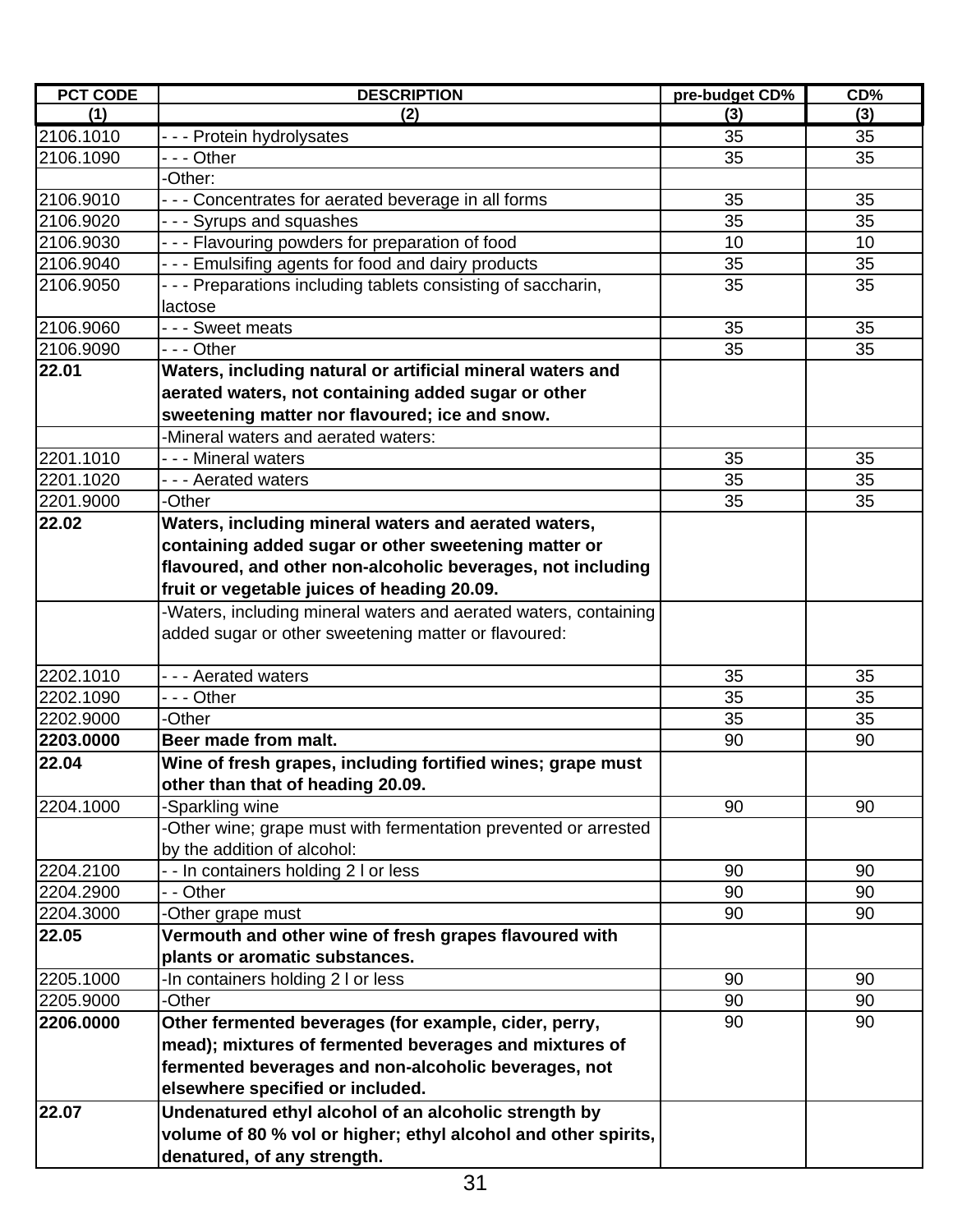| <b>PCT CODE</b> | <b>DESCRIPTION</b>                                                                     | pre-budget CD%  | CD% |
|-----------------|----------------------------------------------------------------------------------------|-----------------|-----|
| (1)             | (2)                                                                                    | (3)             | (3) |
| 2207.1000       | -Undenatured ethyl alcohol of an alcoholic strength by volume of<br>80 % vol or higher | 90              | 90  |
| 2207.2000       | -Ethyl alcohol and other spirits, denatured, of any strength                           | 50              | 50  |
| 22.08           | Undenatured ethyl alcohol of an alcoholic strength by                                  |                 |     |
|                 | volume of less than 80 % vol; spirits, liqueurs and other                              |                 |     |
|                 | spirituous beverages.                                                                  |                 |     |
| 2208.2000       | -Spirits obtained by distilling grape wine or grape marc                               | 90              | 90  |
| 2208.3000       | -Whiskies                                                                              | 90              | 90  |
| 2208.4000       | - Rum and other spirits obtained by distilling fermented sugar-                        | 90              | 90  |
|                 | cane products                                                                          |                 |     |
| 2208.5000       | -Gin and Geneva                                                                        | 90              | 90  |
| 2208.6000       | -Vodka                                                                                 | 90              | 90  |
| 2208.7000       | -Liqueurs and cordials                                                                 | 90              | 90  |
| 2208.9000       | -Other                                                                                 | 90              | 90  |
| 2209.0000       | Vinegar and substitutes for vinegar obtained from acetic                               | 25              | 25  |
|                 | acid.                                                                                  |                 |     |
| 23.01           | Flours, meals and pellets, of meat or meat offal, of fish or of                        |                 |     |
|                 | crustaceans, molluscs or other aquatic invertebrates, unfit                            |                 |     |
|                 | for human consumption; greaves.                                                        |                 |     |
| 2301.1000       | -Flours, meals and pellets, of meat or meat offal; greaves                             | 10              | 10  |
|                 | -Flours, meals and pellets, of fish or of crustaceans, molluscs or                     |                 |     |
|                 | other aquatic invertebrates:                                                           |                 |     |
| 2301.2010       | - - - Shrimp meal                                                                      | 5               | 5   |
| 2301.2090       | - - - Other                                                                            | 10              | 10  |
| 23.02           | Bran, sharps and other residues, whether or not in the form                            |                 |     |
|                 | of pellets, derived from the sifting, milling or other working                         |                 |     |
|                 | of cereals or of leguminous plants.                                                    |                 |     |
| 2302.1000       | -Of maize (corn)                                                                       | 10              | 10  |
| 2302.3000       | -Of wheat                                                                              | 10              | 10  |
| 2302.4000       | -Of other cereals                                                                      | 10              | 10  |
| 2302.5000       | -Of leguminous plants                                                                  | 10 <sub>1</sub> | 10  |
| 23.03           | Residues of starch manufacture and similar residues, beet-                             |                 |     |
|                 | pulp, bagasse and other waste of sugar manufacture,                                    |                 |     |
|                 | brewing or distilling dregs and waste, whether or not in the                           |                 |     |
|                 | form of pellets.                                                                       |                 |     |
| 2303.1000       | -Residues of starch manufacture and similar residues                                   | 10              | 10  |
| 2303.2000       | -Beet-pulp, bagasse and other waste of sugar manufacture                               | 10 <sup>1</sup> | 10  |
| 2303.3000       | -Brewing or distilling dregs and waste                                                 | 10              | 10  |
| 2304.0000       | Oil-cake and other solid residues, whether or not ground or                            | 10              | 10  |
|                 | in the form of pellets, resulting from the extraction of soya                          |                 |     |
|                 | bean oil.                                                                              |                 |     |
| 2305.0000       | Oil-cake and other solid residues, whether or not ground or                            | 20              | 20  |
|                 | in the form of pellets, resulting from the extraction of                               |                 |     |
|                 | ground-nut oil.                                                                        |                 |     |
| 23.06           | Oil-cake and other solid residues, whether or not ground or                            |                 |     |
|                 | in the form of pellets, resulting from the extraction of                               |                 |     |
|                 | vegetable fats or oils, other than those of heading 23.04 or<br>23.05.                 |                 |     |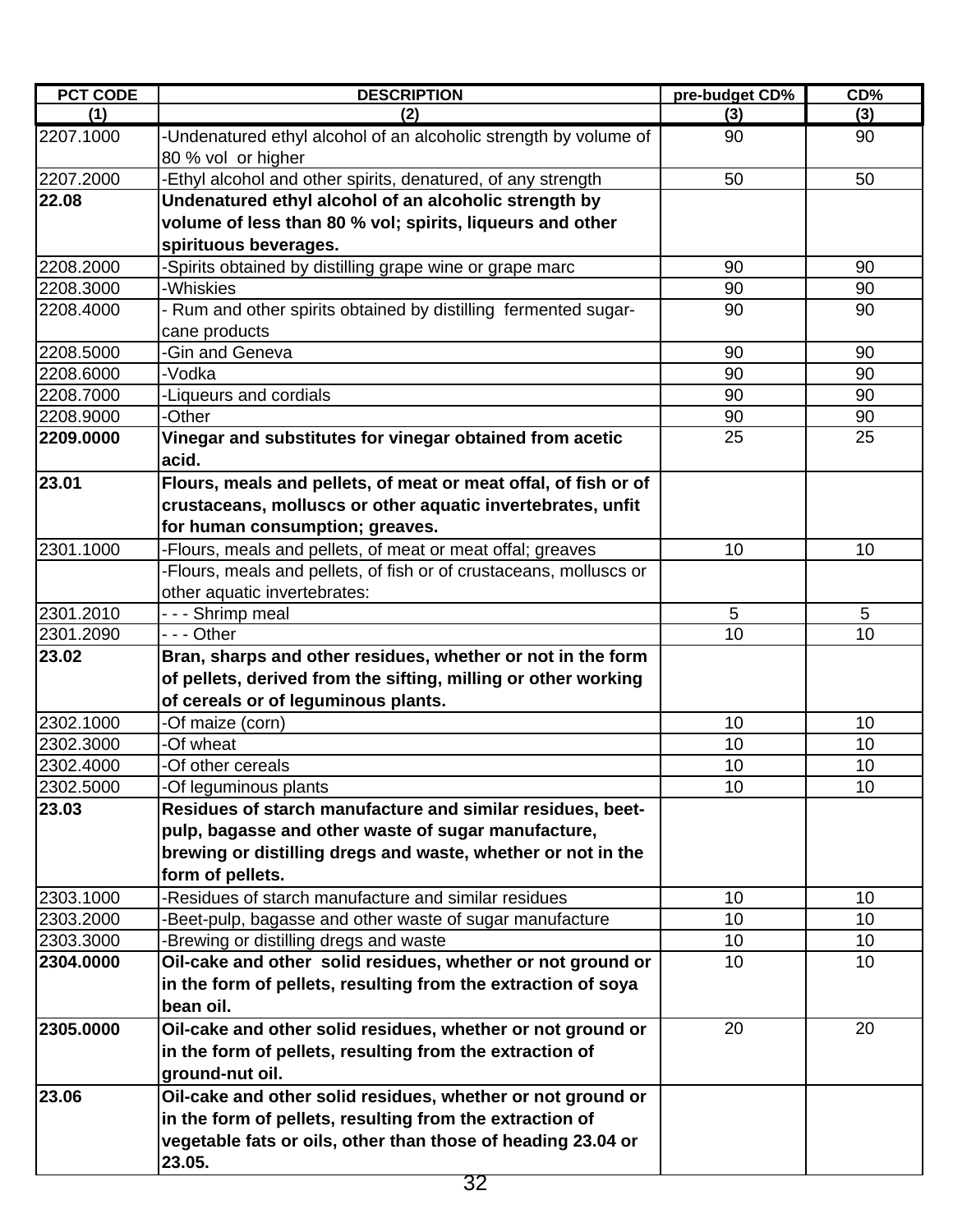| <b>PCT CODE</b> | <b>DESCRIPTION</b>                                                         | pre-budget CD%  | CD% |
|-----------------|----------------------------------------------------------------------------|-----------------|-----|
| (1)             | (2)                                                                        | (3)             | (3) |
| 2306.1000       | -Of cotton seeds                                                           | 10              | 10  |
| 2306.2000       | -Of linseed                                                                | 10              | 10  |
| 2306.3000       | Of sunflower seeds                                                         | 10              | 10  |
|                 | -Of rape or colza seeds:                                                   |                 |     |
| 2306.4100       | - - Of low erucic acid rape or colza seeds                                 | 10              | 10  |
| 2306.4900       | - - Other                                                                  | 10              | 10  |
| 2306.5000       | -Of coconut or copra                                                       | 10              | 10  |
| 2306.6000       | -Of palm nuts or kernels                                                   | 10              | 10  |
| 2306.9000       | -Other                                                                     | 10              | 10  |
| 2307.0000       | Wine lees; argol.                                                          | 10              | 10  |
| 2308.0000       | Vegetable materials and vegetable waste, vegetable                         | 10              | 10  |
|                 | residues and by-products, whether or not in the form of                    |                 |     |
|                 | pellets, of a kind used in animal feeding, not elsewhere                   |                 |     |
|                 | specified or included.                                                     |                 |     |
| 23.09           | Preparations of a kind used in animal feeding.                             |                 |     |
| 2309.1000       | -Dog or cat food, put up for retail sale                                   | 30              | 30  |
|                 | -Other:                                                                    |                 |     |
| 2309.9010       |                                                                            | 20              | 20  |
|                 | --- Preparations for supplementing farm produced feed (feed<br>supplement) |                 |     |
| 2309.9020       | - - - Preparations for use in making the complete feeds or                 | 20              | 20  |
|                 | supplementary feeds                                                        |                 |     |
| 2309.9090       | --- Other                                                                  | 20              | 20  |
| 24.01           | Unmanufactured tobacco; tobacco refuse.                                    |                 |     |
| 2401.1000       | -Tobacco, not stemmed /striped                                             | 5               | 5   |
| 2401.2000       | -Tobacco, partly or wholly stemmed/ stripped                               | 5               | 5   |
| 2401.3000       | -Tobacco refuse                                                            | 5               | 5   |
| 24.02           | Cigars, cheroots, cigarillos and cigarettes, of tobacco or of              |                 |     |
|                 | tobacco substitutes.                                                       |                 |     |
| 2402.1000       | Cigars, cheroots and cigarillos, containing tobacco                        | 35              | 35  |
| 2402.2000       | Cigarettes containing tobacco                                              | 35              | 35  |
| 2402.9000       | -Other                                                                     | $\overline{35}$ | 35  |
| 24.03           | Other manufactured tobacco and manufactured tobacco                        |                 |     |
|                 | substitutes; "homogenised" or "reconstituted" tobacco;                     |                 |     |
|                 | tobacco extracts and essences.                                             |                 |     |
| 2403.1000       | -Smoking tobacco, whether or not containing tobacco substitutes            | 35              | 35  |
|                 | in any proportion                                                          |                 |     |
|                 | -Other:                                                                    |                 |     |
| 2403.9100       | -- "Homogenised" or "reconstituted" tobacco                                | 35              | 35  |
|                 | - - Other:                                                                 |                 |     |
| 2403.9910       | --- Tobbaco for chewing                                                    | 35              | 35  |
| 2403.9990       | - - - Other                                                                | 35              | 35  |
| 25.01           | Salt (including table salt and denatured salt) and pure                    |                 |     |
|                 | sodium chloride, whether or not in aqueous solution or                     |                 |     |
|                 |                                                                            |                 |     |
|                 | containing added anti-caking or free-flowing agents; sea                   |                 |     |
|                 | water.                                                                     |                 |     |
| 2501.0010       | - - - Table salt                                                           | 20              | 20  |
| 2501.0020       | - - - Rock salt                                                            | 20              | 20  |
| 2501.0030       | - - - Sea salt                                                             | 20              | 20  |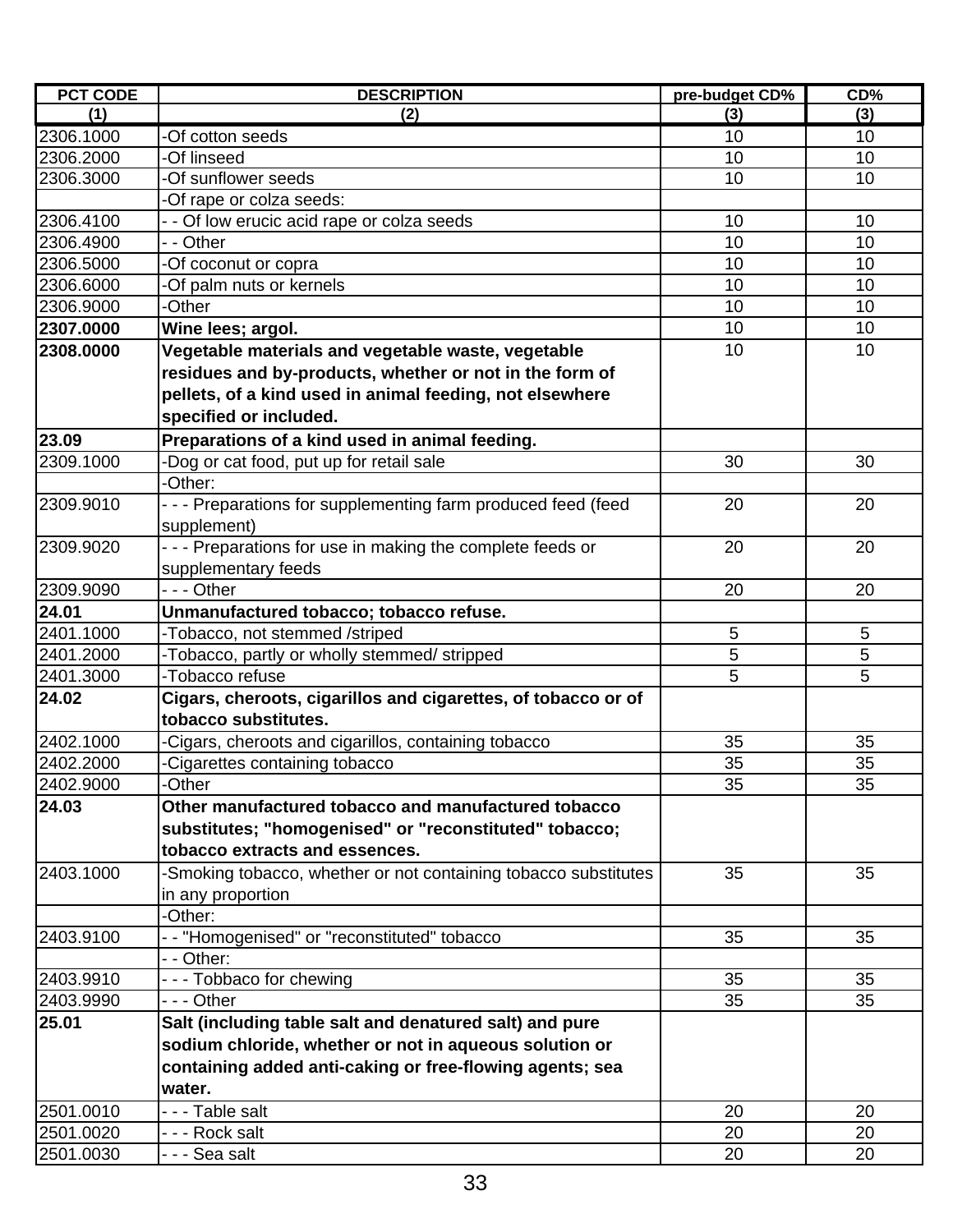| <b>PCT CODE</b> | <b>DESCRIPTION</b>                                             | pre-budget CD% | CD%            |
|-----------------|----------------------------------------------------------------|----------------|----------------|
| (1)             | (2)                                                            | (3)            | (3)            |
| 2501.0090       | --- Other                                                      | 20             | 20             |
| 2502.0000       | Unroasted iron pyrites.                                        | 5              | 5              |
| 2503.0000       | Sulphur of all kinds, other than sublimed sulphur,             | 5              | 5              |
|                 | precipitated sulphur and colloidal sulphur.                    |                |                |
| 25.04           | Natural graphite.                                              |                |                |
| 2504.1000       | -In powder or in flakes                                        | 5              | 5              |
| 2504.9000       | -Other                                                         | 5              | 5              |
| 25.05           | Natural sands of all kinds, whether or not coloured, other     |                |                |
|                 | than metal bearing sands of chapter 26.                        |                |                |
| 2505.1000       | -Silica sands and quartz sands                                 | 5              | 5              |
| 2505.9000       | -Other                                                         | 5              | 5              |
| 25.06           | Quartz (other than natural sands); quartzite, whether or not   |                |                |
|                 | roughly trimmed or merely cut, by sawing or otherwise, into    |                |                |
|                 | blocks or slabs of a rectangular (including square) shape.     |                |                |
|                 |                                                                |                |                |
| 2506.1000       | <b>Quartz</b>                                                  | 5              | 5              |
| 2506.2000       | -Quartzite                                                     | 5              | 5              |
| 2507.0000       | Kaolin and other kaolinic clays, whether or not calcined.      | $\mathbf 0$    | 0              |
| 25.08           | Other clays (not including expanded clays of heading 68.06),   |                |                |
|                 | andalusite, kyanite and sillimanite, whether or not calcined;  |                |                |
|                 | mullite; chamotte or dinas earths.                             |                |                |
| 2508.1000       | -Bentonite                                                     | 5              | 5              |
| 2508.3000       | -Fire-clay                                                     | 5              | 5              |
| 2508.4000       | -Other clays                                                   | 5              | 5              |
| 2508.5000       | Andalusite, kyanite and sillimanite                            | 5              | 5              |
| 2508.6000       | -Mullite                                                       | 5              | 5              |
| 2508.7000       | Chamotte or dinas earths                                       | 5              | 5              |
| 2509.0000       | Chalk.                                                         | 5              | 5              |
| 25.10           | Natural calcium phosphates, natural aluminium calcium          |                |                |
|                 | phosphates and phosphatic chalk.                               |                |                |
| 2510.1000       | -Unground                                                      | $\overline{0}$ | $\overline{0}$ |
| 2510.2000       | -Ground                                                        | $\mathbf 0$    | $\mathbf 0$    |
| 25.11           | Natural barium sulphate (barytes); natural barium carbonate    |                |                |
|                 | (witherite), whether or not calcined, other than barium oxide  |                |                |
|                 | of heading 28.16.                                              |                |                |
| 2511.1000       | -Natural barium sulphate (barytes)                             | 5              | 5              |
| 2511.2000       | -Natural barium carbonate (witherite)                          | 5<br>5         | 5<br>5         |
| 2512.0000       | Siliceous fossil meals (for example, kieselguhr, tripolite and |                |                |
|                 | diatomite) and similar siliceous earths, whether or not        |                |                |
|                 | calcined, of an apparent specific gravity of 1 or less.        |                |                |
| 25.13           | Pumice stone; emery; natural corundum, natural garnet and      |                |                |
|                 | other natural abrasives, whether or not heat-treated.          |                |                |
| 2513.1000       | - Pumice stone                                                 | 5              | 5              |
|                 | -Emery, natural corundum, natural garnet and other natural     |                |                |
| 2513.2010       | abrasives:                                                     | 5              | $\sqrt{5}$     |
| 2513.2020       | - - - Emery<br>- - - Garnet natural                            | 5              | 5              |
|                 |                                                                |                |                |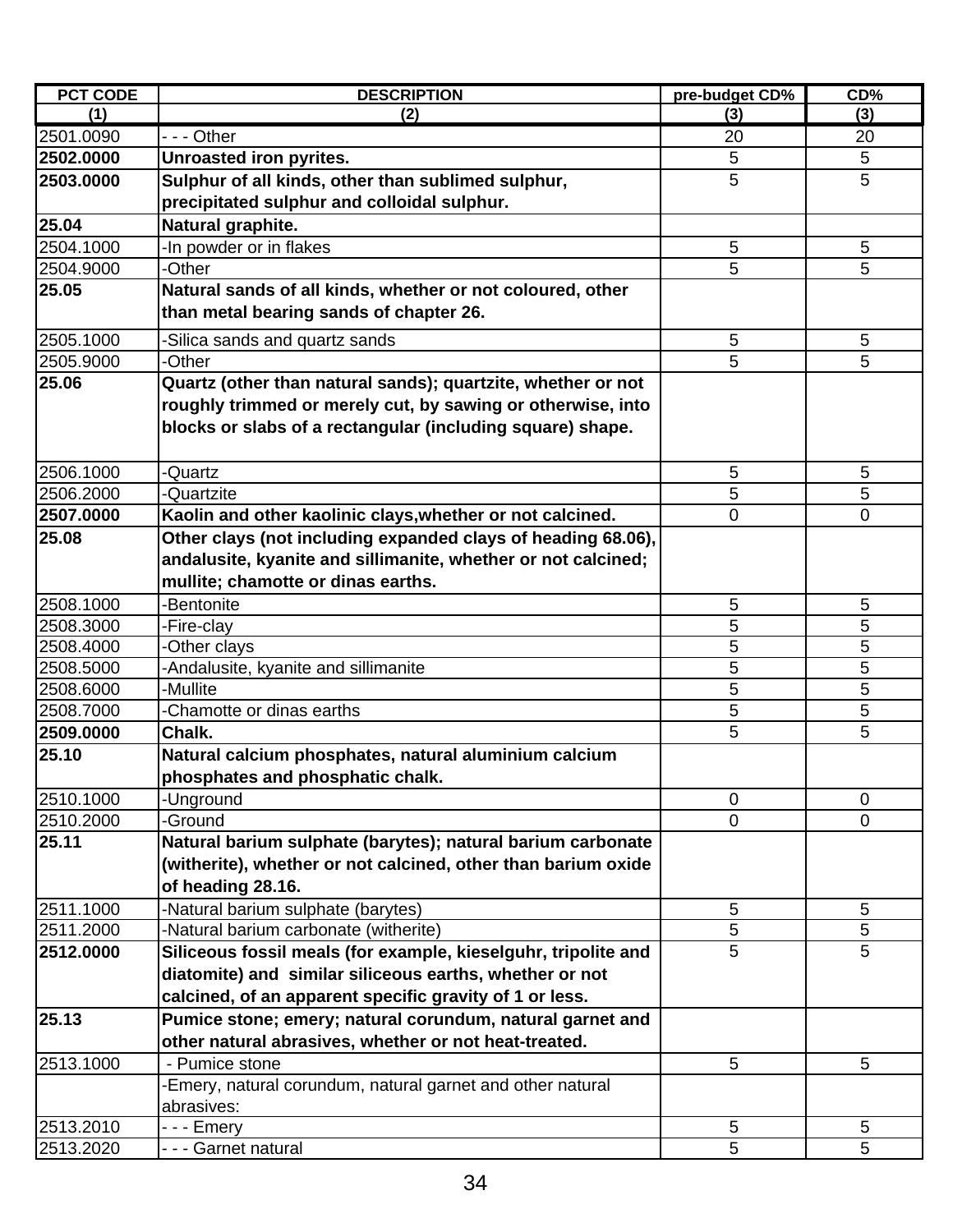| <b>PCT CODE</b> | <b>DESCRIPTION</b>                                                 | pre-budget CD% | CD% |
|-----------------|--------------------------------------------------------------------|----------------|-----|
| (1)             | (2)                                                                | (3)            | (3) |
| 2513.2090       | --- Other                                                          | 5              | 5   |
| 2514.0000       | Slate, whether or not roughly trimmed or merely cut, by            | 5              | 5   |
|                 | sawing or otherwise, into blocks or slabs of a rectangular         |                |     |
|                 | (including square) shape.                                          |                |     |
| 25.15           | Marble, travertine, ecaussine and other calcareous                 |                |     |
|                 | monumental or building stone of an apparent specific               |                |     |
|                 | gravity of 2.5 or more, and alabaster, whether or not roughly      |                |     |
|                 | trimmed or merely cut, by sawing or otherwise, into blocks         |                |     |
|                 | or slabs of a rectangular (including square) shape.                |                |     |
|                 |                                                                    |                |     |
|                 | -Marble and travertine:                                            |                |     |
| 2515.1100       | -- Crude or roughly trimmed                                        | 15             | 15  |
| 2515.1200       | - - Merely cut, by sawing or otherwise, into blocks or slabs of a  | 15             | 15  |
|                 | rectangular (including square) shape                               |                |     |
| 2515.2000       | -Ecaussine and other calcareous monumental or building stone;      | 15             | 15  |
|                 | alabaster                                                          |                |     |
| 25.16           | Granite, porphyry, basalt, sandstone and other monumental          |                |     |
|                 | or building stone, whether or not roughly trimmed or merely        |                |     |
|                 | cut, by sawing or otherwise, into blocks or slabs of a             |                |     |
|                 | rectangular (including square) shape.                              |                |     |
|                 | -Granite:                                                          |                |     |
| 2516.1100       | -- Crude or roughly trimmed                                        | 15             | 15  |
| 2516.1200       | - - Merely cut, by sawing or otherwise, into blocks or slabs of a  | 15             | 15  |
|                 | rectangular (including square) shape                               |                |     |
| 2516.2000       | Sandstone                                                          | 15             | 15  |
| 2516.9000       | -Other monumental or building stone                                | 15             | 15  |
| 25.17           | Pebbles, gravel, broken or crushed stone, of a kind                |                |     |
|                 | commonly used for concrete aggregates, for road metalling          |                |     |
|                 | or for railway or other ballast, shingle and flint, whether or     |                |     |
|                 | not heat-treated; macadam of slag, dross or similar                |                |     |
|                 | industrial waste, whether or not incorporating the materials       |                |     |
|                 | cited in the first part of the heading; tarred macadam;            |                |     |
|                 | granules, chippings and powder, of stones of heading 25.15         |                |     |
|                 | or 25.16, whether or not heat-treated                              |                |     |
|                 |                                                                    |                |     |
|                 |                                                                    |                |     |
| 2517.1000       | -Pebbles, gravel, broken or crushed stone, of a kind commonly      | 5              | 5   |
|                 | used for concrete aggregates, for road metalling or for railway or |                |     |
|                 | other ballast, shingle and flint, whether or not heat-treated      |                |     |
| 2517.2000       | -Macadam of slag, dross or similar industrial waste, whether or    | 15             | 15  |
|                 | not incorporating the materials cited in subheading 2517.10        |                |     |
| 2517.3000       | -Tarred macadam                                                    | 15             | 15  |
|                 | -Granules, chippings and powder, of stones of heading 25.15 or     |                |     |
|                 | 25.16, whether or not heat-treated:                                |                |     |
| 2517.4100       | - - Of marble                                                      | 15             | 15  |
| 2517.4900       | - - Other                                                          | 15             | 15  |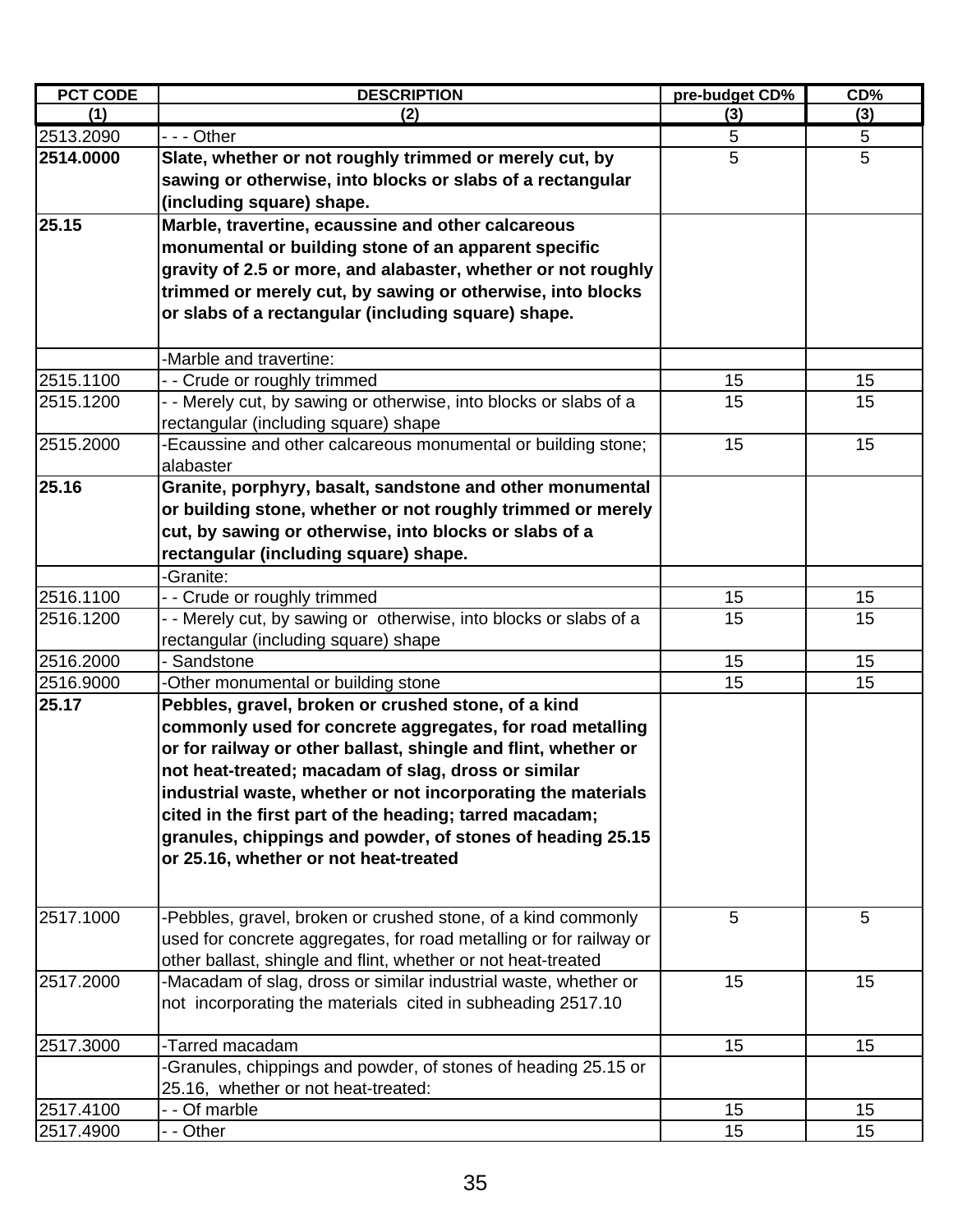| <b>PCT CODE</b> | <b>DESCRIPTION</b>                                          | pre-budget CD% | CD%             |
|-----------------|-------------------------------------------------------------|----------------|-----------------|
| (1)             | (2)                                                         | (3)            | (3)             |
| 25.18           | Dolomite, whether or not calcined or sintered, including    |                |                 |
|                 | dolomite roughly trimmed or merely cut, by sawing or        |                |                 |
|                 | otherwise, into blocks or slabs of a rectangular (including |                |                 |
|                 | square) shape; dolomite ramming mix.                        |                |                 |
| 2518.1000       | -Dolomite, not calcined or sintered                         | 5              | 5               |
| 2518.2000       | -Calcined or sintered dolomite                              | 5              | 5               |
| 2518.3000       | -Dolomite ramming mix                                       | 5              | 5               |
| 25.19           | Natural magnesium carbonate (magnesite); fused magnesia;    |                |                 |
|                 | dead-burned (sintered) magnesia, whether or not containing  |                |                 |
|                 | small quantities of other oxides added before sintering;    |                |                 |
|                 | other magnesium oxide, whether or not pure.                 |                |                 |
|                 |                                                             |                |                 |
| 2519.1000       | -Natural magnesium carbonate (magnesite)                    | 5              | 5               |
|                 | -Other:                                                     |                |                 |
| 2519.9010       | - - - Magnesium oxide                                       | 5              | 5               |
| 2519.9090       | - - - Other                                                 | 5              | 5               |
| 25.20           | Gypsum; anhydrite; plasters (consisting of calcined gypsum  |                |                 |
|                 | or calcium sulphate) whether or not coloured, with or       |                |                 |
|                 | without small quantities of accelerators or retarders.      |                |                 |
|                 |                                                             |                |                 |
|                 | -Gypsum; anhydrite:                                         |                |                 |
| 2520.1010       | - - - Gypsum                                                | 10             | 10              |
| 2520.1020       | - - - Anhydrite                                             | 10             | 10              |
| 2520.2000       | -Plasters                                                   | 15             | 15              |
| 2521.0000       | Limestone flux; limestone and other calcareous stone, of a  | 10             | 10              |
|                 | kind used for the manufacture of lime or cement.            |                |                 |
| 25.22           | Quicklime, slaked lime and hydraulic lime, other than       |                |                 |
|                 | calcium oxide and hydroxide of heading 28.25.               |                |                 |
| 2522.1000       | -Quicklime                                                  | 15             | 15              |
| 2522.2000       | Slaked lime                                                 | 15             | 15              |
| 2522.3000       | -Hydraulic lime                                             | 15             | 15              |
| 25.23           | Portland cement, aluminous cement, slag cement,             |                |                 |
|                 | supersulphate cement and similar hydraulic cements,         |                |                 |
|                 | whether or not coloured or in the form of clinkers.         |                |                 |
| 2523.1000       | -Cement clinkers                                            | $\mathbf 0$    | $\mathbf 0$     |
|                 | -Portland cement:                                           |                |                 |
| 2523.2100       | - - White cement, whether or not artificially coloured      | 20             | 20              |
| 2523.2900       | - - Other                                                   | $\mathbf 0$    | $\mathbf{0}$    |
| 2523.3000       | -Aluminous cement                                           | 20             | 20              |
| 2523.9000       | -Other hydraulic cements                                    | 20             | 20              |
| 25.24           | Asbestos.                                                   |                |                 |
| 2524.1000       | - Crocidolite                                               | 20             | 20              |
| 2524.9000       | - Other                                                     | 20             | 20              |
| 25.25           | Mica, including splittings; mica waste.                     |                |                 |
| 2525.1000       | -Crude mica and mica rifted into sheets or splittings       | 5              | $5\phantom{.0}$ |
| 2525.2000       | -Mica powder                                                | 5              | 5               |
| 2525.3000       | -Mica waste                                                 | 5              | 5               |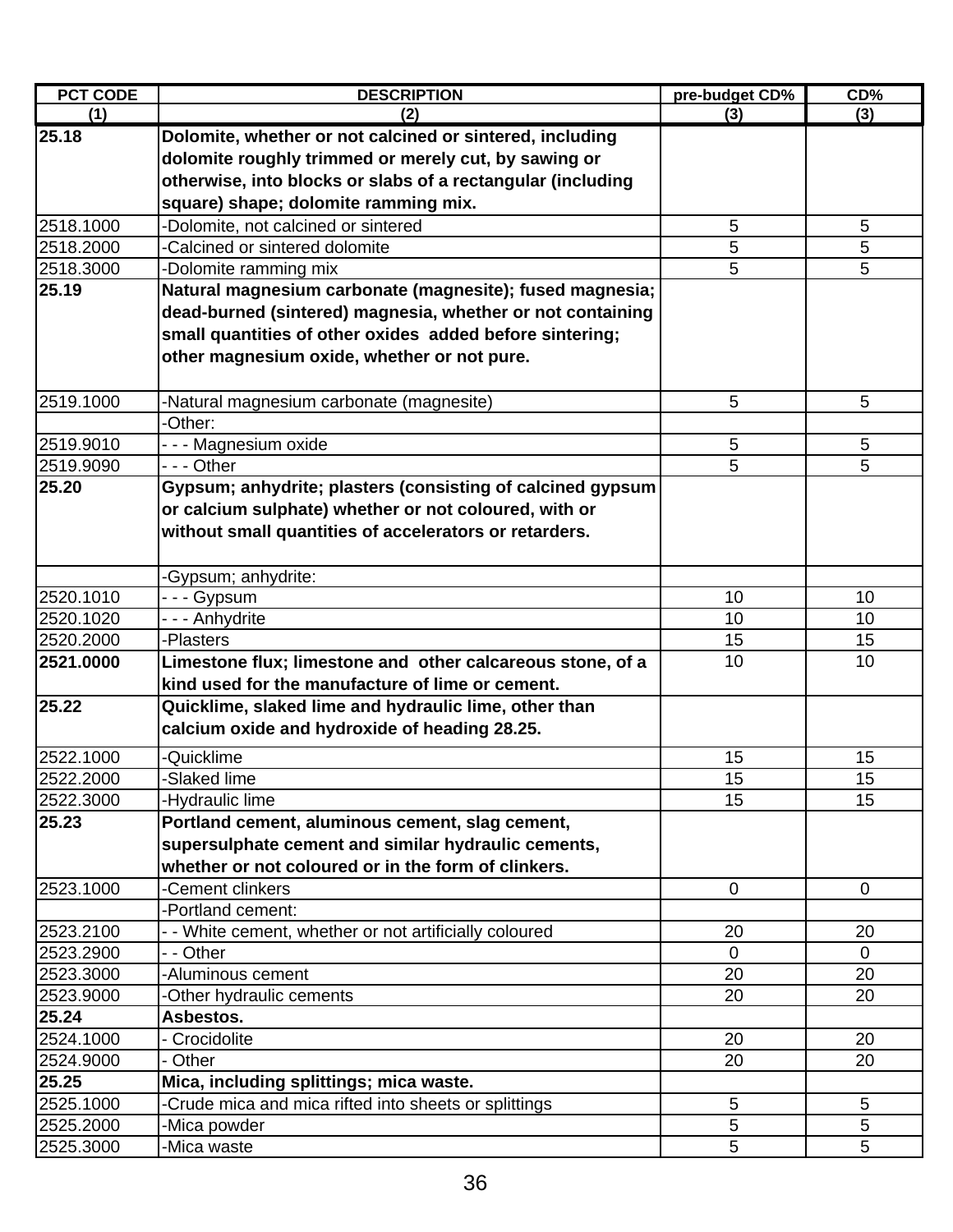| <b>PCT CODE</b> | <b>DESCRIPTION</b>                                            | pre-budget CD% | CD%            |
|-----------------|---------------------------------------------------------------|----------------|----------------|
| (1)             | (2)                                                           | (3)            | (3)            |
| 25.26           | Natural steatite, whether or not roughly trimmed or merely    |                |                |
|                 | cut, by sawing or otherwise, into blocks or slabs of a        |                |                |
|                 | rectangular (including square) shape; talc.                   |                |                |
|                 | -Not crushed, not powdered:                                   |                |                |
| 2526.1010       | - - - Talc                                                    | 10             | 10             |
| 2526.1090       | $\overline{-}$ - Other                                        | 10             | 10             |
| 2526.2000       | -Crushed or powdered                                          | 10             | 10             |
| [25.27]         |                                                               |                |                |
| 25.28           | Natural borates and concentrates thereof (whether or not      |                |                |
|                 | calcined), but not including borates separated from natural   |                |                |
|                 | brine; natural boric acid containing not more than 85 % of    |                |                |
|                 | $H_3BO_3$ calculated on the dry weight.                       |                |                |
| 2528.1000       | -Natural sodium borates and concentrates thereof (whether or  | 5              | 5              |
|                 | not calcined)                                                 |                |                |
| 2528.9000       | -Other                                                        | 5              | 5              |
| 25.29           | Feldspar; leucite; nepheline and nepheline syenite;           |                |                |
|                 | fluorspar.                                                    |                |                |
| 2529.1000       | Feldspar                                                      | 5              | 5              |
|                 | -Fluorspar:                                                   |                |                |
| 2529.2100       | - Containing by weight 97 % or less of calcium fluoride       | 5              | 5              |
| 2529.2200       | - Containing by weight more than 97 % of calcium fluoride     | 5              | 5              |
| 2529.3000       | -Leucite; nepheline and nepheline syenite                     | 5              | 5              |
| 25.30           | Mineral substances not elsewhere specified or included.       |                |                |
| 2530.1000       | -Vermiculite, perlite and chlorites, unexpanded               | 5              | 5              |
| 2530.2000       | Kieserite, epsomite (natural magnesium sulphates)             | 5              | 5              |
|                 | -Other:                                                       |                |                |
| 2530.9010       | - - - Natural manganese dioxide                               | 5              | 5              |
| 2530.9020       | - - - Zirconium silicate                                      | 5              | 5              |
| 2530.9030       | - - - Earth colours                                           | 10             | 10             |
| 2530.9090       | - - - Other                                                   | 10             | 10             |
| 26.01           | Iron ores and concentrates, including roasted iron pyrites.   |                |                |
|                 |                                                               |                |                |
|                 | -Iron ores and concentrates, other than roasted iron pyrites: |                |                |
| 2601.1100       | - Non-agglomerated                                            | 5              | 5              |
| 2601.1200       | Agglomerated                                                  | 5              | 5              |
| 2601.2000       | -Roasted iron pyrites                                         | 5              | 5              |
| 2602.0000       | Manganese ores and concentrates, Including ferruginous        | $\overline{0}$ | $\overline{0}$ |
|                 | manganese ores and concentrates with a manganese              |                |                |
|                 | content of 20 % or more, calculated on the dry weight.        |                |                |
| 2603.0000       | <b>Copper ores and concentrates.</b>                          | 5              | 5              |
| 2604.0000       | <b>Nickel ores and concentrates.</b>                          | 5              | 5              |
| 2605.0000       | <b>Cobalt ores and concentrates.</b>                          | 5              | 5              |
| 2606.0000       | Aluminium ores and concentrates.                              | 5              | 5              |
| 2607.0000       | <b>Lead ores and concentrates.</b>                            | 5              | 5              |
| 2608.0000       | Zinc ores and concentrates.                                   | 5              | 5              |
| 2609.0000       | Tin ores and concentrates.                                    | 5              | 5              |
| 2610.0000       | <b>Chromium ores and concentrates.</b>                        | 0              | $\mathbf 0$    |
|                 |                                                               |                |                |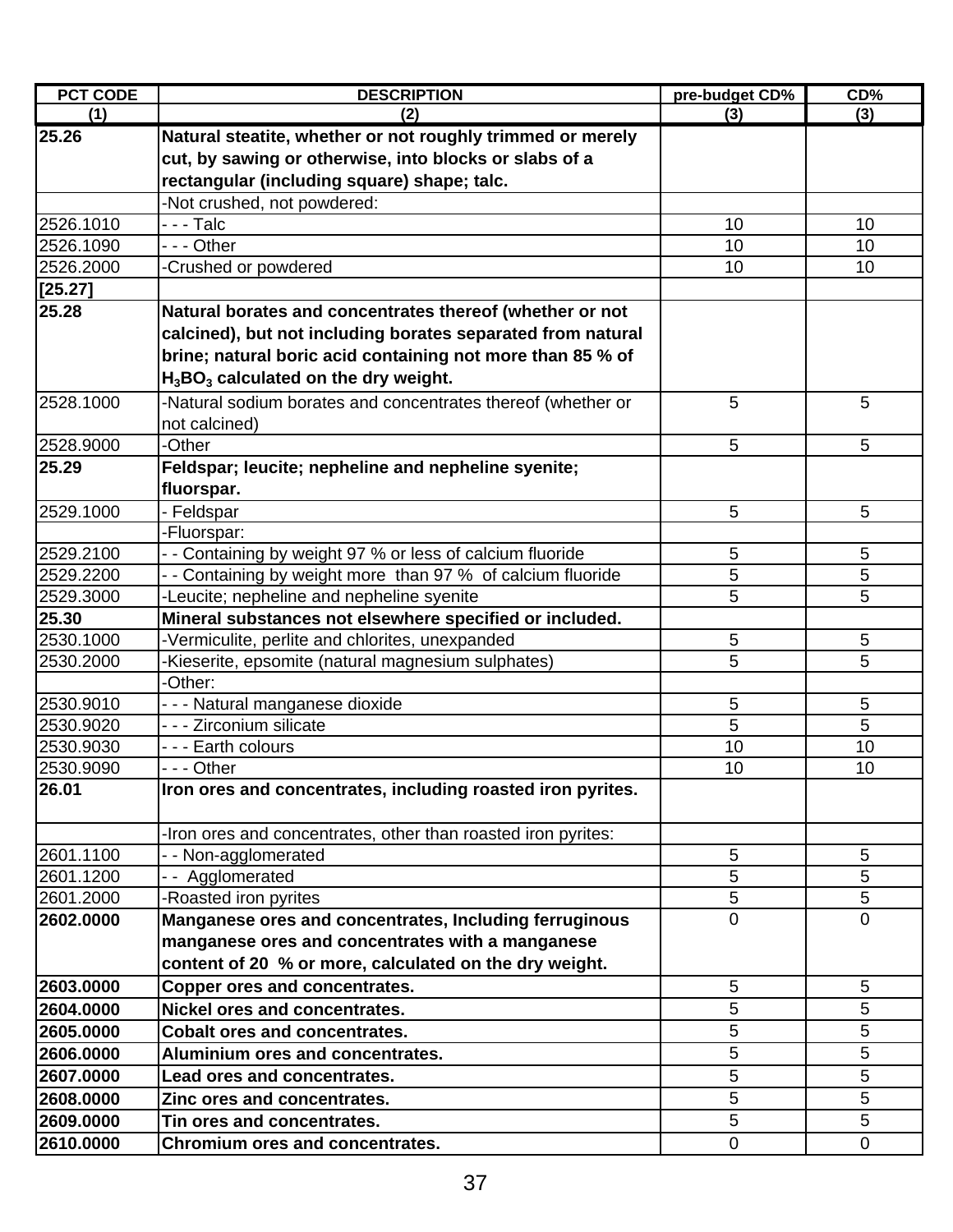| <b>PCT CODE</b> | <b>DESCRIPTION</b>                                                 | pre-budget CD% | CD%         |
|-----------------|--------------------------------------------------------------------|----------------|-------------|
| (1)             | (2)                                                                | (3)            | (3)         |
| 2611.0000       | <b>Tungsten ores and concentrates.</b>                             | 5              | 5           |
| 26.12           | Uranium or thorium ores and concentrates.                          |                |             |
| 2612.1000       | -Uranium ores and concentrates                                     | 5              | 5           |
| 2612.2000       | -Thorium ores and concentrates                                     | 5              | 5           |
| 26.13           | Molybdenum ores and concentrates.                                  |                |             |
| 2613.1000       | -Roasted                                                           | 5              | 5           |
| 2613.9000       | -Other                                                             | 5              | 5           |
| 2614.0000       | <b>Titanium ores and concentrates.</b>                             | 5              | 5           |
| 26.15           | Niobium, tantalum, vanadium or zirconium ores and                  |                |             |
|                 | concentrates.                                                      |                |             |
| 2615.1000       | -Zirconium ores and concentrates                                   | $\mathbf 0$    | 0           |
| 2615.9000       | -Other                                                             | 5              | 5           |
| 26.16           | Precious metal ores and concentrates.                              |                |             |
| 2616.1000       | -Silver ores and concentrates                                      | $\sqrt{5}$     | 5           |
| 2616.9000       | -Other                                                             | 5              | 5           |
| 26.17           | Other ores and concentrates.                                       |                |             |
| 2617.1000       | -Antimony ores and cncentrates                                     | $\overline{5}$ | 5           |
| 2617.9000       | -Other                                                             | 5              | $\mathbf 5$ |
| 2618.0000       | Granulated slag (slag sand) from the manufacture of iron or        | 5              | 5           |
|                 | steel.                                                             |                |             |
| 2619.0000       | Slag, dross (other than granulated slag), scalings and other       | 5              | 5           |
|                 | waste from the manufacture of iron or steel.                       |                |             |
| 26.20           | Slag, ash and residues (other than from the manufacture of         |                |             |
|                 | iron or steel) containing metals, arsenic or their compounds.      |                |             |
|                 |                                                                    |                |             |
|                 | Containing mainly zinc:                                            |                |             |
| 2620.1100       | - - Hard zinc spelter                                              | 5              | 5           |
| 2620.1900       | - - Other                                                          | 5              | 5           |
|                 | Containing mainly lead:                                            |                |             |
| 2620.2100       | - - Leaded gasoline sludges and leaded anti-knock compound         | 5              | 5           |
|                 | sludges                                                            |                |             |
| 2620.2900       | - Other                                                            | 5              | $\sqrt{5}$  |
| 2620.3000       | Containing mainly copper                                           | 5              | 5           |
| 2620.4000       | Containing mainly aluminium                                        | 5              | 5           |
| 2620.6000       | Containing arsenic, mercury, thallium or their mixtures, of a kind | 5              | 5           |
|                 | used for the extraction of arsenic or those metals or for the      |                |             |
|                 | manufacture of their chemical compounds.                           |                |             |
|                 | -Other:                                                            |                |             |
| 2620.9100       | - - Containing antimony, beryllium, cadmium, chromium or their     | 5              | 5           |
|                 | mixtures.                                                          |                |             |
| 2620.9900       | - - Other                                                          | 5              | 5           |
| 26.21           | Other slag and ash, including seaweed ash (kelp); ash and          |                |             |
|                 | residues from the incineration of municipal waste.                 |                |             |
| 2621.1000       | -Ash and residues from the incineration of municipal waste         | 20             | 20          |
| 2621.9000       | <b>Other</b>                                                       | 20             | 20          |
| 27.01           | Coal; briquettes, ovoids and similar solid fuels                   |                |             |
|                 | manufactured from coal.                                            |                |             |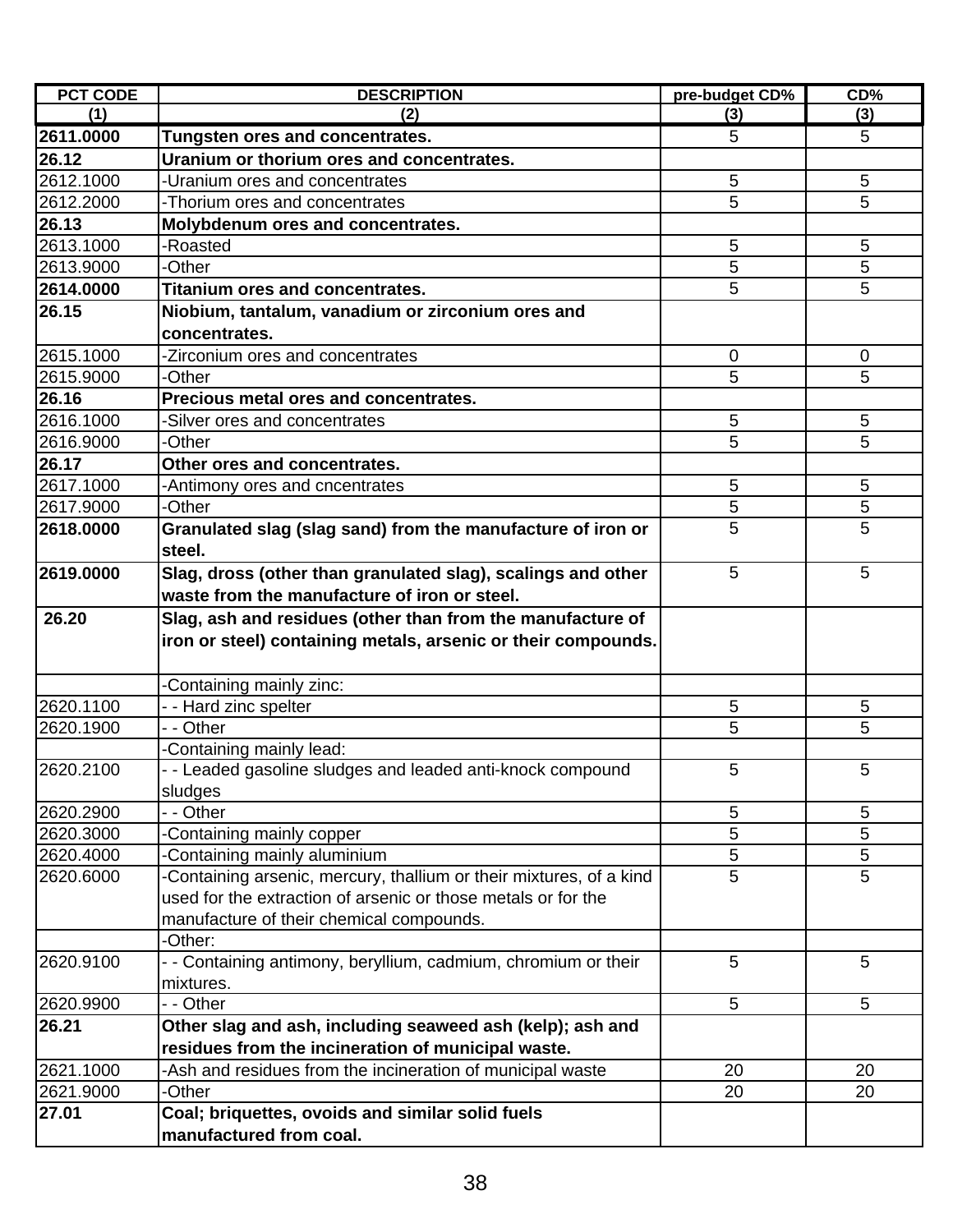| <b>PCT CODE</b> | <b>DESCRIPTION</b>                                                                                                 | pre-budget CD% | CD%             |
|-----------------|--------------------------------------------------------------------------------------------------------------------|----------------|-----------------|
| (1)             | (2)                                                                                                                | (3)            | (3)             |
|                 | -Coal, whether or not pulverised, but not agglomerated:                                                            |                |                 |
| 2701.1100       | - - Anthracite                                                                                                     | 5              | 5               |
| 2701.1200       | - - Bituminous coal                                                                                                | $\overline{0}$ | $\overline{0}$  |
| 2701.1900       | - - Other coal                                                                                                     | $\mathbf 0$    | 0               |
| 2701.2000       | -Briquettes, ovoids and similar soild fuels manufactured from coal                                                 | 5              | 5               |
| 27.02           | Lignite, whether or not agglomerated, excluding jet.                                                               |                |                 |
| 2702.1000       | -Lignite, whether or not pulverised, but not agglomerated                                                          | 5              | 5               |
| 2702.2000       | -Agglomerated lignite                                                                                              | 5              | 5               |
| 2703.0000       | Peat (including peat litter), whether or not agglomerated.                                                         | 5              | 5               |
| 27.04           | Coke and semi-coke of coal, of lignite or of peat, whether or<br>not agglomerated; retort carbon.                  |                |                 |
| 2704.0010       | - - - Coke of coal                                                                                                 | 0              | 0               |
| 2704.0020       | - - - Coke of lignite or peat                                                                                      | 5              | 5               |
| 2704.0090       | - - - Other                                                                                                        | 5              | 5               |
| 2705.0000       | Coal gas, water gas, producer gas and similar gases, other<br>than petroleum gases and other gaseous hydrocarbons. | 5              | 5               |
|                 |                                                                                                                    |                |                 |
| 27.06           | Tar distilled from coal, from lignite or from peat, and other                                                      |                |                 |
|                 | mineral tars, whether or not dehydrated or partially distilled,                                                    |                |                 |
|                 | including reconstituted tars.                                                                                      |                |                 |
| 2706.0010       | - - - Coal tar                                                                                                     | 10             | 10              |
| 2706.0090       | - - - Other                                                                                                        | 10             | 10              |
| 27.07           | Oils and other products of the distillation of high                                                                |                |                 |
|                 | temperature coal tar; similar products in which the weight of                                                      |                |                 |
|                 | the aromatic constituents exceeds that of the non-aromatic                                                         |                |                 |
|                 | constituents.                                                                                                      |                |                 |
| 2707.1000       | -Benzol (benzene)                                                                                                  | 5              | 5               |
| 2707.2000       | -Toluol (toluene)                                                                                                  | 5              | 5               |
| 2707.3000       | -Xylol (xylenes)                                                                                                   | 5              | 5               |
| 2707.4000       | -Naphthalene                                                                                                       | 5              | 5               |
| 2707.5000       | -Other aromatic hydrocarbon mixtures of which 65 % or more by                                                      | 20             | 20              |
|                 | volume (including losses) distils at $250^{\circ}$ C by the ASTM D 86                                              |                |                 |
|                 | method                                                                                                             |                |                 |
|                 | -Other:                                                                                                            |                |                 |
| 2707.9100       | - - Creosote oils                                                                                                  | 10             | 10              |
|                 | - - Other:                                                                                                         |                |                 |
| 2707.9910       | - - - Carbon black oil (carbon black feedstock)                                                                    | 5              | $5\phantom{.0}$ |
| 2707.9920       | --- Phenols                                                                                                        | 5              | 5               |
| 2707.9990       | --- Other                                                                                                          | 20             | 20              |
| 27.08           | Pitch and pitch coke, obtained from coal tar or from other                                                         |                |                 |
|                 | mineral tars.                                                                                                      |                |                 |
| 2708.1000       | -Pitch                                                                                                             | 5              | 5               |
| 2708.2000       | -Pitch coke                                                                                                        | 5              | 5               |
| 2709.0000       | Petroleum oils and oils obtained from bituminous minerals,                                                         | 0              | $\overline{0}$  |
|                 | crude                                                                                                              |                |                 |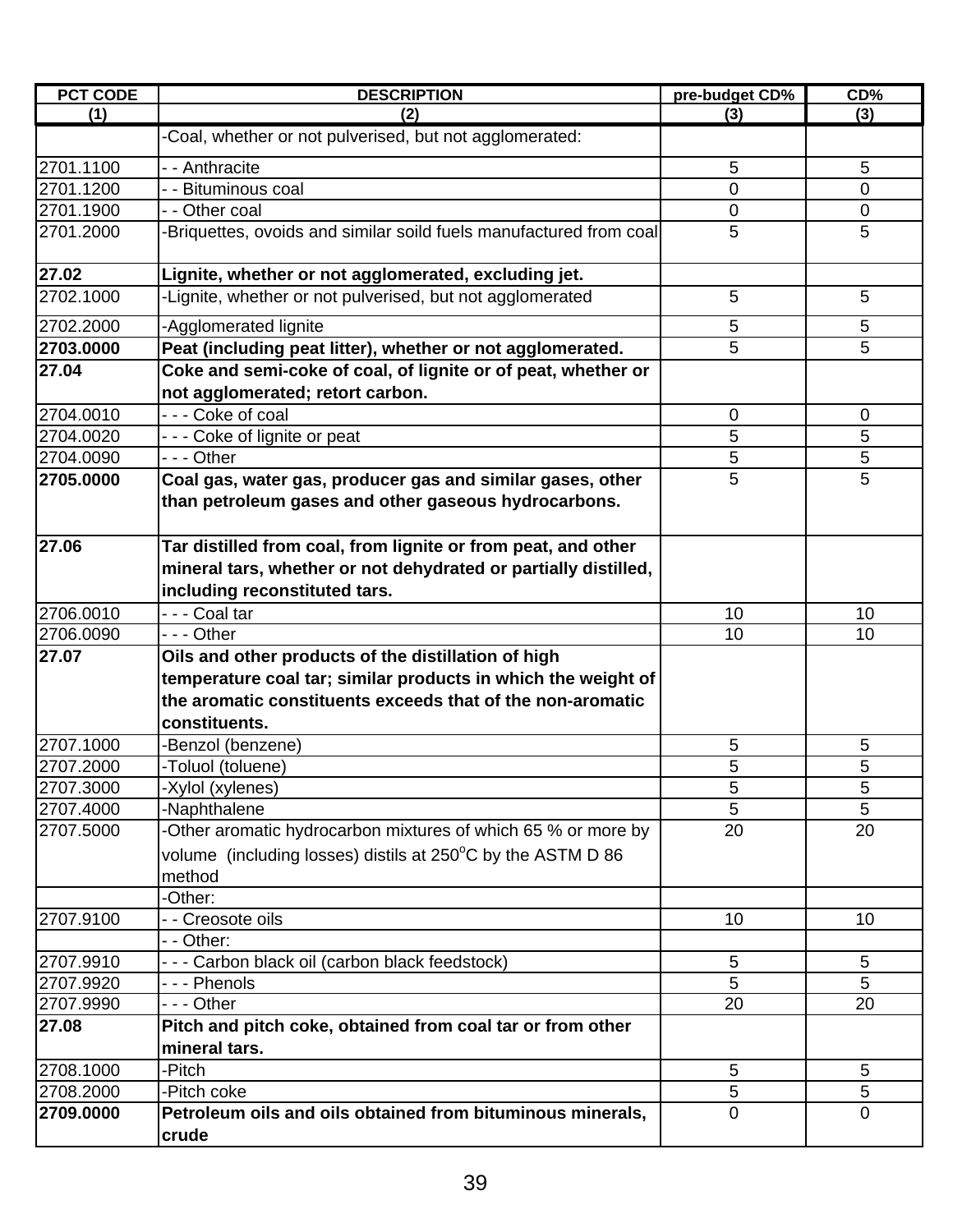| <b>PCT CODE</b>        | <b>DESCRIPTION</b>                                                                     | pre-budget CD% | CD%            |
|------------------------|----------------------------------------------------------------------------------------|----------------|----------------|
| (1)                    | (2)                                                                                    | (3)            | (3)            |
| 27.10                  | Petroleum oils and oils obtained from bituminous minerals,                             |                |                |
|                        | other than crude; preparations not elsewhere specified or                              |                |                |
|                        | included, containing by weight 70 % or more of petroleum                               |                |                |
|                        | oils or of oils obtained from bituminous minerals, these oils                          |                |                |
|                        | being the basic constituents of the preparations; waste oils.                          |                |                |
|                        |                                                                                        |                |                |
|                        | -Petroleum oils and oils obtained from bituminous minerals (other                      |                |                |
|                        | than crude) and preparations not elsewhere specified or                                |                |                |
|                        | included, containing by weight 70 % or more of petroleum oils or                       |                |                |
|                        | of oils obtained from bituminous minerals, these oils being the                        |                |                |
|                        | basic constituents of the preparations, other than waste oils:                         |                |                |
|                        |                                                                                        |                |                |
|                        | - - Light oils and preparations:                                                       |                |                |
| 2710.1110<br>2710.1120 | - - - Motor spirit                                                                     | 0              | $\mathbf 0$    |
| 2710.1130              | - - - Aviation spirit<br>- - - Spirit type jet fuel                                    | 0<br>0         | 0<br>0         |
| 2710.1140              | - - - White spirit                                                                     | 10             | 10             |
| 2710.1150              | --- Solvent oil (non-composite)                                                        | 10             | 10             |
| 2710.1190              | --- Other                                                                              | 25             | 25             |
|                        | - - Other:                                                                             |                |                |
|                        | - - - Kerosene, including kerosene type jet fuel:                                      |                |                |
| 2710.1911              | - - - - Kerosene                                                                       | $\mathbf 0$    | $\mathbf 0$    |
| 2710.1912              | - - - -J.P.1                                                                           | 0              | 0              |
| 2710.1913              | $- - -J.P.4$                                                                           | 0              | 0              |
| 2710.1919              |                                                                                        | 0              | 0              |
|                        | - - - Other medium oils and preparations:                                              |                |                |
| 2710.1921              | - - - -Light diesel oil                                                                | 0              | 0              |
| 2710.1929              |                                                                                        | 5              | 5              |
|                        | - - - Gas oils:                                                                        |                |                |
| 2710.1931              | - - - - High speed diesel oil                                                          | 10             | 10             |
| 2710.1939              | - - - Other                                                                            | 10             | 10             |
|                        | - - - Fuel oils:                                                                       |                |                |
| 2710.1941              | - - - - Furnace-oil                                                                    | $\mathbf 0$    | $\overline{0}$ |
| 2710.1942              | - - - - Petroleum top naptha                                                           | 20             | 20             |
| 2710.1949              |                                                                                        | 25             | 25             |
|                        | - - - Lubricating oil, i.e., oil such as is not ordinarily used for any                |                |                |
|                        | other purpose than lubrication, which has flash point at or above                      |                |                |
|                        | 200°F by Abel's Close Test:                                                            |                |                |
| 2710.1951              | - - - - In packs not exceeding 10 litres                                               | 25             | 25             |
| 2710.1952              | - - - - In packs exceeding 10 litres                                                   | 25             | 25<br>25       |
| 2710.1953              | - - - - In bulk (vessels, bouzers, lorries etc)<br>$--$ Other:                         | 25             |                |
| 2710.1991              |                                                                                        | 5              | 5              |
|                        | - - - - Mineral oil which has flash point at or above 200°F and is                     |                |                |
| 2710.1992              | ordinarily used for the batching of jute or other fibre.                               | 20             |                |
| 2710.1993              | ----Mineral greases<br>- - - - Base oil for lubricating oils of subheadings 2710.1951& | 10             | 20<br>10       |
|                        | 2710.1952                                                                              |                |                |
| 2710.1994              | - - - - Brake fluid                                                                    | 20             | 20             |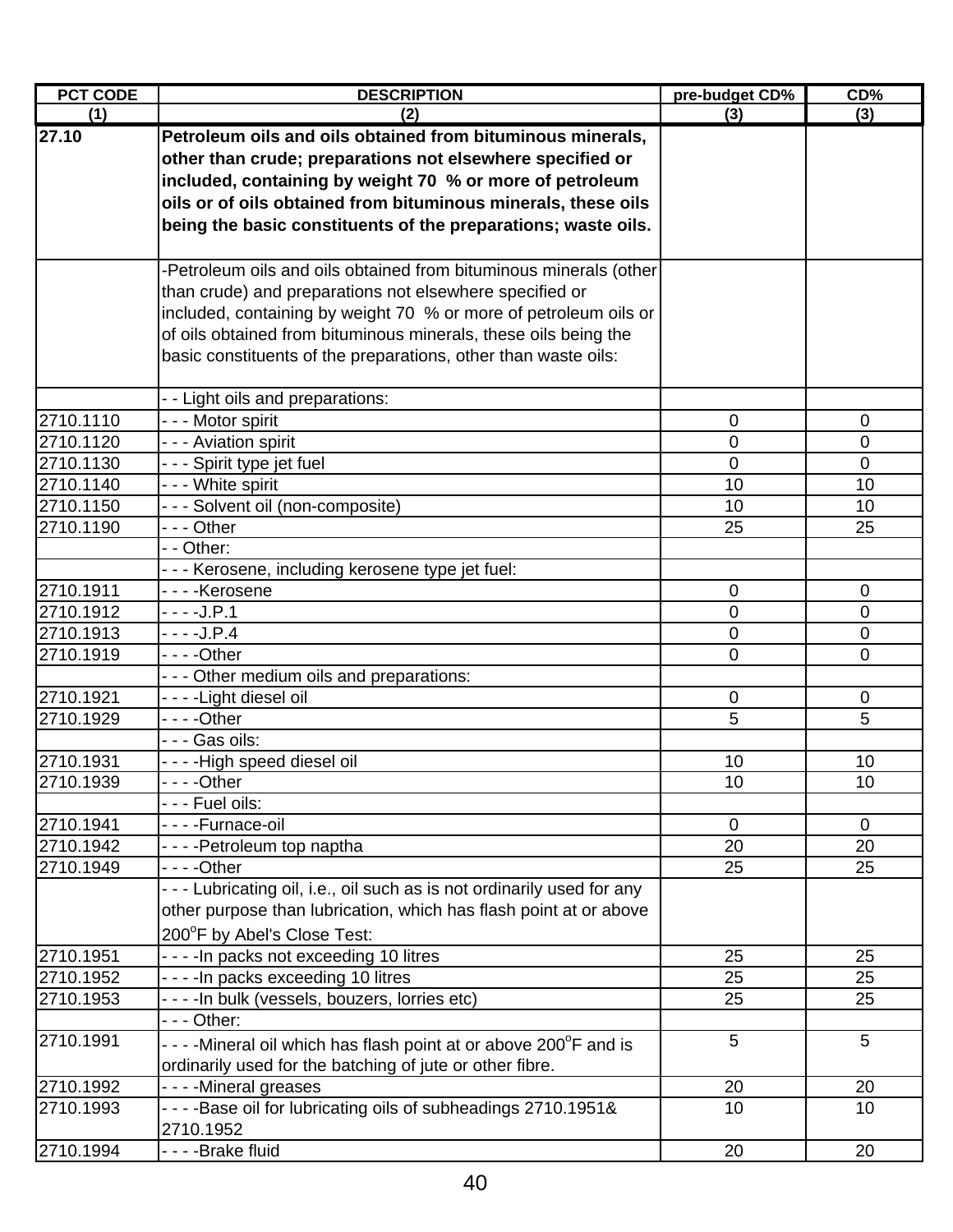| <b>PCT CODE</b> | <b>DESCRIPTION</b>                                             | pre-budget CD% | CD%            |
|-----------------|----------------------------------------------------------------|----------------|----------------|
| (1)             | (2)                                                            | (3)            | (3)            |
| 2710.1995       | - - - - Liquid paraffin                                        | 15             | 15             |
| 2710.1996       | - - - -White oil                                               | 5              | 5              |
| 2710.1997       | - - - - Transformer oil                                        | 15             | 15             |
| 2710.1998       | - - - -Spin finish oil                                         | 5              | $\overline{0}$ |
| 2710.1999       |                                                                | 20             | 20             |
|                 | Waste Oil:                                                     |                |                |
| 2710.9100       | - Containing polychlorinated biphenyls (PCBs), polychlorinated | 20             | 20             |
|                 | terphenyls (PCTs) or polybrominated biphenyls (PBBs)           |                |                |
|                 |                                                                |                |                |
| 2710.9900       | - - Other                                                      | 15             | 15             |
| 27.11           | Petroleum gases and other gaseous hydrocarbons.                |                |                |
|                 | -Liquefied:                                                    |                |                |
| 2711.1100       | - - Natural gas                                                | $\mathbf 0$    | 0              |
| 2711.1200       | - Propane                                                      | 0              | $\overline{0}$ |
| 2711.1300       | - - Butanes                                                    | $\mathbf 0$    | $\mathbf 0$    |
| 2711.1400       | - - Ethylene, propylene, butylene and butadiene                | 0              | $\Omega$       |
|                 | - - Other:                                                     |                |                |
| 2711.1910       | - - - L.P.G.                                                   | $\mathbf 0$    | $\mathbf 0$    |
| 2711.1990       | - - - Other                                                    | 5              | 5              |
|                 | -In gaseous state:                                             |                |                |
| 2711.2100       | - - Natural gas                                                | 0              | 0              |
| 2711.2900       | - - Other                                                      | 5              | 5              |
| 27.12           | Petroleum jelly; paraffin wax, micro-crystalline petroleum     |                |                |
|                 | wax, slack wax, ozokerite, lignite wax, peat wax, other        |                |                |
|                 | mineral waxes, and similar products obtained by synthesis      |                |                |
|                 | or by other processes, whether or not coloured.                |                |                |
|                 |                                                                |                |                |
| 2712.1000       | Petroleum jelly                                                | 10             | 10             |
| 2712.2000       | Paraffin wax containing by weight less than 0.75 % of oil      | 10             | 10             |
|                 | -Other:                                                        |                |                |
| 2712.9010       | - - - Slack wax                                                | 15             | 15             |
| 2712.9090       | - - - Other                                                    | 15             | 15             |
| 27.13           | Petroleum coke, petroleum bitumen and other residues of        |                |                |
|                 | petroleum oils or of oils obtained from bituminous minerals.   |                |                |
|                 |                                                                |                |                |
|                 | -Petroleum coke:                                               |                |                |
| 2713.1100       | - - Not calcined                                               | 5              | 5              |
| 2713.1200       | - - Calcined                                                   | $\overline{0}$ | $\Omega$       |
| 2713.2000       | -Petroleum bitumen                                             | $\mathbf 0$    | $\mathbf 0$    |
|                 | Other residues of petroleum oils or of oils obtained from      |                |                |
|                 | bituminous minerals:                                           |                |                |
| 2713.9010       | --- Carbon black oil (carbon black feed stock)                 | 5              | 5              |
| 2713.9020       | - - - Residue carbon oil                                       | 25             | 25             |
| 2713.9090       | --- Other                                                      | 10             | 15             |
| 27.14           | Bitumen and asphalt, natural; bituminous or oil shale and tar  |                |                |
|                 | sands; asphaltites and asphaltic rocks.                        |                |                |
| 2714.1000       | Bituminous or oil shale and tar sands                          | $\mathbf 0$    | 0              |
| 2714.9000       | -Other                                                         | $\mathbf 0$    | $\mathbf 0$    |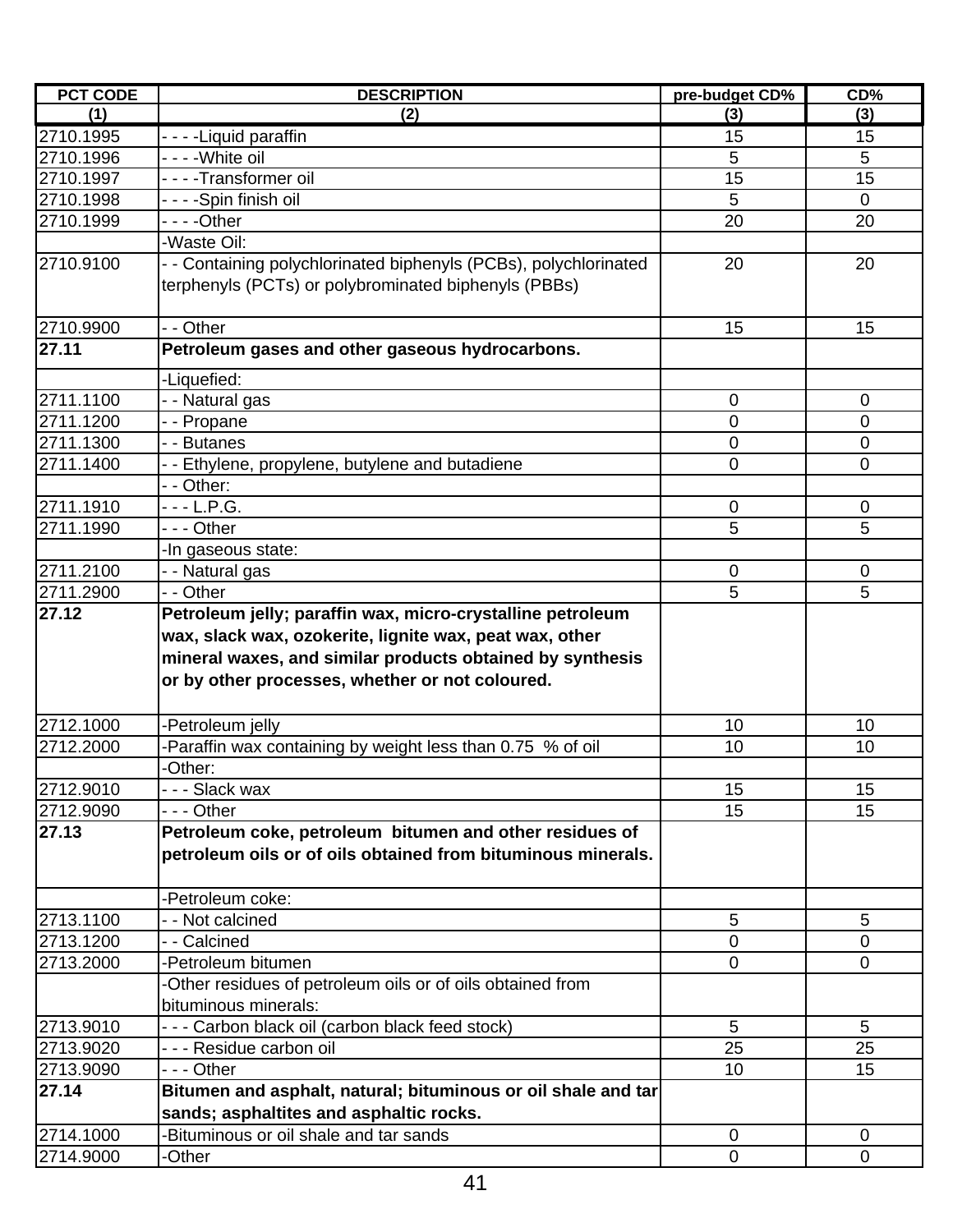| <b>PCT CODE</b> | <b>DESCRIPTION</b>                                           | pre-budget CD% | CD%             |
|-----------------|--------------------------------------------------------------|----------------|-----------------|
| (1)             | (2)                                                          | (3)            | (3)             |
| 2715.0000       | Bituminous mixtures based on natural asphalt, on natural     | $\mathbf 0$    | $\overline{0}$  |
|                 | bitumen, on petroleum bitumen, on mineral tar or on mineral  |                |                 |
|                 | tar pitch (for example, bituminous mastics, cut-backs).      |                |                 |
|                 |                                                              |                |                 |
| 2716.0000       | Electrical energy. (optional heading)                        | $\mathbf 0$    | $\mathbf{0}$    |
|                 | <b>I.CHEMICAL ELEMENTS</b>                                   |                |                 |
| 28.01           | Fluorine, chlorine, bromine and iodine.                      |                |                 |
| 2801.1000       | -Chlorine                                                    | 10             | 10              |
| 2801.2000       | -lodine                                                      | 10             | 10              |
| 2801.3000       | -Fluorine; bromine                                           | 10             | 10              |
| 28.02           | Sulphur, sublimed or precipitated; colloidal sulphur.        |                |                 |
| 2802.0010       | - - - Sublimed or precipitated                               | 5              | 5               |
| 2802.0020       | - - - Colloidal                                              | 5              | 5               |
| 28.03           | Carbon (carbon blacks and other forms of carbon not          |                |                 |
|                 | elsewhere specified or included).                            |                |                 |
| 2803.0010       | - - - Carbon black (rubber grade)                            | 25             | 25              |
| 2803.0020       | - - - Carbon black (other than rubber grade)                 | 25             | 25              |
| 2803.0030       | - - - Acetylene black                                        | 5              | 5               |
| 2803.0090       | --- Other                                                    | 20             | 25              |
| 28.04           | Hydrogen, rare gases and other non-metals.                   |                |                 |
| 2804.1000       | -Hydrogen                                                    | 10             | 10              |
|                 | -Rare gases:                                                 |                |                 |
| 2804.2100       | - - Argon                                                    | 5              | 5               |
| 2804.2900       | - - Other                                                    | 5              | 5               |
| 2804.3000       | -Nitrogen                                                    | 5              | 5               |
| 2804.4000       | -Oxygen                                                      | 5              | 5               |
| 2804.5000       | -Boron; tellurium                                            | 5              | 5               |
|                 | -Silicon:                                                    |                |                 |
| 2804.6100       | - - Containing by weight not less than 99.99 % of silicon    | 5              | 5               |
| 2804.6900       | - - Other                                                    | 5              | 5               |
| 2804.7000       | -Phosphorus                                                  | 5              | 5               |
| 2804.8000       | -Arsenic                                                     | 5              | 5               |
| 2804.9000       | -Selenium                                                    | 5              | 5               |
| 28.05           | Alkali or alkaline-earth metals; rare-earth metals, scandium |                |                 |
|                 | and yttrium, whether or not intermixed or inter-alloyed;     |                |                 |
|                 | mercury.                                                     |                |                 |
|                 | -Alkali or alkaline-earth metals :                           |                |                 |
| 2805.1100       | - - Sodium                                                   | 5              | 5               |
| 2805.1200       | - - Calcium                                                  | 5              | 5               |
| 2805.1900       | - - Other                                                    | 5              | 5               |
| 2805.3000       | -Rare-earth metals, scandium and yttrium whether or not      | 5              | 5               |
|                 | intermixed or interalloyed                                   |                |                 |
| 2805.4000       | -Mercury                                                     | 5              | $5\phantom{.0}$ |
|                 | <b>II.-INORGANIC ACIDS AND INORGANIC OXYGEN</b>              |                |                 |
|                 | <b>COMPOUNDS OF NON-METALS</b>                               |                |                 |
| 28.06           | Hydrogen chloride (hydrochloric acid); chlorosulphuric acid. |                |                 |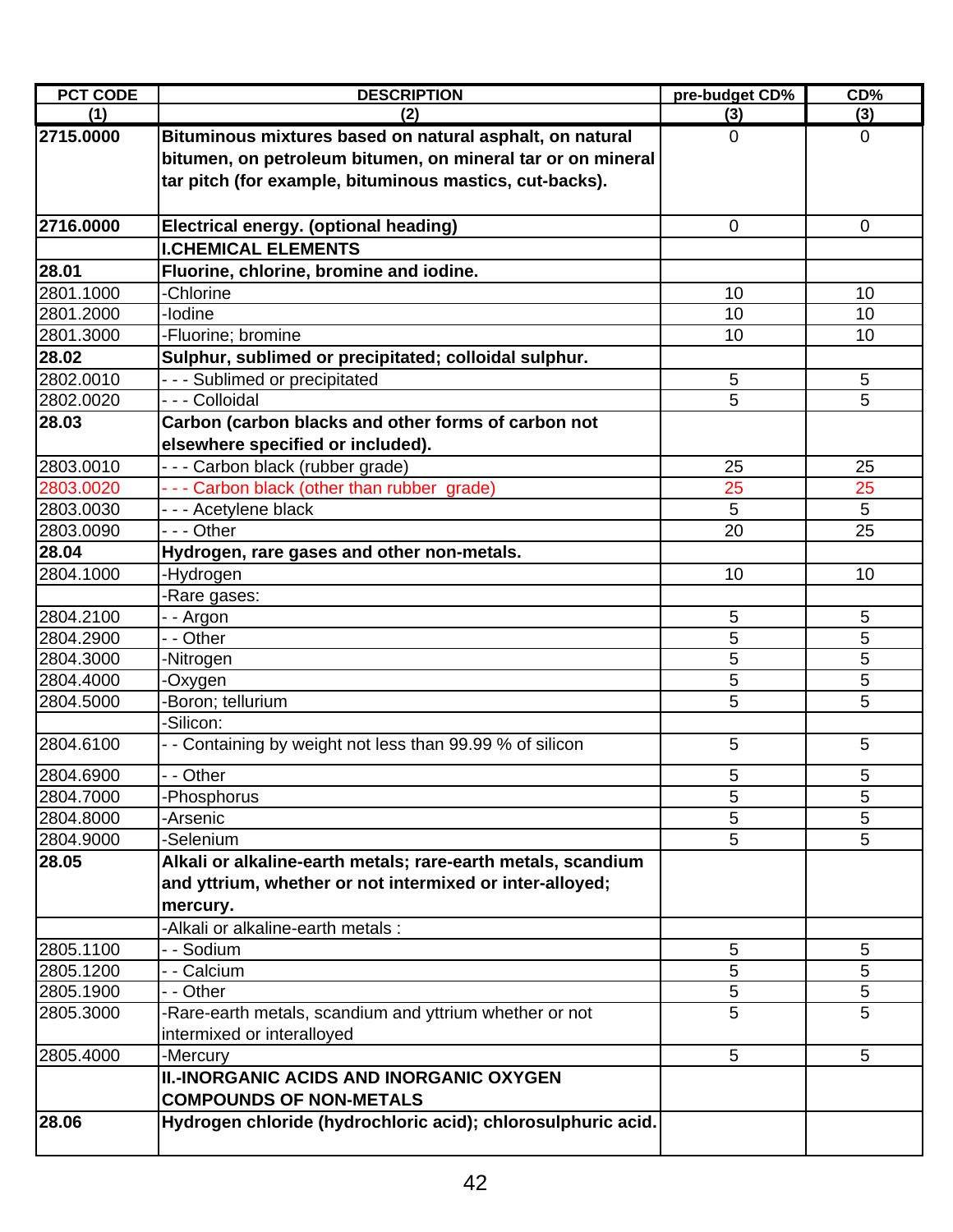| <b>PCT CODE</b> | <b>DESCRIPTION</b>                                                                                    | pre-budget CD%  | CD%             |
|-----------------|-------------------------------------------------------------------------------------------------------|-----------------|-----------------|
| (1)             | (2)                                                                                                   | (3)             | (3)             |
| 2806.1000       | -Hydrogen chloride (hydrochloric acid)                                                                | 10              | 10              |
| 2806.2000       | Chlorosulphuric acid                                                                                  | 10              | 10              |
| 2807.0000       | Sulphuric acid; oleum.                                                                                | 10              | 10              |
| 28.08           | Nitric acid; sulphonitric acids.                                                                      |                 |                 |
| 2808.0010       | - - - Nitric acid                                                                                     | 5               | 5               |
| 2808.0090       | - - - Sulphonitric acids                                                                              | $\overline{5}$  | 5               |
| 28.09           | Diphosphorus pentaoxide; phosphoric acid; polyphosphoric<br>acids, whether or not chemically defined. |                 |                 |
| 2809.1000       | -Diphosphorus pentaoxide                                                                              | 5               | 5               |
|                 | Phosphoric acid and polyphosphoric acids:                                                             |                 |                 |
| 2809.2010       | - - - Phosphoric acid                                                                                 | 5               | 5               |
| 2809.2090       | - - - Other                                                                                           | 5               | 5               |
| 28.10           | Oxides of boron; boric acids.                                                                         |                 |                 |
| 2810.0010       | --- Oxides of boron                                                                                   | 10              | 10              |
| 2810.0020       | - - - Boric acid                                                                                      | 10              | 10              |
| 28.11           | Other inorganic acids and other inorganic oxygen                                                      |                 |                 |
|                 | compounds of non-metals.                                                                              |                 |                 |
|                 |                                                                                                       |                 |                 |
| 2811.1100       | Other inorganic acids:                                                                                | 10              |                 |
|                 | - Hydrogen fluoride (hydrofluoride acid)<br>- - Other:                                                |                 | 10              |
|                 |                                                                                                       |                 |                 |
| 2811.1910       | - - - Hydrogen cyanide                                                                                | 10              | 10              |
| 2811.1920       | - - - Phosphorous acid hypo phosphoric acid                                                           | 10              | 10              |
| 2811.1990       | --- Other                                                                                             | 10              | 10              |
|                 | Other inorganic oxygen compounds of non-metals:                                                       |                 |                 |
| 2811.2100       | - - Carbon dioxide                                                                                    | 5<br>5          | $\sqrt{5}$      |
| 2811.2200       | - - Silicon dioxide                                                                                   |                 | 5               |
| 2811.2910       | - - Other:                                                                                            |                 |                 |
|                 | - - - Sulphurous acid gas<br>--- Other                                                                | $\sqrt{5}$<br>5 | $\sqrt{5}$<br>5 |
| 2811.2990       | III.-HALOGEN OR SULPHUR COMPOUNDS OF NON-METALS                                                       |                 |                 |
|                 |                                                                                                       |                 |                 |
| 28.12           | Halides and halide oxides of non-metals.                                                              |                 |                 |
|                 | -Chlorides and chloride oxides:                                                                       |                 |                 |
| 2812.1010       | --- Carbonyl dichloride (phosgene)                                                                    | 10              | 10              |
| 2812.1020       | --- Phosphorus oxychloride; Phosphorus trichloride;                                                   | 10              | 10              |
|                 | Phosphoruspentachloride                                                                               |                 |                 |
| 2812.1030       | --- Sulphur monochloride; Sulphur dichloride                                                          | 10              | 10              |
| 2812.1040       | --- Thionyl chloride                                                                                  | 10              | 10              |
| 2812.1050       | --- Arsenic trichloride                                                                               | 10              | 10              |
| 2812.1090       | --- Other                                                                                             | 10              | 10              |
| 2812.9000       | -Other                                                                                                | 10              | 10              |
| 28.13           | Sulphides of non-metals; commercial phosphorus                                                        |                 |                 |
|                 | trisulphide.                                                                                          |                 |                 |
| 2813.1000       | Carbon disulphide                                                                                     | 10              | 10              |
| 2813.9000       | -Other                                                                                                | 10              | 10              |
|                 | IV.-INORGANIC BASES AND OXIDES, HYDROXIDES AND                                                        |                 |                 |
|                 | <b>PEROXIDES OF METALS</b>                                                                            |                 |                 |
| 28.14           | Ammonia, anhydrous or in aqueous solution.                                                            |                 |                 |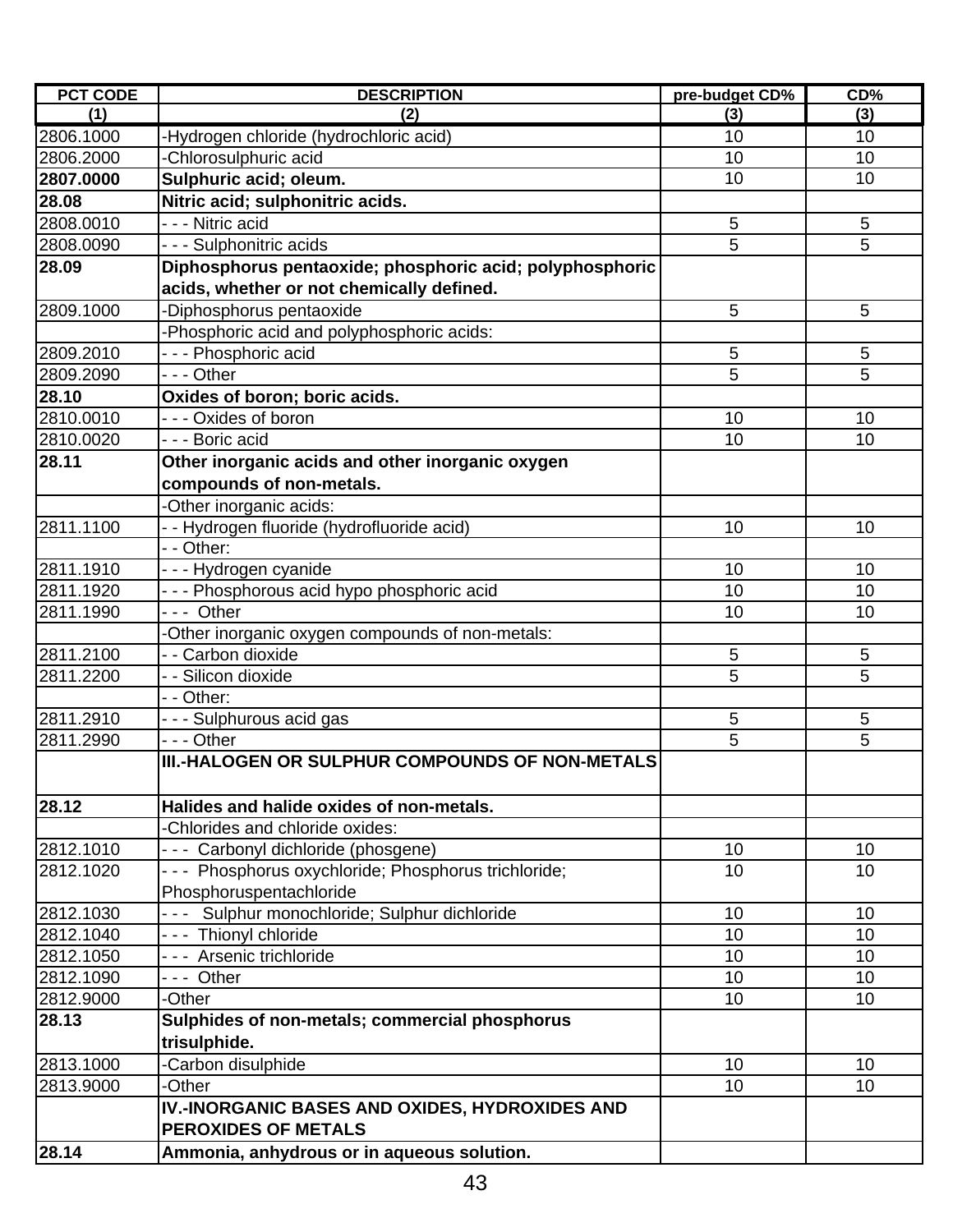| <b>PCT CODE</b> | <b>DESCRIPTION</b>                                        | pre-budget CD% | CD%         |
|-----------------|-----------------------------------------------------------|----------------|-------------|
| (1)             | (2)                                                       | (3)            | (3)         |
| 2814.1000       | -Anhydrous ammonia                                        | 5              | 5           |
| 2814.2000       | -Ammonia in auqeous solution                              | 5              | 5           |
| 28.15           | Sodium hydroxide (caustic soda); potassium hydroxide      |                |             |
|                 | (caustic potash); peroxides of sodium or potassium.       |                |             |
|                 | Sodium hydroxide (caustic soda):                          |                |             |
| 2815.1100       | - - Solid                                                 | 20             | 20          |
| 2815.1200       | - In aqueous solution (soda lye or liquid soda)           | Rs.4000/MT     | Rs.4000/MT  |
| 2815.2000       | -Potassium hydroxide (caustic potash)                     | 5              | 5           |
| 2815.3000       | -Peroxides of sodium or potassium                         | 5              | 5           |
| 28.16           | Hydroxide and peroxide of magnesium; oxides, hydroxides   |                |             |
|                 | and peroxides, of strontium or barium.                    |                |             |
|                 | -Hydroxide and peroxide of magnesium:                     |                |             |
| 2816.1010       | --- Magnesium hydroxide                                   | 10             | 10          |
| 2816.1090       | --- Other                                                 | 10             | 10          |
| 2816.4000       | Oxides, hydroxides and peroxides of strontium or barium   | $\overline{5}$ | $\sqrt{5}$  |
| 2817.0000       | Zinc oxide; zinc peroxide.                                | 5              | 5           |
| 28.18           | Artificial corundum, whether or not chemically defined;   |                |             |
|                 | aluminium oxide; aluminium hydroxide.                     |                |             |
| 2818.1000       | Artificial corundum whether or not chemically defined     | 5              | 5           |
| 2818.2000       | Aluminium oxide, other than artificial corundum           | 5              | 5           |
| 2818.3000       | Aluminium hydroxide                                       | $\mathbf 0$    | $\mathbf 0$ |
| 28.19           | Chromium oxides and hydroxides.                           |                |             |
| 2819.1000       | -Chromium trioxide                                        | 5              | 5           |
|                 | Other:                                                    |                |             |
| 2819.9010       | - - - Chromium oxide                                      | 5              | 5           |
| 2819.9020       | --- Chromium hydroxide                                    | 5              | 5           |
| 28.20           | <b>Manganese oxides.</b>                                  |                |             |
|                 | -Manganese dioxide:                                       |                |             |
| 2820.1010       | --- Electrolytic                                          | 5              | $\sqrt{5}$  |
| 2820.1090       | - - - Other                                               | 5              | 5           |
| 2820.9000       | -Other                                                    | 5              | 5           |
| 28.21           | Iron oxides and hydroxides; earth colours containing 70 % |                |             |
|                 | or more by weight of combined iron evaluated as $Fe2O3$ . |                |             |
|                 |                                                           |                |             |
|                 | -Iron oxides and hydroxides:                              |                |             |
| 2821.1010       | - - - Iron oxide                                          | 5              | 5           |
| 2821.1020       | ---Iron hydroxides                                        | 10             | 10          |
| 2821.2000       | -Earth colours                                            | 10             | 10          |
| 2822.0000       | Cobalt oxides and hydroxides; commercial cobalt oxides.   | 5              | 5           |
| 28.23           | <b>Titanium oxides.</b>                                   |                |             |
| 2823.0010       | - - - Titanium dioxides                                   | 5              | 5           |
| 2823.0090       | --- Other                                                 | 5              | 5           |
| 28.24           |                                                           |                |             |
| 2824.1000       | Lead oxides; red lead and orange lead.                    | 5              | 5           |
| 2824.9000       | -Lead monoxide (litharge, massicot)<br><b>Other</b>       | 5              | 5           |
|                 |                                                           |                |             |
| 28.25           | Hydrazine and hydroxylamine and their inorganic salts;    |                |             |
|                 | other inorganic bases; other metal oxides, hydroxides and |                |             |
|                 | peroxides.                                                |                |             |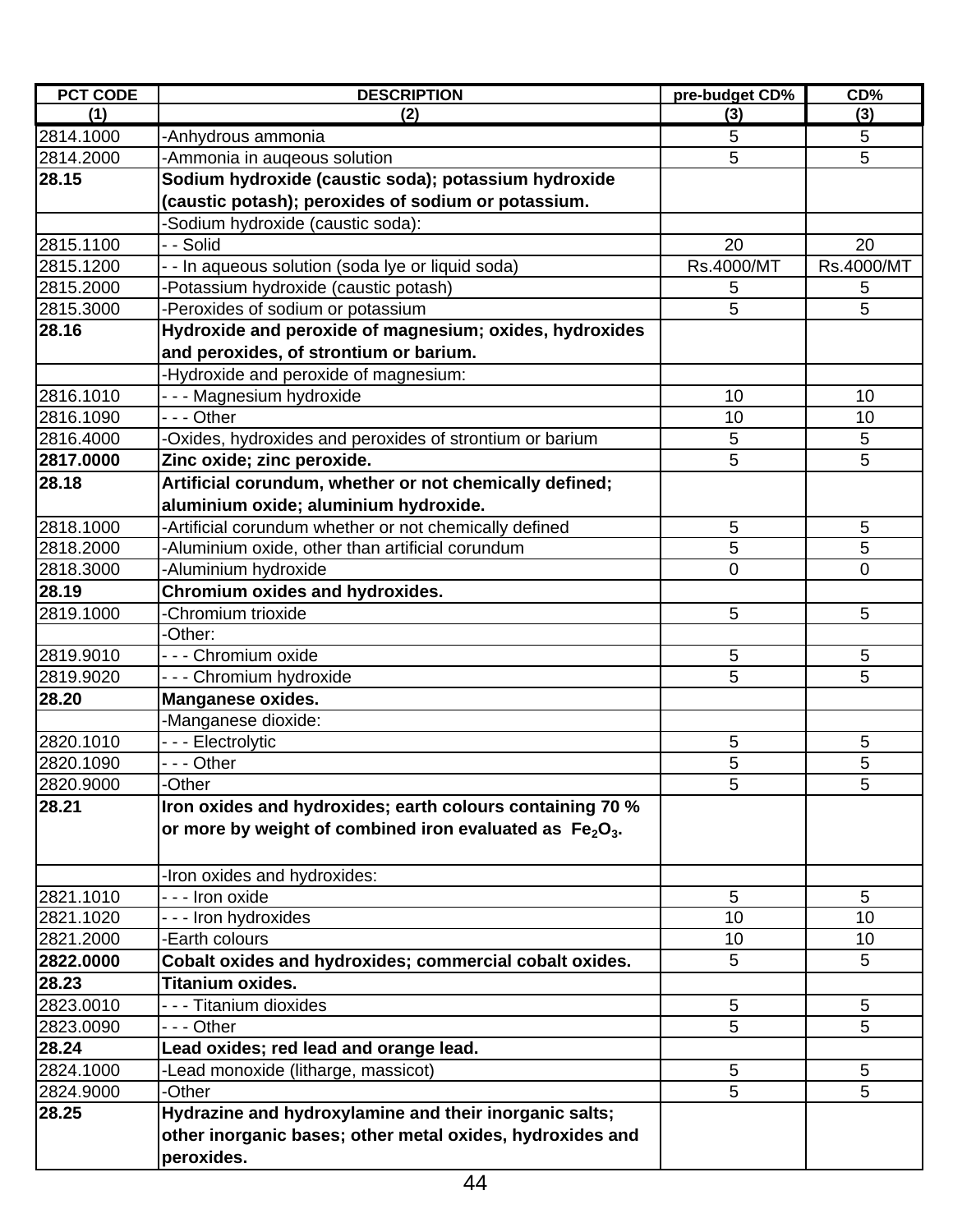| <b>PCT CODE</b> | <b>DESCRIPTION</b>                                         | pre-budget CD% | CD%            |
|-----------------|------------------------------------------------------------|----------------|----------------|
| (1)             | (2)                                                        | (3)            | (3)            |
| 2825.1000       | -Hydrazine and hydroxylamine and their inorganic salts     | 5              | 5              |
| 2825.2000       | -Lithium oxide and hydroixde                               | 5              | $\overline{5}$ |
| 2825.3000       | Vanadium oxides and hydroxides                             | 5              | 5              |
| 2825.4000       | Nickel oxides and hydroxides                               | 5              | 5              |
| 2825.5000       | Copper oxides and hydroxides                               | 5              | 5              |
| 2825.6000       | Germanium oxides and zirconium dioxide                     | 5              | 5              |
| 2825.7000       | Molybdenum oxides and hydroxides                           | 5              | 5              |
| 2825.8000       | -Antimony oxides                                           | 5              | 5              |
| 2825.9000       | <b>Other</b>                                               | 5              | 5              |
|                 | V.-SALTS AND PEROXYSALTS, OF INORGANIC ACIDS AND           |                |                |
|                 | <b>METALS</b>                                              |                |                |
| 28.26           | Fluorides; fluorosilicates, fluoroaluminates and other     |                |                |
|                 | complex fluorine salts.                                    |                |                |
|                 | -Fluorides:                                                |                |                |
| 2826.1200       | - - Of aluminium                                           | 5              | $\sqrt{5}$     |
| 2826.1900       | - - Other                                                  | 5              | 5              |
| 2826.3000       | -Sodium hexafluoroaluminate (synthetic cryolite)           | 5              | 5              |
| 2826.9000       | <b>Other</b>                                               | 5              | 5              |
| 28.27           | Chlorides, chloride oxides and chloride hydroxides;        |                |                |
|                 | bromides and bromide oxides; iodides and iodide oxides.    |                |                |
|                 | -Ammonium chloride                                         |                |                |
| 2827.1000       |                                                            | 5              | $\sqrt{5}$     |
| 2827.2000       | -Calcium chloride                                          | 5              | 5              |
|                 | -Other chlorides:                                          |                |                |
| 2827.3100       | - - Of magnesium                                           | 5              | 5              |
| 2827.3200       | - - Of aluminium                                           | 5              | 5              |
| 2827.3500       | - - Of nickel                                              | 5              | 5              |
| 2827.3900       | - - Other                                                  | 5              | 5              |
|                 | Chloride oxides and chloride hydroxides:                   |                |                |
| 2827.4100       | - - Of copper                                              | 5              | $\sqrt{5}$     |
| 2827.4900       | - - Other                                                  | 5              | 5              |
|                 | Bromides and bromide oxides:                               |                |                |
| 2827.5100       | - - Bromides of sodium or of potassium                     | 5              | 5              |
| 2827.5900       | - - Other                                                  | 5              | 5              |
| 2827.6000       | -lodides and iodide oxides                                 | 5              | 5              |
| 28.28           | Hypochlorites; commercial calcium hypochlorite; chlorites; |                |                |
|                 | hypobromites.                                              |                |                |
|                 | -Commercial calcium hypochlorite and other calcium         |                |                |
|                 | hypochlorites:                                             |                |                |
| 2828.1010       | - - - Commercial calcium hypochlorite (bleaching powder)   | 5              | 5              |
| 2828.1090       | --- Other                                                  | 5              | 5              |
| 2828.9000       | -Other                                                     | 5              | 5              |
| 28.29           | Chlorates and perchlorates; bromates and perbromates;      |                |                |
|                 | iodates and periodates.                                    |                |                |
|                 | Chlorates:                                                 |                |                |
| 2829.1100       | - - Of sodium                                              | 5              | 5              |
|                 | - - Other:                                                 |                |                |
| 2829.1910       | --- Potassium chlorates                                    | $\overline{5}$ | $\sqrt{5}$     |
| 2829.1990       | - - - Other                                                | 5              | 5              |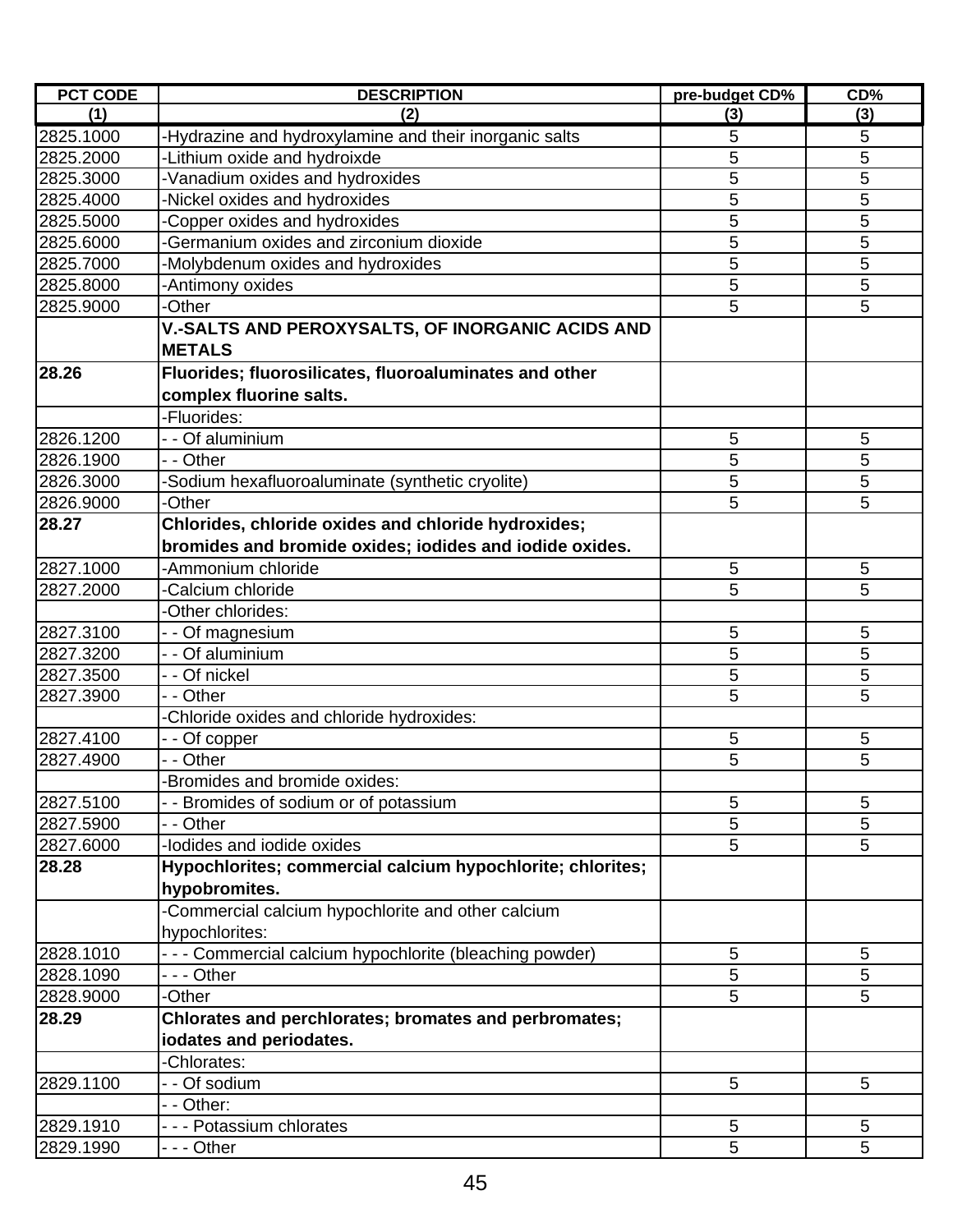| <b>PCT CODE</b> | <b>DESCRIPTION</b>                                  | pre-budget CD% | CD%            |
|-----------------|-----------------------------------------------------|----------------|----------------|
| (1)             | (2)                                                 | (3)            | (3)            |
| 2829.9000       | -Other                                              | $\overline{0}$ | $\mathbf 0$    |
| 28.30           | Sulphides; polysulphides, whether or not chemically |                |                |
|                 | defined.                                            |                |                |
|                 | Sodium sulphides:                                   |                |                |
| 2830.1010       | -- Sodium hydrogen sulphide                         | 5              | 5              |
| 2830.1090       | --- Other                                           | 5              | 5              |
| 2830.9000       | -Other                                              | 5              | 5              |
| 28.31           | Dithionites and sulphoxylates.                      |                |                |
|                 | Of sodium:                                          |                |                |
| 2831.1010       | --- Dithionites of sodium                           | 5              | 5              |
| 2831.1090       | --- Other                                           | 5              | 5              |
|                 | -Other:                                             |                |                |
| 2831.9010       | --- Formaldehyde sulphoxylates                      | 5              | 5              |
| 2831.9020       | - - - Dithionites                                   | 5              | 5              |
| 2831.9090       | --- Other                                           | 5              | 5              |
| 28.32           | Sulphites; thiosulphates.                           |                |                |
|                 | Sodium sulphites:                                   |                |                |
| 2832.1010       | - - - Sodium hydrogen sulphite                      | 5              | 5              |
| 2832.1090       | - - - Other                                         | 5              | 5              |
|                 | -Other sulphites:                                   |                |                |
| 2832.2010       | --- Ammonium sulphite                               | 5              | 5              |
| 2832.2090       | - - - Other                                         | 5              | 5              |
| 2832.3000       | -Thiosulphates                                      | 5              | 5              |
| 28.33           | Sulphates; alums; peroxosulphates (persulphates).   |                |                |
|                 |                                                     |                |                |
|                 | Sodium sulphates:                                   |                |                |
| 2833.1100       | - - Disodium sulphate                               | 15             | 15             |
| 2833.1900       | - - Other                                           | 10             | 10             |
|                 | -Other sulphates:                                   |                |                |
| 2833.2100       | - - Of magnesium                                    | 5              | 5              |
| 2833.2200       | - - Of aluminium                                    | 5              | 5              |
| 2833.2400       | - - Of nickel                                       | 5              | 5              |
| 2833.2500       | - Of copper                                         | 5              | 5              |
| 2833.2700       | - - Of barium                                       | 5              | 5              |
|                 | - Other:                                            |                |                |
| 2833.2910       | --- Sulphates of ferrous                            | 5              | 5              |
| 2833.2920       | - - Sulphates of lead                               | $\overline{5}$ | $\overline{5}$ |
| 2833.2930       | - - - Of chromium                                   | 15             | 15             |
| 2833.2940       | --- Of zinc                                         | 5              | 5              |
| 2833.2990       | - - - Other                                         | 5              | 5              |
| 2833.3000       | -Alums                                              | 5              | 5              |
| 2833.4000       | Peroxosulphates (persulphates)                      | 5              | 5              |
| 28.34           | Nitrites; nitrates.                                 |                |                |
|                 | Nitrites:                                           |                |                |
| 2834.1010       | - - - Sodium nitrite                                | $\sqrt{5}$     | 5              |
| 2834.1090       | --- Other                                           | 5              | 5              |
|                 | Nitrates:                                           |                |                |
| 2834.2100       | - - Of potassium                                    | 5              | 5              |
| 2834.2900       | - - Other                                           | $\overline{5}$ | $\overline{5}$ |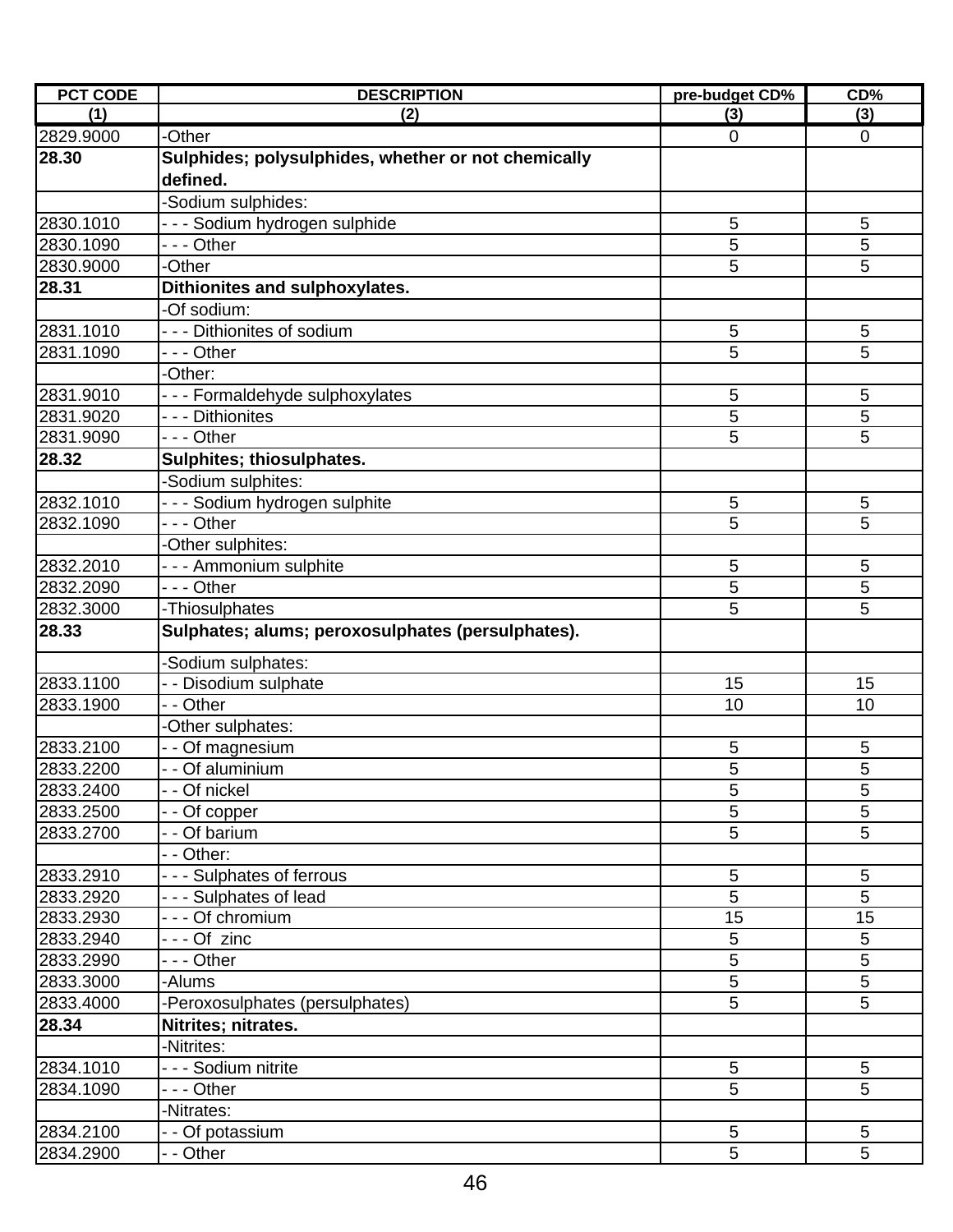| <b>PCT CODE</b> | <b>DESCRIPTION</b>                                          | pre-budget CD% | CD%         |
|-----------------|-------------------------------------------------------------|----------------|-------------|
| (1)             | (2)                                                         | (3)            | (3)         |
| 28.35           | Phosphinates(hypophosphites), phosphonates (phosphites)     |                |             |
|                 | and phosphates; polyphosphates, whether or not chemically   |                |             |
|                 | defined.                                                    |                |             |
| 2835.1000       | Phosphinates (hypophosphites) and phosphonates (phosphites) | 5              | 5           |
|                 | -Phosphates:                                                |                |             |
|                 | - - Of mono- or disodium:                                   |                |             |
| 2835.2210       | - - - Of mono sodium                                        | 5              | 5           |
| 2835.2290       | - - - Other                                                 | 5              | 5           |
| 2835.2400       | - - Of potassium                                            | 5              | 5           |
| 2835.2500       | - - Calcium hydrogenorthophosphate ("dicalcium phosphate")  | 5              | 5           |
| 2835.2600       | - - Other phosphates of calcium                             | 5              | 5           |
|                 | - - Other:                                                  |                |             |
| 2835.2910       | --- Of aluminium                                            | 5              | 5           |
| 2835.2920       | --- Of sodium                                               | 5              | 5           |
| 2835.2930       | - - - Of trisodium                                          | 5              | 5           |
| 2835.2990       | - - - Other                                                 | 5              | 5           |
|                 | Polyphosphates:                                             |                |             |
| 2835.3100       | - Sodium triphosphate (sodium tripolyphosphate)             | $\mathbf 0$    | $\mathbf 0$ |
| 2835.3900       | - Other                                                     | 10             | 10          |
| 28.36           | Carbonates;peroxocarbonates (percarbonates); commercial     |                |             |
|                 | ammonium carbonate containing ammonium carbamate.           |                |             |
| 2836.2000       | -Disodium carbonate                                         | 10             | 10          |
| 2836.3000       | Sodium hydrogencarbonate (Sodium bicarbonate)               | 20             | 20          |
| 2836.4000       | Potassium carbonates                                        | 5              | 5           |
| 2836.5000       | Calcium carbonate                                           | 5              | 5           |
| 2836.6000       | Barium carbonate                                            | 5              | 5           |
|                 | -Other:                                                     |                |             |
| 2836.9100       | - - Lithium carbonates                                      | 5              | 5           |
| 2836.9200       | - Strontium carbonate                                       | 5              | 5           |
|                 | - Other:                                                    |                |             |
| 2836.9910       | - - - Magnesium carbonate                                   | 5              | 5           |
| 2836.9920       | - - - Carbonates of ammonium                                | 5              | 5           |
| 2836.9930       | - - - Bicarbonate of ammonium                               | 10             | 10          |
| 2836.9990       | -  - - Other                                                | 5              | 5           |
| 28.37           | Cyanides, cyanide oxides and complex cyanides.              |                |             |
|                 | Cyanides and cyanide oxides:                                |                |             |
| 2837.1100       | - - Of sodium                                               | 10             | 10          |
| 2837.1900       | - - Other                                                   | 5              | 5           |
| 2837.2000       | Complex cyanides                                            | 5              | 5           |
| [28.38]         |                                                             |                |             |
| 28.39           | Silicates; commercial alkali metal silicates.               |                |             |
|                 | -Of sodium:                                                 |                |             |
| 2839.1100       | - Sodium metasilicates                                      | 5              | 5           |
|                 | - - Other:                                                  |                |             |
| 2839.1910       | - - - Sodium silicate                                       | 5              | 5           |
| 2839.1990       | - - - Other                                                 | 5              | 5           |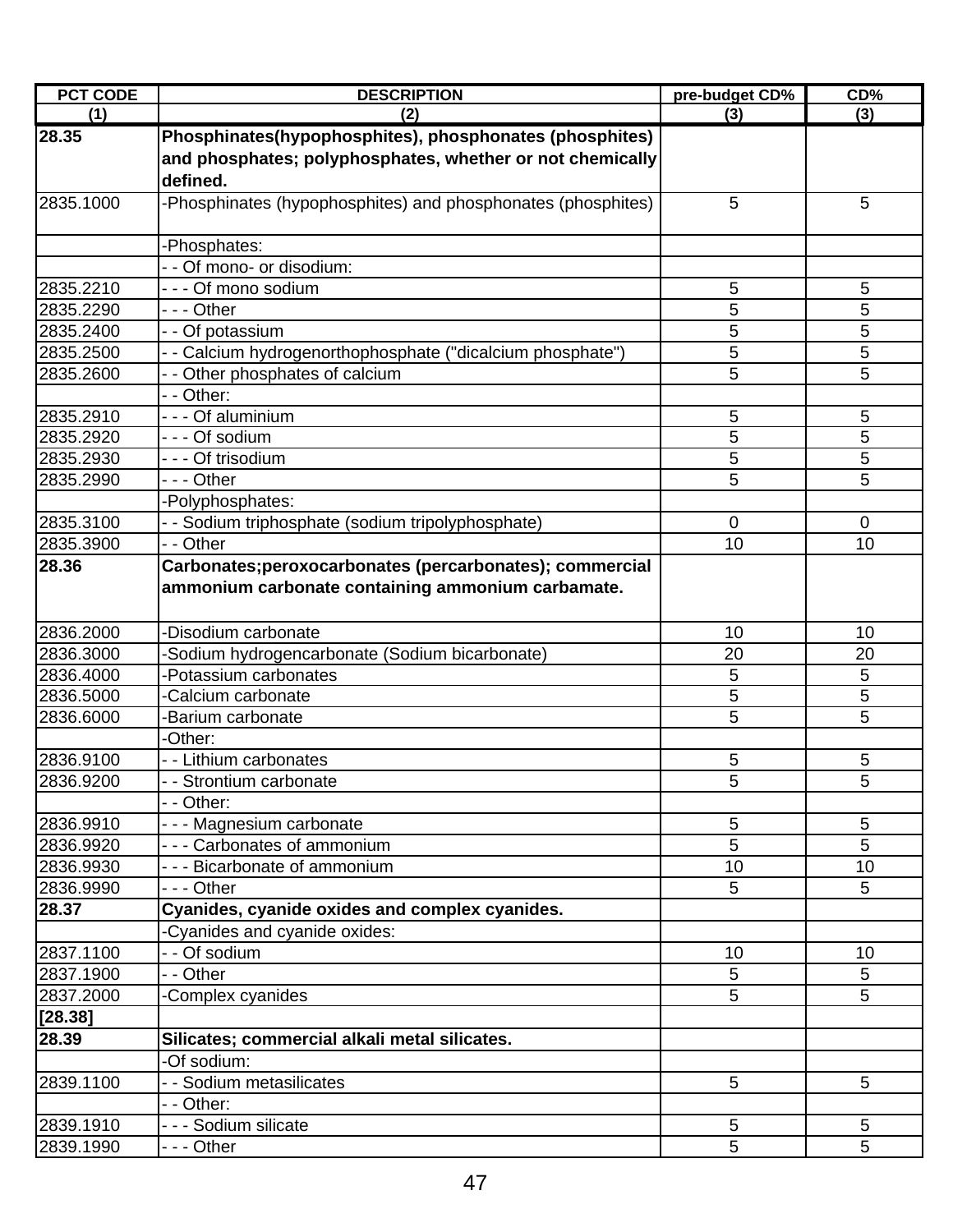| <b>PCT CODE</b> | <b>DESCRIPTION</b>                                                                                                                     | pre-budget CD% | CD% |
|-----------------|----------------------------------------------------------------------------------------------------------------------------------------|----------------|-----|
| (1)             | (2)                                                                                                                                    | (3)            | (3) |
| 2839.9000       | -Other                                                                                                                                 | 5              | 5   |
| 28.40           | Borates; peroxoborates (perborates).                                                                                                   |                |     |
|                 | -Disodium tetraborate (refined borax):                                                                                                 |                |     |
| 2840.1100       | - - Anhydrous                                                                                                                          | 5              | 5   |
| 2840.1900       | - - Other                                                                                                                              | 5              | 5   |
| 2840.2000       | -Other borates                                                                                                                         | 5              | 5   |
| 2840.3000       | -Peroxoborates (perborates)                                                                                                            | 5              | 5   |
| 28.41           | Salts of oxometallic or peroxometallic acids.                                                                                          |                |     |
| 2841.3000       | -Sodium dichromate                                                                                                                     | 5              | 5   |
|                 | -Other chromates and dichromates; peroxochromates:                                                                                     |                |     |
| 2841.5010       | - - - Sodium chromate                                                                                                                  | 5              | 5   |
| 2841.5090       | --- Other                                                                                                                              | 5              | 5   |
|                 | -Manganites, manganates and permanganates:                                                                                             |                |     |
| 2841.6100       | - - Potassium permanganate                                                                                                             | 5              | 5   |
| 2841.6900       | - - Other                                                                                                                              | 5              | 5   |
| 2841.7000       | -Molybdates                                                                                                                            | 5              | 5   |
| 2841.8000       | -Tungstates (wolframates)                                                                                                              | 5              | 5   |
|                 | -Other:                                                                                                                                |                |     |
| 2841.9010       | - - - Sodium stannate                                                                                                                  | 5              | 5   |
| 2841.9090       | - - - Other                                                                                                                            | 5              | 5   |
| 28.42           | Other salts of inorganic acids or peroxoacids (including<br>aluminosilicates whether or not chemically defined), other<br>than azides. |                |     |
| 2842.1000       | -Double or complex silicates, including aluminosilicates whether<br>or not chemically defined                                          | 5              | 5   |
|                 | -Other:                                                                                                                                |                |     |
| 2842.9010       | --- Fulminates, cyanates and thiocyanates                                                                                              | 5              | 5   |
| 2842.9090       | --- Other                                                                                                                              | 5              | 5   |
|                 | <b>VI.-MISCELLANEOUS</b>                                                                                                               |                |     |
| 28.43           | Colloidal precious metals; inorganic or organic compounds                                                                              |                |     |
|                 | of precious metals, whether or not chemically defined;                                                                                 |                |     |
|                 | amalgams of precious metals.                                                                                                           |                |     |
| 2843.1000       | -Colloidal precious metals                                                                                                             | 5              | 5   |
|                 | -Silver compounds:                                                                                                                     |                |     |
| 2843.2100       | - - Silver nitrate                                                                                                                     | 5              | 5   |
| 2843.2900       | - - Other                                                                                                                              | 5              | 5   |
| 2843.3000       | -Gold compounds                                                                                                                        | 5              | 5   |
| 2843.9000       | -Other compounds; amalgams                                                                                                             | 5              | 5   |
| 28.44           | Radioactive chemical elements and radioactive isotopes                                                                                 |                |     |
|                 | (including the fissile or fertile chemical elements and                                                                                |                |     |
|                 | isotopes) and their compounds; mixtures and residues                                                                                   |                |     |
|                 | containing these products.                                                                                                             |                |     |
| 2844.1000       | -Natural uranium and its compounds; alloys, dispersions<br>(including cermets), ceramic products and mixtures containing               | 5              | 5   |
|                 | natural uranium or natural uranium compounds                                                                                           |                |     |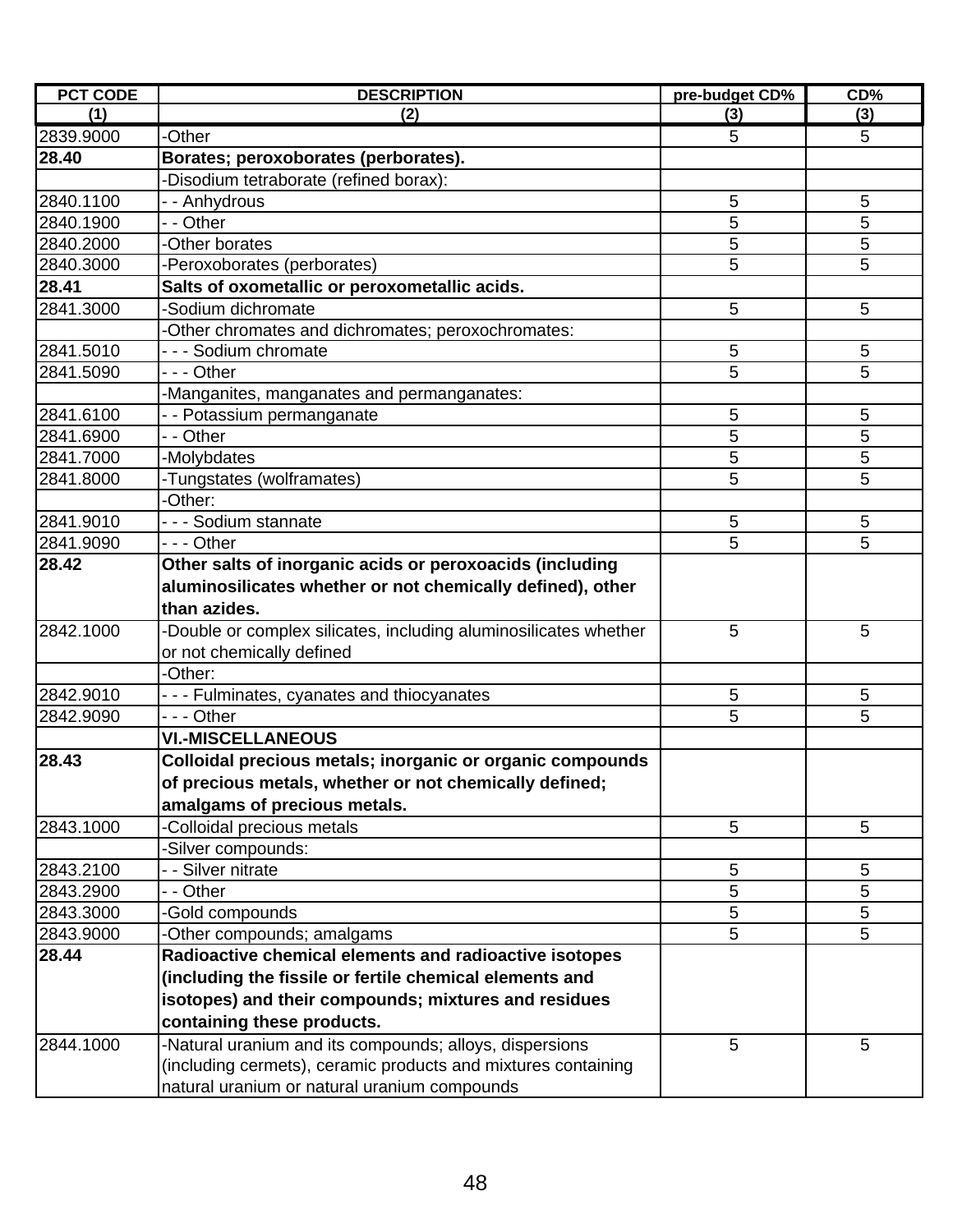| <b>PCT CODE</b> | <b>DESCRIPTION</b>                                                  | pre-budget CD% | CD% |
|-----------------|---------------------------------------------------------------------|----------------|-----|
| (1)             | (2)                                                                 | (3)            | (3) |
| 2844.2000       | -Uranium enriched in U 235 and its compounds; plutonium and         | 5              | 5   |
|                 | its compounds; alloys, dispersions (including cermets), ceramic     |                |     |
|                 | products and mixtures containing uranium enriched in U 235,         |                |     |
|                 | plutonium or compounds of these products                            |                |     |
| 2844.3000       | -Uranium depleted in U 235 and its compounds; thorium and its       | 5              | 5   |
|                 | compounds; alloys, dispersions (including cermets), ceramic         |                |     |
|                 | products and mixtures containing uranium depleted in U 235,         |                |     |
|                 | thorium or compounds of these products                              |                |     |
| 2844.4000       | -Radioactive elements and isotopes and compounds other than         | 5              | 5   |
|                 | those of subheading 2844.10, 2844.20 or 2844.30; alloys,            |                |     |
|                 | dispersions (including cermets), ceramic products and mixtures      |                |     |
|                 | containing these elements, isotopes or compounds; radioactive       |                |     |
| 2844.5000       | residues                                                            | 5              | 5   |
|                 | -Spent (irradiated) fuel elements (cartridges) of nuclear reactors  |                |     |
| 28.45           | Isotopes other than those of heading 28.44; compounds,              |                |     |
|                 | inorganic or organic, of such isotopes, whether or not              |                |     |
|                 | chemically defined.                                                 |                |     |
| 2845.1000       | -Heavy water (deuterium oxide)                                      | 5              | 5   |
| 2845.9000       | -Other                                                              | 5              | 5   |
| 28.46           | Compounds, inorganic or organic, of rare-earth metals, of           |                |     |
|                 | yttrium or of scandium or of mixtures of these metals.              |                |     |
| 2846.1000       | -Cerium compounds                                                   | 5              | 5   |
| 2846.9000       | -Other                                                              | 5              | 5   |
| 2847.0000       | Hydrogen peroxide, whether or not solidified with urea.             | 5              | 10  |
| 2848.0000       | Phosphides, whether or not chemically defined, excluding            | 5              | 5   |
|                 | ferrophosphorus.                                                    |                |     |
| 28.49           | Carbides, whether or not chemically defined.                        |                |     |
| 2849.1000       | -Of calcium                                                         | 5              | 5   |
| 2849.2000       | -Of silicon                                                         | 5              | 5   |
| 2849.9000       | -Other                                                              | 5              | 5   |
| 2850.0000       | Hydrides, nitrides, azides, silicides and borides, whether or       | 5              | 5   |
|                 | not chemically defined, other than compounds which are              |                |     |
|                 | also carbides of heading 28.49.                                     |                |     |
| [28.51]         |                                                                     |                |     |
| 2852.0000       | Compounds, inorganic or organic, of mercury, excluding<br>amalgams. | 5              | 5   |
| 2853.0000       | Other inorganic compounds (including distilled or                   | 5              | 5   |
|                 | conductivity water and water of similar purity); liquid air         |                |     |
|                 | (whether or not rare gases have been removed);                      |                |     |
|                 | compressed air; amalgams, other than amalgams of                    |                |     |
|                 | precious metals.                                                    |                |     |
|                 | I.- HYDROCARBONS AND THEIR HALOGENATED,                             |                |     |
|                 | SULPHONATED, NITRATED OR NITROSATED DERIVATIVES                     |                |     |
|                 |                                                                     |                |     |
| 29.01           | Acyclic hydrocarbons.                                               |                |     |
|                 | -Saturated:                                                         |                |     |
| 2901.1010       | --- Butane, pentane and hexane                                      | 5              | 5   |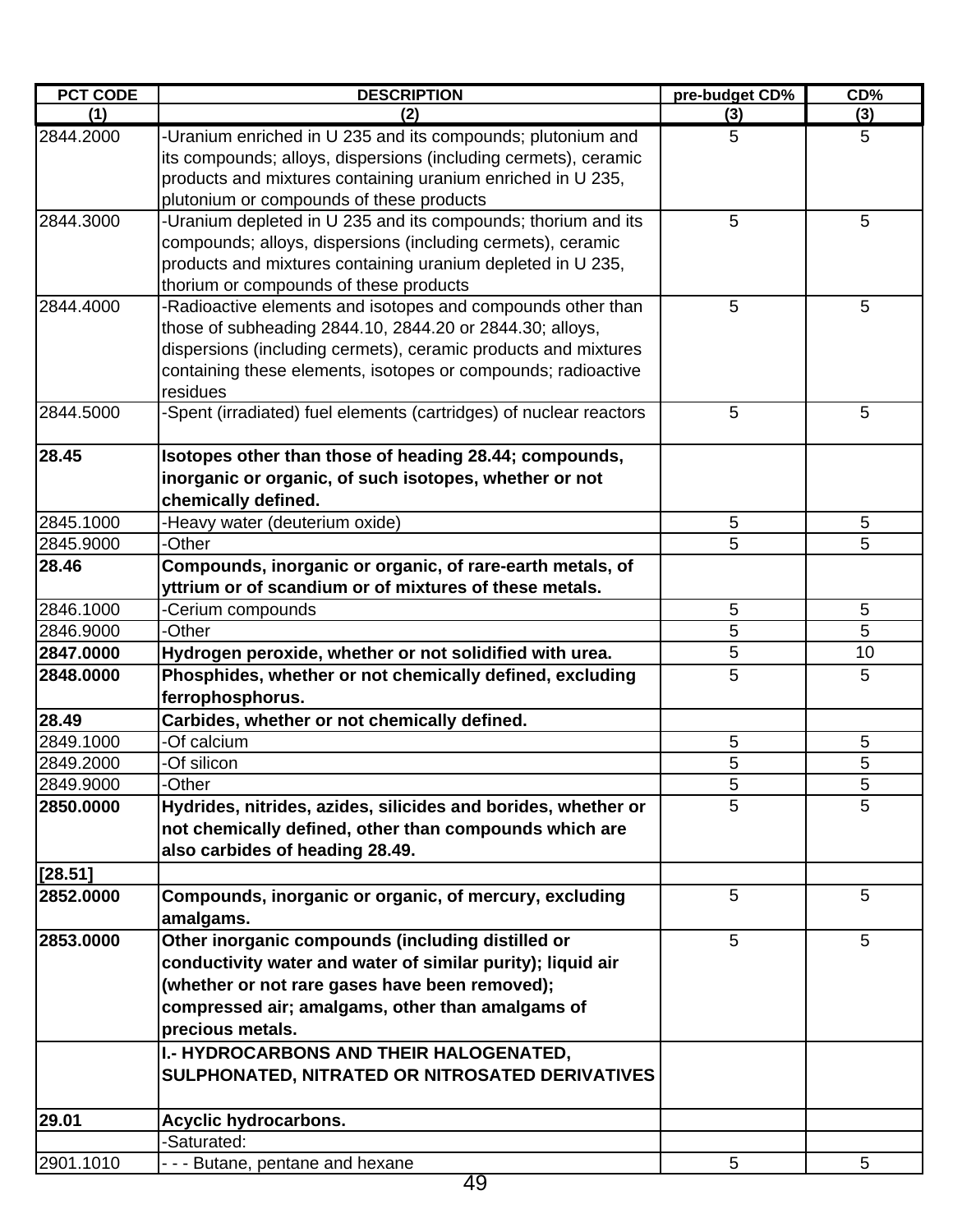| <b>PCT CODE</b> | <b>DESCRIPTION</b>                                                   | pre-budget CD% | CD%            |
|-----------------|----------------------------------------------------------------------|----------------|----------------|
| (1)             | (2)                                                                  | (3)            | (3)            |
| 2901.1090       | --- Other                                                            | 5              | 5              |
|                 | -Unsaturated:                                                        |                |                |
| 2901.2100       | - - Ethylene                                                         | 5              | $\sqrt{5}$     |
| 2901.2200       | - - Propene (propylene)                                              | 5              | 5              |
| 2901.2300       | - - Butene (butylene) and isomers thereof                            | 5              | 5              |
| 2901.2400       | - - Buta-1, 3-diene and isoprene                                     | 5              | 5              |
|                 | - - Other:                                                           |                |                |
| 2901.2910       | - - - Heptenes                                                       | 5              | 5              |
| 2901.2990       | --- Other                                                            | 5              | 5              |
| 29.02           | <b>Cyclic hydrocarbons.</b>                                          |                |                |
|                 | -Cyclanes, cyclenes and cycloterpenes:                               |                |                |
| 2902.1100       | -- Cyclohexane                                                       | 5              | 5              |
|                 | - - Other:                                                           |                |                |
| 2902.1910       | --- Cyclopentane                                                     | 5              | 5              |
| 2902.1920       | - - - Limonene(Dipentene)                                            | 10             | 10             |
| 2902.1990       | - - - Other                                                          | 5              | 5              |
| 2902.2000       | -Benzene                                                             | 5              | $\overline{5}$ |
| 2902.3000       | -Toluene                                                             | 5              | 5              |
|                 | -Xylenes:                                                            |                |                |
| 2902.4100       | - - o-Xylene                                                         | 5              | $\sqrt{5}$     |
| 2902.4200       | - - <i>m</i> -Xylene                                                 | 5              | 5              |
| 2902.4300       | - - p-Xylene                                                         | 5              | 5              |
| 2902.4400       | - - Mixed xylene isomers                                             | 5              | 5              |
| 2902.5000       | -Styrene                                                             | 5              | 5              |
| 2902.6000       | Ethylbenzene                                                         | 5              | 5              |
| 2902.7000       | Cumene                                                               | 5              | 5              |
|                 | Other:                                                               |                |                |
| 2902.9010       | - - - Naphthalene                                                    | 10             | 10             |
| 2902.9090       | --- Other                                                            | 5              | 5              |
| 29.03           | Halogenated derivatives of hydrocarbons.                             |                |                |
|                 | -Saturated chlorinated derivatives of acyclic hydrocarbons:          |                |                |
|                 | - - Chloromethane (methyl chloride) and chloroethane (ethyl          |                |                |
|                 | chloride):                                                           |                |                |
| 2903.1110       | - - - Chloromethane (methyl chloride)                                | 5              | 5              |
| 2903.1190       | - - - Other                                                          | 5              | 5              |
| 2903.1200       | - - Dichloromethane (methylene chloride)                             | 5              | 5              |
| 2903.1300       | - - Chloroform (trichloromethane)                                    | 5              | 5              |
| 2903.1400       | - - Carbon tetrachloride                                             | 5              | 5              |
| 2903.1500       | - Ethylene dichloride (ISO) (1,2-dichloroethane)                     | 5              | 5              |
|                 | - - Other:                                                           |                |                |
| 2903.1910       | --- 1,1,1-Trichloroethane (methyl chloroform)                        | 5              | $\sqrt{5}$     |
| 2903.1990       | - - - Other                                                          | 5              | 5              |
|                 | Unsaturated chlorinated derivatives of acyclic hydrocarbons:         |                |                |
| 2903.2100       |                                                                      | 5              | 5              |
| 2903.2200       | - Vinyl chloride (chloroethylene)                                    | 5              | 5              |
| 2903.2300       | - - Trichloroethylene<br>- - Tetrachloroethylene (perchloroethylene) | 5              | 5              |
|                 |                                                                      | 5              |                |
| 2903.2900       | - - Other                                                            |                | 5              |
|                 | -Fluorinated, brominated or iodinated derivatives of acyclic         |                |                |
|                 | hydrocarbons:                                                        |                |                |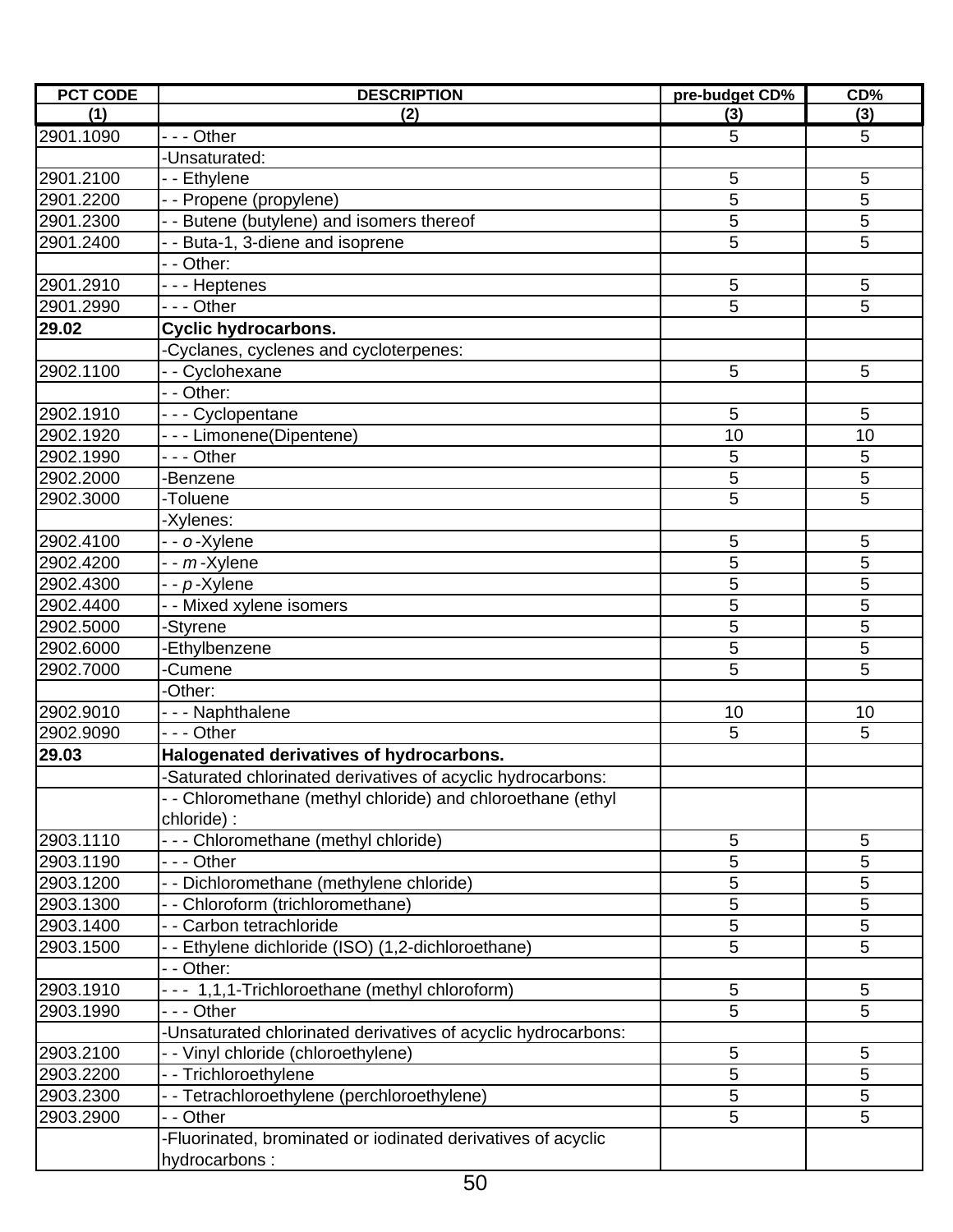| <b>PCT CODE</b> | <b>DESCRIPTION</b>                                              | pre-budget CD% | CD%            |
|-----------------|-----------------------------------------------------------------|----------------|----------------|
| (1)             | (2)                                                             | (3)            | (3)            |
| 2903.3100       | Ethylene dibromide (ISO) (1,2-dibromoethane)                    | 5              | 5              |
|                 | -- Other:                                                       |                |                |
| 2903.3910       | --- Bromomethane (methyl bromide)                               | 5              | 5              |
| 2903.3920       | - - - Difluoromethane                                           | 5              | 5              |
| 2903.3930       | - - - Tetrafluoroethane                                         | 5              | 5              |
| 2903.3940       | --- Ingredients for pesticides                                  | 5              | 5              |
| 2903.3950       | --- 1,1,3,3,3-Pentafluoro-2-(trifluoromethyl)-prop-1-ene        | 5              | 5              |
| 2903.3990       | --- Other                                                       | 5              | 5              |
|                 | Halogenated derivatives of acyclic hydrocarbons containing two  |                |                |
|                 | or more different halogens:                                     |                |                |
| 2903.4100       | - - Trichlorofluoromethane                                      | 5              | 5              |
| 2903.4200       | - - Dichlorodifluoromethane                                     | 5              | 5              |
| 2903.4300       | - - Trichlorotrifluoroethanes                                   | 5              | 5              |
| 2903.4400       | - - Dichlorotetrafluoroethanes and chloropentafluoroethane      | 5              | 5              |
|                 | - - Other derivatives perhalogenated only with fluorine and     |                |                |
|                 | chlorine:                                                       |                |                |
| 2903.4510       | - - - Pentachlorofluoroethane; Pentachlorotrifluoropropanes;    | 5              | 5              |
|                 | Pentachlorofluromethane                                         |                |                |
| 2903.4520       | - - - Chloroheptafluoropropanes; Chloropentafluoroethane        | 5              | 5              |
| 2903.4530       | --- Tetrachlorodifluoroethanes; Tetrachlorotetrafluoropropanes  | 5              | 5              |
|                 |                                                                 |                |                |
| 2903.4540       | - - - Heptachlorofluoropropanes                                 | 5              | 5              |
| 2903.4550       | --- Hexachlorodifluoropropoanes                                 | 5              | 5              |
| 2903.4560       | --- Tricholoropentafluoropropanes                               | 5              | $\overline{5}$ |
| 2903.4570       | --- Dichlorohextafluoropropoanes                                | 5              | 5              |
| 2903.4580       | - - - Chlorotrifluoroethane                                     | 5              | 5              |
| 2903.4590       | --- Other                                                       | 5              | 5              |
| 2903.4600       | - - Bromochlorodifluoromethane, bromotrifluoromethane and       | 5              | 5              |
|                 | dibromotetrafluoroethanes                                       |                |                |
| 2903.4700       | - - Other perhalogenated derivatives                            | 5              | 5              |
|                 | - - Other:                                                      |                |                |
| 2903.4910       | - - - Chlorodilfuoromethane; Chlorotetrafluoroethanes;          | 5              | 5              |
|                 | Chlorodifluoroethanes                                           |                |                |
| 2903.4920       | - - - Dichlorotrifluoroethanes; Dichloropentafluoropropanes;    | 5              | 5              |
|                 | Dichlorofluro ethanes                                           |                |                |
| 2903.4990       | --- Other                                                       | 5              | 5              |
|                 | -Halogenated derivatives of cyclanic, cyclenic or cycloterpenic |                |                |
|                 | hydrocarbons:                                                   |                |                |
| 2903.5100       | - - 1,2,3,4,5,6-Hexachlorocyclohexane (HCH (ISO)), including    | 5              | $5\phantom{1}$ |
|                 | lindane (ISO, INN)                                              |                |                |
| 2903.5200       | - - Aldrin (ISO), chlordane (ISO) and heptachlor (ISO).         | 5              | 5              |
| 2903.5900       | - - Other                                                       | 5              | 5              |
|                 | Halogenated derivatives of aromatic hydrocarbons:               |                |                |
|                 | - - Chlorobenzene, o-dichlorobenzene and p-dichlorobenzene:     |                |                |
| 2903.6110       | --- Chlorobenzene                                               | 5              | 5              |
| 2903.6120       | - - - o-dichlorobenzene                                         | 5              | 5              |
| 2903.6130       | - - - p-dichlorobenzene                                         | 5              | 5              |
| 2903.6200       | -- Hexachlorobenzene (ISO) and DDT (ISO) (clofenotane           | 10             | 10             |
|                 | (INN), 1,1,1-trichloro-2,2-bis(p-chlorophenyl)ethane)           |                |                |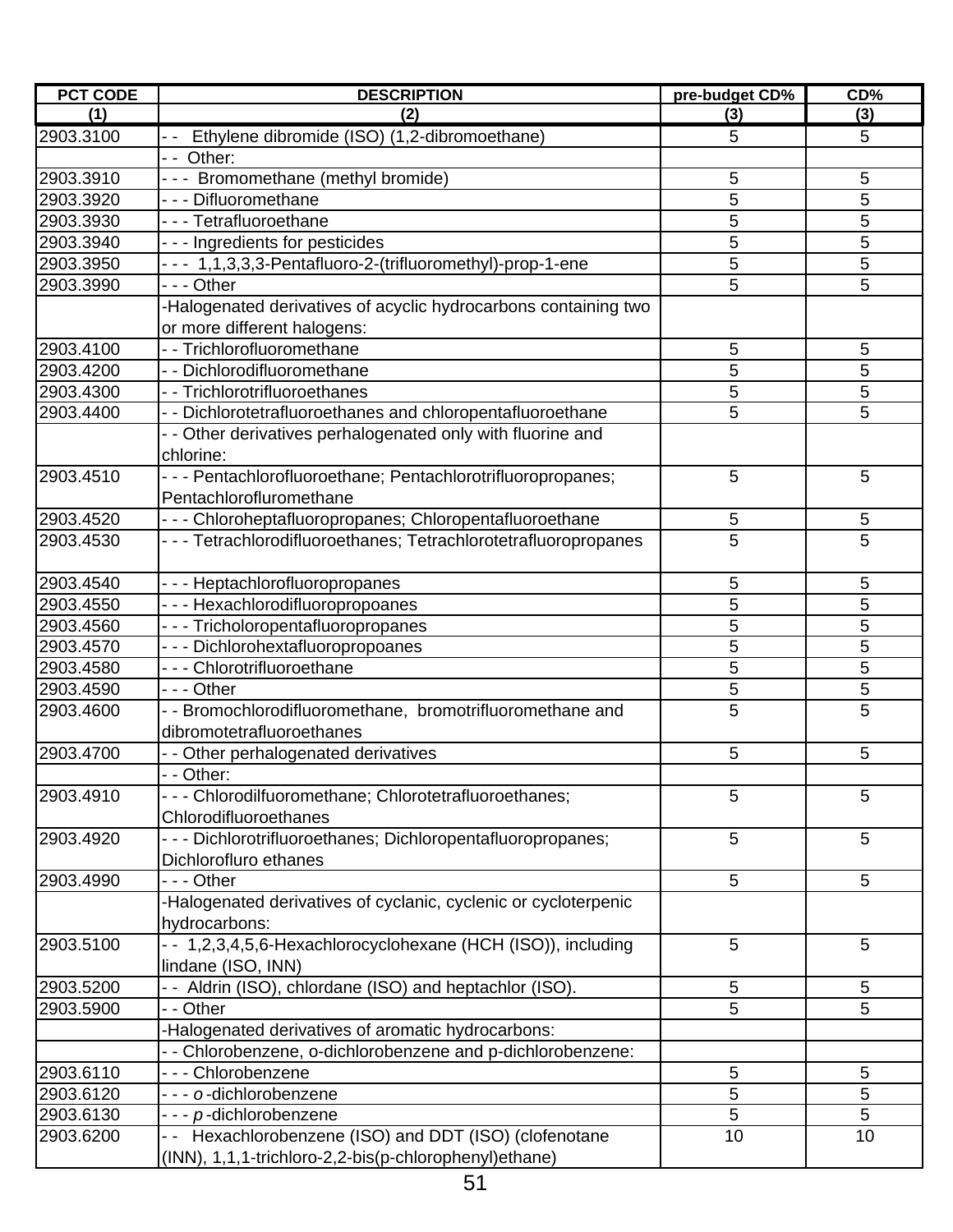| <b>PCT CODE</b> | <b>DESCRIPTION</b>                                                | pre-budget CD%   | CD%         |
|-----------------|-------------------------------------------------------------------|------------------|-------------|
| (1)             | (2)                                                               | (3)              | (3)         |
| 2903.6900       | - - Other                                                         | 5                | 5           |
| 29.04           | Sulphonated, nitrated or nitrosated derivatives of                |                  |             |
|                 | hydrocarbons, whether or not halogenated.                         |                  |             |
|                 | -Derivatives containing only sulpho groups, their salts and ethyl |                  |             |
|                 | esters:                                                           |                  |             |
| 2904.1010       | - - - Benzene sulphonic acid                                      | 10               | 10          |
| 2904.1090       | --- Other                                                         | 5                | 5           |
|                 | -Derivatives containing only nitro or only nitroso groups:        |                  |             |
| 2904.2010       | - - - Nitrobenzene (mirbane oil)                                  | 5                | 5           |
| 2904.2090       | --- Other                                                         | 5                | 5           |
|                 | -Other:                                                           |                  |             |
| 2904.9010       | --- Trichloronitromethane (chloropicrin)                          | 5                | $\sqrt{5}$  |
| 2904.9090       | --- Other                                                         | 5                | 5           |
|                 | II.- ALCOHOLS AND THEIR HALOGENATED,                              |                  |             |
|                 | SULPHONATED, NITRATED OR NITROSATED DERIVATIVES                   |                  |             |
|                 |                                                                   |                  |             |
| 29.05           | Acyclic alcohols and their halogenated, sulphonated,              |                  |             |
|                 | nitrated or nitrosated derivatives.                               |                  |             |
|                 | -Saturated monohydric alcohols:                                   |                  |             |
| 2905.1100       | - - Methanol (methyl alcohol)                                     | 5                | 5           |
|                 | - - Propan-1-o1 (propyl alcohol) and propan-2-ol (isopropyl       |                  |             |
|                 | alcohol):                                                         |                  |             |
| 2905.1210       | - - - Proply alcohol (1-propanol)                                 | 5                | 5           |
| 2905.1220       | - - - Iso propyl alcohol (2-propanol)                             | 5                | 5           |
| 2905.1300       | - - Butan-1-o1 (n-butyl alcohol)                                  | 5                | 5           |
| 2905.1400       | - - Other butanols                                                | 5                | 5           |
| 2905.1600       | - - Octanol (octyl alcohol) and isomers thereof                   | 5                | 5           |
|                 | - - Dodecan -1-o1(lauryl alcohol), hexadecan-1-ol (cetyl alcohol) |                  |             |
|                 | and octadecan-1-ol (stearyl alcohol):                             |                  |             |
| 2905.1710       | - - - Stearyl alcohol                                             | 5                | 5           |
| 2905.1720       | - - - Cetyl alcohol                                               | 5                | 5           |
|                 | - - Other:                                                        |                  |             |
| 2905.1910       | - - - Iso Nonyl Alcholo (INA)                                     | 5                | 5           |
| 2905.1920       | - - - 3,3-dimethylbutan-2-ol (pinacolyl alcohol)                  | 5                | 5           |
| 2905.1990       | - - - Other                                                       | 5                | 5           |
|                 | -Unsaturated monohydric alcohols:                                 |                  |             |
| 2905.2200       | - - Acyclic terpene alcohols                                      | 5                | 5           |
| 2905.2900       | - - Other                                                         | 5                | 5           |
|                 | -Diols:                                                           |                  |             |
| 2905.3100       | -- Ethylene glycol (ethanediol) (MEG)                             | $\boldsymbol{0}$ | $\mathbf 0$ |
| 2905.3200       | - - Propylene glycol (propane-1, 2-diol)                          | 5                | 5           |
| 2905.3900       | - - Other                                                         | 5                | 5           |
|                 | -Other polyhydric alcohols:                                       |                  |             |
| 2905.4100       | --2-Ethyl-2-(hydroxymethyl)propane-1, 3-dio                       | 5                | 5           |
|                 | (trimethylolpropane)                                              |                  |             |
| 2905.4200       | - - Pentaerythritol                                               | 5                | 5           |
| 2905.4300       | - - Mannitol                                                      | 5                | 5           |
| 2905.4400       | - - D-glucitol (sorbitol)                                         | 20               | 20          |
|                 |                                                                   |                  |             |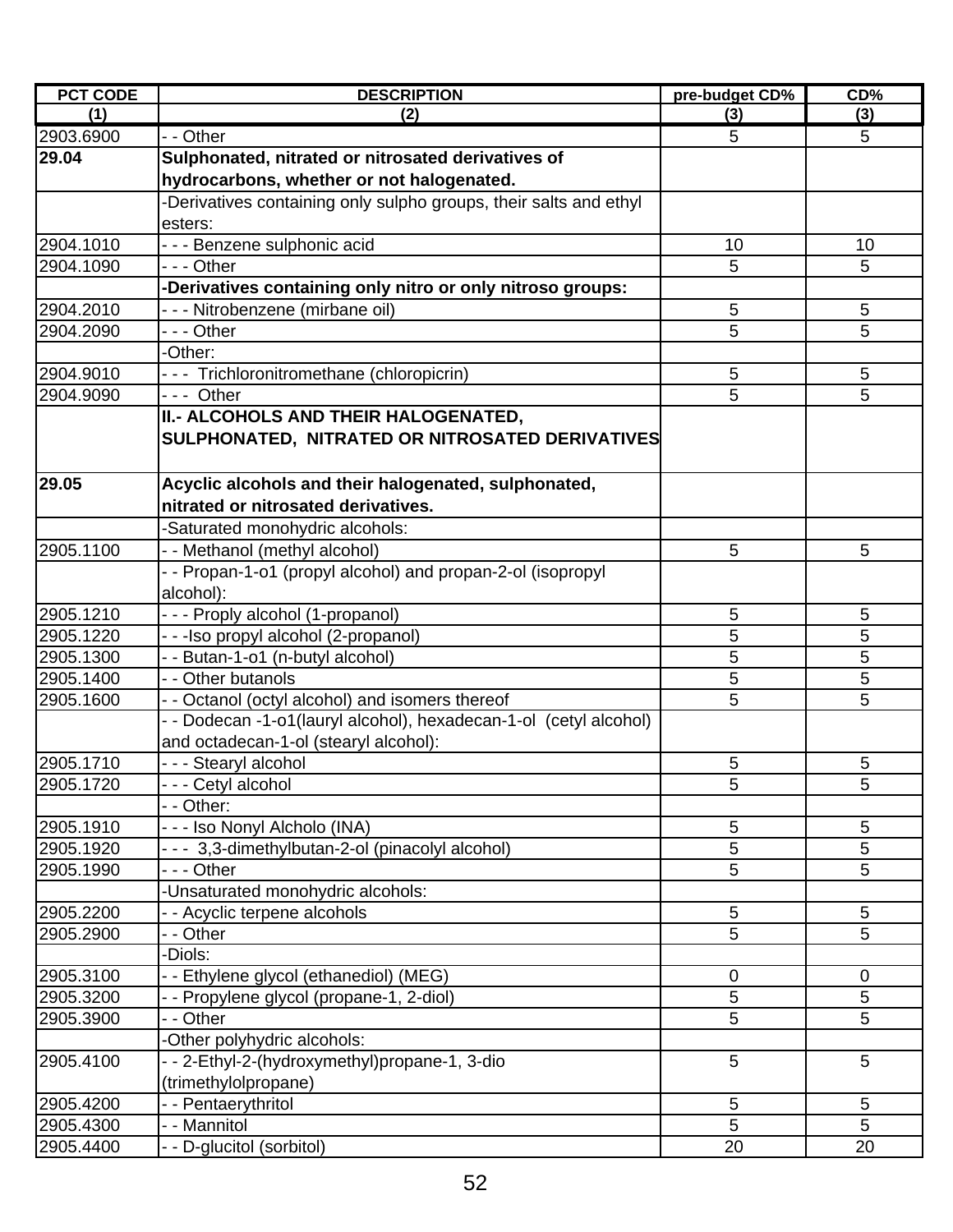| (3)<br>(1)<br>(2)<br>(3)<br>- - Glycerol<br>2905.4500<br>20<br>20<br>2905.4900<br>- - Other<br>20<br>20<br>-Halogenated, sulphonated, nitrated or nitrosated derivatives of<br>acyclic alcohols:<br>2905.5100<br>5<br>-- Ethchlorvynol (INN)<br>5<br>5<br>- - Other<br>5<br>2905.5900<br>29.06<br>Cyclic alcohols and their halogenated, sulphonated, nitrated<br>or nitrosated derivatives.<br>Cyclanic, cyclenic or cycloterpenic:<br>2906.1100<br>- - Menthol<br>5<br>5<br>5<br>5<br>- - Cyclohexanol, methylcyclohexanols and dimethylcyclo-<br>2906.1200<br>hexanols<br>- - Sterols and inositols<br>2906.1300<br>5<br>5<br>- - Other:<br>2906.1910<br>--- Terpineols<br>5<br>5<br>5<br>5<br>2906.1990<br>- - - Other<br>-Aromatic:<br>5<br>2906.2100<br>5<br>- - Benzyl alcohol<br>- - Other:<br>--- Ingredients for pesticides<br>2906.2910<br>5<br>5<br>5<br>5<br>2906.2990<br>--- Other<br>III.- PHENOLS, PHENOL-ALCOHOLS, AND THEIR<br>HALOGENATED, SULPHONATED, NITRATED OR<br><b>NITROSATED DERIVATIVES</b><br>29.07<br>Phenols; phenol-alcohols.<br>-Monophenols:<br>2907.1100<br>- - Phenol (hydroxybenzene) and its salts<br>5<br>5<br>- Cresols and their salts<br>5<br>5<br>2907.1200<br>2907.1300<br>5<br>Octylphenol, nonylphenol and their isomers; salts thereof<br>5<br>5<br>5<br>- Naphthols and their salts<br>2907.1500<br>2907.1900<br>$\overline{-}$ Other<br>5<br>5<br>Polyphenols; phenol-alcohols:<br>- Resorcinol and its salts<br>5<br>5<br>2907.2100<br>5<br>5<br>2907.2200<br>- Hydroquinone (quinol) and its salts<br>5<br>- 4,4'-Isopropylidienediphenol (bisphenol<br>5<br>2907.2300<br>A, diphenylolpropane) and its salts<br>2907.2900<br>5<br>- Other<br>5<br>29.08<br>Halogenated, sulphonated, nitrated or nitrosated derivatives<br>of phenols or phenol-alcohols.<br>Derivatives containing only halogen substituents and their salts<br>2908.1100<br>Pentachlorophenol (ISO)<br>5<br>5<br>Other:<br>4-chloro, 3-methyl phenol, and chlorohyroquinone<br>5<br>2908.1910<br>5<br>5<br>5<br>2908.1990<br>- - Other<br>Other:<br>2908.9100<br>5<br>- - Dinoseb (ISO) and its salts<br>5<br>5<br>5<br>Other<br>2908.9900 | <b>PCT CODE</b> | <b>DESCRIPTION</b> | pre-budget CD% | CD% |
|------------------------------------------------------------------------------------------------------------------------------------------------------------------------------------------------------------------------------------------------------------------------------------------------------------------------------------------------------------------------------------------------------------------------------------------------------------------------------------------------------------------------------------------------------------------------------------------------------------------------------------------------------------------------------------------------------------------------------------------------------------------------------------------------------------------------------------------------------------------------------------------------------------------------------------------------------------------------------------------------------------------------------------------------------------------------------------------------------------------------------------------------------------------------------------------------------------------------------------------------------------------------------------------------------------------------------------------------------------------------------------------------------------------------------------------------------------------------------------------------------------------------------------------------------------------------------------------------------------------------------------------------------------------------------------------------------------------------------------------------------------------------------------------------------------------------------------------------------------------------------------------------------------------------------------------------------------------------------------------------------------------------------------------------------------------------------------------------------------------------------------------------------------------|-----------------|--------------------|----------------|-----|
|                                                                                                                                                                                                                                                                                                                                                                                                                                                                                                                                                                                                                                                                                                                                                                                                                                                                                                                                                                                                                                                                                                                                                                                                                                                                                                                                                                                                                                                                                                                                                                                                                                                                                                                                                                                                                                                                                                                                                                                                                                                                                                                                                                  |                 |                    |                |     |
|                                                                                                                                                                                                                                                                                                                                                                                                                                                                                                                                                                                                                                                                                                                                                                                                                                                                                                                                                                                                                                                                                                                                                                                                                                                                                                                                                                                                                                                                                                                                                                                                                                                                                                                                                                                                                                                                                                                                                                                                                                                                                                                                                                  |                 |                    |                |     |
|                                                                                                                                                                                                                                                                                                                                                                                                                                                                                                                                                                                                                                                                                                                                                                                                                                                                                                                                                                                                                                                                                                                                                                                                                                                                                                                                                                                                                                                                                                                                                                                                                                                                                                                                                                                                                                                                                                                                                                                                                                                                                                                                                                  |                 |                    |                |     |
|                                                                                                                                                                                                                                                                                                                                                                                                                                                                                                                                                                                                                                                                                                                                                                                                                                                                                                                                                                                                                                                                                                                                                                                                                                                                                                                                                                                                                                                                                                                                                                                                                                                                                                                                                                                                                                                                                                                                                                                                                                                                                                                                                                  |                 |                    |                |     |
|                                                                                                                                                                                                                                                                                                                                                                                                                                                                                                                                                                                                                                                                                                                                                                                                                                                                                                                                                                                                                                                                                                                                                                                                                                                                                                                                                                                                                                                                                                                                                                                                                                                                                                                                                                                                                                                                                                                                                                                                                                                                                                                                                                  |                 |                    |                |     |
|                                                                                                                                                                                                                                                                                                                                                                                                                                                                                                                                                                                                                                                                                                                                                                                                                                                                                                                                                                                                                                                                                                                                                                                                                                                                                                                                                                                                                                                                                                                                                                                                                                                                                                                                                                                                                                                                                                                                                                                                                                                                                                                                                                  |                 |                    |                |     |
|                                                                                                                                                                                                                                                                                                                                                                                                                                                                                                                                                                                                                                                                                                                                                                                                                                                                                                                                                                                                                                                                                                                                                                                                                                                                                                                                                                                                                                                                                                                                                                                                                                                                                                                                                                                                                                                                                                                                                                                                                                                                                                                                                                  |                 |                    |                |     |
|                                                                                                                                                                                                                                                                                                                                                                                                                                                                                                                                                                                                                                                                                                                                                                                                                                                                                                                                                                                                                                                                                                                                                                                                                                                                                                                                                                                                                                                                                                                                                                                                                                                                                                                                                                                                                                                                                                                                                                                                                                                                                                                                                                  |                 |                    |                |     |
|                                                                                                                                                                                                                                                                                                                                                                                                                                                                                                                                                                                                                                                                                                                                                                                                                                                                                                                                                                                                                                                                                                                                                                                                                                                                                                                                                                                                                                                                                                                                                                                                                                                                                                                                                                                                                                                                                                                                                                                                                                                                                                                                                                  |                 |                    |                |     |
|                                                                                                                                                                                                                                                                                                                                                                                                                                                                                                                                                                                                                                                                                                                                                                                                                                                                                                                                                                                                                                                                                                                                                                                                                                                                                                                                                                                                                                                                                                                                                                                                                                                                                                                                                                                                                                                                                                                                                                                                                                                                                                                                                                  |                 |                    |                |     |
|                                                                                                                                                                                                                                                                                                                                                                                                                                                                                                                                                                                                                                                                                                                                                                                                                                                                                                                                                                                                                                                                                                                                                                                                                                                                                                                                                                                                                                                                                                                                                                                                                                                                                                                                                                                                                                                                                                                                                                                                                                                                                                                                                                  |                 |                    |                |     |
|                                                                                                                                                                                                                                                                                                                                                                                                                                                                                                                                                                                                                                                                                                                                                                                                                                                                                                                                                                                                                                                                                                                                                                                                                                                                                                                                                                                                                                                                                                                                                                                                                                                                                                                                                                                                                                                                                                                                                                                                                                                                                                                                                                  |                 |                    |                |     |
|                                                                                                                                                                                                                                                                                                                                                                                                                                                                                                                                                                                                                                                                                                                                                                                                                                                                                                                                                                                                                                                                                                                                                                                                                                                                                                                                                                                                                                                                                                                                                                                                                                                                                                                                                                                                                                                                                                                                                                                                                                                                                                                                                                  |                 |                    |                |     |
|                                                                                                                                                                                                                                                                                                                                                                                                                                                                                                                                                                                                                                                                                                                                                                                                                                                                                                                                                                                                                                                                                                                                                                                                                                                                                                                                                                                                                                                                                                                                                                                                                                                                                                                                                                                                                                                                                                                                                                                                                                                                                                                                                                  |                 |                    |                |     |
|                                                                                                                                                                                                                                                                                                                                                                                                                                                                                                                                                                                                                                                                                                                                                                                                                                                                                                                                                                                                                                                                                                                                                                                                                                                                                                                                                                                                                                                                                                                                                                                                                                                                                                                                                                                                                                                                                                                                                                                                                                                                                                                                                                  |                 |                    |                |     |
|                                                                                                                                                                                                                                                                                                                                                                                                                                                                                                                                                                                                                                                                                                                                                                                                                                                                                                                                                                                                                                                                                                                                                                                                                                                                                                                                                                                                                                                                                                                                                                                                                                                                                                                                                                                                                                                                                                                                                                                                                                                                                                                                                                  |                 |                    |                |     |
|                                                                                                                                                                                                                                                                                                                                                                                                                                                                                                                                                                                                                                                                                                                                                                                                                                                                                                                                                                                                                                                                                                                                                                                                                                                                                                                                                                                                                                                                                                                                                                                                                                                                                                                                                                                                                                                                                                                                                                                                                                                                                                                                                                  |                 |                    |                |     |
|                                                                                                                                                                                                                                                                                                                                                                                                                                                                                                                                                                                                                                                                                                                                                                                                                                                                                                                                                                                                                                                                                                                                                                                                                                                                                                                                                                                                                                                                                                                                                                                                                                                                                                                                                                                                                                                                                                                                                                                                                                                                                                                                                                  |                 |                    |                |     |
|                                                                                                                                                                                                                                                                                                                                                                                                                                                                                                                                                                                                                                                                                                                                                                                                                                                                                                                                                                                                                                                                                                                                                                                                                                                                                                                                                                                                                                                                                                                                                                                                                                                                                                                                                                                                                                                                                                                                                                                                                                                                                                                                                                  |                 |                    |                |     |
|                                                                                                                                                                                                                                                                                                                                                                                                                                                                                                                                                                                                                                                                                                                                                                                                                                                                                                                                                                                                                                                                                                                                                                                                                                                                                                                                                                                                                                                                                                                                                                                                                                                                                                                                                                                                                                                                                                                                                                                                                                                                                                                                                                  |                 |                    |                |     |
|                                                                                                                                                                                                                                                                                                                                                                                                                                                                                                                                                                                                                                                                                                                                                                                                                                                                                                                                                                                                                                                                                                                                                                                                                                                                                                                                                                                                                                                                                                                                                                                                                                                                                                                                                                                                                                                                                                                                                                                                                                                                                                                                                                  |                 |                    |                |     |
|                                                                                                                                                                                                                                                                                                                                                                                                                                                                                                                                                                                                                                                                                                                                                                                                                                                                                                                                                                                                                                                                                                                                                                                                                                                                                                                                                                                                                                                                                                                                                                                                                                                                                                                                                                                                                                                                                                                                                                                                                                                                                                                                                                  |                 |                    |                |     |
|                                                                                                                                                                                                                                                                                                                                                                                                                                                                                                                                                                                                                                                                                                                                                                                                                                                                                                                                                                                                                                                                                                                                                                                                                                                                                                                                                                                                                                                                                                                                                                                                                                                                                                                                                                                                                                                                                                                                                                                                                                                                                                                                                                  |                 |                    |                |     |
|                                                                                                                                                                                                                                                                                                                                                                                                                                                                                                                                                                                                                                                                                                                                                                                                                                                                                                                                                                                                                                                                                                                                                                                                                                                                                                                                                                                                                                                                                                                                                                                                                                                                                                                                                                                                                                                                                                                                                                                                                                                                                                                                                                  |                 |                    |                |     |
|                                                                                                                                                                                                                                                                                                                                                                                                                                                                                                                                                                                                                                                                                                                                                                                                                                                                                                                                                                                                                                                                                                                                                                                                                                                                                                                                                                                                                                                                                                                                                                                                                                                                                                                                                                                                                                                                                                                                                                                                                                                                                                                                                                  |                 |                    |                |     |
|                                                                                                                                                                                                                                                                                                                                                                                                                                                                                                                                                                                                                                                                                                                                                                                                                                                                                                                                                                                                                                                                                                                                                                                                                                                                                                                                                                                                                                                                                                                                                                                                                                                                                                                                                                                                                                                                                                                                                                                                                                                                                                                                                                  |                 |                    |                |     |
|                                                                                                                                                                                                                                                                                                                                                                                                                                                                                                                                                                                                                                                                                                                                                                                                                                                                                                                                                                                                                                                                                                                                                                                                                                                                                                                                                                                                                                                                                                                                                                                                                                                                                                                                                                                                                                                                                                                                                                                                                                                                                                                                                                  |                 |                    |                |     |
|                                                                                                                                                                                                                                                                                                                                                                                                                                                                                                                                                                                                                                                                                                                                                                                                                                                                                                                                                                                                                                                                                                                                                                                                                                                                                                                                                                                                                                                                                                                                                                                                                                                                                                                                                                                                                                                                                                                                                                                                                                                                                                                                                                  |                 |                    |                |     |
|                                                                                                                                                                                                                                                                                                                                                                                                                                                                                                                                                                                                                                                                                                                                                                                                                                                                                                                                                                                                                                                                                                                                                                                                                                                                                                                                                                                                                                                                                                                                                                                                                                                                                                                                                                                                                                                                                                                                                                                                                                                                                                                                                                  |                 |                    |                |     |
|                                                                                                                                                                                                                                                                                                                                                                                                                                                                                                                                                                                                                                                                                                                                                                                                                                                                                                                                                                                                                                                                                                                                                                                                                                                                                                                                                                                                                                                                                                                                                                                                                                                                                                                                                                                                                                                                                                                                                                                                                                                                                                                                                                  |                 |                    |                |     |
|                                                                                                                                                                                                                                                                                                                                                                                                                                                                                                                                                                                                                                                                                                                                                                                                                                                                                                                                                                                                                                                                                                                                                                                                                                                                                                                                                                                                                                                                                                                                                                                                                                                                                                                                                                                                                                                                                                                                                                                                                                                                                                                                                                  |                 |                    |                |     |
|                                                                                                                                                                                                                                                                                                                                                                                                                                                                                                                                                                                                                                                                                                                                                                                                                                                                                                                                                                                                                                                                                                                                                                                                                                                                                                                                                                                                                                                                                                                                                                                                                                                                                                                                                                                                                                                                                                                                                                                                                                                                                                                                                                  |                 |                    |                |     |
|                                                                                                                                                                                                                                                                                                                                                                                                                                                                                                                                                                                                                                                                                                                                                                                                                                                                                                                                                                                                                                                                                                                                                                                                                                                                                                                                                                                                                                                                                                                                                                                                                                                                                                                                                                                                                                                                                                                                                                                                                                                                                                                                                                  |                 |                    |                |     |
|                                                                                                                                                                                                                                                                                                                                                                                                                                                                                                                                                                                                                                                                                                                                                                                                                                                                                                                                                                                                                                                                                                                                                                                                                                                                                                                                                                                                                                                                                                                                                                                                                                                                                                                                                                                                                                                                                                                                                                                                                                                                                                                                                                  |                 |                    |                |     |
|                                                                                                                                                                                                                                                                                                                                                                                                                                                                                                                                                                                                                                                                                                                                                                                                                                                                                                                                                                                                                                                                                                                                                                                                                                                                                                                                                                                                                                                                                                                                                                                                                                                                                                                                                                                                                                                                                                                                                                                                                                                                                                                                                                  |                 |                    |                |     |
|                                                                                                                                                                                                                                                                                                                                                                                                                                                                                                                                                                                                                                                                                                                                                                                                                                                                                                                                                                                                                                                                                                                                                                                                                                                                                                                                                                                                                                                                                                                                                                                                                                                                                                                                                                                                                                                                                                                                                                                                                                                                                                                                                                  |                 |                    |                |     |
|                                                                                                                                                                                                                                                                                                                                                                                                                                                                                                                                                                                                                                                                                                                                                                                                                                                                                                                                                                                                                                                                                                                                                                                                                                                                                                                                                                                                                                                                                                                                                                                                                                                                                                                                                                                                                                                                                                                                                                                                                                                                                                                                                                  |                 |                    |                |     |
|                                                                                                                                                                                                                                                                                                                                                                                                                                                                                                                                                                                                                                                                                                                                                                                                                                                                                                                                                                                                                                                                                                                                                                                                                                                                                                                                                                                                                                                                                                                                                                                                                                                                                                                                                                                                                                                                                                                                                                                                                                                                                                                                                                  |                 |                    |                |     |
|                                                                                                                                                                                                                                                                                                                                                                                                                                                                                                                                                                                                                                                                                                                                                                                                                                                                                                                                                                                                                                                                                                                                                                                                                                                                                                                                                                                                                                                                                                                                                                                                                                                                                                                                                                                                                                                                                                                                                                                                                                                                                                                                                                  |                 |                    |                |     |
|                                                                                                                                                                                                                                                                                                                                                                                                                                                                                                                                                                                                                                                                                                                                                                                                                                                                                                                                                                                                                                                                                                                                                                                                                                                                                                                                                                                                                                                                                                                                                                                                                                                                                                                                                                                                                                                                                                                                                                                                                                                                                                                                                                  |                 |                    |                |     |
|                                                                                                                                                                                                                                                                                                                                                                                                                                                                                                                                                                                                                                                                                                                                                                                                                                                                                                                                                                                                                                                                                                                                                                                                                                                                                                                                                                                                                                                                                                                                                                                                                                                                                                                                                                                                                                                                                                                                                                                                                                                                                                                                                                  |                 |                    |                |     |
|                                                                                                                                                                                                                                                                                                                                                                                                                                                                                                                                                                                                                                                                                                                                                                                                                                                                                                                                                                                                                                                                                                                                                                                                                                                                                                                                                                                                                                                                                                                                                                                                                                                                                                                                                                                                                                                                                                                                                                                                                                                                                                                                                                  |                 |                    |                |     |
|                                                                                                                                                                                                                                                                                                                                                                                                                                                                                                                                                                                                                                                                                                                                                                                                                                                                                                                                                                                                                                                                                                                                                                                                                                                                                                                                                                                                                                                                                                                                                                                                                                                                                                                                                                                                                                                                                                                                                                                                                                                                                                                                                                  |                 |                    |                |     |
|                                                                                                                                                                                                                                                                                                                                                                                                                                                                                                                                                                                                                                                                                                                                                                                                                                                                                                                                                                                                                                                                                                                                                                                                                                                                                                                                                                                                                                                                                                                                                                                                                                                                                                                                                                                                                                                                                                                                                                                                                                                                                                                                                                  |                 |                    |                |     |
|                                                                                                                                                                                                                                                                                                                                                                                                                                                                                                                                                                                                                                                                                                                                                                                                                                                                                                                                                                                                                                                                                                                                                                                                                                                                                                                                                                                                                                                                                                                                                                                                                                                                                                                                                                                                                                                                                                                                                                                                                                                                                                                                                                  |                 |                    |                |     |
|                                                                                                                                                                                                                                                                                                                                                                                                                                                                                                                                                                                                                                                                                                                                                                                                                                                                                                                                                                                                                                                                                                                                                                                                                                                                                                                                                                                                                                                                                                                                                                                                                                                                                                                                                                                                                                                                                                                                                                                                                                                                                                                                                                  |                 |                    |                |     |
|                                                                                                                                                                                                                                                                                                                                                                                                                                                                                                                                                                                                                                                                                                                                                                                                                                                                                                                                                                                                                                                                                                                                                                                                                                                                                                                                                                                                                                                                                                                                                                                                                                                                                                                                                                                                                                                                                                                                                                                                                                                                                                                                                                  |                 |                    |                |     |
|                                                                                                                                                                                                                                                                                                                                                                                                                                                                                                                                                                                                                                                                                                                                                                                                                                                                                                                                                                                                                                                                                                                                                                                                                                                                                                                                                                                                                                                                                                                                                                                                                                                                                                                                                                                                                                                                                                                                                                                                                                                                                                                                                                  |                 |                    |                |     |
|                                                                                                                                                                                                                                                                                                                                                                                                                                                                                                                                                                                                                                                                                                                                                                                                                                                                                                                                                                                                                                                                                                                                                                                                                                                                                                                                                                                                                                                                                                                                                                                                                                                                                                                                                                                                                                                                                                                                                                                                                                                                                                                                                                  |                 |                    |                |     |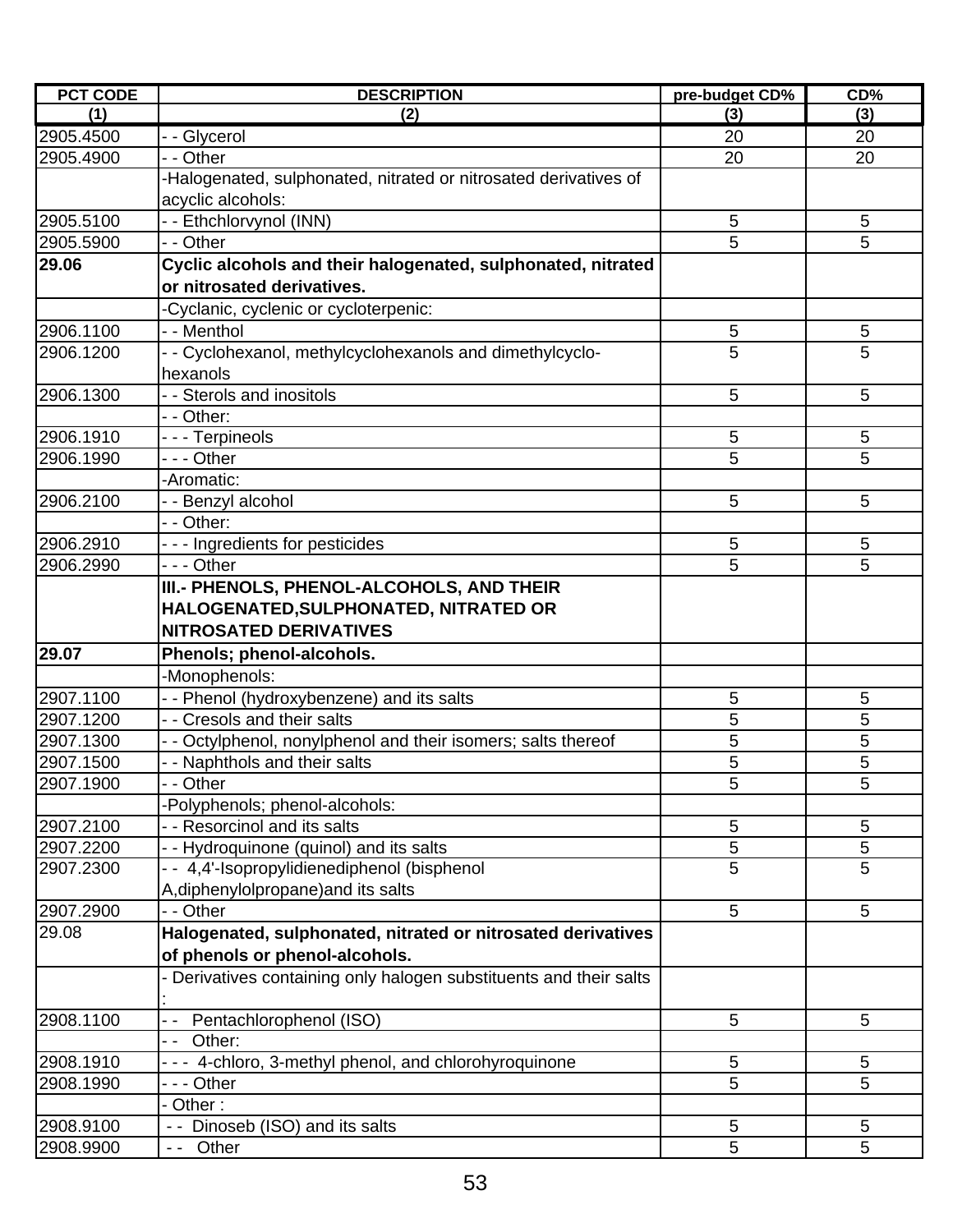| <b>PCT CODE</b>        | <b>DESCRIPTION</b>                                                                                                                                                                                                                        | pre-budget CD% | CD%              |
|------------------------|-------------------------------------------------------------------------------------------------------------------------------------------------------------------------------------------------------------------------------------------|----------------|------------------|
| (1)                    | (2)                                                                                                                                                                                                                                       | (3)            | (3)              |
|                        | IV.- ETHERS, ALCOHOL PEROXIDES, ETHER PEROXIDES,<br>KETONE PEROXIDES, EPOXIDES WITH A THREE-<br>MEMBERED RING, ACETALS AND HEMIACETALS, AND<br>THEIR HALOGENATED, SULPHONATED, NITRATED OR<br><b>NITROSATED DERIVATIVES</b>               |                |                  |
| 29.09                  | Ethers, ether-alcohols, ether-phenols, ether-alcohol-<br>phenols, alcohol peroxides, ether peroxides, ketone<br>peroxides (whether or not chemically defined), and their<br>halogenated, sulphonated, nitrated or nitrosated derivatives. |                |                  |
|                        | -Acyclic ethers and their halogenated, sulphonated, nitrated or                                                                                                                                                                           |                |                  |
|                        | nitrosated derivatives:                                                                                                                                                                                                                   |                |                  |
| 2909.1100              | - - Diethyl ether                                                                                                                                                                                                                         | 5              | 5                |
|                        | - - Other:                                                                                                                                                                                                                                |                |                  |
| 2909.1910<br>2909.1990 | --- Methyl tertiary butyle ether (MTBE)<br>--- Other                                                                                                                                                                                      | 0<br>5         | $\mathbf 0$<br>5 |
| 2909.2000              | -Cyclanic, cyclenic or cycloterpenic ethers and their halogenated,                                                                                                                                                                        | 5              | 5                |
|                        | sulphonated, nitrated or nitrosated derivatives                                                                                                                                                                                           |                |                  |
| 2909.3000              | -Aromatic ethers and their halogenated, sulphonated, nitrated or                                                                                                                                                                          | 5              | 5                |
|                        | nitrosated derivatives<br>-Ether-alcohols and their halogenated, sulphonated, nitrated or                                                                                                                                                 |                |                  |
|                        | nitrosated derivatives:                                                                                                                                                                                                                   |                |                  |
| 2909.4100              | - - 2,2'- Oxydiethanol (diethylene glycol, digol)                                                                                                                                                                                         | 5              | 5                |
| 2909.4300              | - - Monobutyl ethers of ethylene glycol or of diethylene glycol<br>- - Other monoalkylethers of ethylene glycol or of diethylene<br>glycol:                                                                                               | 5              | 5                |
| 2909.4410              | --- Monomethyl ethers of ethylene glycol or of diethylene glycol                                                                                                                                                                          | 5              | 5                |
| 2909.4490              | --- Other                                                                                                                                                                                                                                 | 5              | 5                |
|                        | - - Other:                                                                                                                                                                                                                                |                |                  |
| 2909.4910              | --- Ingredients for pesticides                                                                                                                                                                                                            | 5              | 5                |
| 2909.4990              | - - - Other                                                                                                                                                                                                                               | 5              | 5                |
| 2909.5000              | -Ether-phenols, ether-alcohol-phenols and their halogenated,<br>sulphonated, nitrated or nitrosated derivatives                                                                                                                           | 5              | 5                |
| 2909.6000              | -Alcohol peroxides, ether peroxides, ketone peroxides and their<br>halogenated, sulphonated, nitrated or nitrosated derivatives                                                                                                           | 5              | 5                |
| 29.10                  | Epoxides, epoxyalcohols, epoxyphenols and epoxyethers,<br>with a three-membered ring, and their halogenated,<br>sulphonated, nitrated or nitrosated derivatives.                                                                          |                |                  |
| 2910.1000              | -Oxirane (ethylene oxide)                                                                                                                                                                                                                 | 5              | 5                |
| 2910.2000              | -Methyloxirane (propylene oxide)                                                                                                                                                                                                          | 5              | 5                |
| 2910.3000              | -1-Chloro-2,3-epoxypropane (epichlorohydrin)                                                                                                                                                                                              | 5              | 5                |
| 2910.4000              | - Dieldrin (ISO, INN)                                                                                                                                                                                                                     | 5              | 5                |
| 2910.9000              | -Other                                                                                                                                                                                                                                    | 5              | 5                |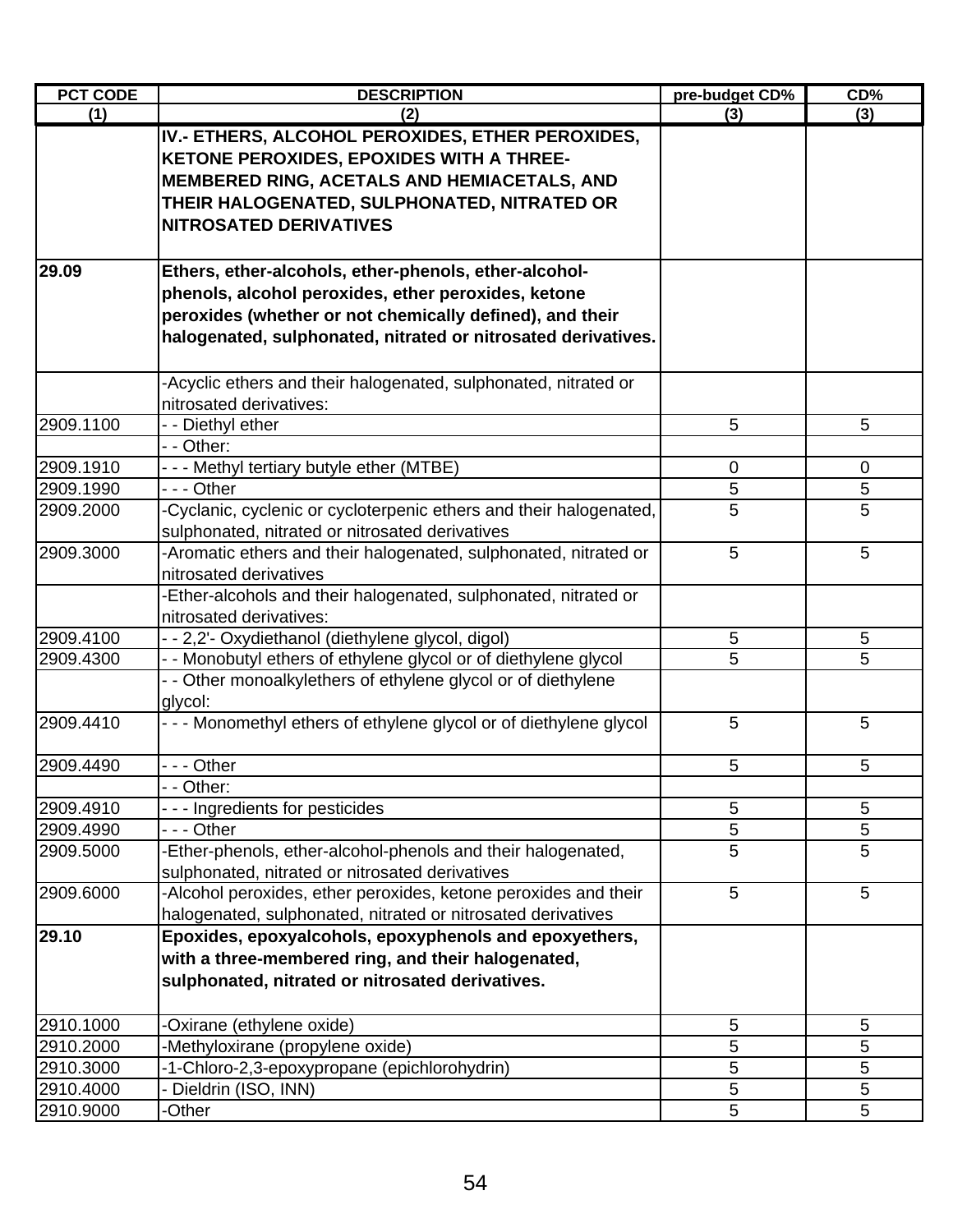| <b>PCT CODE</b> | <b>DESCRIPTION</b>                                                | pre-budget CD% | CD%             |
|-----------------|-------------------------------------------------------------------|----------------|-----------------|
| (1)             | (2)                                                               | (3)            | (3)             |
| 2911.0000       | Acetals and hemiacetals, whether or not with other oxygen         | 5              | 5               |
|                 | function, and their halogenated, sulphonated, nitrated or         |                |                 |
|                 | nitrosated derivatives.                                           |                |                 |
|                 | <b>V.- ALDEHYDE-FUNCTION COMPOUNDS</b>                            |                |                 |
| 29.12           | Aldehydes, whether or not with other oxygen function;             |                |                 |
|                 | cyclic polymers of aldehydes; paraformaldehyde.                   |                |                 |
|                 | -Acyclic aldehydes without other oxygen function:                 |                |                 |
| 2912.1100       | -- Methanal (formaldehyde)                                        | 5              | 5               |
| 2912.1200       | - - Ethanal (acetaldehyde)                                        | 5              | 5               |
| 2912.1900       | - - Other                                                         | 5              | 5               |
|                 | -Cyclic aldehydes without other oxygen function:                  |                |                 |
| 2912.2100       | --Benzaldehyde                                                    | 5              | 5               |
| 2912.2900       | - - Other                                                         | 5              | 5               |
| 2912.3000       | -Aldehyde-alcohols                                                | 5              | 5               |
|                 | -Aldehyde-ethers, aldehyde-phenols and aldehydes with other       |                |                 |
|                 | oxygen function:                                                  |                |                 |
| 2912.4100       | - - Vanillin (4-hydroxy-3-methoxybenzaldehyde)                    | 5              | $5\phantom{.0}$ |
| 2912.4200       | - - Ethylvanillin (e-ethoxy-4-hydroxybenzaldehyde)                | 5              | 5               |
| 2912.4900       | - - Other                                                         | 5              | 5               |
| 2912.5000       | -Cyclic polymers of aldehydes                                     | 5              | 5               |
| 2912.6000       | -Paraformaldehyde                                                 | 5              | $\mathbf 5$     |
| 2913.0000       | Halogenated, sulphonated, nitrated or nitrosated derivatives      | 5              | 5               |
|                 | of products of heading 29.12.                                     |                |                 |
|                 | <b>VI.- KETONE-FUNCTION COMPOUNDS AND QUINONE-</b>                |                |                 |
|                 | <b>FUNCTION COMPOUNDS</b>                                         |                |                 |
| 29.14           | Ketones and quinones, whether or not with other oxygen            |                |                 |
|                 | function, and their halogenated, sulphonated, nitrated or         |                |                 |
|                 | nitrosated derivatives.                                           |                |                 |
|                 | -Acyclic ketones without other oxygen function:                   |                |                 |
| 2914.1100       | - - Acetone                                                       | 15             | 15              |
| 2914.1200       | - - Butanone (methyl ethyl ketone)                                | 5              | 5               |
| 2914.1300       | - - 4-Methylpentan-2-one (methyl isobutyl ketone)                 | 5              | 5               |
| 2914.1900       | - - Other                                                         | 5              | 5               |
|                 | -Cyclanic, cyclenic or cycloterpenic ketones without other oxygen |                |                 |
|                 | function:                                                         |                |                 |
| 2914.2100       | -- Camphor                                                        | 5              | 5               |
| 2914.2200       | - - Cyclohexanone and methylcyclohexanones                        | 5              | 5               |
| 2914.2300       | - - Ionones and methylionones                                     | 5              | 5               |
|                 | - - Other:                                                        |                |                 |
| 2914.2910       | --- Isophorone                                                    | 5              | 5               |
| 2914.2990       | - - - Other                                                       | 5              | 5               |
|                 | -Aromatic ketones without other oxygen function:                  |                |                 |
| 2914.3100       | - - Phenylacetone (phenylpropan-2-one)                            | $\mathbf 5$    | 5               |
| 2914.3900       | - - Other                                                         | 5              | 5               |
| 2914.4000       | Ketone-alcohols and ketone-aldehydes                              | 5              | 5               |
| 2914.5000       | Ketone-phenols and ketones with other oxygen function             | 5              | 5               |
|                 | -Quinones:                                                        |                |                 |
| 2914.6100       | - - Anthraquinone                                                 | 5              | 5               |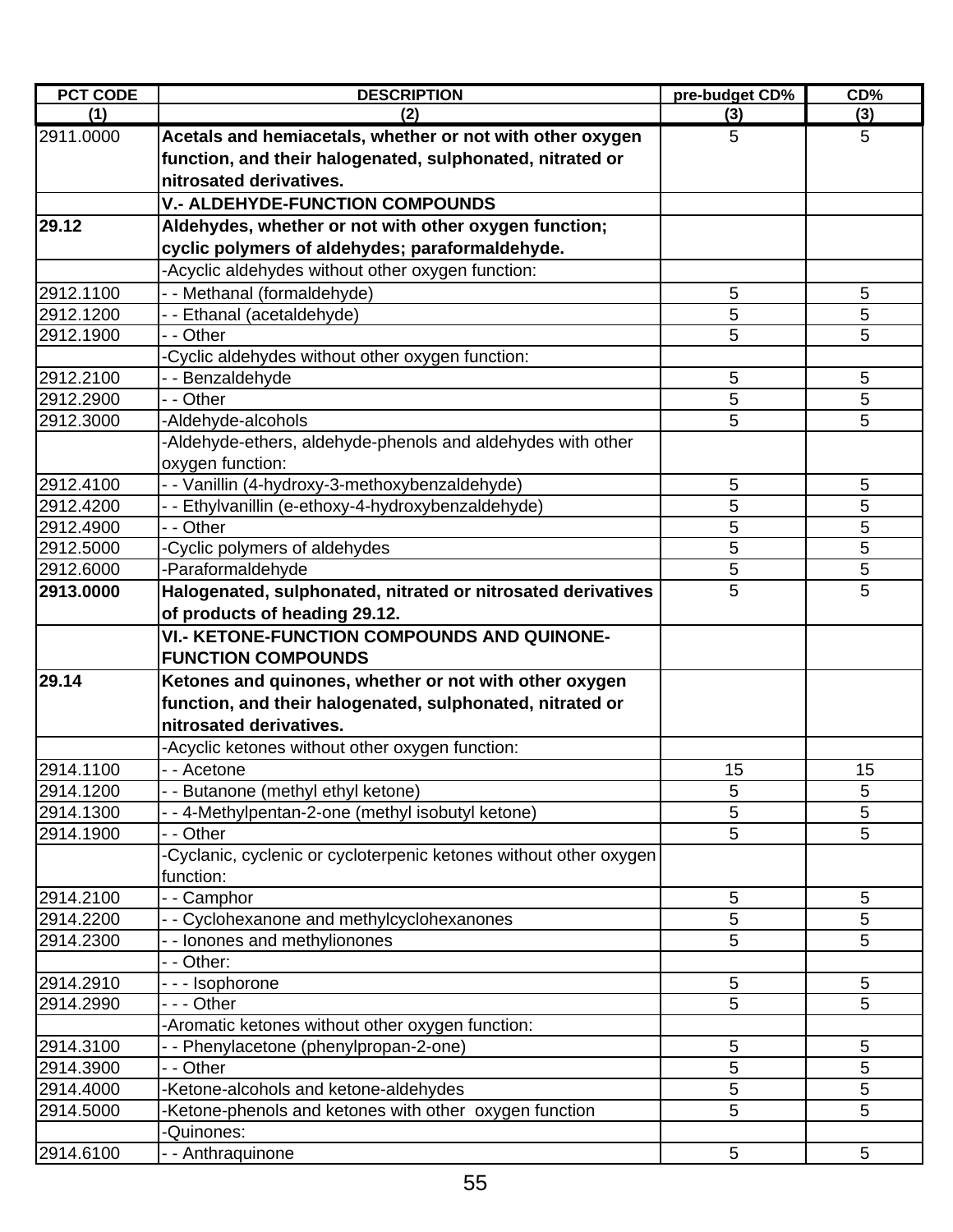| <b>PCT CODE</b>        | <b>DESCRIPTION</b>                                            | pre-budget CD% | CD <sub>0</sub> |
|------------------------|---------------------------------------------------------------|----------------|-----------------|
| (1)                    | (2)                                                           | (3)            | (3)             |
| 2914.6900              | - - Other                                                     | 5              | 5               |
| 2914.7000              | -Halogenated, sulphonated, nitrated or nitrosated derivatives | 5              | 5               |
|                        | VII. CARBOXYLIC ACIDS AND THEIR ANHYDRIDES,                   |                |                 |
|                        | HALIDES, PEROXIDES AND PEROXYACIDS AND THEIR                  |                |                 |
|                        | HALOGENATED, SULPHONATED, NITRATED OR                         |                |                 |
|                        | <b>NITROSATED DERIVATIVES</b>                                 |                |                 |
| 29.15                  | Saturated acyclic monocarboxylic acids and their              |                |                 |
|                        | anhydrides, halides, peroxides and peroxyacids; their         |                |                 |
|                        | halogenated, sulphonated, nitrated or nitrosated derivatives. |                |                 |
|                        |                                                               |                |                 |
|                        | -Formic acid, its salts and esters:                           |                |                 |
| 2915.1100              | - - Formic acid                                               | 25             | 25              |
|                        | - - Salts of formic acid:                                     |                |                 |
| 2915.1210              | --- Sodium formate                                            | 5              | 5               |
| 2915.1290              | - - - Other                                                   | 5              | 5               |
| 2915.1300              | - - Esters of formic acid                                     | 5              | 5               |
|                        | -Acetic acid and its salts; acetic anhydride:                 |                |                 |
| 2915.2100              | - - Acetic acid                                               | 25             | 25              |
| 2915.2400              | - - Acetic anhydride                                          | 10             | 10              |
|                        | - - Other:                                                    |                |                 |
| 2915.2910              | - - - Calcium acetate                                         | 5              | 5               |
| 2915.2920              | - - - Lead acetate                                            | 5              | 5               |
| 2915.2930              | - - - Sodium acetate                                          | 5              | 5               |
| 2915.2940              | - - - Cobalt acetates                                         | 5              | 5               |
| 2915.2990              | - - - Other                                                   | 5              | 5               |
|                        | -Esters of acetic acid:                                       |                |                 |
| 2915.3100              | - - Ethyl acetate                                             | 25             | 25              |
| 2915.3200              | - - Vinyl acetate                                             | 5              | 5               |
| 2915.3300              | - - n-Butyl acetate                                           | 25             | 25              |
| 2915.3600              | -- Dinoseb (ISO) acetate                                      | 5              | 20              |
| 2915.3910              | - - Other:<br>- - - Benzyl acetate                            | 5              | 5               |
| 2915.3920              | - - - Amyl acetate                                            | 5              | 5               |
| 2915.3990              | - - - Other                                                   | 5              | 5               |
| 2915.4000              | -Mono-, di- or trichloroacetic acids, their salts and esters  | 5              | 5               |
|                        |                                                               |                |                 |
| 2915.5000              | -Propionic acid, its salts and esters                         | 5              | 5               |
|                        | -Butanoic acids, pentanoic acids, their salts and esters:     |                |                 |
| 2915.6010              | - - - Butyric acid                                            | 5              | 5               |
| 2915.6020              | --- Salts and ester of butyric acid                           | 5              | 5               |
| 2915.6030              | - - - Salts and ester of valeric acid                         | 5              | 5               |
| 2915.6090              | - - - Other                                                   | 5              | 5               |
|                        | -Palmitic acid, stearic acid, their salts and esters:         |                |                 |
| 2915.7010<br>2915.7090 | - - - Stearic acid<br>- - - Other                             | 20<br>10       | 20<br>10        |
| 2915.9000              | -Other                                                        | 5              | 5               |
|                        |                                                               |                |                 |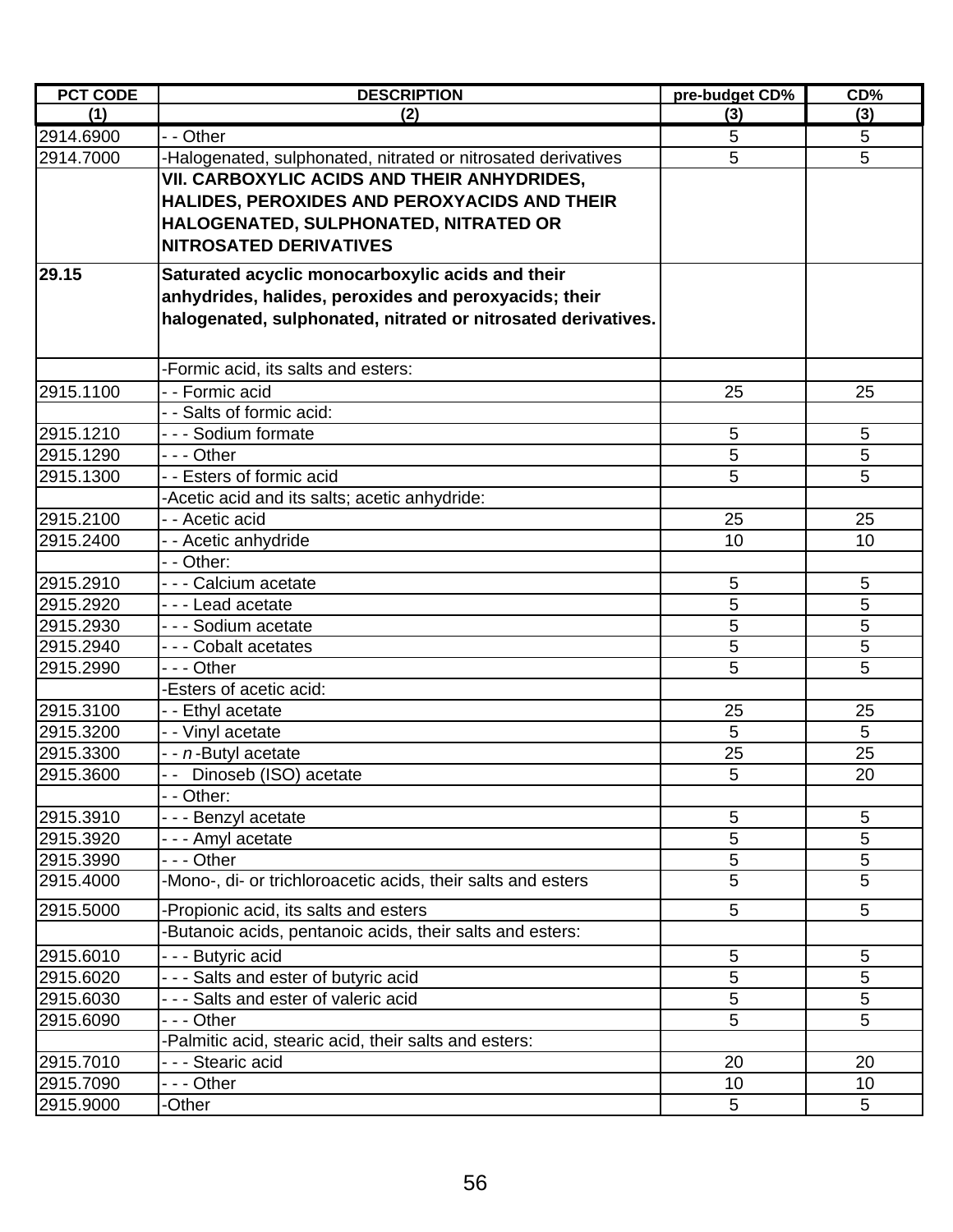| <b>PCT CODE</b> | <b>DESCRIPTION</b>                                                | pre-budget CD%  | CD%         |
|-----------------|-------------------------------------------------------------------|-----------------|-------------|
| (1)             | (2)                                                               | (3)             | (3)         |
| 29.16           | Unsaturated acyclic monocarboxylic acids, cyclic                  |                 |             |
|                 | monocarboxylic acids, their anhydrides, halides, peroxides        |                 |             |
|                 | and peroxyacids; their halogenated, sulphonated, nitrated or      |                 |             |
|                 | nitrosated derivatives.                                           |                 |             |
|                 | -Unsaturated acyclic monocarboxylic acids, their anhydrides,      |                 |             |
|                 | halides, peroxides, peroxyacids and their derivatives:            |                 |             |
| 2916.1100       | - - Acrylic acid and its salts                                    | 5               | 5           |
| 2916.1200       | - - Esters of acrylic acid                                        | 5               | 5           |
| 2916.1300       | - - Methacrylic acid and its salts                                | 5               | 5           |
| 2916.1400       | - - Esters of methacrylic acid                                    | 0               | 0           |
|                 | - - Oleic, linoleic or linolenic acids, their salts and esters:   |                 |             |
| 2916.1510       | --- Oleic cid                                                     | 5               | 5           |
| 2916.1520       | - - - Salts and derivatives of oleic acid                         | 5               | 5           |
| 2916.1590       | - - - Other                                                       | 5               | 5           |
|                 | - - Other:                                                        |                 |             |
| 2916.1910       | - - - Maleic acid, AZDN (2-AZOBIS) Isobutyronitrile 99% Min)      | 0               | $\mathbf 0$ |
| 2916.1990       | --- Other                                                         | 5               | 5           |
| 2916.2000       | -Cyclanic, cyclenic or cycloterpenic monocarboxylic acids, their  | 5               | 5           |
|                 | anhydrides, halides, peroxides, peroxyacids and their derivatives |                 |             |
|                 |                                                                   |                 |             |
|                 | -Aromatic monocarboxylic acids, their anhydrides, halides,        |                 |             |
|                 | peroxides, peroxyacids and their derivatives:                     |                 |             |
|                 | - - Benzoic acid, its salts and esters:                           |                 |             |
| 2916.3110       | - - - Benzoic acid                                                | 5               | 5           |
| 2916.3120       | - - - Sodium benzoate                                             | 5               | 5           |
| 2916.3190       | - - - Other                                                       | 5               | 5           |
| 2916.3200       | Benzoyl peroxide and benzoyl chloride<br>$ -$                     | 5               | 5           |
| 2916.3400       | Phenylacetic acid and its salts                                   | 5               | 5           |
| 2916.3500       | - - Esters of phenylacetic acid                                   | 5               | 5           |
| 2916.3600       | Binapacryl (ISO)                                                  | 10              | 10          |
|                 | - Other:                                                          |                 |             |
| 2916.3910       | - - - Ibuprofen                                                   | 20              | 20          |
| 2916.3920       | --- Ingredients for pesticides                                    | 5               | 5           |
| 2916.3990       | $- -$ - Other                                                     | 10 <sub>1</sub> | 10          |
| 29.17           | Polycarboxylic acids, their anhydrides, halides, peroxides        |                 |             |
|                 | and peroxyacids; their halogenated, sulphonated, nitrated or      |                 |             |
|                 | nitrosated derivatives.                                           |                 |             |
|                 | -Acyclic polycarboxylic acids, their anhydrides, halides,         |                 |             |
|                 | peroxides, peroxyacids and their derivatives:                     |                 |             |
|                 | - - Oxalic acid, its salts and esters:                            |                 |             |
| 2917.1110       | - - - Oxalic acid                                                 | 10              | 10          |
| 2917.1190       | --- Other                                                         | 5               | 5           |
| 2917.1200       | - - Adipic acid, its salts and esters                             | 5               | 5           |
| 2917.1300       | - - Azelaic acid, sebacic acid, their salts and esters            | 5               | 5           |
| 2917.1400       | - - Maleic anhydride                                              | 10              | 10          |
| 2917.1900       | - - Other                                                         | 5               | 5           |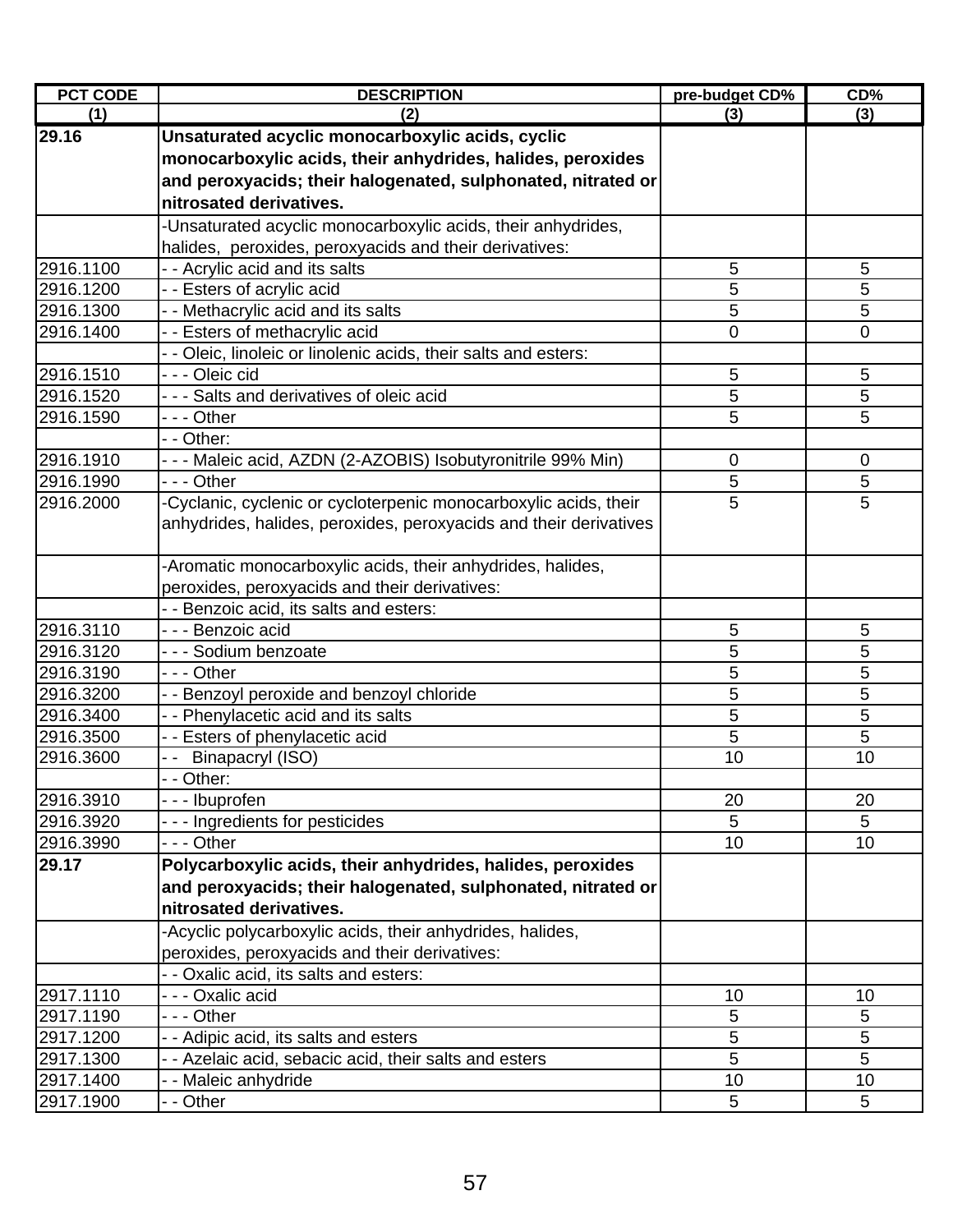| <b>PCT CODE</b> | <b>DESCRIPTION</b>                                                                                                                                                                                  | pre-budget CD% | CD% |
|-----------------|-----------------------------------------------------------------------------------------------------------------------------------------------------------------------------------------------------|----------------|-----|
| (1)             | (2)                                                                                                                                                                                                 | (3)            | (3) |
| 2917.2000       | -Cyclanic, cyclenic or cycloterpenic polycarboxylic acids, their<br>anhydrides, halides, peroxides, peroxyacids and their derivatives                                                               | 5              | 5   |
|                 | -Aromatic polycarboxylic acids, their anhydrides, halides,<br>peroxides, peroxyacids and their derivatives:                                                                                         |                |     |
| 2917.3200       | - - Dioctyl orthophthalates                                                                                                                                                                         | 20             | 20  |
| 2917.3300       | - - Dinonyl or didecyl orthophthalates                                                                                                                                                              | 15             | 15  |
|                 | - - Other esters of orthophthalic acid:                                                                                                                                                             |                |     |
| 2917.3410       | --- Dibutyl orthophthalates                                                                                                                                                                         | 10             | 10  |
| 2917.3490       | --- Other                                                                                                                                                                                           | 10             | 10  |
| 2917.3500       | - - Phthalic anhydride                                                                                                                                                                              | 15             | 15  |
|                 | - - Terephthalic acid and its salts:                                                                                                                                                                |                |     |
| 2917.3610       | - - - Pure terephthalic acid (PTA)                                                                                                                                                                  | 15             | 15  |
| 2917.3690       | --- Other                                                                                                                                                                                           | 5              | 5   |
| 2917.3700       | - - Dimethyl terephthalate (DMT)                                                                                                                                                                    | 5              | 5   |
|                 | - - Other:                                                                                                                                                                                          |                |     |
| 2917.3910       | - - - Iso phthalic acid                                                                                                                                                                             | $\sqrt{5}$     | 5   |
| 2917.3990       | $- -$ - Other                                                                                                                                                                                       | 5              | 5   |
| 29.18           | Carboxylic acids with additional oxygen function and their<br>anhydrides, halides, peroxides and peroxyacids; their<br>halogenated, sulphonated, nitrated or nitrosated derivatives.                |                |     |
|                 | -Carboxylic acids with alcohol function but without other oxygen<br>function, their anhydrides, halides, peroxides, peroxyacids and<br>their derivatives:<br>- - Lactic acid, its salts and esters: |                |     |
| 2918.1110       | - - - Lactic acid                                                                                                                                                                                   | 5              | 5   |
| 2918.1190       | --- Other                                                                                                                                                                                           | 5              | 5   |
| 2918.1200       | - - Tartaric acid                                                                                                                                                                                   | 5              | 5   |
| 2918.1300       | - - Salts and esters of tartaric acid                                                                                                                                                               | 5              | 5   |
| 2918.1400       | - Citric acid                                                                                                                                                                                       | 10             | 10  |
|                 | - - Salts and esters of citric acid:                                                                                                                                                                |                |     |
| 2918.1510       | - - - Sodium citrate                                                                                                                                                                                | 5              | 5   |
| 2918.1590       | - - - Other                                                                                                                                                                                         | 5              | 5   |
| 2918.1600       | - - Gluconic acid, its salts and esters                                                                                                                                                             | 5              | 5   |
| 2918.1800       | -- Chlorobenzilate (ISO)                                                                                                                                                                            | 5              | 5   |
|                 | - - Other:                                                                                                                                                                                          |                |     |
| 2918.1910       | - - - 2,2-Diphenyl-2-hydroxyacetic acid (benzilic acid)                                                                                                                                             | 5              | 5   |
| 2918.1990       | --- Other                                                                                                                                                                                           | 5              | 5   |
|                 | -Carboxylic acids with phenol function but without other oxygen<br>function, their anhydrides, halides, peroxides, peroxyacids and<br>their derivatives:                                            |                |     |
|                 | - - Salicylic acid and its salts:                                                                                                                                                                   |                |     |
| 2918.2110       | - - - Salicylic acid                                                                                                                                                                                | 5              | 5   |
| 2918.2120       | - - - Sodium salicylate                                                                                                                                                                             | 5              | 5   |
| 2918.2130       | --- Methyl salicylate                                                                                                                                                                               | 5              | 5   |
| 2918.2190       | - - - Other                                                                                                                                                                                         | 5              | 5   |
|                 | - - O-Acetylsalicylic acid, its salts and esters:                                                                                                                                                   |                |     |
| 2918.2210       | - - - Aspirin                                                                                                                                                                                       | 25             | 25  |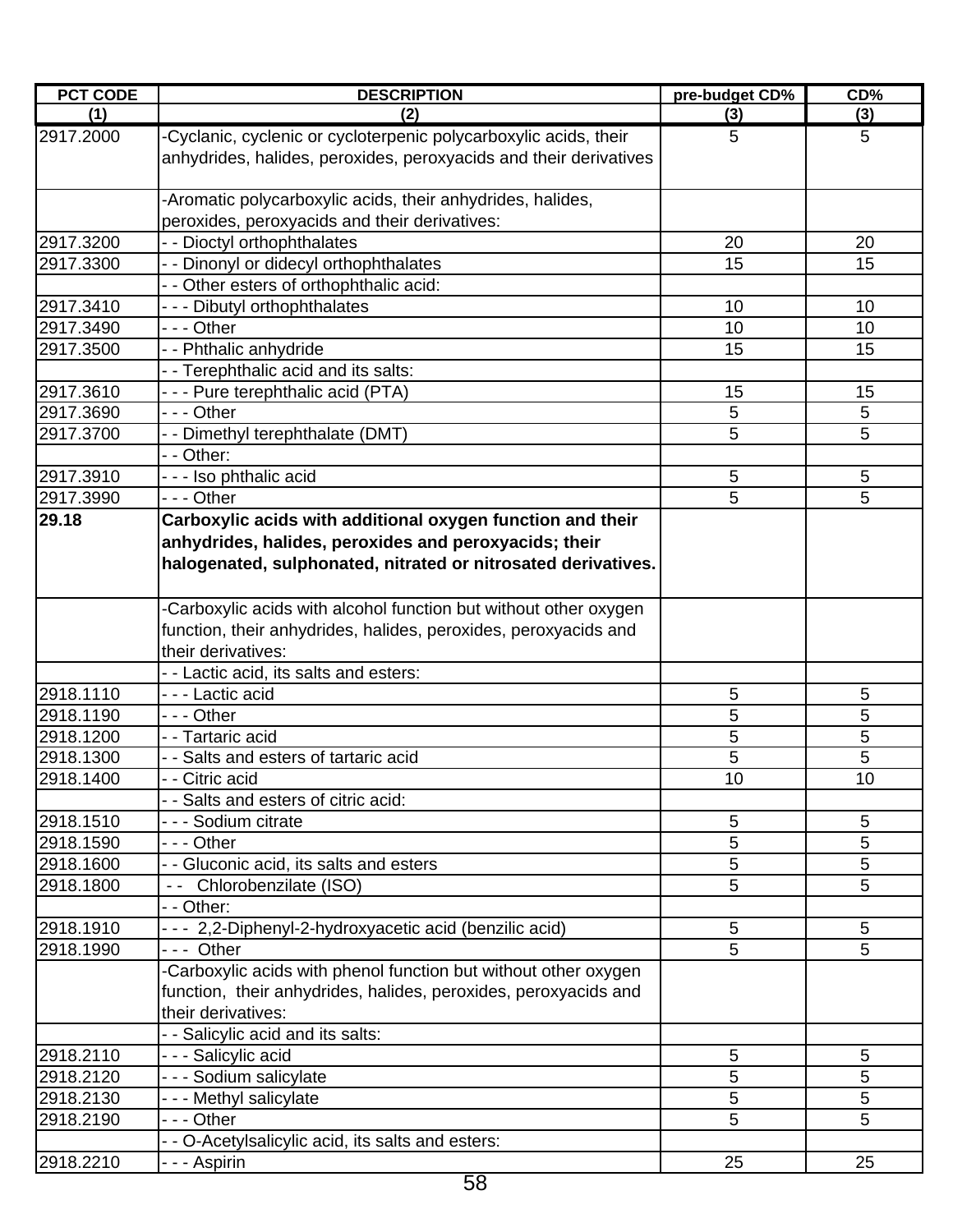| <b>PCT CODE</b> | <b>DESCRIPTION</b>                                                                     | pre-budget CD%      | CD%    |
|-----------------|----------------------------------------------------------------------------------------|---------------------|--------|
| (1)             | (2)                                                                                    | (3)                 | (3)    |
| 2918.2290       | $- -$ Other                                                                            | 10                  | 10     |
| 2918.2300       | - - Other esters of salicyclic acid and their salts                                    | 5                   | 5      |
| 2918.2900       | - - Other                                                                              | 10                  | 10     |
| 2918.3000       | -Carboxylic acids with aldehyde or ketone function but without                         | 5                   | 5      |
|                 | other oxygen function, their anhydrides, halides, peroxides,                           |                     |        |
|                 | peroxyacids and their derivatives                                                      |                     |        |
|                 | - Other:                                                                               |                     |        |
| 2918.9100       | - - 2,4,5-T (ISO) (2,4,5-trichlorophenoxyacetic acid), its salts                       | 5                   | 5      |
|                 | and esters                                                                             |                     |        |
|                 | -- Other:                                                                              |                     |        |
| 2918.9910       | --- Ingredients for pesticides                                                         | 5                   | 5      |
| 2918.9990       | - - - Other                                                                            | 5                   | 5      |
|                 | VIII.- ESTERS OF INORGANIC ACIDS OF NON-METALS AND                                     |                     |        |
|                 | THEIR SALTS, AND THEIR HALOGENATED, SULPHONATED,                                       |                     |        |
|                 | NITRATED OR NITROSATED DERIVATIVES                                                     |                     |        |
|                 |                                                                                        |                     |        |
| 29.19           | Phosphoric esters and their salts, including                                           |                     |        |
|                 | lactophosphates; their halogenated, sulphonated, nitrated or                           |                     |        |
|                 | nitrosated derivatives.                                                                |                     |        |
| 2919.1000       | - Tris(2,3-dibromopropyl) phosphate                                                    | 5                   | 5      |
|                 | - Other:                                                                               |                     |        |
| 2919.9010       |                                                                                        | 5                   | 5      |
| 2919.9090       | --- Ingredients for pesticides<br>$- -$ Other                                          | 5                   | 5      |
| 29.20           | Esters of other inorganic acids of non- metals (excluding                              |                     |        |
|                 | esters of hydrogen halides) and their salts; their                                     |                     |        |
|                 |                                                                                        |                     |        |
|                 | halogenated, sulphonated, nitrated or nitrosated derivatives.                          |                     |        |
|                 |                                                                                        |                     |        |
|                 | - Thiophosphoric esters (phosphorothioates) and their salts; their                     |                     |        |
|                 | halogenated, sulphonated, nitrated or nitrosated derivatives :                         |                     |        |
|                 |                                                                                        |                     |        |
| 2920.1100       | - - Parathion (ISO) and parathion-methyl (ISO) (methyl-                                | 5                   | 5      |
| 2920.1900       | parathion)                                                                             | 5                   |        |
|                 | -- Other                                                                               |                     | 5      |
| 2920.9010       | -Other:                                                                                |                     | 5      |
|                 | --- Sulphonic esters and derivatives                                                   | 5                   |        |
| 2920.9020       | --- Ingredients for pesticides<br>--- Diethyl phosphite; Dimethyl phosphite; Trimethyl | 5<br>$\overline{5}$ | 5<br>5 |
| 2920.9030       |                                                                                        |                     |        |
|                 | phosphite; Triethyl phosphite                                                          | 5                   |        |
| 2920.9090       | - - - Other                                                                            |                     | 5      |
|                 | IX.-NITROGEN-FUNCTION COMPOUNDS                                                        |                     |        |
| 29.21           | <b>Amine-function compounds.</b>                                                       |                     |        |
|                 | -Acyclic monoamines and their derivatives; salts thereof:                              |                     |        |
| 2921.1100       | - - Methylamine, di- or trimethylamine and their salts                                 | 5                   | 5      |
|                 | - - Other:                                                                             |                     |        |
| 2921.1910       | - - - Paraxylidine sulfamic acid                                                       | 5                   | 5      |
| 2921.1920       | --- Bis(2-chloroethyl) ethylamine                                                      | 5                   | 5      |
| 2921.1930       | --- Chlormethine (INN) (bis(2-chloroethyl)methylamine)                                 | 5                   | 5      |
| 2921.1940       | --- Trichlomethine (INN) (tris(2-chloroethyl)amine)                                    | 5                   | 5      |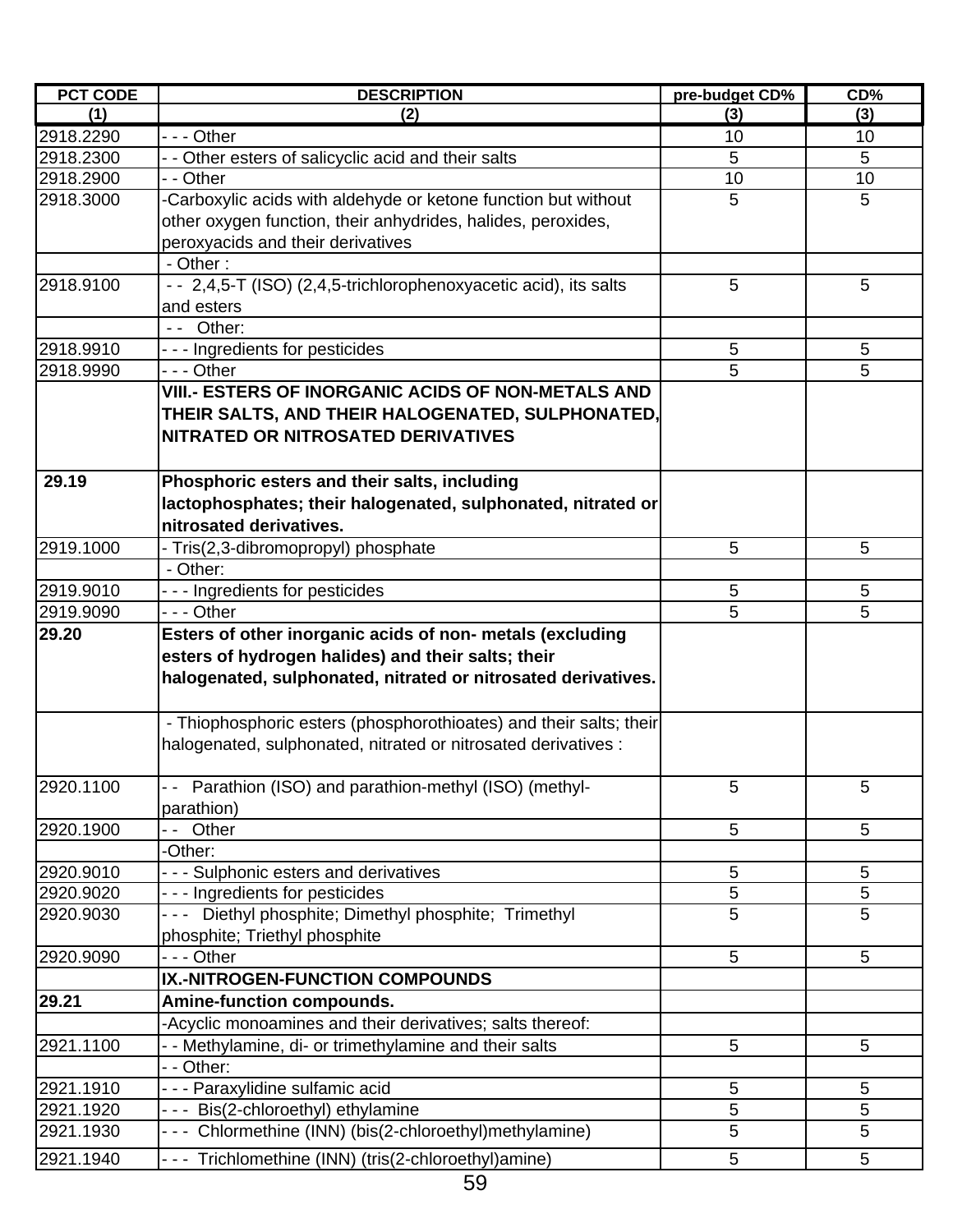| <b>PCT CODE</b> | <b>DESCRIPTION</b>                                                                                                           | pre-budget CD% | CD%         |
|-----------------|------------------------------------------------------------------------------------------------------------------------------|----------------|-------------|
| (1)             | (2)                                                                                                                          | (3)            | (3)         |
| 2921.1950       | - - - N, N-Dialkyl(methyl, ethyl, n-propyl or isopropyl)2-<br>chloroethylamines and their protonated salts                   | 5              | 5           |
| 2921.1990       | --- Other                                                                                                                    | 5              | 5           |
|                 | -Acyclic polyamines and their derivatives; salts thereof:                                                                    |                |             |
| 2921.2100       | - - Ethylenediamine and its salts                                                                                            | 5              | 5           |
| 2921.2200       | - - Hexamethylenediamine and its salts                                                                                       | 5              | 5           |
|                 | - - Other:                                                                                                                   |                |             |
| 2921.2910       | - - - Aceto Acetic ortho anisidine                                                                                           | 5              | 5           |
| 2921.2920       | - - - Di amino stilbene                                                                                                      | 5              | 5           |
| 2921.2990       | --- Other                                                                                                                    | 5              | $\mathbf 5$ |
| 2921.3000       | -Cyclanic, cyclenic or cycloterpenic mono- or polyamines, and<br>their derivatives; salts thereof                            | 5              | 5           |
|                 | -Aromatic monoamines and their derivatives; salts thereof:                                                                   |                |             |
|                 | - - Aniline and its salts:                                                                                                   |                |             |
| 2921.4110       | - - - Aniline                                                                                                                | 5              | 5           |
| 2921.4190       | --- Other                                                                                                                    | 5              | 5           |
| 2921.4200       | - - Aniline derivatives and their salts                                                                                      | 5              | 5           |
|                 | - - Toluidines and their derivatives; salts thereof:                                                                         |                |             |
| 2921.4310       | --- Ingredients for pesticides                                                                                               | 5              | 5           |
| 2921.4390       | - - - Other                                                                                                                  | 5              | 5           |
| 2921.4400       | - - Diphenylamine and its derivatives; salts thereof                                                                         | 5              | 5           |
|                 | --1-Naphthylamine (alpha-naphthylamine), 2-naphthylamine                                                                     |                |             |
|                 | (beta-naphthylamine) and their derivatives; salts thereof:                                                                   |                |             |
| 2921.4510       | - - - Sodium naphthionate                                                                                                    | 5              | 5           |
| 2921.4590       | --- Other                                                                                                                    | 5              | 5           |
| 2921.4600       | - - Amfetamine (INN), benzfetamine (INN), dexamfetamine (INN),<br>etilamfetamine (INN), fencamfamin (INN), lefetamine (INN), | 5              | 5           |
|                 | levamfetamine (INN), mefenorex (INN) and phentermine (INN);<br>salts thereof                                                 |                |             |
| 2921.4900       | - - Other                                                                                                                    | 5              | 5           |
|                 | -Aromatic polyamines and their derivatives; salts thereof:                                                                   |                |             |
|                 | - - o-, m-, p-Phenylenediamine, diaminotoluenes, and their                                                                   |                |             |
|                 | derivatives; salts thereof:                                                                                                  |                |             |
| 2921.5110       | --- Ingredients for pesticides                                                                                               | 5              | 5           |
| 2921.5190       | - - - Other                                                                                                                  | 5              | 5           |
| 2921.5900       | - - Other                                                                                                                    | 5              | 5           |
| 29.22           | Oxygen-function amino-compounds.                                                                                             |                |             |
|                 | -Amino- alcohols, other than those containing more than one kind                                                             |                |             |
|                 | of oxygen function, their ethers and esters; salts thereof:                                                                  |                |             |
| 2922.1100       | - - Monoethanolamine and its salts                                                                                           | 5              | 5           |
| 2922.1200       | - - Diethanolamine and its salts                                                                                             | 5              | 5           |
|                 | - - Triethanolamine and its salts:                                                                                           |                |             |
| 2922.1310       | --- Triethanolamine                                                                                                          | 5              | 5           |
| 2922.1390       | --- Other                                                                                                                    | 5              | 5           |
| 2922.1400       | - - Dextropropoxyphene (INN) and its salts                                                                                   | 5              | 5           |
|                 | - - Other:                                                                                                                   |                |             |
|                 | - - - N,N-Dialkyl (methyl, ethyl, n-propyl or isopropyl)-2-                                                                  |                |             |
|                 | aminoethanols and their protonated salts:                                                                                    |                |             |
| 2922.1911       | - - - - N, N-Dimethyl-2-aminoethanol and its protonated salts                                                                | 5              | 5           |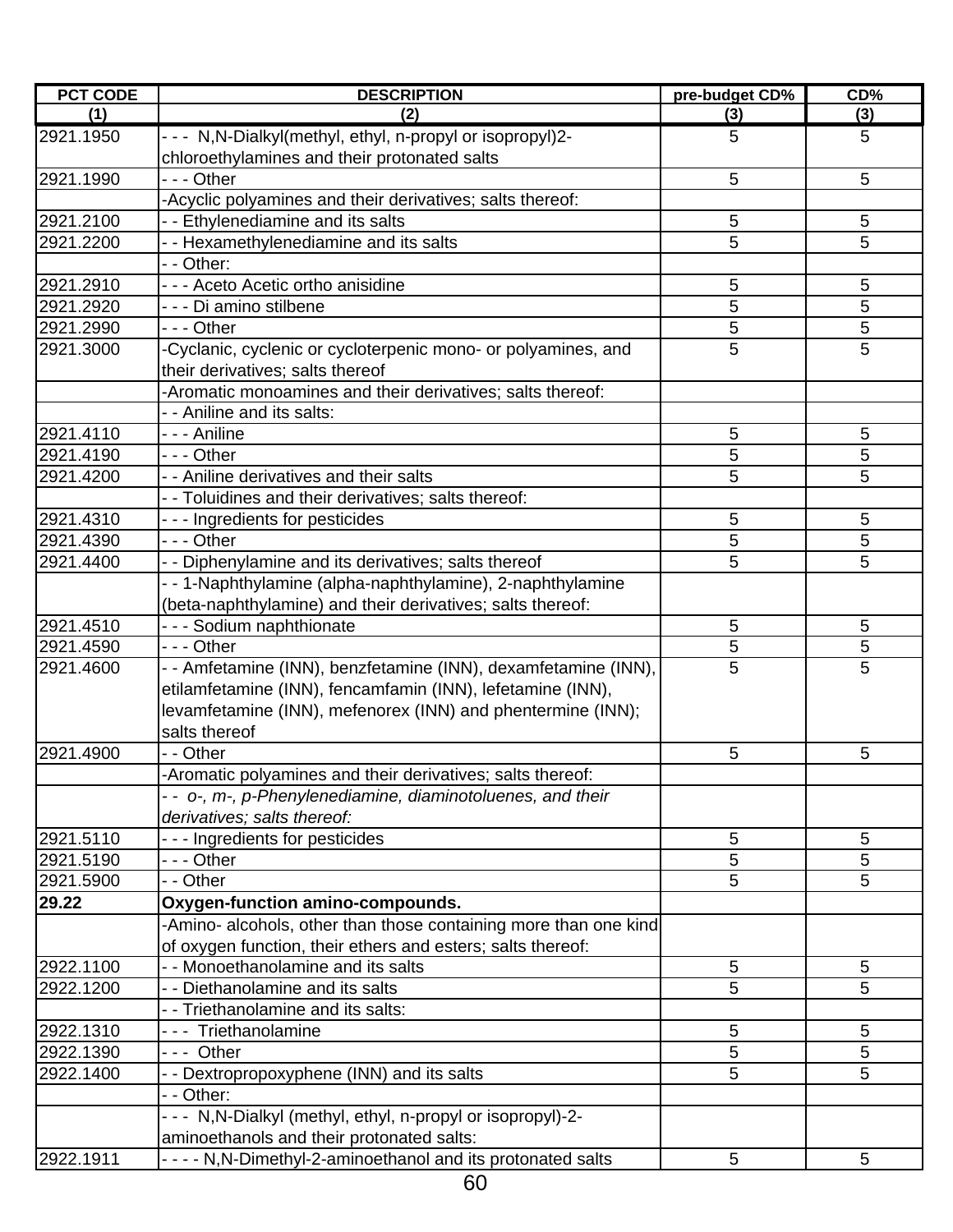| <b>PCT CODE</b> | <b>DESCRIPTION</b>                                              | pre-budget CD% | CD% |
|-----------------|-----------------------------------------------------------------|----------------|-----|
| (1)             | (2)                                                             | (3)            | (3) |
| 2922.1912       | - - - - N, N-Diethyl-2-aminoethanol and its protonated salts    | 5              | 5   |
| 2922.1919       | - - - - Other                                                   | 5              | 5   |
| 2922.1920       | --- Ethyldiethanolamine                                         | 5              | 5   |
| 2922.1930       | --- Methyldiethanolamine                                        | 5              | 5   |
| 2922.1990       | --- Other                                                       | 5              | 5   |
|                 | -Amino-naphthols and other amino- phenols, other than those     |                |     |
|                 | containing more than one kind of oxygen function, their ethers  |                |     |
|                 | and esters; salts thereof:                                      |                |     |
| 2922.2100       | - - Aminohydroxynaphthalenesulphonic acids and their salts      | 5              | 5   |
| 2922.2900       | - - Other                                                       | 5              | 5   |
|                 | -Amino-aldehydes, amino-ketones and amino-quinones, other       |                |     |
|                 | than those containing more than one kind of oxygen function;    |                |     |
|                 | salts thereof:                                                  |                |     |
| 2922.3100       | - - Amfepramone (INN), methadone (INN) and normethadone         | 5              | 5   |
|                 | (INN); salts thereof                                            |                |     |
| 2922.3900       | - - Other                                                       | 5              | 5   |
|                 | -Amino-acids, other than those containing more than one kind of |                |     |
|                 | oxygen function, and their esters; salts thereof:               |                |     |
| 2922.4100       | - - Lysine and its esters, salts thereof                        | 5              | 5   |
|                 | - - Glutamic acid and its salts:                                |                |     |
| 2922.4210       | - - - Monosodium glutamate                                      | 5              | 5   |
| 2922.4290       | --- Other                                                       | 5              | 5   |
| 2922.4300       | - - Anthranilic acid and its salt                               | 5              | 5   |
| 2922.4400       | - - Tilidine (INN) and its salts                                | 5              | 5   |
|                 | - - Other:                                                      |                |     |
| 2922.4910       | - - - Alanine                                                   | 5              | 5   |
| 2922.4990       | - - - Other                                                     | 5              | 5   |
| 2922.5000       | -Amino-alcohol-phenols, amino-acid-phenols and other amino-     | 5              | 5   |
|                 | compounds with oxygen function                                  |                |     |
| 29.23           | Quaternary ammonium salts and hydroxides; lecithins and         |                |     |
|                 | other phosphoaminolipids, whether or not                        |                |     |
|                 | chemicallydefined.                                              |                |     |
|                 | -Choline and its salts                                          |                |     |
| 2923.1000       |                                                                 | 5              | 5   |
| 2923.2000       | -Lecithins and other phosphoaminolipids                         | 5              | 5   |
|                 | -Other:                                                         |                |     |
| 2923.9010       | --- Betain                                                      | 5              | 5   |
| 2923.9090       | --- Other                                                       | 5              | 5   |
| 29.24           | Carboxyamide-function compounds; amide-function                 |                |     |
|                 | compounds of carbonic acid.                                     |                |     |
|                 | -Acyclic amides (including acyclic carbamates) and their        |                |     |
|                 | derivatives; salts thereof:                                     |                |     |
| 2924.1100       | - - Meprobamate (INN)                                           | 5              | 5   |
| 2924.1200       | - - Fluoroacetamide (ISO), monocrotophos (ISO) and              | 5              | 5   |
|                 | phosphamidon (ISO)                                              |                |     |
|                 | - - Other:                                                      |                |     |
| 2924.1910       | - - - Acetamide                                                 | 5              | 5   |
| 2924.1920       | - - - Acrylamido methyl propane sulphonic acid (AMPS)           | $\mathbf 0$    | 0   |
| 2924.1990       | --- Other                                                       | 5              | 5   |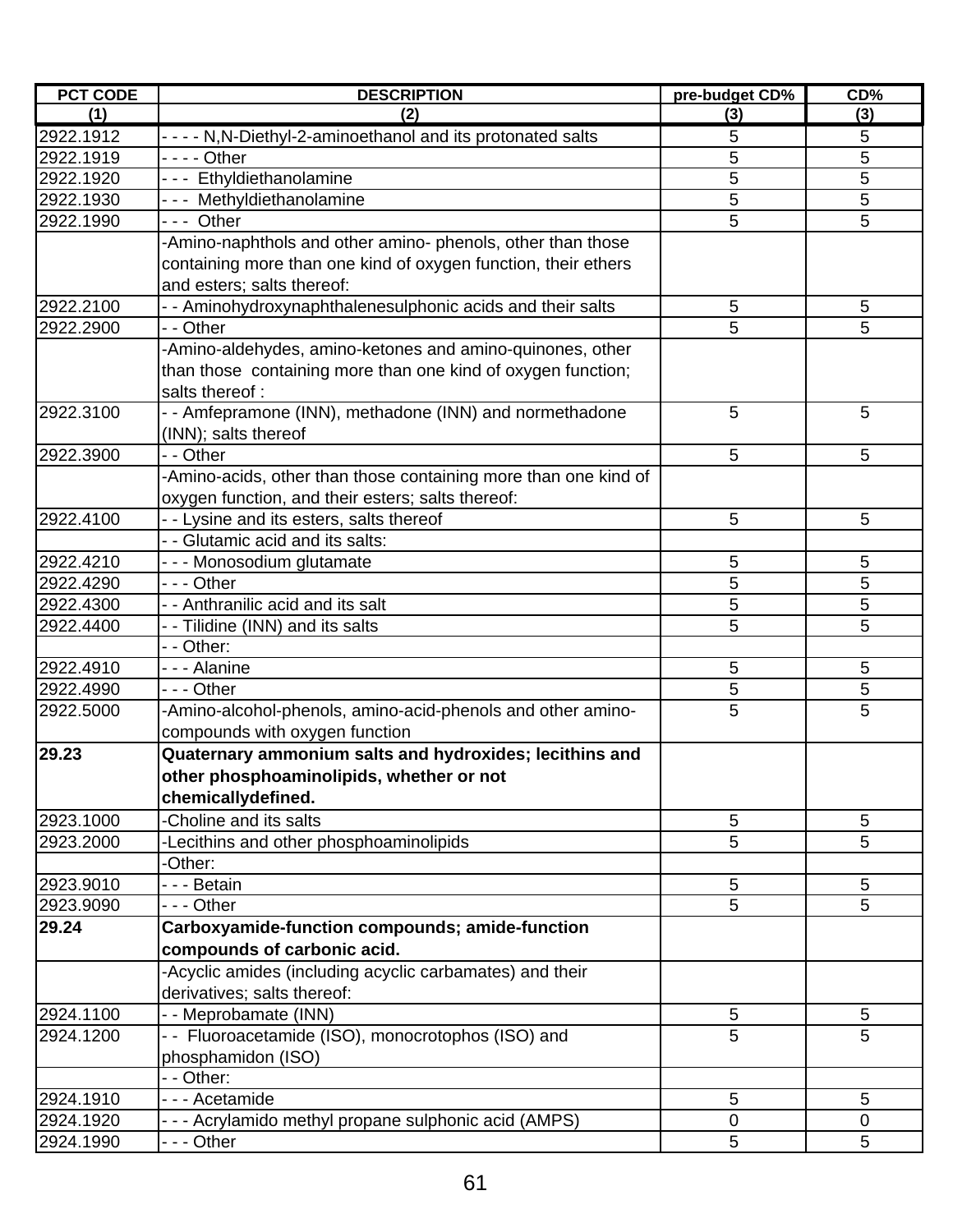| <b>PCT CODE</b> | <b>DESCRIPTION</b>                                                             | pre-budget CD% | CD%             |
|-----------------|--------------------------------------------------------------------------------|----------------|-----------------|
| (1)             | (2)                                                                            | (3)            | (3)             |
|                 | -Cyclic amides (including cyclic carbamates) and their                         |                |                 |
|                 | derivatives; salts thereof:                                                    |                |                 |
| 2924.2100       | - - Ureines and their derivatives; salts thereof                               | 5              | 5               |
| 2924.2300       | - - 2- Acetamidobenzoic acid (N- acetylanthranilic acid) and its               | 5              | 5               |
|                 | salts                                                                          |                |                 |
| 2924.2400       | - - Ethinamate (INN)                                                           | 5              | 5               |
|                 | - - Other:                                                                     |                |                 |
| 2924.2910       | - - - Paracetamol                                                              | 25             | 25              |
| 2924.2920       | - - - Aceto acet ortho toluidine                                               | 5              | 5               |
| 2924.2930       | --- Ingredients for pesticides                                                 | 5              | 5               |
| 2924.2940       | - - - Phenacetine (Aceto-phenetidine)                                          | 5              | 5               |
| 2924.2990       | - - - Other                                                                    | 5              | 5               |
| 29.25           | Carboxyimide-function compounds (including saccharin and                       |                |                 |
|                 | its salts) and imine-function compounds.                                       |                |                 |
|                 | -Imides and their derivatives; salts thereof:                                  |                |                 |
| 2925.1100       | - - Saccharin and its salts                                                    | 5              | 5               |
| 2925.1200       | -- Glutethimide (INN)                                                          | 5              | 5               |
| 2925.1900       | - - Other                                                                      | 5              | 5               |
|                 | - Imines and their derivatives; salts thereof :                                |                |                 |
| 2925.2100       | -- Chlordimeform (ISO)                                                         | 5              | 5               |
|                 | -- Other:                                                                      |                |                 |
| 2925.2910       | --- Diphenyl-guanidine                                                         | 5              | 5               |
| 2925.2990       | - - - Other                                                                    | 5              | 5               |
| 29.26           | Nitrile-function compounds.                                                    |                |                 |
| 2926.1000       | -Acrylonitrile                                                                 | $\mathbf 0$    | 0               |
| 2926.2000       | -1-Cyanoguanidine (dicyandiamide)                                              | 5              | 5               |
| 2926.3000       | -Fenproporex (INN) and its salts; methadone (INN) intermediate                 | 5              | 5               |
|                 | (4- cyano- 2- dimethylamino- 4,4- diphenylbutane)                              |                |                 |
|                 | -Other:                                                                        |                |                 |
| 2926.9010       | - - - Alpha cyano, 3-phenoxybenzyl (-)cis, trans 3-(2,2-diclord                | 5              | 5               |
|                 | vinyl) 2,2 dimethyl cyclopropane carboxylate                                   | 5              | 5               |
| 2926.9020       | - - - (S) Alpha cyano, 3-phenoxybenzyl (S)-2-(4, chloro phenyl)-3              |                |                 |
| 2926.9030       | mehtyl butyrate<br>- Cyano, 3-phenony benzyl 2,2,3,3 tetra methyl cyclopropane | 5              | 5               |
|                 | carboxalate                                                                    |                |                 |
| 2926.9040       | --- N-methylpyrolidon                                                          | 5              | $5\phantom{.0}$ |
| 2926.9050       | - - - Ingredients for pesticides                                               | 5              | 5               |
| 2926.9090       | - - - Other                                                                    | 5              | 5               |
| 29.27           | Diazo-, azo- or azoxy-compounds.                                               |                |                 |
| 2927.0010       | - - - Benzene-diazonium chloride                                               | $\sqrt{5}$     | 5               |
| 2927.0020       | - - - Azobenzene and azotoluenes                                               | 5              | 5               |
| 2927.0030       | - - - Azoxybenzene, azoxybenzoic acid and azoxytoluidine                       | 5              | 5               |
| 2927.0040       | - - - Diazoamino-benzene                                                       | 5              | 5               |
| 2927.0090       | - - - Other                                                                    | 5              | 5               |
| 29.28           | Organic derivatives of hydrazine or of hydroxylamine.                          |                |                 |
| 2928.0010       | --- Phenyl-hydrazine                                                           | 5              | 5               |
| 2928.0020       | --- Benzyl-phenyl-hydrazine                                                    | 5              | 5               |
| 2928.0090       | --- Other                                                                      | 5              | 5               |
|                 |                                                                                |                |                 |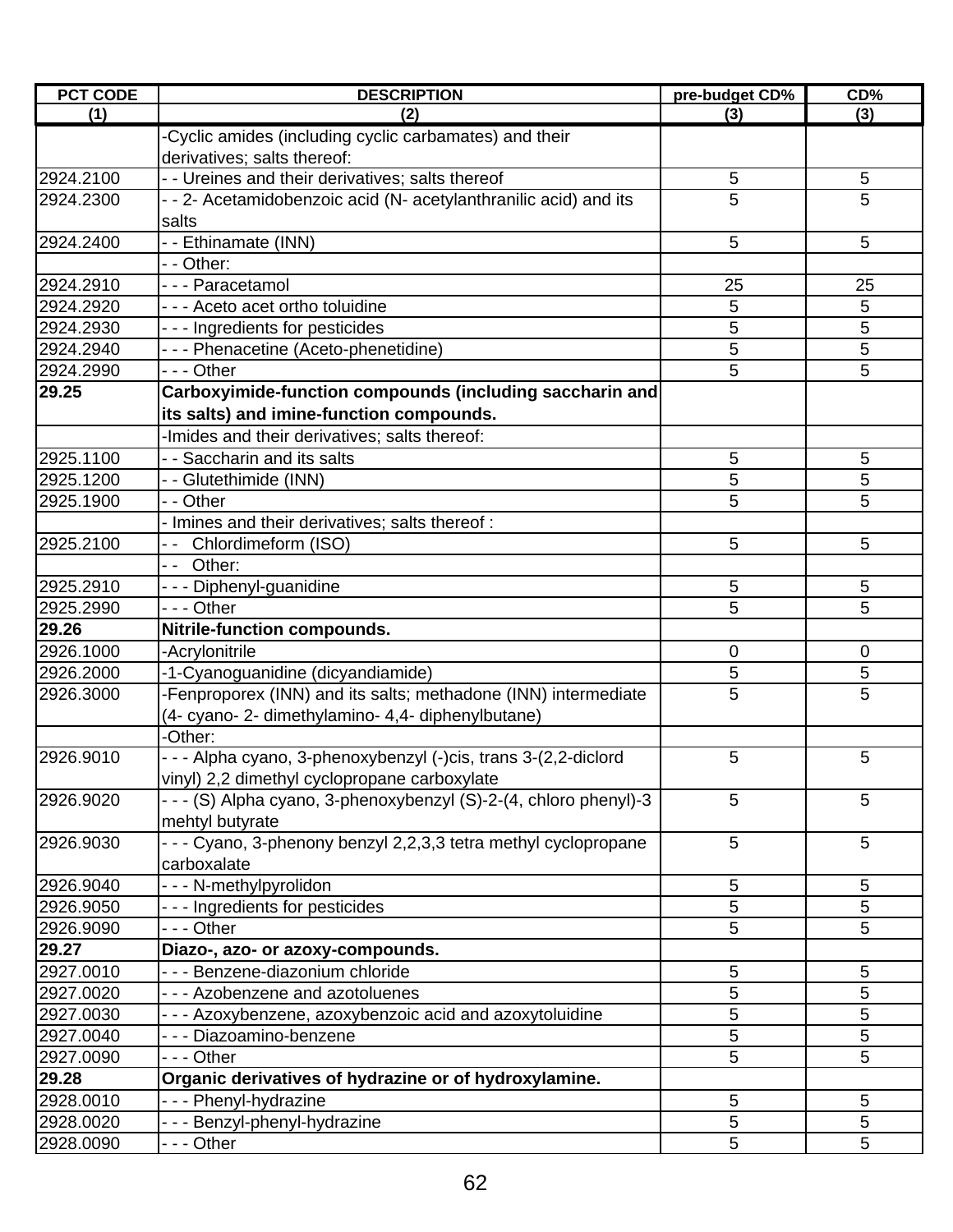| <b>PCT CODE</b> | <b>DESCRIPTION</b>                                                                                  | pre-budget CD% | CD%             |
|-----------------|-----------------------------------------------------------------------------------------------------|----------------|-----------------|
| (1)             | (2)                                                                                                 | (3)            | (3)             |
| 29.29           | Compounds with other nitrogen function.                                                             |                |                 |
| 2929.1000       | -Isocyanates                                                                                        | 5              | 5               |
|                 | -Other:                                                                                             |                |                 |
| 2929.9010       | - - - Isocyanides                                                                                   | 5              | 5               |
| 2929.9020       | - - - N, N-Dialkyl (methyl, ethyl, n-propyl, or isopropyl)                                          | 10             | 10              |
|                 | phosphoramidic dihalides                                                                            |                |                 |
| 2929.9030       | - - - Dialkyl(methyl, ethyl, n-propyl or isopropyl)N,N-dialkyl                                      | 10             | 10              |
|                 | (methyl, ethyl, n-propyl or isopropyl)phosphoramidates                                              |                |                 |
| 2929.9090       | --- Other                                                                                           | 10             | 10              |
|                 | X.- ORGANO-INORGANIC COMPOUNDS,                                                                     |                |                 |
|                 | HETEROCYCLICCOMPOUNDS, NUCLEIC ACIDS AND THEIR                                                      |                |                 |
|                 | <b>SALTS, AND SULPHONAMIDES</b>                                                                     |                |                 |
| 29.30           | Organo-sulphur compounds.                                                                           |                |                 |
|                 | -Thiocarbamates and dithiocarbamates:                                                               |                |                 |
| 2930.2010       | - - - 2-N, N-Dimethyl amino-I sodium thiosulphate, 3-                                               | 5              | 5               |
|                 | thiosulfourropane                                                                                   |                |                 |
| 2930.2020       | - - - S-S (2 dimethyl amino (trimethylene) bis (thio carbamate)                                     | 5              | 5               |
| 2930.2030       | - - - Other Ingredients for pesticides                                                              | 5              | 5               |
| 2930.2090       | --- Other                                                                                           | 5              | 5               |
| 2930.3000       | -Thiuram mono-, di- or tetrasulphides                                                               | 5              | 5               |
| 2930.4000       | -Methionine                                                                                         | 5              | 5               |
| 2930.5000       | - Captafol (ISO) and methamidophos (ISO)                                                            | 5              | 5               |
|                 | -Other:                                                                                             |                |                 |
| 2930.9010       | - - - 2- N, N-dimethylamino 1, 3 disodium thiosulphate propane                                      | 5              | 5               |
| 2930.9020       | - - - O,S-dimethyl phosphoramidothioate                                                             | 5              | 5               |
| 2930.9030       | - - - Diafethiuran technical (itertbutyl) 3-2-6 disopropyl (4-                                      | 5              | 5               |
|                 | phenoxyphenyl) thiourene                                                                            |                |                 |
| 2930.9040       | - - - O-O diethyl O-(3,5,6 trichloro pyridinyl) phosphorothioate                                    | 5              | 5               |
| 2930.9050       | - - - O-(4-bromo, 2-chloro phenyl) o-ethyl s-propyl                                                 | 5              | 5               |
|                 | (phosphorothioate)                                                                                  |                |                 |
| 2930.9060       | - O,O duethyl O-(3,5,6-trichloro 2-pyridyl) phosphorothioate                                        | $\overline{5}$ | 5               |
| 2930.9070       | --- Ingredients for pesticides                                                                      | 5              | $\overline{5}$  |
|                 | - - - Other:                                                                                        |                |                 |
| 2930.9091       | - - - - [S-2-(dialkyl(methyl,ethyl,n-propyl or isopropyl)amino)ethyl                                | 5              | 5               |
|                 | ]hydrogen alkyl (methyl, ethyl, n-propyl or                                                         |                |                 |
|                 | isopropyl)phosphonothioates and their O-alkyl ( <c10, including<="" td=""><td></td><td></td></c10,> |                |                 |
|                 | cycloalkyl) esters, alkylated or protonated salts therof                                            |                |                 |
| 2930.9092       | - - - - 2-Chloroethylchloromethylsulphide; Bis(2-                                                   | 5              | 5               |
|                 | chloroethyl) sulphide; Bis(2-chloroethylthio) methane; 1,2-Bis(2-                                   |                |                 |
|                 | chloroethylthio)ethane; 1,3-Bis(2-chloroethylthio)-n-propane; 1,4-                                  |                |                 |
|                 | Bis(2-chloroethylthio)-n-butane; 1,5-Bis(2-chloroethylthio)-n-                                      |                |                 |
|                 | pentane; Bis(2-chl                                                                                  |                |                 |
| 2930.9093       | - - - - O,O-Diethyl S-[2-(diethylamino) ethyl]phosphorothioate and                                  | 5              | $5\phantom{.0}$ |
|                 | its alkylated or protonated salts; N,N-Dialkyl (methyl, ethyl,n-                                    |                |                 |
|                 | propyl or isopropyl) aminoethane-2-thiols and their protonated                                      |                |                 |
|                 | salts; Thiodiglycol(INN)(bis(2-hydroxyethyl)sulphide; O-Ethyl S-                                    |                |                 |
|                 | phenyl ethylphosphonothiolothionate (fonofos)                                                       |                |                 |
|                 |                                                                                                     |                |                 |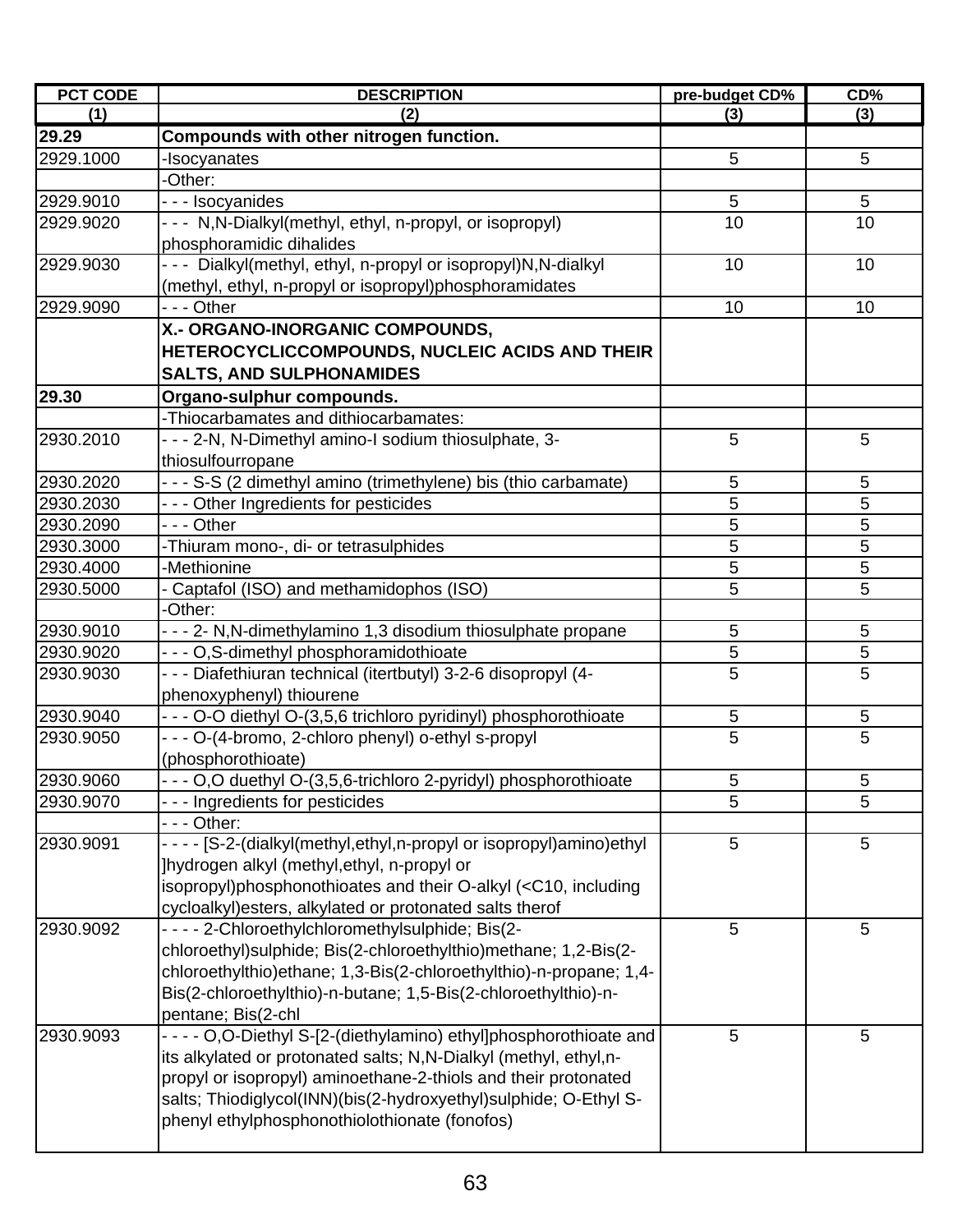| <b>PCT CODE</b> | <b>DESCRIPTION</b>                                                                                                     | pre-budget CD% | CD% |
|-----------------|------------------------------------------------------------------------------------------------------------------------|----------------|-----|
| (1)             | (2)                                                                                                                    | (3)            | (3) |
| 2930.9094       | - - - - Containing a phosphorus atom to which is bonded one                                                            | 5              | 5   |
|                 | methyl, ethyl, n-propyl or isopropyl group but not further carbon                                                      |                |     |
|                 | atoms                                                                                                                  |                |     |
| 2930.9099       | $--$ Other                                                                                                             | 5              | 5   |
| 29.31           | Other organo-inorganic compounds.                                                                                      |                |     |
| 2931.0010       | --- Ingredients for pesticides                                                                                         | 5              | 5   |
| 2931.0020       | --- O-Alkyl( <c10, (methyl,="" alkyl="" cycloalkyl)="" ethyl,="" including="" n-<="" td=""><td>5</td><td>5</td></c10,> | 5              | 5   |
|                 | propoyl or isopropyl) phosphonofluorodates; O-Alkyl(< C10,                                                             |                |     |
|                 | including cycloalkyl) N, N-diakyl (methyl, ethyl, n-propyl or                                                          |                |     |
|                 | isopropyl) phosphoramidocyanidates; 2-                                                                                 |                |     |
|                 | Chlorovinyldichloroarsine; Bis(2-chlorovinyl)chloroarsine; Tris(2-                                                     |                |     |
|                 | chlorovinyl) arsine; Alkyl (methyl, ethyl, n-propyl or                                                                 |                |     |
|                 | isopropyl)phosphonyl difluorides                                                                                       |                |     |
| 2931.0030       | - - [O-2-(dialkyl(methyl,ethyl,n-propyl or isopropyl)amino)ethyl]                                                      | 5              | 5   |
|                 | hydrogen alkyl(methyl, ethyl, n-propyl or isopropyl)phosphonites                                                       |                |     |
|                 | and their O-alkyl (< C10, including cycloalkyl) esters; alkylated                                                      |                |     |
|                 | or protonated salts thereof; O-Isopropyl                                                                               |                |     |
|                 | methylphosphonoclhoridate; O-Pinacolyl                                                                                 |                |     |
|                 | methylphosphonochloridates                                                                                             |                |     |
| 2931.0040       | --- Containing a phosphorus atom to which is bonded one                                                                | 5              | 5   |
|                 | methyl, ethyl, n-propyl or isopropyl group but not further carbon                                                      |                |     |
|                 | atoms                                                                                                                  |                |     |
| 2931.0090       | - - - Other                                                                                                            | 5              | 5   |
| 29.32           | Heterocyclic compounds with oxygen hetero-atom(s) only.                                                                |                |     |
|                 | -Compounds containing an unfused furan ring (whether or not                                                            |                |     |
|                 | hydrogenated) in the structure:                                                                                        |                |     |
| 2932.1100       | -- Tetrahydrofuran                                                                                                     | 5              | 5   |
| 2932.1200       | --2-Furaldehyde (furfuraldehyde)                                                                                       | 5              | 5   |
| 2932.1300       | - - Furfuryl alcohol and tetrahydrofurfuryl alcohol                                                                    | 5              | 5   |
| 2932.1900       | - - Other                                                                                                              | 5              | 5   |
|                 | -Lactones:                                                                                                             |                |     |
| 2932.2100       | - - Coumarin, methylcoumarins and ethylcoumarins                                                                       | 5              | 5   |
|                 | - - Other lactones:                                                                                                    |                |     |
| 2932.2910       | - - - 4,5,6,7- tetrachloropthalide                                                                                     | 5              | 5   |
| 2932.2920       | --- Ingredients for pesticides                                                                                         | 5              | 5   |
| 2932.2930       | - - - Isoascorbic acid                                                                                                 | 5              | 5   |
| 2932.2990       | - - - Other                                                                                                            | 5              | 5   |
|                 | -Other:                                                                                                                |                |     |
| 2932.9100       | - - Isosafrole                                                                                                         | 5              | 5   |
| 2932.9200       | - - 1-(1,3-Benzodioxol-5-yl)propan-2-one                                                                               | 5              | 5   |
| 2932.9300       | - - Piperonal                                                                                                          | 5              | 5   |
| 2932.9400       | - - Safrole                                                                                                            | 5              | 5   |
| 2932.9500       | - - Tetrahydrocannabinols (all isomers)                                                                                | 5              | 5   |
|                 | - - Other:                                                                                                             |                |     |
| 2932.9910       | - - - 2,3 Dihydro 2-2 dimethyl-7 benzo furanyl methyl-carbamate                                                        | 5              | 5   |
| 2932.9990       | --- Other                                                                                                              | 5              | 5   |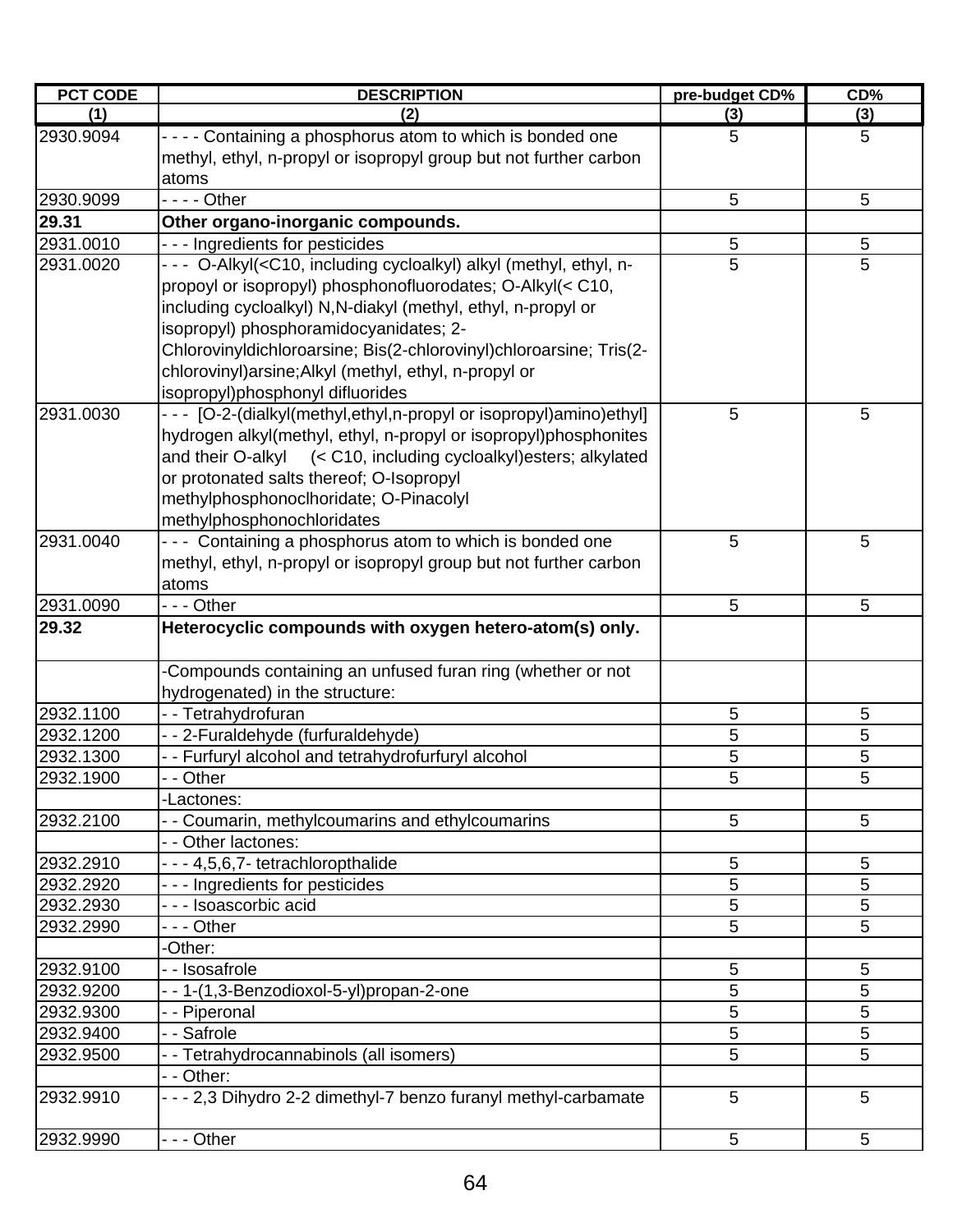| <b>PCT CODE</b>        | <b>DESCRIPTION</b>                                                    | pre-budget CD% | CD%     |
|------------------------|-----------------------------------------------------------------------|----------------|---------|
| (1)                    | (2)                                                                   | (3)            | (3)     |
| 29.33                  | Heterocyclic compounds with nitrogen hetero-atom(s) only.             |                |         |
|                        | Compounds containing an unfused pyrazole ring (whether or not         |                |         |
|                        | hydrogenated) in the structure:                                       |                |         |
| 2933.1100              | - - Phenazone (antipyrin) and its derivatives                         | $\sqrt{5}$     | 5       |
| 2933.1900              | - - Other                                                             | 5              | 5       |
|                        | Compounds containing an unfused imidazole ring (whether or            |                |         |
|                        | not hydrogenated) in the structure:                                   |                |         |
| 2933.2100              | - - Hydantoin and its derivatives                                     | 5              | 5       |
| 2933.2900              | - - Other                                                             | 5              | 5       |
|                        | -Compounds containing an unfused pyridine ring (whether or not        |                |         |
|                        | hydrogenated) in the structure:                                       |                |         |
| 2933.3100              | - - Pyridine and its salts                                            | 5              | 5       |
| 2933.3200              | - - Piperidine and its salts                                          | 5              | 5       |
| 2933.3300              | - - Alfentanil (INN), anileridine (INN), bezitramide (INN),           | 5              | 5       |
|                        | bromazepam (INN), difenoxin (INN), diphenoxylate (INN),               |                |         |
|                        | dipipanone (INN), fentanyl (INN), ketobemidone (INN),                 |                |         |
|                        | methylphenidate (INN), pentazocine (INN), pethidine (INN),            |                |         |
|                        | pethidine (INN) intermediate A, phencyclidine (INN) (PCP),            |                |         |
|                        | phenoperidine (INN), pipradrol (INN), piritramide (INN), propiram     |                |         |
|                        | (INN) and trimeperidine (INN); salts thereof                          |                |         |
|                        | - - Other:                                                            |                |         |
| 2933.3910              | --- Chloro-phenir-amine and isoniazid                                 | 5              | 5       |
| 2933.3920<br>2933.3930 | - - - Pyrazinamide<br>- - - Ingredients for pesticides                | 20<br>5        | 20<br>5 |
| 2933.3940              | --- 3-Quinuclidinyl benzilate                                         | 5              | 5       |
| 2933.3950              | --- Quniuclidine-3-ol                                                 | 5              | 5       |
| 2933.3990              | - - - Other                                                           | 10             | 10      |
|                        | Compounds containing in the structure a quinoline or                  |                |         |
|                        | isoquinoline ring-system (whether or not hydrogenated), not           |                |         |
|                        | further fused:                                                        |                |         |
| 2933.4100              | - - Levorphanol (INN) and its salts                                   | 5              | 5       |
|                        | - - Other:                                                            |                |         |
| 2933.4910              | - - - Amodiaquine                                                     | 5              | 5       |
| 2933.4920              | - - - Quinoline                                                       | 5              | 5       |
| 2933.4930              | - - - Chloroquine sulphate                                            | 5              | 5       |
| 2933.4940              | - - - Chloroquine phosphate                                           | $\sqrt{5}$     | 5       |
| 2933.4990              | - - - Other                                                           | 5              | 5       |
|                        | Compounds containing a pyrimidine ring (whether or not                |                |         |
|                        | hydrogenated) or piperazine ring in the structure:                    |                |         |
| 2933.5200              | - - Malonylurea (barbituric acid) and its salts                       | 5              | 5       |
| 2933.5300              | - - Allobarbital (INN), amobarbital (INN), barbital INN), butalbital  | $\overline{5}$ | 5       |
|                        | (INN), butobarbital, cyclobarbital (INN), methylphenobarbital         |                |         |
|                        | (INN), pentobarbital (INN), phenobarbital (INN), secbutabarbital      |                |         |
|                        | (INN), secobarbital (INN) and vinylbital (INN); salts thereof         |                |         |
| 2933.5400              | - - Other derivatives of malonylurea (barbituric acid); salts thereof | 5              | 5       |
| 2933.5500              | - - Loprazolam (INN), mecloqualone (INN), methaqualone (INN)          | 5              | 5       |
|                        | and zipeprol (INN); salts thereof                                     |                |         |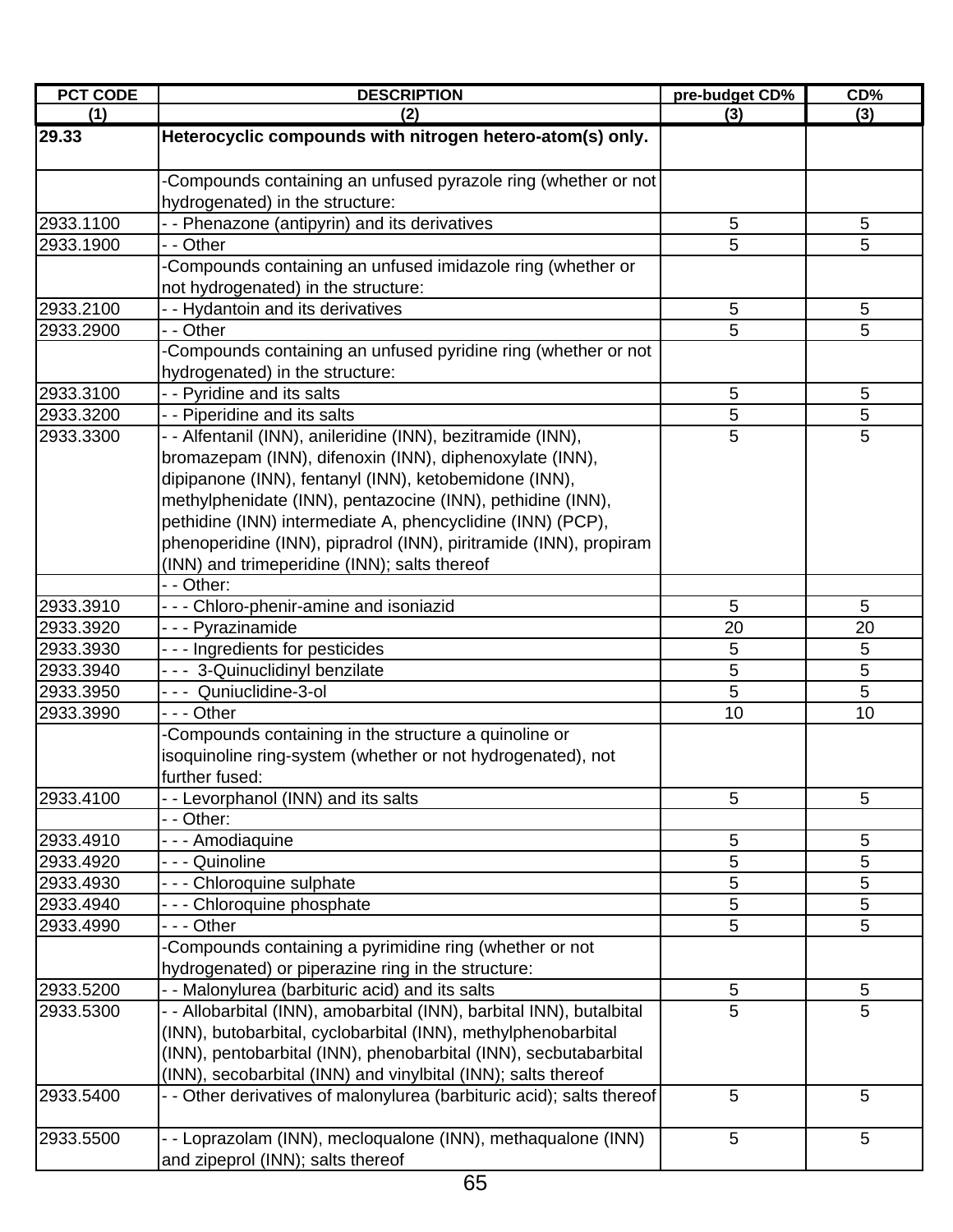| (3)<br>(1)<br>(2)<br>(3)<br>- - Other:<br>--- 0, Diethyl, 0 (2, iso propyl-6 methyl-pyrimidin-4-YL)<br>5<br>5<br>phosphoro thioate<br>- - - 1-tert, butyl-3 (2,6 iso propyl 4-phenoxy phenyal thiourean<br>5<br>5<br>- - - Ciprofloxacin<br>2933.5930<br>20<br>20<br>- - - Norfloxacin<br>20<br>20<br>5<br>--- Ingredients for pesticides<br>5<br>--- Other<br>10<br>10<br>-Compounds containing an unfused triazine ring (whether or not<br>hydrogenated) in the structure:<br>- - Melamine<br>5<br>5<br>- - Other:<br>5<br>5<br>2933.6910<br>- - - Pyrimethanine<br>- - - Isoniazid<br>5<br>5<br>- - - Cyanuric chloride<br>5<br>5<br>2933.6930<br>5<br>5<br>2933.6940<br>--- Ingredients for pesticides<br>5<br>5<br>2933.6990<br>- - - Other<br>-Lactams:<br>2933.7100<br>5<br>- - 6-Hexanelactam (epsilon-caprolactam)<br>5<br>5<br>5<br>- - Clobazam (INN) and methyprylon(INN)<br>2933.7200<br>- - Other lactams:<br>- - - Isatin (lactam of istic acid)<br>5<br>5<br>2933.7910<br>5<br>5<br>2933.7920<br>- - - 1-Vinyl-2-pyrrol-idone<br>2933.7990<br>10<br>10<br>- - - Other<br>-Other:<br>2933.9100<br>10<br>- - Alprazolam (INN), camazepam (INN), chlordiazepoxide (INN),<br>10<br>clonazepam (INN), clorazepate, delorazepam (INN), diazepam<br>(INN), estazolam (INN), ethyl loflazepate (INN), fludiazepam<br>(INN), flunitrazepam (INN), flurazepam (INN), halazepam (INN),<br>lorazepam (INN), lormetazepam (INN), mazindol (INN),<br>medazepam (INN), midazolam (INN), nimetazepam (INN),<br>nitrazepam (INN), nordazepam (INN), oxazepam (INN),<br>pinazepam (INN), prazepam (INN), pyrovalerone (INN),<br>temazepam (INN), tetrazepam (INN) and triazolam (INN);salts<br>thereof<br>- - Other:<br>5<br>2933.9910<br>- - - Ingredients for pesticides<br>5<br>10<br>10<br>- - - Other<br>2933.9990<br>29.34<br>Nucleic acids and their salts, whether or not chemically<br>defined; other heterocyclic compounds.<br>Compounds containing an unfused thiazole ring (whether or not<br>hydrogenated) in the structure:<br>2934.1010<br>- - - Ingredients for pesticides<br>5<br>5<br>2934.1090<br>- - - Other<br>10<br>10<br>-Compounds containing in the structure a benzothiazole ring-<br>5<br>5<br>2934.2000<br>system (whether or not hydrogenated), not further fused<br>-Compounds containing in the structure a phenothiazine ring-<br>5<br>2934.3000<br>5 | <b>PCT CODE</b> | <b>DESCRIPTION</b>                                      | pre-budget CD% | CD% |
|--------------------------------------------------------------------------------------------------------------------------------------------------------------------------------------------------------------------------------------------------------------------------------------------------------------------------------------------------------------------------------------------------------------------------------------------------------------------------------------------------------------------------------------------------------------------------------------------------------------------------------------------------------------------------------------------------------------------------------------------------------------------------------------------------------------------------------------------------------------------------------------------------------------------------------------------------------------------------------------------------------------------------------------------------------------------------------------------------------------------------------------------------------------------------------------------------------------------------------------------------------------------------------------------------------------------------------------------------------------------------------------------------------------------------------------------------------------------------------------------------------------------------------------------------------------------------------------------------------------------------------------------------------------------------------------------------------------------------------------------------------------------------------------------------------------------------------------------------------------------------------------------------------------------------------------------------------------------------------------------------------------------------------------------------------------------------------------------------------------------------------------------------------------------------------------------------------------------------------------------------------------------------------------------------------------------------------------------------------------------------------------|-----------------|---------------------------------------------------------|----------------|-----|
|                                                                                                                                                                                                                                                                                                                                                                                                                                                                                                                                                                                                                                                                                                                                                                                                                                                                                                                                                                                                                                                                                                                                                                                                                                                                                                                                                                                                                                                                                                                                                                                                                                                                                                                                                                                                                                                                                                                                                                                                                                                                                                                                                                                                                                                                                                                                                                                      |                 |                                                         |                |     |
|                                                                                                                                                                                                                                                                                                                                                                                                                                                                                                                                                                                                                                                                                                                                                                                                                                                                                                                                                                                                                                                                                                                                                                                                                                                                                                                                                                                                                                                                                                                                                                                                                                                                                                                                                                                                                                                                                                                                                                                                                                                                                                                                                                                                                                                                                                                                                                                      |                 |                                                         |                |     |
|                                                                                                                                                                                                                                                                                                                                                                                                                                                                                                                                                                                                                                                                                                                                                                                                                                                                                                                                                                                                                                                                                                                                                                                                                                                                                                                                                                                                                                                                                                                                                                                                                                                                                                                                                                                                                                                                                                                                                                                                                                                                                                                                                                                                                                                                                                                                                                                      | 2933.5910       |                                                         |                |     |
|                                                                                                                                                                                                                                                                                                                                                                                                                                                                                                                                                                                                                                                                                                                                                                                                                                                                                                                                                                                                                                                                                                                                                                                                                                                                                                                                                                                                                                                                                                                                                                                                                                                                                                                                                                                                                                                                                                                                                                                                                                                                                                                                                                                                                                                                                                                                                                                      |                 |                                                         |                |     |
|                                                                                                                                                                                                                                                                                                                                                                                                                                                                                                                                                                                                                                                                                                                                                                                                                                                                                                                                                                                                                                                                                                                                                                                                                                                                                                                                                                                                                                                                                                                                                                                                                                                                                                                                                                                                                                                                                                                                                                                                                                                                                                                                                                                                                                                                                                                                                                                      | 2933.5920       |                                                         |                |     |
|                                                                                                                                                                                                                                                                                                                                                                                                                                                                                                                                                                                                                                                                                                                                                                                                                                                                                                                                                                                                                                                                                                                                                                                                                                                                                                                                                                                                                                                                                                                                                                                                                                                                                                                                                                                                                                                                                                                                                                                                                                                                                                                                                                                                                                                                                                                                                                                      |                 |                                                         |                |     |
|                                                                                                                                                                                                                                                                                                                                                                                                                                                                                                                                                                                                                                                                                                                                                                                                                                                                                                                                                                                                                                                                                                                                                                                                                                                                                                                                                                                                                                                                                                                                                                                                                                                                                                                                                                                                                                                                                                                                                                                                                                                                                                                                                                                                                                                                                                                                                                                      | 2933.5940       |                                                         |                |     |
|                                                                                                                                                                                                                                                                                                                                                                                                                                                                                                                                                                                                                                                                                                                                                                                                                                                                                                                                                                                                                                                                                                                                                                                                                                                                                                                                                                                                                                                                                                                                                                                                                                                                                                                                                                                                                                                                                                                                                                                                                                                                                                                                                                                                                                                                                                                                                                                      | 2933.5950       |                                                         |                |     |
|                                                                                                                                                                                                                                                                                                                                                                                                                                                                                                                                                                                                                                                                                                                                                                                                                                                                                                                                                                                                                                                                                                                                                                                                                                                                                                                                                                                                                                                                                                                                                                                                                                                                                                                                                                                                                                                                                                                                                                                                                                                                                                                                                                                                                                                                                                                                                                                      | 2933.5990       |                                                         |                |     |
|                                                                                                                                                                                                                                                                                                                                                                                                                                                                                                                                                                                                                                                                                                                                                                                                                                                                                                                                                                                                                                                                                                                                                                                                                                                                                                                                                                                                                                                                                                                                                                                                                                                                                                                                                                                                                                                                                                                                                                                                                                                                                                                                                                                                                                                                                                                                                                                      |                 |                                                         |                |     |
|                                                                                                                                                                                                                                                                                                                                                                                                                                                                                                                                                                                                                                                                                                                                                                                                                                                                                                                                                                                                                                                                                                                                                                                                                                                                                                                                                                                                                                                                                                                                                                                                                                                                                                                                                                                                                                                                                                                                                                                                                                                                                                                                                                                                                                                                                                                                                                                      |                 |                                                         |                |     |
|                                                                                                                                                                                                                                                                                                                                                                                                                                                                                                                                                                                                                                                                                                                                                                                                                                                                                                                                                                                                                                                                                                                                                                                                                                                                                                                                                                                                                                                                                                                                                                                                                                                                                                                                                                                                                                                                                                                                                                                                                                                                                                                                                                                                                                                                                                                                                                                      | 2933.6100       |                                                         |                |     |
|                                                                                                                                                                                                                                                                                                                                                                                                                                                                                                                                                                                                                                                                                                                                                                                                                                                                                                                                                                                                                                                                                                                                                                                                                                                                                                                                                                                                                                                                                                                                                                                                                                                                                                                                                                                                                                                                                                                                                                                                                                                                                                                                                                                                                                                                                                                                                                                      |                 |                                                         |                |     |
|                                                                                                                                                                                                                                                                                                                                                                                                                                                                                                                                                                                                                                                                                                                                                                                                                                                                                                                                                                                                                                                                                                                                                                                                                                                                                                                                                                                                                                                                                                                                                                                                                                                                                                                                                                                                                                                                                                                                                                                                                                                                                                                                                                                                                                                                                                                                                                                      |                 |                                                         |                |     |
|                                                                                                                                                                                                                                                                                                                                                                                                                                                                                                                                                                                                                                                                                                                                                                                                                                                                                                                                                                                                                                                                                                                                                                                                                                                                                                                                                                                                                                                                                                                                                                                                                                                                                                                                                                                                                                                                                                                                                                                                                                                                                                                                                                                                                                                                                                                                                                                      | 2933.6920       |                                                         |                |     |
|                                                                                                                                                                                                                                                                                                                                                                                                                                                                                                                                                                                                                                                                                                                                                                                                                                                                                                                                                                                                                                                                                                                                                                                                                                                                                                                                                                                                                                                                                                                                                                                                                                                                                                                                                                                                                                                                                                                                                                                                                                                                                                                                                                                                                                                                                                                                                                                      |                 |                                                         |                |     |
|                                                                                                                                                                                                                                                                                                                                                                                                                                                                                                                                                                                                                                                                                                                                                                                                                                                                                                                                                                                                                                                                                                                                                                                                                                                                                                                                                                                                                                                                                                                                                                                                                                                                                                                                                                                                                                                                                                                                                                                                                                                                                                                                                                                                                                                                                                                                                                                      |                 |                                                         |                |     |
|                                                                                                                                                                                                                                                                                                                                                                                                                                                                                                                                                                                                                                                                                                                                                                                                                                                                                                                                                                                                                                                                                                                                                                                                                                                                                                                                                                                                                                                                                                                                                                                                                                                                                                                                                                                                                                                                                                                                                                                                                                                                                                                                                                                                                                                                                                                                                                                      |                 |                                                         |                |     |
|                                                                                                                                                                                                                                                                                                                                                                                                                                                                                                                                                                                                                                                                                                                                                                                                                                                                                                                                                                                                                                                                                                                                                                                                                                                                                                                                                                                                                                                                                                                                                                                                                                                                                                                                                                                                                                                                                                                                                                                                                                                                                                                                                                                                                                                                                                                                                                                      |                 |                                                         |                |     |
|                                                                                                                                                                                                                                                                                                                                                                                                                                                                                                                                                                                                                                                                                                                                                                                                                                                                                                                                                                                                                                                                                                                                                                                                                                                                                                                                                                                                                                                                                                                                                                                                                                                                                                                                                                                                                                                                                                                                                                                                                                                                                                                                                                                                                                                                                                                                                                                      |                 |                                                         |                |     |
|                                                                                                                                                                                                                                                                                                                                                                                                                                                                                                                                                                                                                                                                                                                                                                                                                                                                                                                                                                                                                                                                                                                                                                                                                                                                                                                                                                                                                                                                                                                                                                                                                                                                                                                                                                                                                                                                                                                                                                                                                                                                                                                                                                                                                                                                                                                                                                                      |                 |                                                         |                |     |
|                                                                                                                                                                                                                                                                                                                                                                                                                                                                                                                                                                                                                                                                                                                                                                                                                                                                                                                                                                                                                                                                                                                                                                                                                                                                                                                                                                                                                                                                                                                                                                                                                                                                                                                                                                                                                                                                                                                                                                                                                                                                                                                                                                                                                                                                                                                                                                                      |                 |                                                         |                |     |
|                                                                                                                                                                                                                                                                                                                                                                                                                                                                                                                                                                                                                                                                                                                                                                                                                                                                                                                                                                                                                                                                                                                                                                                                                                                                                                                                                                                                                                                                                                                                                                                                                                                                                                                                                                                                                                                                                                                                                                                                                                                                                                                                                                                                                                                                                                                                                                                      |                 |                                                         |                |     |
|                                                                                                                                                                                                                                                                                                                                                                                                                                                                                                                                                                                                                                                                                                                                                                                                                                                                                                                                                                                                                                                                                                                                                                                                                                                                                                                                                                                                                                                                                                                                                                                                                                                                                                                                                                                                                                                                                                                                                                                                                                                                                                                                                                                                                                                                                                                                                                                      |                 |                                                         |                |     |
|                                                                                                                                                                                                                                                                                                                                                                                                                                                                                                                                                                                                                                                                                                                                                                                                                                                                                                                                                                                                                                                                                                                                                                                                                                                                                                                                                                                                                                                                                                                                                                                                                                                                                                                                                                                                                                                                                                                                                                                                                                                                                                                                                                                                                                                                                                                                                                                      |                 |                                                         |                |     |
|                                                                                                                                                                                                                                                                                                                                                                                                                                                                                                                                                                                                                                                                                                                                                                                                                                                                                                                                                                                                                                                                                                                                                                                                                                                                                                                                                                                                                                                                                                                                                                                                                                                                                                                                                                                                                                                                                                                                                                                                                                                                                                                                                                                                                                                                                                                                                                                      |                 |                                                         |                |     |
|                                                                                                                                                                                                                                                                                                                                                                                                                                                                                                                                                                                                                                                                                                                                                                                                                                                                                                                                                                                                                                                                                                                                                                                                                                                                                                                                                                                                                                                                                                                                                                                                                                                                                                                                                                                                                                                                                                                                                                                                                                                                                                                                                                                                                                                                                                                                                                                      |                 |                                                         |                |     |
|                                                                                                                                                                                                                                                                                                                                                                                                                                                                                                                                                                                                                                                                                                                                                                                                                                                                                                                                                                                                                                                                                                                                                                                                                                                                                                                                                                                                                                                                                                                                                                                                                                                                                                                                                                                                                                                                                                                                                                                                                                                                                                                                                                                                                                                                                                                                                                                      |                 |                                                         |                |     |
|                                                                                                                                                                                                                                                                                                                                                                                                                                                                                                                                                                                                                                                                                                                                                                                                                                                                                                                                                                                                                                                                                                                                                                                                                                                                                                                                                                                                                                                                                                                                                                                                                                                                                                                                                                                                                                                                                                                                                                                                                                                                                                                                                                                                                                                                                                                                                                                      |                 |                                                         |                |     |
|                                                                                                                                                                                                                                                                                                                                                                                                                                                                                                                                                                                                                                                                                                                                                                                                                                                                                                                                                                                                                                                                                                                                                                                                                                                                                                                                                                                                                                                                                                                                                                                                                                                                                                                                                                                                                                                                                                                                                                                                                                                                                                                                                                                                                                                                                                                                                                                      |                 |                                                         |                |     |
|                                                                                                                                                                                                                                                                                                                                                                                                                                                                                                                                                                                                                                                                                                                                                                                                                                                                                                                                                                                                                                                                                                                                                                                                                                                                                                                                                                                                                                                                                                                                                                                                                                                                                                                                                                                                                                                                                                                                                                                                                                                                                                                                                                                                                                                                                                                                                                                      |                 |                                                         |                |     |
|                                                                                                                                                                                                                                                                                                                                                                                                                                                                                                                                                                                                                                                                                                                                                                                                                                                                                                                                                                                                                                                                                                                                                                                                                                                                                                                                                                                                                                                                                                                                                                                                                                                                                                                                                                                                                                                                                                                                                                                                                                                                                                                                                                                                                                                                                                                                                                                      |                 |                                                         |                |     |
|                                                                                                                                                                                                                                                                                                                                                                                                                                                                                                                                                                                                                                                                                                                                                                                                                                                                                                                                                                                                                                                                                                                                                                                                                                                                                                                                                                                                                                                                                                                                                                                                                                                                                                                                                                                                                                                                                                                                                                                                                                                                                                                                                                                                                                                                                                                                                                                      |                 |                                                         |                |     |
|                                                                                                                                                                                                                                                                                                                                                                                                                                                                                                                                                                                                                                                                                                                                                                                                                                                                                                                                                                                                                                                                                                                                                                                                                                                                                                                                                                                                                                                                                                                                                                                                                                                                                                                                                                                                                                                                                                                                                                                                                                                                                                                                                                                                                                                                                                                                                                                      |                 |                                                         |                |     |
|                                                                                                                                                                                                                                                                                                                                                                                                                                                                                                                                                                                                                                                                                                                                                                                                                                                                                                                                                                                                                                                                                                                                                                                                                                                                                                                                                                                                                                                                                                                                                                                                                                                                                                                                                                                                                                                                                                                                                                                                                                                                                                                                                                                                                                                                                                                                                                                      |                 |                                                         |                |     |
|                                                                                                                                                                                                                                                                                                                                                                                                                                                                                                                                                                                                                                                                                                                                                                                                                                                                                                                                                                                                                                                                                                                                                                                                                                                                                                                                                                                                                                                                                                                                                                                                                                                                                                                                                                                                                                                                                                                                                                                                                                                                                                                                                                                                                                                                                                                                                                                      |                 |                                                         |                |     |
|                                                                                                                                                                                                                                                                                                                                                                                                                                                                                                                                                                                                                                                                                                                                                                                                                                                                                                                                                                                                                                                                                                                                                                                                                                                                                                                                                                                                                                                                                                                                                                                                                                                                                                                                                                                                                                                                                                                                                                                                                                                                                                                                                                                                                                                                                                                                                                                      |                 |                                                         |                |     |
|                                                                                                                                                                                                                                                                                                                                                                                                                                                                                                                                                                                                                                                                                                                                                                                                                                                                                                                                                                                                                                                                                                                                                                                                                                                                                                                                                                                                                                                                                                                                                                                                                                                                                                                                                                                                                                                                                                                                                                                                                                                                                                                                                                                                                                                                                                                                                                                      |                 |                                                         |                |     |
|                                                                                                                                                                                                                                                                                                                                                                                                                                                                                                                                                                                                                                                                                                                                                                                                                                                                                                                                                                                                                                                                                                                                                                                                                                                                                                                                                                                                                                                                                                                                                                                                                                                                                                                                                                                                                                                                                                                                                                                                                                                                                                                                                                                                                                                                                                                                                                                      |                 |                                                         |                |     |
|                                                                                                                                                                                                                                                                                                                                                                                                                                                                                                                                                                                                                                                                                                                                                                                                                                                                                                                                                                                                                                                                                                                                                                                                                                                                                                                                                                                                                                                                                                                                                                                                                                                                                                                                                                                                                                                                                                                                                                                                                                                                                                                                                                                                                                                                                                                                                                                      |                 |                                                         |                |     |
|                                                                                                                                                                                                                                                                                                                                                                                                                                                                                                                                                                                                                                                                                                                                                                                                                                                                                                                                                                                                                                                                                                                                                                                                                                                                                                                                                                                                                                                                                                                                                                                                                                                                                                                                                                                                                                                                                                                                                                                                                                                                                                                                                                                                                                                                                                                                                                                      |                 |                                                         |                |     |
|                                                                                                                                                                                                                                                                                                                                                                                                                                                                                                                                                                                                                                                                                                                                                                                                                                                                                                                                                                                                                                                                                                                                                                                                                                                                                                                                                                                                                                                                                                                                                                                                                                                                                                                                                                                                                                                                                                                                                                                                                                                                                                                                                                                                                                                                                                                                                                                      |                 |                                                         |                |     |
|                                                                                                                                                                                                                                                                                                                                                                                                                                                                                                                                                                                                                                                                                                                                                                                                                                                                                                                                                                                                                                                                                                                                                                                                                                                                                                                                                                                                                                                                                                                                                                                                                                                                                                                                                                                                                                                                                                                                                                                                                                                                                                                                                                                                                                                                                                                                                                                      |                 |                                                         |                |     |
|                                                                                                                                                                                                                                                                                                                                                                                                                                                                                                                                                                                                                                                                                                                                                                                                                                                                                                                                                                                                                                                                                                                                                                                                                                                                                                                                                                                                                                                                                                                                                                                                                                                                                                                                                                                                                                                                                                                                                                                                                                                                                                                                                                                                                                                                                                                                                                                      |                 |                                                         |                |     |
|                                                                                                                                                                                                                                                                                                                                                                                                                                                                                                                                                                                                                                                                                                                                                                                                                                                                                                                                                                                                                                                                                                                                                                                                                                                                                                                                                                                                                                                                                                                                                                                                                                                                                                                                                                                                                                                                                                                                                                                                                                                                                                                                                                                                                                                                                                                                                                                      |                 |                                                         |                |     |
|                                                                                                                                                                                                                                                                                                                                                                                                                                                                                                                                                                                                                                                                                                                                                                                                                                                                                                                                                                                                                                                                                                                                                                                                                                                                                                                                                                                                                                                                                                                                                                                                                                                                                                                                                                                                                                                                                                                                                                                                                                                                                                                                                                                                                                                                                                                                                                                      |                 |                                                         |                |     |
|                                                                                                                                                                                                                                                                                                                                                                                                                                                                                                                                                                                                                                                                                                                                                                                                                                                                                                                                                                                                                                                                                                                                                                                                                                                                                                                                                                                                                                                                                                                                                                                                                                                                                                                                                                                                                                                                                                                                                                                                                                                                                                                                                                                                                                                                                                                                                                                      |                 |                                                         |                |     |
|                                                                                                                                                                                                                                                                                                                                                                                                                                                                                                                                                                                                                                                                                                                                                                                                                                                                                                                                                                                                                                                                                                                                                                                                                                                                                                                                                                                                                                                                                                                                                                                                                                                                                                                                                                                                                                                                                                                                                                                                                                                                                                                                                                                                                                                                                                                                                                                      |                 |                                                         |                |     |
|                                                                                                                                                                                                                                                                                                                                                                                                                                                                                                                                                                                                                                                                                                                                                                                                                                                                                                                                                                                                                                                                                                                                                                                                                                                                                                                                                                                                                                                                                                                                                                                                                                                                                                                                                                                                                                                                                                                                                                                                                                                                                                                                                                                                                                                                                                                                                                                      |                 |                                                         |                |     |
|                                                                                                                                                                                                                                                                                                                                                                                                                                                                                                                                                                                                                                                                                                                                                                                                                                                                                                                                                                                                                                                                                                                                                                                                                                                                                                                                                                                                                                                                                                                                                                                                                                                                                                                                                                                                                                                                                                                                                                                                                                                                                                                                                                                                                                                                                                                                                                                      |                 | system (whether or not hydrogenated), not further fused |                |     |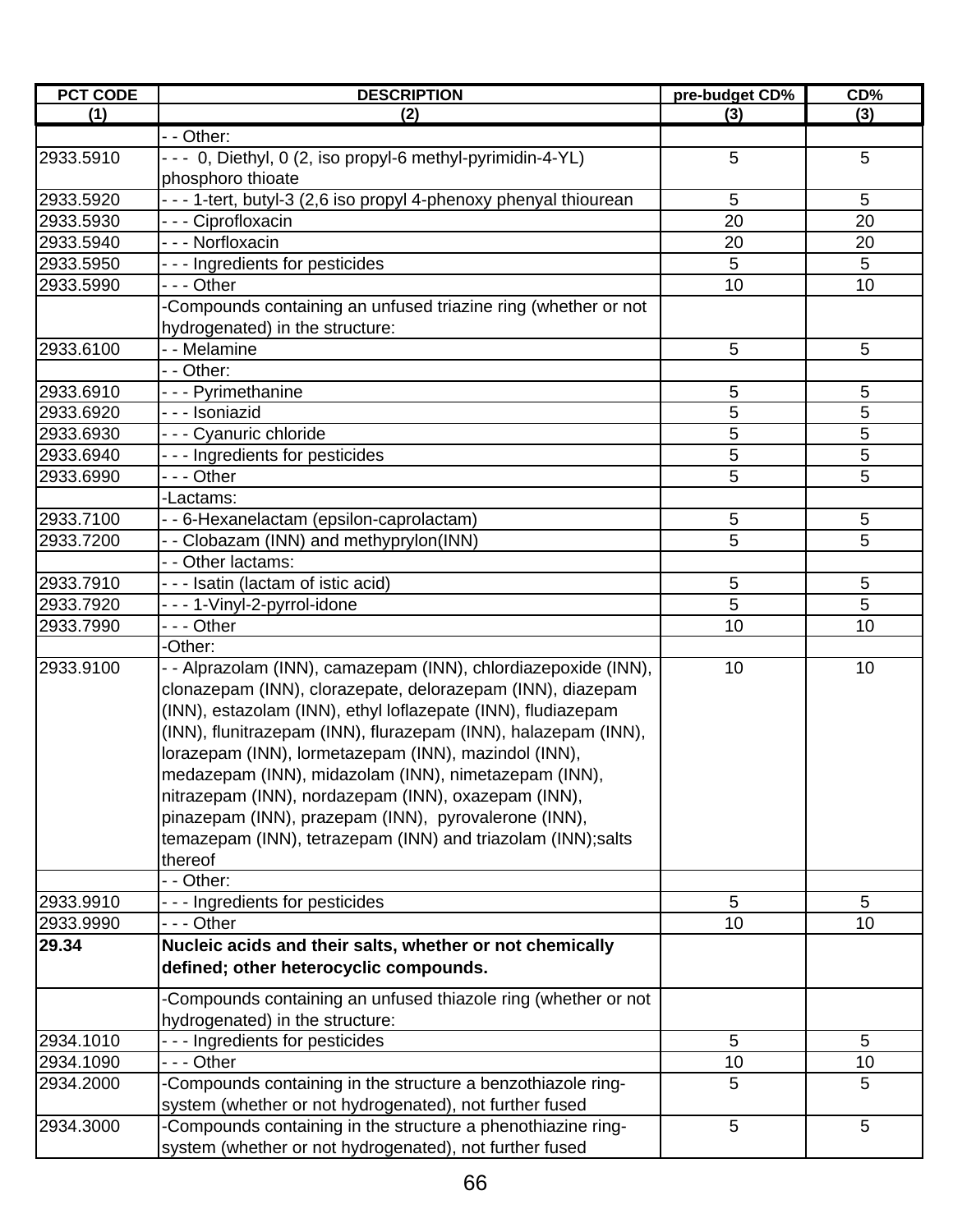| <b>PCT CODE</b> | <b>DESCRIPTION</b>                                                      | pre-budget CD% | CD%        |
|-----------------|-------------------------------------------------------------------------|----------------|------------|
| (1)             | (2)                                                                     | (3)            | (3)        |
|                 | -Other:                                                                 |                |            |
| 2934.9100       | - - Aminorex (INN), brotizolam (INN), clotiazepam (INN),                | 5              | 5          |
|                 | cloxazolam (INN), dextromoramide (INN), haloxazolam (INN),              |                |            |
|                 | ketazolam (INN), mesocarb (INN), oxazolam (INN), pemoline               |                |            |
|                 | (INN), phendimetrazine (INN), phenmetrazine (INN) and                   |                |            |
|                 | sufentanil (INN); salts thereof                                         |                |            |
|                 | - - Other:                                                              |                |            |
| 2934.9910       | - - - Furazolidone                                                      | 25             | 25         |
| 2934.9920       | --- Ingredients for pesticides                                          | $\sqrt{5}$     | 5          |
| 2934.9990       | --- Other                                                               | 5              | 5          |
| 29.35           | Sulphonamides.                                                          |                |            |
| 2935.0010       | - - - o-Toluene-sulphonamide                                            | $\sqrt{5}$     | $\sqrt{5}$ |
| 2935.0020       | - - - p-Amino-benzene sulphonamide                                      | 5              | 5          |
| 2935.0030       | - - - Sulpha-diazine (INN)                                              | 5              | 5          |
| 2935.0040       | --- Sulphamethexazole                                                   | 25             | 25         |
| 2935.0050       | - - - Sulpha-thiazolediazine                                            | 25             | 25         |
| 2935.0060       | --- Sulphanilamide                                                      | 25             | 25         |
| 2935.0090       | --- Other                                                               | 10             | 10         |
|                 | XI- PRO-VITAMINS, VITAMINS AND HORMONES                                 |                |            |
| 29.36           | Provitamins and vitamins, natural or reproduced by                      |                |            |
|                 | synthesis (including natural concentrates), derivatives                 |                |            |
|                 | thereof used primarily as vitamins, and intermixtures of the            |                |            |
|                 | foregoing, whether or not in any solvent.                               |                |            |
|                 | -Vitamins and their derivatives, unmixed:                               |                |            |
| 2936.2100       | - - Vitamins A and their derivatives                                    | $\sqrt{5}$     | 5          |
| 2936.2200       | - - Vitamin $B_1$ and its derivatives                                   | 5              | 5          |
| 2936.2300       | - - Vitamin $B_2$ and its derivatives                                   | 5              | 5          |
| 2936.2400       | - - D- or DL-Pantothenic acid (Vitamin $B_3$ or Vitamin $B_5$ ) and its | 5              | 5          |
|                 | derivatives                                                             |                |            |
| 2936.2500       | - - Vitamin B <sub>6</sub> and its derivatives                          | 5              | 5          |
| 2936.2600       | - - Vitamin $B_{12}$ and its derivatives                                | 5              | 5          |
| 2936.2700       | - - Vitamin C and its derivatives                                       | $\sqrt{5}$     | 5          |
| 2936.2800       | - - Vitamin E and its derivatives                                       | 5              | 5          |
| 2936.2900       | - - Other vitamins and their derivatives                                | 5              | 5          |
| 2936.9000       | -Other, including natural concentrates                                  | 5              | 5          |
| 29.37           | Hormones, prostaglandins, thromboxanes and leukotrienes,                |                |            |
|                 | natural or reproduced by synthesis; derivatives and                     |                |            |
|                 | structural analogues thereof, including chain modified                  |                |            |
|                 | polypeptides, used primarily as hormones.                               |                |            |
|                 | -Polypeptide hormones, protein hormones and glycoprotein                |                |            |
|                 | hormones, their derivatives and structural analogues:                   |                |            |
| 2937.1100       | - - Somatotropin, its derivatives and structural analogues              | 5              | 5          |
| 2937.1200       | - - Insulin and its salts                                               | 5              | 5          |
| 2937.1900       | - - Other                                                               | 5              | 5          |
|                 | Steroidal hormones, their derivatives and structural analogues:         |                |            |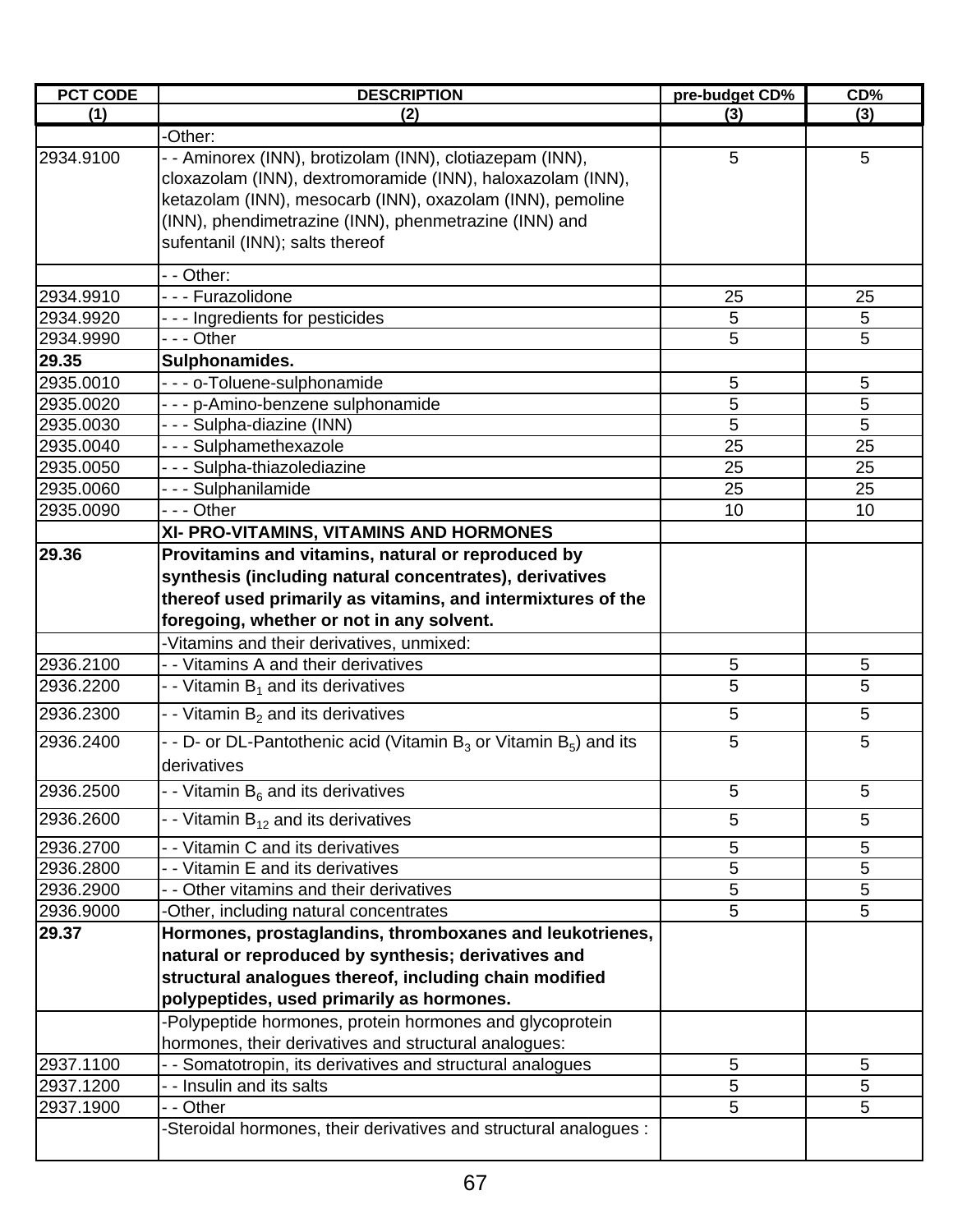| <b>PCT CODE</b> | <b>DESCRIPTION</b>                                                                                                                                                                                                                            | pre-budget CD% | CD% |
|-----------------|-----------------------------------------------------------------------------------------------------------------------------------------------------------------------------------------------------------------------------------------------|----------------|-----|
| (1)             | (2)                                                                                                                                                                                                                                           | (3)            | (3) |
| 2937.2100       | - - Cortisone, hydrocortisone, prednisone (dehydrocortisone) and<br>prednisolone (dehydrohydrocortisone)                                                                                                                                      | 5              | 5   |
| 2937.2200       | - - Halogenated derivatives of corticosteroidal hormones                                                                                                                                                                                      | 5              | 5   |
| 2937.2300       | - - Oestrogens and progestogens                                                                                                                                                                                                               | 5              | 5   |
| 2937.2900       | - - Other                                                                                                                                                                                                                                     | 5              | 5   |
|                 | -Catecholamine hormones, their derivatives and structural                                                                                                                                                                                     |                |     |
|                 | analogues:                                                                                                                                                                                                                                    |                |     |
| 2937.3100       | - - Epinephrine                                                                                                                                                                                                                               | 5              | 5   |
| 2937.3900       | - - Other                                                                                                                                                                                                                                     | 5              | 5   |
| 2937.4000       | -Amino- acid derivatives                                                                                                                                                                                                                      | 5              | 5   |
| 2937.5000       | -Prostaglandins, thromboxanes and leukotrienes, their                                                                                                                                                                                         | 5              | 5   |
|                 | derivatives and structural analogues                                                                                                                                                                                                          |                |     |
| 2937.9000       | -Other                                                                                                                                                                                                                                        | 5              | 5   |
|                 | XII.GLYCOSIDES AND VEGETABLE ALKALOIDS, NATURAL<br>OR REPRODUCED BY SYNTHESIS, AND THEIR SALTS,<br>ETHERS, ESTERS AND OTHER DERIVATIVES                                                                                                       |                |     |
| 29.38           | Glycosides, natural or reproduced by synthesis, and their<br>salts, ethers, esters and other derivatives.                                                                                                                                     |                |     |
| 2938.1000       | -Rutoside (rutin) and its derivatives                                                                                                                                                                                                         | 5              | 5   |
|                 | -Other:                                                                                                                                                                                                                                       |                |     |
| 2938.9010       | --- Ingredients for pesticides                                                                                                                                                                                                                | 5              | 5   |
| 2938.9090       | - - - Other                                                                                                                                                                                                                                   | 5              | 5   |
| 29.39           | Vegetable alkaloids, natural or reproduced by synthesis, and<br>their salts, ethers, esters and other derivatives.                                                                                                                            |                |     |
|                 | -Alkaloids of opium and their derivatives; salts thereof:                                                                                                                                                                                     |                |     |
| 2939.1100       | - Concentrates of poppy straw; buprenorphine (INN), codeine,                                                                                                                                                                                  | 5              | 5   |
|                 | dihydrocodeine (INN), ethylmorphine, etorphine (INN), heroin,<br>hydrocodone (INN), hydromorphone (INN), morphine,<br>nicomorphine (INN), oxycodone (INN), oxymorphone (INN),<br>pholcodine (INN), thebacon (INN) and thebaine; salts thereof |                |     |
| 2939.1900       | - - Other                                                                                                                                                                                                                                     | 5              | 5   |
|                 | - Alkaloids of cinchona and their derivatives; salts thereof:                                                                                                                                                                                 |                |     |
| 2939.2010       | - - - Quinine sulphate                                                                                                                                                                                                                        | 5              | 5   |
| 2939.2090       | - - - Other                                                                                                                                                                                                                                   | 5              | 5   |
| 2939.3000       | -Caffeine and its salts                                                                                                                                                                                                                       | 5              | 5   |
|                 | Ephedrines and their salts:                                                                                                                                                                                                                   |                |     |
| 2939.4100       | - - Ephedrine and its salts                                                                                                                                                                                                                   | 25             | 25  |
| 2939.4200       | - - Pseudoephedrine (INN) and its salts                                                                                                                                                                                                       | 25             | 25  |
| 2939.4300       | - - Cathine (INN) and its salts                                                                                                                                                                                                               | 20             | 20  |
| 2939.4900       | - - Other                                                                                                                                                                                                                                     | 20             | 20  |
|                 | -Theophylline and aminophylline (theophylline-ethylenediamine)<br>and their derivatives; salts thereof:                                                                                                                                       |                |     |
| 2939.5100       | - - Fenetylline (INN) and its salts                                                                                                                                                                                                           | 5              | 5   |
| 2939.5900       | - - Other                                                                                                                                                                                                                                     | 5              | 5   |
|                 | -Alkaloids of rye ergot and their derivatives; salts thereof:                                                                                                                                                                                 |                |     |
| 2939.6100       | - - Ergometrine (INN) and its salts                                                                                                                                                                                                           | 5              | 5   |
| 2939.6200       | - - Ergotamine (INN) and its salts                                                                                                                                                                                                            | 5              | 5   |
|                 |                                                                                                                                                                                                                                               |                |     |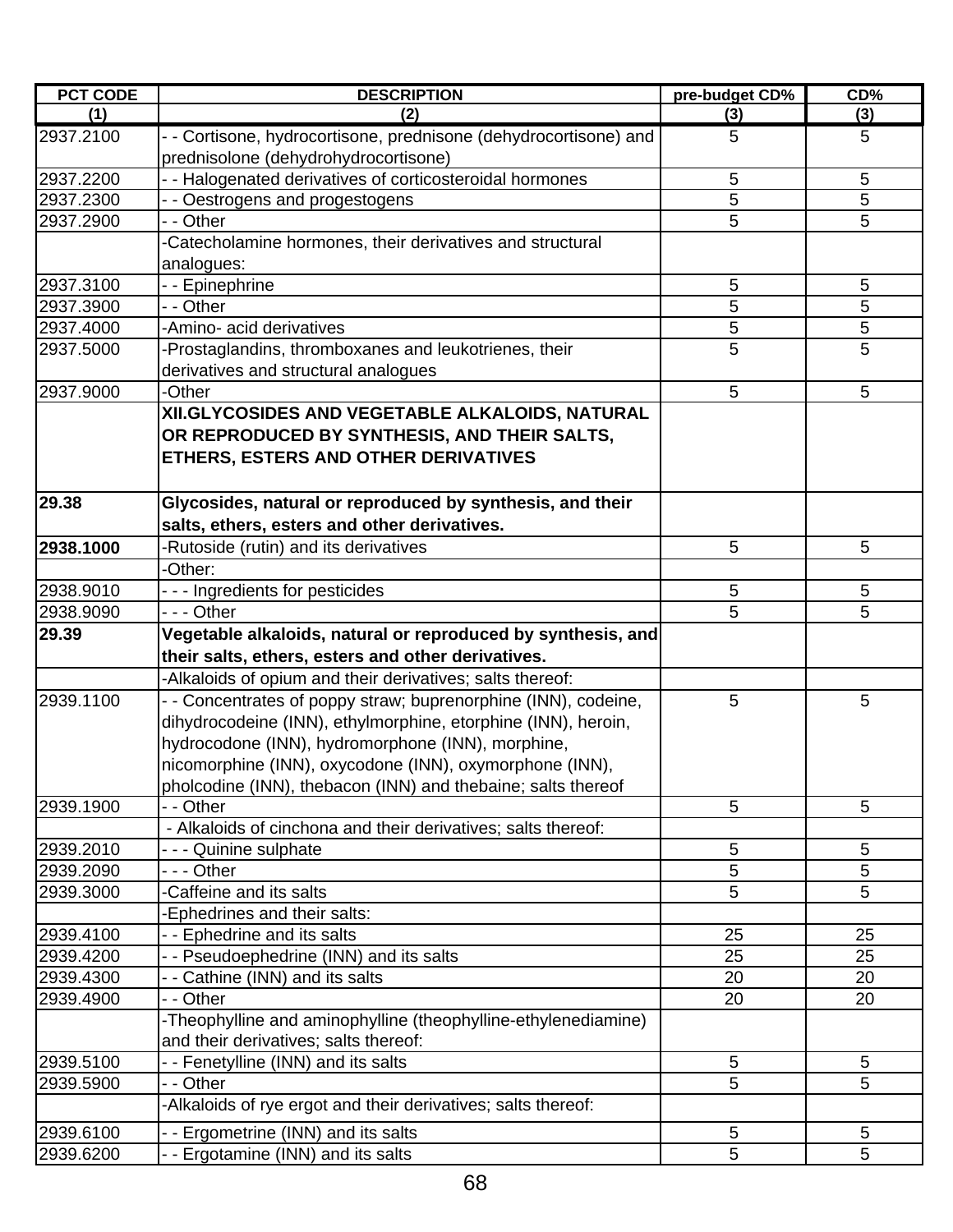| <b>PCT CODE</b> | <b>DESCRIPTION</b>                                                     | pre-budget CD% | CD% |
|-----------------|------------------------------------------------------------------------|----------------|-----|
| (1)             | (2)                                                                    | (3)            | (3) |
| 2939.6300       | - - Lysergic acid and its salts                                        | 5              | 5   |
| 2939.6900       | - - Other                                                              | 10             | 10  |
|                 | -Other:                                                                |                |     |
| 2939.9100       | - Cocaine, ecgonine, levometamfetamine, metamfetamine                  | 5              | 5   |
|                 | (INN), metamfetamine racemate; salts, esters and other                 |                |     |
|                 | derivatives thereof                                                    |                |     |
|                 | - - Other:                                                             |                |     |
| 2939.9910       | - - - Ingredients for pesticides                                       | 5              | 5   |
| 2939.9990       | - - - Other                                                            | 10             | 10  |
|                 | XIII.-OTHER ORGANIC COMPOUNDS                                          |                |     |
| 2940.0000       | Sugars, chemically pure, other than sucrose, lactose,                  | 10             | 10  |
|                 | maltose, glucose and fructose; sugar ethers, sugar acetals             |                |     |
|                 | and sugar esters, and their salts, other than products of              |                |     |
|                 | heading 29. 37, 29. 38 or 29.39.                                       |                |     |
| 29.41           | Antibiotics.                                                           |                |     |
| 2941.1000       | -Penicillins and their derivatives with a penicillanic acid structure; | 25             | 25  |
|                 | salts thereof                                                          |                |     |
| 2941.2000       | -Streptomycins and their derivatives; salts thereof                    | 5              | 5   |
| 2941.3000       | -Tetracyclines and their derivatives; salts thereof                    | 10             | 10  |
| 2941.4000       | Chloramphenicol and its derivatives salts thereof                      | 10             | 10  |
| 2941.5000       | Erythromycin and its derivatives; salts thereof                        | 10             | 10  |
|                 | -Other:                                                                |                |     |
| 2941.9010       | - - - Cephalexin                                                       | 20             | 20  |
| 2941.9020       | --- Gramicid trycidine                                                 | 5              | 5   |
| 2941.9030       | - - - Thricin                                                          | 5              | 5   |
| 2941.9040       | --- Cephradine oral                                                    | 20             | 20  |
| 2941.9050       | --- Ingredients for pesticides                                         | 5              | 5   |
| 2941.9060       | - - - Cefixime in bulk                                                 | 15             | 15  |
| 2941.9090       | --- Other                                                              | 10             | 10  |
| 2942.0000       | Other organic compounds.                                               | 5              | 5   |
| 30.01           | Glands and other organs for organo-therapeutic uses, dried,            |                |     |
|                 | whether or not powdered; extracts of glands or other organs            |                |     |
|                 | or of their secretions for organo-therapeutic uses; heparin            |                |     |
|                 | and its salts; other human or animal substances prepared               |                |     |
|                 | for therapeutic or prophylactic uses, not elsewhere specified          |                |     |
|                 | or included.                                                           |                |     |
| 3001.2000       | -Extracts of glands or other organs or of their secretion              | 5              | 5   |
| 3001.9000       | -Other                                                                 | 5              | 5   |
| 30.02           | Human blood; animal blood prepared for therapeutic,                    |                |     |
|                 | prophylactic or diagnostic uses; antisera and other blood              |                |     |
|                 | fractions and modified immunological products, whether or              |                |     |
|                 | not obtained by means of biotechnological processes;                   |                |     |
|                 | vaccines, toxins, cultures of micro-organisms (excluding               |                |     |
|                 | yeasts) and similar products.                                          |                |     |
| 3002.1000       |                                                                        |                |     |
|                 | -Antisera and other blood fractions and modified immunological         | 10             | 10  |
|                 | products, whether or not obtained by means of biotechnological         |                |     |
|                 | processes                                                              |                |     |
|                 | -Vaccines for human medicine:                                          |                |     |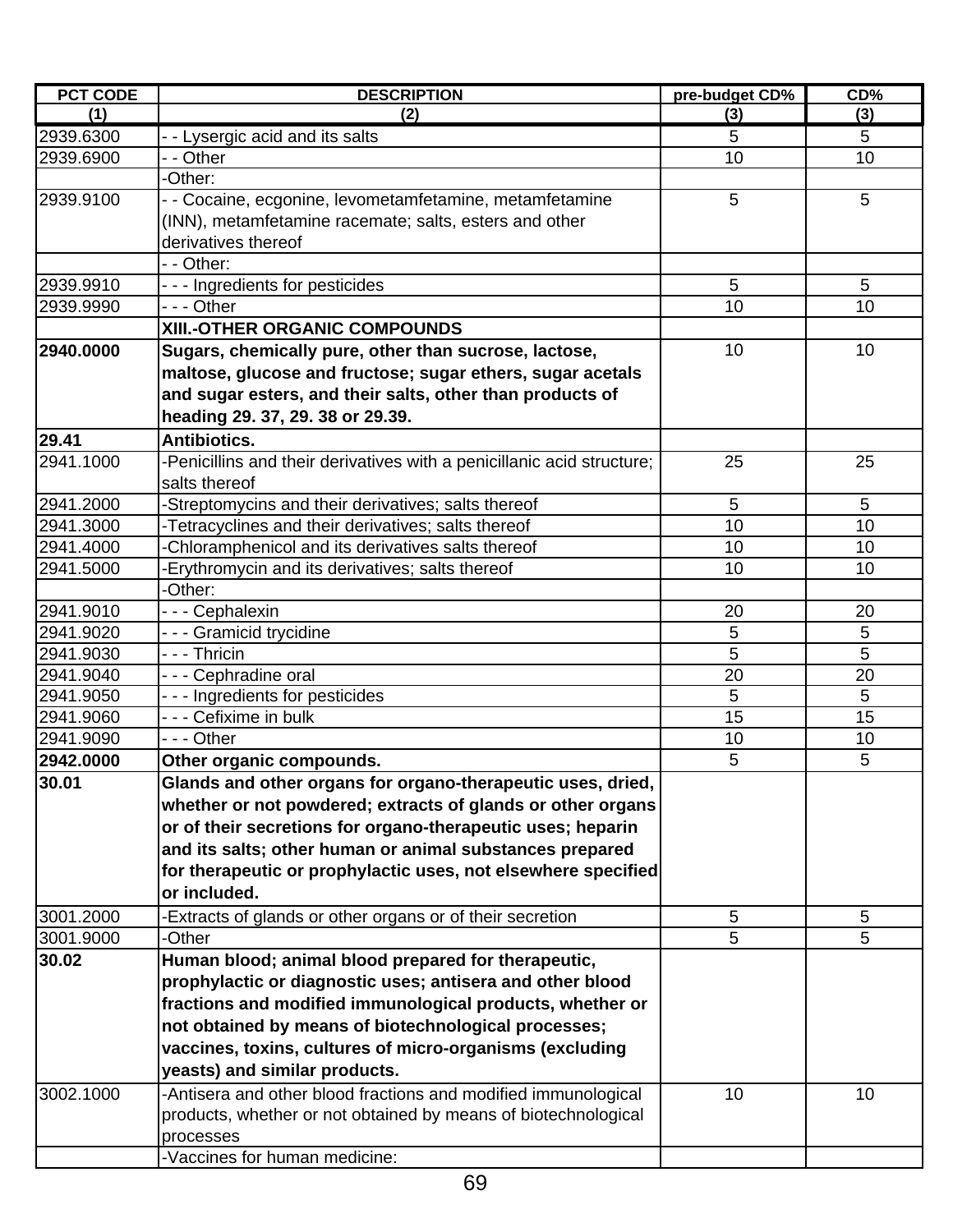| <b>PCT CODE</b> | <b>DESCRIPTION</b>                                                 | pre-budget CD% | CD% |
|-----------------|--------------------------------------------------------------------|----------------|-----|
| (1)             | (2)                                                                | (3)            | (3) |
| 3002.2010       | - - - Tetanus toxide                                               | 5              | 5   |
| 3002.2020       | --- For prevention of hepatitis-B                                  | 5              | 5   |
| 3002.2090       | - - - Other                                                        | 10             | 10  |
| 3002.3000       | -Vaccines for veterinary medicine                                  | 10             | 10  |
|                 | -Other:                                                            |                |     |
| 3002.9010       | --- Human blood                                                    | 5              | 5   |
| 3002.9020       | --- Animal blood                                                   | 5              | 5   |
| 3002.9030       | --- Saxitoxin                                                      | 10             | 10  |
| 3002.9040       | --- Ricin                                                          | 10             | 10  |
| 3002.9090       | - - - Other                                                        | 10             | 10  |
| 30.03           | Medicaments (excluding goods of heading 30.02, 30.05 or            |                |     |
|                 | 30.06) consisting of two or more constituents which have           |                |     |
|                 | been mixed together for therapeutic or prophylactic uses,          |                |     |
|                 | not put up in measured doses or in forms or packings for           |                |     |
|                 | retail sale.                                                       |                |     |
| 3003.1000       | Containing pencillins or derivatives thereof, with a penicillanic  | 10             | 10  |
|                 | acid structure, or streptomycins or their derivatives              |                |     |
| 3003.2000       | Containing other antibiotics                                       | 10             | 10  |
|                 | Containing hormones or other products of heading 29.37 but not     |                |     |
|                 | containing antibiotics:                                            |                |     |
| 3003.3100       | - - Containing insulin                                             | 10             | 10  |
| 3003.3900       | - - Other                                                          | 10             | 10  |
| 3003.4000       | -Containing alkaloids or derivatives thereof but not containing    | 10             | 10  |
|                 | hormones or other products of heading 29.37 or antibiotics         |                |     |
|                 | -Other:                                                            |                |     |
| 3003.9010       | --- Unani, ayurvedic and other oriental type medicine              | 10             | 10  |
| 3003.9020       | --- Homeopathic medicines                                          | 10             | 10  |
| 3003.9090       | - - - Other                                                        | 10             | 10  |
| 30.04           | Medicaments (excluding goods of heading 30.02, 30.05 or            |                |     |
|                 | 30.06) consisting of mixed or unmixed products for                 |                |     |
|                 | therapeutic or prophylactic uses, put up in measured doses         |                |     |
|                 | (including those in the form of transdermal administration         |                |     |
|                 | systems) or in forms or packings for retail sale.                  |                |     |
|                 |                                                                    |                |     |
|                 | -Containing pencillins or derivatives thereof, with a penicillanic |                |     |
|                 | acid structure, or streptomycins or their derivatives:             |                |     |
| 3004.1010       | --- Ampicillin, Amoxcillin and Cloxcillin capsules/syrup           | 25             | 25  |
| 3004.1090       | --- Other                                                          | 10             | 10  |
| 3004.2000       | Containing other antibiotics                                       | 10             | 10  |
|                 | -Containing hormones or other products of heading 29.37 but not    |                |     |
|                 | containing antibiotics:                                            |                |     |
| 3004.3100       | - - Containing insulin                                             | 10             | 10  |
| 3004.3200       | - Containing corticosteroid hormones, their derivatives or         | 10             | 10  |
|                 | structural analogues                                               |                |     |
| 3004.3900       | - - Other                                                          | 10             | 10  |
| 3004.4000       | Containing alkaloids or derivatives thereof but not containing     | 10             | 10  |
|                 | hormones, other products of heading 29.37 or antibiotics           |                |     |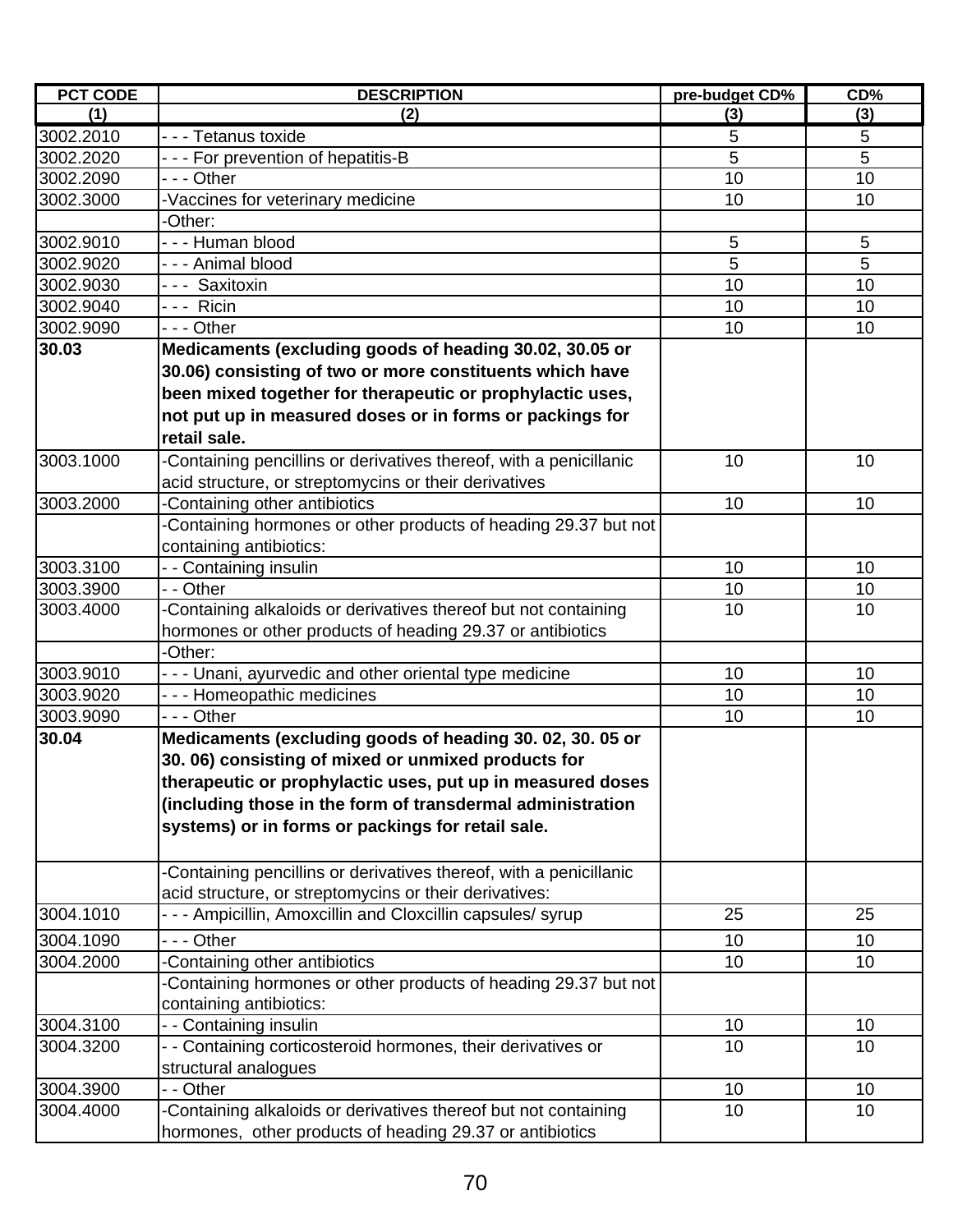| <b>PCT CODE</b> | <b>DESCRIPTION</b>                                                                                                                                                                                                                                                                                                                                                      | pre-budget CD%  | CD%             |
|-----------------|-------------------------------------------------------------------------------------------------------------------------------------------------------------------------------------------------------------------------------------------------------------------------------------------------------------------------------------------------------------------------|-----------------|-----------------|
| (1)             | (2)                                                                                                                                                                                                                                                                                                                                                                     | (3)             | (3)             |
|                 | -Other medicaments containing vitamins or other products of                                                                                                                                                                                                                                                                                                             |                 |                 |
|                 | heading 29.36:                                                                                                                                                                                                                                                                                                                                                          |                 |                 |
| 3004.5010       | - - - Cod liver oil                                                                                                                                                                                                                                                                                                                                                     | 5               | 5               |
| 3004.5090       | --- Other                                                                                                                                                                                                                                                                                                                                                               | 10              | 10              |
|                 | -Other:                                                                                                                                                                                                                                                                                                                                                                 |                 |                 |
| 3004.9010       | - - - Unani ayurvedic and other oriental type medicine                                                                                                                                                                                                                                                                                                                  | 10              | 10              |
| 3004.9020       | --- Homeopathic medicines                                                                                                                                                                                                                                                                                                                                               | 10              | 10              |
| 3004.9030       | - - - Dextrose and saline infusion solution, with infusion set                                                                                                                                                                                                                                                                                                          | 20              | 20              |
| 3004.9040       | - - - Dextrose and saline infusion solution, without saline infusion                                                                                                                                                                                                                                                                                                    | 20              | 20              |
|                 | set                                                                                                                                                                                                                                                                                                                                                                     |                 |                 |
| 3004.9050       | --- Eye drops                                                                                                                                                                                                                                                                                                                                                           | 20              | 20              |
| 3004.9060       | - - - Ointments, medicinal                                                                                                                                                                                                                                                                                                                                              | 20              | 20              |
| 3004.9070       | - - - Aspirin, medicinal                                                                                                                                                                                                                                                                                                                                                | 10              | 10              |
| 3004.9080       | - - - Sulpha drugs                                                                                                                                                                                                                                                                                                                                                      | 10              | 10              |
|                 | - - - Other:                                                                                                                                                                                                                                                                                                                                                            |                 |                 |
| 3004.9091       | - - - - Cough syrups medicinal                                                                                                                                                                                                                                                                                                                                          | 10              | 10              |
| 3004.9092       | ---- Paracetamol                                                                                                                                                                                                                                                                                                                                                        | 10              | 10              |
| 3004.9099       | - - - - Other                                                                                                                                                                                                                                                                                                                                                           | 10              | 10              |
|                 |                                                                                                                                                                                                                                                                                                                                                                         |                 |                 |
| 30.05           | Wadding, gauze, bandages and similar articles (for example,<br>dressings, adhesive plasters, poultices), impregnated or<br>coated with pharmaceutical substances or put up in forms<br>or packings for retail sale for medical, surgical, dental or                                                                                                                     |                 |                 |
|                 | veterinary purposes.                                                                                                                                                                                                                                                                                                                                                    |                 |                 |
|                 | -Adhesive dressings and other articles having an adhesive layer:                                                                                                                                                                                                                                                                                                        |                 |                 |
| 3005.1010       | --- Surgical tape in jumbo rolls                                                                                                                                                                                                                                                                                                                                        | 20              | 20              |
| 3005.1090       | - - - Other                                                                                                                                                                                                                                                                                                                                                             | 25              | 25              |
|                 | -Other:                                                                                                                                                                                                                                                                                                                                                                 |                 |                 |
| 3005.9010       | --- Acrynol pad                                                                                                                                                                                                                                                                                                                                                         | 10              | 10              |
| 3005.9090       | - - - Other                                                                                                                                                                                                                                                                                                                                                             | $\overline{25}$ | $\overline{25}$ |
| 30.06           | Pharmaceutical goods specified in Note 4 to this Chapter.                                                                                                                                                                                                                                                                                                               |                 |                 |
|                 | - Sterile surgical catgut, similar sterile suture materials (including<br>sterile absorbable surgical or dental yarns) and sterile tissue<br>adhesives for surgical wound closure; sterile laminaria and sterile<br>laminaria tents; sterile absorbable surgical or dental<br>haemostatics; sterile surgical or dental adhesion barriers,<br>whether or not absorbable: |                 |                 |
| 3006.1010       | - - - Vascular grafts                                                                                                                                                                                                                                                                                                                                                   | 5               | 5               |
| 3006.1090       | - - - Other                                                                                                                                                                                                                                                                                                                                                             | 10              | 10              |
| 3006.2000       | -Blood-grouping reagents                                                                                                                                                                                                                                                                                                                                                | 20              | 20              |
| 3006.3000       | -Opacifying preparations for X-ray examinations; diagnostic                                                                                                                                                                                                                                                                                                             | 10              | 10              |
|                 | reagents designed to be administered to the patient                                                                                                                                                                                                                                                                                                                     |                 |                 |
| 3006.4000       | -Dental cements and other dental fillings; bone reconstruction                                                                                                                                                                                                                                                                                                          | 10              | 10              |
|                 | cements                                                                                                                                                                                                                                                                                                                                                                 |                 |                 |
| 3006.5000       | -First-aid boxes and kits                                                                                                                                                                                                                                                                                                                                               | 20              | 20              |
| 3006.6000       | -Chemical contraceptive preparations based on hormones, on                                                                                                                                                                                                                                                                                                              | 5               | 5               |
|                 | other products of heading 29.37 or on spermicides                                                                                                                                                                                                                                                                                                                       |                 |                 |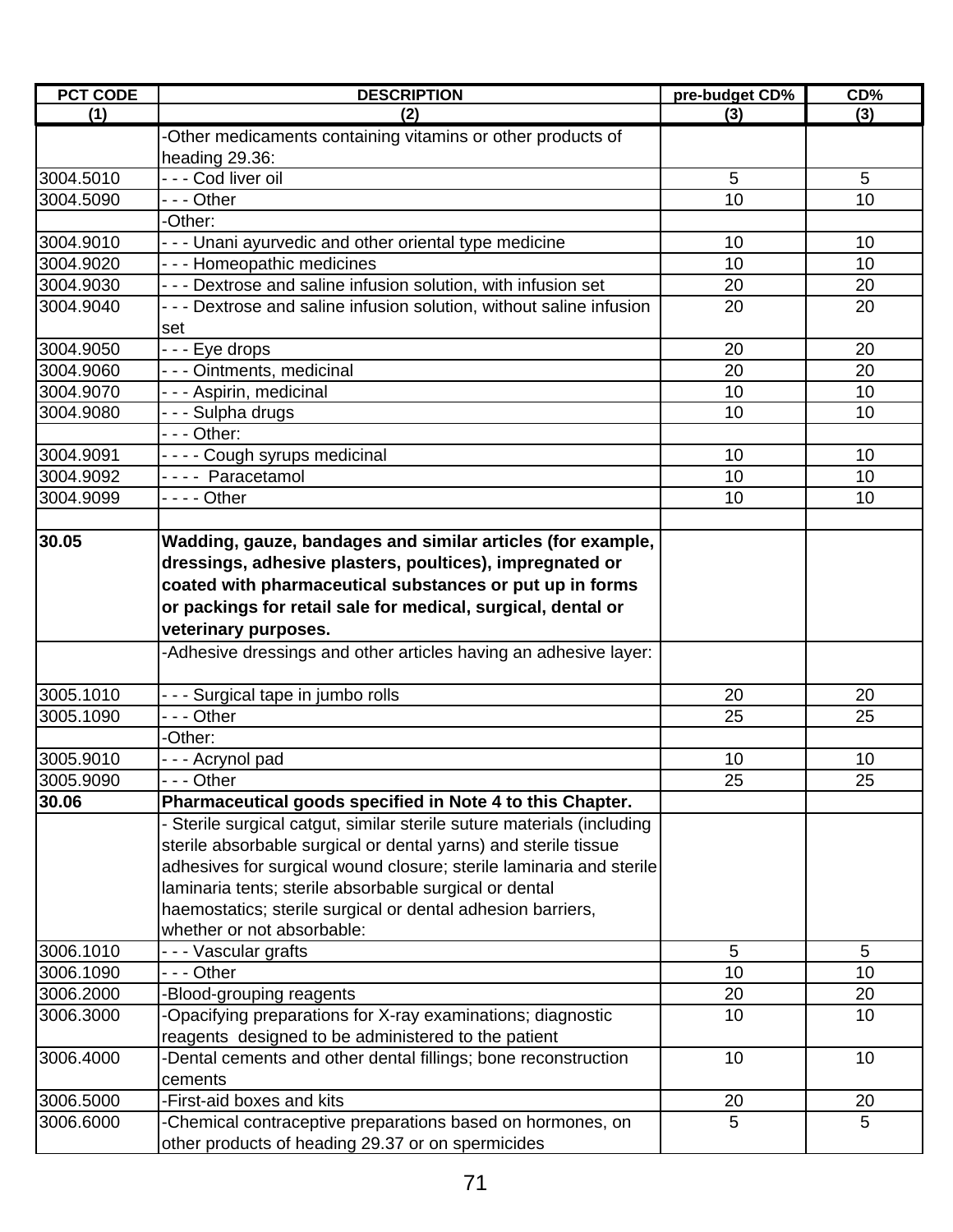| <b>PCT CODE</b> | <b>DESCRIPTION</b>                                                       | pre-budget CD% | CD%            |
|-----------------|--------------------------------------------------------------------------|----------------|----------------|
| (1)             | (2)                                                                      | (3)            | (3)            |
| 3006.7000       | -Gel preparations designed to be used in human or veterinary             | 20             | 20             |
|                 | medicine as a lubricant for parts of the body for surgical               |                |                |
|                 | operations or physical examinations or as a coupling agent               |                |                |
|                 | between the body and medical instruments                                 |                |                |
|                 | Other:                                                                   |                |                |
| 3006.9100       | - - Appliances identifiable for ostomy use                               | 20             | 20             |
| 3006.9200       | - - Waste pharmaceuticals                                                | 20             | 20             |
| 3101.0000       | Animal or vegetable fertilisers, whether or not mixed                    | 5              | 5              |
|                 | together or chemically treated; fertilisers produced by the              |                |                |
|                 | mixing or chemical treatment of animal or vegetable                      |                |                |
|                 | products.                                                                |                |                |
| 31.02           | Mineral or chemical fertilisers, nitrogenous.                            |                |                |
| 3102.1000       | -Urea, whether or not in aqueous solution                                | 0              | 0              |
|                 | -Ammonium sulphate; double salts and mixtures of ammonium                |                |                |
|                 | sulphate and ammonium nitrate:                                           |                |                |
| 3102.2100       | - - Ammonium sulphate                                                    | 0              | $\overline{0}$ |
| 3102.2900       | - - Other                                                                | $\mathbf 0$    | $\mathbf 0$    |
| 3102.3000       | -Ammonium nitrate, whether or not in aqueous solution                    | $\mathbf 0$    | $\mathbf 0$    |
| 3102.4000       | -Mixtures of ammonium nitrate with calcium carbonate or other            | $\overline{0}$ | $\overline{0}$ |
|                 | inorganic non-fertilising substances                                     |                |                |
|                 | -Sodium nitrate:                                                         |                |                |
| 3102.5010       | --- Crude                                                                | 0              | $\mathbf 0$    |
| 3102.5090       | $- -$ Other                                                              | $\mathbf 0$    | $\mathbf 0$    |
| 3102.6000       | -Double salts and mixtures of calcium nitrate and ammonium<br>nitrate    | $\mathbf 0$    | $\mathbf 0$    |
| 3102.8000       | -Mixtures of urea and ammonium nitrate in aqueous or                     | $\overline{0}$ | $\overline{0}$ |
|                 | ammoniacal solution                                                      |                |                |
| 3102.9000       | -Other, including mixtures not specified in the foregoing<br>subheadings | 0              | $\mathbf 0$    |
| 31.03           | Mineral or chemical fertilisers, phosphatic.                             |                |                |
| 3103.1000       | -Superphosphates                                                         | $\mathbf 0$    | 0              |
| 3103.9000       | -Other                                                                   | 0              | 0              |
| 31.04           | Mineral or chemical fertilisers, potassic.                               |                |                |
| 3104.2000       | -Potassium chloride                                                      | $\mathbf 0$    | $\overline{0}$ |
| 3104.3000       | -Potassium sulphate                                                      | 0              | 0              |
| 3104.9000       | -Other                                                                   | $\mathbf 0$    | $\mathbf 0$    |
| 31.05           | Mineral or chemical fertilisers containing two or three of the           |                |                |
|                 | fertilising elements nitrogen, phosphorus and potassium;                 |                |                |
|                 | other fertilisers; goods of this Chapter in tablets or similar           |                |                |
|                 | forms or in packages of a gross weight not exceeding 10 kg.              |                |                |
| 3105.1000       | -Goods of this Chapter in tablets or similar forms or in packages        | $\overline{0}$ | $\overline{0}$ |
|                 | of a gross weight not exceeding 10 kg                                    |                |                |
| 3105.2000       | -Mineral or chemical fertilisers containing the three fertilising        | $\mathbf 0$    | $\mathbf 0$    |
|                 | elements nitrogen, phosphorus and potassium                              |                |                |
| 3105.3000       | -Diammonium hydrogenorthophosphate (diammonium                           | $\mathbf 0$    | $\mathbf 0$    |
|                 | phosphate)                                                               |                |                |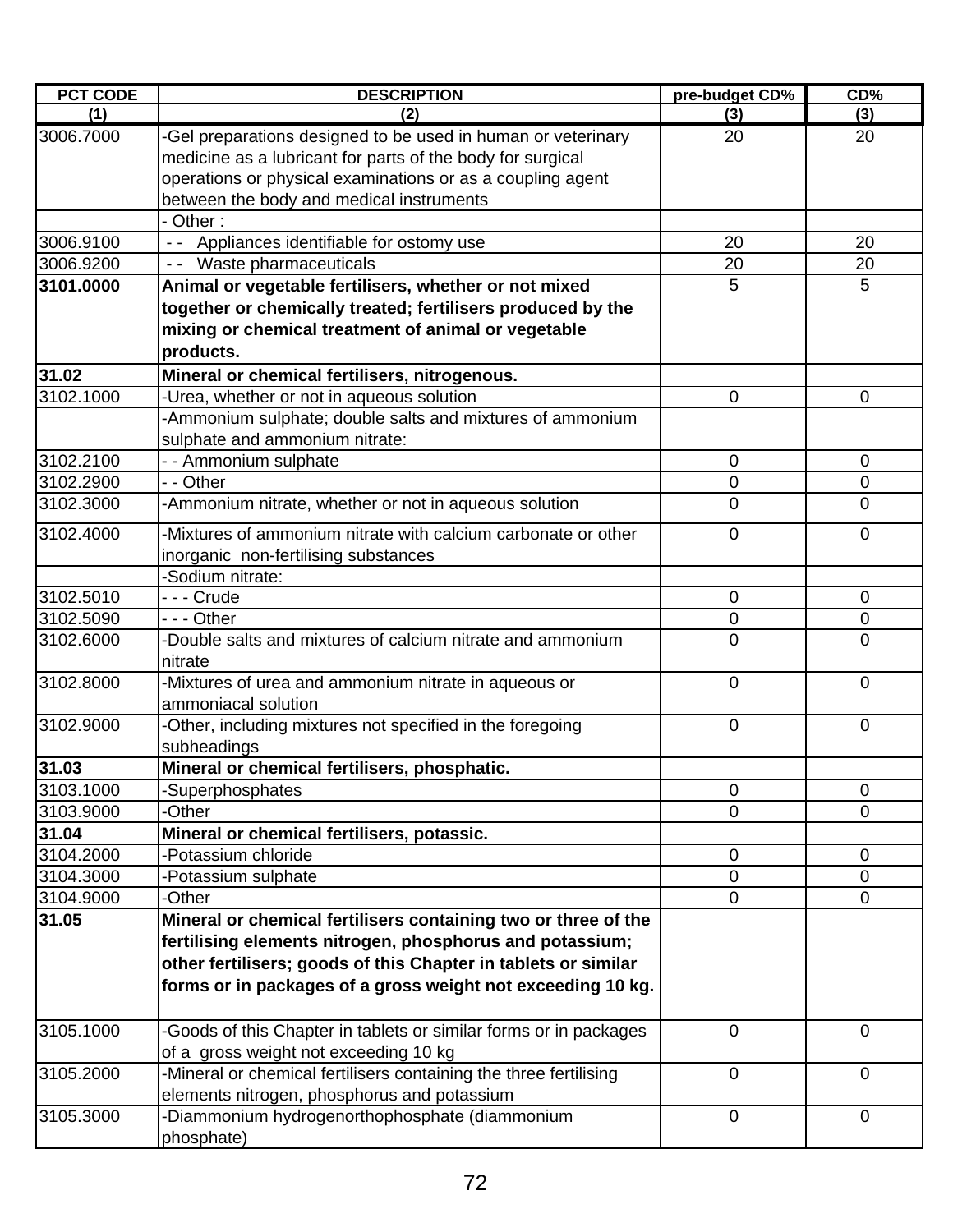| <b>PCT CODE</b> | <b>DESCRIPTION</b>                                                    | pre-budget CD% | CD%            |
|-----------------|-----------------------------------------------------------------------|----------------|----------------|
| (1)             | (2)                                                                   | (3)            | (3)            |
| 3105.4000       | -Ammoniumdihydrogen orthophosphate (monoammonium                      | $\mathbf 0$    | $\overline{0}$ |
|                 | phosphate) and mixtures thereof with diammonium                       |                |                |
|                 | hydrogenorthophosphate (diammonium phosphate)                         |                |                |
|                 | -Other mineral or chemical fertilisers containing the two fertilising |                |                |
|                 | elements nitrogen and phosphorus:                                     |                |                |
| 3105.5100       | - - Containing nitrates and phosphates                                | 0              | $\mathbf 0$    |
| 3105.5900       | - - Other                                                             | 0              | $\mathbf 0$    |
| 3105.6000       | -Mineral or chemical fertilisers containing the two fertilising       | $\mathbf 0$    | $\overline{0}$ |
|                 | elements phosphorus and potassium                                     |                |                |
| 3105.9000       | -Other                                                                | $\mathbf 0$    | $\mathbf 0$    |
| 32.01           | Tanning extracts of vegetable origin; tannins and their salts,        |                |                |
|                 | ethers, esters and other derivatives.                                 |                |                |
| 3201.1000       | -Quebracho extract                                                    | 5              | 5              |
| 3201.2000       | -Wattle extract                                                       | 0              | $\overline{0}$ |
|                 | -Other:                                                               |                |                |
| 3201.9010       | - - - Acacia catechu (cutch)                                          | 5              | 5              |
| 3201.9020       | --- Oak or chestnut extract                                           | 5              | 5              |
| 3201.9030       | --- Gambier                                                           | 5              | 5              |
| 3201.9090       | - - - Other                                                           | 5              | 5              |
| 32.02           | Synthetic organic tanning substances; inorganic tanning               |                |                |
|                 | substances; tanning preparations, whether or not containing           |                |                |
|                 | natural tanning substances; enzymatic preparations for pre-           |                |                |
|                 | tanning.                                                              |                |                |
| 3202.1000       | -Synthetic organic tanning substances                                 | 5              | 5              |
|                 | -Other:                                                               |                |                |
| 3202.9010       | --- Tanning substances, tanning preparations based on                 | 20             | 20             |
|                 | chromium sulphate                                                     |                |                |
| 3202.9090       | --- Other                                                             | 10             | 10             |
| 32.03           | Colouring matter of vegetable or animal origin (including             |                |                |
|                 | dyeing extracts but excluding animal black), whether or not           |                |                |
|                 | chemically defined; preparations as specified in Note 3 to            |                |                |
|                 | this Chapter based on colouring matter of vegetable or                |                |                |
|                 | animal origin.                                                        |                |                |
|                 |                                                                       |                |                |
| 3203.0010       | - - - Obtained from acacia catechu (black cutch)                      | 15             | 15             |
| 3203.0090       | - - - Other                                                           | 15             | 15             |
| 32.04           | Synthetic organic colouring matter, whether or not                    |                |                |
|                 | chemically defined; preparations as specified in Note 3 to            |                |                |
|                 | this Chapter based on synthetic organic colouring matter;             |                |                |
|                 | synthetic organic products of a kind used as fluorescent              |                |                |
|                 | brightening agents or as luminophores, whether or not                 |                |                |
|                 | chemically defined.                                                   |                |                |
|                 |                                                                       |                |                |
|                 | -Synthetic organic colouring matter and preparations based            |                |                |
|                 | thereon as specified in Note 3 to this Chapter:                       |                |                |
| 3204.1100       | - - Disperse dyes and preparations based thereon                      | 15             | 10             |
| 3204.1200       | - - Acid dyes, whether or not premetallised, and preparations         | 15             | 15             |
|                 | based thereon; mordant dyes and preparations based thereon            |                |                |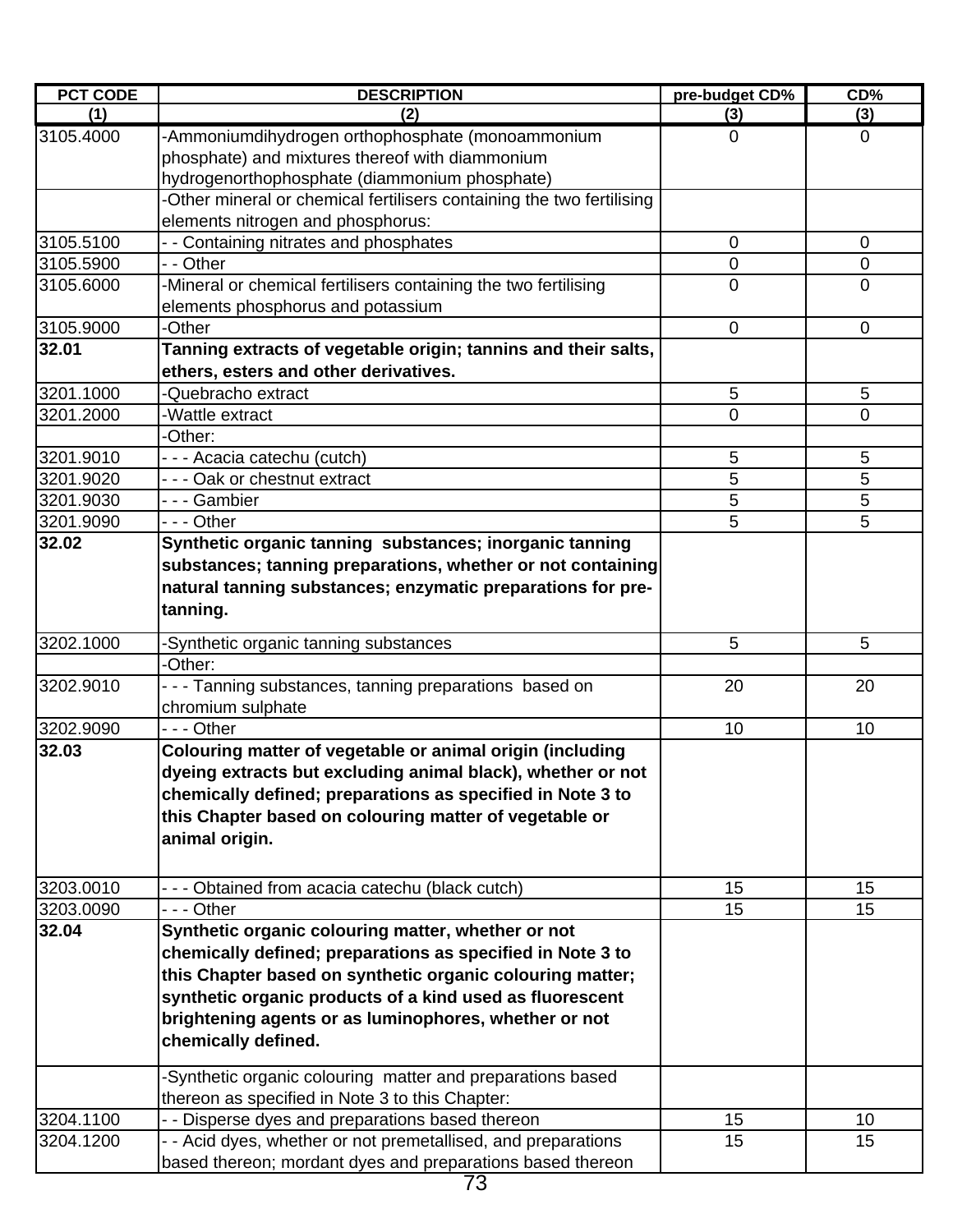| <b>PCT CODE</b> | <b>DESCRIPTION</b>                                                  | pre-budget CD% | CD%         |
|-----------------|---------------------------------------------------------------------|----------------|-------------|
| (1)             | (2)                                                                 | (3)            | (3)         |
| 3204.1300       | - - Basic dyes and preparations based thereon                       | 0              | $\mathbf 0$ |
| 3204.1400       | - - Direct dyes and preparations based thereon                      | 15             | 15          |
|                 | - - Vat dyes (including those usable in that state as pigments)     |                |             |
|                 | and preparations based thereon:                                     |                |             |
| 3204.1510       | - - - Indigo blue                                                   | 0              | $\mathbf 0$ |
| 3204.1590       | - - - Other                                                         | 5              | 5           |
| 3204.1600       | - - Reactive dyes and preparations based thereon                    | 15             | 15          |
| 3204.1700       | - - Pigments and preparations based thereon                         | 15             | 15          |
|                 | - - Other, including mixtures of colouring matter of two or more of |                |             |
|                 | the subheadings 3204.11 to 3204.19:                                 |                |             |
| 3204.1910       | - - - Dyes, sulphur                                                 | 5              | 5           |
| 3204.1990       | - - - Dyes, synthetic                                               | 5              | 5           |
| 3204.2000       | -Synthetic organic products of a kind used as fluorescent           | 20             | 20          |
|                 | brightening agents                                                  |                |             |
| 3204.9000       | -Other                                                              | 20             | 20          |
| 3205.0000       | Colour lakes; preparations as specified in Note 3 to this           | 10             | 10          |
|                 | Chapter based on colour lakes.                                      |                |             |
| 32.06           | Other colouring matter; preparations as specified in Note 3         |                |             |
|                 | to this Chapter, other than those of heading 32.03, 32.04 or        |                |             |
|                 | 32.05; inorganic products of a kind used as luminophores,           |                |             |
|                 | whether or not chemically defined.                                  |                |             |
|                 | Pigments and preparations based on titanium dioxide:                |                |             |
| 3206.1100       | - - Containing 80 % or more by weight of titanium dioxide           | 5              | 5           |
|                 | calculated on the dry matter                                        |                |             |
| 3206.1900       | - - Other                                                           | 15             | 15          |
|                 | Pigments and preparations based on chromium compounds:              |                |             |
| 3206.2010       | --- Chrome yellow                                                   | 15             | 15          |
| 3206.2090       | - - - Other                                                         | 15             | 15          |
|                 | -Other colouring matter and other preparations:                     |                |             |
| 3206.4100       | - - Ultramarine and preparations based thereon                      | 15             | 15          |
|                 | - - Lithopone and other pigments and preparations based on zinc     |                |             |
|                 | sulphide:                                                           |                |             |
| 3206.4210       | - - - Lithopone                                                     | 15             | 15          |
| 3206.4290       | - - - Other                                                         | 15             | 15          |
|                 | - - Other:                                                          |                |             |
| 3206.4910       | --- Master batches (coloured)                                       | 15             | 15          |
| 3206.4920       | - - - Pigments and peparations based on cadmium compounds           | 15             | 15          |
|                 |                                                                     |                |             |
| 3206.4930       | - - - Pigments and preparations based on hexacyanoferrates          | 15             | 15          |
|                 | (ferrocyanides and ferricyanides)                                   |                |             |
| 3206.4990       | - - - Other                                                         | 5              | 5           |
|                 | -Inorganic products of a kind used as luminophores:                 |                |             |
| 3206.5010       | --- Flourescent powder                                              | 5              | 5           |
| 3206.5090       | - - - Inorganic products of a kind used as luminophores             | 15             | 15          |
|                 |                                                                     |                |             |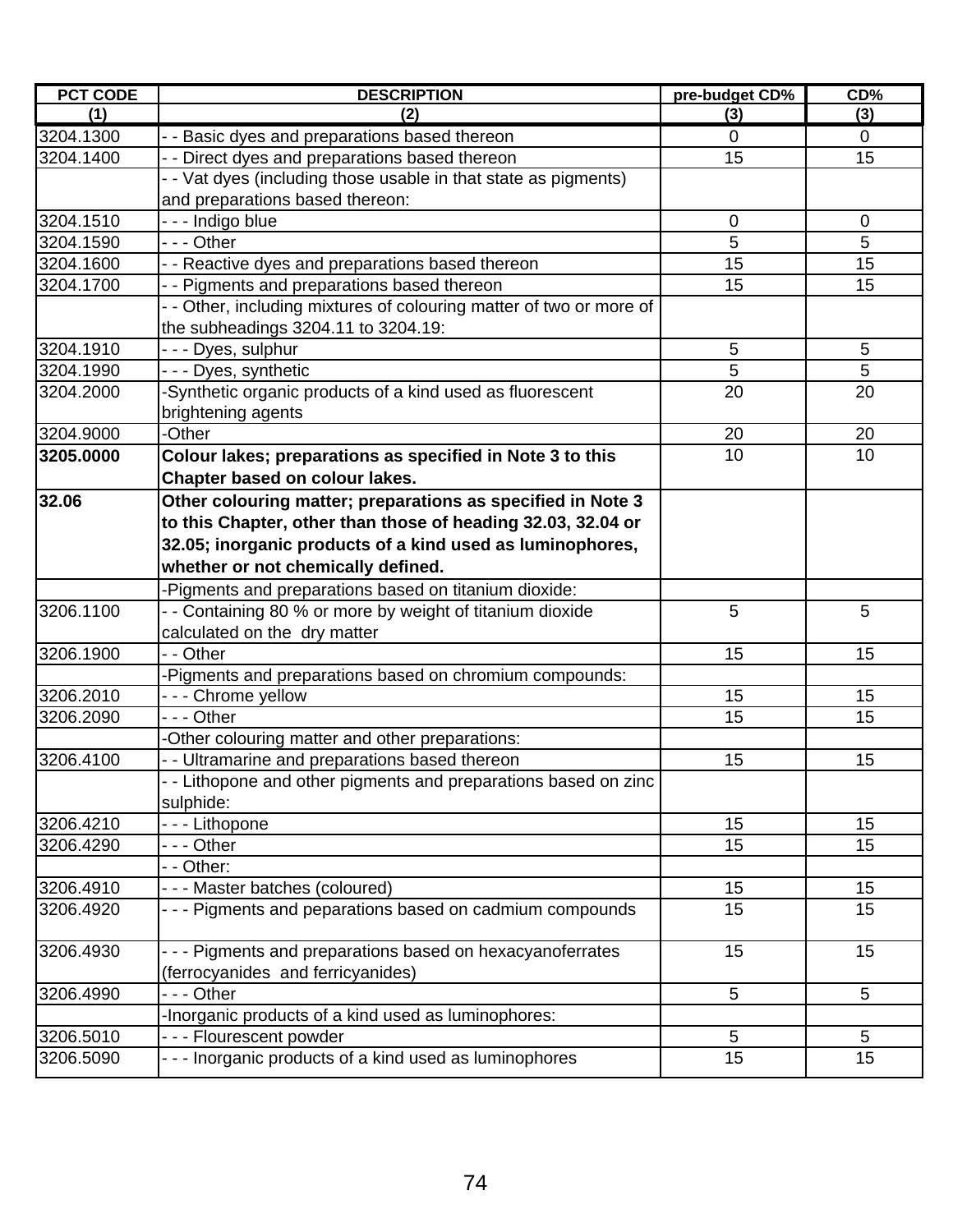| <b>PCT CODE</b> | <b>DESCRIPTION</b>                                              | pre-budget CD% | CD%             |
|-----------------|-----------------------------------------------------------------|----------------|-----------------|
| (1)             | (2)                                                             | (3)            | (3)             |
| 32.07           | Prepared pigments, prepared opacifiers and prepared             |                |                 |
|                 | colours, vitrifiable enamels and glazes, engobes (slips),       |                |                 |
|                 | liquid lustres and similar preparations, of a kind used in the  |                |                 |
|                 | ceramic, enamelling or glass industry; glass frit and other     |                |                 |
|                 | glass, in the form of powder, granules or flakes.               |                |                 |
|                 |                                                                 |                |                 |
|                 | -Prepared pigments, prepared opacifiers, prepared colours and   |                |                 |
|                 | similar preparations:                                           |                |                 |
| 3207.1010       | --- Opacifiers                                                  | 5              | $5\phantom{.0}$ |
| 3207.1020       | - - - Ceramic Colours                                           | $\overline{0}$ | $\mathbf 0$     |
| 3207.1090       | --- Other                                                       | 10             | 10              |
| 3207.2000       | -Vitrifiable enamels and glazes, engobes (slips) and similar    | 10             | 10              |
|                 | preparations                                                    |                |                 |
| 3207.3000       | -Liquid lusters and similar preparations                        | 10             | 10              |
|                 | -Glass frit and other glass, in the form of powder, granules or |                |                 |
|                 | flakes:                                                         |                |                 |
| 3207.4010       | - - - Glass frit                                                | $\mathbf 0$    | $\mathbf 0$     |
| 3207.4090       | --- Other                                                       | $\overline{0}$ | $\mathbf{0}$    |
| 32.08           | Paints and varnishes (including enamels and lacquers)           |                |                 |
|                 | based on synthetic polymers or chemically modified natural      |                |                 |
|                 | polymers, dispersed or dissolved in a non-aqueous medium;       |                |                 |
|                 | solutions as defined in Note 4 to this Chapter.                 |                |                 |
|                 |                                                                 |                |                 |
|                 | Based on polyesters:                                            |                |                 |
| 3208.1010       | - - - Varnishes                                                 | 20             | 20              |
| 3208.1090       | - - - Other                                                     | 20             | 20              |
|                 | -Based on acrylic or vinyl polymers:                            |                |                 |
| 3208.2010       | - - - Varnishes                                                 | 20             | 20              |
| 3208.2090       | $\overline{-}$ - Other                                          | 20             | 20              |
|                 | -Other:                                                         |                |                 |
| 3208.9010       | --- Based on polyamides                                         | 10             | 10              |
|                 |                                                                 |                |                 |
| 3208.9020       | - - - Varnishes                                                 | 20             | 20              |
|                 |                                                                 |                |                 |
| 3208.9090       | --- Other                                                       | 20             | 20              |
| 32.09           | Paints and varnishes (including enamels and lacquers)           |                |                 |
|                 | based on synthetic polymers or chemically modified natural      |                |                 |
|                 | polymers, dispersed or dissolved in an aqueous medium.          |                |                 |
|                 |                                                                 |                |                 |
|                 | -Based on acrylic or vinyl polymers:                            |                |                 |
| 3209.1010       | - - - Varnishes                                                 | 20             | 20              |
| 3209.1090       | - - - Other                                                     | 25             | 25              |
|                 | -Other:                                                         |                |                 |
| 3209.9010       | - - - Lacquered blue, golden and silver                         | 5              | 5               |
| 3209.9090       | --- Other                                                       | 20             | 20              |
| 32.10           | Other paints and varnishes (including enamels, lacquers         |                |                 |
|                 | and distempers); prepared water pigments of a kind used for     |                |                 |
|                 | finishing leather.                                              |                |                 |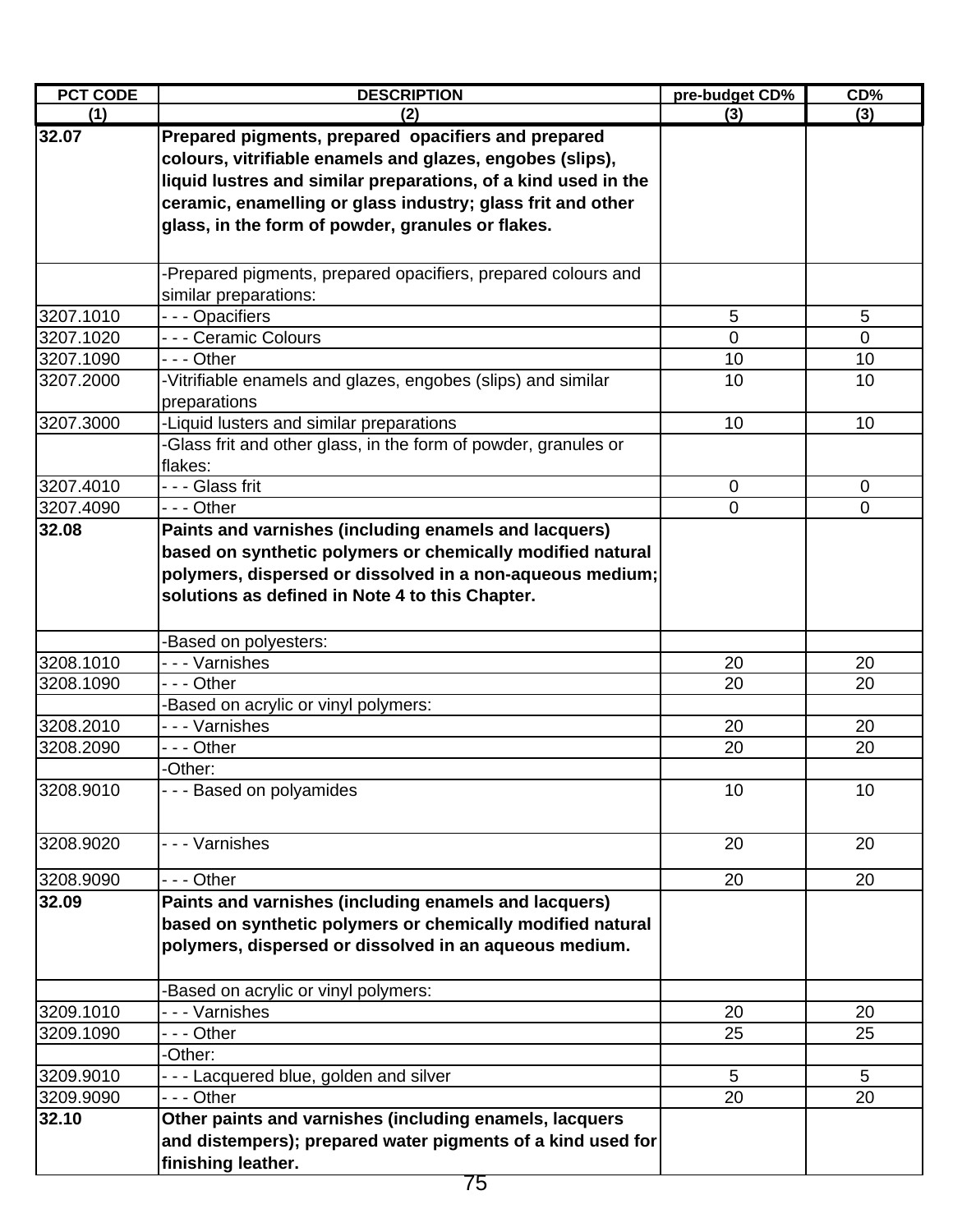| <b>PCT CODE</b> | <b>DESCRIPTION</b>                                                 | pre-budget CD% | CD% |
|-----------------|--------------------------------------------------------------------|----------------|-----|
| (1)             | (2)                                                                | (3)            | (3) |
| 3210.0010       | --- Distempers                                                     | 20             | 20  |
| 3210.0020       | - - - Prepared water pigments of a kind used for finishing leather | 20             | 20  |
| 3210.0090       | --- Other                                                          | 20             | 20  |
| 32.11           | <b>Prepared driers.</b>                                            |                |     |
| 3211.0010       | --- For leather                                                    | 10             | 10  |
| 3211.0090       | - - - Other                                                        | 20             | 20  |
| 32.12           | Pigments (including metallic powders and flakes) dispersed         |                |     |
|                 | in non-aqueous media, in liquid or paste form, of a kind           |                |     |
|                 | used in the manufacture of paints (including enamels);             |                |     |
|                 | stamping foils; dyes and other colouring matter put up in          |                |     |
|                 | forms or packings for retail sale.                                 |                |     |
| 3212.1000       | -Stamping foils                                                    | 20             | 20  |
|                 | -Other:                                                            |                |     |
| 3212.9010       | --- Aluminium paste and powder                                     | 15             | 15  |
| 3212.9020       | --- Pigments in paint or enamel media                              | 20             | 20  |
| 3212.9030       | - - - Emitter paste for tube lights                                | 5              | 5   |
| 3212.9090       | - - - Other                                                        | 20             | 20  |
| 32.13           | Artists', students' or signboard painters' colours, modifying      |                |     |
|                 | tints, amusement colours and the like, in tablets, tubes, jars,    |                |     |
|                 |                                                                    |                |     |
|                 | bottles, pans or in similar forms or packings.                     |                |     |
| 3213.1000       | Colours in sets                                                    | 20             | 20  |
| 3213.9000       | -Other                                                             | 20             | 20  |
| 32.14           | Glaziers' putty, grafting putty, resin cements, caulking           |                |     |
|                 | compounds and other mastics; painters' fillings; non-              |                |     |
|                 | refractory surfacing preparations for facades, indoor walls,       |                |     |
|                 | floors, ceilings or the like.                                      |                |     |
|                 | -Glaziers' putty, grafting putty, resin cements, caulking          |                |     |
|                 | compounds and other mastics; painters' fillings:                   |                |     |
| 3214.1010       | - - - Glaziers putty (mastic based on oil)                         | 20             | 20  |
| 3214.1020       | - - - Grafting putty (mastic based on wax)                         | 20             | 20  |
| 3214.1030       | - - - Resin cements                                                | 20             | 20  |
| 3214.1050       | - - - Capping cement for bulbs and tube lights                     | 5              | 5   |
| 3214.1090       | - - - Other                                                        | 20             | 20  |
|                 | -Other:                                                            |                |     |
| 3214.9010       | - - - Silicon sealant                                              | 20             | 10  |
| 3214.9090       | --- Other                                                          | 20             | 20  |
| 32.15           | Printing ink, writing or drawing ink and other inks, whether       |                |     |
|                 | or not concentrated or solid.                                      |                |     |
|                 | Printing ink:                                                      |                |     |
|                 | - - Black:                                                         |                |     |
| 3215.1110       | --- Rolling coating printing ink                                   | $\mathbf 0$    | 15  |
| 3215.1190       | - - - Other                                                        | 20             | 20  |
|                 | - - Other:                                                         |                |     |
| 3215.1910       | --- Flourescent ink                                                | 15             | 15  |
| 3215.1990       | - - - Other                                                        | 20             | 20  |
|                 | Other:                                                             |                |     |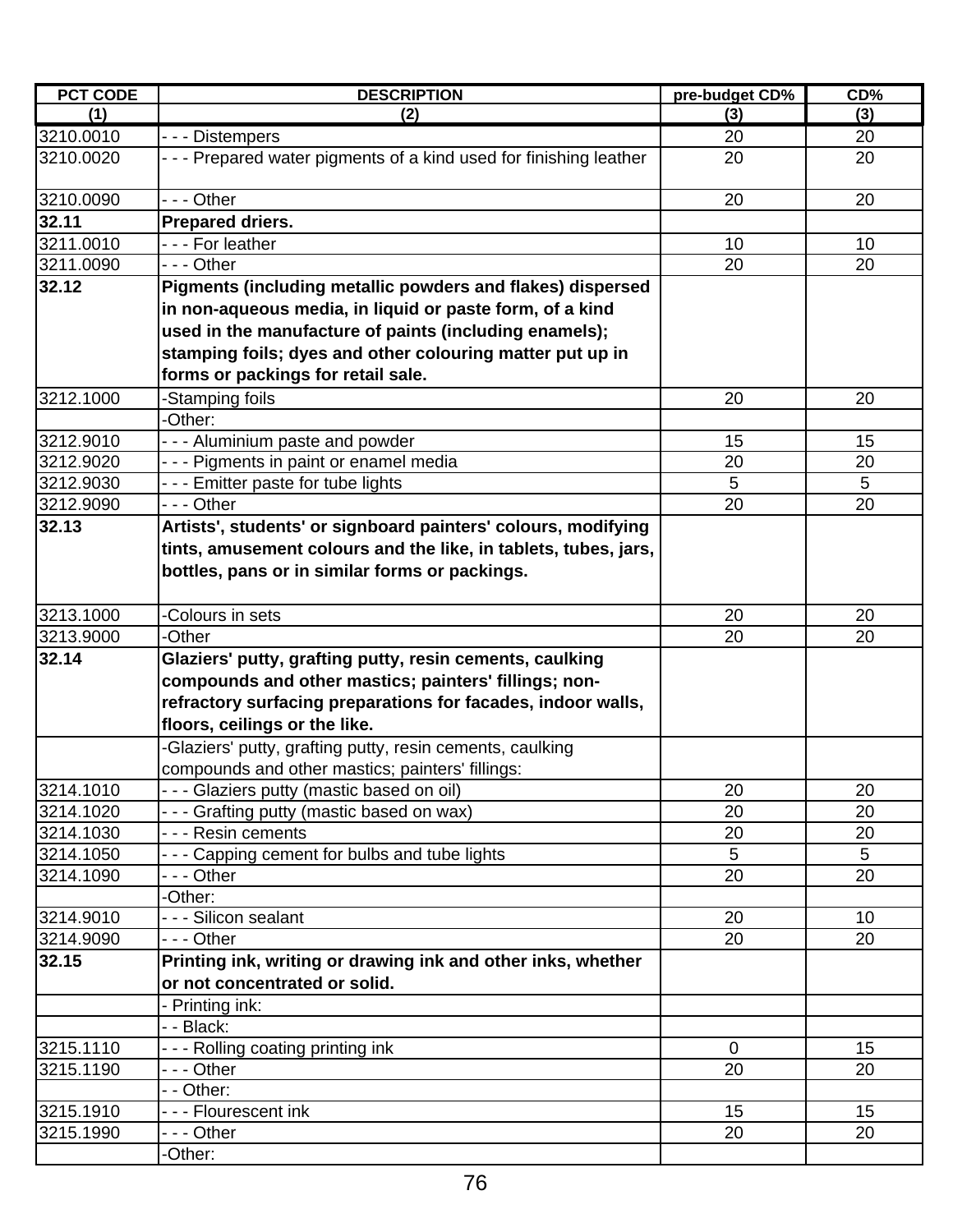| <b>PCT CODE</b> | <b>DESCRIPTION</b>                                           | pre-budget CD%  | CD% |
|-----------------|--------------------------------------------------------------|-----------------|-----|
| (1)             | (2)                                                          | (3)             | (3) |
| 3215.9010       | - - - Inks for ball points pens, fine liners and fibre tips  | 10              | 10  |
| 3215.9090       | --- Other                                                    | 20              | 20  |
| 33.01           | Essential oils (terpeneless or not), including concrete and  |                 |     |
|                 | absolutes; resinoids; extracted oleoresins; concentrates of  |                 |     |
|                 | essential oils in fats, in fixed oils, in waxes or the like, |                 |     |
|                 | obtained by enfleurage or maceration; terpenic by-products   |                 |     |
|                 | of the deterpenation of essential oils; aqueous distillates  |                 |     |
|                 | and aqueous solutions of essential oils.                     |                 |     |
|                 |                                                              |                 |     |
|                 | -Essential oils of citrus fruit:                             |                 |     |
| 3301.1200       | - - Of orange                                                | 10              | 10  |
| 3301.1300       | $-$ - Of lemon                                               | 10              | 10  |
| 3301.1900       | - - Other                                                    | 10              | 10  |
|                 | -Essential oils other than those of citrus fruit:            |                 |     |
| 3301.2400       | - - Of peppermint (Mentha piperita)                          | 10              | 10  |
| 3301.2500       | - - Of other mints                                           | 10              | 10  |
|                 | - - Other:                                                   |                 |     |
| 3301.2910       | - - - Of citronella                                          | 10              | 10  |
| 3301.2920       | - - - Of eucalyptus                                          | 10              | 10  |
| 3301.2990       | --- Other                                                    | 10              | 10  |
| 3301.3000       | -Resinoids                                                   | 10              | 10  |
|                 | -Other:                                                      |                 |     |
| 3301.9010       | - - - Concentrates of essential oils                         | 10              | 10  |
| 3301.9090       | --- Other                                                    | 10              | 10  |
| 33.02           | Mixtures of odoriferous substances and mixtures (including   |                 |     |
|                 | alcoholic solutions) with a basis of one or more of these    |                 |     |
|                 | substances, of a kind used as raw materials in industry;     |                 |     |
|                 | other preparations based on odoriferous substances, of a     |                 |     |
|                 | kind used for the manufacture of beverages.                  |                 |     |
|                 |                                                              |                 |     |
|                 | -Of a kind used in the food or drink industries:             |                 |     |
| 3302.1010       | - - - Flavours and concentrates for use in aerated beverages | 10              | 10  |
| 3302.1020       | - - - Flavours and concentrates for use in food industry     | 10              | 10  |
| 3302.1090       | - - - Other                                                  | 10              | 10  |
|                 | -Other:                                                      |                 |     |
| 3302.9010       | - - - Of a kind used in cosmetics industry                   | 10 <sup>1</sup> | 10  |
| 3302.9090       | --- Other                                                    | 10              | 10  |
| 33.03           | Perfumes and toilet waters.                                  |                 |     |
| 3303.0010       | --- Eau-de-cologne                                           | 35              | 35  |
| 3303.0020       | - - - Perfumes                                               | 35              | 35  |
| 3303.0090       | --- Other                                                    | 35              | 35  |
| 33.04           | Beauty or make-up preparations and preparations for the      |                 |     |
|                 | care of the skin (other than medicaments), including         |                 |     |
|                 | sunscreen or sun tan preparations; manicure or pedicure      |                 |     |
|                 | preparations.                                                |                 |     |
| 3304.1000       | -Lip make-up preparations                                    | 35              | 35  |
| 3304.2000       | -Eye make-up preparations                                    | 35              | 35  |
|                 | -Manicure or pedicure preparations:                          |                 |     |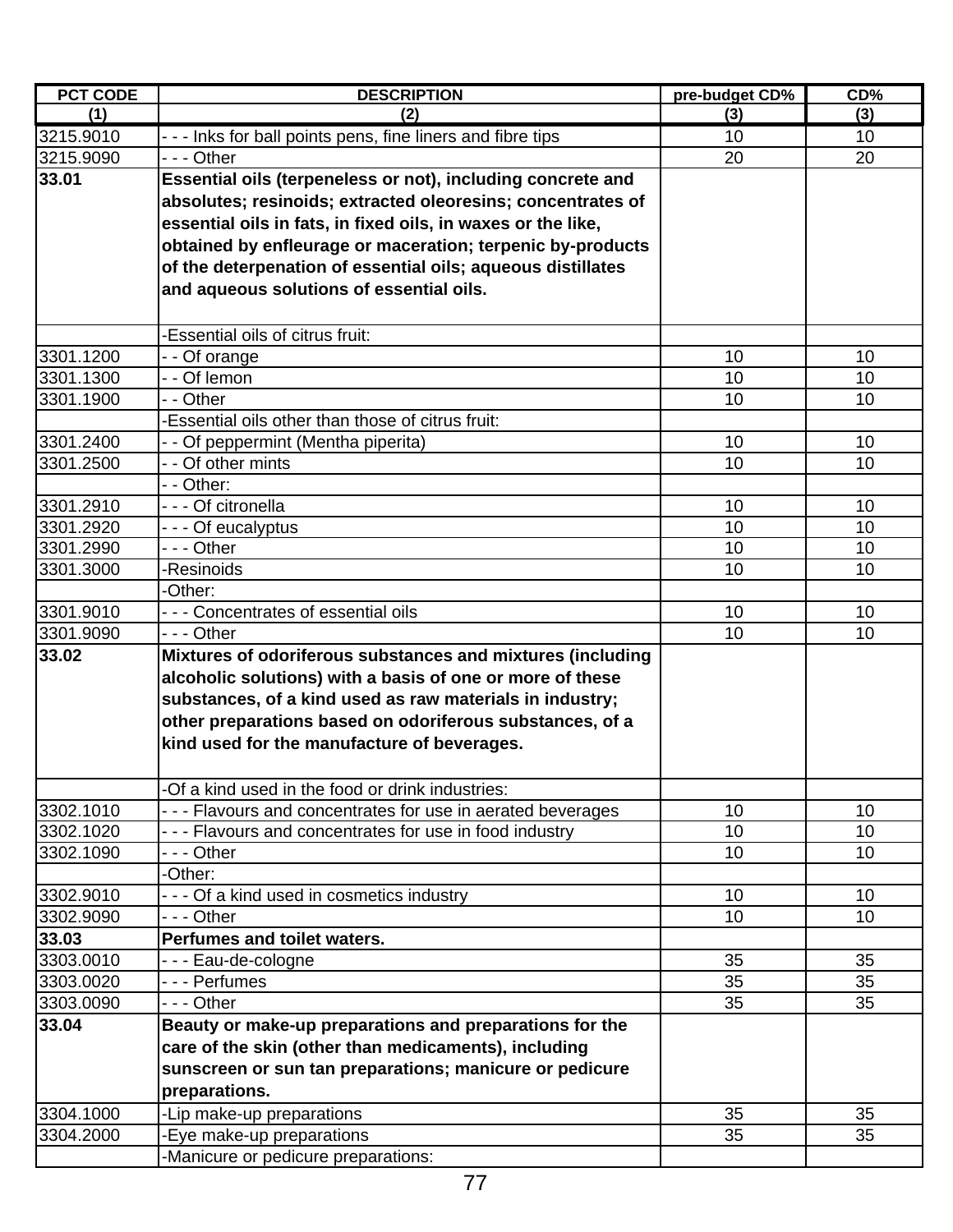| <b>PCT CODE</b> | <b>DESCRIPTION</b>                                                                                                  | pre-budget CD% | CD% |
|-----------------|---------------------------------------------------------------------------------------------------------------------|----------------|-----|
| (1)             | (2)                                                                                                                 | (3)            | (3) |
| 3304.3010       | - - - Nail polish                                                                                                   | 35             | 35  |
| 3304.3090       | $\overline{\cdot}$ - $\overline{\cdot}$ Other                                                                       | 35             | 35  |
|                 | -Other:                                                                                                             |                |     |
|                 | -- Powders, whether or not compressed:                                                                              |                |     |
| 3304.9110       | --- Face powder                                                                                                     | 35             | 35  |
| 3304.9120       | - - - Talcum powder                                                                                                 | 35             | 35  |
| 3304.9190       | - - - Other                                                                                                         | 35             | 35  |
|                 | - - Other:                                                                                                          |                |     |
| 3304.9910       | --- Face and skin creams and lotions                                                                                | 35             | 35  |
| 3304.9920       | - - - Tonics and skin food                                                                                          | 35             | 35  |
| 3304.9990       | --- Other                                                                                                           | 35             | 35  |
| 33.05           | Preparations for use on the hair.                                                                                   |                |     |
| 3305.1000       | -Shampoos                                                                                                           | 35             | 35  |
| 3305.2000       | Preparations for permanent waving or straightening                                                                  | 35             | 35  |
| 3305.3000       | Hair lacquers                                                                                                       | 35             | 35  |
|                 | -Other:                                                                                                             |                |     |
| 3305.9010       | --- Cream for hair                                                                                                  | 35             | 35  |
| 3305.9020       | --- Dyes for hair                                                                                                   | 35             | 35  |
| 3305.9090       | - - - Other                                                                                                         | 35             | 35  |
| 33.06           | Preparations for oral or dental hygiene, including denture                                                          |                |     |
|                 | fixative pastes and powders; yarn used to clean between the<br>teeth (dental floss), in individual retail packages. |                |     |
|                 | -Dentifrices:                                                                                                       |                |     |
| 3306.1010       | - - - Tooth paste                                                                                                   | 35             | 35  |
| 3306.1090       | --- Other                                                                                                           | 35             | 35  |
| 3306.2000       | -Yarn used to clean between the teeth (dental floss)                                                                | 35             | 35  |
| 3306.9000       | -Other                                                                                                              | 35             | 35  |
| 33.07           | Pre-shave, shaving or after-shave preparations, personal                                                            |                |     |
|                 | deodorants, bath preparations, depilatories and other                                                               |                |     |
|                 | perfumery, cosmetic or toilet preparations, not elsewhere                                                           |                |     |
|                 | specified or included; prepared room deodorisers, whether                                                           |                |     |
|                 | or not perfumed or having disinfectant properties.                                                                  |                |     |
| 3307.1000       | -Pre-shave, shaving or after-shave preparations                                                                     | 35             | 35  |
| 3307.2000       | -Personal deodorants and antiperspirants                                                                            | 35             | 35  |
| 3307.3000       | Perfumed bath salts and other bath preparations                                                                     | 35             | 35  |
|                 | Preparations for perfuming or deodorising rooms, including                                                          |                |     |
|                 | odoriferous preparations used during religious rites:                                                               |                |     |
| 3307.4100       | -- "Agarbatti" and other odoriferous perparations which operate                                                     | 35             | 35  |
|                 | by burning                                                                                                          |                |     |
| 3307.4900       | - - Other                                                                                                           | 35             | 35  |
|                 | -Other:                                                                                                             |                |     |
| 3307.9010       | - - Contact lens solution                                                                                           | 35             | 35  |
| 3307.9090       | - - - Other                                                                                                         | 35             | 35  |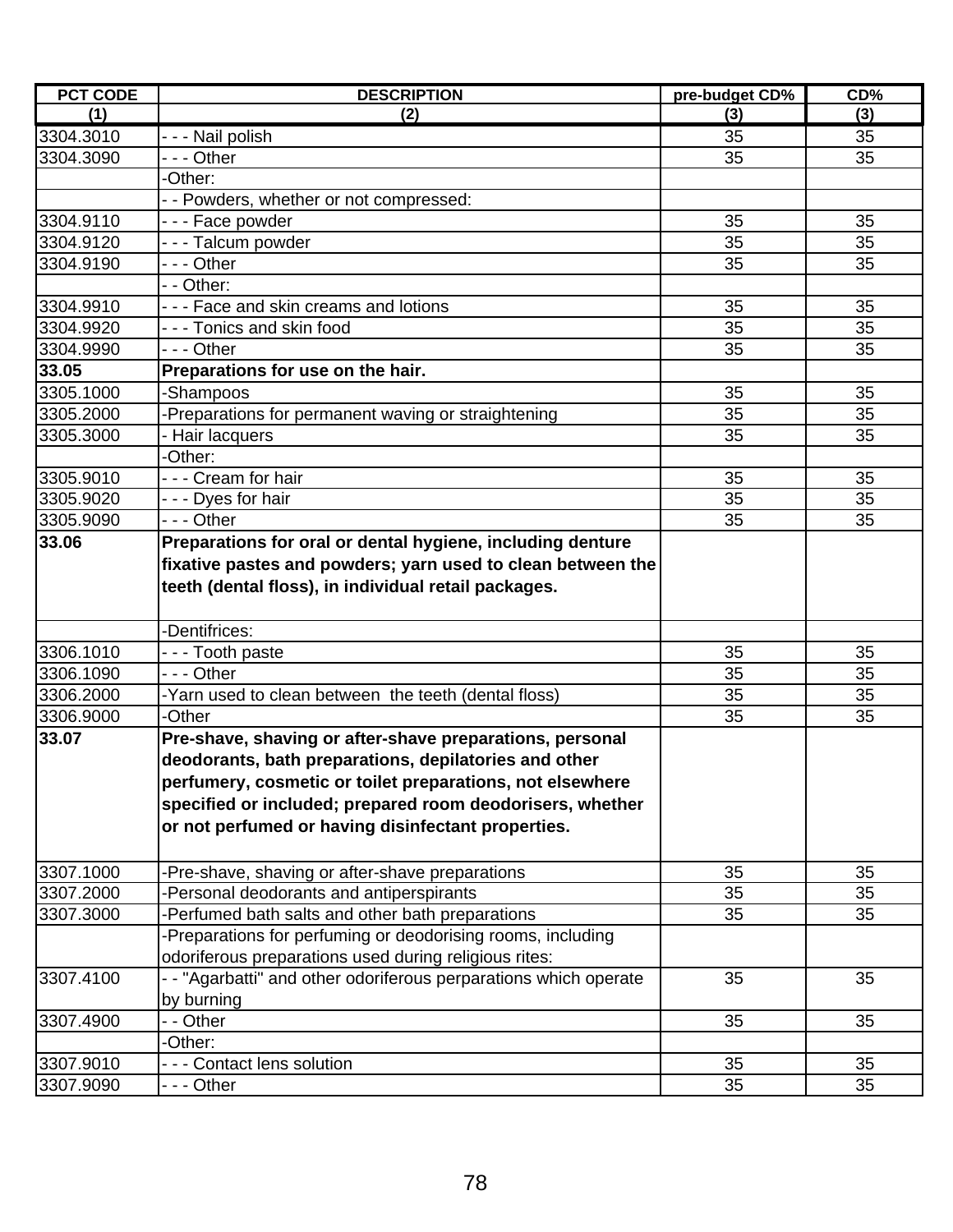| <b>PCT CODE</b> | <b>DESCRIPTION</b>                                                   | pre-budget CD% | CD% |
|-----------------|----------------------------------------------------------------------|----------------|-----|
| (1)             | (2)                                                                  | (3)            | (3) |
| 34.01           | Soap; organic surface-active products and preparations for           |                |     |
|                 | use as soap, in the form of bars, cakes, moulded pieces or           |                |     |
|                 | shapes, whether or not containing soap; organic surface-             |                |     |
|                 | active products and preparations for washing the skin, in            |                |     |
|                 | the form of liquid or cream and put up for retail sale,              |                |     |
|                 | whether or not containing soap; paper, wadding, felt and             |                |     |
|                 | nonwovens, impregnated, coated or covered with soap or               |                |     |
|                 | detergent.                                                           |                |     |
|                 | -Soap and organic surface-active products and preparations, in       |                |     |
|                 | the form of bars, cakes, moulded pieces or shapes, and paper,        |                |     |
|                 | wadding, felt and nonwovens, impregnated, coated or covered          |                |     |
|                 | with soap or detergent:                                              |                |     |
| 3401.1100       | - - For toilet use (including medicated products)                    | 35             | 35  |
| 3401.1900       | - - Other                                                            | 35             | 35  |
| 3401.2000       | -Soap in other forms                                                 | 35             | 35  |
| 3401.3000       | -Organic surface-active products and preparations for washing        | 35             | 35  |
|                 | the skin, in the form of liquid or cream and put up for retail sale, |                |     |
|                 | whether or not containing soap                                       |                |     |
| 34.02           | Organic surface-active agents (other than soap); surface-            |                |     |
|                 | active preparations, washing preparations (including                 |                |     |
|                 | auxiliary washing preparations) and cleaning preparations,           |                |     |
|                 | whether or not containing soap, other than those of heading          |                |     |
|                 | 34.01.                                                               |                |     |
|                 | -Organic surface-active agents, whether or not put up for retail     |                |     |
|                 | sale:                                                                |                |     |
|                 | - - Anionic:                                                         |                |     |
| 3402.1110       | - - - Sulphonic acid(Soft)                                           | 10             | 10  |
| 3402.1190       | --- Other                                                            | 20             | 20  |
|                 | - - Cationic:                                                        |                |     |
| 3402.1210       | - - - Pharmaceutical grade                                           | 10             | 10  |
| 3402.1220       | --- Other than in retail packing                                     | 20             | 20  |
| 3402.1290       | - - - Other                                                          | 20             | 20  |
| 3402.1300       | - - Non-ionic                                                        | 20             | 20  |
|                 | - - Other:                                                           |                |     |
| 3402.1910       | --- Cocoamidopropyl betaine (CAPB)                                   | $\overline{5}$ | 5   |
| 3402.1990       | - - - Other                                                          | 15             | 15  |
| 3402.2000       | -Preparations put up for retail sale                                 | 25             | 25  |
| 3402.9000       | -Other                                                               | 25             | 25  |
| 34.03           | Lubricating preparations (including cutting-oil preparations,        |                |     |
|                 | bolt or nut release preparations, anti-rust or anti-corrosion        |                |     |
|                 | preparations and mould release preparations, based on                |                |     |
|                 | lubricants) and preparations of a kind used for the oil or           |                |     |
|                 | grease treatment of textile materials, leather, furskins or          |                |     |
|                 | other materials, but excluding preparations containing, as           |                |     |
|                 | basic constituents, 70 % or more by weight of petroleum oils         |                |     |
|                 | or of oils obtained from bituminous minerals.                        |                |     |
|                 |                                                                      |                |     |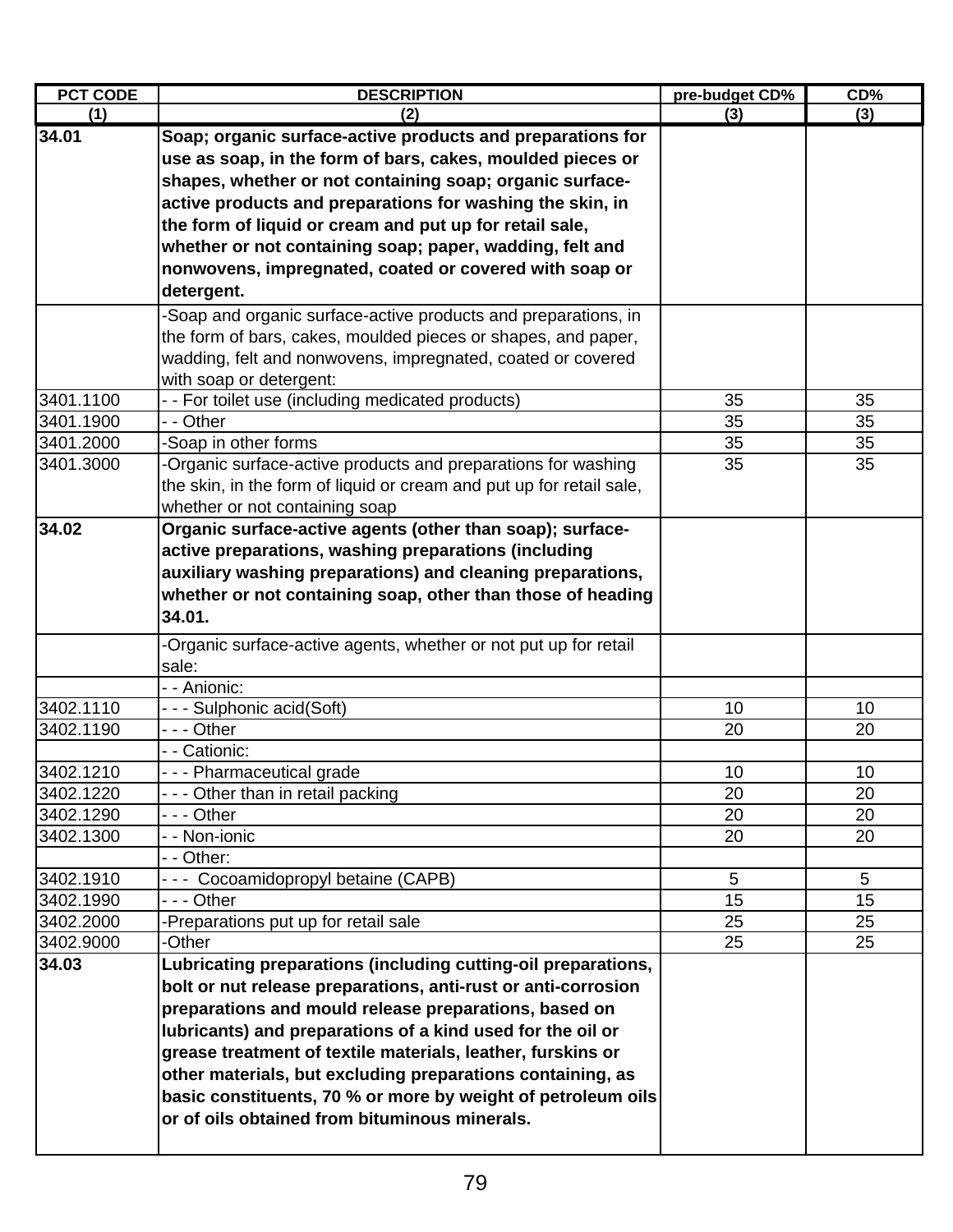| <b>PCT CODE</b> | <b>DESCRIPTION</b>                                                   | pre-budget CD% | CD%            |
|-----------------|----------------------------------------------------------------------|----------------|----------------|
| (1)             | (2)                                                                  | (3)            | (3)            |
|                 | -Containing petroleum oils or oils obtained from bituminous          |                |                |
|                 | minerals:                                                            |                |                |
|                 | - - Preparations for the treatment of textile materials, leather,    |                |                |
|                 | furskins or other materials:                                         |                |                |
| 3403.1110       | - - - Of a kind used in the leather or like industires               | 20             | 20             |
| 3403.1120       | - - - Of a kind used in the paper or like industries                 | 20             | 20             |
|                 | - - - Of a kind used in the textile or like industries:              |                |                |
| 3403.1131       | - - - -Spin finish oil                                               | $\overline{0}$ | $\overline{0}$ |
| 3403.1139       |                                                                      | 20             | 20             |
| 3403.1190       | - - - Other                                                          | 20             | 20             |
|                 | - - Other:                                                           |                |                |
| 3403.1910       | --- Greases                                                          | 20             | 20             |
| 3403.1990       | - - - Other                                                          | 20             | 20             |
|                 | -Other:                                                              |                |                |
|                 | - - Preparations for the treatment of textile material, leather,     |                |                |
|                 | furskins or other materials:                                         |                |                |
| 3403.9110       | - - - Of a kind used in the leather or like industires including fat | 20             | 20             |
|                 | liquors                                                              |                |                |
| 3403.9120       | - - - Of a kind used in the paper or like industries                 | 20             | 20             |
|                 | - - - Of a kind used in the textile or like industries:              |                |                |
| 3403.9131       | - - - -Spin finish oil                                               | 0              | 0              |
| 3403.9139       | ----Other                                                            | 20             | 20             |
| 3403.9190       | --- Other                                                            | 20             | 20             |
|                 | - - Other:                                                           |                |                |
| 3403.9910       | - - - Mould release preparations                                     | 5              | 5              |
| 3403.9990       | --- Other                                                            | 20             | 20             |
| 34.04           | Artificial waxes and prepared waxes.                                 |                |                |
| 3404.2000       | -Of poly (oxyethylene) (polyethylene glycol)                         | 5              | 5              |
|                 | -Other:                                                              |                |                |
| 3404.9010       | - - - Sealing waxes                                                  | 10             | 10             |
| 3404.9020       | - - - Of chemically modified lignite                                 | 5              | 5              |
| 3404.9030       | --- Wax for wax jet engraver                                         | 0              | $\overline{0}$ |
| 3404.9040       | --- Wax for fungicides                                               | 0              | 0              |
| 3404.9090       |                                                                      | 10             | 10             |
| 34.05           | Polishes and creams, for footwear, furniture, floors,                |                |                |
|                 | coachwork, glass or metal, scouring pastes and powders               |                |                |
|                 | and similar preparations (whether or not in the form of              |                |                |
|                 | paper, wadding, felt, nonwovens, cellular plastics or cellular       |                |                |
|                 | rubber, impregnated, coated or covered with such                     |                |                |
|                 | preparations), excluding waxes of heading 34.04.                     |                |                |
|                 | -Polishes, creams and similar preparations for footwear or           |                |                |
|                 | leather:                                                             |                |                |
| 3405.1010       | --- For footwear                                                     | 25             | 25             |
| 3405.1020       | --- For leather                                                      | 10             | 10             |
| 3405.2000       | -Polishes, creams and similar preparations for the maintenance       | 10             | 10             |
|                 | of wooden furniture, floors or other woodwork                        |                |                |
| 3405.3000       | -Polishes and similar preparations for coachwork, other than         | 25             | 25             |
|                 | metal polishes                                                       |                |                |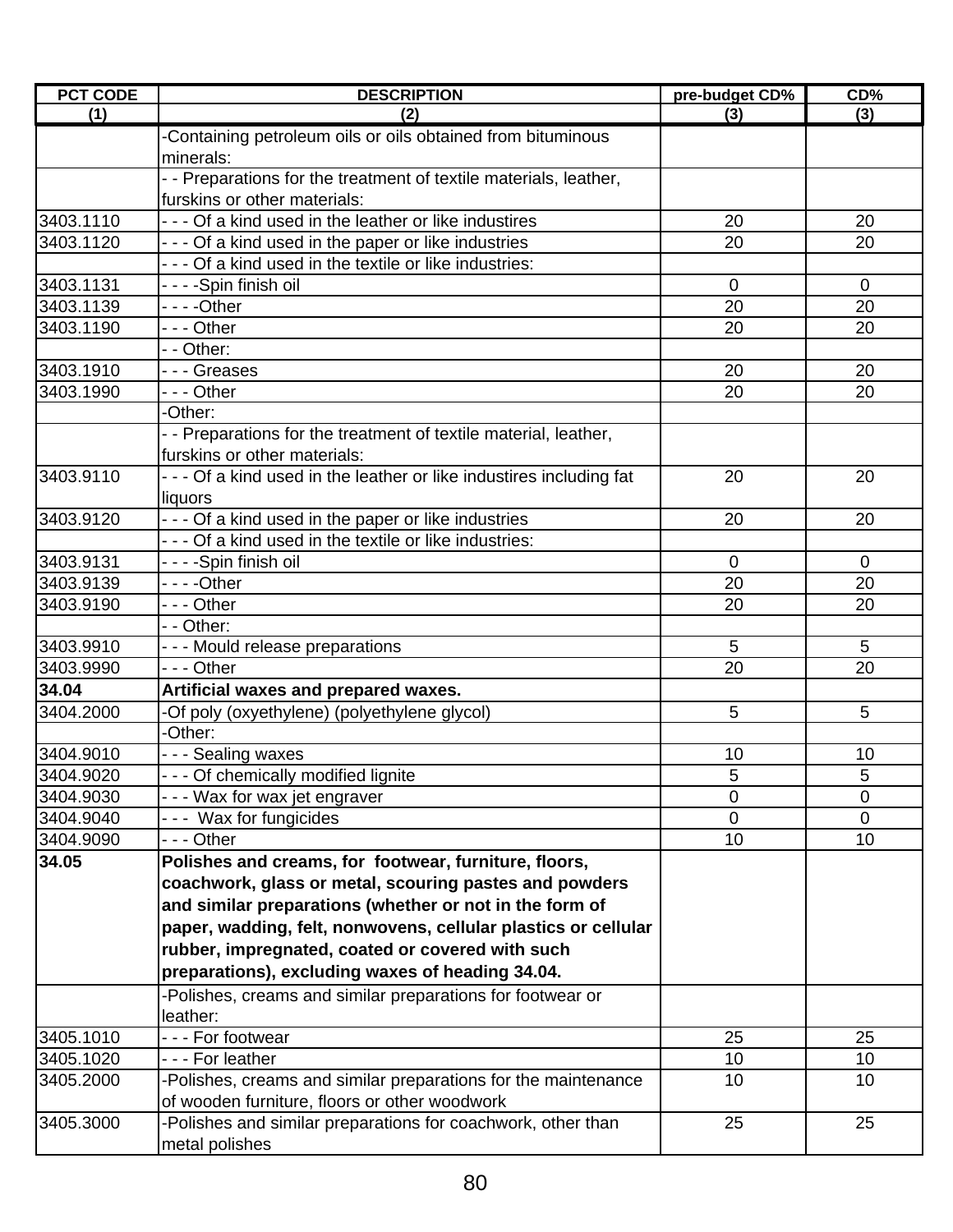| (1)<br>(2)<br>(3)<br>(3)<br>3405.4000<br>-Scouring pastes and powders and other scouring preparations<br>5<br>5<br>3405.9000<br>-Other<br>25<br>25<br>25<br>25<br>3406.0000<br>Candles, tapers and the like.<br>34.07<br>Modelling pastes, including those put up for children's<br>amusement; preparations known as "dental wax" or as<br>"dental impression compounds", put up in sets, in packings<br>for retail sale or in plates, horseshoe shapes, sticks or<br>similar forms; other preparations for use in dentistry, with a<br>basis of plaster (of calcined gypsum or calcium sulphate).<br>3407.0010<br>10<br>- - - Dental wax and other preparations for use in dentistry<br>10<br>10<br>10<br>3407.0090<br>- - - Other<br>35.01<br>Casein, caseinates and other casein derivatives; casein<br>glues.<br>3501.1000<br>-Casein<br>10<br>10<br>3501.9000<br>-Other<br>10<br>10<br>35.02<br>Albumins, (including concentrates of two or more whey<br>proteins, containing by weight more than 80 % whey<br>proteins, calculated on the dry matter), albuminates and<br>other albumin derivatives.<br>-Egg albumin:<br>3502.1100<br>- - Dried<br>10<br>10<br>10<br>10<br>3502.1900<br>- - Other<br>10<br>10<br>3502.2000<br>-Milk albumin, including concentrates of two or more whey<br>proteins<br>3502.9000<br>-Other<br>10<br>10<br>35.03<br>Gelatin (including gelatin in rectangular (including square)<br>sheets, whether or not surface-worked or coloured) and<br>gelatin derivatives; isinglass; other glues of animal origin,<br>excluding casein glues of heading 35.01.<br>- - - Gelatin<br>3503.0010<br>10<br>10<br>5<br>5<br>3503.0020<br>--- Gelatin of pharmaceutical grade<br>--- Other<br>15<br>15<br>3503.0090<br>5<br>5<br>3504.0000<br>Peptones and their derivatives; other protein substances<br>and their derivatives, not elsewhere specified or included;<br>hide powder, whether or not chromed.<br>35.05<br>Dextrins and other modified starches (for example, pre-<br>gelatinised or esterified starches); glues based on starches,<br>or on dextrins or other modified starches.<br>-Dextrins and other modified starches:<br>3505.1010<br>15<br>- - - Dextrins<br>15<br>3505.1020<br>--- Dextrins of pharmaceutical grade<br>10 <sup>1</sup><br>10<br>3505.1090<br>- - - Other<br>20<br>20<br>-Glues:<br>3505.2010<br>--- Starch based glues<br>20<br>20 | <b>PCT CODE</b> | <b>DESCRIPTION</b>      | pre-budget CD% | CD% |
|--------------------------------------------------------------------------------------------------------------------------------------------------------------------------------------------------------------------------------------------------------------------------------------------------------------------------------------------------------------------------------------------------------------------------------------------------------------------------------------------------------------------------------------------------------------------------------------------------------------------------------------------------------------------------------------------------------------------------------------------------------------------------------------------------------------------------------------------------------------------------------------------------------------------------------------------------------------------------------------------------------------------------------------------------------------------------------------------------------------------------------------------------------------------------------------------------------------------------------------------------------------------------------------------------------------------------------------------------------------------------------------------------------------------------------------------------------------------------------------------------------------------------------------------------------------------------------------------------------------------------------------------------------------------------------------------------------------------------------------------------------------------------------------------------------------------------------------------------------------------------------------------------------------------------------------------------------------------------------------------------------------------------------------------------------------------------------------------------------------------------------------------------------------------------------------------------------------------------------------------------------------------------------------------------------------------------------------------------------------------------------------------------|-----------------|-------------------------|----------------|-----|
|                                                                                                                                                                                                                                                                                                                                                                                                                                                                                                                                                                                                                                                                                                                                                                                                                                                                                                                                                                                                                                                                                                                                                                                                                                                                                                                                                                                                                                                                                                                                                                                                                                                                                                                                                                                                                                                                                                                                                                                                                                                                                                                                                                                                                                                                                                                                                                                                  |                 |                         |                |     |
|                                                                                                                                                                                                                                                                                                                                                                                                                                                                                                                                                                                                                                                                                                                                                                                                                                                                                                                                                                                                                                                                                                                                                                                                                                                                                                                                                                                                                                                                                                                                                                                                                                                                                                                                                                                                                                                                                                                                                                                                                                                                                                                                                                                                                                                                                                                                                                                                  |                 |                         |                |     |
|                                                                                                                                                                                                                                                                                                                                                                                                                                                                                                                                                                                                                                                                                                                                                                                                                                                                                                                                                                                                                                                                                                                                                                                                                                                                                                                                                                                                                                                                                                                                                                                                                                                                                                                                                                                                                                                                                                                                                                                                                                                                                                                                                                                                                                                                                                                                                                                                  |                 |                         |                |     |
|                                                                                                                                                                                                                                                                                                                                                                                                                                                                                                                                                                                                                                                                                                                                                                                                                                                                                                                                                                                                                                                                                                                                                                                                                                                                                                                                                                                                                                                                                                                                                                                                                                                                                                                                                                                                                                                                                                                                                                                                                                                                                                                                                                                                                                                                                                                                                                                                  |                 |                         |                |     |
|                                                                                                                                                                                                                                                                                                                                                                                                                                                                                                                                                                                                                                                                                                                                                                                                                                                                                                                                                                                                                                                                                                                                                                                                                                                                                                                                                                                                                                                                                                                                                                                                                                                                                                                                                                                                                                                                                                                                                                                                                                                                                                                                                                                                                                                                                                                                                                                                  |                 |                         |                |     |
|                                                                                                                                                                                                                                                                                                                                                                                                                                                                                                                                                                                                                                                                                                                                                                                                                                                                                                                                                                                                                                                                                                                                                                                                                                                                                                                                                                                                                                                                                                                                                                                                                                                                                                                                                                                                                                                                                                                                                                                                                                                                                                                                                                                                                                                                                                                                                                                                  |                 |                         |                |     |
|                                                                                                                                                                                                                                                                                                                                                                                                                                                                                                                                                                                                                                                                                                                                                                                                                                                                                                                                                                                                                                                                                                                                                                                                                                                                                                                                                                                                                                                                                                                                                                                                                                                                                                                                                                                                                                                                                                                                                                                                                                                                                                                                                                                                                                                                                                                                                                                                  |                 |                         |                |     |
|                                                                                                                                                                                                                                                                                                                                                                                                                                                                                                                                                                                                                                                                                                                                                                                                                                                                                                                                                                                                                                                                                                                                                                                                                                                                                                                                                                                                                                                                                                                                                                                                                                                                                                                                                                                                                                                                                                                                                                                                                                                                                                                                                                                                                                                                                                                                                                                                  |                 |                         |                |     |
|                                                                                                                                                                                                                                                                                                                                                                                                                                                                                                                                                                                                                                                                                                                                                                                                                                                                                                                                                                                                                                                                                                                                                                                                                                                                                                                                                                                                                                                                                                                                                                                                                                                                                                                                                                                                                                                                                                                                                                                                                                                                                                                                                                                                                                                                                                                                                                                                  |                 |                         |                |     |
|                                                                                                                                                                                                                                                                                                                                                                                                                                                                                                                                                                                                                                                                                                                                                                                                                                                                                                                                                                                                                                                                                                                                                                                                                                                                                                                                                                                                                                                                                                                                                                                                                                                                                                                                                                                                                                                                                                                                                                                                                                                                                                                                                                                                                                                                                                                                                                                                  |                 |                         |                |     |
|                                                                                                                                                                                                                                                                                                                                                                                                                                                                                                                                                                                                                                                                                                                                                                                                                                                                                                                                                                                                                                                                                                                                                                                                                                                                                                                                                                                                                                                                                                                                                                                                                                                                                                                                                                                                                                                                                                                                                                                                                                                                                                                                                                                                                                                                                                                                                                                                  |                 |                         |                |     |
|                                                                                                                                                                                                                                                                                                                                                                                                                                                                                                                                                                                                                                                                                                                                                                                                                                                                                                                                                                                                                                                                                                                                                                                                                                                                                                                                                                                                                                                                                                                                                                                                                                                                                                                                                                                                                                                                                                                                                                                                                                                                                                                                                                                                                                                                                                                                                                                                  |                 |                         |                |     |
|                                                                                                                                                                                                                                                                                                                                                                                                                                                                                                                                                                                                                                                                                                                                                                                                                                                                                                                                                                                                                                                                                                                                                                                                                                                                                                                                                                                                                                                                                                                                                                                                                                                                                                                                                                                                                                                                                                                                                                                                                                                                                                                                                                                                                                                                                                                                                                                                  |                 |                         |                |     |
|                                                                                                                                                                                                                                                                                                                                                                                                                                                                                                                                                                                                                                                                                                                                                                                                                                                                                                                                                                                                                                                                                                                                                                                                                                                                                                                                                                                                                                                                                                                                                                                                                                                                                                                                                                                                                                                                                                                                                                                                                                                                                                                                                                                                                                                                                                                                                                                                  |                 |                         |                |     |
|                                                                                                                                                                                                                                                                                                                                                                                                                                                                                                                                                                                                                                                                                                                                                                                                                                                                                                                                                                                                                                                                                                                                                                                                                                                                                                                                                                                                                                                                                                                                                                                                                                                                                                                                                                                                                                                                                                                                                                                                                                                                                                                                                                                                                                                                                                                                                                                                  |                 |                         |                |     |
|                                                                                                                                                                                                                                                                                                                                                                                                                                                                                                                                                                                                                                                                                                                                                                                                                                                                                                                                                                                                                                                                                                                                                                                                                                                                                                                                                                                                                                                                                                                                                                                                                                                                                                                                                                                                                                                                                                                                                                                                                                                                                                                                                                                                                                                                                                                                                                                                  |                 |                         |                |     |
|                                                                                                                                                                                                                                                                                                                                                                                                                                                                                                                                                                                                                                                                                                                                                                                                                                                                                                                                                                                                                                                                                                                                                                                                                                                                                                                                                                                                                                                                                                                                                                                                                                                                                                                                                                                                                                                                                                                                                                                                                                                                                                                                                                                                                                                                                                                                                                                                  |                 |                         |                |     |
|                                                                                                                                                                                                                                                                                                                                                                                                                                                                                                                                                                                                                                                                                                                                                                                                                                                                                                                                                                                                                                                                                                                                                                                                                                                                                                                                                                                                                                                                                                                                                                                                                                                                                                                                                                                                                                                                                                                                                                                                                                                                                                                                                                                                                                                                                                                                                                                                  |                 |                         |                |     |
|                                                                                                                                                                                                                                                                                                                                                                                                                                                                                                                                                                                                                                                                                                                                                                                                                                                                                                                                                                                                                                                                                                                                                                                                                                                                                                                                                                                                                                                                                                                                                                                                                                                                                                                                                                                                                                                                                                                                                                                                                                                                                                                                                                                                                                                                                                                                                                                                  |                 |                         |                |     |
|                                                                                                                                                                                                                                                                                                                                                                                                                                                                                                                                                                                                                                                                                                                                                                                                                                                                                                                                                                                                                                                                                                                                                                                                                                                                                                                                                                                                                                                                                                                                                                                                                                                                                                                                                                                                                                                                                                                                                                                                                                                                                                                                                                                                                                                                                                                                                                                                  |                 |                         |                |     |
|                                                                                                                                                                                                                                                                                                                                                                                                                                                                                                                                                                                                                                                                                                                                                                                                                                                                                                                                                                                                                                                                                                                                                                                                                                                                                                                                                                                                                                                                                                                                                                                                                                                                                                                                                                                                                                                                                                                                                                                                                                                                                                                                                                                                                                                                                                                                                                                                  |                 |                         |                |     |
|                                                                                                                                                                                                                                                                                                                                                                                                                                                                                                                                                                                                                                                                                                                                                                                                                                                                                                                                                                                                                                                                                                                                                                                                                                                                                                                                                                                                                                                                                                                                                                                                                                                                                                                                                                                                                                                                                                                                                                                                                                                                                                                                                                                                                                                                                                                                                                                                  |                 |                         |                |     |
|                                                                                                                                                                                                                                                                                                                                                                                                                                                                                                                                                                                                                                                                                                                                                                                                                                                                                                                                                                                                                                                                                                                                                                                                                                                                                                                                                                                                                                                                                                                                                                                                                                                                                                                                                                                                                                                                                                                                                                                                                                                                                                                                                                                                                                                                                                                                                                                                  |                 |                         |                |     |
|                                                                                                                                                                                                                                                                                                                                                                                                                                                                                                                                                                                                                                                                                                                                                                                                                                                                                                                                                                                                                                                                                                                                                                                                                                                                                                                                                                                                                                                                                                                                                                                                                                                                                                                                                                                                                                                                                                                                                                                                                                                                                                                                                                                                                                                                                                                                                                                                  |                 |                         |                |     |
|                                                                                                                                                                                                                                                                                                                                                                                                                                                                                                                                                                                                                                                                                                                                                                                                                                                                                                                                                                                                                                                                                                                                                                                                                                                                                                                                                                                                                                                                                                                                                                                                                                                                                                                                                                                                                                                                                                                                                                                                                                                                                                                                                                                                                                                                                                                                                                                                  |                 |                         |                |     |
|                                                                                                                                                                                                                                                                                                                                                                                                                                                                                                                                                                                                                                                                                                                                                                                                                                                                                                                                                                                                                                                                                                                                                                                                                                                                                                                                                                                                                                                                                                                                                                                                                                                                                                                                                                                                                                                                                                                                                                                                                                                                                                                                                                                                                                                                                                                                                                                                  |                 |                         |                |     |
|                                                                                                                                                                                                                                                                                                                                                                                                                                                                                                                                                                                                                                                                                                                                                                                                                                                                                                                                                                                                                                                                                                                                                                                                                                                                                                                                                                                                                                                                                                                                                                                                                                                                                                                                                                                                                                                                                                                                                                                                                                                                                                                                                                                                                                                                                                                                                                                                  |                 |                         |                |     |
|                                                                                                                                                                                                                                                                                                                                                                                                                                                                                                                                                                                                                                                                                                                                                                                                                                                                                                                                                                                                                                                                                                                                                                                                                                                                                                                                                                                                                                                                                                                                                                                                                                                                                                                                                                                                                                                                                                                                                                                                                                                                                                                                                                                                                                                                                                                                                                                                  | 3505.2020       | --- Dextrin based glues | 20             | 20  |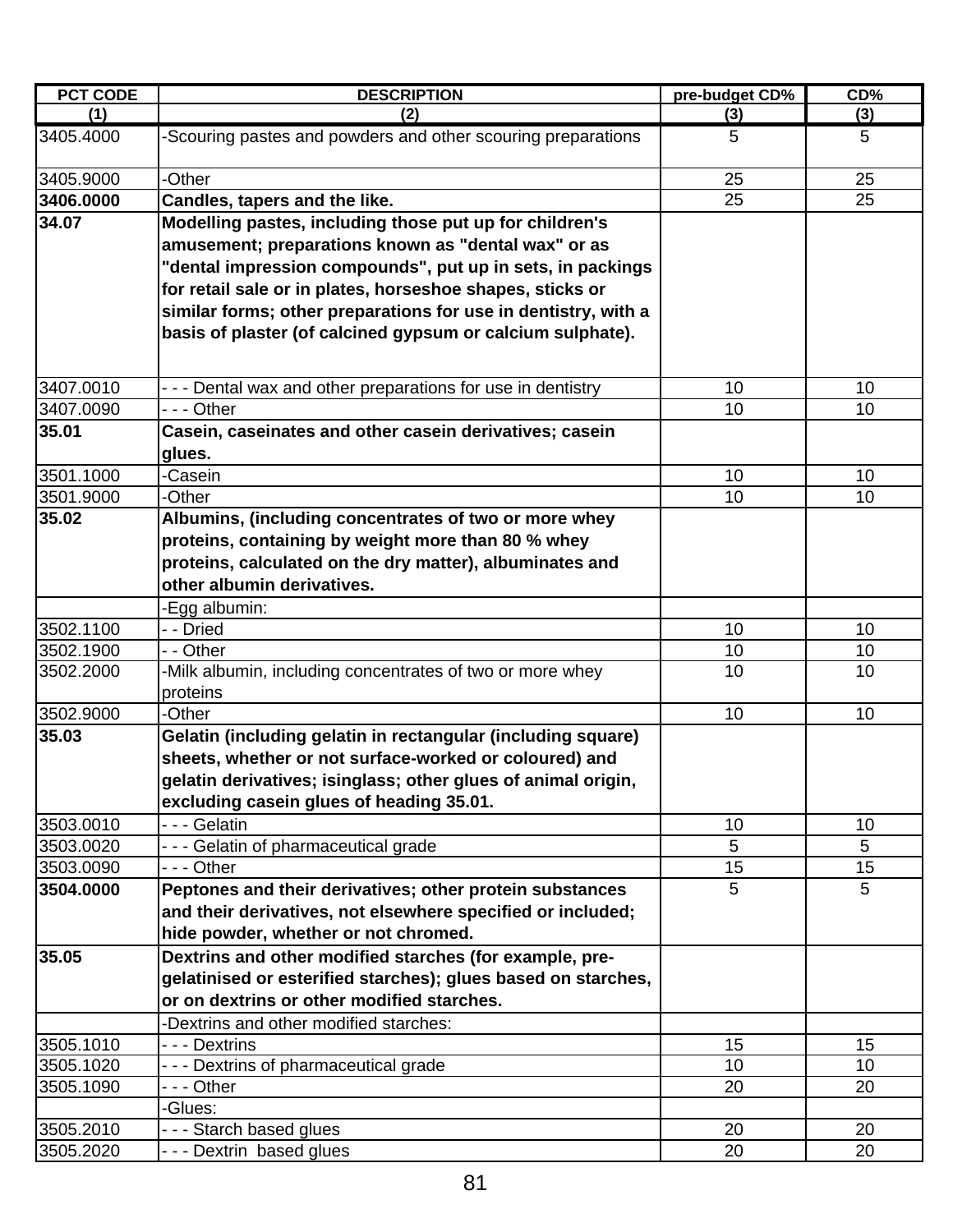| <b>PCT CODE</b> | <b>DESCRIPTION</b>                                                                                                                                                                                                            | pre-budget CD% | CD%            |
|-----------------|-------------------------------------------------------------------------------------------------------------------------------------------------------------------------------------------------------------------------------|----------------|----------------|
| (1)             | (2)                                                                                                                                                                                                                           | (3)            | (3)            |
| 3505.2030       | - - - Printing gum (pre-gelatinized modified 0% starch for textile<br>prining)                                                                                                                                                | 0              | $\overline{0}$ |
| 3505.2090       | - - - Other                                                                                                                                                                                                                   | 20             | 20             |
| 35.06           | Prepared glues and other prepared adhesives, not<br>elsewhere specified or included; products suitable for use<br>as glues or adhesives, put up for retail sale as glues or<br>adhesives, not exceeding a net weight of 1 kg. |                |                |
| 3506.1000       | -Products suitable for use as glues or adhesives, put up for retail<br>sale as glues or adhesives, not exceeding a net weight of 1 kg                                                                                         | 20             | 20             |
|                 | -Other:                                                                                                                                                                                                                       |                |                |
|                 | - - Adhesives based on polymers of headings 39.01 to 39.13 or<br>on rubber:                                                                                                                                                   |                |                |
| 3506.9110       | --- Shoe adhesives                                                                                                                                                                                                            | 10             | 10             |
| 3506.9190       |                                                                                                                                                                                                                               | 20             | 20             |
|                 | - - Other:                                                                                                                                                                                                                    |                |                |
| 3506.9910       | - - - Sealant having methyl ethyl ketone from 60 % to 70 % and<br>ethyl acetate from 10 % to 20 %.                                                                                                                            | 5              | 5              |
| 3506.9990       | - - - Other                                                                                                                                                                                                                   | 20             | 20             |
| 35.07           | Enzymes; prepared enzymes not elsewhere specified or<br>included.                                                                                                                                                             |                |                |
| 3507.1000       | -Rennet and concentrates thereof                                                                                                                                                                                              | 10             | 10             |
| 3507.9000       | -Other                                                                                                                                                                                                                        | 10             | 10             |
| 3601.0000       | <b>Propellent powders</b>                                                                                                                                                                                                     | 20             | 20             |
| 3602.0000       | Prepared explosives, other than propellent powders                                                                                                                                                                            | 20             | 20             |
| 3603.0000       | Safety fuses; detonating fuses; percussion or detonating<br>caps; igniters; electric detonators.                                                                                                                              | 20             | 20             |
| 36.04           | Fireworks, signalling flares, rain rockets, fog signals and<br>other pyrotechnic articles.                                                                                                                                    |                |                |
| 3604.1000       | -Fireworks                                                                                                                                                                                                                    | 25             | 25             |
| 3604.9000       | -Other                                                                                                                                                                                                                        | 25             | 25             |
| 3605.0000       | Matches, other than pyrotechnic articles of heading 36.04.                                                                                                                                                                    | 25             | 25             |
| 36.06           | Ferro-cerium and other pyrophoric alloys in all forms;<br>articles of combustible materials as specified in Note 2 to<br>this Chapter.                                                                                        |                |                |
| 3606.1000       | -Liquid or liquefied gas fuels in containers of a kind used for<br>filling or refilling cigarette or similar lighters and of a capacity not<br>exceeding 300cm <sup>3</sup>                                                   | 20             | 20             |
| 3606.9000       | -Other                                                                                                                                                                                                                        | 20             | 20             |
| 37.01           | Photographic plates and film in the flat, sensitised,<br>unexposed, of any material other than paper, paperboard or<br>textiles; instant print film in the flat, sensitised, unexposed,<br>whether or not in packs.           |                |                |
| 3701.1000       | -For X-ray                                                                                                                                                                                                                    | 5              | 5              |
| 3701.2000       | -Instant print film                                                                                                                                                                                                           | 5              | 5              |
|                 | -Other plates and film, with any side exceeding 255 mm:                                                                                                                                                                       |                |                |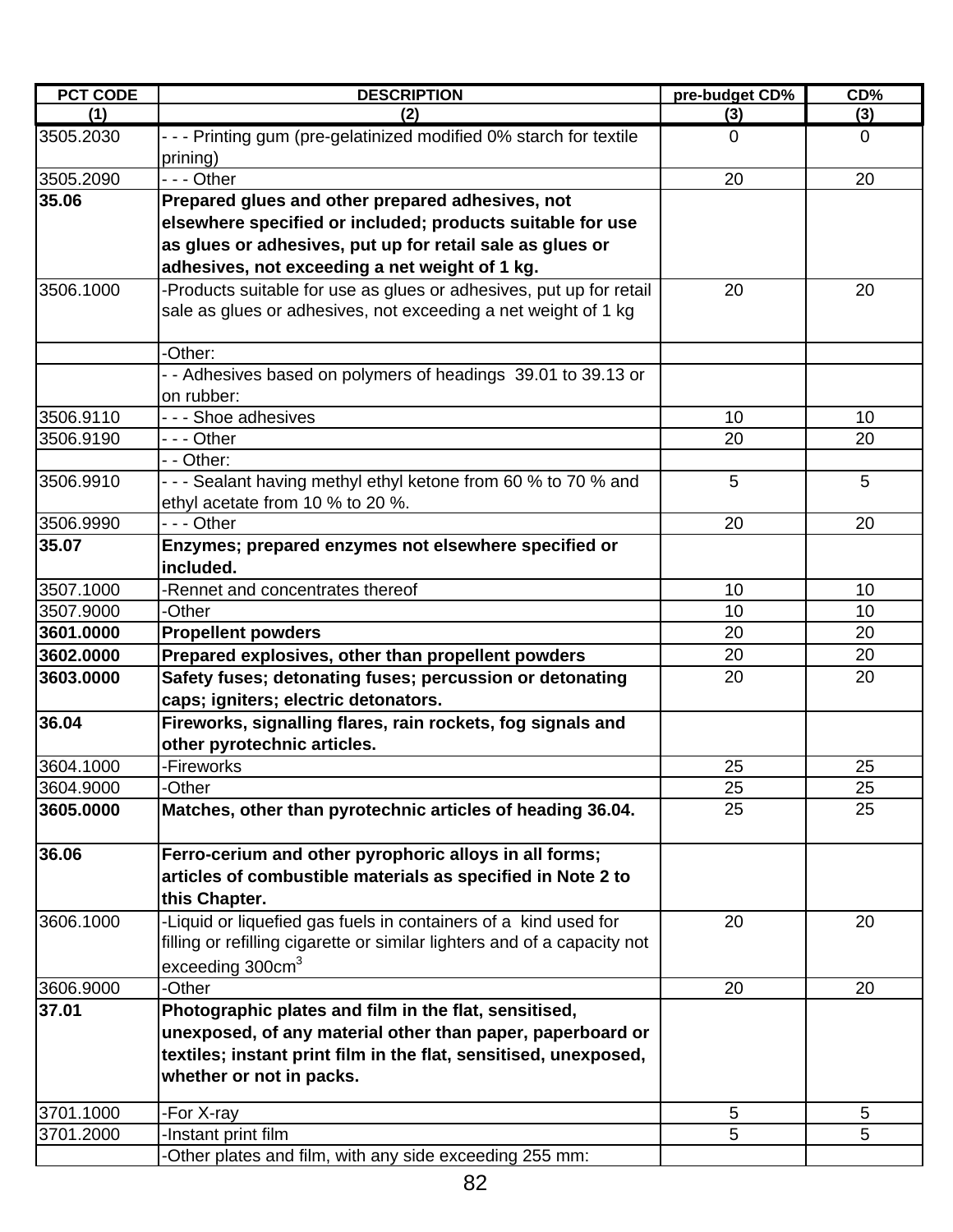| <b>PCT CODE</b> | <b>DESCRIPTION</b>                                                | pre-budget CD% | CD% |
|-----------------|-------------------------------------------------------------------|----------------|-----|
| (1)             | (2)                                                               | (3)            | (3) |
| 3701.3010       | - - - Of a kind used in textile printing                          | 5              | 5   |
| 3701.3020       | - - - Photo polymers and CTP plates of a kind used in printing Of | 10             | 10  |
|                 | news papers and magazines                                         |                |     |
| 3701.3030       | --- Presensitized printing plates                                 | 15             | 15  |
| 3701.3090       | - - - Other                                                       | 20             | 20  |
|                 | -Other:                                                           |                |     |
| 3701.9100       | - - For colour photography (polychrome)                           | 5              | 5   |
| 3701.9900       | - - Other                                                         | 5              | 5   |
| 37.02           | Photographic film in rolls, sensitised, unexposed, of any         |                |     |
|                 | material other than paper, paperboard or textiles; instant        |                |     |
|                 | print film in rolls, sensitised, unexposed.                       |                |     |
| 3702.1000       | -For X-ray                                                        | 5              | 5   |
|                 | -Other film, without perforations, of a width not exceeding 105   |                |     |
|                 | mm:                                                               |                |     |
| 3702.3100       | - - For colour photography (polychrome)                           | 5              | 5   |
| 3702.3200       | - - Other, with silver halide emulsion                            | 5              | 5   |
| 3702.3900       | - Other                                                           | 5              | 5   |
|                 | -Other film, without perforations, of a width exceeding 105 mm:   |                |     |
|                 |                                                                   |                |     |
| 3702.4100       | - - Of a width exceeding 610 mm and of a length exceeding 200     | 5              | 5   |
|                 | m, for colour photography (polychrome)                            |                |     |
| 3702.4200       | - - Of a width exceeding 610 mm and of a length exceeding         | 5              | 5   |
|                 | 200m, other than for colour photography                           |                |     |
| 3702.4300       | - - Of a width exceeding 610 mm and of a length not exceeding     | 5              | 5   |
|                 | 200 m                                                             |                |     |
|                 |                                                                   |                |     |
| 3702.4400       | - - Of a width exceeding 105 mm but not exceeding 610 mm          | 5              | 5   |
|                 | -Other film, for colour photography (polychrome):                 |                | 5   |
| 3702.5100       | - - Of a width not exceeding 16 mm and of a length not            | 5              |     |
|                 | exceeding 14 m                                                    |                |     |
| 3702.5200       | - - Of a width not exceeding 16 mm and of a length exceeding 14   | 5              | 5   |
|                 | m                                                                 |                |     |
| 3702.5300       | - - Of a width exceeding 16 mm but not exceeding 35 mm and of     | 5              | 5   |
|                 | a length not exceeding 30 m, for slides                           |                |     |
| 3702.5400       | - - Of a width exceeding 16 mm but not exceeding 35 mm and of     | 5              | 5   |
|                 | a length not exceeding 30 m, other than for slides                |                |     |
| 3702.5500       | - - Of a width exceeding 16 mm but not exceeding 35 mm and of     | 5              | 5   |
|                 | a length exceeding 30 m                                           |                |     |
| 3702.5600       | - - Of a width exceeding 35 mm                                    | 5              | 5   |
|                 | -Other:                                                           |                |     |
| 3702.9100       | - - Of a width not exceeding 16 mm                                | 5              | 5   |
| 3702.9300       | - - Of a width exceeding 16 mm but not exceeding 35 mm and of     | 5              | 5   |
|                 | a length not exceeding 30 m                                       |                |     |
| 3702.9400       | - - Of a width exceeding 16 mm but not exceeding 35 mm and of     | 5              | 5   |
|                 | a length exceeding 30 m                                           |                |     |
| 3702.9500       | - - Of a width exceeding 35 mm                                    | 5              | 5   |
| 37.03           | Photographic paper, paperboard and textiles, sensitised,          |                |     |
|                 | unexposed.                                                        |                |     |
| 3703.1000       | -In rolls of a width exceeding 610 mm                             | 5              | 5   |
| 3703.2000       | - Other for colour photography (polychrome)                       | 5              | 5   |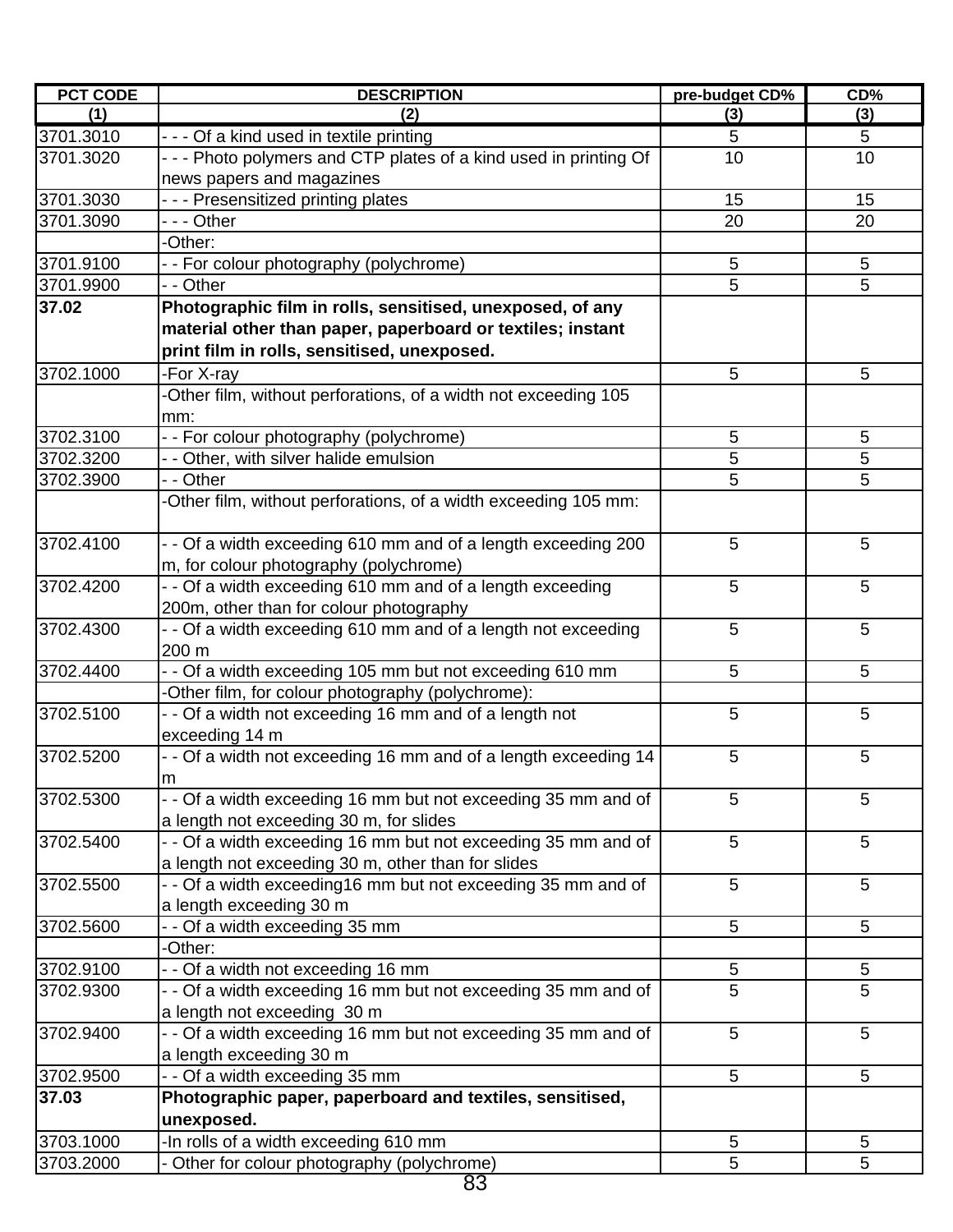| <b>PCT CODE</b> | <b>DESCRIPTION</b>                                                                                                                                                                                                                                | pre-budget CD% | CD%                                   |
|-----------------|---------------------------------------------------------------------------------------------------------------------------------------------------------------------------------------------------------------------------------------------------|----------------|---------------------------------------|
| (1)             | (2)                                                                                                                                                                                                                                               | (3)            | (3)                                   |
| 3703.9000       | -Other                                                                                                                                                                                                                                            | 5              | 5                                     |
| 3704.0000       | Photographic plates, film, paper, paperboard and textiles,<br>exposed but not developed.                                                                                                                                                          | 5              | 5                                     |
| 37.05           | Photographic plates and film, exposed and developed, other<br>than cinematographic film.                                                                                                                                                          |                |                                       |
| 3705.1000       | -For offset reproduction                                                                                                                                                                                                                          | 5              | 5                                     |
|                 | -Other:                                                                                                                                                                                                                                           |                |                                       |
| 3705.9010       | - - - Aerial survey films depicting only topographical features of a<br>kind suitable for use in making maps or charts                                                                                                                            | 5              | 5                                     |
| 3705.9020       | - - - Microfiches                                                                                                                                                                                                                                 | 5              | 5                                     |
| 3705.9090       | - - - Other                                                                                                                                                                                                                                       | 5              | 5                                     |
| 37.06           | Cinematographic film, exposed and developed, whether or<br>not incorporating sound track or consisting only of sound<br>track.                                                                                                                    |                |                                       |
| 3706.1000       | -Of a width of 35 mm or more                                                                                                                                                                                                                      | 5              | Rs. 5 per<br>meter plus 5%<br>ad val. |
| 3706.9000       | -Other                                                                                                                                                                                                                                            | 5              | Rs. 5 per<br>meter plus 5%<br>ad val. |
| 37.07           | Chemical preparations for photographic uses (other than<br>varnishes, glues, adhesives and similar preparations);<br>unmixed products for photographic uses, put up in<br>measured portions or put up for retail sale in a form ready<br>for use. |                |                                       |
| 3707.1000       | -Sensitising emulsions                                                                                                                                                                                                                            | $\sqrt{5}$     | 5                                     |
| 3707.9000       | -Other                                                                                                                                                                                                                                            | 5              | 5                                     |
| 38.01           | Artificial graphite; colloidal or semi-colloidal graphite;<br>preparations based on graphite or other carbon in the form<br>of pastes, blocks, plates or other semi-manufactures.                                                                 |                |                                       |
| 3801.1000       | -Artificial graphite                                                                                                                                                                                                                              | 5              | 5                                     |
| 3801.2000       | Colloidal or semi-colloidal graphite                                                                                                                                                                                                              | 5              | 5                                     |
| 3801.3000       | -Carbonaceous pastes for electrodes and similar pastes for<br>furnace linings                                                                                                                                                                     | 5              | 5                                     |
| 3801.9000       | -Other                                                                                                                                                                                                                                            | 5              | 5                                     |
| 38.02           | Activated carbon; activated natural mineral products; animal<br>black, including spent animal black.                                                                                                                                              |                |                                       |
| 3802.1000       | -Activated carbon                                                                                                                                                                                                                                 | 10             | 10                                    |
| 3802.9000       | -Other                                                                                                                                                                                                                                            | 10             | 10                                    |
| 3803.0000       | Tall oil, whether or not refined.                                                                                                                                                                                                                 | 0              | $\mathbf 0$                           |
| 3804.0000       | Residual lyes from the manufacture of wood pulp, whether<br>or not concentrated, desugared or chemically treated,<br>including lignin sulphonates, but excluding tall oil of<br>heading 38.03.                                                    | 5              | 5                                     |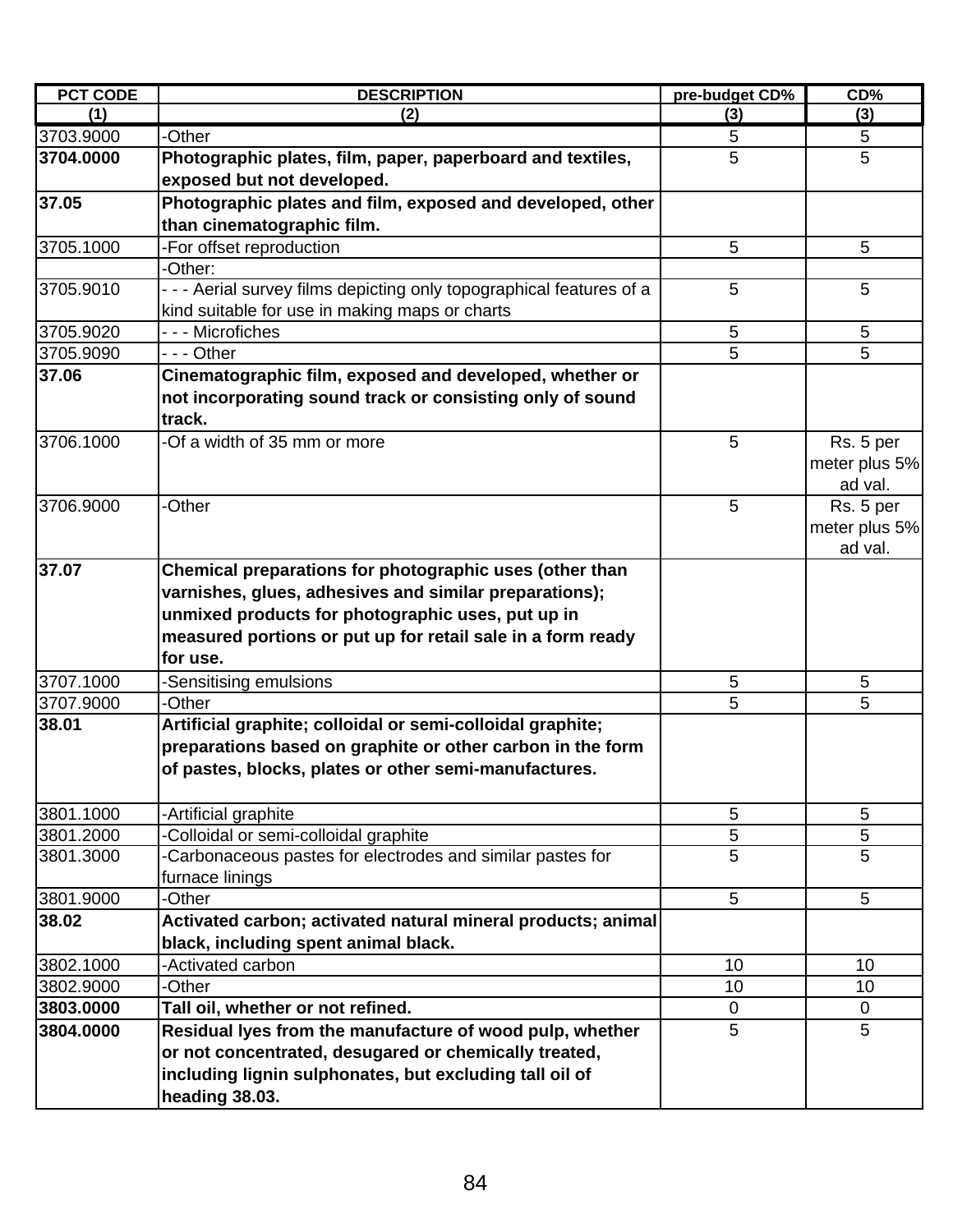| <b>PCT CODE</b> | <b>DESCRIPTION</b>                                                  | pre-budget CD% | CD%            |
|-----------------|---------------------------------------------------------------------|----------------|----------------|
| (1)             | (2)                                                                 | (3)            | (3)            |
| 38.05           | Gum, wood or sulphate turpentine and other terpenic oils            |                |                |
|                 | produced by the distillation or other treatment of coniferous       |                |                |
|                 | woods; crude dipentene; sulphite turpentine and other               |                |                |
|                 | crude para-cymene; pine oil containing alpha-terpineol as           |                |                |
|                 | the main constituent.                                               |                |                |
| 3805.1000       | -Gum, wood or sulphate turpentine oils                              | 10             | 10             |
| 3805.9000       | -Other                                                              | 10             | 10             |
| 38.06           | Rosin and resin acids, and derivatives thereof; rosin spirit        |                |                |
|                 | and rosin oils; run gums.                                           |                |                |
|                 | -Rosin and resin acids:                                             |                |                |
| 3806.1010       | - - - Gum Rosin                                                     | 5              | 5              |
| 3806.1090       | - - - Other                                                         | 10             | 10             |
| 3806.2000       | -Salts of rosin, of resin acids or of derivatives of rosin or resin | 10             | 10             |
|                 | acids, other than salts of rosin adducts                            |                |                |
| 3806.3000       | -Ester gums                                                         | 10             | 10             |
| 3806.9000       | -Other                                                              | 10             | 10             |
| 3807.0000       | Wood tar; wood tar oils; wood creosote; wood naphtha;               | 10             | 10             |
|                 | vegetable pitch; brewers' pitch and similar preparations            |                |                |
|                 | based on rosin, resin acids or on vegetable pitch.                  |                |                |
| 38.08           | Insecticides, rodenticides, fungicides, herbicides, anti-           |                |                |
|                 | sprouting products and plant-growth regulators,                     |                |                |
|                 | disinfectants and similar products, put up in forms or              |                |                |
|                 | packings for retail sale or as preparations or articles (for        |                |                |
|                 | example, sulphur-treated bands, wicks and candles, and fly          |                |                |
|                 | papers).                                                            |                |                |
|                 | - Goods specified in Subheading Note 1 to this Chapter:             |                |                |
| 3808.5010       | --- Products registered under the Agricultural Pesticides           | 5              | 5              |
|                 | Ordinance 1971                                                      |                |                |
| 3808.5090       | - - - Other                                                         | 25             | 25             |
|                 | - Other :                                                           |                |                |
|                 | - - Insecticides:                                                   |                |                |
| 3808.9110       | --- Mosquito coils, mats and the like                               | 25             | 25             |
| 3808.9120       | - - - Napthalene balls                                              | 25             | 25             |
| 3808.9130       | --- Sex pheromone                                                   | 0              | 0              |
| 3808.9140       | --- PB rope L& LTT                                                  | 0              | $\overline{0}$ |
| 3808.9150       | - - - Para dichlorobenzene blocks                                   | 25             | 25             |
| 3808.9160       | - - - Preparations put up in retail packing for agriculture         | $\mathbf 5$    | $\mathbf 5$    |
| 3808.9170       | --- Products registered under the Agricultural Pesticides           | $\overline{5}$ | 5              |
|                 | Ordinance 1971                                                      |                |                |
| 3808.9180       | - - - Phosphatic insecticides                                       | 5              | 5              |
|                 | - - - Other:                                                        |                |                |
| 3808.9191       | - - - - Emamectine benzoate                                         | 10             | 10             |
| 3808.9199       | - - - - Other                                                       | 5              | 5              |
|                 | - - Fungicides:                                                     |                |                |
| 3808.9210       | --- Products registered under the Agricultural Pesticides           | $\mathbf 0$    | $\overline{0}$ |
|                 | Ordinance 1971                                                      |                |                |
| 3808.9220       | --- For leather industry                                            | $\mathbf 0$    | $\mathbf 0$    |
| 3808.9290       | - - - Other                                                         | $\mathbf 0$    | $\mathbf 0$    |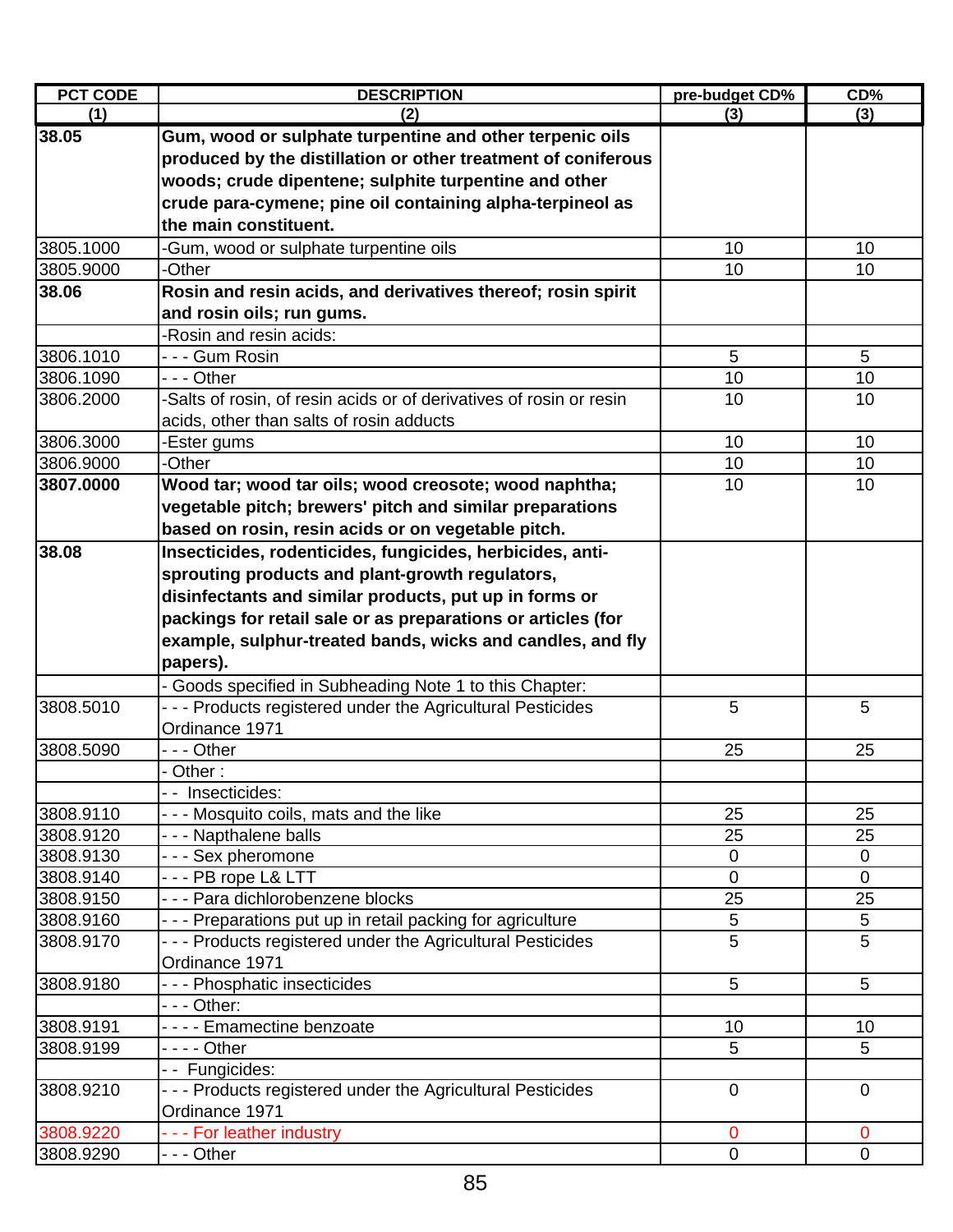| <b>PCT CODE</b> | <b>DESCRIPTION</b>                                                          | pre-budget CD% | CD%         |
|-----------------|-----------------------------------------------------------------------------|----------------|-------------|
| (1)             | (2)                                                                         | (3)            | (3)         |
|                 | - - Herbicides, anti-sprouting products and plant-growth<br>regulators:     |                |             |
| 3808.9310       | --- Products registered under the Agricultural Pesticides<br>Ordinance 1971 | 5              | 5           |
| 3808.9390       | - - - Other                                                                 | 5              | 5           |
| 3808.9400       | -- Disinfectants                                                            | 5              | 5           |
|                 | -- Other:                                                                   |                |             |
| 3808.9910       | --- Products registered under the Agricultural Pesticides<br>Ordinance 1971 | 5              | 5           |
| 3808.9990       | $--$ Other                                                                  | 20             | 20          |
| 38.09           | Finishing agents, dye carriers to accelerate the dyeing or                  |                |             |
|                 | fixing of dyestuffs and other products and preparations (for                |                |             |
|                 | example, dressings and mordants), of a kind used in the                     |                |             |
|                 | textile, paper, leather or like industries, not elsewhere                   |                |             |
|                 | specified or included.                                                      |                |             |
| 3809.1000       | -With a basis of amylaceous substances                                      | 15             | 15          |
|                 | -Other:                                                                     |                |             |
|                 | - - Of a kind used in the textile or like industries:                       |                |             |
| 3809.9110       | - - - Printing gum (preparation of modified starches with other             | $\overline{0}$ | $\mathbf 0$ |
|                 | gums having specific application in textile printing                        |                |             |
| 3809.9190       | - - - Other                                                                 | 15             | 15          |
| 3809.9200       | - - Of a kind used in the paper or like industries                          | 15             | 15          |
| 3809.9300       | - - Of a kind used in the leather or like industries                        | 15             | 15          |
| 38.10           | Pickling preparations for metal surfaces; fluxes and other                  |                |             |
|                 | auxiliary preparations for soldering, brazing or welding;                   |                |             |
|                 | soldering, brazing or welding powders and pastes                            |                |             |
|                 | consisting of metal and other materials; preparations of a                  |                |             |
|                 | kind used as cores or coatings for welding electrodes or                    |                |             |
|                 | rods.                                                                       |                |             |
| 3810.1000       | -Pickling preparations for metal surfaces; soldering brazing or             | 5              | 5           |
|                 | welding powders and pastes consisting of metal and other                    |                |             |
|                 | materials                                                                   |                |             |
| 3810.9000       | -Other                                                                      | 20             | 20          |
| 38.11           | Anti-knock preparations, oxidation inhibitors, gum                          |                |             |
|                 | inhibitors, viscosity improvers, anti-corrosive preparations                |                |             |
|                 | and other prepared additives for mineral oils (including                    |                |             |
|                 | gasoline) or for other liquids used for the same purposes as                |                |             |
|                 | mineral oils.                                                               |                |             |
|                 | -Anti-knock preparations:                                                   |                |             |
| 3811.1100       | - - Based on lead compounds                                                 | 20             | 20          |
| 3811.1900       | - - Other                                                                   | 25             | 25          |
|                 | -Additives for lubricating oils:                                            |                |             |
| 3811.2100       | - - Containing petroleum oils or oils obtained from bituminous              | 5              | 5           |
|                 | minerals                                                                    |                |             |
| 3811.2900       | - - Other                                                                   | 5              | $\sqrt{5}$  |
| 3811.9000       | -Other                                                                      | 5              | 5           |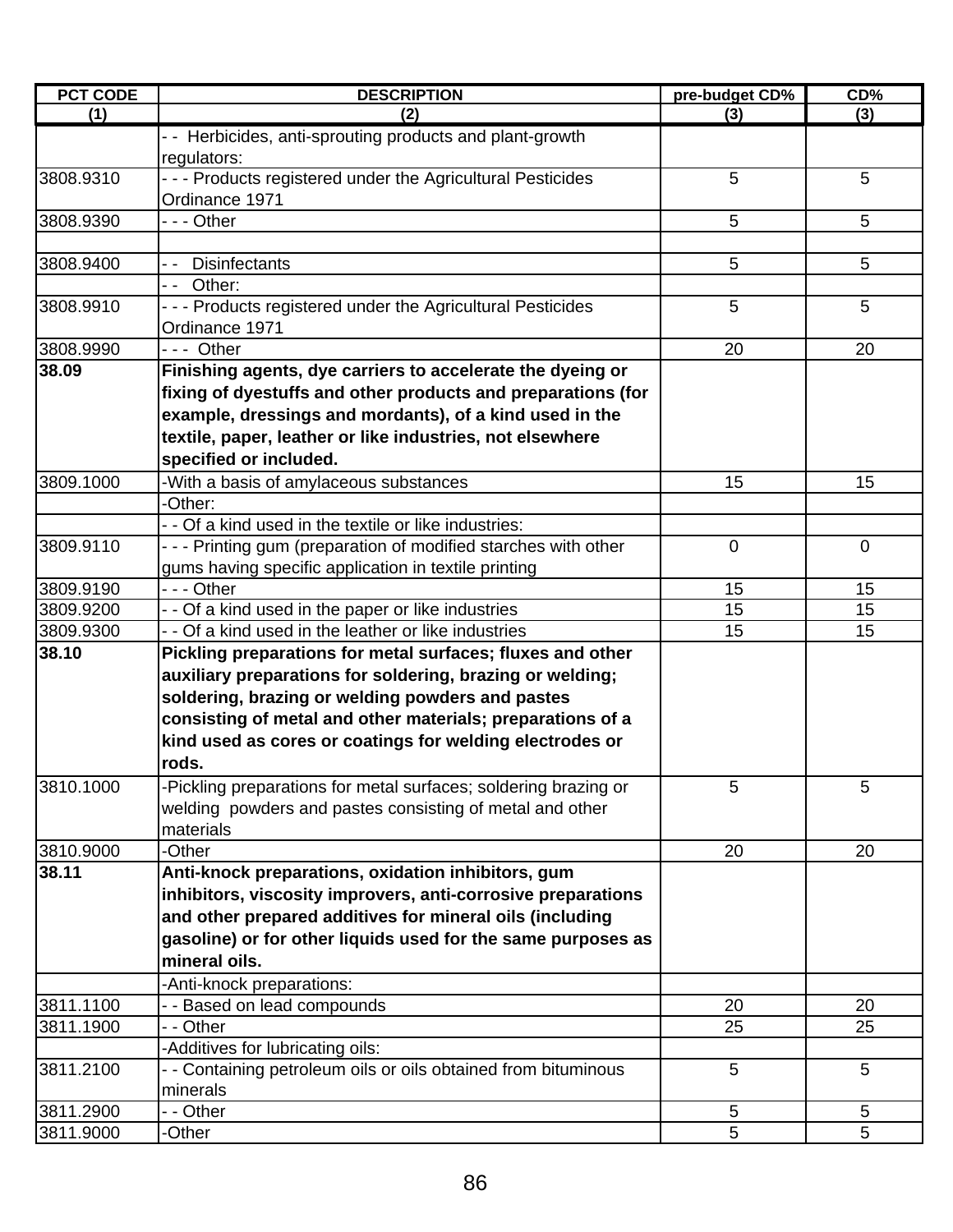| <b>PCT CODE</b> | <b>DESCRIPTION</b>                                               | pre-budget CD% | CD% |
|-----------------|------------------------------------------------------------------|----------------|-----|
| (1)             | (2)                                                              | (3)            | (3) |
| 38.12           | Prepared rubber accelerators; compound plasticisers for          |                |     |
|                 | rubber or plastics, not elsewhere specified or included; anti-   |                |     |
|                 | oxidising preparations and other compound stabilisers for        |                |     |
|                 | rubber or plastics.                                              |                |     |
| 3812.1000       | -Prepared rubber accelerators                                    | 5              | 5   |
| 3812.2000       | Compound plasticizers for rubber or plastics                     | 15             | 15  |
| 3812.3000       | -Anti-oxidising preparations and other compound stabilisers for  | 5              | 5   |
|                 | rubber or plastics                                               |                |     |
| 3813.0000       | Preparations and charges for fire-extinguishers; charged         | 20             | 20  |
|                 | fire-extinguishing grenades.                                     |                |     |
| 3814.0000       | Organic composite solvents and thinners, not elsewhere           | 20             | 20  |
|                 | specified or included; prepared paint or varnish removers.       |                |     |
| 38.15           | Reaction initiators, reaction accelerators and catalytic         |                |     |
|                 | preparations, not elsewhere specified or included.               |                |     |
|                 | -Supported catalysts:                                            |                |     |
| 3815.1100       | - - With nickel or nickel compounds as the active substance      | 5              | 5   |
| 3815.1200       | - - With precious metal or precious metal compounds as the       | 5              | 5   |
|                 | active substance                                                 |                |     |
|                 | - - Other:                                                       |                |     |
| 3815.1910       | - - - Antimony triacetate                                        | 5              | 5   |
| 3815.1990       | - - - Other                                                      | 5              | 5   |
| 3815.9000       | -Other                                                           | 5              | 5   |
| 3816.0000       | Refractory cements, mortars, concretes and similar               | 5              | 5   |
|                 | compositions, other than products of heading 38.01.              |                |     |
| 3817.0000       | Mixed alkylbenzenes and mixed alkylnaphthalenes, other           | 5              | 5   |
|                 | than those of heading 27.07 or 29.02.                            |                |     |
| 3818.0000       | Chemical elements doped for use in electronics, in the form      | 5              | 5   |
|                 | of discs, wafers or similar forms; chemical compounds            |                |     |
|                 | doped for use in electronics.                                    |                |     |
| 38.19           | Hydraulic brake fluids and other prepared liquids for            |                |     |
|                 | hydraulic transmission, not containing or containing less        |                |     |
|                 | than 70 % by weight of petroleum oils or oils obtained from      |                |     |
|                 | bituminous minerals.                                             |                |     |
| 3819.0010       | --- Hydraulic brake fluids                                       | 20             | 20  |
| 3819.0090       | - - - Other                                                      | 20             | 20  |
| 3820.0000       | Anti-freezing preparations and prepared de-icing fluids.         | 20             | 20  |
| 3821.0000       | Prepared culture media for the development or maintenance        | 5              | 5   |
|                 | of micro-organisms (including viruses and the like) or of        |                |     |
|                 | plant, human or animal cells                                     |                |     |
| 3822.0000       | Diagnostic or laboratory reagents on a backing, prepared         | 20             | 20  |
|                 | diagnostic or laboratory reagents whether or not on a            |                |     |
|                 | backing, other than those of heading 30.02 or 30.06; certified   |                |     |
|                 | reference materials.                                             |                |     |
| 38.23           | Industrial monocarboxylic fatty acids; acid oils from            |                |     |
|                 | refining; industrial fatty alcohols.                             |                |     |
|                 | -Industrial monocarboxylic fatty acids; acid oils from refining: |                |     |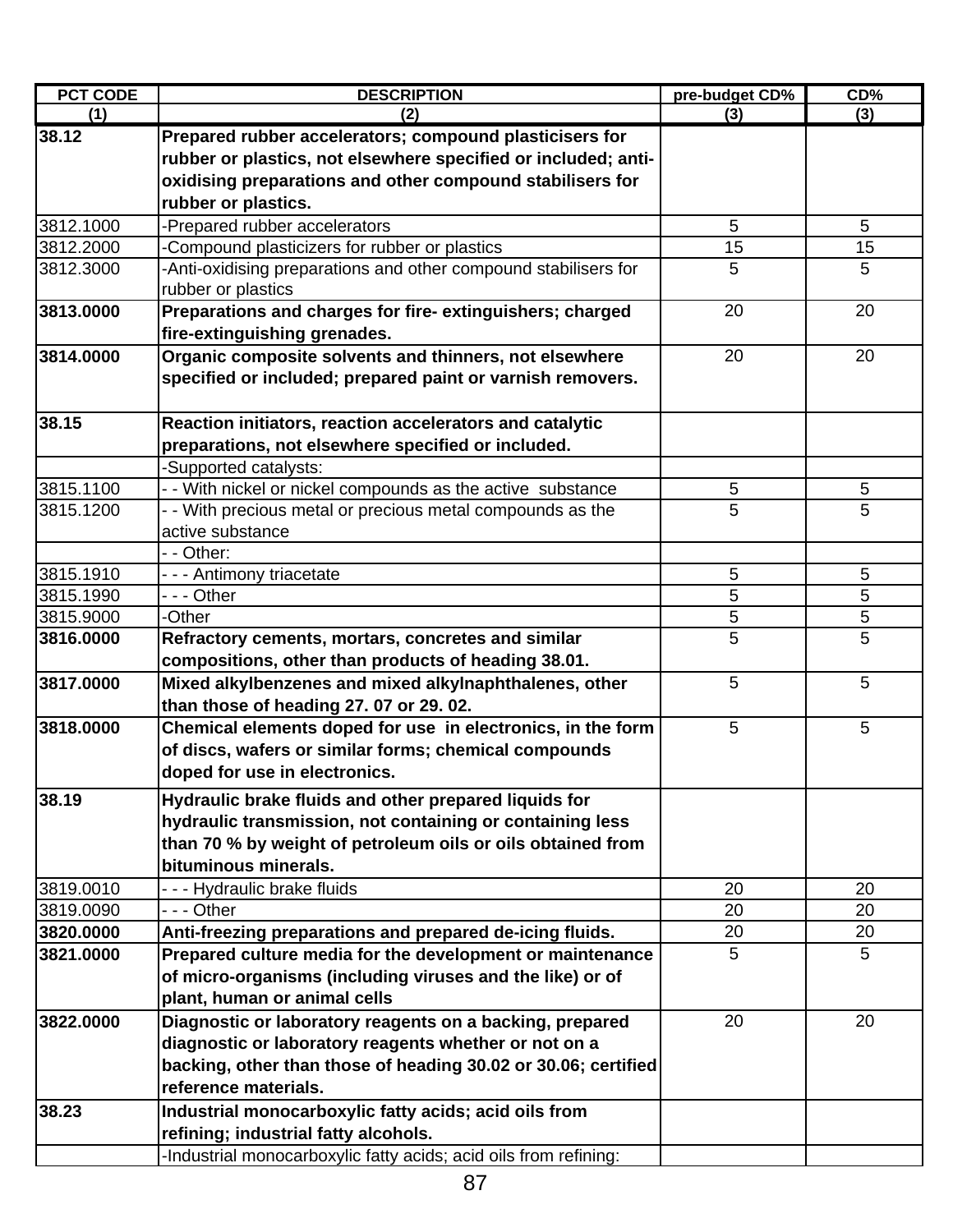| <b>PCT CODE</b> | <b>DESCRIPTION</b>                                               | pre-budget CD% | CD%         |
|-----------------|------------------------------------------------------------------|----------------|-------------|
| (1)             | (2)                                                              | (3)            | (3)         |
| 3823.1100       | - - Stearic acid                                                 | 20             | 20          |
| 3823.1200       | - - Oleic acid                                                   | 5              | 5           |
| 3823.1300       | - - Tall oil fatty acids                                         | 20             | 20          |
|                 | - - Other:                                                       |                |             |
| 3823.1910       | - - - Palm fatty acid distillate                                 | 15             | 15          |
| 3823.1920       | - - - Palm acid oil                                              | 10             | 10          |
| 3823.1930       | - - - Fatty acid distillate                                      | 15             | 15          |
| 3823.1990       | --- Other                                                        | 15             | 15          |
| 3823.7000       | -Industrial fatty alcohols                                       | 15             | 15          |
| 38.24           | Prepared binders for foundry moulds or cores; chemical           |                |             |
|                 | products and preparations of the chemical or allied              |                |             |
|                 | industries (including those consisting of mixtures of natural    |                |             |
|                 | products), not elsewhere specified or included.                  |                |             |
| 3824.1000       | -Prepared binders for foundry moulds or cores                    | 0              | $\mathbf 0$ |
|                 |                                                                  | 10             | 10          |
| 3824.3000       | -Non-agglomerated metal carbides mixed together or with          |                |             |
| 3824.4000       | metallic binders                                                 |                |             |
|                 | -Prepared additives for cements, mortars or concretes            | 20             | 20          |
| 3824.5000       | -Non-refractory mortars and concretes                            | 20             | 20          |
| 3824.6000       | -Sorbitol other than that of subheading No. 2905.44              | 20             | 20          |
|                 | - Mixtures containing halogenated derivatives of methane, ethane |                |             |
|                 | or propane :                                                     |                |             |
| 3824.7100       | Containing chlorofluorocarbons (CFCs), whether or not            | 15             | 15          |
|                 | containing hydrochlorofluorocarbons (HCFCs), perfluorocarbons    |                |             |
|                 | (PFCs) or hydrofluorocarbons (HFCs)                              |                |             |
| 3824.7200       | -- Containing bromochlorodifluoromethane,                        | 10             | 10          |
|                 | bromotrifluoromethane or dibromotetrafluoroethanes               |                |             |
| 3824.7300       | Containing hydrobromofluorocarbons (HBFCs)<br>$\sim$ $\sim$      | 10             | 10          |
| 3824.7400       | Containing hydrochlorofluorocarbons (HCFCs), whether or<br>- -   | 10             | 10          |
|                 | not containing perfluorocarbons (PFCs) or hydrofluorocarbons     |                |             |
|                 | (HFCs), but not containing chlorofluorocarbons (CFCs)            |                |             |
| 3824.7500       | Containing carbon tetrachloride                                  | 10             | 10          |
| 3824.7600       | Containing 1,1,1-trichloroethane (methyl chloroform)             | 10             | 10          |
| 3824.7700       | Containing bromomethane (methyl bromide) or                      | 10             | 10          |
|                 | bromochloromethane                                               |                |             |
| 3824.7800       | Containing perfluorocarbons (PFCs) or hydrofluorocarbons         | 15             | 15          |
|                 | (HFCs), but not containing chlorofluorocarbons (CFCs) or         |                |             |
|                 | hydrochlorofluorocarbons (HCFCs)                                 |                |             |
|                 |                                                                  |                |             |
| 3824.7900       | Other<br>$\sim$ $\sim$                                           | 10             | 10          |
|                 | - Mixtures and preparations containing oxirane (ethylene oxide), |                |             |
|                 | polybrominated biphenyls (PBBs), polychlorinated biphenyls       |                |             |
|                 | (PCBs), polychlorinated terphenyls (PCTs) or tris(2,3-           |                |             |
|                 | dibromopropyl) phosphate :                                       |                |             |
| 3824.8100       | Containing oxirane (ethylene oxide)                              | 10             | 10          |
| 3824.8200       | Containing polychlorinated biphenyls (PCBs), polychlorinated     | 10             | 10          |
|                 | terphenyls (PCTs) or polybrominated biphenyls (PBBs)             |                |             |
|                 |                                                                  |                |             |
| 3824.8300       | Containing tris(2,3-dibromopropyl) phosphate                     | 10             | 10          |
|                 | -Other:                                                          |                |             |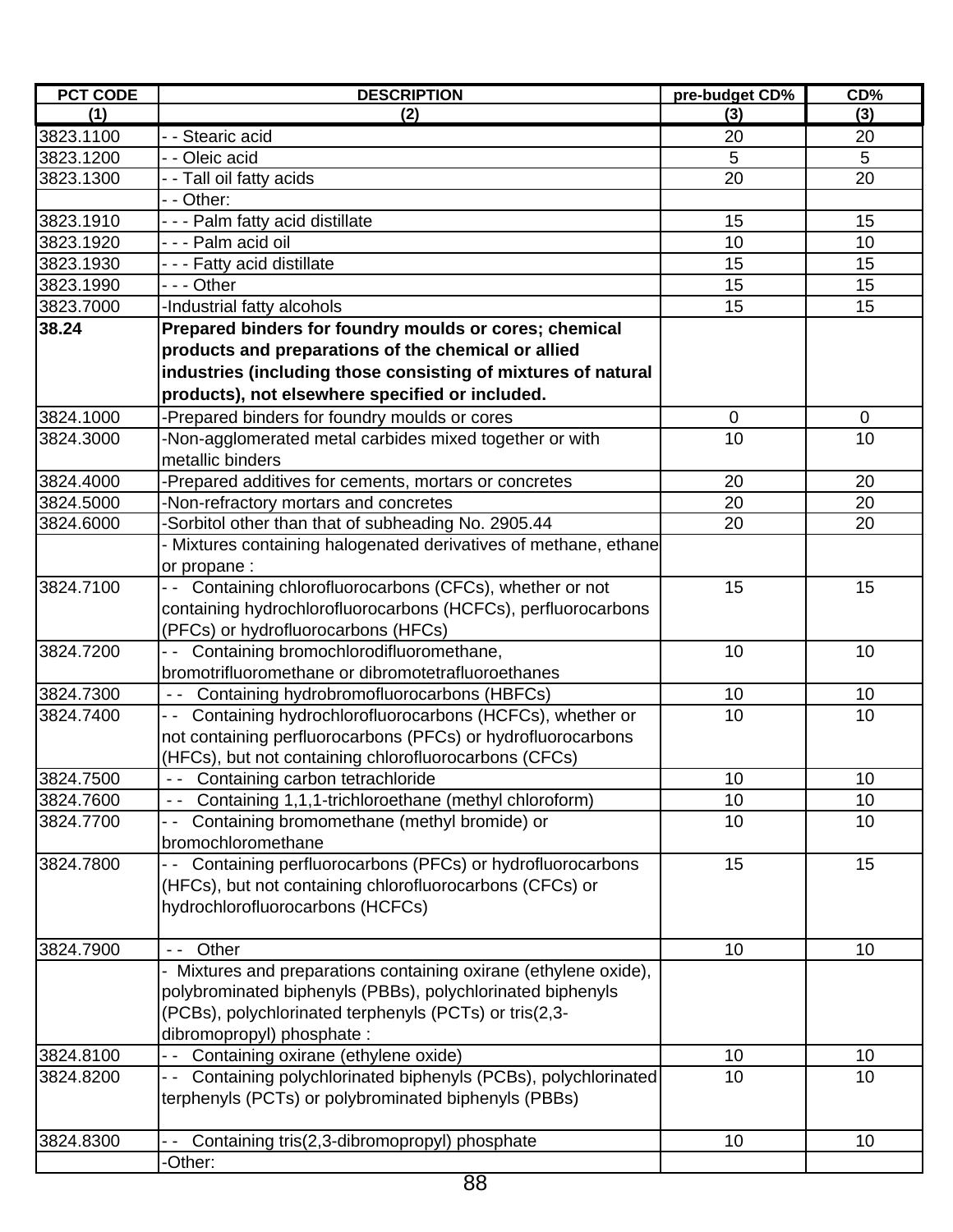| <b>PCT CODE</b> | <b>DESCRIPTION</b>                                                                             | pre-budget CD% | CD%            |
|-----------------|------------------------------------------------------------------------------------------------|----------------|----------------|
| (1)             | (2)                                                                                            | (3)            | (3)            |
| 3824.9010       | - - - Gum base of a kind used for manufacture of chewing gum                                   | 10             | 10             |
| 3824.9020       | --- Ion exchangers                                                                             | 10             | 10             |
| 3824.9030       | --- Prepared binders                                                                           | 10             | 10             |
| 3824.9040       | --- Anti-sealing compounds                                                                     | 15             | 15             |
| 3824.9050       | - - - Stencil correctors and other correcting fluids                                           | 15             | 15             |
| 3824.9060       | --- Preparations for electroplating                                                            | 5              | 5              |
| 3824.9070       | - - - Dialysis bath concentrate in liquid or powder form                                       | 5              | 5              |
| 3824.9080       | --- Chloroparaffins liquid                                                                     | 10             | 10             |
|                 | - - - Other:                                                                                   |                |                |
| 3824.9091       | - - - - Diphenylmethane Di-isocynate (MDI)                                                     | 5              | $\overline{5}$ |
| 3824.9092       | - - - - Preparations of a kind used for water purification                                     | 5              | 5              |
| 3824.9093       | ----Carburizing preparations of a kind used for hardening of<br>steel                          | 5              | 5              |
| 3824.9094       | - - - - Coated or treated calcium carbonate                                                    | 5              | 5              |
| 3824.9095       | - - - -Carboxylic acid based anhydride hardener                                                | 5              | 5              |
| 3824.9096       | - - - - Substances controlled under the Convention on the                                      | 10             | 10             |
|                 | Prohibition of the Development, Production, Stock piling and use                               |                |                |
|                 | of Chemical Weapons and on their Destruction :                                                 |                |                |
|                 | (1) Mixtures consisting mianly of O-alkly( <c10, including<="" td=""><td></td><td></td></c10,> |                |                |
|                 | cycloalkyl) alkyl (methyl, ethyl, n-propyl or                                                  |                |                |
|                 | isopropyl)phosphonofluoridates                                                                 |                |                |
|                 | (2) Mixtures consisting mainly of O-alkyl(< C10, including                                     |                |                |
|                 | cycloalkyl)N,N-dialkyl (methy,ethyl, n-propyl or                                               |                |                |
|                 | isopropyl)phosphoramidocyanidates                                                              |                |                |
|                 | (3) Mixtures consisting mianly of [S-2-(dialkyl(methyl, ethyl, n-                              |                |                |
|                 | propyl or isopropyl) amino) ethyl] hydrogen alkyl(methyl, ethyl, n-                            |                |                |
|                 | propyl or isopropyl)phosphonothioates and their O-alkyl (< C10,                                |                |                |
|                 | including cycloalkyl) esters; mixtures consisting mainly of                                    |                |                |
|                 | alkylated or protonated salts thereof                                                          |                |                |
|                 | (4) Mixtures consisting mainly of alkyl (methyl, ethyl,n-propyle or                            |                |                |
|                 | isopropyl) phosphonyldifluorides                                                               |                |                |
|                 | (5) Mixtures consiting mainly of [O-2-dialkyl(methyl, ethyl, n-                                |                |                |
|                 | propyl or isopropyl) aminoethyl]hydrogen alkyl (methyl, ethyl,n-                               |                |                |
|                 | propyl or isopropyl)phosphonites and their O-alkyl (< C10,                                     |                |                |
|                 | including cycloalkyl) esters; mixtures consisting mainly of                                    |                |                |
|                 | alkylated or protonated salts thereof                                                          |                |                |
|                 | (6) Mixtures consisting mainly of N,N-dialkyl(methyl, ethyl, n-                                |                |                |
|                 | propyl or isopropyl) phosphoramidic dihalides                                                  |                |                |
|                 | (7) Mixtures consisting mainly of dialkyl (methyl, ethyl, n-propyl or                          |                |                |
|                 | isopropyl)N,N-dialkyl (methyl, ethyl, n-propyl or isopropyl)                                   |                |                |
|                 | phosphoramidates                                                                               |                |                |
|                 | (8) Mixtures consisting mainly of N, N-dialkyl (methyl, ethyl, n-                              |                |                |
|                 | propyl orisopropyl)-2-chloroethylamines or their protonated salts                              |                |                |
|                 | (9) Mixtures consisting mainly of N,N-dialkyl(methyl, ethyl, n-                                |                |                |
|                 | propyl or isopropyl)-2- aminoethanols or their protonated salts                                |                |                |
|                 | (10) Mixtures consisting mainly of N,N-dimethyl-2-aminoethanol                                 |                |                |
|                 | or N,N-diethyl-2-aminoethanol or their protonated salts                                        |                |                |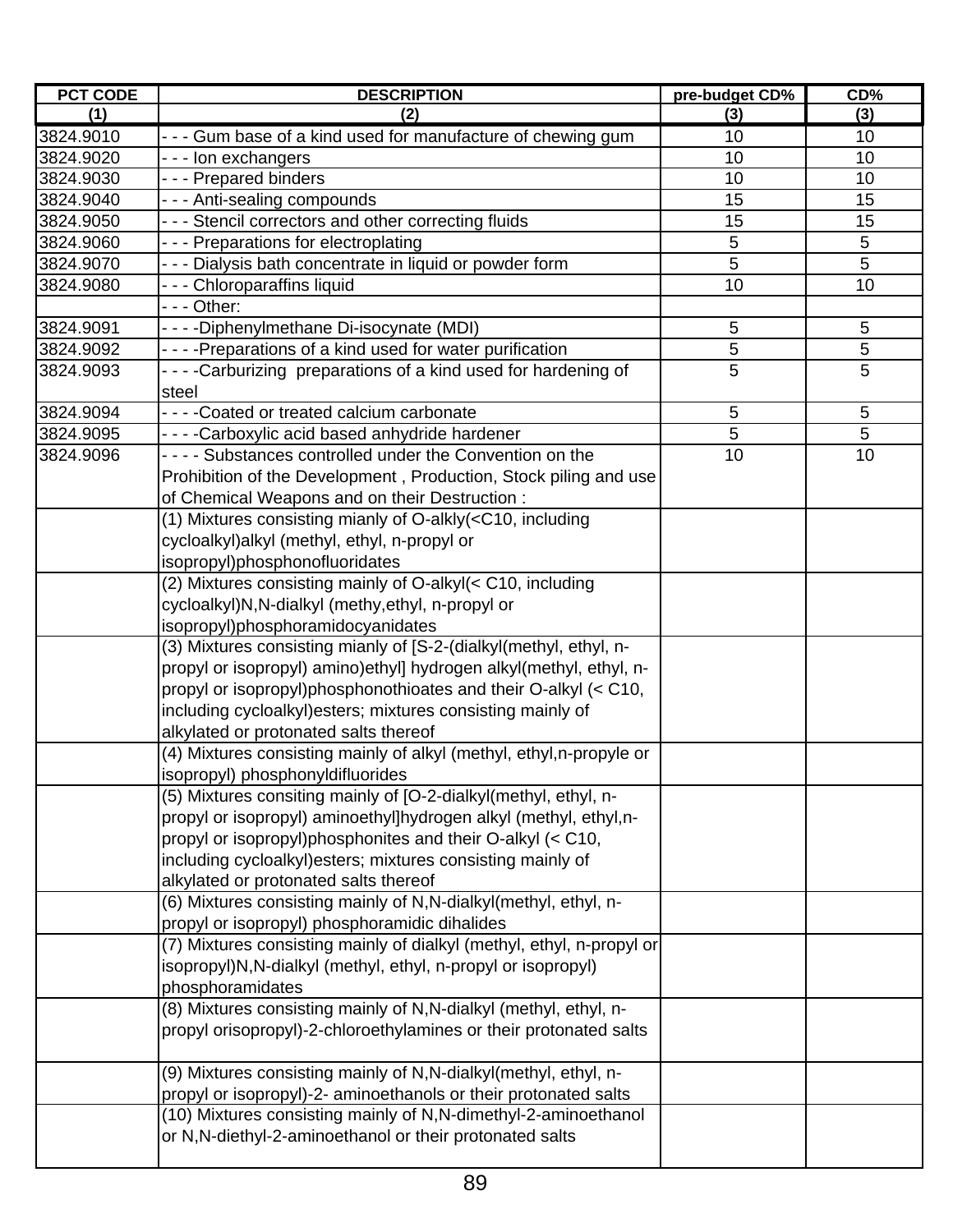| <b>PCT CODE</b> | <b>DESCRIPTION</b>                                                       | pre-budget CD% | CD%         |
|-----------------|--------------------------------------------------------------------------|----------------|-------------|
| (1)             | (2)                                                                      | (3)            | (3)         |
|                 | (11) Mixtures consisting manly or N, N-dialkyl (methyl, ethyl, n-        |                |             |
|                 | propyl or isopropyl)aminoethane-2-thiols or their protonated salts       |                |             |
|                 | (12 Other mixtures consisting mainly of chemicals containing a           |                |             |
|                 | phosphorus atom to which is bonded one methyl, ethyl, n-propyl           |                |             |
|                 | or isopropyl group but not further carbon atoms                          |                |             |
| 3824.9097       | - - - - Mixture of argon and neon gases                                  | 5              | 5           |
| 3824.9098       | - - - -Salts of stearic acid other than alkali salts e.g. zinc stearate; | 5              | 5           |
|                 | calcium stearate                                                         |                |             |
| 3824.9099       | - - - -Other                                                             | 10             | 10          |
| 38.25           | Residual products of the chemical or allied industries, not              |                |             |
|                 | elsewhere specified or included; municipal waste; sewage                 |                |             |
|                 | sludge; other wastes specified in Note 6 to this Chapter.                |                |             |
| 3825.1000       | -Municipal waste                                                         | 20             | 20          |
| 3825.2000       | -Sewage sludge                                                           | 20             | 20          |
| 3825.3000       | -Clinical waste                                                          | 20             | 20          |
|                 | Waste organic solvents :                                                 |                |             |
| 3825.4100       | -- Halogenated                                                           | 20             | 20          |
| 3825.4900       | - - Other                                                                | 20             | 20          |
| 3825.5000       | -Wastes of metal pickling liquors, hydraulic fluids, brake fluids        | 20             | 20          |
|                 | and anti- freeze fluids                                                  |                |             |
|                 | -Other wastes from chemical or allied industries :                       |                |             |
| 3825.6100       | - - Mainly containing organic constituents                               | 20             | 20          |
| 3825.6900       | - - Other                                                                | 20             | 20          |
| 3825.9000       | -Other                                                                   | 20             | 20          |
|                 | <b>I.-PRIMARY FORMS</b>                                                  |                |             |
| 39.01           | Polymers of ethylene, in primary forms.                                  |                |             |
| 3901.1000       | -Polyethylene having a specific gravity of less than 0.94                | 5              | 5           |
| 3901.2000       | Polyethylene having a specific gravity of 0.94 or more                   | 5              | 5           |
| 3901.3000       | Ethylene-Vinyl acetate copolymers                                        | 5              | $\mathbf 5$ |
| 3901.9000       | -Other                                                                   | 5              | 5           |
| 39.02           | Polymers of propylene or of other olefins, in primary forms.             |                |             |
| 3902.1000       | -Polypropylene                                                           | 5              | 5           |
| 3902.2000       | -Polyisobutylene                                                         | 5              | 5           |
| 3902.3000       | -Propylene copolymers                                                    | 5              | 5           |
| 3902.9000       | -Other                                                                   | 5              | 5           |
| 39.03           | Polymers of styrene, in primary forms.                                   |                |             |
|                 | -Polystyrene:                                                            |                |             |
| 3903.1100       | - - Expansible                                                           | 15             | 15          |
|                 | - - Other:                                                               |                |             |
| 3903.1910       | - - - General Purpose Polyestyrene (GPPS)                                | 15             | 15          |
| 3903.1920       | - - - High Impact Polyestyrene (HIPS)                                    | 15             | 15          |
| 3903.1990       | - - - Other                                                              | 5              | 5           |
| 3903.2000       | -Styrene-acrylonitrile (SAN) copolymers                                  | 5              | 5           |
| 3903.3000       | -Acrylonitrile-butadiene-styrene (ABS) copolymers                        | 5              | 5           |
|                 | -Other:                                                                  |                |             |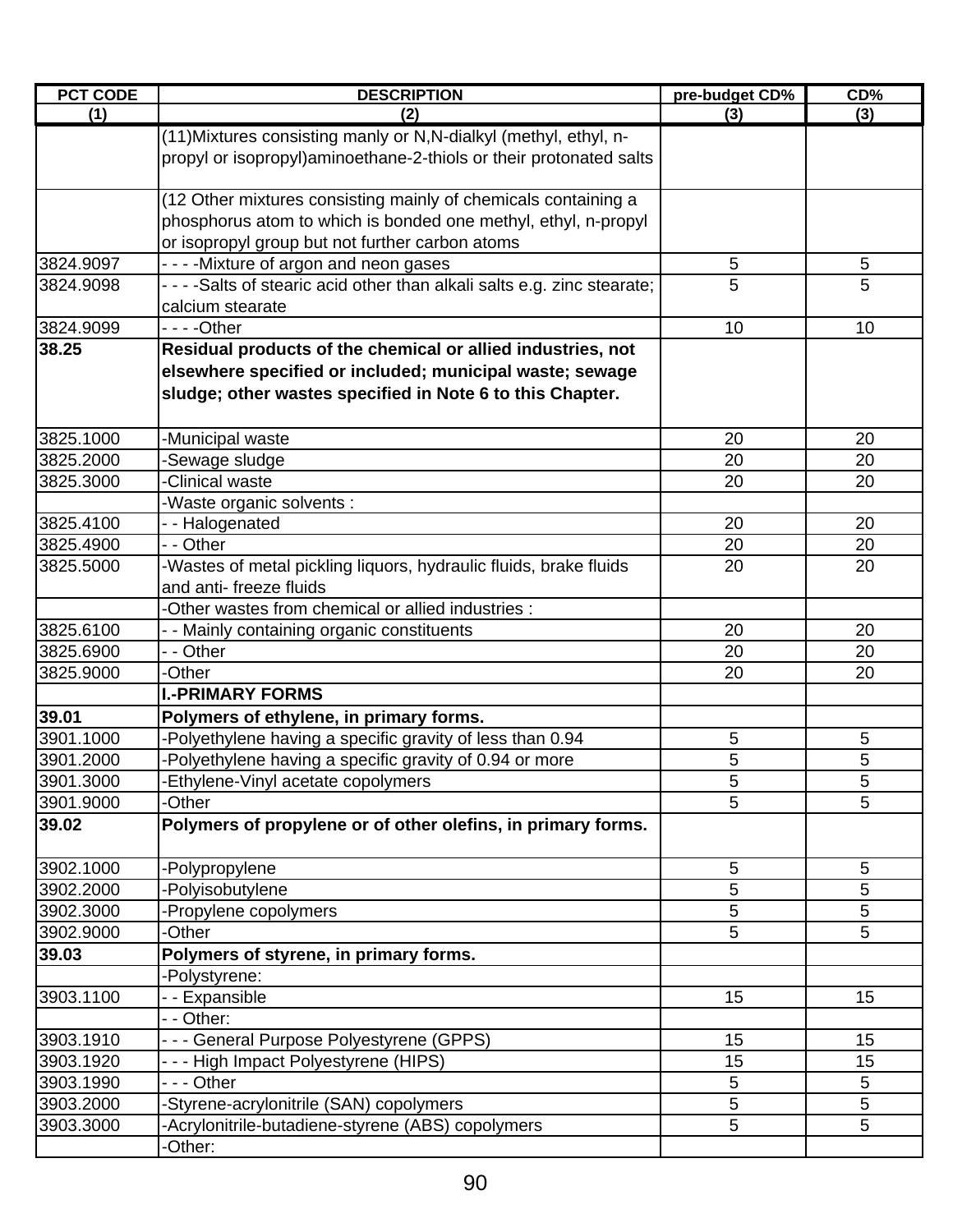| <b>PCT CODE</b> | <b>DESCRIPTION</b>                                             | pre-budget CD%  | CD%             |
|-----------------|----------------------------------------------------------------|-----------------|-----------------|
| (1)             | (2)                                                            | (3)             | (3)             |
| 3903.9010       | - - - High Impact Polyestyrene (HIPS)                          | 15              | 15              |
| 3903.9090       | --- Other                                                      | 5               | 5               |
| 39.04           | Polymers of vinyl chloride or of other halogenated olefins, in |                 |                 |
|                 | primary forms.                                                 |                 |                 |
|                 | -Poly(vinyl chloride), not mixed with any other substances:    |                 |                 |
| 3904.1010       | --- Emulsion grade                                             | 10              | 10              |
| 3904.1090       | --- Other                                                      | 10              | 10              |
|                 | -Other poly(vinyl chloride):                                   |                 |                 |
| 3904.2100       | - - Non-plasticised                                            | 20              | 20              |
| 3904.2200       | - - Plasticised                                                | 20              | 20              |
| 3904.3000       | -Vinyl chloride-vinyl acetate copolymers                       | 10              | 10              |
| 3904.4000       | Other vinyl chloride copolymers                                | 10              | 10              |
| 3904.5000       | -Vinylidene chloride polymers                                  | 15              | 15              |
|                 | -Fluoro-polymers:                                              |                 |                 |
| 3904.6100       | - - Polytetrafluoroethylene                                    | 10              | 10              |
| 3904.6900       | - - Other                                                      | 10              | 10              |
| 3904.9000       | -Other                                                         | 15              | 15              |
| 39.05           | Polymers of vinyl acetate or of other vinyl esters, in primary |                 |                 |
|                 | forms; other vinyl polymers in primary forms.                  |                 |                 |
|                 | -Poly(vinyl acetate)                                           |                 |                 |
| 3905.1200       | - - In aqueous dispersion                                      | 20              | 20              |
| 3905.1900       | - - Other                                                      | 20              | 20              |
|                 | -Vinyl acetate copolymers:                                     |                 |                 |
| 3905.2100       | - - In aqueous dispersion                                      | 10              | 10              |
| 3905.2900       | - - Other                                                      | 10              | 10              |
| 3905.3000       | -Poly(vinyl alcohol), whether or not containing unhydrolysed   | 5               | 5               |
|                 | acetate groups                                                 |                 |                 |
|                 | -Other:                                                        |                 |                 |
| 3905.9100       | -- Copolymers                                                  | 10              | 10              |
|                 | - - Other:                                                     |                 |                 |
| 3905.9910       | - Ethers polyvinyl                                             | 10 <sub>1</sub> | 10 <sub>1</sub> |
| 3905.9990       | - - - Other                                                    | 10              | 10              |
| 39.06           | Acrylic polymers in primary forms.                             |                 |                 |
| 3906.1000       | -Poly(methyl methacrylate)                                     | 10              | 10              |
|                 | -Other:                                                        |                 |                 |
| 3906.9010       | - - - Cyanoacrylate                                            | 20              | 20              |
| 3906.9020       | - - - Acrylic binders                                          | 20              | 20              |
| 3906.9030       | --- Pigment thickener                                          | $\Omega$        | $\mathbf 0$     |
| 3906.9040       | - - - Dispersing agent and acrylic thickeners                  | 10              | $\overline{0}$  |
| 3906.9090       | - - - Other                                                    | 10              | 10              |
| 39.07           | Polyacetals, other polyethers and epoxide resins, in primary   |                 |                 |
|                 | forms; polycarbonates, alkyd resins, polyallyl esters and      |                 |                 |
|                 | other polyesters, in primary forms.                            |                 |                 |
| 3907.1000       | -Polyacetals                                                   | 5               | 5               |
| 3907.2000       | -Other polyethers                                              | 5               | 5               |
| 3907.3000       | -Epoxide resins                                                | 20              | 20              |
| 3907.4000       | -Polycarbonates                                                | 5               | 5               |
| 3907.5000       | -Alkyd resins                                                  | 20              | 20              |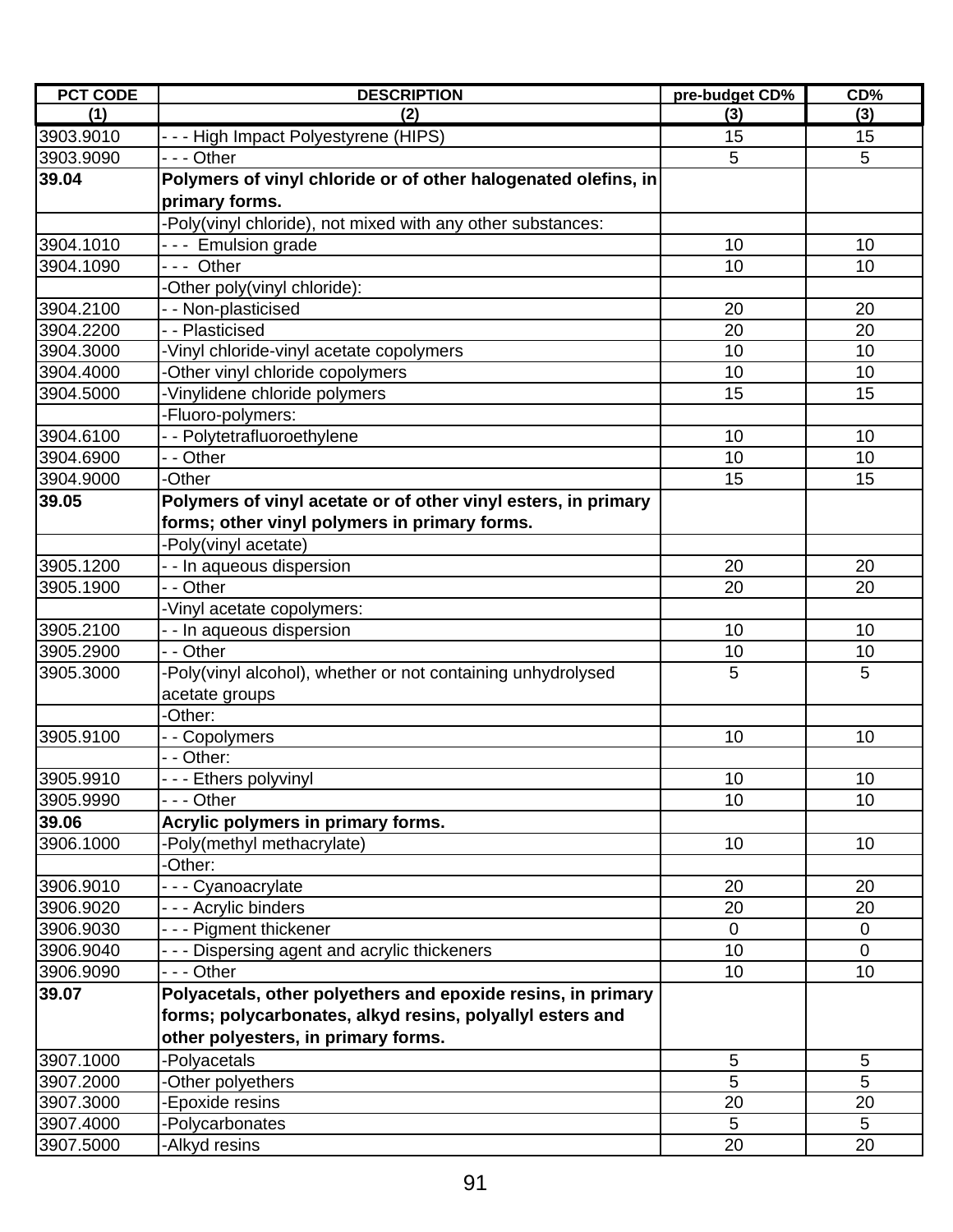| <b>PCT CODE</b> | <b>DESCRIPTION</b>                                          | pre-budget CD%  | CD% |
|-----------------|-------------------------------------------------------------|-----------------|-----|
| (1)             | (2)                                                         | (3)             | (3) |
|                 | -Poly (ethylene terephthalate):                             |                 |     |
| 3907.6010       | --- Yarn grade                                              | 5               | 5   |
| 3907.6020       | --- Bottle grade                                            | 10              | 10  |
| 3907.6090       | --- Other                                                   | 20              | 20  |
| 3907.7000       | Poly(lactic acid)                                           | 20              | 20  |
|                 | -Other polyesters:                                          |                 |     |
| 3907.9100       | - - Unsaturated                                             | 20              | 20  |
| 3907.9900       | - - Other                                                   | 20              | 20  |
| 39.08           | Polyamides in primary forms.                                |                 |     |
| 3908.1000       | -Polyamide-6, -11, -12, -6, 6, -6, 9, -6, 10 or -6, 12      | 5               | 5   |
| 3908.9000       | -Other                                                      | 5               | 5   |
| 39.09           | Amino-resins, phenolic resins and polyurethanes, in primary |                 |     |
|                 | forms.                                                      |                 |     |
|                 | -Urea resins; thiourea resins:                              |                 |     |
| 3909.1010       | --- Urea formaldehyde moulding compound                     | 25              | 25  |
| 3909.1090       | - - - Other                                                 | 20              | 20  |
| 3909.2000       | -Melamine resins                                            | 20              | 20  |
| 3909.3000       | -Other amino-resins                                         | 20              | 20  |
| 3909.4000       | -Phenolic resins                                            | 20              | 20  |
| 3909.5000       | -Polyurethanes                                              | 5               | 5   |
| 3910.0000       | Silicones in primary forms.                                 | 5               | 5   |
| 39.11           | Petroleum resins, coumarone-indene resins, polyterpenes,    |                 |     |
|                 | polysulphides, polysulphones and other products specified   |                 |     |
|                 | in Note 3 to this Chapter, not elsewhere specified or       |                 |     |
|                 | included, in primary forms.                                 |                 |     |
|                 | -Petroleum resins, coumarone, indene or coumarone-indene    |                 |     |
|                 | resins and polyterpenes:                                    |                 |     |
| 3911.1010       | - - - Petroleum resins                                      | 20              | 20  |
| 3911.1090       | - - - Other                                                 | 20              | 20  |
| 3911.9000       |                                                             | 20              | 20  |
| 39.12           | -Other                                                      |                 |     |
|                 | Cellulose and its chemical derivatives, not elsewhere       |                 |     |
|                 | specified or included, in primary forms.                    |                 |     |
|                 | -Cellulose acetates:                                        |                 |     |
| 3912.1100       | - - Non-plasticised                                         | 10              | 10  |
| 3912.1200       | -- Plasticised                                              | 10              | 10  |
|                 | -Cellulose nitrates (including collodions):                 |                 |     |
| 3912.2010       | - - - Cellulose nitrates nonplasticised                     | 20              | 20  |
| 3912.2020       | - - - Nitrocellulose binder                                 | 5               | 5   |
| 3912.2090       | - - - Other                                                 | 20              | 20  |
|                 | -Cellulose ethers:                                          |                 |     |
| 3912.3100       | - - Carboxymethylcellulose and its salts                    | 10              | 10  |
| 3912.3900       | - - Other                                                   | 10 <sup>1</sup> | 10  |
| 3912.9000       | -Other                                                      | 10              | 10  |
| 39.13           | Natural polymers (for example, alginic acid) and modified   |                 |     |
|                 | natural polymers (for example, hardened proteins, chemical  |                 |     |
|                 | derivatives of natural rubber), not elsewhere specified or  |                 |     |
|                 | included, in primary forms.                                 |                 |     |
| 3913.1000       | -Alginic acids, its salts and esters                        | 10              | 10  |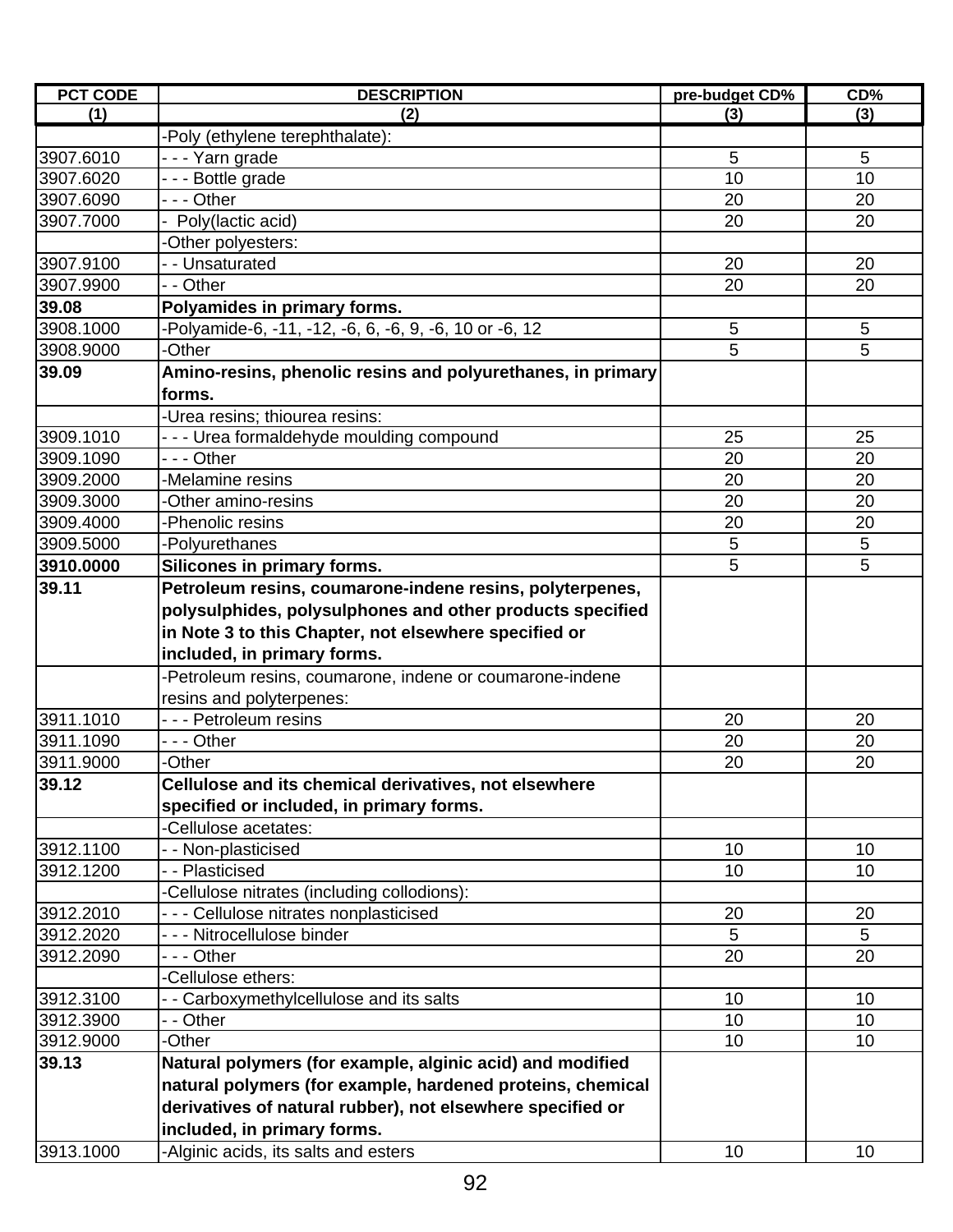| <b>PCT CODE</b> | <b>DESCRIPTION</b>                                             | pre-budget CD% | CD%      |
|-----------------|----------------------------------------------------------------|----------------|----------|
| (1)             | (2)                                                            | (3)            | (3)      |
|                 | -Other:                                                        |                |          |
| 3913.9010       | --- Protein hardened                                           | 10             | 10       |
| 3913.9090       | - - - Other                                                    | 10             | 10       |
| 39.14           | Ion-exchangers based on polymers of headings 39.01 to          |                |          |
|                 | 39.13, in primary forms.                                       |                |          |
| 3914.0010       | - - - Ion-exchangers of condensation type                      | 5              | 5        |
| 3914.0020       | - - - Ion-exchangers of the polymerization type                | 5              | 5        |
|                 | II.-WASTE, PARINGS AND SCRAP; SEMI-MANUFACTURES;               |                |          |
|                 | <b>ARTICLES</b>                                                |                |          |
| 39.15           | Waste, parings and scrap, of plastics.                         |                |          |
| 3915.1000       | -Of polymers of ethylene                                       | 25             | 25       |
| 3915.2000       | -Of polymers of styrene                                        | 25             | 25       |
| 3915.3000       | -Of polymers of vinyl chloride                                 | 25             | 25       |
| 3915.9000       | -Of other plastics                                             | 25             | 25       |
| 39.16           | Monofilament of which any cross-sectional dimension            |                |          |
|                 | exceeds 1 mm, rods, sticks and profile shapes, whether or      |                |          |
|                 | not surface-worked but not otherwise worked, of plastics.      |                |          |
|                 |                                                                |                |          |
| 3916.1000       |                                                                |                |          |
| 3916.2000       | -Of polymers of ethylene                                       | 20<br>20       | 20<br>20 |
|                 | -Of polymers of vinyl chloride                                 |                |          |
| 3916.9000       | -Of other plastics:                                            | 20             | 20       |
| 39.17           | Tubes, pipes and hoses, and fittings therefor (for example,    |                |          |
|                 | joints, elbows, flanges), of plastics.                         |                |          |
| 3917.1000       | -Artificial guts (sausage casings) of hardened protein or of   | 10             | 10       |
|                 | cellulosic materials                                           |                |          |
|                 | -Tubes, pipes and hoses, rigid:                                |                |          |
| 3917.2100       | - - Of polymers of ethylene                                    | 20             | 20       |
| 3917.2200       | - - Of polymers of propylene                                   | 20             | 20       |
|                 | - - Of polymers of vinyl chloride:                             |                |          |
| 3917.2310       | - - - Heat shrinkable sleeves and tubes of a dia not exceeding | 5              | 5        |
|                 | 100 mm                                                         |                |          |
| 3917.2390       | --- Other                                                      | 20             | 20       |
| 3917.2900       | - - Of other plastics                                          | 20             | 20       |
|                 | -Other tubes, pipes and hoses:                                 |                |          |
| 3917.3100       | - - Flexible tubes, pipes and hoses, having a minimum burst    | 20             | 20       |
|                 | pressure of 27.6 MPa                                           |                |          |
| 3917.3200       | - - Other, not reinforced or otherwise combined with other     | 20             | 20       |
|                 | materials, without fittings:                                   |                |          |
| 3917.3300       | - - Other, not reinforced or otherwise combined with other     | 20             | 20       |
|                 | materials, with fittings                                       |                |          |
|                 | - - Other:                                                     |                |          |
| 3917.3910       | - - - Heat shrinkable sleeves and tubes                        | 5              | 5        |
| 3917.3990       | --- Other                                                      | 20             | 20       |
| 3917.4000       | -Fittings                                                      | 20             | 20       |
| 39.18           | Floor coverings of plastics, whether or not self-adhesive, in  |                |          |
|                 | rolls or in the form of tiles; wall or ceiling coverings of    |                |          |
|                 | plastics, as defined in Note 9 to this Chapter.                |                |          |
| 3918.1000       | -Of polymers of vinyl chloride                                 | 25             | 25       |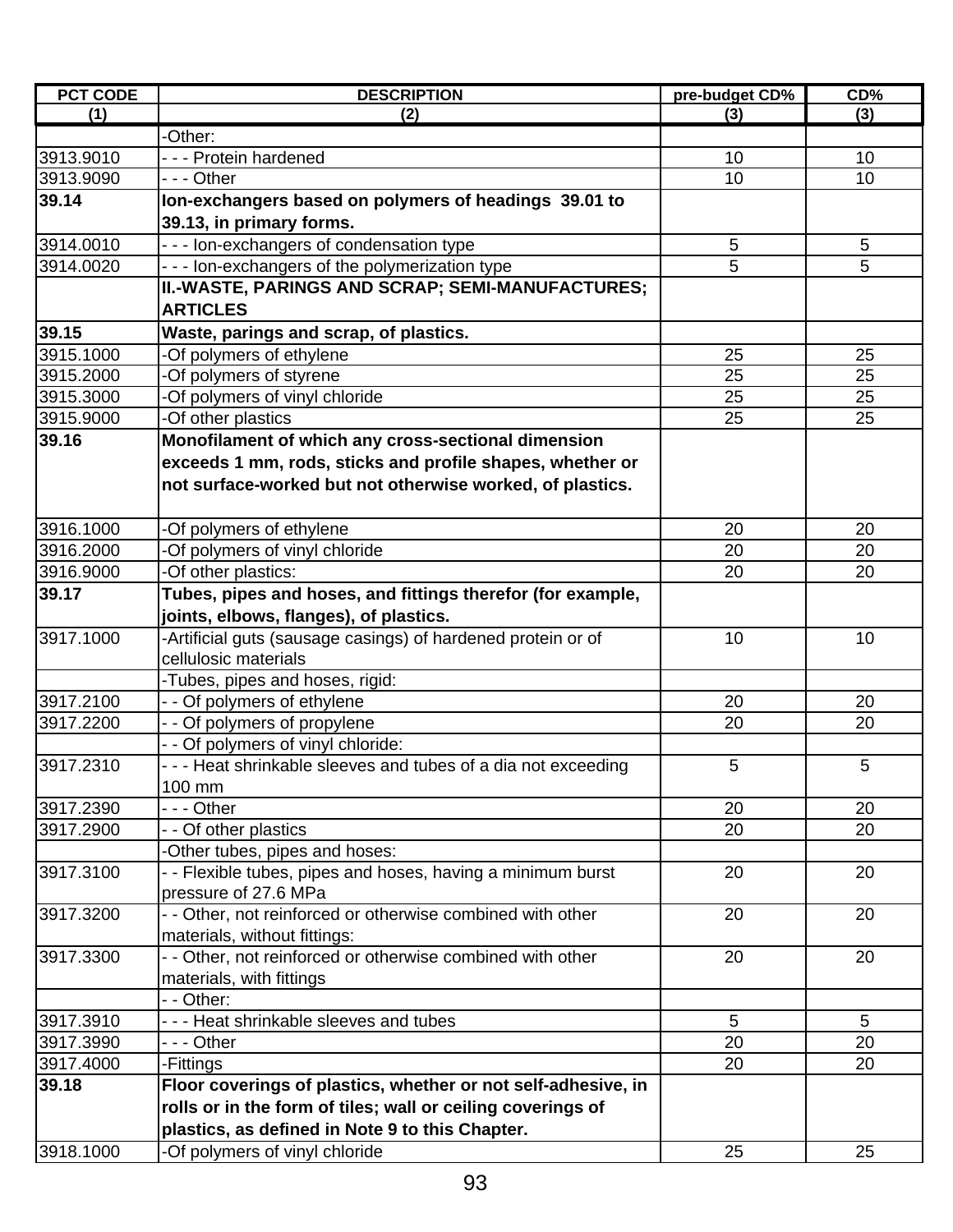| <b>PCT CODE</b> | <b>DESCRIPTION</b>                                              | pre-budget CD% | CD%         |
|-----------------|-----------------------------------------------------------------|----------------|-------------|
| (1)             | (2)                                                             | (3)            | (3)         |
| 3918.9000       | -Of other plastics                                              | 25             | 25          |
| 39.19           | Self-adhesive plates, sheets, film, foil, tape, strip and other |                |             |
|                 | flat shapes, of plastics, whether or not in rolls.              |                |             |
|                 | -In rolls of a width not exceeding 20 cm:                       |                |             |
| 3919.1010       | --- Insulation tape double sided                                | $\mathbf 0$    | $\mathbf 0$ |
| 3919.1020       | --- PVC electric insulation tapes                               | 25             | 25          |
| 3919.1030       | - - - Scotch tape, plastic                                      | 25             | 25          |
| 3919.1090       | --- Other                                                       | 20             | 20          |
|                 | -Other:                                                         |                |             |
| 3919.9010       | - - - Oriented Polypropylene (OPP) packing tapes                | 20             | 20          |
| 3919.9090       | - - - Other                                                     | 20             | 20          |
| 39.20           | Other plates, sheets, film, foil and strip, of plastics, non-   |                |             |
|                 | cellular and not reinforced, laminated, supported or similarly  |                |             |
|                 | combined with other materials.                                  |                |             |
| 3920.1000       | -Of polymers of ethylene                                        | 20             | 20          |
|                 | -Of polymers of propylene:                                      |                |             |
| 3920.2010       | --- Biaxially Oriented Polypropylene (BOPP) film, plain         | 20             | 20          |
|                 |                                                                 |                |             |
| 3920.2020       | - - - Biaxially Oriented Polypropylene (BOPP) film, printed     | 20             | 20          |
| 3920.2030       | - - - Biaxially Oriented Polypropylene (BOPP) film, metallized  | 20             | 20          |
| 3920.2040       | - - - Biaxially Oriented Polypropylene (BOPP) film, laminated   | 20             | 20          |
| 3920.2090       | - - - Other                                                     | 20             | 20          |
| 3920.3000       | -Of polymers of styrene                                         | 20             | 20          |
|                 | -Of polymers of vinyl chloride:                                 |                |             |
| 3920.4300       | - - Containing by weight not less than 6 % of plasticisers      | 20             | 20          |
|                 | - - Other:                                                      |                |             |
| 3920.4910       | --- Polyvinyl Chloride (PVC) Rigid film                         | 20             | 20          |
| 3920.4990       | --- Other                                                       | 20             | 20          |
|                 | -Of acrylic polymers:                                           |                |             |
| 3920.5100       | - - Of poly(methyl methacrylate)                                | 20             | 20          |
| 3920.5900       | - - Other                                                       | 20             | 20          |
|                 | -Of polycarbonates, alkyd resins, polyallyl esters or other     |                |             |
|                 | polyesters:                                                     |                |             |
| 3920.6100       | - - Of polycarbonates                                           | 20             | 20          |
| 3920.6200       | Of poly(ethylene terephthalate)                                 | 20             | 20          |
| 3920.6300       | - - Of unsaturated polyesters                                   | 20             | 20          |
| 3920.6900       | - - Of other polyesters                                         | 20             | 20          |
|                 | -Of cellulose or its chemical derivatives:                      |                |             |
| 3920.7100       | - - Of regenerated cellulose                                    | 20             | 20          |
| 3920.7300       | - - Of cellulose acetate                                        | 20             | 20          |
| 3920.7900       | - - Of other cellulose derivatives                              | 20             | 20          |
|                 | -Of other plastics:                                             |                |             |
| 3920.9100       | - - Of poly(vinyl butyral)                                      | 20             | 20          |
| 3920.9200       | - Of polyamides                                                 | 20             | 20          |
| 3920.9300       | - - Of amino resins                                             | 20             | 20          |
| 3920.9400       | - Of phenolic resins                                            | 20             | 20          |
| 3920.9900       | - Of other plastics                                             | 20             | 20          |
| 39.21           | Other plates, sheets, film, foil and strip, of plastics.        |                |             |
|                 | Cellular:                                                       |                |             |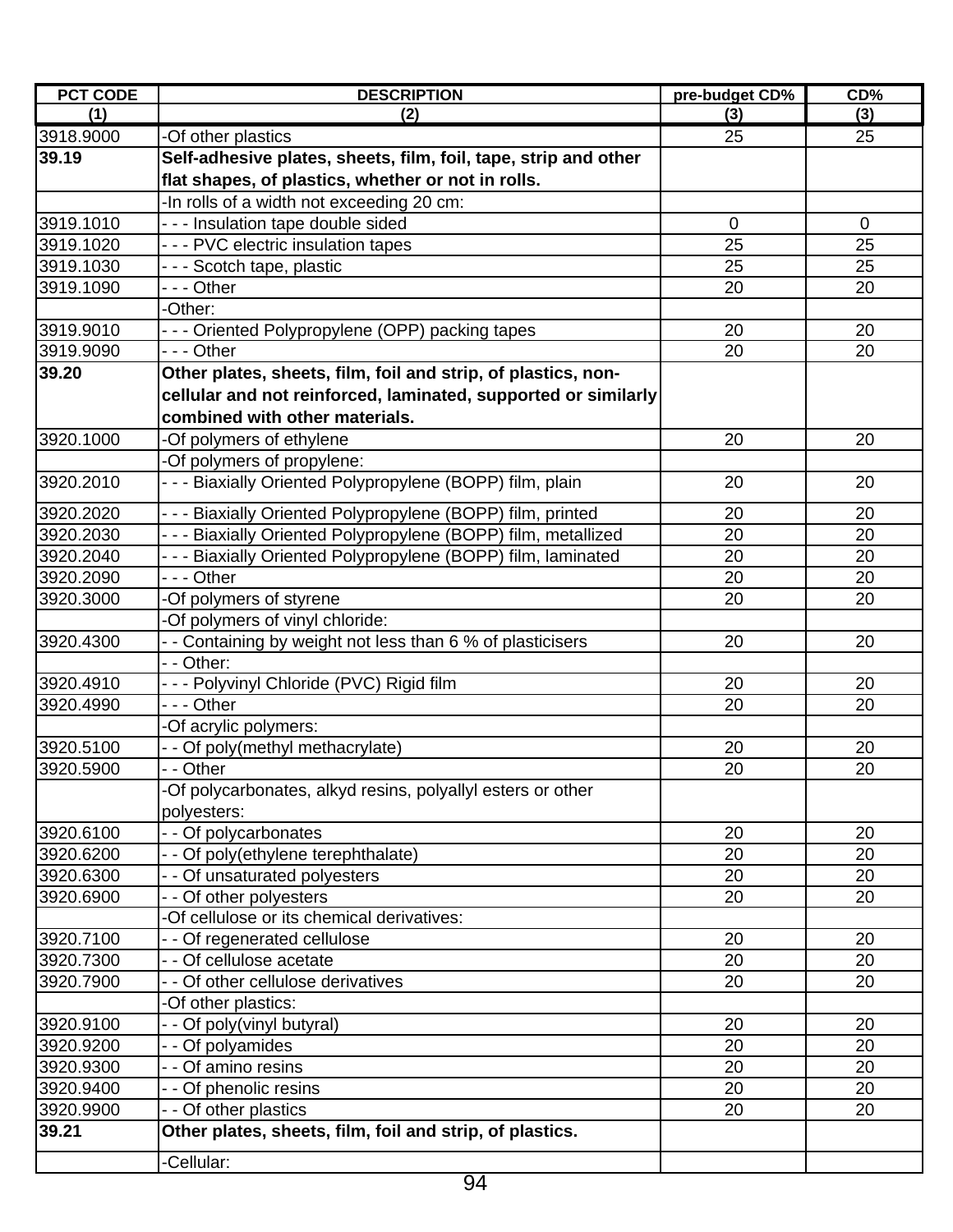| <b>PCT CODE</b>        | <b>DESCRIPTION</b>                                                 | pre-budget CD% | CD%      |
|------------------------|--------------------------------------------------------------------|----------------|----------|
| (1)                    | (2)                                                                | (3)            | (3)      |
| 3921.1100              | - - Of polymers of styrene                                         | 20             | 20       |
| 3921.1200              | - - Of polymers of vinyl chloride                                  | 20             | 20       |
| 3921.1300              | - - Of polyurethanes                                               | 20             | 20       |
| 3921.1400              | Of regenerated cellulose                                           | 20             | 20       |
| 3921.1900              | - - Of other plastics                                              | 20             | 20       |
|                        | -Other                                                             |                |          |
| 3921.9010              | - - - Of polyethylene, foamed and bridged, having a specific       | 5              | 5        |
|                        | gravity of 0.032 to 0.042 g/cm <sup>3</sup>                        |                |          |
| 3921.9090              | --- Other                                                          | 20             | 20       |
| 39.22                  | Baths, shower-baths, sinks, wash-basins, bidets, lavatory          |                |          |
|                        | pans, seats and covers, flushing cisterns and similar              |                |          |
|                        | sanitary ware, of plastics.                                        |                |          |
| 3922.1000              | Baths, shower-baths, sinks and wash-basins                         | 20             | 25       |
| 3922.2000              | Lavatory seats and covers                                          | 20             | 25       |
| 3922.9000              | -Other                                                             | 20             | 25       |
| 39.23                  | Articles for the conveyance or packing of goods, of plastics;      |                |          |
|                        | stoppers, lids, caps and other closures, of plastics.              |                |          |
|                        |                                                                    |                |          |
|                        |                                                                    | 20             |          |
| 3923.1000              | Boxes, cases, crates and similar articles                          |                | 20       |
|                        | Sacks and bags (including cones):                                  |                |          |
| 3923.2100<br>3923.2900 | - - Of polymers of ethylene<br>- - Of other plastics               | 25<br>25       | 25<br>25 |
|                        |                                                                    |                |          |
| 3923.3010              | Carboys, bottles, flasks and similar articles:<br>- - - Bottles    | 20             | 20       |
| 3923.3090              | - - - Other                                                        | 25             | 25       |
| 3923.4000              | -Spools, cops, bobbins and similar supports                        | 25             | 25       |
| 3923.5000              |                                                                    | 25             | 25       |
|                        | Stoppers, lids, caps and other closures<br>-Other:                 |                |          |
| 3923.9010              | - - - Preforms made from polyethylene terephthalate                | 15             | 15       |
| 3923.9090              | - - - Other                                                        | 25             | 25       |
| 39.24                  | Tableware, kitchenware, other household articles and               |                |          |
|                        | hygienic or toilet articles, of plastics.                          |                |          |
| 3924.1000              | -Tableware and kitchenware                                         | 25             | 25       |
|                        | -Other                                                             | 25             | 25       |
| 3924.9000<br>39.25     | Builders' ware of plastics, not elsewhere specified or             |                |          |
|                        |                                                                    |                |          |
|                        | included.                                                          |                |          |
| 3925.1000              | -Reservoirs, tanks, vats and similar containers, of a capacity     | 25             | 25       |
|                        | exceeding 300l                                                     |                |          |
| 3925.2000              | Doors, windows and their frames and thresholds for doors           | 25             | 25       |
| 3925.3000              | -Shutters, blinds (including Venetian blinds) and similar articles | 25             | 25       |
|                        | and parts thereof                                                  |                |          |
| 3925.9000              | -Other                                                             | 25             | 25       |
| 39.26                  | Other articles of plastics and articles of other materials of      |                |          |
|                        | headings 39.01 to 39.14.                                           |                |          |
| 3926.1000              | -Office or school supplies                                         | 25             | 25       |
|                        | Articles of apparel and clothing accessories (including gloves,    |                |          |
|                        | mittens and mitts):                                                |                |          |
| 3926.2010              | - - - Plastic belts                                                | 20             | 20       |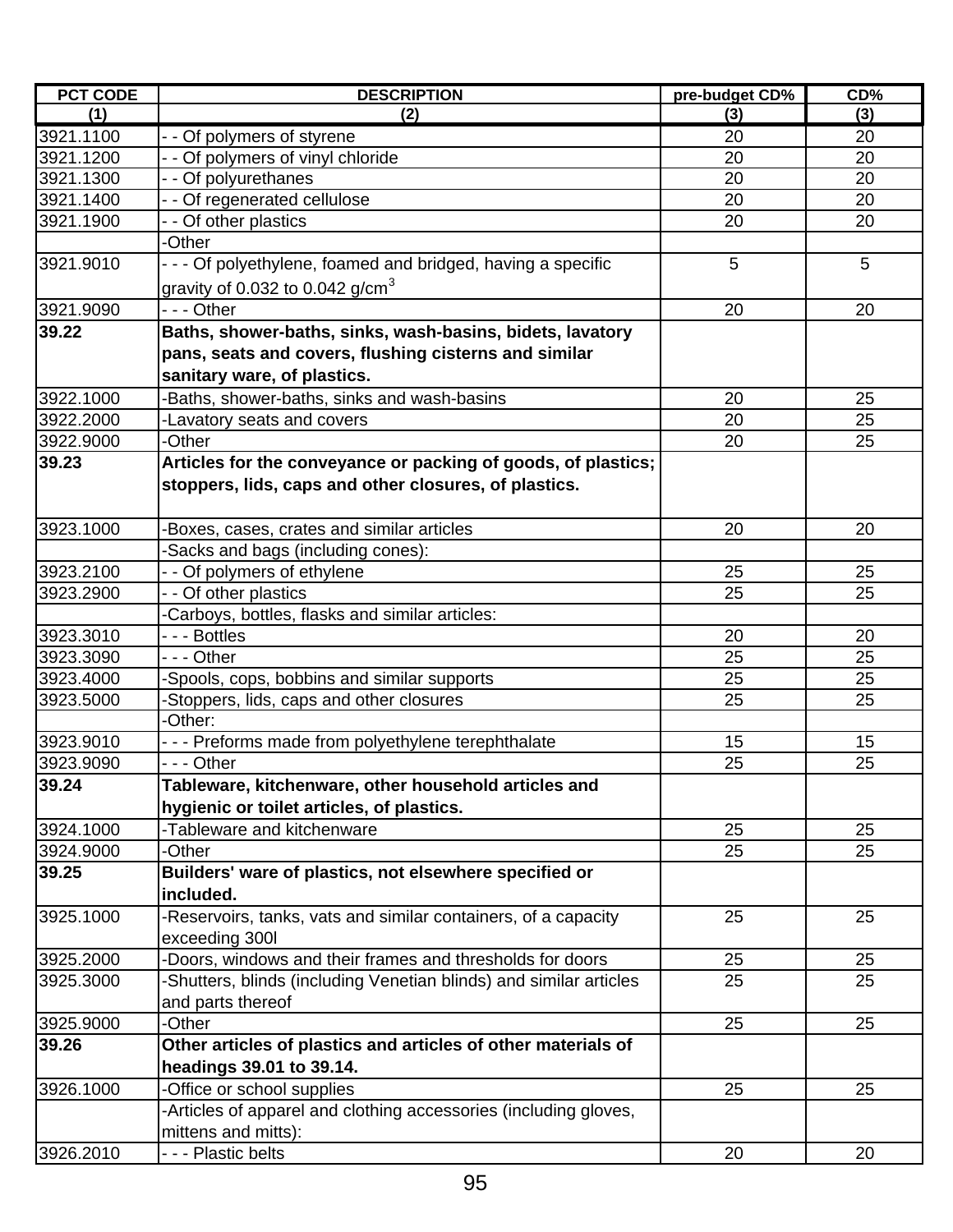| <b>PCT CODE</b> | <b>DESCRIPTION</b>                                                | pre-budget CD% | CD%         |
|-----------------|-------------------------------------------------------------------|----------------|-------------|
| (1)             | (2)                                                               | (3)            | (3)         |
| 3926.2090       | --- Other                                                         | 20             | 20          |
| 3926.3000       | -Fittings for furniture, coachwork of the like                    | 20             | 20          |
|                 | -Statuettes and other ornamental articles:                        |                |             |
| 3926.4010       | - - - Ornamental articles of plastics                             | 20             | 20          |
| 3926.4020       | - - - Plastic bangles                                             | 20             | 20          |
| 3926.4030       | - - - Spangles of plastics                                        | 20             | 20          |
| 3926.4040       | - - - Plastic beads                                               | 20             | 20          |
| 3926.4090       | --- Other                                                         | 20             | 20          |
|                 | -Other:                                                           |                |             |
| 3926.9010       | - - - Synthetic floats for fishing nets                           | 20             | 20          |
| 3926.9020       | - - - Coils of plastics (contraceptives and accessories therefor) | 5              | 5           |
| 3926.9030       | - - - Transmission, conveyor or elevator belts                    | 20             | 20          |
| 3926.9040       | --- Laboratory ware                                               | 10             | 10          |
| 3926.9050       | - - - Colostomy bags and urine bags                               | 5              | $\mathbf 0$ |
| 3926.9060       | --- Shoe lasts                                                    | 20             | 20          |
| 3926.9070       | - - - Design patterns, cards for textile and leather garments     | 5              | 5           |
|                 | - - - Other:                                                      |                |             |
| 3926.9091       | - - - - Plastic tags and staples for garments                     | 5              | 5           |
| 3926.9099       | $- - -$ Other                                                     | 20             | 20          |
| 40.01           | Natural rubber, balata, gutta-percha, guayule, chicle and         |                |             |
|                 | similar natural gums, in primary forms or in plates, sheets or    |                |             |
|                 | strip.                                                            |                |             |
| 4001.1000       | -Natural rubber latex, whether or not pre-vulcanised              | $\mathbf 0$    | $\mathbf 0$ |
|                 | -Natural rubber in other forms:                                   |                |             |
| 4001.2100       | - - Smoked sheets                                                 | 0              | $\mathbf 0$ |
| 4001.2200       | - - Technically specified natural rubber (TSNR)                   | 0              | 0           |
| 4001.2900       | - - Other                                                         | 0              | $\mathbf 0$ |
| 4001.3000       | -Balata, gutta-percha, guayule, chicle and similar natural gums   | 0              | $\mathbf 0$ |
| 40.02           | Synthetic rubber and factice derived from oils, in primary        |                |             |
|                 | forms or in plates, sheets or strip; mixtures of any product      |                |             |
|                 | of heading 40.01 with any product of this heading, in primary     |                |             |
|                 | forms or in plates, sheets or strip.                              |                |             |
|                 | -Styrene-butadiene rubber (SBR); carboxylated styrene-            |                |             |
|                 | butadiene rubber (XSBR):                                          |                |             |
| 4002.1100       | - Latex                                                           | $\mathbf 0$    | $\mathbf 0$ |
| 4002.1900       | - - Other                                                         | 0              | 0           |
| 4002.2000       | -Butadiene rubber (BR)                                            | $\overline{0}$ | 0           |
|                 | -Isobutene-isoprene (butyl) rubber (IIR); halo-isobutene-isoprene |                |             |
|                 | rubber (CIIR or BIIR):                                            |                |             |
| 4002.3100       | - - Isobutene-isoprene (butyl) rubber (IIR)                       | $\mathbf 0$    | 0           |
| 4002.3900       | - - Other                                                         | 0              | $\Omega$    |
|                 | -Chloroprene (chlorobutadiene) rubber (CR):                       |                |             |
| 4002.4100       | - - Latex                                                         | 0              | $\mathbf 0$ |
| 4002.4900       | - - Other                                                         | 0              | 0           |
|                 | -Acrylonitrile-butadiene rubber (NBR):                            |                |             |
| 4002.5100       | - - Latex                                                         | $\mathbf 0$    | $\mathbf 0$ |
| 4002.5900       | - - Other                                                         | 0              | 0           |
| 4002.6000       | -Isoprene rubber (IR)                                             | 0              | 0           |
|                 |                                                                   |                |             |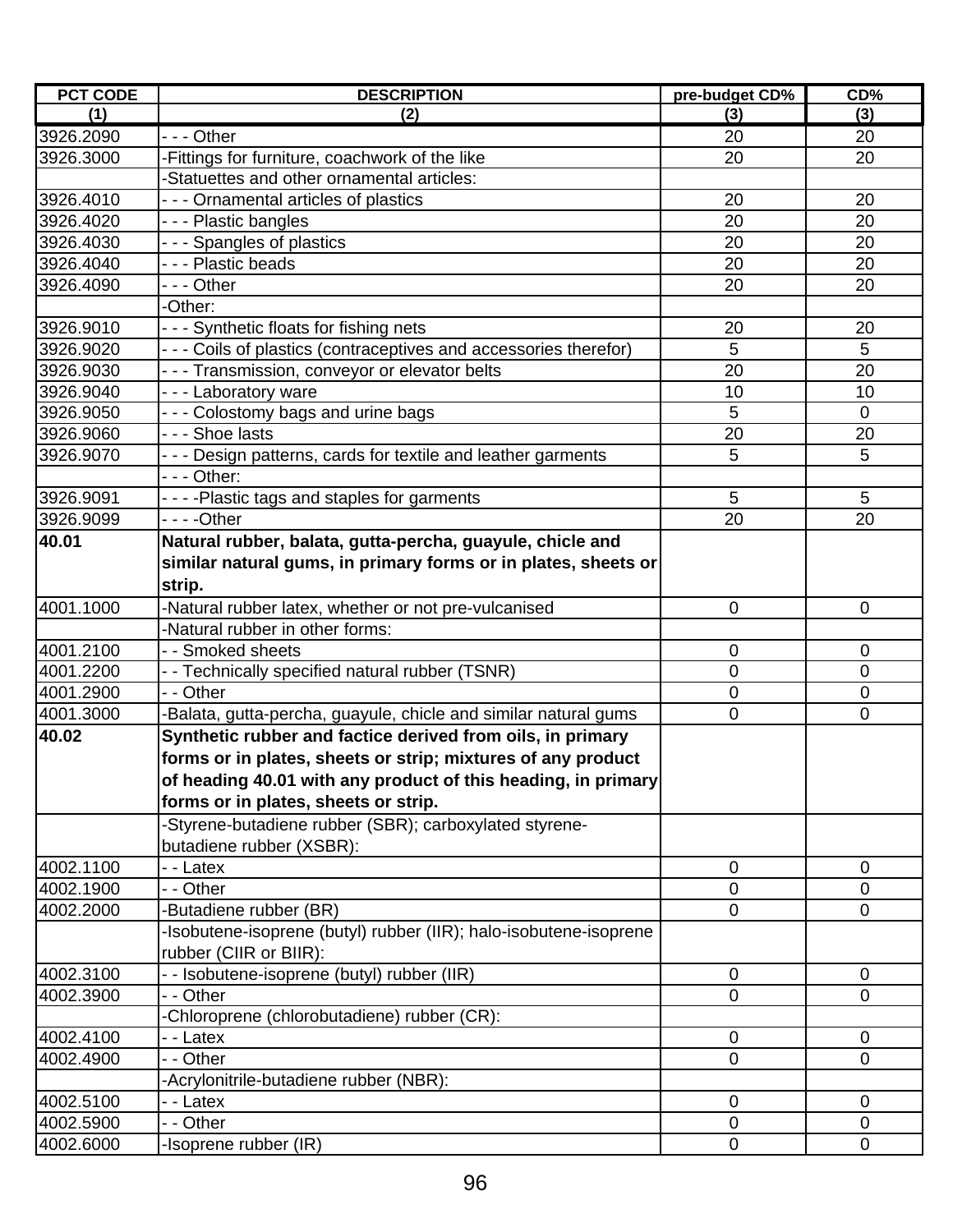| <b>PCT CODE</b> | <b>DESCRIPTION</b>                                                  | pre-budget CD% | $CD\%$         |
|-----------------|---------------------------------------------------------------------|----------------|----------------|
| (1)             | (2)                                                                 | (3)            | (3)            |
| 4002.7000       | -Ethylenepropylene non-conjugated diene rubber (EPDM)               | $\mathbf 0$    | $\mathbf 0$    |
| 4002.8000       | -Mixtures of any product of heading 40.01 with any product of       | $\mathbf 0$    | $\mathbf 0$    |
|                 | this heading                                                        |                |                |
|                 | -Other:                                                             |                |                |
| 4002.9100       | - - Latex                                                           | $\overline{0}$ | $\Omega$       |
| 4002.9900       | - - Other                                                           | $\mathbf 0$    | $\overline{0}$ |
| 4003.0000       | Reclaimed rubber in primary forms or in plates, sheets or<br>strip. | 5              | 5              |
| 40.04           | Waste, parings and scrap of rubber (other than hard rubber)         |                |                |
|                 | and powders and granules obtained therefrom.                        |                |                |
| 4004.0010       | --- Bagomatic bladder scrap                                         | 10             | 10             |
| 4004.0090       | - - - Other                                                         | 20             | 20             |
| 40.05           | Compounded rubber, unvulcanised, in primary forms or in             |                |                |
|                 | plates, sheets or strip.                                            |                |                |
|                 | -Compounded with carbon black or silica:                            |                |                |
| 4005.1010       | --- Plates                                                          | 5              | 5              |
| 4005.1020       | - - - Sheets                                                        | 10             | 10             |
| 4005.1090       | - - - Other                                                         | 10             | 10             |
| 4005.2000       | -Solutions; dispersions other than those of subheading 4005.10      | 10             | 10             |
|                 |                                                                     |                |                |
|                 | -Other:                                                             |                |                |
| 4005.9100       | - - Plates, sheets and strip                                        | 10             | 10             |
| 4005.9900       | - - Other                                                           | 10             | 10             |
| 40.06           | Other forms (for example, rods, tubes and profile shapes)           |                |                |
|                 | and articles (for example, discs and rings), of unvulcanised        |                |                |
|                 | rubber.                                                             |                |                |
| 4006.1000       | -"Camel-back" strips for retreading rubber tyres                    | 10             | 10             |
| 4006.9000       | -Other                                                              | 10             | 10             |
| 40.07           | Vulcanised rubber thread and cord.                                  |                |                |
| 4007.0010       | --- Single cord                                                     | 20             | 20             |
| 4007.0090       |                                                                     | 20             | 20             |
| 40.08           | Plates, sheets, strip, rods and profile shapes, of vulcanised       |                |                |
|                 | rubber other than hard rubber.                                      |                |                |
|                 | -Of cellular rubber:                                                |                |                |
|                 | - - Plates, sheets and strip:                                       |                |                |
| 4008.1110       | - - - Following components for vehicles of chapter 87:-             | 35             | 35             |
|                 | (1) Weather strips for doors and luggage compartments for           |                |                |
|                 | motor cars of heading 87.03 and vehicles of sub - heading           |                |                |
|                 | 8703.2113, except weather strip moulding (inner / outer) for glass  |                |                |
|                 |                                                                     |                |                |
|                 | (2) Weather strips for doors and glass for vehicles of sub -        |                |                |
|                 | heading 8704.2190                                                   |                |                |
|                 | (3) Weather strips for doors for vehicles of sub - heading          |                |                |
|                 | 8704.3190                                                           |                |                |
| 4008.1190       | - - - Other                                                         | 15             | 15             |
|                 | - - Other:                                                          |                |                |
| 4008.1910       | - - - Following component for vehicles of chapter 87:-              | 35             | 35             |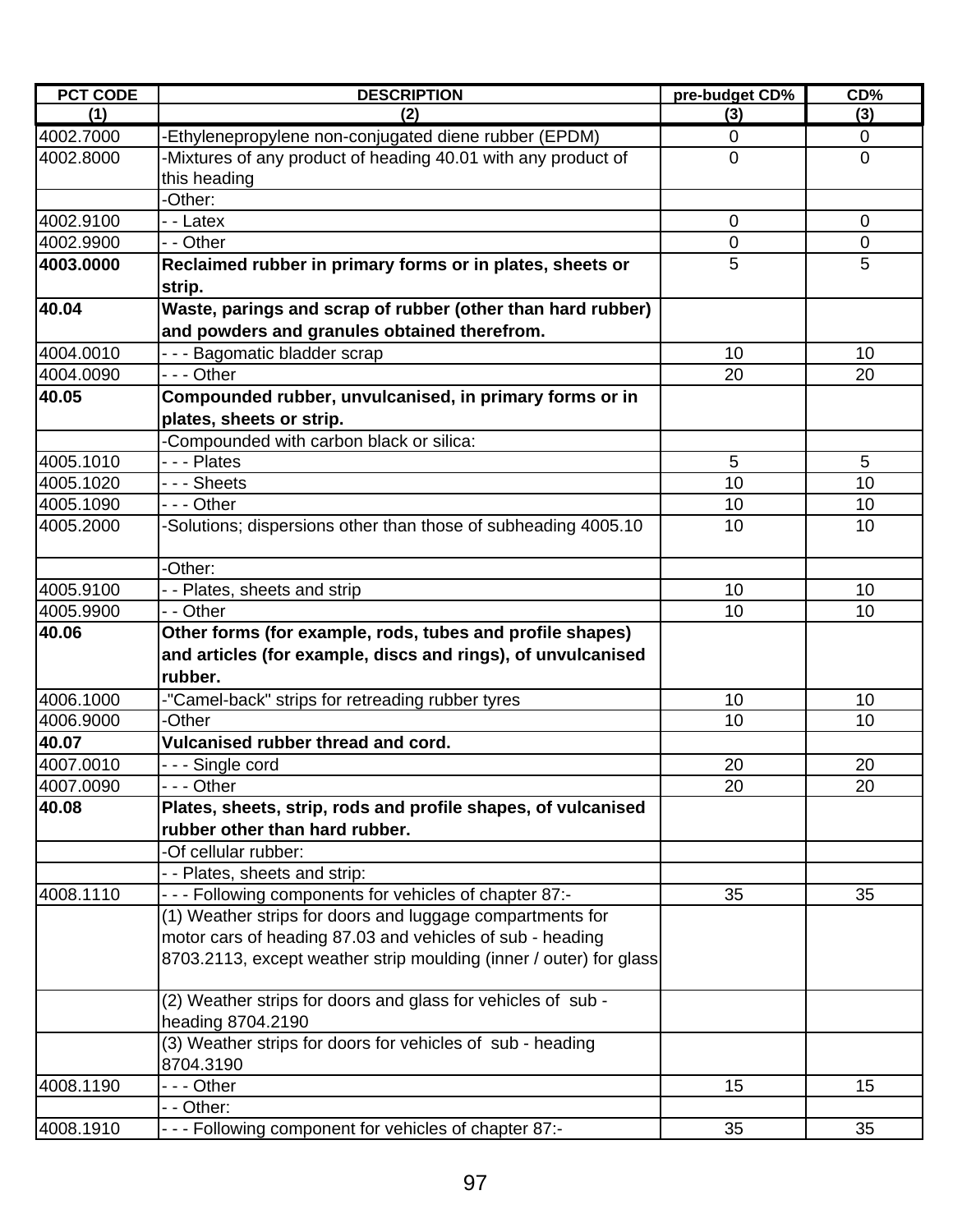| <b>PCT CODE</b> | <b>DESCRIPTION</b>                                                 | pre-budget CD% | $CD\%$ |
|-----------------|--------------------------------------------------------------------|----------------|--------|
| (1)             | (2)                                                                | (3)            | (3)    |
|                 | (1) Weather strips for doors and luggage compartments for          |                |        |
|                 | motor cars of heading 87.03 and vehicles of sub - heading          |                |        |
|                 | 8703.2113, except weather strip moulding (inner / outer) for glass |                |        |
|                 |                                                                    |                |        |
|                 | (2) Weather strips for doors and glass for vehicles of sub -       |                |        |
|                 | heading 8704.2190                                                  |                |        |
|                 | (3) Weather strips for doors for vehicles of sub - heading         |                |        |
|                 | 8704.3190                                                          |                |        |
| 4008.1990       | - - - Other                                                        | 15             | 15     |
|                 | -Of non-cellular rubber:                                           |                |        |
|                 | - - Plates, sheets and strip:                                      |                |        |
| 4008.2110       | --- Following component for vehicles of chapter 87:-               | 35             | 35     |
|                 | (1) Weather strips for doors and luggage compartments for          |                |        |
|                 | motor cars of heading 87.03 and vehicles of sub - heading          |                |        |
|                 | 8703.2113, except weather strip moulding (inner / outer) for glass |                |        |
|                 |                                                                    |                |        |
|                 | (2) Weather strips for doors and glass for vehicles of sub -       |                |        |
|                 | heading 8704.2190                                                  |                |        |
|                 | (3) Weather strips for doors for vehicles of sub - heading         |                |        |
|                 | 8704.3190                                                          |                |        |
| 4008.2190       | - - - Other                                                        | 10             | 10     |
|                 | - - Other:                                                         |                |        |
| 4008.2910       | - - - Following component for vehicles of chapter 87:-             | 35             | 35     |
|                 | (1) Weather strips for doors and luggage compartments for          |                |        |
|                 | motor cars of heading 87.03 and vehicles of sub - heading          |                |        |
|                 | 8703.2113, except weather strip moulding (inner / outer) for glass |                |        |
|                 |                                                                    |                |        |
|                 | (2) Weather strips for doors and glass for vehicles of sub -       |                |        |
|                 | heading 8704.2190                                                  |                |        |
|                 | (3) Weather strips for doors for vehicles of sub - heading         |                |        |
|                 | 8704.3190                                                          |                |        |
| 4008.2990       | - - - Other                                                        | 20             | 20     |
| 40.09           | Tubes, pipes and hoses, of vulcanised rubber other than            |                |        |
|                 | hard rubber, with or without their fittings (for example,          |                |        |
|                 | joints, elbows, flanges).                                          |                |        |
|                 | -Not reinforced or otherwise combined with other materials:        |                |        |
|                 | - - Without fittings:                                              |                |        |
| 4009.1110       | --- Following components for vehicles of chapter 87                | 35             | 35     |
|                 | (1) Air cleaner hoses and water cooling system hoses (except       |                |        |
|                 | turbo system hoses) for vehicles of sub - heading 8701.2020,       |                |        |
|                 | 8701.2090, 8701.9040 and 8701.9060                                 |                |        |
|                 | (2) Radiator / engine cooling system hoses and air hoses for       |                |        |
|                 | vehicles of sub - heading 8701.9020                                |                |        |
|                 | (3) Air cleaner hoses, vacuum tank hoses and water cooling         |                |        |
|                 | system hoses (except turbo system hoses) for vehicles of sub -     |                |        |
|                 | headings 8702.1090 and 8702.9090                                   |                |        |
|                 | (4) Water cooling system hoses (except turbo system hoses) and     |                |        |
|                 | air cleaner hoses for vehicles of sub - heading 8704.2219          |                |        |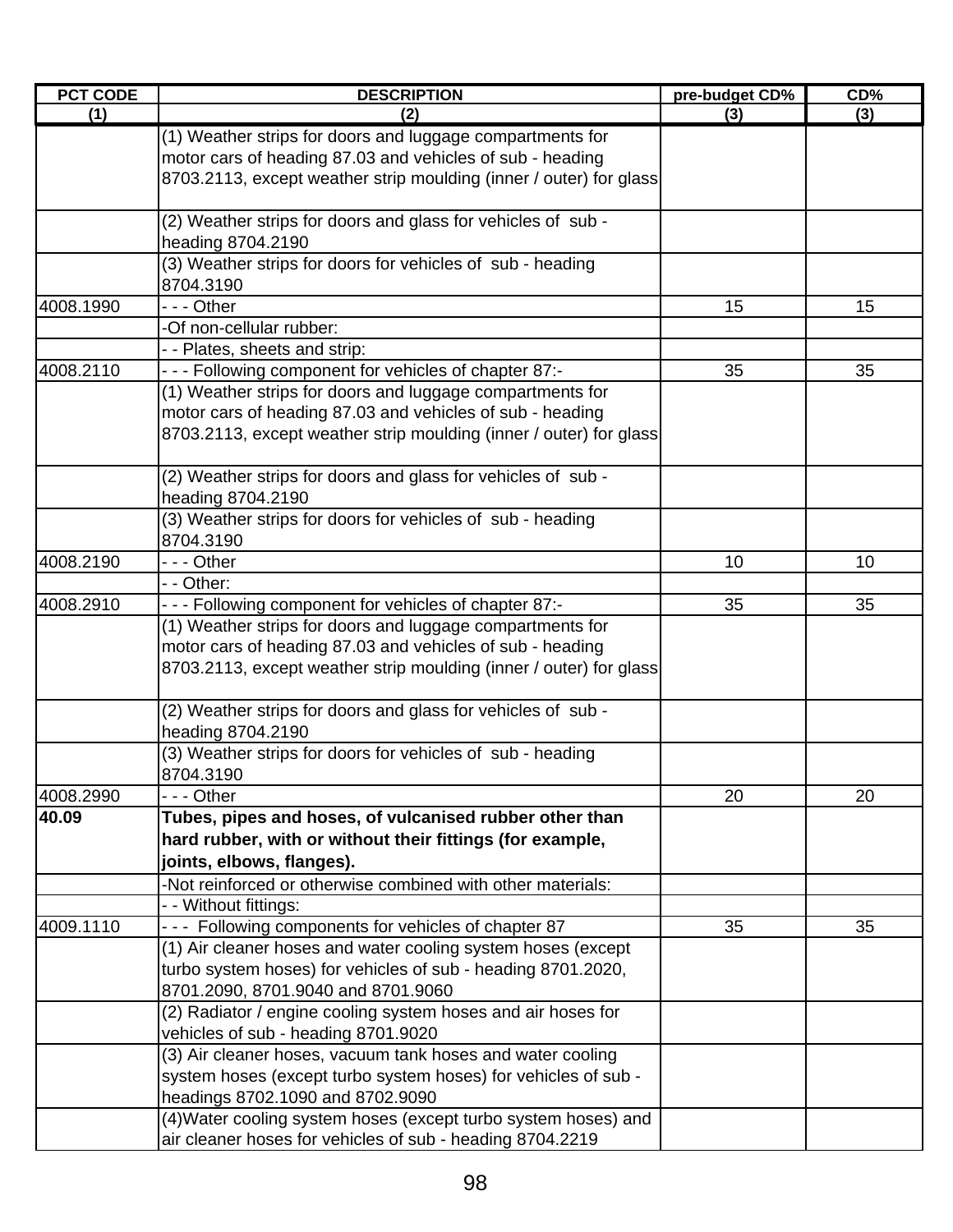| <b>PCT CODE</b> | <b>DESCRIPTION</b>                                                              | pre-budget CD% | CD% |
|-----------------|---------------------------------------------------------------------------------|----------------|-----|
| (1)             | (2)                                                                             | (3)            | (3) |
|                 | (5) Air cleaner hoses for vehicles of sub - headings 8704.2299<br>and 8704.2390 |                |     |
| 4009.1120       |                                                                                 |                |     |
|                 | - - - Following components for vehicles of chapter 87                           | 35             | 35  |
|                 | (1) Water hoses of a kind used for engine cooling system /                      |                |     |
|                 | heater for motor cars of heading 87.03 and vehicles of sub -                    |                |     |
|                 | heading 8703.3223                                                               |                |     |
|                 | (2) Hose side demister for motor cars (not exceeding 800cc)                     |                |     |
|                 | (3) Water hoses used for engine cooling / heater systems, hoses                 |                |     |
|                 | brake reservoir, air cleaner hose, cool air hoses for vehicles of               |                |     |
|                 | sub - heading 8703.2113 and 8703.2193                                           |                |     |
|                 | (4) Water hoses of a kind used for engine cooling system /                      |                |     |
|                 | heater for vehicles of sub - heading 8704.2190                                  |                |     |
|                 | (5) Water hoses for engine cooling system, air cleaner hoses and                |                |     |
|                 | brake oil reservoir hose for vehicles of sub - heading 8704.3190                |                |     |
|                 |                                                                                 |                |     |
|                 | (6) Engine cooling system / radiator hoses and fuel tubes, meant                |                |     |
|                 | for industrial assembly / manufacture of vehicles of sub - heading              |                |     |
|                 | 8703.2115                                                                       |                |     |
|                 | (7) Air intake hoses, radiator hoses, intercooler hoses and heater              |                |     |
|                 | hoses, meant for industrial assembly / manufacture of vehicles                  |                |     |
|                 | of sub -heading 8703.3225                                                       |                |     |
| 4009.1130       | --- Other for motor cars and vehicles                                           | 35             | 35  |
| 4009.1190       | --- Other                                                                       | 20             | 20  |
| 4009.1200       | - - With fittings                                                               | 20             | 20  |
|                 | -Reinforced or otherwise combined only with metal:                              |                |     |
|                 | - - Without fittings:                                                           |                |     |
| 4009.2110       | --- Following components for vehicles of chapter 87                             | 35             | 35  |
|                 | (1) Air cleaner hoses and water cooling system hoses (except                    |                |     |
|                 | turbo system hoses) for vehicles of sub - heading 8701.2020,                    |                |     |
|                 | 8701.2090, 8701.9040 and 8701.9060                                              |                |     |
|                 | (2) Radiator / engine cooling system hoses and air hoses for                    |                |     |
|                 | vehicles of sub - heading 8701.9020                                             |                |     |
|                 | (3) Air cleaner hoses, vacuum tank hoses and water cooling                      |                |     |
|                 | system hoses (except turbo system hoses) for vehicles of sub -                  |                |     |
|                 | headings 8702.1090 and 8702.9090                                                |                |     |
|                 | (4) Water cooling system hoses (except turbo system hoses) and                  |                |     |
|                 | air cleaner hoses for vehicles of sub - heading 8704.2219                       |                |     |
|                 | (5) Air cleaner hoses for vehicles of sub - headings 8704.2299                  |                |     |
|                 | and 8704.2390                                                                   |                |     |
| 4009.2120       | --- Following components for vehicles of chapter 87                             | 35             | 35  |
|                 | (1) Water hoses of a kind used for engine cooling system /                      |                |     |
|                 | heater for motor cars of heading 87.03 and vehicles of sub -                    |                |     |
|                 | heading 8703.3223                                                               |                |     |
|                 | (2) Hose side demister for motor cars of heading 87.03 (not                     |                |     |
|                 | exceeding 800cc)                                                                |                |     |
|                 | (3) Water hoses used for engine cooling / heater systems, hoses                 |                |     |
|                 | brake reservoir, air cleaner hose, cool air hoses for vehicles of               |                |     |
|                 | sub - heading 8703.2113 and 8703.2193                                           |                |     |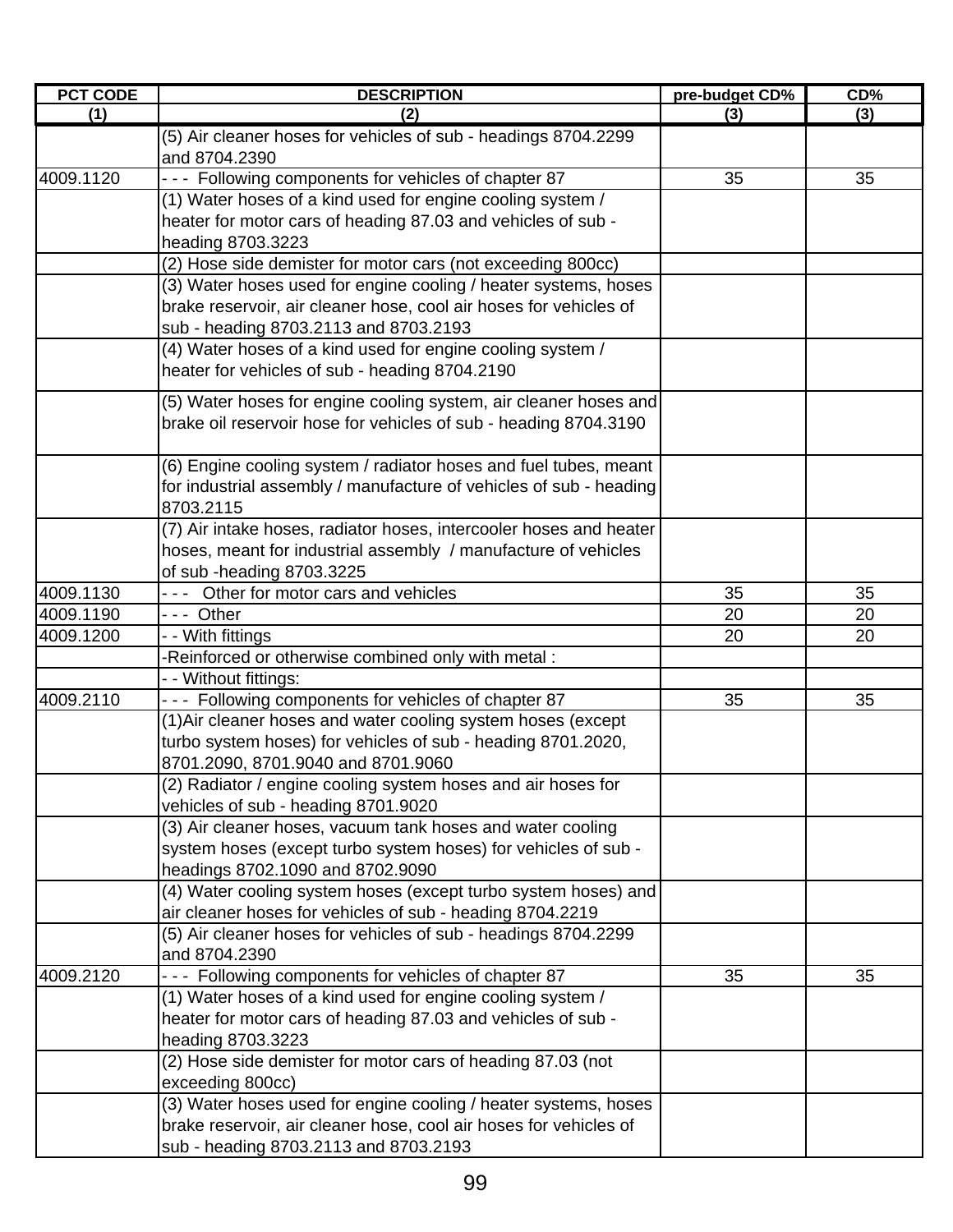| <b>PCT CODE</b> | <b>DESCRIPTION</b>                                                                                                           | pre-budget CD% | CD% |
|-----------------|------------------------------------------------------------------------------------------------------------------------------|----------------|-----|
| (1)             | (2)                                                                                                                          | (3)            | (3) |
|                 | (4) Water hoses of a kind used for engine cooling system /                                                                   |                |     |
|                 | heater for vehicles of sub - heading 8704.2190                                                                               |                |     |
|                 | (5) Water hoses for engine cooling system, air cleaner hoses and                                                             |                |     |
|                 | brake oil reservoir hose for vehicles of sub - heading 8704.3190                                                             |                |     |
|                 | (6) Engine cooling system / radiator hoses and fuel tubes, meant                                                             |                |     |
|                 | for industrial assembly / manufacture of vehicles of sub - heading<br>8703.2115                                              |                |     |
|                 | (7) Air intake hoses, radiator hoses, intercooler hoses and heater                                                           |                |     |
|                 | hoses, meant for industrial assembly / manufacture of vehicles                                                               |                |     |
|                 | of sub -heading 8703.3225                                                                                                    |                |     |
| 4009.2130       | --- Other other motor cars and vehicles                                                                                      | 35             | 35  |
| 4009.2190       | --- Other                                                                                                                    | 20             | 20  |
| 4009.2200       | - - With fittings                                                                                                            | 20             | 20  |
|                 | -Reinforced or otherwise combined only with textile materials:                                                               |                |     |
|                 | - - Without fittings:                                                                                                        |                |     |
| 4009.3110       | - - - Following components for vehicles of chapter 87                                                                        | 35             | 35  |
|                 | (1) Air cleaner hoses and water cooling system hoses (except                                                                 |                |     |
|                 | turbo system hoses) for vehicles of sub - heading 8701.2020,                                                                 |                |     |
|                 | 8701.2090, 8701.9040 and 8701.9060                                                                                           |                |     |
|                 | (2) Radiator / engine cooling system hoses and air hoses for                                                                 |                |     |
|                 | vehicles of sub - heading 8701.9020                                                                                          |                |     |
|                 | (3) Air cleaner hoses, vacuum tank hoses and water cooling<br>system hoses (except turbo system hoses) for vehicles of sub - |                |     |
|                 | headings 8702.1090 and 8702.9090                                                                                             |                |     |
|                 | (4) Water cooling system hoses (except turbo system hoses) and                                                               |                |     |
|                 | air cleaner hoses for vehicles of sub - heading 8704.2219                                                                    |                |     |
|                 | (5) Air cleaner hoses for vehicles of sub - headings 8704.2299                                                               |                |     |
|                 | and 8704.2390                                                                                                                |                |     |
| 4009.3120       | --- Following components for vehicles of chapter 87                                                                          | 35             | 35  |
|                 | (1) Water hoses of a kind used for engine cooling system /                                                                   |                |     |
|                 | heater for motor cars of heading 87.03 and vehicles of sub -                                                                 |                |     |
|                 | heading 8703.3223                                                                                                            |                |     |
|                 | (2) Hose side demister for motor cars of heading 87.03 (not                                                                  |                |     |
|                 | exceeding 800cc)                                                                                                             |                |     |
|                 | (3) Water hoses used for engine cooling / heater systems, hoses                                                              |                |     |
|                 | brake reservoir, air cleaner hose, cool air hoses for vehicles of                                                            |                |     |
|                 | sub - heading 8703.2113 and 8703.2193                                                                                        |                |     |
|                 | (4) Water hoses of a kind used for engine cooling system /                                                                   |                |     |
|                 | heater for vehicles of sub - heading 8704.2190                                                                               |                |     |
|                 | (5) Water hoses for engine cooling system, air cleaner hoses and                                                             |                |     |
|                 | brake oil reservoir hose for vehicles of sub - heading 8704.3190                                                             |                |     |
|                 | (6) Engine cooling system / radiator hoses and fuel tubes, meant                                                             |                |     |
|                 | for industrial assembly / manufacture of vehicles of sub - heading                                                           |                |     |
|                 | 8703.2115                                                                                                                    |                |     |
|                 | (7) Air intake hoses, radiator hoses, intercooler hoses and heater                                                           |                |     |
|                 | hoses, meant for industrial assembly / manufacture of vehicles<br>of sub -heading 8703.3225                                  |                |     |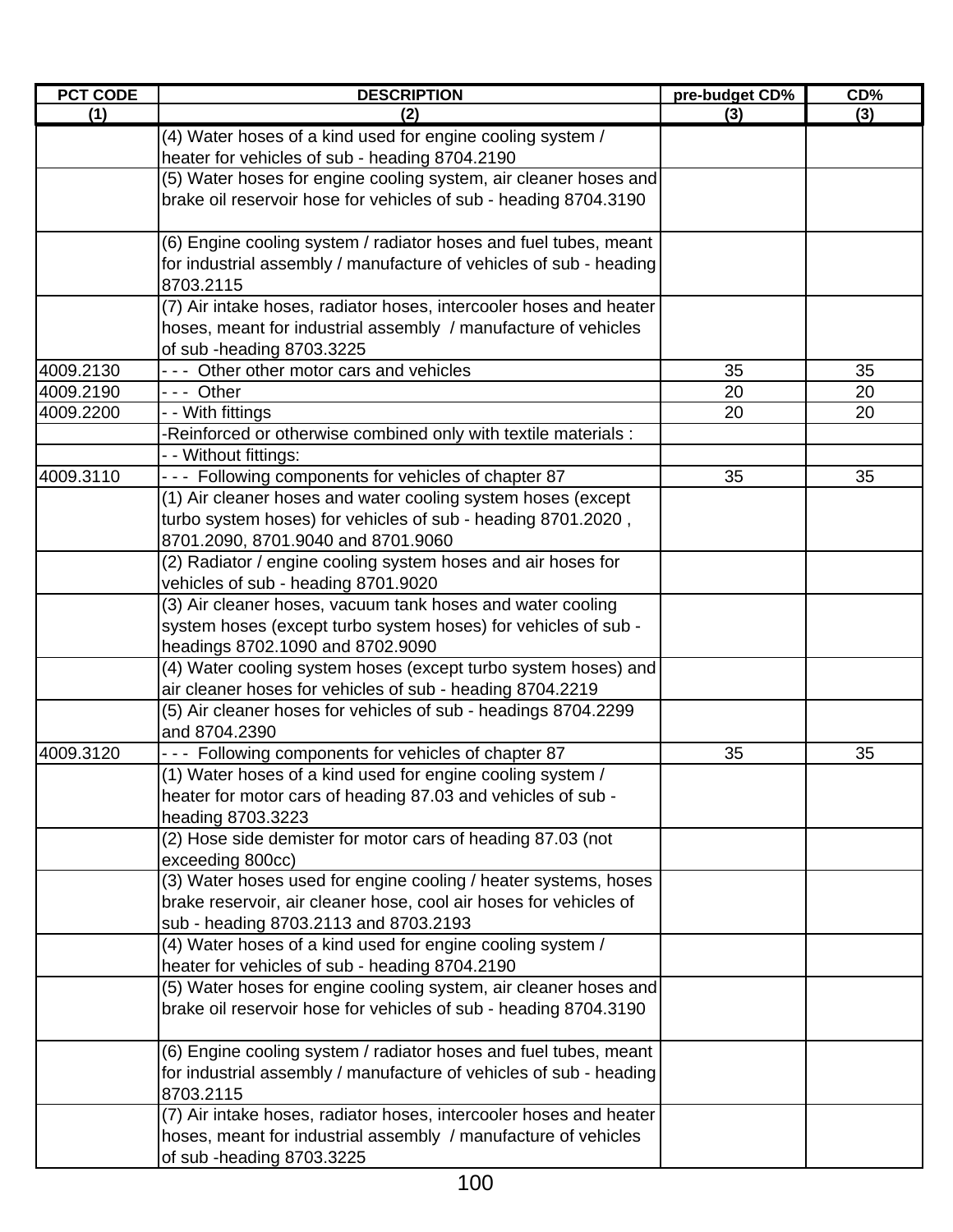| <b>PCT CODE</b> | <b>DESCRIPTION</b>                                                 | pre-budget CD% | CD% |
|-----------------|--------------------------------------------------------------------|----------------|-----|
| (1)             | (2)                                                                | (3)            | (3) |
| 4009.3130       | --- For other motor cars and vehicles                              | 35             | 35  |
| 4009.3190       | --- Other                                                          | 20             | 20  |
| 4009.3200       | - With fittings                                                    | 20             | 20  |
|                 | Reinforced or otherwise combined with other materials:             |                |     |
|                 | - - Without fittings:                                              |                |     |
| 4009.4110       | - - - Following components for vehicles of chapter 87              | 35             | 35  |
|                 | (1) Air cleaner hoses and water cooling system hoses (except       |                |     |
|                 | turbo system hoses) for vehicles of sub - heading 8701.2020,       |                |     |
|                 | 8701.2090, 8701.9040 and 8701.9060                                 |                |     |
|                 | (2) Radiator / engine cooling system hoses and air hoses for       |                |     |
|                 | vehicles of sub - heading 8701.9020                                |                |     |
|                 | (3) Air cleaner hoses, vacuum tank hoses and water cooling         |                |     |
|                 | system hoses (except turbo system hoses) for vehicles of sub -     |                |     |
|                 | headings 8702.1090 and 8702.9090                                   |                |     |
|                 | (4) Water cooling system hoses (except turbo system hoses) and     |                |     |
|                 | air cleaner hoses for vehicles of sub - heading 8704.2219          |                |     |
|                 | (5) Air cleaner hoses for vehicles of sub - headings 8704.2299     |                |     |
|                 | and 8704.2390                                                      |                |     |
| 4009.4120       | --- Following components for vehicles of chapter 87                | 35             | 35  |
|                 | (1) Water hoses of a kind used for engine cooling system /         |                |     |
|                 | heater for motor cars of heading 8703 and vehicles of sub -        |                |     |
|                 | heading 8703.3223                                                  |                |     |
|                 | (2) Hose side demister for motor cars (not exceeding 800cc)        |                |     |
|                 | (3) Water hoses used for engine cooling / heater systems, hoses    |                |     |
|                 | brake reservoir, air cleaner hose, cool air hoses for vehicles of  |                |     |
|                 | sub - heading 8703.2113 and 8703.2193                              |                |     |
|                 | (4) Water hoses of a kind used for engine cooling system /         |                |     |
|                 | heater for vehicles of sub - heading 8704.2190                     |                |     |
|                 | (5) Water hoses for engine cooling system, air cleaner hoses and   |                |     |
|                 | brake oil reservoir hose for vehicles of sub - heading 8704.3190   |                |     |
|                 |                                                                    |                |     |
|                 | (6) Engine cooling system / radiator hoses and fuel tubes, meant   |                |     |
|                 | for industrial assembly / manufacture of vehicles of sub - heading |                |     |
|                 | 8703.2115                                                          |                |     |
|                 | (7) Air intake hoses, radiator hoses, intercooler hoses and heater |                |     |
|                 | hoses, meant for industrial assembly / manufacture of vehicles     |                |     |
|                 | of sub-heading 8703.3225                                           |                |     |
| 4009.4130       | --- For other motor cars and vehicles                              | 35             | 35  |
| 4009.4190       | --- Other                                                          | 20             | 20  |
| 4009.4200       | - - With fittings                                                  | 20             | 20  |
| 40.10           | Conveyor or transmission belts or belting, of vulcanised           |                |     |
|                 | rubber.                                                            |                |     |
|                 | Conveyor belts or belting:                                         |                |     |
| 4010.1100       | - - Reinforced only with metal                                     | 15             | 15  |
| 4010.1200       | - - Reinforced only with textile materials                         | 15             | 15  |
| 4010.1900       | - Other                                                            | 15             | 15  |
|                 | -Transmission belts or belting:                                    |                |     |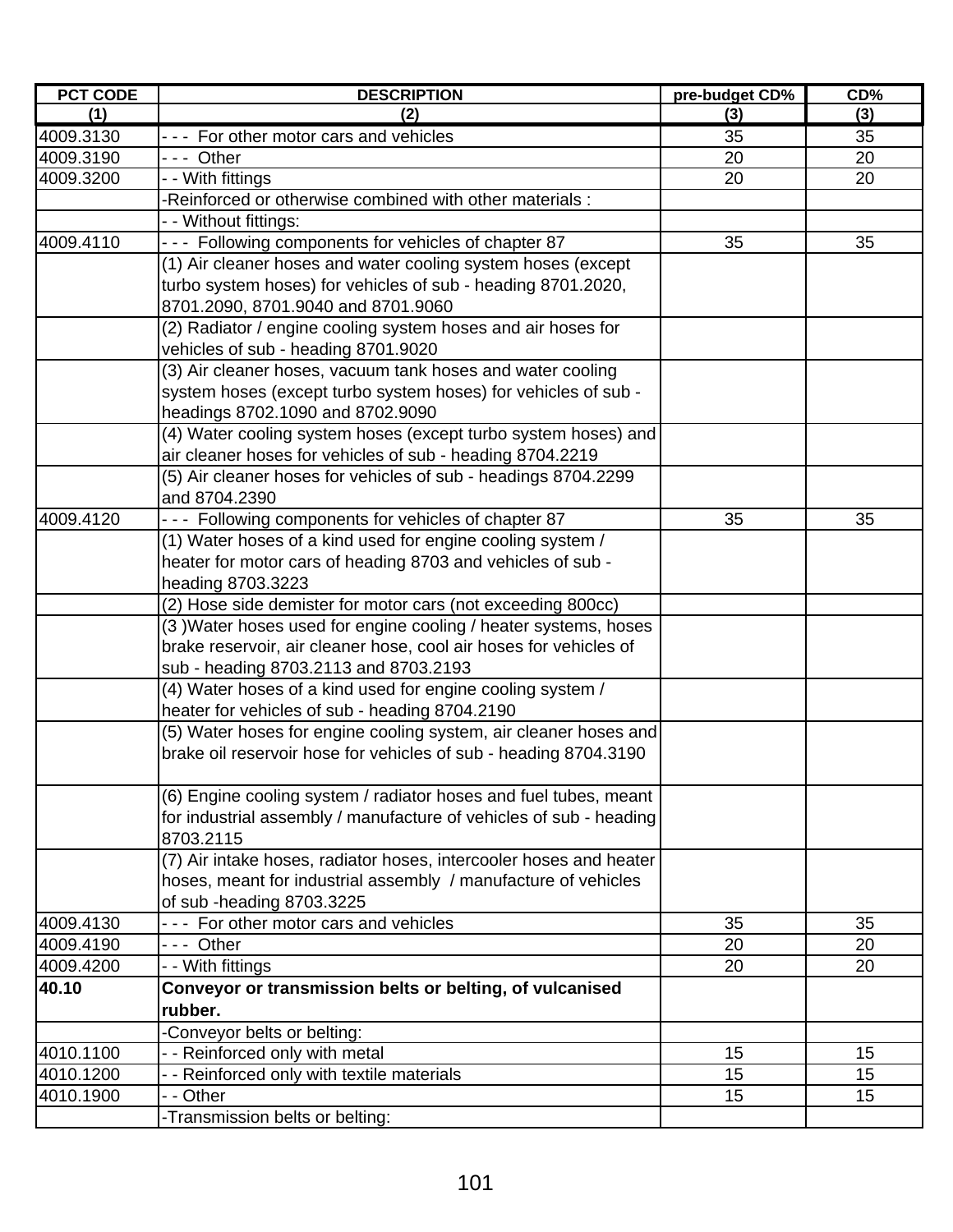| <b>PCT CODE</b> | <b>DESCRIPTION</b>                                                 | pre-budget CD% | CD% |
|-----------------|--------------------------------------------------------------------|----------------|-----|
| (1)             | (2)                                                                | (3)            | (3) |
|                 | - - Endless transmission belts of trapezoidal cross-section (V-    |                |     |
|                 | belts), V-ribbed, of an outside circumference exceeding 60 cm      |                |     |
|                 | but not exceeding 180 cm:                                          |                |     |
| 4010.3110       | --- For vehicles of chapter 87                                     | 35             | 35  |
| 4010.3190       | $- -$ - Other                                                      | 20             | 20  |
|                 | - - Endless transmission belts of trapezoidal cross- section (V-   |                |     |
|                 | belts), other than V-ribbed, of an outside circumference           |                |     |
|                 | exceeding 60 cm but not exceeding 180 cm:                          |                |     |
| 4010.3210       | --- For vehicles of chapter 87                                     | 35             | 35  |
| 4010.3290       | $- -$ - Other                                                      | 20             | 20  |
|                 | - - Endless transmission belts of trapezoidal cross- section (V-   |                |     |
|                 | belts), V-ribbed, of an outside circumference exceeding 180 cm     |                |     |
|                 | but not exceeding 240 cm:                                          |                |     |
| 4010.3310       | --- For vehicles of chapter 87                                     | 35             | 35  |
| 4010.3390       | $- -$ Other                                                        | 20             | 20  |
|                 | - - Endless transmission belts of trapezoidal cross- section (V-   |                |     |
|                 | belts), other than V-ribbed, of an outside circumference           |                |     |
|                 | exceeding 180 cm but not exceeding 240 cm:                         |                |     |
| 4010.3410       | - - - For vehicles of chapter 87                                   | 35             | 35  |
| 4010.3490       | $- -$ - Other                                                      | 20             | 20  |
|                 | - - Endless synchronous belts, of an outside circumference         |                |     |
|                 | exceeding 60 cm but not exceeding 150 cm:                          |                |     |
| 4010.3510       | - - - Timing belts for vehicles of chapter 87                      | 35             | 35  |
| 4010.3590       | $--$ Other                                                         | 20             | 20  |
|                 | - - Endless synchronous belts, of an outside circumference         |                |     |
|                 | exceeding 150 cm but not exceeding 198 cm:                         |                |     |
| 4010.3610       | - - - Timing belts for vehicles of chapter 87                      | 35             | 35  |
| 4010.3690       | --- Other                                                          | 20             | 20  |
|                 | - - Other:                                                         |                |     |
| 4010.3910       | - - - Timing belts for vehicles of chapter 87                      | 35             | 35  |
| 4010.3990       | - - - Other                                                        | 20             | 20  |
| 40.11           | New pneumatic tyres, of rubber.                                    |                |     |
| 4011.1000       | -Of a kind used on motor cars (including station wagons and        | 25             | 25  |
|                 | racing cars)                                                       |                |     |
|                 | -Of a kind used on buses or lorries :                              |                |     |
| 4011.2010       | --- Of a kind used in light trucks                                 | 20             | 20  |
| 4011.2090       | --- Other                                                          | 5              | 5   |
| 4011.3000       | -Of a kind used on aircraft                                        | 5              | 5   |
| 4011.4000       | -Of a kind used on motorcycles                                     | 25             | 25  |
| 4011.5000       | -Of a kind used on bicycles                                        | 25             | 25  |
|                 | -Other, having a "herring- bone" or similar tread:                 |                |     |
| 4011.6100       | - - Of a kind used on agricultural or forestry vehicles and        | 20             | 20  |
|                 | machines                                                           |                |     |
| 4011.6200       | - - Of a kind used on construction or industrial handling vehicles | 10             | 10  |
|                 | and machines and having a rim size not exceeding 61cm              |                |     |
| 4011.6300       | - - Of a kind used on construction or industrial handling vehicles | 10             | 10  |
|                 | and machines and having a rim size exceeding 61cm                  |                |     |
| 4011.6900       | - - Other                                                          | 15             | 15  |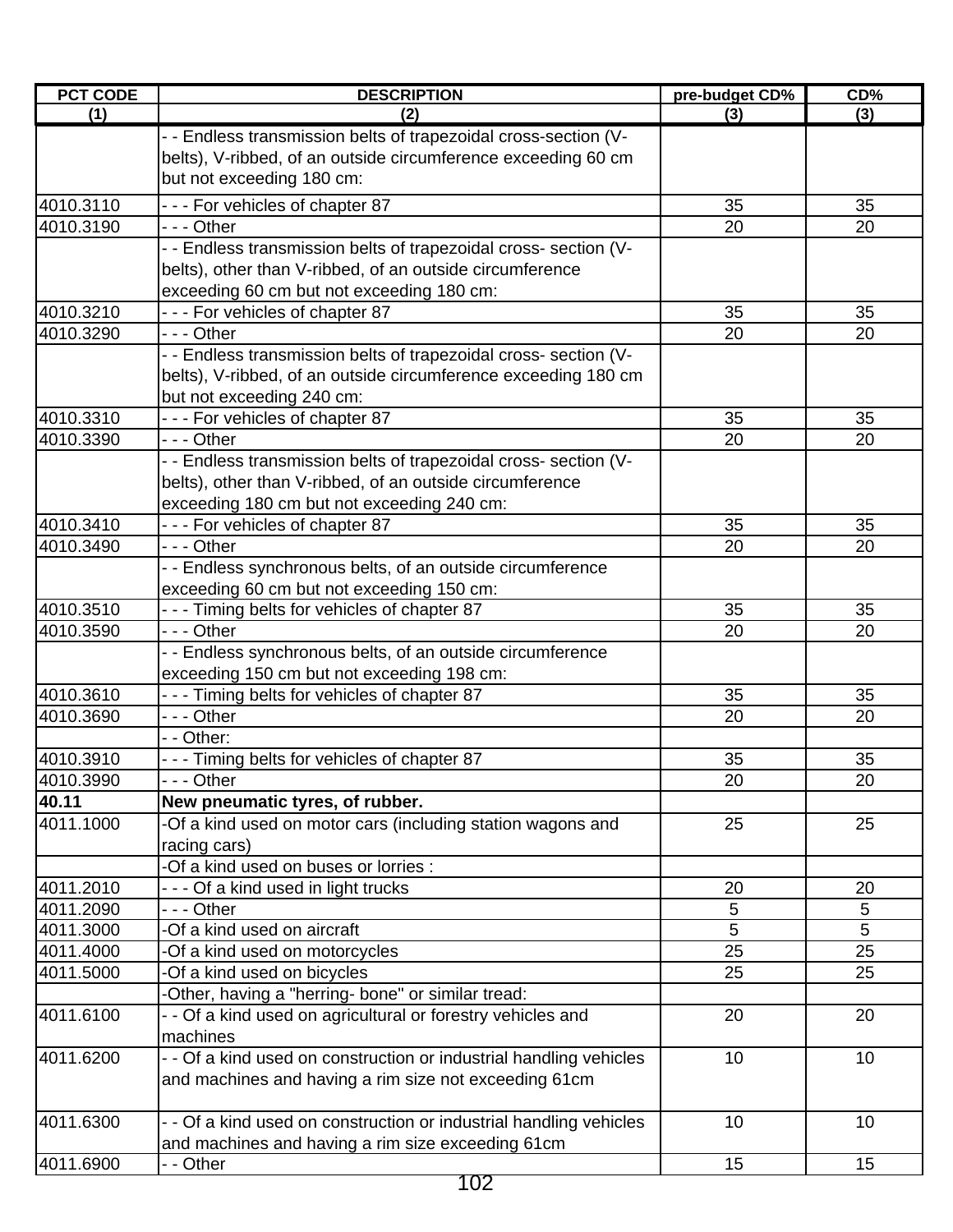| <b>PCT CODE</b> | <b>DESCRIPTION</b>                                                                                                                                | pre-budget CD% | CD% |
|-----------------|---------------------------------------------------------------------------------------------------------------------------------------------------|----------------|-----|
| (1)             | (2)                                                                                                                                               | (3)            | (3) |
|                 | -Other:                                                                                                                                           |                |     |
| 4011.9200       | - - Of a kind used on agricultural or forestry vehicles and<br>machines                                                                           | 20             | 20  |
| 4011.9300       | - - Of a kind used on construction or industrial handling vehicles<br>and machines and having a rim size not exceeding 61cm                       | 10             | 10  |
| 4011.9400       | - - Of a kind used on construction or industrial handling vehicles<br>and machines and having a rim size exceeding 61cm                           | 10             | 10  |
| 4011.9900       | - - Other                                                                                                                                         | 10             | 10  |
| 40.12           | Retreaded or used pneumatic tyres of rubber; solid or                                                                                             |                |     |
|                 | cushion tyres, tyre treads and tyre flaps, of rubber.                                                                                             |                |     |
|                 | -Retreaded tyres:                                                                                                                                 |                |     |
| 4012.1100       | - - Of a kind used on motor cars (including station wagons and                                                                                    | 25             | 25  |
| 4012.1200       | racing cars)<br>- - Of a kind used on buses or lorries                                                                                            | 25             | 25  |
| 4012.1300       | - - Of a kind used on aircraft                                                                                                                    | 5              | 5   |
| 4012.1900       | - - Other                                                                                                                                         | 25             | 25  |
| 4012.2000       | -Used pneumatic tyres                                                                                                                             | 25             | 25  |
|                 | -Other:                                                                                                                                           |                |     |
| 4012.9010       | - - - Flaps for use with tyres / tubes for vehicles of sub - heading<br>8701.2020, 8701.2090,8701.9040, 8701.9060 and 8704.2219                   | 35             | 35  |
| 4012.9020       | --- Rim flaps, mud flaps / guards and rubber mouldings (except<br>packing rubber and rubber for on / off switch) for vehicles of<br>heading 87.11 | 35             | 35  |
| 4012.9090       | - - - Other                                                                                                                                       | 25             | 25  |
| 40.13           | Inner tubes, of rubber.                                                                                                                           |                |     |
|                 | -Of a kind used on motor cars (including station wagons and<br>racing cars), buses or lorries:                                                    |                |     |
| 4013.1010       | - - - Of a kind used on buses, lorries or trucks                                                                                                  | 5              | 5   |
| 4013.1020       | - - - Of a kind used on motor cars                                                                                                                | 25             | 25  |
| 4013.1090       | -  - - Other                                                                                                                                      | 25             | 25  |
| 4013.2000       | -Of a kind used on bicycles                                                                                                                       | 25             | 25  |
|                 | -Other:                                                                                                                                           |                |     |
| 4013.9010       | - - - Of a kind used on agricultural tractors                                                                                                     | 20             | 20  |
| 4013.9020       | - - - Of a kind used on motor cycles                                                                                                              | 25             | 25  |
| 4013.9030       | - - - Of a kind used on jeeps                                                                                                                     | 25             | 25  |
| 4013.9090       | - - - Other                                                                                                                                       | 25             | 25  |
| 40.14           | Hygienic or pharmaceutical articles (including teats), of                                                                                         |                |     |
|                 | vulcanised rubber other than hard rubber, with or without                                                                                         |                |     |
|                 | fittings of hard rubber.                                                                                                                          |                |     |
| 4014.1000       | -Sheath contraceptives                                                                                                                            | 5              | 5   |
| 4014.9000       | -Other                                                                                                                                            | 5              | 5   |
| 40.15           | Articles of apparel and clothing accessories (including<br>gloves, mittens and mitts), for all purposes, of vulcanised                            |                |     |
|                 | rubber other than hard rubber.                                                                                                                    |                |     |
|                 | -Gloves, mittens and mitts:                                                                                                                       |                |     |
| 4015.1100       | - - Surgical                                                                                                                                      | 20             | 20  |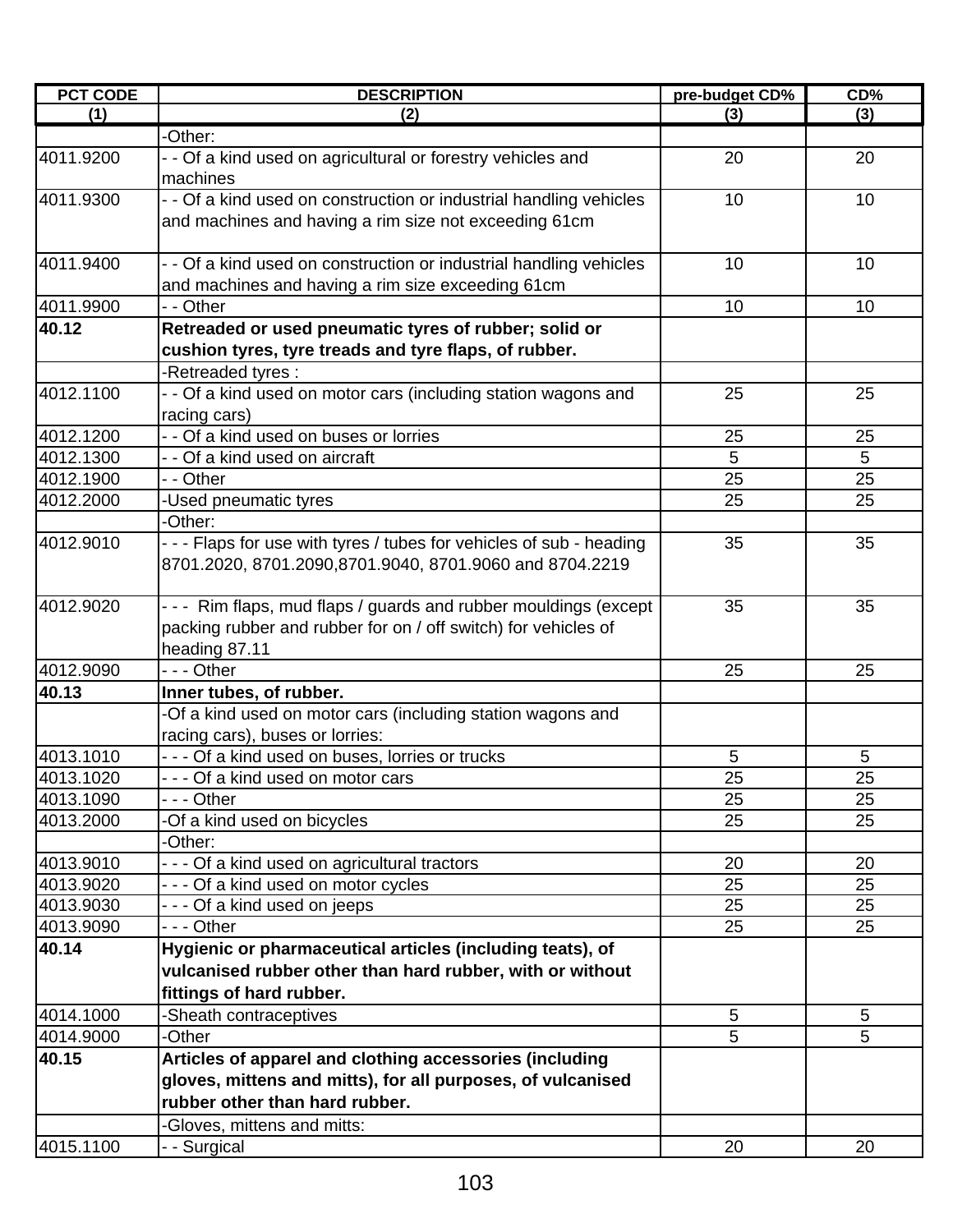| <b>PCT CODE</b> | <b>DESCRIPTION</b>                                                                                                                                                        | pre-budget CD% | CD% |
|-----------------|---------------------------------------------------------------------------------------------------------------------------------------------------------------------------|----------------|-----|
| (1)             | (2)                                                                                                                                                                       | (3)            | (3) |
| 4015.1900       | $\overline{-}$ Other                                                                                                                                                      | 20             | 20  |
| 4015.9000       | -Other                                                                                                                                                                    | 20             | 20  |
| 40.16           | Other articles of vulcanised rubber other than hard rubber.                                                                                                               |                |     |
|                 | -Of cellular rubber:                                                                                                                                                      |                |     |
| 4016.1020       | -  -  - Stopper                                                                                                                                                           | 10             | 10  |
| 4016.1090       | - - - Other                                                                                                                                                               | 20             | 20  |
|                 | -Other:                                                                                                                                                                   |                |     |
| 4016.9100       | - - Floor coverings and mats                                                                                                                                              | 25             | 25  |
|                 | - - Erasers:                                                                                                                                                              |                |     |
| 4016.9210       | --- Tip Eraser                                                                                                                                                            | 10             | 10  |
| 4016.9290       | --- Other                                                                                                                                                                 | 20             | 20  |
|                 | - - Gaskets, washers and other seals:                                                                                                                                     |                |     |
| 4016.9310       | --- Gaskets of rubber                                                                                                                                                     | 25             | 25  |
| 4016.9320       | - - - Washers and other seals of rubber                                                                                                                                   | 15             | 15  |
| 4016.9330       | - - - Special rubber seals for barrage gates with minimum tensile<br>strength of 210 kg/ sq.cm and shore hardness duromter (type A)<br>60 to 70 with floro carbon coating | 5              | 5   |
| 4016.9390       | - - - Other                                                                                                                                                               | 20             | 20  |
| 4016.9400       | - - Boat or dock fenders, whether or not inflatable                                                                                                                       | 20             | 20  |
| 4016.9500       | - - Other inflatable articles                                                                                                                                             | 20             | 20  |
|                 | - - Other:                                                                                                                                                                |                |     |
| 4016.9910       | --- Printing blankets                                                                                                                                                     | 5              | 5   |
| 4016.9920       | --- Following component for vehicles of chapter 87                                                                                                                        | 35             | 35  |
|                 | (1) Cushion / pad sub - assembly for cabin mounting rear                                                                                                                  |                |     |
|                 | member, for vehicles of sub - heading 8704.2219                                                                                                                           |                |     |
|                 | (2) Cushion for radiator mounting, for vehicles of sub - heading<br>8704.2299                                                                                             |                |     |
|                 | (3) Mud flaps / mud guards for vehicles of sub - headings                                                                                                                 |                |     |
|                 | 8701.2020, 8701.2090,8704.2040,8701.2060, 8702.1090,                                                                                                                      |                |     |
|                 | 8702.9090, 8704.2219, 8704.2299 and 8704.2390                                                                                                                             |                |     |
|                 | (4) Rubber boots, grommets and dampers, for agricultural                                                                                                                  |                |     |
|                 | tractors of sub - heading 8701.9020                                                                                                                                       |                |     |
| 4016.9930       | --- Following component for vehicles of chapter 87                                                                                                                        | 35             | 35  |
|                 | (1) Articles for mounting silencers, exhaust pipes and mufflers for<br>motor cars of heading 87.03 and vehicles of sub - headings                                         |                |     |
|                 | 8703.2113, 8703.2193, 8703.3223, 8704.2190 and 8704.3190<br>(2) Floor mats, grommets for transfer box lever, exhaust pipe                                                 |                |     |
|                 | mountings, covers for pedals, bump stop and front cover for                                                                                                               |                |     |
|                 | center tunnel, meant for industrial assembly / manufacture of                                                                                                             |                |     |
|                 | vehicles of sub - heading 8703.3225                                                                                                                                       |                |     |
|                 | (3) Rubber cover for kick starter lever, foundation rubber for                                                                                                            |                |     |
|                 | engine mounting, rubber bushings, rubber plugs, rubber                                                                                                                    |                |     |
|                 | insulators, packing rubber for wind screen, rubber mountings for                                                                                                          |                |     |
|                 | silencer pipes bushes, boots, and mud flappers, meant for                                                                                                                 |                |     |
|                 | industrial assembly / manufacture of vehicles of sub - heading                                                                                                            |                |     |
|                 | 8703.2115                                                                                                                                                                 |                |     |
|                 | (4) Rubber cushions for bonnet for vehicles of heading                                                                                                                    |                |     |
|                 | 8704.2190                                                                                                                                                                 |                |     |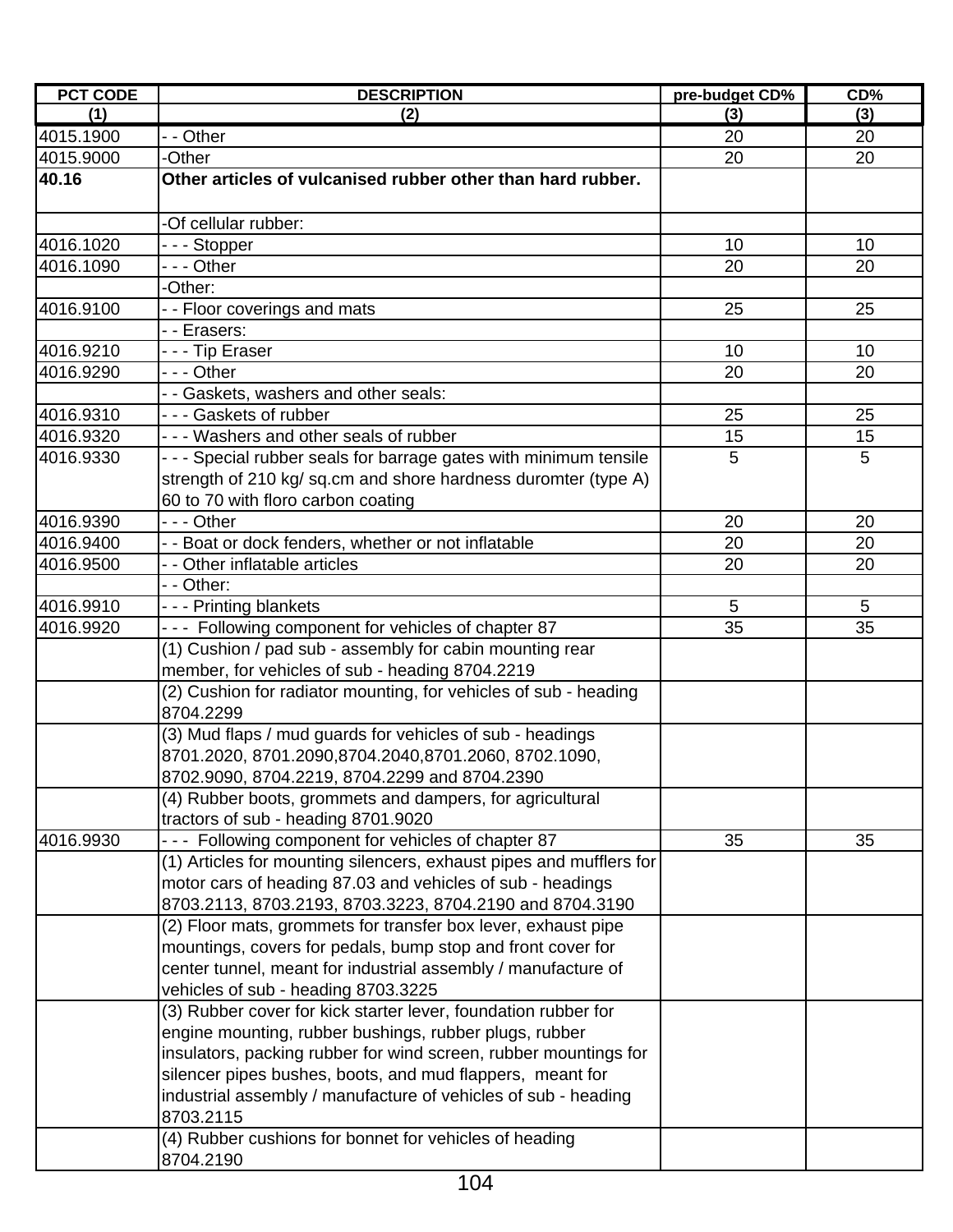| <b>PCT CODE</b> | <b>DESCRIPTION</b>                                               | pre-budget CD% | CD%            |
|-----------------|------------------------------------------------------------------|----------------|----------------|
| (1)             | (2)                                                              | (3)            | (3)            |
|                 | (5) Rubber cushions for bonnet, rubber drain plug, hole covers   |                |                |
|                 | and pads / cushons for absorbing shock / noise in struts /       |                |                |
|                 | suspensions, for vehicles of heading 8703.3223                   |                |                |
|                 | (6) Rubber for bottom channel for holding window glass for motor |                |                |
|                 | cars of heading 87.03 and vehicles of sub - headings 8703.2113   |                |                |
|                 | and 8703.2193                                                    |                |                |
|                 | (7) Runs for glasses for motor cars of heading 87.03 (not        |                |                |
|                 | exceeding 1200cc) and vehicles of sub - headings 8703.2193,      |                |                |
|                 | 8704.2190 and 8704.3190                                          |                |                |
|                 | (8) Trim door opening and door moulding for door opening for     |                |                |
|                 | motor cars of heading 87.03 and vehicles of sub - heading        |                |                |
|                 | 8703.2113 and 8703.2193                                          |                |                |
| 4016.9940       | --- For other motor cars and vehicles                            | 35             | 35             |
| 4016.9990       | - - - Other                                                      | 15             | 15             |
| 4017.0000       | Hard rubber (for example, ebonite) in all forms, including       | 20             | 20             |
|                 | waste and scrap; articles of hard rubber.                        |                |                |
| 41.01           | Raw hides and skins of bovine (including buffalo) or equine      |                |                |
|                 | animals (fresh, or salted, dried, limed, pickled or otherwise    |                |                |
|                 | preserved, but not tanned, parchment-dressed or further          |                |                |
|                 | prepared), whether or not dehaired or split.                     |                |                |
| 4101.2000       | -Whole hides and skins, of a weight per skin not exceeding 8 kg  | $\mathbf 0$    | $\mathbf 0$    |
|                 | when simply dried, 10 kg when dry-salted, or 16 kg when fresh,   |                |                |
|                 | wet- salted or otherwise preserved                               |                |                |
|                 | -Whole hides and skins, of a weight exceeding 16 kg:             |                |                |
| 4101.5010       | - - - Hides, buffalo                                             | 0              | 0              |
| 4101.5020       | - - - Hides, cow                                                 | $\mathbf 0$    | $\mathbf 0$    |
| 4101.5090       | --- Other                                                        | 0              | 0              |
| 4101.9000       | -Other, including butts, bends and bellies                       | $\mathbf 0$    | $\mathbf 0$    |
| 41.02           | Raw skins of sheep or lambs (fresh, or salted, dried, limed,     |                |                |
|                 | pickled or otherwise preserved, but not tanned, parchment-       |                |                |
|                 | dressed or further prepared), whether or not with wool on or     |                |                |
|                 | split, other than those excluded by Note 1 (c) to this           |                |                |
|                 | Chapter.                                                         |                |                |
|                 | -With wool on:                                                   |                |                |
| 4102.1010       | - - - Lamb skins                                                 | $\overline{0}$ | $\overline{0}$ |
| 4102.1020       | - - - Sheep skins                                                | 0              | $\mathbf 0$    |
|                 | -Without wool on:                                                |                |                |
|                 | - - Pickled:                                                     |                |                |
| 4102.2110       | --- Lamb skins without wool                                      | $\overline{0}$ | $\overline{0}$ |
| 4102.2120       | --- Sheep skins without wool                                     | 0              | 0              |
| 4102.2900       | - - Other                                                        | $\mathbf 0$    | $\mathbf 0$    |
| 41.03           | Other raw hides and skins (fresh, or salted, dried, limed,       |                |                |
|                 | pickled or otherwise preserved, but not tanned, parchment-       |                |                |
|                 | dressed or further prepared), whether or not dehaired or         |                |                |
|                 | split, other than those excluded by Note 1 (b) or 1 (c) to this  |                |                |
|                 | Chapter.                                                         |                |                |
| 4103.2000       | -Of reptiles                                                     | $\mathbf 0$    | $\overline{0}$ |
| 4103.3000       | -Of swine                                                        | 25             | 25             |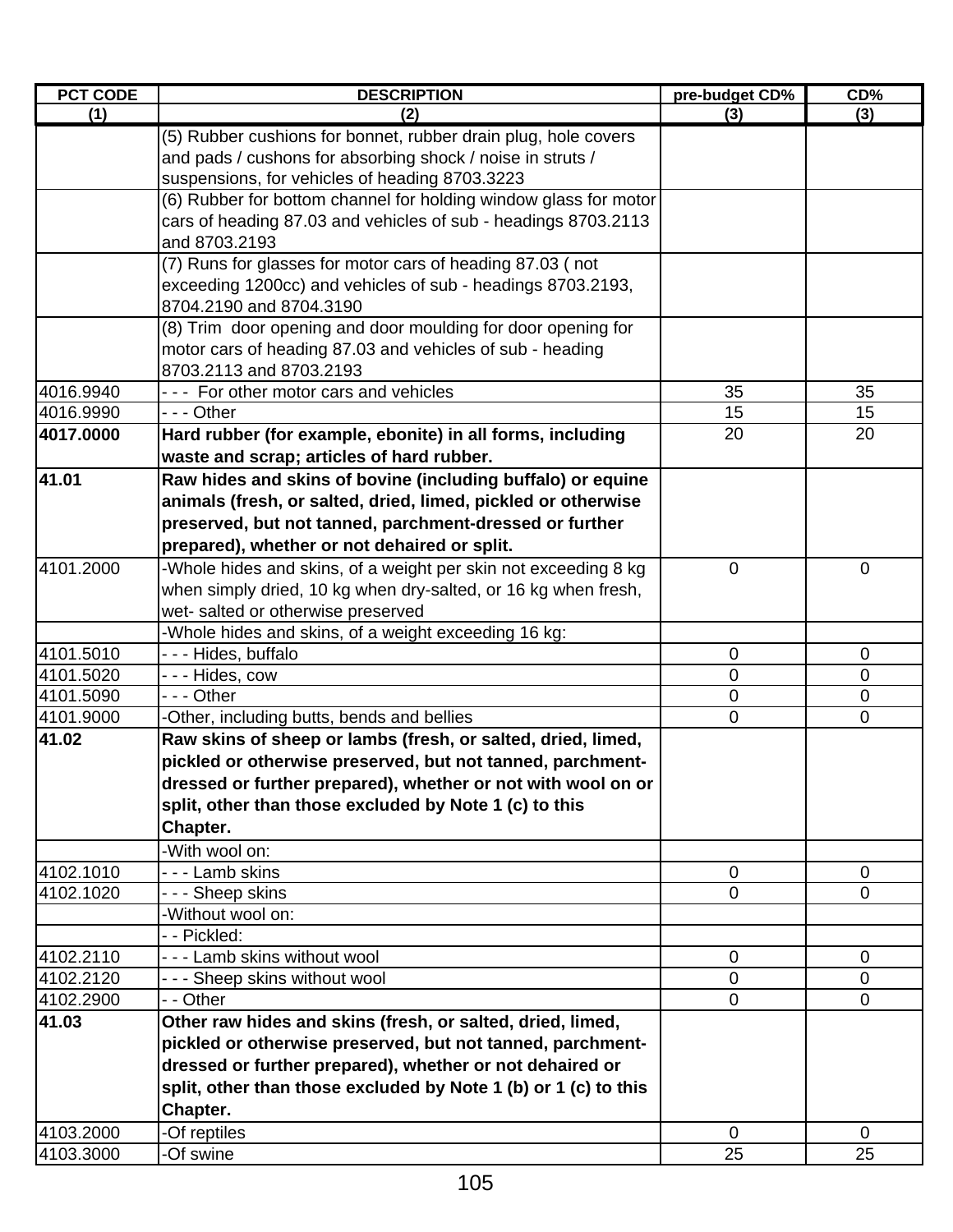| <b>PCT CODE</b> | <b>DESCRIPTION</b>                                            | pre-budget CD% | CD%            |
|-----------------|---------------------------------------------------------------|----------------|----------------|
| (1)             | (2)                                                           | (3)            | (3)            |
|                 | -Other:                                                       |                |                |
| 4103.9010       | - - - Goat skins                                              | $\mathbf 0$    | $\mathbf 0$    |
| 4103.9020       | - - - Kids skins                                              | 0              | $\mathbf 0$    |
| 4103.9090       | --- Other                                                     | $\overline{0}$ | $\overline{0}$ |
| 41.04           | Tanned or crust hides and skins of bovine (including          |                |                |
|                 | buffalo) or equine animals, without hair on, whether or not   |                |                |
|                 | split, but not further prepared.                              |                |                |
|                 | -In the wet state (including wet-blue) :                      |                |                |
| 4104.1100       | - - Full grains, unsplit; grain splits                        | $\mathbf 0$    | $\mathbf 0$    |
| 4104.1900       | - - Other                                                     | 0              | $\overline{0}$ |
|                 | -In the dry state (crust):                                    |                |                |
| 4104.4100       |                                                               | $\mathbf 0$    | $\mathbf 0$    |
|                 | - - Full grains, unsplit; grain splits<br>- - Other           | $\mathbf 0$    | 0              |
| 4104.4900       |                                                               |                |                |
| 41.05           | Tanned or crust skins of sheep or lambs, without wool on,     |                |                |
|                 | whether or not split, but not further prepared.               |                |                |
| 4105.1000       | -In the wet state (including wet- blue)                       | $\mathbf 0$    | $\mathbf 0$    |
| 4105.3000       | -In the dry state (crust)                                     | 0              | 0              |
| 41.06           | Tanned or crust hides and skins of other animals, without     |                |                |
|                 | wool or hair on, whether or not split, but not further        |                |                |
|                 | prepared.                                                     |                |                |
|                 | -Of goats or kids:                                            |                |                |
| 4106.2100       | -- In the wet state (including wet- blue)                     | $\mathbf 0$    | $\mathbf 0$    |
| 4106.2200       | - - In the dry state (crust)                                  | 0              | 0              |
|                 | -Of swine :                                                   |                |                |
| 4106.3100       | - - In the wet state (including wet- blue)                    | 25             | 25             |
| 4106.3200       | - - In the dry state (crust)                                  | 25             | 25             |
| 4106.4000       | -Of reptiles                                                  | $\mathbf 0$    | 0              |
|                 | -Other:                                                       |                |                |
| 4106.9100       | - - In the wet state (including wet- blue)                    | $\mathbf 0$    | 0              |
| 4106.9200       | - - In the dry state (crust)                                  | 0              | 0              |
| 41.07           | Leather further prepared after tanning or crusting, including |                |                |
|                 | parchment-dressed leather, of bovine (including buffalo) or   |                |                |
|                 | equine animals, without hair on, whether or not split, other  |                |                |
|                 | than leather of heading 41.14.                                |                |                |
|                 | -Whole hides and skins:                                       |                |                |
| 4107.1100       | - - Full grains, unsplit                                      | $\mathbf 0$    | $\mathbf 0$    |
| 4107.1200       | - - Grain splits                                              | 0              | 0              |
| 4107.1900       | - - Other                                                     | 0              | 0              |
|                 | -Other, including sides:                                      |                |                |
| 4107.9100       | - Full grains, unsplit                                        | $\mathbf 0$    | $\mathbf 0$    |
| 4107.9200       | - - Grain splits                                              | 0              | $\mathbf 0$    |
| 4107.9900       | - - Other                                                     | $\Omega$       | 0              |
| [41.08]         |                                                               |                |                |
| [41.09]         |                                                               |                |                |
| [41.10]         |                                                               |                |                |
|                 |                                                               |                |                |
| [41.11]         |                                                               |                |                |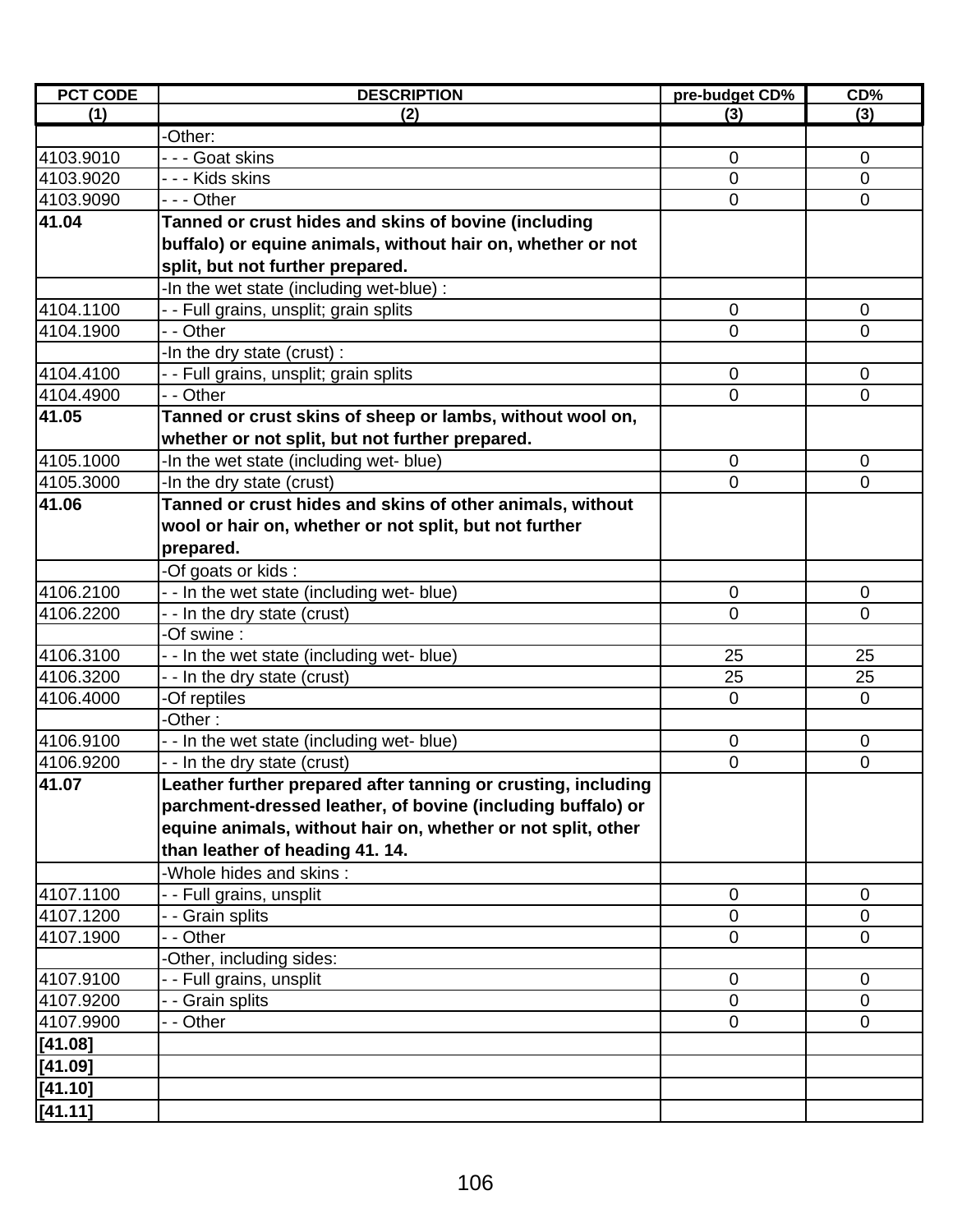| <b>PCT CODE</b> | <b>DESCRIPTION</b>                                                  | pre-budget CD% | CD%         |
|-----------------|---------------------------------------------------------------------|----------------|-------------|
| (1)             | (2)                                                                 | (3)            | (3)         |
| 4112.0000       | Leather further prepared after tanning or crusting, including       | 0              | $\mathbf 0$ |
|                 | parchment-dressed leather, of sheep or lamb, without wool           |                |             |
|                 | on, whether or not split, other than leather of heading 41.14.      |                |             |
|                 |                                                                     |                |             |
| 41.13           | Leather further prepared after tanning or crusting, including       |                |             |
|                 | parchment- dressed leather, of other animals, without wool          |                |             |
|                 | or hair on, whether or not split, other than leather of heading     |                |             |
|                 | 41.14.                                                              |                |             |
| 4113.1000       | -Of goats or kids                                                   | 0              | $\mathbf 0$ |
| 4113.2000       | -Of swine                                                           | 25             | 25          |
| 4113.3000       | -Of reptiles                                                        | $\mathbf 0$    | $\mathbf 0$ |
| 4113.9000       | -Other                                                              | $\mathbf 0$    | $\mathbf 0$ |
| 41.14           | Chamois (including combination chamois) leather; patent             |                |             |
|                 | leather and patent laminated leather; metallised leather.           |                |             |
| 4114.1000       | Chamois (including combination chamois) leather                     | 5              | 5           |
| 4114.2000       | -Patent leather and patent laminated leather; metallised leather    | 5              | 5           |
| 41.15           | Composition leather with a basis of leather or leather fibre,       |                |             |
|                 | in slabs, sheets or strip, whether or not in rolls; parings and     |                |             |
|                 | other waste of leather or of composition leather, not suitable      |                |             |
|                 | for the manufacture of leather articles; leather dust, powder       |                |             |
|                 | and flour.                                                          |                |             |
| 4115.1000       | -Composition leather with a basis of leather or leather fibre, in   | 5              | 5           |
|                 | slabs, sheets or strip, whether or not in rolls                     |                |             |
| 4115.2000       | Parings and other waste of leather or of composition leather, not   | 10             | 10          |
|                 | suitable for the manufacture of leather articles; leather dust,     |                |             |
|                 | powder and flour                                                    |                |             |
| 4201.0000       | Saddlery and harness for any animal (including traces,              | 20             | 20          |
|                 | leads, knee pads, muzzles, saddle cloths, saddle bags, dog          |                |             |
|                 | coats and the like), of any material.                               |                |             |
| 42.02           | Trunks, suit-cases, vanity-cases, executive-cases,                  |                |             |
|                 | briefcases, school satchels, spectacle cases, binocular             |                |             |
|                 | cases, camera cases, musical instrument cases, gun cases,           |                |             |
|                 | holsters and similar containers; travelling-bags, insulated         |                |             |
|                 | food or beverages bags, toilet bags, rucksacks, handbags,           |                |             |
|                 | shopping-bags, wallets, purses, map- cases, cigarette-              |                |             |
|                 | cases, tobacco-pouches, tool bags, sports bags, bottle-             |                |             |
|                 | cases, jewellery boxes, powder-boxes, cutlery cases and             |                |             |
|                 | similar containers, of leather or of composition leather, of        |                |             |
|                 | sheeting of plastics, of textile materials, of vulcanised fibre     |                |             |
|                 | or of paperboard, or wholly or mainly covered with such             |                |             |
|                 | materials or with paper.                                            |                |             |
|                 | -Trunks, suit-cases, vanity-cases, executive-cases, brief cases,    |                |             |
|                 | school satchels and similar containers:                             |                |             |
|                 | - - With outer surface of leather, of composition leather or of     |                |             |
|                 | patent leather:                                                     |                |             |
| 4202.1120       | - - - Suit-cases, of leather, composition leather or patent leather | 25             | 25          |
| 4202.1190       | - - - Other                                                         | 25             | 25          |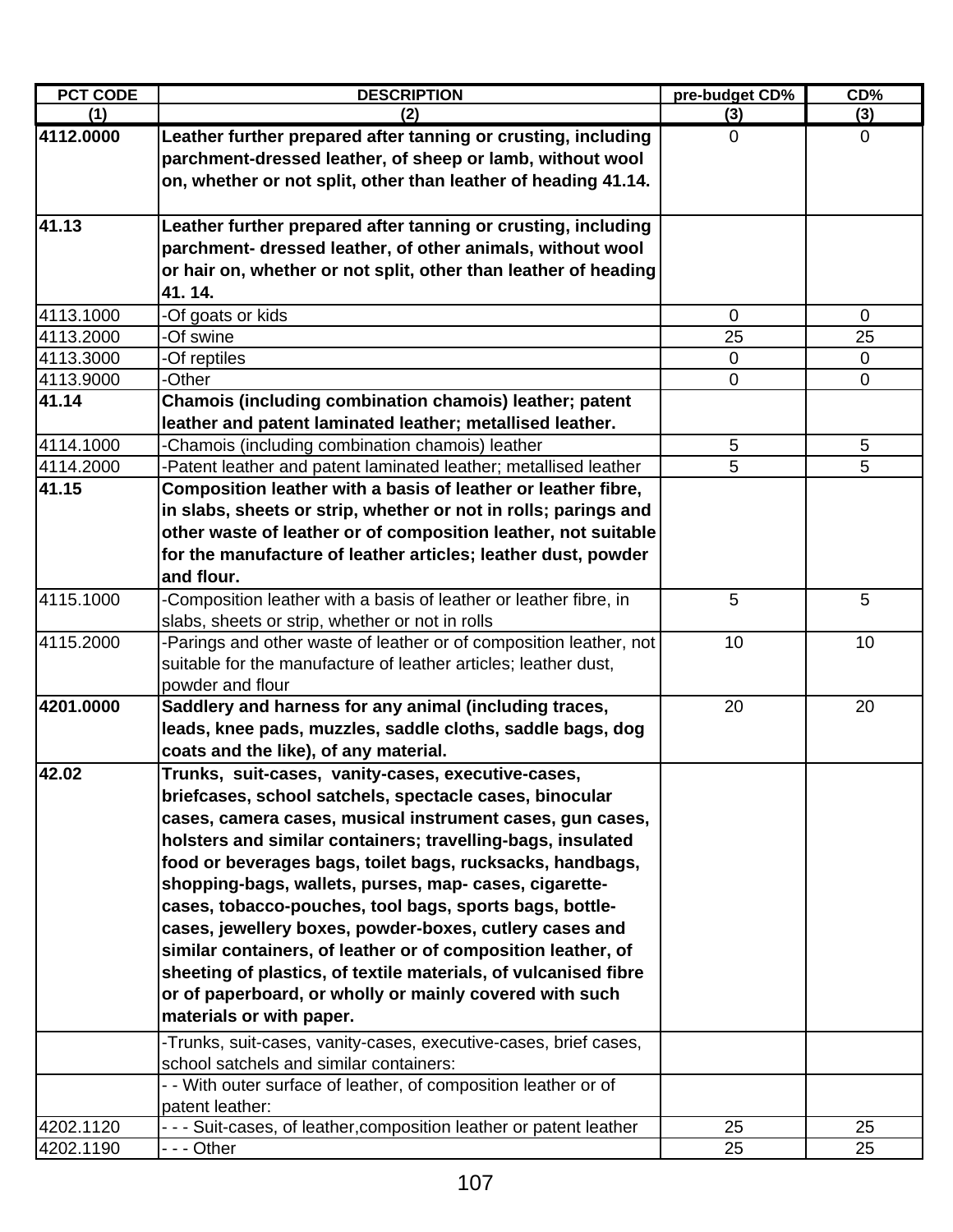| (1)<br>(3)<br>(3)<br>(2)<br>- - With outer surface of plastics or of textile materials:<br>4202.1210<br>- - - Travelling bags of plastics or textile materials<br>25<br>25<br>4202.1220<br>- - - Suit cases of plastics or textile materials<br>25<br>25<br>4202.1290<br>- - - Other<br>25<br>25<br>25<br>25<br>4202.1900<br>- - Other<br>-Handbags, whether or not with shoulder strap, including those<br>without handle:<br>4202.2100<br>- - With outer surface of leather, of composition leather or of<br>25<br>25<br>patent leather<br>- - With outer surface of plastic sheeting or of textile materials<br>4202.2200<br>25<br>25<br>4202.2900<br>- - Other<br>25<br>25<br>-Articles of a kind normally carried in the pocket or in the<br>handbag:<br>4202.3100<br>- - With outer surface of leather, of composition leather or of<br>25<br>25<br>patent leather<br>4202.3200<br>- - With outer surface of plastic sheeting or of textile materials<br>25<br>25<br>25<br>25<br>4202.3900<br>- - Other<br>-Other:<br>4202.9100<br>- - With outer surface of leather, of composition leather or of<br>25<br>25<br>patent leather<br>- - With outer surface of plastic sheeting or of textile materials<br>4202.9200<br>25<br>25<br>25<br>25<br>4202.9900<br>- - Other<br>Articles of apparel and clothing accessories, of leather or of<br>42.03<br>composition leather.<br>-Articles of apparel:<br>4203.1010<br>- - - Jackets, leather or of composition leather<br>25<br>25<br>--- Trouser leather<br>25<br>25<br>4203.1020<br>- - - Coats, leather or of composition leather<br>4203.1030<br>25<br>25<br>25<br>25<br>4203.1090<br>--- Other |
|-------------------------------------------------------------------------------------------------------------------------------------------------------------------------------------------------------------------------------------------------------------------------------------------------------------------------------------------------------------------------------------------------------------------------------------------------------------------------------------------------------------------------------------------------------------------------------------------------------------------------------------------------------------------------------------------------------------------------------------------------------------------------------------------------------------------------------------------------------------------------------------------------------------------------------------------------------------------------------------------------------------------------------------------------------------------------------------------------------------------------------------------------------------------------------------------------------------------------------------------------------------------------------------------------------------------------------------------------------------------------------------------------------------------------------------------------------------------------------------------------------------------------------------------------------------------------------------------------------------------------------------------------------|
|                                                                                                                                                                                                                                                                                                                                                                                                                                                                                                                                                                                                                                                                                                                                                                                                                                                                                                                                                                                                                                                                                                                                                                                                                                                                                                                                                                                                                                                                                                                                                                                                                                                       |
|                                                                                                                                                                                                                                                                                                                                                                                                                                                                                                                                                                                                                                                                                                                                                                                                                                                                                                                                                                                                                                                                                                                                                                                                                                                                                                                                                                                                                                                                                                                                                                                                                                                       |
|                                                                                                                                                                                                                                                                                                                                                                                                                                                                                                                                                                                                                                                                                                                                                                                                                                                                                                                                                                                                                                                                                                                                                                                                                                                                                                                                                                                                                                                                                                                                                                                                                                                       |
|                                                                                                                                                                                                                                                                                                                                                                                                                                                                                                                                                                                                                                                                                                                                                                                                                                                                                                                                                                                                                                                                                                                                                                                                                                                                                                                                                                                                                                                                                                                                                                                                                                                       |
|                                                                                                                                                                                                                                                                                                                                                                                                                                                                                                                                                                                                                                                                                                                                                                                                                                                                                                                                                                                                                                                                                                                                                                                                                                                                                                                                                                                                                                                                                                                                                                                                                                                       |
|                                                                                                                                                                                                                                                                                                                                                                                                                                                                                                                                                                                                                                                                                                                                                                                                                                                                                                                                                                                                                                                                                                                                                                                                                                                                                                                                                                                                                                                                                                                                                                                                                                                       |
|                                                                                                                                                                                                                                                                                                                                                                                                                                                                                                                                                                                                                                                                                                                                                                                                                                                                                                                                                                                                                                                                                                                                                                                                                                                                                                                                                                                                                                                                                                                                                                                                                                                       |
|                                                                                                                                                                                                                                                                                                                                                                                                                                                                                                                                                                                                                                                                                                                                                                                                                                                                                                                                                                                                                                                                                                                                                                                                                                                                                                                                                                                                                                                                                                                                                                                                                                                       |
|                                                                                                                                                                                                                                                                                                                                                                                                                                                                                                                                                                                                                                                                                                                                                                                                                                                                                                                                                                                                                                                                                                                                                                                                                                                                                                                                                                                                                                                                                                                                                                                                                                                       |
|                                                                                                                                                                                                                                                                                                                                                                                                                                                                                                                                                                                                                                                                                                                                                                                                                                                                                                                                                                                                                                                                                                                                                                                                                                                                                                                                                                                                                                                                                                                                                                                                                                                       |
|                                                                                                                                                                                                                                                                                                                                                                                                                                                                                                                                                                                                                                                                                                                                                                                                                                                                                                                                                                                                                                                                                                                                                                                                                                                                                                                                                                                                                                                                                                                                                                                                                                                       |
|                                                                                                                                                                                                                                                                                                                                                                                                                                                                                                                                                                                                                                                                                                                                                                                                                                                                                                                                                                                                                                                                                                                                                                                                                                                                                                                                                                                                                                                                                                                                                                                                                                                       |
|                                                                                                                                                                                                                                                                                                                                                                                                                                                                                                                                                                                                                                                                                                                                                                                                                                                                                                                                                                                                                                                                                                                                                                                                                                                                                                                                                                                                                                                                                                                                                                                                                                                       |
|                                                                                                                                                                                                                                                                                                                                                                                                                                                                                                                                                                                                                                                                                                                                                                                                                                                                                                                                                                                                                                                                                                                                                                                                                                                                                                                                                                                                                                                                                                                                                                                                                                                       |
|                                                                                                                                                                                                                                                                                                                                                                                                                                                                                                                                                                                                                                                                                                                                                                                                                                                                                                                                                                                                                                                                                                                                                                                                                                                                                                                                                                                                                                                                                                                                                                                                                                                       |
|                                                                                                                                                                                                                                                                                                                                                                                                                                                                                                                                                                                                                                                                                                                                                                                                                                                                                                                                                                                                                                                                                                                                                                                                                                                                                                                                                                                                                                                                                                                                                                                                                                                       |
|                                                                                                                                                                                                                                                                                                                                                                                                                                                                                                                                                                                                                                                                                                                                                                                                                                                                                                                                                                                                                                                                                                                                                                                                                                                                                                                                                                                                                                                                                                                                                                                                                                                       |
|                                                                                                                                                                                                                                                                                                                                                                                                                                                                                                                                                                                                                                                                                                                                                                                                                                                                                                                                                                                                                                                                                                                                                                                                                                                                                                                                                                                                                                                                                                                                                                                                                                                       |
|                                                                                                                                                                                                                                                                                                                                                                                                                                                                                                                                                                                                                                                                                                                                                                                                                                                                                                                                                                                                                                                                                                                                                                                                                                                                                                                                                                                                                                                                                                                                                                                                                                                       |
|                                                                                                                                                                                                                                                                                                                                                                                                                                                                                                                                                                                                                                                                                                                                                                                                                                                                                                                                                                                                                                                                                                                                                                                                                                                                                                                                                                                                                                                                                                                                                                                                                                                       |
|                                                                                                                                                                                                                                                                                                                                                                                                                                                                                                                                                                                                                                                                                                                                                                                                                                                                                                                                                                                                                                                                                                                                                                                                                                                                                                                                                                                                                                                                                                                                                                                                                                                       |
|                                                                                                                                                                                                                                                                                                                                                                                                                                                                                                                                                                                                                                                                                                                                                                                                                                                                                                                                                                                                                                                                                                                                                                                                                                                                                                                                                                                                                                                                                                                                                                                                                                                       |
|                                                                                                                                                                                                                                                                                                                                                                                                                                                                                                                                                                                                                                                                                                                                                                                                                                                                                                                                                                                                                                                                                                                                                                                                                                                                                                                                                                                                                                                                                                                                                                                                                                                       |
|                                                                                                                                                                                                                                                                                                                                                                                                                                                                                                                                                                                                                                                                                                                                                                                                                                                                                                                                                                                                                                                                                                                                                                                                                                                                                                                                                                                                                                                                                                                                                                                                                                                       |
|                                                                                                                                                                                                                                                                                                                                                                                                                                                                                                                                                                                                                                                                                                                                                                                                                                                                                                                                                                                                                                                                                                                                                                                                                                                                                                                                                                                                                                                                                                                                                                                                                                                       |
|                                                                                                                                                                                                                                                                                                                                                                                                                                                                                                                                                                                                                                                                                                                                                                                                                                                                                                                                                                                                                                                                                                                                                                                                                                                                                                                                                                                                                                                                                                                                                                                                                                                       |
|                                                                                                                                                                                                                                                                                                                                                                                                                                                                                                                                                                                                                                                                                                                                                                                                                                                                                                                                                                                                                                                                                                                                                                                                                                                                                                                                                                                                                                                                                                                                                                                                                                                       |
|                                                                                                                                                                                                                                                                                                                                                                                                                                                                                                                                                                                                                                                                                                                                                                                                                                                                                                                                                                                                                                                                                                                                                                                                                                                                                                                                                                                                                                                                                                                                                                                                                                                       |
|                                                                                                                                                                                                                                                                                                                                                                                                                                                                                                                                                                                                                                                                                                                                                                                                                                                                                                                                                                                                                                                                                                                                                                                                                                                                                                                                                                                                                                                                                                                                                                                                                                                       |
|                                                                                                                                                                                                                                                                                                                                                                                                                                                                                                                                                                                                                                                                                                                                                                                                                                                                                                                                                                                                                                                                                                                                                                                                                                                                                                                                                                                                                                                                                                                                                                                                                                                       |
| -Gloves, mittens and mitts:                                                                                                                                                                                                                                                                                                                                                                                                                                                                                                                                                                                                                                                                                                                                                                                                                                                                                                                                                                                                                                                                                                                                                                                                                                                                                                                                                                                                                                                                                                                                                                                                                           |
| 4203.2100<br>25<br>25<br>- - Specially designed for use in sports                                                                                                                                                                                                                                                                                                                                                                                                                                                                                                                                                                                                                                                                                                                                                                                                                                                                                                                                                                                                                                                                                                                                                                                                                                                                                                                                                                                                                                                                                                                                                                                     |
| - - Other:                                                                                                                                                                                                                                                                                                                                                                                                                                                                                                                                                                                                                                                                                                                                                                                                                                                                                                                                                                                                                                                                                                                                                                                                                                                                                                                                                                                                                                                                                                                                                                                                                                            |
| --- Gloves leather fancy<br>4203.2910<br>25<br>25                                                                                                                                                                                                                                                                                                                                                                                                                                                                                                                                                                                                                                                                                                                                                                                                                                                                                                                                                                                                                                                                                                                                                                                                                                                                                                                                                                                                                                                                                                                                                                                                     |
| - - - Gloves leather industrial<br>25<br>25<br>4203.2920                                                                                                                                                                                                                                                                                                                                                                                                                                                                                                                                                                                                                                                                                                                                                                                                                                                                                                                                                                                                                                                                                                                                                                                                                                                                                                                                                                                                                                                                                                                                                                                              |
| 4203.2930<br>- - - Mittens and mitts of leather<br>25<br>25                                                                                                                                                                                                                                                                                                                                                                                                                                                                                                                                                                                                                                                                                                                                                                                                                                                                                                                                                                                                                                                                                                                                                                                                                                                                                                                                                                                                                                                                                                                                                                                           |
| 4203.2990<br>$- -$ Other<br>25<br>25                                                                                                                                                                                                                                                                                                                                                                                                                                                                                                                                                                                                                                                                                                                                                                                                                                                                                                                                                                                                                                                                                                                                                                                                                                                                                                                                                                                                                                                                                                                                                                                                                  |
| -Belts and bandoliers<br>4203.3000<br>25<br>25                                                                                                                                                                                                                                                                                                                                                                                                                                                                                                                                                                                                                                                                                                                                                                                                                                                                                                                                                                                                                                                                                                                                                                                                                                                                                                                                                                                                                                                                                                                                                                                                        |
| 4203.4000<br>25<br>25<br>-Other clothing accessories                                                                                                                                                                                                                                                                                                                                                                                                                                                                                                                                                                                                                                                                                                                                                                                                                                                                                                                                                                                                                                                                                                                                                                                                                                                                                                                                                                                                                                                                                                                                                                                                  |
| [42.04]                                                                                                                                                                                                                                                                                                                                                                                                                                                                                                                                                                                                                                                                                                                                                                                                                                                                                                                                                                                                                                                                                                                                                                                                                                                                                                                                                                                                                                                                                                                                                                                                                                               |
| 42.05<br>Other articles of leather or of composition leather.                                                                                                                                                                                                                                                                                                                                                                                                                                                                                                                                                                                                                                                                                                                                                                                                                                                                                                                                                                                                                                                                                                                                                                                                                                                                                                                                                                                                                                                                                                                                                                                         |
| - - - Of a kind used in machinery or mechanical appliances or for                                                                                                                                                                                                                                                                                                                                                                                                                                                                                                                                                                                                                                                                                                                                                                                                                                                                                                                                                                                                                                                                                                                                                                                                                                                                                                                                                                                                                                                                                                                                                                                     |
| other technical uses:                                                                                                                                                                                                                                                                                                                                                                                                                                                                                                                                                                                                                                                                                                                                                                                                                                                                                                                                                                                                                                                                                                                                                                                                                                                                                                                                                                                                                                                                                                                                                                                                                                 |
| 4205.0011<br>$\overline{5}$<br>5<br>---- Belting conveyor                                                                                                                                                                                                                                                                                                                                                                                                                                                                                                                                                                                                                                                                                                                                                                                                                                                                                                                                                                                                                                                                                                                                                                                                                                                                                                                                                                                                                                                                                                                                                                                             |
| 5<br>---- Belting machine<br>5<br>4205.0012                                                                                                                                                                                                                                                                                                                                                                                                                                                                                                                                                                                                                                                                                                                                                                                                                                                                                                                                                                                                                                                                                                                                                                                                                                                                                                                                                                                                                                                                                                                                                                                                           |
| 5<br>5<br>---- Belting transmission<br>4205.0013                                                                                                                                                                                                                                                                                                                                                                                                                                                                                                                                                                                                                                                                                                                                                                                                                                                                                                                                                                                                                                                                                                                                                                                                                                                                                                                                                                                                                                                                                                                                                                                                      |
| ---- Gas kits of leather<br>5<br>5<br>4205.0014                                                                                                                                                                                                                                                                                                                                                                                                                                                                                                                                                                                                                                                                                                                                                                                                                                                                                                                                                                                                                                                                                                                                                                                                                                                                                                                                                                                                                                                                                                                                                                                                       |
| 5<br>5<br>4205.0015<br>---- Hosepiping leather                                                                                                                                                                                                                                                                                                                                                                                                                                                                                                                                                                                                                                                                                                                                                                                                                                                                                                                                                                                                                                                                                                                                                                                                                                                                                                                                                                                                                                                                                                                                                                                                        |
| 5<br>5<br>4205.0016<br>---- Pickers leather                                                                                                                                                                                                                                                                                                                                                                                                                                                                                                                                                                                                                                                                                                                                                                                                                                                                                                                                                                                                                                                                                                                                                                                                                                                                                                                                                                                                                                                                                                                                                                                                           |
| 5<br>5<br>4205.0017<br>---- Washer leather                                                                                                                                                                                                                                                                                                                                                                                                                                                                                                                                                                                                                                                                                                                                                                                                                                                                                                                                                                                                                                                                                                                                                                                                                                                                                                                                                                                                                                                                                                                                                                                                            |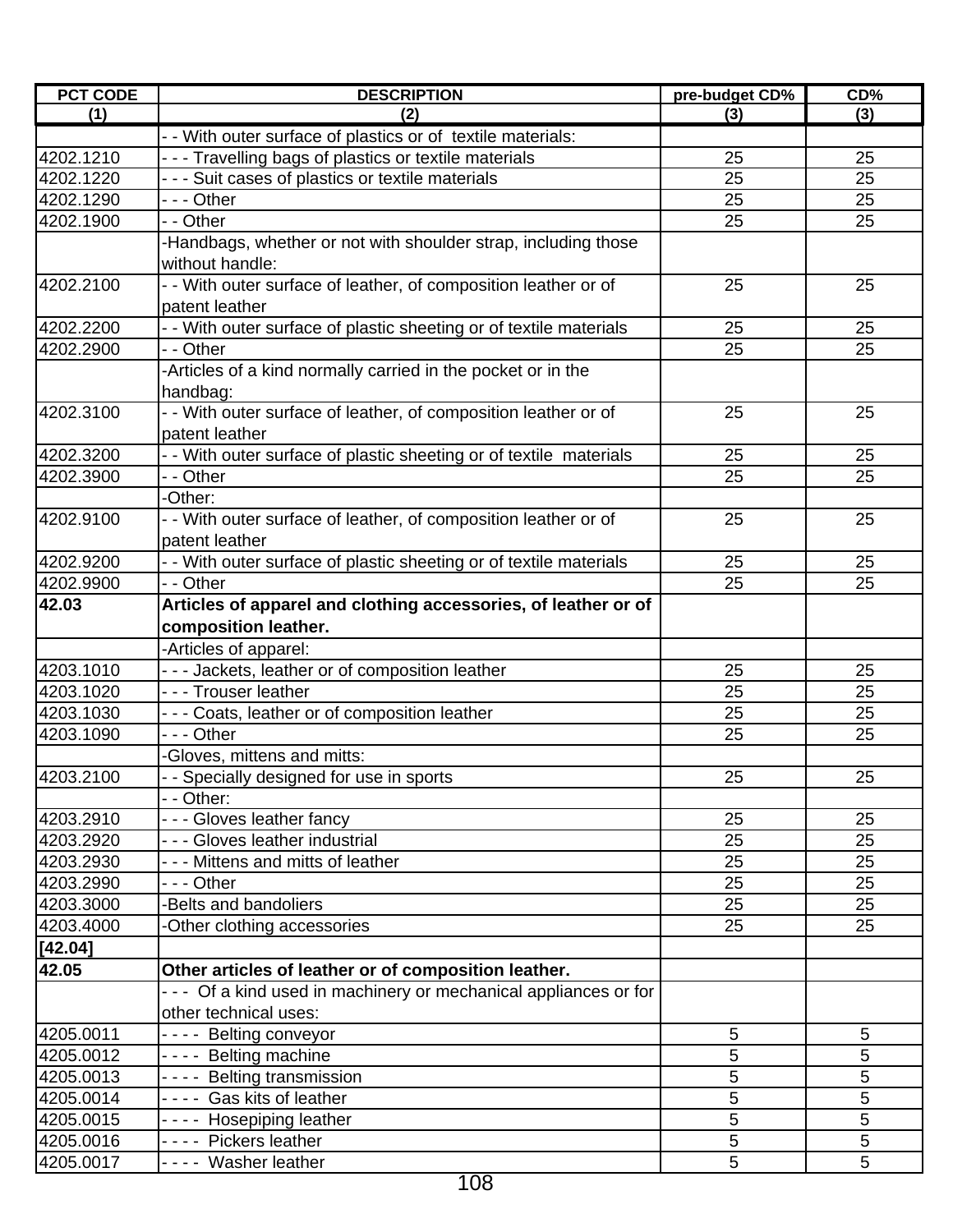| <b>PCT CODE</b> | <b>DESCRIPTION</b>                                                    | pre-budget CD% | CD%            |
|-----------------|-----------------------------------------------------------------------|----------------|----------------|
| (1)             | (2)                                                                   | (3)            | (3)            |
| 4205.0019       | - - - - Other                                                         | 5              | 5              |
| 4205.0090       | --- Other                                                             | 20             | 20             |
| 4206.0000       | Articles of gut (other than silk-worm gut), of goldbeater's           | 20             | 20             |
|                 | skin, of bladders or of tendons.                                      |                |                |
| 43.01           | Raw furskins (including heads, tails, paws and other pieces           |                |                |
|                 | or cuttings, suitable for furriers' use), other than raw hides        |                |                |
|                 | and skins of heading 41.01, 41.02 or 41.03.                           |                |                |
| 4301.1000       | -Of mink, whole, with or without head, tail or paws                   | 5              | 5              |
| 4301.3000       | -Of lamb, the following: Astrakhan, Broadtail, Caracul, Persian       | 5              | 5              |
|                 | and similar lamb, Indian, Chinese, Mongolian or Tibetan lamb,         |                |                |
|                 | whole, with or without head, tail or paws                             |                |                |
| 4301.6000       | -Of fox, whole, with or without head, tail or paws                    | 5              | 5              |
| 4301.8000       | -Other furskins, whole, with or without head, tail or paws            | 5              | 5              |
|                 |                                                                       |                |                |
| 4301.9000       | -Heads, tails, paws and other pieces or cuttings, suitable for        | 5              | 5              |
|                 | furriers' use                                                         |                |                |
| 43.02           | Tanned or dressed furskins (including heads, tails, paws              |                |                |
|                 | and other pieces or cuttings), unassembled, or assembled              |                |                |
|                 | (without the addition of other materials) other than those of         |                |                |
|                 | heading 43.03.                                                        |                |                |
|                 | -Whole skins, with or without head, tail or paws, not assembled:      |                |                |
| 4302.1100       | - - Of mink                                                           | 5              | 5              |
|                 | - - Other:                                                            |                |                |
| 4302.1910       | - - - Leather shearling-finished leather with wool                    | 0              | 0              |
| 4302.1990       | --- Other                                                             | 5              | 5              |
| 4302.2000       | -Heads, tails, paws and other pieces or cuttings, not assembled       | 5              | 5              |
| 4302.3000       | -Whole skins and pieces or cuttings thereof, assembled                | 5              | 5              |
| 43.03           | Articles of apparel, clothing accessories and other articles          |                |                |
|                 | of furskin.                                                           |                |                |
| 4303.1000       | -Articles of apparel and clothing accessories                         | 25             | 25             |
| 4303.9000       | -Other                                                                | $\overline{0}$ | $\Omega$       |
| 4304.0000       | Artificial fur and articles thereof.                                  | $\mathbf 0$    | $\mathbf 0$    |
| 44.01           | Fuel wood, in logs, in billets, in twigs, in faggots or in            |                |                |
|                 | similar forms; wood in chips or particles; sawdust and wood           |                |                |
|                 | waste and scrap, whether or not agglomerated in logs,                 |                |                |
|                 | briquettes, pellets or similar forms.                                 |                |                |
| 4401.1000       | -Fuel wood, In logs, In billets In twigs, faggots or In similar forms | $\overline{0}$ | $\mathbf{0}$   |
|                 | -Wood in chips or particles:                                          |                |                |
| 4401.2100       | - - Coniferous                                                        | $\mathbf 0$    | $\mathbf 0$    |
| 4401.2200       | - - Non-coniferous                                                    | 0              | 0              |
| 4401.3000       | -Sawdust and wood waste and scrap, whether or not                     | $\mathbf 0$    | $\overline{0}$ |
|                 | agglomerated in logs, briquettes, pellets or similar forms            |                |                |
| 44.02           | Wood charcoal (including shell or nut charcoal), whether or           |                |                |
|                 | not agglomerated.                                                     |                |                |
| 4402.1000       | - Of bamboo                                                           | $\mathbf 0$    | $\mathbf 0$    |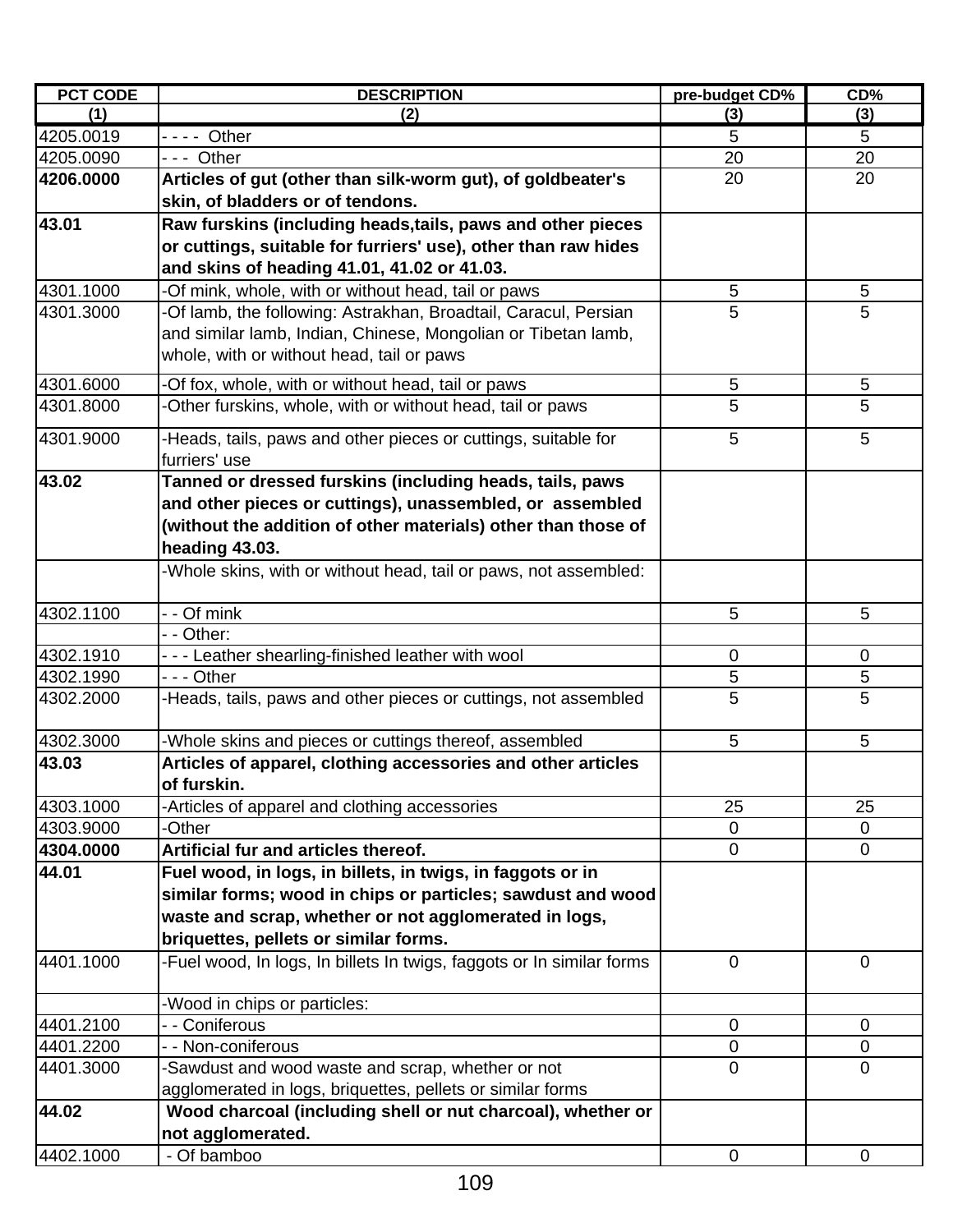| <b>PCT CODE</b> | <b>DESCRIPTION</b>                                                | pre-budget CD% | CD%            |
|-----------------|-------------------------------------------------------------------|----------------|----------------|
| (1)             | (2)                                                               | (3)            | (3)            |
| 4402.9000       | - Other                                                           | $\mathbf 0$    | $\overline{0}$ |
| 44.03           | Wood in the rough, whether or not stripped of bark or             |                |                |
|                 | sapwood, or roughly squared.                                      |                |                |
| 4403.1000       | -Treated with paint, stains, creosote or other preservatives      | $\mathbf 0$    | $\mathbf 0$    |
| 4403.2000       | Other, coniferous                                                 | $\overline{0}$ | $\overline{0}$ |
|                 | -Other, of tropical wood specified in Subheading Note 1 to this   |                |                |
|                 | Chapter:                                                          |                |                |
| 4403.4100       | - - Dark Red Meranti, Light Red Meranti and Meranti Bakau         | 0              | $\mathbf 0$    |
|                 | - - Other:                                                        |                |                |
| 4403.4910       | --- Sawlogs and veneer logs of non-coniferous species             | $\mathbf 0$    | $\mathbf 0$    |
| 4403.4990       | $\overline{-}$ - Other                                            | $\Omega$       | $\Omega$       |
|                 | -Other:                                                           |                |                |
| 4403.9100       | - - Of oak (Quercus spp.)                                         | 0              | 0              |
| 4403.9200       | - Of beech (Fagus spp.)                                           | $\overline{0}$ | $\overline{0}$ |
| 4403.9900       | - - Other                                                         | $\overline{0}$ | $\overline{0}$ |
| 44.04           | Hoopwood; split poles; piles, pickets and stakes of wood,         |                |                |
|                 | pointed but not sawn lengthwise; wooden sticks, roughly           |                |                |
|                 | trimmed but not turned, bent or otherwise worked, suitable        |                |                |
|                 | for the manufacture of walking-sticks, umbrellas, tool            |                |                |
|                 | handles or the like; chipwood and the like.                       |                |                |
| 4404.1000       | -Coniferous                                                       | $\mathbf 0$    | $\mathbf 0$    |
| 4404.2000       | -Non-coniferous                                                   | $\mathbf 0$    | $\mathbf 0$    |
| 4405.0000       | Wood wool; wood flour.                                            | $\Omega$       | $\Omega$       |
| 44.06           | Railway or tramway sleepers (cross-ties) of wood.                 |                |                |
| 4406.1000       | -Not impregnated                                                  | 0              | $\mathbf 0$    |
| 4406.9000       | -Other                                                            | $\overline{0}$ | $\overline{0}$ |
| 44.07           | Wood sawn or chipped lengthwise, sliced or peeled,                |                |                |
|                 | whether or not planned, sanded or end-jointed, of a               |                |                |
|                 | thickness exceeding 6 mm.                                         |                |                |
| 4407.1000       | -Coniferous                                                       | $\mathbf 0$    | $\mathbf 0$    |
|                 | -Of tropical wood specified in Subheading Note 1 to this Chapter: |                |                |
|                 |                                                                   |                |                |
| 4407.2100       | Mahogany (Swietenia spp.)                                         | $\mathbf 0$    | $\mathbf 0$    |
| 4407.2200       | -- Virola, Imbuia and Balsa                                       | $\overline{0}$ | $\mathbf 0$    |
| 4407.2500       | - Dark Red Meranti, Light Red Meranti and Meranti Bakau           | $\overline{0}$ | $\mathbf 0$    |
| 4407.2600       | - - White Lauan, White Meranti, White Seraya, Yellow Meranti      | $\overline{0}$ | $\overline{0}$ |
|                 | and Alan                                                          |                |                |
| 4407.2700       | Sapelli                                                           | $\mathbf 0$    | $\mathbf 0$    |
| 4407.2800       | Iroko<br>$ -$                                                     | $\overline{0}$ | 0              |
| 4407.2900       | - Other                                                           | $\overline{0}$ | $\mathbf 0$    |
|                 | -Other:                                                           |                |                |
| 4407.9100       | - Of oak (Quercus spp.)                                           | 0              | $\overline{0}$ |
| 4407.9200       | - - Of beech (Fagus spp.)                                         | $\overline{0}$ | 0              |
| 4407.9300       | Of maple (Acer spp.)                                              | $\mathbf 0$    | 0              |
| 4407.9400       | Of cherry (Prunus spp.)                                           | $\mathbf 0$    | 0              |
| 4407.9500       | Of ash (Fraxinus spp.)                                            | $\Omega$       | $\overline{0}$ |
| 4407.9900       | - - Other                                                         | $\mathbf 0$    | 0              |
|                 |                                                                   |                |                |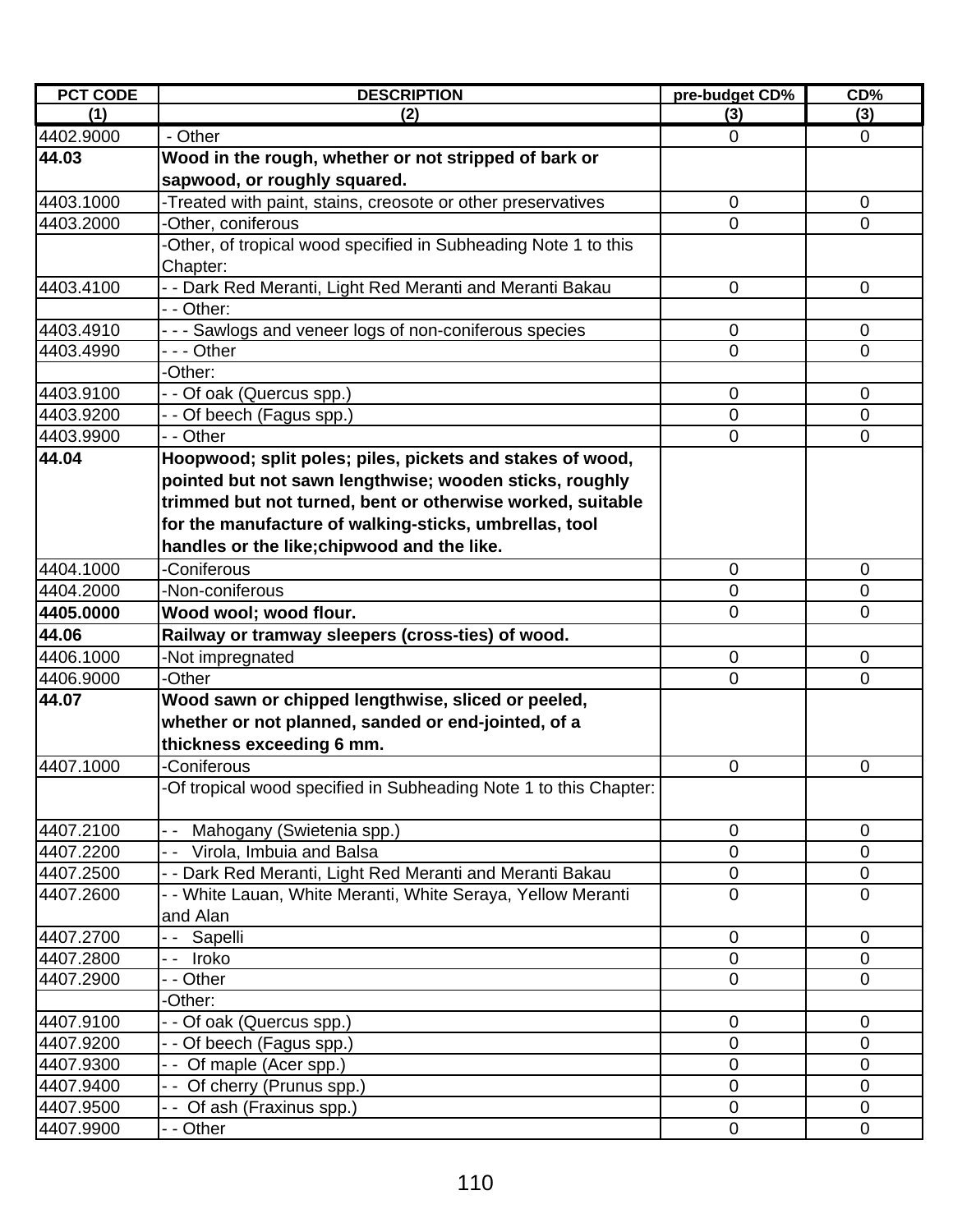| <b>PCT CODE</b> | <b>DESCRIPTION</b>                                                   | pre-budget CD% | CD% |
|-----------------|----------------------------------------------------------------------|----------------|-----|
| (1)             | (2)                                                                  | (3)            | (3) |
| 44.08           | Sheets for veneering (including those obtained by slicing            |                |     |
|                 | laminated wood), for plywood or for similar laminated wood           |                |     |
|                 | and other wood, sawn lengthwise, sliced or peeled, whether           |                |     |
|                 | or not planed, sanded, spliced or end-jointed, of a thickness        |                |     |
|                 | not exceeding 6 mm.                                                  |                |     |
| 4408.1000       | -Coniferous                                                          | 15             | 15  |
|                 | -Of tropical wood specified in Subheading Note 1 to this Chapter:    |                |     |
| 4408.3100       | - - Dark Red Meranti, Light Red Meranti and Meranti Bakau            | 15             | 15  |
| 4408.3900       | - - Other                                                            | 15             | 15  |
|                 | -Other:                                                              |                |     |
| 4408.9010       | --- Wood slate                                                       | 5              | 5   |
| 4408.9090       | - - - Other                                                          | 15             | 15  |
| 44.09           | Wood (including strips and friezes for parquet flooring, not         |                |     |
|                 | assembled) continuously shaped (tongued, grooved,                    |                |     |
|                 | rebated, chamfered, V-jointed, beaded, moulded, rounded or           |                |     |
|                 | the like) along any of its edges, ends or faces, whether or          |                |     |
|                 | not planed, sanded or end-jointed.                                   |                |     |
| 4409.1000       | -Coniferous                                                          | 15             | 15  |
|                 | - Non-coniferous :                                                   |                |     |
| 4409.2100       | of bamboo<br>$ -$                                                    | 15             | 15  |
| 4409.2900       | -- Other                                                             | 15             | 15  |
| 44.10           | Particle board, oriented strand board (OSB) and similar              |                |     |
|                 | board (for example, waferboard) of wood or other ligneous            |                |     |
|                 | materials, whether or not agglomerated with resins or other          |                |     |
|                 | organic binding substances.                                          |                |     |
|                 | $-$ Of wood:                                                         |                |     |
| 4410.1100       | -- Particle board                                                    | 15             | 15  |
|                 | -- Oriented strand board (OSB):                                      |                |     |
| 4410.1210       | --- Unworked or not further worked than sanded                       | 15             | 15  |
| 4410.1290       | --- Other                                                            | 15             | 15  |
| 4410.1900       | -- Other                                                             | 15             | 15  |
| 4410.9000       | - Other                                                              | 15             | 15  |
| 44.11           | Fibreboard of wood or other ligneous materials, whether or           |                |     |
|                 | not bonded with resins or other organic substances.                  |                |     |
|                 | - Medium density fibreboard (MDF) :                                  |                |     |
| 4411.1200       | -- Of a thickness not exceeding 5 mm                                 | 20             | 20  |
| 4411.1300       | -- Of a thickness exceeding 5 mm but not exceeding 9 mm              | 20             | 20  |
| 4411.1400       | -- Of a thickness exceeding 9 mm                                     | 20             | 20  |
|                 | - Other:                                                             |                |     |
| 4411.9200       | Of a density exceeding $0.8 \text{ g/cm}^2$                          | 20             | 20  |
|                 | - Of a density exceeding 0.5 g/cm <sup>2</sup> but not exceeding 0.8 |                |     |
|                 | $g/cm2$ :                                                            |                |     |
| 4411.9310       | - - - Not mechanically worked or surface covered                     | 20             | 20  |
| 4411.9390       | - - - Other                                                          | 20             | 20  |
| 4411.9400       | - Of a density not exceeding 0.5 g/cm <sup>2</sup>                   | 20             | 20  |
| 44.12           | Plywood, veneered panels and similar laminated wood.                 |                |     |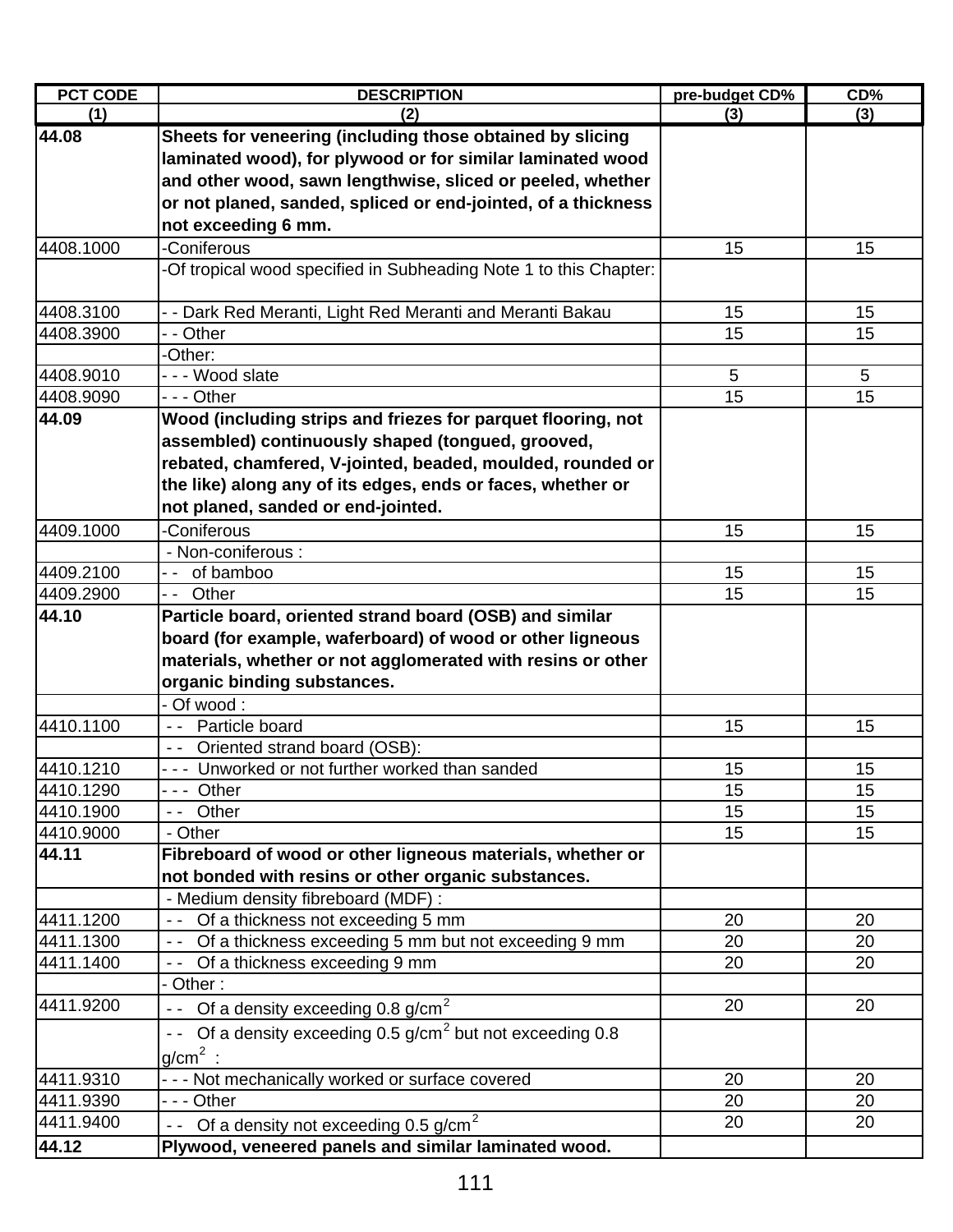| <b>PCT CODE</b> | <b>DESCRIPTION</b>                                               | pre-budget CD% | CD%         |
|-----------------|------------------------------------------------------------------|----------------|-------------|
| (1)             | (2)                                                              | (3)            | (3)         |
| 4412.1000       | - Of bamboo                                                      | 20             | 20          |
|                 | - Other plywood, consisting solely of sheets of wood (other than |                |             |
|                 | bamboo), each ply not exceeding 6 mm thickness :                 |                |             |
| 4412.3100       | - With at least one outer ply of tropical wood specified in      | 20             | 20          |
|                 | Subheading Note 1 to this Chapter                                |                |             |
| 4412.3200       | - - Other, with at least one outer ply of non-coniferous wood    | 20             | 20          |
| 4412.3900       | Other<br>$\sim$ $\sim$ $\sim$                                    | 20             | 20          |
|                 | - Other:                                                         |                |             |
| 4412.9400       | Blockboard, laminboard and battenboard                           | 20             | 20          |
| 4412.9900       | Other<br>$\sim$ $ \sim$                                          | 20             | 20          |
| 4413.0000       | Densified wood, in blocks, plates, strips or profile shapes.     | $\mathbf 0$    | $\mathbf 0$ |
| 4414.0000       | Wooden frames for paintings, photographs, mirrors or             | 20             | 20          |
|                 | similar objects.                                                 |                |             |
| 44.15           | Packing cases, boxes, crates, drums and similar packings,        |                |             |
|                 | of wood; cable-drums of wood; pallets, box pallets and           |                |             |
|                 | other load boards, of wood; pallet collars of wood.              |                |             |
| 4415.1000       | -Cases, boxes, crates, drums and similar packings; cable-drums   | 20             | 20          |
| 4415.2000       | -Pallets, box pallets and other load boards; pallet collars      | 20             | 20          |
| 4416.0000       | Casks, barrels, vats, tubs and other coopers' products and       | 20             | 20          |
|                 | parts thereof, of wood, including staves.                        |                |             |
| 44.17           | Tools, tool bodies, tool handles, broom or brush bodies and      |                |             |
|                 | handles, of wood; boot or shoe lasts and trees, of wood.         |                |             |
| 4417.0010       | --- Boot and shoe lasts                                          | 20             | 20          |
| 4417.0020       | - - - Other                                                      | 20             | 20          |
| 44.18           | Builders' joinery and carpentry of wood, including cellular      |                |             |
|                 | wood panels, assembled flooring panels, shingles and             |                |             |
|                 | shakes.                                                          |                |             |
| 4418.1000       | -Windows, French windows and their frames                        | 20             | 20          |
| 4418.2000       | Doors and their frames and thresholds                            | 20             | 20          |
| 4418.4000       | -Shuttering for concrete constructional work                     | 20             | 20          |
| 4418.5000       | -Shingles and shakes                                             | 20             | 20          |
| 4418.6000       | - Posts and beams                                                | 20             | 20          |
|                 | - Assembled flooring panels :                                    |                |             |
| 4418.7100       | - - For mosaic floors                                            | 20             | 20          |
| 4418.7200       | - - Other, multilayer                                            | 20             | 20          |
| 4418.7900       | -- Other                                                         | 20             | 20          |
|                 | -Other:                                                          |                |             |
| 4418.9010       | - - - Flouring panels                                            | 20             | 20          |
| 4418.9090       | - - - Other                                                      | 20             | 20          |
| 4419.0000       | Tableware and kitchenware, of wood.                              | 20             | 20          |
| 44.20           | Wood marquetry and inlaid wood; caskets and cases for            |                |             |
|                 | jewellery or cutlery, and similar articles, of wood; statuettes  |                |             |
|                 | and other ornaments, of wood; wooden articles of furniture       |                |             |
|                 | not falling in Chapter 94.                                       |                |             |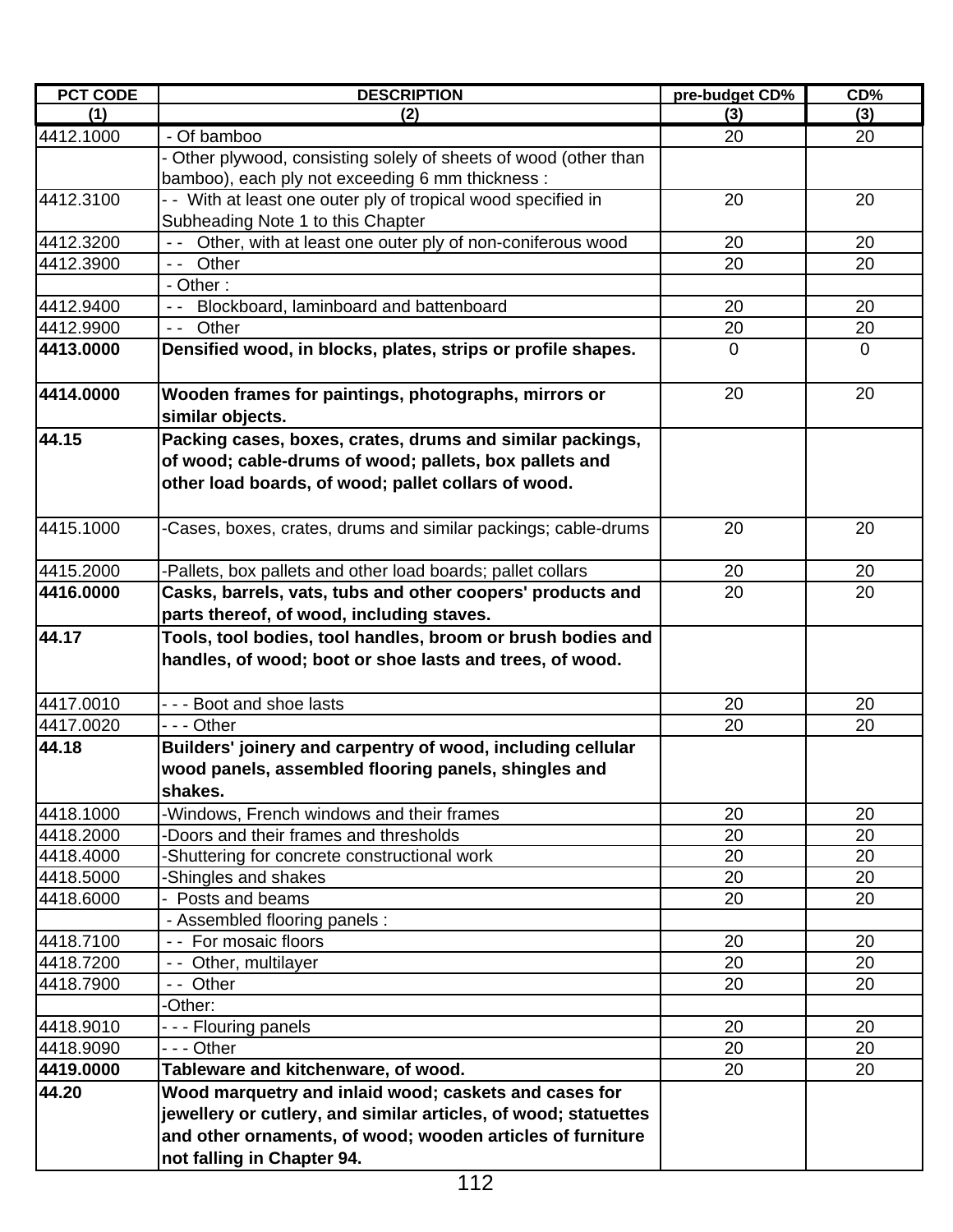| <b>PCT CODE</b> | <b>DESCRIPTION</b>                                             | pre-budget CD% | CD% |
|-----------------|----------------------------------------------------------------|----------------|-----|
| (1)             | (2)                                                            | (3)            | (3) |
| 4420.1000       | -Statuettes and other ornaments, of wood                       | 20             | 20  |
|                 | -Other:                                                        |                |     |
| 4420.9010       | --- Jewellery boxes                                            | 20             | 20  |
| 4420.9020       | - - - Wood marquetry and inlaid wood                           | 20             | 20  |
| 4420.9090       | --- Other                                                      | 20             | 20  |
| 44.21           | Other articles of wood.                                        |                |     |
| 4421.1000       | -Clothes hangers                                               | 20             | 20  |
|                 | -Other:                                                        |                |     |
| 4421.9010       | - - - Bobbins                                                  | 20             | 20  |
| 4421.9020       | -  -  - Cops                                                   | 20             | 20  |
| 4421.9030       | --- Spools                                                     | 20             | 20  |
| 4421.9040       | - - - Reels                                                    | 20             | 20  |
| 4421.9090       | - - - Other                                                    | 20             | 20  |
| 45.01           | Natural cork, raw or simply prepared; waste cork; crushed,     |                |     |
|                 | granulated or ground cork.                                     |                |     |
| 4501.1000       | -Natural cork, raw or simply prepared                          | 5              | 5   |
| 4501.9000       | -Other                                                         | 5              | 5   |
| 4502.0000       | Natural cork, debacked or roughly squared, or in               | 5              | 5   |
|                 | rectangular (including square) blocks, plates, sheets or strip |                |     |
|                 | (including sharp-edged blanks for corks or stoppers).          |                |     |
|                 |                                                                |                |     |
| 45.03           | <b>Articles of natural cork.</b>                               |                |     |
| 4503.1000       | -Corks and stoppers                                            | 10             | 10  |
| 4503.9000       | -Other                                                         | 10             | 10  |
| 45.04           | Agglomerated cork (with or without a binding substance)        |                |     |
|                 | and articles of agglomerated cork.                             |                |     |
|                 | Blocks, plates, sheets and strip; tiles of any shape; solid    |                |     |
|                 | cylinders, including discs:                                    |                |     |
| 4504.1010       | --- Impregnated cork sheets                                    | 5              | 5   |
| 4504.1090       | - - - Other                                                    | 20             | 20  |
| 4504.9000       | -Other                                                         | 20             | 20  |
| 46.01           | Plaits and similar products of plaiting materials, whether or  |                |     |
|                 | not assembled into strips; plaiting materials, plaits and      |                |     |
|                 | similar products of plaiting materials, bound together in      |                |     |
|                 | parallel strands or woven, in sheet form, whether or not       |                |     |
|                 | being finished articles (for example, mats, matting, screens). |                |     |
|                 |                                                                |                |     |
|                 | Mats, matting and screens of vegetable materials :             |                |     |
| 4601.2100       | of bamboo                                                      | 20             | 20  |
| 4601.2200       | Of rattan<br>$ -$                                              | 20             | 20  |
| 4601.2900       | Other<br>$\sim$ $-$                                            | 20             | 20  |
|                 | -Other:                                                        |                |     |
| 4601.9200       | Of bamboo                                                      | 20             | 20  |
| 4601.9300       | Of rattan<br>$\sim$ $-$                                        | 20             | 20  |
| 4601.9400       | Of other vegetable materials                                   | 20             | 20  |
| 4601.9900       | - - Other                                                      | 20             | 20  |
|                 |                                                                |                |     |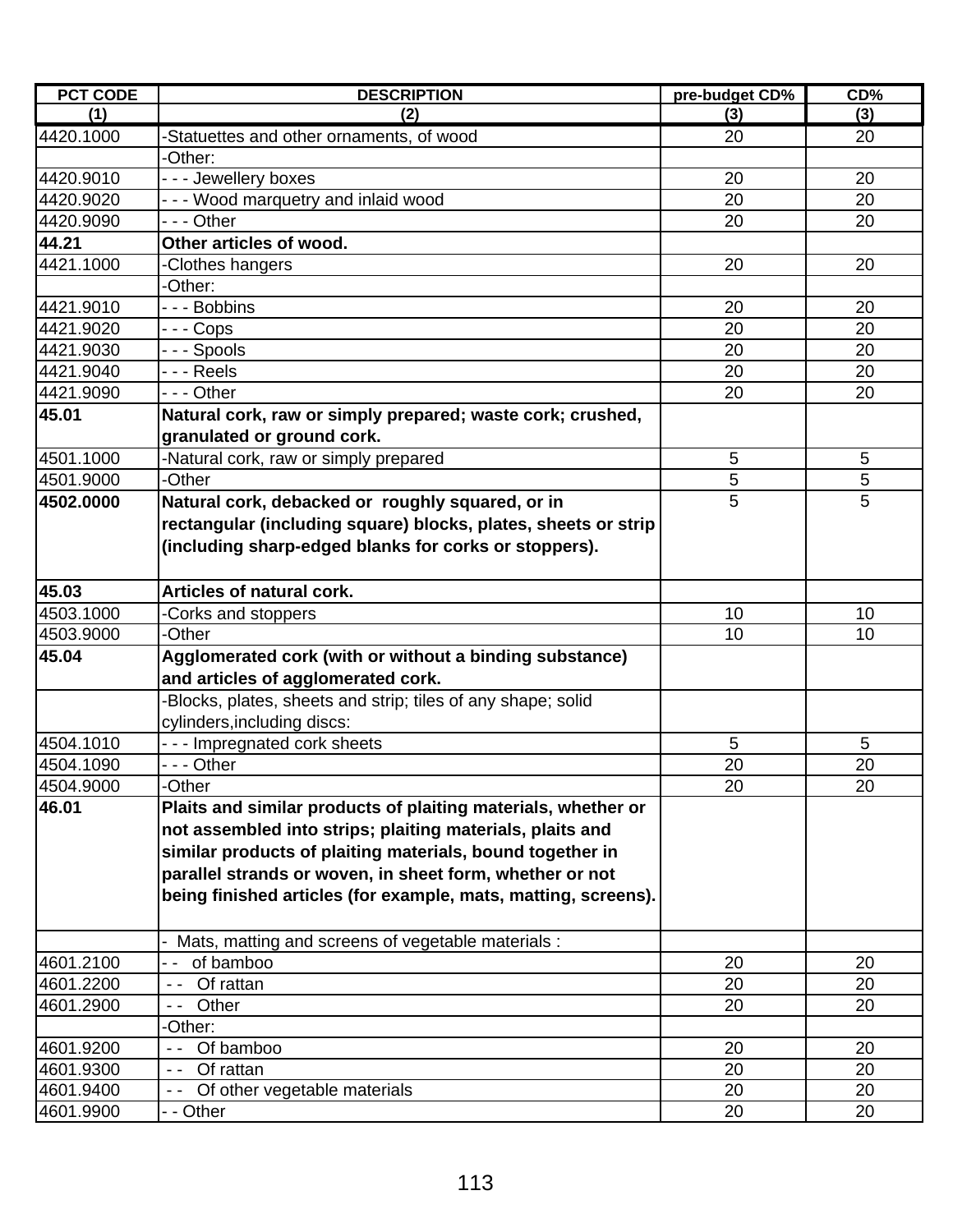| <b>PCT CODE</b> | <b>DESCRIPTION</b>                                              | pre-budget CD% | CD%            |
|-----------------|-----------------------------------------------------------------|----------------|----------------|
| (1)             | (2)                                                             | (3)            | (3)            |
| 46.02           | Basketwork, wickerwork and other articles, made directly to     |                |                |
|                 | shape from plaiting materials or made up from goods of          |                |                |
|                 | heading 46.01; articles of loofah.                              |                |                |
|                 | - Of vegetable materials :                                      |                |                |
| 4602.1100       | Of bamboo<br>$\sim$ $\sim$ $\sim$                               | 20             | 20             |
| 4602.1200       | -- Of rattan                                                    | 20             | 20             |
| 4602.1900       | Other<br>$\sim$ $\sim$ $\sim$                                   | 20             | 20             |
| 4602.9000       | <b>Other</b>                                                    | 20             | 20             |
| 4701.0000       | Mechanical wood pulp.                                           | $\mathbf 0$    | $\mathbf 0$    |
| 4702.0000       | Chemical wood pulp, dissolving grades.                          | $\overline{0}$ | $\overline{0}$ |
| 47.03           | Chemical wood pulp, soda or sulphate, other than                |                |                |
|                 | dissolving grades.                                              |                |                |
|                 | -Unbleached:                                                    |                |                |
| 4703.1100       | - - Coniferous                                                  | $\mathbf 0$    | $\mathbf 0$    |
| 4703.1900       | - - Non-coniferous                                              | 0              | 0              |
|                 | -Semi-bleached or bleached:                                     |                |                |
| 4703.2100       | - - Coniferous                                                  | $\mathbf 0$    | $\overline{0}$ |
| 4703.2900       | - - Non-coniferous                                              | 0              | 0              |
| 47.04           | Chemical wood pulp, sulphite, other than dissolving grades.     |                |                |
|                 |                                                                 |                |                |
|                 | -Unbleached:                                                    |                |                |
| 4704.1100       | - - Coniferous                                                  | 0              | $\mathbf 0$    |
| 4704.1900       | - - Non-coniferous                                              | 0              | 0              |
|                 | -Semi-bleached or bleached:                                     |                |                |
| 4704.2100       | - - Coniferous                                                  | $\mathbf 0$    | $\mathbf 0$    |
| 4704.2900       | - - Non-coniferous                                              | $\mathbf 0$    | $\pmb{0}$      |
| 4705.0000       | Wood pulp obtained by a combination of mechanical and           | 0              | $\overline{0}$ |
|                 | chemical pulping processes.                                     |                |                |
| 47.06           | Pulps of fibres derived from recovered (waste and scrap)        |                |                |
|                 | paper or paperboard or of other fibrous cellulosic material.    |                |                |
|                 |                                                                 |                |                |
| 4706.1000       | Cotton linters pulp                                             | 5              | 5              |
| 4706.2000       | -Pulps of fibres derived from recovered (waste and scrap) paper | $\overline{0}$ | $\Omega$       |
|                 | or paperboard                                                   |                |                |
| 4706.3000       | Other, of bamboo                                                | $\mathbf 0$    | $\mathbf 0$    |
|                 | - Other:                                                        |                |                |
| 4706.9100       | - - Mechanical                                                  | $\mathbf 0$    | $\mathbf 0$    |
| 4706.9200       | - - Chemical                                                    | 0              | 0              |
| 4706.9300       | - - Semi-chemical                                               | $\mathbf 0$    | $\mathbf 0$    |
| 47.07           | Recovered (waste and scrap) paper or paperboard.                |                |                |
|                 |                                                                 |                |                |
|                 | Unbleached kraft paper or paperboard or corrugated paper or     |                |                |
|                 | paperboard:                                                     |                |                |
| 4707.1010       | - - - In pressed bundles                                        | $\mathbf 0$    | $\Omega$       |
| 4707.1090       | --- Other                                                       | 20             | 20             |
|                 | -Other paper or paperboard made mainly of bleached chemical     |                |                |
|                 | pulp, not coloured in the mass:                                 |                |                |
| 4707.2010       | - - - In pressed bundles                                        | $\mathbf 0$    | $\mathbf 0$    |
| 4707.2090       | --- Other                                                       | 20             | 20             |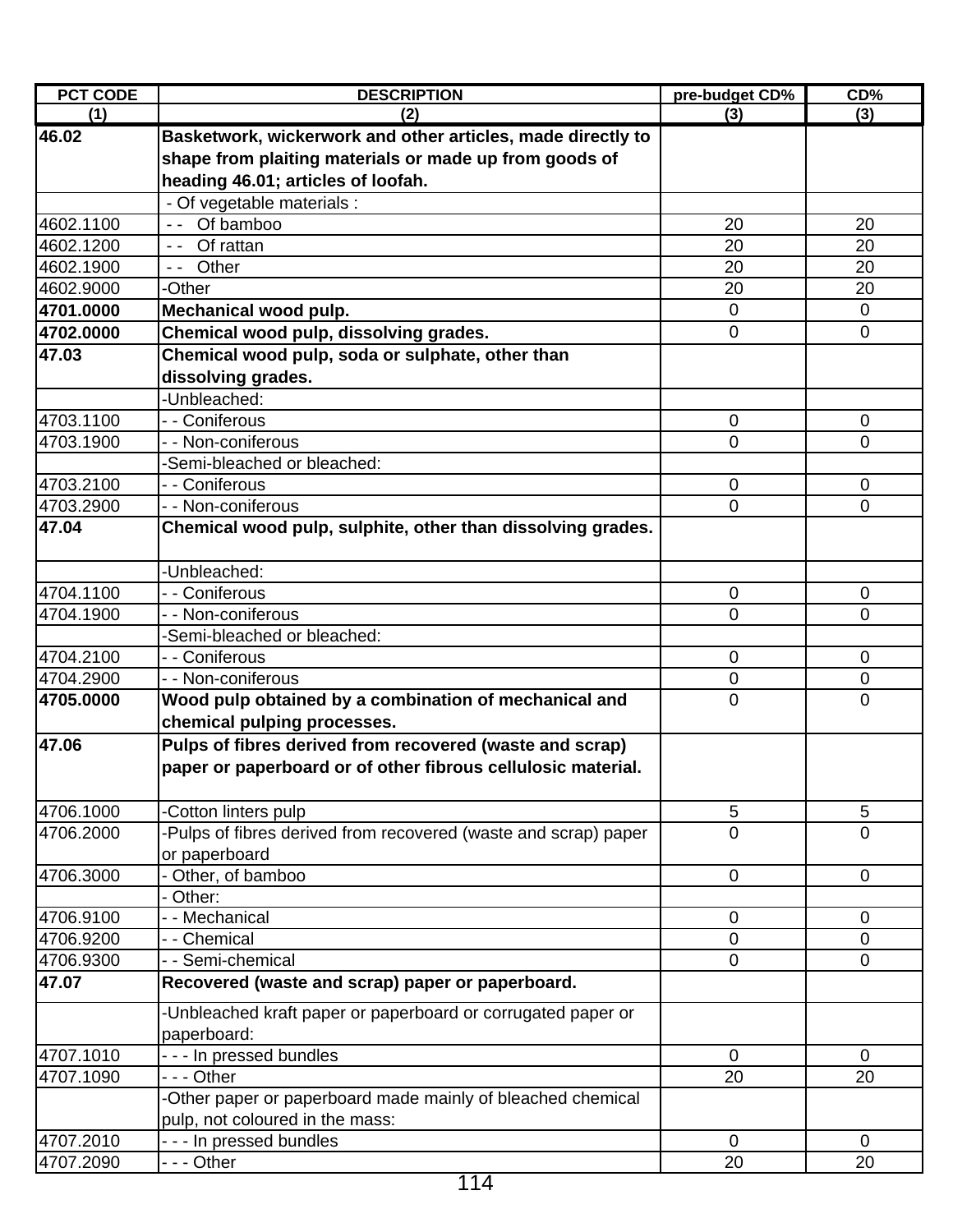| <b>PCT CODE</b> | <b>DESCRIPTION</b>                                                                            | pre-budget CD% | CD <sub>%</sub> |
|-----------------|-----------------------------------------------------------------------------------------------|----------------|-----------------|
| (1)             | (2)                                                                                           | (3)            | (3)             |
|                 | -Paper or paperboard made mainly of mechanical pulp (for                                      |                |                 |
|                 | example, newspapers, journals and similar printed matter):                                    |                |                 |
| 4707.3010       | --- In pressed bundles                                                                        | 0              | $\overline{0}$  |
| 4707.3090       | - - - Other                                                                                   | 20             | 20              |
|                 | -Other, including unsorted waste and scrap:                                                   |                |                 |
| 4707.9010       | - - - In pressed bundles                                                                      | $\mathbf 0$    | $\mathbf 0$     |
| 4707.9090       | - - - Other                                                                                   | 20             | 20              |
| 4801.0000       | Newsprint, in rolls or sheets                                                                 | $\mathbf 0$    | 5               |
| 48.02           | Uncoated paper and paperboard, of a kind used for writing,                                    |                |                 |
|                 | printing or other graphic purposes, and non perforated                                        |                |                 |
|                 | punch-cards and punch tape paper, in rolls or rectangular                                     |                |                 |
|                 | (including square) sheets, of any size, other than paper of                                   |                |                 |
|                 | heading 48.01 or 48.03; hand-made paper and paperboard.                                       |                |                 |
|                 |                                                                                               |                |                 |
| 4802.1000       |                                                                                               | 20             | 20              |
| 4802.2000       | -Hand-made paper and paper board<br>-Paper and paperboard of a kind used as a base for photo- | 5              | 5               |
|                 | sensitive, heat- sensitive or electro-sensitive paper or paperboard                           |                |                 |
|                 |                                                                                               |                |                 |
| 4802.4000       | -Wallpaper base                                                                               | 5              | 5               |
|                 | -Other paper and paperboard, not containing fibres obtained by a                              |                |                 |
|                 | mechanical or chemi- mechanical process or of which not more                                  |                |                 |
|                 |                                                                                               |                |                 |
|                 | than 10 % by weight of the total fibre content consists of such<br>fibres:                    |                |                 |
| 4802.5400       |                                                                                               |                |                 |
|                 | - - Weighing less than 40 g/ m <sup>2</sup> :                                                 | 20             | 20              |
|                 | - Weighing 40 g/ m <sup>2</sup> or more but not more than 150 g/ m <sup>2</sup> , in          |                |                 |
|                 | rolls:                                                                                        |                |                 |
| 4802.5510       | --- Printing paper                                                                            | 20             | 20              |
| 4802.5520       | - - - Poster paper                                                                            | 20             | 20              |
| 4802.5530       | -  - - Graph paper                                                                            | 20             | 20              |
| 4802.5540       | --- Bond paper                                                                                | 20             | 20              |
| 4802.5590       | --- Other                                                                                     | 20             | 20              |
| 4802.5600       | - - Weighing 40 g/ m <sup>2</sup> or more but not more than 150 g/ m <sup>2</sup> , in        | 20             | 20              |
|                 | sheets with one side not exceeding 435 mm and the other side                                  |                |                 |
|                 | not exceeding 297mm in the unfolded state                                                     |                |                 |
| 4802.5700       | - - Other, weighing 40 g/ m <sup>2</sup> or more but not more than 150 g/ m <sup>2</sup>      | 20             | 20              |
|                 |                                                                                               |                |                 |
|                 | - - Weighing more than 150 g/ m <sup>2</sup> :                                                |                |                 |
| 4802.5810       | - - - Art paper                                                                               | 20             | 20              |
| 4802.5830       | --- Card board                                                                                | 20             | 20              |
| 4802.5850       | --- Art card                                                                                  | 20             | 20              |
| 4802.5890       | - - - Other                                                                                   | 20             | 20              |
|                 | -Other paper and paperboard, of which more than 10 % by                                       |                |                 |
|                 | weight of the total fibre content consists of fibres obtained by a                            |                |                 |
|                 | mechanical or chemi-mechanical process :                                                      |                |                 |
| 4802.6100       | - - In rolls:                                                                                 | 20             | 20              |
| 4802.6200       | - - In sheets with one side not exceeding 435 mm and the other                                | 20             | 20              |
|                 | side not exceeding 297 mm in the unfolded state:                                              |                |                 |
|                 | - - Other:                                                                                    |                |                 |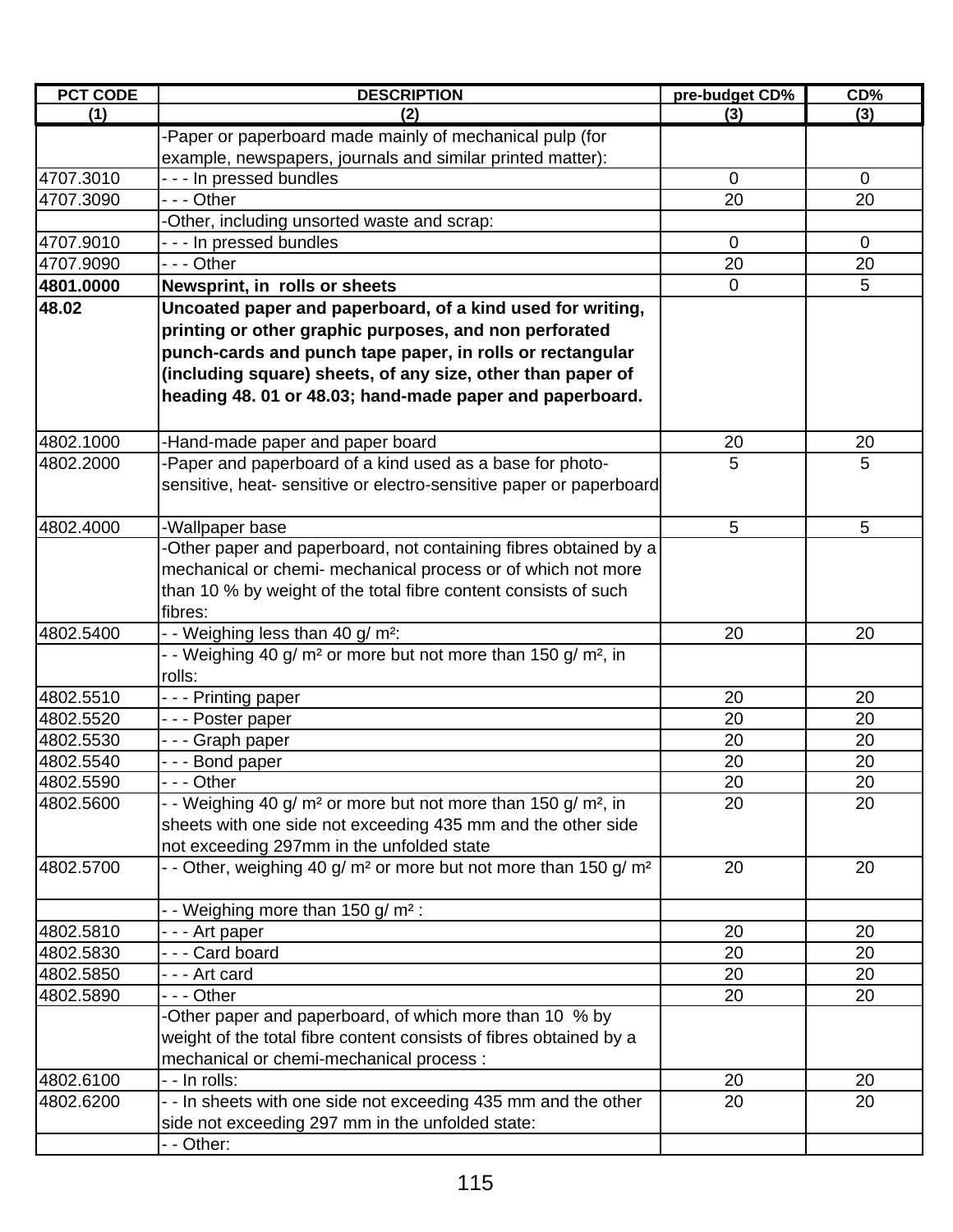| <b>PCT CODE</b> | <b>DESCRIPTION</b>                                                        | pre-budget CD% | CD% |
|-----------------|---------------------------------------------------------------------------|----------------|-----|
| (1)             | (2)                                                                       | (3)            | (3) |
| 4802.6910       | --- Carbonising base paper                                                | 5              | 5   |
| 4802.6990       | - - - Other                                                               | 20             | 20  |
| 4803.0000       | Toilet or facial tissue stock, towel or napkin stock and                  | 20             | 20  |
|                 | similar paper of a kind used for household or sanitary                    |                |     |
|                 | purposes, cellulose wadding and webs of cellulose fibres,                 |                |     |
|                 | whether or not creped, crinkled, embossed, perforated,                    |                |     |
|                 | surface-coloured, surface-decorated or printed, in rolls or               |                |     |
|                 | sheets.                                                                   |                |     |
|                 |                                                                           |                |     |
| 48.04           | Uncoated kraft paper and paperboard, in rolls or sheets,                  |                |     |
|                 | other than that of heading 48.02 or 48.03.                                |                |     |
|                 | -Kraftliner:                                                              |                |     |
| 4804.1100       | - - Unbleached                                                            | 20             | 20  |
| 4804.1900       | - - Other                                                                 | 20             | 20  |
|                 | -Sack kraft paper:                                                        |                |     |
| 4804.2100       | -- Unbleached                                                             | 15             | 15  |
| 4804.2900       | - - Other                                                                 | 15             | 15  |
|                 | -Other kraft paper and paperboard weighing 150 g/m <sup>2</sup> or less:  |                |     |
| 4804.3100       | -- Unbleached                                                             | 20             | 20  |
| 4804.3900       | - - Other                                                                 | 20             | 20  |
|                 | -Other kraft paper and paperboard weighing more than 150 g/m <sup>2</sup> |                |     |
|                 | but less than 225 $q/m^2$ :                                               |                |     |
| 4804.4100       | - - Unbleached                                                            | 20             | 20  |
| 4804.4200       | - - Bleached uniformly throughout the mass and of which more              | 20             | 20  |
|                 | than 95 % byweight of the total fibre content consists of wood            |                |     |
|                 | fibres obtained by a chemical process                                     |                |     |
| 4804.4900       | - - Other                                                                 | 20             | 20  |
|                 | -Other kraft paper and paperboard weighing 225 g/m <sup>2</sup> or more:  |                |     |
| 4804.5100       | - - Unbleached                                                            | 20             | 20  |
| 4804.5200       | - - Bleached uniformly throughout the mass and of which more              | 20             | 20  |
|                 | than 95 % by weight of the total fibre content consists of wood           |                |     |
|                 | obtained by a chemical process                                            |                |     |
| 4804.5900       | - - Other                                                                 | 20             | 20  |
| 48.05           | Other uncoated paper and paperboard, in rolls or sheets, not              |                |     |
|                 | further worked or processed than as specified in Note 3 to                |                |     |
|                 | this Chapter.                                                             |                |     |
|                 | -Fluting paper:                                                           |                |     |
| 4805.1100       | - - Semi-chemical fluting paper                                           | 20             | 20  |
| 4805.1200       | - - Straw fluting paper                                                   | 20             | 20  |
| 4805.1900       | - - Other                                                                 | 20             | 20  |
|                 | -Testliner (recycled liner board) :                                       |                |     |
| 4805.2400       | - Weighing 150 g/ m <sup>2</sup> or less                                  | 20             | 20  |
| 4805.2500       | - - Weighing more than 150 g/ m <sup>2</sup>                              | 20             | 20  |
| 4805.3000       | Sulphite wrapping paper                                                   | 10             | 10  |
| 4805.4000       | -Filter paper and paperboard                                              | 10             | 10  |
| 4805.5000       | -Felt paper and paperboard                                                | 20             | 20  |
|                 | Other:                                                                    |                |     |
|                 | - - Weighing 150 g/ m <sup>2</sup> or less:                               |                |     |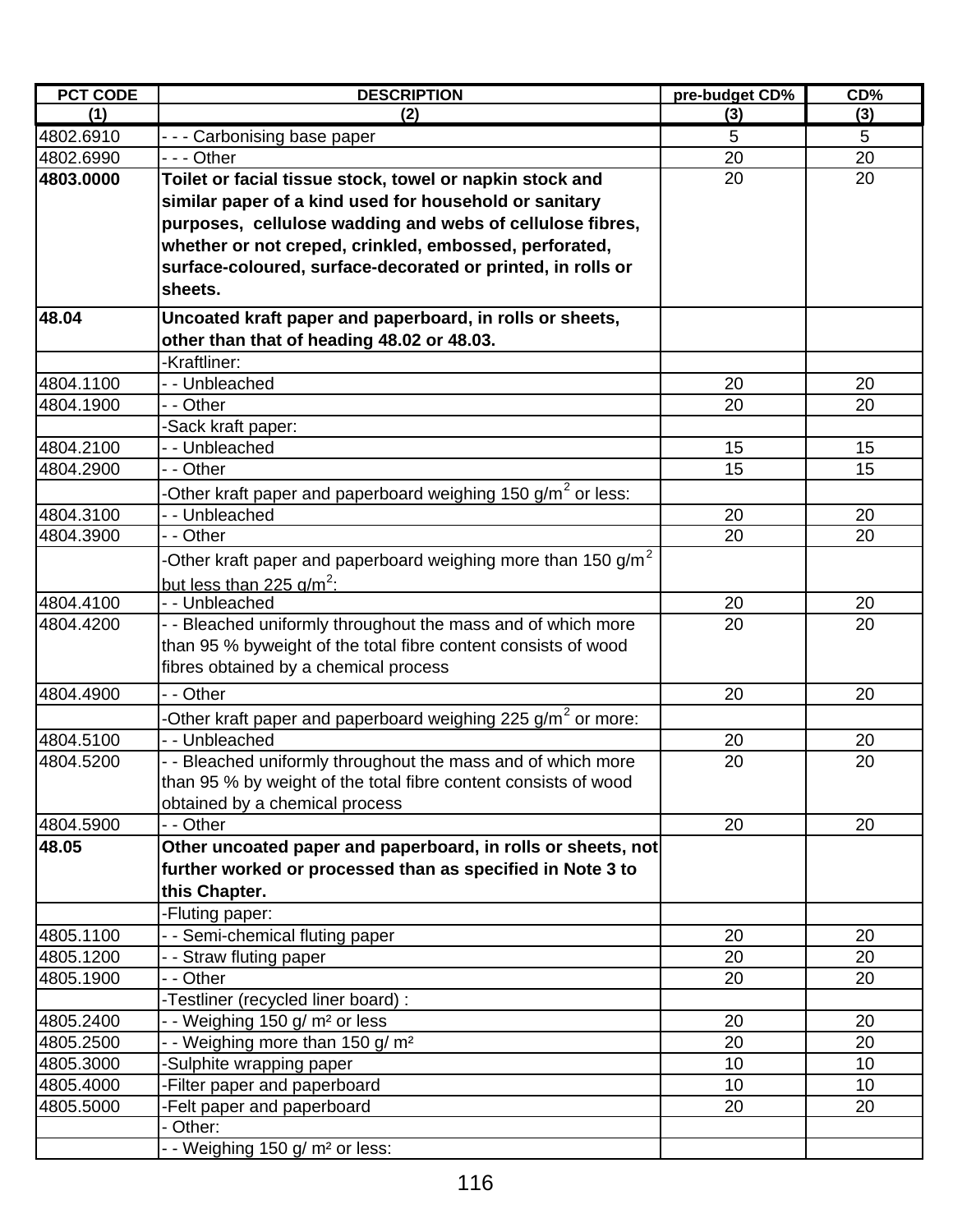| <b>PCT CODE</b> | <b>DESCRIPTION</b>                                                                                                                                                                                                                                                                                        | pre-budget CD%  | CD% |
|-----------------|-----------------------------------------------------------------------------------------------------------------------------------------------------------------------------------------------------------------------------------------------------------------------------------------------------------|-----------------|-----|
| (1)             | (2)                                                                                                                                                                                                                                                                                                       | (3)             | (3) |
| 4805.9110       | - - - Having di-electric strength not less than .5 Kv per milimeter                                                                                                                                                                                                                                       | 5               | 5   |
| 4805.9190       | - - - Other                                                                                                                                                                                                                                                                                               | 20              | 20  |
|                 | - - Weighing more than 150 g/ m <sup>2</sup> but less than 225 g/ m <sup>2</sup> :                                                                                                                                                                                                                        |                 |     |
| 4805.9210       | - - - Having di-electric strength not less than .5 Kv per milimeter                                                                                                                                                                                                                                       | 5               | 5   |
| 4805.9290       | - - - Other                                                                                                                                                                                                                                                                                               | 20              | 20  |
|                 | - - Weighing 225 g/ m <sup>2</sup> or more:                                                                                                                                                                                                                                                               |                 |     |
| 4805.9310       | - - - Having di-electric strength not less than .5 Kv per milimeter                                                                                                                                                                                                                                       | 5               | 5   |
| 4805.9390       | - - - Other                                                                                                                                                                                                                                                                                               | 20              | 20  |
| 48.06           | Vegetable parchment, greaseproof papers, tracing papers<br>and glassine and other glazed transparent or translucent<br>papers, in rolls or sheets.                                                                                                                                                        |                 |     |
| 4806.1000       | -Vegetable parchment                                                                                                                                                                                                                                                                                      | 20              | 20  |
| 4806.2000       | -Greaseproof papers                                                                                                                                                                                                                                                                                       | 20              | 20  |
| 4806.3000       | -Tracing papers                                                                                                                                                                                                                                                                                           | 20              | 20  |
|                 | -Glassine and other glazed transparent or translucent papers:                                                                                                                                                                                                                                             |                 |     |
| 4806.4010       | - - - Glassine                                                                                                                                                                                                                                                                                            | 20              | 20  |
| 4806.4090       | - - - Other                                                                                                                                                                                                                                                                                               | 20              | 20  |
| 4807.0000       | Composite paper and paperboard (made by sticking flat<br>layers of paper or paperboard together with an adhesive),<br>not surface- coated or impregnated, whether or not<br>internally reinforced, in rolls or sheets.                                                                                    | 20              | 20  |
| 48.08           | Paper and paperboard, corrugated (with or without glued flat<br>surface sheets), creped, crinkled, embossed or perforated,<br>in rolls or sheets, other than paper of the kind described in<br>heading 48.03.                                                                                             |                 |     |
| 4808.1000       | -Corrugated paper and paperboard, whether or not perforated                                                                                                                                                                                                                                               | 25              | 25  |
| 4808.2000       | -Sack kraft paper, creped or crinkled, whether or not embossed<br>or perforated                                                                                                                                                                                                                           | $\overline{25}$ | 25  |
| 4808.3000       | -Other kraft paper, creped or crinkled, whether or not embossed<br>or perforated                                                                                                                                                                                                                          | 25              | 25  |
| 4808.9000       | -Other                                                                                                                                                                                                                                                                                                    | 25              | 25  |
| 48.09           | Carbon paper, self-copy paper and other copying or transfer<br>papers (including coated or impregnated paper for<br>duplicator stencils or offset plates), whether or not printed,<br>in rolls or sheets.                                                                                                 |                 |     |
| 4809.2000       | -Self-copy paper                                                                                                                                                                                                                                                                                          | 20              | 20  |
| 4809.9000       | -Other                                                                                                                                                                                                                                                                                                    | 20              | 20  |
| 48.10           | Paper and paperboard, coated on one or both sides with<br>kaolin (China clay) or other inorganic substances, with or<br>without a binder, and with no other coating, whether or not<br>surface-coloured, surface-decorated or printed, in rolls or<br>rectangular (including square) sheets, of any size. |                 |     |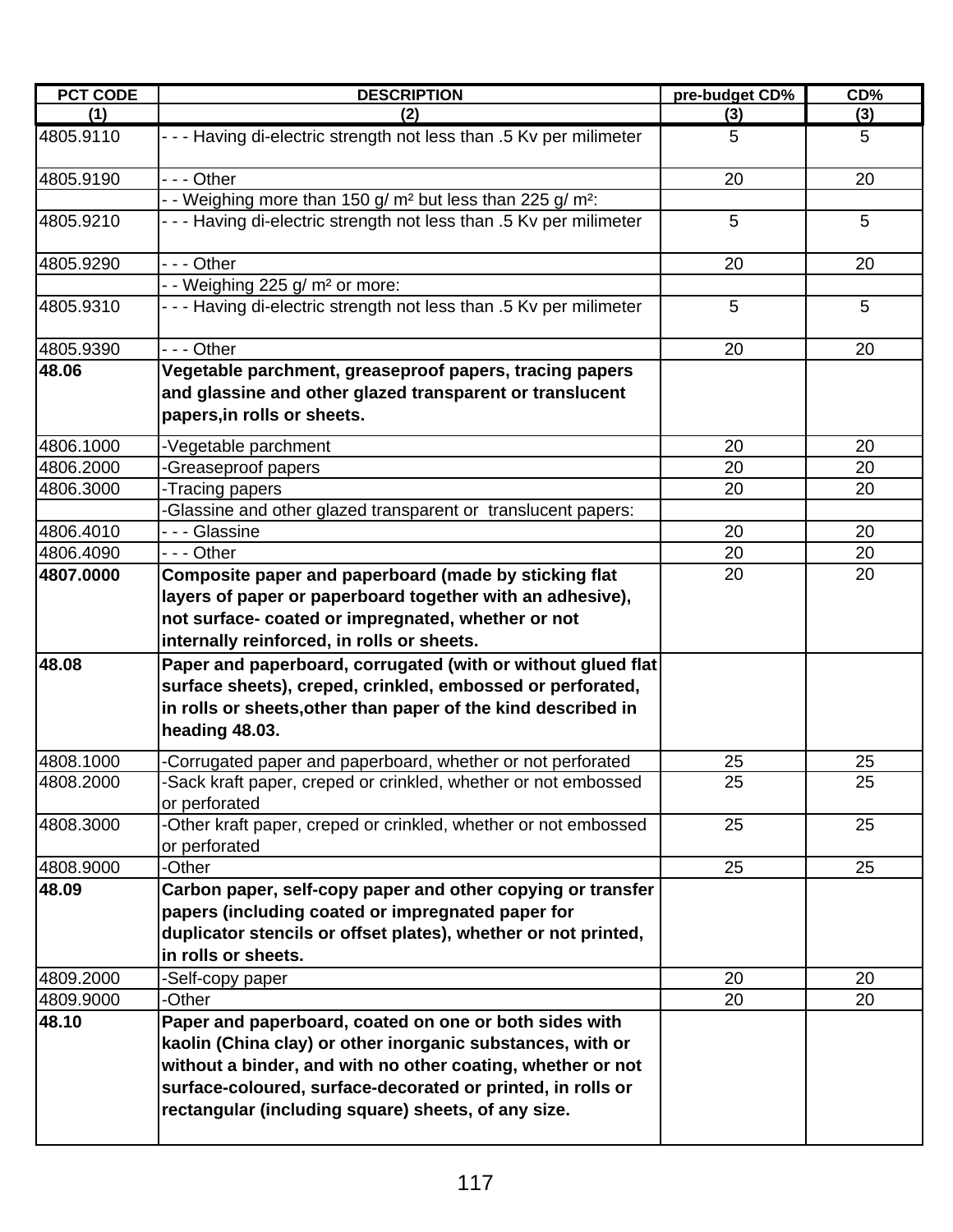| PCT CODE  | <b>DESCRIPTION</b>                                                                                                                                                                                                                                                                                    | pre-budget CD% | CD% |
|-----------|-------------------------------------------------------------------------------------------------------------------------------------------------------------------------------------------------------------------------------------------------------------------------------------------------------|----------------|-----|
| (1)       | (2)                                                                                                                                                                                                                                                                                                   | (3)            | (3) |
|           | -Paper and paperboard of a kind used for writing, printing or<br>other graphic purposes, not containing fibres obtained by a<br>mechanical or chemi-mechanical process or of which not more<br>than 10 % by weight of the total fibre content consists of such<br>fibres:                             |                |     |
|           | - - In rolls:                                                                                                                                                                                                                                                                                         |                |     |
| 4810.1310 | - - - Art paper                                                                                                                                                                                                                                                                                       | 20             | 20  |
| 4810.1320 | --- Writing paper, coated or impregnated                                                                                                                                                                                                                                                              | 20             | 20  |
| 4810.1390 | $- -$ Other                                                                                                                                                                                                                                                                                           | 20             | 20  |
| 4810.1400 | - - In sheets with one side not exceeding 435 mm and the other<br>side not exceeding 297 mm in the unfolded state<br>- - Other:                                                                                                                                                                       | 20             | 20  |
| 4810.1910 | - - - Writing paper                                                                                                                                                                                                                                                                                   | 20             | 20  |
| 4810.1990 | $- -$ Other                                                                                                                                                                                                                                                                                           | 20             | 20  |
|           | -Paper and paperboard of a kind used for writing, printing or<br>other graphic purposes, of which more than 10 % by weight of<br>the total fibre content consists of fibres obtained by a mechanical<br>or chemi- mechanical process:                                                                 |                |     |
| 4810.2200 | - - Light-weight coated paper                                                                                                                                                                                                                                                                         | 20             | 20  |
| 4810.2900 | - - Other                                                                                                                                                                                                                                                                                             | 20             | 20  |
|           | -Kraft paper and paperboard, other than that of a kind use for<br>writing, printing or other graphic purposes:                                                                                                                                                                                        |                |     |
| 4810.3100 | - - Bleached uniformly throughout the mass and of which more<br>than 95 % by weight of the total fibre content consists of wood<br>fibres obtained by a chemical process, and weighing 150 g/m2 or<br>less                                                                                            | 20             | 20  |
| 4810.3200 | - - Bleached uniformly throughout the mass and of which more<br>than 95 % by weight of the total fibre content consists of wood<br>fibres obtained by a chemical process, and weighing more than<br>150 g/m2                                                                                          | 20             | 20  |
| 4810.3900 | - - Other                                                                                                                                                                                                                                                                                             | 20             | 20  |
|           | -Other paper and paperboard:                                                                                                                                                                                                                                                                          |                |     |
| 4810.9200 | - - Multi-ply                                                                                                                                                                                                                                                                                         | 25             | 25  |
| 4810.9900 | - - Other                                                                                                                                                                                                                                                                                             | 25             | 25  |
| 48.11     | Paper, paperboard, cellulose wadding and webs of cellulose<br>fibres, coated, impregnated, covered, surface-coloured,<br>surface-decorated or printed, in rolls or rectangular<br>(including square) sheets, of any size, other than goods of<br>the kind described in heading 48.03, 48.09 or 48.10. |                |     |
| 4811.1000 | -Tarred, bituminised or asphalted paper and paperboard                                                                                                                                                                                                                                                | 15             | 15  |
|           | -Gummed or adhesive paper and paperboard:                                                                                                                                                                                                                                                             |                |     |
| 4811.4100 | - - Self-adhesive                                                                                                                                                                                                                                                                                     | 25             | 25  |
| 4811.4900 | - - Other                                                                                                                                                                                                                                                                                             | 25             | 25  |
|           | -Paper and paperboard coated, impregnated or covered with<br>plastics (excluding adhesives):                                                                                                                                                                                                          |                |     |
| 4811.5100 | - - Bleached, weighing more than 150 g/m2<br>- - Other:                                                                                                                                                                                                                                               | 25             | 25  |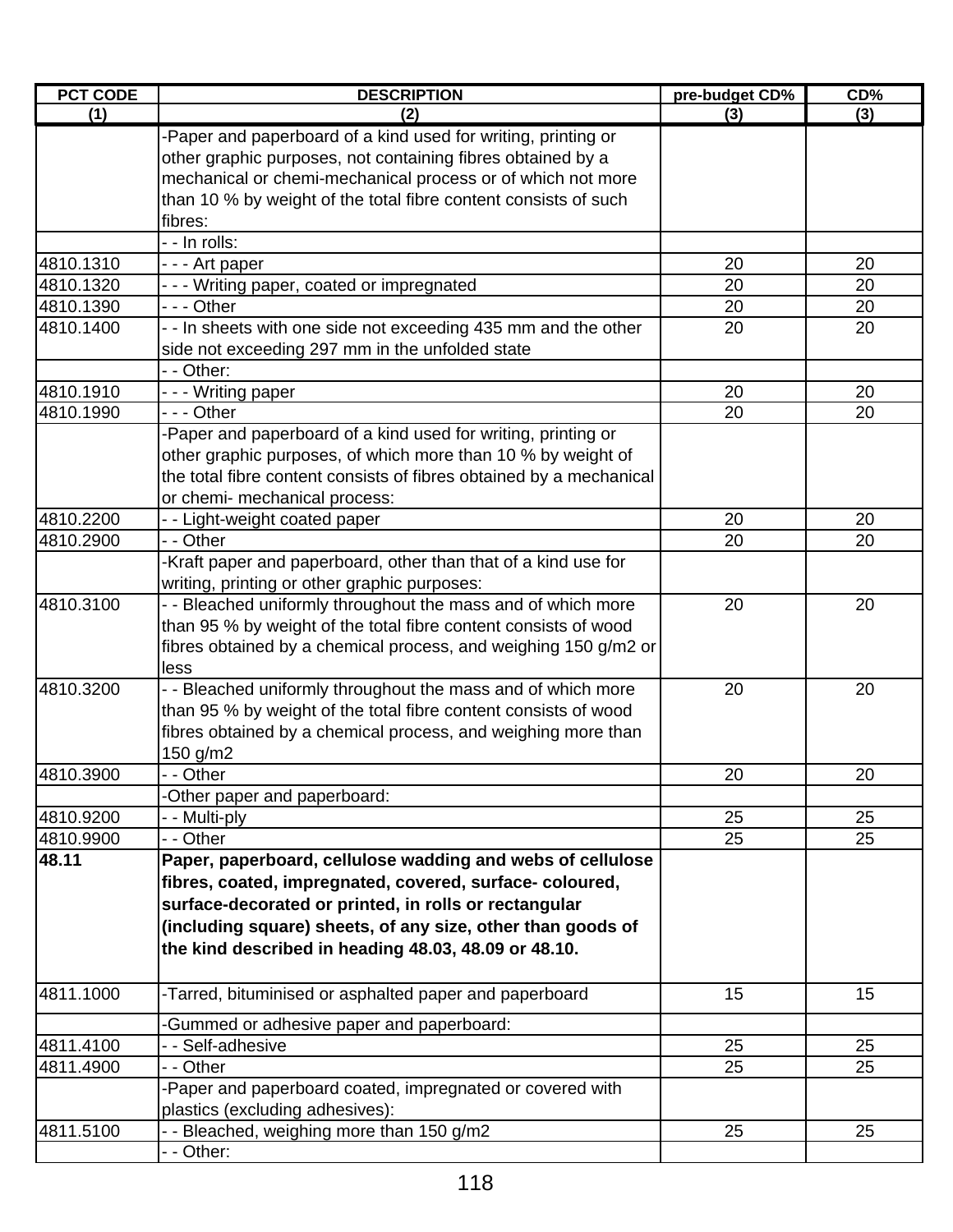| <b>PCT CODE</b> | <b>DESCRIPTION</b>                                                | pre-budget CD% | CD% |
|-----------------|-------------------------------------------------------------------|----------------|-----|
| (1)             | (2)                                                               | (3)            | (3) |
| 4811.5910       | - - - Thermal fax paper                                           | 15             | 15  |
| 4811.5920       | --- Volatile corrosive inhobitor (VCI) paper                      | 5              | 5   |
| 4811.5930       | --- Floor coverings on a base of paper or of paperboard,          | 25             | 25  |
|                 | whether or not cut to size                                        |                |     |
| 4811.5990       | --- Other                                                         | 20             | 20  |
|                 | -Paper and paperboard, coated, impregnated or covered with        |                |     |
|                 | wax, paraffin wax, stearin, oil or glycerol:                      |                |     |
| 4811.6010       | --- Wax paper                                                     | 20             | 20  |
| 4811.6020       | - - - Floor coverings on a base of paper or of paperboard,        | 25             | 25  |
|                 | whether or not cut to size                                        |                |     |
| 4811.6090       | --- Other                                                         | 20             | 20  |
| 4811.9000       | -Other paper, paperboard, cellulose wadding and webs of           | 25             | 25  |
|                 | cellulose fibres                                                  |                |     |
| 4812.0000       | Filter blocks, slabs and plates, of paper pulp.                   | 15             | 15  |
| 48.13           | Cigarette paper, whether or not cut to size or in the form of     |                |     |
|                 | booklets or tubes.                                                |                |     |
|                 | -In the form of booklets or tubes:                                |                |     |
| 4813.1010       | --- In the form of booklets                                       | 25             | 25  |
| 4813.1020       | --- In the form of tubes                                          | 25             | 25  |
| 4813.2000       | -In rolls of a width not exceeding 5cm                            | 25             | 25  |
| 4813.9000       | -Other                                                            | 25             | 25  |
| 48.14           | Wallpaper and similar wall coverings; window                      |                |     |
|                 | transparencies of paper.                                          |                |     |
| 4814.1000       | - "Ingrain" paper                                                 | 25             | 25  |
| 4814.2000       | -Wallpaper and similar wall coverings, consisting of paper coated | 25             | 25  |
|                 | or covered, on the face side, with a grained, embossed,           |                |     |
|                 | coloured, design-printed or otherwise decorated layer of plastics |                |     |
|                 |                                                                   |                |     |
| 4814.9000       | -Other                                                            | 25             | 25  |
| [48.15]         |                                                                   |                |     |
| 48.16           | Carbon paper, self-copy paper and other copying or transfer       |                |     |
|                 | papers (other than those of heading 48.09), duplicator            |                |     |
|                 | stencils and offset plates, of paper, whether or not put up in    |                |     |
|                 | boxes.                                                            |                |     |
| 4816.2000       | -Self-copy paper                                                  | 15             | 15  |
| 4816.9000       | -Other                                                            | 15             | 15  |
| 48.17           | Envelopes, letter cards, plain postcards and                      |                |     |
|                 | correspondence cards, of paper or paperboard; boxes,              |                |     |
|                 | pouches, wallets and writing compendiums, of paper or             |                |     |
|                 | paperboard, containing an assortment of paper stationery.         |                |     |
| 4817.1000       | -Envelopes                                                        | 25             | 25  |
| 4817.2000       | -Letter cards, plain post-cards and correspondence cards          | 25             | 25  |
| 4817.3000       | -Boxes, pouches, wallets and writing compendiums, of paper or     | 25             | 25  |
|                 | paperboard, containing an assortment of paper stationery          |                |     |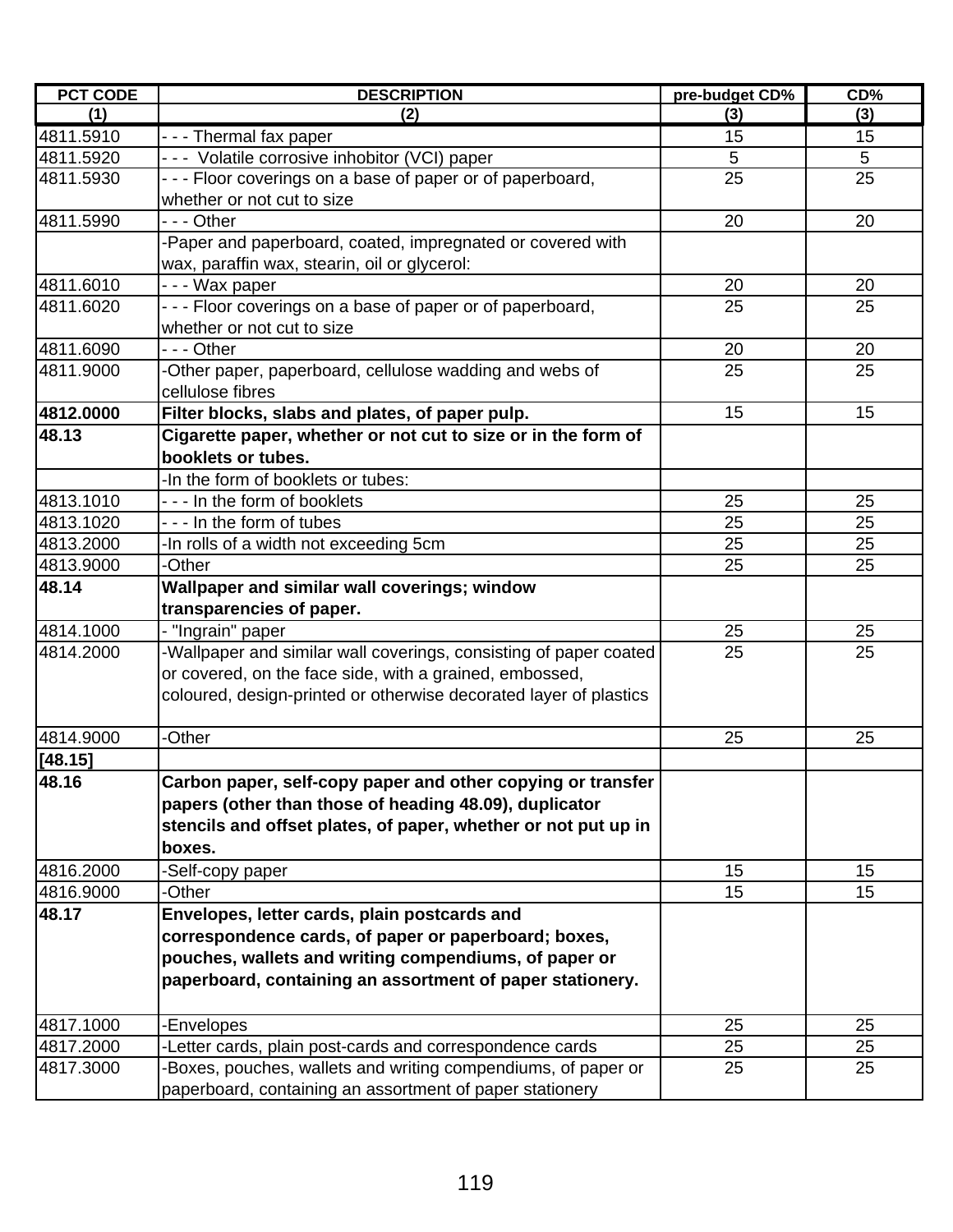| <b>PCT CODE</b> | <b>DESCRIPTION</b>                                                  | pre-budget CD% | CD% |
|-----------------|---------------------------------------------------------------------|----------------|-----|
| (1)             | (2)                                                                 | (3)            | (3) |
| 48.18           | Toilet paper and similar paper, cellulose wadding or webs of        |                |     |
|                 | cellulose fibres, of a kind used for household or sanitary          |                |     |
|                 | purposes, in rolls of a width not exceeding 36 cm, or cut to        |                |     |
|                 | size or shape; handkerchiefs, cleansing tissues, towels,            |                |     |
|                 | tablecloths, serviettes, napkins for babies, tampons, bed           |                |     |
|                 | sheets and similar household, sanitary or hospital articles,        |                |     |
|                 | articles of apparel and clothing accessories, of paper pulp,        |                |     |
|                 | paper, cellulose wadding or webs of cellulose fibres.               |                |     |
|                 |                                                                     |                |     |
| 4818.1000       | -Toilet paper                                                       | 25             | 25  |
| 4818.2000       | -Handkerchiefs, cleansing or facial tissues and towels              | 25             | 25  |
| 4818.3000       | -Tablecloths and serviettes                                         | 25             | 25  |
|                 | -Sanitary towels and tampons, napkins and napkin liners for         |                |     |
|                 | babies and similar sanitary articles:                               |                |     |
| 4818.4010       | --- Diapers for adults (patients) of weight exceeding 25 kg         | 10             | 10  |
| 4818.4020       | --- Diapers for Infants and babies                                  | 25             | 25  |
| 4818.4090       | - - - Other                                                         | 25             | 25  |
| 4818.5000       | -Articles of apparel and clothing accessories                       | 20             | 20  |
| 4818.9000       | -Other                                                              | 5              | 5   |
| 48.19           | Cartons, boxes, cases, bags and other packing containers,           |                |     |
|                 | of paper, paperboard, cellulose wadding or webs of                  |                |     |
|                 | cellulose fibres; box files, letter trays, and similar articles, of |                |     |
|                 | paper or paperboard of a kind used in offices, shops or the         |                |     |
|                 | like.                                                               |                |     |
| 4819.1000       | -Cartons, boxes and cases, of corrugated paper or paperboard        | 25             | 25  |
| 4819.2000       | -Folding cartons, boxes and cases, of non corrugated paper or       | 25             | 25  |
|                 | paperboard                                                          |                |     |
| 4819.3000       | -Sacks and bags, having a base of a width of 40 cm or more          | 25             | 25  |
| 4819.4000       | Other sacks and bags, including cones                               | 25             | 25  |
| 4819.5000       | -Other packing containers, including record sleeves                 | 25             | 25  |
| 4819.6000       | -Box files, letter trays, storage boxes and similar articles, of a  | 25             | 25  |
|                 | kind used in offices, shops or the like                             |                |     |
| 48.20           | Registers, account books, note books, order books, receipt          |                |     |
|                 | books, letter pads, memorandum pads, diaries and similar            |                |     |
|                 | articles, exercise books, blotting-pads, binders (loose-leaf or     |                |     |
|                 | other), folders, file covers, manifold business forms,              |                |     |
|                 | interleaved carbon sets and other articles of stationery, of        |                |     |
|                 | paper or paperboard; albums for samples or for collections          |                |     |
|                 | and book covers, of paper or paperboard.                            |                |     |
|                 |                                                                     |                |     |
|                 | -Registers, accounts books, note books, order books, receipt        |                |     |
|                 | books, letter pads, memorandum pads, diaries and similar            |                |     |
|                 | articles:                                                           |                |     |
| 4820.1010       | --- Note books, order books and receipt books                       | 25             | 25  |
| 4820.1020       | - - - Diaries                                                       | 25             | 25  |
| 4820.1090       | - - - Other                                                         | 25             | 25  |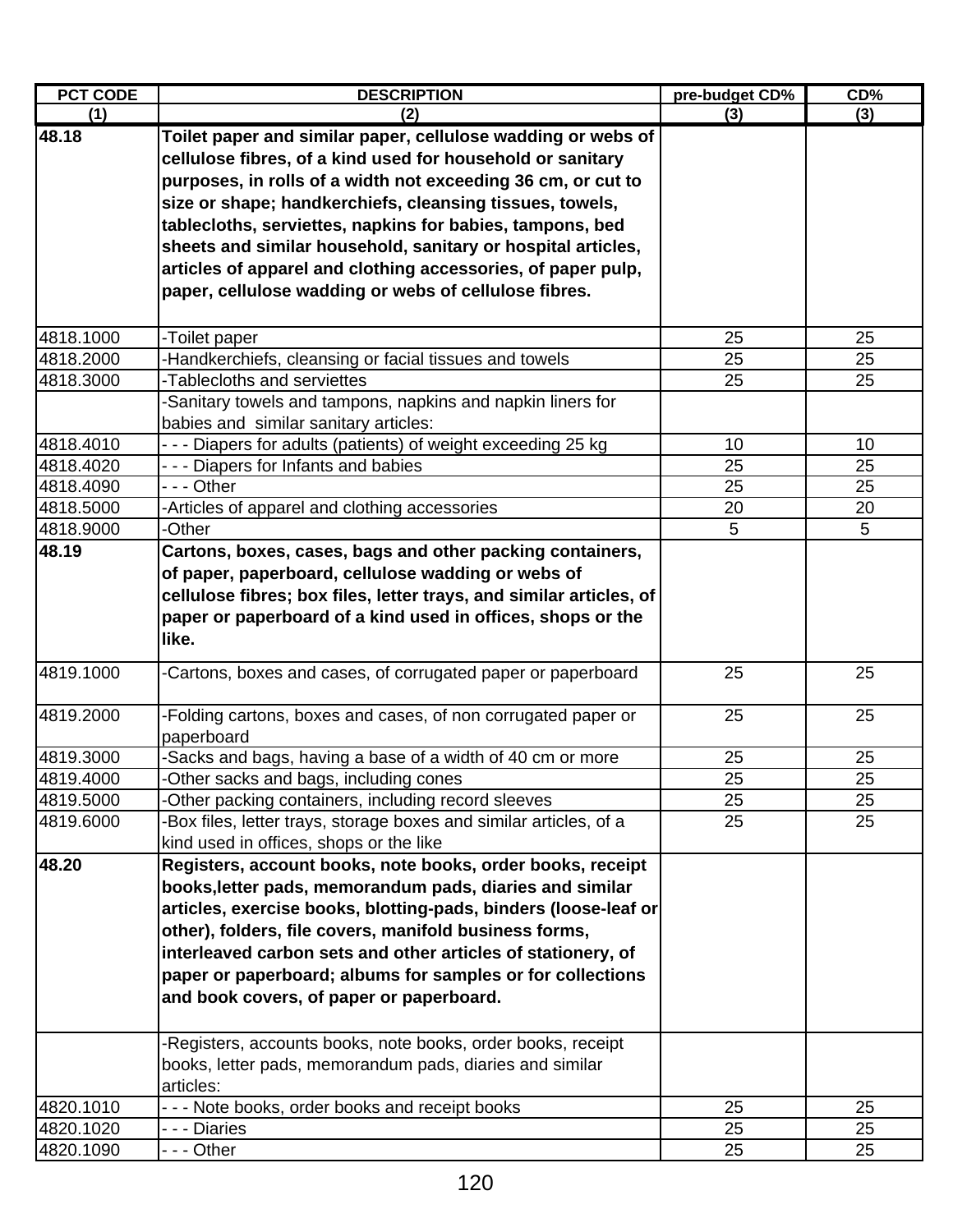| <b>PCT CODE</b> | <b>DESCRIPTION</b>                                               | pre-budget CD% | CD%         |
|-----------------|------------------------------------------------------------------|----------------|-------------|
| (1)             | (2)                                                              | (3)            | (3)         |
| 4820.2000       | -Exercise books                                                  | 25             | 25          |
| 4820.3000       | -Binders (other than book covers), folders and file covers       | 25             | 25          |
| 4820.4000       | -Manifold business forms and interleaved carbon sets             | 25             | 25          |
| 4820.5000       | -Albums for samples or for collections                           | 25             | 25          |
| 4820.9000       | -Other                                                           | 25             | 25          |
| 48.21           | Paper or paperboard labels of all kinds, whether or not          |                |             |
|                 | printed.                                                         |                |             |
|                 | -Printed:                                                        |                |             |
| 4821.1010       | --- Paper graphics of a kind used for decoration for vehicles of | 25             | 25          |
|                 | heading 87.11                                                    |                |             |
| 4821.1020       | --- Paper graphics of a kind used for decoration for vehicles of | 25             | 25          |
|                 | heading 8701.9020                                                |                |             |
| 4821.1030       | --- Other for motor cars and vehicles                            | 25             | 25          |
| 4821.1040       | --- Printed labels of paper                                      | $\overline{0}$ | $\mathbf 0$ |
| 4821.1090       | --- Other                                                        | 25             | 25          |
| 4821.9000       | -Other                                                           | 25             | 25          |
| 48.22           | Bobbins, spools, cops and similar supports of paper pulp,        |                |             |
|                 | paper or paperboard (whether or not perforated or                |                |             |
|                 | hardened).                                                       |                |             |
| 4822.1000       | -Of a kind used for winding textile yarn                         | 25             | 25          |
| 4822.9000       | -Other                                                           | 25             | 25          |
| 48.23           | Other paper, paperboard, cellulose wadding and webs of           |                |             |
|                 | cellulose fibres, cut to size or shape; other articles of paper  |                |             |
|                 | pulp, paper, paperboard, cellulose wadding or webs of            |                |             |
|                 | cellulose fibres.                                                |                |             |
| 4823.2000       | -Filter paper and paperboard                                     | 20             | 20          |
| 4823.4000       | Rolls, sheets and dials, printed for self-recording apparatus    | 15             | 15          |
|                 | - Trays, dishes, plates, cups and the like, of paper or          |                |             |
|                 | paperboard:                                                      |                |             |
| 4823.6100       | -- Of bamboo                                                     | 25             | 25          |
| 4823.6900       | -- Other                                                         | 25             | 25          |
| 4823.7000       | -Moulded or pressed articles of paper pulp                       | 25             | 25          |
|                 | -Other:                                                          |                |             |
| 4823.9010       | - - - Cards for jacquard machines                                | 5              | 5           |
| 4823.9020       | --- Patterns, design cards for textile and leather garments      | 5              | 5           |
| 4823.9030       | --- Diamond dotted paper                                         | 5              | 5           |
| 4823.9040       | --- Double side adhesive tapes                                   | 5              | 5           |
| 4823.9090       | --- Other                                                        | 25             | 25          |
| 49.01           | Printed books, brochures, leaflets and similar printed           |                |             |
|                 | matter, whether or not in single sheets.                         |                |             |
| 4901.1000       | -In single sheets, whether or not folded                         | 10             | 10          |
|                 | -Other:                                                          |                |             |
| 4901.9100       | - - Dictionaries and encyclopaedias, and serial instalments      | $\mathbf 0$    | $\mathbf 0$ |
|                 | thereof                                                          |                |             |
|                 | - - Other:                                                       |                |             |
| 4901.9910       | - - - Holy Quran(Arabic text with or without translation)        | $\mathbf 0$    | $\mathbf 0$ |
| 4901.9990       | - - - Other                                                      | $\mathbf 0$    | 0           |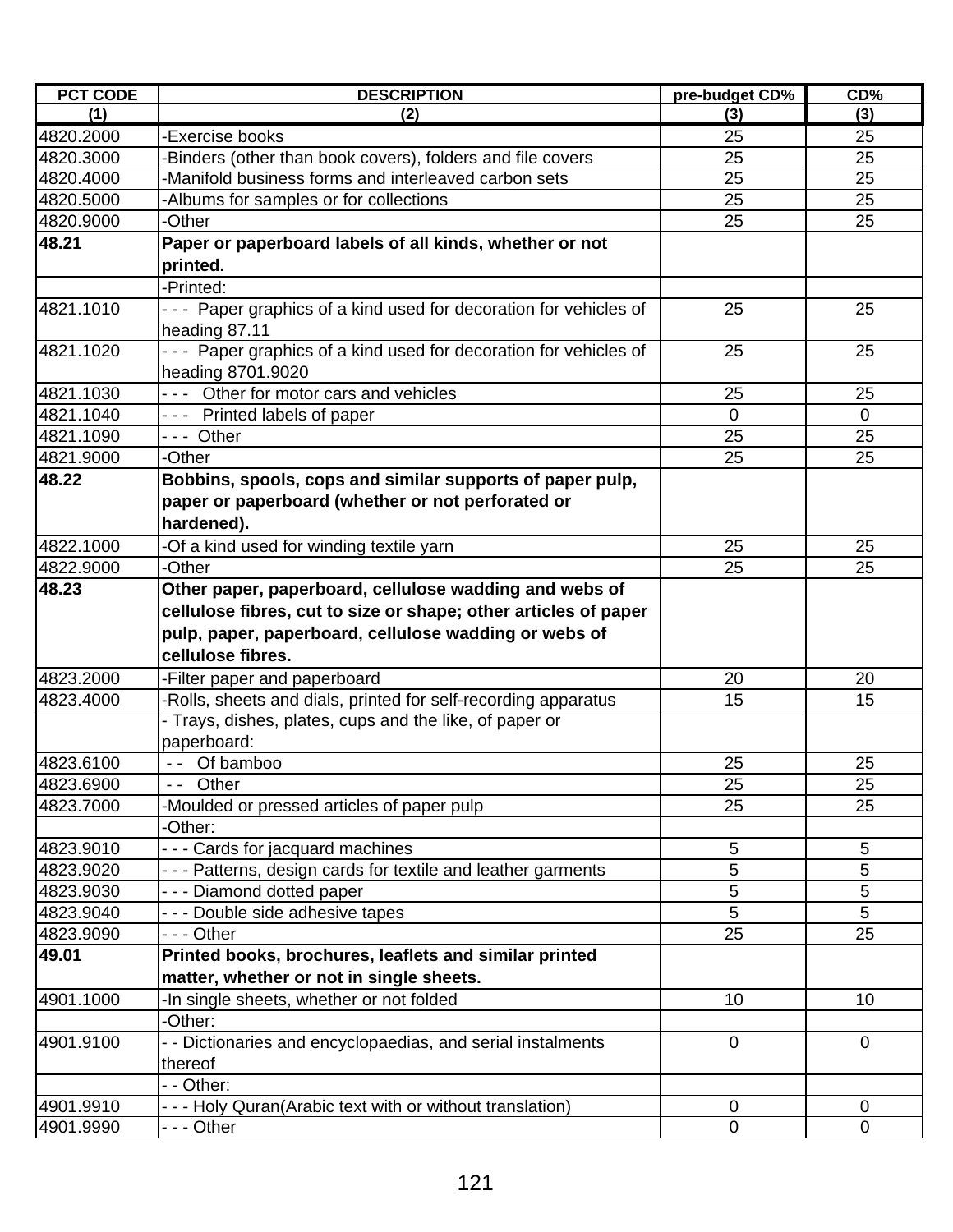| <b>PCT CODE</b> | <b>DESCRIPTION</b>                                              | pre-budget CD% | CD%             |
|-----------------|-----------------------------------------------------------------|----------------|-----------------|
| (1)             | (2)                                                             | (3)            | (3)             |
| 49.02           | Newspapers, journals and periodicals, whether or not            |                |                 |
|                 | illustrated or containing advertising material.                 |                |                 |
| 4902.1000       | -Appearing at least four times a week                           | 0              | $\mathbf 0$     |
| 4902.9000       | - Other                                                         | 0              | 0               |
| 4903.0000       | Children's picture, drawing or colouring books.                 | $\mathbf 0$    | $\mathbf 0$     |
| 4904.0000       | Music, printed or in manuscript, whether or not bound or        | 5              | 5               |
|                 | illustrated.                                                    |                |                 |
| 49.05           | Maps and hydrographic or similar charts of all kinds,           |                |                 |
|                 | including atlases, wall maps, topographical plans and           |                |                 |
|                 | globes, printed.                                                |                |                 |
| 4905.1000       | -Globes                                                         | 5              | 5               |
|                 | -Other:                                                         |                |                 |
| 4905.9100       | - - In book form                                                | $\sqrt{5}$     | $5\phantom{.0}$ |
| 4905.9900       | - - Other                                                       | $\sqrt{5}$     | 5               |
| 4906.0000       | Plans and drawings for architectural, engineering, industrial,  | 5              | 5               |
|                 | commercial, topographical or similar purposes, being            |                |                 |
|                 | originals drawn by hand; hand-written texts; photographic       |                |                 |
|                 | reproductions on sensitised paper and carbon copies of the      |                |                 |
|                 | foregoing.                                                      |                |                 |
| 4907.0000       | Unused postage, revenue or similar stamps of current or         | 5              | 5               |
|                 | new issue in the country in which they have, or will have, a    |                |                 |
|                 | recognised face value; stamp-impressed paper; banknotes,        |                |                 |
|                 | cheque forms; stock, share or bond certificates and similar     |                |                 |
|                 | documents of title.                                             |                |                 |
| 49.08           | Transfers (decalcomanias).                                      |                |                 |
| 4908.1000       | -Transfers (decalcomanias), vitrifiable                         | 5              | 5               |
| 4908.9000       | -Other                                                          | 20             | 20              |
| 4909.0000       | Printed or illustrated postcards; printed cards bearing         | 25             | 25              |
|                 | personal greetings, messages or announcements, whether          |                |                 |
|                 | or not illustrated, with or without envelopes or trimmings.     |                |                 |
|                 |                                                                 |                |                 |
| 4910.0000       | Calendars of any kind, printed, including calendar blocks.      | 25             | 25              |
| 49.11           | Other printed matter, including printed pictures and            |                |                 |
|                 | photographs.                                                    |                |                 |
| 4911.1000       | -Trade advertising material, commercial catalogues and the like | 5              | 5               |
|                 |                                                                 |                |                 |
|                 | -Other:                                                         |                |                 |
| 4911.9100       | - - Pictures, designs and photographs                           | 10             | 10              |
| 4911.9900       | - - Other                                                       | 10             | 10              |
| 5001.0000       | Silk-worm cocoons suitable for reeling.                         | 5              | 5               |
| 5002.0000       | Raw silk (not thrown).                                          | $\sqrt{5}$     | 5               |
| 5003.0000       | Silk waste (including cocoons unsuitable for reeling, yarn      | 5              | 5               |
|                 | waste and garneted stock).                                      |                |                 |
| 5004.0000       | Silk yarn (other than yarn spun from silk waste) not put up     | 5              | 5               |
|                 | for retail sale.                                                |                |                 |
| 5005.0000       | Yarn spun from silk waste, not put up for retail sale.          | 0              | 0               |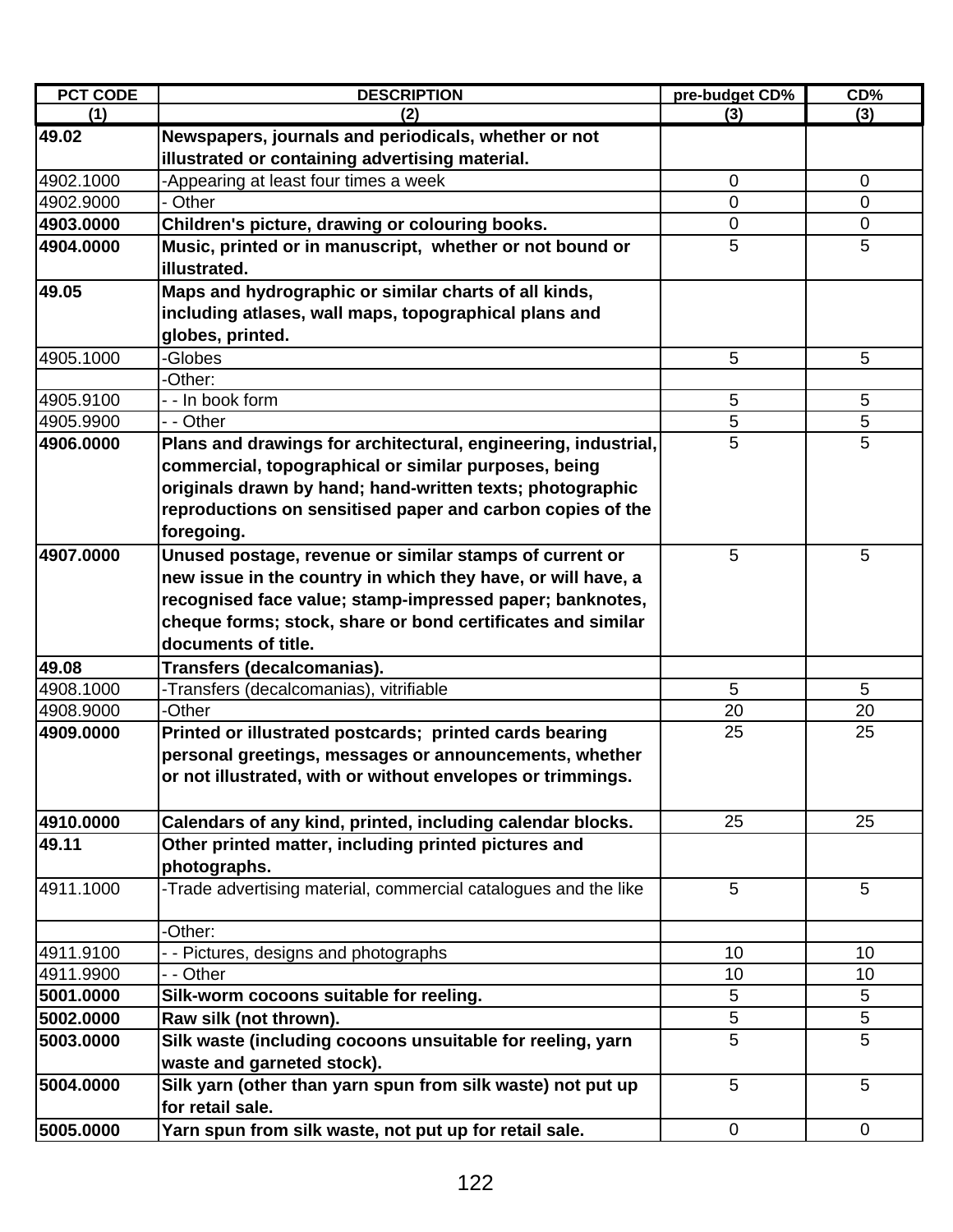| <b>PCT CODE</b> | <b>DESCRIPTION</b>                                                   | pre-budget CD% | CD%             |
|-----------------|----------------------------------------------------------------------|----------------|-----------------|
| (1)             | (2)                                                                  | (3)            | (3)             |
| 5006.0000       | Silk yarn and yarn spun from silk waste, put up for retail           | 5              | 5               |
|                 | sale; silk-worm gut.                                                 |                |                 |
| 50.07           | Woven fabrics of silk or of silk waste.                              |                |                 |
| 5007.1000       | -Fabrics of noil silk                                                | 15             | 15              |
| 5007.2000       | -Other fabrics, containing 85 % or more by weight of silk or of silk | 15             | 15              |
|                 | waste other than noil silk                                           |                |                 |
| 5007.9000       | -Other fabrics                                                       | 15             | 15              |
| 51.01           | Wool, not carded or combed.                                          |                |                 |
|                 | -Greasy, including fleece-washed wool:                               |                |                 |
| 5101.1100       | - - Shorn wool                                                       | $\mathbf 0$    | $\mathbf 0$     |
| 5101.1900       | - - Other                                                            | 0              | 0               |
|                 | -Degreased, not carbonised:                                          |                |                 |
| 5101.2100       | - - Shorn wool                                                       | 0              | $\mathbf 0$     |
| 5101.2900       | - - Other                                                            | 0              | $\overline{0}$  |
| 5101.3000       | -Carbonised                                                          | 0              | 0               |
| 51.02           | Fine or coarse animal hair, not carded or combed.                    |                |                 |
|                 | -Fine animal hair:                                                   |                |                 |
| 5102.1100       | - - Of Kashmir (cashmere) goats                                      | 5              | 5               |
| 5102.1900       | - - Other                                                            | 5              | 5               |
| 5102.2000       | -Coarse animal hair                                                  | 5              | 5               |
| 51.03           | Waste of wool or of fine or coarse animal hair, including yarn       |                |                 |
|                 | waste but excluding garnetted stock.                                 |                |                 |
| 5103.1000       | -Noils of wool or of fine animal hair                                | 5              | 5               |
| 5103.2000       | -Other waste of wool or of fine animal hair                          | 5              | 5               |
| 5103.3000       | -Waste ofcoarse animal hair                                          | 5              | 5               |
| 5104.0000       | Garnetted stock of wool or of fine or coarse animal hair.            | 5              | 5               |
| 51.05           | Wool and fine or coarse animal hair, carded or combed                |                |                 |
|                 | (including combed wool in fragments).                                |                |                 |
| 5105.1000       | -Carded wool                                                         | $\overline{0}$ | $\overline{0}$  |
|                 | -Wool tops and other combed wool:                                    |                |                 |
| 5105.2100       | - - Combed wool in fragments                                         | $\overline{0}$ | $\overline{0}$  |
| 5105.2900       | - - Other                                                            | $\overline{0}$ | 0               |
|                 | -Fine animal hair, carded or combed:                                 |                |                 |
| 5105.3100       | - - Of Kashmir (cashmere) goats                                      | 5              | 5               |
| 5105.3900       | - - Other                                                            | 5              | 5               |
| 5105.4000       | -Coarse animal hair, carded or combed                                | 5              | 5               |
| 51.06           | Yarn of carded wool, not put up for retail sale.                     |                |                 |
| 5106.1000       | Containing 85 % or more by weight of wool                            | 5              | 5               |
| 5106.2000       | Containing less than 85 % by weight of wool                          | 5              | 5               |
| 51.07           | Yarn of combed wool, not put up for retail sale.                     |                |                 |
| 5107.1000       | Containing 85 % or more by weight of wool                            | 5              | $5\phantom{.0}$ |
| 5107.2000       | Containing less than 85 % by weight of wool                          | 5              | 5               |
| 51.08           | Yarn of fine animal hair (carded or combed), not put up for          |                |                 |
|                 | retail sale.                                                         |                |                 |
| 5108.1000       | -Carded                                                              | 5              | $5\phantom{.0}$ |
| 5108.2000       | -Combed                                                              | 5              | 5               |
| 51.09           | Yarn of wool or of fine animal hair, put up for retail sale.         |                |                 |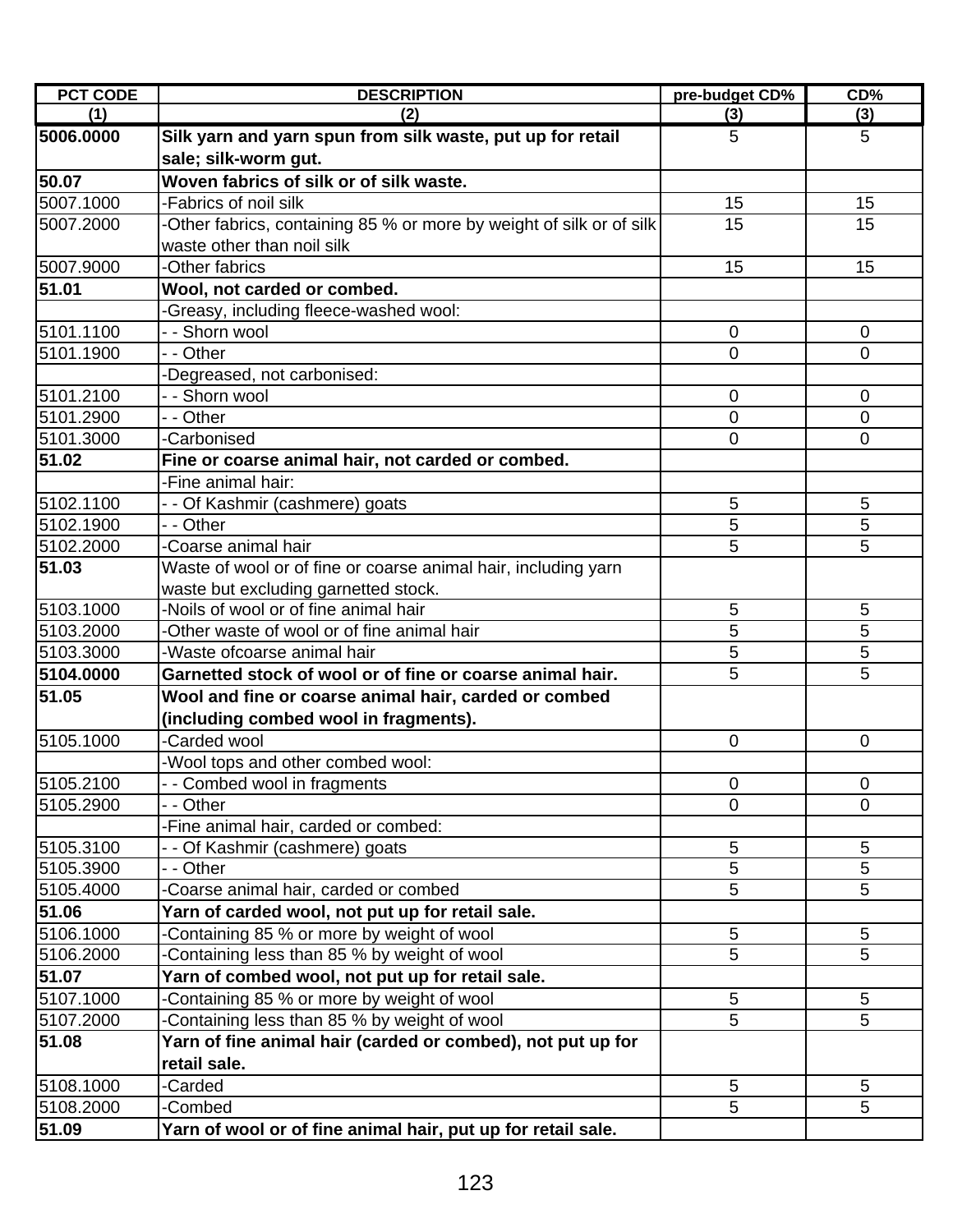| <b>PCT CODE</b> | <b>DESCRIPTION</b>                                                                                                                      | pre-budget CD%  | CD%            |
|-----------------|-----------------------------------------------------------------------------------------------------------------------------------------|-----------------|----------------|
| (1)             | (2)                                                                                                                                     | (3)             | (3)            |
| 5109.1000       | -Containing 85 % or more by weight of wool or of fine animal hair                                                                       | 10              | 10             |
| 5109.9000       | -Other                                                                                                                                  | 10              | 10             |
| 5110.0000       | Yarn of coarse animal hair or of horsehair (including gimped<br>horsehair yarn), whether or not put up for retail sale.                 | 10              | 10             |
| 51.11           | Woven fabrics of carded wool or of carded fine animal hair.                                                                             |                 |                |
|                 | Containing 85 % or more by weight of wool or of fine animal<br>hair:                                                                    |                 |                |
| 5111.1100       | - - Of a weight not exceeding 300 g/m <sup>2</sup>                                                                                      | 15              | 15             |
| 5111.1900       | - - Other                                                                                                                               | 15              | 15             |
| 5111.2000       | -Other, mixed mainly or solely with man-made filaments                                                                                  | 15              | 15             |
| 5111.3000       | -Other, mixed mainly or solely with man-made staple fibre                                                                               | 15              | 15             |
| 5111.9000       | -Other                                                                                                                                  | 15              | 15             |
| 51.12           | Woven fabrics of combed wool or of combed fine animal<br>hair.<br>-Containing 85 % or more by weight of wool or of fine animal<br>hair: |                 |                |
| 5112.1100       |                                                                                                                                         | 15              | 15             |
| 5112.1900       | $-$ - Of a weight not exceeding 200 g/m <sup>2</sup><br>- - Other                                                                       | 15              | 15             |
| 5112.2000       | -Other, mixed mainly or solely with man-made filaments                                                                                  | 15              | 15             |
| 5112.3000       | -Other, mixed mainly or solely with man-made staple fibres                                                                              | 15              | 15             |
| 5112.9000       | -Other                                                                                                                                  | 15              | 15             |
| 5113.0000       | Woven fabrics of coarse animal hair or of horsehair.                                                                                    | 15              | 15             |
| 52.01           | Cotton, not carded or combed.                                                                                                           |                 |                |
| 5201.0010       | - - - American                                                                                                                          | 0               | 0              |
| 5201.0020       | - - - Egyptian                                                                                                                          | 0               | $\mathbf 0$    |
| 5201.0090       | - - - Other                                                                                                                             | 0               | $\overline{0}$ |
| 52.02           | Cotton waste (including yarn waste and garnetted stock).                                                                                |                 |                |
| 5202.1000       | -Yarn waste (including thread waste)                                                                                                    | 10              | 10             |
|                 | -Other:                                                                                                                                 |                 |                |
| 5202.9100       | - - Garnetted stock                                                                                                                     | 10 <sup>1</sup> | 10             |
| 5202.9900       | - - Other                                                                                                                               | 10              | 10             |
| 5203.0000       | Cotton, carded or combed.                                                                                                               | 5               | 5              |
| 52.04           | Cotton sewing thread, whether or not put up for retail sale.                                                                            |                 |                |
|                 | -Not put up for retail sale:                                                                                                            |                 |                |
| 5204.1100       | - - Containing 85 % or more by weight of cotton                                                                                         | 25              | 25             |
| 5204.1900       | - - Other                                                                                                                               | 25              | 25             |
|                 | -Put up for retail sale:                                                                                                                |                 |                |
| 5204.2010       | --- For sewing                                                                                                                          | 25              | 25             |
| 5204.2020       | --- For embroidery                                                                                                                      | 25              | 25             |
| 5204.2090       | --- Other                                                                                                                               | 25              | 25             |
| 52.05           | Cotton yarn (other than sewing thread), containing 85 % or                                                                              |                 |                |
|                 | more by weight of cotton, not put up for retail sale.                                                                                   |                 |                |
|                 | -Single yarn, of uncombed fibres:                                                                                                       |                 |                |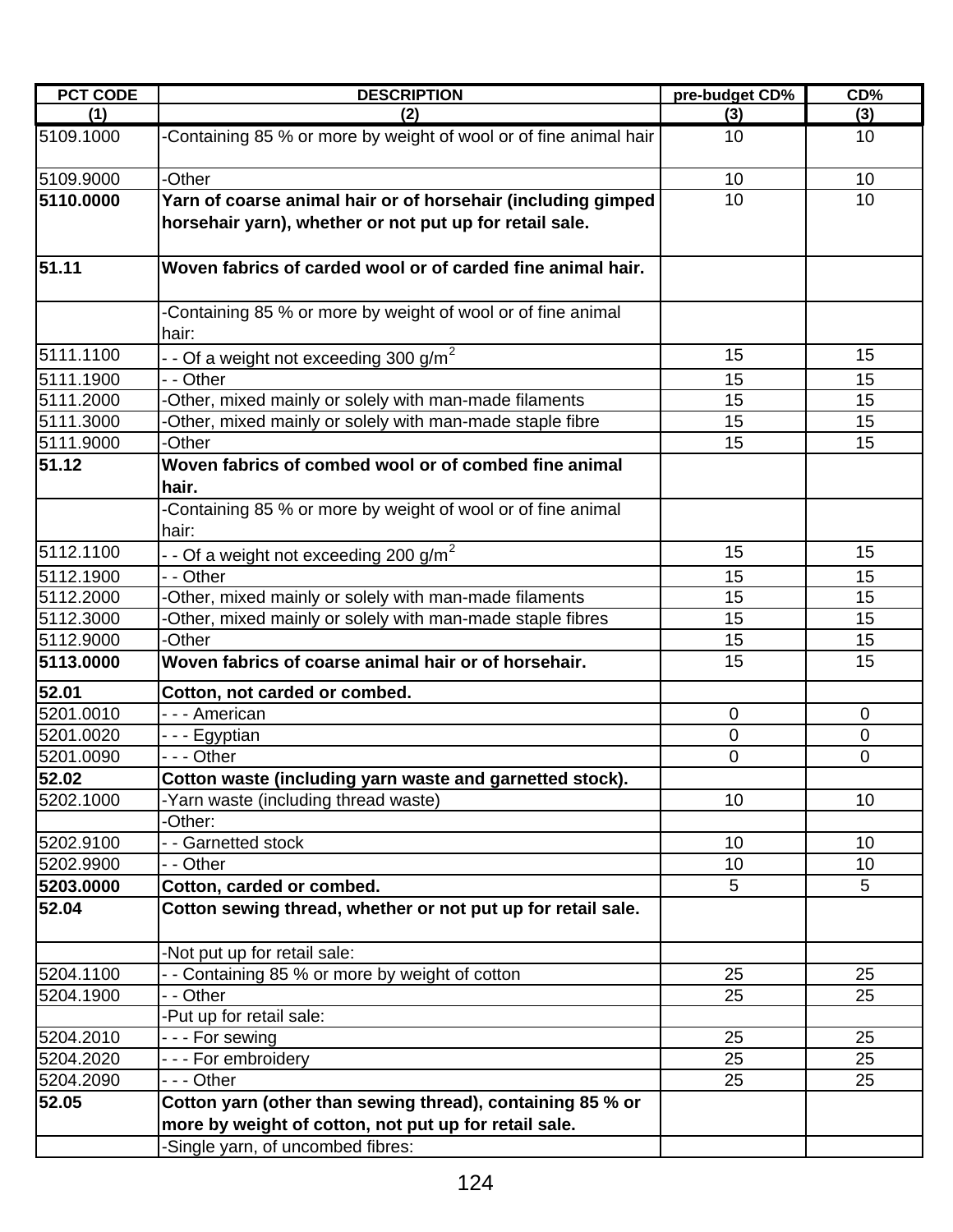| <b>PCT CODE</b> | <b>DESCRIPTION</b>                                                                                                                                                            | pre-budget CD% | CD% |
|-----------------|-------------------------------------------------------------------------------------------------------------------------------------------------------------------------------|----------------|-----|
| (1)             | (2)                                                                                                                                                                           | (3)            | (3) |
| 5205.1100       | - - Measuring 714.29 decitex or more (not exceeding 14 metric<br>number)                                                                                                      | 5              | 5   |
| 5205.1200       | - - Measuring less than 714.29 decitex but not less than 232.56<br>decitex (exceeding 14 metric number but not exceeding 43<br>metric number)                                 | 5              | 5   |
| 5205.1300       | - - Measuring less than 232.56 decitex but not less than 192.31<br>decitex (exceeding 43 metric number but not exceeding 52<br>metric number):                                | 5              | 5   |
| 5205.1400       | - - Measuring less than 192.31 decitex but not less than 125<br>decitex (exceeding 52 metric number but not exceeding 80<br>metric number)                                    | 5              | 5   |
| 5205.1500       | - - Measuring less than 125 decitex (exceeding 80 metric<br>number)<br>-Single yarn, of combed fibres:                                                                        | 5              | 5   |
| 5205.2100       | - - Measuring 714.29 decitex or more (not exceeding 14 metric<br>number)                                                                                                      | 5              | 5   |
| 5205.2200       | - - Measuring less than 714.29 decitex but not less than 232.56<br>decitex (exceeding 14 metric number but not exceeding 43<br>metric number)                                 | 5              | 5   |
| 5205.2300       | - - Measuring less than 232.56 decitex but not less than 192.31<br>decitex (exceeding 43 metric number but not exceeding 52<br>metric number)                                 | 5              | 5   |
| 5205.2400       | - - Measuring less than 192.31 decitex but not less than 125<br>decitex (exceeding 52 metric number but not exceeding 80<br>metric number)                                    | 5              | 5   |
| 5205.2600       | - - Measuring less than 125 decitex but not less than 106.38<br>decitex (exceeding 80 metric number but not exceeding 94<br>metric number)                                    | 5              | 5   |
| 5205.2700       | - - Measuring less than 106.38 decitex but not less than 83.33<br>decitex (exceeding 94 metric number but not exceeding 120<br>metric number)                                 | 5              | 5   |
| 5205.2800       | - - Measuring less than 83.33 decitex (exceeding 120 metric<br>number)<br>-Multiple (folded) or cabled yarn, of uncombed fibres:                                              | 5              | 5   |
| 5205.3100       | - - Measuring per single yarn 714.29 decitex or more (not<br>exceeding 14 metric number per single yarn)                                                                      | 5              | 5   |
| 5205.3200       | - - Measuring per single yarn less than 714.29 decitex but not<br>less than 232.56 decitex (exceeding 14 metric number but not<br>exceeding 43 metric number per single yarn) | 5              | 5   |
| 5205.3300       | - - Measuring per single yarn less than 232.56 decitex but not<br>less than 192.31 decitex (exceeding 43 metric number but not<br>exceeding 52 metric number per single yarn) | 5              | 5   |
| 5205.3400       | - - Measuring per single yarn less than 192.31 decitex but not<br>less than 125 decitex (exceeding 52 metric number but not<br>exceeding 80 metric number per single yarn)    | 5              | 5   |
| 5205.3500       | - - Measuring per single yarn less than 125 decitex (exceeding 80<br>metric number per single yarn)<br>-Multiple (folded) or cabled yarn, of combed fibres:                   | 5              | 5   |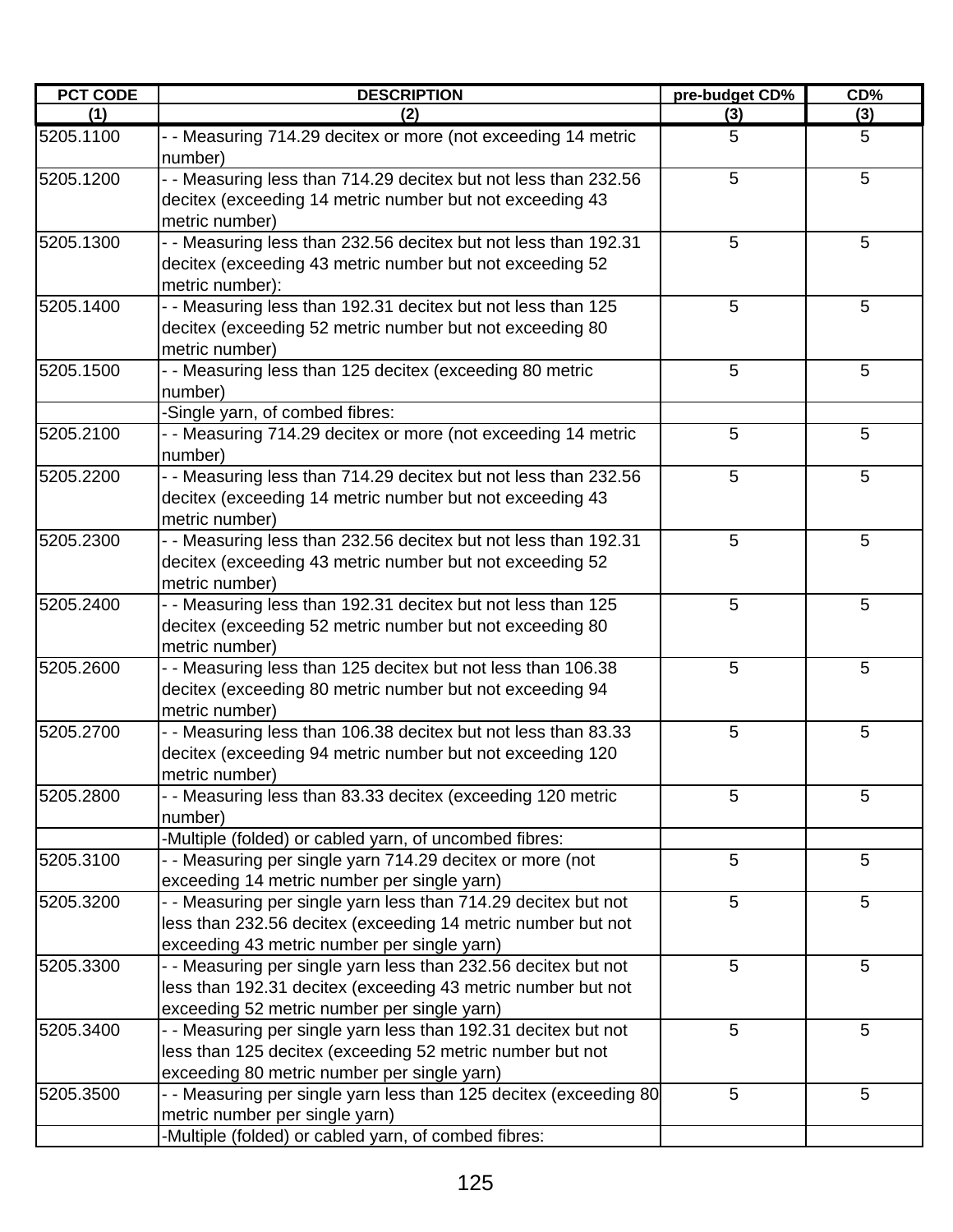| PCT CODE  | <b>DESCRIPTION</b>                                               | pre-budget CD% | CD% |
|-----------|------------------------------------------------------------------|----------------|-----|
| (1)       | (2)                                                              | (3)            | (3) |
| 5205.4100 | - - Measuring per single yarn 714.29 decitex or more (not        | 5              | 5   |
|           | exceeding 14 metric number per single yarn)                      |                |     |
| 5205.4200 | - - Measuring per single yarn less than 714.29 decitex but not   | 5              | 5   |
|           | less than 232.56 decitex (exceeding 14 metric number but not     |                |     |
|           | exceeding 43 metric number per single yarn)                      |                |     |
| 5205.4300 | - - Measuring per single yarn less than 232.56 decitex but not   | 5              | 5   |
|           | less than 192.31 decitex (exceeding 43 metric number but not     |                |     |
|           | exceeding 52 metric number per single yarn)                      |                |     |
| 5205.4400 | - - Measuring per single yarn less than 192.31 decitex but not   | 5              | 5   |
|           | less than 125 decitex (exceeding 52 metric number but not        |                |     |
|           | exceeding 80 metric number per single yarn)                      |                |     |
| 5205.4600 | - - Measuring per single yarn less than 125 decitex but not less | 5              | 5   |
|           | than 106.38 decitex (exceeding 80 metric number but not          |                |     |
|           | exceeding 94 metric number per single yarn)                      |                |     |
| 5205.4700 | - - Measuring per single yarn less than 106.38 decitex but not   | 5              | 5   |
|           | less than 83.33 decitex (exceeding 94 metric number but not      |                |     |
|           | exceeding 120 metric number per single yarn)                     |                |     |
| 5205.4800 | - - Measuring per single yarn less than 83.33 decitex (exceeding | 5              | 5   |
|           | 120 metric number per single yarn)                               |                |     |
| 52.06     | Cotton yarn (other than sewing thread), containing less than     |                |     |
|           | 85 % by weight of cotton, not put up for retail sale.            |                |     |
|           | -Single yarn, of uncombed fibres:                                |                |     |
| 5206.1100 | - - Measuring 714.29 decitex or more (not exceeding 14 metric    | 5              | 5   |
|           | number)                                                          |                |     |
| 5206.1200 | - - Measuring less than 714.29 decitex but not less than 232.56  | 5              | 5   |
|           | decitex (exceeding 14 metric number but not exceeding 43         |                |     |
|           | metric number)                                                   |                |     |
| 5206.1300 | - - Measuring less than 232.56 decitex but not less than 192.31  | 5              | 5   |
|           | decitex (exceeding 43 metric number but not exceeding 52         |                |     |
|           | metric number)                                                   |                |     |
| 5206.1400 | Measuring less than 192.31 decitex but not less than 125         | 5              | 5   |
|           | decitex (exceeding 52 metric number but not exceeding 80         |                |     |
|           | metric number)                                                   |                |     |
| 5206.1500 | - - Measuring less than 125 decitex (exceeding 80 metric         | 5              | 5   |
|           | number)                                                          |                |     |
|           | -Single yarn, of combed fibres:                                  |                |     |
| 5206.2100 | - - Measuring 714.29 decitex or more (not exceeding 14 metric    | 5              | 5   |
|           | number)                                                          |                |     |
| 5206.2200 | - - Measuring less than 714.29 decitex but not less than 232.56  | 5              | 5   |
|           | decitex (exceeding 14 metric number but not exceeding 43         |                |     |
|           | metric number)                                                   |                |     |
| 5206.2300 | - - Measuring less than 232.56 decitex but not less than 192.31  | 5              | 5   |
|           | decitex (exceeding 43 metric number but not exceeding 52         |                |     |
|           | metric number)                                                   |                |     |
| 5206.2400 | - - Measuring less than 192.31 decitex but not less than 125     | 5              | 5   |
|           | decitex (exceeding 52 metric number but not exceeding 80         |                |     |
|           | metric number)                                                   |                |     |
| 5206.2500 | - - Measuring less than 125 decitex (exceeding 80 metric         | 5              | 5   |
|           | number)                                                          |                |     |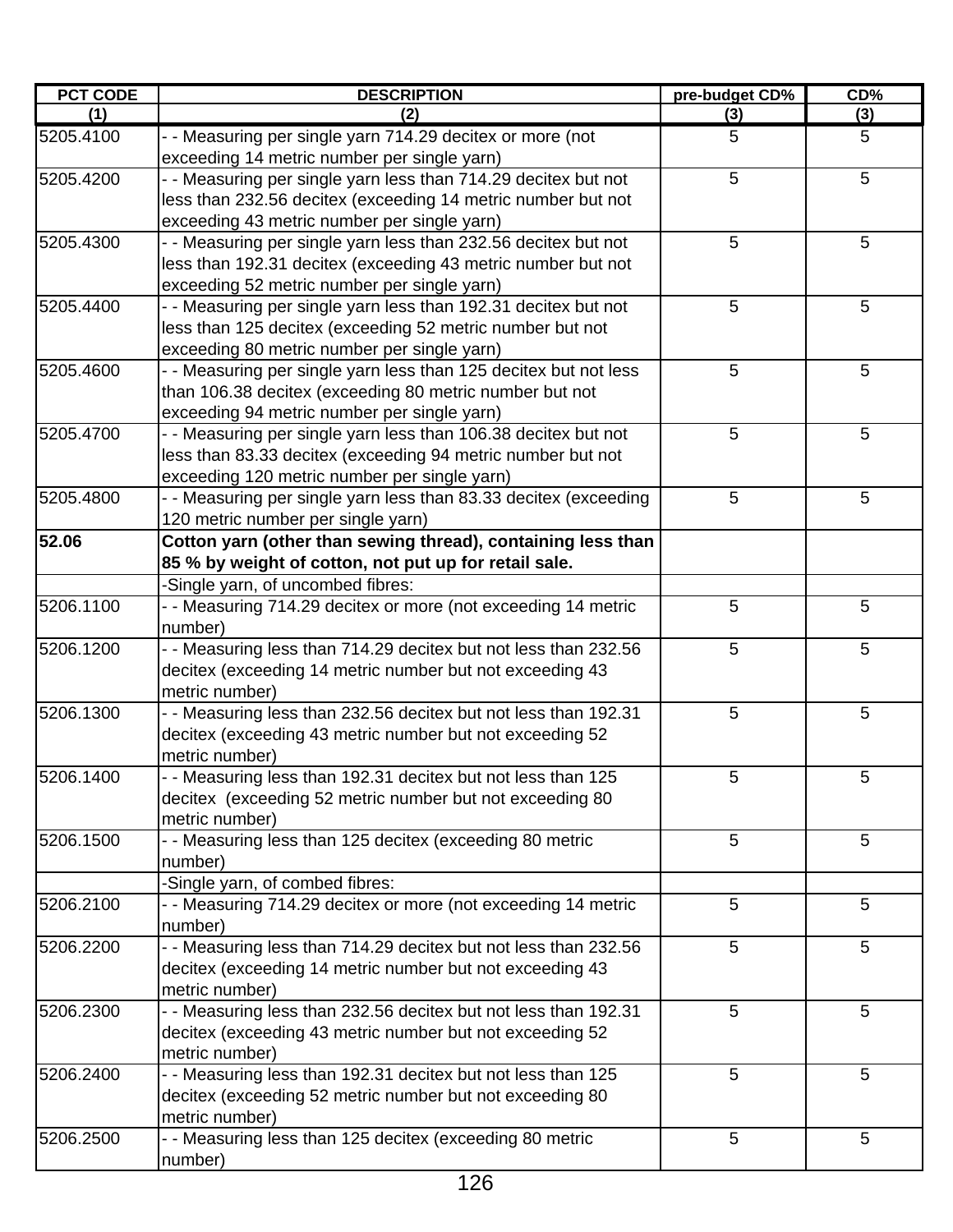| <b>PCT CODE</b> | <b>DESCRIPTION</b>                                                                                          | pre-budget CD%  | CD% |
|-----------------|-------------------------------------------------------------------------------------------------------------|-----------------|-----|
| (1)             | (2)                                                                                                         | (3)             | (3) |
|                 | -Multiple (folded) or cabled yarn, of uncombed fibres:                                                      |                 |     |
| 5206.3100       | - - Measuring per single yarn 714.29 decitex or more (not                                                   | 5               | 5   |
|                 | exceeding 14 metric number per single yarn)                                                                 |                 |     |
| 5206.3200       | - - Measuring per single yarn less than 714.29 decitex but not                                              | 5               | 5   |
|                 | less than 232.56 decitex (exceeding 14 metric number but not                                                |                 |     |
|                 | exceeding 43 metric number per single yarn)                                                                 |                 |     |
| 5206.3300       | - - Measuring per single yarn less than 232.56 decitex but not                                              | 5               | 5   |
|                 | less than 192.31 decitex (exceeding 43 metric number but not                                                |                 |     |
|                 | exceeding 52 metric number per single yarn)                                                                 |                 |     |
| 5206.3400       | - - Measuring per single yarn less than 192.31 decitex but not                                              | 5               | 5   |
|                 | less than 125 decitex (exceeding 52 metric number but not                                                   |                 |     |
|                 | exceeding 80 metric number per single yarn)                                                                 |                 |     |
| 5206.3500       | - - Measuring per single yarn less than 125 decitex (exceeding 80                                           | 5               | 5   |
|                 | metric number per single yarn)                                                                              |                 |     |
|                 | -Multiple (folded) or cabled yarn, of combed fibres:                                                        |                 |     |
| 5206.4100       | - - Measuring per single yarn 714.29 decitex or more (not                                                   | 5               | 5   |
|                 | exceeding 14 metric number per single yarn)                                                                 |                 |     |
| 5206.4200       | - - Measuring per single yarn less than 714.29 decitex but not                                              | 5               | 5   |
|                 | less than 232.56 decitex (exceeding 14 metric number but not                                                |                 |     |
| 5206.4300       | exceeding 43 metric number per single yarn)                                                                 | 5               | 5   |
|                 | - - Measuring per single yarn less than 232.56 decitex but not                                              |                 |     |
|                 | less than 192.31 decitex (exceeding 43 metric number but not<br>exceeding 52 metric number per single yarn) |                 |     |
| 5206.4400       | - - Measuring per single yarn less than 192.31 decitex but not                                              | 5               | 5   |
|                 | less than 125 decitex (exceeding 52 metric number but not                                                   |                 |     |
|                 | exceeding 80 metric number per single yarn)                                                                 |                 |     |
| 5206.4500       | - - Measuring per single yarn less than 125 decitex (exceeding 80                                           | 5               | 5   |
|                 | metric number per single yarn)                                                                              |                 |     |
| 52.07           | Cotton yarn (other than sewing thread) put up for retail sale.                                              |                 |     |
|                 |                                                                                                             |                 |     |
| 5207.1000       | Containing 85 % or more by weight of cotton                                                                 | 10 <sub>1</sub> | 10  |
| 5207.9000       | -Other                                                                                                      | 10              | 10  |
| 52.08           | Woven fabrics of cotton, containing 85 % or more by weight                                                  |                 |     |
|                 | of cotton, weighing not more than 200 $g/m^2$ .                                                             |                 |     |
|                 | -Unbleached:                                                                                                |                 |     |
| 5208.1100       | - - Plain weave, weighing not more than 100 g/m <sup>2</sup>                                                | 25              | 25  |
| 5208.1200       |                                                                                                             | 25              | 25  |
|                 | - - Plain weave, weighing more than 100 g/m <sup>2</sup>                                                    |                 |     |
| 5208.1300       | - - 3-thread or 4-thread twill, including cross twill                                                       | 25              | 25  |
| 5208.1900       | - - Other fabrics                                                                                           | 25              | 25  |
| 5208.2100       | -Bleached:                                                                                                  | 25              | 25  |
|                 | - - Plain weave, weighing not more than 100 g/m <sup>2</sup>                                                |                 |     |
| 5208.2200       | - - Plain weave, weighing more than 100 g/m <sup>2</sup>                                                    | 25              | 25  |
| 5208.2300       | - - 3-thread or 4-thread twill, including cross twill                                                       | 25              | 25  |
| 5208.2900       | - - Other fabrics                                                                                           | 25              | 25  |
|                 | -Dyed:                                                                                                      |                 |     |
| 5208.3100       | - - Plain weave, weighing not more than 100 g/m <sup>2</sup>                                                | 25              | 25  |
| 5208.3200       | - - Plain weave, weighing more than 100 g/m <sup>2</sup>                                                    | 25              | 25  |
| 5208.3300       | - - 3-thread or 4-thread twill, including cross twill                                                       | 25              | 25  |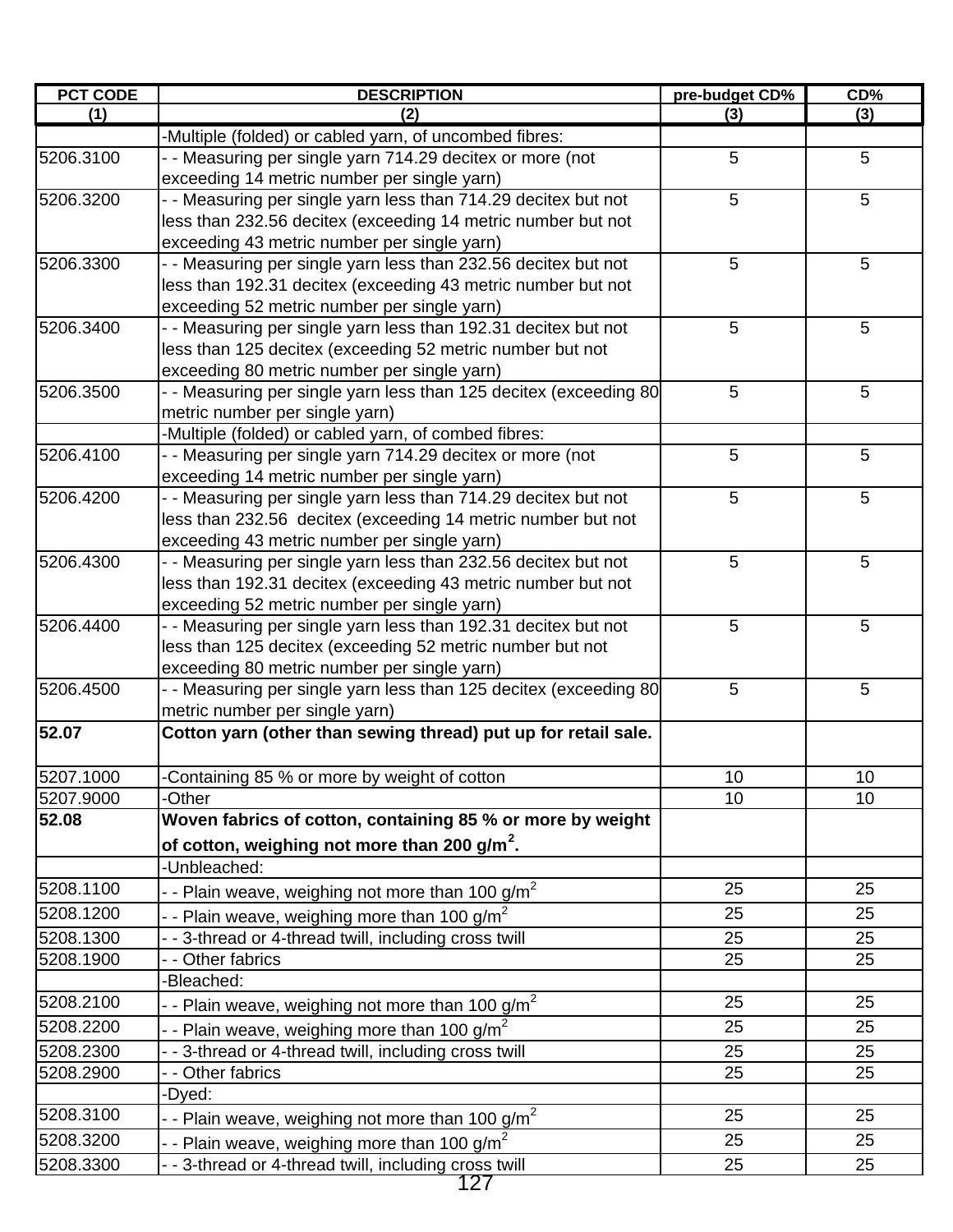| <b>PCT CODE</b> | <b>DESCRIPTION</b>                                                     | pre-budget CD% | CD% |
|-----------------|------------------------------------------------------------------------|----------------|-----|
| (1)             | (2)                                                                    | (3)            | (3) |
| 5208.3900       | - - Other fabrics                                                      | 25             | 25  |
|                 | -Of yarns of different colours:                                        |                |     |
| 5208.4100       | - - Plain weave, weighing not more than 100 g/m <sup>2</sup>           | 25             | 25  |
| 5208.4200       | - - Plain weave, weighing more than 100 g/m <sup>2</sup>               | 25             | 25  |
| 5208.4300       | - - 3-thread or 4-thread twill, including cross twill                  | 25             | 25  |
| 5208.4900       | - - Other fabrics                                                      | 25             | 25  |
|                 | -Printed:                                                              |                |     |
| 5208.5100       | - - Plain weave, weighing not more than 100 g/m <sup>2</sup>           | 25             | 25  |
| 5208.5200       | - - Plain weave, weighing more than 100 g/m <sup>2</sup>               | 25             | 25  |
| 5208.5900       | - - Other fabrics                                                      | 25             | 25  |
| 52.09           | Woven fabrics of cotton, containing 85 % or more by weight             |                |     |
|                 |                                                                        |                |     |
|                 | of cotton, weighing more than 200 g/m <sup>2</sup> .                   |                |     |
|                 | -Unbleached:                                                           |                |     |
| 5209.1100       | - - Plain weave                                                        | 25             | 25  |
| 5209.1200       | - - 3-thread or 4-thread twill, including cross twill                  | 25             | 25  |
| 5209.1900       | - - Other fabrics<br>-Bleached:                                        | 25             | 25  |
| 5209.2100       | - - Plain weave                                                        | 25             | 25  |
| 5209.2200       | - - 3-thread or 4-thread twill, including cross twill                  | 25             | 25  |
| 5209.2900       | - - Other fabrics                                                      | 25             | 25  |
|                 | -Dyed:                                                                 |                |     |
| 5209.3100       | - - Plain weave                                                        | 25             | 25  |
| 5209.3200       | - - 3-thread or 4-thread twill, including cross twill                  | 25             | 25  |
| 5209.3900       | - - Other fabrics                                                      | 25             | 25  |
|                 | -Of yarns of different colours:                                        |                |     |
| 5209.4100       | - - Plain weave                                                        | 25             | 25  |
| 5209.4200       | - - Denim                                                              | 25             | 25  |
| 5209.4300       | - - Other fabrics of 3-thread or 4-thread twill, including cross twill | 25             | 25  |
|                 |                                                                        |                |     |
| 5209.4900       | - - Other fabrics                                                      | 25             | 25  |
|                 | -Printed:                                                              |                |     |
| 5209.5100       | - - Plain weave                                                        | 25             | 25  |
| 5209.5200       | - - 3-thread or 4-thread twill, including cross twill                  | 25             | 25  |
| 5209.5900       | - - Other fabrics                                                      | 25             | 25  |
| 52.10           | Woven fabrics of cotton, containing less than 85 % by                  |                |     |
|                 | weight of cotton, mixed mainly or solely with man-made                 |                |     |
|                 | fibres, weighing not more than 200 g/m <sup>2</sup> .                  |                |     |
|                 | -Unbleached:                                                           |                |     |
| 5210.1100       | - - Plain weave                                                        | 15             | 15  |
| 5210.1900       | - - Other fabrics                                                      | 15             | 15  |
|                 | -Bleached:                                                             |                |     |
| 5210.2100       | - - Plain weave                                                        | 15             | 15  |
| 5210.2900       | - - Other fabrics                                                      | 15             | 15  |
|                 | -Dyed:                                                                 |                |     |
| 5210.3100       | - - Plain weave                                                        | 15             | 15  |
| 5210.3200       | - - 3-thread or 4-thread twill, including cross twill                  | 15             | 15  |
| 5210.3900       | - - Other fabrics                                                      | 15             | 15  |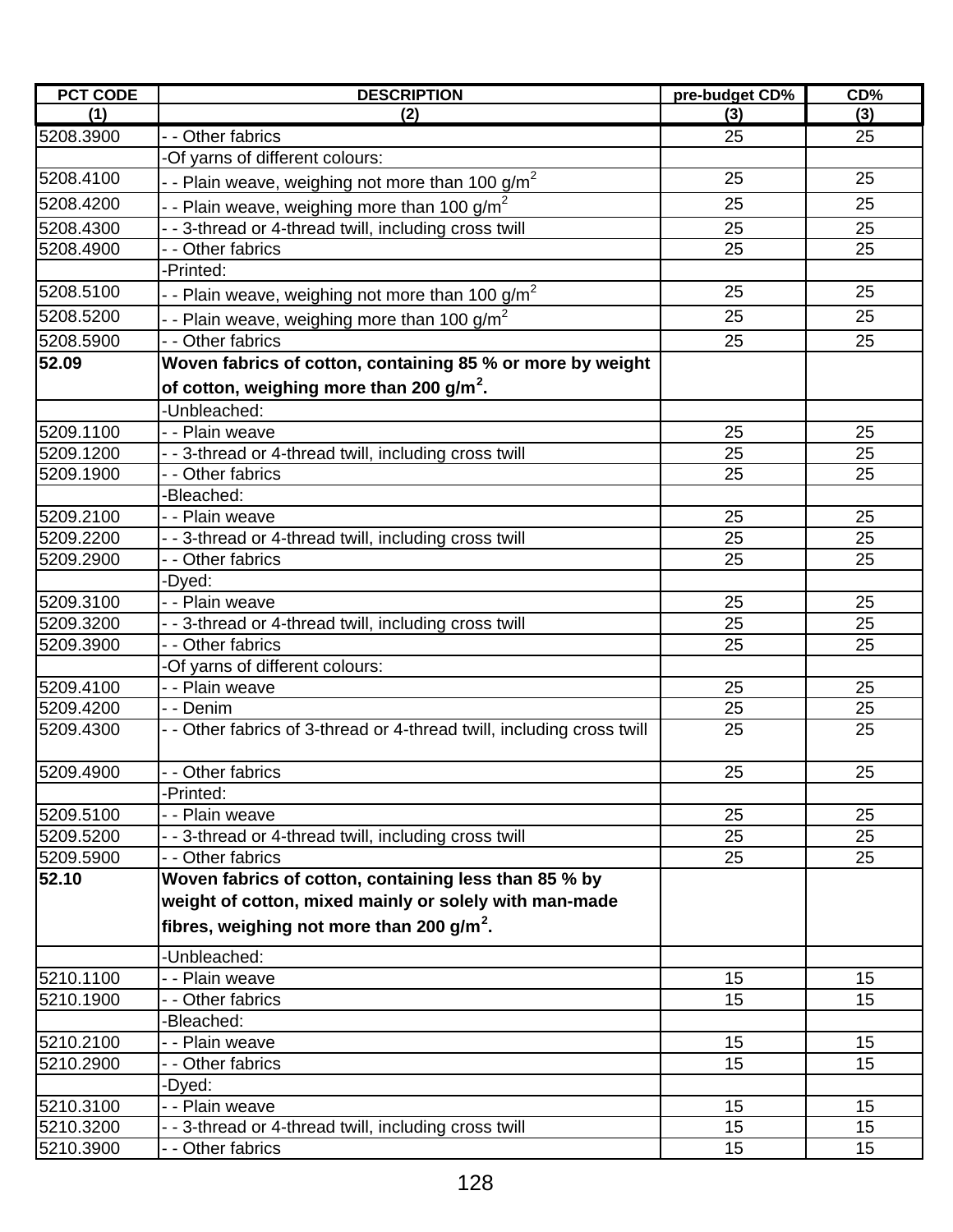| <b>PCT CODE</b> | <b>DESCRIPTION</b>                                                     | pre-budget CD% | CD%         |
|-----------------|------------------------------------------------------------------------|----------------|-------------|
| (1)             | (2)                                                                    | (3)            | (3)         |
|                 | -Of yarns of different colours:                                        |                |             |
| 5210.4100       | - - Plain weave                                                        | 15             | 15          |
| 5210.4900       | - Other fabrics                                                        | 15             | 15          |
|                 | -Printed:                                                              |                |             |
| 5210.5100       | - - Plain weave                                                        | 15             | 15          |
| 5210.5900       | - - Other fabrics                                                      | 15             | 15          |
| 52.11           | Woven fabrics of cotton, containing less than 85 % by                  |                |             |
|                 | weight of cotton, mixed mainly or solely with man-made                 |                |             |
|                 | fibres, weighing more than 200 g/m <sup>2</sup> .                      |                |             |
|                 | -Unbleached:                                                           |                |             |
| 5211.1100       | - - Plain weave                                                        | 15             | 15          |
| 5211.1200       | - - 3-thread or 4-thread twill, including cross twill                  | 15             | 15          |
| 5211.1900       | - - Other fabrics                                                      | 15             | 15          |
| 5211.2000       | Bleached                                                               | 15             | 15          |
|                 | Dyed:                                                                  |                |             |
| 5211.3100       | - - Plain weave                                                        | 15             | 15          |
| 5211.3200       | - - 3-thread or 4-thread twill, including cross twill                  | 15             | 15          |
| 5211.3900       | - - Other fabrics                                                      | 15             | 15          |
|                 | -Of yarns of different colours:                                        |                |             |
| 5211.4100       | - - Plain weave                                                        | 15             | 15          |
| 5211.4200       | - - Denim                                                              | 15             | 15          |
| 5211.4300       | - - Other fabrics of 3-thread or 4-thread twill, including cross twill | 15             | 15          |
|                 |                                                                        |                |             |
| 5211.4900       | - - Other fabrics                                                      | 15             | 15          |
|                 | -Printed:                                                              |                |             |
| 5211.5100       | - - Plain weave                                                        | 15             | 15          |
| 5211.5200       | - - 3-thread or 4-thread twill, including cross twill                  | 15             | 15          |
| 5211.5900       | - - Other fabrics                                                      | 15             | 15          |
| 52.12           | Other woven fabrics of cotton.                                         |                |             |
|                 | -Weighing not more than 200 g/m <sup>2</sup> :                         |                |             |
| 5212.1100       | - - Unbleached                                                         | 25             | 25          |
| 5212.1200       | - - Bleached                                                           | 25             | 25          |
| 5212.1300       | - - Dyed                                                               | 25             | 25          |
| 5212.1400       | Of yarns of different colours                                          | 25             | 25          |
| 5212.1500       | - - Printed                                                            | 25             | 25          |
|                 | Weighing more than 200 g/m <sup>2</sup> :                              |                |             |
| 5212.2100       | - Unbleached                                                           | 25             | 25          |
| 5212.2200       | - Bleached                                                             | 25             | 25          |
| 5212.2300       | - - Dyed                                                               | 25             | 25          |
| 5212.2400       | - Of yarns of different colours                                        | 25             | 25          |
| 5212.2500       | - - Printed                                                            | 25             | 25          |
| 53.01           | Flax, raw or processed but not spun; flax tow and waste                |                |             |
|                 | (including yarn waste and garnetted stock).                            |                |             |
| 5301.1000       | -Flax, raw or retted                                                   | $\mathbf 0$    | $\mathbf 0$ |
|                 | Flax, broken, scutched, hackled or otherwise processed, but not        |                |             |
|                 | spun:                                                                  |                |             |
| 5301.2100       | - - Broken or scutched                                                 | 0              | 0           |
| 5301.2900       | - - Other                                                              | $\mathbf 0$    | $\mathbf 0$ |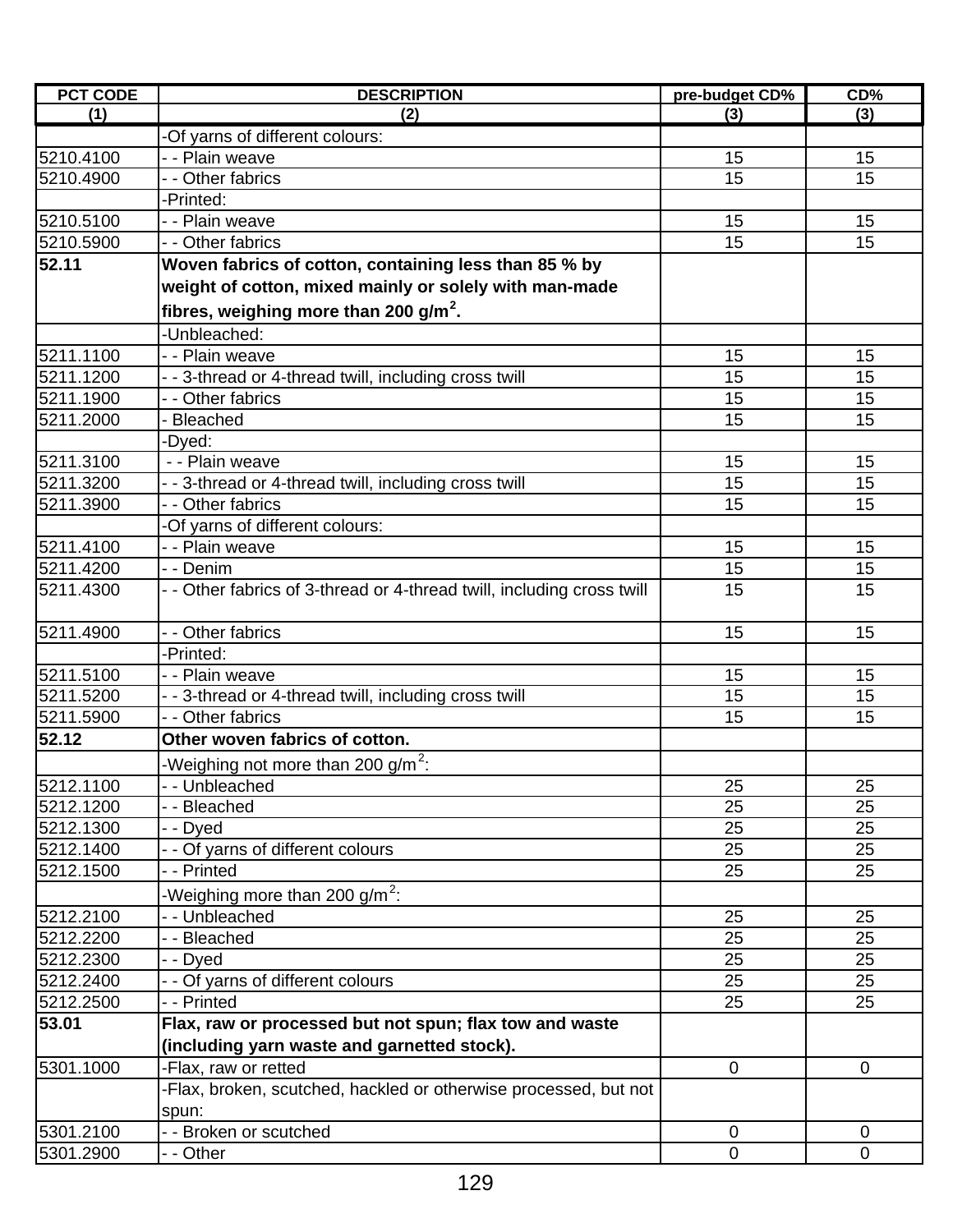| <b>PCT CODE</b> | <b>DESCRIPTION</b>                                             | pre-budget CD% | CD%            |
|-----------------|----------------------------------------------------------------|----------------|----------------|
| (1)             | (2)                                                            | (3)            | (3)            |
| 5301.3000       | -Flax tow and waste                                            | $\mathbf 0$    | $\overline{0}$ |
| 53.02           | True hemp (Cannabis sativa L.), raw or processed but not       |                |                |
|                 | spun; tow and waste of true hemp (including yarn waste and     |                |                |
|                 | garnetted stock).                                              |                |                |
| 5302.1000       | -True hemp, raw or retted                                      | 0              | 0              |
| 5302.9000       | -Other                                                         | $\overline{0}$ | $\mathbf 0$    |
| 53.03           | Jute and other textile bast fibres (excluding flax, true hemp  |                |                |
|                 | and ramie), raw or processed but not spun; tow and wastes      |                |                |
|                 | of these fibres (including yarn waste and garnetted stock).    |                |                |
|                 |                                                                |                |                |
|                 | -Jute and other textile bast fibres, raw or retted:            |                |                |
| 5303.1010       | - - - Jute, cutting                                            | $\mathbf 0$    | $\mathbf 0$    |
| 5303.1020       | --- Jute, waste                                                | 0              | 0              |
| 5303.1090       | --- Other                                                      | 0              | 0              |
| 5303.9000       | -Other                                                         | 0              | 0              |
| [53.04]         |                                                                |                |                |
| 53.05           | Coconut, abaca (Manila hemp or Musa textilis Nee), ramie       |                |                |
|                 | and other vegetable textile fibres, not elsewhere specified or |                |                |
|                 | included, raw or processed but not spun; tow, noils and        |                |                |
|                 | waste of these fibres (including yarn waste and garnetted      |                |                |
|                 | stock).                                                        |                |                |
| 5305.0010       | - - - Sisal and other textile fibres of the genus Agave, raw   | $\mathbf 0$    | $\mathbf 0$    |
| 5305.0020       | --- Abaca raw                                                  | 0              | 0              |
| 5305.0090       | - - - Other                                                    | 0              | 0              |
| 53.06           | Flax yarn.                                                     |                |                |
| 5306.1000       | -Single                                                        | 5              | 5              |
| 5306.2000       | -Multiple (folded) or cabled                                   | 5              | 5              |
| 53.07           | Yarn of jute or of other textile bast fibres of heading 53.03. |                |                |
|                 |                                                                |                |                |
| 5307.1000       | -Single                                                        | 10             | 10             |
| 5307.2000       | -Multiple (folded) or cabled                                   | 10             | 10             |
| 53.08           | Yarn of other vegetable textile fibres; paper yarn.            |                |                |
| 5308.1000       | -Coir yarn                                                     | 10             | 10             |
| 5308.2000       | -True hemp yarn                                                | 10             | 10             |
| 5308.9000       | -Other                                                         | 10             | 10             |
| 53.09           | Woven fabrics of flax.                                         |                |                |
|                 | Containing 85 % or more by weight of flax:                     |                |                |
| 5309.1100       | - - Unbleached or bleached                                     | 25             | 25             |
| 5309.1900       | - - Other                                                      | 25             | 25             |
|                 | Containing less than 85 % by weight of flax:                   |                |                |
| 5309.2100       | - - Unbleached or bleached                                     | 25             | 25             |
| 5309.2900       | - - Other                                                      | 25             | 25             |
| 53.10           | Woven fabrics of jute or of other textile bast fibres of       |                |                |
|                 | heading 53.03.                                                 |                |                |
| 5310.1000       | -Unbleached                                                    | 25             | 25             |
|                 | -Other:                                                        |                |                |
| 5310.9010       | - - - Jute (hessian cloth)                                     | 25             | 25             |
| 5310.9090       | --- Other                                                      | 25             | 25             |
|                 |                                                                |                |                |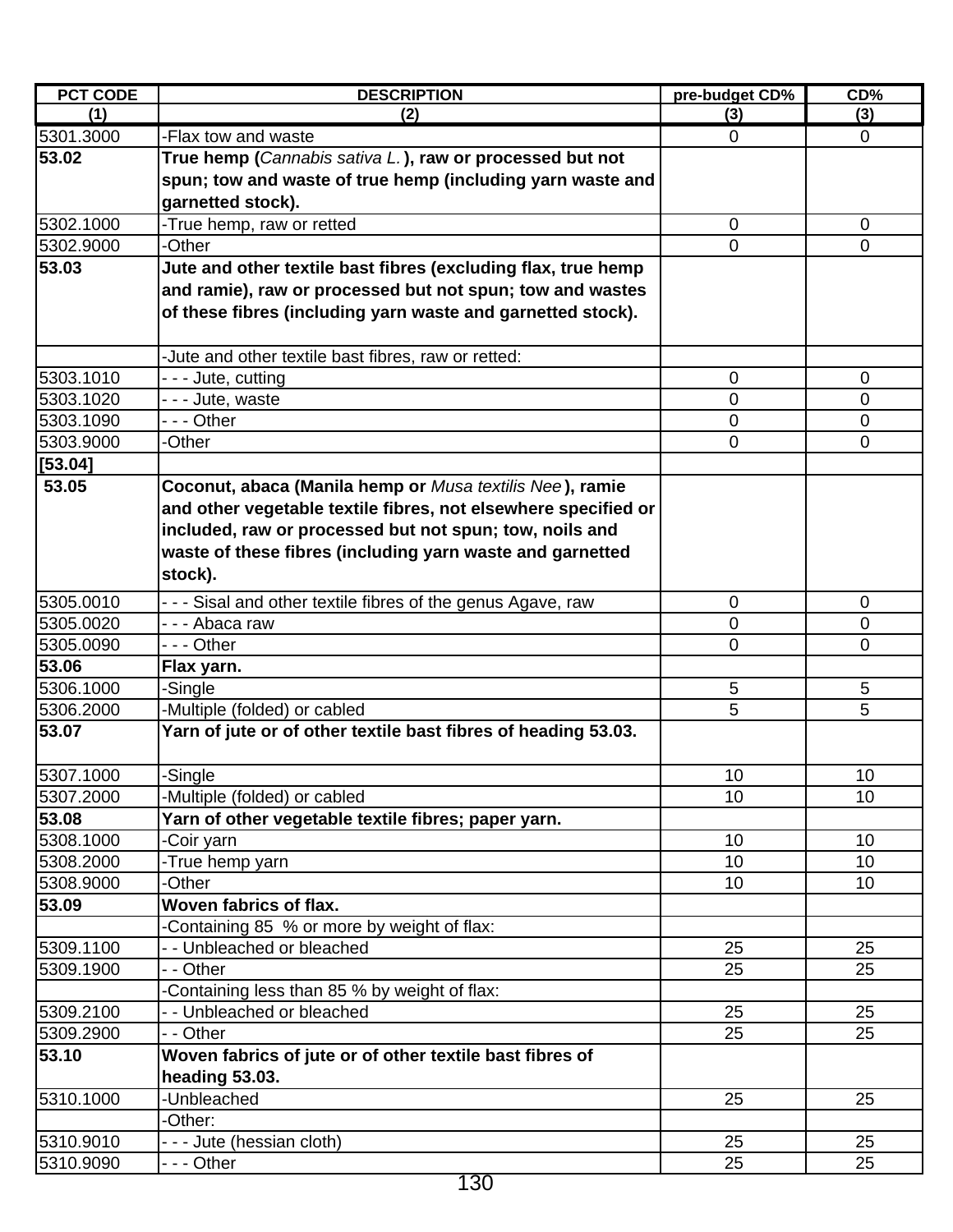| <b>PCT CODE</b> | <b>DESCRIPTION</b>                                                                                        | pre-budget CD% | CD%             |
|-----------------|-----------------------------------------------------------------------------------------------------------|----------------|-----------------|
| (1)             | (2)                                                                                                       | (3)            | (3)             |
| 5311.0000       | Woven fabrics of other vegetable textile fibres; woven                                                    | 15             | 15              |
|                 | fabrics of paper yarn.                                                                                    |                |                 |
| 54.01           | Sewing thread of man-made filaments, whether or not put up                                                |                |                 |
|                 | for retail sale.                                                                                          |                |                 |
| 5401.1000       | -Of synthetic filaments                                                                                   | 10             | 10              |
|                 | -Of artificial filaments:                                                                                 |                |                 |
| 5401.2010       | - - - Of viscose rayon                                                                                    | 5              | 5               |
| 5401.2090       | --- Other                                                                                                 | 5              | 5               |
| 54.02           | Synthetic filament yarn (other than sewing thread), not put                                               |                |                 |
|                 | up for retail sale, including synthetic monofilament of less                                              |                |                 |
|                 | than 67 decitex.                                                                                          |                |                 |
|                 | - High tenacity yarn of nylon or other polyamides :                                                       |                |                 |
| 5402.1100       | -- Of aramids                                                                                             | 10             | 10              |
| 5402.1900       | -- Other                                                                                                  | 10             | 10              |
| 5402.2000       | -High tenacity yarn of polyesters                                                                         | 10             | 10              |
|                 | -Textured yarn:                                                                                           |                |                 |
| 5402.3100       | - - Of nylon or other polyamides, measuring per single yarn not                                           | 10             | 10              |
|                 | more than 50 tex                                                                                          |                |                 |
| 5402.3200       | - - Of nylon or other polyamides, measuring per single yarn more                                          | 10             | 10              |
|                 | than 50 tex                                                                                               |                |                 |
| 5402.3300       | - - Of polyesters                                                                                         | 10             | 10              |
| 5402.3400       | -- Of polypropylene                                                                                       | 10             | 10              |
| 5402.3900       | - - Other                                                                                                 | 10             | 10              |
|                 | -Other yarn, single, untwisted or with a twist not exceeding 50                                           |                |                 |
|                 | turns per metre:                                                                                          |                |                 |
|                 | -- Elastomeric:                                                                                           |                |                 |
| 5402.4410       | - - - Elastomeric yarn mainly composed of polyurethane (like                                              | $\mathbf 0$    | $\mathbf 0$     |
|                 | spandex and lycra excluding other poly-urethane yarn).                                                    |                |                 |
| 5402.4490       | $- -$ - Other                                                                                             | 10             | 10              |
| 5402.4500       | - - Other, of nylon or other polyamides                                                                   | 10             | 10              |
| 5402.4600       | - - Other, of polyesters, partially oriented                                                              | 10             | 10              |
| 5402.4700       | Other, of polyesters<br>$\frac{1}{2} \left( \frac{1}{2} \right) = \frac{1}{2} \left( \frac{1}{2} \right)$ | 10             | 10              |
| 5402.4800       | Other, of polypropylene                                                                                   | 10             | 10              |
| 5402.4900       | Other<br>$\frac{1}{2} \left( \frac{1}{2} \right) = \frac{1}{2} \left( \frac{1}{2} \right)$                | 10             | 10              |
|                 | -Other yarn, single, with a twist exceeding 50 turns per metre:                                           |                |                 |
| 5402.5100       | - Of nylon or other polyamides                                                                            | 5              | 5               |
| 5402.5200       | - - Of polyesters                                                                                         | 10             | 10              |
| 5402.5900       | - - Other                                                                                                 | 10             | 10              |
|                 | -Other yarn, multiple (folded) or cabled:                                                                 |                |                 |
| 5402.6100       | - - Of nylon or other polyamides                                                                          | 10             | 10              |
| 5402.6200       | - - Of polyesters                                                                                         | 10             | 10              |
| 5402.6900       | - - Other                                                                                                 | 10             | 10 <sub>1</sub> |
| 54.03           | Artificial filament yarn (other than sewing thread), not put up                                           |                |                 |
|                 | for retail sale, including artificial monofilament of less than                                           |                |                 |
|                 | 67 decitex.                                                                                               |                |                 |
| 5403.1000       | -High tenacity yarn of viscose rayon                                                                      | 10             | 10              |
|                 | -Other yarn, single:                                                                                      |                |                 |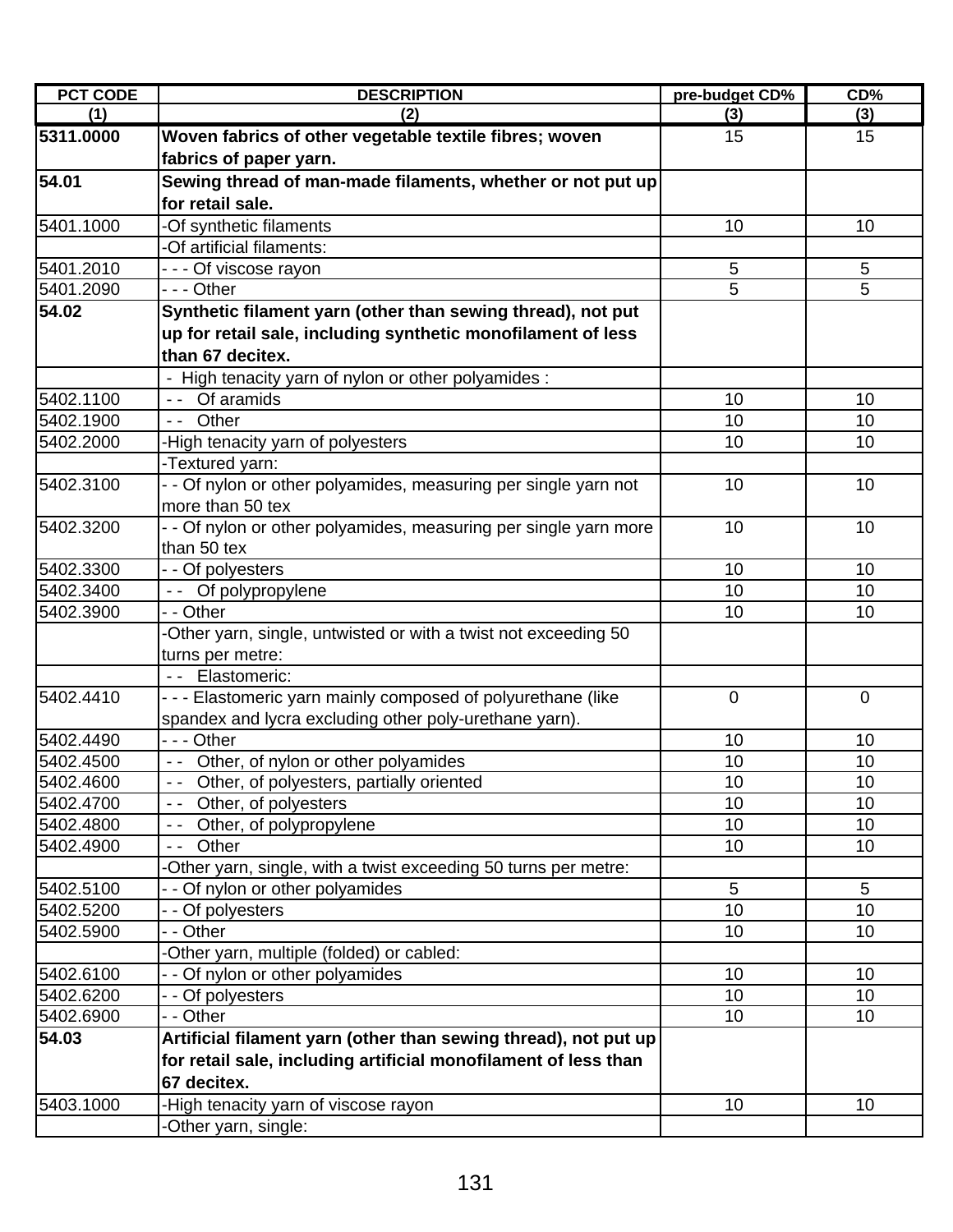| <b>PCT CODE</b> | <b>DESCRIPTION</b>                                                                   | pre-budget CD% | $CD\%$ |
|-----------------|--------------------------------------------------------------------------------------|----------------|--------|
| (1)             | (2)                                                                                  | (3)            | (3)    |
| 5403.3100       | - - Of viscose rayon, untwisted or with a twist not exceeding 120<br>turns per metre | 10             | 10     |
| 5403.3200       | - - Of viscose rayon, with a twist exceeding 120 turns per metre                     | 5              | 5      |
| 5403.3300       | - - Of cellulose acetate                                                             | 10             | 10     |
|                 | - - Other:                                                                           |                |        |
| 5403.3910       | --- Of cuprammonium rayon                                                            | 5              | 5      |
| 5403.3990       | - - - Other                                                                          | 10             | 10     |
|                 | -Other yarn, multiple (folded) or cabled:                                            |                |        |
| 5403.4100       | - - Of viscose rayon                                                                 | 5              | 5      |
| 5403.4200       | - - Of cellulose acetate                                                             | 10             | 10     |
| 5403.4900       | - - Other                                                                            | 10             | 10     |
| 54.04           | Synthetic monofilament of 67 decitex or more and of which                            |                |        |
|                 | no cross-sectional dimension exceeds 1mm; strip and the                              |                |        |
|                 | like (for example, artificial straw) of synthetic textile                            |                |        |
|                 | materials of an apparent width not exceeding 5mm.                                    |                |        |
|                 | - Monofilament :                                                                     |                |        |
| 5404.1100       | Elastomeric<br>$\sim$ $\sim$ $\sim$                                                  | 10             | 10     |
| 5404.1200       | -- Other, of polypropylene                                                           | 10             | 10     |
| 5404.1900       | -- Other                                                                             | 10             | 10     |
| 5404.9000       | -Other                                                                               | 10             | 10     |
| 5405.0000       | Artificial monofilament of 67 decitex or more and of which                           | 10             | 10     |
|                 | no cross-sectional dimension exceeds 1mm; strip and the                              |                |        |
|                 | like (for example, artificial straw) of artificial textile materials                 |                |        |
|                 | of an apparent width not exceeding 5 mm.                                             |                |        |
| 5406.0000       | Man-made filament yarn (other than sewing thread), put up                            | 10             | 10     |
|                 | for retail sale.                                                                     |                |        |
| 54.07           | Woven fabrics of synthetic filament yarn, including woven                            |                |        |
|                 | fabrics obtained from materials of heading 54.04.                                    |                |        |
| 5407.1000       | -Woven fabrics obtained from high tenacity yarn of nylon or other                    | 15             | 15     |
|                 | polyamides or of polyesters                                                          |                |        |
| 5407.2000       | -Woven fabrics obtained from strip and the like                                      | 15             | 15     |
| 5407.3000       | -Fabrics specified in Note 9 to Section XI                                           | 15             | 15     |
|                 | -Other woven fabrics, containing 85 % or more by weight of                           |                |        |
|                 | filaments of nylon or other polyamides:                                              |                |        |
| 5407.4100       | - - Unbleached or bleached                                                           | 15             | 15     |
| 5407.4200       | - - Dyed                                                                             | 15             | 15     |
| 5407.4300       | - - Of yarns of different colours                                                    | 15             | 15     |
| 5407.4400       | - - Printed                                                                          | 15             | 15     |
|                 | -Other woven fabrics, containing 85 % or more by weight of                           |                |        |
|                 | textured polyester filaments:                                                        |                |        |
| 5407.5100       | - - Unbleached or bleached                                                           | 15             | 15     |
| 5407.5200       | - - Dyed                                                                             | 15             | 15     |
| 5407.5300       | - - Of yarns of different colours                                                    | 15             | 15     |
| 5407.5400       | - - Printed                                                                          | 15             | 15     |
|                 | -Other woven fabrics, containing 85 % or more by weight of                           |                |        |
|                 | polyester filaments:                                                                 |                |        |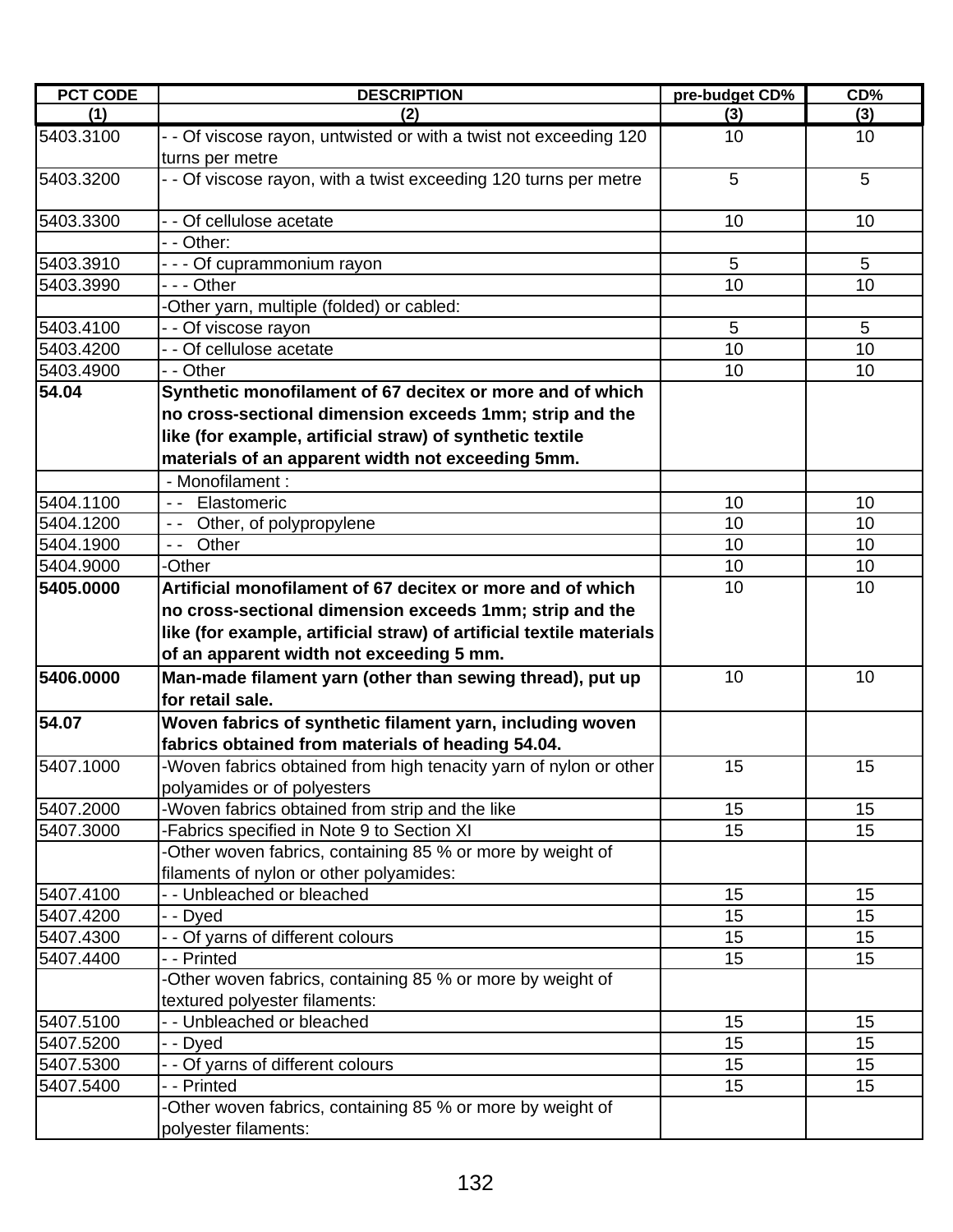| <b>PCT CODE</b> | <b>DESCRIPTION</b>                                                           | pre-budget CD% | CD%             |
|-----------------|------------------------------------------------------------------------------|----------------|-----------------|
| (1)             | (2)                                                                          | (3)            | (3)             |
| 5407.6100       | - - Containing 85 % or more by weight of non-textured polyester<br>filaments | 15             | 15              |
| 5407.6900       | - - Other                                                                    | 15             | 15              |
|                 | -Other woven fabrics, containing 85 % or more by weight of                   |                |                 |
|                 | synthetic filaments:                                                         |                |                 |
| 5407.7100       | - - Unbleached or bleached                                                   | 15             | 15              |
| 5407.7200       | - - Dyed                                                                     | 15             | 15              |
| 5407.7300       | - - Of yarns of different colours                                            | 15             | 15              |
| 5407.7400       | - - Printed                                                                  | 15             | 15              |
|                 | -Other woven fabrics, containing less than 85 % by weight of                 |                |                 |
|                 | synthetic filaments, mixed mainly or solely with cotton:                     |                |                 |
| 5407.8100       | - - Unbleached or bleached                                                   | 15             | 15              |
| 5407.8200       | - - Dyed                                                                     | 15             | 15              |
| 5407.8300       | - - Of yarns of different colours                                            | 15             | 15              |
| 5407.8400       | - - Printed                                                                  | 15             | 15              |
|                 | -Other woven fabrics:                                                        |                |                 |
| 5407.9100       | - - Unbleached or bleached                                                   | 15             | 15              |
| 5407.9200       | - - Dyed                                                                     | 15             | 15              |
| 5407.9300       | - - Of yarns of different colours                                            | 15             | 15              |
| 5407.9400       | - - Printed                                                                  | 15             | 15              |
| 54.08           | Woven fabrics of artificial filament yarn, including woven                   |                |                 |
|                 | fabrics obtained from materials of heading 54.05.                            |                |                 |
| 5408.1000       | -Woven fabrics obtained from high tenacity yarn of viscose rayon             | 15             | 15              |
|                 | -Other woven fabrics, containing 85 % or more by weight of                   |                |                 |
|                 | artificial filament or strip or the like:                                    |                |                 |
| 5408.2100       | - - Unbleached or bleached                                                   | 15             | 15              |
| 5408.2200       | - - Dyed                                                                     | 15             | 15              |
| 5408.2300       | - - Of yarns of different colours                                            | 15             | 15              |
| 5408.2400       | - - Printed                                                                  | 15             | 15              |
|                 | -Other woven fabrics:                                                        |                |                 |
| 5408.3100       | - - Unbleached or bleached                                                   | 15             | 15              |
| 5408.3200       | - - Dyed                                                                     | 15             | 15              |
| 5408.3300       | - - Of yarns of different colours                                            | 15             | 15              |
| 5408.3400       | - - Printed                                                                  | 15             | 15              |
| 55.01           | <b>Synthetic filament tow.</b>                                               |                |                 |
| 5501.1000       | -Of nylon or other polyamides                                                | 5              | $5\phantom{.0}$ |
| 5501.2000       | -Of polyesters                                                               | 10             | 10              |
| 5501.3000       | -Acrylic or modacrylic                                                       | 10             | 10              |
| 5501.4000       | - Of polypropylene                                                           | 10             | 10              |
| 5501.9000       | -Other                                                                       | 10             | 10              |
| 55.02           | <b>Artificial filament tow.</b>                                              |                |                 |
| 5502.0010       | - - - Of viscose rayon                                                       | 5              | 5               |
| 5502.0090       | --- Other                                                                    | 10             | 10              |
| 55.03           | Synthetic staple fibres, not carded, combed or otherwise                     |                |                 |
|                 | processed for spinning.                                                      |                |                 |
|                 | - Of nylon or other polyamides :                                             |                |                 |
| 5503.1100       | -- Of aramids                                                                | 5              | 5               |
| 5503.1900       | Other<br>$ -$                                                                | 5              | 5               |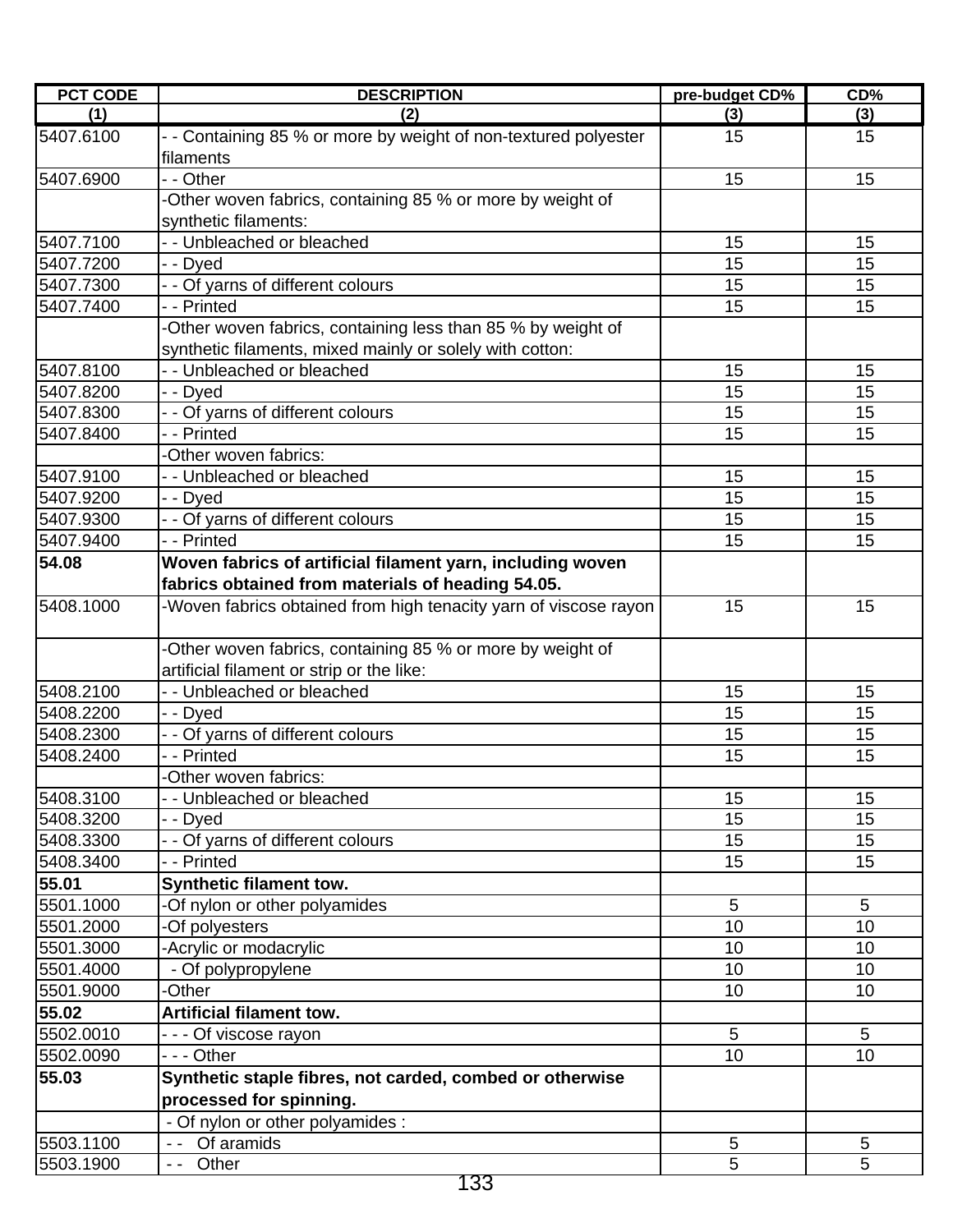| <b>PCT CODE</b> | <b>DESCRIPTION</b>                                              | pre-budget CD% | CD%        |
|-----------------|-----------------------------------------------------------------|----------------|------------|
| (1)             | (2)                                                             | (3)            | (3)        |
|                 | -Of polyesters:                                                 |                |            |
| 5503.2010       | - - - Of polyesters not exceeding 2.22 decitex                  | 10             | 10         |
| 5503.2090       | --- Other                                                       | 10             | 10         |
| 5503.3000       | -Acrylic or modacrylic                                          | 10             | 10         |
| 5503.4000       | -Of polypropylene                                               | 10             | 10         |
| 5503.9000       | -Other                                                          | 10             | 10         |
| 55.04           | Artificial staple fibres, not carded, combed or otherwise       |                |            |
|                 | processed for spinning.                                         |                |            |
| 5504.1000       | -Of viscose rayon                                               | 5              | $\sqrt{5}$ |
| 5504.9000       | -Other                                                          | 5              | 5          |
| 55.05           | Waste (including noils, yarn waste and garnetted stock) of      |                |            |
|                 | man-made fibres.                                                |                |            |
| 5505.1000       | -Of synthetic fibres                                            | 10             | 10         |
| 5505.2000       | -Of artificial fibres                                           | 10             | 10         |
| 55.06           | Synthetic staple fibres, carded, combed or otherwise            |                |            |
|                 | processed for spinning.                                         |                |            |
| 5506.1000       | -Of nylon or other polyamides                                   | 5              | 5          |
| 5506.2000       | -Of polyesters                                                  | 10             | 10         |
| 5506.3000       | -Acrylic or modacrylic                                          | 10             | 10         |
| 5506.9000       | -Other                                                          | 10             | 10         |
| 5507.0000       | Artificial staple fibres, carded, combed or otherwise           | 5              | 5          |
|                 |                                                                 |                |            |
|                 | processed for spinning.                                         |                |            |
| 55.08           | Sewing thread of man-made staple fibres, whether or not put     |                |            |
|                 | up for retail sale.                                             |                |            |
| 5508.1000       | -Of synthetic staple fibres                                     | 10             | 10         |
| 5508.2000       | -Of artificial staple fibres                                    | 10             | 10         |
| 55.09           | Yarn (other than sewing thread) of synthetic staple fibres,     |                |            |
|                 | not put up for retail sale.                                     |                |            |
|                 | -Containing 85 % or more by weight of staple fibres of nylon or |                |            |
|                 | other polyamides:                                               |                |            |
| 5509.1100       | - - Single yarn                                                 | 10             | 10         |
| 5509.1200       | - - Multiple (folded) or cabled yarn                            | 10             | 10         |
|                 | Containing 85 % or more by weight of polyester staple fibres:   |                |            |
| 5509.2100       | - - Single yarn                                                 | 10             | 10         |
| 5509.2200       | - - Multiple (folded) or cabled yarn                            | 10             | 10         |
|                 | Containing 85 % or more by weight of acrylic or modacrylic      |                |            |
|                 | staple fibres:                                                  |                |            |
| 5509.3100       | - - Single yarn                                                 | 10             | 10         |
| 5509.3200       | -- Multiple (folded) or cabled yarn                             | 10             | 10         |
|                 | -Other yarn, containing 85 % or more by weight of synthetic     |                |            |
|                 | staple fibres:                                                  |                |            |
| 5509.4100       | - - Single yarn                                                 | 10             | 10         |
| 5509.4200       | -- Multiple (folded) or cabled yarn                             | 10             | 10         |
|                 | Other yarn, of polyester staple fibres:                         |                |            |
| 5509.5100       | - Mixed mainly or solely with artificial staple fibres          | 10             | 10         |
| 5509.5200       | - - Mixed mainly or solely with wool or fine animal hair        | 10             | 10         |
| 5509.5300       | - - Mixed mainly or solely with cotton                          | 10             | 10         |
| 5509.5900       | - - Other                                                       | 10             | 10         |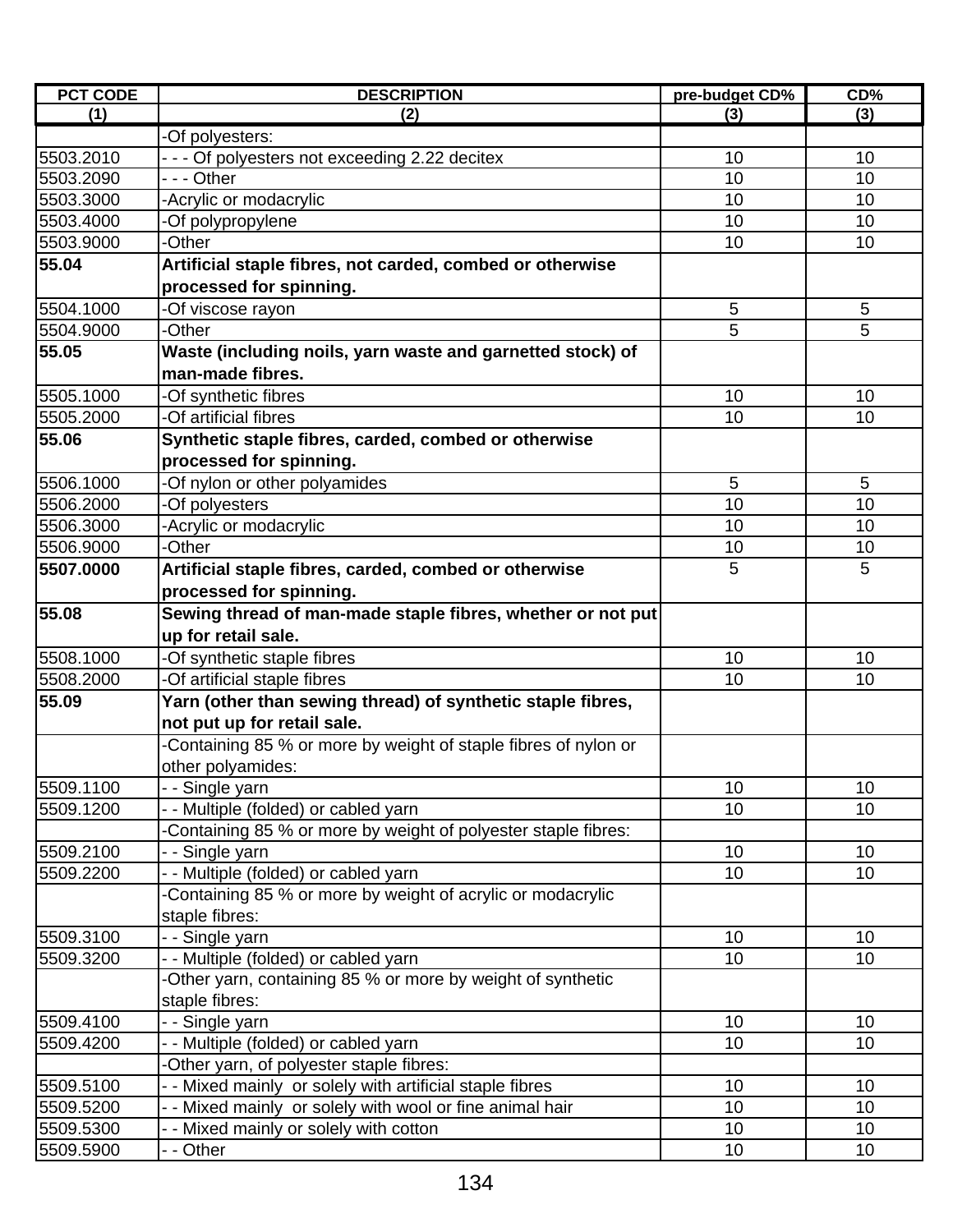| <b>PCT CODE</b> | <b>DESCRIPTION</b>                                                  | pre-budget CD% | CD% |
|-----------------|---------------------------------------------------------------------|----------------|-----|
| (1)             | (2)                                                                 | (3)            | (3) |
|                 | -Other yarn, of acrylic or modacrylic staple fibres:                |                |     |
| 5509.6100       | - - Mixed mainly or solely with wool or fine animal hair            | 10             | 10  |
| 5509.6200       | - - Mixed mainly or solely with cotton                              | 10             | 10  |
| 5509.6900       | - - Other                                                           | 10             | 10  |
|                 | -Other yarn:                                                        |                |     |
| 5509.9100       | - - Mixed mainly or solely with wool or fine animal hair            | 10             | 10  |
| 5509.9200       | - - Mixed mainly or solely with cotton                              | 10             | 10  |
| 5509.9900       | - - Other                                                           | 10             | 10  |
| 55.10           | Yarn (other than sewing thread) of artificial staple fibres, not    |                |     |
|                 | put up for retail sale.                                             |                |     |
|                 | -Containing 85 % or more by weight of artificial staple fibres:     |                |     |
| 5510.1100       | - - Single yarn                                                     | 10             | 10  |
| 5510.1200       | - - Multiple (folded) or cabled yarn                                | 10             | 10  |
| 5510.2000       | -Other yarn, mixed mainly or solely with wool or fine animal hair   | 10             | 10  |
| 5510.3000       | -Other yarn, mixed mainly or solely with cotton                     | 10             | 10  |
| 5510.9000       | -Other yarn                                                         | 10             | 10  |
| 55.11           | Yarn (other than sewing thread) of man-made staple fibres,          |                |     |
|                 | put up for retail sale.                                             |                |     |
| 5511.1000       | -Of synthetic staple fibres, containing 85 % or more by weight of   | 10             | 10  |
|                 | such fibres                                                         |                |     |
| 5511.2000       | -Of synthetic staple fibres, containing less than 85 % by weight of | 10             | 10  |
|                 | such fibres                                                         |                |     |
| 5511.3000       | -Of artificial staple fibres                                        | 10             | 10  |
| 55.12           | Woven fabrics of synthetic staple fibres, containing 85 % or        |                |     |
|                 | more by weight of synthetic staple fibres.                          |                |     |
|                 | -Containing 85 % or more by weight of polyester staple fibres:      |                |     |
| 5512.1100       | - - Unbleached or bleached                                          | 15             | 15  |
| 5512.1900       | - - Other                                                           | 15             | 15  |
|                 | -Containing 85 % or more by weight of acrylic or modacrylic         |                |     |
|                 | staple fibres:                                                      |                |     |
| 5512.2100       | - - Unbleached or bleached                                          | 15             | 15  |
| 5512.2900       | - - Other                                                           | 15             | 15  |
|                 | -Other:                                                             |                |     |
| 5512.9100       | - - Unbleached or bleached                                          | 15             | 15  |
|                 | - - Other:                                                          |                |     |
| 5512.9910       | - - - For Shirtings                                                 | 15             | 15  |
| 5512.9990       | - - - Other                                                         | 15             | 15  |
| 55.13           | Woven fabrics of synthetic staple fibres, containing less           |                |     |
|                 | than 85 % by weight of such fibres, mixed mainly or solely          |                |     |
|                 | with cotton, of a weight not exceeding 170 g/m <sup>2</sup> .       |                |     |
|                 | -Unbleached or bleached:                                            |                |     |
| 5513.1100       | - - Of polyester staple fibres, plain weave                         | 15             | 15  |
| 5513.1200       | - - 3-thread or 4-thread twill, including cross twill, of polyester | 15             | 15  |
|                 | staple fibres                                                       |                |     |
| 5513.1300       | - - Other woven fabrics of polyester staple fibres                  | 15             | 15  |
| 5513.1900       | - - Other woven fabrics                                             | 15             | 15  |
|                 | -Dyed:                                                              |                |     |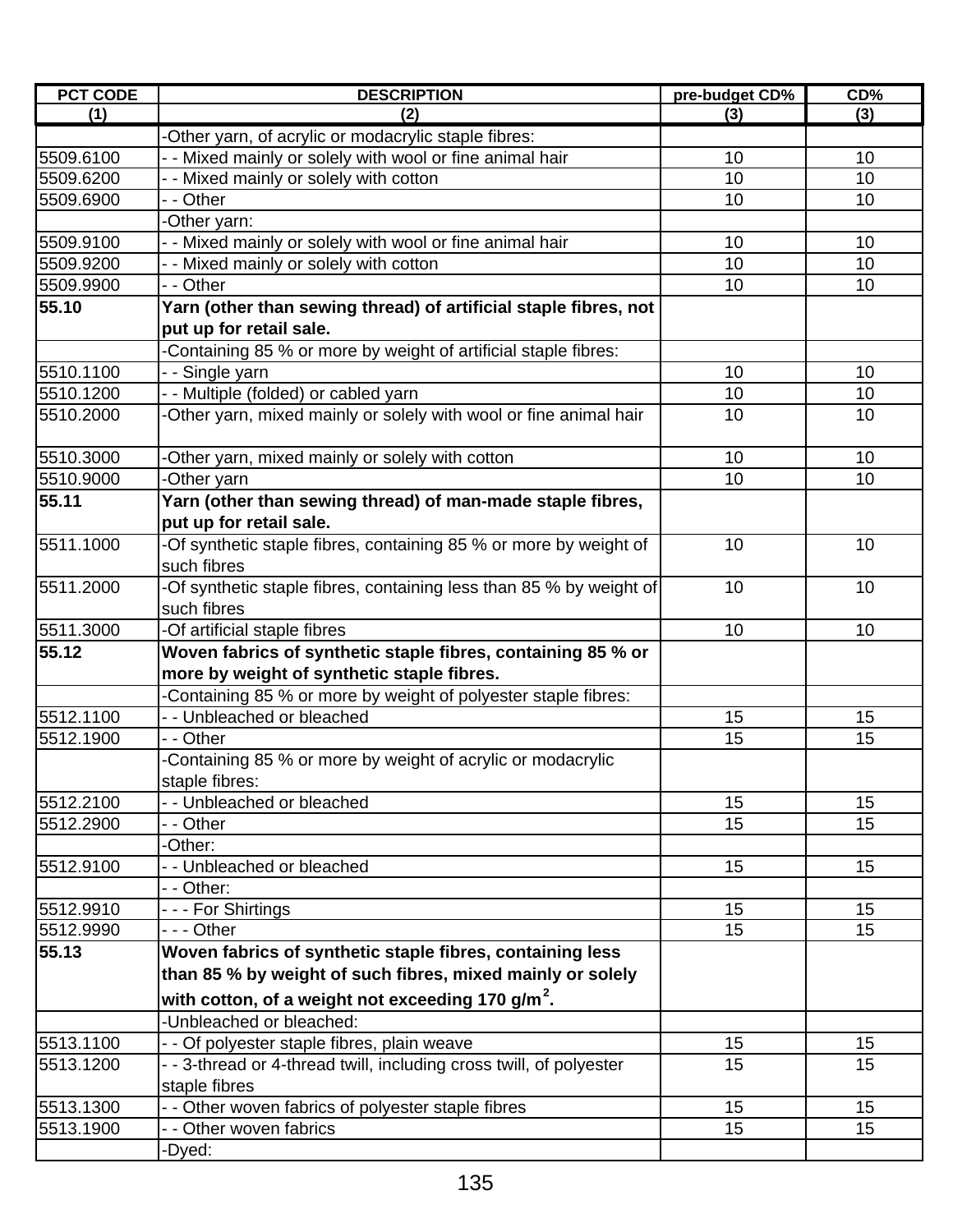| <b>PCT CODE</b> | <b>DESCRIPTION</b>                                                                                                 | pre-budget CD% | CD%      |
|-----------------|--------------------------------------------------------------------------------------------------------------------|----------------|----------|
| (1)             | (2)                                                                                                                | (3)            | (3)      |
| 5513.2100       | - - Of polyester staple fibres, plain weave                                                                        | 15             | 15       |
| 5513.2300       | - - Other woven fabrics of polyester staple fibres                                                                 | 15             | 15       |
| 5513.2900       | - - Other woven fabrics                                                                                            | 15             | 15       |
|                 | -Of yarns of different colours:                                                                                    |                |          |
| 5513.3100       | - - Of polyester staple fibres, plain weave                                                                        | 15             | 15       |
| 5513.3900       | - - Other woven fabrics                                                                                            | 15             | 15       |
|                 | -Printed:                                                                                                          |                |          |
| 5513.4100       | - - Of polyester staple fibres, plain weave                                                                        | 15             | 15       |
| 5513.4900       | - - Other woven fabrics                                                                                            | 15             | 15       |
| 55.14           | Woven fabrics of synthetic staple fibres, containing less                                                          |                |          |
|                 | than 85 % by weight of such fibres, mixed mainly or solely                                                         |                |          |
|                 | with cotton, of a weight exceeding 170 g/m <sup>2</sup> .                                                          |                |          |
|                 | -Unbleached or bleached:                                                                                           |                |          |
|                 |                                                                                                                    |                |          |
| 5514.1100       | - - Of polyester staple fibres, plain weave<br>- - 3-thread or 4-thread twill, including cross twill, of polyester | 15<br>15       | 15<br>15 |
| 5514.1200       |                                                                                                                    |                |          |
|                 | staple fibres                                                                                                      |                |          |
| 5514.1900       | - - Other woven fabrics                                                                                            | 15             | 15       |
|                 | -Dyed:                                                                                                             |                |          |
| 5514.2100       | - - Of polyester staple fibres, plain weave                                                                        | 15             | 15       |
| 5514.2200       | - - 3-thread or 4-thread twill, including cross twill, of polyester                                                | 15             | 15       |
|                 | staple fibres                                                                                                      |                |          |
| 5514.2300       | - - Other woven fabrics of polyester staple fibres                                                                 | 15             | 15       |
| 5514.2900       | - - Other woven fabrics                                                                                            | 15             | 15       |
|                 | - Of yarns of different colours:                                                                                   |                |          |
| 5514.3010       | - - - 3-thread or 4-thread twill, including cross twill, of polyester                                              | 15             | 15       |
|                 | staple fibres                                                                                                      |                |          |
| 5514.3090       | --- Other                                                                                                          | 15             | 15       |
|                 | -Printed:                                                                                                          |                |          |
| 5514.4100       | - - Of polyester staple fibres, plain weave                                                                        | 15             | 15       |
| 5514.4200       | - - 3-thread or 4-thread twill, including cross twill, of polyester                                                | 15             | 15       |
|                 | staple fibres                                                                                                      |                |          |
| 5514.4300       | - - Other woven fabrics of polyester staple fibres                                                                 | 15             | 15       |
| 5514.4900       | - - Other woven fabrics                                                                                            | 15             | 15       |
| 55.15           | Other woven fabrics of synthetic staple fibres.                                                                    |                |          |
|                 | -Of polyester staple fibres:                                                                                       |                |          |
|                 | - - Mixed mainly or solely with viscose rayon staple fibres:                                                       |                |          |
| 5515.1110       | - - - For shirtings                                                                                                | 15             | 15       |
| 5515.1190       | --- Other                                                                                                          | 15             | 15       |
| 5515.1200       | - - Mixed mainly or solely with man-made filaments                                                                 | 15             | 15       |
| 5515.1300       | - - Mixed mainly or solely with wool or fine animal hair                                                           | 15             | 15       |
| 5515.1900       | - - Other                                                                                                          | 15             | 15       |
|                 | -Of acrylic or modacrylic staple fibres:                                                                           |                |          |
| 5515.2100       | - - Mixed mainly or solely with man-made filaments                                                                 | 15             | 15       |
| 5515.2200       | - - Mixed mainly or solely with wool or fine animal hair                                                           | 15             | 15       |
| 5515.2900       | - - Other                                                                                                          | 15             | 15       |
|                 | -Other woven fabrics:                                                                                              |                |          |
| 5515.9100       | - - Mixed mainly or solely with man-made filaments                                                                 | 15             | 15       |
| 5515.9900       | - - Other                                                                                                          | 15             | 15       |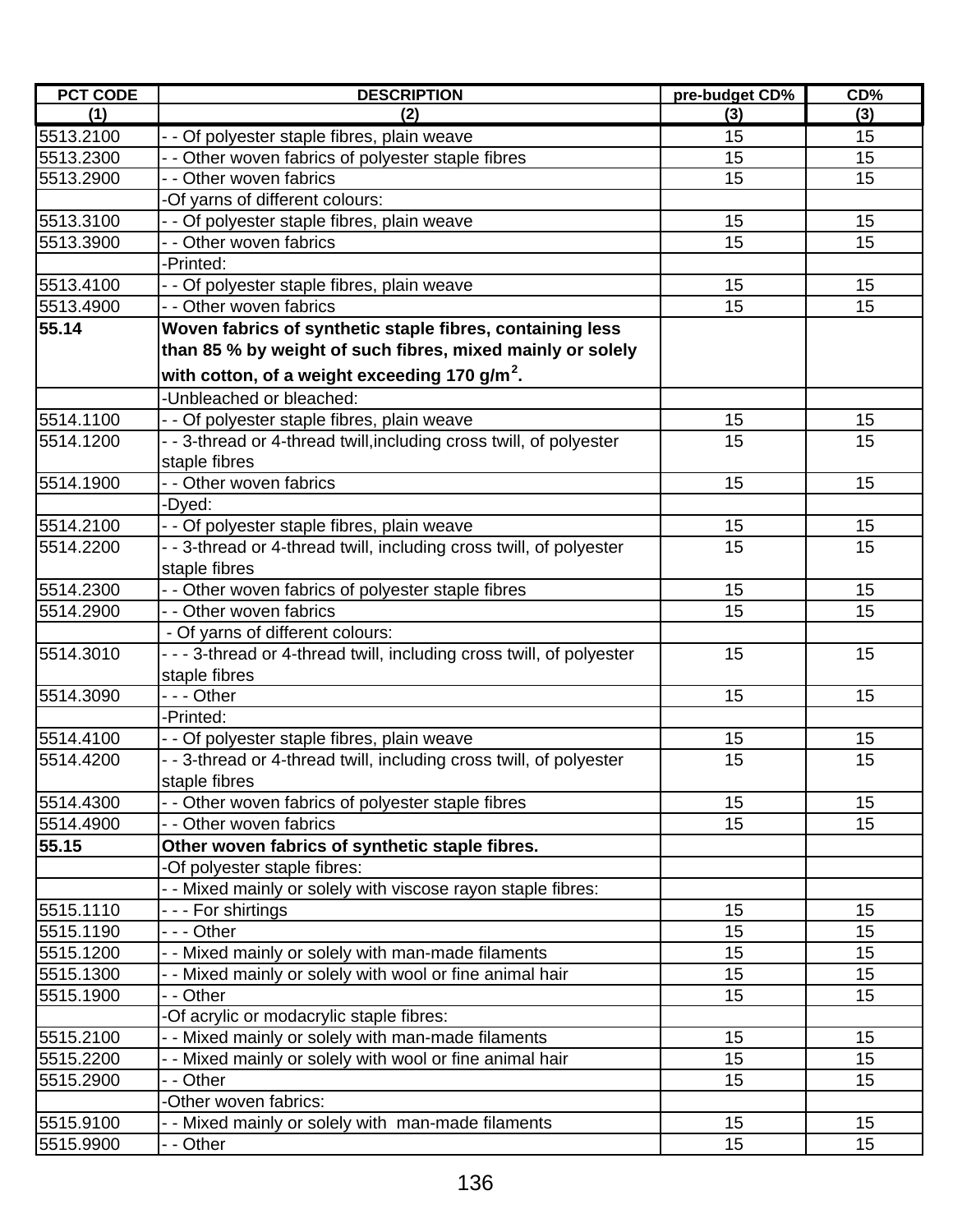| <b>PCT CODE</b> | <b>DESCRIPTION</b>                                               | pre-budget CD% | CD% |
|-----------------|------------------------------------------------------------------|----------------|-----|
| (1)             | (2)                                                              | (3)            | (3) |
| 55.16           | Woven fabrics of artificial staple fibres.                       |                |     |
|                 | Containing 85 % or more by weight of artificial staple fibres:   |                |     |
| 5516.1100       | - - Unbleached or bleached                                       | 15             | 15  |
| 5516.1200       | - - Dyed                                                         | 15             | 15  |
| 5516.1300       | - - Of yarns of different colours                                | 15             | 15  |
| 5516.1400       | - - Printed                                                      | 15             | 15  |
|                 | Containing less than 85 % by weight of artificial staple fibres, |                |     |
|                 | mixed mainly or solely with man-made filaments:                  |                |     |
| 5516.2100       | - - Unbleached or bleached                                       | 15             | 15  |
| 5516.2200       | - - Dyed                                                         | 15             | 15  |
| 5516.2300       | - - Of yarns of different colours                                | 15             | 15  |
| 5516.2400       | - - Printed                                                      | 15             | 15  |
|                 | Containing less than 85 % by weight of artificial staple fibres, |                |     |
|                 | mixed mainly or solely with wool or fine animal hair:            |                |     |
| 5516.3100       | - - Unbleached or bleached                                       | 15             | 15  |
| 5516.3200       | - - Dyed                                                         | 15             | 15  |
| 5516.3300       | - - Of yarns of different colours                                | 15             | 15  |
| 5516.3400       | - - Printed                                                      | 15             | 15  |
|                 | Containing less than 85 % by weight of artificial staple fibres, |                |     |
|                 | mixed mainly or solely with cotton:                              |                |     |
| 5516.4100       | - - Unbleached or bleached                                       | 15             | 15  |
| 5516.4200       | - - Dyed                                                         | 15             | 15  |
| 5516.4300       | - - Of yarns of different colours                                | 15             | 15  |
| 5516.4400       | - - Printed                                                      | 15             | 15  |
|                 | -Other:                                                          |                |     |
| 5516.9100       | - - Unbleached or bleached                                       | 15             | 15  |
| 5516.9200       | - - Dyed                                                         | 15             | 15  |
| 5516.9300       | - - Of yarns of different colours                                | 15             | 15  |
| 5516.9400       | - - Printed                                                      | 15             | 15  |
| 56.01           | Wadding of textile materials and articles thereof; textile       |                |     |
|                 | fibres, not exceeding 5 mm in length (flock), textile dust and   |                |     |
|                 | mill neps.                                                       |                |     |
|                 | -Sanitary towels and tampons, napkins and napkin liners for      |                |     |
|                 | babies and similar sanitary articles, of wadding:                |                |     |
| 5601.1010       | - - - Sanitary towels and tampons                                | 25             | 25  |
| 5601.1020       | - - - Napkins and napkin liners for babies                       | 25             | 25  |
| 5601.1030       | --- Nappies of wadding                                           | 25             | 25  |
| 5601.1040       | --- Diapers of waddings                                          | 25             | 25  |
| 5601.1090       | - - - Other                                                      | 25             | 25  |
|                 | -Wadding; other articles of wadding:                             |                |     |
| 5601.2100       | - - Of cotton                                                    | 25             | 25  |
| 5601.2200       | - - Of man-made fibres                                           | 25             | 25  |
| 5601.2900       | - - Other                                                        | 25             | 25  |
| 5601.3000       | -Textile flock and dust and mill neps                            | 10             | 10  |
| 56.02           | Felt, whether or not impregnated, coated, covered or             |                |     |
|                 | laminated.                                                       |                |     |
| 5602.1000       | -Needleloom felt and stitch bonded fibre fabrics                 | 15             | 15  |
|                 | -Other felt, not impregnated, coated, covered or laminated:      |                |     |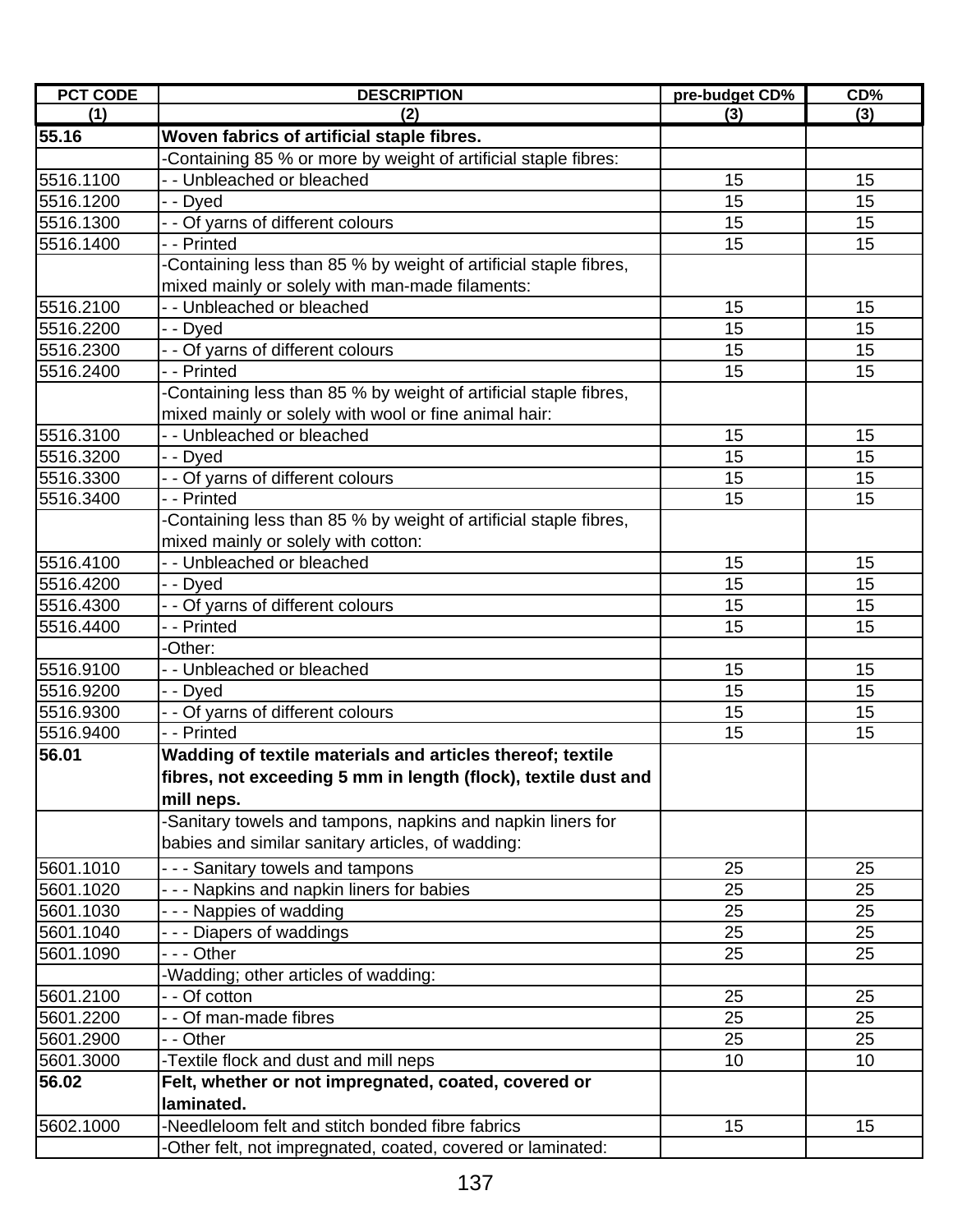| <b>PCT CODE</b> | <b>DESCRIPTION</b>                                                                      | pre-budget CD% | CD%         |
|-----------------|-----------------------------------------------------------------------------------------|----------------|-------------|
| (1)             | (2)                                                                                     | (3)            | (3)         |
| 5602.2100       | - - Of wool or fine animal hair                                                         | 15             | 15          |
| 5602.2900       | - - Of other textile materials                                                          | 15             | 15          |
| 5602.9000       | -Other                                                                                  | 15             | 15          |
| 56.03           | Nonwovens, whether or not impregnated, coated, covered or                               |                |             |
|                 | laminated.                                                                              |                |             |
|                 | -Of man-made filaments:                                                                 |                |             |
| 5603.1100       | - - Weighing not more than 25 g/m <sup>2</sup>                                          | 15             | 15          |
| 5603.1200       | - - Weighing more than 25 g/m <sup>2</sup> but not more than 70 g/m <sup>2</sup>        | 15             | 15          |
| 5603.1300       | - Weighing more than 70 $g/m^2$ but not more than 150 $g/m^2$                           | 15             | 15          |
| 5603.1400       | - - Weighing more than 150 g/m <sup>2</sup>                                             | 15             | 15          |
|                 | -Other:                                                                                 |                |             |
| 5603.9100       | - Weighing not more than $25 g/m2$                                                      | 15             | 15          |
| 5603.9200       | $\cdot$ - Weighing more than 25 g/m $^2$ but not more than 70 g/m2                      | 20             | 20          |
| 5603.9300       | $\cdot$ - Weighing more than 70 g/m <sup>2</sup> but not more than 150 g/m <sup>2</sup> | 15             | 15          |
| 5603.9400       | - - Weighing more than 150 g/m <sup>2</sup>                                             | 15             | 15          |
| 56.04           | Rubber thread and cord, textile covered; textile yarn, and                              |                |             |
|                 | strip and the like of heading 54.04 or 54.05, impregnated,                              |                |             |
|                 | coated, covered or sheathed with rubber or plastics.                                    |                |             |
| 5604.1000       | -Rubber thread and cord, textile covered                                                | 10             | 10          |
| 5604.9000       | -Other                                                                                  | 10             | 10          |
| 5605.0000       | Metallised yarn, whether or not gimped, being textile yarn, or                          | 10             | 10          |
|                 | strip or the like of heading 54.04 or 54.05, combined with                              |                |             |
|                 | metal in the form of thread, strip or powder or covered with                            |                |             |
|                 | metal.                                                                                  |                |             |
| 5606.0000       | Gimped yarn, and strip and the like of heading 54.04 or                                 | 10             | 10          |
|                 | 54.05, gimped (other than those of heading 56.05 and                                    |                |             |
|                 | gimped horsehair yarn); chenille yarn (including flock                                  |                |             |
|                 | chenille yarn); loop wale-yarn.                                                         |                |             |
| 56.07           | Twine, cordage, rope and cables, whether or not plaited or                              |                |             |
|                 | braided and whether or not impregnated, coated, covered or                              |                |             |
|                 | sheathed with rubber or plastics.                                                       |                |             |
|                 | -Of sisal or other textile fibres of the genus Agave:                                   |                |             |
| 5607.2100       | - - Binder or baler twine                                                               | 25             | 25          |
| 5607.2900       | - - Other                                                                               | 25             | 25          |
|                 | Of polyethylene or polypropylene:                                                       |                |             |
| 5607.4100       | - - Binder or baler twine                                                               | 25             | 25          |
| 5607.4900       | - - Other                                                                               | 25             | 25          |
| 5607.5000       | -Of other synthetic fibres                                                              | 25             | 25          |
| 5607.9000       | -Other                                                                                  | 25             | 25          |
| 56.08           | Knotted netting of twine, cordage or rope; made up fishing                              |                |             |
|                 | nets and other made up nets, of textile materials.                                      |                |             |
|                 | -Of man-made textile materials:                                                         |                |             |
| 5608.1100       | - - Made up fishing nets                                                                | 0              | 0           |
| 5608.1900       | - Other                                                                                 | $\overline{0}$ | 0           |
| 5608.9000       | -Other                                                                                  | 0              | $\mathbf 0$ |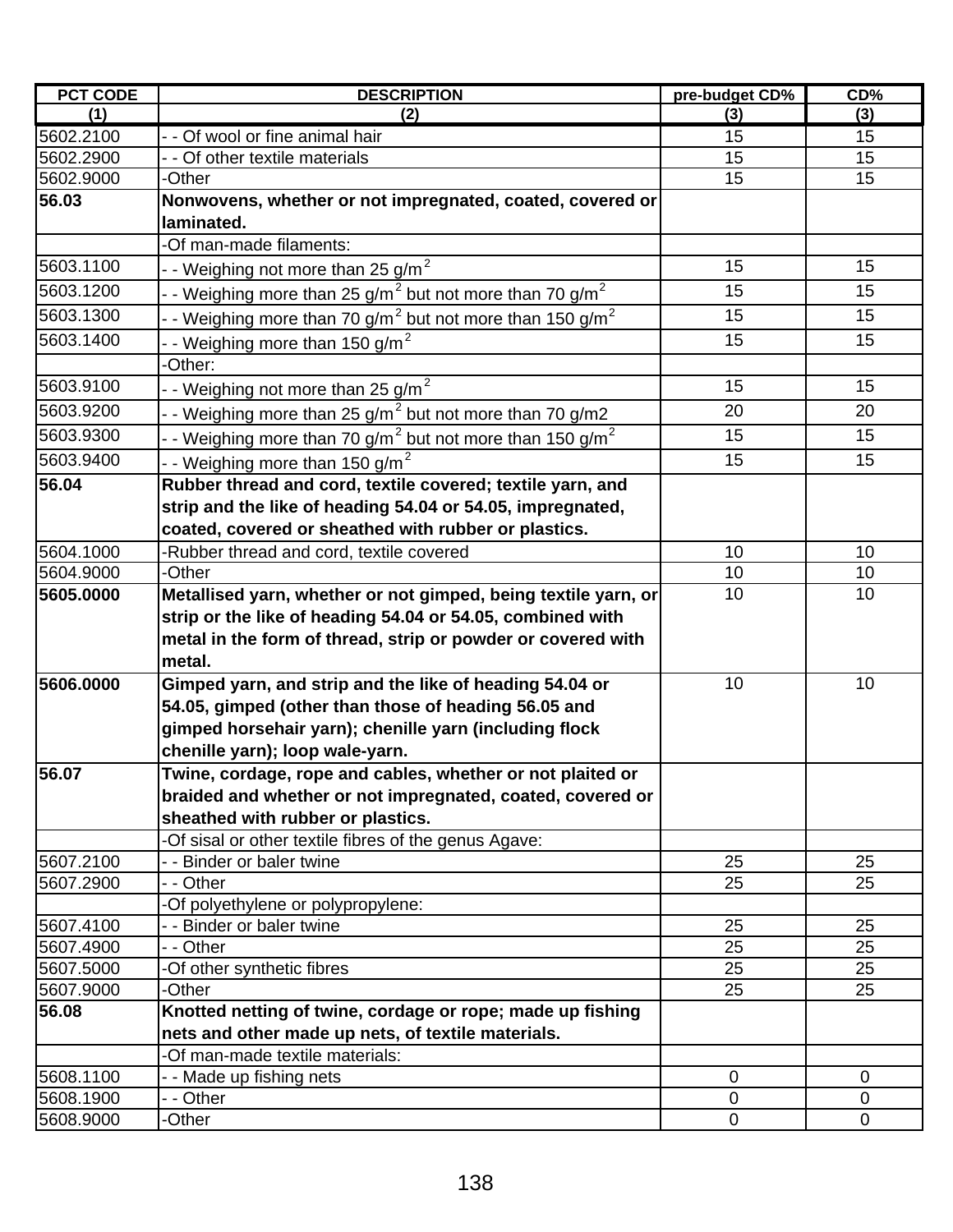| <b>PCT CODE</b> | <b>DESCRIPTION</b>                                              | pre-budget CD%  | CD% |
|-----------------|-----------------------------------------------------------------|-----------------|-----|
| (1)             | (2)                                                             | (3)             | (3) |
| 5609.0000       | Articles of yarn, strip or the like of heading 54.04 or 54.05,  | 25              | 25  |
|                 | twine, cordage, rope or cables, not elsewhere specified or      |                 |     |
|                 | included.                                                       |                 |     |
| 57.01           | Carpets and other textile floor coverings, knotted, whether     |                 |     |
|                 | or not made up.                                                 |                 |     |
|                 | -Of wool or fine animal hair:                                   |                 |     |
| 5701.1010       | --- Carpets                                                     | 25              | 25  |
| 5701.1020       | - - - Rugs                                                      | 25              | 25  |
| 5701.1090       | - - - Other                                                     | 25              | 25  |
| 5701.9000       | -Of other textile materials                                     | 25              | 25  |
| 57.02           | Carpets and other textile floor coverings, woven, not tufted    |                 |     |
|                 | or flocked, whether or not made up, including "Kelem",          |                 |     |
|                 | "Schumacks", "Karamanie" and similar hand-woven rugs.           |                 |     |
|                 |                                                                 |                 |     |
| 5702.1000       | -"Kelem", "Schumacks", "Karamanie" and similar hand-woven       | 25              | 25  |
|                 | rugs                                                            |                 |     |
| 5702.2000       | -Floor coverings of coconut fibres (coir)                       | 25              | 25  |
|                 | -Other, of pile construction, not made up:                      |                 |     |
| 5702.3100       | - - Of wool or fine animal hair                                 | 25              | 25  |
|                 | - - Of man-made textile materials:                              |                 |     |
| 5702.3210       | - - - Synthetic turf for sports fields                          | 5               | 5   |
| 5702.3290       | $- -$ Other                                                     | 25              | 25  |
| 5702.3900       | - - Of other textile materials                                  | 25              | 25  |
|                 | -Other, of pile construction, made up:                          |                 |     |
|                 | - - Of wool or fine animal hair:                                |                 |     |
| 5702.4110       | - - - Carpets machine made                                      | 25              | 25  |
| 5702.4190       | - - - Other                                                     | 25              | 25  |
|                 | - - Of man-made textile materials:                              |                 |     |
| 5702.4210       | - - - Synthetic turf for sports fields                          | 5               | 5   |
| 5702.4290       | - - - Other                                                     | 25              | 25  |
| 5702.4900       | - - Of other textile materials                                  | 25              | 25  |
| 5702.5000       | Other, not of pile construction, not made up                    | 25              | 25  |
|                 | -Other, not of pile construction, made up:                      |                 |     |
| 5702.9100       | - - Of wool or fine animal hair                                 | 25              | 25  |
| 5702.9200       | - - Of man-made textile materials                               | 25              | 25  |
|                 | - - Of other textile materials:                                 |                 |     |
| 5702.9910       | - - - Rugs of cotton                                            | 25              | 25  |
| 5702.9920       | - - - Durries                                                   | 25              | 25  |
| 5702.9990       | - - - Other                                                     | 25              | 25  |
| 57.03           | Carpets and other textile floor coverings, tufted, whether or   |                 |     |
|                 | not made up.                                                    |                 |     |
| 5703.1000       | -Of wool or fine animal hair                                    | 25              | 25  |
|                 | -Of nylon or other polyamides:                                  |                 |     |
| 5703.2010       | - - - Synthetic turf for sports fields                          | 5               | 5   |
| 5703.2020       | - - - Of a kind used in motor cars of heading 8703 and vehicles | $\overline{15}$ | 15  |
|                 | of sub-headings 8703.2113, 8703.2193, 8703.3223, 8704.2190,     |                 |     |
|                 | 8704.3190 (cut to size and shaped)                              |                 |     |
| 5703.2030       | --- Other for motor cars and vehicles                           | 15              | 15  |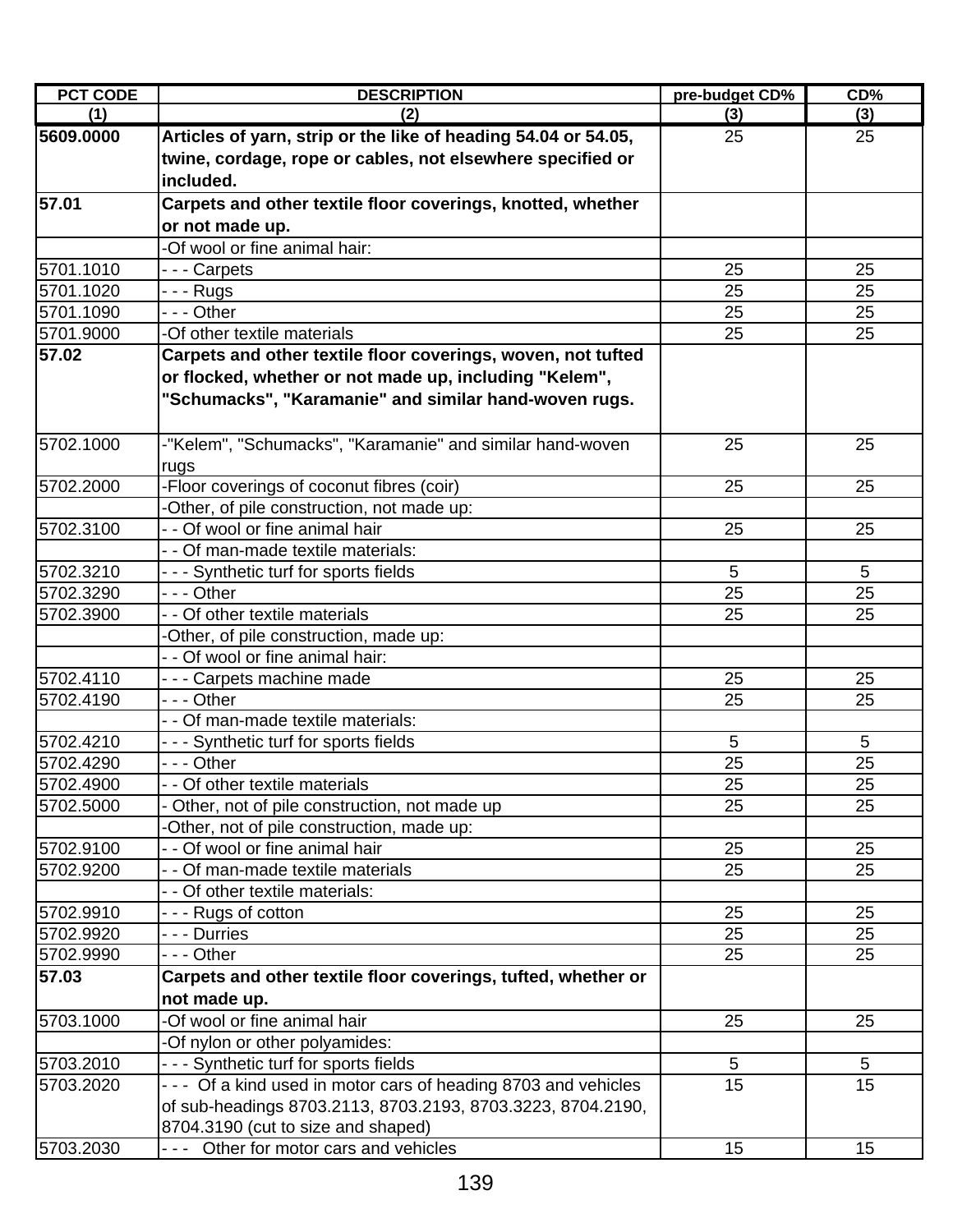| <b>PCT CODE</b> | <b>DESCRIPTION</b>                                                 | pre-budget CD% | CD% |
|-----------------|--------------------------------------------------------------------|----------------|-----|
| (1)             | (2)                                                                | (3)            | (3) |
| 5703.2040       | $- -$ Tufted                                                       | 15             | 15  |
| 5703.2090       | - - - Other                                                        | 10             | 15  |
|                 | -Of other man-made textile materials:                              |                |     |
| 5703.3010       | --- Synthetic turf for sports fields                               | $\overline{5}$ | 5   |
| 5703.3020       | - - - Of a kind used in vehicles of heading 8703 and vehicles of   | 15             | 15  |
|                 | sub-headings 8703.2113, 8703.2193, 8703.3223, 8704.2190,           |                |     |
|                 | 8704.3190(cut to size and shaped)                                  |                |     |
| 5703.3030       | --- Other for motor cars and vehicles                              | 15             | 15  |
| 5703.3040       | --- Tufted                                                         | 15             | 15  |
| 5703.3090       | - - - Other                                                        | 10             | 15  |
| 5703.9000       | -Of other textile materials                                        | 25             | 25  |
| 57.04           | Carpets and other textile floor coverings, of felt, not tufted     |                |     |
|                 | or flocked, whether or not made up.                                |                |     |
| 5704.1000       | -Tiles, having a maximum surface area of 0.3 $\textsf{m}^2$        | 10             | 10  |
| 5704.9000       | Other-                                                             | 25             | 25  |
| 5705.0000       | Other carpets and other textile floor coverings, whether or        | 25             | 25  |
|                 | not made up.                                                       |                |     |
| 58.01           | Woven pile fabrics and chenille fabrics, other than fabrics of     |                |     |
|                 | heading 58.02 or 58.06.                                            |                |     |
| 5801.1000       | Of wool or fine animal hair                                        | 25             | 25  |
|                 | -Of cotton:                                                        |                |     |
| 5801.2100       | - - Uncut weft pile fabrics                                        | 25             | 25  |
| 5801.2200       | - - Cut corduroy                                                   | 25             | 25  |
| 5801.2300       | - - Other weft pile fabrics                                        | 25             | 25  |
| 5801.2400       | - - Warp pile fabrics, épinglé (uncut)                             | 25             | 25  |
| 5801.2500       | - - Warp pile fabrics, cut                                         | 25             | 25  |
| 5801.2600       | - Chenille fabrics                                                 | 25             | 25  |
|                 | -Of man-made fibres:                                               |                |     |
| 5801.3100       | - - Uncut weft pile fabrics                                        | 25             | 25  |
| 5801.3200       | - - Cut corduroy                                                   | 25             | 25  |
| 5801.3300       | - - Other weft pile fabrics                                        | 25             | 25  |
| 5801.3400       | - - Warp pile fabrics, épinglé (uncut)                             | 25             | 25  |
| 5801.3500       | - - Warp pile fabrics, cut                                         | 25             | 25  |
| 5801.3600       | <b>Chenille fabrics</b>                                            | 25             | 25  |
| 5801.9000       | -Of other textile materials                                        | 25             | 25  |
| 58.02           | Terry towelling and similar woven terry fabrics, other than        |                |     |
|                 | narrow fabrics of heading 58.06; tufted textile fabrics, other     |                |     |
|                 | than products of heading 57.03.                                    |                |     |
|                 | -Terry towelling and similar woven terry fabrics, of cotton:       |                |     |
| 5802.1100       | - - Unbleached                                                     | 25             | 25  |
| 5802.1900       | - - Other                                                          | 25             | 25  |
| 5802.2000       | -Terry towelling and similar woven terry fabrics, of other textile | 25             | 25  |
|                 | materials                                                          |                |     |
| 5802.3000       | -Tufted textile fabrics                                            | 25             | 25  |
| 5803.0000       | Gauze, other than narrow fabrics of heading 58.06.                 | 25             | 25  |
| 58.04           | Tulles and other net fabrics, not including woven, knitted or      |                |     |
|                 | crocheted fabrics; lace in the piece, in strips or in motifs,      |                |     |
|                 | other than fabrics of headings 60.02 to 60.06.                     |                |     |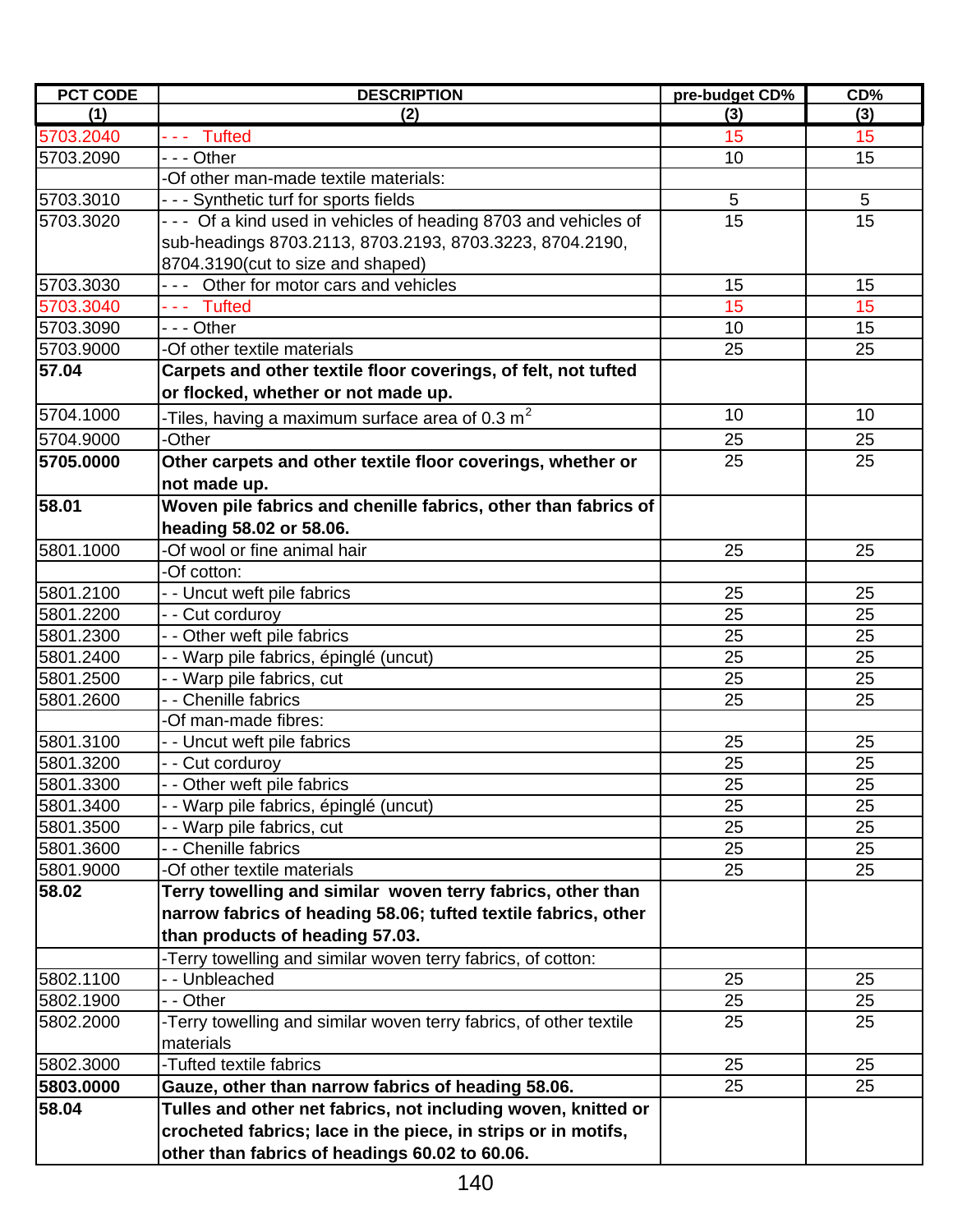| <b>PCT CODE</b> | <b>DESCRIPTION</b>                                               | pre-budget CD% | CD%          |
|-----------------|------------------------------------------------------------------|----------------|--------------|
| (1)             | (2)                                                              | (3)            | (3)          |
| 5804.1000       | -Tulles and other net fabrics                                    | 25             | 25           |
|                 | -Mechanically made lace:                                         |                |              |
| 5804.2100       | - - Of man-made fibres                                           | 25             | 25           |
| 5804.2900       | - - Of other textile materials                                   | 25             | 25           |
| 5804.3000       | -Hand made lace                                                  | 25             | 25           |
| 5805.0000       | Hand-woven tapestries of the types Gobelins, Flanders,           | 25             | 25           |
|                 | Aubusson, Beauvais and the like, and needle-worked               |                |              |
|                 | tapestries (for example, petit point, cross stitch) whether or   |                |              |
|                 | not made up.                                                     |                |              |
| 58.06           | Narrow woven fabrics, other than goods of heading 58.07;         |                |              |
|                 | narrow fabrics consisting of warp without weft assembled         |                |              |
|                 | by means of an adhesive (bolducs).                               |                |              |
| 5806.1000       | -Woven pile fabrics (including terry towelling and similar terry | 25             | 25           |
|                 | fabrics) and chenille fabrics                                    |                |              |
| 5806.2000       | -Other woven fabrics, containing by weight 5 % or more of        | 25             | 25           |
|                 | elastomeric yarn or rubber thread                                |                |              |
|                 | -Other woven fabrics:                                            |                |              |
| 5806.3100       | - - Of cotton                                                    | 25             | 25           |
| 5806.3200       | - - Of man-made fibres                                           | 25             | 25           |
| 5806.3900       | - - Of other textile materials                                   | 25             | 25           |
| 5806.4000       | -Fabrics consisting of warp without weft assembled by means of   | $\mathbf 0$    | $\mathbf{0}$ |
|                 | an adhesive (bolducs)                                            |                |              |
| 58.07           | Labels, badges and similar articles of textile materials, in the |                |              |
|                 | piece, in strips or cut to shape or size, not embroidered.       |                |              |
|                 |                                                                  |                |              |
|                 | -Woven:                                                          |                |              |
| 5807.1010       | ---Badges                                                        | 25             | 25           |
| 5807.1020       | - - - Ribbons                                                    | 25             | 25           |
| 5807.1030       | ---Tapes                                                         | 25             | 25           |
| 5807.1040       | --- Webbing                                                      | 25             | 25           |
| 5807.1090       | -  - - Other                                                     | 25             | 25           |
| 5807.9000       | -Other                                                           | 25             | 25           |
| 58.08           | Braids in the piece; ornamental trimmings in the piece,          |                |              |
|                 | without embroidery, other than knitted or crocheted; tassels,    |                |              |
|                 | pompons and similar articles.                                    |                |              |
| 5808.1000       | Braids in the piece                                              | 25             | 25           |
| 5808.9000       | -Other                                                           | 25             | 25           |
| 5809.0000       | Woven fabrics of metal thread and woven fabrics of               | 25             | 25           |
|                 | metallised yarn of heading 56.05, of a kind used in apparel,     |                |              |
|                 | as furnishing fabrics or for similar purposes, not elsewhere     |                |              |
|                 | specified or included.                                           |                |              |
| 58.10           | Embroidery in the piece, in strips or in motifs.                 |                |              |
| 5810.1000       | Embroidery without visible ground                                | 25             | 25           |
|                 | Other embroidery:                                                |                |              |
| 5810.9100       | - - Of cotton                                                    | 25             | 25           |
| 5810.9200       | - - Of man-made fibres                                           | 25             | 25           |
| 5810.9900       | - - Of other textile materials                                   | 25             | 25           |
|                 |                                                                  |                |              |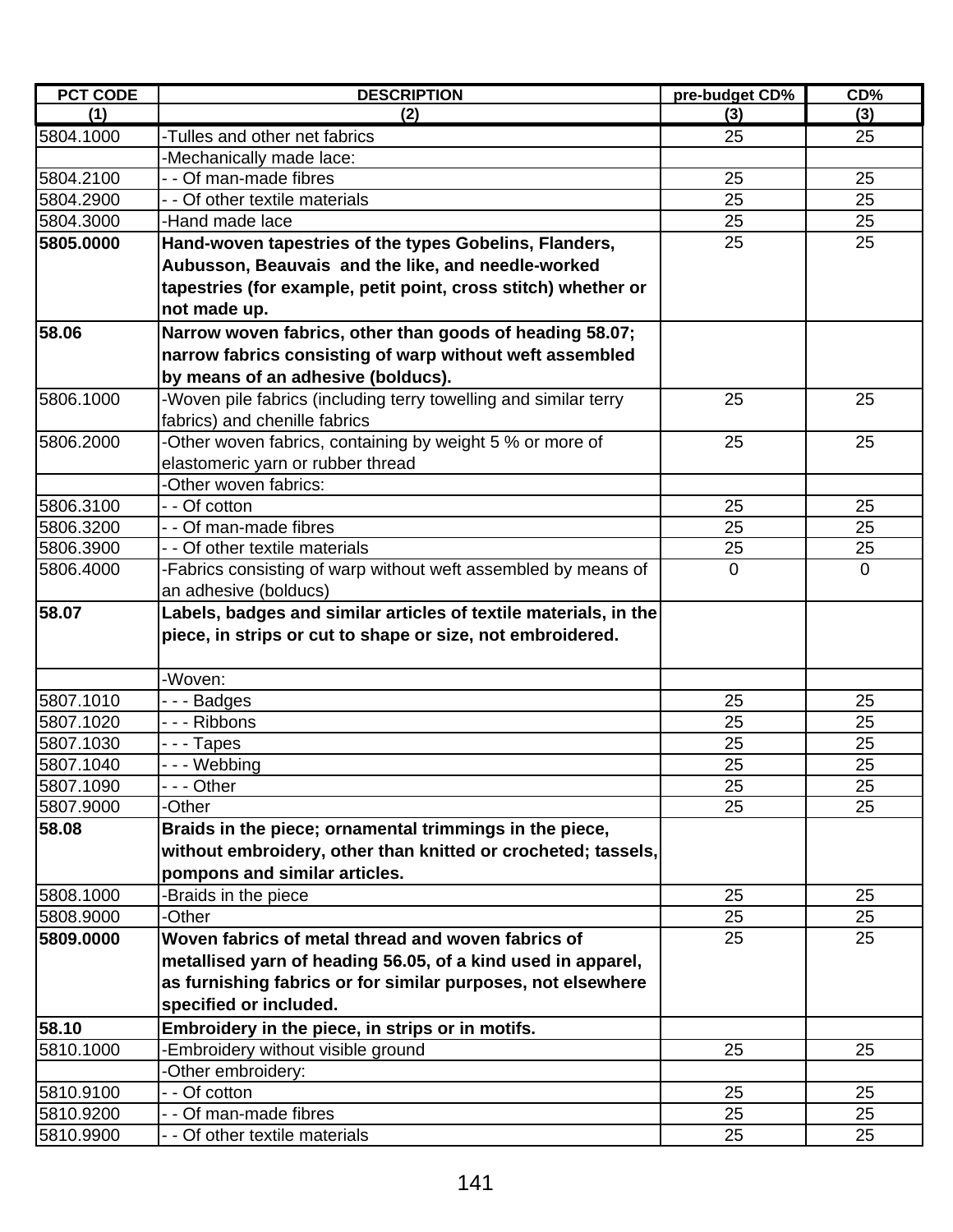| <b>PCT CODE</b> | <b>DESCRIPTION</b>                                                | pre-budget CD% | CD% |
|-----------------|-------------------------------------------------------------------|----------------|-----|
| (1)             | (2)                                                               | (3)            | (3) |
| 5811.0000       | Quilted textile products in the piece, composed of one or         | 25             | 25  |
|                 | more layers of textile materials assembled with padding by        |                |     |
|                 | stitching or otherwise, other than embroidery of heading          |                |     |
|                 | 58.10.                                                            |                |     |
| 59.01           | Textile fabrics coated with gum or amylaceous substances,         |                |     |
|                 | of a kind used for the outer covers of books or the like;         |                |     |
|                 | tracing cloth; prepared painting canvas; buckram and              |                |     |
|                 | similar stiffened textile fabrics of a kind used for hat          |                |     |
|                 | foundations.                                                      |                |     |
| 5901.1000       | -Textile fabrics coated with gum or amylaceous substances, of a   | 25             | 25  |
|                 | kind used for the outer covers of books or the like               |                |     |
|                 | -Other:                                                           |                |     |
| 5901.9010       | --- Buckram                                                       | 25             | 25  |
| 5901.9090       | $- -$ Other                                                       | 25             | 25  |
| 59.02           | Tyre cord fabric of high tenacity yarn of nylon or other          |                |     |
|                 | polyamides, polyesters or viscose rayon.                          |                |     |
| 5902.1000       | -Of nylon or other polyamides                                     | 5              | 5   |
| 5902.2000       | -Of polyesters                                                    | 5              | 5   |
| 5902.9000       | -Other                                                            | 5              | 5   |
| 59.03           | Textile fabrics impregnated, coated, covered or laminated         |                |     |
|                 | with plastics, other than those of heading 59.02.                 |                |     |
| 5903.1000       | -With poly(vinyl chloride)                                        | 25             | 25  |
| 5903.2000       | -With polyurethane                                                | 25             | 25  |
| 5903.9000       | -Other                                                            | 25             | 25  |
| 59.04           | Linoleum, whether or not cut to shape; floor coverings            |                |     |
|                 | consisting of a coating or covering applied on a textile          |                |     |
|                 | backing, whether or not cut to shape.                             |                |     |
| 5904.1000       | -Linoleum                                                         | 25             | 25  |
| 5904.9000       | -Other                                                            | 25             | 25  |
| 5905.0000       | <b>Textile wall coverings.</b>                                    | 25             | 25  |
| 59.06           | Rubberised textile fabrics, other than those of heading<br>59.02. |                |     |
| 5906.1000       | -Adhesive tape of a width not exceeding 20 cm                     | 25             | 25  |
|                 | -Other:                                                           |                |     |
| 5906.9100       | - - Knitted or crocheted                                          | 25             | 25  |
| 5906.9900       | - - Other                                                         | 25             | 25  |
| 5907.0000       | Textile fabrics otherwise impregnated, coated or covered;         | 25             | 25  |
|                 | painted canvas being theatrical scenery, studio back-cloths       |                |     |
|                 | or the like.                                                      |                |     |
| 5908.0000       | Textile wicks, woven, plaited or knitted, for lamps, stoves,      | 25             | 25  |
|                 | lighters, candles or the like; incandescent gas mantles and       |                |     |
|                 | tubular knitted gas mantle fabric therefor, whether or not        |                |     |
|                 | impregnated.                                                      |                |     |
| 5909.0000       | Textile hosepiping and similar textile tubing with or without     | 20             | 20  |
|                 | lining, armour or accessories of other materials.                 |                |     |
|                 |                                                                   |                |     |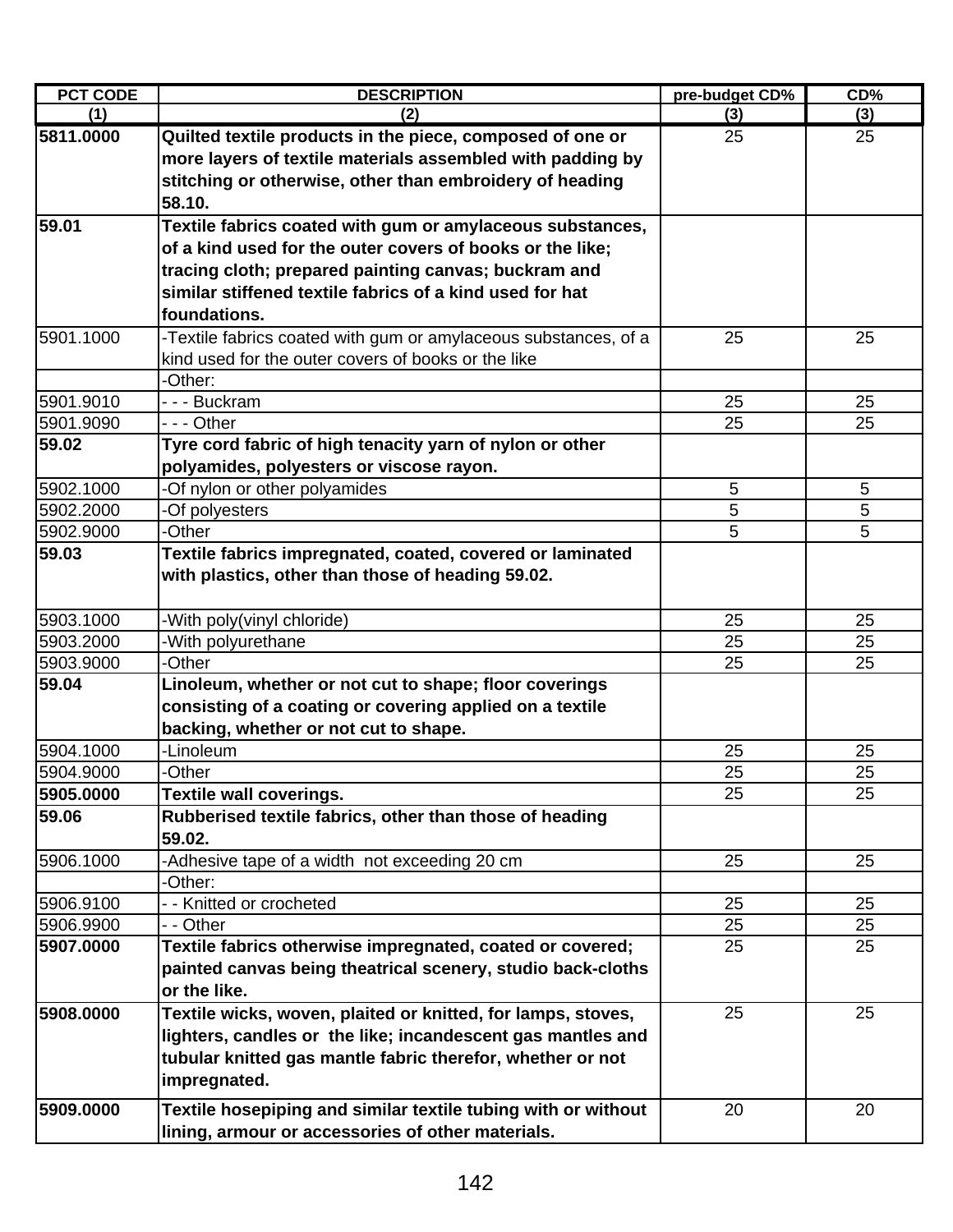| <b>PCT CODE</b> | <b>DESCRIPTION</b>                                                     | pre-budget CD% | CD% |
|-----------------|------------------------------------------------------------------------|----------------|-----|
| (1)             | (2)                                                                    | (3)            | (3) |
| 5910.0000       | Transmission or conveyor belts or belting, of textile                  | 25             | 25  |
|                 | material, whether or not impregnated, coated, covered or               |                |     |
|                 | laminated with plastics, or reinforced with metal or other             |                |     |
|                 | material.                                                              |                |     |
| 59.11           | Textile products and articles, for technical uses, specified in        |                |     |
|                 | Note 7 to this Chapter.                                                |                |     |
| 5911.1000       | -Textile fabrics, felt and felt-lined woven fabrics, coated, covered   | 5              | 5   |
|                 | or laminated with rubber, leather or other material, of a kind used    |                |     |
|                 | for card clothing, and similar fabrics of a kind used for other        |                |     |
|                 | technical purposes, including narrow fabrics made of velvet            |                |     |
|                 | impregnated with rubber, for covering weaving spindles (weaving        |                |     |
|                 | beams)                                                                 |                |     |
| 5911.2000       | Bolting cloth, whether or not made up                                  | 10             | 10  |
|                 | -Textile fabrics and felts, endless or fitted with linking devices, of |                |     |
|                 | a kind used in paper-making or similar machines (for example,          |                |     |
|                 | for pulp or asbestos-cement):                                          |                |     |
| 5911.3100       | - - Weighing less than 650 g/m $^{\rm 2}$                              | 5              | 5   |
| 5911.3200       | - - Weighing 650 g/m <sup>2</sup> or more                              | 5              | 5   |
| 5911.4000       | -Straining cloth of a kind used in oil presses or the like, including  | 10             | 10  |
|                 | that of human hair                                                     |                |     |
|                 | -Other:                                                                |                |     |
| 5911.9010       | - - - Dryer screen for paper making                                    | 5              | 5   |
| 5911.9090       | - - - Other                                                            | 10             | 10  |
| 60.01           | Pile fabrics, including "long pile" fabrics and terry fabrics,         |                |     |
|                 | knitted or crocheted.                                                  |                |     |
| 6001.1000       | -"Long pile" fabrics                                                   | 25             | 25  |
|                 | -Looped pile fabrics:                                                  |                |     |
| 6001.2100       | - - Of cotton                                                          | 25             | 25  |
| 6001.2200       | - - Of man-made fibres                                                 | 25             | 25  |
| 6001.2900       | - - Of other textile materials                                         | 25             | 25  |
|                 | -Other:                                                                |                |     |
| 6001.9100       | - - Of cotton                                                          | 25             | 25  |
| 6001.9200       | - - Of man-made fibres                                                 | 20             | 20  |
| 6001.9900       | - - Of other textile materials                                         | 25             | 25  |
| 60.02           | Knitted or crocheted fabrics of a width not exceeding 30 cm,           |                |     |
|                 | containing by weight 5 % or more of elastomeric yarn or                |                |     |
|                 | rubber thread, other than those of heading 60.01.                      |                |     |
| 6002.4000       | -Containing by weight 5 % or more of elastomeric yarn but not          | 20             | 20  |
|                 | containing rubber thread                                               |                |     |
| 6002.9000       | -Other                                                                 | 25             | 25  |
| 60.03           | Knitted or crocheted fabrics of a width not exceeding 30 cm,           |                |     |
|                 | other than those of heading 60.01 or 60.02.                            |                |     |
| 6003.1000       | -Of wool or fine animal hair                                           | 25             | 25  |
| 6003.2000       | -Of cotton                                                             | 25             | 25  |
| 6003.3000       | -Of synthetic fibres                                                   | 25             | 25  |
| 6003.4000       | -Of artificial fibres                                                  | 25             | 25  |
| 6003.9000       | -Other                                                                 | 25             | 25  |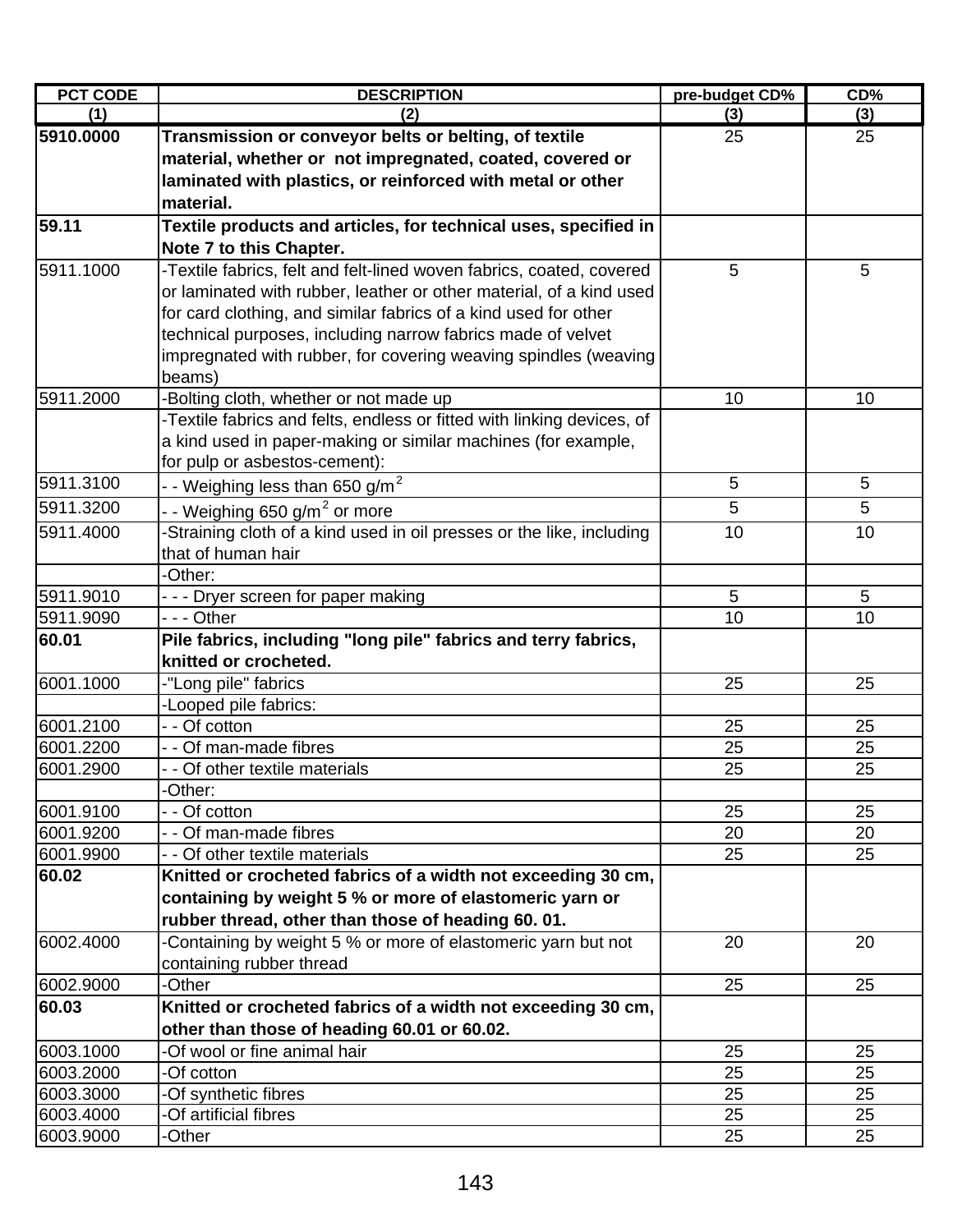| <b>PCT CODE</b> | <b>DESCRIPTION</b>                                           | pre-budget CD% | CD% |
|-----------------|--------------------------------------------------------------|----------------|-----|
| (1)             | (2)                                                          | (3)            | (3) |
| 60.04           | Knitted or crocheted fabrics of a width exceeding 30 cm,     |                |     |
|                 | containing by weight 5 % or more of elastomeric yarn or      |                |     |
|                 | rubber thread, other than those of heading 60.01.            |                |     |
| 6004.1000       | -Containing by weight 5% or more of elastomeric yarn but not | 25             | 25  |
|                 | containing rubber thread                                     |                |     |
| 6004.9000       | -Other                                                       | 25             | 25  |
| 60.05           | Warp knit fabrics (including those made on galloon knitting  |                |     |
|                 | machines), other than those of headings 60.01 to 60.04.      |                |     |
|                 |                                                              |                |     |
|                 | -Of cotton:                                                  |                |     |
| 6005.2100       | - - Unbleached or bleached                                   | 25             | 25  |
| 6005.2200       | - - Dyed                                                     | 25             | 25  |
| 6005.2300       | - - Of yarns of different colours                            | 25             | 25  |
| 6005.2400       | - - Printed                                                  | 25             | 25  |
|                 | -Of synthetic fibres:                                        |                |     |
| 6005.3100       | - - Unbleached or bleached                                   | 25             | 25  |
| 6005.3200       | - - Dyed                                                     | 25             | 25  |
| 6005.3300       | - - Of yarns of different colours                            | 25             | 25  |
| 6005.3400       | - - Printed                                                  | 25             | 25  |
|                 | -Of artificial fibres:                                       |                |     |
| 6005.4100       | - - Unbleached or bleached                                   | 25             | 25  |
| 6005.4200       | - - Dyed                                                     | 25             | 25  |
| 6005.4300       | - - Of yarns of different colours                            | 25             | 25  |
| 6005.4400       | - - Printed                                                  | 25             | 25  |
| 6005.9000       | -Other                                                       | 25             | 25  |
| 60.06           | Other knitted or crocheted fabrics.                          |                |     |
| 6006.1000       | -Of wool or fine animal hair                                 | 25             | 25  |
|                 | -Of cotton:                                                  |                |     |
| 6006.2100       | - - Unbleached or bleached                                   | 25             | 25  |
| 6006.2200       | - - Dyed                                                     | 25             | 25  |
| 6006.2300       | - - Of yarns of different colours                            | 25             | 25  |
| 6006.2400       | - - Printed                                                  | 25             | 25  |
|                 | -Of synthetic fibres:                                        |                |     |
| 6006.3100       | - - Unbleached or bleached                                   | 25             | 25  |
| 6006.3200       | - - Dyed                                                     | 25             | 25  |
| 6006.3300       | - - Of yarns of different colours                            | 25             | 25  |
| 6006.3400       | - - Printed                                                  | 25             | 25  |
|                 | -Of artificial fibres:                                       |                |     |
| 6006.4100       | - - Unbleached or bleached                                   | 25             | 25  |
| 6006.4200       | - - Dyed                                                     | 25             | 25  |
| 6006.4300       | - - Of yarns of different colours                            | 25             | 25  |
| 6006.4400       | - - Printed                                                  | 25             | 25  |
| 6006.9000       | -Other                                                       | 25             | 25  |
| 61.01           | Men's or boys' overcoats, car-coats, capes, cloaks, anoraks  |                |     |
|                 | (including ski-jackets), wind-cheaters, wind-jackets and     |                |     |
|                 | similar articles, knitted or crocheted, other than those of  |                |     |
|                 | heading 61.03.                                               |                |     |
| 6101.2000       | -Of cotton                                                   | 25             | 25  |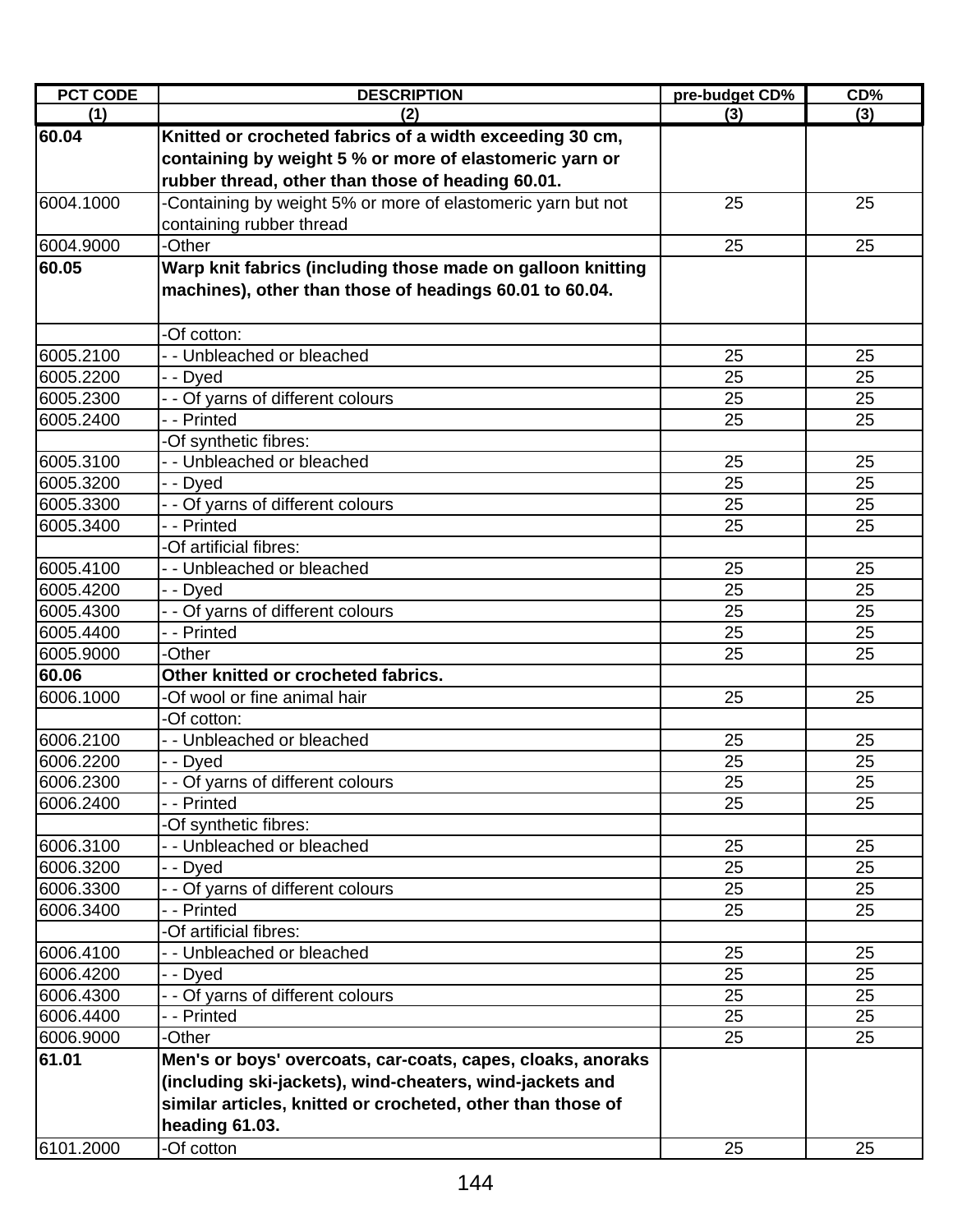| <b>PCT CODE</b> | <b>DESCRIPTION</b>                                              | pre-budget CD% | CD% |
|-----------------|-----------------------------------------------------------------|----------------|-----|
| (1)             | (2)                                                             | (3)            | (3) |
| 6101.3000       | -Of man-made fibres                                             | 25             | 25  |
| 6101.9000       | -Of other textile materials                                     | 25             | 25  |
| 61.02           | Women's or girls' overcoats, car-coats, capes, cloaks,          |                |     |
|                 | anoraks (including ski-jackets), wind-cheaters, wind-jackets    |                |     |
|                 | and similar articles, knitted or crocheted, other than those of |                |     |
|                 | heading 61.04.                                                  |                |     |
| 6102.1000       | -Of wool or fine animal hair                                    | 25             | 25  |
| 6102.2000       | -Of cotton                                                      | 25             | 25  |
| 6102.3000       | -Of man-made fibres                                             | 25             | 25  |
| 6102.9000       | -Of other textile materials                                     | 25             | 25  |
| 61.03           | Men's or boys' suits, ensembles, jackets, blazers, trousers,    |                |     |
|                 | bib and brace overalls, breeches and shorts (other than         |                |     |
|                 | swimwear), knitted or crocheted.                                |                |     |
| 6103.1000       | - Suits                                                         | 25             | 25  |
|                 | -Ensembles:                                                     |                |     |
| 6103.2200       | - - Of cotton                                                   | 25             | 25  |
| 6103.2300       | - - Of synthetic fibres                                         | 25             | 25  |
| 6103.2900       | - - Of other textile materials                                  | 25             | 25  |
|                 | -Jackets and blazers:                                           |                |     |
| 6103.3100       | - - Of wool or fine animal hair                                 | 25             | 25  |
| 6103.3200       | - - Of cotton                                                   | 25             | 25  |
| 6103.3300       | - - Of synthetic fibres                                         | 25             | 25  |
| 6103.3900       | - - Of other textile materials                                  | 25             | 25  |
|                 | -Trousers, bib and brace overalls, breeches and shorts:         |                |     |
| 6103.4100       | - - Of wool or fine animal hair                                 | 25             | 25  |
| 6103.4200       | - - Of cotton                                                   | 25             | 25  |
| 6103.4300       | Of synthetic fibres                                             | 25             | 25  |
| 6103.4900       | - - Of other textile materials                                  | 25             | 25  |
| 61.04           | Women's or girls' suits, ensembles, jackets, blazers,           |                |     |
|                 | dresses, skirts, divided skirts, trousers, bib and brace        |                |     |
|                 | overalls, breeches and shorts (other than swimwear), knitted    |                |     |
|                 | or crocheted.                                                   |                |     |
|                 | -Suits:                                                         |                |     |
| 6104.1300       | - - Of synthetic fibres                                         | 25             | 25  |
| 6104.1900       | - - Of other textile materials                                  | 25             | 25  |
|                 | -Ensembles:                                                     |                |     |
| 6104.2200       | - - Of cotton                                                   | 25             | 25  |
| 6104.2300       | - - Of synthetic fibres                                         | 25             | 25  |
| 6104.2900       | Of other textile materials                                      | 25             | 25  |
|                 | Jackets and blazers:                                            |                |     |
| 6104.3100       | - - Of wool or fine animal hair                                 | 25             | 25  |
| 6104.3200       | - - Of cotton                                                   | 25             | 25  |
| 6104.3300       | - Of synthetic fibres                                           | 25             | 25  |
| 6104.3900       | Of other textie materials                                       | 25             | 25  |
|                 | -Dresses:                                                       |                |     |
| 6104.4100       | - - Of wool or fine animal hair                                 | 25             | 25  |
|                 | - - Of cotton:                                                  |                |     |
| 6104.4210       | - - - Shisha embroidered dresses                                | 25             | 25  |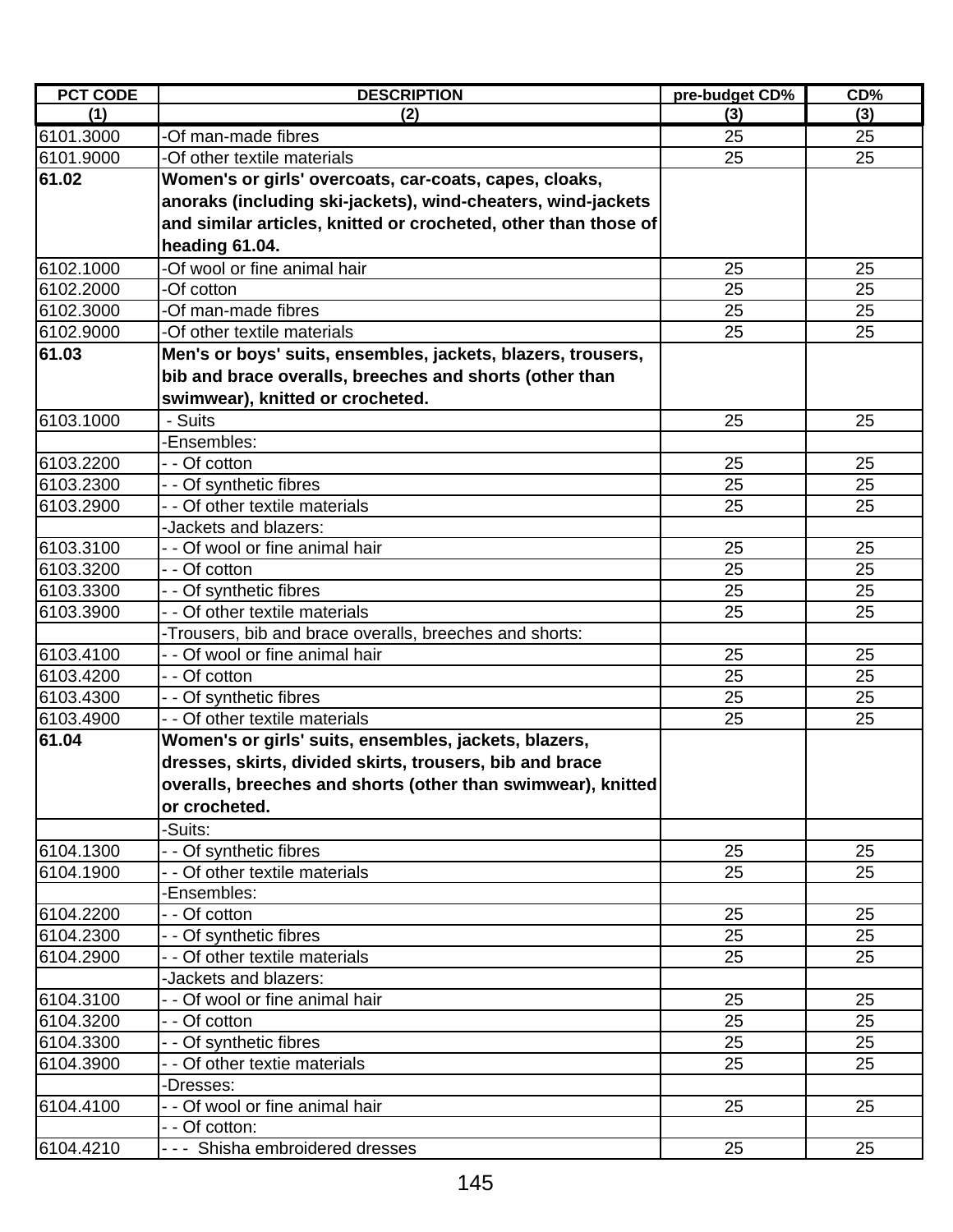| (3)<br>25<br>25<br>25<br>25<br>25<br>25<br>25<br>25 |
|-----------------------------------------------------|
|                                                     |
|                                                     |
|                                                     |
|                                                     |
|                                                     |
|                                                     |
|                                                     |
|                                                     |
|                                                     |
|                                                     |
|                                                     |
| 25                                                  |
| 25                                                  |
| 25                                                  |
| 25                                                  |
|                                                     |
| 25                                                  |
| 25                                                  |
| 25                                                  |
|                                                     |
|                                                     |
|                                                     |
|                                                     |
|                                                     |
|                                                     |
|                                                     |
| 25                                                  |
| 25                                                  |
|                                                     |
| 25                                                  |
|                                                     |
|                                                     |
| 25                                                  |
| 25                                                  |
|                                                     |
| 25                                                  |
| 25                                                  |
| 25                                                  |
|                                                     |
|                                                     |
| 25                                                  |
| 25                                                  |
|                                                     |
|                                                     |
|                                                     |
|                                                     |
| 25<br>25                                            |
| 25<br>25<br>25                                      |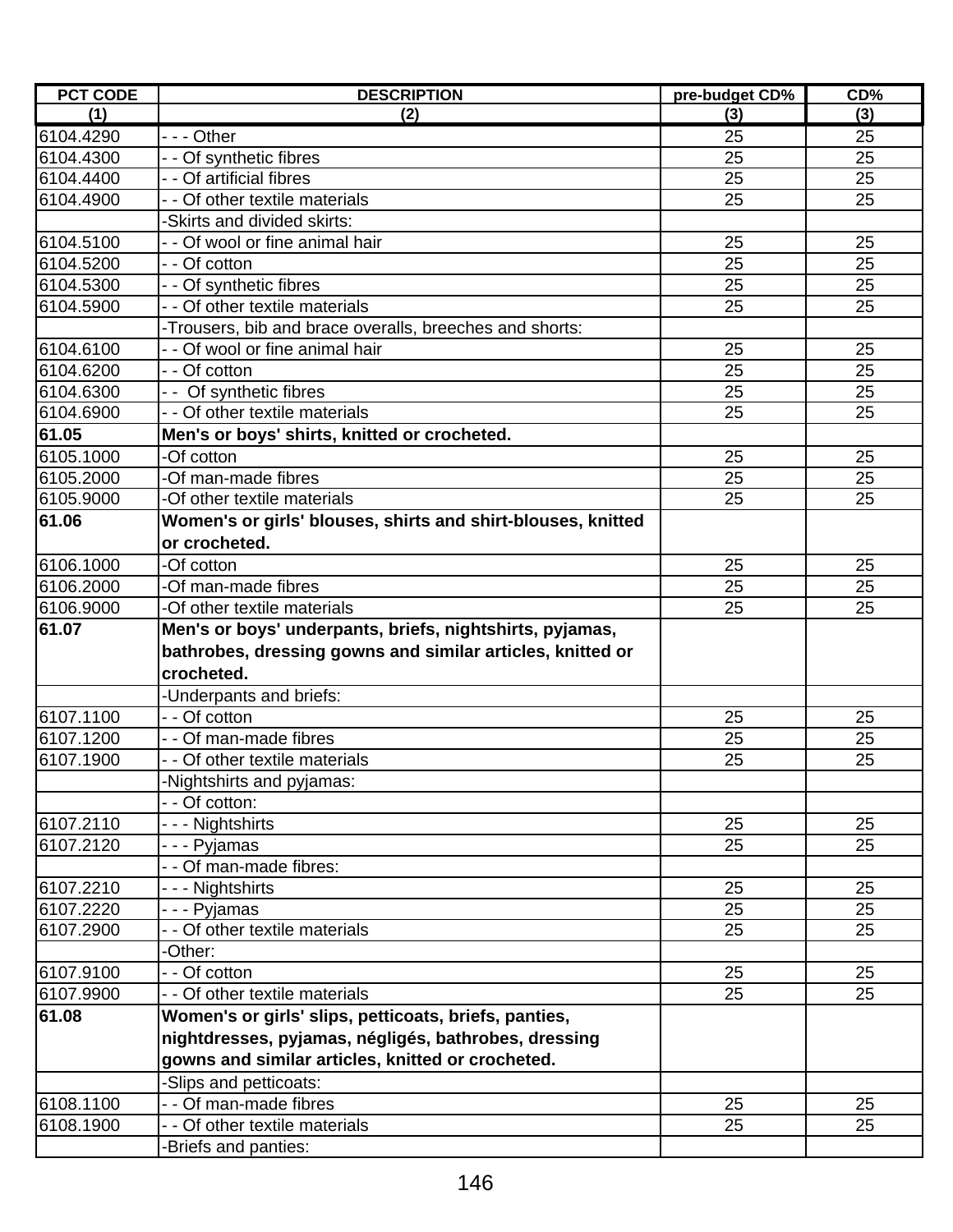| (1)<br>(3)<br>(2)<br>(3)<br>- - Of cotton<br>25<br>25<br>- - Of man-made fibres<br>6108.2200<br>25<br>25<br>25<br>25<br>6108.2900<br>- - Of other textile materials<br>-Nightdresses and pyjamas:<br>- - Of cotton<br>25<br>25<br>$2\overline{5}$<br>- - Of man-made fibres<br>25<br>25<br>25<br>- - Of other textile materials<br>-Other:<br>25<br>25<br>- - Of cotton<br>25<br>25<br>- - Of man-made fibres<br>- - Of other textile materials<br>25<br>25<br>T-shirts, singlets and other vests, knitted or crocheted.<br>-Of cotton<br>25<br>25<br>-Of other textile materials:<br>- - - Baluchi/Peshawari vest<br>25<br>25<br>--- Other<br>25<br>25<br>61.10<br>Jerseys, pullovers, cardigans, waistcoats and similar<br>articles, knitted or crocheted.<br>-Of wool or fine animal hair:<br>- - Of wool<br>25<br>25<br>- - Of Kashmir (cashmere) goats<br>25<br>25<br>6110.1900<br>- - Other<br>25<br>25<br>25<br>6110.2000<br>25<br>-Of cotton<br>-Of man-made fibres<br>25<br>6110.3000<br>25<br>-Of other textile materials<br>6110.9000<br>25<br>25<br>61.11<br>Babies' garments and clothing accessories, knitted or<br>crocheted.<br>6111.2000<br>-Of cotton<br>25<br>25<br>6111.3000<br>25<br>25<br>-Of synthetic fibres<br>6111.9000<br>-Of other textile materials<br>25<br>25<br>61.12<br>Track suits, ski suits and swimwear, knitted or crocheted.<br>-Track suits:<br>6112.1100<br>Of cotton<br>25<br>25<br>6112.1200<br>25<br>- - Of synthetic fibres<br>25<br>6112.1900<br>25<br>25<br>- - Of other textile materials<br>25<br>25<br>6112.2000<br>-Ski suits<br>-Men's or boys' swimwear:<br>- - Of synthetic fibres<br>6112.3100<br>25<br>25<br>- - Of other textile materials<br>6112.3900<br>25<br>25<br>-Women's or girls' swimwear:<br>6112.4100<br>- Of synthetic fibres<br>25<br>25<br>- - Of other textile materials<br>6112.4900<br>25<br>25<br>25<br>25<br>6113.0000<br>Garments, made up of knitted or crocheted fabrics of<br>heading 59.03, 59.06 or 59.07.<br>61.14<br>Other garments, knitted or crocheted.<br>6114.2000<br>-Of cotton<br>25<br>25<br>6114.3000<br>-Of man-made fibres<br>25<br>25 | <b>PCT CODE</b> | <b>DESCRIPTION</b> | pre-budget CD% | CD% |
|---------------------------------------------------------------------------------------------------------------------------------------------------------------------------------------------------------------------------------------------------------------------------------------------------------------------------------------------------------------------------------------------------------------------------------------------------------------------------------------------------------------------------------------------------------------------------------------------------------------------------------------------------------------------------------------------------------------------------------------------------------------------------------------------------------------------------------------------------------------------------------------------------------------------------------------------------------------------------------------------------------------------------------------------------------------------------------------------------------------------------------------------------------------------------------------------------------------------------------------------------------------------------------------------------------------------------------------------------------------------------------------------------------------------------------------------------------------------------------------------------------------------------------------------------------------------------------------------------------------------------------------------------------------------------------------------------------------------------------------------------------------------------------------------------------------------------------------------------------------------------------------------------------------------------------------------------------------------------------------------------------------------------------------------------------------------------------------------------------------------------------------|-----------------|--------------------|----------------|-----|
|                                                                                                                                                                                                                                                                                                                                                                                                                                                                                                                                                                                                                                                                                                                                                                                                                                                                                                                                                                                                                                                                                                                                                                                                                                                                                                                                                                                                                                                                                                                                                                                                                                                                                                                                                                                                                                                                                                                                                                                                                                                                                                                                       |                 |                    |                |     |
|                                                                                                                                                                                                                                                                                                                                                                                                                                                                                                                                                                                                                                                                                                                                                                                                                                                                                                                                                                                                                                                                                                                                                                                                                                                                                                                                                                                                                                                                                                                                                                                                                                                                                                                                                                                                                                                                                                                                                                                                                                                                                                                                       | 6108.2100       |                    |                |     |
|                                                                                                                                                                                                                                                                                                                                                                                                                                                                                                                                                                                                                                                                                                                                                                                                                                                                                                                                                                                                                                                                                                                                                                                                                                                                                                                                                                                                                                                                                                                                                                                                                                                                                                                                                                                                                                                                                                                                                                                                                                                                                                                                       |                 |                    |                |     |
|                                                                                                                                                                                                                                                                                                                                                                                                                                                                                                                                                                                                                                                                                                                                                                                                                                                                                                                                                                                                                                                                                                                                                                                                                                                                                                                                                                                                                                                                                                                                                                                                                                                                                                                                                                                                                                                                                                                                                                                                                                                                                                                                       |                 |                    |                |     |
|                                                                                                                                                                                                                                                                                                                                                                                                                                                                                                                                                                                                                                                                                                                                                                                                                                                                                                                                                                                                                                                                                                                                                                                                                                                                                                                                                                                                                                                                                                                                                                                                                                                                                                                                                                                                                                                                                                                                                                                                                                                                                                                                       |                 |                    |                |     |
|                                                                                                                                                                                                                                                                                                                                                                                                                                                                                                                                                                                                                                                                                                                                                                                                                                                                                                                                                                                                                                                                                                                                                                                                                                                                                                                                                                                                                                                                                                                                                                                                                                                                                                                                                                                                                                                                                                                                                                                                                                                                                                                                       | 6108.3100       |                    |                |     |
|                                                                                                                                                                                                                                                                                                                                                                                                                                                                                                                                                                                                                                                                                                                                                                                                                                                                                                                                                                                                                                                                                                                                                                                                                                                                                                                                                                                                                                                                                                                                                                                                                                                                                                                                                                                                                                                                                                                                                                                                                                                                                                                                       | 6108.3200       |                    |                |     |
|                                                                                                                                                                                                                                                                                                                                                                                                                                                                                                                                                                                                                                                                                                                                                                                                                                                                                                                                                                                                                                                                                                                                                                                                                                                                                                                                                                                                                                                                                                                                                                                                                                                                                                                                                                                                                                                                                                                                                                                                                                                                                                                                       | 6108.3900       |                    |                |     |
|                                                                                                                                                                                                                                                                                                                                                                                                                                                                                                                                                                                                                                                                                                                                                                                                                                                                                                                                                                                                                                                                                                                                                                                                                                                                                                                                                                                                                                                                                                                                                                                                                                                                                                                                                                                                                                                                                                                                                                                                                                                                                                                                       |                 |                    |                |     |
|                                                                                                                                                                                                                                                                                                                                                                                                                                                                                                                                                                                                                                                                                                                                                                                                                                                                                                                                                                                                                                                                                                                                                                                                                                                                                                                                                                                                                                                                                                                                                                                                                                                                                                                                                                                                                                                                                                                                                                                                                                                                                                                                       | 6108.9100       |                    |                |     |
|                                                                                                                                                                                                                                                                                                                                                                                                                                                                                                                                                                                                                                                                                                                                                                                                                                                                                                                                                                                                                                                                                                                                                                                                                                                                                                                                                                                                                                                                                                                                                                                                                                                                                                                                                                                                                                                                                                                                                                                                                                                                                                                                       | 6108.9200       |                    |                |     |
|                                                                                                                                                                                                                                                                                                                                                                                                                                                                                                                                                                                                                                                                                                                                                                                                                                                                                                                                                                                                                                                                                                                                                                                                                                                                                                                                                                                                                                                                                                                                                                                                                                                                                                                                                                                                                                                                                                                                                                                                                                                                                                                                       | 6108.9900       |                    |                |     |
|                                                                                                                                                                                                                                                                                                                                                                                                                                                                                                                                                                                                                                                                                                                                                                                                                                                                                                                                                                                                                                                                                                                                                                                                                                                                                                                                                                                                                                                                                                                                                                                                                                                                                                                                                                                                                                                                                                                                                                                                                                                                                                                                       | 61.09           |                    |                |     |
|                                                                                                                                                                                                                                                                                                                                                                                                                                                                                                                                                                                                                                                                                                                                                                                                                                                                                                                                                                                                                                                                                                                                                                                                                                                                                                                                                                                                                                                                                                                                                                                                                                                                                                                                                                                                                                                                                                                                                                                                                                                                                                                                       | 6109.1000       |                    |                |     |
|                                                                                                                                                                                                                                                                                                                                                                                                                                                                                                                                                                                                                                                                                                                                                                                                                                                                                                                                                                                                                                                                                                                                                                                                                                                                                                                                                                                                                                                                                                                                                                                                                                                                                                                                                                                                                                                                                                                                                                                                                                                                                                                                       |                 |                    |                |     |
|                                                                                                                                                                                                                                                                                                                                                                                                                                                                                                                                                                                                                                                                                                                                                                                                                                                                                                                                                                                                                                                                                                                                                                                                                                                                                                                                                                                                                                                                                                                                                                                                                                                                                                                                                                                                                                                                                                                                                                                                                                                                                                                                       | 6109.9010       |                    |                |     |
|                                                                                                                                                                                                                                                                                                                                                                                                                                                                                                                                                                                                                                                                                                                                                                                                                                                                                                                                                                                                                                                                                                                                                                                                                                                                                                                                                                                                                                                                                                                                                                                                                                                                                                                                                                                                                                                                                                                                                                                                                                                                                                                                       | 6109.9090       |                    |                |     |
|                                                                                                                                                                                                                                                                                                                                                                                                                                                                                                                                                                                                                                                                                                                                                                                                                                                                                                                                                                                                                                                                                                                                                                                                                                                                                                                                                                                                                                                                                                                                                                                                                                                                                                                                                                                                                                                                                                                                                                                                                                                                                                                                       |                 |                    |                |     |
|                                                                                                                                                                                                                                                                                                                                                                                                                                                                                                                                                                                                                                                                                                                                                                                                                                                                                                                                                                                                                                                                                                                                                                                                                                                                                                                                                                                                                                                                                                                                                                                                                                                                                                                                                                                                                                                                                                                                                                                                                                                                                                                                       |                 |                    |                |     |
|                                                                                                                                                                                                                                                                                                                                                                                                                                                                                                                                                                                                                                                                                                                                                                                                                                                                                                                                                                                                                                                                                                                                                                                                                                                                                                                                                                                                                                                                                                                                                                                                                                                                                                                                                                                                                                                                                                                                                                                                                                                                                                                                       |                 |                    |                |     |
|                                                                                                                                                                                                                                                                                                                                                                                                                                                                                                                                                                                                                                                                                                                                                                                                                                                                                                                                                                                                                                                                                                                                                                                                                                                                                                                                                                                                                                                                                                                                                                                                                                                                                                                                                                                                                                                                                                                                                                                                                                                                                                                                       | 6110.1100       |                    |                |     |
|                                                                                                                                                                                                                                                                                                                                                                                                                                                                                                                                                                                                                                                                                                                                                                                                                                                                                                                                                                                                                                                                                                                                                                                                                                                                                                                                                                                                                                                                                                                                                                                                                                                                                                                                                                                                                                                                                                                                                                                                                                                                                                                                       | 6110.1200       |                    |                |     |
|                                                                                                                                                                                                                                                                                                                                                                                                                                                                                                                                                                                                                                                                                                                                                                                                                                                                                                                                                                                                                                                                                                                                                                                                                                                                                                                                                                                                                                                                                                                                                                                                                                                                                                                                                                                                                                                                                                                                                                                                                                                                                                                                       |                 |                    |                |     |
|                                                                                                                                                                                                                                                                                                                                                                                                                                                                                                                                                                                                                                                                                                                                                                                                                                                                                                                                                                                                                                                                                                                                                                                                                                                                                                                                                                                                                                                                                                                                                                                                                                                                                                                                                                                                                                                                                                                                                                                                                                                                                                                                       |                 |                    |                |     |
|                                                                                                                                                                                                                                                                                                                                                                                                                                                                                                                                                                                                                                                                                                                                                                                                                                                                                                                                                                                                                                                                                                                                                                                                                                                                                                                                                                                                                                                                                                                                                                                                                                                                                                                                                                                                                                                                                                                                                                                                                                                                                                                                       |                 |                    |                |     |
|                                                                                                                                                                                                                                                                                                                                                                                                                                                                                                                                                                                                                                                                                                                                                                                                                                                                                                                                                                                                                                                                                                                                                                                                                                                                                                                                                                                                                                                                                                                                                                                                                                                                                                                                                                                                                                                                                                                                                                                                                                                                                                                                       |                 |                    |                |     |
|                                                                                                                                                                                                                                                                                                                                                                                                                                                                                                                                                                                                                                                                                                                                                                                                                                                                                                                                                                                                                                                                                                                                                                                                                                                                                                                                                                                                                                                                                                                                                                                                                                                                                                                                                                                                                                                                                                                                                                                                                                                                                                                                       |                 |                    |                |     |
|                                                                                                                                                                                                                                                                                                                                                                                                                                                                                                                                                                                                                                                                                                                                                                                                                                                                                                                                                                                                                                                                                                                                                                                                                                                                                                                                                                                                                                                                                                                                                                                                                                                                                                                                                                                                                                                                                                                                                                                                                                                                                                                                       |                 |                    |                |     |
|                                                                                                                                                                                                                                                                                                                                                                                                                                                                                                                                                                                                                                                                                                                                                                                                                                                                                                                                                                                                                                                                                                                                                                                                                                                                                                                                                                                                                                                                                                                                                                                                                                                                                                                                                                                                                                                                                                                                                                                                                                                                                                                                       |                 |                    |                |     |
|                                                                                                                                                                                                                                                                                                                                                                                                                                                                                                                                                                                                                                                                                                                                                                                                                                                                                                                                                                                                                                                                                                                                                                                                                                                                                                                                                                                                                                                                                                                                                                                                                                                                                                                                                                                                                                                                                                                                                                                                                                                                                                                                       |                 |                    |                |     |
|                                                                                                                                                                                                                                                                                                                                                                                                                                                                                                                                                                                                                                                                                                                                                                                                                                                                                                                                                                                                                                                                                                                                                                                                                                                                                                                                                                                                                                                                                                                                                                                                                                                                                                                                                                                                                                                                                                                                                                                                                                                                                                                                       |                 |                    |                |     |
|                                                                                                                                                                                                                                                                                                                                                                                                                                                                                                                                                                                                                                                                                                                                                                                                                                                                                                                                                                                                                                                                                                                                                                                                                                                                                                                                                                                                                                                                                                                                                                                                                                                                                                                                                                                                                                                                                                                                                                                                                                                                                                                                       |                 |                    |                |     |
|                                                                                                                                                                                                                                                                                                                                                                                                                                                                                                                                                                                                                                                                                                                                                                                                                                                                                                                                                                                                                                                                                                                                                                                                                                                                                                                                                                                                                                                                                                                                                                                                                                                                                                                                                                                                                                                                                                                                                                                                                                                                                                                                       |                 |                    |                |     |
|                                                                                                                                                                                                                                                                                                                                                                                                                                                                                                                                                                                                                                                                                                                                                                                                                                                                                                                                                                                                                                                                                                                                                                                                                                                                                                                                                                                                                                                                                                                                                                                                                                                                                                                                                                                                                                                                                                                                                                                                                                                                                                                                       |                 |                    |                |     |
|                                                                                                                                                                                                                                                                                                                                                                                                                                                                                                                                                                                                                                                                                                                                                                                                                                                                                                                                                                                                                                                                                                                                                                                                                                                                                                                                                                                                                                                                                                                                                                                                                                                                                                                                                                                                                                                                                                                                                                                                                                                                                                                                       |                 |                    |                |     |
|                                                                                                                                                                                                                                                                                                                                                                                                                                                                                                                                                                                                                                                                                                                                                                                                                                                                                                                                                                                                                                                                                                                                                                                                                                                                                                                                                                                                                                                                                                                                                                                                                                                                                                                                                                                                                                                                                                                                                                                                                                                                                                                                       |                 |                    |                |     |
|                                                                                                                                                                                                                                                                                                                                                                                                                                                                                                                                                                                                                                                                                                                                                                                                                                                                                                                                                                                                                                                                                                                                                                                                                                                                                                                                                                                                                                                                                                                                                                                                                                                                                                                                                                                                                                                                                                                                                                                                                                                                                                                                       |                 |                    |                |     |
|                                                                                                                                                                                                                                                                                                                                                                                                                                                                                                                                                                                                                                                                                                                                                                                                                                                                                                                                                                                                                                                                                                                                                                                                                                                                                                                                                                                                                                                                                                                                                                                                                                                                                                                                                                                                                                                                                                                                                                                                                                                                                                                                       |                 |                    |                |     |
|                                                                                                                                                                                                                                                                                                                                                                                                                                                                                                                                                                                                                                                                                                                                                                                                                                                                                                                                                                                                                                                                                                                                                                                                                                                                                                                                                                                                                                                                                                                                                                                                                                                                                                                                                                                                                                                                                                                                                                                                                                                                                                                                       |                 |                    |                |     |
|                                                                                                                                                                                                                                                                                                                                                                                                                                                                                                                                                                                                                                                                                                                                                                                                                                                                                                                                                                                                                                                                                                                                                                                                                                                                                                                                                                                                                                                                                                                                                                                                                                                                                                                                                                                                                                                                                                                                                                                                                                                                                                                                       |                 |                    |                |     |
|                                                                                                                                                                                                                                                                                                                                                                                                                                                                                                                                                                                                                                                                                                                                                                                                                                                                                                                                                                                                                                                                                                                                                                                                                                                                                                                                                                                                                                                                                                                                                                                                                                                                                                                                                                                                                                                                                                                                                                                                                                                                                                                                       |                 |                    |                |     |
|                                                                                                                                                                                                                                                                                                                                                                                                                                                                                                                                                                                                                                                                                                                                                                                                                                                                                                                                                                                                                                                                                                                                                                                                                                                                                                                                                                                                                                                                                                                                                                                                                                                                                                                                                                                                                                                                                                                                                                                                                                                                                                                                       |                 |                    |                |     |
|                                                                                                                                                                                                                                                                                                                                                                                                                                                                                                                                                                                                                                                                                                                                                                                                                                                                                                                                                                                                                                                                                                                                                                                                                                                                                                                                                                                                                                                                                                                                                                                                                                                                                                                                                                                                                                                                                                                                                                                                                                                                                                                                       |                 |                    |                |     |
|                                                                                                                                                                                                                                                                                                                                                                                                                                                                                                                                                                                                                                                                                                                                                                                                                                                                                                                                                                                                                                                                                                                                                                                                                                                                                                                                                                                                                                                                                                                                                                                                                                                                                                                                                                                                                                                                                                                                                                                                                                                                                                                                       |                 |                    |                |     |
|                                                                                                                                                                                                                                                                                                                                                                                                                                                                                                                                                                                                                                                                                                                                                                                                                                                                                                                                                                                                                                                                                                                                                                                                                                                                                                                                                                                                                                                                                                                                                                                                                                                                                                                                                                                                                                                                                                                                                                                                                                                                                                                                       |                 |                    |                |     |
|                                                                                                                                                                                                                                                                                                                                                                                                                                                                                                                                                                                                                                                                                                                                                                                                                                                                                                                                                                                                                                                                                                                                                                                                                                                                                                                                                                                                                                                                                                                                                                                                                                                                                                                                                                                                                                                                                                                                                                                                                                                                                                                                       |                 |                    |                |     |
|                                                                                                                                                                                                                                                                                                                                                                                                                                                                                                                                                                                                                                                                                                                                                                                                                                                                                                                                                                                                                                                                                                                                                                                                                                                                                                                                                                                                                                                                                                                                                                                                                                                                                                                                                                                                                                                                                                                                                                                                                                                                                                                                       |                 |                    |                |     |
|                                                                                                                                                                                                                                                                                                                                                                                                                                                                                                                                                                                                                                                                                                                                                                                                                                                                                                                                                                                                                                                                                                                                                                                                                                                                                                                                                                                                                                                                                                                                                                                                                                                                                                                                                                                                                                                                                                                                                                                                                                                                                                                                       |                 |                    |                |     |
| -Of other textile materials<br>25<br>25                                                                                                                                                                                                                                                                                                                                                                                                                                                                                                                                                                                                                                                                                                                                                                                                                                                                                                                                                                                                                                                                                                                                                                                                                                                                                                                                                                                                                                                                                                                                                                                                                                                                                                                                                                                                                                                                                                                                                                                                                                                                                               | 6114.9000       |                    |                |     |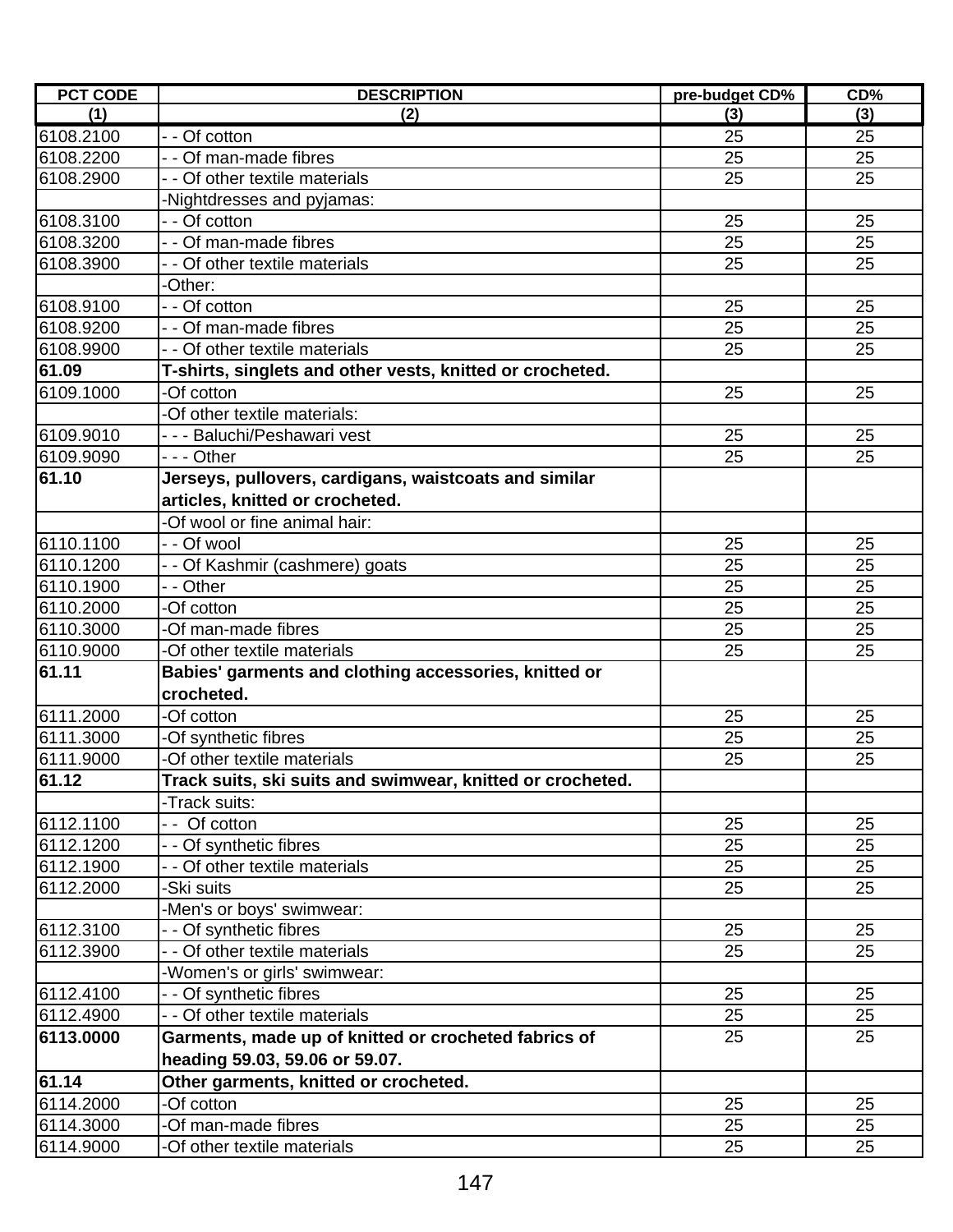| <b>PCT CODE</b>        | <b>DESCRIPTION</b>                                                       | pre-budget CD% | CD%      |
|------------------------|--------------------------------------------------------------------------|----------------|----------|
| (1)                    | (2)                                                                      | (3)            | (3)      |
| 61.15                  | Panty hose, tights, stockings, socks and other hosiery,                  |                |          |
|                        | including graduated compression hosiery (for example,                    |                |          |
|                        | stockings for varicose veins) and footwear without applied               |                |          |
|                        | soles, knitted or crocheted.                                             |                |          |
|                        | - Graduated compression hosiery (for example, stockings for              |                |          |
|                        | varicose veins):                                                         |                |          |
| 6115.1010              | - - - Socks                                                              | 25             | 25       |
| 6115.1090              | --- Other                                                                | 25             | 25       |
|                        | - Other panty hose and tights :                                          |                |          |
| 6115.2100              | - - Of synthetic fibres, measuring per single yarn less than 67          | 25             | 25       |
|                        | decitex                                                                  |                |          |
| 6115.2200              | -- Of synthetic fibres, measuring per single yarn 67 decitex or          | 25             | 25       |
|                        | more                                                                     |                |          |
| 6115.2900              | - - Of other textile materials                                           | 25             | 25       |
|                        | - Other women's full-length or knee-length hosiery, measuring            |                |          |
|                        | per single yarn less than 67 decitex:                                    |                |          |
| 6115.3010              | --- Socks                                                                | 25             | 25       |
| 6115.3090              | --- Other                                                                | 25             | 25       |
|                        | -Other:                                                                  |                |          |
| 6115.9400              | - - Of wool or fine animal hair                                          | 25             | 25       |
| 6115.9500              | - - Of cotton                                                            | 25             | 25       |
| 6115.9600              | - - Of synthetic fibres                                                  | 25             | 25       |
| 6115.9900              | - - Of other textile materials                                           | 25             | 25       |
| 61.16                  | Gloves, mittens and mitts, knitted or crocheted.                         |                |          |
| 6116.1000              | -Impregnated, coated or covered with plastics or rubber                  | 25             | 25       |
|                        | -Other:                                                                  |                |          |
| 6116.9100              | - - Of wool or fine animal hair                                          | 25             | 25       |
| 6116.9200              | - - Of cotton                                                            | 25             | 25       |
| 6116.9300<br>6116.9900 | - - Of synthetic fibres<br>- - Of other textile materials                | 25<br>25       | 25<br>25 |
| 61.17                  |                                                                          |                |          |
|                        | Other made up clothing accessories, knitted or crocheted;                |                |          |
|                        | knitted or crocheted parts of garments or of clothing                    |                |          |
|                        | accessories.                                                             |                |          |
|                        | -Shawls, scarves, mufflers, mantillas, veils and the like:               |                |          |
| 6117.1010<br>6117.1020 | --- Shawls<br>--- Scarves                                                | 25<br>25       | 25<br>25 |
|                        |                                                                          | 25             | 25       |
| 6117.1030              | - - - Dupatta                                                            |                |          |
| 6117.1040<br>6117.1090 | - - - Veils (burga)<br>- - - Other                                       | 25<br>25       | 25<br>25 |
| 6117.8000              | -Other accessories                                                       | 25             | 25       |
| 6117.9000              | -Parts                                                                   | 25             | 25       |
| 62.01                  | Men's or boys' overcoats, car-coats, capes, cloaks, anoraks              |                |          |
|                        |                                                                          |                |          |
|                        | (including ski-jackets), wind-cheaters, wind-jackets and                 |                |          |
|                        | similar articles, other than those of heading 62.03.                     |                |          |
|                        |                                                                          |                |          |
|                        | -Overcoats, raincoats, car-coats, capes, cloaks and similar<br>articles: |                |          |
| 6201.1100              | - - Of wool or fine animal hair                                          | 25             | 25       |
|                        |                                                                          |                |          |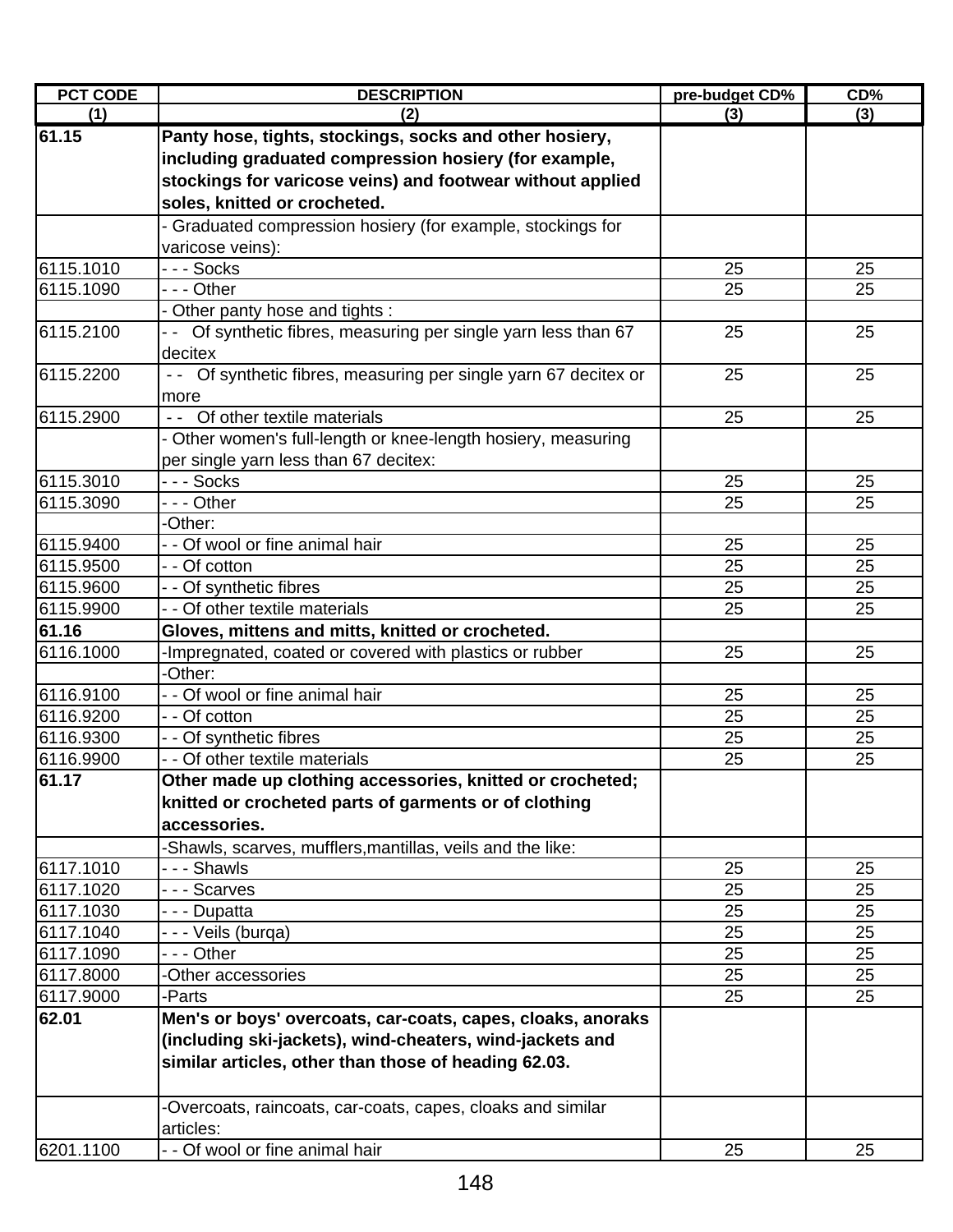| <b>PCT CODE</b> | <b>DESCRIPTION</b>                                                                                                      | pre-budget CD% | CD% |
|-----------------|-------------------------------------------------------------------------------------------------------------------------|----------------|-----|
| (1)             | (2)                                                                                                                     | (3)            | (3) |
| 6201.1200       | - - Of cotton                                                                                                           | 25             | 25  |
| 6201.1300       | - - Of man-made fibres                                                                                                  | 25             | 25  |
| 6201.1900       | - Of other textile materials                                                                                            | 25             | 25  |
|                 | -Other:                                                                                                                 |                |     |
| 6201.9100       | - - Of wool or fine animal hair                                                                                         | 25             | 25  |
| 6201.9200       | - - Of cotton                                                                                                           | 25             | 25  |
| 6201.9300       | - - Of man-made fibres                                                                                                  | 25             | 25  |
| 6201.9900       | Of other textile materials                                                                                              | 25             | 25  |
| 62.02           | Women's or girls' overcoats, car-coats, capes, cloaks,                                                                  |                |     |
|                 | anoraks (including ski-jackets), wind-cheaters, wind-jackets                                                            |                |     |
|                 | and similar articles, other than those of heading 62.04.                                                                |                |     |
|                 | -Overcoats, raincoats, car-coats, capes, cloaks and similar                                                             |                |     |
|                 | articles:                                                                                                               |                |     |
| 6202.1100       | - - Of wool or fine animal hair                                                                                         | 25             | 25  |
| 6202.1200       | - - Of cotton                                                                                                           | 25             | 25  |
| 6202.1300       | Of man-made fibres                                                                                                      | 25             | 25  |
| 6202.1900       | - - Of other textile materials                                                                                          | 25             | 25  |
|                 | Other:                                                                                                                  |                |     |
| 6202.9100       | - - Of wool or fine animal hair                                                                                         | 25             | 25  |
| 6202.9200       | - - Of cotton                                                                                                           | 25             | 25  |
| 6202.9300       | - - Of man-made fibres                                                                                                  | 25             | 25  |
| 6202.9900       | - - Of other textile materials                                                                                          | 25             | 25  |
| 62.03           | Men's or boys' suits, ensembles, jackets, blazers, trousers,<br>bib and brace overalls, breeches and shorts (other than |                |     |
|                 | swimwear).                                                                                                              |                |     |
|                 | -Suits:                                                                                                                 |                |     |
| 6203.1100       | - - Of wool or fine animal hair                                                                                         | 25             | 25  |
| 6203.1200       | - - Of synthetic fibres                                                                                                 | 25             | 25  |
|                 | Of other textile materials:                                                                                             |                |     |
| 6203.1910       | - - - Men's or boys' suits of cotton                                                                                    | 25             | 25  |
| 6203.1990       | - - - Other                                                                                                             | 25             | 25  |
|                 | -Ensembles:                                                                                                             |                |     |
| 6203.2200       | - - Of cotton                                                                                                           | 25             | 25  |
| 6203.2300       | - Of synthetic fibres                                                                                                   | 25             | 25  |
| 6203.2900       | - - Of other textile materials                                                                                          | 25             | 25  |
|                 | -Jackets and blazers:                                                                                                   |                |     |
| 6203.3100       | - - Of wool or fine animal hair                                                                                         | 25             | 25  |
| 6203.3200       | - Of cotton                                                                                                             | 25             | 25  |
| 6203.3300       | - - Of synthetic fibres                                                                                                 | 25             | 25  |
| 6203.3900       | Of other textile materials                                                                                              | 25             | 25  |
|                 | -Trousers, bib and brace overalls, breeches and shorts:                                                                 |                |     |
|                 | - Of wool or fine animal hair:                                                                                          |                |     |
| 6203.4110       | - - - Trousers                                                                                                          | 25             | 25  |
| 6203.4190       | - - - Other                                                                                                             | 25             | 25  |
| 6203.4200       | - - Of cotton                                                                                                           | 25             | 25  |
| 6203.4300       | - - Of synthetic fibres                                                                                                 | 25             | 25  |
| 6203.4900       | - - Of other textile materials                                                                                          | 25             | 25  |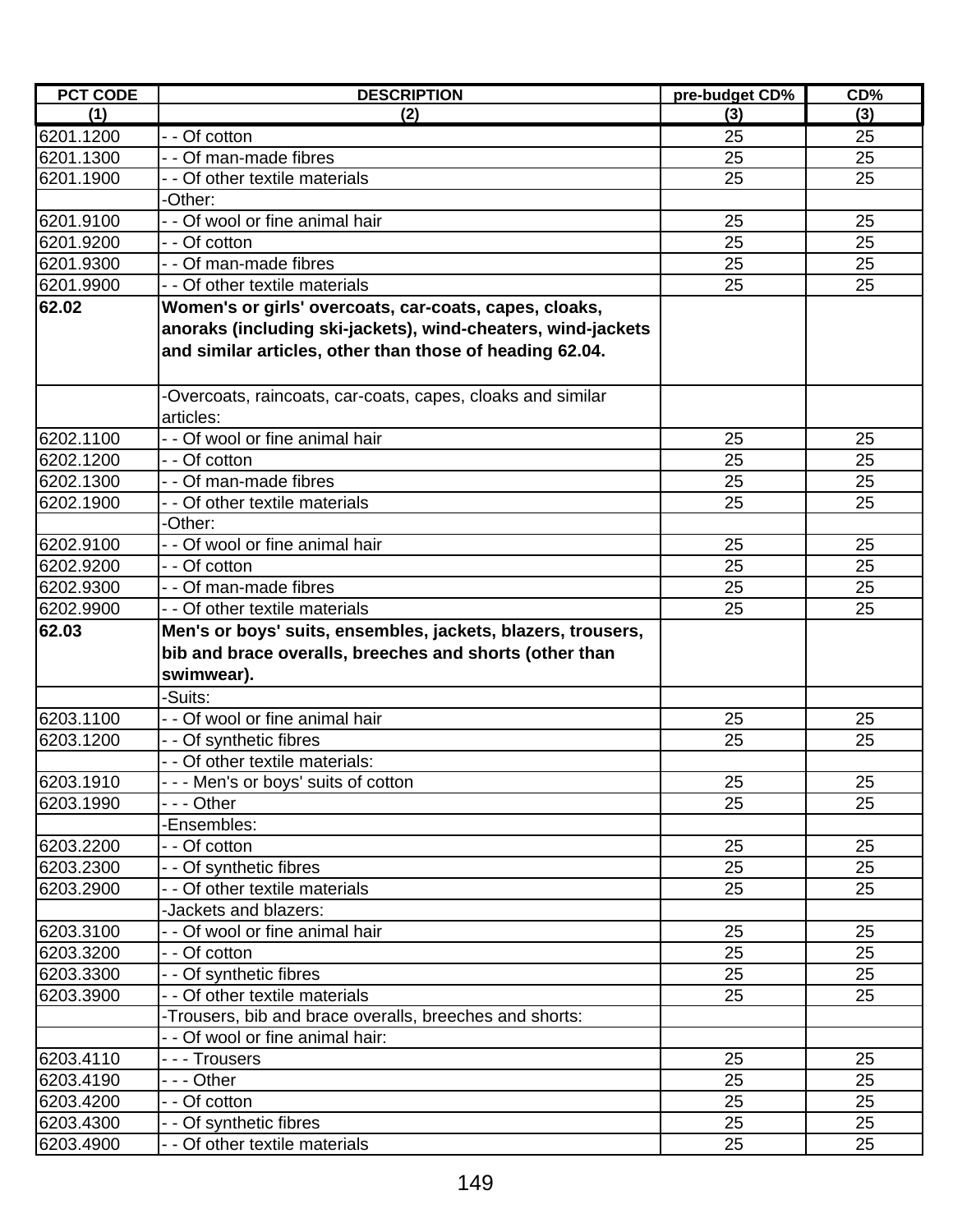| <b>PCT CODE</b>        | <b>DESCRIPTION</b>                                            | pre-budget CD% | CD%      |
|------------------------|---------------------------------------------------------------|----------------|----------|
| (1)                    | (2)                                                           | (3)            | (3)      |
| 62.04                  | Women's or girls' suits, ensembles, jackets, blazers,         |                |          |
|                        | dresses, skirts, divided skirts, trousers, bib and brace      |                |          |
|                        | overalls, breeches and shorts (other than swimwear).          |                |          |
|                        | -Suits:                                                       |                |          |
| 6204.1100              | - - Of wool or fine animal hair                               | 25             | 25       |
| 6204.1200              | - - Of cotton                                                 | 25             | 25       |
| 6204.1300              | - - Of synthetic fibres                                       | 25             | 25       |
| 6204.1900              | - - Of other textile materials                                | 25             | 25       |
|                        | -Ensembles:                                                   |                |          |
| 6204.2100              | - - Of wool or fine animal hair                               | 25             | 25       |
| 6204.2200              | - - Of cotton                                                 | 25             | 25       |
| 6204.2300              | - - Of synthetic fibres                                       | 25             | 25       |
| 6204.2900              | - - Of other textile materials                                | 25             | 25       |
|                        | -Jackets and blazers:                                         |                |          |
| 6204.3100              | - - Of wool or fine animal hair                               | 25             | 25       |
| 6204.3200              | - - Of cotton                                                 | 25             | 25       |
| 6204.3300              | - - Of synthetic fibres                                       | 25             | 25       |
| 6204.3900              | - - Of other textile materials                                | 25             | 25       |
|                        | -Dresses:                                                     |                |          |
| 6204.4100              | - - Of wool or fine animal hair                               | 25             | 25       |
|                        | - - Of cotton:                                                |                |          |
| 6204.4210              | --- Shisha embroidered dresses                                | 25             | 25       |
| 6204.4290              | - - - other                                                   | 25             | 25       |
| 6204.4300              | - - Of synthetic fibres                                       | 25             | 25       |
| 6204.4400              | - - Of artificial fibres                                      | 25             | 25       |
| 6204.4900              | - - Of other textile materials<br>-Skirts and divided skirts: | 25             | 25       |
| 6204.5100              | - - Of wool or fine animal hair                               | 25             | 25       |
| 6204.5200              | - - Of cotton                                                 | 25             | 25       |
| 6204.5300              | - - Of synthetic fibres                                       | 25             | 25       |
| 6204.5900              | Of other textile materials                                    | 25             | 25       |
|                        | -Trousers, bib and brace overalls, breeches and shorts:       |                |          |
|                        |                                                               |                |          |
| 6204.6100              | - - Of wool or fine animal hair                               | 25             | 25       |
|                        | - - Of cotton:                                                |                |          |
| 6204.6210<br>6204.6220 | --- Ghagra                                                    | 25<br>25       | 25<br>25 |
| 6204.6290              | - - - Charara<br>--- Other                                    | 25             | 25       |
|                        |                                                               |                |          |
| 6204.6310              | - - Of synthetic fibres:<br>- - - Ghagra                      | 25             | 25       |
| 6204.6320              | - - - Charara                                                 | 25             | 25       |
| 6204.6390              | - - - Other                                                   | 25             | 25       |
|                        | - - Of other textile materials:                               |                |          |
| 6204.6910              | - - - Ghagra                                                  | 25             | 25       |
| 6204.6920              | - - - Charara                                                 | 25             | 25       |
| 6204.6990              | --- Other                                                     | 25             | 25       |
| 62.05                  | Men's or boys' shirts.                                        |                |          |
|                        | -Of cotton:                                                   |                |          |
| 6205.2010              | - - - Baluchi kameez                                          | 25             | 25       |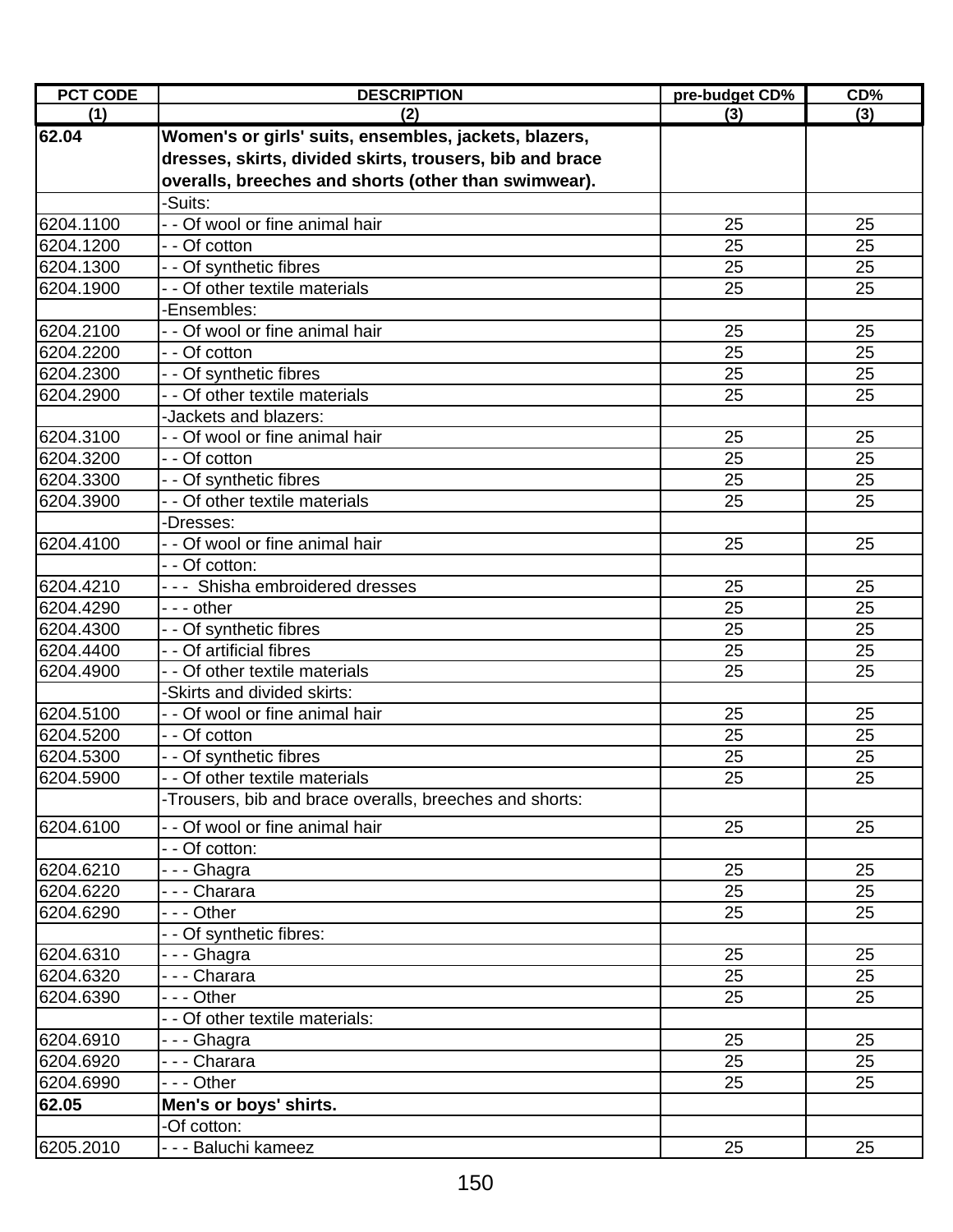| <b>PCT CODE</b> | <b>DESCRIPTION</b>                                                       | pre-budget CD% | CD% |
|-----------------|--------------------------------------------------------------------------|----------------|-----|
| (1)             | (2)                                                                      | (3)            | (3) |
| 6205.2020       | -  -  -  Kurta                                                           | 25             | 25  |
| 6205.2090       | - - - Other                                                              | 25             | 25  |
| 6205.3000       | -Of man-made fibres                                                      | 25             | 25  |
|                 | -Of other textile materials:                                             |                |     |
| 6205.9010       | --- Of wool or fine animal hair                                          | 25             | 25  |
| 6205.9090       | --- Other                                                                | 25             | 25  |
| 62.06           | Women's or girls' blouses, shirts and shirt-blouses.                     |                |     |
| 6206.1000       | -Of silk or silk waste                                                   | 25             | 25  |
| 6206.2000       | -Of wool or fine animal hair                                             | 25             | 25  |
|                 | -Of cotton:                                                              |                |     |
| 6206.3010       | - - - Multani choli                                                      | 25             | 25  |
| 6206.3020       | - - - Punjabi kameez                                                     | 25             | 25  |
| 6206.3030       | - - - Baluchi kameez                                                     | 25             | 25  |
| 6206.3040       | -  -  -  Kurta                                                           | 25             | 25  |
| 6206.3090       | --- Other                                                                | 25             | 25  |
|                 | -Of man-made fibres:                                                     |                |     |
| 6206.4010       | - - - Multani choli                                                      | 25             | 25  |
| 6206.4020       | - - - Punjabi kameez                                                     | 25             | 25  |
| 6206.4030       | - - - Baluchi kameez                                                     | 25             | 25  |
| 6206.4040       | -  -  -  Kurta                                                           | 25             | 25  |
| 6206.4090       | - - - Other                                                              | 25             | 25  |
|                 | -Of other textile materials:                                             |                |     |
| 6206.9010       | - - - Multani choli                                                      | 25             | 25  |
| 6206.9020       | - - - Punjabi kameez                                                     | 25             | 25  |
| 6206.9030       | - - - Baluchi kameez                                                     | 25             | 25  |
| 6206.9040       | - - - Kurta                                                              | 25             | 25  |
| 6206.9090       | --- Other                                                                | 25             | 25  |
| 62.07           | Men's or boys' singlets and other vests, underpants, briefs,             |                |     |
|                 | nightshirts, pyjamas, bathrobes, dressing gowns and similar<br>articles. |                |     |
|                 | -Underpants and briefs:                                                  |                |     |
| 6207.1100       | - Of cotton                                                              | 25             | 25  |
|                 | - Of other textile materials:                                            |                |     |
| 6207.1910       | - - - Baluchi/Peshawari vest                                             | 25             | 25  |
| 6207.1990       | - - - Other                                                              | 25             | 25  |
|                 | -Nightshirts and pyjamas:                                                |                |     |
| 6207.2100       | - - Of cotton                                                            | 25             | 25  |
| 6207.2200       | - - Of man-made fibres                                                   | 25             | 25  |
| 6207.2900       | - - Of other textile materials                                           | 25             | 25  |
|                 | -Other:                                                                  |                |     |
| 6207.9100       | - - Of cotton                                                            | 25             | 25  |
| 6207.9900       | - - Of other textile materials                                           | 25             | 25  |
| 62.08           | Women's or girls' singlets and other vests, slips, petticoats,           |                |     |
|                 | briefs, panties, nightdresses, pyjamas, negliges, bathrobes,             |                |     |
|                 | dressing gowns and similar articles.                                     |                |     |
|                 | -Slips and petticoats:                                                   |                |     |
| 6208.1100       | - - Of man-made fibres                                                   | 25             | 25  |
| 6208.1900       | - Of other textile materials                                             | 25             | 25  |
|                 |                                                                          |                |     |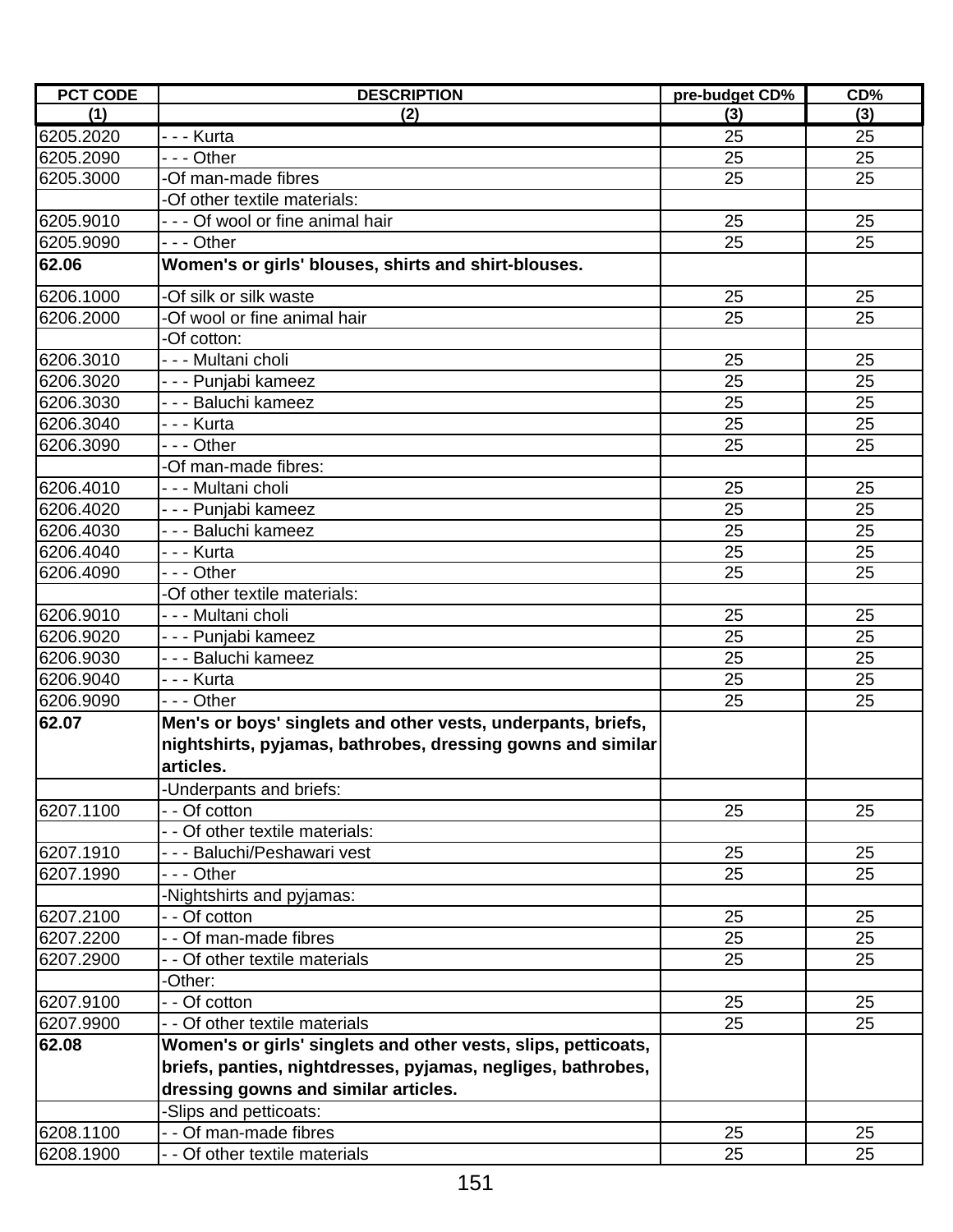| <b>PCT CODE</b> | <b>DESCRIPTION</b>                                             | pre-budget CD% | CD% |
|-----------------|----------------------------------------------------------------|----------------|-----|
| (1)             | (2)                                                            | (3)            | (3) |
|                 | -Nightdresses and pyjamas:                                     |                |     |
| 6208.2100       | - - Of cotton                                                  | 25             | 25  |
| 6208.2200       | - - Of man-made fibres                                         | 25             | 25  |
| 6208.2900       | - - Of other textile materials                                 | 25             | 25  |
|                 | -Other:                                                        |                |     |
| 6208.9100       | - - Of cotton                                                  | 25             | 25  |
| 6208.9200       | - - Of man-made fibres                                         | 25             | 25  |
| 6208.9900       | - - Of other textile materials                                 | 25             | 25  |
| 62.09           | Babies' garments and clothing accessories.                     |                |     |
|                 | -Of cotton:                                                    |                |     |
| 6209.2010       | --- Babies' garments not knitted or crocheted                  | 25             | 25  |
| 6209.2020       | --- Babies' clothing accessories                               | 25             | 25  |
| 6209.3000       | -Of synthetic fibres                                           | 25             | 25  |
|                 | -Of other textile materials:                                   |                |     |
| 6209.9010       | --- Babies' garments                                           | 25             | 25  |
| 6209.9020       | --- Babies' clothing accessories                               | 25             | 25  |
| 6209.9090       | - - - Other                                                    | 25             | 25  |
| 62.10           | Garments made up of fabrics of heading 56.02, 56.03, 59.03,    |                |     |
|                 | 59.06 or 59.07.                                                |                |     |
| 6210.1000       | -Of fabrics of heading 56.02 or 56.03                          | 25             | 25  |
| 6210.2000       | Other garments, of the type described in subheadings 6201.11   | 25             | 25  |
|                 | to 6201.19                                                     |                |     |
| 6210.3000       | Other garments, of the type described in subheadings 6202.11   | 25             | 25  |
|                 | to 6202.19                                                     |                |     |
| 6210.4000       | -Other men's or boys' garments                                 | 25             | 25  |
| 6210.5000       | Other women's or girls' garments                               | 25             | 25  |
| 62.11           | Track suits, ski suits and swimwear; other garments.           |                |     |
|                 | -Swimwear:                                                     |                |     |
| 6211.1100       | - - Men's or boys'                                             | 25             | 25  |
| 6211.1200       | - - Women's or girls'                                          | 25             | 25  |
| 6211.2000       | -Ski suits                                                     | 25             | 25  |
|                 | Other garments, men's or boys':                                |                |     |
| 6211.3200       | - - Of cotton                                                  | 25             | 25  |
| 6211.3300       | - - Of man-made fibres                                         | 25             | 25  |
| 6211.3900       | - - Of other textile materials                                 | 25             | 25  |
|                 | Other garments, women's or girls':                             |                |     |
| 6211.4100       | - Of wool or fine animal hair                                  | 25             | 25  |
| 6211.4200       | - - Of cotton                                                  | 25             | 25  |
| 6211.4300       | - - Of man-made fibres                                         | 25             | 25  |
| 6211.4900       | - - Of other textile materials                                 | 25             | 25  |
| 62.12           | Brassieres, girdles, corsets, braces, suspenders, garters      |                |     |
|                 | and similar articles and parts thereof, whether or not knitted |                |     |
|                 | or crocheted.                                                  |                |     |
| 6212.1000       | -Brassieres                                                    | 25             | 25  |
| 6212.2000       | Girdles and panty-girdles                                      | 25             | 25  |
| 6212.3000       | <b>Corselettes</b>                                             | 25             | 25  |
| 6212.9000       | -Other                                                         | 25             | 25  |
| 62.13           | Handkerchiefs.                                                 |                |     |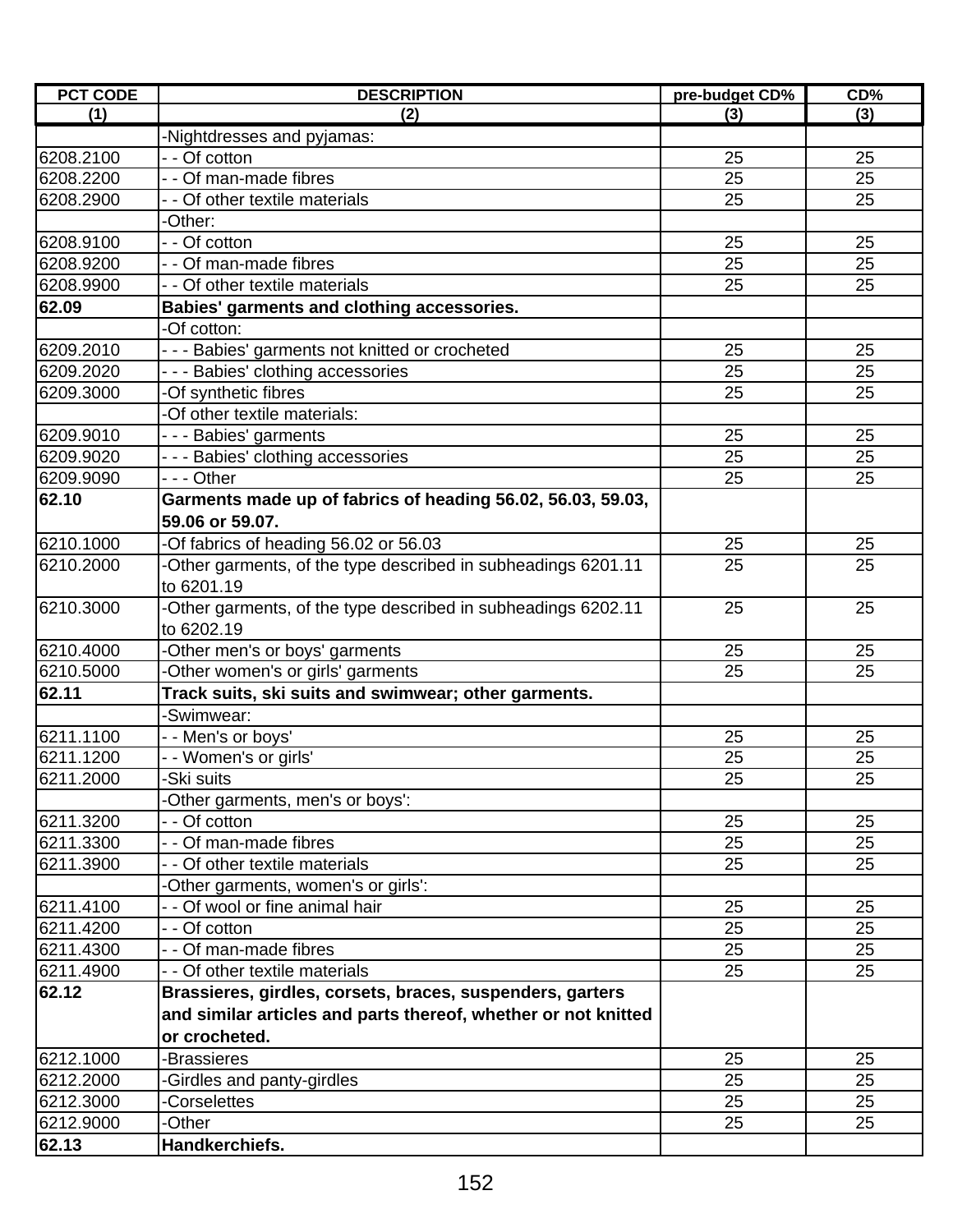| <b>PCT CODE</b> | <b>DESCRIPTION</b>                                                                             | pre-budget CD% | CD% |
|-----------------|------------------------------------------------------------------------------------------------|----------------|-----|
| (1)             | (2)                                                                                            | (3)            | (3) |
| 6213.2000       | -Of cotton                                                                                     | 25             | 25  |
| 6213.9000       | -Of other textile materials                                                                    | 25             | 25  |
| 62.14           | Shawls, scarves, mufflers, mantillas, veils and the like.                                      |                |     |
| 6214.1000       | -Of silk or silk waste                                                                         | 25             | 25  |
| 6214.2000       | -Of wool or fine animal hair                                                                   | 25             | 25  |
| 6214.3000       | Of synthetic fibres                                                                            | 25             | 25  |
| 6214.4000       | -Of artificial fibres                                                                          | 25             | 25  |
|                 | -Of other textile materials:                                                                   |                |     |
| 6214.9010       | - - - Shawls                                                                                   | 25             | 25  |
| 6214.9020       | --- Scarves                                                                                    | 25             | 25  |
| 6214.9030       | - - - Dupatta                                                                                  | 25             | 25  |
| 6214.9040       | - - - Veils (burqa)                                                                            | 25             | 25  |
| 6214.9090       | - - - Other                                                                                    | 25             | 25  |
| 62.15           | Ties, bow ties and cravats.                                                                    |                |     |
| 6215.1000       | -Of silk or silk waste                                                                         | 25             | 25  |
| 6215.2000       | -of man-made fibres                                                                            | 25             | 25  |
| 6215.9000       | -Of other textile materials                                                                    | 25             | 25  |
| 62.16           | Gloves, mittens and mitts.                                                                     |                |     |
| 6216.0010       | - - - Gloves                                                                                   | 25             | 25  |
| 6216.0020       | --- Mittens and mitts                                                                          | 25             | 25  |
| 62.17           | Other made up clothing accessories; parts of garments or of                                    |                |     |
|                 | clothing accessories, other than those of heading 62.12.                                       |                |     |
| 6217.1000       |                                                                                                | 5              | 5   |
|                 | -Accessories                                                                                   |                |     |
| 6217.9000       | -Parts<br>I. OTHER MADE UP TEXTILE ARTICLES                                                    | 5              | 5   |
|                 |                                                                                                |                |     |
| 63.01           | <b>Blankets and travelling rugs.</b>                                                           |                |     |
| 6301.1000       | -Electric blankets                                                                             | 25             | 25  |
| 6301.2000       | Blankets (other than electric blankets) and travelling rugs, of<br>wool or of fine animal hair | 25             | 25  |
| 6301.3000       | -Blankets (other than electric blankets) and travelling rugs, of                               | 25             | 25  |
| 6301.4000       | cotton<br>-Blankets (other than electric blankets) and travelling rugs, of                     | 25             | 25  |
|                 | synthetic fibres                                                                               |                |     |
| 6301.9000       | Other blankets and travelling rugs                                                             | 25             | 25  |
| 63.02           | Bed linen, table linen, toilet linen and kitchen linen.                                        |                |     |
|                 | -Bed linen, knitted or crocheted:                                                              |                |     |
| 6302.1010       | - - - Bed sheets                                                                               | 25             | 25  |
| 6302.1020       | - - - Pillow covers                                                                            | 25             | 25  |
| 6302.1090       | - - - Other                                                                                    | 25             | 25  |
|                 | Other bed linen, printed:                                                                      |                |     |
| 6302.2100       | - - Of cotton                                                                                  | 25             | 25  |
| 6302.2200       | - - Of man-made fibres                                                                         | 25             | 25  |
| 6302.2900       | Of other textile materials                                                                     | 25             | 25  |
|                 | -Other bed linen:                                                                              |                |     |
|                 | - - Of cotton:                                                                                 |                |     |
| 6302.3110       | - - - Bed sheets, mill-made                                                                    | 25             | 25  |
| 6302.3120       | - - - Bed sheets, hand-loom made                                                               | 25             | 25  |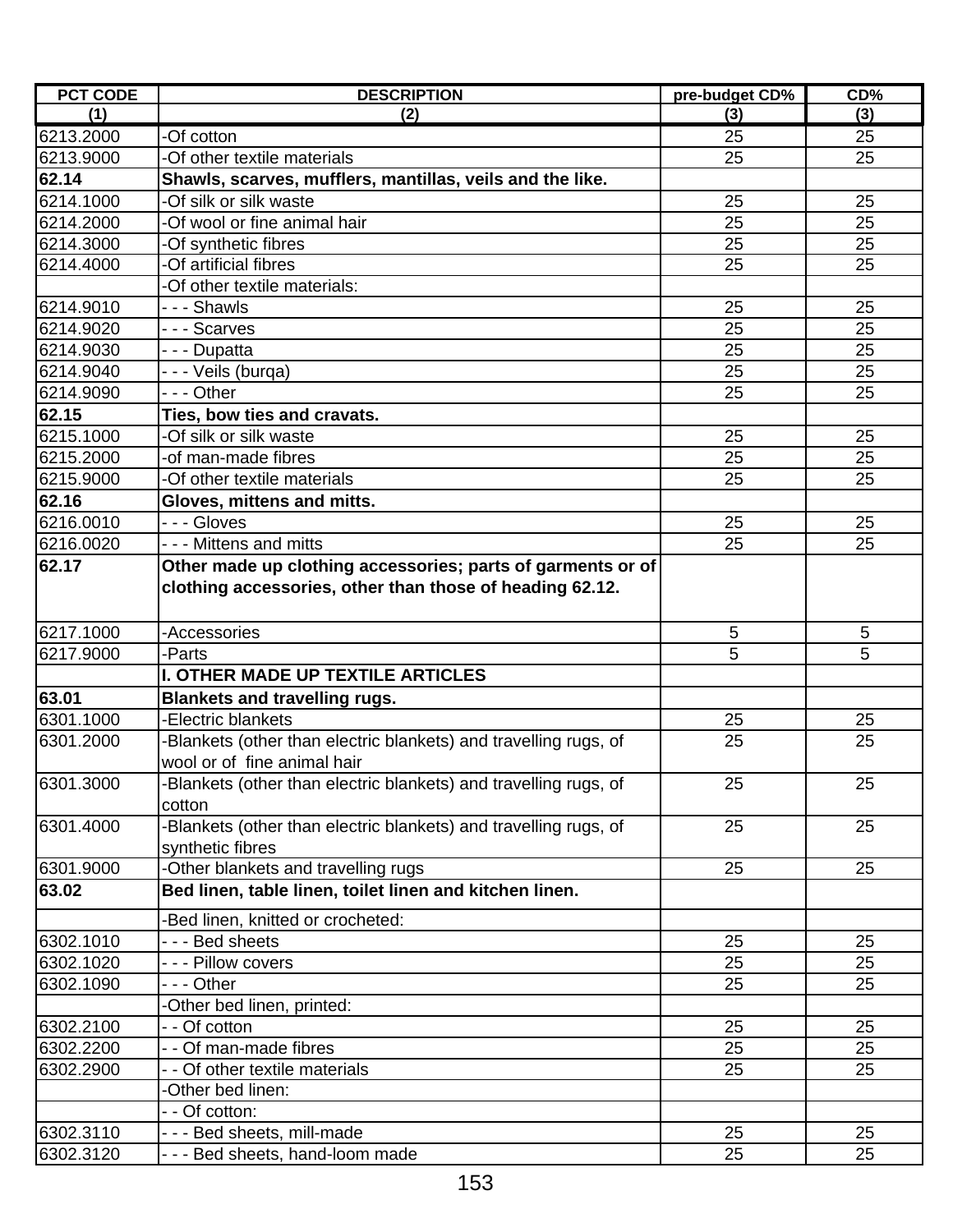| <b>PCT CODE</b> | <b>DESCRIPTION</b>                                                   | pre-budget CD% | CD% |
|-----------------|----------------------------------------------------------------------|----------------|-----|
| (1)             | (2)                                                                  | (3)            | (3) |
| 6302.3130       | --- Bed covers, mill-made                                            | 25             | 25  |
| 6302.3140       | --- Bed covers, hand-loom made                                       | 25             | 25  |
| 6302.3150       | --- Pillow-covers, mill-made                                         | 25             | 25  |
| 6302.3160       | - - - Pillow-covers, hand-loom made                                  | 25             | 25  |
| 6302.3190       | --- Other                                                            | 25             | 25  |
| 6302.3200       | - - Of man-made fibres                                               | 25             | 25  |
|                 | - - Of other textile materials:                                      |                |     |
| 6302.3910       | $\overline{--}$ - Bed sheets                                         | 25             | 25  |
| 6302.3920       | --- Bed covers                                                       | 25             | 25  |
| 6302.3930       | - - - Pillow covers                                                  | 25             | 25  |
| 6302.3990       | --- Other                                                            | 25             | 25  |
| 6302.4000       | -Table linen, knitted or crocheted                                   | 25             | 25  |
|                 | Other table linen:                                                   |                |     |
|                 | - - Of cotton:                                                       |                |     |
| 6302.5110       | - - - Table-covers, mill-made                                        | 25             | 25  |
| 6302.5120       | --- Table-covers, hand-loom made                                     | 25             | 25  |
| 6302.5190       | -  - - Other                                                         | 25             | 25  |
| 6302.5300       | - - Of man-made fibres                                               | 25             | 25  |
| 6302.5900       | - - Of other textile materials                                       | 25             | 25  |
|                 | -Toilet linen and kitchen linen, of terry towelling or similar terry |                |     |
|                 | fabrics of cotton:                                                   |                |     |
| 6302.6010       | --- Towels, mill-made                                                | 25             | 25  |
| 6302.6020       | --- Towels of cotton, hand loom                                      | 25             | 25  |
| 6302.6090       | - - - Other                                                          | 25             | 25  |
|                 | -Other:                                                              |                |     |
|                 | - - Of cotton:                                                       |                |     |
| 6302.9110       | --- Toilet and kitchen linen mill made                               | 25             | 25  |
| 6302.9120       | --- Toilet and kitchen linen hand loom made                          | 25             | 25  |
| 6302.9190       | - - -Other                                                           | 25             | 25  |
| 6302.9300       | - - Of man-made fibres                                               | 25             | 25  |
| 6302.9900       | - - Of other textile materials                                       | 25             | 25  |
| 63.03           | Curtains (including drapes) and interior blinds; curtain or          |                |     |
|                 | bed valances.                                                        |                |     |
|                 | -Knitted or crocheted:                                               |                |     |
| 6303.1200       | - - Of synthetic fibres                                              | 25             | 25  |
| 6303.1900       | - - Of other textile materials                                       | 25             | 25  |
|                 | -Other:                                                              |                |     |
|                 | - - Of cotton:                                                       |                |     |
| 6303.9110       | - - - Mill-made                                                      | 25             | 25  |
| 6303.9190       | - - - Other                                                          | 25             | 25  |
|                 | - Of synthetic fibres:                                               |                |     |
| 6303.9210       | --- Mill-made                                                        | 25             | 25  |
| 6303.9290       | - - - Other                                                          | 25             | 25  |
| 6303.9900       | - - Of other textile materials                                       | 25             | 25  |
| 63.04           | Other furnishing articles, excluding those of heading 94.04.         |                |     |
|                 |                                                                      |                |     |
|                 | Bedspreads:                                                          |                |     |
| 6304.1100       | - Knitted or crocheted                                               | 25             | 25  |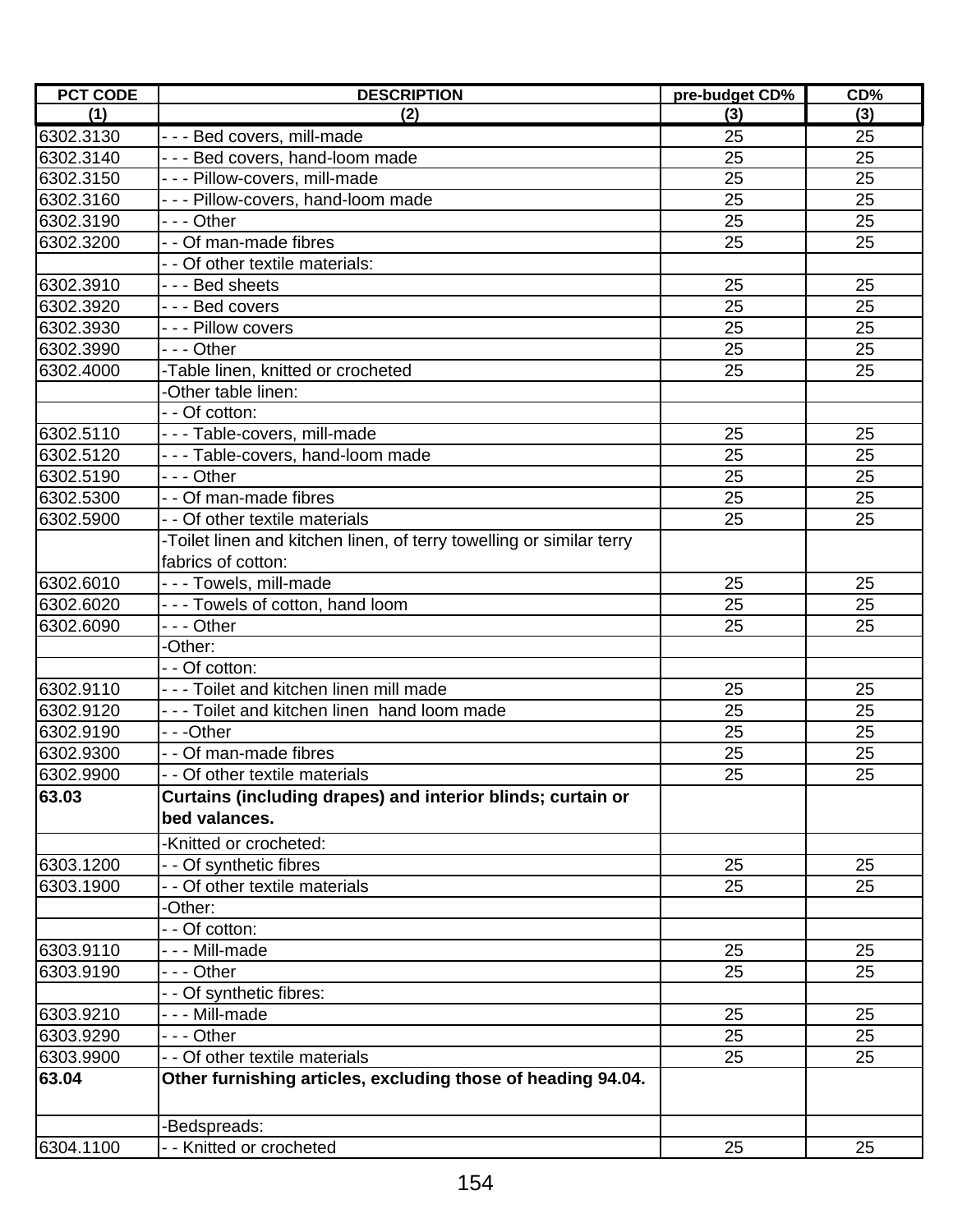| <b>PCT CODE</b> | <b>DESCRIPTION</b>                                                                                    | pre-budget CD%  | CD%             |
|-----------------|-------------------------------------------------------------------------------------------------------|-----------------|-----------------|
| (1)             | (2)                                                                                                   | (3)             | (3)             |
| 6304.1900       | - - Other                                                                                             | 25              | 25              |
|                 | -Other:                                                                                               |                 |                 |
| 6304.9100       | - - knitted or crocheted                                                                              | 25              | 25              |
| 6304.9200       | - - Not knitted or crocheted, of cotton                                                               | 25              | 25              |
| 6304.9300       | - - Not knitted or crocheted, of synthetic fibres                                                     | 25              | 25              |
| 6304.9900       | - - Not knitted or crocheted, of other textile materials                                              | 25              | 25              |
| 63.05           | Sacks and bags, of a kind used for the packing of goods.                                              |                 |                 |
| 6305.1000       | -Of jute or of other textile bast fibres of heading 53.03                                             | 25              | 25              |
| 6305.2000       | -Of cotton                                                                                            | 25              | 25              |
|                 | -Of man-made textile materials:                                                                       |                 |                 |
|                 | - - Flexible intermediate bulk containers:                                                            |                 |                 |
| 6305.3210       | - - - Of a capacity of 1,000 Kg or more                                                               | 10              | 10              |
| 6305.3290       | - - - Other                                                                                           | 25              | 25              |
| 6305.3300       | - - other, Of polyethylene or polypropylene strip or the like                                         | 25              | 25              |
| 6305.3900       | - - Other                                                                                             | 25              | 25              |
| 6305.9000       | -Of other textile materials                                                                           | 25              | 25              |
| 63.06           | Tarpaulins, awnings and sunblinds; tents; sails for boats,<br>sailboards or landcraft, camping goods. |                 |                 |
|                 | -Tarpaulins, awnings and sunblinds:                                                                   |                 |                 |
|                 | - - Of synthetic fibres:                                                                              |                 |                 |
| 6306.1210       | - - - Tarpaulins                                                                                      | 25              | 25              |
| 6306.1290       | - - - Other                                                                                           | 25              | 25              |
|                 | - - Of other textile materials:                                                                       |                 |                 |
| 6306.1910       | --- Tarpaulins                                                                                        | 25              | 25              |
| 6306.1990       | --- Other                                                                                             | 25              | 25              |
|                 | -Tents:                                                                                               |                 |                 |
| 6306.2200       | - - Of synthetic fibres                                                                               | 25              | 25              |
|                 | - - Of other textile materials:                                                                       |                 |                 |
| 6306.2910       | - - - Of cotton                                                                                       | 25              | 25              |
| 6306.2990       | - - - Other                                                                                           | 25              | 25              |
| 6306.3000       | <b>Sails</b>                                                                                          | $\overline{25}$ | $\overline{25}$ |
| 6306.4000       | <b>Pneumatic mattresses</b>                                                                           | 25              | 25              |
|                 | -Other:                                                                                               |                 |                 |
| 6306.9100       | - Of cotton                                                                                           | 25              | 25              |
| 6306.9900       | - - Of other textile materials                                                                        | 25              | 25              |
| 63.07           | Other made up articles, including dress patterns.                                                     |                 |                 |
|                 | -Floor- cloths, dish-cloths, dusters and similar cleaning cloths:                                     |                 |                 |
| 6307.1010       | --- Dish-cloth                                                                                        | 25              | 25              |
| 6307.1020       | --- Wash-cloth                                                                                        | 25              | 25              |
| 6307.1030       | - - - Dusters                                                                                         | 25              | 25              |
| 6307.1040       | --- Bar mops                                                                                          | 25              | 25              |
| 6307.1050       | - - - Bath mats                                                                                       | 25              | 25              |
| 6307.1090       | --- Other                                                                                             | 25              | 25              |
| 6307.2000       | -Life-jackets and life-belts                                                                          | 5               | 5               |
|                 | -Other:                                                                                               |                 |                 |
| 6307.9010       | --- Shopping bags, knitted                                                                            | 25              | 25              |
| 6307.9020       | - - - Prayer mats(janamaz)                                                                            | 25              | 25              |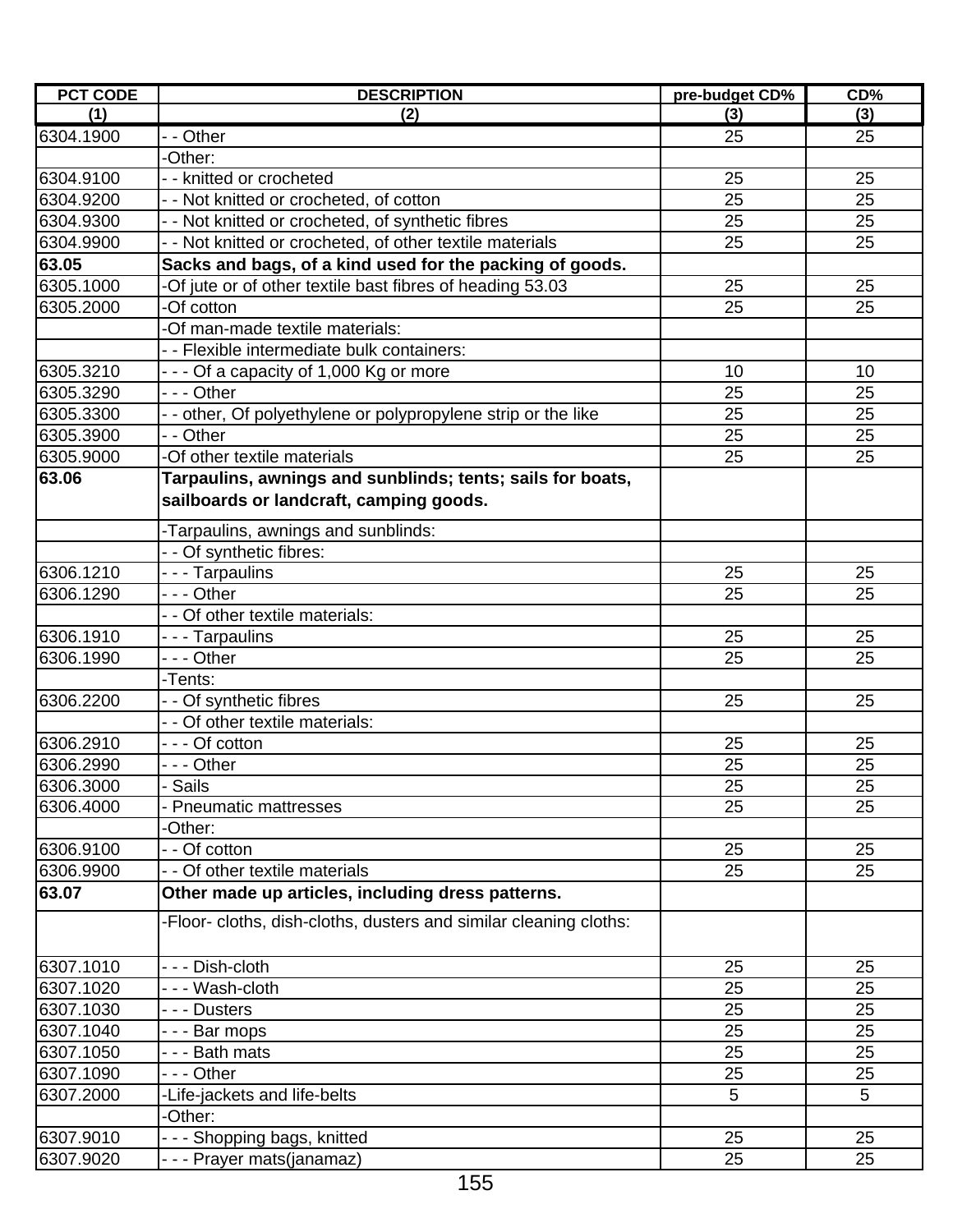| <b>PCT CODE</b> | <b>DESCRIPTION</b>                                              | pre-budget CD% | CD% |
|-----------------|-----------------------------------------------------------------|----------------|-----|
| (1)             | (2)                                                             | (3)            | (3) |
| 6307.9030       | - - - Caps (knitted)                                            | 25             | 25  |
| 6307.9040       | - - - Shoe lace                                                 | 25             | 25  |
| 6307.9050       | - - - Tea cosy                                                  | 25             | 25  |
| 6307.9060       | --- Stove pad                                                   | 25             | 25  |
| 6307.9070       | - - - Terry coverlets                                           | 25             | 25  |
| 6307.9080       | - - - Cushion pillows                                           | 25             | 25  |
| 6307.9090       | - - - Other                                                     | 25             | 25  |
|                 | Ш.<br><b>SETS</b>                                               |                |     |
| 6308.0000       | Sets consisting of woven fabric and yarn, whether or not        | 25             | 25  |
|                 | with accessories, for making up into rugs, tapestries,          |                |     |
|                 | embroidered table cloths or serviettes, or similar textile      |                |     |
|                 | articles, put up in packings for retail sale.                   |                |     |
|                 | III. WORN CLOTHING AND WORN TEXTILE ARTICLES;                   |                |     |
|                 | <b>RAGS</b>                                                     |                |     |
| 6309.0000       | Worn clothing and other worn articles.                          | 5              | 5   |
| 63.10           | Used or new rags, scrap twine, cordage, rope and cables         |                |     |
|                 | and worn out articles of twine, cordage, rope or cables, of     |                |     |
|                 | textile materials.                                              |                |     |
| 6310.1000       | -Sorted                                                         | 25             | 25  |
| 6310.9000       | -Other                                                          | 25             | 25  |
| 64.01           | Waterproof footwear with outer soles and uppers of rubber       |                |     |
|                 | or of plastics, the uppers of which are neither fixed to the    |                |     |
|                 | sole nor assembled by stitching, riveting, nailing, screwing,   |                |     |
|                 | plugging or similar processes.                                  |                |     |
| 6401.1000       | -Footwear incorporating a protective metal toe-cap              | 25             | 25  |
|                 | -Other footwear:                                                |                |     |
| 6401.9200       | - - Covering the ankle but not covering the knee                | 25             | 25  |
| 6401.9900       | - - Other                                                       | 25             | 25  |
| 64.02           | Other footwear with outer soles and uppers of rubber or         |                |     |
|                 | plastics.                                                       |                |     |
|                 | Sports footwear:                                                |                |     |
| 6402.1200       | - - Ski-boots, cross country ski footwear and snowboard boots   | 25             | 25  |
| 6402.1900       | - - Other                                                       | 25             | 25  |
| 6402.2000       | -Footwear with upper straps or thongs assembled to the sole by  | 25             | 25  |
|                 | means of plugs                                                  |                |     |
|                 | -Other footwear:                                                |                |     |
| 6402.9100       | - - Covering the ankle                                          | 25             | 25  |
| 6402.9900       | - Other                                                         | 25             | 25  |
| 64.03           | Footwear with outer soles of rubber, plastics, leather or       |                |     |
|                 | composition leather and uppers of leather.                      |                |     |
|                 | -Sports footwear:                                               |                |     |
| 6403.1200       | - - Ski-boots, cross country ski footwear and snowboard boots   | 25             | 25  |
| 6403.1900       | - - Other                                                       | 25             | 25  |
| 6403.2000       | -Footwear with outer soles of leather, and uppers which consist | 25             | 25  |
|                 | of leather straps across the instep and around the big toe      |                |     |
|                 |                                                                 |                |     |
| 6403.4000       | Other footwear, incorporating a protective metal toe-cap        | 25             | 25  |
|                 | Other footwear with outer soles of leather:                     |                |     |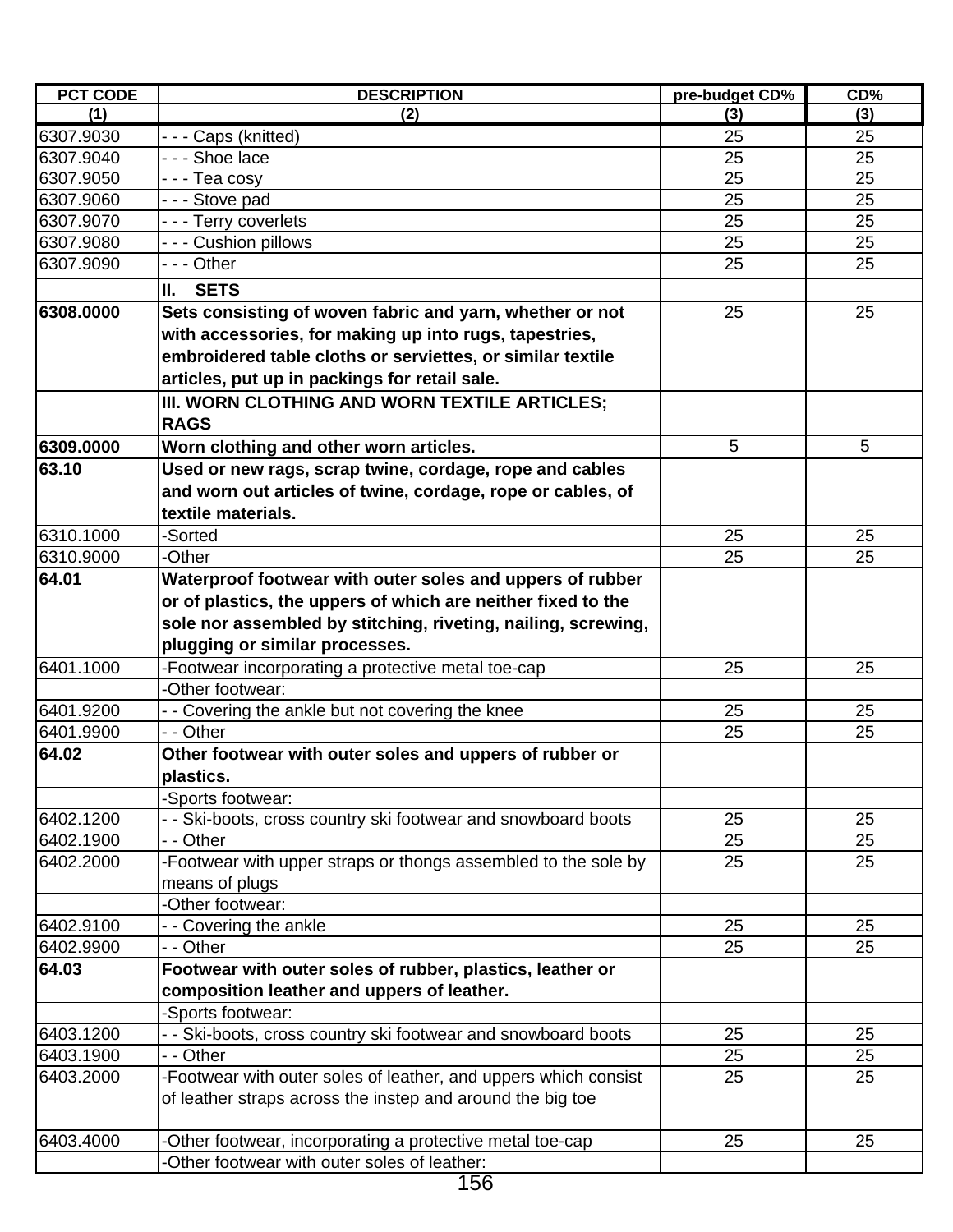| <b>PCT CODE</b> | <b>DESCRIPTION</b>                                                | pre-budget CD% | CD% |
|-----------------|-------------------------------------------------------------------|----------------|-----|
| (1)             | (2)                                                               | (3)            | (3) |
| 6403.5100       | - - Covering the ankle                                            | 25             | 25  |
| 6403.5900       | - - Other                                                         | 25             | 25  |
|                 | -Other footwear:                                                  |                |     |
| 6403.9100       | - Covering the ankle                                              | 25             | 25  |
| 6403.9900       | - - Other                                                         | 25             | 25  |
| 64.04           | Footwear with outer soles of rubber, plastics, leather or         |                |     |
|                 | composition leather and uppers of textile materials.              |                |     |
|                 | -Footwear with outer soles of rubber or plastics:                 |                |     |
| 6404.1100       | - - Sports footwear; tennis shoes, basketball shoes, gym shoes,   | 25             | 25  |
|                 | training shoes and the like                                       |                |     |
| 6404.1900       | - - Other                                                         | 25             | 25  |
| 6404.2000       | -Footwear with outer soles of leather or composition leather      | 25             | 25  |
| 64.05           | Other footwear.                                                   |                |     |
| 6405.1000       | -With uppers of leather or composition leather                    | 25             | 25  |
| 6405.2000       | With uppers of textile materials                                  | 25             | 25  |
|                 | -Other:                                                           |                |     |
| 6405.9010       | --- Of canvas                                                     | 25             | 25  |
| 6405.9090       | - - - Other                                                       | 25             | 25  |
| 64.06           | Parts of footwear (including uppers whether or not attached       |                |     |
|                 | to soles other than outer soles); removable in-soles, heel        |                |     |
|                 | cushions and similar articles; gaiters, leggings and similar      |                |     |
|                 | articles, and parts thereof.                                      |                |     |
| 6406.1000       | -Uppers and parts thereof, other than stiffeners                  | 20             | 20  |
|                 | Outer soles and heels, of rubber or plastics:                     |                |     |
| 6406.2010       | --- Of rubber                                                     | 25             | 25  |
| 6406.2090       | --- Other                                                         | 25             | 25  |
|                 | -Other:                                                           |                |     |
| 6406.9100       | - - Of wood                                                       | 25             | 25  |
| 6406.9900       | - - Of other materials                                            | 25             | 25  |
| 6501.0000       | Hat-forms, hat bodies and hoods of felt, neither blocked to       | 20             | 20  |
|                 | shape nor with made brims; plateaux and manchons                  |                |     |
|                 | (including slit manchons), of felt.                               |                |     |
| 6502.0000       | Hat-shapes, plaited or made by assembling strips of any           | 20             | 20  |
|                 | material, neither blocked to shape, nor with made brims, nor      |                |     |
|                 | lined, nor trimmed.                                               |                |     |
| [65.03]         |                                                                   |                |     |
| 65.04           | Hats and other headgear, plaited or made by assembling            |                |     |
|                 | strips of any material, whether or not lined or trimmed.          |                |     |
| 6504.0010       | - - - Straw hats                                                  | 20             | 20  |
| 6504.0090       | --- Other                                                         | 20             | 20  |
| 65.05           | Hats and other headgear, knitted or crocheted, or made up         |                |     |
|                 | from lace, felt or other textile fabric, in the piece (but not in |                |     |
|                 | strips), whether or not lined or trimmed; hair-nets of any        |                |     |
|                 | material, whether or not lined or trimmed.                        |                |     |
| 6505.1000       | -Hair-nets                                                        | 20             | 20  |
| 6505.9000       | -Other                                                            | 20             | 20  |
| 65.06           | Other headgear, whether or not lined or trimmed.                  |                |     |
| 6506.1000       | -Safety headgear                                                  | 20             | 20  |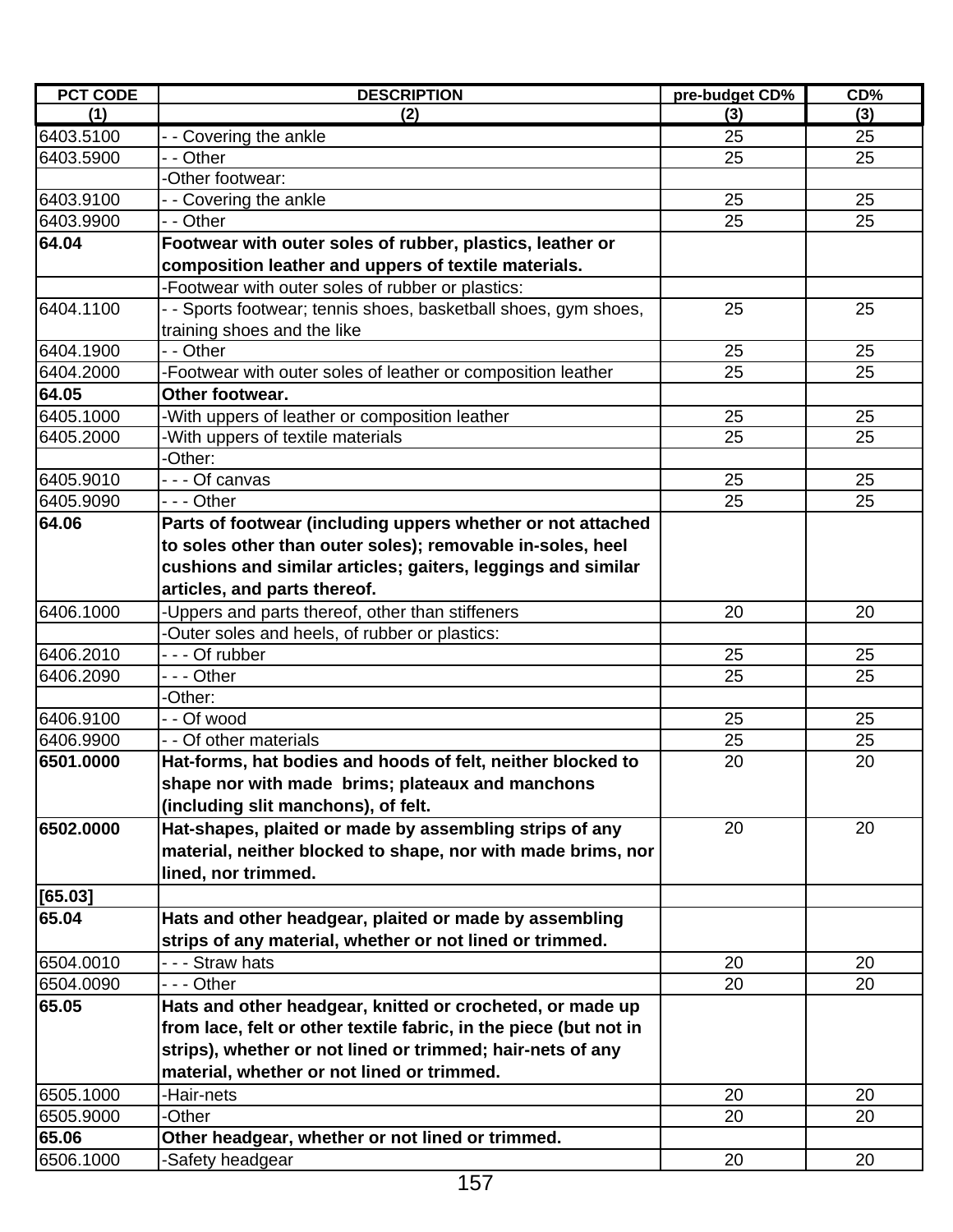| <b>PCT CODE</b> | <b>DESCRIPTION</b>                                                         | pre-budget CD% | CD% |
|-----------------|----------------------------------------------------------------------------|----------------|-----|
| (1)             | (2)                                                                        | (3)            | (3) |
|                 | -Other:                                                                    |                |     |
| 6506.9100       | -- Of rubber or of plastics                                                | 20             | 20  |
| 6506.9900       | - - Of other materials                                                     | 20             | 20  |
| 6507.0000       | Head-bands, linings, covers, hat foundations, hat frames,                  | 20             | 20  |
|                 | peaks and chinstraps, for headgear.                                        |                |     |
| 66.01           | Umbrellas and sun umbrellas (including walking-stick                       |                |     |
|                 | umbrellas, garden umbrellas and similar umbrellas).                        |                |     |
| 6601.1000       | <b>Garden or similar umbrellas</b>                                         | 25             | 25  |
|                 | -Other:                                                                    |                |     |
| 6601.9100       | - - Having a telescopic shaft                                              | 25             | 25  |
| 6601.9900       | - - Other                                                                  | 25             | 25  |
| 66.02           | Walking-sticks, seat-sticks, whips, riding-crops and the like.             |                |     |
| 6602.0010       | --- Walking sticks and seat sticks                                         | 25             | 25  |
| 6602.0090       | $- -$ Other                                                                | 25             | 25  |
| 66.03           | Parts, trimmings and accessories of articles of heading<br>66.01 or 66.02. |                |     |
| 6603.2000       | -Umbrella frames including frames mounted on shafts (sticks)               | 20             | 20  |
| 6603.9000       | -Other                                                                     | 20             | 20  |
| 6701.0000       | Skins and other parts of birds with their feathers or down,                | 20             | 20  |
|                 | feathers, parts of feathers, down and articles thereof (other              |                |     |
|                 | than goods of heading 05.05 and worked quills and scapes).                 |                |     |
|                 |                                                                            |                |     |
| 67.02           | Artificial flowers, foliage and fruit and parts thereof; articles          |                |     |
|                 | made of artificial flowers, foliage or fruit.                              |                |     |
| 6702.1000       | -Of plastics                                                               | 25             | 25  |
| 6702.9000       | -Of other materials                                                        | 25             | 25  |
| 6703.0000       | Human hair, dressed, thinned, bleached or otherwise                        | 20             | 20  |
|                 | worked; wool or other animal hair or other textile materials,              |                |     |
|                 | prepared for use in making wigs or the like.                               |                |     |
| 67.04           | Wigs, false beards, eyebrows and eyelashes, switches and                   |                |     |
|                 | the like, of human or animal hair or of textile materials;                 |                |     |
|                 | articles of human hair not elsewhere specified or included.                |                |     |
|                 | -Of synthetic textile materials:                                           |                |     |
| 6704.1100       | - - Complete wigs                                                          | 20             | 20  |
| 6704.1900       | - - Other                                                                  | 20             | 20  |
| 6704.2000       | -Of human hair                                                             | 20             | 20  |
| 6704.9000       | -Of other materials                                                        | 20             | 20  |
| 6801.0000       | Setts, curbstones and flagstones, of natural stone (except                 | 25             | 25  |
|                 | slate).                                                                    |                |     |
| 68.02           | Worked monumental or building stone (except slate) and                     |                |     |
|                 | articles thereof, other than goods of heading 68.01; mosaic                |                |     |
|                 | cubes and the like, of natural stone (including slate),                    |                |     |
|                 | whether or not on a backing; artificially coloured granules,               |                |     |
|                 | chippings and powder, of natural stone (including slate).                  |                |     |
|                 |                                                                            |                |     |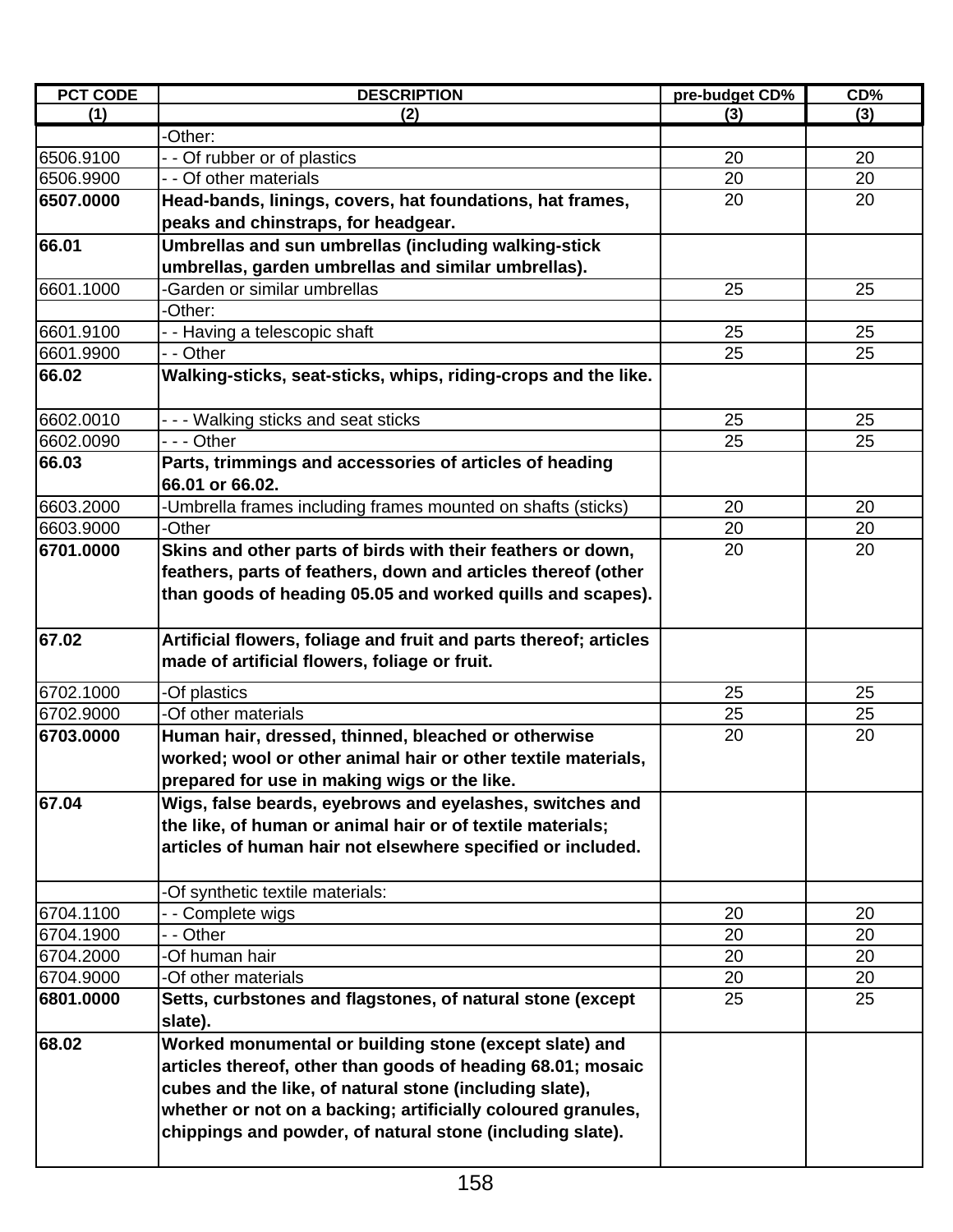| <b>PCT CODE</b> | <b>DESCRIPTION</b>                                                                                                                    | pre-budget CD% | CD% |
|-----------------|---------------------------------------------------------------------------------------------------------------------------------------|----------------|-----|
| (1)             | (2)                                                                                                                                   | (3)            | (3) |
| 6802.1000       | -Tiles, cubes and similar articles, whether or not rectangular<br>(including square), the largest surface area of which is capable of | 25             | 25  |
|                 | being enclosed in a square the side of which is less than 7 cm;                                                                       |                |     |
|                 | artificially coloured granules, chippings and powder                                                                                  |                |     |
|                 | -Other monumental or building stone and articles thereof, simply                                                                      |                |     |
|                 | cut or sawn, with a flat or even surface:                                                                                             |                |     |
| 6802.2100       | - - Marble, travetine and alabaster                                                                                                   | 35             | 35  |
| 6802.2300       | - - Granite                                                                                                                           | 35             | 35  |
| 6802.2900       | - - Other stone                                                                                                                       | 35             | 35  |
|                 | -Other:                                                                                                                               |                |     |
| 6802.9100       | - - Marble, travertine and alabaster                                                                                                  | 35             | 35  |
| 6802.9200       | - - Other calcareous stone                                                                                                            | 35             | 35  |
| 6802.9300       | - - Granite                                                                                                                           | 35             | 35  |
| 6802.9900       | - - Other stone                                                                                                                       | 35             | 35  |
| 6803.0000       | Worked slate and articles of slate or of agglomerated slate.                                                                          | 25             | 25  |
| 68.04           | Millstones, grindstones, grinding wheels and the like,                                                                                |                |     |
|                 | without frameworks, for grinding, sharpening, polishing,                                                                              |                |     |
|                 | trueing or cutting, hand sharpening or polishing stones, and                                                                          |                |     |
|                 | parts thereof, of natural stone, of agglomerated natural or                                                                           |                |     |
|                 | artificial abrasives, or of ceramics, with or without parts of                                                                        |                |     |
|                 | other materials.                                                                                                                      |                |     |
| 6804.1000       | -Millstones and grindstones for milling, grinding or pulping                                                                          | 5              | 5   |
|                 | -Other millstones, grindstones, grinding wheels and the like:                                                                         |                |     |
| 6804.2100       | - - Of agglomerated synthetic or natural diamond                                                                                      | 5              | 5   |
| 6804.2200       | - - Of other agglomerated abrasives or of ceramics                                                                                    | 5              | 5   |
| 6804.2300       | - - Of natural stone                                                                                                                  | 5              | 5   |
| 6804.3000       | -Hand sharpening or polishing stones                                                                                                  | 5              | 5   |
| 68.05           | Natural or artificial abrasive powder or grain, on a base of                                                                          |                |     |
|                 | textile material, of paper, of paperboard or of other                                                                                 |                |     |
|                 | materials, whether or not cut to shape or sewn or otherwise                                                                           |                |     |
|                 | made up.                                                                                                                              |                |     |
| 6805.1000       | -On a base of woven textile fabric only                                                                                               | 20             | 20  |
| 6805.2000       | -On a base of paper or paperboard only                                                                                                | 20             | 20  |
| 6805.3000       | -On a base of other materials                                                                                                         | 20             | 20  |
| 68.06           | Slag wool, rock wool and similar mineral wools; exfoliated                                                                            |                |     |
|                 | vermiculite, expanded clays, foamed slag and similar                                                                                  |                |     |
|                 | expanded mineral materials; mixtures and articles of heat-                                                                            |                |     |
|                 | insulating, sound-insulating or sound-absorbing mineral                                                                               |                |     |
|                 | materials, other than those of heading 68.11 or 68.12 or of                                                                           |                |     |
|                 | Chapter 69.                                                                                                                           |                |     |
| 6806.1000       | -Slag wool, rock wool and similar mineral wools (including                                                                            | 20             | 20  |
|                 | intermixtures thereof), in bulk, sheets or rolls                                                                                      |                |     |
| 6806.2000       | -Exfoliated vermiculite, expanded clays, foamed slag and similar                                                                      | 10             | 10  |
|                 | expanded mineral materials (including intermixtures thereof)                                                                          |                |     |
|                 |                                                                                                                                       |                |     |
| 6806.9000       | -Other                                                                                                                                | 20             | 20  |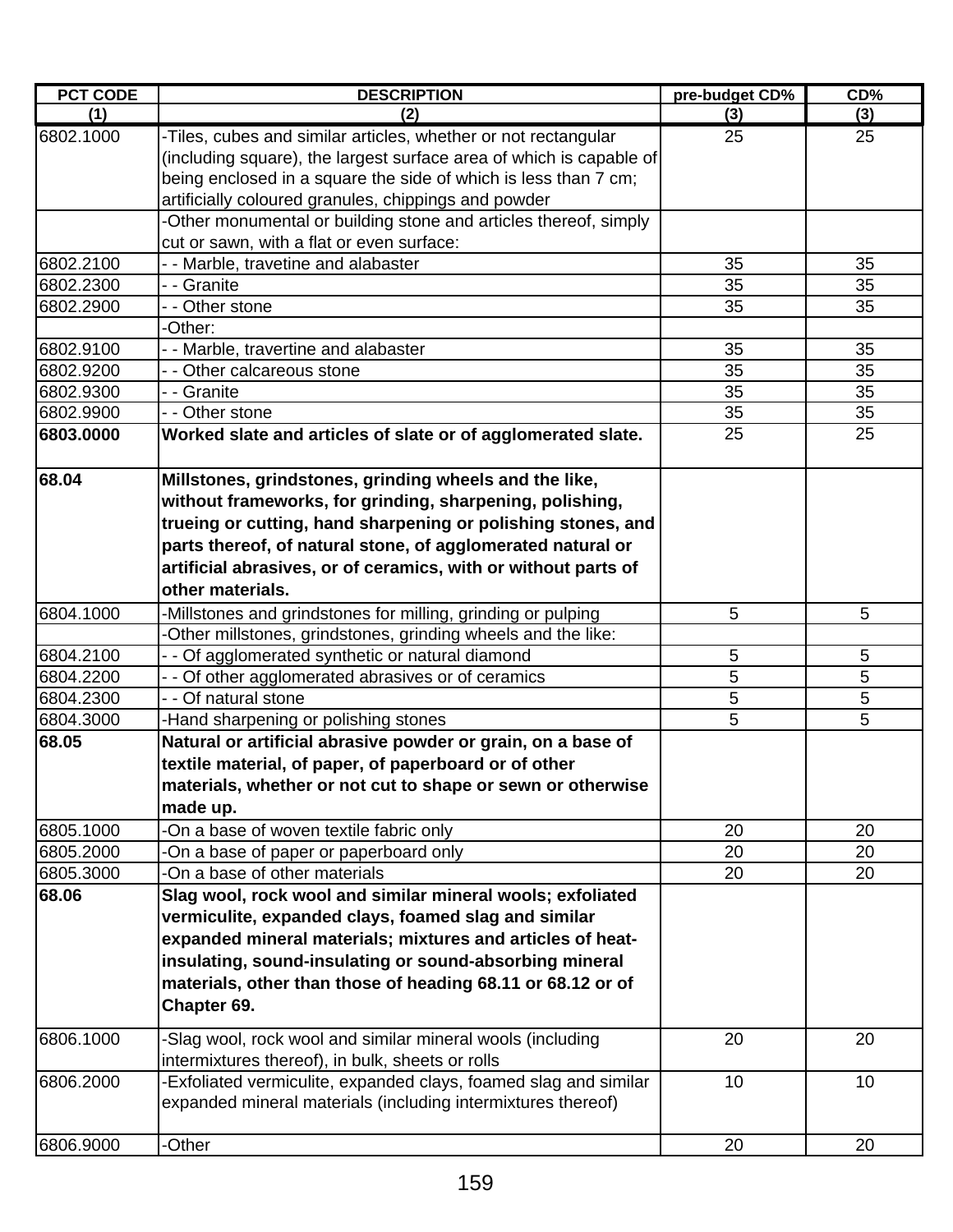| <b>PCT CODE</b> | <b>DESCRIPTION</b>                                              | pre-budget CD% | CD% |
|-----------------|-----------------------------------------------------------------|----------------|-----|
| (1)             | (2)                                                             | (3)            | (3) |
| 68.07           | Articles of asphalt or of similar material (for example,        |                |     |
|                 | petroleum bitumen or coal tar pitch).                           |                |     |
| 6807.1000       | -In rolls                                                       | 25             | 25  |
| 6807.9000       | -Other                                                          | 25             | 25  |
| 6808.0000       | Panels, boards, tiles, blocks and similar articles of vegetable | 25             | 25  |
|                 | fibre, of straw or of shavings, chips, particles, sawdust or    |                |     |
|                 | other waste, of wood, agglomerated with cement, plaster or      |                |     |
|                 | other mineral binders.                                          |                |     |
| 68.09           | Articles of plaster or of compositions based on plaster.        |                |     |
|                 | Boards, sheets, panels, tiles and similar articles, not         |                |     |
|                 | ornamented:                                                     |                |     |
| 6809.1100       | -- Faced or reinforced with paper or paperboard only            | 25             | 25  |
| 6809.1900       | - - Other                                                       | 25             | 25  |
|                 | -Other articles:                                                |                |     |
| 6809.9010       | - - - Industrial moulds                                         | 10             | 10  |
| 6809.9090       | --- Other                                                       | 25             | 25  |
| 68.10           | Articles of cement, of concrete or of artificial stone, whether |                |     |
|                 | or not reinforced.                                              |                |     |
|                 | -Tiles, flagstones, bricks and similar articles:                |                |     |
| 6810.1100       | - - Building blocks and bricks                                  | 25             | 25  |
| 6810.1900       | - - Other                                                       | 25             | 25  |
|                 | -Other articles:                                                |                |     |
| 6810.9100       | - - Prefabricated structural components for building or civil   | 25             | 25  |
|                 | engineering                                                     |                |     |
| 6810.9900       | - - Other                                                       | 25             | 25  |
| 68.11           | Articles of asbestos-cement, of cellulose fibre-cement or the   |                |     |
|                 | like.                                                           |                |     |
| 6811.4000       | Containing asbestos                                             | 25             | 25  |
|                 | Not containing asbestos :                                       |                |     |
| 6811.8100       | -- Corrugated sheets                                            | 25             | 25  |
| 6811.8200       | Other sheets, panels, tiles and similar articles                | 25             | 25  |
| 6811.8300       | Tubes, pipes and tube or pipe fittings                          | 25             | 25  |
| 6811.8900       | Other articles                                                  | 25             | 25  |
| 68.12           | Fabricated asbestos fibres; mixtures with a basis of            |                |     |
|                 | asbestos or with a basis of asbestos and magnesium              |                |     |
|                 | carbonate; articles of such mixtures or of asbestos (for        |                |     |
|                 | example, thread, woven fabric, clothing, headgear, footwear,    |                |     |
|                 | gaskets), whether or not reinforced, other than goods of        |                |     |
|                 | heading 68.11 or 68.13.                                         |                |     |
| 6812.8000       | Of crocidolite                                                  | 25             | 25  |
|                 | Other:                                                          |                |     |
| 6812.9100       | Clothing, clothing accessories, footwear and headgear           | 25             | 25  |
| 6812.9200       | Paper, millboard and felt                                       | 25             | 25  |
| 6812.9300       | Compressed asbestos fibre jointing, in sheets or rolls          | 25             | 25  |
| 6812.9900       | Other                                                           | 25             | 25  |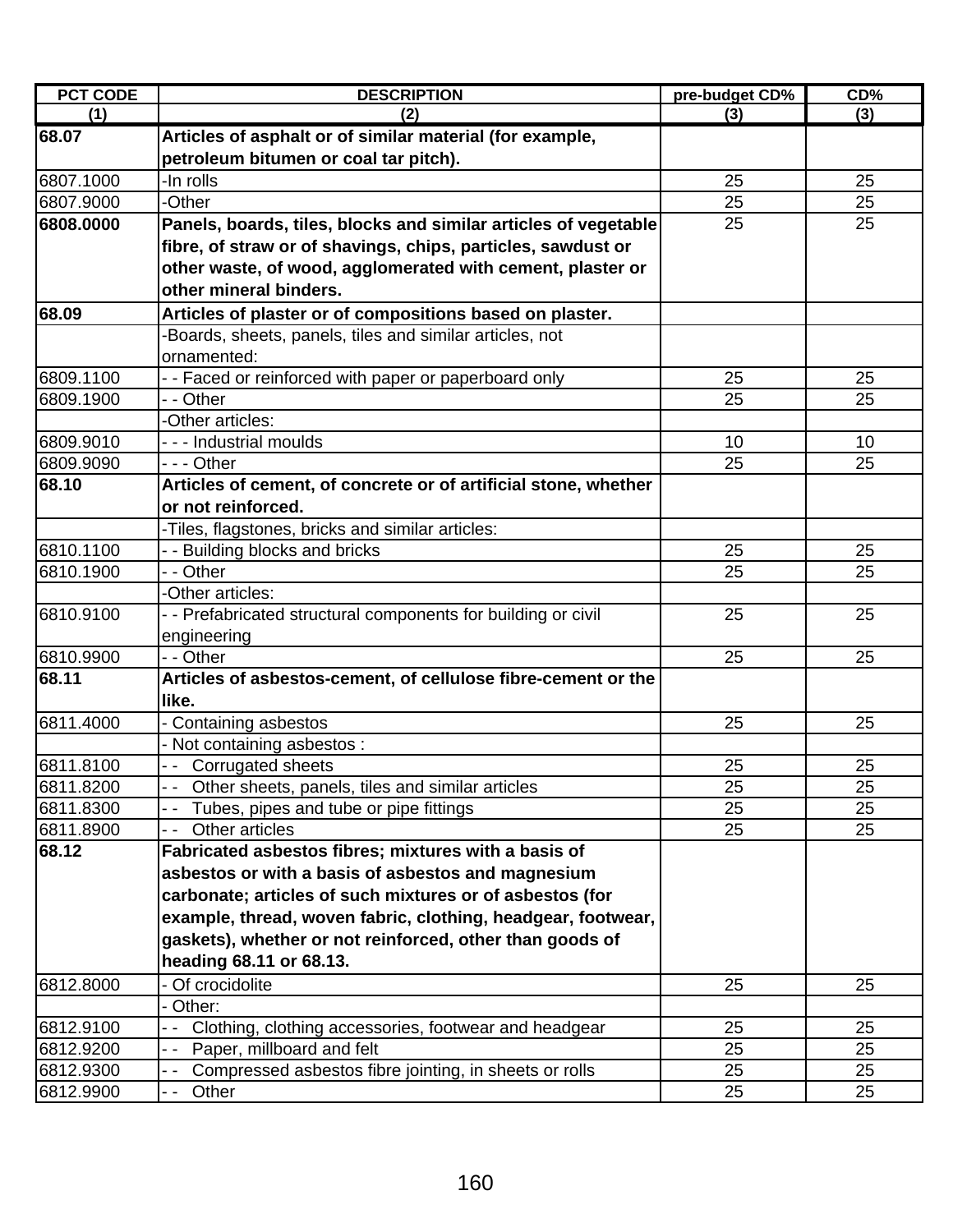| <b>PCT CODE</b> | <b>DESCRIPTION</b>                                                | pre-budget CD% | CD% |
|-----------------|-------------------------------------------------------------------|----------------|-----|
| (1)             | (2)                                                               | (3)            | (3) |
| 68.13           | Friction material and articles thereof (for example, sheets,      |                |     |
|                 | rolls, strips, segments, discs, washers, pads), not mounted,      |                |     |
|                 | for brakes, for clutches or the like, with a basis of asbestos,   |                |     |
|                 | of other mineral substances or of cellulose, whether or not       |                |     |
|                 | combined with textile or other materials.                         |                |     |
|                 | - Containing asbestos:                                            |                |     |
| 6813.2010       | - - - Of asbestos for vehicles of heading 87.11                   | 35             | 35  |
| 6813.2020       | --- Other for motor cars and vehicles                             | 35             | 35  |
| 6813.2090       | --- Other                                                         | 25             | 25  |
|                 | - Not containing asbestos:                                        |                |     |
|                 | -- Brake linings and pads:                                        |                |     |
| 6813.8110       | - - - Of asbestos for vehicles of heading 87.11                   | 35             | 35  |
| 6813.8120       | --- Other for motor cars and vehicles                             | 35             | 35  |
| 6813.8190       | --- Other                                                         | 25             | 25  |
| 6813.8900       | -- Other                                                          | 25             | 25  |
| 68.14           | Worked mica and articles of mica, including agglomerated          |                |     |
|                 | or reconstituted mica, whether or not on a support of paper,      |                |     |
|                 | paperboard or other materials.                                    |                |     |
| 6814.1000       | -Plates, sheets and strips of agglomerated or reconstituted mica, | 25             | 25  |
|                 | whether or not on a support                                       |                |     |
| 6814.9000       | -Other                                                            | 25             | 25  |
| 68.15           | Articles of stone or of other mineral substances (including       |                |     |
|                 | carbon fibres, articles of carbon fibres and articles of peat),   |                |     |
|                 | not elsewhere specified or included.                              |                |     |
| 6815.1000       | -Non electrical articles of graphite or other carbon              | 5              | 5   |
| 6815.2000       | -Articles of peat                                                 | 5              | 5   |
|                 | -Other articles:                                                  |                |     |
| 6815.9100       | - - Containing magnesite, dolomite or chromite                    | 25             | 25  |
|                 | - - Other:                                                        |                |     |
| 6815.9910       | --- Of onyx (marbles)                                             | 25             | 25  |
| 6815.9990       | $- -$ Other                                                       | 25             | 25  |
|                 | <b>I.-GOODS OF SILICEOUS FOSSIL MEALS OR OF SIMILAR</b>           |                |     |
|                 | SILICEOUS EARTHS, AND REFRACTORY GOODS                            |                |     |
|                 |                                                                   |                |     |
| 6901.0000       | Bricks, blocks, tiles and other ceramic goods of siliceous        | 25             | 25  |
|                 | fossil meals (for example, kieselguhr, tripolite or diatomite)    |                |     |
|                 | or of similar siliceous earths.                                   |                |     |
|                 |                                                                   |                |     |
| 69.02           | Refractory bricks, blocks, tiles and similar refractory           |                |     |
|                 | ceramic constructional goods, other than those of siliceous       |                |     |
|                 | fossil meals or similar siliceous earths.                         |                |     |
|                 | -Containing by weight, singly or together, more than 50 % of the  |                |     |
|                 | elements Mg, Ca or Cr, expressed as MgO, CaO or $Cr_2O_3$ :       |                |     |
|                 |                                                                   |                |     |
| 6902.1010       | - - - Capable of resisting temperatureupto 1600 °C                | 25             | 25  |
| 6902.1090       | - - - Other                                                       | 5              | 5   |
|                 |                                                                   |                |     |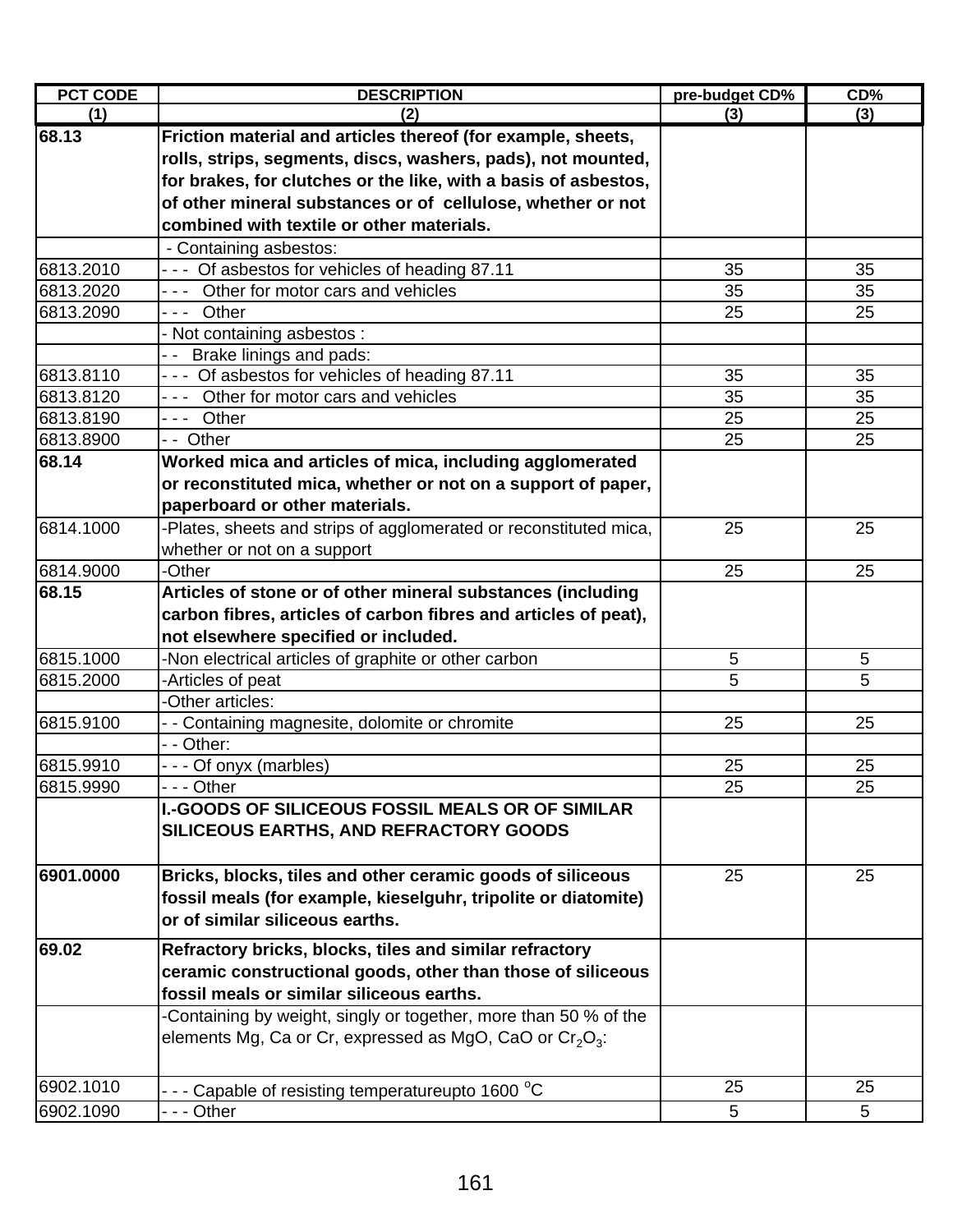| <b>PCT CODE</b> | <b>DESCRIPTION</b>                                                     | pre-budget CD% | CD% |
|-----------------|------------------------------------------------------------------------|----------------|-----|
| (1)             | (2)                                                                    | (3)            | (3) |
|                 | Containing by weight more than 50 % of alumina( $Al_2O_3$ ), of silica |                |     |
|                 | $(SiO2)$ or of a mixture or compound of these products:                |                |     |
| 6902.2010       | - - - Capable of resisting temperature upto 1600 °C                    | 25             | 25  |
| 6902.2090       | - - - Other                                                            | 10             | 10  |
|                 | -Other:                                                                |                |     |
| 6902.9010       | - - - Capable of resisting temperature upto 1600 $^{\circ}$ C          | 25             | 25  |
| 6902.9090       | --- Other                                                              | 10             | 10  |
| 69.03           | Other refractory ceramic goods (for example, retorts,                  |                |     |
|                 | crucibles, muffles, nozzles, plugs, supports, cupels, tubes,           |                |     |
|                 | pipes, sheaths and rods), other than those of siliceous fossil         |                |     |
|                 | meals or of similar siliceous earths.                                  |                |     |
| 6903.1000       | Containing by weight more than 50 % of graphite or other               | 10             | 10  |
|                 | carbon or of a mixture of these products                               |                |     |
|                 | -Containing by weight more than 50 % of alumina ( $Al_2O_3$ ) or of a  |                |     |
|                 | mixture or compound of alumina and of silica $(SiO2)$ :                |                |     |
| 6903.2010       | - - - Cold tundish lining sets, slide gate refractory sets & nozzles   | 20             | 20  |
| 6903.2090       | - - - Other                                                            | 10             | 10  |
|                 | -Other:                                                                |                |     |
| 6903.9010       | --- Refractory products of a kind used in industrial ovens, kilns      | 15             | 15  |
|                 | and furnaces                                                           |                |     |
| 6903.9020       | --- Saggars and parts thereof                                          | 10             | 10  |
| 6903.9090       | - - - Other                                                            | 25             | 25  |
|                 | <b>II.- OTHER CERAMIC PRODUCTS</b>                                     |                |     |
| 69.04           | Ceramic building bricks, flooring blocks, support or filler            |                |     |
|                 | tiles and the like.                                                    |                |     |
| 6904.1000       | -Building bricks                                                       | 25             | 25  |
| 6904.9000       | -Other                                                                 | 25             | 25  |
| 69.05           | Roofing tiles, chimney-pots, cowls, chimney liners,                    |                |     |
|                 | architectural ornaments and other ceramic constructional               |                |     |
|                 | goods.                                                                 |                |     |
| 6905.1000       | -Roofing tiles                                                         | 25             | 25  |
| 6905.9000       | -Other                                                                 | 25             | 25  |
| 6906.0000       | Ceramic pipes, conduits, guttering and pipe fittings.                  | 25             | 25  |
| 69.07           | Unglazed ceramic flags and paving, hearth or wall tiles;               |                |     |
|                 | unglazed ceramic mosaic cubes and the like, whether or not             |                |     |
|                 | on a backing.                                                          |                |     |
| 6907.1000       | -Tiles, cubes and similar articles, whether or not rectangular, the    | 25             | 35  |
|                 | largest surface area of which is capable of being enclosed in a        |                |     |
|                 | square the side of which is less than 7cm                              |                |     |
| 6907.9000       | -Other                                                                 | 25             | 35  |
| 69.08           | Glazed ceramic flags and paving, hearth or wall tiles; glazed          |                |     |
|                 | ceramic mosaic cubes and the like, whether or not on a                 |                |     |
|                 | backing.                                                               |                |     |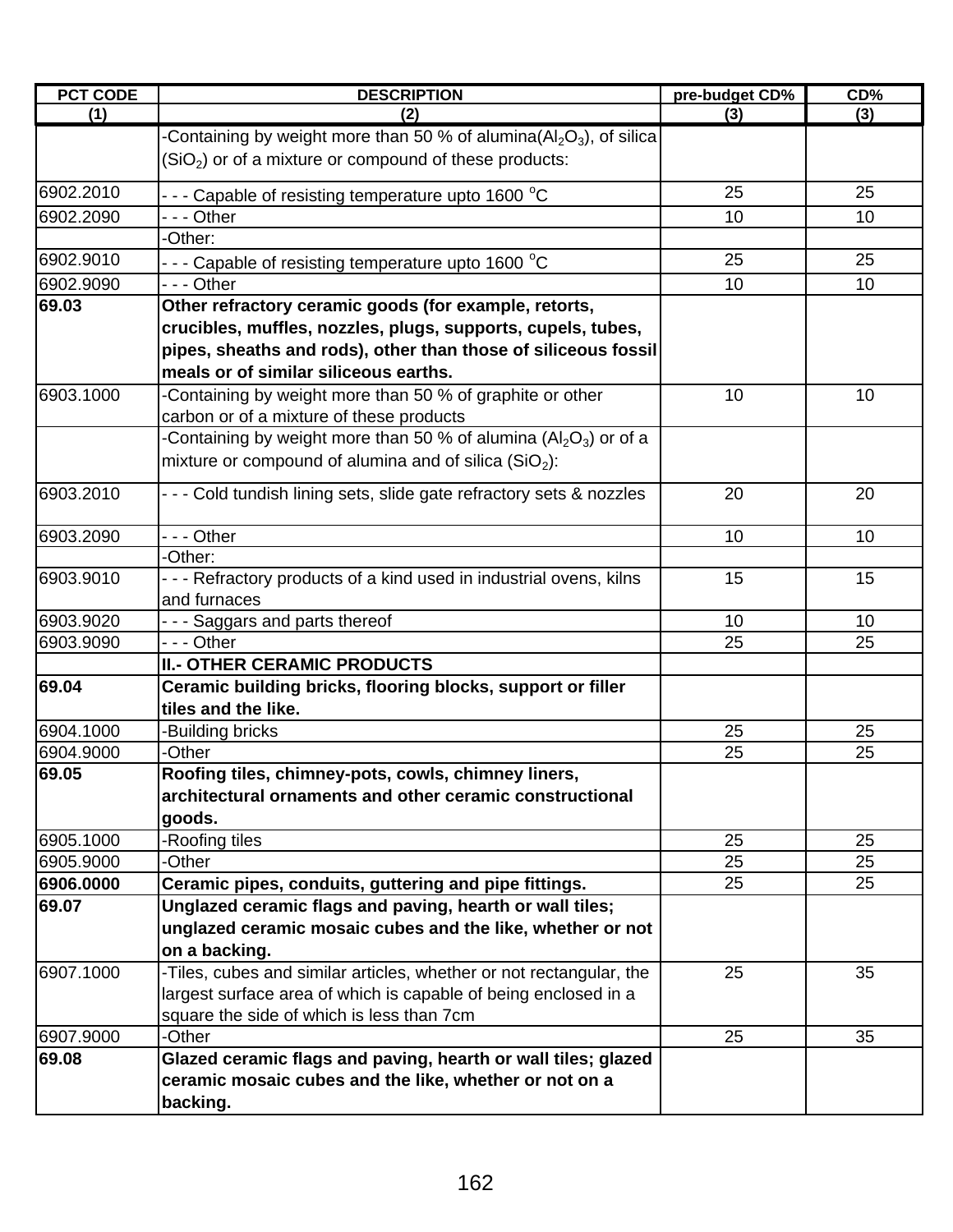| <b>PCT CODE</b> | <b>DESCRIPTION</b>                                                  | pre-budget CD% | CD% |
|-----------------|---------------------------------------------------------------------|----------------|-----|
| (1)             | (2)                                                                 | (3)            | (3) |
| 6908.1000       | -Tiles, cubes and similar articles, whether or not rectangular, the | 35             | 35  |
|                 | largest surface area of which is capable of being enclosed in a     |                |     |
|                 | square the side of which is less than 7cm                           |                |     |
|                 | -Other:                                                             |                |     |
| 6908.9010       | - - - Tiles                                                         | 35             | 35  |
| 6908.9090       | - - - Other                                                         | 35             | 35  |
| 69.09           | Ceramic wares for laboratory, chemical or other technical           |                |     |
|                 | uses; ceramic troughs, tubs and similar receptacles of a            |                |     |
|                 | kind used in agriculture; ceramic pots, jars and similar            |                |     |
|                 | articles of a kind used for the conveyance or packing of            |                |     |
|                 | goods.                                                              |                |     |
|                 | -Ceramic wares for laboratory, chemical or other technical uses:    |                |     |
|                 |                                                                     |                |     |
| 6909.1100       | - - Of porcelain or china                                           | 20             | 20  |
| 6909.1200       | - - Articles having a hardness equivalent to 9 or more on the       | 20             | 20  |
|                 | Mohs scale                                                          |                |     |
| 6909.1900       | - - Other                                                           | 20             | 20  |
| 6909.9000       | -Other                                                              | 25             | 25  |
| 69.10           | Ceramic sinks, wash basins, wash basin pedestals, baths,            |                |     |
|                 | bidets, water closet pans, flushing cisterns, urinals and           |                |     |
|                 | similar sanitary fixtures.                                          |                |     |
|                 | -Of porcelain or china:                                             |                |     |
| 6910.1010       | - - - Wash basin                                                    | 35             | 35  |
| 6910.1020       | - - - Bath tubs ceramic                                             | 35             | 35  |
| 6910.1030       | - - - Bidets ceramic                                                | 35             | 35  |
| 6910.1040       | - - - Cisterns ceramic                                              | 35             | 35  |
| 6910.1050       | - - - Sink ceramic                                                  | 35             | 35  |
| 6910.1060       | - - - Toilet ceramic                                                | 35             | 35  |
| 6910.1070       | - - - Urinals ceramic                                               | 35             | 35  |
| 6910.1080       | - - - Water loset pans                                              | 35             | 35  |
| 6910.1090       |                                                                     | 35             | 35  |
| 6910.9000       | -Other                                                              | 35             | 35  |
| 69.11           | Tableware, kitchenware, other household articles and toilet         |                |     |
|                 | articles, of porcelain or china.                                    |                |     |
|                 | -Tableware and kitchenware:                                         |                |     |
| 6911.1010       | - - - Dinner sets                                                   | 35             | 35  |
| 6911.1020       | - - - Dishes                                                        | 35             | 35  |
| 6911.1030       | - - - Plates                                                        | 35             | 35  |
| 6911.1040       | --- Tea cups and saucers                                            | 35             | 35  |
| 6911.1090       | - - - Other                                                         | 35             | 35  |
| 6911.9000       | -Other                                                              | 35             | 35  |
| 69.12           | Ceramic tableware, kitchen-ware, other household articles           |                |     |
|                 | and toilet articles, other than of porcelain or china.              |                |     |
| 6912.0010       | --- Tableware and kitchenware                                       | 35             | 35  |
| 6912.0090       | - - - Other                                                         | 35             | 35  |
| 69.13           | Statuettes and other ornamental ceramic articles.                   |                |     |
| 6913.1000       | -Of porcelain or china                                              | 35             | 35  |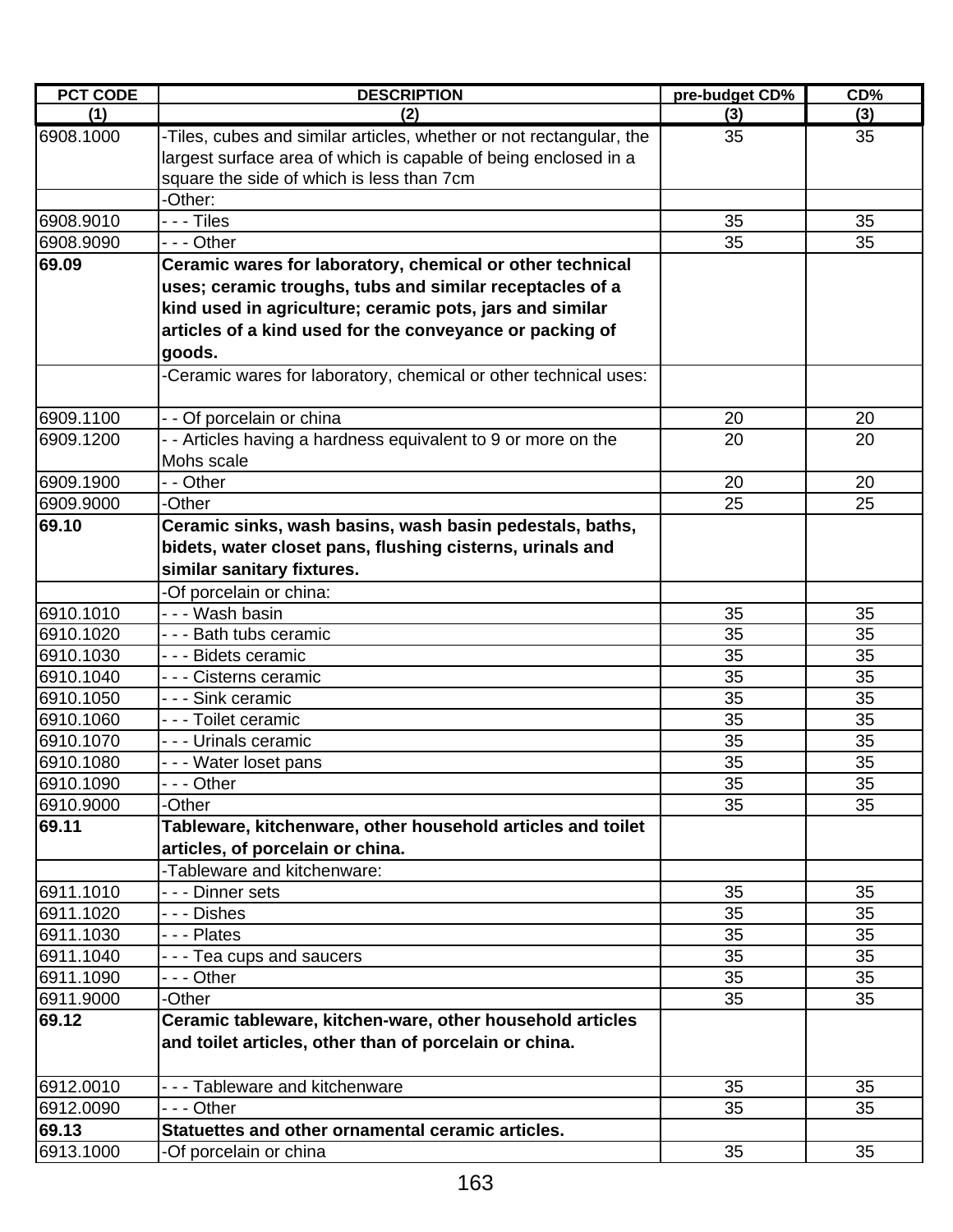| <b>PCT CODE</b> | <b>DESCRIPTION</b>                                                  | pre-budget CD% | CD% |
|-----------------|---------------------------------------------------------------------|----------------|-----|
| (1)             | (2)                                                                 | (3)            | (3) |
| 6913.9000       | -Other                                                              | 35             | 35  |
| 69.14           | Other ceramic articles.                                             |                |     |
| 6914.1000       | -Of porcelain or china                                              | 35             | 35  |
| 6914.9000       | -Other                                                              | 35             | 35  |
| 7001.0000       | Cullet and other waste and scrap of glass; glass in the             | 10             | 10  |
|                 | mass.                                                               |                |     |
| 70.02           | Glass in balls (other than microspheres of heading 70.18),          |                |     |
|                 | rods or tubes, unworked.                                            |                |     |
| 7002.1000       | -Balls                                                              | 20             | 20  |
| 7002.2000       | -Rods                                                               | 20             | 20  |
|                 | -Tubes:                                                             |                |     |
| 7002.3100       | - - Of fused quartz or other fused silica                           | 20             | 20  |
| 7002.3200       | - - Of other glass having a linear coefficient of expansion not     | 20             | 20  |
|                 | exceeding $5x10^6$ per Kelvin within a temperature range of 0 °C to |                |     |
|                 | 300 °C                                                              |                |     |
|                 | - - Other:                                                          |                |     |
| 7002.3910       | - - - Neutral glass tubing of a kind used for the manufacture of    | 20             | 20  |
|                 | ampoules                                                            |                |     |
| 7002.3920       | - - - Glass tubing of a kind used for shell blowing, flare and      | 5              | 5   |
|                 | exhaust solely or principally used by flourescent tube, bulb and    |                |     |
|                 | auto bulb industry                                                  |                |     |
| 7002.3990       | --- Other                                                           | 20             | 20  |
| 70.03           | Cast glass and rolled glass, in sheets or profiles, whether or      |                |     |
|                 | not having an absorbent, reflecting or non-reflecting layer,        |                |     |
|                 | but not otherwise worked.                                           |                |     |
|                 | -Non-wired sheets:                                                  |                |     |
| 7003.1200       | - - Coloured throughout the mass (body tinted), opacified, flashed  | 25             | 25  |
|                 | or having an absorbent, reflecting or non-reflecting layer          |                |     |
|                 |                                                                     |                |     |
| 7003.1900       | - - Other                                                           | 25             | 25  |
| 7003.2000       | -Wired sheets                                                       | 25             | 25  |
| 7003.3000       | -Profiles                                                           | 25             | 25  |
| 70.04           | Drawn glass and blown glass, in sheets, whether or not              |                |     |
|                 | having an absorbent, reflecting or non-reflecting layer, but        |                |     |
|                 | not otherwise worked.                                               |                |     |
| 7004.2000       | -Glass, coloured throughout the mass (body tinted), opacified,      | 25             | 25  |
|                 | flashed or having an absorbent, reflecting or non-reflecting layer  |                |     |
|                 |                                                                     |                |     |
| 7004.9000       | -Other glass                                                        | 25             | 25  |
| 70.05           | Float glass and surface ground or polished glass, in sheets,        |                |     |
|                 | whether or not having an absorbent, reflecting or non-              |                |     |
|                 | reflecting layer, but not otherwise worked.                         |                |     |
| 7005.1000       | -Non-wired glass, having an absorbent, reflecting or non-           | 25             | 25  |
|                 | reflecting layer                                                    |                |     |
|                 | -Other non-wired glass:                                             |                |     |
| 7005.2100       | - - Coloured throughout the mass (body tinted), opacified, flashed  | 25             | 25  |
|                 | or merely surface ground                                            |                |     |
| 7005.2900       | - - Other                                                           | 25             | 25  |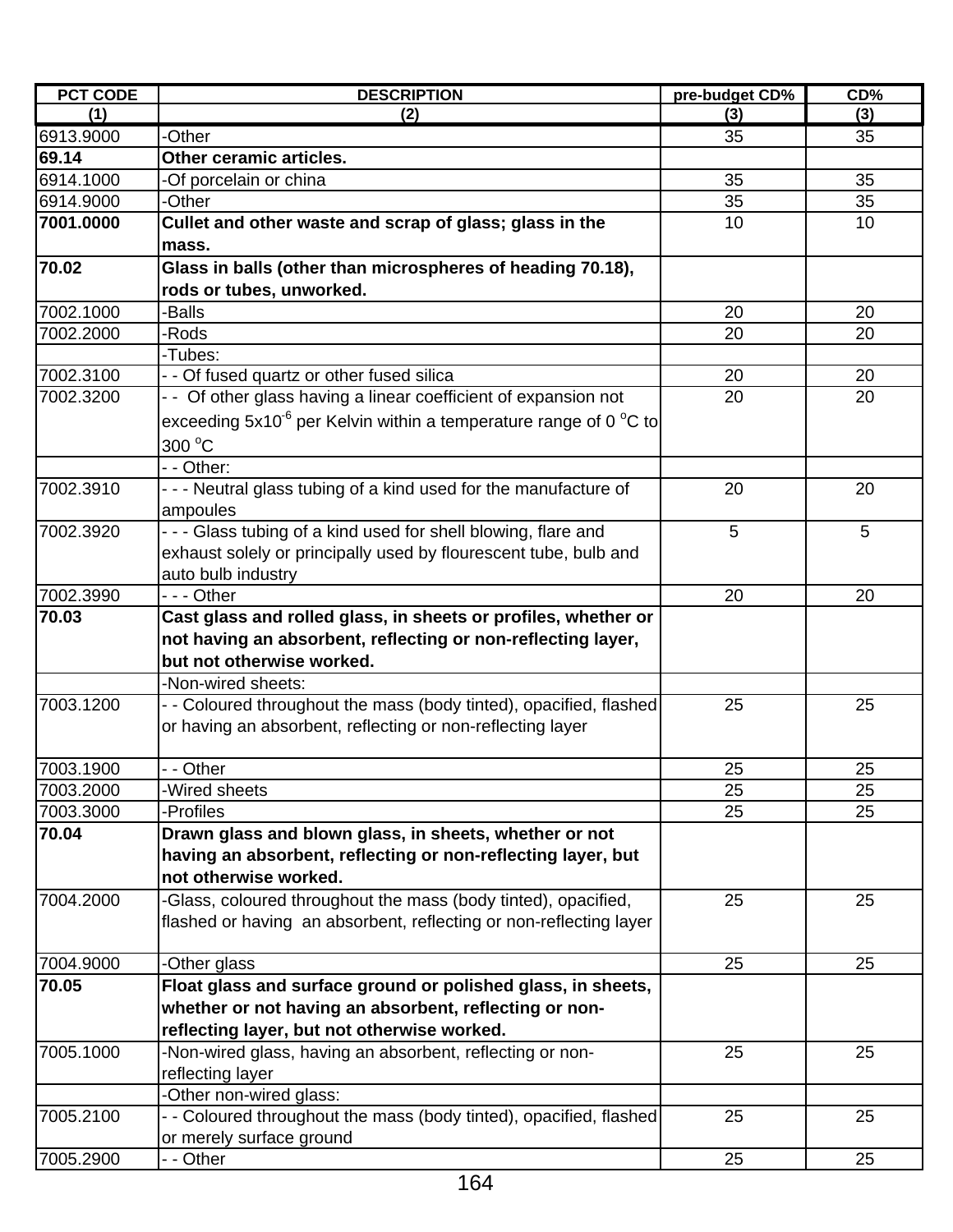| <b>PCT CODE</b>        | <b>DESCRIPTION</b>                                                    | pre-budget CD% | CD%      |
|------------------------|-----------------------------------------------------------------------|----------------|----------|
| (1)                    | (2)                                                                   | (3)            | (3)      |
| 7005.3000              | -Wired glass                                                          | 25             | 25       |
| 70.06                  | Glass of heading 70.03, 70.04 or 70.05, bent, edgeworked,             |                |          |
|                        | engraved, drilled, enamelled or otherwise worked, but not             |                |          |
|                        | framed or fitted with other materials.                                |                |          |
| 7006.0010              | --- Glass plates worked                                               | 25             | 25       |
| 7006.0020              | --- Glass sheet worked                                                | 25             | 25       |
| 7006.0090              | --- Other                                                             | 25             | 25       |
| 70.07                  | Safety glass, consisting of toughened (tempered) or                   |                |          |
|                        | laminated glass.                                                      |                |          |
|                        | -Toughened (tempered) safety glass:                                   |                |          |
|                        | - - Of size and shape suitable for incorporation in vehicles,         |                |          |
|                        | aircraft, spacecraft or vessels:                                      |                |          |
|                        | --- For vehicles of chapter 87:                                       |                |          |
| 7007.1111              | - - - - (1) Rear and window glasses for vehicles of sub - heading     | 35             | 35       |
|                        | 8704.3190                                                             |                |          |
|                        | (2) Glasses for doors, glass plain, glass window (sliding), glass     |                |          |
|                        | for rear door, glass for rear quarter window and glass for wind       |                |          |
|                        | screen for vehicles of sub - heading 8703.3225                        |                |          |
| 7007.1119              |                                                                       | 35             | 35       |
| 7007.1190              | --- Other                                                             | 25             | 25       |
| 7007.1900              | - - Other                                                             | 25             | 25       |
|                        | -Laminated safety glass:                                              |                |          |
|                        | - - Of size and shape suitable for incorporation in vehicles,         |                |          |
|                        | aircraft, spacecraft or vessels:                                      |                |          |
|                        | --- For vehicles of chapter 87:                                       |                |          |
| 7007.2111              | - - - - (i) Rear and window glasses for vehicles of sub - heading     | 35             | 35       |
|                        | 8704.3190;                                                            |                |          |
|                        | (2) Glasses for doors, glass plain, glass window (sliding), glass     |                |          |
|                        | for rear door, glass for rear quarter window and glass for wind       |                |          |
|                        | screen for vehicles of sub - heading 8703.3225                        |                |          |
| 7007.2119              | - - Other                                                             | 35             | 35       |
| 7007.2190<br>7007.2900 | - - - Other<br>- - Other                                              | 25<br>25       | 25<br>25 |
| 7008.0000              | Multiple-walled insulating units of glass.                            | 25             | 25       |
|                        |                                                                       |                |          |
| 70.09                  | Glass mirrors, whether or not framed, including rear-view<br>mirrors. |                |          |
|                        | -Rear-view mirrors for vehicles:                                      |                |          |
| 7009.1010              | - - - Rear view mirrors for motor cars of heading 8703, and           | 35             | 35       |
|                        | vehicles of sub-headings 8703.2113, 8703.2115, 8703.3223,             |                |          |
|                        | 8704.3190, 8703.3225 and vehicles of heading 87.11                    |                |          |
| 7009.1090              | --- Other                                                             | 35             | 35       |
|                        | -Other:                                                               |                |          |
| 7009.9100              | -- Unframed                                                           | 25             | 25       |
| 7009.9200              | - - Framed                                                            | 25             | 25       |
| 70.10                  | Carboys, bottles, flasks, jars, pots, phials, ampoules and            |                |          |
|                        | other containers, of glass, of a kind used for the conveyance         |                |          |
|                        | or packing of goods; preserving jars of glass; stoppers, lids         |                |          |
|                        | and other closures, of glass.                                         |                |          |
|                        |                                                                       |                |          |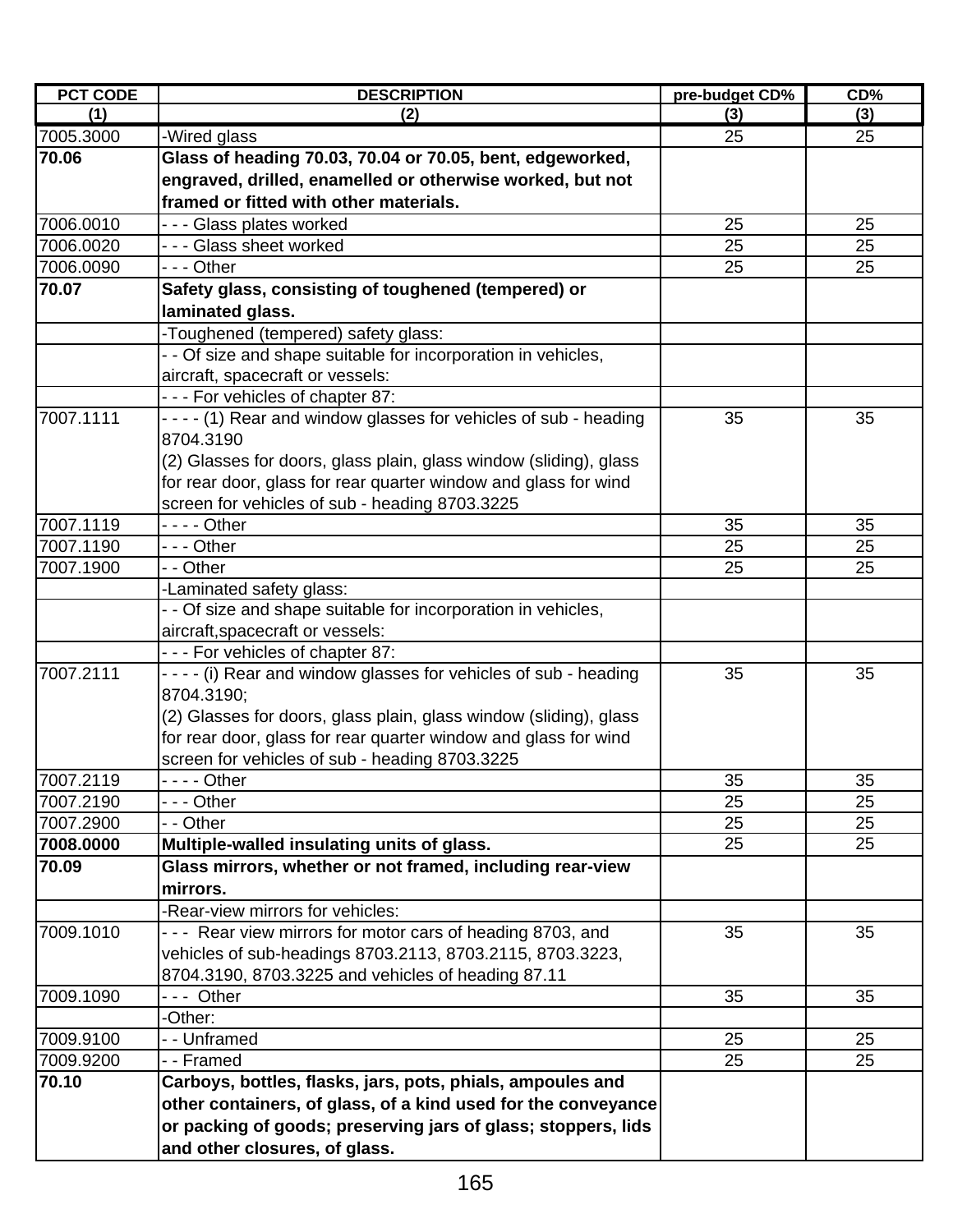| <b>PCT CODE</b> | <b>DESCRIPTION</b>                                                       | pre-budget CD% | CD% |
|-----------------|--------------------------------------------------------------------------|----------------|-----|
| (1)             | (2)                                                                      | (3)            | (3) |
| 7010.1000       | -Ampoules                                                                | 25             | 25  |
| 7010.2000       | Stoppers, lids and other closures                                        | 25             | 25  |
| 7010.9000       | -Other                                                                   | 25             | 25  |
| 70.11           | Glass envelopes (including bulbs and tubes), open, and                   |                |     |
|                 | glass parts thereof, without fittings, for electric lamps,               |                |     |
|                 | cathode-ray tubes or the like.                                           |                |     |
| 7011.1000       | -For electric lighting                                                   | 15             | 15  |
| 7011.2000       | For cathode-ray tubes                                                    | 10             | 10  |
| 7011.9000       | -Other                                                                   | 20             | 20  |
| [70.12]         |                                                                          |                |     |
| 70.13           | Glassware of a kind used for table, kitchen, toilet, office,             |                |     |
|                 | indoor decoration or similar purposes (other than that of                |                |     |
|                 | heading 70.10 or 70.18).                                                 |                |     |
| 7013.1000       | Of glass-ceramics                                                        | 25             | 25  |
|                 | Stemware drinking glasses, other than of glass-ceramics :                |                |     |
| 7013.2200       | Of lead crystal                                                          | 25             | 25  |
| 7013.2800       | Other                                                                    | 25             | 25  |
|                 | Other drinking glasses, other than of glass ceramics:                    |                |     |
| 7013.3300       | Of lead crystal                                                          | 25             | 25  |
| 7013.3700       | Other<br>$ -$                                                            | 25             | 25  |
|                 | - Glassware of a kind used for table (other than drinking glasses)       |                |     |
|                 | or kitchen purposes, other than of glass-ceramics:                       |                |     |
| 7013.4100       | - - Of lead crystal                                                      | 25             | 25  |
| 7013.4200       | - - Of glass having a linear coefficient of expansion not                | 25             | 25  |
|                 | exceeding 5x10-6 per Kelvin within a temperature range of 0 $^{\circ}$ C |                |     |
|                 | to 300 °C                                                                |                |     |
| 7013.4900       | Other<br>$ -$                                                            | 25             | 25  |
|                 | Other glassware:                                                         |                |     |
| 7013.9100       | - - Of lead crystal                                                      | 25             | 25  |
| 7013.9900       | - - Other                                                                | 25             | 25  |
| 70.14           | Signalling glassware and optical elements of glass (other                |                |     |
|                 | than those of heading 70.15), not optically worked.                      |                |     |
| 7014.0010       | --- Glass for head lamps for vehicles of heading 87.11                   | 35             | 35  |
| 7014.0020       | Other for motor cars and vehicles                                        | 35             | 35  |
| 7014.0090       | --- Other                                                                | 25             | 25  |
| 70.15           | Clock or watch glasses and similar glasses, glasses for non-             |                |     |
|                 | corrective or corrective spectacles, curved, bent, hollowed              |                |     |
|                 | or the like, not optically worked; hollow glass spheres and              |                |     |
|                 | their segments, for the manufacture of such glasses.                     |                |     |
|                 |                                                                          |                |     |
| 7015.1000       | Glasses for corrective spectacles                                        | 10             | 10  |
| 7015.9000       | -Other                                                                   | 10             | 10  |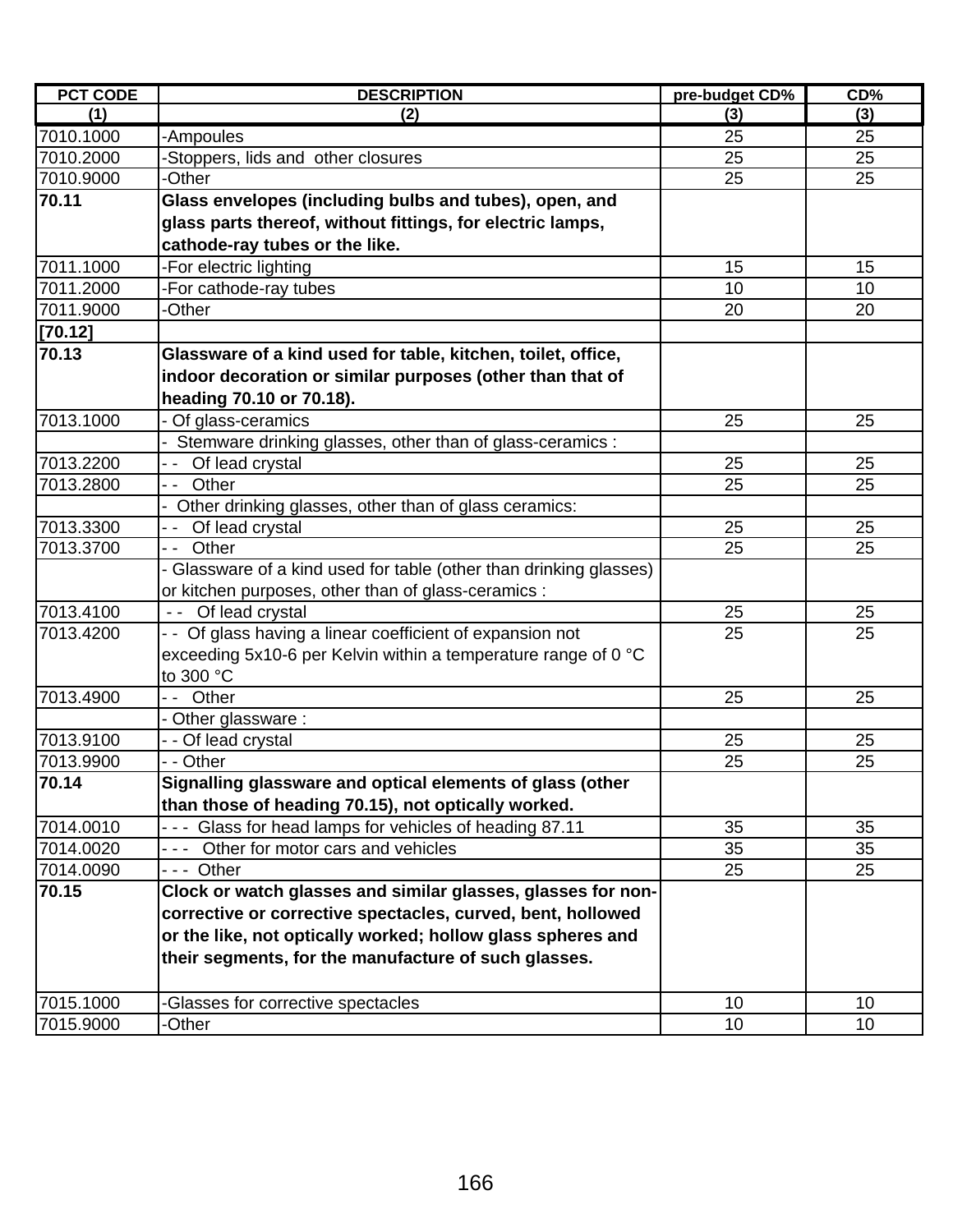| <b>PCT CODE</b>        | <b>DESCRIPTION</b>                                                                      | pre-budget CD% | CD%      |
|------------------------|-----------------------------------------------------------------------------------------|----------------|----------|
| (1)                    | (2)                                                                                     | (3)            | (3)      |
| 70.16                  | Paving blocks, slabs, bricks, squares, tiles and other articles                         |                |          |
|                        | of pressed or moulded glass, whether or not wired, of a kind                            |                |          |
|                        | used for building or construction purposes; glass cubes and                             |                |          |
|                        | other glass smallwares, whether or not on a backing, for                                |                |          |
|                        | mosaics or similar decorative purposes; leaded lights and                               |                |          |
|                        | the like; multicellular or foam glass in blocks, panels, plates,                        |                |          |
|                        | shells or similar forms.                                                                |                |          |
|                        |                                                                                         |                |          |
| 7016.1000              | -Glass cubes and other glass smallwares whether or not on a                             | 25             | 25       |
|                        | backing, for mosaics or similar decorative purposes                                     |                |          |
| 7016.9000              | -Other                                                                                  | 25             | 25       |
| 70.17                  | Laboratory, hygienic or pharmaceutical glassware, whether                               |                |          |
|                        | or not graduated or calibrated.                                                         |                |          |
|                        | -Of fused quartz or other fused silica:                                                 |                |          |
| 7017.1010              | - - - Quartz reactor tubes and holders designed for insertion into                      | 5              | 5        |
|                        | diffusion and oxidation furnaces for production of semiconductor                        |                |          |
|                        | wafers                                                                                  |                |          |
| 7017.1020              | --- Beakers                                                                             | 5              | 5        |
| 7017.1090              | - - - Other                                                                             | 5              | 5        |
| 7017.2000              | -Of other glass having a linear coefficient of expansion not                            | 5              | 5        |
|                        | exceeding $5x10^6$ per Kelvin within a temperature range of 0 °C to                     |                |          |
|                        | 300 °C                                                                                  |                |          |
| 7017.9000              | -Other                                                                                  | 5              | 5        |
| 70.18                  | Glass beads, imitation pearls, imitation precious or semi-                              |                |          |
|                        | precious stones and similar glass smallwares, and articles                              |                |          |
|                        | thereof other than imitation jewellery; glass eyes other than                           |                |          |
|                        | prosthetic articles; statuettes and other ornaments of lamp-                            |                |          |
|                        | worked glass, other than imitation jewellery; glass                                     |                |          |
|                        | microspheres not exceeding 1 mm in diameter.                                            |                |          |
|                        |                                                                                         |                |          |
|                        |                                                                                         |                |          |
| 7018.1000              | -Glass beads, imitation pearls, imitation precious or semi-                             | 15             | 15       |
|                        | precious stones and similar glass smallwares                                            |                |          |
| 7018.2000              | -Glass microspheres not exceeding 1mm in diameter                                       | 10             | 10       |
|                        | -Other:                                                                                 |                |          |
| 7018.9010              | - - - Glass eyes                                                                        | 10             | 10       |
| 7018.9090              | --- Other                                                                               | 25             | 25       |
| 70.19                  | Glass fibres (including glass wool) and articles thereof (for                           |                |          |
|                        | example, yarn, woven fabrics).                                                          |                |          |
|                        | -Slivers, rovings, yarn and chopped strands:                                            |                |          |
| 7019.1100              | - - Chopped strands, of a length of not more than 50 mm                                 | 10             | 10       |
| 7019.1200<br>7019.1900 | - - Rovings<br>- - Other                                                                | 10<br>10       | 10<br>10 |
|                        |                                                                                         |                |          |
|                        | -Thin sheets (voiles), webs, mats, mattresses, boards and similar<br>nonwoven products: |                |          |
| 7019.3100              | - - Mats                                                                                | 5              | 5        |
| 7019.3200              | - - Thin sheets (voiles)                                                                | 20             | 20       |
| 7019.3900              | - - Other                                                                               | 20             | 20       |
|                        |                                                                                         |                |          |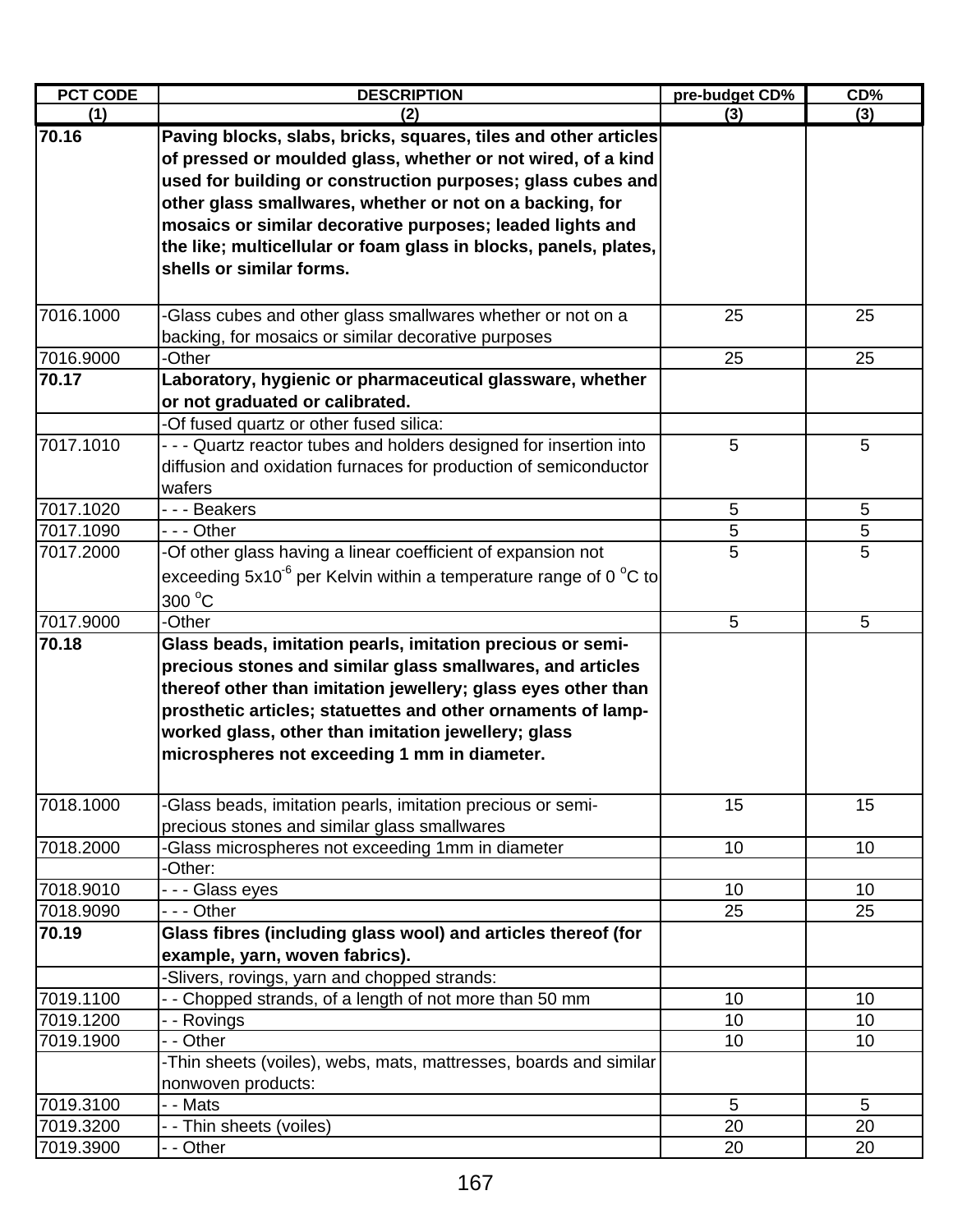| <b>PCT CODE</b> | <b>DESCRIPTION</b>                                                | pre-budget CD% | CD%         |
|-----------------|-------------------------------------------------------------------|----------------|-------------|
| (1)             | (2)                                                               | (3)            | (3)         |
| 7019.4000       | -Woven fabrics of rovings                                         | 20             | 20          |
|                 | -Other woven fabrics:                                             |                |             |
|                 | - - Of a width not exceeding 30cm:                                |                |             |
| 7019.5110       | --- Tyre cord fabric                                              | 5              | 5           |
| 7019.5190       | $- -$ - Other                                                     | 20             | 20          |
| 7019.5200       | - - Of a width exceeding 30 cm, plain weave, weighing less than   | 20             | 20          |
|                 | 250 $g/m2$ , of filaments measuring per single yarn not more than |                |             |
|                 | 136 tex:                                                          |                |             |
| 7019.5900       | - - Other                                                         | 20             | 20          |
|                 | -Other:                                                           |                |             |
| 7019.9010       | --- Insulating sleeves                                            | 10             | 10          |
| 7019.9020       | - - - Glass wool                                                  | 10             | 10          |
| 7019.9090       | - - - Other                                                       | 20             | 20          |
| 70.20           | Other articles of glass.                                          |                |             |
| 7020.0010       | --- Articles used for industrial purposes                         | 10             | 10          |
| 7020.0020       | - - - For vacuum flasks                                           | 25             | 25          |
| 7020.0030       | - - - For other vacuum vessels                                    | 25             | 25          |
| 7020.0090       | - - - Other                                                       | 25             | 25          |
|                 | <b>I.-NATURAL OR CULTURED PEARLS AND PRECIOUS OR</b>              |                |             |
|                 | <b>SEMI-PRECIOUS STONES</b>                                       |                |             |
| 71.01           |                                                                   |                |             |
|                 | Pearls, natural or cultured, whether or not worked or graded      |                |             |
|                 | but not strung, mounted or set; pearls, natural or cultured,      |                |             |
|                 | temporarily strung for convenience of transport.                  |                |             |
|                 |                                                                   |                |             |
| 7101.1000       | -Natural pearls                                                   | 5              | 5           |
|                 | -Cultured pearls:                                                 |                |             |
| 7101.2100       | - - Unworked                                                      | 5              | 5           |
| 7101.2200       | - - Worked                                                        | 5              | 5           |
| 71.02           | Diamonds, whether or not worked, but not mounted or set.          |                |             |
|                 |                                                                   |                |             |
| 7102.1000       | -Unsorted                                                         | $\mathbf 0$    | $\mathbf 0$ |
|                 | -Industrial:                                                      |                |             |
| 7102.2100       | - - Unworked or simply sawn, cleaved or bruted                    | 5              | 5           |
| 7102.2900       | - - Other                                                         | 5              | 5           |
|                 | -Non-industrial:                                                  |                |             |
| 7102.3100       | - - Unworked or simply sawn, cleaved or bruted                    | $\mathbf 0$    | $\mathbf 0$ |
| 7102.3900       | - - Other                                                         | 5              | 5           |
| 71.03           | Precious stones (other than diamonds) and semi-precious           |                |             |
|                 | stones, whether or not worked or graded but not strung,           |                |             |
|                 | mounted or set; ungraded precious stones (other than              |                |             |
|                 | diamonds) and semi-precious stones, temporarily strung for        |                |             |
|                 | convenience of transport.                                         |                |             |
| 7103.1000       | -Unworked or simply sawn or roughly shaped                        | $\mathbf 0$    | 0           |
|                 | -Otherwise worked:                                                |                |             |
| 7103.9100       | - - Rubies, sapphires and emeralds                                | 5              | 5           |
| 7103.9900       | - - Other                                                         | 5              | 5           |
|                 |                                                                   |                |             |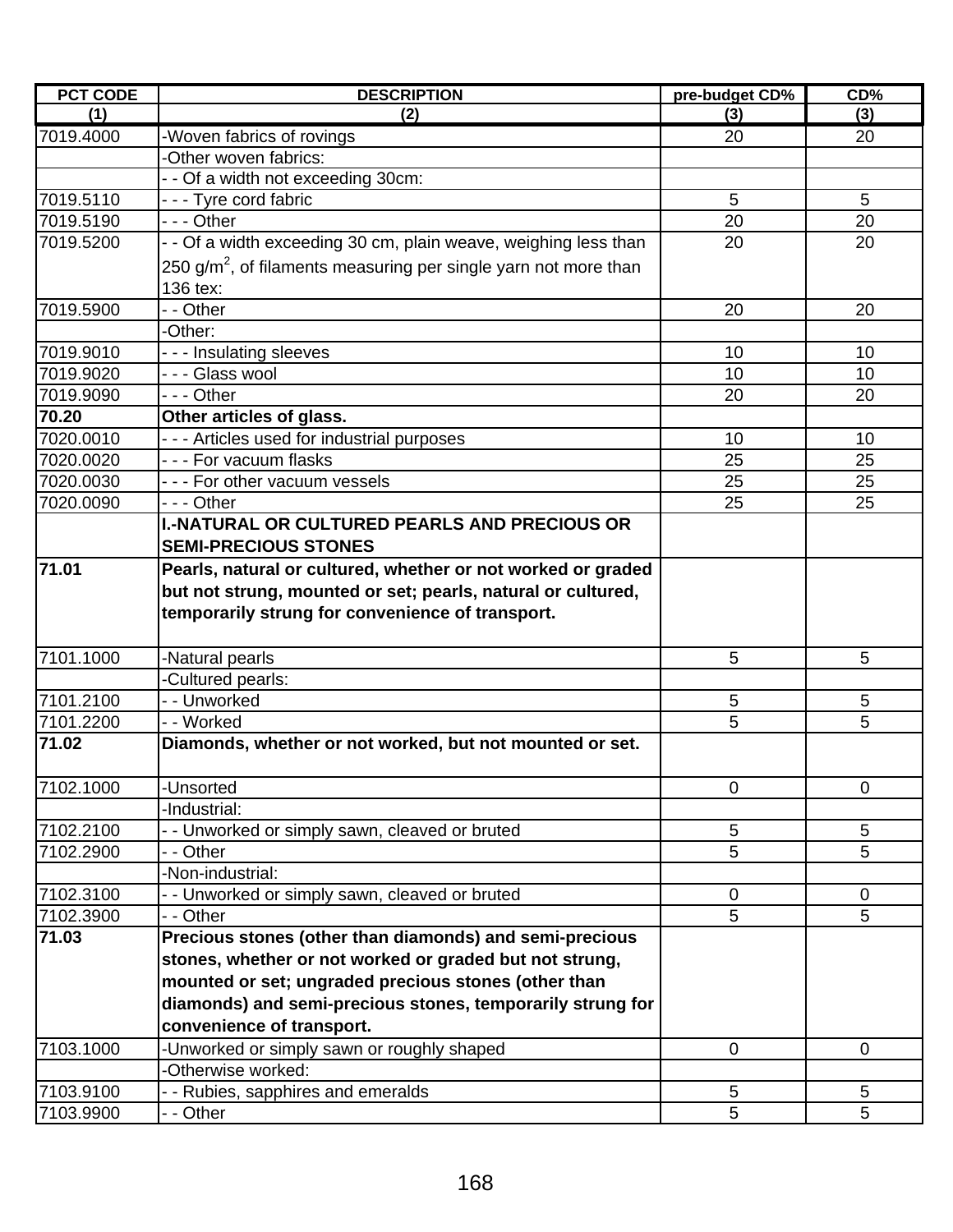| <b>PCT CODE</b> | <b>DESCRIPTION</b>                                                                   | pre-budget CD%  | CD%                           |
|-----------------|--------------------------------------------------------------------------------------|-----------------|-------------------------------|
| (1)             | (2)                                                                                  | (3)             | (3)                           |
| 71.04           | Synthetic or reconstructed precious or semi-precious                                 |                 |                               |
|                 | stones, whether or not worked or graded but not strung,                              |                 |                               |
|                 | mounted or set; ungraded synthetic or reconstructed                                  |                 |                               |
|                 | precious or semi-precious stones, temporarily strung for                             |                 |                               |
|                 | convenience of transport.                                                            |                 |                               |
| 7104.1000       | -Piezo-electric quartz                                                               | 5               | 5                             |
| 7104.2000       | Other, unworked or simply sawn or roughly shaped                                     | 5               | 5                             |
| 7104.9000       | -Other                                                                               | 5               | 5                             |
| 71.05           | Dust and powder of natural or synthetic precious or semi-                            |                 |                               |
|                 | precious stones.                                                                     |                 |                               |
| 7105.1000       | -Of diamond                                                                          | 5               | 5                             |
| 7105.9000       | -Other                                                                               | 5               | 5                             |
|                 | <b>II.- PRECIOUS METALS AND METALS CLAD WITH</b>                                     |                 |                               |
|                 | <b>PRECIOUS METAL</b>                                                                |                 |                               |
| 71.06           | Silver (including silver plated with gold or platinum),                              |                 |                               |
|                 |                                                                                      |                 |                               |
|                 | unwrought or in semi-manufactured forms, or in powder                                |                 |                               |
|                 | form.                                                                                |                 |                               |
| 7106.1000       | -Powder                                                                              | 5               | 5                             |
|                 | -Other:                                                                              |                 |                               |
|                 | - - Unwrought:                                                                       |                 |                               |
| 7106.9110       | $- - 50$ kg and above                                                                | Rs.120/Kg       | Rs.120/Kg                     |
| 7106.9190       | --- Other                                                                            | 5               | 5                             |
|                 | - - Semi-manufactured:                                                               |                 |                               |
| 7106.9210       | --- 50 kg and above                                                                  | Rs.120/Kg       | Rs.120/Kg                     |
| 7106.9290       | --- Other                                                                            | 5               | 5                             |
| 7107.0000       | Base metals clad with silver, not further worked than semi-<br>manufactured.         | 5               | 5                             |
| 71.08           | Gold (including gold plated with platinum) unwrought or in                           |                 |                               |
|                 | semi-manufactured forms, or in powder form.                                          |                 |                               |
|                 |                                                                                      |                 |                               |
|                 | -Non-monetary:<br>- - Powder                                                         |                 |                               |
| 7108.1100       | - - Other unwrought forms:                                                           | 5               | 5                             |
| 7108.1210       |                                                                                      |                 |                               |
| 7108.1290       | $- - 5$ Kg and above<br>- - - Other                                                  | Rs.2500/Kg<br>5 | Rs.2500/Kg<br>5               |
|                 | - - Other semi-manufactured forms:                                                   |                 |                               |
| 7108.1310       | --- 5 Kg and above                                                                   |                 | Rs.2500/Kg                    |
| 7108.1390       | - - - Other                                                                          | Rs.2500/Kg<br>5 | 5                             |
|                 | -Monetary:                                                                           |                 |                               |
| 7108.2010       | - - - 5 Kg and above                                                                 |                 |                               |
| 7108.2090       | $- -$ Other                                                                          | Rs.2500/Kg<br>5 | Rs.2500/Kg<br>$5\phantom{.0}$ |
|                 |                                                                                      | 5               | 5                             |
| 7109.0000       | Base metals or silver, clad with gold, not further worked<br>than semi-manufactured. |                 |                               |
|                 |                                                                                      |                 |                               |
| 71.10           | Platinum, unwrought or in semi-manufactured forms, or in                             |                 |                               |
|                 | powder form.                                                                         |                 |                               |
|                 | -Platinum:                                                                           |                 |                               |
| 7110.1100       | - - Unwrought or in powder form                                                      | 5               | 5                             |
| 7110.1900       | - - Other                                                                            | 5               | 5                             |
|                 | -Palladium:                                                                          |                 |                               |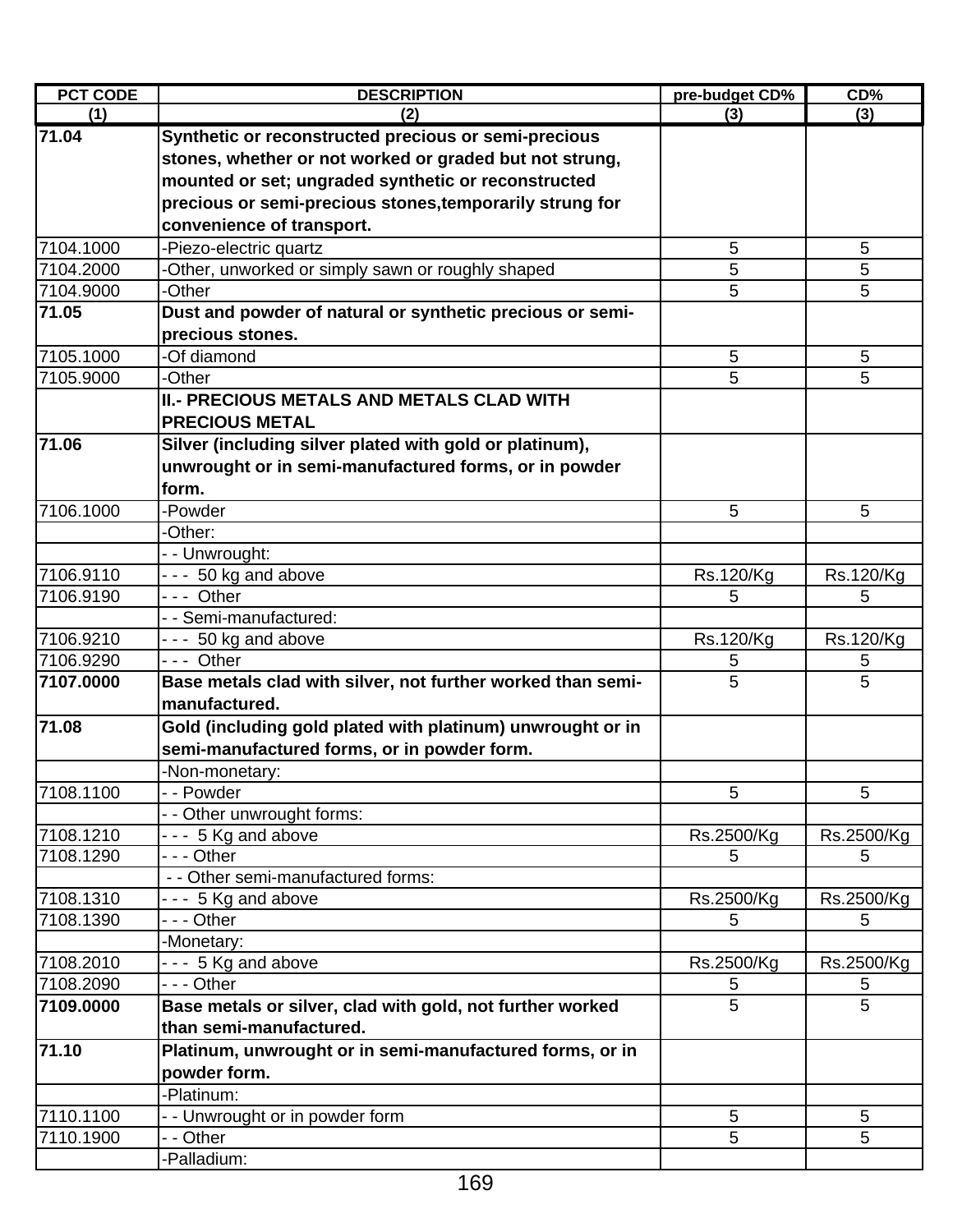| <b>PCT CODE</b> | <b>DESCRIPTION</b>                                                | pre-budget CD% | CD%             |
|-----------------|-------------------------------------------------------------------|----------------|-----------------|
| (1)             | (2)                                                               | (3)            | (3)             |
| 7110.2100       | -- Unwrought or in powder form                                    | 5              | 5               |
| 7110.2900       | - - Other                                                         | 5              | 5               |
|                 | -Rhodium:                                                         |                |                 |
| 7110.3100       | - Unwrought or in powder form                                     | 5              | 5               |
| 7110.3900       | - - Other                                                         | 5              | 5               |
|                 | Iridium, osmium and ruthenium:                                    |                |                 |
| 7110.4100       | -- Unwrought or in powder form                                    | 5              | 5               |
| 7110.4900       | - - Other                                                         | 5              | 5               |
| 7111.0000       | Base metals, silver or gold, clad with platinum, not further      | 5              | 5               |
|                 | worked than semi-manufactured.                                    |                |                 |
| 71.12           | Waste and scrap of precious metal or of metal clad with           |                |                 |
|                 | precious metal; other waste and scrap containing precious         |                |                 |
|                 | metal or precious metal compounds, of a kind used                 |                |                 |
|                 | principally for the recovery of precious metal.                   |                |                 |
|                 |                                                                   |                |                 |
| 7112.3000       | -Ash containing precious metal or precious metal compounds        | 5              | 5               |
|                 | -Other:                                                           |                |                 |
| 7112.9100       | - - Of gold, including metal clad with gold but excluding         | 5              | 5               |
|                 | sweepings containing other precious metals                        |                |                 |
| 7112.9200       | - - Of platinum, including metal clad with platinum but excluding | 5              | 5               |
|                 | sweepings containing other precious metals                        |                |                 |
| 7112.9900       | - - Other                                                         | 5              | $5\phantom{.0}$ |
|                 | III.- JEWELLERY, GOLDSMITHS' AND SILVERSMITHS'                    |                |                 |
|                 | <b>WARES AND OTHER ARTICLES</b>                                   |                |                 |
| 71.13           | Articles of jewellery and parts thereof, of precious metal or     |                |                 |
|                 | of metal clad with precious metal.                                |                |                 |
|                 | -Of precious metal whether or not plated or clad with precious    |                |                 |
|                 | metal:                                                            |                |                 |
| 7113.1100       | - - Of silver, whether or not plated or clad with other precious  | 5              | 5               |
|                 | metal                                                             |                |                 |
|                 | - - Of other precious metal, whether or not plated or clad with   |                |                 |
|                 | precious metal:                                                   |                |                 |
| 7113.1910       | $- -$ Of gold                                                     | 5              | 5               |
| 7113.1920       | - - - Medals and medollion of precious metals                     | 5              | 5               |
| 7113.1990       | - - - Other                                                       | 5              | 5               |
| 7113.2000       | -Of base metal clad with precious metal                           | 5              | 5               |
| 71.14           | Articles of goldsmiths' or silversmiths' wares and parts          |                |                 |
|                 | thereof, of precious metal or of metal clad with precious         |                |                 |
|                 | metal.                                                            |                |                 |
|                 | -Of precious metal whether or not plated or clad with precious    |                |                 |
|                 | metal:                                                            |                |                 |
| 7114.1100       | - - Of silver, whether or not plated or clad with other precious  | 5              | 5               |
|                 | metal                                                             |                |                 |
| 7114.1900       | - - Of other precious metal, whether or not plated or clad with   | 5              | 5               |
|                 | precious metal                                                    |                |                 |
| 7114.2000       | -Of base metal clad with precious metal                           | 5              | 5               |
| 71.15           | Other articles of precious metal or of metal clad with            |                |                 |
|                 | precious metal.                                                   |                |                 |
| 7115.1000       | -Catalysts in the form of wire cloth or grill, of platinum        | 5              | 5               |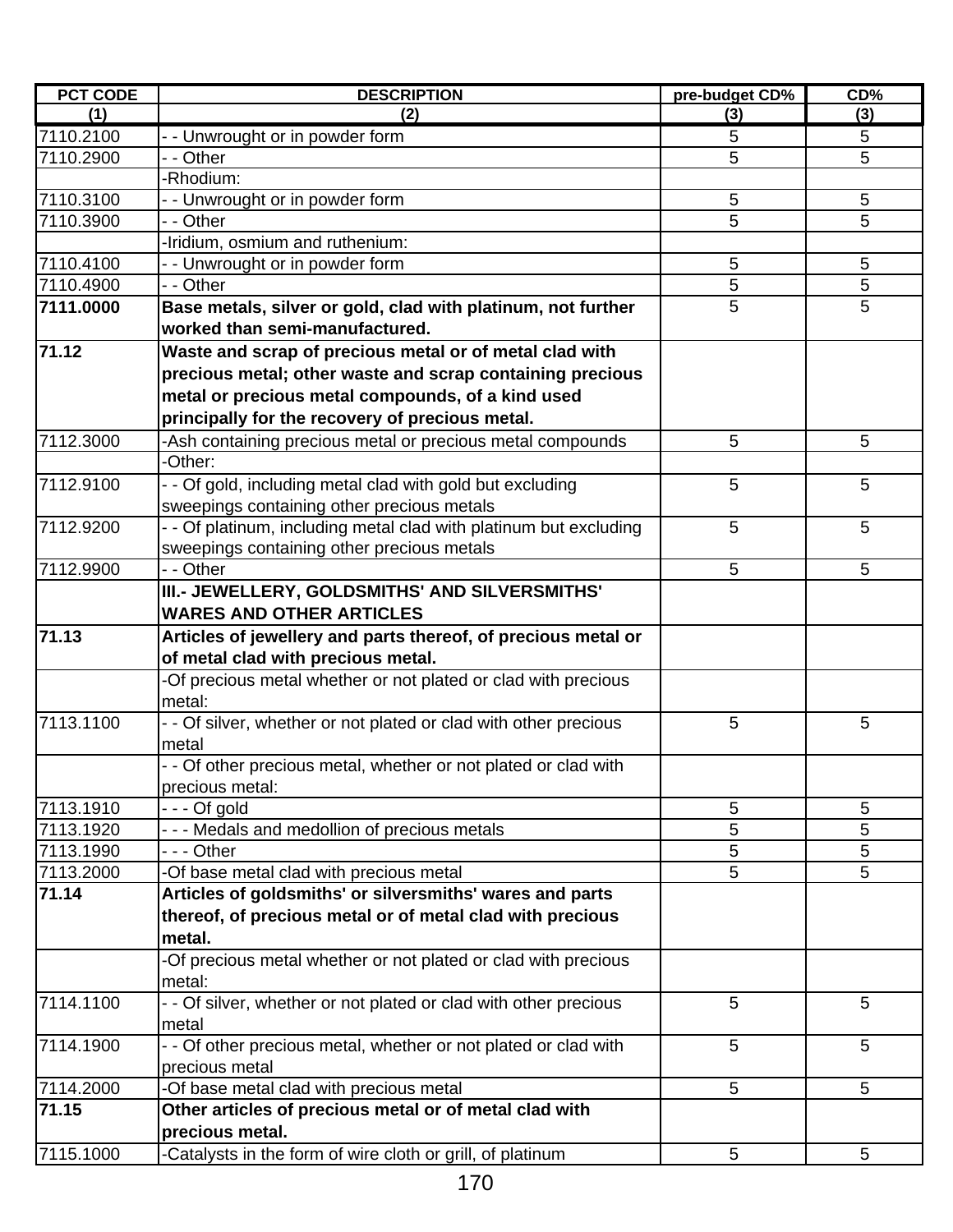| <b>PCT CODE</b> | <b>DESCRIPTION</b>                                          | pre-budget CD% | CD%         |
|-----------------|-------------------------------------------------------------|----------------|-------------|
| (1)             | (2)                                                         | (3)            | (3)         |
| 7115.9000       | -Other                                                      | 5              | 5           |
| 71.16           | Articles of natural or cultured pearls, precious or semi-   |                |             |
|                 | precious stones(natural, synthetic or reconstructed).       |                |             |
| 7116.1000       | -Of natural or cultured pearls                              | 5              | 5           |
| 7116.2000       | -Of precious or semi-precious stones (natural, synthetic or | 5              | 5           |
|                 | reconstructed)                                              |                |             |
| 71.17           | Imitation jewellery.                                        |                |             |
|                 | Of base metal, whether or not plated with precious metal:   |                |             |
| 7117.1100       | - - Cuff-links and studs                                    | 10             | 10          |
| 7117.1900       | - - Other                                                   | 10             | 10          |
| 7117.9000       | -Other                                                      | 10             | 10          |
| 71.18           | Coin.                                                       |                |             |
| 7118.1000       | Coin (other than gold coin), not being legal tender         | 5              | 5           |
| 7118.9000       | -Other                                                      | 5              | 5           |
|                 | I.- PRIMARY MATERIALS; PRODUCTS IN GRANULAR OR              |                |             |
|                 | <b>POWDER FORM</b>                                          |                |             |
| 72.01           | Pig iron and, spiegeleisen in pigs, blocks or other primary |                |             |
|                 | form.                                                       |                |             |
| 7201.1000       | -Non-alloy pig iron containing by weight 0.5 % or less of   | $\overline{0}$ | $\mathbf 0$ |
|                 | phosphorus                                                  |                |             |
| 7201.2000       | -Non-alloy pig iron containing by weight more than 0.5 % of | $\mathbf 0$    | $\mathbf 0$ |
|                 | phosphorus:                                                 |                |             |
| 7201.5000       | -Alloy pig iron; spiegeleisen:                              | $\overline{0}$ | $\mathbf 0$ |
| 72.02           | Ferro-alloys.                                               |                |             |
|                 | -Ferro-manganese:                                           |                |             |
| 7202.1100       | - - Containing by weight more than 2 % of carbon            | 5              | 5           |
| 7202.1900       | - - Other                                                   | 5              | 5           |
|                 | -Ferro-silicon:                                             |                |             |
| 7202.2100       | - - Containing by weight more than 55 % of silicon          | 5              | 5           |
| 7202.2900       | - - Other                                                   | 5              | 5           |
| 7202.3000       | -Ferro-silico-managanese                                    | 5              | 5           |
|                 | -Ferro-chromium:                                            |                |             |
| 7202.4100       | - Containing by weight more than 4 % of carbon              | 5              | 5           |
| 7202.4900       | - - Other                                                   | 5              | 5           |
| 7202.5000       | -Ferro-silico-chromium                                      | 5              | 5           |
| 7202.6000       | -Ferro-nickel                                               | 5              | 5           |
| 7202.7000       | -Ferro-molybdenum                                           | 5              | 5           |
| 7202.8000       | Ferro-tungsten and ferro-silico-tungsten                    | 5              | 5           |
|                 | -Other:                                                     |                |             |
| 7202.9100       | - - Ferro-titanium and ferro-silicon-titanium               | 5              | 5           |
| 7202.9200       | - - Ferro-vanadium                                          | 5              | 5           |
| 7202.9300       | - - Ferro-niobium                                           | 5              | 5           |
| 7202.9900       | - - Other                                                   | 5              | 5           |
| 72.03           | Ferrous products obtained by direct reduction of iron ore   |                |             |
|                 | and other spongy ferrous products, in lumps, pellets or     |                |             |
|                 | similar forms; iron having a minimum purity by weight of    |                |             |
|                 | 99.94 %, In lumps, pellets or similar forms.                |                |             |
| 7203.1000       | -Ferrous products obtained by direct reduction of iron ore  | $\mathbf 0$    | $\mathbf 0$ |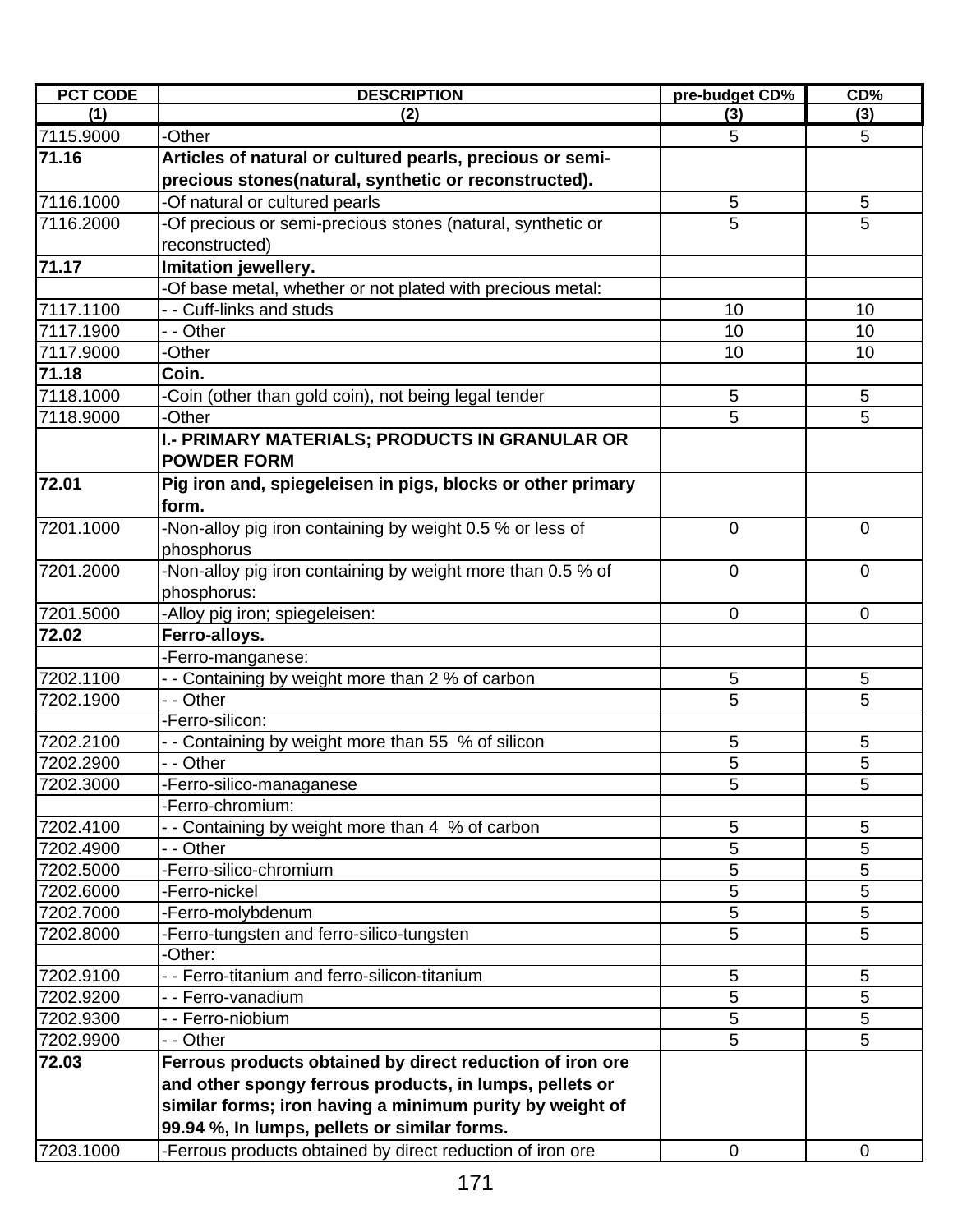| (3)<br>(1)<br>(2)<br>(3)<br>7203.9000<br>-Other<br>$\mathbf 0$<br>$\mathbf 0$<br>72.04<br>Ferrous waste and scrap; remelting scrap ingots of iron or<br>steel.<br>-Waste and scrap of cast iron:<br>7204.1010<br>- - - Re-rollable<br>$\mathbf 0$<br>0<br>- - - Waste and scrap of auto parts<br>35<br>35<br>7204.1020<br>7204.1090<br>- - - Other<br>$\mathbf{0}$<br>$\Omega$<br>Waste and scrap of alloy steel:<br>- Of stainless steel<br>7204.2100<br>$\mathbf 0$<br>$\overline{0}$<br>7204.2900<br>- - Other<br>$\mathbf 0$<br>$\overline{0}$<br>-Waste and scrap of tinned iron or steel<br>7204.3000<br>$\Omega$<br>$\Omega$<br>-Other waste and scrap:<br>- Turnings, shavings, chips, milling waste, sawdust, filings,<br>7204.4100<br>$\mathbf 0$<br>$\mathbf 0$<br>trimmings and stampings, whether or not in bundles<br>- - Other:<br>7204.4910<br>--- Re-rollable<br>$\mathbf 0$<br>$\Omega$<br>35<br>35<br>7204.4920<br>- - - Waste and scrap of auto parts<br>$\overline{-}$ - Other<br>7204.4990<br>$\mathbf 0$<br>$\mathbf 0$<br>7204.5000<br>-Remelting scrap ingots<br>$\mathbf 0$<br>$\mathbf 0$<br>72.05<br>Granules and powders, of pig iron, spiegeleisen, iron or<br>steel.<br>7205.1000<br>5<br>-Granules<br>5<br>-Powders:<br>7205.2100<br>5<br>5<br>- - Of alloy steel<br>5<br>- - Other<br>5<br>7205.2900<br><b>II.-IRON AND NON-ALLOY STEEL</b><br>72.06<br>Iron and non-alloy steel in ingots or other primary forms<br>(excluding iron of heading 72.03).<br>7206.1000<br>-Ingots<br>5<br>5<br>5<br>5<br>7206.9000<br>-Other<br>72.07<br>Semi-finished products of iron or non-alloy steel.<br>-Containing by weight less than 0.25 % of carbon:<br>- - Of rectangular (including square) cross-section, the width<br>measuring less than twice the thickness:<br>7207.1110<br>--- Billets<br>5<br>5<br>5<br>5<br>7207.1190<br>- - - Other<br>- Other, of rectangular (other than square) cross-section:<br>7207.1210<br>- - - Billets<br>5<br>5<br>5<br>5<br>7207.1290<br>-  - - Other<br>- - Other:<br>5<br>5<br>7207.1910<br>- - - Of a cross section 165 X 165 mm and above<br>5<br>5<br>7207.1920<br>--- Billets<br>5<br>5<br>7207.1990<br>- - - Other<br>Containing by weight 0.25 % or more of carbon:<br>7207.2010<br>- - - Of a cross section 165 mm x 165 mm and above<br>5<br>5<br>5<br>7207.2020<br>5<br>- - - Billets<br>7207.2090<br>5<br>5<br>- - - Other | <b>PCT CODE</b> | <b>DESCRIPTION</b> | pre-budget CD% | CD% |
|---------------------------------------------------------------------------------------------------------------------------------------------------------------------------------------------------------------------------------------------------------------------------------------------------------------------------------------------------------------------------------------------------------------------------------------------------------------------------------------------------------------------------------------------------------------------------------------------------------------------------------------------------------------------------------------------------------------------------------------------------------------------------------------------------------------------------------------------------------------------------------------------------------------------------------------------------------------------------------------------------------------------------------------------------------------------------------------------------------------------------------------------------------------------------------------------------------------------------------------------------------------------------------------------------------------------------------------------------------------------------------------------------------------------------------------------------------------------------------------------------------------------------------------------------------------------------------------------------------------------------------------------------------------------------------------------------------------------------------------------------------------------------------------------------------------------------------------------------------------------------------------------------------------------------------------------------------------------------------------------------------------------------------------------------------------------------------------------------------------------------------------------------------------------------------------------------------------------------------------------------------------------------------------------------------------------------------------------------------------------------------------------------------|-----------------|--------------------|----------------|-----|
|                                                                                                                                                                                                                                                                                                                                                                                                                                                                                                                                                                                                                                                                                                                                                                                                                                                                                                                                                                                                                                                                                                                                                                                                                                                                                                                                                                                                                                                                                                                                                                                                                                                                                                                                                                                                                                                                                                                                                                                                                                                                                                                                                                                                                                                                                                                                                                                                         |                 |                    |                |     |
|                                                                                                                                                                                                                                                                                                                                                                                                                                                                                                                                                                                                                                                                                                                                                                                                                                                                                                                                                                                                                                                                                                                                                                                                                                                                                                                                                                                                                                                                                                                                                                                                                                                                                                                                                                                                                                                                                                                                                                                                                                                                                                                                                                                                                                                                                                                                                                                                         |                 |                    |                |     |
|                                                                                                                                                                                                                                                                                                                                                                                                                                                                                                                                                                                                                                                                                                                                                                                                                                                                                                                                                                                                                                                                                                                                                                                                                                                                                                                                                                                                                                                                                                                                                                                                                                                                                                                                                                                                                                                                                                                                                                                                                                                                                                                                                                                                                                                                                                                                                                                                         |                 |                    |                |     |
|                                                                                                                                                                                                                                                                                                                                                                                                                                                                                                                                                                                                                                                                                                                                                                                                                                                                                                                                                                                                                                                                                                                                                                                                                                                                                                                                                                                                                                                                                                                                                                                                                                                                                                                                                                                                                                                                                                                                                                                                                                                                                                                                                                                                                                                                                                                                                                                                         |                 |                    |                |     |
|                                                                                                                                                                                                                                                                                                                                                                                                                                                                                                                                                                                                                                                                                                                                                                                                                                                                                                                                                                                                                                                                                                                                                                                                                                                                                                                                                                                                                                                                                                                                                                                                                                                                                                                                                                                                                                                                                                                                                                                                                                                                                                                                                                                                                                                                                                                                                                                                         |                 |                    |                |     |
|                                                                                                                                                                                                                                                                                                                                                                                                                                                                                                                                                                                                                                                                                                                                                                                                                                                                                                                                                                                                                                                                                                                                                                                                                                                                                                                                                                                                                                                                                                                                                                                                                                                                                                                                                                                                                                                                                                                                                                                                                                                                                                                                                                                                                                                                                                                                                                                                         |                 |                    |                |     |
|                                                                                                                                                                                                                                                                                                                                                                                                                                                                                                                                                                                                                                                                                                                                                                                                                                                                                                                                                                                                                                                                                                                                                                                                                                                                                                                                                                                                                                                                                                                                                                                                                                                                                                                                                                                                                                                                                                                                                                                                                                                                                                                                                                                                                                                                                                                                                                                                         |                 |                    |                |     |
|                                                                                                                                                                                                                                                                                                                                                                                                                                                                                                                                                                                                                                                                                                                                                                                                                                                                                                                                                                                                                                                                                                                                                                                                                                                                                                                                                                                                                                                                                                                                                                                                                                                                                                                                                                                                                                                                                                                                                                                                                                                                                                                                                                                                                                                                                                                                                                                                         |                 |                    |                |     |
|                                                                                                                                                                                                                                                                                                                                                                                                                                                                                                                                                                                                                                                                                                                                                                                                                                                                                                                                                                                                                                                                                                                                                                                                                                                                                                                                                                                                                                                                                                                                                                                                                                                                                                                                                                                                                                                                                                                                                                                                                                                                                                                                                                                                                                                                                                                                                                                                         |                 |                    |                |     |
|                                                                                                                                                                                                                                                                                                                                                                                                                                                                                                                                                                                                                                                                                                                                                                                                                                                                                                                                                                                                                                                                                                                                                                                                                                                                                                                                                                                                                                                                                                                                                                                                                                                                                                                                                                                                                                                                                                                                                                                                                                                                                                                                                                                                                                                                                                                                                                                                         |                 |                    |                |     |
|                                                                                                                                                                                                                                                                                                                                                                                                                                                                                                                                                                                                                                                                                                                                                                                                                                                                                                                                                                                                                                                                                                                                                                                                                                                                                                                                                                                                                                                                                                                                                                                                                                                                                                                                                                                                                                                                                                                                                                                                                                                                                                                                                                                                                                                                                                                                                                                                         |                 |                    |                |     |
|                                                                                                                                                                                                                                                                                                                                                                                                                                                                                                                                                                                                                                                                                                                                                                                                                                                                                                                                                                                                                                                                                                                                                                                                                                                                                                                                                                                                                                                                                                                                                                                                                                                                                                                                                                                                                                                                                                                                                                                                                                                                                                                                                                                                                                                                                                                                                                                                         |                 |                    |                |     |
|                                                                                                                                                                                                                                                                                                                                                                                                                                                                                                                                                                                                                                                                                                                                                                                                                                                                                                                                                                                                                                                                                                                                                                                                                                                                                                                                                                                                                                                                                                                                                                                                                                                                                                                                                                                                                                                                                                                                                                                                                                                                                                                                                                                                                                                                                                                                                                                                         |                 |                    |                |     |
|                                                                                                                                                                                                                                                                                                                                                                                                                                                                                                                                                                                                                                                                                                                                                                                                                                                                                                                                                                                                                                                                                                                                                                                                                                                                                                                                                                                                                                                                                                                                                                                                                                                                                                                                                                                                                                                                                                                                                                                                                                                                                                                                                                                                                                                                                                                                                                                                         |                 |                    |                |     |
|                                                                                                                                                                                                                                                                                                                                                                                                                                                                                                                                                                                                                                                                                                                                                                                                                                                                                                                                                                                                                                                                                                                                                                                                                                                                                                                                                                                                                                                                                                                                                                                                                                                                                                                                                                                                                                                                                                                                                                                                                                                                                                                                                                                                                                                                                                                                                                                                         |                 |                    |                |     |
|                                                                                                                                                                                                                                                                                                                                                                                                                                                                                                                                                                                                                                                                                                                                                                                                                                                                                                                                                                                                                                                                                                                                                                                                                                                                                                                                                                                                                                                                                                                                                                                                                                                                                                                                                                                                                                                                                                                                                                                                                                                                                                                                                                                                                                                                                                                                                                                                         |                 |                    |                |     |
|                                                                                                                                                                                                                                                                                                                                                                                                                                                                                                                                                                                                                                                                                                                                                                                                                                                                                                                                                                                                                                                                                                                                                                                                                                                                                                                                                                                                                                                                                                                                                                                                                                                                                                                                                                                                                                                                                                                                                                                                                                                                                                                                                                                                                                                                                                                                                                                                         |                 |                    |                |     |
|                                                                                                                                                                                                                                                                                                                                                                                                                                                                                                                                                                                                                                                                                                                                                                                                                                                                                                                                                                                                                                                                                                                                                                                                                                                                                                                                                                                                                                                                                                                                                                                                                                                                                                                                                                                                                                                                                                                                                                                                                                                                                                                                                                                                                                                                                                                                                                                                         |                 |                    |                |     |
|                                                                                                                                                                                                                                                                                                                                                                                                                                                                                                                                                                                                                                                                                                                                                                                                                                                                                                                                                                                                                                                                                                                                                                                                                                                                                                                                                                                                                                                                                                                                                                                                                                                                                                                                                                                                                                                                                                                                                                                                                                                                                                                                                                                                                                                                                                                                                                                                         |                 |                    |                |     |
|                                                                                                                                                                                                                                                                                                                                                                                                                                                                                                                                                                                                                                                                                                                                                                                                                                                                                                                                                                                                                                                                                                                                                                                                                                                                                                                                                                                                                                                                                                                                                                                                                                                                                                                                                                                                                                                                                                                                                                                                                                                                                                                                                                                                                                                                                                                                                                                                         |                 |                    |                |     |
|                                                                                                                                                                                                                                                                                                                                                                                                                                                                                                                                                                                                                                                                                                                                                                                                                                                                                                                                                                                                                                                                                                                                                                                                                                                                                                                                                                                                                                                                                                                                                                                                                                                                                                                                                                                                                                                                                                                                                                                                                                                                                                                                                                                                                                                                                                                                                                                                         |                 |                    |                |     |
|                                                                                                                                                                                                                                                                                                                                                                                                                                                                                                                                                                                                                                                                                                                                                                                                                                                                                                                                                                                                                                                                                                                                                                                                                                                                                                                                                                                                                                                                                                                                                                                                                                                                                                                                                                                                                                                                                                                                                                                                                                                                                                                                                                                                                                                                                                                                                                                                         |                 |                    |                |     |
|                                                                                                                                                                                                                                                                                                                                                                                                                                                                                                                                                                                                                                                                                                                                                                                                                                                                                                                                                                                                                                                                                                                                                                                                                                                                                                                                                                                                                                                                                                                                                                                                                                                                                                                                                                                                                                                                                                                                                                                                                                                                                                                                                                                                                                                                                                                                                                                                         |                 |                    |                |     |
|                                                                                                                                                                                                                                                                                                                                                                                                                                                                                                                                                                                                                                                                                                                                                                                                                                                                                                                                                                                                                                                                                                                                                                                                                                                                                                                                                                                                                                                                                                                                                                                                                                                                                                                                                                                                                                                                                                                                                                                                                                                                                                                                                                                                                                                                                                                                                                                                         |                 |                    |                |     |
|                                                                                                                                                                                                                                                                                                                                                                                                                                                                                                                                                                                                                                                                                                                                                                                                                                                                                                                                                                                                                                                                                                                                                                                                                                                                                                                                                                                                                                                                                                                                                                                                                                                                                                                                                                                                                                                                                                                                                                                                                                                                                                                                                                                                                                                                                                                                                                                                         |                 |                    |                |     |
|                                                                                                                                                                                                                                                                                                                                                                                                                                                                                                                                                                                                                                                                                                                                                                                                                                                                                                                                                                                                                                                                                                                                                                                                                                                                                                                                                                                                                                                                                                                                                                                                                                                                                                                                                                                                                                                                                                                                                                                                                                                                                                                                                                                                                                                                                                                                                                                                         |                 |                    |                |     |
|                                                                                                                                                                                                                                                                                                                                                                                                                                                                                                                                                                                                                                                                                                                                                                                                                                                                                                                                                                                                                                                                                                                                                                                                                                                                                                                                                                                                                                                                                                                                                                                                                                                                                                                                                                                                                                                                                                                                                                                                                                                                                                                                                                                                                                                                                                                                                                                                         |                 |                    |                |     |
|                                                                                                                                                                                                                                                                                                                                                                                                                                                                                                                                                                                                                                                                                                                                                                                                                                                                                                                                                                                                                                                                                                                                                                                                                                                                                                                                                                                                                                                                                                                                                                                                                                                                                                                                                                                                                                                                                                                                                                                                                                                                                                                                                                                                                                                                                                                                                                                                         |                 |                    |                |     |
|                                                                                                                                                                                                                                                                                                                                                                                                                                                                                                                                                                                                                                                                                                                                                                                                                                                                                                                                                                                                                                                                                                                                                                                                                                                                                                                                                                                                                                                                                                                                                                                                                                                                                                                                                                                                                                                                                                                                                                                                                                                                                                                                                                                                                                                                                                                                                                                                         |                 |                    |                |     |
|                                                                                                                                                                                                                                                                                                                                                                                                                                                                                                                                                                                                                                                                                                                                                                                                                                                                                                                                                                                                                                                                                                                                                                                                                                                                                                                                                                                                                                                                                                                                                                                                                                                                                                                                                                                                                                                                                                                                                                                                                                                                                                                                                                                                                                                                                                                                                                                                         |                 |                    |                |     |
|                                                                                                                                                                                                                                                                                                                                                                                                                                                                                                                                                                                                                                                                                                                                                                                                                                                                                                                                                                                                                                                                                                                                                                                                                                                                                                                                                                                                                                                                                                                                                                                                                                                                                                                                                                                                                                                                                                                                                                                                                                                                                                                                                                                                                                                                                                                                                                                                         |                 |                    |                |     |
|                                                                                                                                                                                                                                                                                                                                                                                                                                                                                                                                                                                                                                                                                                                                                                                                                                                                                                                                                                                                                                                                                                                                                                                                                                                                                                                                                                                                                                                                                                                                                                                                                                                                                                                                                                                                                                                                                                                                                                                                                                                                                                                                                                                                                                                                                                                                                                                                         |                 |                    |                |     |
|                                                                                                                                                                                                                                                                                                                                                                                                                                                                                                                                                                                                                                                                                                                                                                                                                                                                                                                                                                                                                                                                                                                                                                                                                                                                                                                                                                                                                                                                                                                                                                                                                                                                                                                                                                                                                                                                                                                                                                                                                                                                                                                                                                                                                                                                                                                                                                                                         |                 |                    |                |     |
|                                                                                                                                                                                                                                                                                                                                                                                                                                                                                                                                                                                                                                                                                                                                                                                                                                                                                                                                                                                                                                                                                                                                                                                                                                                                                                                                                                                                                                                                                                                                                                                                                                                                                                                                                                                                                                                                                                                                                                                                                                                                                                                                                                                                                                                                                                                                                                                                         |                 |                    |                |     |
|                                                                                                                                                                                                                                                                                                                                                                                                                                                                                                                                                                                                                                                                                                                                                                                                                                                                                                                                                                                                                                                                                                                                                                                                                                                                                                                                                                                                                                                                                                                                                                                                                                                                                                                                                                                                                                                                                                                                                                                                                                                                                                                                                                                                                                                                                                                                                                                                         |                 |                    |                |     |
|                                                                                                                                                                                                                                                                                                                                                                                                                                                                                                                                                                                                                                                                                                                                                                                                                                                                                                                                                                                                                                                                                                                                                                                                                                                                                                                                                                                                                                                                                                                                                                                                                                                                                                                                                                                                                                                                                                                                                                                                                                                                                                                                                                                                                                                                                                                                                                                                         |                 |                    |                |     |
|                                                                                                                                                                                                                                                                                                                                                                                                                                                                                                                                                                                                                                                                                                                                                                                                                                                                                                                                                                                                                                                                                                                                                                                                                                                                                                                                                                                                                                                                                                                                                                                                                                                                                                                                                                                                                                                                                                                                                                                                                                                                                                                                                                                                                                                                                                                                                                                                         |                 |                    |                |     |
|                                                                                                                                                                                                                                                                                                                                                                                                                                                                                                                                                                                                                                                                                                                                                                                                                                                                                                                                                                                                                                                                                                                                                                                                                                                                                                                                                                                                                                                                                                                                                                                                                                                                                                                                                                                                                                                                                                                                                                                                                                                                                                                                                                                                                                                                                                                                                                                                         |                 |                    |                |     |
|                                                                                                                                                                                                                                                                                                                                                                                                                                                                                                                                                                                                                                                                                                                                                                                                                                                                                                                                                                                                                                                                                                                                                                                                                                                                                                                                                                                                                                                                                                                                                                                                                                                                                                                                                                                                                                                                                                                                                                                                                                                                                                                                                                                                                                                                                                                                                                                                         |                 |                    |                |     |
|                                                                                                                                                                                                                                                                                                                                                                                                                                                                                                                                                                                                                                                                                                                                                                                                                                                                                                                                                                                                                                                                                                                                                                                                                                                                                                                                                                                                                                                                                                                                                                                                                                                                                                                                                                                                                                                                                                                                                                                                                                                                                                                                                                                                                                                                                                                                                                                                         |                 |                    |                |     |
|                                                                                                                                                                                                                                                                                                                                                                                                                                                                                                                                                                                                                                                                                                                                                                                                                                                                                                                                                                                                                                                                                                                                                                                                                                                                                                                                                                                                                                                                                                                                                                                                                                                                                                                                                                                                                                                                                                                                                                                                                                                                                                                                                                                                                                                                                                                                                                                                         |                 |                    |                |     |
|                                                                                                                                                                                                                                                                                                                                                                                                                                                                                                                                                                                                                                                                                                                                                                                                                                                                                                                                                                                                                                                                                                                                                                                                                                                                                                                                                                                                                                                                                                                                                                                                                                                                                                                                                                                                                                                                                                                                                                                                                                                                                                                                                                                                                                                                                                                                                                                                         |                 |                    |                |     |
|                                                                                                                                                                                                                                                                                                                                                                                                                                                                                                                                                                                                                                                                                                                                                                                                                                                                                                                                                                                                                                                                                                                                                                                                                                                                                                                                                                                                                                                                                                                                                                                                                                                                                                                                                                                                                                                                                                                                                                                                                                                                                                                                                                                                                                                                                                                                                                                                         |                 |                    |                |     |
|                                                                                                                                                                                                                                                                                                                                                                                                                                                                                                                                                                                                                                                                                                                                                                                                                                                                                                                                                                                                                                                                                                                                                                                                                                                                                                                                                                                                                                                                                                                                                                                                                                                                                                                                                                                                                                                                                                                                                                                                                                                                                                                                                                                                                                                                                                                                                                                                         |                 |                    |                |     |
|                                                                                                                                                                                                                                                                                                                                                                                                                                                                                                                                                                                                                                                                                                                                                                                                                                                                                                                                                                                                                                                                                                                                                                                                                                                                                                                                                                                                                                                                                                                                                                                                                                                                                                                                                                                                                                                                                                                                                                                                                                                                                                                                                                                                                                                                                                                                                                                                         |                 |                    |                |     |
|                                                                                                                                                                                                                                                                                                                                                                                                                                                                                                                                                                                                                                                                                                                                                                                                                                                                                                                                                                                                                                                                                                                                                                                                                                                                                                                                                                                                                                                                                                                                                                                                                                                                                                                                                                                                                                                                                                                                                                                                                                                                                                                                                                                                                                                                                                                                                                                                         |                 |                    |                |     |
|                                                                                                                                                                                                                                                                                                                                                                                                                                                                                                                                                                                                                                                                                                                                                                                                                                                                                                                                                                                                                                                                                                                                                                                                                                                                                                                                                                                                                                                                                                                                                                                                                                                                                                                                                                                                                                                                                                                                                                                                                                                                                                                                                                                                                                                                                                                                                                                                         |                 |                    |                |     |
|                                                                                                                                                                                                                                                                                                                                                                                                                                                                                                                                                                                                                                                                                                                                                                                                                                                                                                                                                                                                                                                                                                                                                                                                                                                                                                                                                                                                                                                                                                                                                                                                                                                                                                                                                                                                                                                                                                                                                                                                                                                                                                                                                                                                                                                                                                                                                                                                         |                 |                    |                |     |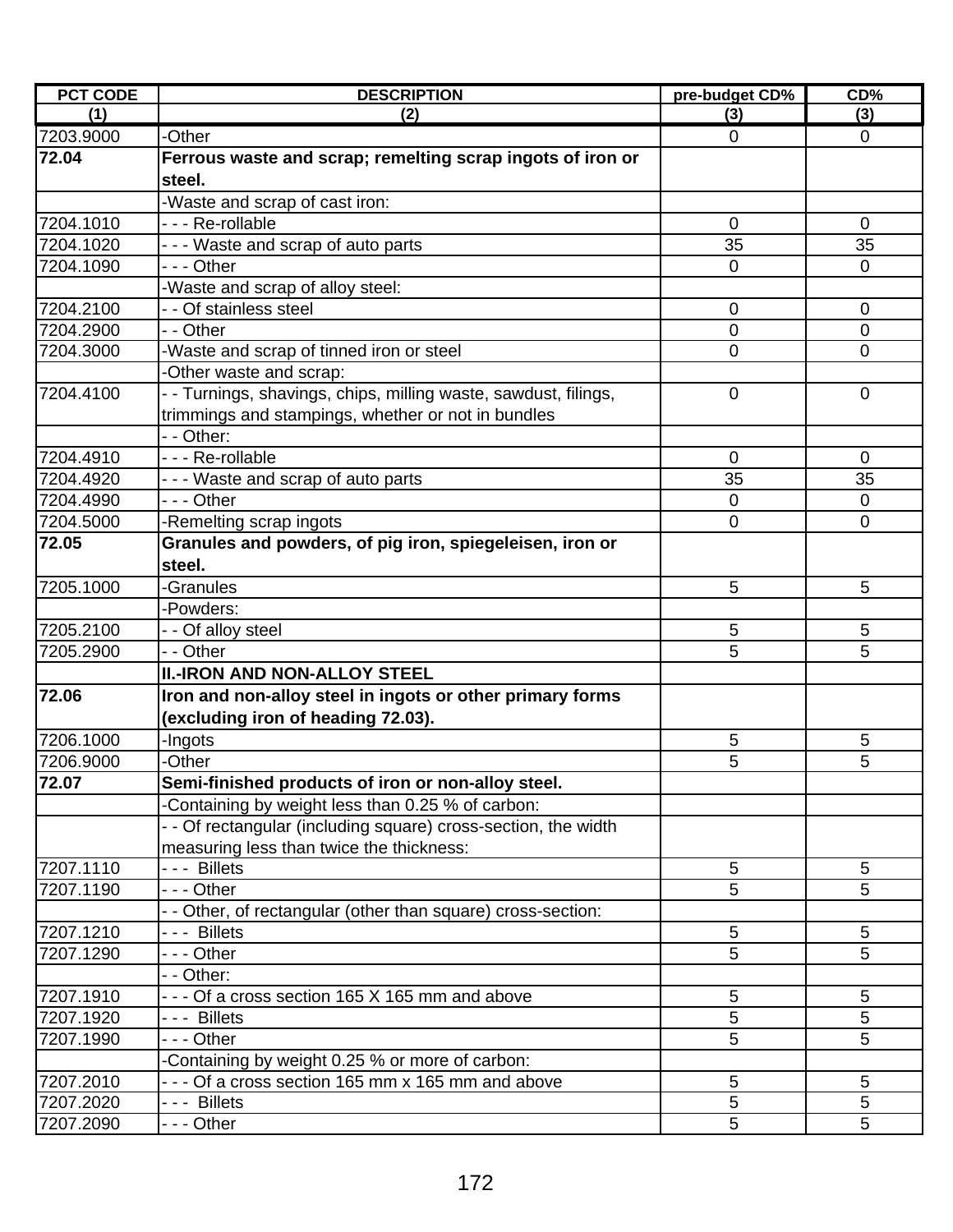| <b>PCT CODE</b> | <b>DESCRIPTION</b>                                                             | pre-budget CD%  | CD%             |
|-----------------|--------------------------------------------------------------------------------|-----------------|-----------------|
| (1)             | (2)                                                                            | (3)             | (3)             |
| 72.08           | Flat-rolled products of iron or non-alloy steel, of a width of                 |                 |                 |
|                 | 600 mm or more, hot-rolled, not clad, plated or coated.                        |                 |                 |
|                 | -In coils, not further worked than hot-rolled, with patterns in relief:        |                 |                 |
| 7208.1010       | --- Of secondary quality                                                       | 20              | 20              |
| 7208.1090       | - - - Other                                                                    | 10              | 10              |
|                 | -Other, in coils, not further worked than hot-rolled, pickled:                 |                 |                 |
|                 | - - Of a thickness of 4.75 mm or more:                                         |                 |                 |
| 7208.2510       | --- Of secondary quality                                                       | 20              | 20              |
| 7208.2590       | $- -$ Other                                                                    | 10              | 10              |
|                 | - - Of a thickness of 3 mm or more but less than 4.75 mm:                      |                 |                 |
| 7208.2610       | --- Of secondary quality                                                       | 20              | 20              |
| 7208.2690       | --- Other                                                                      | 10              | 10              |
|                 | - - Of a thickness of less than 3 mm:                                          |                 |                 |
| 7208.2710       | --- Of secondary quality                                                       | 20              | 20              |
| 7208.2790       | --- Other                                                                      | 10              | 10              |
|                 | -Other, in coils, not further worked than hot-rolled:                          |                 |                 |
|                 | - - Of a thickness exceeding 10 mm:                                            |                 |                 |
| 7208.3610       | --- Of secondary quality                                                       | 20              | 20              |
| 7208.3690       | $- -$ Other                                                                    | 10              | 10              |
|                 | - - Of a thickness of 4.75 mm or more but not exceeding 10 mm:                 |                 |                 |
| 7208.3710       | --- Of secondary quality                                                       | 20              | 20              |
| 7208.3790       | --- Other                                                                      | 10              | 10              |
|                 | - - Of a thickness of 3 mm or more but less than 4.75 mm:                      |                 |                 |
| 7208.3810       | --- Of secondary quality                                                       | 20              | 20              |
| 7208.3890       | $- -$ Other                                                                    | 10              | 10              |
|                 | - - Of a thickness of less than 3 mm:                                          |                 |                 |
| 7208.3910       | --- Of secondary quality                                                       | 20              | 20              |
| 7208.3990       | - - - Other                                                                    | 10              | 10              |
|                 | -Not in coils, not further worked than hot-rolled, with patterns in<br>relief: |                 |                 |
| 7208.4010       | - - - Of secondary quality                                                     | 20              | 20              |
| 7208.4090       | - - - Other                                                                    | 10 <sup>1</sup> | 10 <sup>°</sup> |
|                 | -Other, not in coils, not further worked than hot-rolled:                      |                 |                 |
|                 | - - Of a thickness exceeding 10 mm:                                            |                 |                 |
| 7208.5110       | - - - Of secondary quality                                                     | 20              | 20              |
| 7208.5190       | - - - Other                                                                    | 10              | 10              |
|                 | - - Of a thickness of 4.75 mm or more but not exceeding 10 mm:                 |                 |                 |
| 7208.5210       | - - - Of secondary quality                                                     | 20              | 20              |
| 7208.5290       | --- Other                                                                      | 10 <sup>1</sup> | 10              |
|                 | - - Of a thickness of 3 mm or more but less than 4.75 mm:                      |                 |                 |
| 7208.5310       | - - - Of secondary quality                                                     | 20              | 20              |
| 7208.5390       | --- Other                                                                      | 10              | 10              |
|                 | - - Of a thickness of less than 3 mm:                                          |                 |                 |
| 7208.5410       | - - - Of secondary quality                                                     | 20              | 20              |
| 7208.5490       | - - - Other                                                                    | 10              | 10              |
|                 | -Other:                                                                        |                 |                 |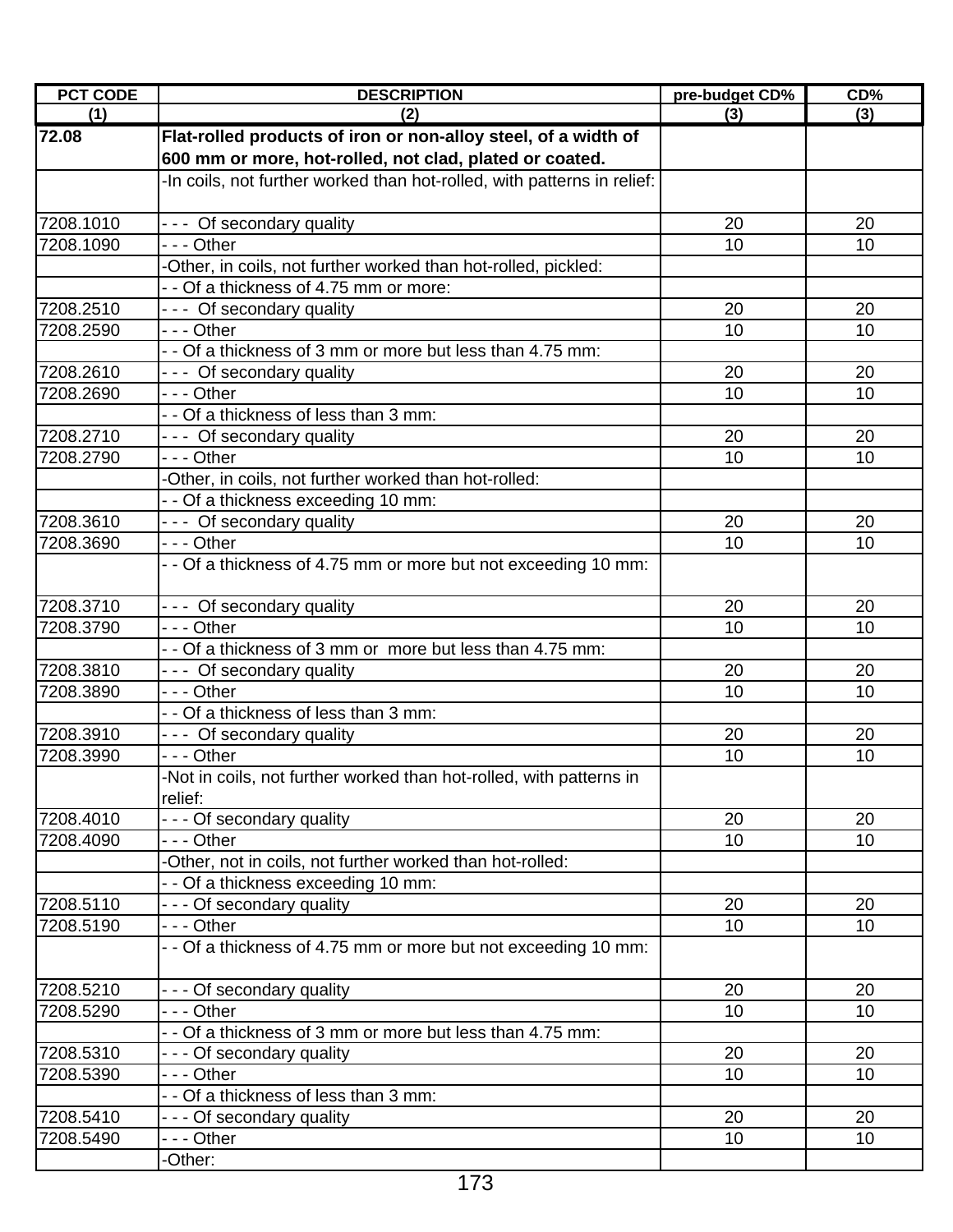| <b>PCT CODE</b> | <b>DESCRIPTION</b>                                                              | pre-budget CD% | CD% |
|-----------------|---------------------------------------------------------------------------------|----------------|-----|
| (1)             | (2)                                                                             | (3)            | (3) |
| 7208.9010       | - - - Of secondary quality                                                      | 20             | 20  |
| 7208.9090       | - - - Other                                                                     | 10             | 10  |
| 72.09           | Flat-rolled products of iron or non-alloy steel, of a width of                  |                |     |
|                 | 600 mm or more, cold-rolled (cold-reduced), not clad, plated                    |                |     |
|                 | or coated.                                                                      |                |     |
|                 | -In coils, not further worked than cold-rolled (cold-reduced):                  |                |     |
|                 | - - Of a thickness of 3 mm or more:                                             |                |     |
| 7209.1510       | --- Of secondary quality                                                        | 20             | 20  |
| 7209.1590       | $- -$ Other                                                                     | 10             | 10  |
|                 | - - Of a thickness exceeding 1mm but less than 3 mm:                            |                |     |
| 7209.1610       | --- Of secondary quality                                                        | 20             | 20  |
| 7209.1690       | - - - Other                                                                     | 10             | 10  |
|                 | - - Of a thickness of 0.5 mm or more but not exceeding 1 mm:                    |                |     |
| 7209.1710       | --- Of secondary quality                                                        | 20             | 20  |
| 7209.1790       | --- Other                                                                       | 10             | 10  |
|                 | - - Of a thickness of less than 0.5 mm:                                         |                |     |
| 7209.1810       | --- Of secondary quality                                                        | 20             | 20  |
| 7209.1890       | - - - Other                                                                     | 10             | 10  |
|                 | -Not in coils, not further worked than cold-rolled (cold-reduced):              |                |     |
|                 |                                                                                 |                |     |
|                 | - - Of a thickness of 3 mm or more :                                            |                |     |
| 7209.2510       | - - - Of secondary quality                                                      | 20             | 20  |
| 7209.2590       | $- -$ Other                                                                     | 10             | 10  |
|                 | - - Of a thickness exceeding 1 mm but less than 3 mm:                           |                |     |
| 7209.2610       | - - - Of secondary quality                                                      | 20             | 20  |
| 7209.2690       | - - - Other                                                                     | 10             | 10  |
|                 | - - Of a thickness of 0.5 mm or more but not exceeding 1 mm:                    |                |     |
| 7209.2710       | - - - Of secondary quality                                                      | 20             | 20  |
| 7209.2790       | - - - Other                                                                     | 10             | 10  |
|                 | - - Of a thickness of less than 0.5 mm:                                         |                |     |
| 7209.2810       | - - - Of secondary quality                                                      | 20             | 20  |
| 7209.2890       |                                                                                 | 10             | 10  |
|                 | -Other:                                                                         |                |     |
| 7209.9010       | - - - Of secondary quality                                                      | 20             | 20  |
| 7209.9090       | --- Other                                                                       | 10             | 10  |
| 72.10           | Flat-rolled products of iron or non-alloy steel, of a width of                  |                |     |
|                 | 600 mm or more, clad, plated or coated.                                         |                |     |
|                 | -Plated or coated with tin:                                                     |                |     |
|                 | - - Of a thickness of 0.5 mm or more:                                           |                |     |
| 7210.1110       | - - - Of secondary quality                                                      | 20             | 20  |
| 7210.1190       | --- Other                                                                       | 10             | 10  |
|                 | - - Of a thickness of less than 0.5 mm:                                         |                |     |
| 7210.1210       | - - - Of secondary quality                                                      | 20             | 20  |
| 7210.1290       | - - - Other                                                                     | 10             | 10  |
|                 |                                                                                 |                |     |
| 7210.2010       | -Plated or coated with lead, including terne-plate:<br>--- Of secondary quality | 20             | 20  |
| 7210.2090       | - - - Other                                                                     | 10             | 10  |
|                 | -Electrolytically plated or coated with zinc:                                   |                |     |
| 7210.3010       | --- Of secondary quality                                                        | 20             | 20  |
|                 |                                                                                 |                |     |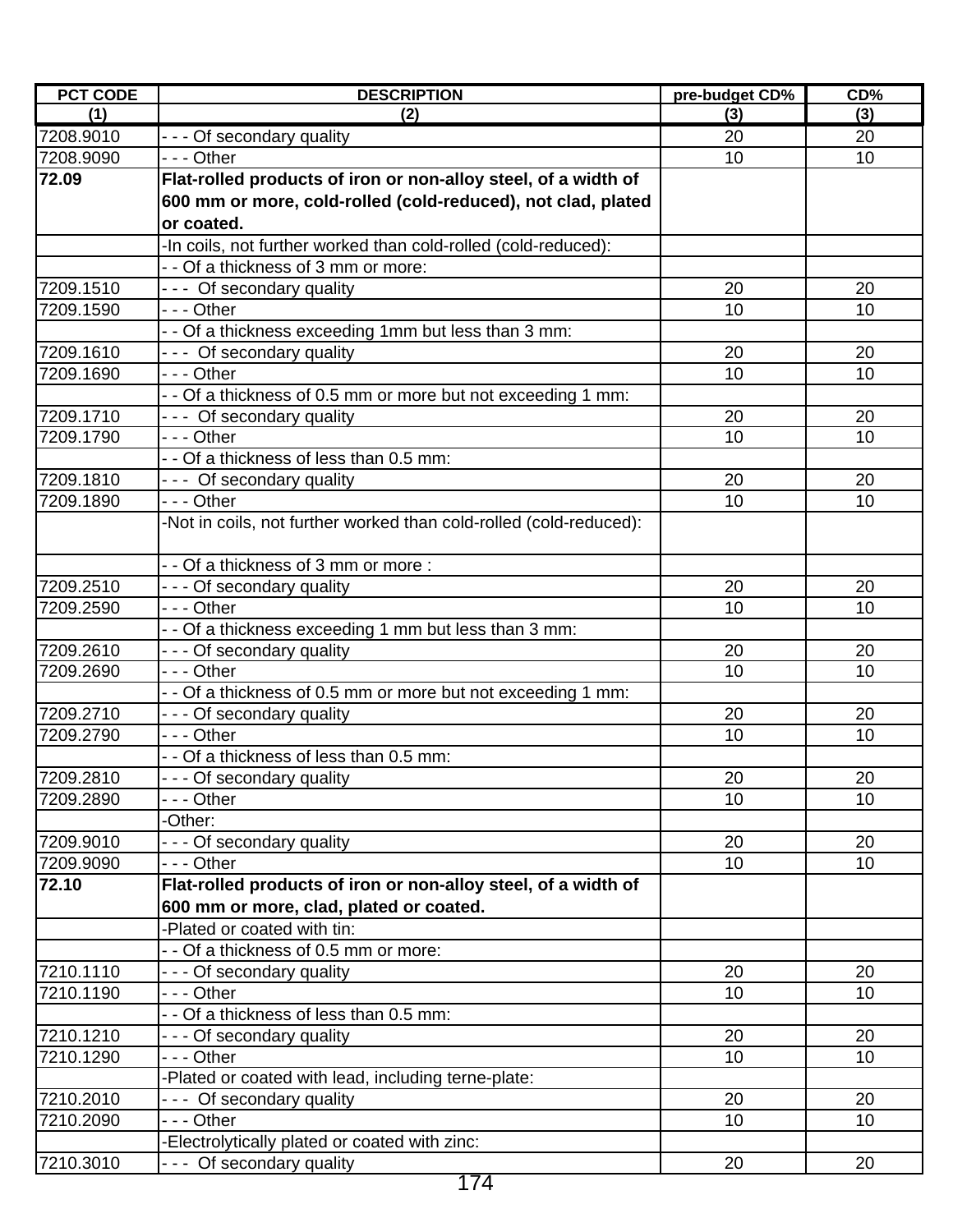| <b>PCT CODE</b> | <b>DESCRIPTION</b>                                                | pre-budget CD% | CD% |
|-----------------|-------------------------------------------------------------------|----------------|-----|
| (1)             | (2)                                                               | (3)            | (3) |
| 7210.3090       | --- Other                                                         | 10             | 10  |
|                 | -Otherwise plated or coated with zinc:                            |                |     |
|                 | -- Corrugated:                                                    |                |     |
| 7210.4110       | --- Of secondary quality                                          | 20             | 20  |
| 7210.4190       | - - - Other                                                       | 10             | 10  |
|                 | - - Other:                                                        |                |     |
| 7210.4910       | --- Of secondary quality                                          | 20             | 20  |
| 7210.4990       | - - - Other                                                       | 10             | 10  |
|                 | -Plated or coated with chromium oxides or with chromium and       |                |     |
|                 | chromium oxides:                                                  |                |     |
| 7210.5010       | - - - Of secondary quality                                        | 10             | 20  |
| 7210.5090       | --- Other                                                         | 10             | 10  |
|                 | -Plated or coated with aluminium:                                 |                |     |
|                 | - - Plated or coated with aluminium-zinc alloys:                  |                |     |
| 7210.6110       | --- Of secondary quality                                          | 20             | 20  |
| 7210.6190       | - - - Other                                                       | 10             | 10  |
|                 | - - Other:                                                        |                |     |
| 7210.6910       | --- Of secondary quality                                          | 20             | 20  |
| 7210.6990       | - - - Other                                                       | 10             | 10  |
|                 | -Painted, varnished or coated with plastics:                      |                |     |
| 7210.7010       | --- VCM coated sheets of a thickness(excluding any coating)       | 5              | 5   |
|                 | not exceeding 0.5 mm                                              |                |     |
| 7210.7020       | --- Of secondary quality                                          | 20             | 20  |
| 7210.7090       | - - - Other                                                       | 10             | 10  |
|                 | -Other:                                                           |                |     |
| 7210.9010       | --- Of secondary quality                                          | 20             | 20  |
| 7210.9090       | --- Other                                                         | 10             | 10  |
| 72.11           | Flat-rolled products of iron or non-alloy steel, of a width of    |                |     |
|                 | less than 600 mm, not clad, plated or coated.                     |                |     |
|                 | -Not further worked than hot-rolled:                              |                |     |
|                 | -- Rolled on four faces or in a closed box pass, of a width       |                |     |
|                 | exceeding 150mm and a thickness of not less than 4 mm, not in     |                |     |
|                 | coils and without patterns in relief :                            |                |     |
| 7211.1310       | - - - Of secondary quality                                        | 20             | 20  |
| 7211.1390       | - - - Other                                                       | 10             | 10  |
|                 | - - Other, of a thickness of 4.75 mm or more:                     |                |     |
| 7211.1410       | --- Of secondary quality                                          | 20             | 20  |
| 7211.1490       | - - - Other                                                       | 10             | 10  |
|                 | - - Other:                                                        |                |     |
| 7211.1910       | - - - Cold rolled steel strips of thickness below 0.5 mm and upto | 5              | 5   |
|                 | 100 mm wide                                                       |                |     |
| 7211.1920       |                                                                   |                |     |
|                 | --- Of secondary quality                                          | 20             | 20  |
| 7211.1990       | - - - Other                                                       | 10             | 10  |
|                 | Not further worked than cold-rolled (cold-reduced):               |                |     |
|                 | - - Containing by weight less than 0.25 % of carbon:              |                |     |
| 7211.2310       | --- Of secondary quality                                          | 20             | 20  |
| 7211.2390       | --- Other                                                         | 10             | 10  |
|                 | - - Other:                                                        |                |     |
| 7211.2910       | --- Of secondary quality                                          | 20             | 20  |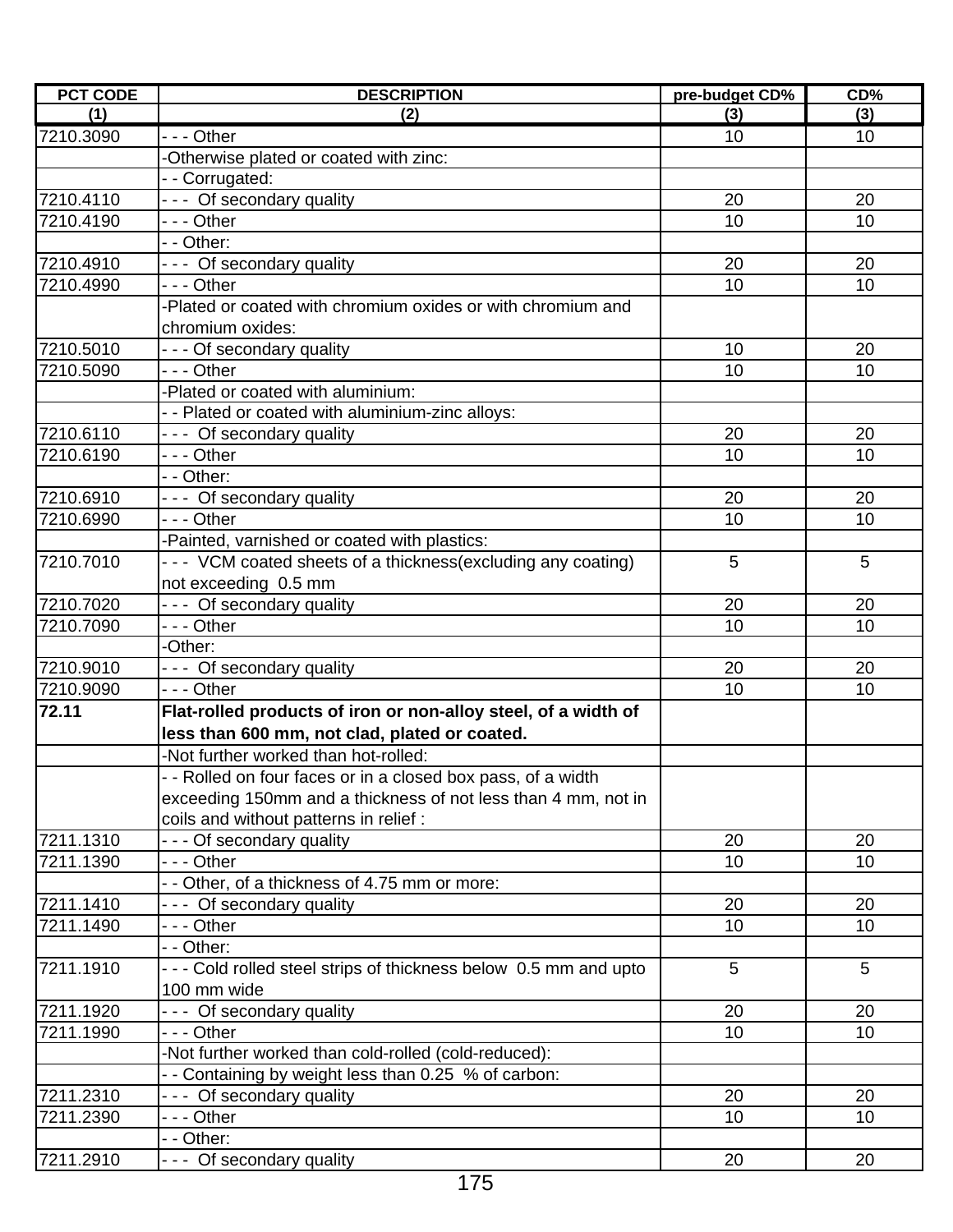| <b>PCT CODE</b> | <b>DESCRIPTION</b>                                             | pre-budget CD% | CD%  |
|-----------------|----------------------------------------------------------------|----------------|------|
| (1)             | (2)                                                            | (3)            | (3)  |
| 7211.2990       | --- Other                                                      | 10             | 10   |
|                 | -Other:                                                        |                |      |
| 7211.9010       | --- Of secondary quality                                       | 20             | 20   |
| 7211.9090       | $- -$ Other                                                    | 10             | 10   |
| 72.12           | Flat-rolled products of iron or non-alloy steel, of a width of |                |      |
|                 | less than 600 mm, clad, plated or coated.                      |                |      |
| 7212.1000       | -Plated or coated with tin                                     | 25             | 25   |
|                 | -Electrolytically plated or coated with zinc:                  |                |      |
| 7212.2010       | --- Of secondary quality                                       | 20             | 20   |
| 7212.2090       | --- Other                                                      | 10             | 10   |
|                 | -Otherwise plated or coated with zinc:                         |                |      |
| 7212.3010       | --- Of secondary quality                                       | 20             | 20   |
| 7212.3090       | - - - Other                                                    | 10             | 10   |
|                 | -Painted, varnished or coated with plastics:                   |                |      |
| 7212.4010       | --- Of secondary quality                                       | 20             | 20   |
| 7212.4090       | - - - Other                                                    | 10             | 10   |
|                 | -Otherwise plated or coated:                                   |                |      |
| 7212.5010       | --- Of secondary quality                                       | 20             | 20   |
| 7212.5090       | - - - Other                                                    | 10             | 10   |
|                 | -Clad:                                                         |                |      |
| 7212.6010       | --- Of secondary quality                                       | 20             | 20   |
| 7212.6090       | $- -$ Other                                                    | 10             | 10   |
| 72.13           | Bars and rods, hot-rolled, in irregularly wound coils, of iron |                |      |
|                 | or non-alloy steel.                                            |                |      |
|                 | -Containing indentations, ribs, grooves or other deformations  |                |      |
|                 |                                                                |                |      |
| 7213.1010       | produced during the rolling process:                           | 20             | 20   |
| 7213.1090       | --- Of secondary quality<br>--- Other                          | 10             | 10   |
|                 |                                                                |                |      |
| 7213.2010       | -Other, of free-cutting steel:                                 |                |      |
|                 | --- Of secondary quality                                       | 20             | 20   |
| 7213.2090       | - - Other                                                      | $10$           | $10$ |
|                 | -Other:                                                        |                |      |
|                 | - - Of circular cross-section measuring less than 14 mm in     |                |      |
|                 | diameter:                                                      |                |      |
| 7213.9110       | --- Of secondary quality                                       | 20             | 20   |
| 7213.9190       | - - - Other                                                    | 10             | 10   |
|                 | - - Other:                                                     |                |      |
| 7213.9910       | --- Of secondary quality                                       | 20             | 20   |
| 7213.9990       | - - - Other                                                    | 10             | 10   |
| 72.14           | Other bars and rods of iron or non-alloy steel, not further    |                |      |
|                 | worked than forged, hot-rolled, hot-drawn or hot-extruded,     |                |      |
|                 | but including those twisted after rolling.                     |                |      |
|                 | -Forged:                                                       |                |      |
| 7214.1010       | --- Of secondary quality                                       | 20             | 20   |
| 7214.1090       | - - - Other                                                    | 10             | 10   |
|                 | -Containing indentations, ribs, grooves or other deformations  |                |      |
|                 | produced during the rolling process or twisted after rolling:  |                |      |
| 7214.2010       | --- Of secondary quality                                       | 20             | 20   |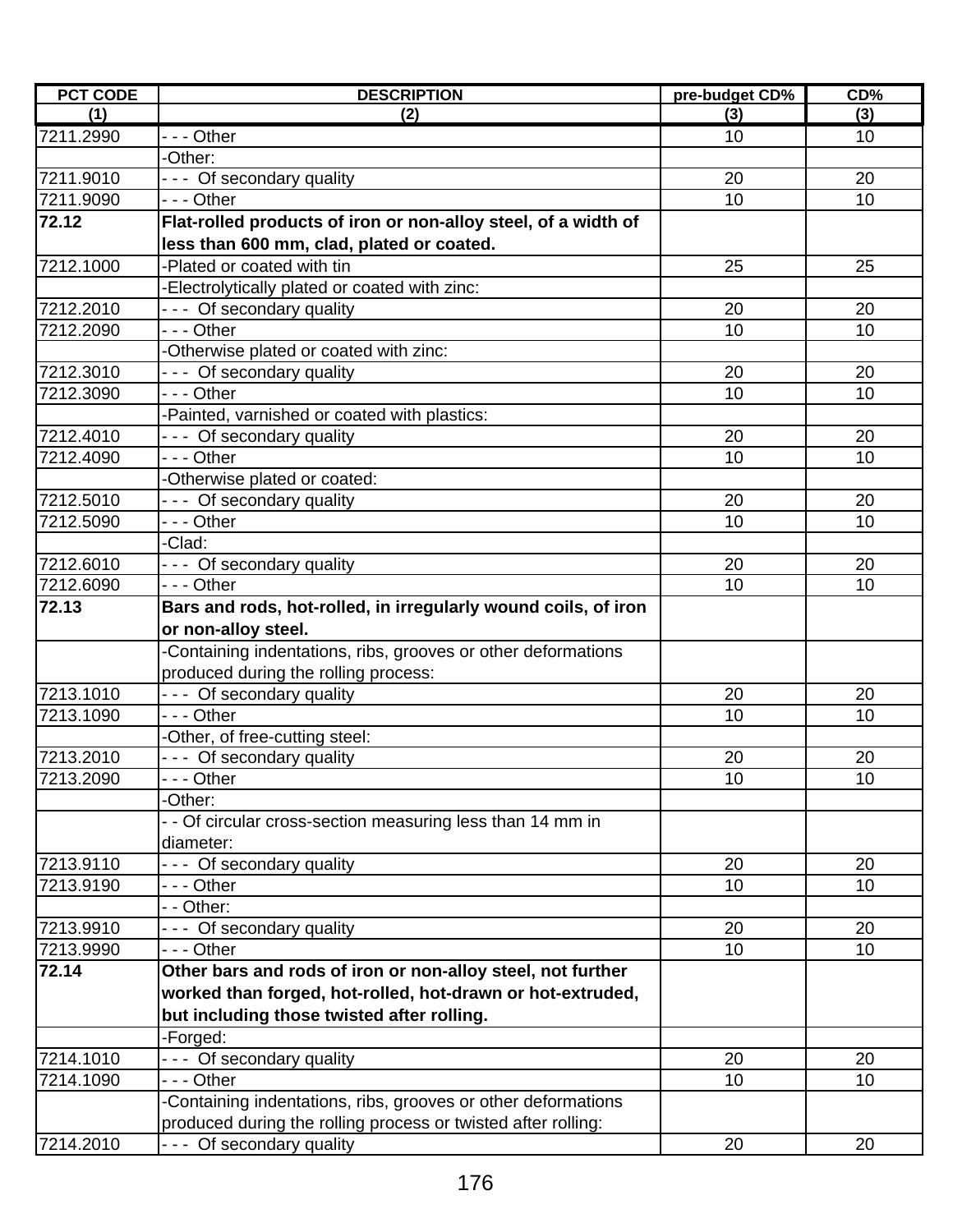| <b>PCT CODE</b> | <b>DESCRIPTION</b>                                                   | pre-budget CD% | CD% |
|-----------------|----------------------------------------------------------------------|----------------|-----|
| (1)             | (2)                                                                  | (3)            | (3) |
| 7214.2090       | $- -$ Other                                                          | 10             | 10  |
|                 | -Other, of free-cutting steel:                                       |                |     |
| 7214.3010       | --- Of secondary quality                                             | 20             | 20  |
| 7214.3090       | --- Other                                                            | 10             | 10  |
|                 | -Other:                                                              |                |     |
|                 | - - Of rectangular (other than square) cross-section:                |                |     |
| 7214.9110       | --- Of secondary quality                                             | 20             | 20  |
| 7214.9190       | $- -$ Other                                                          | 10             | 10  |
|                 | - - Other:                                                           |                |     |
| 7214.9910       | --- Of secondary quality                                             | 20             | 20  |
| 7214.9990       | --- Other                                                            | 10             | 10  |
| 72.15           | Other bars and rods of iron or non-alloy steel.                      |                |     |
|                 | -Of free-cutting steel, not further worked than cold-formed or cold- |                |     |
|                 | finished:                                                            |                |     |
| 7215.1010       | --- Of secondary quality                                             | 20             | 20  |
| 7215.1090       | - - - Other                                                          | 10             | 10  |
|                 | -Other, not further worked than cold-formed or cold-finished:        |                |     |
| 7215.5010       | --- Of secondary quality                                             | 20             | 20  |
| 7215.5090       | $\overline{-}$ - Other                                               | 10             | 10  |
|                 | -Other:                                                              |                |     |
| 7215.9010       | --- Of secondary quality                                             | 20             | 20  |
| 7215.9090       | - - - Other                                                          | 10             | 10  |
| 72.16           | Angles, shapes and sections of iron or non-alloy steel.              |                |     |
| 7216.1000       | -U, I or H sections, not further worked than hot-rolled, hot-drawn   | 20             | 20  |
|                 | or extruded, of a height of less than 80 mm                          |                |     |
|                 | -L or T sections, not further worked than hot-rolled, hot-drawn or   |                |     |
|                 | extruded, of a height of less than 80 mm:                            |                |     |
| 7216.2100       | - - L sections                                                       | 20             | 20  |
| 7216.2200       | - - T sections                                                       | 20             | 20  |
|                 | -U, I or H sections, not further worked than hot-rolled, hot-drawn   |                |     |
|                 | or extruded of a height of 80 mm or more:                            |                |     |
|                 | - - U sections:                                                      |                |     |
| 7216.3110       | --- Of a height exceeding 150 mm                                     | 5              | 5   |
| 7216.3190       | - - - Other                                                          | 20             | 20  |
|                 | - - I sections:                                                      |                |     |
| 7216.3210       | --- Of a height exceeding 200 mm                                     | 5              | 5   |
| 7216.3290       | - - - Other                                                          | 20             | 20  |
|                 | - - H sections:                                                      |                |     |
| 7216.3310       | --- Of a height exceeding 250 mm                                     | 5              | 5   |
| 7216.3390       | --- Other                                                            | 20             | 20  |
|                 | -L or T sections, not further worked than hot-rolled, hot-drawn or   |                |     |
|                 | extruded, of a height of 80 mm or more:                              |                |     |
| 7216.4010       | --- Of a height exceeding 150 mm                                     | 5              | 5   |
| 7216.4090       | --- Other                                                            | 20             | 20  |
| 7216.5000       | -Other angles, shapes and sections, not further worked than hot-     | 20             | 20  |
|                 | rolled, hot-drawn or extruded                                        |                |     |
|                 | -Angles, shapes and sections, not further worked than cold-          |                |     |
|                 | formed or cold-finished:                                             |                |     |
| 7216.6100       | - - Obtained from flat-rolled products                               | 20             | 20  |
|                 |                                                                      |                |     |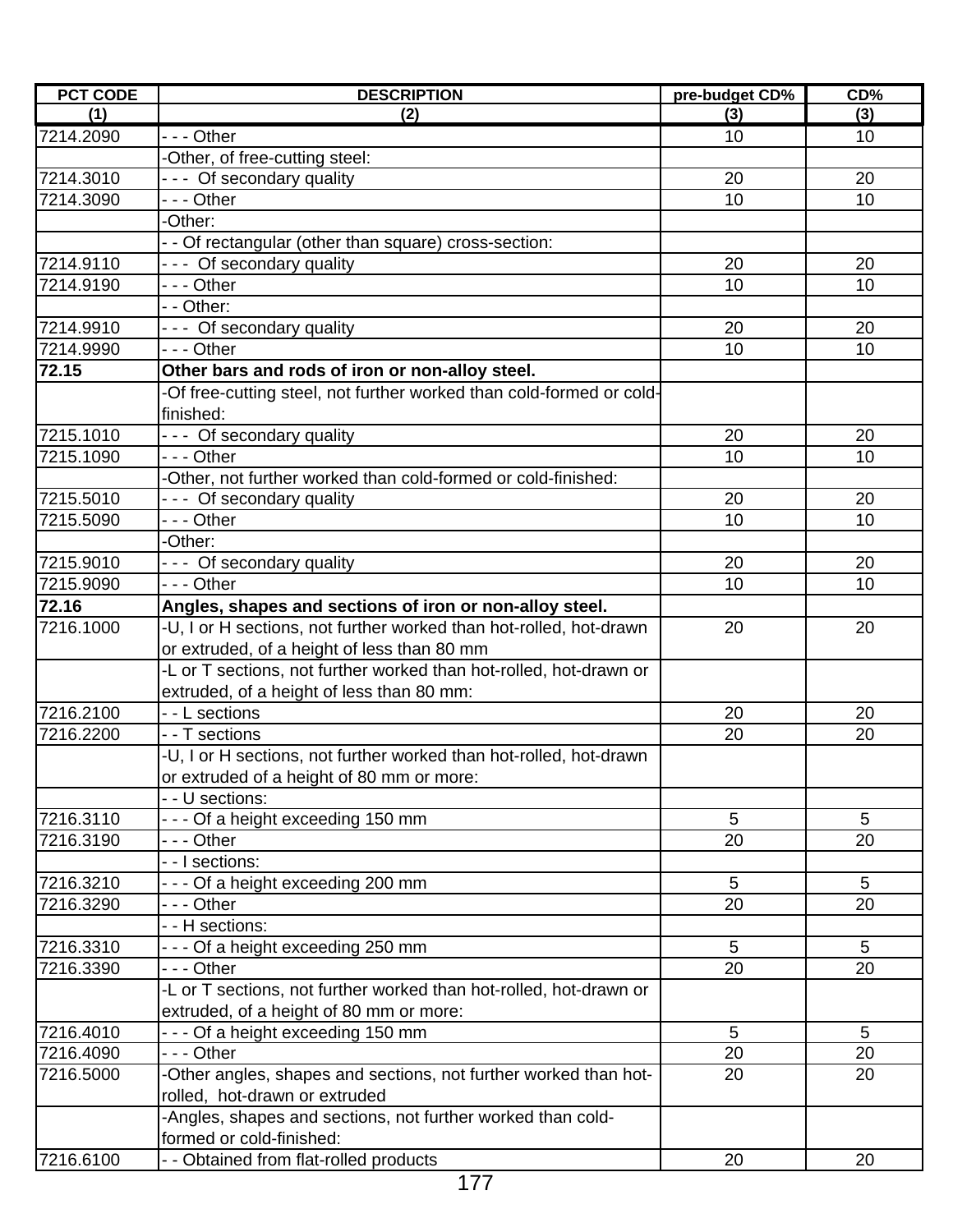| <b>PCT CODE</b> | <b>DESCRIPTION</b>                                                                               | pre-budget CD% | CD%        |
|-----------------|--------------------------------------------------------------------------------------------------|----------------|------------|
| (1)             | (2)                                                                                              | (3)            | (3)        |
| 7216.6900       | - - Other                                                                                        | 20             | 20         |
|                 | -Other:                                                                                          |                |            |
| 7216.9100       | - - Cold-formed or cold-finished from flat-rolled products                                       | 20             | 20         |
| 7216.9900       | - - Other                                                                                        | 20             | 20         |
| 72.17           | Wire of iron or non-alloy steel.                                                                 |                |            |
| 7217.1000       | -Not plated or coated, whether or not polished                                                   | 20             | 20         |
| 7217.2000       | -Plated or coated with zinc                                                                      | 20             | 20         |
|                 | -Plated or coated with other base metals:                                                        |                |            |
| 7217.3010       | - - - Of a kind used in manufacture of pneumatic tyres(bead wire)                                | 10             | 10         |
| 7217.3020       | - - - Steel cord wire of specification swg-20 to 34                                              | 10             | 10         |
| 7217.3090       | $- -$ Other                                                                                      | 20             | 20         |
| 7217.9000       | -Other                                                                                           | 20             | 20         |
|                 | <b>III.- STAINLESS STEEL</b>                                                                     |                |            |
| 72.18           | Stainless steel in ingots or other primary forms; semi-<br>finished products of stainless steel. |                |            |
| 7218.1000       | -Ingots and other primary forms                                                                  | 5              | 5          |
|                 | -Other:                                                                                          |                |            |
| 7218.9100       | - - Of rectangular (other than square) cross-section                                             | 5              | 5          |
| 7218.9900       | - - Other                                                                                        | 5              | 5          |
| 72.19           | Flat-rolled products of stainless steel, of a width of 600 mm                                    |                |            |
|                 | or more.                                                                                         |                |            |
|                 | -Not further worked than hot-rolled, in coils:                                                   |                |            |
| 7219.1100       | - - Of a thickness exceeding 10 mm                                                               | $\overline{5}$ | 5          |
| 7219.1200       | - - Of a thickness of 4.75 mm or more but not exceeding 10 mm                                    | 5              | 5          |
| 7219.1300       | - - Of a thickness of 3 mm or more but less than 4.75 mm                                         | 5              | $\sqrt{5}$ |
| 7219.1400       | - - Of a thickness of less than 3 mm                                                             | 5              | 5          |
|                 | -Not further worked than hot-rolled, not in coils:                                               |                |            |
| 7219.2100       | - - Of a thickness exceeding 10 mm                                                               | 5              | 5          |
| 7219.2200       | - - Of a thickness of 4.75 mm or more but not exceeding 10 mm                                    | 5              | 5          |
|                 | - - Of a thickness of 3 mm or more but less than 4.75 mm:                                        |                |            |
| 7219.2310       | - - - Of a width up to 700 mm, thickness up to 4mm of Series                                     | 5              | 5          |
|                 | 200, 301, 303, 304, 304L, 316, 316L, 410, 420 & 430                                              |                |            |
| 7219.2390       | - - - Other                                                                                      | 5              | 5          |
|                 | - - Of a thickness of less than 3 mm:                                                            |                |            |
| 7219.2410       | - - - Of a width up to 700 mm, of Series 200, 301, 303, 304,                                     | 5              | 5          |
|                 | 304L, 316, 316L, 410, 420 & 430                                                                  |                |            |
| 7219.2490       | - - - Other                                                                                      | 5              | 5          |
|                 | -Not further worked than cold-rolled (cold-reduced):                                             |                |            |
| 7219.3100       | - - Of a thickness of 4.75 mm or more                                                            | 5              | 5          |
|                 | - - Of a thickness of 3 mm or more but less than 4.75 mm:                                        |                |            |
| 7219.3210       | - - - Of a width up to 700 mm, thickness up to 4mm of Series                                     | 5              | 5          |
|                 | 200, 301, 303, 304, 304L, 316, 316L, 410, 420 & 430                                              |                |            |
| 7219.3290       | $- -$ Other                                                                                      | 5              | 5          |
|                 | - - Of a thickness exceeding 1 mm but less than 3 mm:                                            |                |            |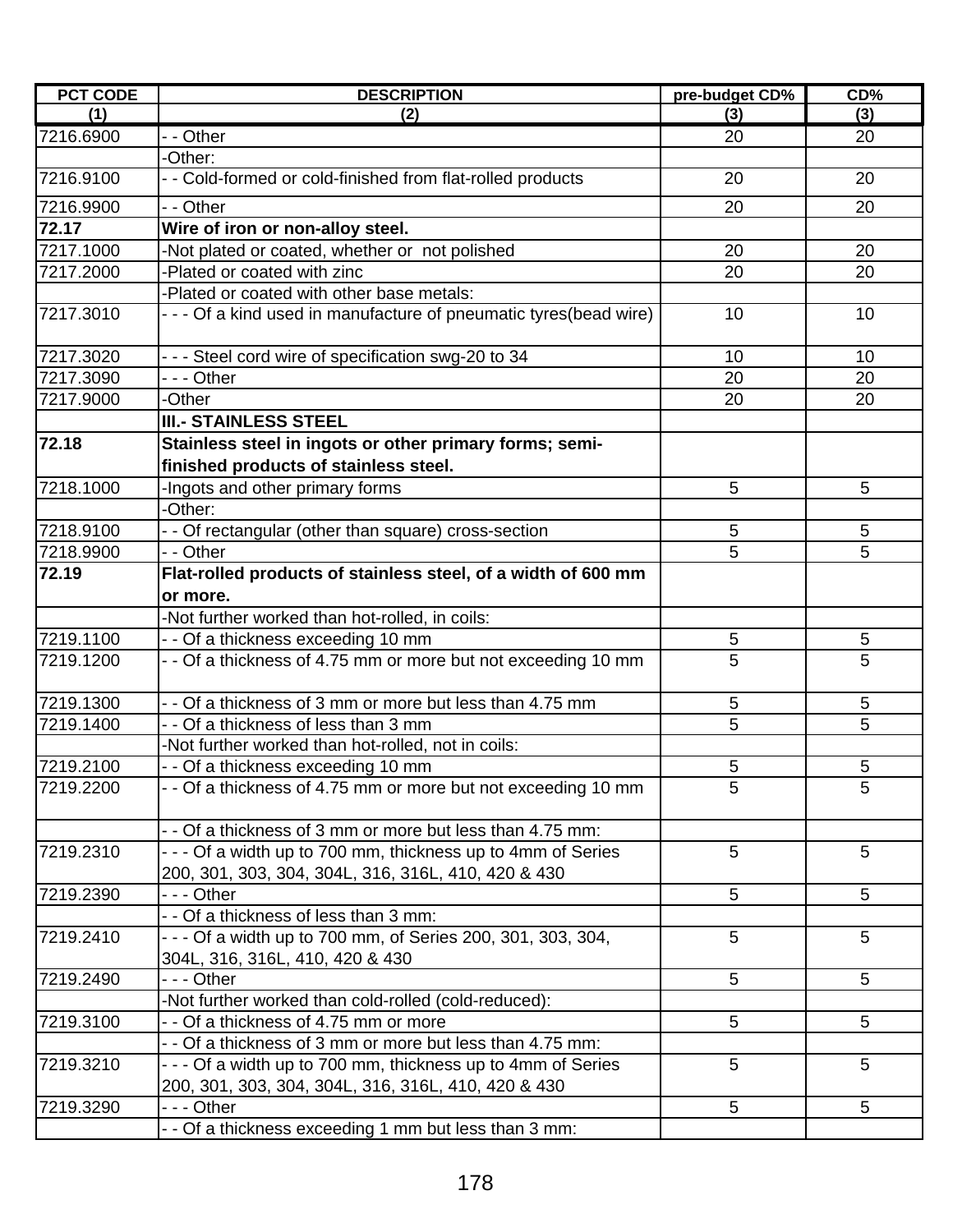| <b>PCT CODE</b> | <b>DESCRIPTION</b>                                                                              | pre-budget CD% | CD% |
|-----------------|-------------------------------------------------------------------------------------------------|----------------|-----|
| (1)             | (2)                                                                                             | (3)            | (3) |
| 7219.3310       | - - - Of a width up to 700 mm, of Series 200, 301, 303, 304,<br>304L, 316, 316L, 410, 420 & 430 | 5              | 5   |
| 7219.3390       | - - - Other                                                                                     | 5              | 5   |
|                 | - - Of a thickness of 0.5 mm or more but not exceeding 1 mm:                                    |                |     |
| 7219.3410       | - - - Of a width up to 700 mm, of Series 200, 301, 303, 304,<br>304L, 316, 316L, 410, 420 & 430 | 5              | 5   |
| 7219.3490       | --- Other                                                                                       | 5              | 5   |
|                 | - - Of a thickness of less than 0.5 mm:                                                         |                |     |
| 7219.3510       | - - - Of a width up to 700 mm, thickness up to 4mm of Series                                    | 5              | 5   |
|                 | 200, 301, 303, 304, 304L, 316, 316L, 410, 420 & 430                                             |                |     |
| 7219.3590       | --- Other                                                                                       | 5              | 5   |
|                 | -Other:                                                                                         |                |     |
| 7219.9010       | - - - Sheets in circular shape of all sizes                                                     | 5              | 5   |
| 7219.9090       | - - - Other                                                                                     | 5              | 5   |
| 72.20           | Flat-rolled products of stainless steel, of a width of less than                                |                |     |
|                 | 600 mm.                                                                                         |                |     |
|                 | -Not further worked than hot-rolled:                                                            |                |     |
| 7220.1100       | - - Of a thickness of 4.75 mm or more                                                           | 5              | 5   |
|                 | - - Of a thickness of less than 4.75 mm:                                                        |                |     |
| 7220.1210       | - - - Of a thickness up to 4mm of Series 200, 301, 303, 304,                                    | 5              | 5   |
|                 | 304L, 316, 316L, 410, 420 & 430                                                                 |                |     |
| 7220.1290       | - - - Other                                                                                     | 5              | 5   |
|                 | -Not further worked than cold-rolled (cold-reduced):                                            |                |     |
| 7220.2010       | - - - Of a thickness up to 4mm of Series 200, 301, 303, 304,<br>304L, 316, 316L, 410, 420 & 430 | 5              | 5   |
| 7220.2090       | - - - Other                                                                                     | 5              | 5   |
|                 | -Other:                                                                                         |                |     |
| 7220.9010       | - - - Of a thickness up to 4mm of Series 200, 301, 303, 304,                                    | 5              | 5   |
|                 | 304L, 316, 316L, 410, 420 & 430                                                                 |                |     |
| 7220.9090       | - - - Other                                                                                     | 5              | 5   |
| 72.21           | Bars and rods, hot-rolled, in irregularly wound coils, of                                       |                |     |
|                 | stainless steel.                                                                                |                |     |
| 7221.0010       | - - - Of a width 50mm or more, but not exceeding 200mm of                                       | 5              | 5   |
|                 | Series 200, 301, 303, 304, 304L, 316, 316L, 410, 420 & 430                                      |                |     |
| 7221.0090       | - - - Other                                                                                     | 5              | 5   |
| 72.22           | Other bars and rods of stainless steel; angles, shapes and                                      |                |     |
|                 | sections of stainless steel.                                                                    |                |     |
|                 | Bars and rods, not further worked than hot-rolled, hot-drawn or                                 |                |     |
|                 | extruded:                                                                                       |                |     |
| 7222.1100       | - - Of circular cross-section                                                                   | 5              | 5   |
| 7222.1900       | - - Other                                                                                       | 5              | 5   |
| 7222.2000       | -Bars and rods, not further worked than cold-formed or cold-                                    | 5              | 5   |
|                 | finished                                                                                        |                |     |
| 7222.3000       | -Other bars and rods                                                                            | 5              | 5   |
| 7222.4000       | -Angles, shapes and sections                                                                    | 5              | 5   |
| 7223.0000       | Wire of stainless steel.                                                                        | 5              | 5   |
|                 | IV.- OTHER ALLOY STEEL; HOLLOW DRILL BARS AND                                                   |                |     |
|                 | RODS, OF ALLOY OR NON-ALLOY STEEL                                                               |                |     |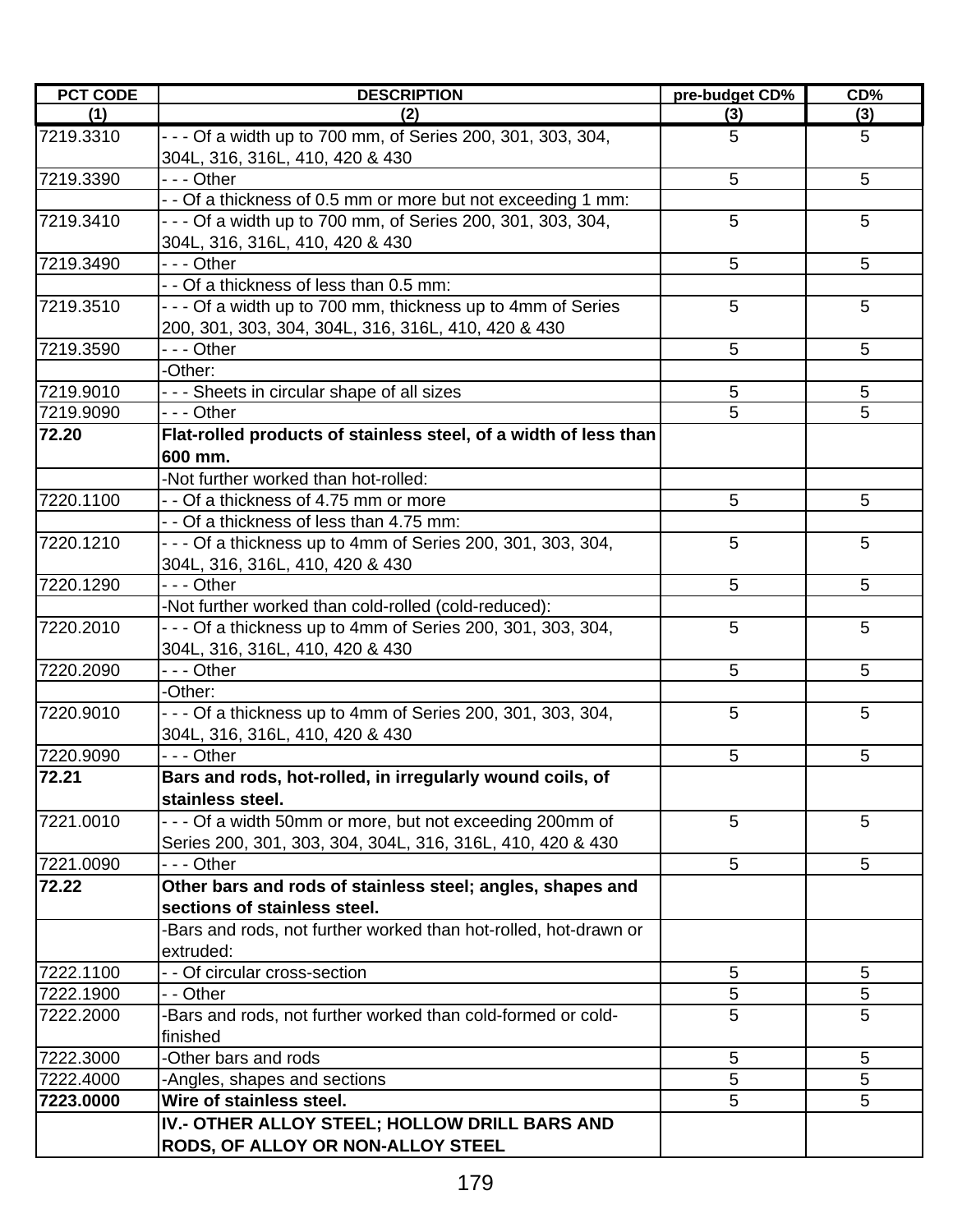| <b>PCT CODE</b> | <b>DESCRIPTION</b>                                              | pre-budget CD% | CD%            |
|-----------------|-----------------------------------------------------------------|----------------|----------------|
| (1)             | (2)                                                             | (3)            | (3)            |
| 72.24           | Other alloy steel in ingots or other primary forms; semi-       |                |                |
|                 | finished products of other alloy steel.                         |                |                |
| 7224.1000       | -Ingots and other primary forms                                 | 5              | 5              |
| 7224.9000       | -Other                                                          | 5              | 5              |
| 72.25           | Flat-rolled products of other alloy steel, of a width of 600    |                |                |
|                 | mm or more.                                                     |                |                |
|                 | -Of silicon-electrical steel:                                   |                |                |
| 7225.1100       | - - Grain-oriented                                              | $\mathbf 0$    | $\mathbf 0$    |
| 7225.1900       | - - Other                                                       | 0              | 0              |
| 7225.3000       | -Other, not further worked than hot-rolled, in coils            | 5              | 5              |
| 7225.4000       | -Other, not further worked than hot-rolled, not in coils        | 5              | 5              |
| 7225.5000       | -Other, not further worked than cold-rolled (cold-reduced)      | 5              | 5              |
|                 | -Other:                                                         |                |                |
| 7225.9100       | - - Electrolytically plated or coated with zinc                 | 5              | 5              |
| 7225.9200       | - - Otherwise plated or coated with zinc                        | 5              | $\overline{5}$ |
| 7225.9900       | - - Other                                                       | 5              | 5              |
| 72.26           | Flat-rolled products of other alloy steel, of a width of less   |                |                |
|                 | than 600 mm.                                                    |                |                |
|                 | -Of silicon-electrical steel:                                   |                |                |
| 7226.1100       | - - Grain-oriented                                              | 5              | 5              |
| 7226.1900       | - - Other                                                       | 5              | 5              |
| 7226.2000       | -Of high speed steel                                            | 5              | 5              |
|                 | -Other:                                                         |                |                |
| 7226.9100       | - - Not further worked than hot-rolled                          | 5              | 5              |
| 7226.9200       | - - Not further worked than cold-rolled (cold-reduced)          | 5              | 5              |
| 7226.9900       | - - Other                                                       | 5              | 5              |
| 72.27           | Bars and rods, hot-rolled, in irregularly wound coils, of other |                |                |
|                 | alloy steel.                                                    |                |                |
| 7227.1000       | -Of high speed steel                                            | 5              | 5              |
| 7227.2000       | - Of silico-manganese steel                                     | 20             | 20             |
| 7227.9000       | -Other                                                          | 20             | 20             |
| 72.28           | Other bars and rods of other alloy steel; angles, shapes and    |                |                |
|                 | sections, of other alloy steel; hollow drill bars and rods, of  |                |                |
|                 | alloy or non-alloy steel.                                       |                |                |
| 7228.1000       | -Bars and rods, of high speed steel                             | 5              | 5              |
|                 | -Bars and rods, of silico-manganese steel:                      |                |                |
| 7228.2010       | - - - Spring steel(SUP - 9 and equivalent)                      | 20             | 20             |
| 7228.2090       | --- Other                                                       | 5              | 5              |
|                 | -Other bars and rods, not further worked than hot-rolled, hot-  |                |                |
|                 | drawn or extruded:                                              |                |                |
| 7228.3010       | - - - Case Hardening Steel (conforming to AISI-8620,            | 20             | 20             |
|                 | 20MnCr5, SCM series and equivalent                              |                |                |
| 7228.3090       | --- Other                                                       | 5              | 5              |
| 7228.4000       | -Other bars rods, not further worked than forged                | 5              | $\sqrt{5}$     |
| 7228.5000       | -Other bars and rods, not further worked than cold-formed or    | 5              | 5              |
|                 | cold-finished                                                   |                |                |
| 7228.6000       | -Other bars and rods                                            | $\overline{5}$ | 5              |
| 7228.7000       | -Angles, shapes and sections                                    | 10             | 10             |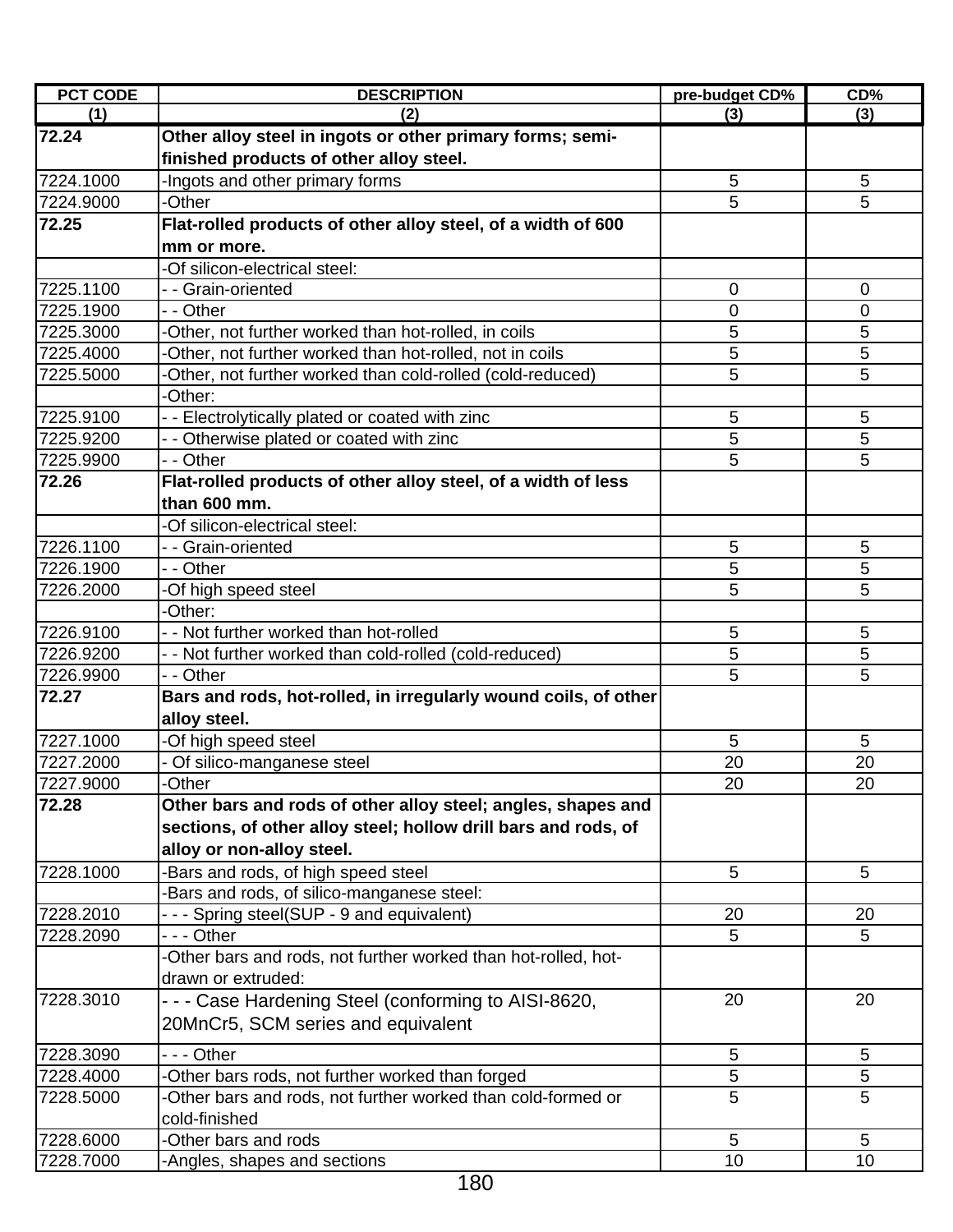| <b>PCT CODE</b> | <b>DESCRIPTION</b>                                                   | pre-budget CD% | $CD\%$ |
|-----------------|----------------------------------------------------------------------|----------------|--------|
| (1)             | (2)                                                                  | (3)            | (3)    |
| 7228.8000       | -Hollow drill bars and rods                                          | 10             | 10     |
| 72.29           | Wire of other alloy steel.                                           |                |        |
| 7229.2000       | Of silico- manganese steel                                           | 10             | 10     |
| 7229.9000       | -Other                                                               | 10             | 10     |
| 73.01           | Sheet piling of iron or steel, whether or not drilled, punched       |                |        |
|                 | or made from assembled elements; welded angles, shapes               |                |        |
|                 | and sections, of iron or steel.                                      |                |        |
| 7301.1000       | -Sheet piling                                                        | 10             | 10     |
| 7301.2000       | Angles, shapes and sections                                          | 20             | 20     |
| 73.02           | Railway or tramway track construction material of iron or            |                |        |
|                 | steel, the following: rails, check-rails and rack rails, switch      |                |        |
|                 | blades, crossing frogs, point rods and other crossing                |                |        |
|                 | pieces, sleepers (cross-ties), fish-plates, chairs, chair            |                |        |
|                 | wedges, sole plates (base plates), rail clips, bedplates, ties       |                |        |
|                 | and other material specialized for jointing or fixing rails.         |                |        |
|                 |                                                                      |                |        |
| 7302.1000       | -Rails                                                               | 15             | 15     |
| 7302.3000       | -Switch blades, crossing frogs, point rods and other crossing        | 20             | 20     |
|                 | pieces                                                               |                |        |
| 7302.4000       | Fish-plates and sole plates                                          | 20             | 20     |
| 7302.9000       | -Other                                                               | 20             | 20     |
| 7303.0000       | Tubes, pipes and hollow profiles, of cast iron.                      | 20             | 20     |
| 73.04           | Tubes, pipes and hollow profiles, seamless, of iron (other           |                |        |
|                 | than cast iron) or steel.                                            |                |        |
|                 | -Line pipe of a kind used for oil or gas pipelines:                  |                |        |
| 7304.1100       | Of stainless steel                                                   | 15             | 15     |
| 7304.1900       | Other<br>$ -$                                                        | 15             | 15     |
|                 | Casing, tubing and drill pipe, of a kind used in drilling for oil or |                |        |
|                 | gas:                                                                 |                |        |
| 7304.2200       | -- Drill pipe of stainless steel                                     | 15             | 15     |
| 7304.2300       | -- Other drill pipe                                                  | 15             | 15     |
| 7304.2400       | Other, of stainless steel                                            | 15             | 15     |
| 7304.2900       | Other                                                                | 20             | 20     |
|                 | Other, of circular cross-section, of iron or non-alloy steel :       |                |        |
| 7304.3100       | Cold-drawn or cold-rolled (cold-reduced)                             | 15             | 15     |
| 7304.3900       | - Other                                                              | 15             | 15     |
|                 | Other, of circular cross-section, of stainless steel:                |                |        |
| 7304.4100       | Cold-drawn or cold-rolled (cold-reduced)                             | $\overline{5}$ | 5      |
| 7304.4900       | - - Other                                                            | 5              | 5      |
|                 | Other, of circular cross-section, of other alloy steel:              |                |        |
| 7304.5100       | - Cold-drawn or cold-rolled (cold-reduced)                           | 15             | 15     |
| 7304.5900       | - Other                                                              | 15             | 15     |
| 7304.9000       | -Other                                                               | 20             | 20     |
| 73.05           | Other tubes and pipes (for example, welded, riveted or               |                |        |
|                 | similarly closed), having circular cross-sections, the               |                |        |
|                 | external diameter of which exceeds 406.4 mm, of iron or              |                |        |
|                 | steel.                                                               |                |        |
|                 | -Line pipe of a kind used for oil or gas pipelines:                  |                |        |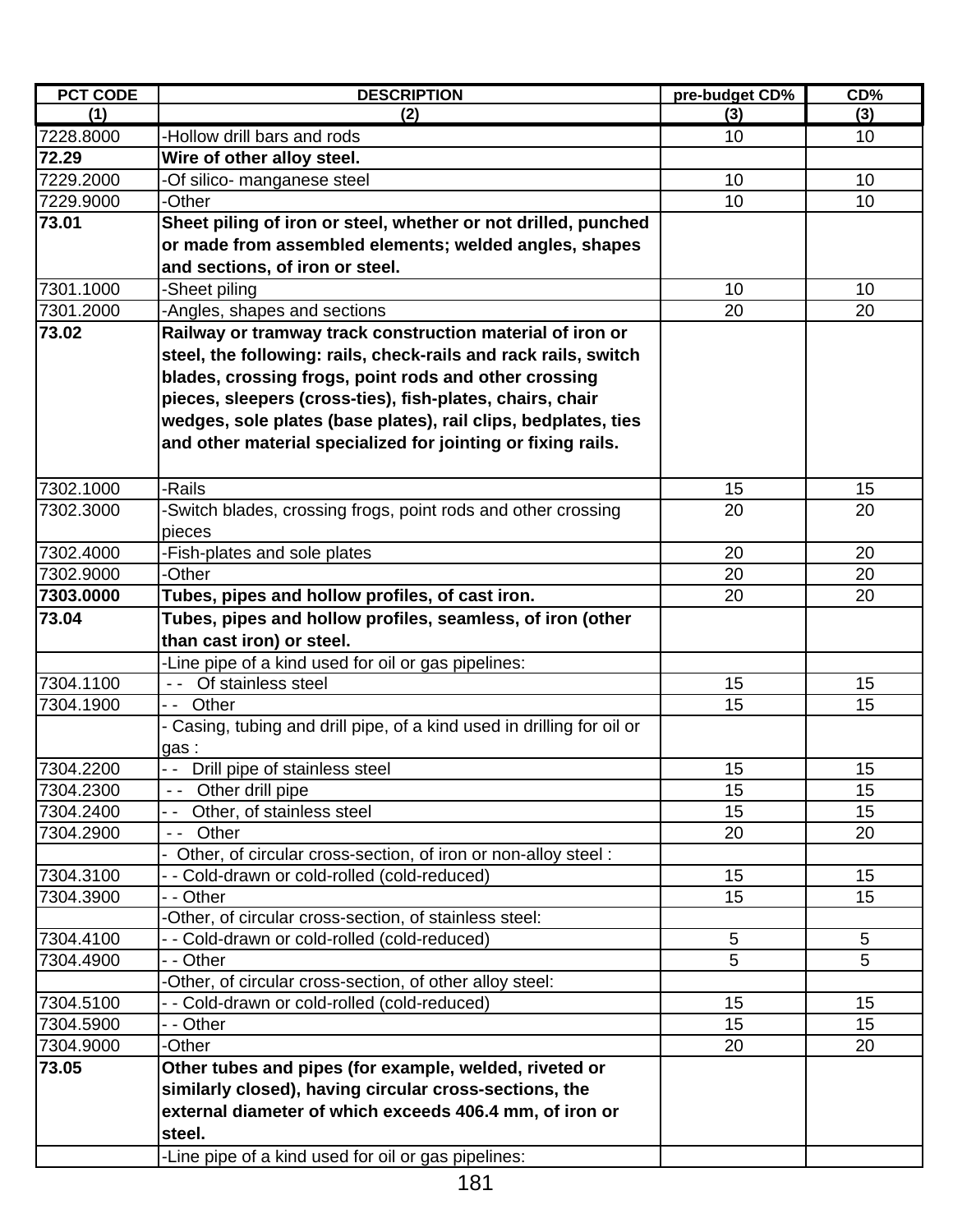| <b>PCT CODE</b> | <b>DESCRIPTION</b>                                                                                       | pre-budget CD% | CD% |
|-----------------|----------------------------------------------------------------------------------------------------------|----------------|-----|
| (1)             | (2)                                                                                                      | (3)            | (3) |
| 7305.1100       | - - Longitudinally submerged arc welded                                                                  | 10             | 10  |
| 7305.1200       | - - Other, longitudinally welded                                                                         | 10             | 10  |
| 7305.1900       | - - Other                                                                                                | 10             | 10  |
| 7305.2000       | -Casing of a kind used in drilling for oil or gas                                                        | 10             | 10  |
|                 | -Other, welded:                                                                                          |                |     |
| 7305.3100       | -- Longitudinally welded                                                                                 | 10             | 10  |
| 7305.3900       | - - Other                                                                                                | 10             | 10  |
| 7305.9000       | -Other                                                                                                   | 10             | 10  |
| 73.06           | Other tubes, pipes and hollow profiles (for example, open                                                |                |     |
|                 | seam or welded, riveted or similarly closed), of iron or steel.                                          |                |     |
|                 | -Line pipe of a kind used for oil or gas pipelines:                                                      |                |     |
| 7306.1100       | -- Welded, of stainless steel                                                                            | 15             | 15  |
| 7306.1900       | -- Other                                                                                                 | 15             | 15  |
|                 | - Casing and tubing of a kind used in drilling for oil or gas:                                           |                |     |
| 7306.2100       | Welded, of stainless steel                                                                               | 15             | 15  |
| 7306.2900       | -- Other                                                                                                 | 15             | 15  |
|                 | - Other, welded, of circular cross-section, of iron or non-alloy<br>steel:                               |                |     |
| 7306.3010       | - - - Copper coated mild steel tubes upto 8.5 mm dia                                                     | 5              | 5   |
| 7306.3090       | --- Other                                                                                                | 15             | 15  |
| 7306.4000       | Other, welded, of circular cross-section, of stainless steel                                             | 5              | 15  |
| 7306.5000       | Other, welded, of circular cross-section, of other alloy steel                                           | 15             | 15  |
|                 | Other, welded, of non-circular cross-section :                                                           |                |     |
| 7306.6100       | - - Of square or rectangular cross-section                                                               | 15             | 15  |
| 7306.6900       | - - Of other non-circular cross-section                                                                  | 15             | 15  |
| 7306.9000       | - Other.                                                                                                 | 15             | 15  |
| 73.07           | Tube or pipe fittings (for example, couplings, elbows,<br>sleeves), of iron or steel.<br>-Cast fittings: |                |     |
|                 | - - Of non-malleable cast iron:                                                                          |                |     |
| 7307.1110       | - - - In conformance to NACE certification as per MR-175                                                 | 5              | 5   |
| 7307.1190       | - - - Other                                                                                              | 20             | 20  |
|                 | - - Other:                                                                                               |                |     |
| 7307.1910       | - - - In conformance to NACE certification as per MR-175                                                 | 5              | 5   |
| 7307.1920       | - - - Semi finished malleable iron pipe fittings                                                         | 10             | 10  |
| 7307.1990       | --- Other                                                                                                | 20             | 20  |
|                 | -Other, of stainless steel:                                                                              |                |     |
| 7307.2100       | - - Flanges                                                                                              | 5              | 5   |
| 7307.2200       | - - Threaded elbows, bends and sleeves                                                                   | 5              | 5   |
| 7307.2300       | - - Butt welding fittings                                                                                | 5              | 5   |
| 7307.2900       | - - Other                                                                                                | 5              | 5   |
|                 | -Other:                                                                                                  |                |     |
|                 | --Flanges:                                                                                               |                |     |
| 7307.9110       | - - - Flanges for air intake pipes for agricultural tractors (upto 80                                    | 35             | 35  |
|                 | HP) of sub - heading 8701.9020.                                                                          |                |     |
| 7307.9120       | --- Other for motor cars and vehicles                                                                    | 35             | 35  |
| 7307.9190       | --- Other                                                                                                | 20             | 20  |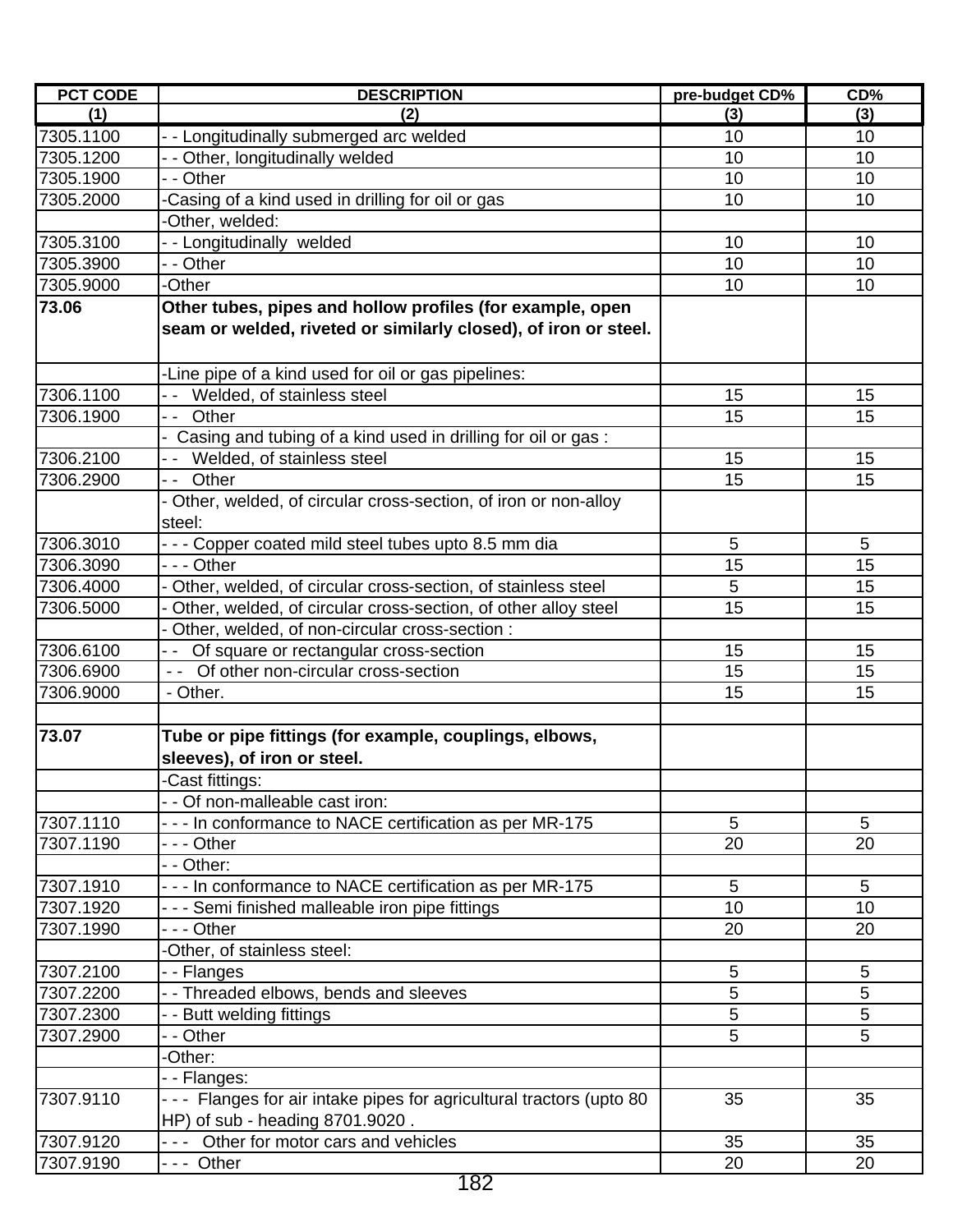| <b>PCT CODE</b> | <b>DESCRIPTION</b>                                             | pre-budget CD% | CD%             |
|-----------------|----------------------------------------------------------------|----------------|-----------------|
| (1)             | (2)                                                            | (3)            | (3)             |
| 7307.9200       | - - Threaded elbows, bends and sleeves                         | 20             | 20              |
| 7307.9300       | - Butt welding fittings                                        | 10             | 10              |
| 7307.9900       | - - Other                                                      | 20             | 20              |
| 73.08           | Structures (excluding prefabricated buildings of heading       |                |                 |
|                 | 94.06) and parts of structures (for example, bridges and       |                |                 |
|                 | bridge-sections, lock- gates, towers, lattice masts, roofs,    |                |                 |
|                 | roofing frame-works, doors and windows and their frames        |                |                 |
|                 | and thresholds for doors, shutters, balustrades, pillars and   |                |                 |
|                 | columns), of iron or steel; plates, rods, angles, shapes,      |                |                 |
|                 | sections, tubes and the like, prepared for use in structures,  |                |                 |
|                 | of iron or steel.                                              |                |                 |
| 7308.1000       | Bridges and bridge sections                                    | 20             | 20              |
| 7308.2000       | -Towers and lattice masts                                      | 20             | 20              |
| 7308.3000       | Doors, windows and their frames and thresholds for doors       | 20             | 20              |
| 7308.4000       | Equipment for scaffolding, shuttering, propping or pitpropping | 20             | 20              |
|                 | -Other:                                                        |                |                 |
| 7308.9010       | --- Pillars, Columns, Plates, Rods, angles and Sections        | 20             | 20              |
|                 | prepared for use in structures.                                |                |                 |
| 7308.9020       | - - - Gangways, girders, hangars, masts, hoists                | 20             | 20              |
| 7308.9090       | - - - Other                                                    | 20             | 20              |
| 7309.0000       | Reservoirs, tanks, vats and similar containers for any         | 20             | 20              |
|                 | material (other than compressed or liquefied gas), of iron or  |                |                 |
|                 | steel, of a capacity exceeding 300 l, whether or not lined or  |                |                 |
|                 | heat-insulated, but not fitted with mechanical or thermal      |                |                 |
|                 | equipment.                                                     |                |                 |
| 73.10           | Tanks, casks, drums, cans, boxes and similar containers, for   |                |                 |
|                 | any material (other than compressed or liquefied gas), of      |                |                 |
|                 | iron or steel, of a capacity not exceeding 300 l, whether or   |                |                 |
|                 | not lined or heat-insulated, but not fitted with mechanical or |                |                 |
|                 | thermal equipment.                                             |                |                 |
| 7310.1000       | -Of a capacity of 50 I or more                                 | 20             | 20              |
|                 | Of a capacity of less than 50 l:                               |                |                 |
| 7310.2100       | - - Cans which are to be closed by soldering or crimping       | 20             | 20              |
| 7310.2900       | - - Other                                                      | 20             | $\overline{2}0$ |
| 73.11           | Containers for compressed or liquefied gas, of iron or steel.  |                |                 |
| 7311.0010       | --- For CNG                                                    | $\pmb{0}$      | 0               |
| 7311.0020       | $\overline{\phantom{1}}$ - - For LPG                           | $\mathbf 0$    | $\mathbf 0$     |
| 7311.0030       | - - - For cryogenic                                            | new            | 5               |
| 7311.0090       | - - - Other                                                    | new            | 20              |
| 73.12           | Stranded wire, ropes, cables, plaited bands, slings and the    |                |                 |
|                 | like, of iron or steel, not electrically insulated.            |                |                 |
|                 | Stranded wire, ropes and cables:                               |                |                 |
| 7312.1010       |                                                                | 20             | 20              |
| 7312.1020       | -  -  - Rope                                                   | 20             | 20              |
| 7312.1090       | - - - Other                                                    | 20             | 20              |
|                 | -Other:                                                        |                |                 |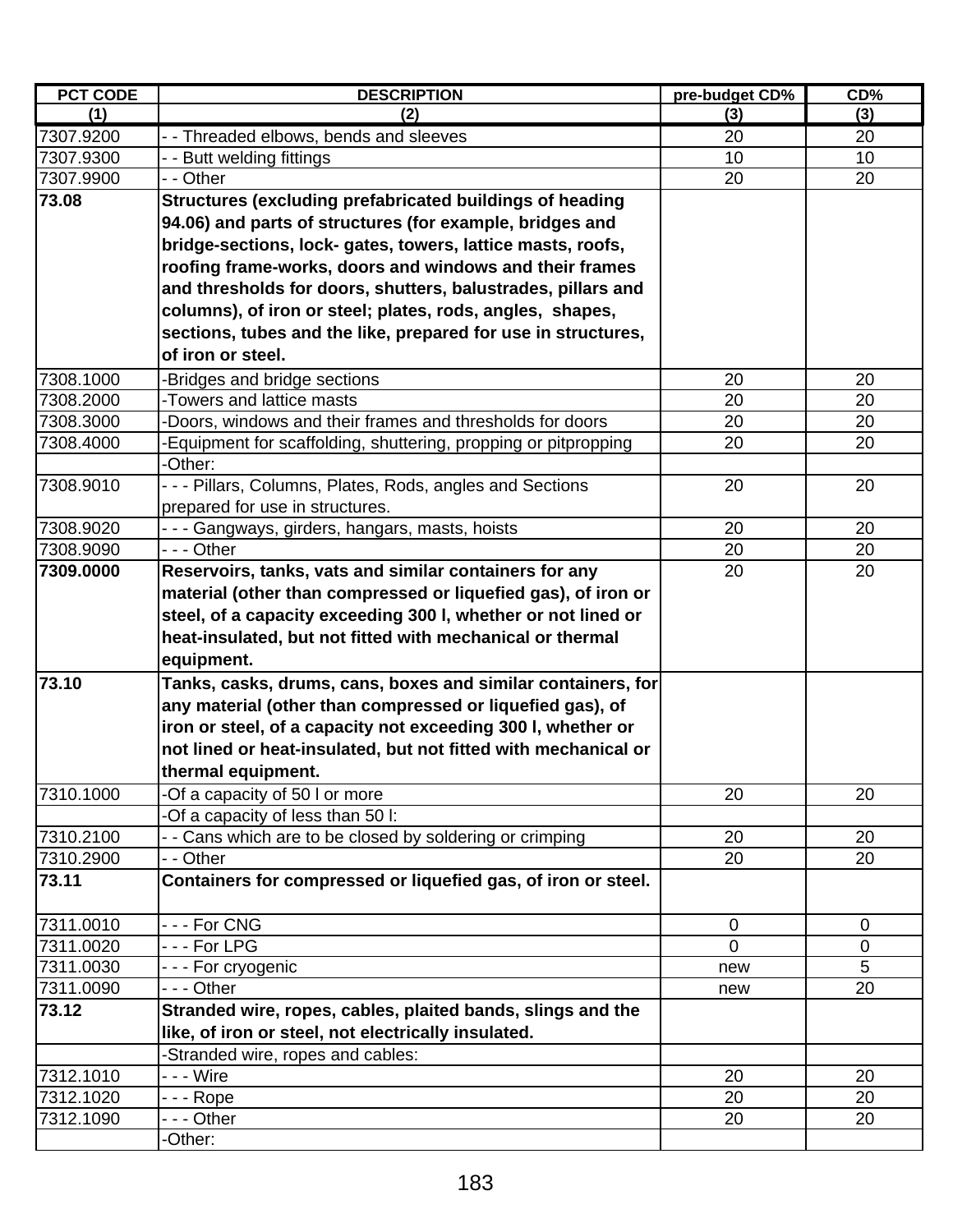| <b>PCT CODE</b>        | <b>DESCRIPTION</b>                                                                                                                                                  | pre-budget CD%  | CD%    |
|------------------------|---------------------------------------------------------------------------------------------------------------------------------------------------------------------|-----------------|--------|
| (1)                    | (2)                                                                                                                                                                 | (3)             | (3)    |
| 7312.9010              | - - - Steel cord (2+2x0.28 mm brass plated steel cord,<br>3x0.2+6x0.35 & 3x0.2+6x0.35) of a kind used in manufacture of<br>tyres                                    | 5               | 5      |
| 7312.9090              | $- -$ Other                                                                                                                                                         | 20              | 20     |
| 7313.0000              | Barbed wire of iron or steel; twisted hoop or single flat wire,<br>barbed or not, and loosely twisted double wire, of a kind<br>used for fencing, of iron or steel. | 20              | 20     |
| 73.14                  | Cloth (including endless bands), grill, netting and fencing, of<br>iron or steel wire; expanded metal of iron or steel.                                             |                 |        |
|                        | -Woven cloth:                                                                                                                                                       |                 |        |
| 7314.1200              | - - Endless bands for machinery, of stainless steel                                                                                                                 | 5               | 5      |
| 7314.1400              | - - Other woven cloth, of stainless steel                                                                                                                           | 5               | 5      |
|                        | - - Other:                                                                                                                                                          |                 |        |
| 7314.1910<br>7314.1920 | - - - Steel cord fabric of kind used in manaufacture of tyres<br>- - - Other endless bands for machinery                                                            | $\sqrt{5}$<br>5 | 5<br>5 |
| 7314.1990              | --- Other                                                                                                                                                           | 20              | 20     |
| 7314.2000              | -Grill, netting and fencing, welded at the inter-section, of wire with                                                                                              | 20              | 20     |
|                        | a maximum cross-sectional dimension of 3 mm or more and<br>having a mesh size of 100 cm <sup>2</sup> or more                                                        |                 |        |
|                        | -Other grill, netting and fencing, welded at the inter section:                                                                                                     |                 |        |
| 7314.3100              | - - Plated or coated with zinc                                                                                                                                      | 20              | 20     |
| 7314.3900              | - - Other                                                                                                                                                           | 20              | 20     |
|                        | -Other cloth, grill, netting and fencing:                                                                                                                           |                 |        |
| 7314.4100              | - - Plated or coated with zinc                                                                                                                                      | 20              | 20     |
| 7314.4200              | - - Coated with plastics                                                                                                                                            | 20              | 20     |
| 7314.4900              | - - Other                                                                                                                                                           | 20              | 20     |
| 7314.5000              | -Expanded metal                                                                                                                                                     | 20              | 20     |
| 73.15                  | Chain and parts thereof, of iron or steel.                                                                                                                          |                 |        |
|                        | -Articulated link chain and parts thereof:                                                                                                                          |                 |        |
|                        | - - Roller chain:                                                                                                                                                   |                 |        |
| 7315.1110              | --- For vehicles of chapter 87                                                                                                                                      | 35              | 35     |
| 7315.1120              | - - - Chain for bicycles of heading 87.12                                                                                                                           | 35              | 35     |
| 7315.1190              | - - - Other                                                                                                                                                         | 20              | 20     |
| 7315.1200              | - - Other chain                                                                                                                                                     | 20              | 20     |
|                        | - - Parts:                                                                                                                                                          |                 |        |
| 7315.1910              | --- Adjuster for chain for vehicles of heading 87.11                                                                                                                | 35              | 35     |
| 7315.1920              | --- Other for motor cars and vehicles                                                                                                                               | 35              | 35     |
| 7315.1990              | --- Other                                                                                                                                                           | 20              | 20     |
| 7315.2000              | -Skid chain                                                                                                                                                         | 20              | 20     |
|                        | -Other chain:                                                                                                                                                       |                 |        |
| 7315.8100              | - - Stud-link                                                                                                                                                       | 20              | 20     |
| 7315.8200              | - - Other, welded link                                                                                                                                              | 20              | 20     |
| 7315.8900              | - - Other                                                                                                                                                           | 25              | 25     |
| 7315.9000              | -Other parts                                                                                                                                                        | 25              | 25     |
| 7316.0000              | Anchors, grapnels and parts thereof, of iron or steel.                                                                                                              | 20              | 20     |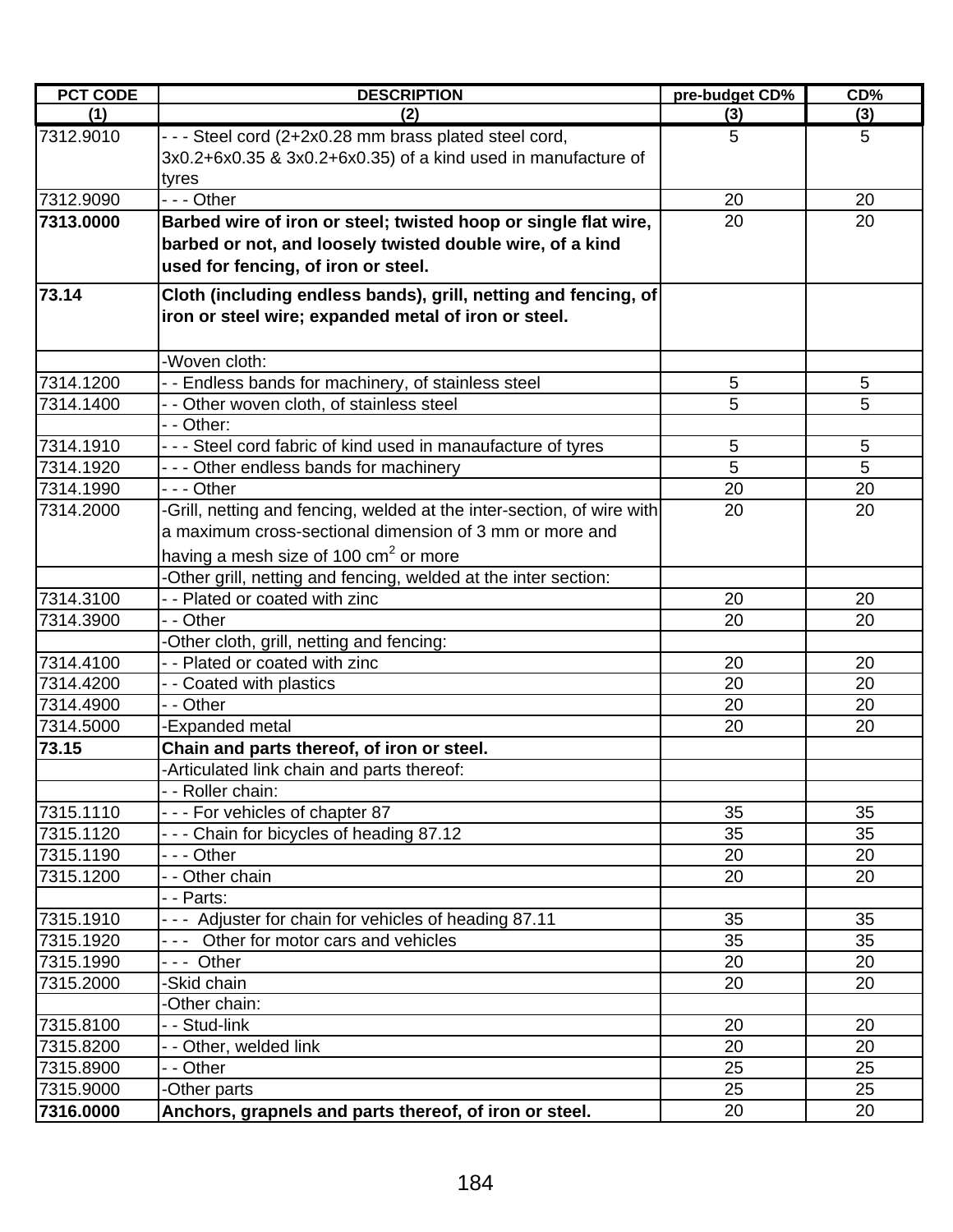| <b>PCT CODE</b> | <b>DESCRIPTION</b>                                              | pre-budget CD%  | CD <sub>%</sub> |
|-----------------|-----------------------------------------------------------------|-----------------|-----------------|
| (1)             | (2)                                                             | (3)             | (3)             |
| 73.17           | Nails, tacks, drawing pins, corrugated nails, staples (other    |                 |                 |
|                 | than those of heading 83.05) and similar articles, of iron or   |                 |                 |
|                 | steel, whether or not with heads of other material, but         |                 |                 |
|                 | excluding such articles with heads of copper.                   |                 |                 |
| 7317.0010       | - - - Nails                                                     | 25              | 25              |
| 7317.0020       | $\overline{-}$ - Tacks                                          | 25              | 25              |
| 7317.0030       | - - - Drawing pins                                              | 25              | 25              |
| 7317.0090       | - - - Other                                                     | 25              | 25              |
| 73.18           | Screws, bolts, nuts, coach screws, screw hooks, rivets,         |                 |                 |
|                 | cotters, cotter-pins, washers (including spring washers) and    |                 |                 |
|                 | similar articles, of iron or steel.                             |                 |                 |
|                 |                                                                 |                 |                 |
|                 | -Threaded articles:                                             |                 |                 |
| 7318.1100       | - - Coach screws                                                | 25              | 25              |
| 7318.1200       | - - Other wood screws                                           | 25              | 25              |
| 7318.1300       | - - Screw hooks and screw rings                                 | 25              | 25              |
| 7318.1400       | - - Self-tapping screws                                         | 25              | 25              |
|                 | - - Other screws and bolts, whether or not with their nuts or   |                 |                 |
|                 | washers:                                                        |                 |                 |
| 7318.1510       | --- High tensile (DIN Grade 8.8. ASTM A325 or ASTM A 193        | 5               | 5               |
|                 | B7)                                                             |                 |                 |
| 7318.1520       | - - - (1) U Bolts for leaf springs for vehicles of chapter 87   | 35              | 35              |
|                 | (2) Wheel nuts for vehicles of chapter 87                       |                 |                 |
| 7318.1590       | - - - Other                                                     | 20              | 20              |
|                 | - - Nuts:                                                       |                 |                 |
| 7318.1610       | --- High tensile (DIN Grade 8.8. ASTM A325 or ASTM A 193        | 5               | 5               |
|                 | B7)                                                             |                 |                 |
| 7318.1690       | --- Other                                                       | 20              | 20              |
| 7318.1900       | - - Other                                                       | 20              | 20              |
|                 | -Non-threaded articles:                                         |                 |                 |
|                 | - - Spring washers and other lock washers:                      |                 |                 |
| 7318.2110       | --- High tensile (DIN Grade 8.8. ASTM A325 or ASTM A 193        | 5               | 5               |
|                 | B7)                                                             |                 |                 |
| 7318.2190       | $- -$ Other                                                     | 20              | 20              |
|                 | - - Other washers:                                              |                 |                 |
| 7318.2210       | --- Thrust washers for vehicles of chapter 87                   | 35              | 35              |
| 7318.2290       | - - - Other                                                     | 20              | 20              |
| 7318.2300       | - - Rivets                                                      | 20              | 20              |
| 7318.2400       | - - Cotters and cotter-pins                                     | 20              | 20              |
| 7318.2900       | - - Other                                                       | 25              | 25              |
| 73.19           | Sewing needles, knitting needles, bodkins, crochet hooks,       |                 |                 |
|                 | embroidery stilettos and similar articles, for use in the hand, |                 |                 |
|                 | of iron or steel; safety pins and other pins of iron or steel,  |                 |                 |
|                 | not elsewhere specified or included.                            |                 |                 |
| 7319.2000       | -Safety pins                                                    | 20              | 20              |
| 7319.3000       | -Other pins                                                     | 20              | 20              |
|                 | -Other:                                                         |                 |                 |
| 7319.9010       | - - - Sewing, darning or embroidery needles                     | 10 <sup>°</sup> | 10 <sup>°</sup> |
| 7319.9090       | - - - Other                                                     | 20              | 20              |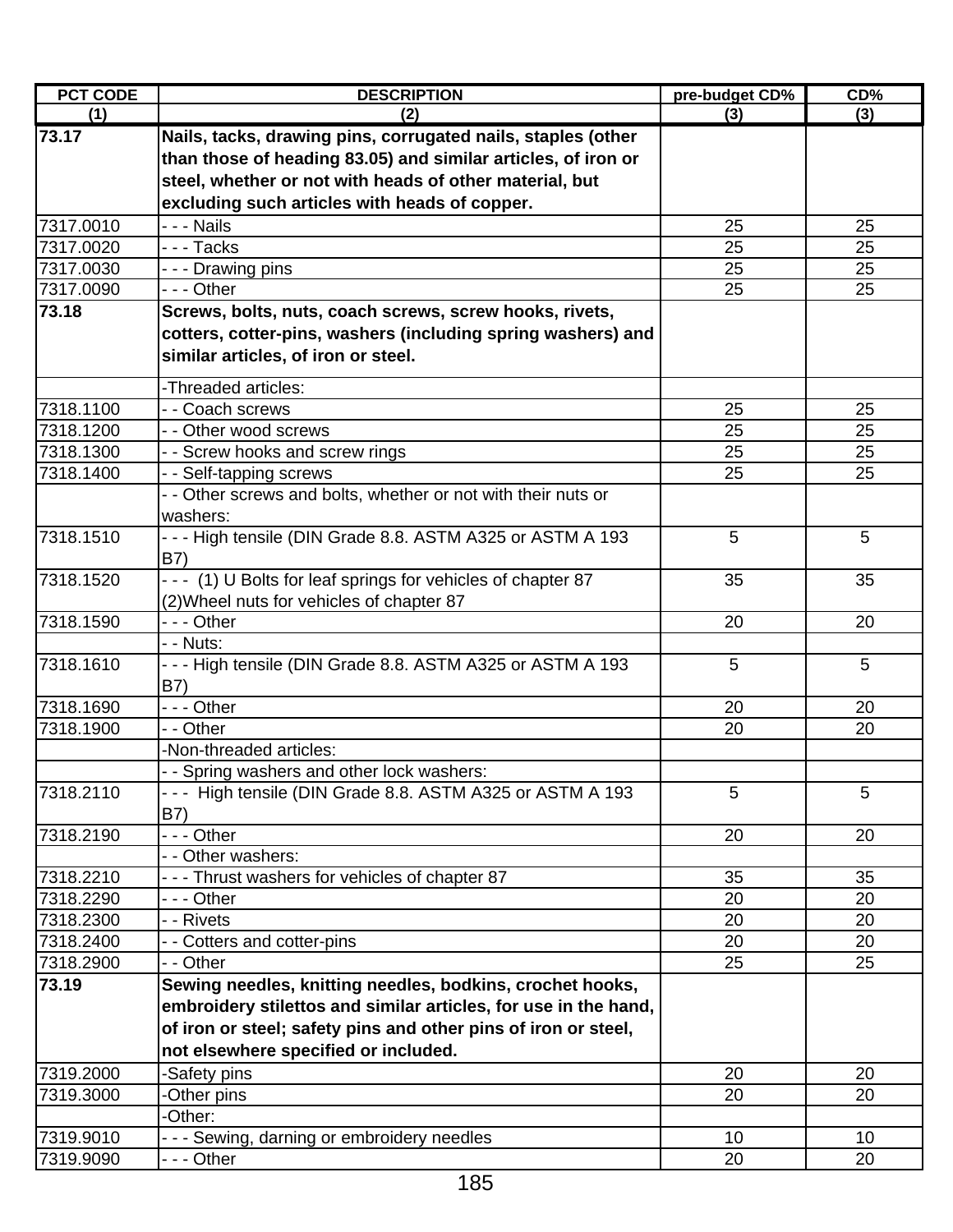| <b>PCT CODE</b> | <b>DESCRIPTION</b>                                                     | pre-budget CD%  | CD% |
|-----------------|------------------------------------------------------------------------|-----------------|-----|
| (1)             | (2)                                                                    | (3)             | (3) |
| 73.20           | Springs and leaves for springs, of iron or steel.                      |                 |     |
|                 | -Leaf-springs and leaves therefor:                                     |                 |     |
| 7320.1010       | - - - For motor cars of heading 8703 and vehicles of sub-              | 35              | 35  |
|                 | headings 8703.2113, 8703.2193, 8704.2190, and 8704.3190                |                 |     |
| 7320.1020       | --- For vehicles of sub-headings 8701.2020, 8701.2090,                 | 35              | 35  |
|                 | 8701.9040, 8701.9060, 8702.1090, 8702.9090, 8704.2219,                 |                 |     |
|                 | 8704.2299 and 8704.2390                                                |                 |     |
| 7320.1090       | - - - Other                                                            | 35              | 35  |
| 7320.2000       | <b>Helical springs</b>                                                 | 25              | 25  |
|                 | -Other:                                                                |                 |     |
| 7320.9010       | - - - Of a kind solely and principally used in manufacture of video    | 20              | 20  |
|                 | cassettes                                                              |                 |     |
| 7320.9020       | --- Control spring for hydraulic lift for agricultural tractors of sub | 35              | 35  |
|                 | - heading 8701.9020                                                    |                 |     |
| 7320.9090       | --- Other                                                              | 25              | 25  |
| 73.21           | Stoves, ranges, grates, cookers (including those with                  |                 |     |
|                 | subsidiary boilers for central heating), barbecues, braziers,          |                 |     |
|                 | gas-rings, plate warmers and similar non-electric domestic             |                 |     |
|                 | appliances, and parts thereof, of iron or steel.                       |                 |     |
|                 |                                                                        |                 |     |
|                 | -Cooking appliances and plate warmers:                                 |                 |     |
|                 | - - For gas fuel or for both gas and other fuels:                      |                 |     |
| 7321.1110       | --- Cooking ranges                                                     | 35              | 35  |
| 7321.1190       | - - - Other                                                            | 35              | 35  |
| 7321.1200       | - - For liquid fuel                                                    | 35              | 35  |
| 7321.1900       | - - Other, including appliances for solid fuel                         | 35              | 35  |
|                 | -Other appliances:                                                     |                 |     |
| 7321.8100       | -- For gas fuel or for both gas and other fuels                        | 35              | 35  |
| 7321.8200       | - - For liquid fuel                                                    | 35              | 35  |
| 7321.8900       | - - Other, including appliances for solid fuel                         | 35              | 35  |
| 7321.9000       | -Parts                                                                 | $3\overline{5}$ | 35  |
| 73.22           | Radiators for central heating, not electrically heated, and            |                 |     |
|                 | parts thereof, of iron or steel; air heaters and hot air               |                 |     |
|                 | distributors (including distributors which can also distribute         |                 |     |
|                 | fresh or conditioned air), not electrically heated,                    |                 |     |
|                 | incorporating a motor-driven fan or blower, and parts                  |                 |     |
|                 | thereof, of iron or steel.                                             |                 |     |
|                 |                                                                        |                 |     |
|                 | -Radiators and parts thereof:                                          |                 |     |
| 7322.1100       | - - Of cast iron                                                       | 25              | 25  |
| 7322.1900       | - - Other                                                              | 25              | 25  |
|                 | -Other                                                                 |                 |     |
| 7322.9010       | - - - Air heaters and hot air distributors                             | 25              | 25  |
| 7322.9090       | - - - Other                                                            | 25              | 25  |
| 73.23           | Table, kitchen or other household articles and parts thereof,          |                 |     |
|                 | of iron or steel; iron or steel wool; pot scourers and                 |                 |     |
|                 | scouring or polishing pads, gloves and the like, of iron or            |                 |     |
|                 | steel.                                                                 |                 |     |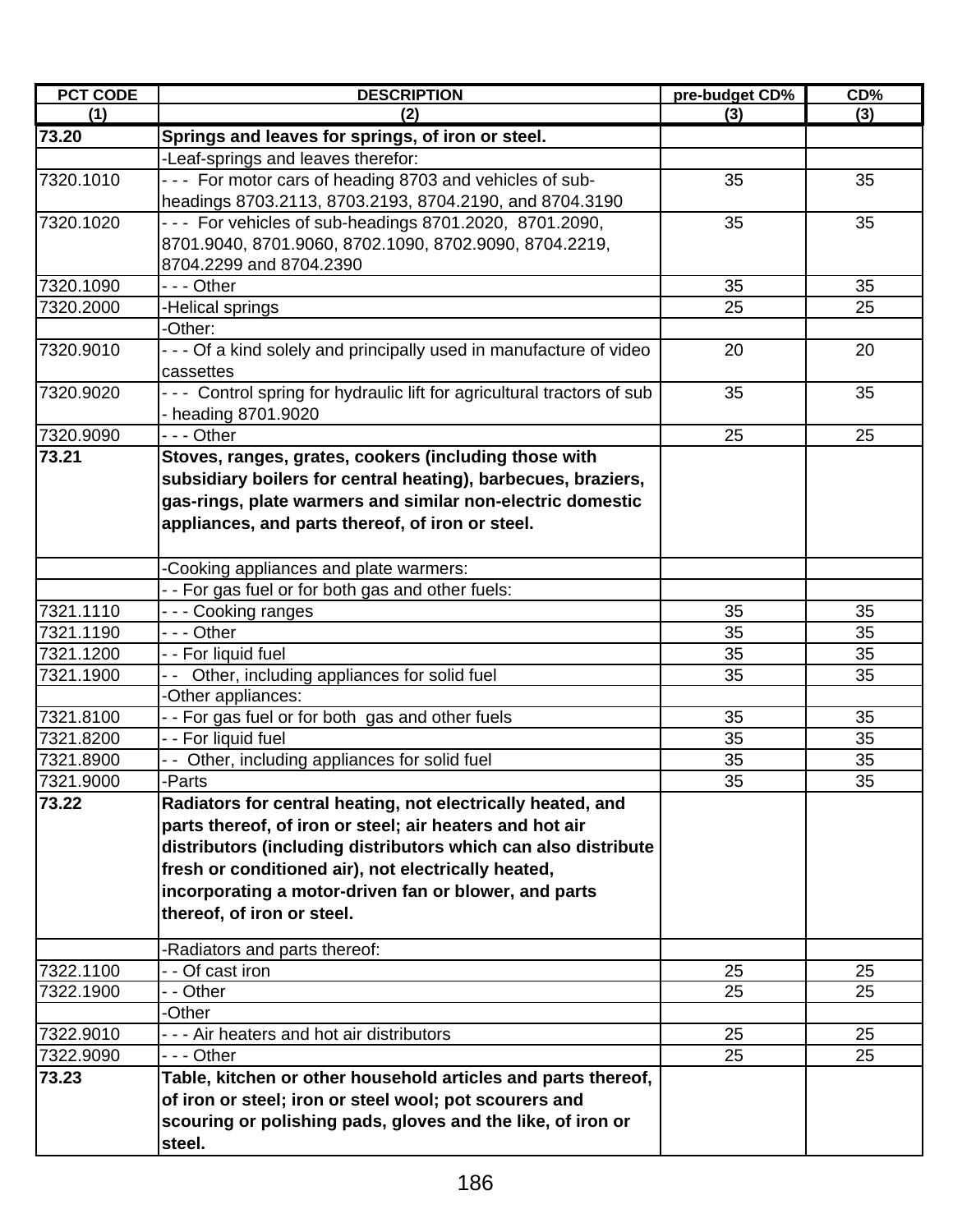| <b>PCT CODE</b> | <b>DESCRIPTION</b>                                                   | pre-budget CD% | CD%            |
|-----------------|----------------------------------------------------------------------|----------------|----------------|
| (1)             | (2)                                                                  | (3)            | (3)            |
| 7323.1000       | -Iron or steel wool; pot scourers and scouring or polishing pads,    | 25             | 25             |
|                 | gloves and the like                                                  |                |                |
|                 | -Other:                                                              |                |                |
| 7323.9100       | - - Of cast iron, not enamelled                                      | 25             | 25             |
| 7323.9200       | - - Of cast iron, enamelled                                          | 25             | 25             |
| 7323.9300       | - - Of stainless steel                                               | 25             | 25             |
| 7323.9400       | - - Of iron (iron than cast iron) or steel, enamelled                | 25             | 25             |
| 7323.9900       | - - Other                                                            | 25             | 25             |
| 73.24           | Sanitary ware and parts thereof, of iron or steel.                   |                |                |
|                 | -Sinks and wash basins, of stainless steel:                          |                |                |
| 7324.1010       | -  -  - Sinks                                                        | 25             | 25             |
| 7324.1020       | - - - Wash basins                                                    | 25             | 25             |
|                 | -Baths:                                                              |                |                |
| 7324.2100       | - - Of cast iron, whether or not enamelled                           | 25             | 25             |
| 7324.2900       | - - Other                                                            | 25             | 25             |
| 7324.9000       | -Other, including parts                                              | 25             | 25             |
| 73.25           | Other cast articles of iron or steel.                                |                |                |
| 7325.1000       | -Of non-malleable cast iron                                          | 25             | 25             |
|                 | -Other:                                                              |                |                |
| 7325.9100       | - - Grinding balls and similar articles for mills                    | 25             | 25             |
| 7325.9900       | - - Other                                                            | 25             | 25             |
| 73.26           | Other articles of iron or steel.                                     |                |                |
|                 | -Forged or stamped, but not further worked:                          |                |                |
| 7326.1100       | - - Grinding balls and similar articles for mills                    | 20             | 20             |
|                 | - - Other:                                                           |                |                |
| 7326.1910       | --- Forgings of crank shaft                                          | 10             | 10             |
| 7326.1920       | - - - Forgings of surgical & dental instruments                      | $\mathbf 0$    | $\overline{0}$ |
| 7326.1930       | --- Steel forgings exceeding 150kg                                   | 5              | 5              |
| 7326.1990       | --- Other                                                            | 20             | 20             |
| 7326.2000       | -Articles of iron or steel wire                                      | 25             | 25             |
|                 | -Other:                                                              |                |                |
| 7326.9010       | - - - X-ray film hangers                                             | 20             | 20             |
| 7326.9020       | - - - Tool box for agricultural tractors of sub - heading 8701.9020  | 35             | 35             |
| 7326.9030       | - - - Shoe lasts                                                     | 5              | 5              |
| 7326.9040       | --- Steel balls not exceeding 1mm diameter                           | 5              | 5              |
| 7326.9050       | - - - Clips, brackets, stays and other steel fittings for electrical | 20             | 20             |
|                 | wiring                                                               |                |                |
| 7326.9060       | - - - Clamps, hose clips, hangers other than electrical wiring       | 20             | 20             |
| 7326.9070       | - - - Cosmetics or powder boxes and cases, cigarette cases and       | 20             | 20             |
|                 | tobacco boxes, waste paper baskets                                   |                |                |
| 7326.9090       | - - - Other                                                          | 20             | 20             |
| 7401.0000       | Copper mattes; cement copper (precipitated copper).                  | 5              | 5              |
| 7402.0000       | Unrefined copper; copper anodes for electrolytic refining.           | 5              | 5              |
| 74.03           | Refined copper and copper alloys, unwrought.                         |                |                |
|                 | -Refined copper:                                                     |                |                |
| 7403.1100       | - - Cathodes and sections of cathodes                                | $\mathbf 0$    | $\mathbf 0$    |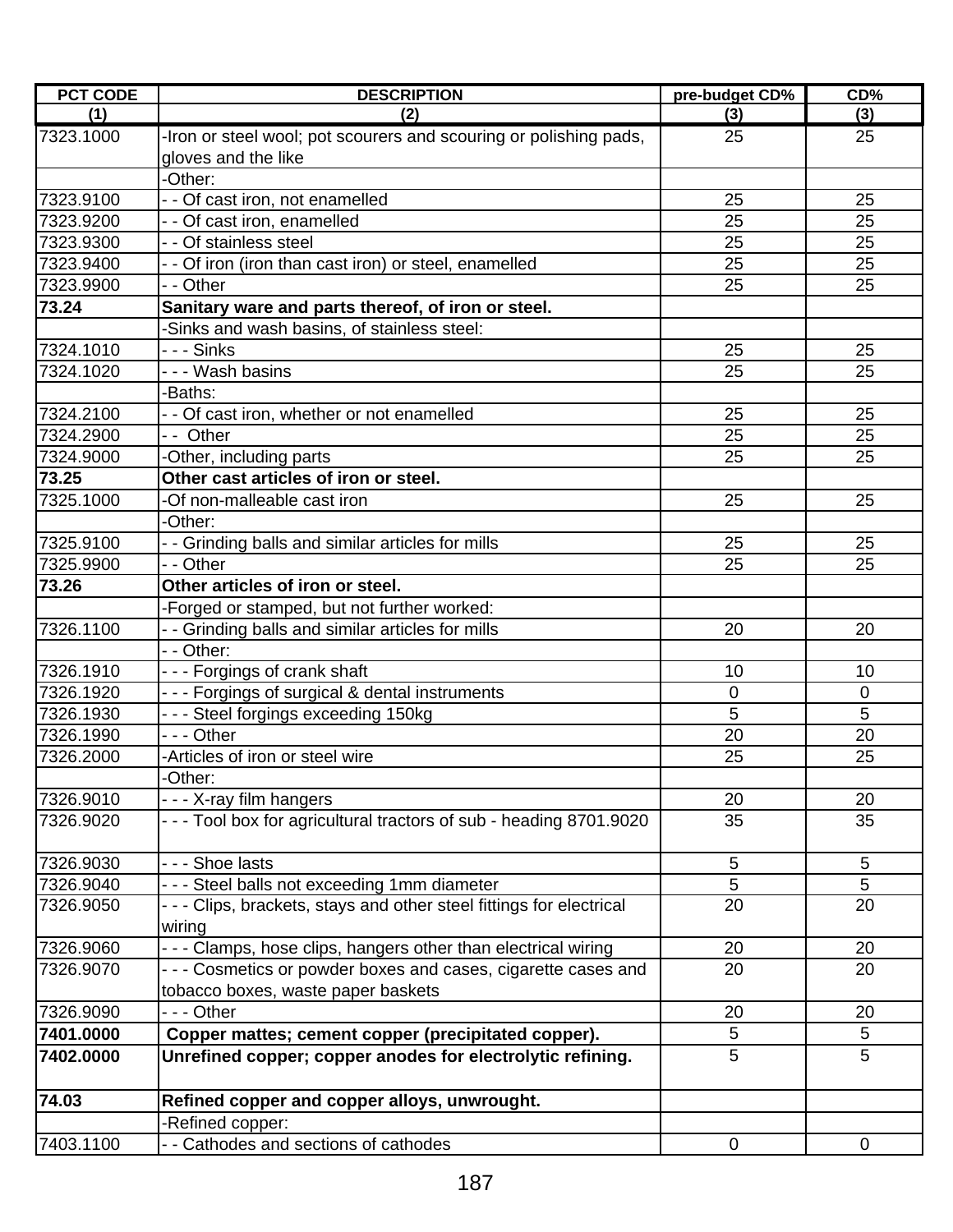| <b>PCT CODE</b> | <b>DESCRIPTION</b>                                                     | pre-budget CD% | CD%            |
|-----------------|------------------------------------------------------------------------|----------------|----------------|
| (1)             | (2)                                                                    | (3)            | (3)            |
| 7403.1200       | - - Wire-bars                                                          | 5              | 5              |
| 7403.1300       | - - Billets                                                            | 5              | 5              |
| 7403.1900       | - Other                                                                | 5              | 5              |
|                 | Copper alloys:                                                         |                |                |
| 7403.2100       | - - Copper-zinc base alloys (brass)                                    | 5              | 5              |
| 7403.2200       | - - Copper-tin base alloys (bronze)                                    | $\overline{5}$ | $\overline{5}$ |
| 7403.2900       | - - Other copper alloys (other than master alloys of heading<br>74.05) | 5              | 5              |
| 7404.0000       | Copper waste and scrap.                                                | $\mathbf 0$    | $\mathbf 0$    |
| 7405.0000       | Master alloys of copper.                                               | 5              | 5              |
| 74.06           | Copper powders and flakes.                                             |                |                |
| 7406.1000       | -Powders of non-lameller structure                                     | 5              | 5              |
| 7406.2000       | -Powders of lameller structure; flakes                                 | 5              | 5              |
| 74.07           | Copper bars, rods and profiles.                                        |                |                |
|                 | -Of refined copper:                                                    |                |                |
| 7407.1010       | -  -  -  Bars                                                          | 10             | 10             |
| 7407.1020       | - - - Rods                                                             | 5              | 5              |
| 7407.1030       | ---Twisted copper bars                                                 | 5              | 5              |
| 7407.1040       | - - - Busbars of electrolytic grade of 99.9 % purity                   | 5              | 5              |
| 7407.1090       | --- Other                                                              | 10             | 10             |
|                 | Of copper alloys:                                                      |                |                |
| 7407.2100       | Of copper-zinc base alloys (brass)                                     | 10             | 10             |
| 7407.2900       | - - Other                                                              | 5              | 5              |
| 74.08           | Copper wire.                                                           |                |                |
|                 | -Of refined copper:                                                    |                |                |
| 7408.1100       | - - Of which the maximum cross-sectional dimension exceeds 6           | 10             | 10             |
|                 | mm                                                                     |                |                |
| 7408.1900       | - - Other                                                              | 10             | 10             |
|                 | -Of copper alloys:                                                     |                |                |
| 7408.2100       | - - Of copper-zinc base alloys (brass)                                 | 15             | 15             |
| 7408.2200       | - Of copper-nickel base alloys (cupro-nickel) or copper-nickel-        | 5              | 5              |
|                 | zinc base alloys (nickel silver)                                       |                |                |
| 7408.2900       | - - Other                                                              | 10             | 10             |
| 74.09           | Copper plates, sheets and strip, of a thickness exceeding              |                |                |
|                 | $0.15$ mm.                                                             |                |                |
|                 | -Of refined copper:                                                    |                |                |
| 7409.1100       | - - In coils                                                           | 10             | 10             |
| 7409.1900       | - - Other                                                              | 20             | 20             |
|                 | -Of copper-zinc base alloys (brass):                                   |                |                |
| 7409.2100       | - In coils                                                             | 5              | 5              |
| 7409.2900       | - - Other                                                              | 15             | 15             |
|                 | Of copper-tin base alloys (bronze):                                    |                |                |
| 7409.3100       | - - In coils                                                           | 10             | 10             |
| 7409.3900       | - Other                                                                | 10             | 10             |
| 7409.4000       | -Of copper-nickel base alloys (cupro-nickel) or copper-nickel-zinc     | 10             | 10             |
|                 | base alloys (nickel silver)                                            |                |                |
| 7409.9000       | -Of other copper alloys                                                | 10             | 10             |
|                 |                                                                        |                |                |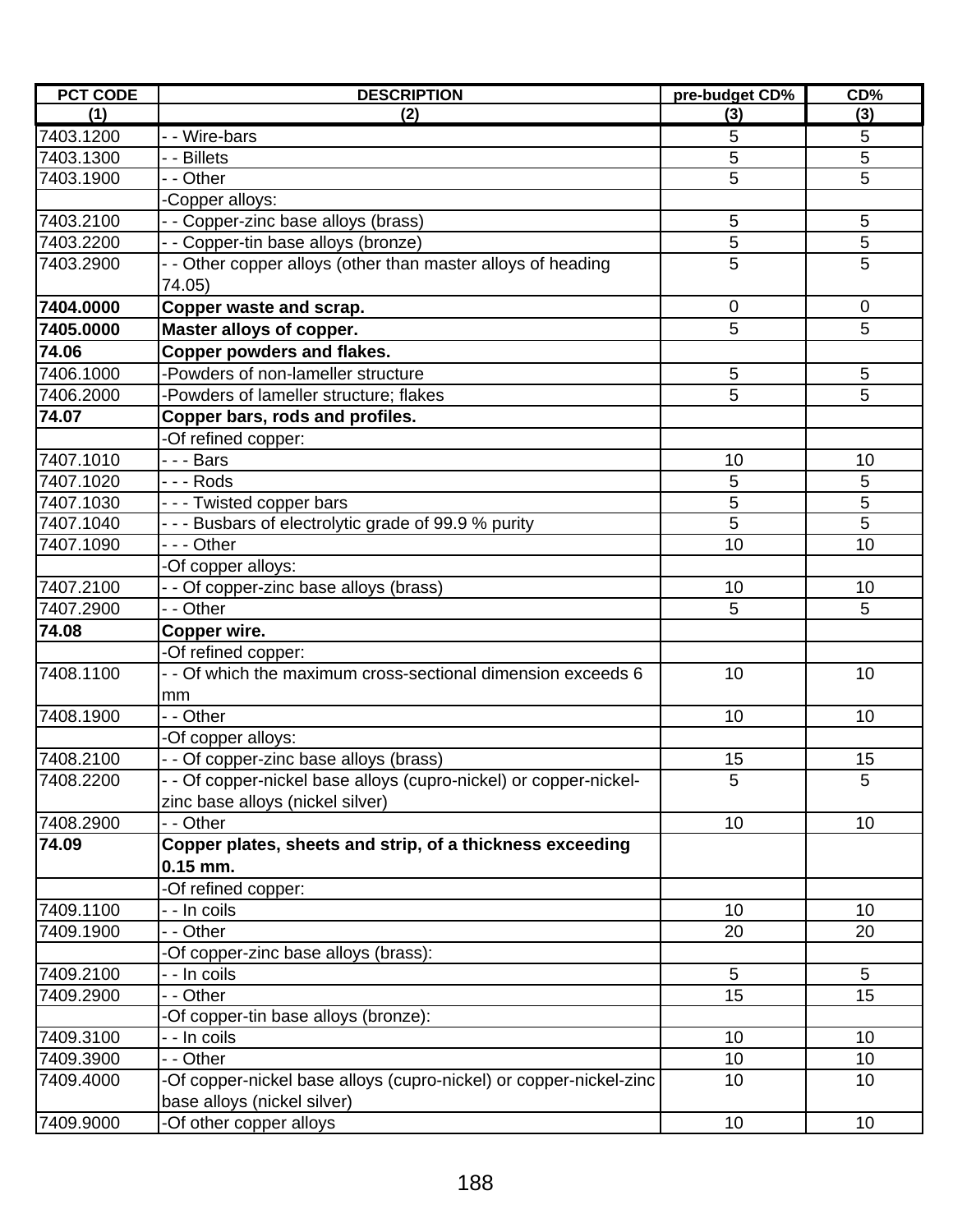| <b>PCT CODE</b> | <b>DESCRIPTION</b>                                                | pre-budget CD% | CD% |
|-----------------|-------------------------------------------------------------------|----------------|-----|
| (1)             | (2)                                                               | (3)            | (3) |
| 74.10           | Copper foil (whether or not printed or backed with paper,         |                |     |
|                 | paperboard, plastics or similar backing materials), of a          |                |     |
|                 | thickness (excluding any backing) not exceeding 0.15 mm.          |                |     |
|                 |                                                                   |                |     |
|                 | -Not backed:                                                      |                |     |
| 7410.1100       | -- Of refined copper                                              | 5              | 5   |
| 7410.1200       | - Of copper alloys                                                | 5              | 5   |
|                 | -Backed:                                                          |                |     |
| 7410.2100       | - - Of refined copper                                             | 5              | 5   |
| 7410.2200       | - - Of copper alloys                                              | 5              | 5   |
| 74.11           | Copper tubes and pipes.                                           |                |     |
|                 | -Of refined copper:                                               |                |     |
| 7411.1010       | - - - Capillary tube of diameter upto 2.25 mm                     | 5              | 5   |
| 7411.1020       | --- Internally grooved tubes                                      | 5              | 5   |
| 7411.1090       | - - - Other                                                       | 15             | 15  |
|                 | -Of copper alloys:                                                |                |     |
| 7411.2100       | - - Of copper-zinc base alloys(brass)                             | 5              | 5   |
| 7411.2200       | - - Of copper-nickel base alloys (cupro-nickel) or copper-nickel- | 5              | 5   |
|                 | zinc base alloys (nickel silver)                                  |                |     |
| 7411.2900       | - - Other                                                         | 5              | 5   |
| 74.12           | Copper tube or pipe fittings (for example, couplings, elbows,     |                |     |
|                 | sleeves).                                                         |                |     |
| 7412.1000       | -Of refined copper                                                | 15             | 15  |
| 7412.2000       | -Of copper alloys                                                 | 15             | 15  |
| 7413.0000       | Stranded wire, cables, plaited bands and the like, of copper,     | 20             | 20  |
|                 | not electrically insulated.                                       |                |     |
| [74.14]         |                                                                   |                |     |
| 74.15           | Nails, tacks, drawing pins, staples (other than those of          |                |     |
|                 | heading 83.05) and similar articles, of copper or of iron or      |                |     |
|                 | steel with heads of copper; screws, bolts, nuts, screw            |                |     |
|                 | hooks, rivets, cotters, cotter-pins, washers (including spring    |                |     |
|                 | washers) and similar articles, of copper.                         |                |     |
| 7415.1000       | -Nails and tacks, drawing pins, staples and similar articles      | 20             | 20  |
|                 | Other articles, not threaded:                                     |                |     |
| 7415.2100       | - Washers (including spring washers)                              | 20             | 20  |
| 7415.2900       | - - Other                                                         | 20             | 20  |
|                 | Other threaded articles:                                          |                |     |
| 7415.3300       | - Screws; bolts and nuts                                          | 20             | 20  |
| 7415.3900       | - - Other                                                         | 20             | 20  |
| [74.16]         |                                                                   |                |     |
| [74.17]         |                                                                   |                |     |
| 74.18           | Table, kitchen or other household articles and parts thereof,     |                |     |
|                 | of copper; pot scourers and scouring or polishing pads,           |                |     |
|                 | gloves and the like, of copper; sanitary ware and parts           |                |     |
|                 | thereof, of copper.                                               |                |     |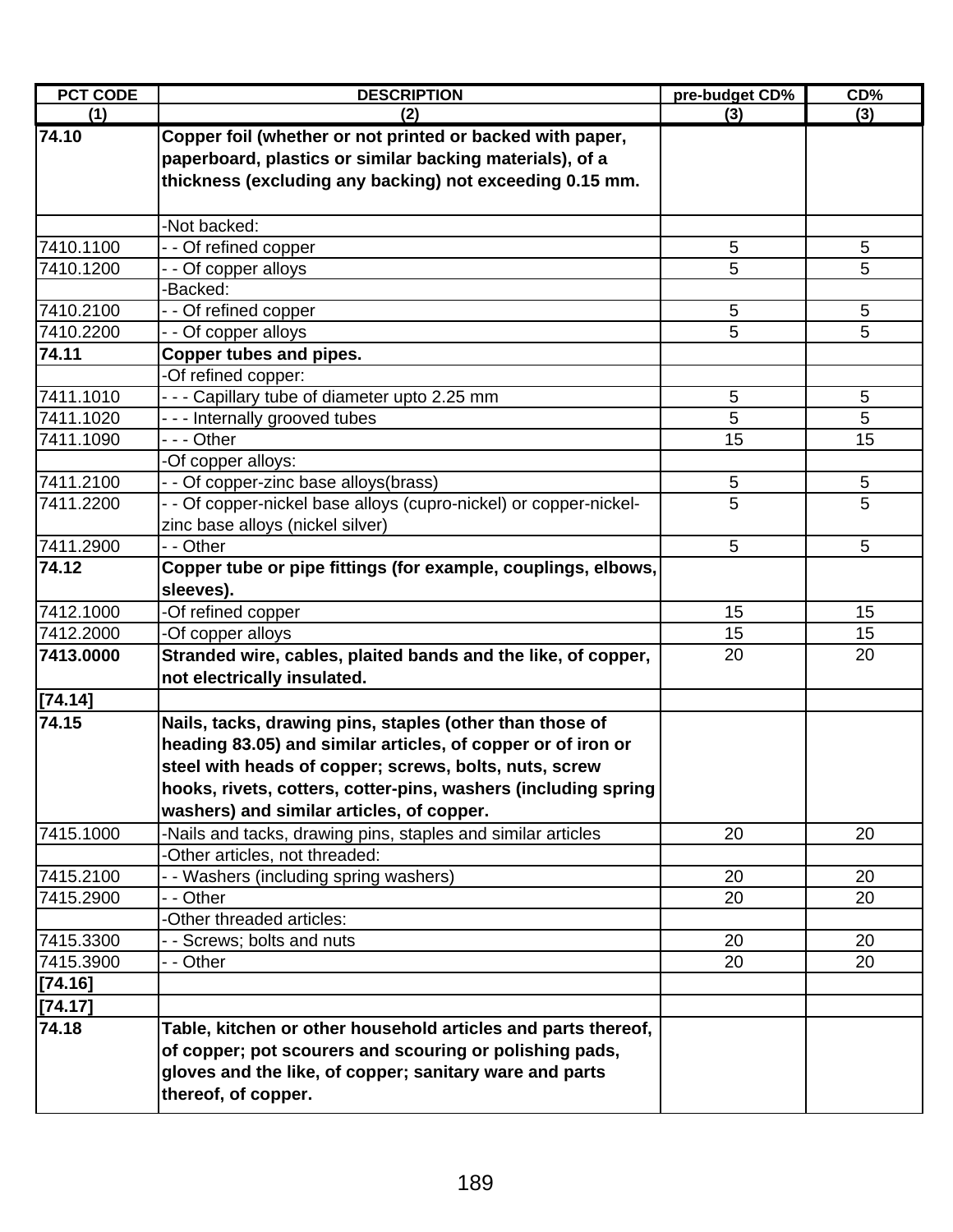| <b>PCT CODE</b> | <b>DESCRIPTION</b>                                                                                                                  | pre-budget CD% | CD%            |
|-----------------|-------------------------------------------------------------------------------------------------------------------------------------|----------------|----------------|
| (1)             | (2)                                                                                                                                 | (3)            | (3)            |
|                 | -Table, kitchen or other household articles and parts thereof; pot<br>scourers and scouring or polishing pads, gloves and the like: |                |                |
| 7418.1100       | - - Pot scourers and scouring or polishing pads, gloves and the<br>like                                                             | 20             | 20             |
| 7418.1900       | - - Other                                                                                                                           | 20             | 20             |
| 7418.2000       | Sanitary ware and parts thereof                                                                                                     | 20             | 20             |
| 74.19           | Other articles of copper.                                                                                                           |                |                |
| 7419.1000       | Chain and parts thereof                                                                                                             | 20             | 20             |
|                 | -Other:                                                                                                                             |                |                |
| 7419.9100       | - - Cast, moulded, stamped or forged, but not further worked                                                                        | 5              | 5              |
|                 | - - Other:                                                                                                                          |                |                |
| 7419.9910       | - - - Copper springs                                                                                                                | 15             | 15             |
| 7419.9990       | - - - Other                                                                                                                         | 20             | 20             |
| 75.01           | Nickel mattes, nickel oxide sinters and other intermediate                                                                          |                |                |
|                 | products of nickel metallurgy.                                                                                                      |                |                |
| 7501.1000       | -Nickel mattes                                                                                                                      | 5              | 5              |
| 7501.2000       | Nickel oxide sinters and other intermediate products of nickel                                                                      | 5              | 5              |
|                 | metallurgy                                                                                                                          |                |                |
| 75.02           | Unwrought nickel.                                                                                                                   |                |                |
| 7502.1000       | -Nickel, not alloyed                                                                                                                | 5              | 5              |
| 7502.2000       | -Nickel alloys                                                                                                                      | 5              | 5              |
| 7503.0000       | Nickel waste and scrap.                                                                                                             | 5              | 5              |
| 7504.0000       | Nickel powders and flakes.                                                                                                          | 5              | 5              |
| 75.05           | Nickel bars, rods, profiles and wire.                                                                                               |                |                |
|                 | Bars, rods and profiles:                                                                                                            |                |                |
| 7505.1100       | - - Of nickel, not alloyed                                                                                                          | 5              | 5              |
| 7505.1200       | - - Of nickel alloys                                                                                                                | 5              | 5              |
|                 | -Wire:                                                                                                                              |                |                |
| 7505.2100       | - - Of nickel, not alloyed                                                                                                          | 5              | 5              |
| 7505.2200       | - - Of nickel alloys                                                                                                                | $\overline{5}$ | $\overline{5}$ |
| 75.06           | Nickel plates, sheets, strip and foil.                                                                                              |                |                |
| 7506.1000       | -Of nickel, not alloyed                                                                                                             | 5              | 5              |
| 7506.2000       | -Of nickel alloys                                                                                                                   | $\overline{5}$ | $\overline{5}$ |
| 75.07           | Nickel tubes, pipes and tube or pipe fittings (for example,                                                                         |                |                |
|                 | couplings, elbows, sleeves).                                                                                                        |                |                |
|                 | -Tubes and pipes:                                                                                                                   |                |                |
| 7507.1100       | - - Of nickel, not alloyed                                                                                                          | 15             | 15             |
| 7507.1200       | - - Of nickel alloys                                                                                                                | 15             | 15             |
| 7507.2000       | -Tube or pipe fittings                                                                                                              | 15             | 15             |
| 75.08           | Other articles of nickel.                                                                                                           |                |                |
| 7508.1000       | Cloth, grill and netting, of nickel wire                                                                                            | 15             | 15             |
|                 | -Other:                                                                                                                             |                |                |
| 7508.9010       | --- Nickel rotary printing screen                                                                                                   | 10             | 10             |
| 7508.9090       | - - - Other                                                                                                                         | 15             | 15             |
| 76.01           | Unwrought aluminium.                                                                                                                |                |                |
| 7601.1000       | Aluminium, not alloyed                                                                                                              | $\mathbf 0$    | $\mathbf 0$    |
| 7601.2000       | -Aluminium alloys                                                                                                                   | $\mathbf 0$    | $\overline{0}$ |
|                 |                                                                                                                                     |                |                |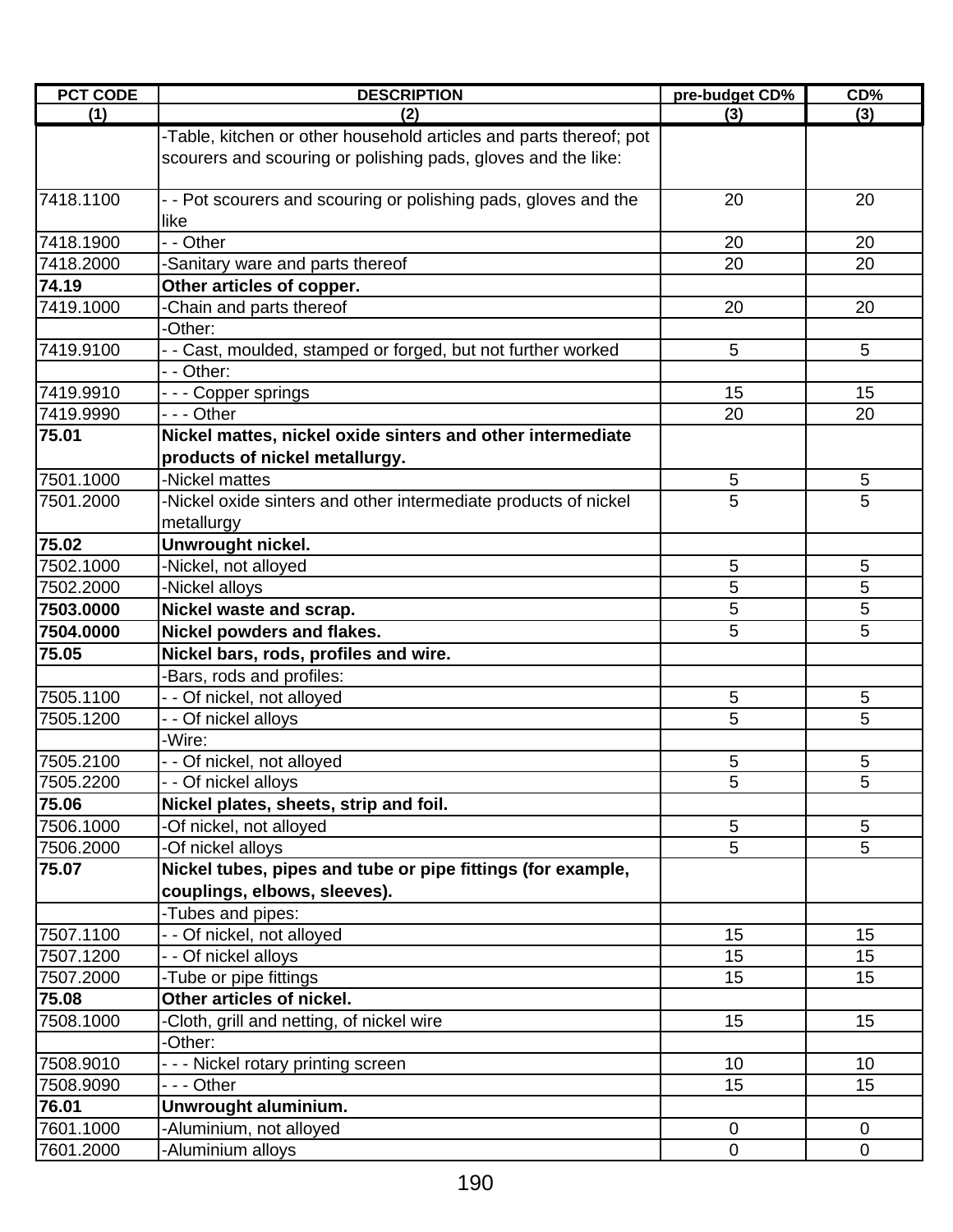| <b>PCT CODE</b> | <b>DESCRIPTION</b>                                            | pre-budget CD% | CD%             |
|-----------------|---------------------------------------------------------------|----------------|-----------------|
| (1)             | (2)                                                           | (3)            | (3)             |
| 76.02           | Aluminium waste or scrap.                                     |                |                 |
| 7602.0010       | --- Of auto parts                                             | 30             | 30              |
| 7602.0090       | - - - Other                                                   | $\mathbf 0$    | $\mathbf 0$     |
| 76.03           | Aluminium powders and flakes.                                 |                |                 |
| 7603.1000       | Powders of non-lameller structure                             | 5              | $\sqrt{5}$      |
| 7603.2000       | -Powders of lamellar structure; flakes                        | 5              | 5               |
| 76.04           | Aluminium bars, rods and profiles.                            |                |                 |
|                 | Of aluminium, not alloyed:                                    |                |                 |
| 7604.1010       | --- Bars and rods                                             | 10             | 10              |
| 7604.1090       | - - - Profiles                                                | 20             | 20              |
|                 | -Of aluminium alloys:                                         |                |                 |
| 7604.2100       | - - Hollow profiles                                           | 20             | 20              |
|                 | - - Other:                                                    |                |                 |
| 7604.2910       | - - - Bars and rods                                           | 10             | 10              |
| 7604.2920       | --- With cladding for noclock brazing                         | 5              | 5               |
| 7604.2990       | - - - Profiles                                                | 20             | 20              |
| 76.05           | Aluminium wire.                                               |                |                 |
|                 | -Of aluminium, not alloyed:                                   |                |                 |
| 7605.1100       | - - Of which the maximum cross- sectional dimension exceeds 7 | 10             | 10              |
|                 | mm                                                            |                |                 |
| 7605.1900       | - - Other                                                     | 20             | 20              |
|                 | -Of aluminium alloys:                                         |                |                 |
| 7605.2100       | - - Of which the maximum cross- sectional dimension exceeds 7 | 10             | 10              |
|                 | mm                                                            |                |                 |
| 7605.2900       | - - Other                                                     | 20             | 20              |
| 76.06           | Aluminium plates, sheets and strip, of a thickness            |                |                 |
|                 | exceeding 0.2 mm.                                             |                |                 |
|                 | -Rectangular (including square):                              |                |                 |
| 7606.1100       | - - Of aluminium, not alloyed                                 | 10             | 10              |
| 7606.1200       | - - Of aluminium alloys                                       | 10             | 10              |
|                 | Other:                                                        |                |                 |
|                 | - - Of aluminium, not alloyed:                                |                |                 |
| 7606.9110       | - - - Aluminum sheet, anodized/polyurethene coated            | 5              | 5               |
| 7606.9190       | --- Other                                                     | 20             | 20              |
|                 | - - Of aluminium alloys:                                      |                |                 |
| 7606.9210       | --- Aluminium sheet, anodized/polyurethene coated             | 5              | 5               |
| 7606.9290       | - - - Other                                                   | 20             | 20              |
| 76.07           | Aluminium foil (whether or not printed or backed with paper,  |                |                 |
|                 | paperboard, plastics or similar backing materials) of a       |                |                 |
|                 | thickness (excluding any backing) not exceeding 0.2 mm.       |                |                 |
|                 |                                                               |                |                 |
|                 | -Not backed:                                                  |                |                 |
| 7607.1100       | - - Rolled but not further worked                             | 20             | 20              |
|                 |                                                               |                |                 |
| 7607.1910       | - - Other:                                                    | $\overline{5}$ | $5\phantom{.0}$ |
|                 | - - - Adhesive tape                                           |                |                 |
| 7607.1920       | - - - Printed aluminium foil                                  | 10             | 15              |
| 7607.1990       | - - - Other:                                                  | 20             | 20              |
| 7607.2000       | -Backed                                                       | 20             | 20              |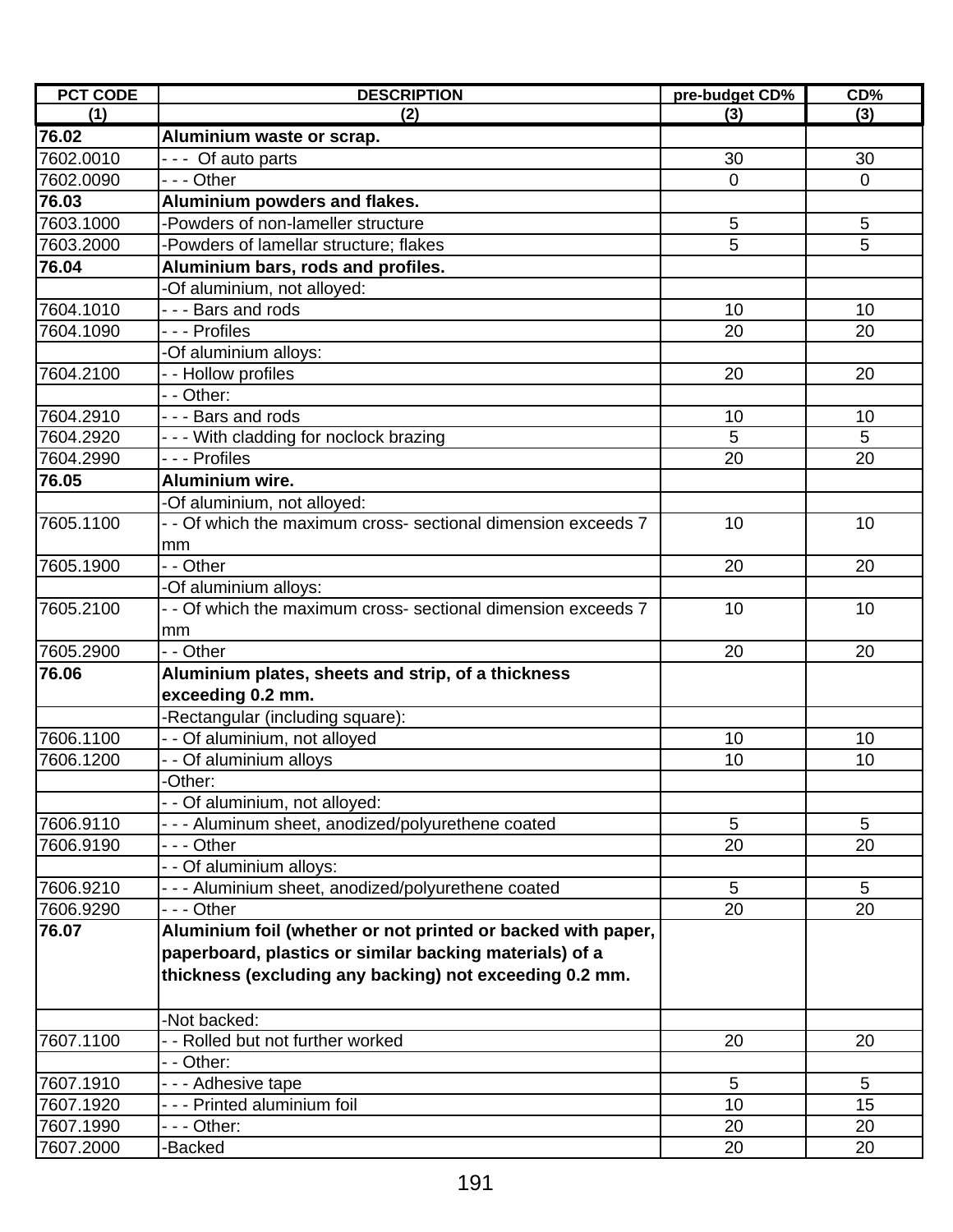| <b>PCT CODE</b> | <b>DESCRIPTION</b>                                                 | pre-budget CD%  | CD% |
|-----------------|--------------------------------------------------------------------|-----------------|-----|
| (1)             | (2)                                                                | (3)             | (3) |
| 76.08           | Aluminium tubes and pipes.                                         |                 |     |
| 7608.1000       | -Of aluminium, not alloyed                                         | 10              | 10  |
| 7608.2000       | -Of aluminium alloys                                               | 10 <sup>1</sup> | 10  |
| 7609.0000       | Aluminium tube or pipe fittings (for example,                      | 20              | 20  |
|                 | couplings, elbows, sleeves).                                       |                 |     |
| 76.10           | Aluminium structures (excluding prefabricated buildings of         |                 |     |
|                 | heading 94.06) and parts of structures (for example, bridges       |                 |     |
|                 | and bridge-sections, towers, lattice masts, roofs, roofing         |                 |     |
|                 | frameworks, doors and windows and their frames and                 |                 |     |
|                 | thresholds for doors, balustrades, pillars and columns);           |                 |     |
|                 | aluminium plates, rods, profiles, tubes and the like,              |                 |     |
|                 | prepared for use in structures.                                    |                 |     |
| 7610.1000       | -Doors, windows and their frames and thresholds for doors          | 20              | 20  |
| 7610.9000       | -Other                                                             | 20              | 20  |
| 7611.0000       | Aluminium reservoirs tanks, vats and similar containers, for       | 20              | 20  |
|                 | any material (other than compressed or liquefied gas), of a        |                 |     |
|                 | capacity exceeding 300 I, whether or not lined or heat-            |                 |     |
|                 | insulated, but not fitted with mechanical or thermal               |                 |     |
|                 | equipment.                                                         |                 |     |
| 76.12           | Aluminium casks, drums, cans, boxes and similar                    |                 |     |
|                 | containers (including rigid or collapsible tubular containers),    |                 |     |
|                 | for any material (other than compressed or liquefied gas), of      |                 |     |
|                 | a capacity not exceeding 300 I, whether or not lined or heat-      |                 |     |
|                 | insulated, but not fitted with mechanical or thermal               |                 |     |
|                 |                                                                    |                 |     |
|                 | equipment.                                                         |                 |     |
| 7612.1000       | -Collapsible tubular containers                                    | 20              | 20  |
|                 | -Other:                                                            |                 |     |
| 7612.9010       | --- Round cans in diameter exceeding 45 mm                         | 10              | 10  |
| 7612.9020       | - - - Oval cans of all sizes                                       | 10 <sup>1</sup> | 10  |
| 7612.9030       | - - - Of a capacity upto 400 ml and bearing brand name and/or      | 10              | 10  |
|                 | logo                                                               |                 |     |
| 7612.9090       | --- Other                                                          | 20              | 20  |
| 76.13           | Aluminium containers for compressed or liquefied gas.              |                 |     |
| 7613.0010       | ---Aerosol cans with valves and covers                             | 10              | 10  |
| 7613.0090       | ---Other                                                           | 20              | 20  |
| 76.14           | Stranded wire, cables, plaited bands and the like, of              |                 |     |
|                 | aluminium, not electrically insulated.                             |                 |     |
| 7614.1000       | -With steel core                                                   | 20              | 20  |
| 7614.9000       | -Other                                                             | 20              | 20  |
| 76.15           | Table, kitchen or other household articles and parts thereof,      |                 |     |
|                 | of aluminium; pot scourers and scouring or polishing pads,         |                 |     |
|                 | gloves and the like, of aluminium; sanitary ware and parts         |                 |     |
|                 | thereof, of aluminium.                                             |                 |     |
|                 | -Table, kitchen or other household articles and parts thereof; pot |                 |     |
|                 | scourers and scouring or polishing pads, gloves and the like:      |                 |     |
|                 |                                                                    |                 |     |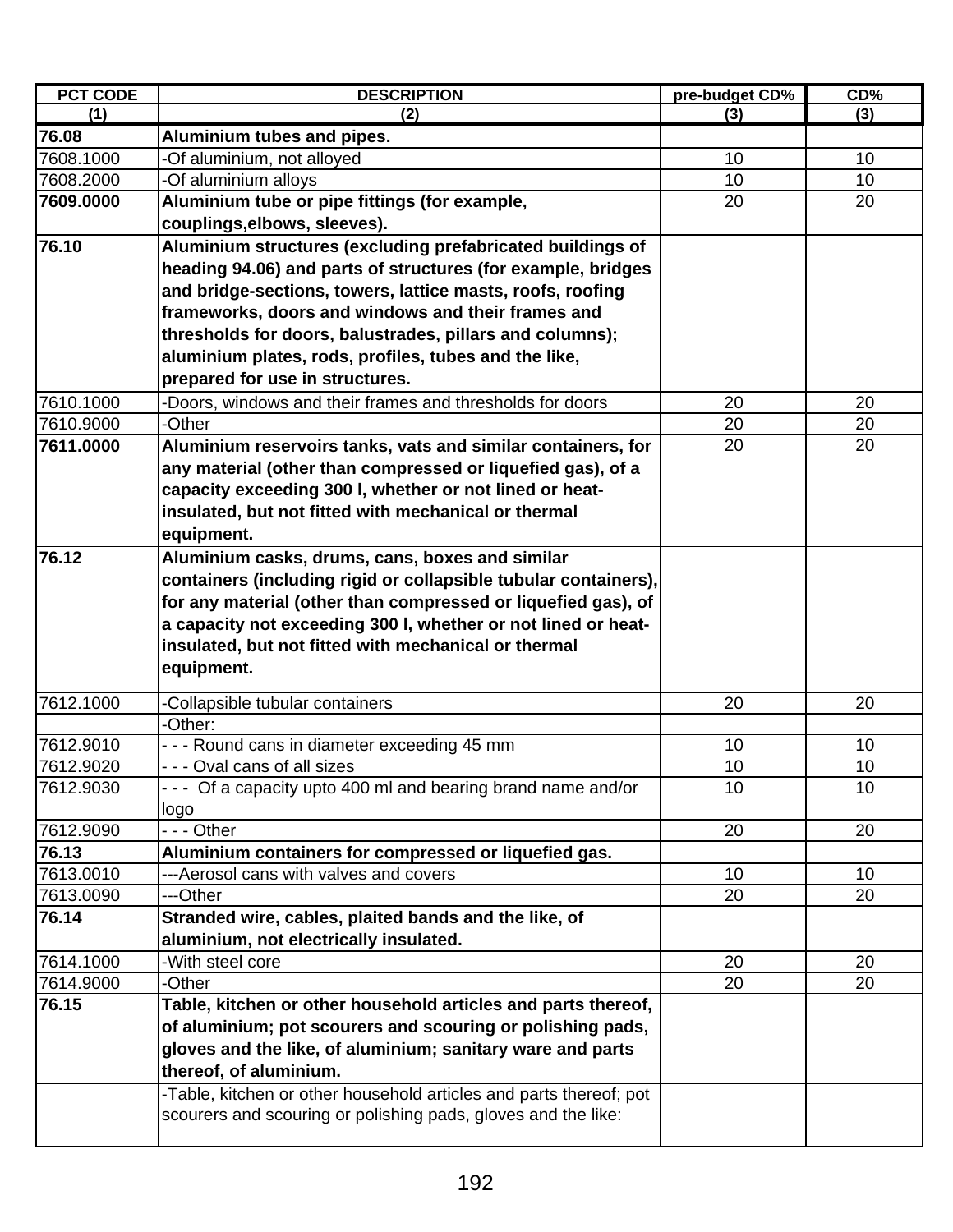| <b>PCT CODE</b> | <b>DESCRIPTION</b>                                                                              | pre-budget CD% | CD%             |
|-----------------|-------------------------------------------------------------------------------------------------|----------------|-----------------|
| (1)             | (2)                                                                                             | (3)            | (3)             |
| 7615.1100       | - - Pot scourers and scouring or polishing pads, gloves and the<br>like                         | 20             | 20              |
| 7615.1900       | - - Other                                                                                       | 20             | 20              |
| 7615.2000       | -Sanitary ware and parts thereof                                                                | 20             | 20              |
| 76.16           | Other articles of aluminium.                                                                    |                |                 |
| 7616.1000       | -Nails, tacks, staples (other than those of heading 83.05),                                     | 20             | 20              |
|                 | screws, bolts, nuts, screw hooks, rivets, cotters, cotter-pins,<br>washers and similar articles |                |                 |
|                 | -Other:                                                                                         |                |                 |
| 7616.9100       | - - Cloth, grill, netting and fencing, of aluminium wire                                        | 20             | 20              |
|                 | - - Other:                                                                                      |                |                 |
| 7616.9910       | - - - Castings and forgings                                                                     | 10             | 10              |
| 7616.9920       | - - - Aluminium slugs                                                                           | 20             | 20              |
| 7616.9930       | - - - Pencil ferrules                                                                           | 10             | 10              |
| 7616.9990       | --- Other                                                                                       | 20             | 20              |
| 78.01           | Unwrought lead.                                                                                 |                |                 |
| 7801.1000       | -Refined lead                                                                                   | 5              | 5               |
|                 | -Other:                                                                                         |                |                 |
| 7801.9100       | - - Containing by weight antimony as the principal other element                                | 5              | 5               |
| 7801.9900       | - - Other                                                                                       | 5              | 5               |
| 7802.0000       | Lead waste and scrap.                                                                           | $\mathbf 0$    | $\overline{0}$  |
| [78.03]         |                                                                                                 |                |                 |
| 78.04           | Lead plates, sheets, strip and foil; lead powders and flakes.                                   |                |                 |
|                 | -Plates, sheets, strip and foil:                                                                |                |                 |
| 7804.1100       | - - Sheets, strip and foil of a thickness (excluding any backing)<br>not exceeding 0.2 mm       | 15             | 15              |
| 7804.1900       | - - Other                                                                                       | 15             | 15              |
| 7804.2000       | -Powders and flakes                                                                             | 15             | 15              |
| [78.05]         |                                                                                                 |                |                 |
| 78.06           | Other articles of lead.                                                                         |                |                 |
| 7806.0010       | - - - Wire                                                                                      | 10             | 10              |
| 7806.0020       | - - - Lead tubes, pipes and tube or pipe fittings (for example,<br>couplings, elbows, sleeves). | 20             | 20              |
| 7806.0090       | --- Other                                                                                       | 20             | 20              |
| 79.01           | Unwrought zinc.                                                                                 |                |                 |
|                 | -Zinc, not alloyed:                                                                             |                |                 |
| 7901.1100       | -- Containing by weight 99.99 % or more of zinc                                                 | 5              | 5               |
| 7901.1200       | - - Containing by weight less than 99.99 % of zinc                                              | 5              | 5               |
| 7901.2000       | -Zinc alloys                                                                                    | 5              | 5               |
| 7902.0000       | Zinc waste and scrap.                                                                           | 5              | 5               |
| 79.03           | Zinc dust, powders and flakes.                                                                  |                |                 |
| 7903.1000       | -Zinc dust                                                                                      | $\overline{5}$ | $5\phantom{.0}$ |
| 7903.9000       | -Other                                                                                          | 10             | 10              |
| 79.04           | Zinc bars, rods, profiles and wire.                                                             |                |                 |
| 7904.0010       | - - - Wire                                                                                      | 10             | 10              |
| 7904.0090       | - - - Other                                                                                     | 10             | 10              |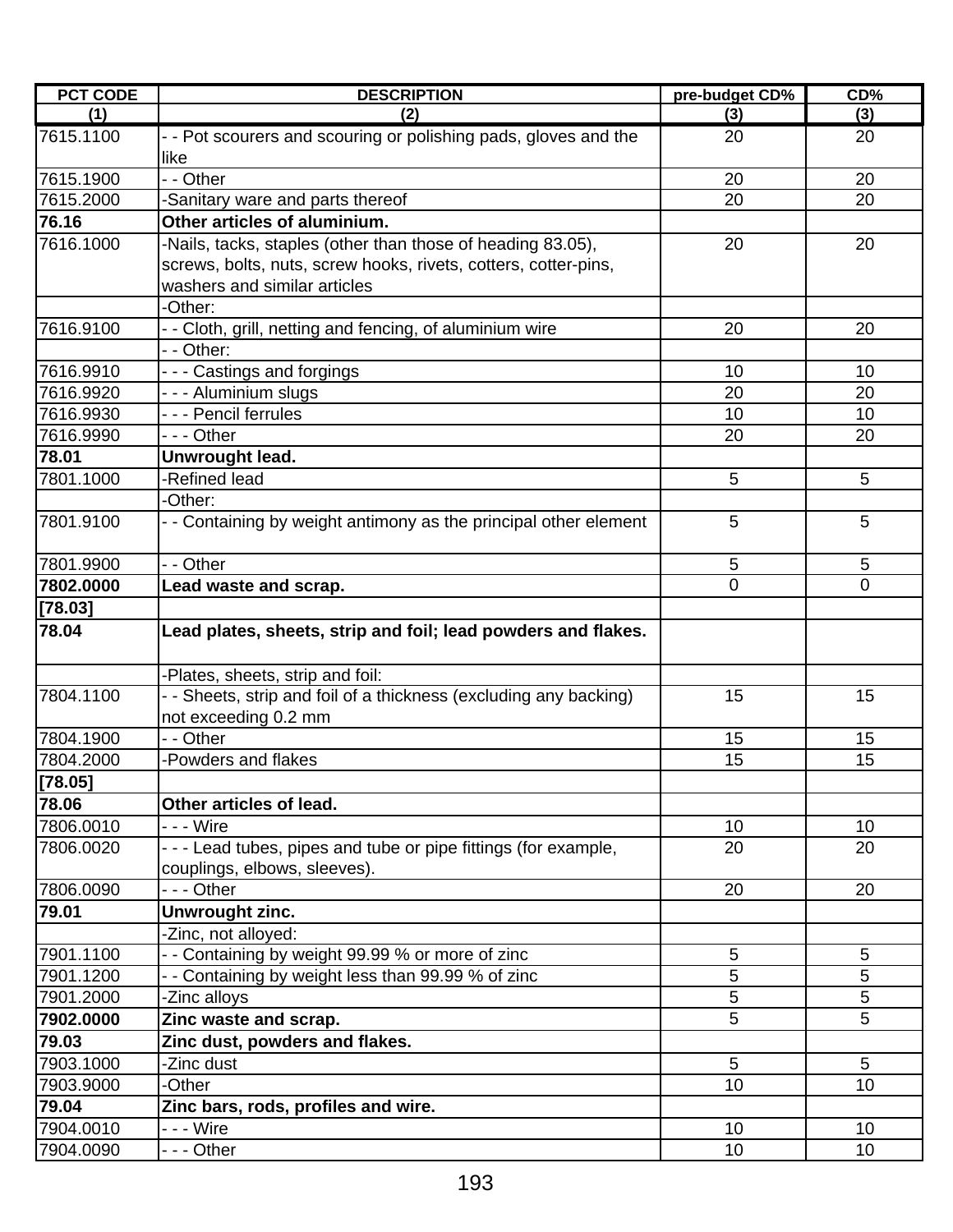| <b>PCT CODE</b> | <b>DESCRIPTION</b>                                                  | pre-budget CD% | CD% |
|-----------------|---------------------------------------------------------------------|----------------|-----|
| (1)             | (2)                                                                 | (3)            | (3) |
| 7905.0000       | Zinc plates, sheets, strip and foil.                                | 10             | 10  |
| [79.06]         |                                                                     |                |     |
| 79.07           | Other articles of zinc.                                             |                |     |
| 7907.0010       | - - - Zinc slugs for dry battery cell containers                    | 5              | 5   |
| 7907.0020       | - - - Anodes                                                        | 5              | 5   |
| 7907.0090       | - - - Other                                                         | 15             | 15  |
| 80.01           | Unwrought tin.                                                      |                |     |
| 8001.1000       | -Tin, not alloyed                                                   | 5              | 5   |
| 8001.2000       | -Tin alloys                                                         | 5              | 5   |
| 8002.0000       | Tin waste and scrap.                                                | 5              | 5   |
| 8003.0000       | Tin bars, rods, profiles and wire                                   | 5              | 5   |
| [80.04]         |                                                                     |                |     |
| [80.05]         |                                                                     |                |     |
| [80.06]         |                                                                     |                |     |
| 80.07           | Other articles of tin.                                              |                |     |
| 8007.0010       | - - - Tin plates, sheets and strip, of a thickness exceeding 0.2    | 10             | 10  |
|                 | mm.                                                                 |                |     |
| 8007.0020       | - - - Tin foil (whether or not printed or backed with paper,        | 10             | 10  |
|                 | paperboard, plastics or similar backing materials), of a thickness  |                |     |
|                 | (excluding any backing) not exceeding 0.2 mm; tin powders and       |                |     |
|                 | flakes.                                                             |                |     |
| 8007.0030       | - - - Tin tubes, pipes and tube or pipe fittings (for example,      | 15             | 15  |
|                 | couplings, elbows, sleeves).                                        |                |     |
| 8007.0090       | - - - Other                                                         | 20             | 20  |
| 81.01           | Tungsten (wolfram) and articles thereof, including waste            |                |     |
|                 | and scrap.                                                          |                |     |
| 8101.1000       | -Powders                                                            | 5              | 5   |
|                 | -Other:                                                             |                |     |
| 8101.9400       | - - Unwrought tungsten, including bars and rods obtained simply     | 5              | 5   |
|                 | by sintering                                                        |                |     |
| 8101.9600       | - - Wire                                                            | 5              | 5   |
| 8101.9700       | Waste and scrap                                                     | 5              | 5   |
|                 | - Other:                                                            |                |     |
| 8101.9910       | - - - Bars and rods, other than those obtained simply by sintering, | 5              | 5   |
|                 | profiles, plates, sheets, strip and foil                            |                |     |
| 8101.9990       | - - - Other                                                         | 5              | 5   |
| 81.02           | Molybdenum and articles thereof, including waste and                |                |     |
|                 | scrap.                                                              |                |     |
| 8102.1000       | -Powders                                                            | 5              | 5   |
|                 | -Other:                                                             |                |     |
| 8102.9400       | - - Unwrought molybdenum, including bars and rods obtained          | 5              | 5   |
|                 | simply by sintering                                                 |                |     |
| 8102.9500       | - - Bars and rods, other than those obtained simply by sintering,   | 5              | 5   |
|                 | profiles, plates, sheets, strip and foil                            |                |     |
| 8102.9600       | - - Wire                                                            | 5              | 5   |
| 8102.9700       | - Waste and scrap                                                   | 5              | 5   |
| 8102.9900       | - Other                                                             | 5              | 5   |
| 81.03           | Tantalum and articles thereof, including waste and scrap.           |                |     |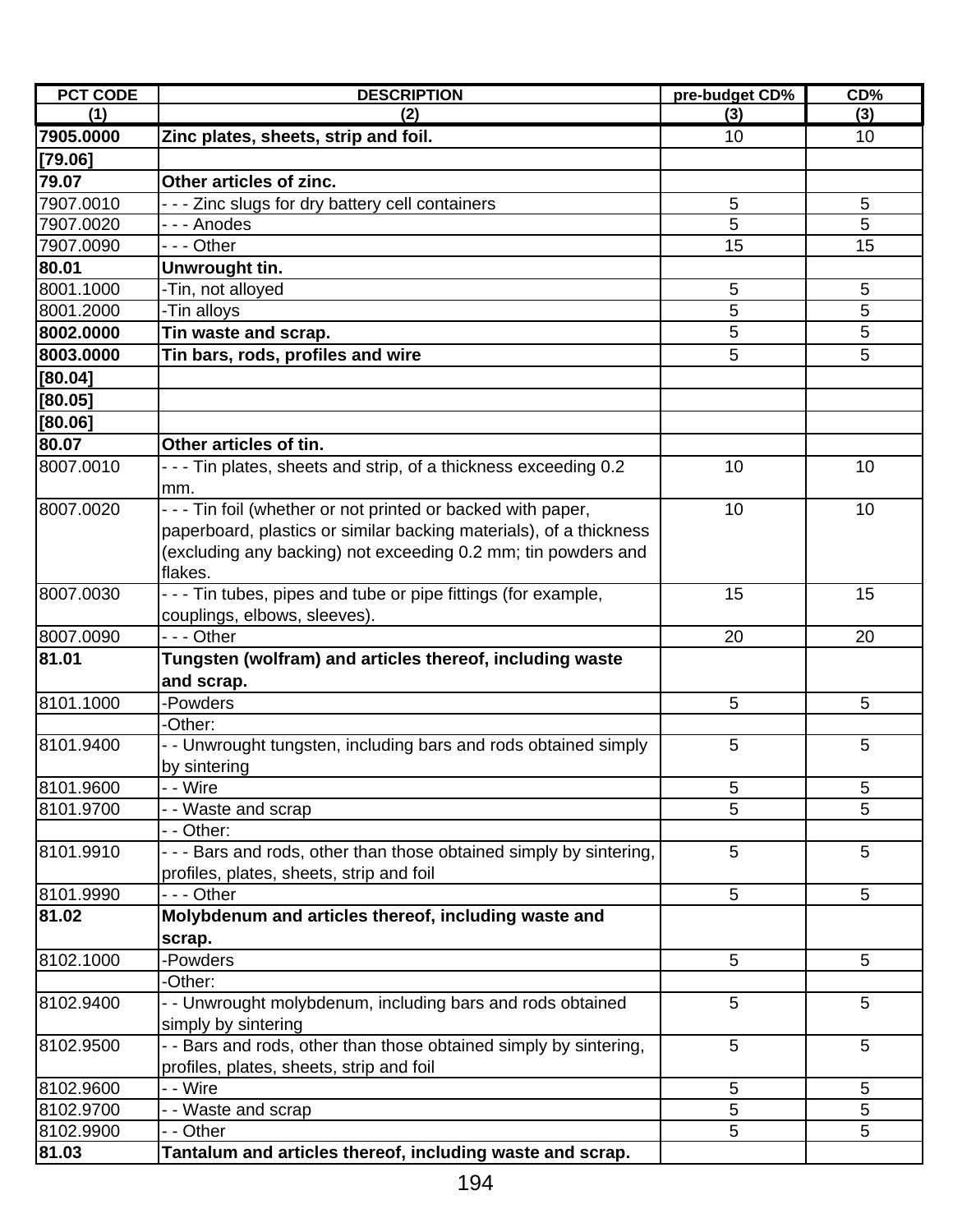| <b>PCT CODE</b> | <b>DESCRIPTION</b>                                                                    | pre-budget CD% | CD% |
|-----------------|---------------------------------------------------------------------------------------|----------------|-----|
| (1)             | (2)                                                                                   | (3)            | (3) |
| 8103.2000       | -Unwrought tantalum, including bars and rods obtained simply by<br>sintering; powders | 5              | 5   |
| 8103.3000       | -Waste and scrap                                                                      | 5              | 5   |
| 8103.9000       | -Other                                                                                | 5              | 5   |
| 81.04           | Magnesium and articles thereof, including waste and scrap.                            |                |     |
|                 | Unwrought magnesium:                                                                  |                |     |
| 8104.1100       | Containing at least 99.8 % by weight of magnesium                                     | 5              | 5   |
| 8104.1900       | - Other                                                                               | 5              | 5   |
| 8104.2000       | -Waste and scrap                                                                      | 5              | 5   |
| 8104.3000       | Raspings, turnings and granules, graded according to size;<br>powders                 | 5              | 5   |
| 8104.9000       | -Other                                                                                | 5              | 5   |
| 81.05           | Cobalt mattes and other intermediate products of cobalt                               |                |     |
|                 | metallurgy; cobalt and articles thereof, including waste and<br>scrap.                |                |     |
| 8105.2000       | -Cobalt mattes and other intermediate products of cobalt                              | 5              | 5   |
|                 | metallurgy; unwrought cobalt; powders                                                 |                |     |
| 8105.3000       | -Waste and scrap                                                                      | 5              | 5   |
| 8105.9000       | -Other                                                                                | 5              | 5   |
| 8106.0000       | Bismuth and articles thereof, including waste and scrap.                              | 5              | 5   |
| 81.07           | Cadmium and articles thereof, including waste and scrap.                              |                |     |
| 8107.2000       | Unwrought cadmium; powders                                                            | 5              | 5   |
| 8107.3000       | Waste and scrap                                                                       | 5              | 5   |
| 8107.9000       | -Other                                                                                | 5              | 5   |
| 81.08           | Titanium and articles thereof, including waste and scrap.                             |                |     |
| 8108.2000       | Unwrought titanium; powders                                                           | 5              | 5   |
| 8108.3000       | Waste and scrap                                                                       | 5              | 5   |
| 8108.9000       | -Other                                                                                | 5              | 5   |
| 81.09           | Zirconium and articles thereof, including waste and scrap.                            |                |     |
| 8109.2000       | Unwrought zirconium; powders                                                          | 5              | 5   |
| 8109.3000       | Waste and scrap                                                                       | 5              | 5   |
| 8109.9000       | <b>Other</b>                                                                          | 5              | 5   |
| 81.10           | Antimony and articles thereof, including waste and scrap.                             |                |     |
| 8110.1000       | Unwrought antimony; powders                                                           | 5              | 5   |
| 8110.2000       | Waste and scrap                                                                       | 5              | 5   |
| 8110.9000       | -Other                                                                                | 5              | 5   |
| 8111.0000       | Manganese and articles thereof, including waste and scrap.                            | 5              | 5   |
| 81.12           | Beryllium, chromium, germanium, vanadium, gallium,                                    |                |     |
|                 | hafnium, indium, niobium (columbium), rhenium and                                     |                |     |
|                 | thallium, and articles of these metals, including waste and                           |                |     |
|                 | scrap.                                                                                |                |     |
|                 | Beryllium:                                                                            |                |     |
| 8112.1200       | -- Unwrought; powders                                                                 | 5              | 5   |
| 8112.1300       | - Waste and scrap                                                                     | 5              | 5   |
| 8112.1900       | - - Other                                                                             | 5              | 5   |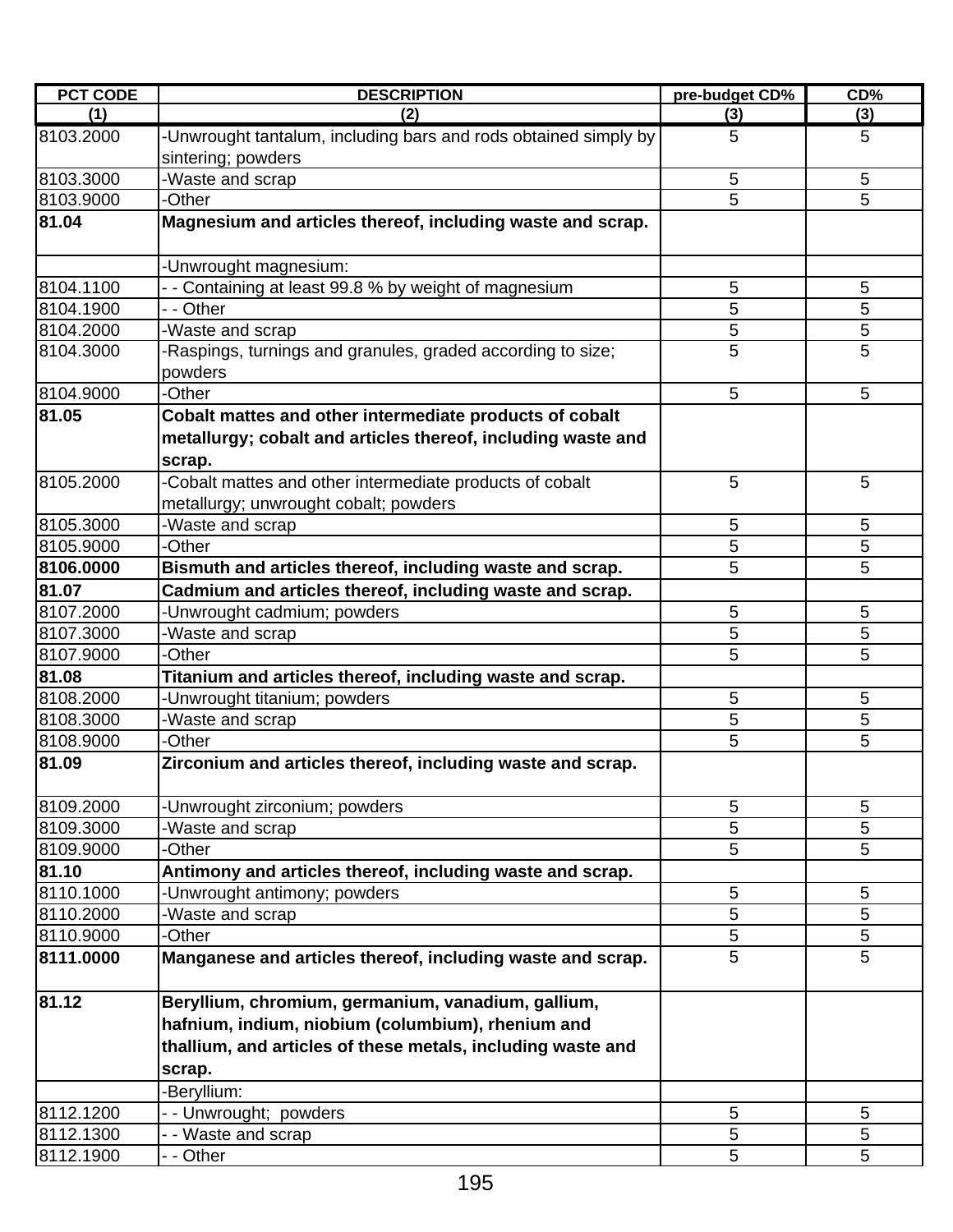| <b>PCT CODE</b> | <b>DESCRIPTION</b>                                                        | pre-budget CD% | CD% |
|-----------------|---------------------------------------------------------------------------|----------------|-----|
| (1)             | (2)                                                                       | (3)            | (3) |
|                 | Chromium:                                                                 |                |     |
| 8112.2100       | - - Unwrought; powders                                                    | 5              | 5   |
| 8112.2200       | - - Waste and scrap                                                       | 5              | 5   |
| 8112.2900       | - - Other                                                                 | 5              | 5   |
|                 | -Thallium:                                                                |                |     |
| 8112.5100       | - - Unwrought; powders                                                    | 5              | 5   |
| 8112.5200       | - - Waste and scrap                                                       | 5              | 5   |
| 8112.5900       | - - Other                                                                 | 5              | 5   |
|                 | -Other:                                                                   |                |     |
| 8112.9200       | - - Unwrought; waste and scrap; powders                                   | 5              | 5   |
| 8112.9900       | - - Other                                                                 | 5              | 5   |
| 8113.0000       | Cermets and articles thereof, including waste and scrap.                  | 5              | 5   |
| 82.01           | Hand tools, the following: spades, shovels, mattocks, picks,              |                |     |
|                 | hoes, forks and rakes; axes, bill hooks and similar hewing                |                |     |
|                 | tools; secateurs and pruners of any kind; scythes, sickles,               |                |     |
|                 | hay knives, hedge shears, timber wedges and other tools of                |                |     |
|                 | a kind used in agriculture, horticulture or forestry.                     |                |     |
|                 |                                                                           |                |     |
| 8201.1000       | Spades and shovels                                                        | 15             | 15  |
| 8201.2000       | -Forks                                                                    | 15             | 15  |
| 8201.3000       | Mattocks, picks, hoes and rakes                                           | 15             | 15  |
| 8201.4000       | -Axes, bill hooks and similar hewing tools                                | 15             | 15  |
| 8201.5000       | -Secateurs and similar one-handed pruners and shears                      | 15             | 15  |
|                 |                                                                           |                |     |
| 8201.6000       | (including poultry shears)                                                | 15             | 15  |
|                 | Hedge shears, two-handed pruning shears and similar two-<br>handed shears |                |     |
| 8201.9000       |                                                                           | 15             | 15  |
|                 | Other hand tools of a kind used in agriculture, horticulture or           |                |     |
|                 | forestry                                                                  |                |     |
| 82.02           | Hand saws; blades for saws of all kinds (including slitting,              |                |     |
|                 | slotting or toothless saw blades).                                        |                |     |
| 8202.1000       | -Hand saws                                                                | 10             | 10  |
| 8202.2000       | Band saw blades                                                           | 5              | 5   |
|                 | Circular saw blades (including slitting or slotting saw blades):          |                |     |
| 8202.3100       | - With working part of steel                                              | 5              | 5   |
| 8202.3900       | - - Other, including parts                                                | 5              | 5   |
| 8202.4000       | -Chain saw blades                                                         | 10             | 10  |
|                 | -Other saw blades:                                                        |                |     |
| 8202.9100       | - Straight saw blades, for working metal                                  | 10             | 10  |
|                 | - - Other:                                                                |                |     |
| 8202.9910       | - - - Ginsaw blades                                                       | 10             | 10  |
| 8202.9990       | - - - Other                                                               | 10             | 10  |
| 82.03           | Files, rasps, pliers (including cutting pliers), pincers,                 |                |     |
|                 | tweezers, metal cutting shears, pipe-cutters, bolt croppers,              |                |     |
|                 | perforating punches and similar hand tools.                               |                |     |
| 8203.1000       | -Files, rasps and similar tools                                           | 10             | 10  |
| 8203.2000       | -Pliers (including cutting pliers), pincers, tweezers and similar         | 10             | 10  |
|                 | tools                                                                     |                |     |
| 8203.3000       | -Metal cutting shears and similar tools                                   | 10             | 10  |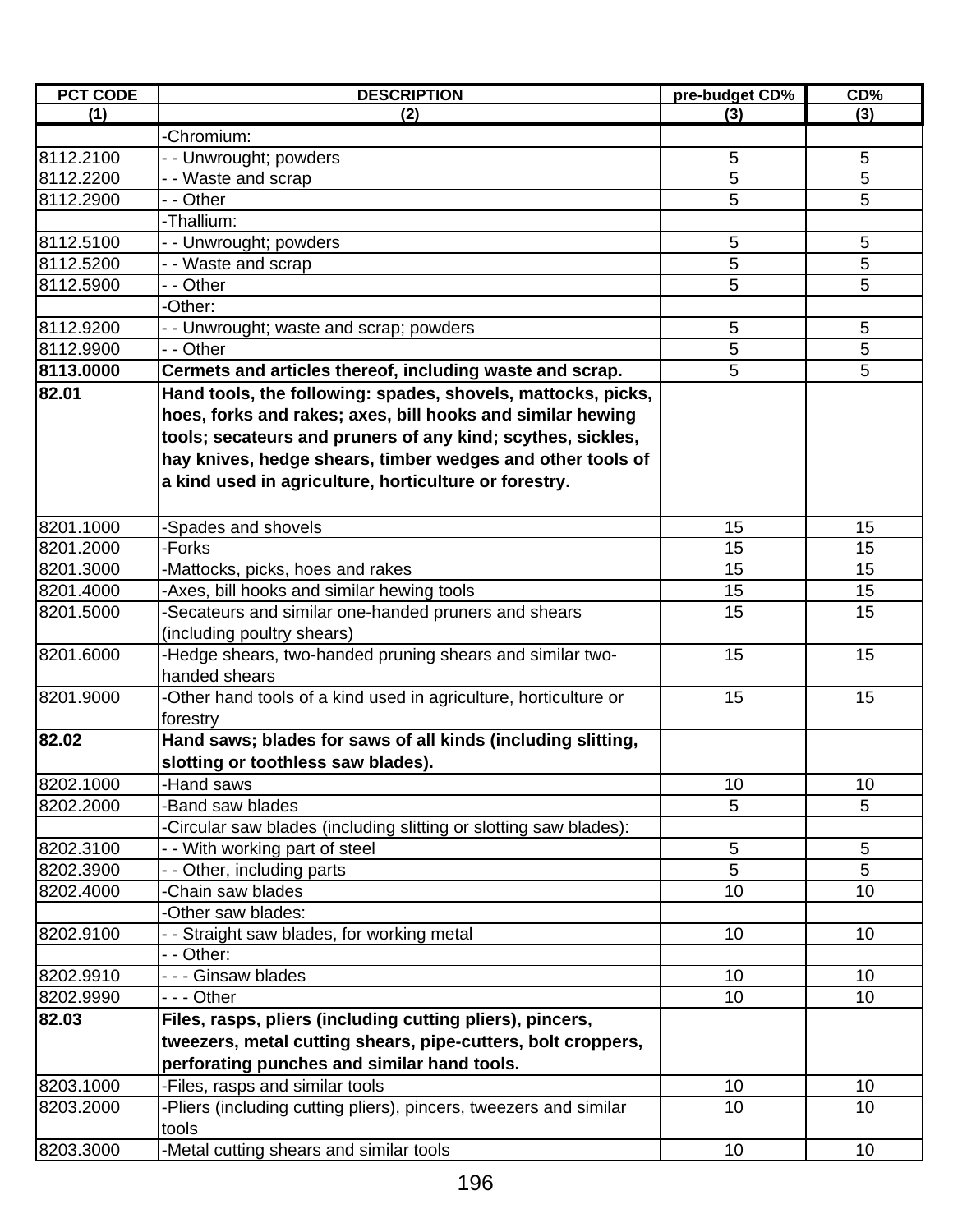| <b>PCT CODE</b> | <b>DESCRIPTION</b>                                                                                                                                                    | pre-budget CD% | CD% |
|-----------------|-----------------------------------------------------------------------------------------------------------------------------------------------------------------------|----------------|-----|
| (1)             | (2)                                                                                                                                                                   | (3)            | (3) |
| 8203.4000       | -Pipe-cutters, bolt croppers, perforating punches and similar tools                                                                                                   | 10             | 10  |
| 82.04           | Hand-operated spanners and wrenches (including torque<br>meter wrenches but not including tap wrenches);<br>interchangeable spanner sockets, with or without handles. |                |     |
|                 | -Hand-operated spanners and wrenches:                                                                                                                                 |                |     |
| 8204.1100       | - - Non-adjustable                                                                                                                                                    | 5              | 5   |
| 8204.1200       | - - Adjustable                                                                                                                                                        | $\overline{5}$ | 5   |
| 8204.2000       | -Interchangeable spanner sockets, with or without handles                                                                                                             | 5              | 5   |
| 82.05           | Hand tools (including glaziers' diamonds), not elsewhere                                                                                                              |                |     |
|                 | specified or included; blow lamps; vices, clamps and the                                                                                                              |                |     |
|                 | like, other than accessories for and parts of, machine-tools;                                                                                                         |                |     |
|                 | anvils; portable forges; hand- or pedal- operated grinding                                                                                                            |                |     |
|                 | wheels with frameworks.                                                                                                                                               |                |     |
| 8205.1000       | -Drilling, threading or tapping tools                                                                                                                                 | 5              | 5   |
| 8205.2000       | -Hammers and sledge hammers                                                                                                                                           | 10             | 10  |
| 8205.3000       | -Planes, chisels, guages and similar cutting tools for working                                                                                                        | 10             | 10  |
|                 | wood                                                                                                                                                                  |                |     |
| 8205.4000       | -Screwdrivers                                                                                                                                                         | 10             | 10  |
|                 | -Other hand tools (including glaziers' diamonds):                                                                                                                     |                |     |
| 8205.5100       | - - Household tools                                                                                                                                                   | 10             | 10  |
| 8205.5900       | - - Other                                                                                                                                                             | 10             | 10  |
| 8205.6000       | -Blow lamps                                                                                                                                                           | 10             | 10  |
| 8205.7000       | -Vices, clamps and the like                                                                                                                                           | 10             | 10  |
| 8205.8000       | -Anvils; portable forges; hand- or pedal-operated grinding wheels<br>with frameworks                                                                                  | 10             | 10  |
| 8205.9000       | -Sets of articles of two or more of the foregoing subheadings                                                                                                         | 10             | 10  |
| 82.06           | Tools of two or more of the headings 82.02 to 82.05, put up                                                                                                           |                |     |
|                 | in sets for retail sale.                                                                                                                                              |                |     |
| 8206.0010       | --- For motor cars of heading 8703 and vehicles of sub-                                                                                                               | 35             | 35  |
|                 | headings 8703.2113, 8703.2115, 8703.2193,                                                                                                                             |                |     |
|                 | 8703.3223,8703.3225 8704.2190 and 8704.3190                                                                                                                           |                |     |
| 8206.0020       | --- For vehicles of sub-headings 8701.2020, 8701.2090,                                                                                                                | 35             | 35  |
|                 | 8701.9020, 8701.9040, 8701.9060 8702.1090, 8702.9090,                                                                                                                 |                |     |
|                 | 8704.2219, 8704.2299 and 8704.2390                                                                                                                                    |                |     |
| 8206.0030       | Other for motor cars and vehicles                                                                                                                                     | 35             | 35  |
| 8206.0090       | --- Other                                                                                                                                                             | 10             | 10  |
| 82.07           | Interchangeable tools for hand tools, whether or not power-                                                                                                           |                |     |
|                 | operated, or for machine-tools (for example, for pressing,                                                                                                            |                |     |
|                 | stamping, punching, tapping, threading, drilling, boring,                                                                                                             |                |     |
|                 | broaching, milling, turning or screw driving), including dies                                                                                                         |                |     |
|                 | for drawing or extruding metal, and rock drilling or earth                                                                                                            |                |     |
|                 | boring tools.                                                                                                                                                         |                |     |
|                 | -Rock drilling or earth boring tools:                                                                                                                                 |                |     |
| 8207.1300       | - With working part of cermets                                                                                                                                        | 5              | 5   |
| 8207.1900       | - - Other, including parts                                                                                                                                            | 5              | 5   |
| 8207.2000       | -Dies for drawing or extruding metal                                                                                                                                  | 5              | 5   |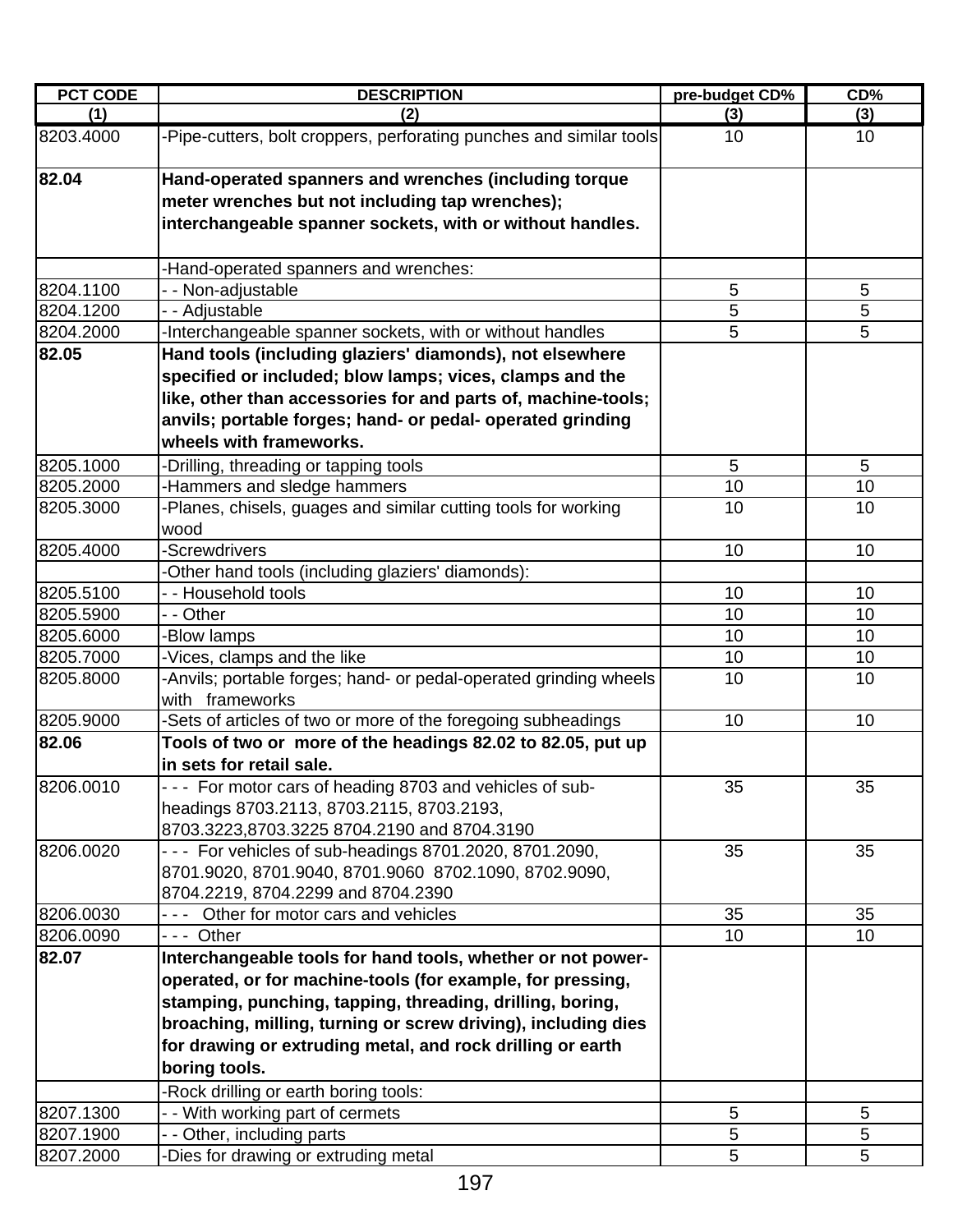| <b>PCT CODE</b> | <b>DESCRIPTION</b>                                              | pre-budget CD% | CD% |
|-----------------|-----------------------------------------------------------------|----------------|-----|
| (1)             | (2)                                                             | (3)            | (3) |
| 8207.3000       | -Tools for pressing, stamping or punching                       | 5              | 5   |
| 8207.4000       | -Tools for trapping or threading                                | 5              | 5   |
|                 | -Tools for drilling, other than for rock drilling:              |                |     |
| 8207.5010       | - - - Drills other than parallel or straight shank twist drills | 5              | 5   |
| 8207.5090       | --- Other                                                       | 5              | 5   |
| 8207.6000       | -Tools for boring or broaching                                  | 5              | 5   |
| 8207.7000       | -Tools for milling                                              | 5              | 5   |
| 8207.8000       | -Tools for turning                                              | 5              | 5   |
| 8207.9000       | Other interchangeable tools                                     | 5              | 5   |
| 82.08           | Knives and cutting blades, for machines or for mechanical       |                |     |
|                 | appliances.                                                     |                |     |
| 8208.1000       | -For metal working                                              | 5              | 5   |
| 8208.2000       | -For wood working                                               | 5              | 5   |
| 8208.3000       | -For kitchen appliances or for machines used by the food        | 10             | 10  |
|                 | industry                                                        |                |     |
| 8208.4000       | -For agricultural, horticultural or forestry machines           | 5              | 5   |
|                 | -Other:                                                         |                |     |
| 8208.9010       | - - - Knives and cutting blades for paper and paper board       | 5              | 5   |
| 8208.9020       | - - - Die steel                                                 | 20             | 20  |
| 8208.9090       | - - - Other                                                     | 20             | 20  |
| 8209.0000       | Plates, sticks, tips and the like for tools, unmounted, of      | 5              | 5   |
|                 | cermets.                                                        |                |     |
| 8210.0000       | Hand-operated mechanical appliances, weighing 10 kg or          | 10             | 10  |
|                 | less, used in the preparation, conditioning or serving of food  |                |     |
|                 | or drink.                                                       |                |     |
| 82.11           | Knives with cutting blades, serrated or not (including          |                |     |
|                 | pruning knives), other than knives of heading 82.08, and        |                |     |
|                 | blades therefor.                                                |                |     |
| 8211.1000       | -Sets of assorted articles                                      | 25             | 25  |
|                 | -Other:                                                         |                |     |
| 8211.9100       | - - Table knives having fixed blades                            | 25             | 25  |
| 8211.9200       | - - Other knives having fixed blades                            | 25             | 25  |
| 8211.9300       | - - Knives having other than fixed blades                       | 25             | 25  |
| 8211.9400       | - - Blades                                                      | 25             | 25  |
| 8211.9500       | - - Handles of base metal                                       | 25             | 25  |
| 82.12           | Razors and razor blades (including razor blade blanks in        |                |     |
|                 | strips).                                                        |                |     |
| 8212.1000       | -Razors                                                         | 25             | 25  |
| 8212.2000       | Safety razor blades, including razor blade blanks in strips     | 25             | 25  |
| 8212.9000       | Other parts                                                     | 25             | 25  |
| 8213.0000       | Scissors, tailors' shears and similar shears, and blades        | 25             | 25  |
|                 | therefor.                                                       |                |     |
| 82.14           | Other articles of cutlery (for example, hair clippers,          |                |     |
|                 | butchers' or kitchen cleavers, choppers and mincing knives,     |                |     |
|                 | paper knives); manicure or pedicure sets and instruments        |                |     |
|                 | (including nail files).                                         |                |     |
|                 |                                                                 |                |     |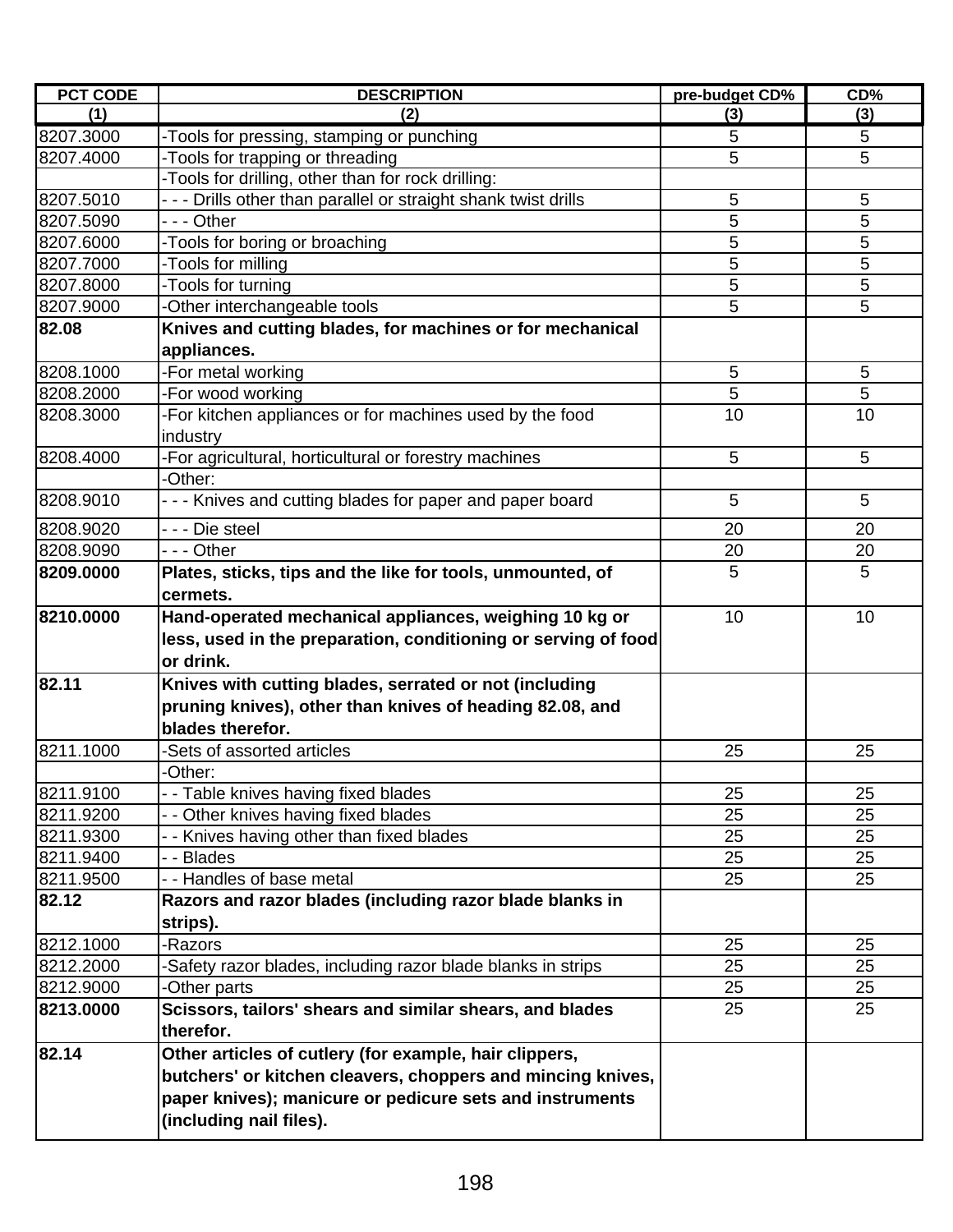| <b>PCT CODE</b> | <b>DESCRIPTION</b>                                                                       | pre-budget CD% | CD% |
|-----------------|------------------------------------------------------------------------------------------|----------------|-----|
| (1)             | (2)                                                                                      | (3)            | (3) |
| 8214.1000       | -Paper knives, letter openers, erasing knives, pencil sharpeners<br>and blades therefor  | 20             | 20  |
| 8214.2000       | -Manicure or pedicure sets and instruments (including nail files)                        | 20             | 20  |
| 8214.9000       | -Other                                                                                   | 20             | 20  |
| 82.15           | Spoons, forks, ladles, skimmers, cake-servers, fish-knives,                              |                |     |
|                 | butcher-knives, sugar tongs and similar kitchen or<br>tableware.                         |                |     |
| 8215.1000       | -Sets of assorted articles containing at least one article plated<br>with precious metal | 25             | 25  |
| 8215.2000       | -Other sets of assorted articles                                                         | 25             | 25  |
|                 | -Other:                                                                                  |                |     |
| 8215.9100       | - - Plated with precious metal                                                           | 25             | 25  |
|                 | - - Other:                                                                               |                |     |
| 8215.9910       | --- Spoons                                                                               | 25             | 25  |
| 8215.9920       | - - - Forks                                                                              | 25             | 25  |
| 8215.9990       | --- Other                                                                                | 25             | 25  |
| 83.01           | Padlocks and locks (key, combination or electrically                                     |                |     |
|                 | operated), of base metal; clasps and frames with clasps,                                 |                |     |
|                 | incorporating locks, of base metal; keys for any of the                                  |                |     |
|                 | foregoing articles, of base metal.                                                       |                |     |
| 8301.1000       | -Padlocks                                                                                | 5              | 5   |
|                 | -Locks of a kind used for motor vehicles:                                                |                |     |
| 8301.2010       | --- Door locks for vehicles of sub - heading 8704.3190; Locks,                           | 35             | 35  |
|                 | meant for vehicles of heading 87.11                                                      |                |     |
| 8301.2090       | --- Other                                                                                | 35             | 35  |
| 8301.3000       | -Locks of a kind used for furniture                                                      | 25             | 25  |
| 8301.4000       | -Other locks                                                                             | 25             | 25  |
| 8301.5000       | -Clasps and frames with clasps, incorporating locks                                      | 20             | 20  |
| 8301.6000       | -Parts                                                                                   | 25             | 25  |
| 8301.7000       | -Keys presented separately                                                               | 25             | 25  |
| 83.02           | Base metal mountings, fittings and similar articles suitable                             |                |     |
|                 | for furniture, doors, staircases, windows, blinds,                                       |                |     |
|                 | coachwork, saddlery, trunks, chests, caskets or the like;                                |                |     |
|                 | base metal hat-racks, hat-pegs, brackets and similar                                     |                |     |
|                 | fixtures; castors with mountings of base metal; automatic                                |                |     |
|                 | door closers of base metal.                                                              |                |     |
|                 |                                                                                          |                |     |
|                 | -Hinges:                                                                                 |                |     |
| 8302.1010       | --- (1) Of a kind used in vehicles for doors, luggage                                    | 35             | 35  |
|                 | compartment lid, seats and bonnet for motor cars of heading                              |                |     |
|                 | 87.03 and vehicles of sub-headings 8703.2113 (except die                                 |                |     |
|                 | casting type, sliding door hinges and quarter window hinges)                             |                |     |
|                 | (2) Of a kind used in vehicles for doors and seats for vehicles of                       |                |     |
|                 | sub-headings 8703.2193, 8703.3223.                                                       |                |     |
|                 | (3) Of a kind used in vehicles for rear deck for vehicles of sub-                        |                |     |
|                 | heading 8704.2190.                                                                       |                |     |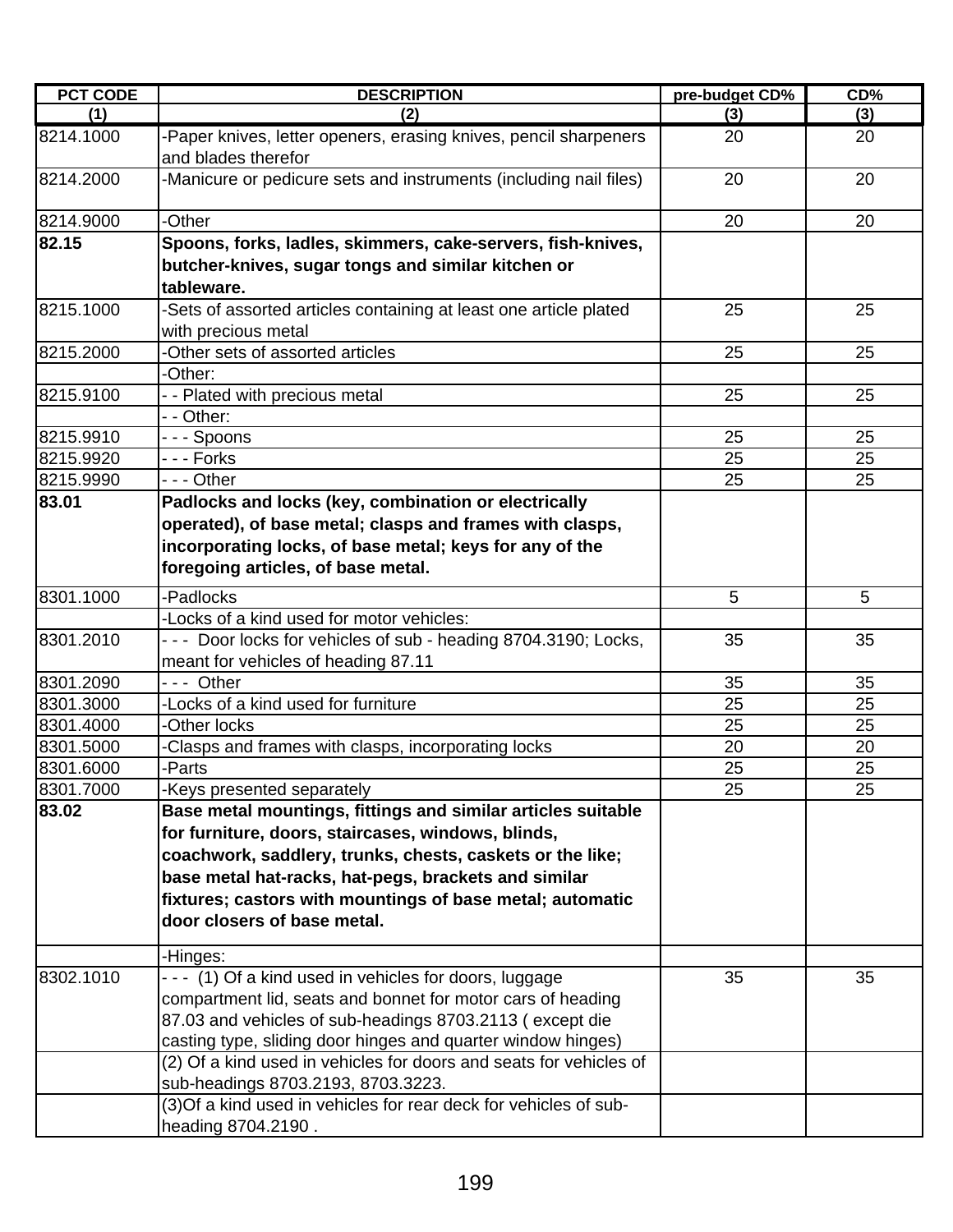| <b>PCT CODE</b><br>(1) | <b>DESCRIPTION</b><br>(2)                                                                                 | pre-budget CD%<br>(3) | CD%<br>(3) |
|------------------------|-----------------------------------------------------------------------------------------------------------|-----------------------|------------|
|                        | (4) Of a kind used for doors and rear deck for vehicles of sub -                                          |                       |            |
|                        | heading 8704.3190                                                                                         |                       |            |
| 8302.1020              | --- Of a kind used in doors of vehicles of heading 8704.2299                                              | 35                    | 35         |
| 8302.1030              | --- Other for motor cars and vehicles                                                                     | 35                    | 35         |
| 8302.1090              | --- Other                                                                                                 | 25                    | 25         |
| 8302.2000              | -Castors                                                                                                  | 10                    | 10         |
|                        | -Other mountings, fittings and similar articles suitable for motor                                        |                       |            |
|                        | vehicles:                                                                                                 |                       |            |
| 8302.3010              | - - - (1) Latch assembly for hood/doors (mannual type) of a kind                                          | 35                    | 35         |
|                        | used in vehicles for doors, luggage compartment lid and bonnet,                                           |                       |            |
|                        | for motor cars of heading 8703 (not exceeding 1200cc) and                                                 |                       |            |
|                        | vehicles of sub-heading 8703.2113(except back door latches),                                              |                       |            |
|                        | 8704.2190 and 8704.3190                                                                                   |                       |            |
|                        | (2) Grip bars/assistants, grab rails and parts thereof for motor                                          |                       |            |
|                        | cars of heading 8703 and vehicles of sub-headings 8703.2113,                                              |                       |            |
|                        | 8703.2193 (except foamed type), 8703.3223, 8704.2190 and                                                  |                       |            |
|                        | 8704.3190                                                                                                 |                       |            |
|                        | (3) Strikers for latches for motor cars of heading 8703 and                                               |                       |            |
|                        | vehicles of sub-heading 8703.3223 and 8704.2190<br>(4) Window opening mechanism, rack and pinion type for |                       |            |
|                        | vehicles of heading 87.03 and of sub-headings 8703.2113,                                                  |                       |            |
|                        | 8703.2193, 8704.2190, 8704.2219 and 8704.3190                                                             |                       |            |
|                        | (5) Tail board fittings for vehicles of heading 87.11                                                     |                       |            |
| 8302.3090              | --- Other                                                                                                 | 35                    | 35         |
|                        | -Other mountings, fittings and similar articles:                                                          |                       |            |
| 8302.4100              | - - Suitable for buildings                                                                                | 25                    | 25         |
| 8302.4200              | - - Other, suitable for furniture                                                                         | 25                    | 25         |
| 8302.4900              | - - Other                                                                                                 | 25                    | 25         |
| 8302.5000              | -Hat-racks, hat-pegs, brackets and similar fixtures                                                       | 25                    | 25         |
| 8302.6000              | -Automatic door closers                                                                                   | 25                    | 25         |
| 8303.0000              | Armoured or reinforced safes, strong-boxes and doors and                                                  | 25                    | 25         |
|                        | safe deposit lockers for strong-rooms, cash or deed boxes                                                 |                       |            |
|                        | and the like, of base metal.                                                                              |                       |            |
| 8304.0000              | Filing cabinets, card-index cabinets, paper trays, paper                                                  | 25                    | 25         |
|                        | rests, pen trays, office-stamp stands and similar office or                                               |                       |            |
|                        | desk equipment, of base metal, other than office furniture of                                             |                       |            |
|                        | heading 94.03.                                                                                            |                       |            |
| 83.05                  | Fittings for loose-leaf binders or files, letter clips, letter                                            |                       |            |
|                        | corners, paper clips, indexing tags and similar office                                                    |                       |            |
|                        | articles, of base metal; staples in strips (for example, for                                              |                       |            |
|                        | offices, upholstery, packaging), of base metal.                                                           |                       |            |
| 8305.1000              | -Fittings for loose-leaf binders or files                                                                 | 25                    | 25         |
| 8305.2000              | -Staples in strips                                                                                        | 25                    | 25         |
| 8305.9000              | -Other, including parts                                                                                   | 25                    | 25         |
| 83.06                  | Bells, gongs and the like, non-electric, of base metal;                                                   |                       |            |
|                        | statuettes and other ornaments, of base metal; photograph,                                                |                       |            |
|                        | picture or similar frames, of base metal; mirrors of base                                                 |                       |            |
|                        | metal.                                                                                                    |                       |            |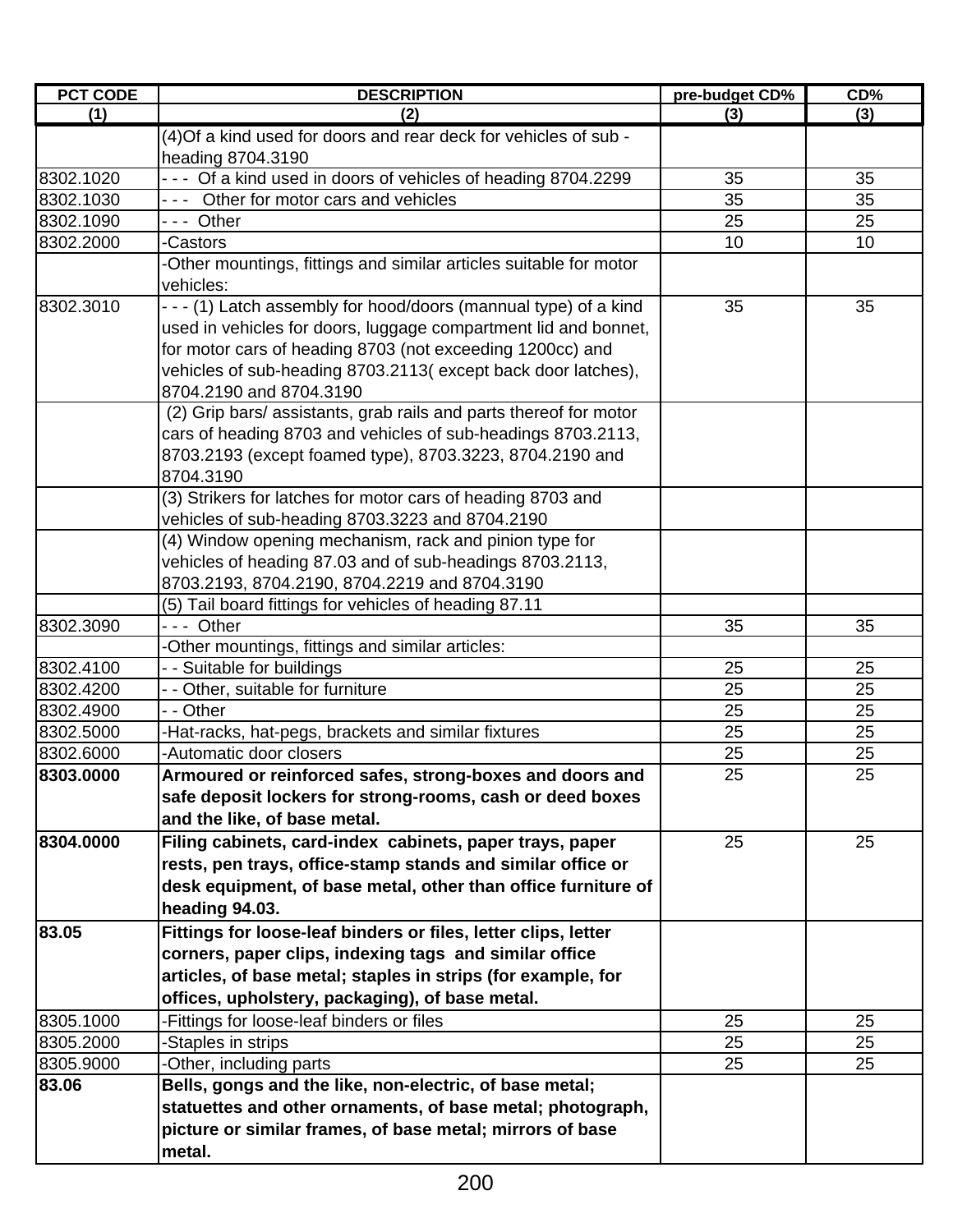| <b>PCT CODE</b> | <b>DESCRIPTION</b>                                             | pre-budget CD% | CD%      |
|-----------------|----------------------------------------------------------------|----------------|----------|
| (1)             | (2)                                                            | (3)            | (3)      |
| 8306.1000       | -Bells, gongs and the like                                     | 25             | 25       |
|                 | -Statuettes and other ornaments:                               |                |          |
| 8306.2100       | - - Plated with precious metal                                 | 25             | 25       |
| 8306.2900       | - - Other                                                      | 25             | 25       |
| 8306.3000       | -Photograph, picture or similar frames; mirrors                | 25             | 25       |
| 83.07           | Flexible tubing of base metal, with or without fittings.       |                |          |
| 8307.1000       | -Of iron or steel                                              | 25             | 25       |
| 8307.9000       | -Of other base metal                                           | 25             | 25       |
| 83.08           | Clasps, frames with clasps, buckles, buckle-clasps, hooks,     |                |          |
|                 | eyes, eyelets and the like, of base metal, of a kind used for  |                |          |
|                 | clothing, footwear, awnings, handbags, travel goods or         |                |          |
|                 | other made up articles; tubular or bifurcated rivets, of base  |                |          |
|                 | metal; beads and spangles, of base metal.                      |                |          |
|                 | -Hooks, eyes and eyelets:                                      |                |          |
| 8308.1010       | - - - Hooks                                                    | 10             | 10       |
| 8308.1020       | - - - Eyes and elyelets                                        | 5              | 5        |
| 8308.2000       | -Tubular or bifurcated rivets                                  | 20             | 20       |
|                 | -Other, including parts:                                       |                |          |
| 8308.9010       | --- Clasps                                                     | 20             | 20       |
| 8308.9020       | - - - Buckle                                                   | 20             | 20       |
| 8308.9030       | --- Frames of hand bags and purses                             | 20             | 20       |
| 8308.9090       | $- -$ Other                                                    | 20             | 20       |
| 83.09           | Stoppers, caps and lids (including crown corks, screw caps     |                |          |
|                 | and pouring stoppers), capsules for bottles, threaded          |                |          |
|                 | bungs, bung covers, seals and other packing accessories, of    |                |          |
|                 | base metal.                                                    |                |          |
|                 |                                                                |                |          |
| 8309.1000       | -Crown corks<br>-Other                                         | 25             | 25<br>25 |
| 8309.9000       |                                                                | 25             |          |
| 83.10           | Sign-plates, name-plates, address-plates and similar plates,   |                |          |
|                 | numbers, letters and other symbols, of base metal,             |                |          |
|                 | excluding those of heading 94.05.                              |                |          |
| 8310.0010       | - - - Number plate assembly and parts thereof for agricultural | 35             | 35       |
|                 | tractors of sub-heading 8701.9020                              |                |          |
| 8310.0020       | - - - Number plates assembly and parts thereof for vehicles of | 35             | 35       |
|                 | heading 87.11                                                  |                |          |
| 8310.0030       | - - - Number plates assembly and parts thereof for other motor | 35             | 35       |
|                 | cars and vehicles                                              |                |          |
| 8310.0090       | - - - Other                                                    | 25             | 25       |
| 83.11           | Wire, rods, tubes, plates, electrodes and similar products, of |                |          |
|                 | base metal or of metal carbides, coated or cored with flux     |                |          |
|                 | material, of a kind used for soldering, brazing, welding or    |                |          |
|                 | deposition of metal or of metal carbides; wire and rods, of    |                |          |
|                 | agglomerated base metal powder, used for metal spraying.       |                |          |
|                 |                                                                |                |          |
|                 |                                                                |                |          |
| 8311.1000       | -Coated electrodes of base metal, for electric arc-welding     | 25             | 25       |
| 8311.2000       | -Cored wired of base metal, for electric arc-welding           | 15             | 15       |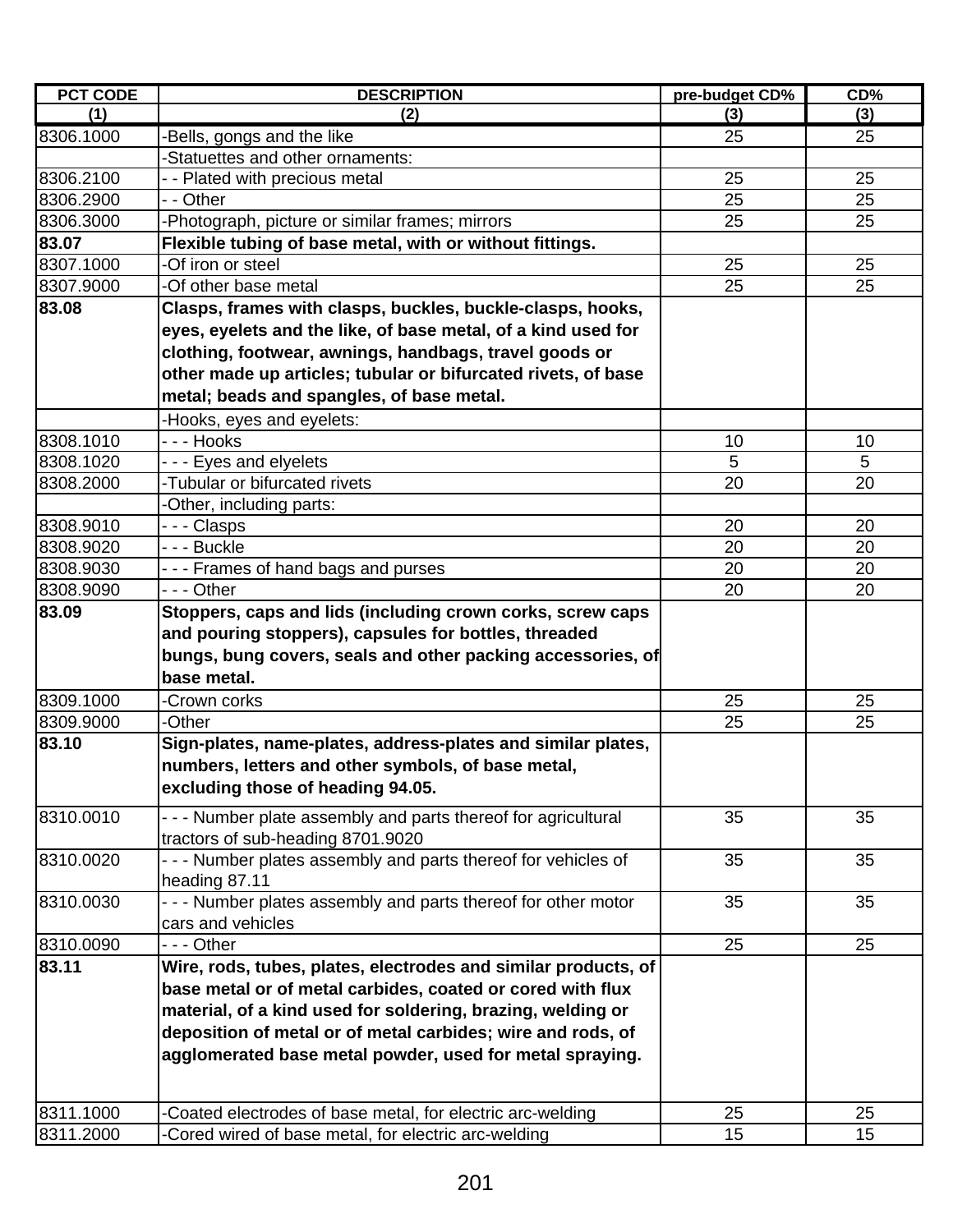| <b>PCT CODE</b> | <b>DESCRIPTION</b>                                               | pre-budget CD%  | CD% |
|-----------------|------------------------------------------------------------------|-----------------|-----|
| (1)             | (2)                                                              | (3)             | (3) |
| 8311.3000       | -Coated rods and cored wire, of base metal, for soldering,       | 10              | 10  |
|                 | brazing or welding by flame                                      |                 |     |
| 8311.9000       | -Other                                                           | 10              | 10  |
| 84.01           | Nuclear reactors; fuel elements (cartridges), non-irradiated,    |                 |     |
|                 | for nuclear reactors; machinery and apparatus for isotopic       |                 |     |
|                 | separation.                                                      |                 |     |
| 8401.1000       | -Nuclear reactors                                                | 5               | 5   |
| 8401.2000       | -Machinery and apparatus for isotopic separation, and parts      | 5               | 5   |
|                 | thereof                                                          |                 |     |
| 8401.3000       | -Fuel elements (cartridges) non-irradiated                       | 5               | 5   |
| 8401.4000       | -Parts of nuclear reactors                                       | 5               | 5   |
| 84.02           | Steam or other vapour generating boilers (other than central     |                 |     |
|                 | heating hot water boilers capable also of producing low          |                 |     |
|                 | pressure steam); super-heated water boilers.                     |                 |     |
|                 |                                                                  |                 |     |
|                 | -Steam or other vapour generating boilers:                       |                 |     |
|                 | - - Watertube boilers with a steam production exceeding 45 t per |                 |     |
|                 | hour:                                                            |                 |     |
| 8402.1110       | - - - With a steam production exceeding 45 t but not more than   | 20              | 20  |
|                 | 350 t per hour and 80 kg per cm2 pressure                        |                 |     |
| 8402.1120       | --- Waste heat boilers (WHB's)                                   | 20              | 20  |
| 8402.1130       | - - - Heat recovery steam generators (HRSG's)                    | 20              | 20  |
| 8402.1190       | $- -$ Other                                                      | 5               | 5   |
| 8402.1200       | - - Watertube boilers with a steam production not exceeding 45 t | 20              | 20  |
|                 | per hour                                                         |                 |     |
|                 | - - Other vapour generating boilers, including hybrid boilers:   |                 |     |
| 8402.1910       | - - - Firetube boilers                                           | 20              | 20  |
| 8402.1920       | --- Waste heat boilers (WHB's)                                   | 20              | 20  |
| 8402.1930       | - - - Heat recovery steam generators (HRSG's)                    | 20              | 20  |
| 8402.1990       | - - - Other                                                      | 10              | 10  |
| 8402.2000       | -Super-heated water boilers                                      | 20              | 20  |
|                 | -Parts:                                                          |                 |     |
| 8402.9010       | --- For machines of heading 8402.1190                            | 5               | 5   |
| 8402.9020       | --- For machines of heading 8402.1990                            | 10              | 10  |
| 8402.9090       | --- Other                                                        | 20              | 20  |
| 84.03           | Central heating boilers other than those of heading 84.02.       |                 |     |
| 8403.1000       | -Boilers                                                         | 20              | 20  |
| 8403.9000       | -Parts                                                           | 10 <sup>1</sup> | 10  |
| 84.04           | Auxiliary plant for use with boilers of heading 84.02 or 84.03   |                 |     |
|                 | (for example, economisers, super-heaters, soot removers,         |                 |     |
|                 | gas recoverers); condensers for steam or other vapour            |                 |     |
|                 | power units.                                                     |                 |     |
| 8404.1000       | -Auxiliary plants for use with boilers of heading 84.02 or 84.03 | 10              | 10  |
| 8404.2000       | Condensers for steam or other vapour power units                 | 20              | 20  |
|                 | -Parts:                                                          |                 |     |
| 8404.9010       | --- For machines of heading 8404.1000                            | $\sqrt{5}$      | 5   |
| 8404.9090       | --- Other                                                        | 15              | 15  |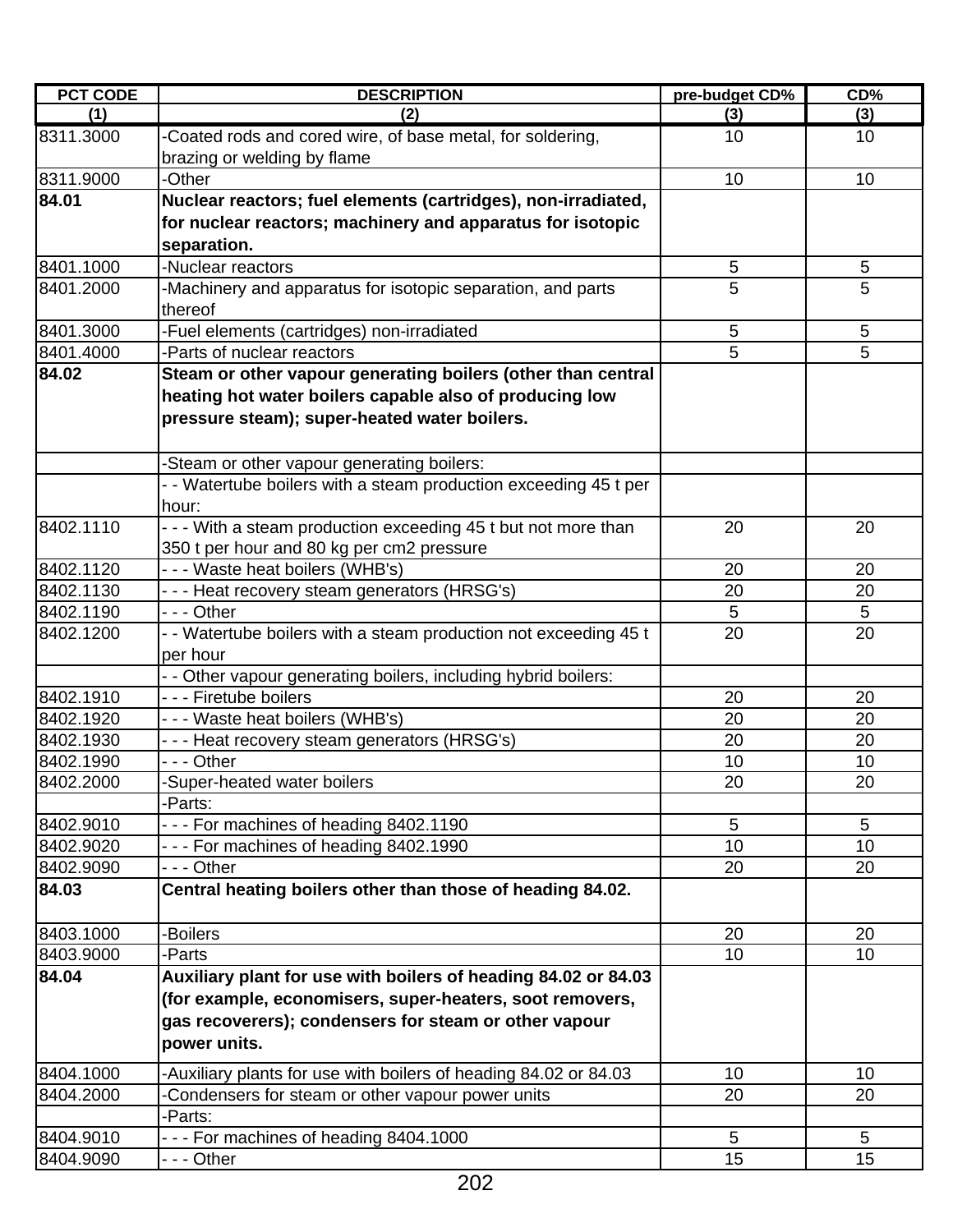| <b>PCT CODE</b>        | <b>DESCRIPTION</b>                                                                              | pre-budget CD% | CD%             |
|------------------------|-------------------------------------------------------------------------------------------------|----------------|-----------------|
| (1)                    | (2)                                                                                             | (3)            | (3)             |
| 84.05                  | Producer gas or water gas generators, with or without their                                     |                |                 |
|                        | purifiers; acetylene gas generators and similar water                                           |                |                 |
|                        | process gas generators, with or without their purifiers.                                        |                |                 |
|                        |                                                                                                 |                |                 |
| 8405.1000              | -Producer gas or water gas generators, with or without their                                    | 5              | 5               |
|                        | purifiers; acetylene gas generators and similar water process gas                               |                |                 |
|                        | generators, with or without their purifiers                                                     |                |                 |
| 8405.9000              | -Parts                                                                                          | 5              | 5               |
| 84.06                  | Steam turbines and other vapour turbines.                                                       |                |                 |
| 8406.1000              | -Turbines for marine propulsion                                                                 | 5              | 5               |
|                        | Other turbines:                                                                                 |                |                 |
| 8406.8100              | - - Of an output exceeding 40 MW                                                                | 5              | 5               |
| 8406.8200              | - - Of an output not exceeding 40 MW                                                            | 5              | 5               |
| 8406.9000              | -Parts                                                                                          | 5              | 5               |
| 84.07                  | Spark-ignition reciprocating or rotary internal combustion                                      |                |                 |
|                        | piston engines.                                                                                 |                |                 |
| 8407.1000              | Aircraft engines                                                                                | 5              | 5               |
|                        | Marine propulsion engines:                                                                      |                |                 |
| 8407.2100              | - - Outboard motors                                                                             | 5              | 5               |
| 8407.2900              | - - Other                                                                                       | 5              | 5               |
|                        | Reciprocating piston engines of a kind used for the propulsion of                               |                |                 |
|                        | vehicles of chapter 87:                                                                         |                |                 |
|                        | - - Of a cylinder capacity not exceeding 50 cc:                                                 |                |                 |
| 8407.3110              | --- For vehicles of heading 87.11                                                               | 35             | 35              |
| 8407.3190              | --- Other                                                                                       | 35             | 35              |
|                        | - - Of a cylinder capacity exceeding 50 cc but not exceeding 250                                |                |                 |
|                        | CC:                                                                                             |                |                 |
| 8407.3210              | --- For vehicles of heading 87.11                                                               | 35             | 35              |
| 8407.3290              | --- Other                                                                                       | 35             | 35              |
|                        | - - Of a cylinder capacity exceeding 250 cc but not exceeding                                   |                |                 |
|                        | 1,000 cc:                                                                                       |                |                 |
| 8407.3310              | - - - For vehicles of sub-headings 8703.2113 and, 8704.3190                                     | 35             | 35              |
| 8407.3390              | --- Other                                                                                       | 35             | 35              |
| 8407.3400              | - - Of a cylinder capacity exceeding 1,000 cc                                                   | 35             | 35              |
|                        | Other engines:                                                                                  |                |                 |
| 8407.9010              | - - - Gas engines                                                                               | $\overline{5}$ | 5               |
| 8407.9020              | - - - Of a kind used for the propulsion of vehicles of chapter 87                               | 35             | 35              |
| 8407.9090              | - - - Other                                                                                     | 20             | 20              |
| 84.08                  | Compression-ignition internal combustion piston engines                                         |                |                 |
|                        | (diesel or semi-diesel engines).                                                                |                |                 |
| 8408.1000              |                                                                                                 | 5              | $5\phantom{.0}$ |
|                        | -Marine propulsion engines<br>-Engines of a kind used for the propulsion of vehicles of chapter |                |                 |
|                        | 87:                                                                                             |                |                 |
|                        |                                                                                                 |                |                 |
| 8408.2010<br>8408.2090 | For agricultural tractors of sub - heading 8701.9020<br>--- Other                               | 35<br>35       | 35<br>35        |
|                        |                                                                                                 |                |                 |
| 8408.9000              | -Other engines                                                                                  | 20             | 20              |
| 84.09                  | Parts suitable for use solely or principally with the engines                                   |                |                 |
|                        | of heading 84.07 or 84.08.                                                                      |                |                 |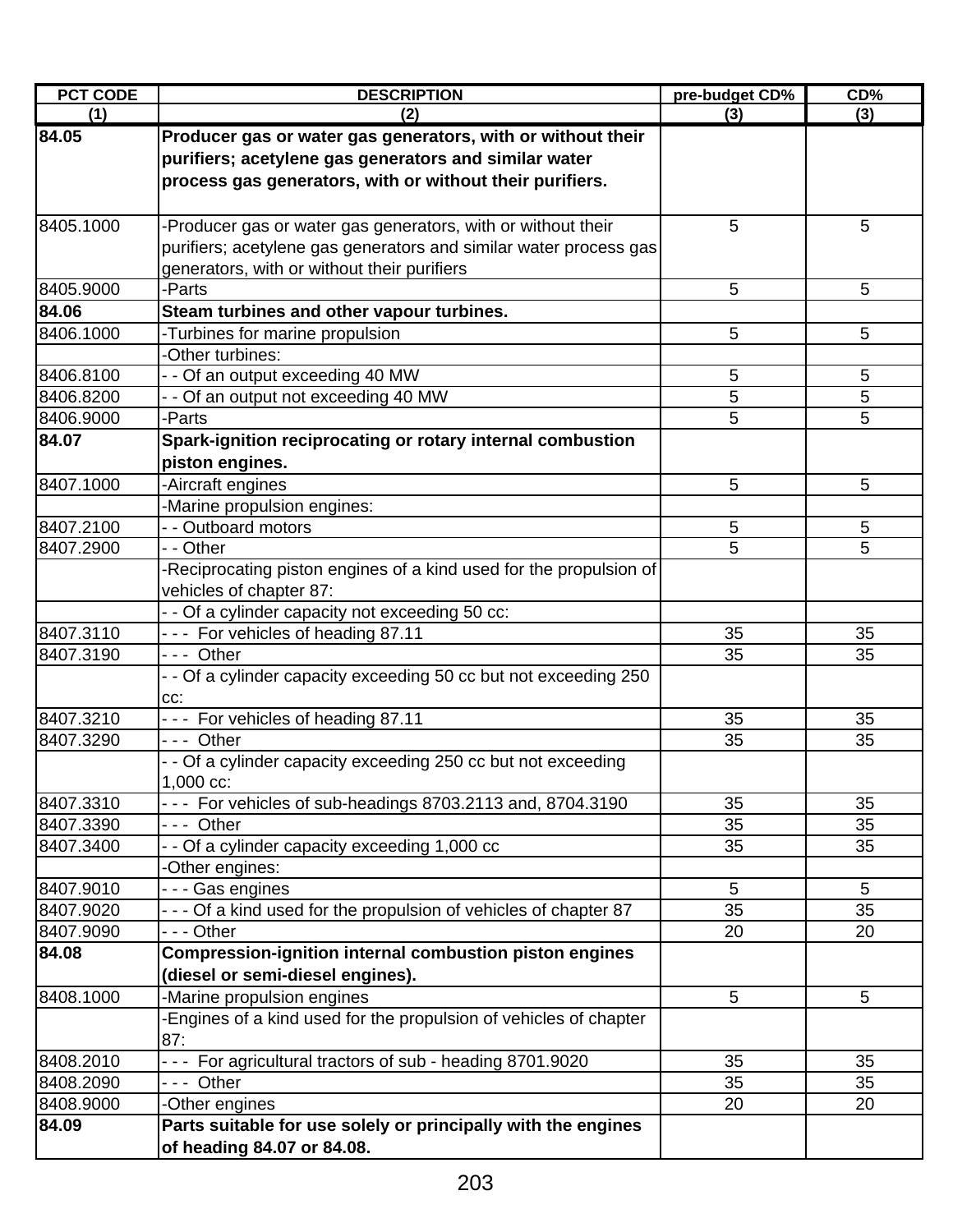| <b>PCT CODE</b> | <b>DESCRIPTION</b>                                                                         | pre-budget CD% | CD% |
|-----------------|--------------------------------------------------------------------------------------------|----------------|-----|
| (1)             | (2)                                                                                        | (3)            | (3) |
| 8409.1000       | -For aircraft engines                                                                      | 5              | 5   |
|                 | -Other:                                                                                    |                |     |
|                 | - - suitable for use solely or principally with spark-ignition internal                    |                |     |
|                 | combustion piston engines:                                                                 |                |     |
| 8409.9111       | - - - - Following components for engines as well as of vehicles of                         | 35             | 35  |
|                 | heading $87.11$ ;                                                                          |                |     |
|                 | (1) Cylinders                                                                              |                |     |
|                 | (2) Cylinder Blocks                                                                        |                |     |
|                 | (3) Cylinder Liners                                                                        |                |     |
|                 | (4) Crank case and crank case covers                                                       |                |     |
|                 | (5) Cylinder head covers<br>(6)                                                            |                |     |
|                 | Piston<br>(7)                                                                              |                |     |
|                 | Sprocket Cam                                                                               |                |     |
| 8409.9119       | - - - - Other                                                                              | 35             | 35  |
| 8409.9120       | - - - Following parts of engines for vehicles of Chapter 87:                               | 35             | 35  |
|                 | (1) Intake manifold for automotive engines as well as of motor                             |                |     |
|                 | cars of heading 87.03 (not exceeding 800cc) and vehicles of sub-                           |                |     |
|                 |                                                                                            |                |     |
|                 | headings 8703.2113 and 8704.3190<br>(2) Cover cylinder head for automotive engines as well |                |     |
|                 |                                                                                            |                |     |
|                 | as of motor cars of heading 87.03 (not exceeding                                           |                |     |
|                 | 800cc) and vehicles of sub-heading 8703.2113 and                                           |                |     |
|                 | 8704.3190                                                                                  |                |     |
|                 | (3) Oil pan, for automotive engines as well as for motor cars of                           |                |     |
|                 | heading 87.03(not exceeding 1200cc) and vehicles of sub-                                   |                |     |
|                 | heading 8703.2113 and 8704.3190                                                            |                |     |
|                 | (4) Timing belt cover (Steel Sheet / Plastic) for automotive                               |                |     |
|                 | engines as well as of motor cars of heading 87.03 and vehicles                             |                |     |
|                 | of sub-headings 8703.2113, 8703.2193 and 8704.3190                                         |                |     |
|                 | (5) Exhaust manifold (Iron Casting Type) for automotive                                    |                |     |
|                 | engines as well as of motor cars of heading 87.03 and                                      |                |     |
|                 | vehicles of sub-heading 8703.2113 and 8704.3190                                            |                |     |
|                 | (6) Oil strainer for automotive engines as well as of                                      |                |     |
|                 | motor cars of heading 87.03 (not exceeding 1200cc) and                                     |                |     |
|                 | vehicles of sub-headings 8703.2113, 8703.2193 and                                          |                |     |
|                 | 8704.3190;                                                                                 |                |     |
|                 | (7) Cover exhaust manifold for engines as well as of motor cars                            |                |     |
|                 | of heading 87.03 (not exceeding 800cc) and vehicles of sub-                                |                |     |
|                 | headings 8703.2113, 8703.2193 and 8704.3190;                                               |                |     |
|                 | (8) Pipe Water outlet / inlet for engines as well as of motor cars                         |                |     |
|                 | of heading 87.03 (not exceeding 1200cc)                                                    |                |     |
| 8409.9130       | - - - Following components for vehicles of Chapter 87                                      | 35             | 35  |
|                 | (1) Rings and pistons                                                                      |                |     |
|                 | (2) Cylinder Heads                                                                         |                |     |
|                 | (3) Inlet or exhaust valves                                                                |                |     |
| 8409.9140       | - - - Other parts of engines for vehicles of Chapter 87                                    | 35             | 35  |
| 8409.9150       | - - - Parts for marine engines                                                             | 5              | 5   |
|                 | -  -  - Other:                                                                             |                |     |
| 8409.9191       | ----CNG kits for vehicles of Chapter 87                                                    | 35             | 35  |
|                 |                                                                                            |                |     |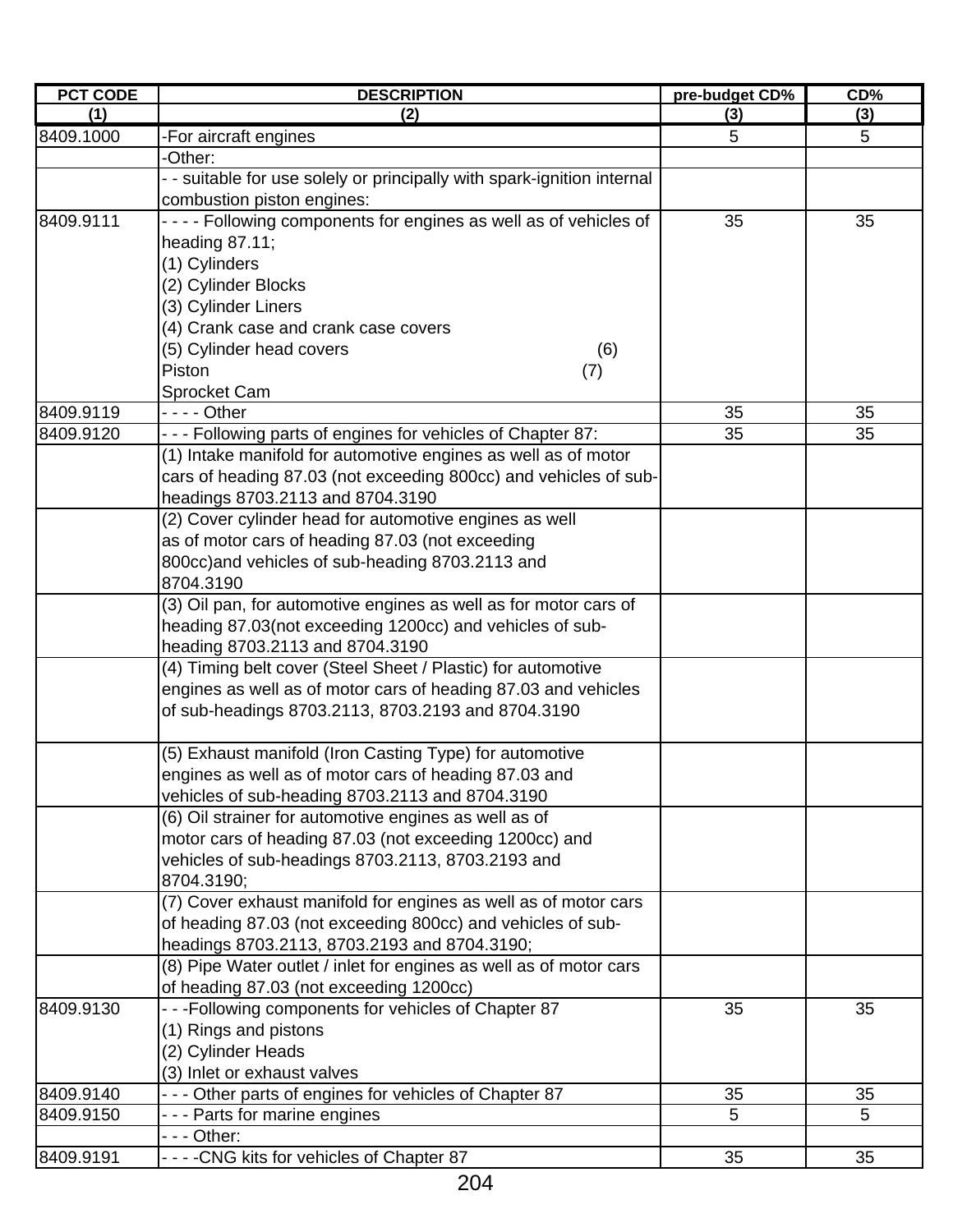| <b>PCT CODE</b> | <b>DESCRIPTION</b>                                                    | pre-budget CD% | CD%             |
|-----------------|-----------------------------------------------------------------------|----------------|-----------------|
| (1)             | (2)                                                                   | (3)            | (3)             |
| 8409.9192       | - - - - Parts for gas engine of heading 8407.9010                     | 5              | 5               |
| 8409.9199       |                                                                       | 35             | 35              |
|                 | - - Other:                                                            |                |                 |
| 8409.9910       | - - - Following parts of engines for vehicles of chapter 87;          | 35             | 35              |
|                 | (1) Rings & Pistons                                                   |                |                 |
|                 | (2) Cylinders                                                         |                |                 |
|                 | (3) Cylinder Blocks                                                   |                |                 |
|                 | (4) Cylinder Heads                                                    |                |                 |
|                 | (5) Cylinder Liners                                                   |                |                 |
| 8409.9920       | - - - Following other parts of engines for vehicles of Chapter 87:    | 35             | 35              |
|                 | (1) Inlet or exhaust valves for agricultural tractors of sub -        |                |                 |
|                 | heading 8701.9020                                                     |                |                 |
|                 | (2) Exhaust manifold, inlet manifold, blanking plate/cover, scoop     |                |                 |
|                 | / lube oil reservoir, oil pan / sump with base, bracket rocker shaft, |                |                 |
|                 | with or without support, tappet cover, timing case, Hub for idler     |                |                 |
|                 | gear and timing cover for agricultural tractors of sub - heading      |                |                 |
|                 | 8701.9020 (excluding 4x4 tractors)                                    |                |                 |
|                 | (3) Connecting rod cap, tappets / push rods and rocker arm for        |                |                 |
|                 | agricultural tractors (upto 80 HP) of sub - heading 8701.9020.        |                |                 |
|                 | (4) Piston assembly and parts thereof and connecting rod for          |                |                 |
|                 | agricultural tractors (upto 55HP) of sub - heading 8701.9020.         |                |                 |
|                 | (5) Rear end housing for agricultural tractors (upto 55HP) of sub -   |                |                 |
|                 | heading 8701.9020.                                                    |                |                 |
| 8409.9930       | - - - Other for engine of motor cars and vehicles                     | 35             | 35              |
| 8409.9940       | --- Parts for marine engines                                          | 5              | 5               |
|                 | - - - Other:                                                          |                |                 |
| 8409.9991       | ----CNG kits for vehicles of Chapter 87                               | 35             | 35              |
| 8409.9999       |                                                                       | 10             | 10              |
|                 |                                                                       |                |                 |
| 84.10           | Hydraulic turbines, water wheels, and regulators therefor.            |                |                 |
|                 | -Hydraulic turbines and water wheels:                                 |                |                 |
| 8410.1100       | - - Of a power not exceeding 1,000 kW                                 | 10             | 10              |
| 8410.1200       | - - Of a power exceeding 1,000 kW but not exceeding 10,000 kW         | 5              | 5               |
| 8410.1300       | - - Of a power exceeding 10,000 kW                                    | 5              | $5\phantom{.0}$ |
|                 | -Parts, including regulators:                                         |                |                 |
| 8410.9010       | - - - For machines of heading 8410.1100                               | 10             | 10              |
| 8410.9090       | --- Other                                                             | 5              | 5               |
| 84.11           | Turbo-jets, turbo-propellers and other gas turbines.                  |                |                 |
|                 | -Turbo-jets:                                                          |                |                 |
| 8411.1100       | - - Of a thrust not exceeding 25 kN                                   | 5              | 5               |
| 8411.1200       | Of a thrust exceeding 25 kN                                           | 5              | 5               |
|                 | -Turbo-propellers:                                                    |                |                 |
| 8411.2100       | - Of a power not exceeding 1,100 kW                                   | 5              | 5               |
| 8411.2200       | - - Of a power exceeding 1,100 kW                                     | 5              | 5               |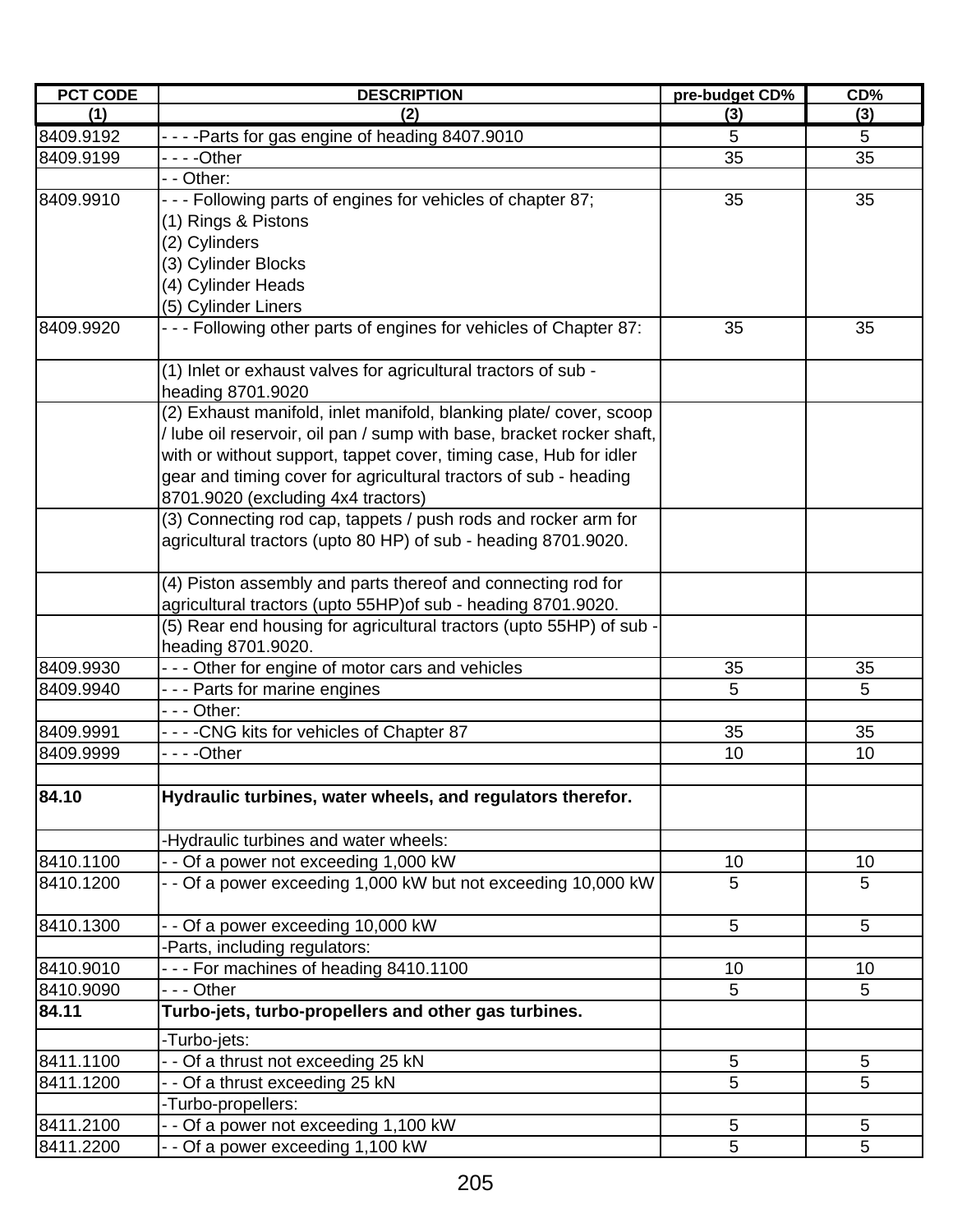| <b>PCT CODE</b> | <b>DESCRIPTION</b>                                               | pre-budget CD% | CD%            |
|-----------------|------------------------------------------------------------------|----------------|----------------|
| (1)             | (2)                                                              | (3)            | (3)            |
|                 | -Other gas turbines:                                             |                |                |
| 8411.8100       | - - Of a power not exceeding 5,000 kW                            | 5              | 5              |
| 8411.8200       | - - Of a power exceeding 5,000 kW                                | 5              | 5              |
|                 | -Parts:                                                          |                |                |
| 8411.9100       | - - Of turbo-jets or turbo-propellers                            | 5              | 5              |
| 8411.9900       | - - Other                                                        | 5              | 5              |
| 84.12           | Other engines and motors.                                        |                |                |
| 8412.1000       | -Reaction engines other than turbo-jets                          | 5              | 5              |
|                 | -Hydraulic power engines and motors:                             |                |                |
| 8412.2100       | - - Linear acting (cylinders)                                    | 5              | 5              |
| 8412.2900       | - - Other                                                        | 5              | 5              |
|                 | Pneumatic power engines and motors:                              |                |                |
| 8412.3100       | -- Linear acting (cylinders)                                     | 5              | 5              |
| 8412.3900       | - - Other                                                        | 5              | 5              |
|                 | -Other:                                                          |                |                |
| 8412.8010       | - - - Wind engines (wind mills)                                  | 5              | 5              |
| 8412.8090       | --- Other                                                        | 10             | 10             |
|                 | -Parts:                                                          |                |                |
| 8412.9010       | - - - For machines of heading 8412.3900 and 8412.8010            | 5              | 5              |
| 8412.9020       | - - - For machines of heading 8412.1000, 8412.2100, 8412.2900    | 5              | 5              |
|                 | & 8412.3100                                                      |                |                |
| 8412.9030       | --- Of wind wheels                                               | 5              | 5              |
| 8412.9040       | --- Of wind engines                                              | $\overline{5}$ | $\overline{5}$ |
| 8412.9050       | - - - Of hot air engines                                         | 5              | 5              |
| 8412.9060       | - - - Of compressed air engines                                  | 5              | 5              |
| 8412.9090       | - - - Other                                                      | 10             | 10             |
| 84.13           | Pumps for liquids, whether or not fitted with a measuring        |                |                |
|                 |                                                                  |                |                |
|                 | device; liquid elevators.                                        |                |                |
|                 | -Pumps fitted or designed to be fitted with a measuring device:  |                |                |
| 8413.1100       | - - Pumps for dispensing fuel or lubricants, of the type used in | 10             | 10             |
|                 | filling-stations or in garages                                   |                |                |
|                 | - - Other:                                                       |                |                |
| 8413.1910       | --- Pumps for dispensing chemicals, fitted with sensor           | 5              | 5              |
| 8413.1990       | - - - Other                                                      | 20             | 20             |
| 8413.2000       | -Hand pumps, other than those of subheading 8413.11 or           | 15             | 15             |
|                 | 8413.19                                                          |                |                |
|                 | -Fuel, lubricating or cooling medium pumps for internal          |                |                |
|                 | combustion piston engines:                                       |                |                |
| 8413.3010       | - - - Diesel fuel injection pumps for vehicles of Chapter 87     | 35             | 35             |
| 8413.3020       | - - - Following parts for Vehicles of sub-heading 8701.9020;     | 35             | 35             |
|                 | (1) Oil pump assembly (2) Water pump for internal                |                |                |
|                 | combustion piston engines                                        |                |                |
| 8413.3030       | - - - Following parts of vehicles of Chapter 87;                 | 35             | 35             |
|                 | (1) Oil pump assembly for motor cars of heading 87.03 (not       |                |                |
|                 | exceeding 800cc) and vehicles of sub-headings 8703.2113 and      |                |                |
|                 | 8704.3190<br>(2) Water pump for internal combustion              |                |                |
|                 | piston engines for motor cars of heading 87.03 and vehicles of   |                |                |
|                 | sub-heading 8703.2113 and 8704.3190                              |                |                |
| 8413.3040       | - - - Oil pump for vehicles of heading 87.11                     | 35             | 35             |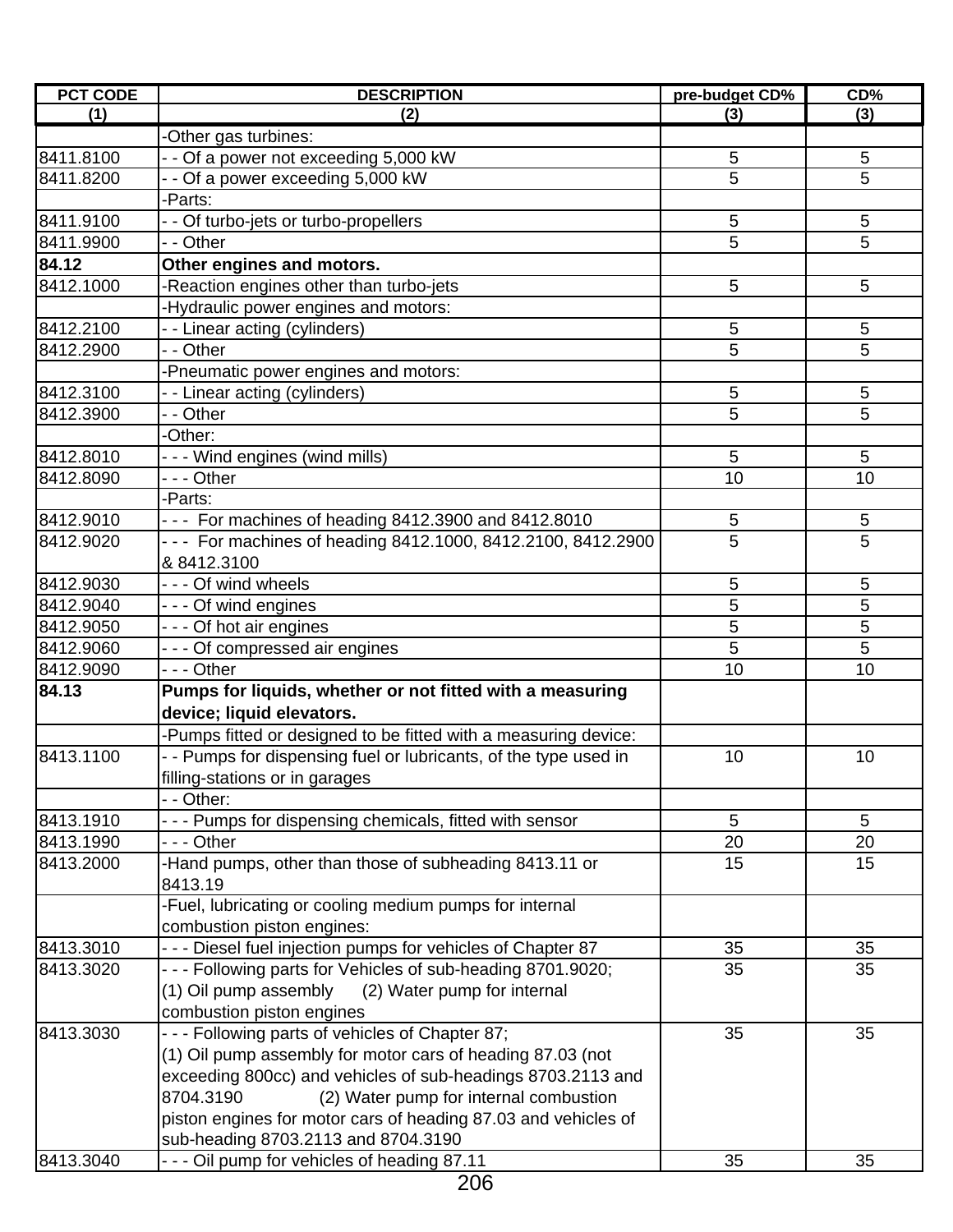| <b>PCT CODE</b> | <b>DESCRIPTION</b>                                                                                                                                        | pre-budget CD% | CD%            |
|-----------------|-----------------------------------------------------------------------------------------------------------------------------------------------------------|----------------|----------------|
| (1)             | (2)                                                                                                                                                       | (3)            | (3)            |
| 8413.3050       | - - - Other for the vehicles of chapter 87                                                                                                                | 35             | 35             |
| 8413.3090       | --- Other                                                                                                                                                 | 20             | 20             |
| 8413.4000       | Concrete pumps                                                                                                                                            | 5              | 5              |
| 8413.5000       | Other reciprocating positive displacement pumps                                                                                                           | 20             | 20             |
| 8413.6000       | -Other rotary positive displacement pumps                                                                                                                 | 20             | 20             |
|                 | Other centrifugal pumps:                                                                                                                                  |                |                |
| 8413.7010       | - - - Submersible pums                                                                                                                                    | 5              | $\overline{5}$ |
| 8413.7090       | --- Other                                                                                                                                                 | 20             | 20             |
|                 | -Other pumps; liquid elevators:                                                                                                                           |                |                |
|                 | - - Pumps:                                                                                                                                                |                |                |
| 8413.8110       | --- Geared pumps                                                                                                                                          | 5              | 5              |
| 8413.8190       | --- Other                                                                                                                                                 | 20             | 20             |
| 8413.8200       | - - Liquid elevators                                                                                                                                      | 10             | 10             |
|                 | -Parts:                                                                                                                                                   |                |                |
|                 | - - Of pumps:                                                                                                                                             |                |                |
| 8413.9110       | - - - Stainless steel impellers                                                                                                                           | 5              | $\sqrt{5}$     |
| 8413.9120       | --- Stainless steel fabricated laser welded chamber for pump                                                                                              | 5              | 5              |
|                 | bowl assembly                                                                                                                                             |                |                |
| 8413.9130       | - - - Other parts for machines of headings 8413.1910, 8413.4000                                                                                           | 5              | 5              |
|                 | and 8413.8110                                                                                                                                             |                |                |
| 8413.9140       | - - - Other parts for machines of heading 8413.1100                                                                                                       | 10             | 10             |
| 8413.9150       | - - - Plunger and other pumps parts for the vehicles of chapter 87                                                                                        | 35             | 35             |
| 8413.9190       | --- Other                                                                                                                                                 | 20             | 20             |
| 8413.9200       | - - Of liquid elevators                                                                                                                                   | 10             | 10             |
| 84.14           | Air or vacuum pumps, air or other gas compressors and<br>fans; ventilating or recycling hoods incorporating a fan,<br>whether or not fitted with filters. |                |                |
| 8414.1000       | -Vacuum pumps                                                                                                                                             | 5              | 5              |
| 8414.2000       | -Hand- or foot-operated air pumps                                                                                                                         | 10             | 10             |
|                 | Compressors of a kind used in refrigerating equipment:                                                                                                    |                |                |
| 8414.3010       | --- Used with HCFC and non-CFC gases                                                                                                                      | 5              | 5              |
| 8414.3090       | - - - Other                                                                                                                                               | 10             | 10             |
| 8414.4000       | -Air compressors mounted on a wheeled chassis for towing                                                                                                  | 5              | 5              |
|                 | -Fans:                                                                                                                                                    |                |                |
|                 | - - Table, floor, wall, window, ceiling or roof fans, with a self-                                                                                        |                |                |
|                 | contained electric motor of an output not exceeding 125 W:                                                                                                |                |                |
| 8414.5110       | --- Ceiling fan                                                                                                                                           | 35             | 35             |
| 8414.5120       | - - - Pedestal fan                                                                                                                                        | 35             | 35             |
| 8414.5130       | ---Table fan                                                                                                                                              | 35             | 35             |
| 8414.5140       | - - - Exhaust fan                                                                                                                                         | 35             | 35             |
| 8414.5190       | - - - Other                                                                                                                                               | 35             | 35             |
|                 | - - Other:                                                                                                                                                |                |                |
| 8414.5910       | - - - Blowers including portable type with self contained electric<br>motor                                                                               | 20             | 20             |
| 8414.5990       | --- Other                                                                                                                                                 | 25             | 25             |
| 8414.6000       | -Hoods having a maximum horizontal side not exceeding 120 cm                                                                                              | 20             | 20             |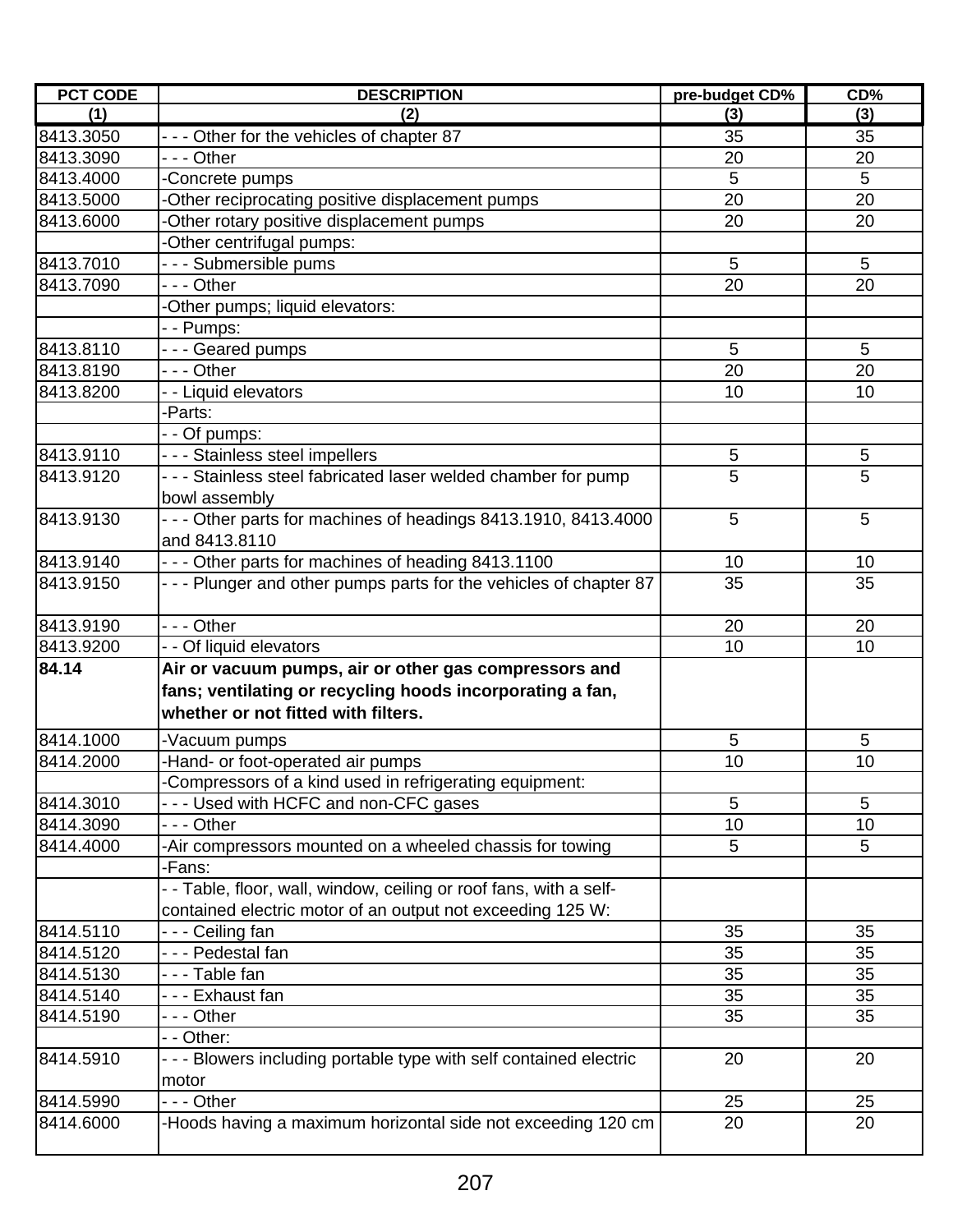| <b>PCT CODE</b> | <b>DESCRIPTION</b>                                                                  | pre-budget CD% | CD% |
|-----------------|-------------------------------------------------------------------------------------|----------------|-----|
| (1)             | (2)                                                                                 | (3)            | (3) |
|                 | -Other:                                                                             |                |     |
| 8414.8010       | - - - Piston type air compressors                                                   | 15             | 15  |
| 8414.8020       | --- Screw compressors                                                               | 15             | 15  |
| 8414.8030       | --- CNG compressors                                                                 | 15             | 15  |
| 8414.8040       | - - - Air curtains                                                                  | 15             | 15  |
| 8414.8050       | --- Turbo chargers                                                                  | 15             | 15  |
| 8414.8090       | --- Other                                                                           | 15             | 15  |
|                 | -Parts:                                                                             |                |     |
| 8414.9010       | - - - Of machines of heading 8414.1000 and 8414.3010                                | 5              | 5   |
| 8414.9020       | --- Of machines of heading 8414.3090                                                | 5              | 5   |
| 8414.9090       | --- Other                                                                           | 15             | 15  |
| 84.15           | Air conditioning machines, comprising a motor-driven fan                            |                |     |
|                 | and elements for changing the temperature and humidity,                             |                |     |
|                 | including those machines in which the humidity cannot be                            |                |     |
|                 | separately regulated.                                                               |                |     |
|                 |                                                                                     |                |     |
| 8415.1010       | -Window or wall types, self-contained or "split-system":<br>--- Window or wall type | 35             | 35  |
|                 |                                                                                     |                |     |
| 8415.1020       | - - - Self contained or split type comprising of inner and outer unit               | 35             | 35  |
|                 | whether or not imported separately                                                  |                |     |
| 8415.1030       | - - - Tropical MPS multi system unit 5 tonnes capacity and above                    | 10             | 35  |
| 8415.1090       | --- Other                                                                           | 35             | 35  |
|                 | -Of a kind used for persons, in motor vehicles:                                     |                |     |
| 8415.2010       | - - - For motor cars of heading 8703 and vehicles of sub-                           | 35             | 35  |
|                 | headings 8703.2113 and 8703.2193                                                    |                |     |
| 8415.2090       | --- Other                                                                           | 35             | 35  |
|                 | -Other:                                                                             |                |     |
| 8415.8100       | - - Incorporating a refrigerating unit and a valve for reversal of the              | 35             | 35  |
|                 | cooling/heat cycle (reversible heat pumps)                                          |                |     |
| 8415.8200       | - - Other, incorporating a refrigerating unit                                       | 35             | 35  |
| 8415.8300       | - - Not incorporating a refrigerating unit                                          | 35             | 35  |
|                 | -Parts:                                                                             |                |     |
|                 | --- Evaporators:                                                                    |                |     |
| 8415.9011       | - - - - Enamelled and coated for antirust purposes for vehicles of                  | 35             | 35  |
|                 | chapter 87                                                                          |                |     |
| 8415.9019       | - - - - Other                                                                       | 15             | 15  |
|                 | --- Condensors:                                                                     |                |     |
| 8415.9021       | ---- For vehicles of chapter 87                                                     | 35             | 35  |
| 8415.9029       | - - - - Other                                                                       | 15             | 15  |
| 8415.9030       | --- Covers for inner body.                                                          | 15             | 15  |
|                 | --- Other:                                                                          |                |     |
| 8415.9091       | - - - - For use with air conditioning machines of PCT headings                      | 35             | 35  |
|                 | 8415.2010, 8415.2020, 8415.2030 and 8415.2090                                       |                |     |
| 8415.9099       | - - - - Other                                                                       | 20             | 20  |
| 84.16           | Furnace burners for liquid fuel, for pulverised solid fuel or                       |                |     |
|                 |                                                                                     |                |     |
|                 | for gas; mechanical stokers, including their mechanical                             |                |     |
|                 | grates, mechanical ash dischargers and similar appliances.                          |                |     |
|                 |                                                                                     |                |     |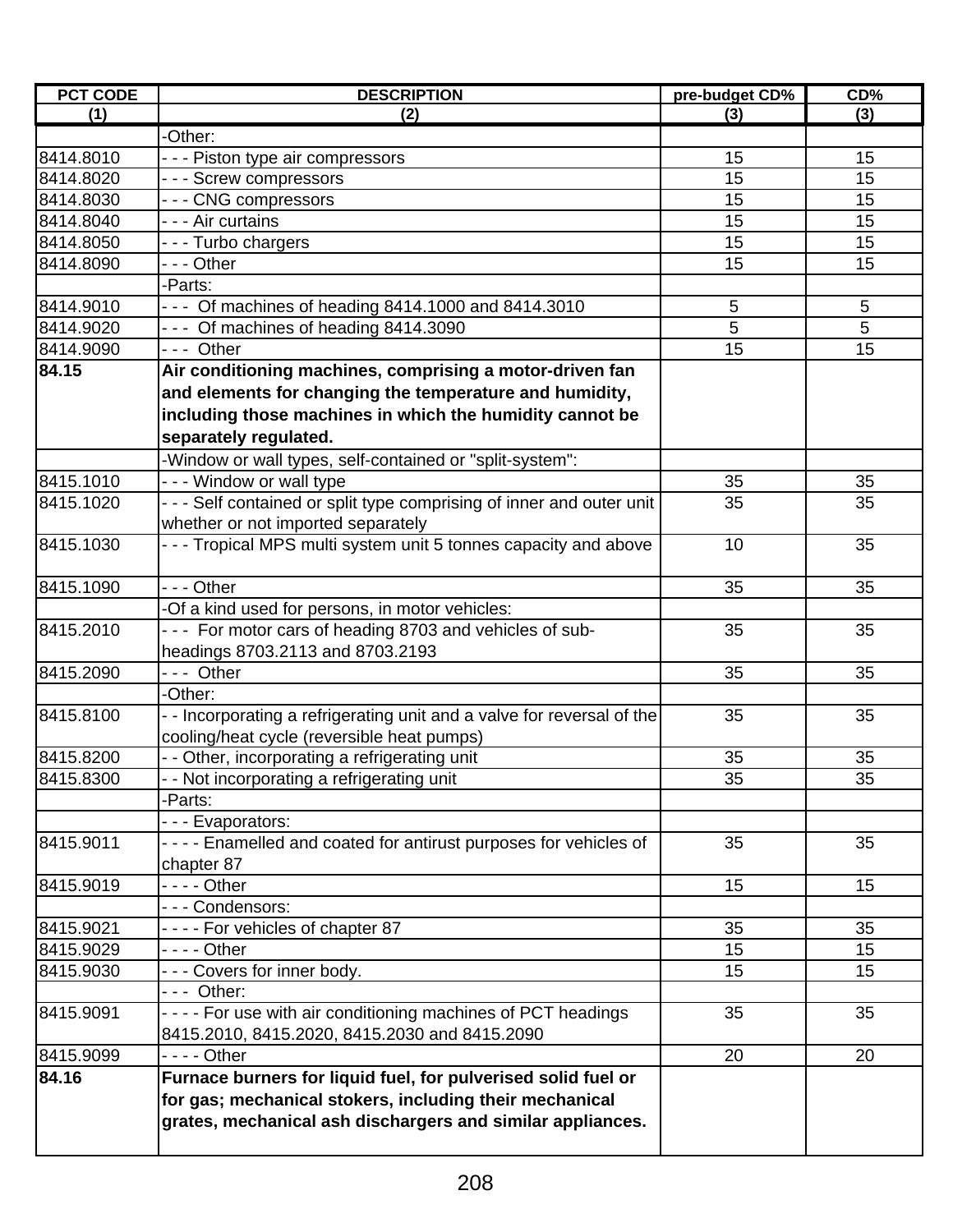| <b>PCT CODE</b> | <b>DESCRIPTION</b>                                                 | pre-budget CD% | CD%            |
|-----------------|--------------------------------------------------------------------|----------------|----------------|
| (1)             | (2)                                                                | (3)            | (3)            |
| 8416.1000       | -Furnace burners for liquid fuel                                   | 5              | 5              |
| 8416.2000       | Other furnace burners, including combination burners               | 5              | $\overline{5}$ |
| 8416.3000       | -Mechanical stokers, including their mechanical grates,            | 5              | 5              |
|                 | mechanical ash dischargers and similar appliances                  |                |                |
| 8416.9000       | -Parts                                                             | 5              | 5              |
| 84.17           | Industrial or laboratory furnaces and ovens, including             |                |                |
|                 | incinerators, non-electric.                                        |                |                |
|                 | -Furnaces and ovens for the roasting, melting or other heat-       |                |                |
|                 | treatment of ores, pyrites or of metals:                           |                |                |
| 8417.1010       | - - - Kilns                                                        | 5              | 5              |
| 8417.1090       | --- Other                                                          | 5              | 5              |
| 8417.2000       | Bakery ovens, including biscuit ovens                              | 5              | 5              |
| 8417.8000       | -Other                                                             | 5              | 5              |
| 8417.9000       | -Parts                                                             | 5              | 5              |
| 84.18           | Refrigerators, freezers and other refrigerating or freezing        |                |                |
|                 | equipment, electric or other; heat pumps other than air            |                |                |
|                 | conditioning machines of heading 84.15.                            |                |                |
| 8418.1000       | Combined refrigerator-freezers, fitted with separate external      | 35             | 35             |
|                 | doors                                                              |                |                |
|                 | Refrigerators, household type:                                     |                |                |
| 8418.2100       | Compression-type                                                   | 35             | 35             |
| 8418.2900       | - - Other                                                          | 35             | 35             |
| 8418.3000       | -Freezers of the chest type, not exceeding 800 I capacity          | 35             | 35             |
| 8418.4000       | -Freezers of the upright type, not exceeding 900 I capacity        | 35             | 35             |
| 8418.5000       | - Other furniture (chests, cabinets, display counters, show-cases  | 35             | 35             |
|                 | and the like) for storage and display, incorporating refrigerating |                |                |
|                 | or freezing equipment.                                             |                |                |
|                 | Other refrigerating or freezing equipment; heat pumps:             |                |                |
| 8418.6100       | Heat pumps other than air conditioning machines of heading         | 25             | 25             |
|                 | 84.15.                                                             |                |                |
|                 | - Other:                                                           |                |                |
| 8418.6910       | - - - Milk chillers above 3000 litre capacity                      | 10             | 10             |
| 8418.6920       | --- Refrigerating machines with engine fitted on a common base     | 10             | 10             |
|                 | for refrigerator containers                                        |                |                |
| 8418.6990       | - - - Other                                                        | 25             | 25             |
|                 | Parts:                                                             |                |                |
| 8418.9100       | - - Furniture designed to receive refrigerating or freezing        | 25             | 25             |
|                 | equipment                                                          |                |                |
|                 | - - Other:                                                         |                |                |
| 8418.9910       | --- Evaporators (roll bond type)                                   | 5              | 5              |
| 8418.9920       | - - - Wire condensers                                              | 5              | 10             |
| 8418.9930       | --- Of machine of heading 8418.6910                                | 10             | 10             |
| 8418.9990       | - - - Other                                                        | 20             | 20             |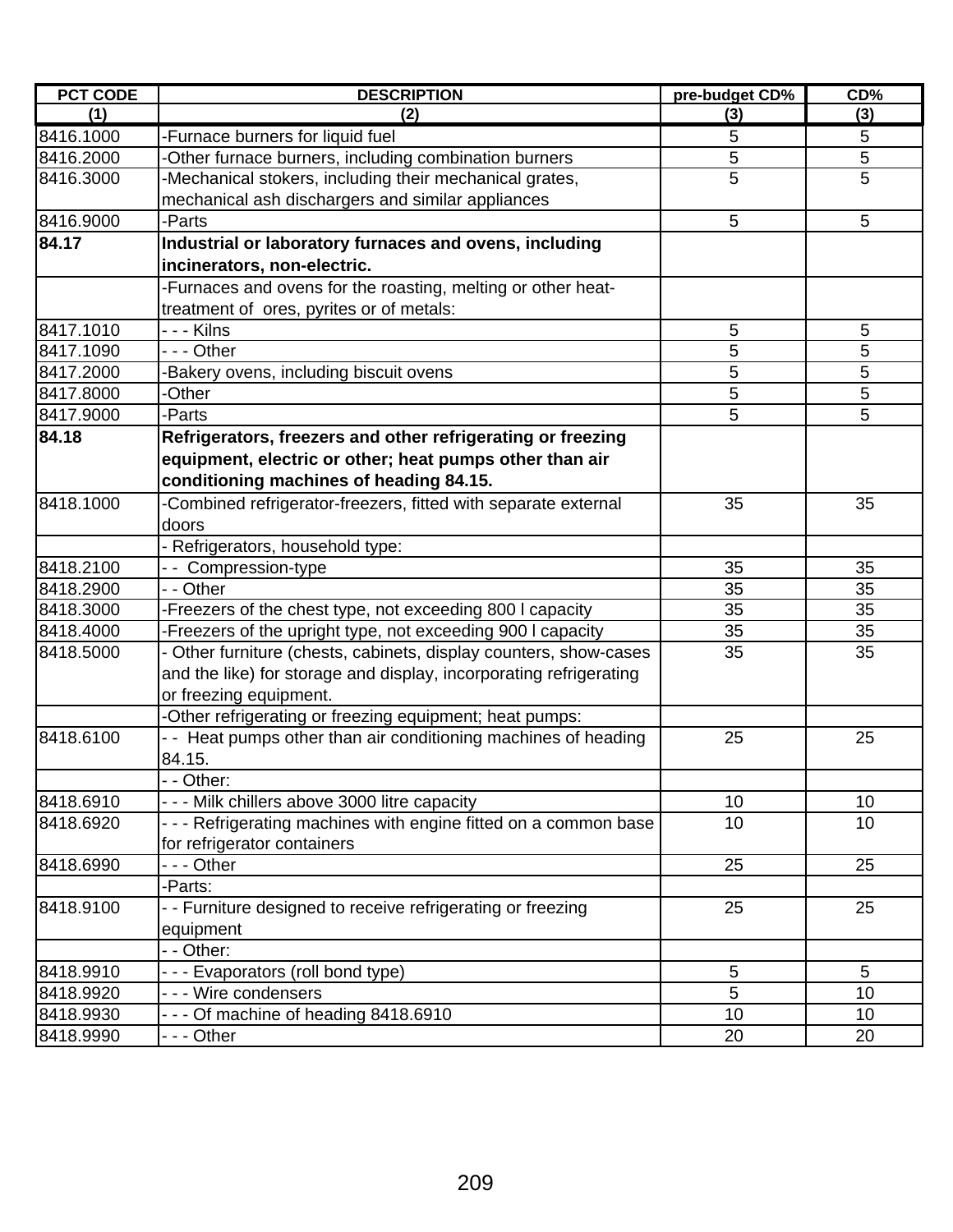| <b>PCT CODE</b> | <b>DESCRIPTION</b>                                               | pre-budget CD% | CD%             |
|-----------------|------------------------------------------------------------------|----------------|-----------------|
| (1)             | (2)                                                              | (3)            | (3)             |
| 84.19           | Machinery, plant or laboratory equipment, whether or not         |                |                 |
|                 | electrically heated (excluding furnaces, ovens and other         |                |                 |
|                 | equipment of heading 85.14), for the treatment of materials      |                |                 |
|                 | by a process involving a change of temperature such as           |                |                 |
|                 | heating, cooking, roasting, distilling, rectifying, sterilising, |                |                 |
|                 | pasteurising, steaming, drying, evaporating, vaporising,         |                |                 |
|                 | condensing or cooling, other than machinery or plant of a        |                |                 |
|                 | kind used for domestic purposes; instantaneous or storage        |                |                 |
|                 | water heaters, non-electric.                                     |                |                 |
|                 | -Instantaneous or storage water heaters, non-electric:           |                |                 |
| 8419.1100       | - - Instantaneous gas water heaters                              | 25             | 25              |
| 8419.1900       | - - Other                                                        | 25             | 25              |
| 8419.2000       | -Medical, surgical or laboratory sterilisers                     | 5              | 5               |
|                 | -Dryers:                                                         |                |                 |
| 8419.3100       | - - For agricultural products                                    | 5              | 5               |
| 8419.3200       | - - For wood, paper pulp, paper or paperboard                    | 5              | 5               |
| 8419.3900       | - - Other                                                        | 5              | 5               |
| 8419.4000       | -Distilling or rectifying plant                                  | 20             | 20              |
| 8419.5000       | -Heat exchange units                                             | 20             | 20              |
|                 | -Machinery for liquifying air or other gases:                    |                |                 |
| 8419.6010       | - - - Mist eliminator                                            | 5              | $5\phantom{.0}$ |
| 8419.6090       | $- -$ - Other                                                    | 5              | 5               |
|                 | -Other machinery, plant and equipment:                           |                |                 |
| 8419.8100       | - - For making hot drinks or for cooking or heating food         | 20             | 20              |
|                 | - - Other:                                                       |                |                 |
| 8419.8910       | - - - Cooling tower                                              | 20             | 20              |
| 8419.8990       | --- Other                                                        | 20             | 20              |
|                 | -Parts:                                                          |                |                 |
| 8419.9010       | - - - Of machines of heading 8419.2000, 8419.3100, 8419.3200,    | 5              | 5               |
|                 | 8419.3900 & 8419.6000                                            |                |                 |
| 8419.9020       | --- Of machine of heading 8419.4000                              | 15             | 15              |
| 8419.9090       | - - - Other                                                      | 20             | 20              |
| 84.20           | Calendering or other rolling machines, other than for metals     |                |                 |
|                 | or glass, and cylinders therefor.                                |                |                 |
| 8420.1000       | -Calendering or other rolling machines                           | 5              | 5               |
|                 | -Parts:                                                          |                |                 |
| 8420.9100       | - - Cylinders                                                    | 5              | 5               |
| 8420.9900       | - - Other                                                        | 5              | 5               |
| 84.21           | Centrifuges, including centrifugal dryers; filtering or          |                |                 |
|                 | purifying machinery and apparatus, for liquids or gases.         |                |                 |
|                 | -Centrifuges, including centrifugal dryers:                      |                |                 |
| 8421.1100       | - - Cream separators                                             | 5              | 5               |
| 8421.1200       | - - Clothes-dryers                                               | 20             | 20              |
| 8421.1900       | - - Other                                                        | 5              | 5               |
|                 | -Filtering or purifying machinery and apparatus for liquids:     |                |                 |
| 8421.2100       | - - For filtering or purifying water                             | 25             | 25              |
| 8421.2200       | - - For filtering or purifying beverages other than water        | 15             | 15              |
|                 | - - Oil or petrol-filters for internal combustion engines:       |                |                 |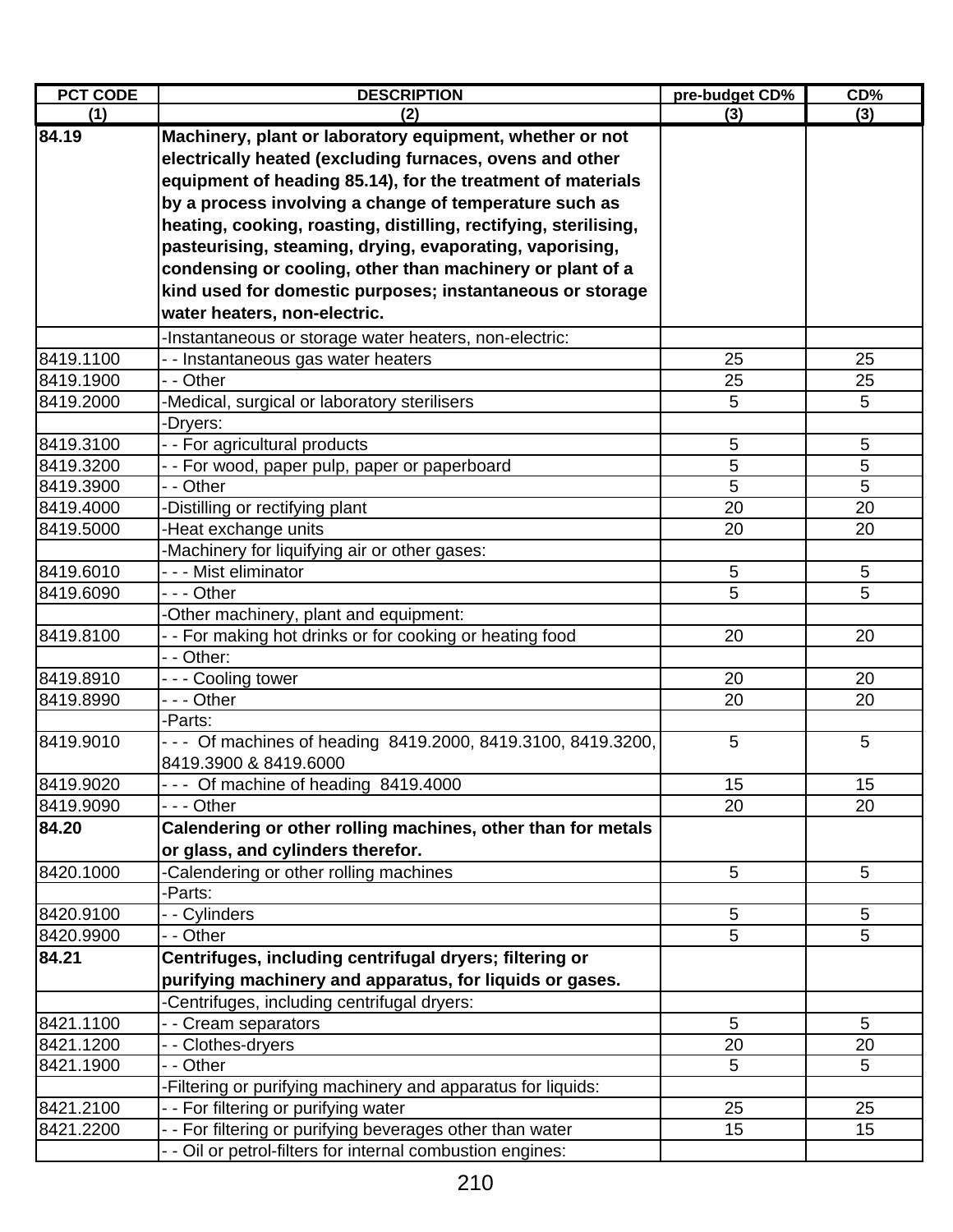| <b>PCT CODE</b> | <b>DESCRIPTION</b>                                                    | pre-budget CD% | CD% |
|-----------------|-----------------------------------------------------------------------|----------------|-----|
| (1)             | (2)                                                                   | (3)            | (3) |
| 8421.2310       | - - - For motor cars of heading 87.03, and vehicles of sub-           | 35             | 35  |
|                 | headings 8703.2113, 8704.3190, 8703.3225 and vehicles of              |                |     |
|                 | heading 87.11 (other than foam type)                                  |                |     |
| 8421.2320       | --- For vehicles of sub-heading 8701.9020                             | 35             | 35  |
| 8421.2390       | $--$ Other                                                            | 35             | 35  |
| 8421.2900       | - - Other                                                             | 25             | 25  |
|                 | -Filtering or purifying mahcinery and apparatus for gases:            |                |     |
|                 | - - Intake air filters for internal combustion engines:               |                |     |
| 8421.3110       | --- For motor cars of heading 8703 (not exceeding 800cc),             | 35             | 35  |
|                 | vehicles of sub-headings 8703.2113, 8703.2115,                        |                |     |
|                 | 8703.2193,8703.3225,8704.2190,8704.3190 and vehicles of               |                |     |
|                 | heading 87.11 (other than foam type)                                  |                |     |
| 8421.3190       | --- Other                                                             | 35             | 35  |
|                 | - - Other:                                                            |                |     |
| 8421.3910       | - - - Filter driers used with non-CFC refrigerant gases               | 5              | 5   |
| 8421.3920       | --- Filter driers used with CFC refrigerant gases                     | 10             | 10  |
| 8421.3930       | - - - Mist eleminator                                                 | 5              | 5   |
| 8421.3940       | - - - Air filters                                                     | 25             | 25  |
| 8421.3950       | - - - Filter bags                                                     | 25             | 25  |
| 8421.3990       | - - - Other                                                           | 25             | 25  |
|                 | -Parts:                                                               |                |     |
|                 | - - Of centrifuges, including centrifugal dryers:                     |                |     |
| 8421.9110       | - - - Of machines of heading 8421.1100 & 8421.1900                    | 5              | 5   |
| 8421.9190       | - - - Other                                                           | 20             | 20  |
|                 | - - Other:                                                            |                |     |
| 8421.9910       | - - - Of machine of heading 8421.3910, 8421.3920 & 8421.3930          | 5              | 5   |
| 8421.9990       | --- Other                                                             | 20             | 20  |
| 84.22           | Dish washing machines; machinery for cleaning or drying               |                |     |
|                 | bottles or other containers; machinery for filling, closing,          |                |     |
|                 | sealing or labelling bottles, cans, boxes, bags or other              |                |     |
|                 | containers; machinery for capsuling bottles, jars, tubes and          |                |     |
|                 | similar containers; other packing or wrapping machinery               |                |     |
|                 | (including heat-shrink wrapping machinery); machinery for             |                |     |
|                 | aerating beverages.                                                   |                |     |
|                 | -Dish washing machines:                                               |                |     |
| 8422.1100       | -- Of the household type                                              | 15             | 15  |
| 8422.1900       | - - Other                                                             | 15             | 15  |
| 8422.2000       | -Machinery for cleaning or drying bottles or other containers         | 5              | 5   |
| 8422.3000       | -Machinery for filling, closing, sealing, or labelling bottles, cans, | 5              | 5   |
|                 | boxes, bags or other containers; machinery for capsuling bottles,     |                |     |
|                 | jars, tubes and similar containers; machinery for aerating            |                |     |
|                 | beverages                                                             |                |     |
| 8422.4000       | -Other packing or wrapping machinery (including heat-shrink           | 5              | 5   |
|                 | wrapping machinery)                                                   |                |     |
|                 | -Parts:                                                               |                |     |
| 8422.9010       | --- Of dish washing machines                                          | 5              | 5   |
| 8422.9090       | --- Other                                                             | 5              | 5   |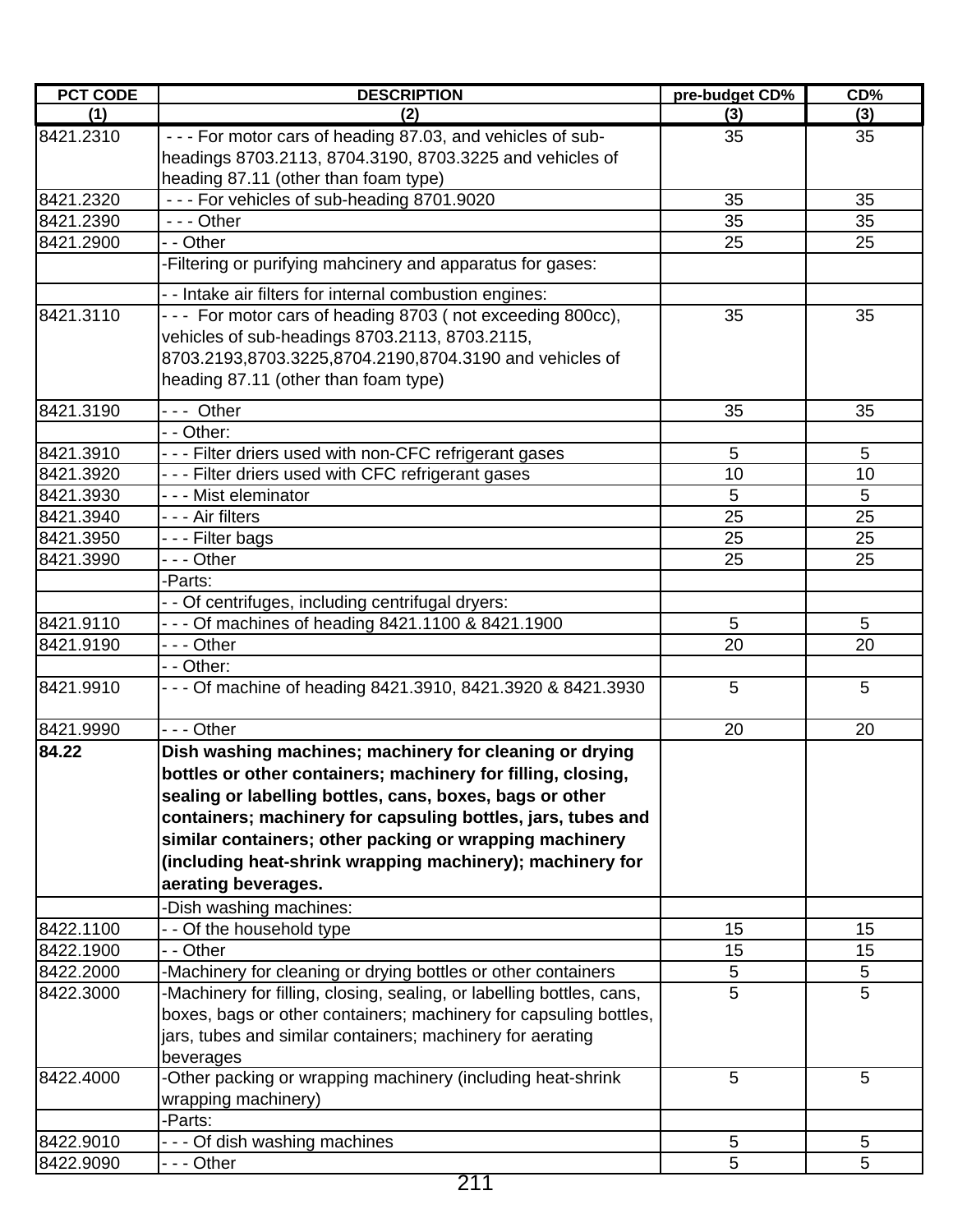| <b>PCT CODE</b> | <b>DESCRIPTION</b>                                                                                                                                                                                                                                                              | pre-budget CD% | $CD\%$          |
|-----------------|---------------------------------------------------------------------------------------------------------------------------------------------------------------------------------------------------------------------------------------------------------------------------------|----------------|-----------------|
| (1)             | (2)                                                                                                                                                                                                                                                                             | (3)            | (3)             |
| 84.23           | Weighing machinery (excluding balances of a sensitivity of 5<br>cg or better), including weight operated counting or<br>checking machines; weighing machine weights of all kinds.                                                                                               |                |                 |
| 8423.1000       | -Personal weighing machines, including baby scales; household<br>scales                                                                                                                                                                                                         | 5              | 5               |
| 8423.2000       | -Scales for continuous weighing of goods on conveyors                                                                                                                                                                                                                           | 5              | 5               |
| 8423.3000       | Constant weight scales and scales for discharging a<br>predetermined weight of material into a bag or container,<br>including hopper scales<br>-Other weighing machinery:                                                                                                       | $\overline{5}$ | 5               |
| 8423.8100       | - - Having a maximum weighing capacity not exceeding 30 kg                                                                                                                                                                                                                      | 5              | 5               |
| 8423.8200       | - - Having a maximum weighing capacity exceeding 30 kg but not<br>exceeding 5,000 kg                                                                                                                                                                                            | 5              | 5               |
| 8423.8900       | - - Other                                                                                                                                                                                                                                                                       | 5              | $\sqrt{5}$      |
| 8423.9000       | -Weighing machine weights of all kinds; parts of weighing<br>machinery                                                                                                                                                                                                          | 5              | 5               |
| 84.24           | Mechanical appliances (whether or not hand-operated) for<br>projecting, dispersing or spraying liquids or powders; fire<br>extinguishers, whether or not charged; spray guns and<br>similar appliances; steam or sand blasting machines and<br>similar jet projecting machines. |                |                 |
| 8424.1000       | -Fire extinguishers, whether or not charged                                                                                                                                                                                                                                     | 20             | 20              |
|                 | -Spray guns and similar appliances:                                                                                                                                                                                                                                             |                |                 |
| 8424.2010       | --- For agriculture                                                                                                                                                                                                                                                             | 5              | 5               |
| 8424.2020       | --- For industry                                                                                                                                                                                                                                                                | 10             | 10              |
| 8424.2090       | --- Other                                                                                                                                                                                                                                                                       | 20             | 20              |
| 8424.3000       | -Steam or sand blasting machines and similar jet projecting<br>machines<br>-Other appliances:                                                                                                                                                                                   | 5              | 5               |
| 8424.8100       | - - Agricultural or horticultural                                                                                                                                                                                                                                               | 5              | $\circ$         |
| 8424.8900       | - - Other                                                                                                                                                                                                                                                                       | 5              | 5               |
|                 | -Parts:                                                                                                                                                                                                                                                                         |                |                 |
| 8424.9010       | - - - Of machines ofheading 8424.2010, 8424.3000 & 8424.8100                                                                                                                                                                                                                    | 5              | 5               |
| 8424.9090       | - - - Other                                                                                                                                                                                                                                                                     | 5              | 5               |
| 84.25           | Pulley tackle and hoists other than skip hoists; winches and<br>capstans; jacks.<br>-Pulley tackle and hoists other than skip hoists or hoists of a kind                                                                                                                        |                |                 |
| 8425.1100       | used for raising vehicles:<br>- - Powered by electric motor                                                                                                                                                                                                                     | 5              | 5               |
| 8425.1900       | - - Other                                                                                                                                                                                                                                                                       | 5              | 5               |
|                 | -Other winches; capstans:                                                                                                                                                                                                                                                       |                |                 |
| 8425.3100       | - - Powered by electric motor                                                                                                                                                                                                                                                   | 5              | 5               |
| 8425.3900       | - - Other                                                                                                                                                                                                                                                                       | 5              | 5               |
|                 | -Jacks; hoists of a kind used for raising vehicles:                                                                                                                                                                                                                             |                |                 |
| 8425.4100       | - - Built-in jacking systems of a type used in garages                                                                                                                                                                                                                          | 5              | $5\phantom{.0}$ |
| 8425.4200       | - - Other jacks and hoists, hydraulic                                                                                                                                                                                                                                           | 10             | 10              |
|                 |                                                                                                                                                                                                                                                                                 |                |                 |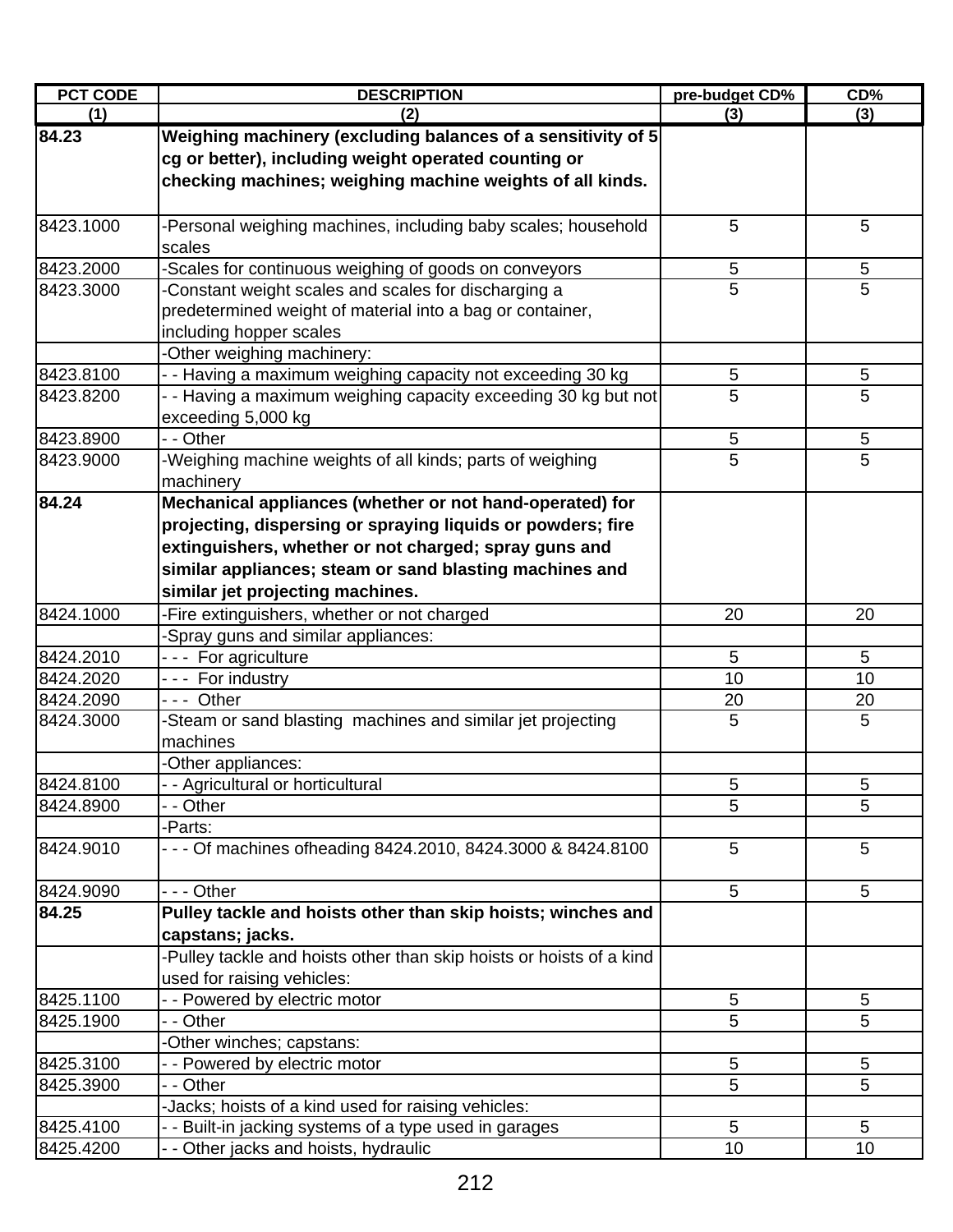| <b>PCT CODE</b> | <b>DESCRIPTION</b>                                               | pre-budget CD% | $CD\%$          |
|-----------------|------------------------------------------------------------------|----------------|-----------------|
| (1)             | (2)                                                              | (3)            | (3)             |
| 8425.4900       | - - Other                                                        | 35             | 35              |
| 84.26           | Ships' derricks; cranes, including cable cranes; mobile          |                |                 |
|                 | lifting frames, straddle carriers and works trucks fitted with   |                |                 |
|                 | a crane.                                                         |                |                 |
|                 | -Overhead travelling cranes, transporter cranes, gantry cranes,  |                |                 |
|                 | bridge cranes, mobile lifting frames and straddle carriers:      |                |                 |
|                 |                                                                  |                |                 |
|                 | - - Overhead travelling cranes on fixed support:                 |                |                 |
| 8426.1110       | --- Not exceeding 400 metric ton                                 | 10             | 10              |
| 8426.1190       | $- -$ Other                                                      | 5              | 5               |
|                 | - - Mobile lifting frames on tyres and straddle carriers:        |                |                 |
| 8426.1210       | --- Not exceeding 20 t                                           | 5              | $5\phantom{.0}$ |
| 8426.1290       | --- Other                                                        | 5              | 5               |
|                 | - - Other:                                                       |                |                 |
| 8426.1910       | - - - Upto 400 metric ton                                        | 5              | 5               |
| 8426.1990       | - - - Other                                                      | 5              | 5               |
| 8426.2000       | -Tower cranes                                                    | 5              | 5               |
| 8426.3000       | -Portal or pedestal jib cranes                                   | 5              | 5               |
|                 | Other machinery, self-propelled:                                 |                |                 |
| 8426.4100       | - - On tyres                                                     | 5              | 5               |
| 8426.4900       | - Other                                                          | 5              | 5               |
|                 | -Other machinery:                                                |                |                 |
| 8426.9100       | - - Designed for mounting on road vehicles                       | 10             | 10              |
| 8426.9900       | - - Other                                                        | 15             | 15              |
| 84.27           | Fork-lift trucks; other works trucks fitted with lifting or      |                |                 |
|                 | handling equipment.                                              |                |                 |
| 8427.1000       | -Self-propelled trucks powered by an electric motor              | 5              | 5               |
|                 | -Other self-propelled trucks:                                    |                |                 |
| 8427.2010       | - - - Of a capacity not exceeding 3 ton                          | 5              | 5               |
| 8427.2090       | - - - Other                                                      | 5              | 5               |
| 8427.9000       | Other trucks                                                     | 5              | 5               |
| 84.28           | Other lifting, handling, loading or unloading machinery (for     |                |                 |
|                 | example, lifts, escalators, conveyors, teleferics).              |                |                 |
|                 | -Lifts and skip hoists:                                          |                |                 |
| 8428.1010       | - - - Passenger lifts                                            | 5              | $5\phantom{.0}$ |
| 8428.1020       | - - - Skip hoists                                                | 5              | 5               |
| 8428.2000       | -Pneumatic elevators and conveyors                               | 5              | 5               |
|                 | -Other continuous-action elevators and conveyors, for goods or   |                |                 |
|                 | materials:                                                       |                |                 |
| 8428.3100       | - Specially designed for underground use                         | 5              | 5               |
| 8428.3200       | - - Other, bucket type                                           | 5              | 5               |
| 8428.3300       | - - Other, belt type                                             | 5              | 5               |
|                 | - - Other:                                                       |                |                 |
| 8428.3910       | --- For cement plants                                            | 5              | 5               |
| 8428.3990       | - - - Other                                                      | 5              | 5               |
| 8428.4000       | -Escalators and moving walkways                                  | 5              | 5               |
| 8428.6000       | -Teleferics, chair-lifts, ski-draglines; traction mechanisms for | 5              | 5               |
|                 | funiculars                                                       |                |                 |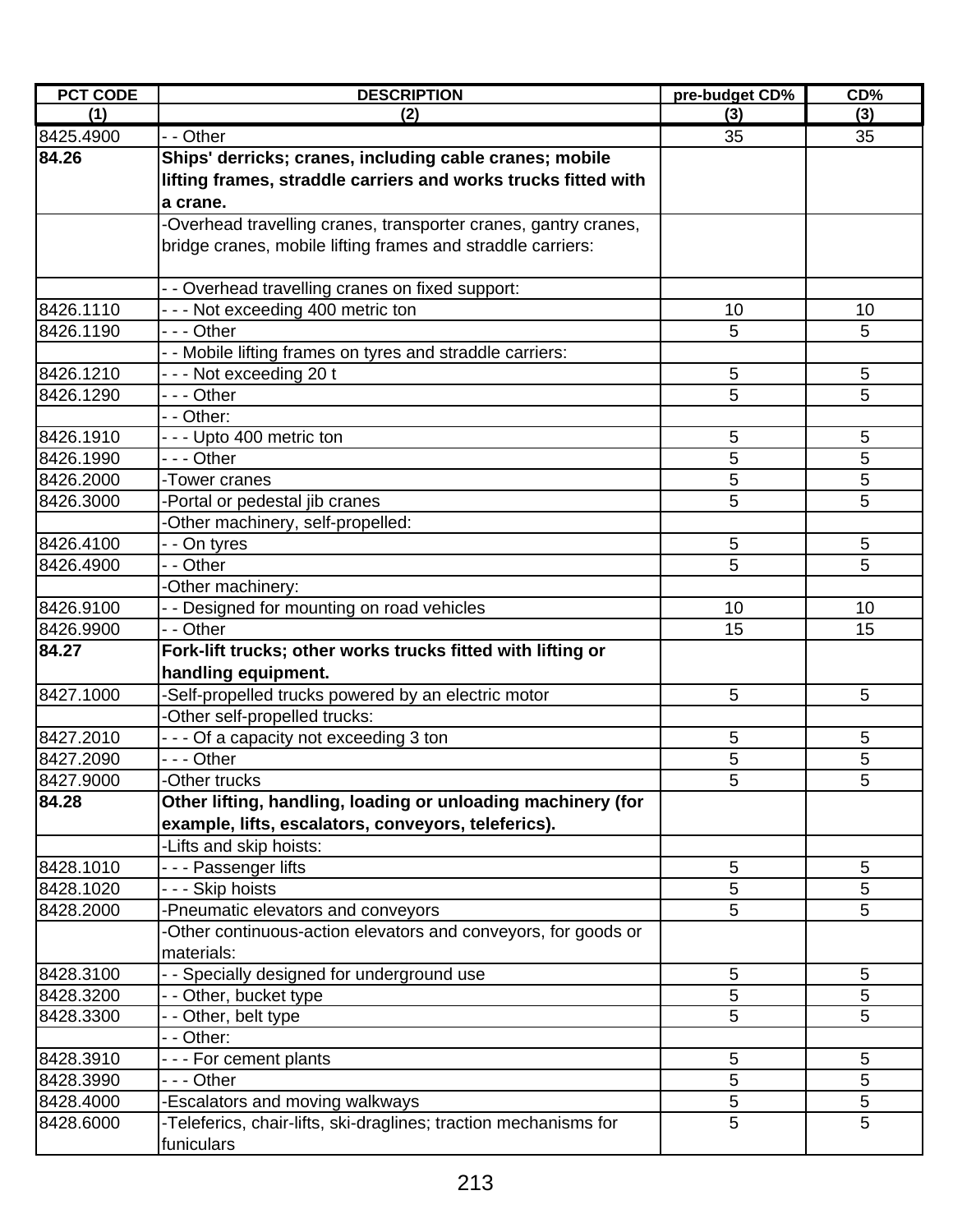| <b>PCT CODE</b> | <b>DESCRIPTION</b>                                                 | pre-budget CD% | CD%             |
|-----------------|--------------------------------------------------------------------|----------------|-----------------|
| (1)             | (2)                                                                | (3)            | (3)             |
|                 | -Other machinery:                                                  |                |                 |
| 8428.9010       | --- Hydraulic lift assembly / lift body (other than electronically | 35             | 35              |
|                 | controlled) for agricultural tractors of sub heading 8701.9020     |                |                 |
| 8428.9020       | --- Hydraulic lift assembly / lift body (other than electronically | 35             | 35              |
|                 | controlled) for other vehicles                                     |                |                 |
| 8428.9090       | --- Other                                                          | 5              | $5\phantom{.0}$ |
| 84.29           | Self-propelled bulldozers, angledozers, graders, levellers,        |                |                 |
|                 | scrapers, mechanical shovels, excavators, shovel loaders,          |                |                 |
|                 | tamping machines and road rollers.                                 |                |                 |
|                 | Bulldozers and angledozers:                                        |                |                 |
| 8429.1100       | - - Track laying                                                   | 5              | 5               |
| 8429.1900       | - - Other                                                          | 5              | 5               |
| 8429.2000       | <b>-Graders and levellers</b>                                      | 5              | 5               |
| 8429.3000       | -Scrapers                                                          | 5              | 5               |
| 8429.4000       | -Tamping machines and road rollers                                 | 5              | 5               |
|                 | -Mechanical shovels, excavators and shovel loaders:                |                |                 |
| 8429.5100       | - - Front-end shovel loaders                                       | 5              | 5               |
| 8429.5200       | - - Machinery with a 360o revolving superstructure                 | 5              | 5               |
| 8429.5900       | - - Other                                                          | 5              | 5               |
| 84.30           | Other moving, grading, levelling, scraping, excavating,            |                |                 |
|                 |                                                                    |                |                 |
|                 | tamping, compacting, extracting or boring machinery, for           |                |                 |
|                 | earth, minerals or ores; pile-drivers and pile-extractors;         |                |                 |
|                 | snow-ploughs and snow-blowers.                                     |                |                 |
| 8430.1000       | Pile-drivers and pile extractors                                   | 5              | 5               |
| 8430.2000       | -Snow-ploughs and snow-blowers                                     | 5              | 5               |
|                 | Coal or rock cutters and tunnelling machinery:                     |                |                 |
| 8430.3100       | - - Self propelled                                                 | 5              | 5               |
| 8430.3900       | - - Other                                                          | 5              | 5               |
|                 | -Other boring or sinking machinery:                                |                |                 |
| 8430.4100       | -- Self-propelled                                                  | 5              | 5               |
| 8430.4900       | $\overline{-}$ Other                                               | $\overline{5}$ | 5               |
| 8430.5000       | -Other machinery, self-propelled                                   | 5              | 5               |
|                 | Other machinery, not self-propelled:                               |                |                 |
| 8430.6100       | - Tamping or compacting machinery                                  | 5              | 5               |
| 8430.6900       | - - Other                                                          | 5              | 5               |
| 84.31           | Parts suitable for use solely or principally with the              |                |                 |
|                 | machinery of headings 84.25 to 84.30.                              |                |                 |
| 8431.1000       | -Of machinery of heading 84.25                                     | $\sqrt{5}$     | 5               |
| 8431.2000       | -Of machinery of heading 84.27                                     | $\overline{5}$ | 5               |
|                 | -Of machinery of heading 84.28:                                    |                |                 |
| 8431.3100       | - - Of lifts, skip hoists or escalators                            | $\sqrt{5}$     | $\sqrt{5}$      |
| 8431.3900       | - - Other                                                          | 5              | 5               |
|                 | -Of machinery of heading 84.26, 84.29 or 84.30:                    |                |                 |
| 8431.4100       | - - Buckets, shovels, grabs and grips                              | 5              | 5               |
| 8431.4200       | - - Bulldozer or angledozer blades                                 | 5              | 5               |
| 8431.4300       | - - Parts for boring or sinking machinery of subheading 8430.41    | 5              | 5               |
|                 | or 8430.49                                                         |                |                 |
| 8431.4900       | - - Other                                                          | $\overline{5}$ | 5               |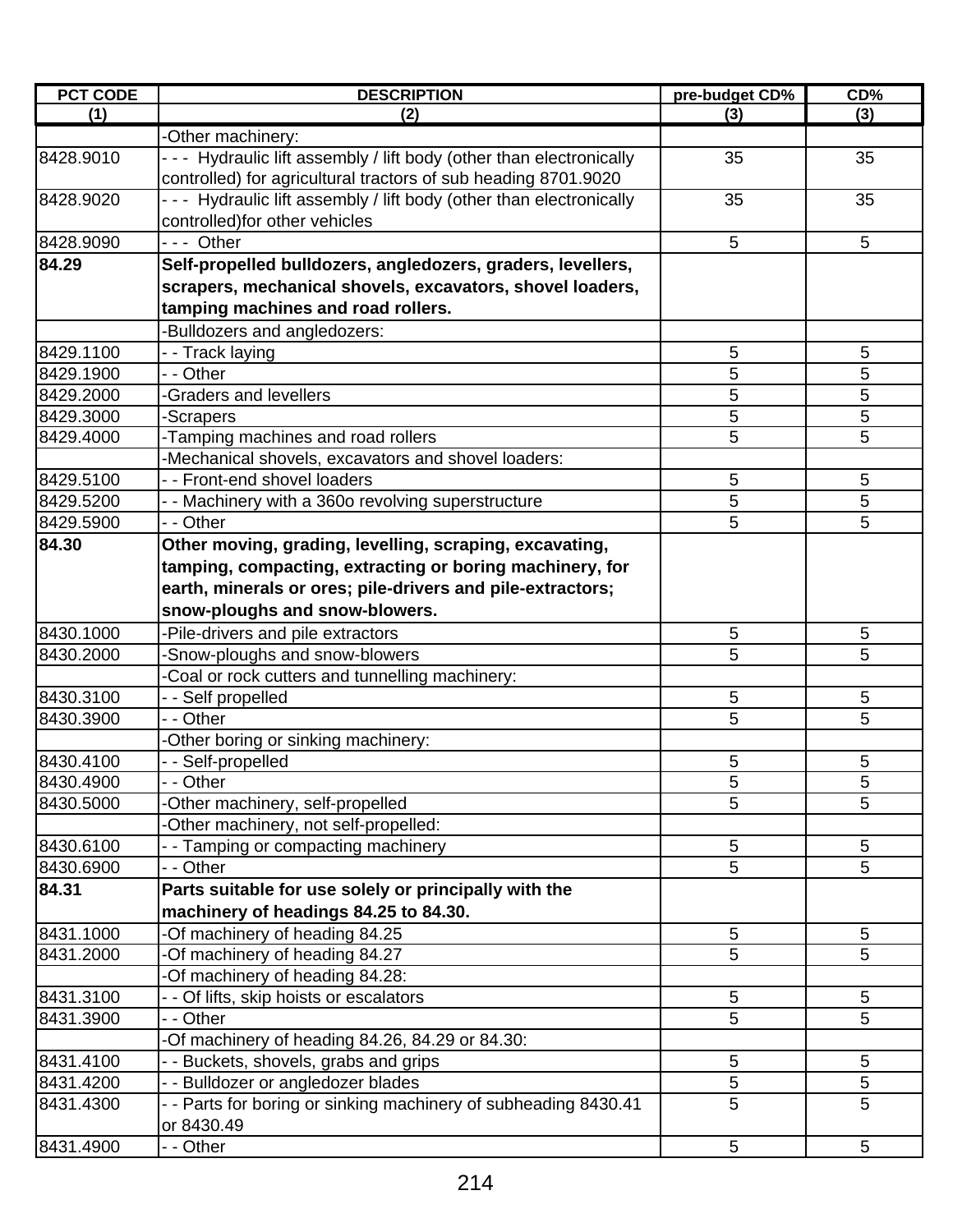| <b>PCT CODE</b> | <b>DESCRIPTION</b>                                                  | pre-budget CD% | CD%        |
|-----------------|---------------------------------------------------------------------|----------------|------------|
| (1)             | (2)                                                                 | (3)            | (3)        |
| 84.32           | Agricultural, horticultural or forestry machinery for soil          |                |            |
|                 | preparation or cultivation; lawn or sports-ground rollers.          |                |            |
|                 | -Ploughs:                                                           |                |            |
| 8432.1010       | - - - Chisel ploughs                                                | 5              | 5          |
| 8432.1090       | - - - Other                                                         | 5              | 5          |
|                 | -Harrows, scarifiers, cultivators, weeders and hoes:                |                |            |
| 8432.2100       | - - Disc harrows                                                    | 5              | 5          |
|                 | - - Other:                                                          |                |            |
| 8432.2910       | --- Cultivators                                                     | 5              | 5          |
| 8432.2990       | --- Other                                                           | 5              | 5          |
|                 | -Seeders, planters and transplanters:                               |                |            |
| 8432.3010       | - - - Seeding drills                                                | 5              | 5          |
| 8432.3090       | - - - Other                                                         | 5              | 5          |
| 8432.4000       | -Manure spreaders and fertiliser distributors                       | 5              | 5          |
|                 | -Other machinery:                                                   |                |            |
| 8432.8010       | --- Rotavators                                                      | 5              | 5          |
| 8432.8090       | $- -$ Other                                                         | 5              | 5          |
| 8432.9000       | -Parts                                                              | 5              | 5          |
| 84.33           | Harvesting or threshing machinery, including straw or               |                |            |
|                 | fodder balers; grass or hay mowers; machines for cleaning,          |                |            |
|                 | sorting or grading eggs, fruit or other agricultural produce,       |                |            |
|                 | other than machinery of heading 84.37.                              |                |            |
|                 |                                                                     |                |            |
|                 | -Mowers for lawns, parks or sports-grounds:                         |                |            |
| 8433.1100       | - - Powered, with the cutting device rotating in a horizontal plane | 5              | 5          |
|                 |                                                                     |                |            |
| 8433.1900       | - - Other                                                           | 5              | 5          |
| 8433.2000       | -Other mowers, including cutters bars for tractor mounting          | 5              | 5          |
| 8433.3000       | -Other haymaking machinery                                          | 5              | 5          |
| 8433.4000       | -Straw or fodder balers, including pick-up balers                   | 5              | 5          |
|                 | -Other harvesting machinery; threshing machinery:                   |                |            |
| 8433.5100       | - - Combine harvestor-threshers                                     | 5              | 5          |
| 8433.5200       | - - Other threshing machinery                                       | 5              | 5          |
| 8433.5300       | - - Root or tuber harvesting machines                               | 5              | 5          |
| 8433.5900       | - - Other                                                           | 5              | 5          |
| 8433.6000       | -Machines for cleaning, sorting or grading eggs, fruit or other     | 5              | 5          |
|                 | agricultural produce                                                |                |            |
| 8433.9000       | -Parts                                                              | 5              | 5          |
| 84.34           | Milking machines and dairy machinery.                               |                |            |
| 8434.1000       | -Milking machines                                                   | 5              | 5          |
| 8434.2000       | Dairy machinery                                                     | 5              | 5          |
| 8434.9000       | -Parts                                                              | 5              | 5          |
| 84.35           | Presses, crushers and similar machinery used in the                 |                |            |
|                 | manufacture of wine, cider, fruit juices or similar beverages.      |                |            |
|                 |                                                                     |                |            |
|                 | -Machinery:                                                         |                |            |
| 8435.1010       | --- For beverage manufacturing                                      | 5              | $\sqrt{5}$ |
| 8435.1090       | --- Other                                                           | 5              | 5          |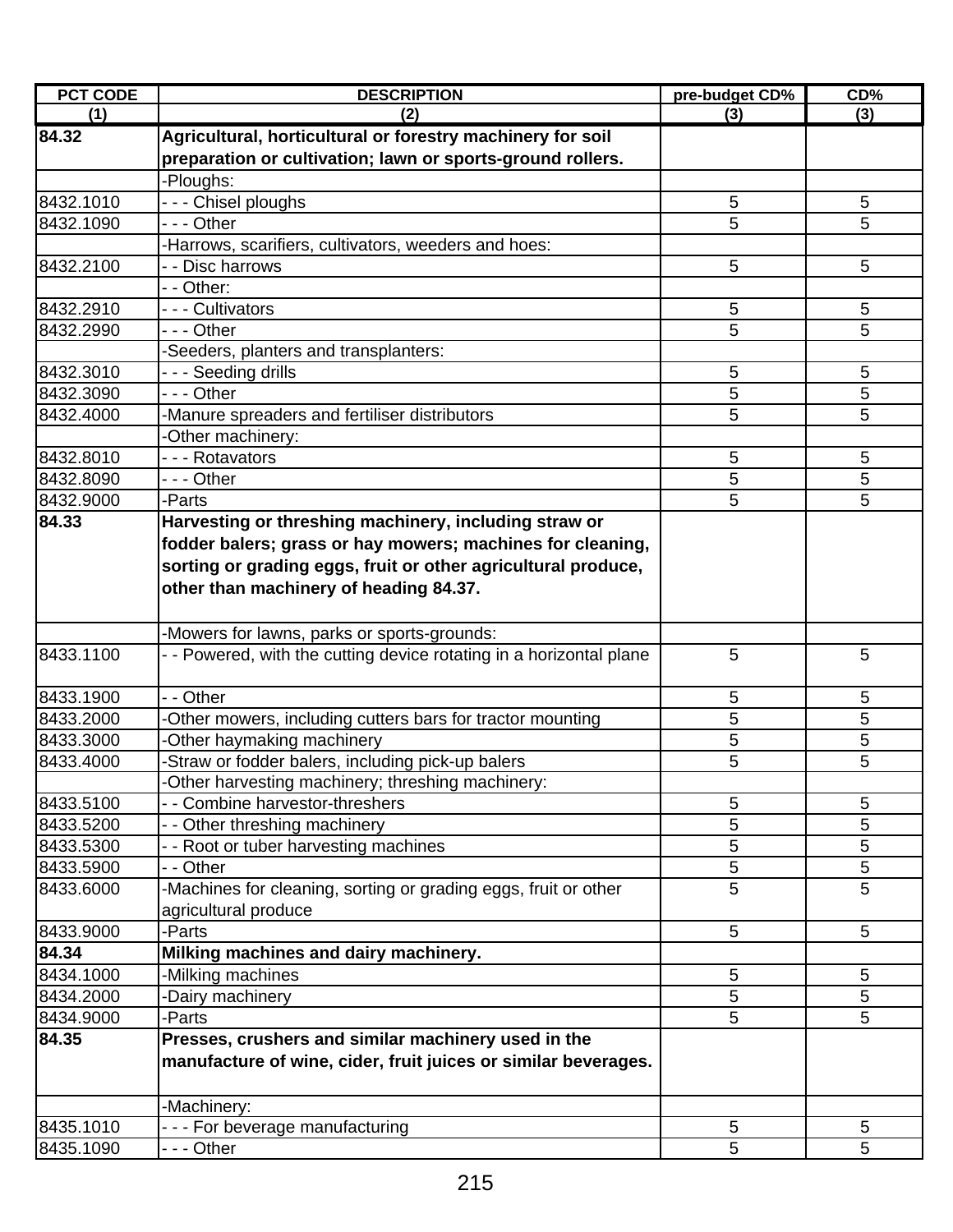| <b>PCT CODE</b> | <b>DESCRIPTION</b>                                              | pre-budget CD% | CD%        |
|-----------------|-----------------------------------------------------------------|----------------|------------|
| (1)             | (2)                                                             | (3)            | (3)        |
| 8435.9000       | -Parts                                                          | 5              | 5          |
| 84.36           | Other agricultural, horticultural, forestry, poultry-keeping or |                |            |
|                 | bee-keeping machinery, including germination plant fitted       |                |            |
|                 | with mechanical or thermal equipment; poultry incubators        |                |            |
|                 | and brooders.                                                   |                |            |
| 8436.1000       | -Machinery for preparing animal feeding stuffs                  | 5              | 5          |
|                 | -Poultry-keeping machinery; poultry incubators and brooders:    |                |            |
| 8436.2100       | - - Poultry incubators and brooders                             | 5              | $\sqrt{5}$ |
| 8436.2900       | - - Other                                                       | 5              | 5          |
| 8436.8000       | -Other machinery                                                | 5              | 5          |
|                 | -Parts:                                                         |                |            |
| 8436.9100       | - - Of poultry-keeping machinery or poultry incubators and      | 5              | 5          |
|                 | brooders                                                        |                |            |
| 8436.9900       | - - Other                                                       | 5              | 5          |
| 84.37           | Machines for cleaning, sorting or grading seed, grain or        |                |            |
|                 | dried leguminous vegetables; machinery used in the milling      |                |            |
|                 | industry or for the working of cereals or dried leguminous      |                |            |
|                 | vegetables, other than farm-type machinery.                     |                |            |
| 8437.1000       | -Machines for cleaning, sorting or grading seed, grain or dried | 5              | 5          |
|                 | leguminous vegetables                                           |                |            |
| 8437.8000       | -Other machinery                                                | 5              | 5          |
| 8437.9000       | -Parts                                                          | 5              | 5          |
| 84.38           | Machinery, not specified or included elsewhere in this          |                |            |
|                 | Chapter, for the industrial preparation or manufacture of       |                |            |
|                 | food or drink, other than machinery for the extraction or       |                |            |
|                 | preparation of animal or fixed vegetable fats or oils.          |                |            |
| 8438.1000       | -Bakery machinery and machinery for the manufacture of          | 5              | 5          |
|                 | macaroni, spaghetti or similar products                         |                |            |
| 8438.2000       | -Machinery for the manufacture of confectionery, cocoa or       | 5              | 5          |
|                 | chocolate                                                       |                |            |
|                 | -Machinery for sugar manufacture:                               |                |            |
| 8438.3010       | - - - For sugarcane crushers                                    | 5              | 5          |
| 8438.3090       | --- Other                                                       | 5              | 5          |
| 8438.4000       | -Brewery machinery                                              | 20             | 20         |
| 8438.5000       | -Machinery for the preparation of meat or poultry               | 5              | 5          |
| 8438.6000       | Machinery for the preparation of fruits, nuts or vegetables     | 5              | 5          |
|                 | -Other machinery:                                               |                |            |
| 8438.8010       | --- For cereal food manufacture                                 | 5              | 5          |
| 8438.8020       | - - - For fish preparation                                      | 5              | 5          |
| 8438.8090       | - - - Other                                                     | 5              | 5          |
|                 | -Parts:                                                         |                |            |
| 8438.9010       | - - - Of machines of heading 8438.3000 and 8438.4000            | 10             | 10         |
| 8438.9090       | --- Other                                                       | 5              | 5          |
| 84.39           | Machinery for making pulp of fibrous cellulosic material or     |                |            |
|                 | for making or finishing paper or paperboard.                    |                |            |
| 8439.1000       | -Machinery for making pulp of fibrous cellulosic material       | 5              | 5          |
| 8439.2000       | -Machinery for making paper or paperboard                       | 5              | 5          |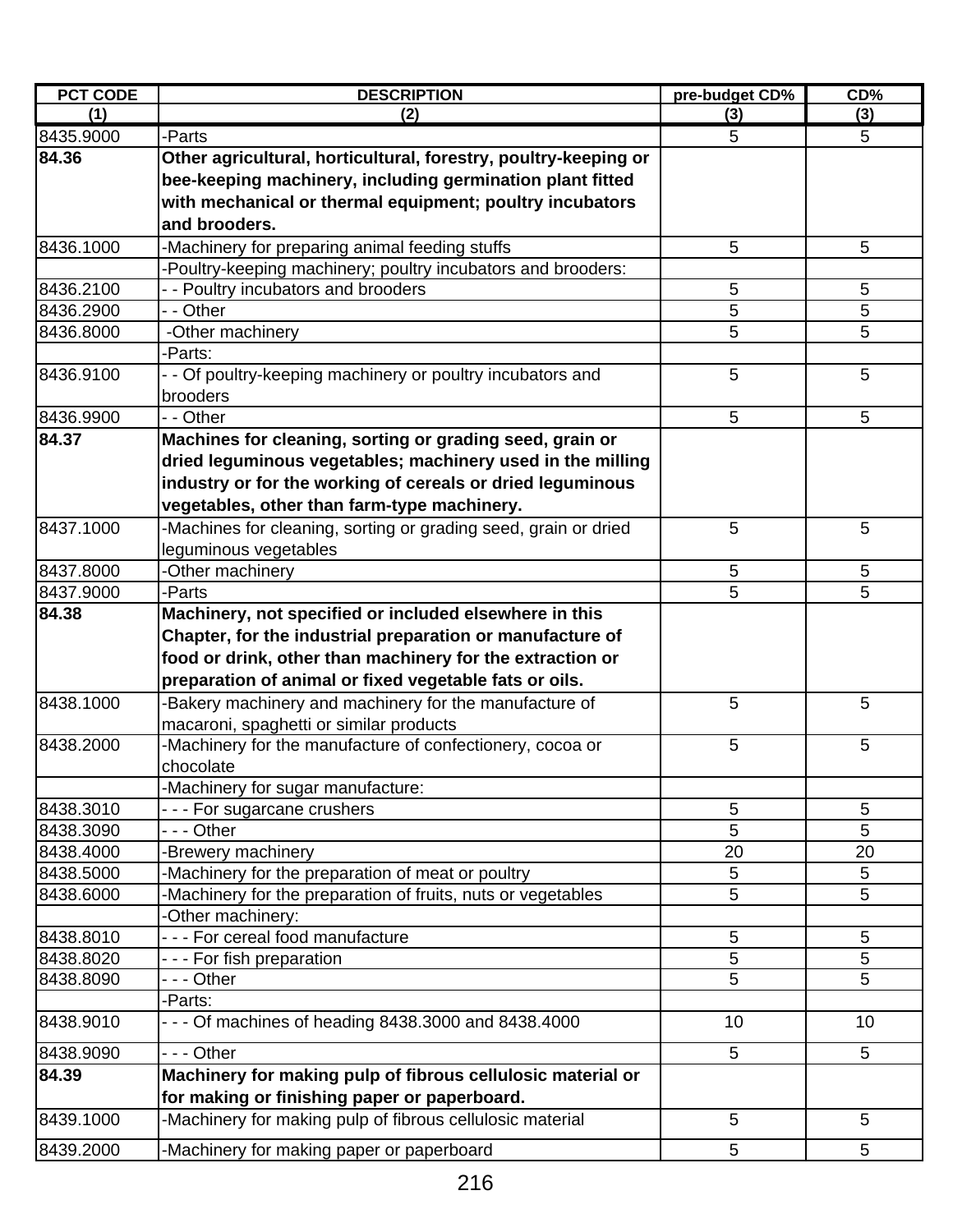| <b>PCT CODE</b> | <b>DESCRIPTION</b>                                                                                                                                                                                                                           | pre-budget CD% | CD%        |
|-----------------|----------------------------------------------------------------------------------------------------------------------------------------------------------------------------------------------------------------------------------------------|----------------|------------|
| (1)             | (2)                                                                                                                                                                                                                                          | (3)            | (3)        |
| 8439.3000       | -Machinery for finishing paper or paperboard                                                                                                                                                                                                 | 5              | 5          |
|                 | -Parts:                                                                                                                                                                                                                                      |                |            |
| 8439.9100       | - - Of machinery for making pulp of fibrous cellulosic material                                                                                                                                                                              | $\sqrt{5}$     | $\sqrt{5}$ |
| 8439.9900       | - - Other                                                                                                                                                                                                                                    | 5              | 5          |
| 84.40           | Book-binding machinery, including book-sewing machines.                                                                                                                                                                                      |                |            |
|                 |                                                                                                                                                                                                                                              |                |            |
| 8440.1000       | -Machinery                                                                                                                                                                                                                                   | 5              | 5          |
| 8440.9000       | -Parts                                                                                                                                                                                                                                       | 5              | 5          |
| 84.41           | Other machinery for making up paper pulp, paper or<br>paperboard, including cutting machines of all kinds.                                                                                                                                   |                |            |
| 8441.1000       | -Cutting machines                                                                                                                                                                                                                            | 5              | 5          |
| 8441.2000       | -Machines for making bags, sacks or envelopes                                                                                                                                                                                                | 10             | 10         |
| 8441.3000       | -Machines for making cartons, boxes, cases, tubes, drums or<br>similar containers, other than by moulding                                                                                                                                    | 10             | 10         |
| 8441.4000       | Machines for moulding articles in paper pulp, paper or<br>paperboard                                                                                                                                                                         | 5              | 5          |
| 8441.8000       | -Other machinery                                                                                                                                                                                                                             | 10             | 10         |
|                 | -Parts:                                                                                                                                                                                                                                      |                |            |
| 8441.9010       | - - - Of machines of heading 8441.1000 & 8441.4000                                                                                                                                                                                           | $\mathbf 5$    | 5          |
| 8441.9090       | $- -$ Other                                                                                                                                                                                                                                  | $\overline{5}$ | 5          |
|                 | making plates, cylinders or other printing components;<br>plates, cylinders and other printing components; plates,<br>cylinders and lithographic stones, prepared for printing<br>purposes (for example, planed, grained or polished).       |                |            |
| 8442.3000       | -Machinery, apparatus and equipment                                                                                                                                                                                                          | 5              | $\sqrt{5}$ |
| 8442.4000       | -Parts of the foregoing machinery, apparatus or equipment                                                                                                                                                                                    | 5              | 5          |
| 8442.5000       | - Plates, cylinders and other printing components; plates,<br>cylinders and lithographic stones, prepared for printing purposes<br>(for example, planed, grained or polished).                                                               | 5              | 5          |
| 84.43           | Printing machinery used for printing by means of plates,<br>cylinders and other printing components of heading 84.42;<br>other printers, copying machines and facsimile machines,<br>whether or not combined; parts and accessories thereof. |                |            |
|                 | - Printing machinery used for printing by means of plates,<br>cylinders and other printing components of heading 84.42 :                                                                                                                     |                |            |
| 8443.1100       | Offset printing machinery, reel-fed<br>$ -$                                                                                                                                                                                                  | 5              | 5          |
| 8443.1200       | Offset printing machinery, sheet-fed, office type (using<br>- -<br>sheets with one side not exceeding 22 cm and the other side not<br>exceeding 36 cm in the unfolded state)                                                                 | 5              | 5          |
| 8443.1300       | Other offset printing machinery                                                                                                                                                                                                              | 5              | 5          |
| 8443.1400       | - - Letterpress printing machinery, reel fed, excluding<br>flexographic printing                                                                                                                                                             | $\overline{5}$ | 5          |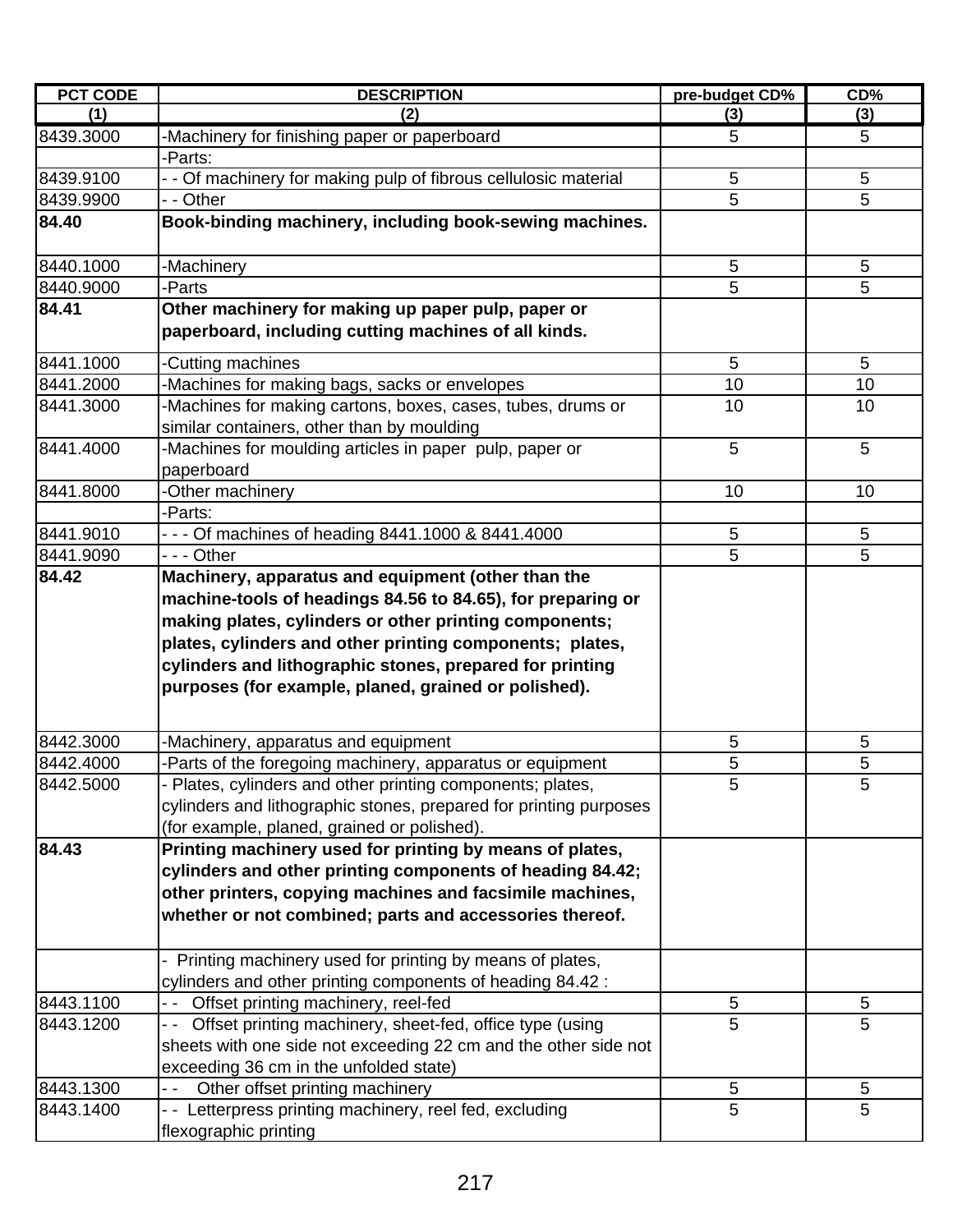| <b>PCT CODE</b> | <b>DESCRIPTION</b>                                                               | pre-budget CD% | CD%            |
|-----------------|----------------------------------------------------------------------------------|----------------|----------------|
| (1)             | (2)                                                                              | (3)            | (3)            |
| 8443.1500       | Letterpress printing machinery, other than reel fed,<br>$\overline{\phantom{a}}$ | 5              | 5              |
|                 | excluding flexographic printing                                                  |                |                |
| 8443.1600       | Flexographic printing machinery<br>$ -$                                          | 5              | 5              |
| 8443.1700       | <b>Gravure printing machinery</b><br>$ -$                                        | 5              | 5              |
|                 | $ -$<br>Other:                                                                   |                |                |
| 8443.1910       | --- Hot stamping machines                                                        | 5              | 5              |
| 8443.1920       | --- Label printing/embossing machines                                            | 5              | 5              |
| 8443.1930       | --- Flat bed printing presses                                                    | 5              | 5              |
| 8443.1940       | --- Proof presses                                                                | 5              | 5              |
|                 | --- Machinery for printing repetitive word or design or colour:                  |                |                |
| 8443.1951       | - - - -On cotton textile                                                         | 5              | 5              |
| 8443.1959       |                                                                                  | 5              | 5              |
| 8443.1990       | - - - Other                                                                      | 5              | 5              |
|                 | - Other printers, copying machines and facsimile machines,                       |                |                |
|                 | whether or not combined :                                                        |                |                |
| 8443.3100       | Machines which perform two or more of the functions of                           | 5              | 5              |
|                 | printing, copying or facsimile transmission, capable of connecting               |                |                |
|                 | to an automatic data processing machine or to a network                          |                |                |
|                 |                                                                                  |                |                |
|                 | - Other, capable of connecting to an automatic data processing                   |                |                |
|                 | machine or to a network:                                                         |                |                |
| 8443.3210       | --- Dot matrix printers                                                          | 0              | 0              |
| 8443.3220       | --- Ink jet printers                                                             | 0              | 0              |
| 8443.3230       | --- Laser jet printers                                                           | 0              | $\pmb{0}$      |
| 8443.3240       | --- Line printer                                                                 | 0              | $\mathbf 0$    |
| 8443.3250       | - - - Letter quality daisy wheel printer                                         | 0              | 0              |
| 8443.3260       | --- Facsimile machine                                                            | 5              | 5              |
| 8443.3290       | --- Other                                                                        | 0              | $\overline{0}$ |
|                 | Other:<br>$ -$                                                                   |                |                |
| 8443.3910       | - - -Photocopying apparatus                                                      | 5              | 5              |
| 8443.3990       | --- Other                                                                        | 5              | 5              |
|                 | - Parts and accessories :                                                        |                |                |
| 8443.9100       | Parts and accessories of printing machinery used for                             | 5              | 5              |
|                 | printing by means of plates, cylinders and other printing                        |                |                |
|                 | components of heading 84.42                                                      |                |                |
|                 | -- Other:                                                                        |                |                |
| 8443.9910       | - - - Automatic documents feeders of copying machines                            | 5              | 5              |
| 8443.9920       | --- Paper feeders of copying machines                                            | 5              | 5              |
| 8443.9930       | --- Sorters of copying machines                                                  | 5              | 5              |
| 8443.9940       | - - - Other parts of copying machines                                            | 5              | 5              |
| 8443.9950       | --- Toner and ink cartridges for computer printers excluding                     | $\mathbf 0$    | $\mathbf 0$    |
|                 | disposable type                                                                  |                |                |
| 8443.9990       | $- -$ Other                                                                      | 5              | 5              |
| 8444.0000       | Machines for extruding, drawing, texturing or cutting man-                       | 5              | 5              |
|                 | made textile materials.                                                          |                |                |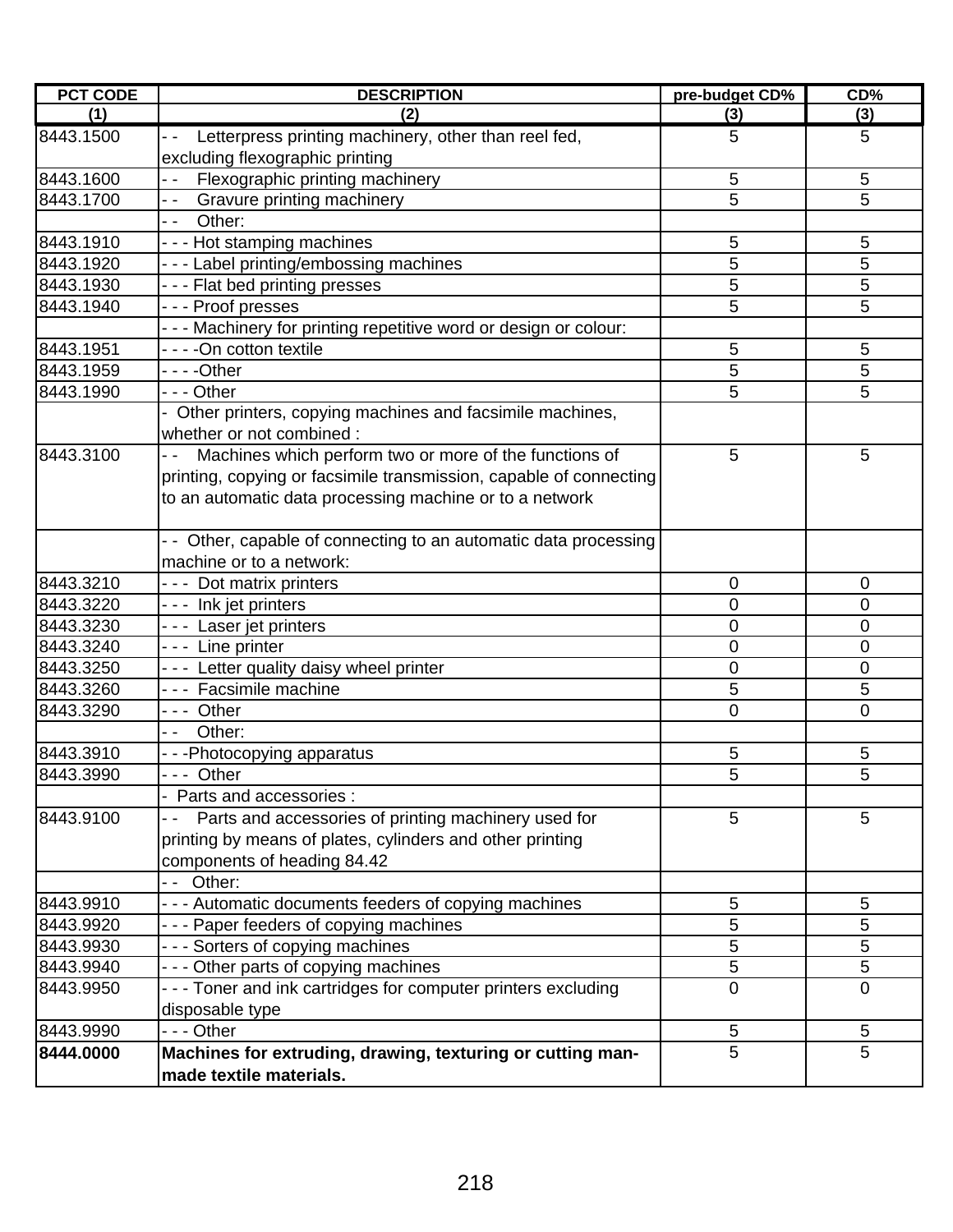| <b>PCT CODE</b> | <b>DESCRIPTION</b>                                                | pre-budget CD% | CD% |
|-----------------|-------------------------------------------------------------------|----------------|-----|
| (1)             | (2)                                                               | (3)            | (3) |
| 84.45           | Machines for preparing textile fibres; spinning, doubling or      |                |     |
|                 | twisting machines and other machinery for producing textile       |                |     |
|                 | yarns; textile reeling or winding (including weft-winding)        |                |     |
|                 | machines and machines for preparing textile yarns for use         |                |     |
|                 | on the machines of heading 84.46 or 84.47.                        |                |     |
|                 |                                                                   |                |     |
|                 | -Machines for preparing textile fibres:                           |                |     |
| 8445.1100       | - - Carding machines                                              | 5              | 5   |
| 8445.1200       | - - Combing machines                                              | 5              | 5   |
| 8445.1300       | - - Drawing or roving machines                                    | 5              | 5   |
|                 | - - Other:                                                        |                |     |
| 8445.1910       | --- Blow room machinery                                           | 5              | 5   |
| 8445.1990       | - - - Other                                                       | 5              | 5   |
| 8445.2000       | -Textile spinning machines                                        | 5              | 5   |
| 8445.3000       | -Textile doubling or twisting machines                            | 5              | 5   |
|                 | -Textile winding (including weft-winding) or reeling machines:    |                |     |
| 8445.4010       | --- Weft winding machines                                         | 5              | 5   |
| 8445.4020       | --- Cone/bobbin winding machines                                  | 5              | 5   |
| 8445.4030       | --- Reeling machines                                              | 5              | 5   |
| 8445.4090       | --- Other                                                         | 5              | 5   |
| 8445.9000       | -Other                                                            | 5              | 5   |
| 84.46           | <b>Weaving machines (looms).</b>                                  |                |     |
| 8446.1000       | -For weaving fabrics of a width not exceeding 30cm                | 15             | 15  |
|                 | -For weaving fabrics of a width exceeding 30 cm, shuttle type:    |                |     |
| 8446.2100       | - - Power looms                                                   | 20             | 20  |
| 8446.2900       | - - Other                                                         | 5              | 5   |
| 8446.3000       | -For weaving fabrics of a width exceeding 30 cm, shuttleless type | 5              | 5   |
|                 |                                                                   |                |     |
| 84.47           | Knitting machines, stitch-bonding machines and machines           |                |     |
|                 | for making gimped yarn, tulle, lace, embroidery, trimmings,       |                |     |
|                 | braid or net and machines for tufting.                            |                |     |
|                 | -Circular knitting machines:                                      |                |     |
| 8447.1100       | - - With cylinder diameter not exceeding 165 mm                   | 5              | 5   |
| 8447.1200       | - - With cylinder diameter exceeding 165 mm                       | 5              | 5   |
| 8447.2000       | -Flat knitting machines; stitch-bonding machines                  | 5              | 5   |
|                 | -Other:                                                           |                |     |
| 8447.9010       | --- Multi head embroidery machines                                | 5              | 5   |
| 8447.9090       | - - - Other                                                       | 5              | 5   |
| 84.48           | Auxiliary machinery for use with machines of heading 84.44,       |                |     |
|                 | 84.45, 84.46 or 84.47 (for example, dobbies, Jacquards,           |                |     |
|                 | automatic stop motions, shuttle changing mechanisms);             |                |     |
|                 | parts and accessories suitable for use solely or principally      |                |     |
|                 | with the machines of this heading or of heading 84.44, 84.45,     |                |     |
|                 | 84.46 or 84.47 (for example, spindles and spindle flyers, card    |                |     |
|                 | clothing, combs, extruding nipples, shuttles, healds and          |                |     |
|                 | heald-frames, hosiery needles).                                   |                |     |
|                 |                                                                   |                |     |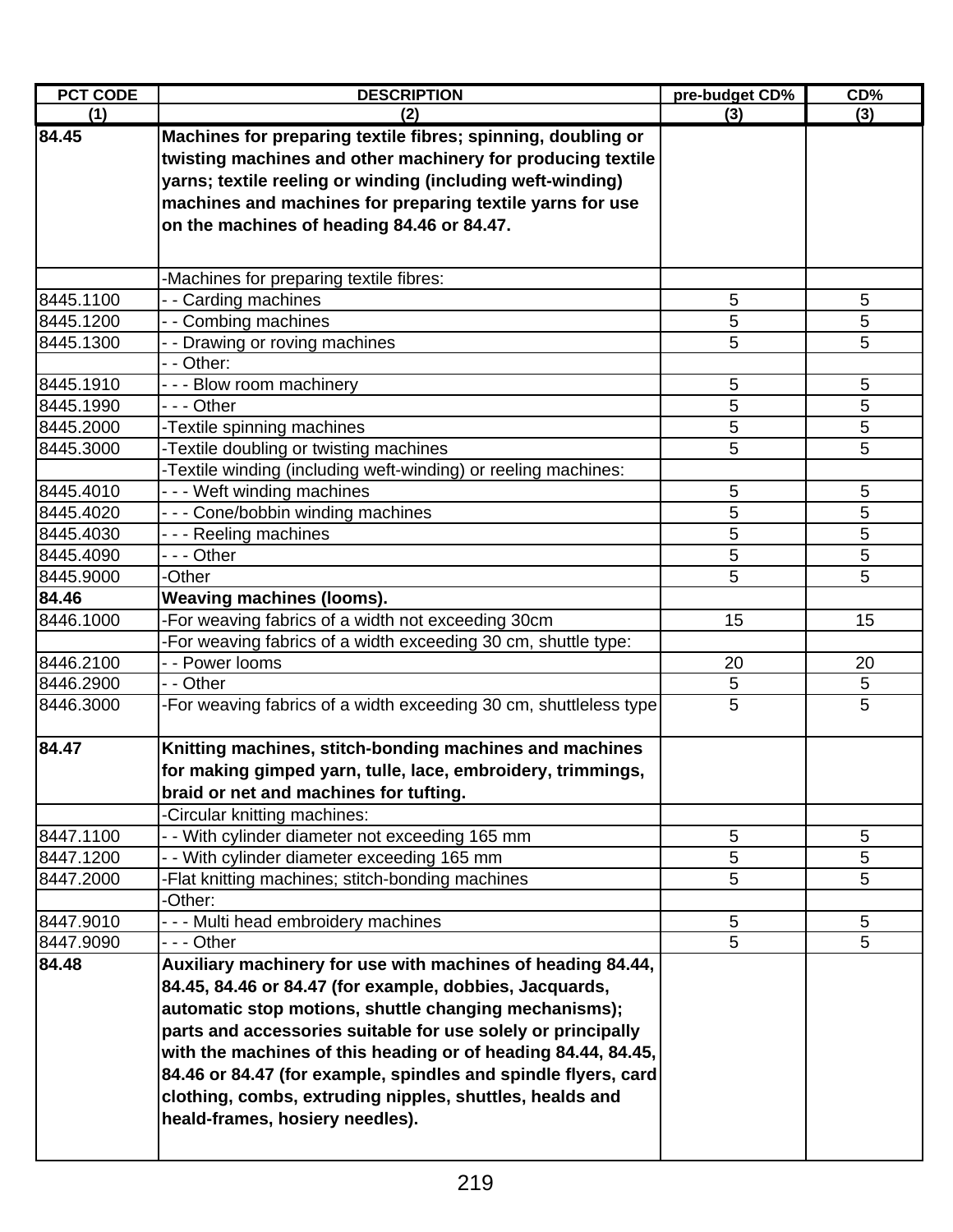| <b>PCT CODE</b> | <b>DESCRIPTION</b>                                                | pre-budget CD% | CD% |
|-----------------|-------------------------------------------------------------------|----------------|-----|
| (1)             | (2)                                                               | (3)            | (3) |
|                 | -Auxiliary machinery for machines of heading 84.44, 84.45, 84.46  |                |     |
|                 | or 84.47:                                                         |                |     |
| 8448.1100       | - - Dobbies and Jacquards; card reducing, copying, punching or    | 5              | 5   |
|                 | assembling machines for use therewith                             |                |     |
| 8448.1900       | - - Other                                                         | $\sqrt{5}$     | 5   |
| 8448.2000       | -Parts and accessories of machines of heading 84.44 or of their   | 5              | 5   |
|                 | auxiliary machinery                                               |                |     |
|                 | -Parts and accessories of machines of heading 84.45 or of their   |                |     |
|                 | auxiliary machinery:                                              |                |     |
|                 | -- Card clothing:                                                 |                |     |
| 8448.3110       | --- Tops and flats                                                | 15             | 15  |
| 8448.3190       | - - - Other                                                       | 10             | 10  |
| 8448.3200       | - - Of machines for preparing textile fibres, other than card     | 5              | 5   |
|                 | clothing                                                          |                |     |
|                 | - - Spindles, spindle flyers, spinning rings and ring travellers: |                |     |
| 8448.3310       | --- Spindle flyers and ring travellers                            | $\sqrt{5}$     | 5   |
| 8448.3320       | - - - Spindles                                                    | 5              | 5   |
| 8448.3330       | - - - Spinning rings                                              | 20             | 20  |
| 8448.3900       | - - Other                                                         | 5              | 5   |
|                 | -Parts and accessories of weaving machines (looms) or of their    |                |     |
|                 | auxiliary machinery:                                              |                |     |
|                 | - - Reeds for looms, healds and heald-frames:                     |                |     |
| 8448.4210       | - - - Reeds                                                       | 20             | 20  |
| 8448.4290       | - - - Other                                                       | 10             | 10  |
|                 | - - Other:                                                        |                |     |
| 8448.4910       | - - - Shuttles                                                    | 5              | 5   |
| 8448.4990       | --- Other                                                         | 10             | 10  |
|                 | -Parts and accessories of machines of heading 84.47 or of their   |                |     |
|                 | auxiliary machinery:                                              |                |     |
| 8448.5100       | - - Sinkers, needles and other articles used in forming stitches  | 5              | 5   |
| 8448.5900       | - - Other                                                         | 5              | 5   |
| 8449.0000       | Machinery for the manufacture or finishing of felt or             | 5              | 5   |
|                 | nonwovens in the piece or in shapes, including machinery          |                |     |
|                 | for making felt hats; blocks for making hats.                     |                |     |
| 84.50           | Household or laundry-type washing machines, including             |                |     |
|                 | machines which both wash and dry.                                 |                |     |
|                 | Machines, each of a dry linen capacity not exceeding 10 kg:       |                |     |
| 8450.1100       | - - Fully-automatic machines                                      | 35             | 35  |
| 8450.1200       | - - Other machines, with built-in centrifugal drier               | 35             | 35  |
| 8450.1900       | - - Other                                                         | 35             | 35  |
| 8450.2000       | -Machines, each of a dry linen capacity exceeding 10 kg           | 35             | 35  |
| 8450.9000       | -Parts                                                            | 35             | 35  |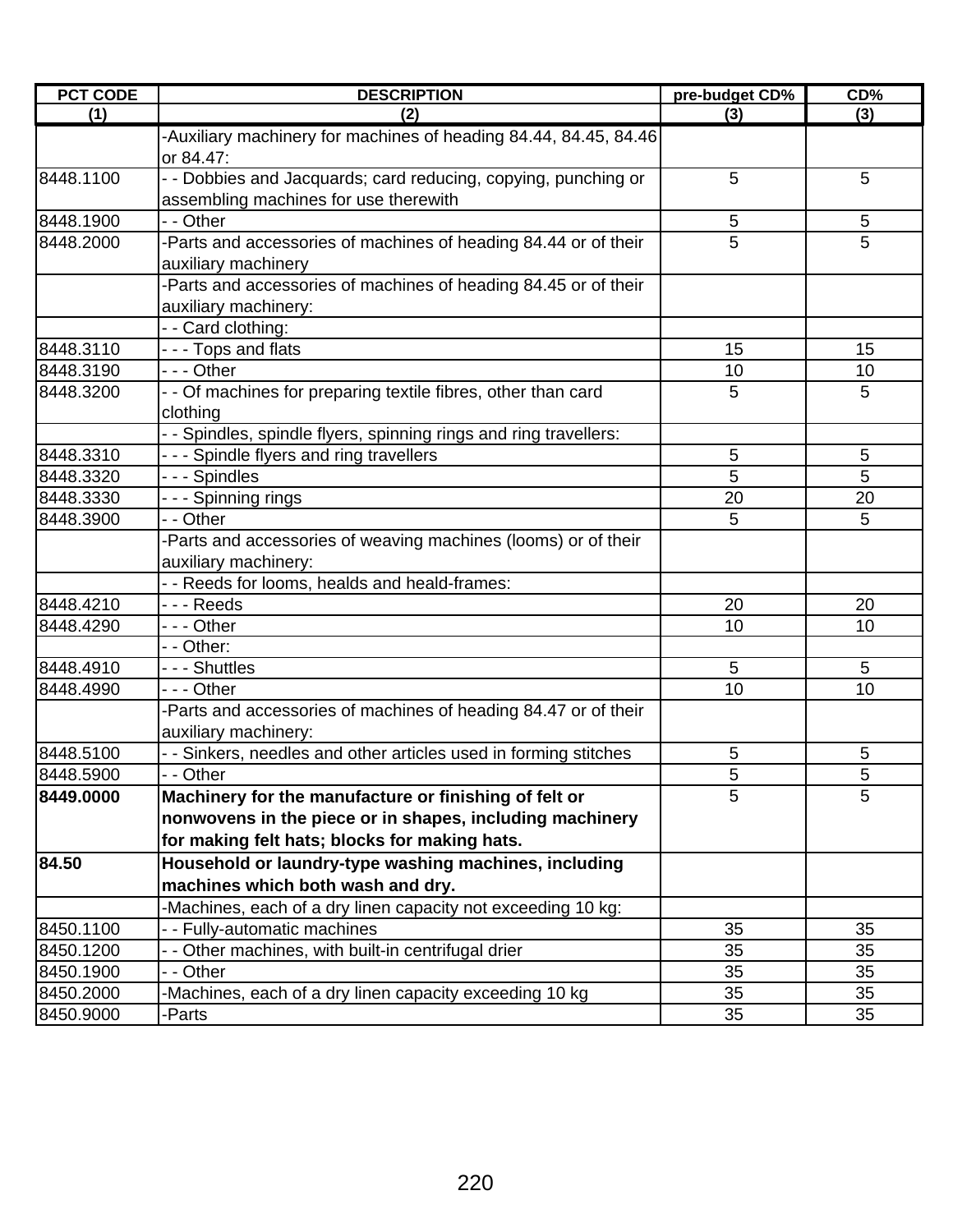| <b>PCT CODE</b> | <b>DESCRIPTION</b>                                                    | pre-budget CD% | CD% |
|-----------------|-----------------------------------------------------------------------|----------------|-----|
| (1)             | (2)                                                                   | (3)            | (3) |
| 84.51           | Machinery (other than machines of heading 84.50) for                  |                |     |
|                 | washing, cleaning, wringing, drying, ironing, pressing                |                |     |
|                 | (including fusing presses), bleaching, dyeing, dressing,              |                |     |
|                 | finishing, coating or impregnating textile yarns, fabrics or          |                |     |
|                 | made up textile articles and machines for applying the paste          |                |     |
|                 | to the base fabric or other support used in the manufacture           |                |     |
|                 | of floor coverings such as linoleum; machines for reeling,            |                |     |
|                 | unreeling, folding, cutting or pinking textile fabrics.               |                |     |
|                 |                                                                       |                |     |
|                 |                                                                       |                |     |
| 8451.1000       | -Dry-cleaning machines                                                | 5              | 5   |
|                 | -Drying machines                                                      |                |     |
| 8451.2100       | - - Each of a dry linen capacity not exceeding 10 kg                  | 5              | 5   |
| 8451.2900       | - - Other                                                             | 5              | 5   |
| 8451.3000       | -Ironing machines and presses (including fusing presses)              | 5              | 5   |
|                 | -Washing, bleaching or dyeing machines:                               |                |     |
| 8451.4010       | --- Washing machine                                                   | 5              | 5   |
| 8451.4020       | --- Bleaching machine                                                 | 5              | 5   |
| 8451.4030       | --- Dyeing machine                                                    | 5              | 5   |
| 8451.5000       | -Machines for reeling, unreeling, folding, cutting or pinking textile | 5              | 5   |
|                 | fabrics                                                               |                |     |
|                 | -Other machinery:                                                     |                |     |
| 8451.8010       | --- Coating or laminating machine                                     | 5              | 5   |
| 8451.8020       | --- Machinery for pressing                                            | 5              | 5   |
| 8451.8030       | --- Dressing and finishing machine                                    | 5              | 5   |
| 8451.8040       | --- Mercerizing machine                                               | 5              | 5   |
| 8451.8050       | --- Sanforizing machines                                              | 5              | 5   |
| 8451.8060       | --- Stentering machines                                               | 5              | 5   |
| 8451.8070       | --- Shrinking machines                                                | 5              | 5   |
| 8451.8090       | - - - Other                                                           | 5              | 5   |
| 8451.9000       | -Parts                                                                | 5              | 5   |
| 84.52           | Sewing machines, other than book-sewing machines of                   |                |     |
|                 | heading 84.40; Furniture, bases and covers specially                  |                |     |
|                 | designed for sewing machines; sewing machine needles.                 |                |     |
|                 | -Sewing machines of the household type:                               |                |     |
| 8452.1010       | - - - In ckd/skd condition                                            | 20             | 20  |
| 8452.1090       | - - - Other                                                           | 20             | 20  |
|                 | -Other sewing machines:                                               |                |     |
| 8452.2100       | - - Automatic units                                                   | 5              | 5   |
| 8452.2900       | - - Other                                                             | 5              | 5   |
| 8452.3000       | -Sewing machine needles                                               | 5              | 5   |
| 8452.4000       | -Furniture, bases and covers for sewing machines and parts            | 10             | 10  |
|                 | thereof                                                               |                |     |
|                 | -Other parts of sewing machines:                                      |                |     |
| 8452.9010       | --- Of machine of heading 8452.1090                                   | 10             | 10  |
| 8452.9090       | --- Other                                                             | 5              | 5   |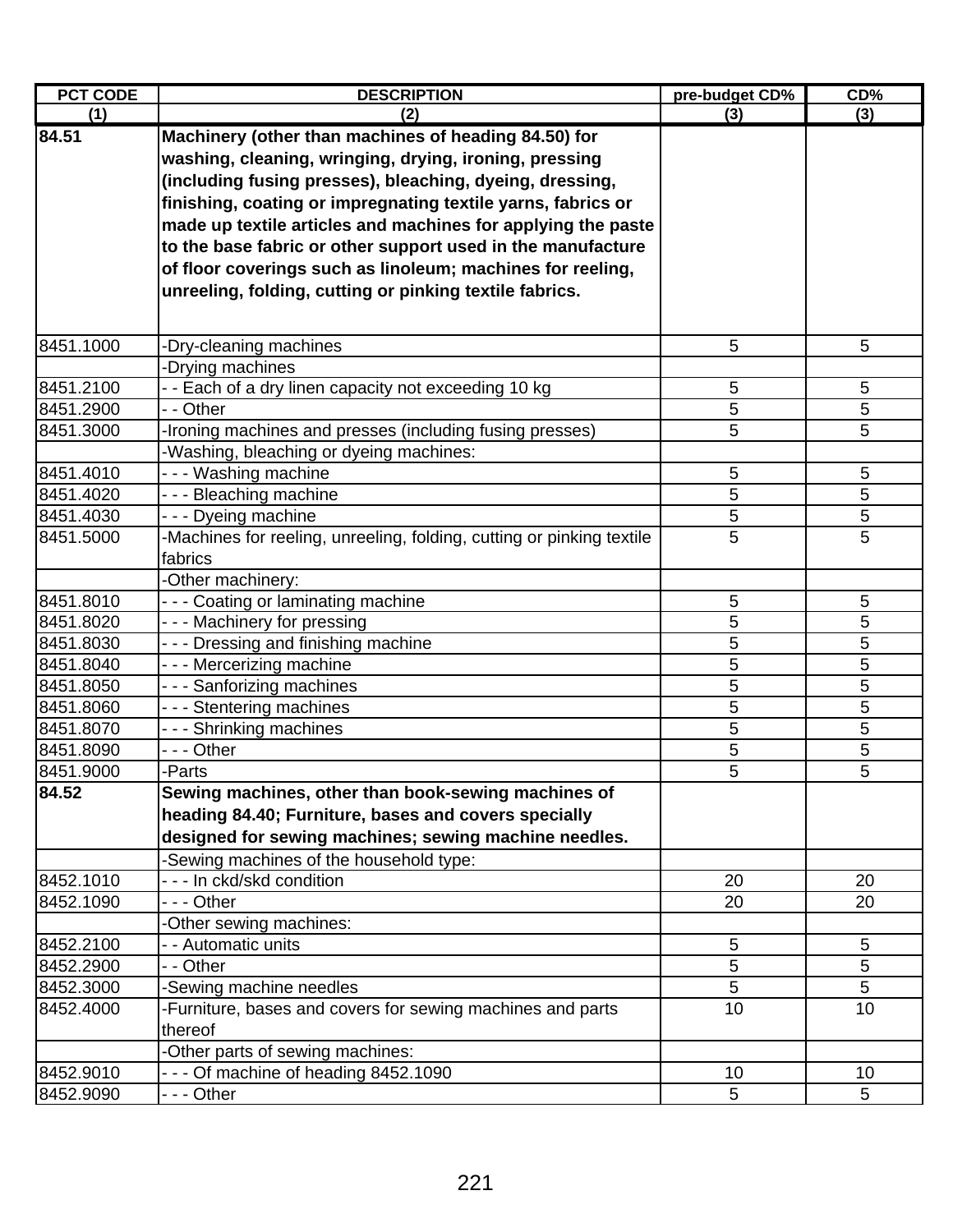| <b>PCT CODE</b> | <b>DESCRIPTION</b>                                                            | pre-budget CD% | CD%             |
|-----------------|-------------------------------------------------------------------------------|----------------|-----------------|
| (1)             | (2)                                                                           | (3)            | (3)             |
| 84.53           | Machinery for preparing, tanning or working hides, skins or                   |                |                 |
|                 | leather or for making or repairing footwear or other articles                 |                |                 |
|                 | of hides, skins or leather, other than sewing machines.                       |                |                 |
|                 |                                                                               |                |                 |
| 8453.1000       | -Machinery for preparing, tanning or working hides, skins or                  | 5              | 5               |
|                 | leather                                                                       |                |                 |
| 8453.2000       | -Machinery for making or repairing footwear                                   | 5              | 5               |
| 8453.8000       | -Other machinery                                                              | 5              | 5               |
| 8453.9000       | -Parts                                                                        | 5              | 5               |
| 84.54           | Converters, ladles, ingot moulds and casting machines, of a                   |                |                 |
|                 | kind used in metallurgy or in metal foundries.                                |                |                 |
| 8454.1000       | -Converters                                                                   | 5              | 5               |
| 8454.2000       | -Ingot moulds and ladles                                                      | 5              | 5               |
| 8454.3000       | Casting machines                                                              | 5              | 5               |
| 8454.9000       | -Parts                                                                        | 5              | 5               |
| 84.55           | Metal-rolling mills and rolls therefor.                                       |                |                 |
| 8455.1000       | -Tube mills                                                                   | 5              | $5\phantom{.0}$ |
|                 | -Other rolling mills:                                                         |                |                 |
| 8455.2100       | - - Hot or combination hot and cold                                           | 5              | 5               |
| 8455.2200       | - - Cold                                                                      | 5              | 5               |
|                 | -Rolls for rolling mills:                                                     |                |                 |
| 8455.3010       | --- Cast iron rolls of a diameter not exceeding 91.44 cm (36")                | 5              | 5               |
| 8455.3090       | - - - Other                                                                   | 5              | 5               |
| 8455.9000       | -Other parts                                                                  | 5              | 5               |
| 84.56           | Machine-tools for working any material by removal of                          |                |                 |
|                 | material, by laser or other light or photon beam, ultrasonic,                 |                |                 |
|                 | electro- discharge, electro-chemical, electron beam, ionic-                   |                |                 |
|                 | beam or plasma arc processes.                                                 |                |                 |
|                 |                                                                               |                |                 |
|                 | -Operated by laser or other light or photon beam processes:                   |                |                 |
| 8456.1010       | - - - Machines for working any material by removal of material, by            | 5              | 5               |
|                 | laser or other light or photo beam in the production of                       |                |                 |
|                 | semiconductor wafers                                                          |                |                 |
| 8456.1090       | - - - Other                                                                   | 5              | 5               |
|                 | -Operated by ultrasonic processes:                                            |                |                 |
| 8456.2010       | - - - Machines for dry-etching patterns on semiconductor<br>materials         | 5              | 5               |
|                 |                                                                               |                |                 |
| 8456.2020       | - - - Apparatus for stripping or cleaning semiconductor wafers<br>- - - Other | 5              | 5               |
| 8456.2090       |                                                                               | 5              | 5               |
| 8456.3000       | -Operated by electro-discharge processes                                      | 5              | 5               |
| 8456.9000       | -Other                                                                        | 5              | 5               |
| 84.57           | Machining centres, unit construction machines (single                         |                |                 |
|                 | station) and multi-station transfer machines, for working                     |                |                 |
|                 | metal.                                                                        |                |                 |
| 8457.1000       | -Machining centres                                                            | 5              | 5               |
| 8457.2000       | -Unit construction machines (single station)                                  | 5              | 5               |
| 8457.3000       | -Multi-station transfer machines                                              | 5              | 5               |
| 84.58           | Lathes (including turning centres) for removing metal.                        |                |                 |
|                 | -Horizontal lathes:                                                           |                |                 |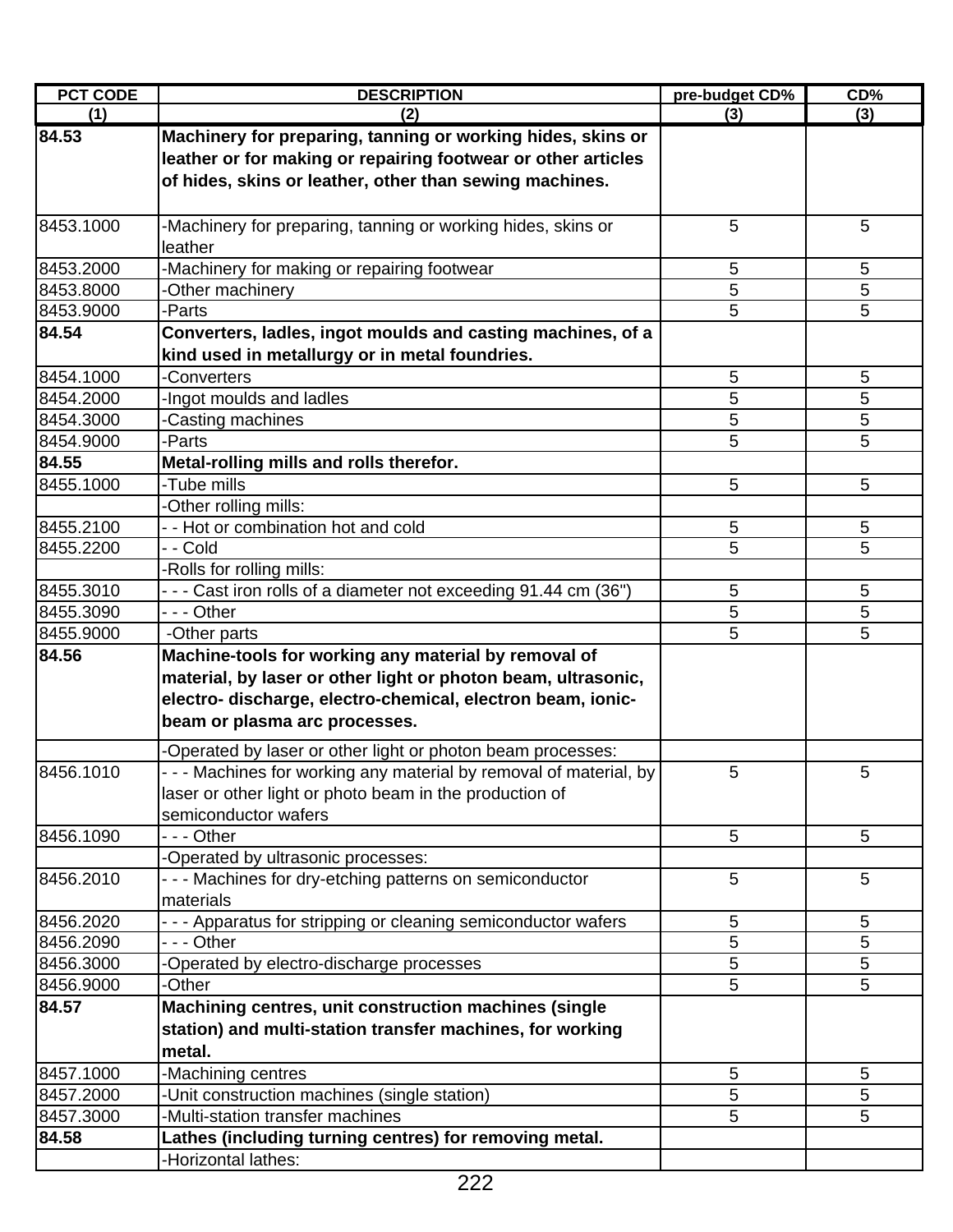| <b>PCT CODE</b> | <b>DESCRIPTION</b>                                                    | pre-budget CD% | CD%             |
|-----------------|-----------------------------------------------------------------------|----------------|-----------------|
| (1)             | (2)                                                                   | (3)            | (3)             |
| 8458.1100       | - - Numerically controlled                                            | 5              | 5               |
| 8458.1900       | - - Other                                                             | 5              | 5               |
|                 | -Other lathes:                                                        |                |                 |
| 8458.9100       | - - Numerically controlled                                            | 5              | $5\phantom{.0}$ |
| 8458.9900       | - - Other                                                             | 5              | 5               |
| 84.59           | Machine-tools (including way-type unit head machines) for             |                |                 |
|                 | drilling, boring, milling, threading or tapping by removing           |                |                 |
|                 | metal, other than lathes (including turning centres) of               |                |                 |
|                 | heading 84.58.                                                        |                |                 |
| 8459.1000       | -Way-type unit head machines                                          | 5              | 5               |
|                 | -Other drilling machines:                                             |                |                 |
| 8459.2100       | - - Numerically controlled                                            | 5              | 5               |
|                 | - - Other:                                                            |                |                 |
| 8459.2910       | - - - Drilling machines with drilling capacity upto 62 mm in cast     | 5              | 5               |
|                 | iron and 50 mm in steel                                               |                |                 |
| 8459.2990       | --- Other                                                             | 5              | 5               |
|                 | -Other boring-milling machines:                                       |                |                 |
| 8459.3100       | - - Numerically controlled                                            | 5              | 5               |
|                 | - - Other:                                                            |                |                 |
| 8459.3910       | - - - Vertical copy boring and milling machine with drilling capacity | 5              | 5               |
|                 | in steel upto 25 mm                                                   |                |                 |
| 8459.3990       | --- Other                                                             | 5              | 5               |
|                 | -Other boring machines:                                               |                |                 |
| 8459.4010       | - - - Numerically controlled                                          | 5              | 5               |
| 8459.4090       | --- Other                                                             | 5              | 5               |
|                 | -Milling machines, knee-type:                                         |                |                 |
| 8459.5100       | - - Numerically controlled                                            | 5              | 5               |
|                 | - - Other:                                                            |                |                 |
| 8459.5910       | - - - Horizontal, vertical or universal versions with longitudnal     | 5              | 5               |
|                 | traverser upto 810 mm and table size upto 1300 x 300 mm               |                |                 |
| 8459.5990       | - Other                                                               | 5              | 5               |
|                 | -Other milling machines:                                              |                |                 |
| 8459.6100       | - - Numerically controlled                                            | 5              | 5               |
|                 | - - Other:                                                            |                |                 |
| 8459.6910       | - - - Vertical turret(Bridgeport type) milling machine with long      | 5              | 5               |
|                 | travel 750 mm, vertical travel 400 mm and cross travel 300 mm         |                |                 |
|                 |                                                                       |                |                 |
| 8459.6920       | - - - Universal engraving machine with clamping area 500 x 200        | 5              | 5               |
|                 | mm with pantograph ratio from 1:1 to 1:50                             |                |                 |
| 8459.6990       | --- Other                                                             | 5              | 5               |
|                 | -Other threading or tapping machines:                                 |                |                 |
| 8459.7010       | - - - Numerically controlled                                          | 5              | 5               |
| 8459.7090       | --- Other                                                             | 5              | 5               |
| 84.60           | Machine-tools for deburring, sharpening, grinding, honing,            |                |                 |
|                 | lapping, polishing or otherwise finishing metal or cermets            |                |                 |
|                 | by means of grinding stones, abrasives or polishing                   |                |                 |
|                 | products, other than gear cutting, gear grinding or gear              |                |                 |
|                 | finishing machines of heading 84.61.                                  |                |                 |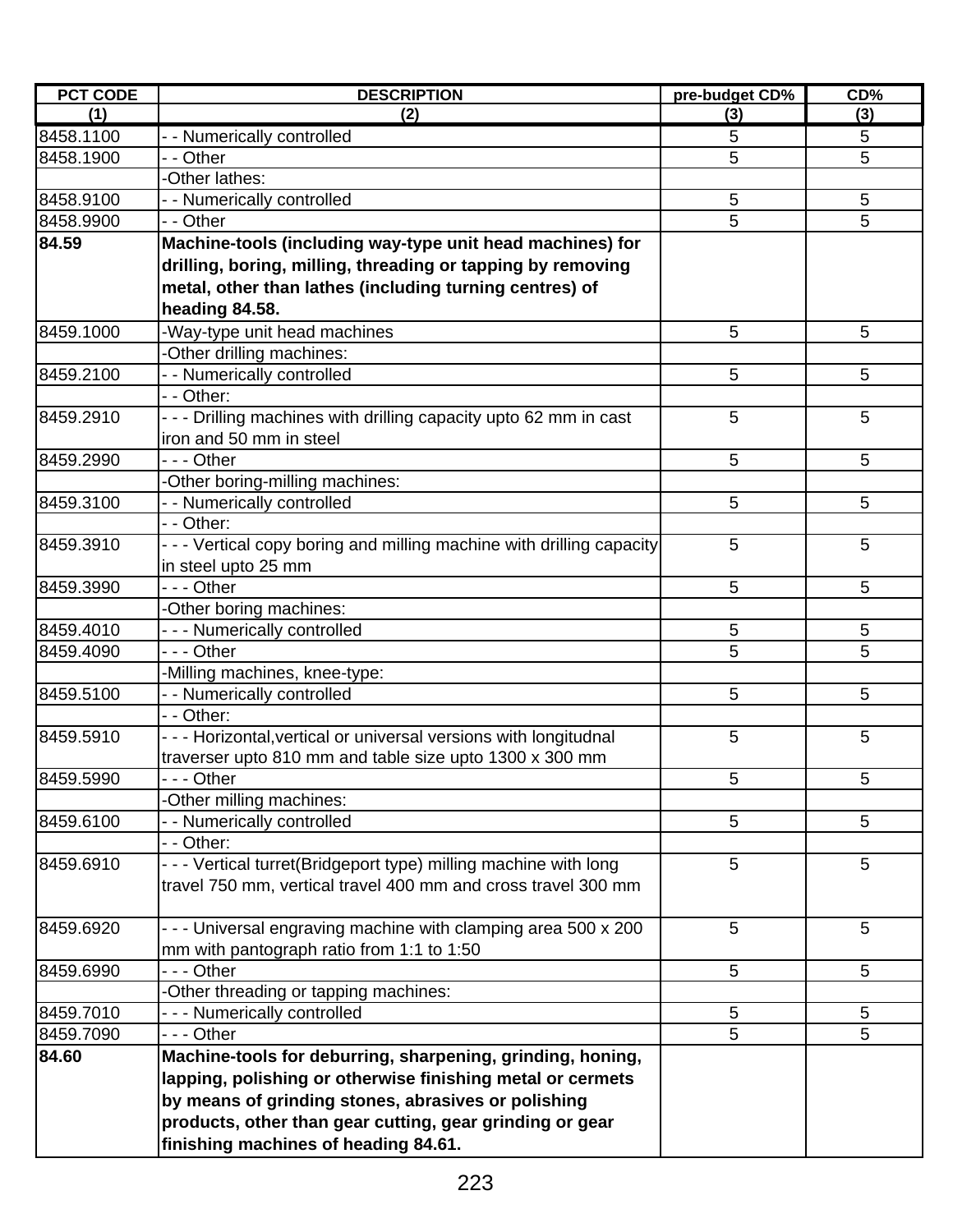| <b>PCT CODE</b> | <b>DESCRIPTION</b>                                                 | pre-budget CD% | CD%             |
|-----------------|--------------------------------------------------------------------|----------------|-----------------|
| (1)             | (2)                                                                | (3)            | (3)             |
|                 | -Flat-surface grinding machines, in which the positioning in any   |                |                 |
|                 | one axis can be set up to an accuracy of at least 0.01 mm:         |                |                 |
|                 |                                                                    |                |                 |
| 8460.1100       | - - Numerically controlled                                         | 5              | 5               |
| 8460.1900       | - - Other                                                          | 5              | 5               |
|                 | -Other grinding machines, in which the positioning in any one      |                |                 |
| 8460.2100       | axis can be set up to an accuracy of at least 0.01 mm:             |                |                 |
|                 | - - Numerically controlled                                         | 5              | 5               |
| 8460.2900       | - - Other                                                          | 5              | 5               |
| 8460.3100       | -Sharpening (tool or cutter grinding) machines:                    | 5              | 5               |
| 8460.3900       | - - Numerically controlled<br>- - Other                            | 5              | 5               |
| 8460.4000       |                                                                    | 5              | 5               |
|                 | -Honing or lapping machines<br>-Other:                             |                |                 |
| 8460.9010       | --- Bench-type grinding machines                                   | 5              | 5               |
| 8460.9090       | - - - Other                                                        | 5              | 5               |
| 84.61           | Machine-tools for planing, shaping, slotting, broaching, gear      |                |                 |
|                 | cutting, gear grinding or gear finishing, sawing, cutting-off      |                |                 |
|                 | and other machine-tools working by removing metal or               |                |                 |
|                 |                                                                    |                |                 |
|                 | cermets, not elsewhere specified or included.                      |                |                 |
|                 | -Shaping or slotting machines:                                     |                |                 |
| 8461.2010       | - - - Shaping machines having stroke not exceeding 45 cm           | 5              | 5               |
| 8461.2090       | --- Other                                                          | 5              | 5               |
| 8461.3000       | Broaching machines                                                 | 5              | 5               |
| 8461.4000       | Gear cutting, gear grinding or gear finishing machines             | 5              | 5               |
|                 | -Sawing or cutting-off machines:                                   |                |                 |
| 8461.5010       | - - - High speed hacksaw machines of cutting diameter not          | 5              | 5               |
|                 | exceeding 17.5cm or with blades of length not exceeding 45 cm      |                |                 |
| 8461.5090       | - - - Other                                                        | 5              | 5               |
| 8461.9000       | Other                                                              | 5              | 5               |
| 84.62           | Machine-tools (including presses) for working metal by             |                |                 |
|                 | forging, hammering or die-stamping; machine-tools                  |                |                 |
|                 | (including presses) for working metal by bending, folding,         |                |                 |
|                 | straightening, flattening, shearing, punching or notching;         |                |                 |
|                 | presses for working metal or metal carbides, not specified         |                |                 |
|                 | above.                                                             |                |                 |
|                 |                                                                    |                |                 |
|                 | -Forging or die-stamping machines (including presses) and          |                |                 |
|                 | hammers                                                            |                |                 |
| 8462.1010       | --- Numerically controlled                                         | 5              | 5               |
| 8462.1090       | - - - Other                                                        | 5              | 5               |
|                 | -Bending, folding, straightening or flattening machines (including |                |                 |
|                 | presses):                                                          |                |                 |
| 8462.2100       | - - Numerically controlled                                         | 5              | $5\phantom{.0}$ |
| 8462.2900       | - - Other                                                          | 5              | 5               |
|                 | -Shearing machines (including presses), other than combined        |                |                 |
|                 | punching and shearing machines:                                    |                |                 |
| 8462.3100       | - - Numerically controlled                                         | 5              | 5               |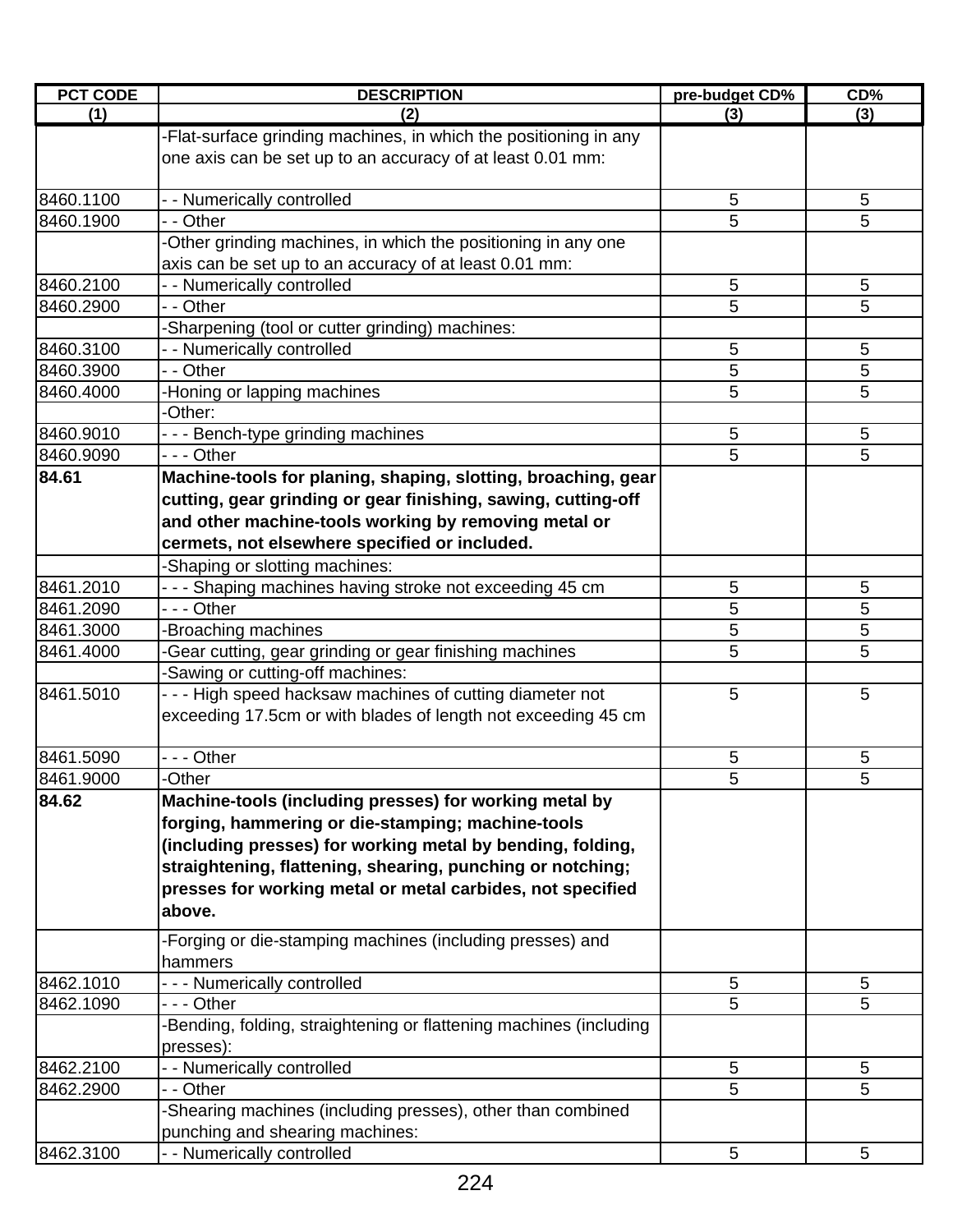| <b>PCT CODE</b> | <b>DESCRIPTION</b>                                            | pre-budget CD% | CD% |
|-----------------|---------------------------------------------------------------|----------------|-----|
| (1)             | (2)                                                           | (3)            | (3) |
| 8462.3900       | - - Other                                                     | 5              | 5   |
|                 | -Punching or notching machines (including presses), including |                |     |
|                 | combined punching and shearing machines:                      |                |     |
| 8462.4100       | - - Numerically controlled                                    | 5              | 5   |
| 8462.4900       | - - Other                                                     | 5              | 5   |
|                 | -Other:                                                       |                |     |
|                 | - - Hydraulic presses:                                        |                |     |
| 8462.9110       | - - - Of pressure not exceeding 60.963 metric tons            | 10             | 10  |
| 8462.9190       | - - - Other                                                   | 5              | 5   |
| 8462.9900       | - - Other                                                     | 5              | 5   |
| 84.63           | Other machine-tools for working metal or cermets, without     |                |     |
|                 | removing material.                                            |                |     |
| 8463.1000       | -Draw-benches for bars, tubes profiles, wire or the like      | 5              | 5   |
| 8463.2000       | -Thread rolling machines                                      | 5              | 5   |
| 8463.3000       | -Machines for working wire                                    | 5              | 5   |
| 8463.9000       | -Other                                                        | 5              | 5   |
| 84.64           | Machine-tools for working stone, ceramics, concrete,          |                |     |
|                 | asbestos-cement or like mineral materials or for cold         |                |     |
|                 | working glass.                                                |                |     |
| 8464.1000       | -Sawing machines                                              | 5              | 5   |
|                 | -Grinding or polishing machines:                              |                |     |
| 8464.2010       | --- Grinding machines                                         | 5              | 5   |
| 8464.2090       | --- Polishing machines                                        | 5              | 5   |
| 8464.9000       | -Other                                                        | 5              | 5   |
| 84.65           | Machine-tools (including machines for nailing, stapling,      |                |     |
|                 | glueing or otherwise assembling) for working wood, cork,      |                |     |
|                 | bone, hard rubber, hard plastics or similar hard materials.   |                |     |
| 8465.1000       | -Machines which can carry out different types of machining    | 5              | 5   |
|                 | operations without tool change between such operations        |                |     |
|                 | -Other:                                                       |                |     |
|                 | - - Sawing machines:                                          |                |     |
| 8465.9110       | - - - Hacksaw machines with blades of length not exceeding    | 5              | 5   |
|                 | 45.7cm                                                        |                |     |
| 8465.9190       | - - - Other                                                   | 5              | 5   |
| 8465.9200       | - - Planing, milling or moulding (by cutting) machines        | 5              | 5   |
| 8465.9300       | - Grinding, sanding or polishing machines                     | 5              | 5   |
| 8465.9400       | - - Bending or assembling machines                            | 5              | 5   |
| 8465.9500       | - - Drilling or morticing machines                            | 5              | 5   |
| 8465.9600       | - - Splitting, slicing or paring machines                     | 5              | 5   |
| 8465.9900       | - - Other                                                     | 5              | 5   |
| 84.66           | Parts and accessories suitable for use solely or principally  |                |     |
|                 | with the machines of headings 84.56 to 84.65, including       |                |     |
|                 | work or tool holders, self-opening dieheads, dividing heads   |                |     |
|                 | and other special attachments for machine-tools; tool         |                |     |
|                 | holders for any type of tool for working in the hand.         |                |     |
|                 |                                                               |                |     |
| 8466.1000       | -Tool holders and self -opening dieheads                      | 5              | 5   |
| 8466.2000       | -Work holders                                                 | 5              | 5   |
|                 |                                                               |                |     |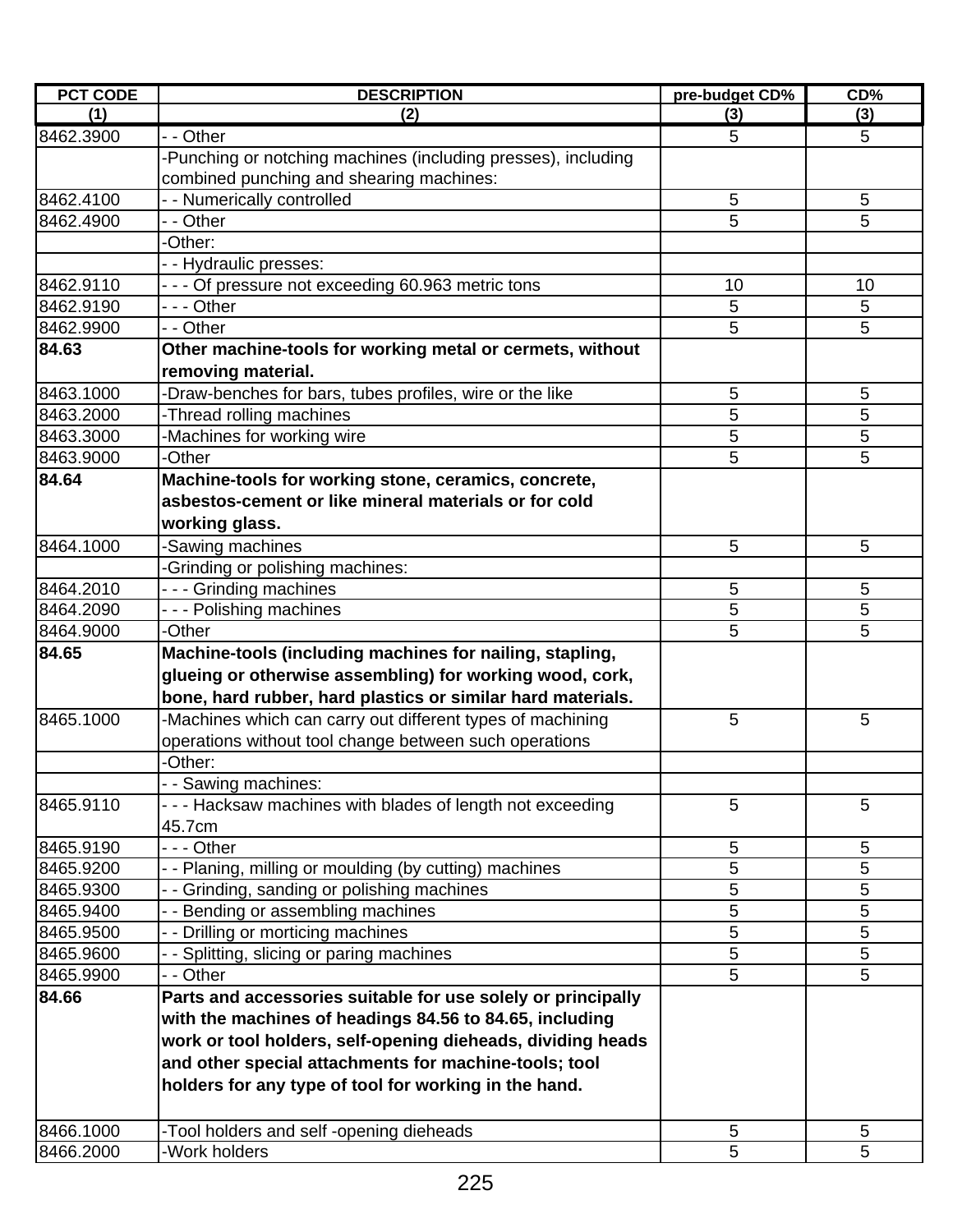| <b>PCT CODE</b> | <b>DESCRIPTION</b>                                                                                                                                                                                                          | pre-budget CD% | CD%    |
|-----------------|-----------------------------------------------------------------------------------------------------------------------------------------------------------------------------------------------------------------------------|----------------|--------|
| (1)             | (2)                                                                                                                                                                                                                         | (3)            | (3)    |
| 8466.3000       | -Dividing heads and other special attachments for machine-tools                                                                                                                                                             | 5              | 5      |
|                 | -Other:                                                                                                                                                                                                                     |                |        |
| 8466.9100       | - - For machines of heading 84.64                                                                                                                                                                                           | 5              | 5      |
| 8466.9200       | - - For machines of heading 84.65                                                                                                                                                                                           | 5              | 5      |
|                 | -For machines of headings 84.56 to 84.61:                                                                                                                                                                                   |                |        |
| 8466.9310       | - - - Of machine of heading 8458.1900, 8458.9900, 8459.2910,<br>8459.3910, 8459.5910, 8459.6910, 8459.7090, 8460.9010,<br>8461.2010, 8459.6920 & 8461.5010                                                                  | 5              | 5      |
| 8466.9390       | --- Other                                                                                                                                                                                                                   | 5              | 5      |
|                 | - - For machines of heading 84.62 or 84.63:                                                                                                                                                                                 |                |        |
| 8466.9410       | - - - Of machine of heading 8462.1090, 8462.9110 & 8465.9110                                                                                                                                                                | 5              | 5      |
| 8466.9490       | $- -$ Other                                                                                                                                                                                                                 | 5              | 5      |
| 84.67           | Tools for working in the hand, pneumatic, hydraulic or with<br>self- contained electric or non-electric motor.                                                                                                              |                |        |
|                 | -Pneumatic:                                                                                                                                                                                                                 |                |        |
| 8467.1100       | - - Rotary type (including combined rotary-percussion)                                                                                                                                                                      | 5              | 5      |
| 8467.1900       | - - Other                                                                                                                                                                                                                   | 5              | 5      |
| 8467.2100       | -With self- contained electric motor:                                                                                                                                                                                       |                |        |
| 8467.2200       | - - Drills of all kinds                                                                                                                                                                                                     | 5<br>5         | 5<br>5 |
| 8467.2900       | - - Saws<br>- - Other                                                                                                                                                                                                       | 5              | 5      |
|                 | -Other tools:                                                                                                                                                                                                               |                |        |
| 8467.8100       | - - Chain saws                                                                                                                                                                                                              | 5              | 5      |
| 8467.8900       | - - Other                                                                                                                                                                                                                   | 5              | 5      |
|                 | -Parts:                                                                                                                                                                                                                     |                |        |
| 8467.9100       | - - Of chain saws                                                                                                                                                                                                           | 5              | 5      |
| 8467.9200       | - - Of pneumatic tools                                                                                                                                                                                                      | 5              | 5      |
| 8467.9900       | - - Other                                                                                                                                                                                                                   | 5              | 5      |
| 84.68           | Machinery and apparatus for soldering, brazing or welding,                                                                                                                                                                  |                |        |
|                 | whether or not capable of cutting, other than those of                                                                                                                                                                      |                |        |
|                 | heading 85.15; gas-operated surface tempering machines                                                                                                                                                                      |                |        |
|                 | and appliances.                                                                                                                                                                                                             |                |        |
| 8468.1000       | -Hand-held blow pipes                                                                                                                                                                                                       | 5              | 5      |
| 8468.2000       | -Other gas-operated machinery and apparatus                                                                                                                                                                                 | 5              | 5      |
| 8468.8000       | -Other machinery and appratus                                                                                                                                                                                               | 5              | 5      |
| 8468.9000       | -Parts                                                                                                                                                                                                                      | 5              | 5      |
| 8469.0000       | Typewriters other than printers of heading 84.43; word-<br>processing machines.                                                                                                                                             | 5              | 5      |
| 84.70           | Calculating machines and pocket-size data recording,<br>reproducing and displaying machines with calculating<br>functions; accounting machines, postage-franking<br>machines, ticket-issuing machines and similar machines, |                |        |
|                 | incorporating a calculating device; cash registers.                                                                                                                                                                         |                |        |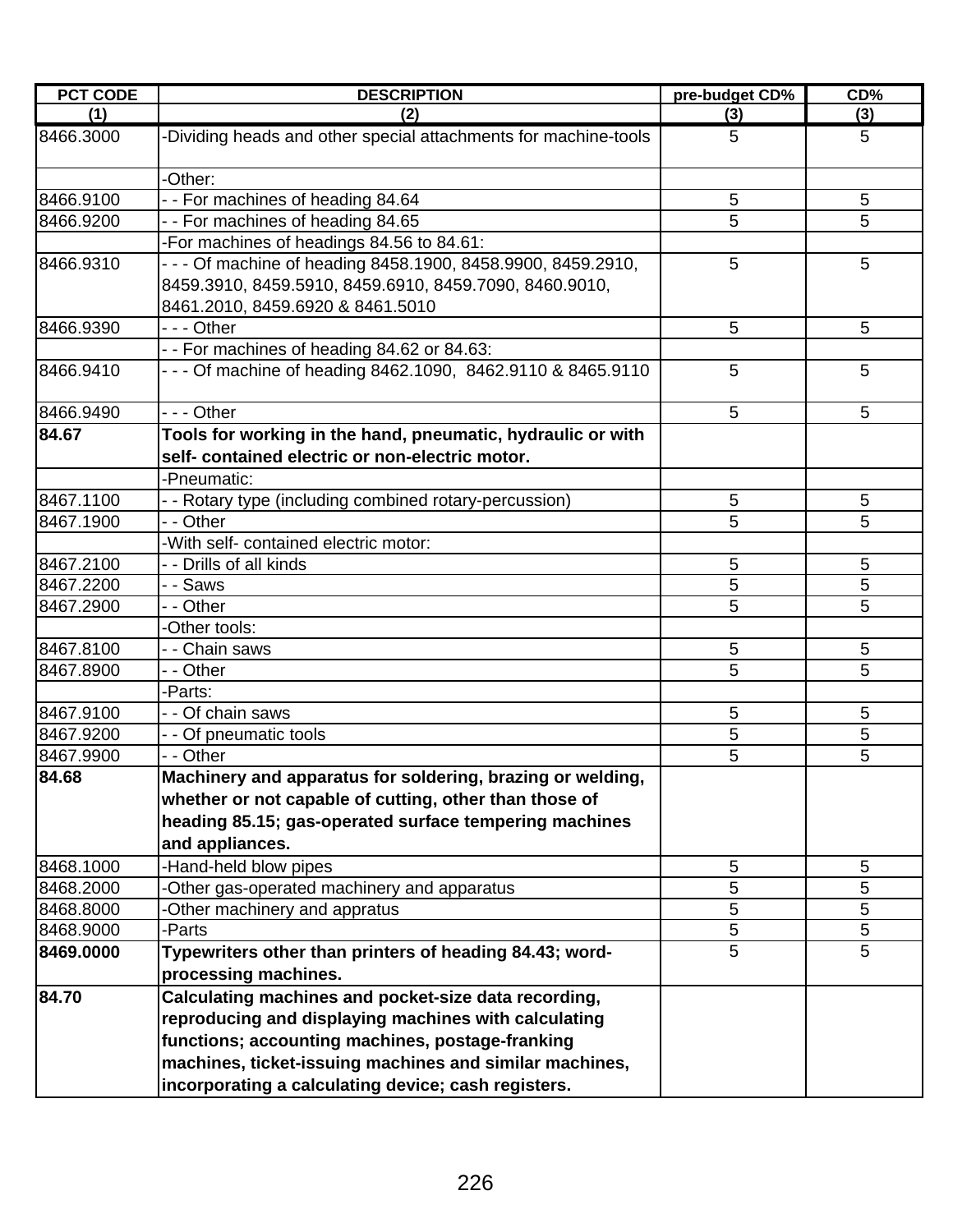| <b>PCT CODE</b> | <b>DESCRIPTION</b>                                                                                                                                                                                               | pre-budget CD% | CD%            |
|-----------------|------------------------------------------------------------------------------------------------------------------------------------------------------------------------------------------------------------------|----------------|----------------|
| (1)             | (2)                                                                                                                                                                                                              | (3)            | (3)            |
| 8470.1000       | Electronic calculators capable of operation without an external<br>source of electric power and pocket-size data recording,<br>reproducing and displaying machines with calculating functions                    | 5              | 5              |
|                 | -Other electronic calculating machines:                                                                                                                                                                          |                |                |
| 8470.2100       | - - Incorporating a printing device                                                                                                                                                                              | 5              | 5              |
| 8470.2900       | - - Other                                                                                                                                                                                                        | 5              | 5              |
| 8470.3000       | -Other calculating machines                                                                                                                                                                                      | 5              | 5              |
| 8470.5000       | -Cash registers                                                                                                                                                                                                  | 5              | 5              |
| 8470.9000       | -Other                                                                                                                                                                                                           | 5              | 5              |
| 84.71           | Automatic data processing machines and units thereof;                                                                                                                                                            |                |                |
|                 | magnetic or optical readers, machines for transcribing data                                                                                                                                                      |                |                |
|                 | onto data media in coded form and machines for processing                                                                                                                                                        |                |                |
|                 | such data, not elsewhere specified or included.                                                                                                                                                                  |                |                |
|                 | -Portable automatic data processing machines, weighing not<br>more than 10 kg, consisting of at least a central processing unit,<br>a keyboard and a display:                                                    |                |                |
| 8471.3010       | - - - Laptop computers, notebooks whether or not incorporating<br>multi media kit                                                                                                                                | $\overline{0}$ | $\mathbf 0$    |
| 8471.3020       | --- Personal computers                                                                                                                                                                                           | 0              | $\mathbf 0$    |
| 8471.3090       | - - - Other                                                                                                                                                                                                      | 0              | 0              |
|                 | -Other automatic data processing machines:                                                                                                                                                                       |                |                |
|                 | - Comprising in the same housing at least a central processing<br>unit and an input and output unit, whether or not combined:                                                                                    |                |                |
| 8471.4110       | --- Micro computer                                                                                                                                                                                               | 0              | 0              |
| 8471.4120       | --- Large or Main frame                                                                                                                                                                                          | 0              | 0              |
| 8471.4190       | --- Other                                                                                                                                                                                                        | 0              | 0              |
| 8471.4900       | - - Other, presented in the form of systems                                                                                                                                                                      | 0              | 0              |
| 8471.5000       | -Processing units other than those of sub-heading 8471.41 or<br>8471.49, whether or not containing in the same housing one or<br>two of the following types of unit: storage units, input units,<br>output units | $\mathbf 0$    | $\mathbf 0$    |
|                 | -Input or output units, whether or not containing storage units in<br>the same housing:                                                                                                                          |                |                |
| 8471.6010       | --- Key boards                                                                                                                                                                                                   | 0              | $\mathbf 0$    |
| 8471.6020       | --- Mouse and other pointing devices                                                                                                                                                                             | 0              | 0              |
| 8471.6030       | --- Scanner                                                                                                                                                                                                      | 0              | 0              |
| 8471.6090       | - - - Other                                                                                                                                                                                                      | 0              | $\mathbf 0$    |
|                 | -Storage units:                                                                                                                                                                                                  |                |                |
| 8471.7010       | - - - Floppy disk drives                                                                                                                                                                                         | 0              | $\mathbf 0$    |
| 8471.7020       | --- Hard disk drive                                                                                                                                                                                              | 0              | 0              |
| 8471.7030       | - - - Tape drive                                                                                                                                                                                                 | 0              | 0              |
| 8471.7040       | --- CD-ROM drive                                                                                                                                                                                                 | 0              | 0              |
| 8471.7050       | - - - Digital video disc drive                                                                                                                                                                                   | 0              | 0              |
| 8471.7060       | - - - Removable or exchangeable disc drives                                                                                                                                                                      | 0              | 0              |
| 8471.7090       | - - - Other                                                                                                                                                                                                      | $\overline{0}$ | $\overline{0}$ |
|                 | -Other units of automatic data processing machines:                                                                                                                                                              |                |                |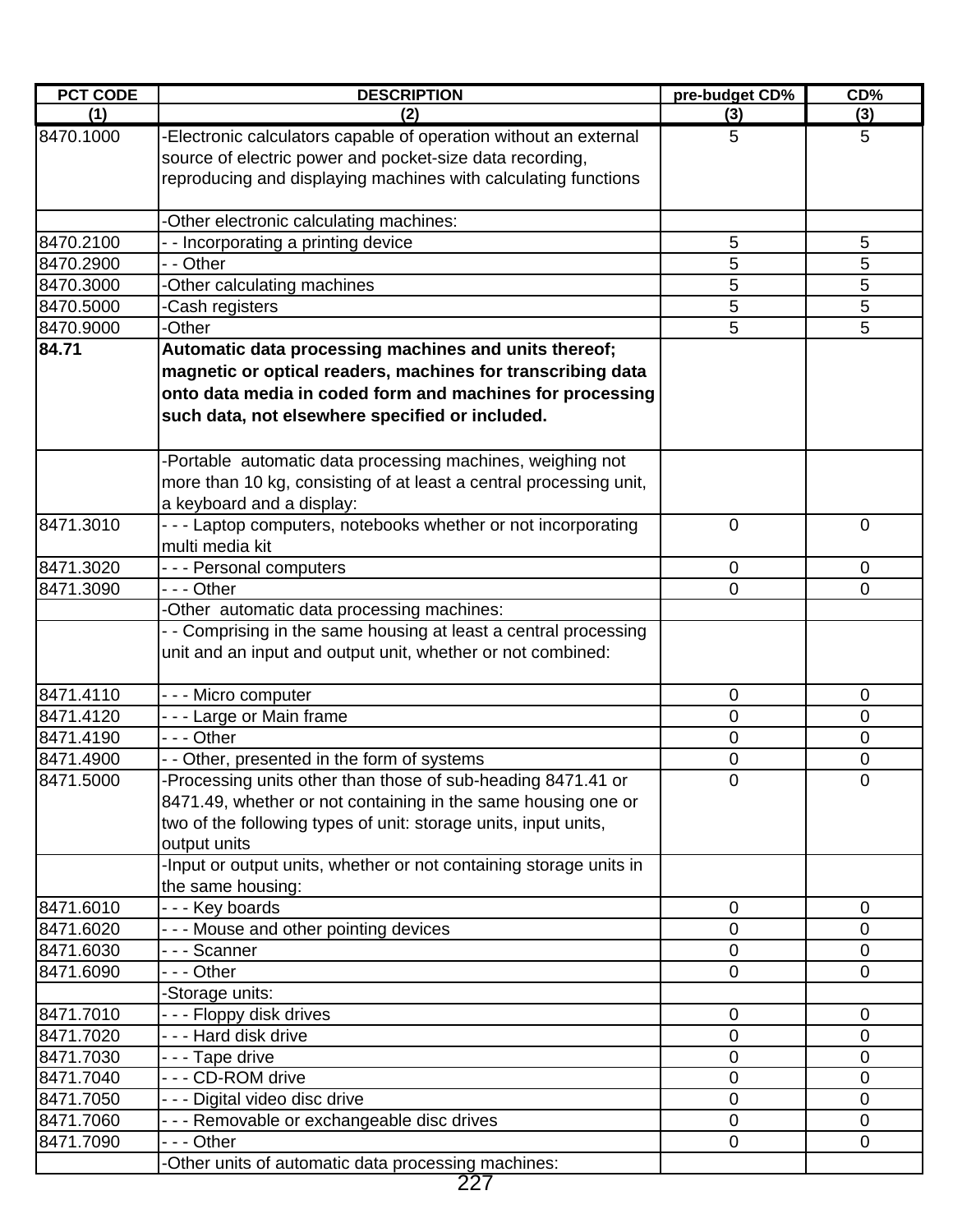| <b>PCT CODE</b> | <b>DESCRIPTION</b>                                                | pre-budget CD% | CD%            |
|-----------------|-------------------------------------------------------------------|----------------|----------------|
| (1)             | (2)                                                               | (3)            | (3)            |
| 8471.8010       | --- C.D.ROM writer                                                | $\mathbf 0$    | $\mathbf 0$    |
| 8471.8090       | --- Other                                                         | $\mathbf 0$    | $\mathbf 0$    |
|                 | -Other:                                                           |                |                |
| 8471.9010       | - - - Control units                                               | $\mathbf 0$    | $\mathbf 0$    |
| 8471.9020       | --- Multi media kits for PCs                                      | 0              | 0              |
| 8471.9090       | - - - Other                                                       | 0              | $\mathbf 0$    |
| 84.72           | Other office machines (for example, hectograph or stencil         |                |                |
|                 | duplicating machines, addressing machines, automatic              |                |                |
|                 | banknote dispensers, coin-sorting machines, coin-counting         |                |                |
|                 | or wrapping machines, pencil-sharpening machines,                 |                |                |
|                 | perforating or stapling machines).                                |                |                |
| 8472.1000       | -Duplicating machines                                             | 5              | 5              |
| 8472.3000       | -Machines for sorting or folding mail or for inserting mail in    | 5              | 5              |
|                 | envelopes or bands, machines for opening, closing or sealing      |                |                |
|                 | mail and machines for affixing or cancelling postage stamps       |                |                |
|                 | -Other:                                                           |                |                |
| 8472.9010       | --- Automated Teller Machines (ATM)                               | 5              | 5              |
| 8472.9090       | - - - Other                                                       | 5              | 5              |
| 84.73           | Parts and accessories (other than covers, carrying cases          |                |                |
|                 | and the like) suitable for use solely or principally with         |                |                |
|                 | machines of headings 84.69 to 84.72.                              |                |                |
| 8473.1000       | -Parts and accessories of the machines of heading 84.69           | 5              | 5              |
|                 | -Parts and accessories of the machines of heading 84.70:          |                |                |
| 8473.2100       | - - Of the electronic calculating machines of subheading 8470.10, | 5              | 5              |
|                 | 8470.21 or 8470.29                                                |                |                |
| 8473.2900       | - - Other                                                         | 5              | 5              |
|                 | Parts and accessories of the machines of heading 84.71:           |                |                |
| 8473.3010       | - - - Casings (with power supply) for computers                   | $\mathbf 0$    | 0              |
| 8473.3020       | - - - Cleaning discs for computer drives                          | 0              | $\pmb{0}$      |
| 8473.3090       | - - - Other                                                       | 0              | 0              |
| 8473.4000       | -Parts and accessories of the machines of heading 84.72           | 0              | $\pmb{0}$      |
| 8473.5000       | -Parts and accessories equally suitable for use with machines of  | 0              | $\overline{0}$ |
|                 | two or more of the headings 84.69 to 84.72                        |                |                |
| 84.74           | Machinery for sorting, screening, separating, washing,            |                |                |
|                 | crushing, grinding, mixing or kneading earth, stone, ores or      |                |                |
|                 | other mineral substances, in solid (including powder or           |                |                |
|                 | paste) form; machinery for agglomerating, shaping or              |                |                |
|                 | moulding solid mineral fuels, ceramic paste, unhardened           |                |                |
|                 | cements, plastering materials or other mineral products in        |                |                |
|                 | powder or paste form; machines for forming foundry moulds         |                |                |
|                 | of sand.                                                          |                |                |
|                 | Sorting, screening, separating or washing machines:               |                |                |
| 8474.1010       | - - - For cement industry                                         | 15             | 15             |
| 8474.1020       | - - - screening plant                                             | 5              | 5              |
| 8474.1090       | - - Other                                                         | 10             | 10             |
|                 | Crushing or grinding machines:                                    |                |                |
| 8474.2010       | --- For cement industry                                           | 5              | 5              |
| 8474.2090       | - - - Other                                                       | 5              | 5              |
|                 |                                                                   |                |                |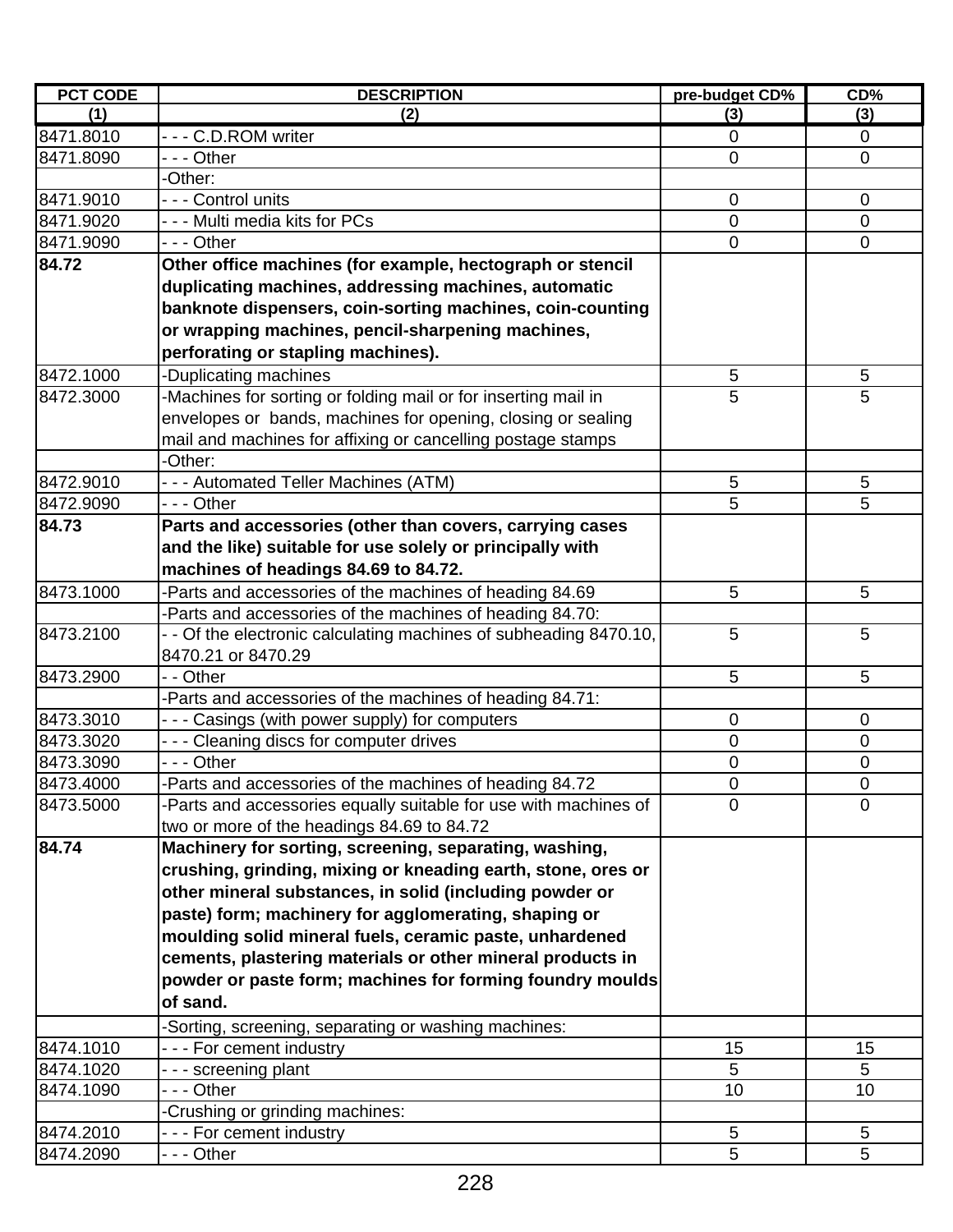| <b>PCT CODE</b> | <b>DESCRIPTION</b>                                                     | pre-budget CD%  | CD%             |
|-----------------|------------------------------------------------------------------------|-----------------|-----------------|
| (1)             | (2)                                                                    | (3)             | (3)             |
|                 | -Mixing or kneading machines:                                          |                 |                 |
|                 | - - Concrete or mortar mixers:                                         |                 |                 |
| 8474.3110       | --- For cement industry                                                | 5               | 5               |
| 8474.3120       | --- Concrete batching plant                                            | 5               | 5               |
| 8474.3130       | - - - Concrete transit mixer drum                                      | 5               | 5               |
| 8474.3190       | --- Other                                                              | 5               | 5               |
|                 | - - Machines for mixing mineral substances with bitumen:               |                 |                 |
| 8474.3210       | --- Not exceeding 150 t/h                                              | 5               | 5               |
| 8474.3290       | - - - Other                                                            | 5               | 5               |
|                 | - - Other:                                                             |                 |                 |
| 8474.3910       | - - - Asphalt pavers                                                   | $\sqrt{5}$      | 5               |
| 8474.3990       | - - - Other                                                            | 5               | 5               |
|                 | -Other machinery:                                                      |                 |                 |
| 8474.8010       | - - - Hydraulic press for ceramic industry of capacity exceeding       | 5               | 5               |
|                 | 80 tons                                                                |                 |                 |
| 8474.8090       | --- Other                                                              | 5               | 5               |
|                 | -Parts:                                                                |                 |                 |
| 8474.9010       | - - - Of machine of heading 8474.1020, 8474.3120, 8474.3210,           | 5               | 5               |
|                 | 8474.3290, 8474.3910 & 8474.8010                                       |                 |                 |
| 8474.9020       | - - - Of machine of heading 8474.2010, 8474.2090, 8474.3110,           | 5               | 5               |
|                 | 8474.3130, 8474.3190 & 8474.8090                                       |                 |                 |
| 8474.9090       | --- Other                                                              | 10              | 10              |
| 84.75           | Machines for assembling electric or electronic lamps, tubes            |                 |                 |
|                 | or valves or flashbulbs, in glass envelopes; machines for              |                 |                 |
|                 | manufacturing or hot working glass or glassware.                       |                 |                 |
|                 |                                                                        |                 |                 |
| 8475.1000       | -Machines for assembling electric or electronic lamps, tubes or        | 5               | 5               |
|                 | valves or flashbulbs, in glass envelopes                               |                 |                 |
|                 | Machines for manufacturing or hot working glass or glassware:          |                 |                 |
|                 |                                                                        |                 |                 |
| 8475.2100       |                                                                        | 5               | $\sqrt{5}$      |
| 8475.2900       | - Machines for making optical fibres and preforms thereof<br>- - Other | 5               | 5               |
| 8475.9000       | -Parts                                                                 | 5               | 5               |
| 84.76           |                                                                        |                 |                 |
|                 | Automatic goods-vending machines (for example, postage                 |                 |                 |
|                 | stamp, cigarette, food or beverage machines), including                |                 |                 |
|                 | money-changing machines.                                               |                 |                 |
|                 | -Automatic beverage-vending machines:                                  |                 |                 |
| 8476.2100       | - - Incorporating heating or refrigerating devices                     | 10              | 10              |
| 8476.2900       | - - Other                                                              | 10              | 10              |
|                 | -Other machines:                                                       |                 |                 |
| 8476.8100       | -- Incorporating heating or refrigerating devices                      | 10              | 10              |
| 8476.8900       | - - Other                                                              | 10              | 10              |
| 8476.9000       | -Parts                                                                 | 10 <sup>1</sup> | 10 <sup>1</sup> |
| 84.77           | Machinery for working rubber or plastics or for the                    |                 |                 |
|                 | manufacture of products from these materials, not specified            |                 |                 |
|                 | or included elsewhere in this Chapter.                                 |                 |                 |
| 8477.1000       | -Injection-moulding machines                                           | $\sqrt{5}$      | 5               |
| 8477.2000       | -Extruders                                                             | 5               | 5               |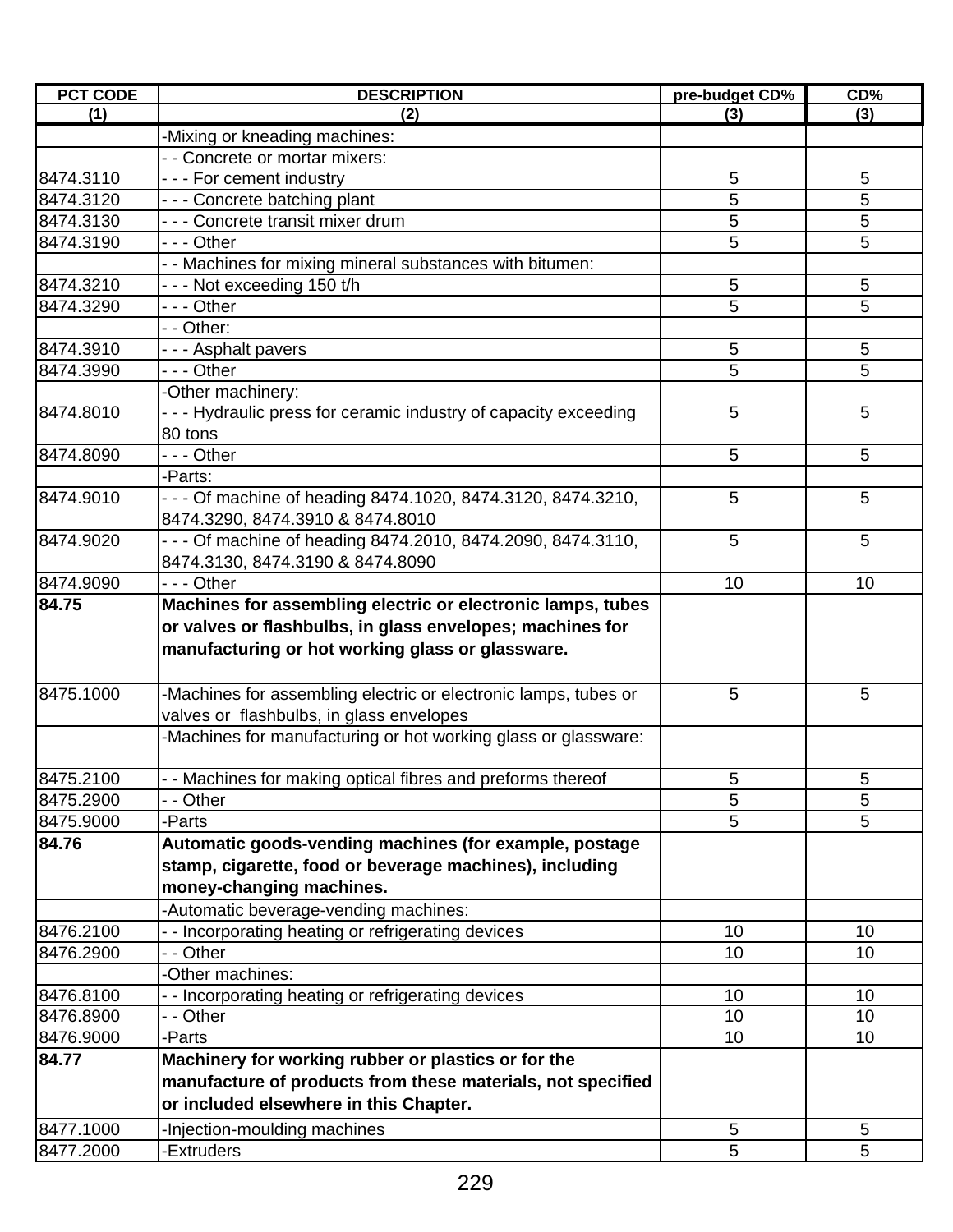| <b>PCT CODE</b> | <b>DESCRIPTION</b>                                                                                               | pre-budget CD% | CD% |
|-----------------|------------------------------------------------------------------------------------------------------------------|----------------|-----|
| (1)             | (2)                                                                                                              | (3)            | (3) |
|                 | -Blow moulding machines:                                                                                         |                |     |
| 8477.3010       | - - - Of capacity not exceeding 0.22 litres                                                                      | 5              | 5   |
| 8477.3090       | --- Other                                                                                                        | 5              | 5   |
|                 | -Vaccum moulding machines and other thermoforming machines:                                                      |                |     |
| 8477.4010       | - - - Of capacity not exceeding 0.228 litres                                                                     | 5              | 5   |
| 8477.4090       | --- Other                                                                                                        | 5              | 5   |
|                 | -Other machinery for moulding or otherwise forming:                                                              |                |     |
| 8477.5100       | - - For moulding or retreading pneumatic tyres or for moulding or<br>otherwise forming inner tubes               | 5              | 5   |
| 8477.5900       | - - Other                                                                                                        | 5              | 5   |
| 8477.8000       | -Other machinery                                                                                                 | 5              | 5   |
| 8477.9000       | -Parts                                                                                                           | 5              | 5   |
| 84.78           | Machinery for preparing or making up tobacco, not specified                                                      |                |     |
|                 | or included elsewhere in this Chapter.                                                                           |                |     |
| 8478.1000       | -Machinery                                                                                                       | 5              | 5   |
| 8478.9000       | -Parts                                                                                                           | 5              | 5   |
| 84.79           | Machines and mechanical appliances having individual                                                             |                |     |
|                 | functions, not specified or included elsewhere in this                                                           |                |     |
|                 | Chapter.                                                                                                         |                |     |
| 8479.1000       | -Machinery for public works, building or the like                                                                | 5              | 5   |
| 8479.2000       | -Machinery for the extraction or preparation of animal or fixed                                                  | 5              | 5   |
|                 | vegetable fats or oils                                                                                           |                |     |
| 8479.3000       | -Presses for the manufacture of particle board or fibre building                                                 | 5              | 5   |
|                 | board of wood or other ligneous materials and other machinery                                                    |                |     |
|                 | for treating wood or cork                                                                                        |                |     |
| 8479.4000       | -Rope or cable making machines                                                                                   | 5              | 5   |
| 8479.5000       | -Industrial robots, not elsewhere specified or included                                                          | 5              | 5   |
| 8479.6000       | -Evaporative air coolers                                                                                         | 5              | 5   |
|                 | -Other machines and mechanical appliances:                                                                       |                |     |
| 8479.8100       | - - For treating metal, including electric wire coil-winders:                                                    | 5              | 5   |
|                 | - - Mixing, kneading, crushing, grinding, screening, sifting,<br>homogenising, emulsifying or stirring machines: |                |     |
| 8479.8210       | --- Match making machines                                                                                        | 5              | 5   |
| 8479.8220       | --- Soap making machines                                                                                         | 5              | 5   |
| 8479.8230       | - - - Oil refining machines                                                                                      | 5              | 5   |
| 8479.8290       | - - - Other                                                                                                      | 5              | 5   |
|                 | - - Other:                                                                                                       |                |     |
| 8479.8910       | - - - Eyeleting, fastening and thread sucking machines                                                           | 5              | 5   |
| 8479.8920       | - - - Automatic machines for attaching rivets, metal buttons,                                                    | 5              | 5   |
|                 | eyelets etc on garments.                                                                                         |                |     |
| 8479.8930       | --- Tableting machines                                                                                           | 5              | 5   |
| 8479.8940       | - - - Capsule polishers                                                                                          | 5              | 5   |
| 8479.8950       | - - - Tyre changers                                                                                              | 5              | 5   |
| 8479.8990       | --- Other                                                                                                        | 5              | 5   |
|                 | - - Parts:                                                                                                       |                |     |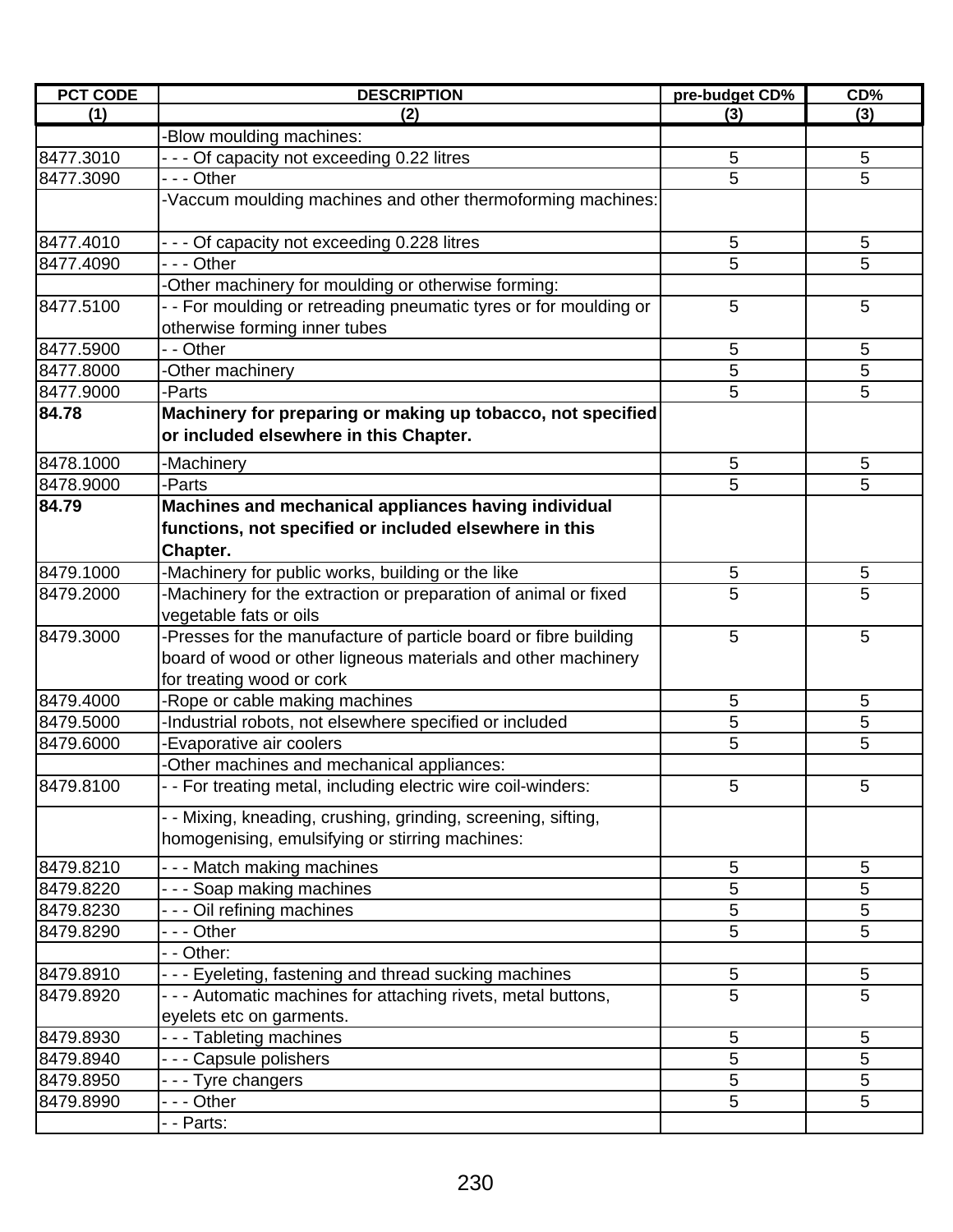| <b>PCT CODE</b> | <b>DESCRIPTION</b>                                                                     | pre-budget CD% | CD% |
|-----------------|----------------------------------------------------------------------------------------|----------------|-----|
| (1)             | (2)                                                                                    | (3)            | (3) |
| 8479.9010       | - - - Of machines of heading 8479.2000, 8479.6000, 8479.8210,<br>8479.8230 & 8479.8290 | 5              | 5   |
| 8479.9090       | --- Other                                                                              | 5              | 5   |
| 84.80           | Moulding boxes for metal foundry; mould bases; moulding                                |                |     |
|                 | patterns; moulds for metal (other than ingot moulds), metal                            |                |     |
|                 | carbides, glass, mineral materials, rubber or plastics.                                |                |     |
| 8480.1000       | -Moulding boxes for metal foundry                                                      | 5              | 5   |
| 8480.2000       | -Mould bases                                                                           | 5              | 5   |
| 8480.3000       | -Moulding patterns                                                                     | 5              | 5   |
|                 | -Moulds for metal or metal carbides:                                                   |                |     |
| 8480.4100       | - - Injection or compression types                                                     | 5              | 5   |
| 8480.4900       | - - Other                                                                              | 5              | 5   |
| 8480.5000       | -Moulds for glass                                                                      | 5              | 5   |
| 8480.6000       | -Moulds for mineral materials                                                          | 5              | 5   |
|                 | -Moulds for rubber or plastics:                                                        |                |     |
| 8480.7100       | - - Injection or compression types                                                     | 5              | 5   |
| 8480.7900       | - - Other                                                                              | 5              | 5   |
| 84.81           | Taps, cocks, valves and similar appliances for pipes, boiler                           |                |     |
|                 | shells, tanks, vats or the like, including pressure-reducing                           |                |     |
|                 | valves and thermostatically controlled valves.                                         |                |     |
| 8481.1000       | -Pressure-reducing valves                                                              | 15             | 15  |
| 8481.2000       | -Valves for oleohydraulic or pneumatic transmissions                                   | 15             | 15  |
| 8481.3000       | -Check (nonreturn) valves                                                              | 15             | 15  |
| 8481.4000       | -Safety or relief valves                                                               | 15             | 15  |
|                 | -Other appliances:                                                                     |                |     |
| 8481.8010       | --- Cock for fuel tank for agricultural tractors of sub - heading                      | 35             | 35  |
|                 | 8701.9020                                                                              |                |     |
| 8481.8020       | --- Cock for fuel tank for vehicles of heading 87.11                                   | 35             | 35  |
| 8481.8030       | --- Other cocks for motor cars and vehicles                                            | 35             | 35  |
| 8481.8090       | --- Other                                                                              | 15             | 15  |
| 8481.9000       | -Parts                                                                                 | 10             | 10  |
| 84.82           | Ball or roller bearings.                                                               |                |     |
| 8482.1000       | -Ball bearings                                                                         | 5              | 5   |
| 8482.2000       | -Tapered roller bearings, including cone and tapered roller<br>assemblies              | 10             | 10  |
| 8482.3000       | -Spherical roller bearings                                                             | 10             | 10  |
| 8482.4000       | Needle roller bearings                                                                 | 10             | 10  |
| 8482.5000       | -Other cylinderical roller bearings                                                    | 10             | 10  |
| 8482.8000       | -Other, including combined ball/ roller bearings                                       | 10             | 10  |
|                 | -Parts:                                                                                |                |     |
| 8482.9100       | - - Balls, needles and rollers                                                         | 5              | 5   |
|                 | - - Other:                                                                             |                |     |
| 8482.9910       | --- Rings for bearings                                                                 | 5              | 5   |
| 8482.9990       | - - - Other                                                                            | 5              | 5   |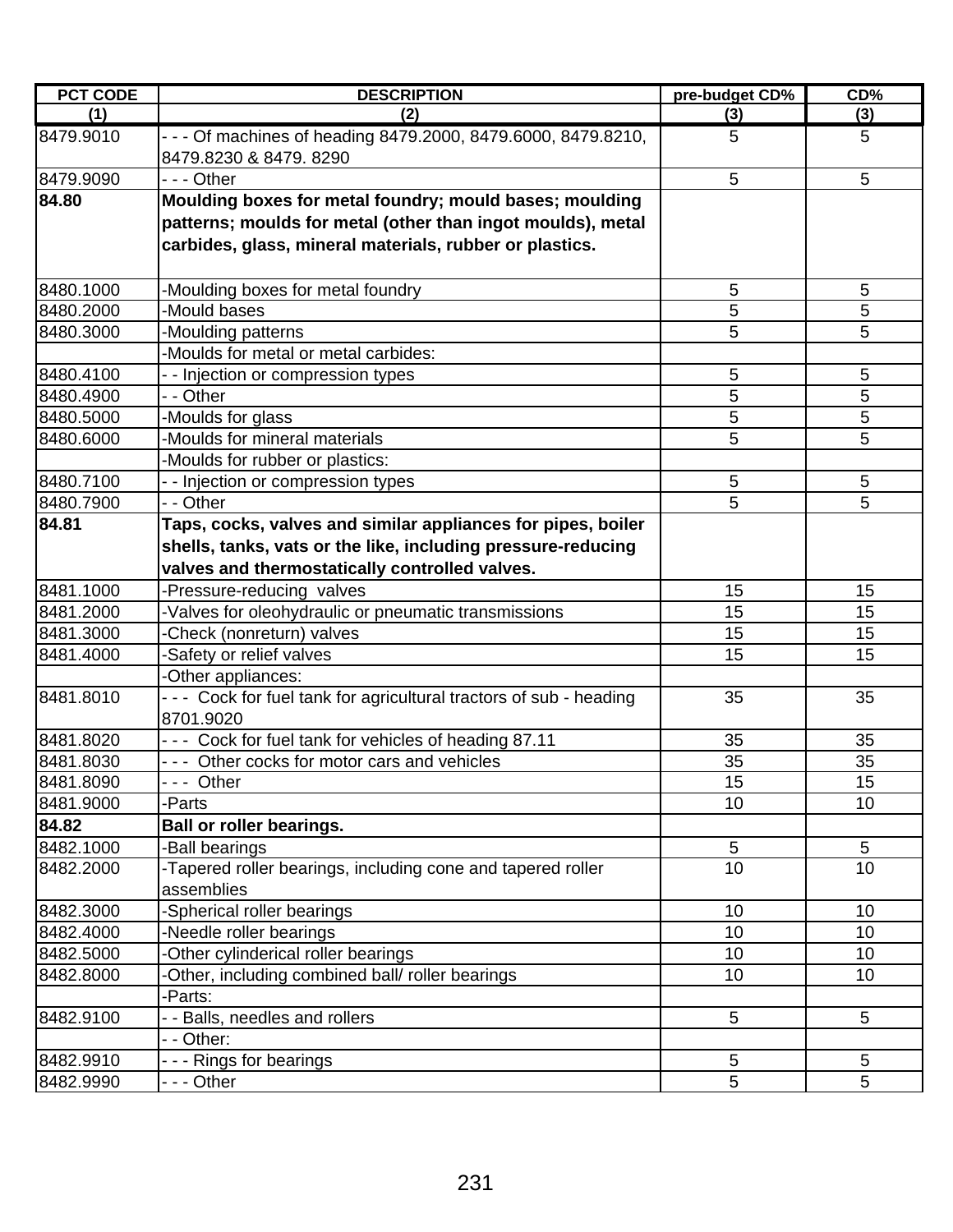| <b>PCT CODE</b> | <b>DESCRIPTION</b>                                                                                                                                                                                                                                                                                                                                       | pre-budget CD% | CD <sub>0</sub> |
|-----------------|----------------------------------------------------------------------------------------------------------------------------------------------------------------------------------------------------------------------------------------------------------------------------------------------------------------------------------------------------------|----------------|-----------------|
| (1)             | (2)                                                                                                                                                                                                                                                                                                                                                      | (3)            | (3)             |
| 84.83           | Transmission shafts (including cam shafts and crank shafts)<br>and cranks; bearing housings and plain shaft bearings;<br>gears and gearing; ball or roller screws; gear boxes and<br>other speed changers, including torque converters;<br>flywheels and pulleys, including pulley blocks; clutches and<br>shaft couplings (including universal joints). |                |                 |
|                 |                                                                                                                                                                                                                                                                                                                                                          |                |                 |
|                 | -Transmission shafts (including cam shafts and crank shafts) and<br>cranks:                                                                                                                                                                                                                                                                              |                |                 |
|                 | --- For vehicles of Chapter 87:                                                                                                                                                                                                                                                                                                                          |                |                 |
| 8483.1011       | - - - - Following components for agricultural tractors of sub -<br>heading 8701.9020                                                                                                                                                                                                                                                                     | 35             | 35              |
|                 | (1) Cam shafts (for three cylinder engines only)<br>(2) Counter shaft                                                                                                                                                                                                                                                                                    |                |                 |
|                 | (3) Crown wheel and pinion                                                                                                                                                                                                                                                                                                                               |                |                 |
|                 | (4) Main shaft                                                                                                                                                                                                                                                                                                                                           |                |                 |
|                 | (5) Pinion constant mesh                                                                                                                                                                                                                                                                                                                                 |                |                 |
|                 | (6) Pinion counter shaft (3rd)                                                                                                                                                                                                                                                                                                                           |                |                 |
|                 | (7) Pinion counter shaft (high)                                                                                                                                                                                                                                                                                                                          |                |                 |
|                 | (8) Pinion differential                                                                                                                                                                                                                                                                                                                                  |                |                 |
|                 | (9) Pinion intermediate                                                                                                                                                                                                                                                                                                                                  |                |                 |
|                 | (10) Pinion main drive shaft (upto 80 HP)                                                                                                                                                                                                                                                                                                                |                |                 |
|                 | (11) Pinion main shaft inter                                                                                                                                                                                                                                                                                                                             |                |                 |
|                 | (12) Pinion PTO ground speed / PTO input                                                                                                                                                                                                                                                                                                                 |                |                 |
|                 | (13) PTO shaft assembly                                                                                                                                                                                                                                                                                                                                  |                |                 |
|                 | (14) Shaft for driven gear                                                                                                                                                                                                                                                                                                                               |                |                 |
|                 | (15) Shaft for driving wheel                                                                                                                                                                                                                                                                                                                             |                |                 |
|                 | (16) Shaft for hydraulic lift machinism                                                                                                                                                                                                                                                                                                                  |                |                 |
|                 | (17) Shaft for PTO Clutch                                                                                                                                                                                                                                                                                                                                |                |                 |
|                 | (18) Shaft for PTO drive                                                                                                                                                                                                                                                                                                                                 |                |                 |
|                 | (19) Shaft for PTO drive gear                                                                                                                                                                                                                                                                                                                            |                |                 |
|                 | (20) Shaft for rear drive (upto 80 HP)                                                                                                                                                                                                                                                                                                                   |                |                 |
| 8483.1012       | - - - - Shaft for rocker arm, shaft worm, spindle shaft complete<br>gear, spindle for cam guide sprocket and crank shaft for vehicles<br>of heading 87.11                                                                                                                                                                                                | 35             | 35              |
| 8483.1019       |                                                                                                                                                                                                                                                                                                                                                          | 35             | 35              |
| 8483.1090       | --- Other                                                                                                                                                                                                                                                                                                                                                | 20             | 20              |
| 8483.2000       | Bearing housings, incorporating ball or roller bearings                                                                                                                                                                                                                                                                                                  | 15             | 15              |
|                 | Bearing housings, not incorporating ball or roller bearings; plain<br>shaft bearings:                                                                                                                                                                                                                                                                    |                |                 |
| 8483.3010       | - - - Plain shaft bearing and bushing for the vehicles of chapter<br>87                                                                                                                                                                                                                                                                                  | 35             | 35              |
| 8483.3020       | Other plain shaft bearings and bushings<br>$- - -$                                                                                                                                                                                                                                                                                                       | 20             | 20              |
| 8483.3030       | --- Fabric bearings                                                                                                                                                                                                                                                                                                                                      | 5              | 5               |
| 8483.3090       | - - - Other                                                                                                                                                                                                                                                                                                                                              | 20             | 20              |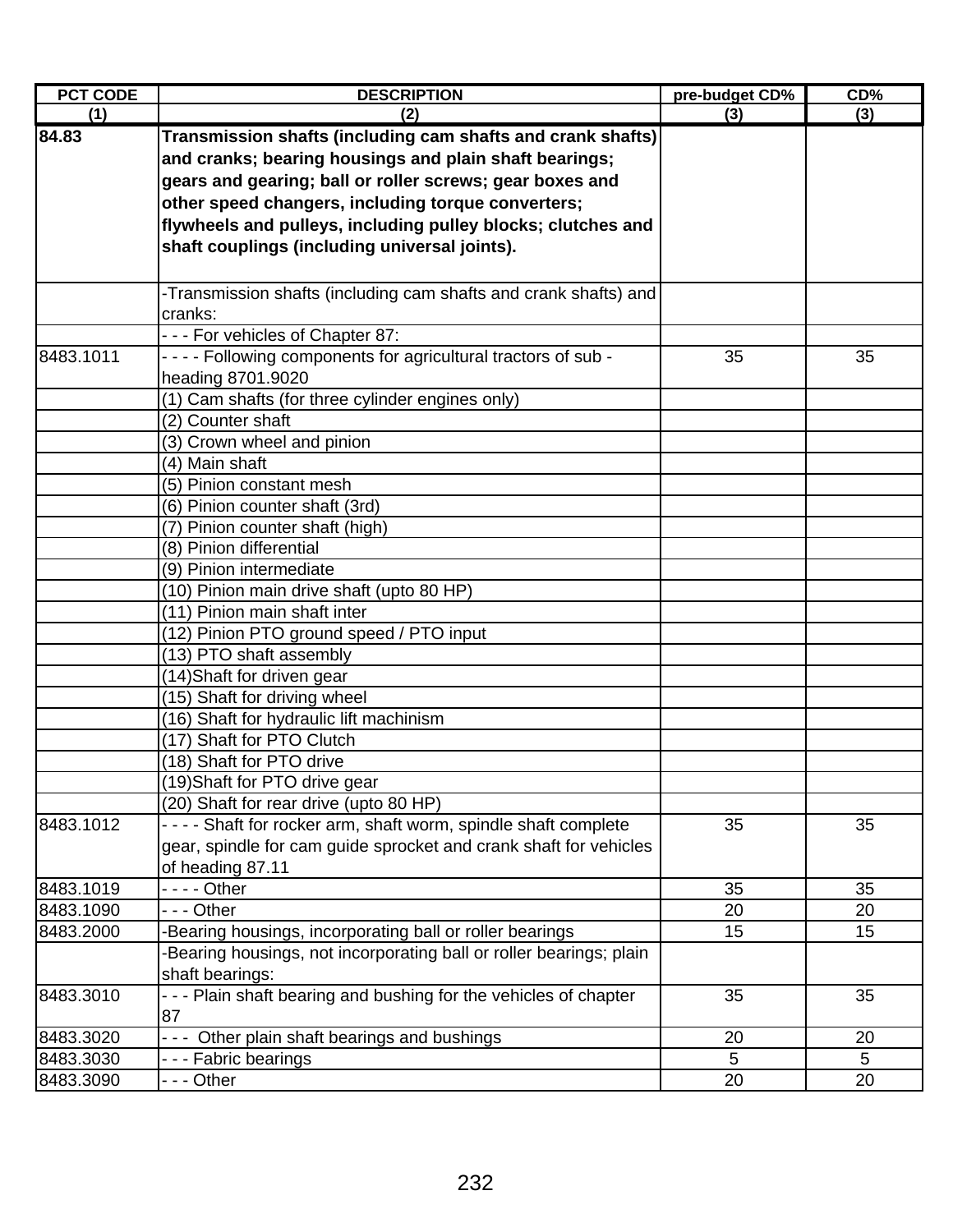| <b>PCT CODE</b> | <b>DESCRIPTION</b>                                                 | pre-budget CD% | CD% |
|-----------------|--------------------------------------------------------------------|----------------|-----|
| (1)             | (2)                                                                | (3)            | (3) |
|                 | -Gears and gearing, other than toothed wheels, chain sprockets     |                |     |
|                 | and other transmission elements presented separately; ball or      |                |     |
|                 | roller screws; gear boxes and other speed changers, including      |                |     |
|                 | torque converters:                                                 |                |     |
|                 | --- For vehicles of chapter 87:                                    |                |     |
| 8483.4011       | - - - - Following components for agricultural tractors of sub -    | 35             | 35  |
|                 | heading 8701.9020                                                  |                |     |
|                 | (1) Carrier assembly planetary gears and parts thereof             |                |     |
|                 | (2) Carrier, rear axle assembly and parts thereof                  |                |     |
|                 | (3) Drive gears PTO                                                |                |     |
|                 | (4) Fly wheel rings                                                |                |     |
|                 | (5) Gear 3rd / Gear drive 3rd and reverse                          |                |     |
|                 | (6) Gear assembly and gears driven 3rd                             |                |     |
|                 | (7) Gear assembly and gears driven 4th                             |                |     |
|                 | (8) Gear constant mesh / Gear drive 4th                            |                |     |
|                 | (9) Gear drive 1st and 2nd                                         |                |     |
|                 | (10) Gear drive Reverse, 1st and 2nd                               |                |     |
|                 | (11) Gear driven 2nd                                               |                |     |
|                 | (12) Gear for hydraulic pump drive (for tractors upto 55 HP)       |                |     |
|                 | (13) Gear ground speed for PTO / Driven Gear for PTO               |                |     |
|                 | (14) Gear lubricating oil, (for tractors upto 80 HP)               |                |     |
|                 | (15) Gear main shaft inter and high                                |                |     |
|                 | (16) Gear main shaft low / Gear driven 1st                         |                |     |
|                 | (17) Gear PTO constant mesh / Drive gear PTO                       |                |     |
|                 | (18) Gear PTO driven (for tractors upto 55 HP)                     |                |     |
|                 | (19) Gears reverse cluster / gear driven reverse                   |                |     |
|                 | (20) Intermediate gear (for tractors upto 55 HP)                   |                |     |
|                 | (21) Planetary gear (for tractors upto 55 HP)                      |                |     |
|                 | (22) Side gears / differential gears                               |                |     |
|                 | (23) Timing gears (for three cylinder engines only)                |                |     |
| 8483.4012       | $- - -$ Gears (C1, C2, C3, C4, M2, M3, M4) for vehicles of         | 35             | 35  |
|                 | heading 87.11                                                      |                |     |
| 8483.4019       |                                                                    | 35             | 35  |
| 8483.4090       | - - - Other                                                        | 20             | 20  |
|                 | -Flywheels and pulleys, including pulley blocks:                   |                |     |
| 8483.5010       | - - - (1) Flywheels (without built-in gear ring) for motor cars of | 35             | 35  |
|                 | heading 87.03 and vehicles of sub-headings 8703.2113,              |                |     |
|                 | 8703.2193, and 704.3190; Fly wheels for vehicles of heading        |                |     |
|                 | 87.11                                                              |                |     |
|                 | (2) Pulley for crank shaft for motor cars of heading 8703 (not     |                |     |
|                 | exceeding 1200cc) and vehicles of sub-headings 8703.2113,          |                |     |
|                 | 8703.2193, and 8704.3190                                           |                |     |
|                 | (3) Pullys and pulley blocks for vehicles of heading 87.11         |                |     |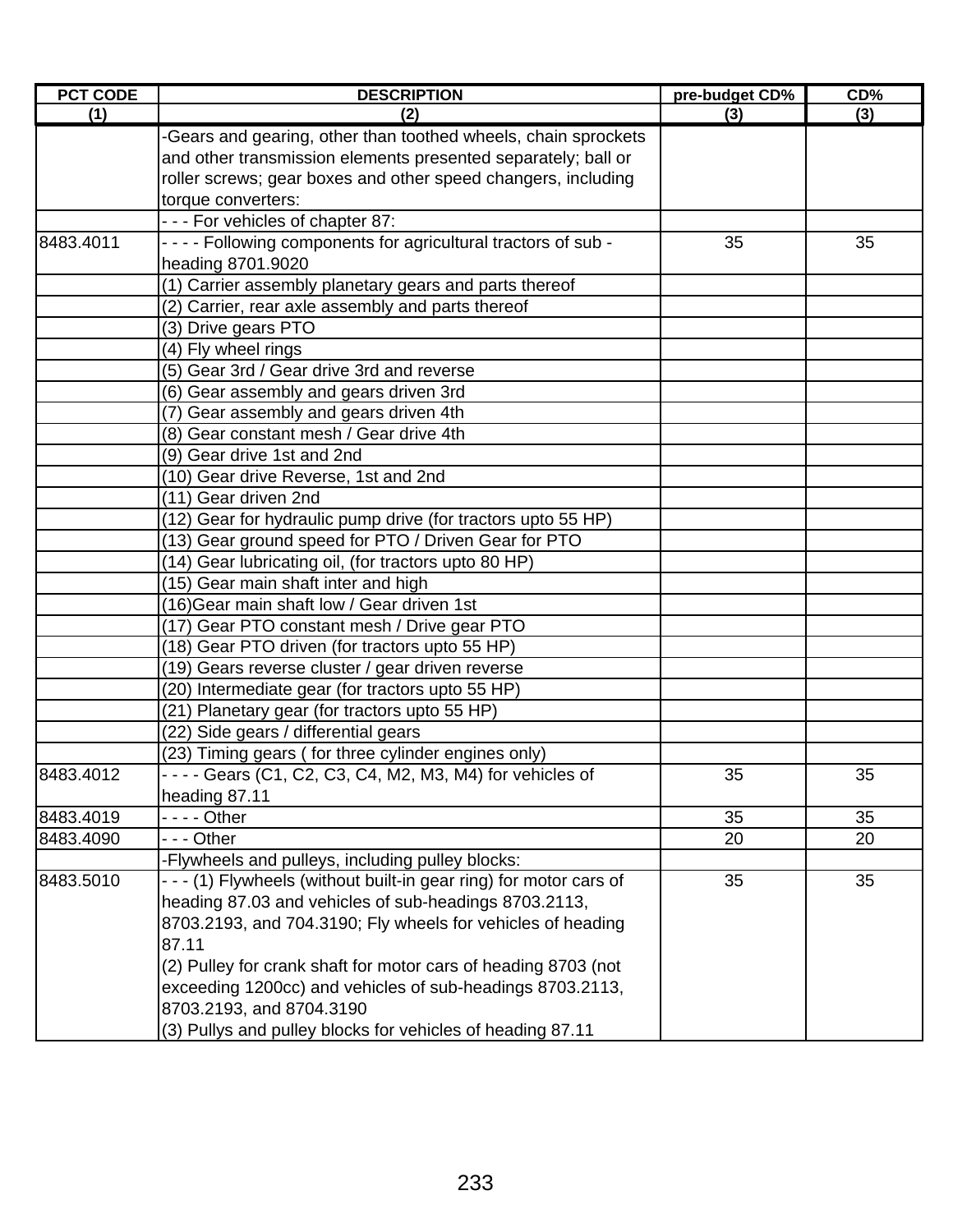| <b>PCT CODE</b> | <b>DESCRIPTION</b>                                                                                                             | pre-budget CD% | CD% |
|-----------------|--------------------------------------------------------------------------------------------------------------------------------|----------------|-----|
| (1)             | (2)                                                                                                                            | (3)            | (3) |
| 8483.5020       | - - - (1) Fly wheels (without built-in gear ring) for vehicles of sub-<br>headings 8701.2020, 8701.2090, 8701.9020, 8701.9040, | 35             | 35  |
|                 | 8701.9060, 8702.1090, 8704.2219, 8704.2299 and 8704.2390                                                                       |                |     |
|                 | (2) Fan pulley for vehicles of sub-heading 8701.2020                                                                           |                |     |
|                 | 8701.2090, 8701.9040, 8701.9060, 8702.1090, 8704.2299 and                                                                      |                |     |
|                 | 8704.2390                                                                                                                      |                |     |
|                 | (3) Pulleys for crank shaft, alternator and water pump for                                                                     |                |     |
|                 | agricultural tractors of sub - heading 8701.9020                                                                               |                |     |
| 8483.5030       | - - - Other for engine of motor cars and vehicles                                                                              | 35             | 35  |
| 8483.5090       | - - - Other                                                                                                                    | 25             | 25  |
|                 | -Clutches and shaft couplings (including universal joints):                                                                    |                |     |
| 8483.6010       | ---Clutches                                                                                                                    | 35             | 35  |
|                 | ---Other:                                                                                                                      |                |     |
| 8483.6091       | - - - - Shaft coupling (including Universal Joints) for vehicles of                                                            | 35             | 35  |
|                 | heading 87.11                                                                                                                  |                |     |
| 8483.6092       | - - - - Other for motor cars and vehicles                                                                                      | 35             | 35  |
| 8483.6099       |                                                                                                                                | 25             | 25  |
|                 | -Toothed wheels, chain sprockets and other transmission                                                                        |                |     |
|                 | elements presented separately; parts:                                                                                          |                |     |
| 8483.9010       | - - - Following components for agricultural tractors of sub-                                                                   | 35             | 35  |
|                 | heading 8701.9020                                                                                                              |                |     |
|                 | (1) Coupler differential lock/actuating collar                                                                                 |                |     |
|                 | (2) Coupler PTO                                                                                                                |                |     |
|                 | (3) Coupler rear drive (for tractors upto 80 HP)                                                                               |                |     |
|                 | (4) Dog splitter                                                                                                               |                |     |
|                 | (5) Fork for clutch / lever fork for clutch                                                                                    |                |     |
|                 | (6) Fork shifter planetary / Fork splitter                                                                                     |                |     |
|                 | (7) Parts for carrier assembly planetary gears                                                                                 |                |     |
|                 | (8) Parts for rear axle carrier assembly                                                                                       |                |     |
|                 | (9) Planetary coupler / sleeve sliding gear                                                                                    |                |     |
|                 | (10) Shifter fork                                                                                                              |                |     |
| 8483.9020       | --- For vehicles of heading 87.11                                                                                              | 35             | 35  |
| 8483.9030       | --- Other for motor cars and vehicles                                                                                          | 35             | 35  |
| 8483.9090       | --- Other                                                                                                                      | 25             | 25  |
| 84.84           | Gaskets and similar joints of metal sheeting combined with                                                                     |                |     |
|                 | other material or of two or more layers of metal; sets or                                                                      |                |     |
|                 | assortments of gaskets and similar joints, dissimilar in                                                                       |                |     |
|                 | composition, put up in pouches, envelopes or similar                                                                           |                |     |
|                 | packings; mechanical seals.                                                                                                    |                |     |
|                 | -Gaskets and similar joints of metal sheeting combined with other                                                              |                |     |
|                 | material or of two or more layers of metal:                                                                                    |                |     |
| 8484.1010       | - - - Spiral wound                                                                                                             | 5              | 5   |
|                 | - - - For vehicles of Chapter 87:                                                                                              |                |     |
| 8484.1021       | - - - - Gaskets and joints for agricultural tractors of sub - heading                                                          | 35             | 35  |
|                 | 8701.9020 (excluding 4x4 tractors)                                                                                             |                |     |
| 8484.1022       | - - - - Gaskets for water pump, inlet pipe and cylinder block plate                                                            | 35             | 35  |
|                 | for vehicles of heading 8703.2193                                                                                              |                |     |
| 8484.1029       | - - - - Other                                                                                                                  | 35             | 35  |
| 8484.1090       | --- Other                                                                                                                      | 25             | 25  |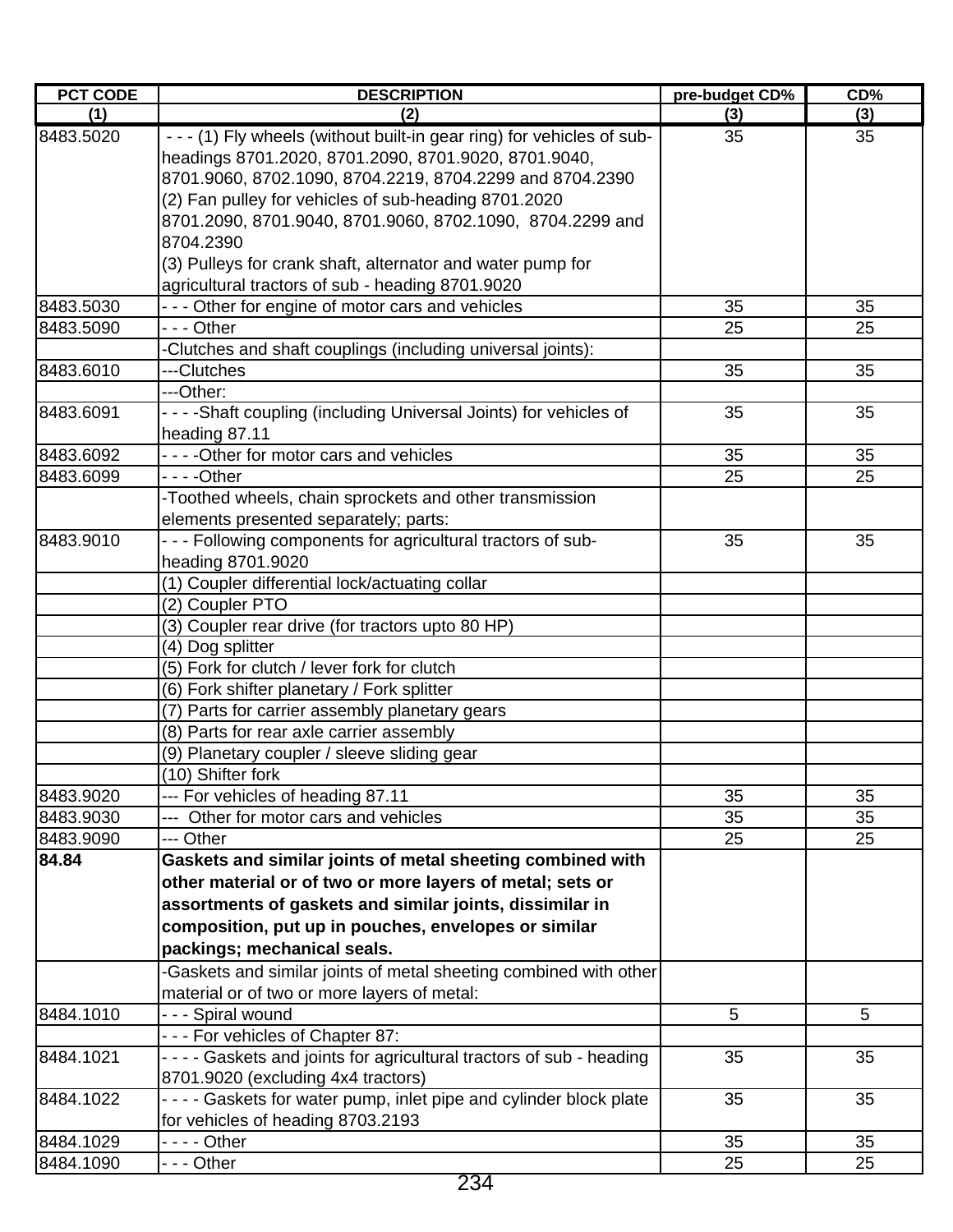| <b>PCT CODE</b> | <b>DESCRIPTION</b>                                               | pre-budget CD% | CD%             |
|-----------------|------------------------------------------------------------------|----------------|-----------------|
| (1)             | (2)                                                              | (3)            | (3)             |
|                 | -Mechanical seals:                                               |                |                 |
| 8484.2010       | --- For use with the machines/ components of vehicles of         | 35             | 35              |
|                 | chapter 87                                                       |                |                 |
| 8484.2020       | --- Metal Jacketed gaskets                                       | 5              | 5               |
| 8484.2090       | - - - Other                                                      | 5              | 5               |
| 8484.9000       | -Other                                                           | 25             | 25              |
| [84.85]         |                                                                  |                |                 |
| 84.86           | Machines and apparatus of a kind used solely or principally      |                |                 |
|                 | for the manufacture of semiconductor boules or wafers,           |                |                 |
|                 | semiconductor devices, electronic integrated circuits or flat    |                |                 |
|                 | panel displays; machines and apparatus specified in Note 9       |                |                 |
|                 | (c) to this Chapter; parts and accessories.                      |                |                 |
|                 |                                                                  |                |                 |
| 8486.1000       | Machines and apparatus for the manufacture of boules or          | 5              | 5               |
|                 | wafers                                                           |                |                 |
| 8486.2000       | Machines and apparatus for the manufacture of semiconductor      | 5              | 5               |
|                 | devices or of electronic integrated circuits                     |                |                 |
| 8486.3000       | Machines and apparatus for the manufacture of flat panel         | 5              | 5               |
|                 | displays                                                         |                |                 |
| 8486.4000       | - Machines and apparatus specified in Note 9 (C) to this Chapter | 5              | 5               |
|                 |                                                                  |                |                 |
| 8486.9000       | Parts and accessories.                                           | 5              | 5               |
| 84.87           | Machinery parts, not containing electrical connectors,           |                |                 |
|                 | insulators, coils, contacts or other electrical features, not    |                |                 |
|                 | specified or included elsewhere in this Chapter.                 |                |                 |
| 8487.1000       | -Ships' or boats' propellers and blades therefor                 | 5              | 5               |
|                 | -Other:                                                          |                |                 |
| 8487.9010       | - - - Oil seals for vehicles of chapter 87                       | 35             | 35              |
| 8487.9090       | --- Other                                                        | 20             | 20              |
| 85.01           | Electric motors and generators (excluding generating sets).      |                |                 |
|                 |                                                                  |                |                 |
| 8501.1000       | -Motors of an output not exceeding 37.5 W                        | 5              | 5               |
| 8501.2000       | -Universal AC/DC motors of an output exceeding 37.5 W            | 5              | 5               |
|                 | -Other DC motors; DC generators:                                 |                |                 |
| 8501.3100       | - - Of an output not exceeding 750 W                             | 5              | 5               |
| 8501.3200       | - - Of an output exceeding 750 W but not exceeding 75 kW         | 5              | 5               |
| 8501.3300       | - - Of an output exceeding 75 kW but not exceeding 375 kW        | 5              | 5               |
| 8501.3400       | - - Of an output exceeding 375 kW                                | 5              | 5               |
|                 | -Other AC motors, single phase:                                  |                |                 |
| 8501.4010       | --- Of an output not exceeding 60 watts                          | 5              | $5\phantom{.0}$ |
| 8501.4090       | - - - Other                                                      | 20             | 20              |
|                 | -Other AC motors, multi-phase:                                   |                |                 |
|                 | - - Of an output not exceeding 750 W:                            |                |                 |
| 8501.5110       | - - - Submersible motors of stainless steel                      | $\sqrt{5}$     | $\sqrt{5}$      |
| 8501.5120       | - - - - AC clutch motors for industrial sewing machine           | 5              | 5               |
| 8501.5190       | --- Other                                                        | 20             | 20              |
|                 | - - Of an output exceeding 750 W but not exceeding 75 kW:        |                |                 |
| 8501.5210       | - - - Submersible motors of stainless steel                      | 5              | 5               |
|                 |                                                                  |                |                 |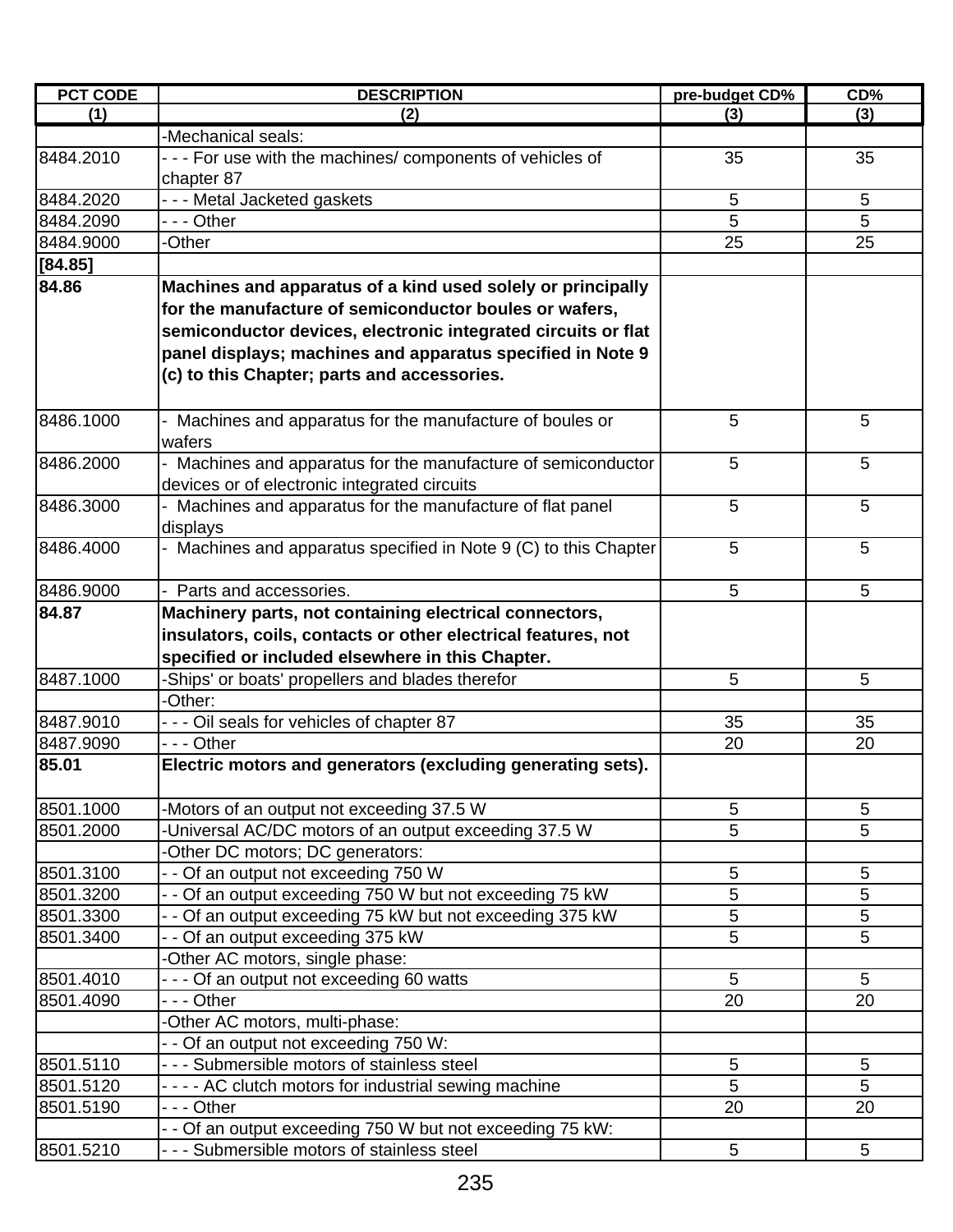| <b>PCT CODE</b> | <b>DESCRIPTION</b>                                              | pre-budget CD% | CD%            |
|-----------------|-----------------------------------------------------------------|----------------|----------------|
| (1)             | (2)                                                             | (3)            | (3)            |
| 8501.5220       | - - - - AC clutch motors for industrial sewing machine          | 5              | 5              |
| 8501.5230       | --- Geared motors                                               | 20             | 20             |
| 8501.5290       | - - - Other                                                     | 20             | 20             |
|                 | - - Of an output exceeding 75 kW:                               |                |                |
| 8501.5310       | - - - Of an output exceeding 75 kW but not exceeding 375 kW     | 20             | 20             |
|                 | (500 HP)                                                        |                |                |
| 8501.5320       | - - - Submersible motors of stainless steel                     | 5              | 5              |
| 8501.5330       | - - - Geared motors                                             | 5              | 5              |
| 8501.5340       | - - - H.T Motors with operating input voltage above 1 kV        | 5              | 5              |
| 8501.5390       | - - - Other                                                     | 5              | $\overline{5}$ |
|                 | -AC generators (alternators):                                   |                |                |
| 8501.6100       | - - Of an output not exceeding 75 kVA                           | 20             | 20             |
| 8501.6200       | - - Of an output exceeding 75 kVA but not exceeding 375 kVA     | 20             | 20             |
| 8501.6300       | - - Of an output exceeding 375 kVA but not exceeding 750 kVA    | 20             | 20             |
|                 | - - Of an output exceeding 750 kVA:                             |                |                |
| 8501.6410       | - - - Of an output exceeding 750 kVA but not exceeding 1100     | 20             | 20             |
|                 | kVA                                                             |                |                |
| 8501.6490       | --- Other                                                       | 5              | 5              |
| 85.02           | Electric generating sets and rotary converters.                 |                |                |
|                 | -Generating sets with compression-ignition internal combustion  |                |                |
|                 | piston engines (diesel or semi-diesel engines):                 |                |                |
|                 | - - Of an output not exceeding 75 kVA:                          |                |                |
| 8502.1110       | --- Of an output not exceeding 5 kVA                            | $\mathbf 0$    | $\mathbf 0$    |
| 8502.1120       | - - - Exceeding 5 KVA but not exceeding 20 KVA                  | 20             | 20             |
| 8502.1130       | - - - Exceeding 20 KVA but not exceeding 50 KVA                 | 20             | 20             |
| 8502.1190       | $- -$ Other                                                     | 20             | 20             |
| 8502.1200       | - - Of an output exceeding 75 kVA but not exceeding 375 kVA     | 15             | 15             |
|                 | - - Of an output exceeding 375 kVA:                             |                |                |
| 8502.1310       | - - - Of an output exceeding 375 kVA but not exceeding 1100     | 15             | 15             |
|                 | <b>kVA</b>                                                      |                |                |
| 8502.1390       | $- -$ Other                                                     | 0              | $\mathbf 0$    |
| 8502.2000       | -Generating sets with spark-ignition internal combustion piston | 10             | 10             |
|                 | engines                                                         |                |                |
|                 | -Other generating sets:                                         |                |                |
| 8502.3100       | - - Wind-powered                                                | 5              | 5              |
| 8502.3900       | - - Other                                                       | 5              | 5              |
| 8502.4000       | -Electric rotary converters                                     | 20             | 20             |
| 85.03           | Parts suitable for use solely or principally with the machines  |                |                |
|                 | of heading 85.01 or 85.02.                                      |                |                |
| 8503.0010       | - - - Of machine of heading 8501.1000, 8501.2000, 8501.3100,    | 5              | 5              |
|                 | 8501.3200, 8501.3300, 8501.3400, 8501.4010, 8501.5320,          |                |                |
|                 | 8501.5330, 8502.3100 &8502.3900                                 |                |                |
| 8503.0020       | - - - Of machine of heading 8501.5340, 8501.5390, 8502.1110,    | 10             | 10             |
|                 | 8502.1390 & 8502.2000                                           |                |                |
| 8503.0090       | --- Other                                                       | 15             | 15             |
| 85.04           | Electrical transformers, static converters (for example,        |                |                |
|                 | rectifiers) and inductors.                                      |                |                |
| 8504.1000       | -Ballasts for discharge lamps or tubes                          | 20             | 20             |
|                 | -Liquid dielectric transformers:                                |                |                |
|                 |                                                                 |                |                |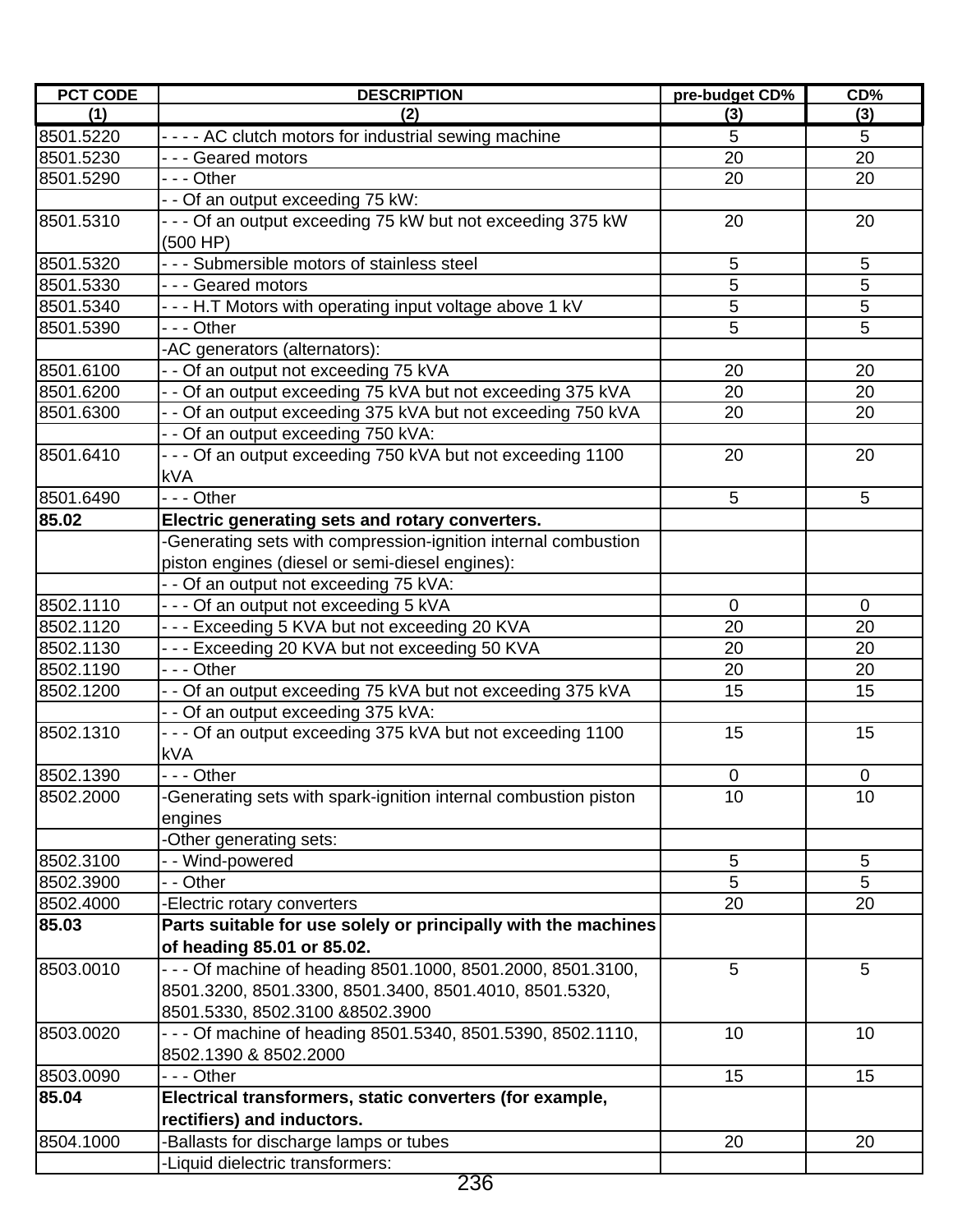| <b>PCT CODE</b> | <b>DESCRIPTION</b>                                                                                                                                                                                                           | pre-budget CD% | CD% |
|-----------------|------------------------------------------------------------------------------------------------------------------------------------------------------------------------------------------------------------------------------|----------------|-----|
| (1)             | (2)                                                                                                                                                                                                                          | (3)            | (3) |
| 8504.2100       | - - Having a power handling capacity not exceeding 650 kVA                                                                                                                                                                   | 20             | 20  |
| 8504.2200       | - - Having a power handling capacity exceeding 650 kVA but not<br>exceeding 10,000 kVA                                                                                                                                       | 20             | 20  |
| 8504.2300       | - - Having a power handling capacity exceeding 10,000 kVA<br>-Other transformers:                                                                                                                                            | 20             | 20  |
| 8504.3100       | - - Having a power handling capacity not exceeding 1 kVA                                                                                                                                                                     | 20             | 20  |
| 8504.3200       | - - Having a power handling capacity exceeding 1 kVA but not<br>exceeding 16 kVA                                                                                                                                             | 20             | 20  |
| 8504.3300       | - - Having a power handling capacity exceeding 16 kVA but not<br>exceeding 500 kVA                                                                                                                                           | 20             | 20  |
| 8504.3400       | - - Having a power handling capacity exceeding 500 kVA                                                                                                                                                                       | 20             | 20  |
|                 | -Static converters:                                                                                                                                                                                                          |                |     |
| 8504.4010       | - - - Un-interrupted power supply (UPS) of power rating upto 1.5<br><b>kVA</b>                                                                                                                                               | 20             | 20  |
| 8504.4020       | --- Battery chargers                                                                                                                                                                                                         | 10             | 10  |
| 8504.4090       | - - - Other                                                                                                                                                                                                                  | 10             | 10  |
| 8504.5000       | -Other inductors                                                                                                                                                                                                             | 20             | 20  |
|                 | -Parts:                                                                                                                                                                                                                      |                |     |
| 8504.9010       | - - - On load-tape changer for power transformers                                                                                                                                                                            | 5              | 5   |
| 8504.9020       | --- Bushings for power transformers                                                                                                                                                                                          | 5              | 5   |
| 8504.9030       | - - - Of machines of heading 8504.4090                                                                                                                                                                                       | 5              | 5   |
| 8504.9040       | - - - Toroidal cores and strips                                                                                                                                                                                              | 10             | 10  |
| 8504.9090       | --- Other                                                                                                                                                                                                                    | 15             | 15  |
|                 | to become permanent magnets after magnetisation; electro-<br>magnetic or permanent magnet chucks, clamps and similar<br>holding devices; electro-magnetic couplings, clutches and<br>brakes; electro-magnetic lifting heads. |                |     |
|                 | -Permanent magnets and articles intended to become permanent                                                                                                                                                                 |                |     |
|                 | magnets after magnetisation:                                                                                                                                                                                                 |                |     |
| 8505.1100       | - - Of metal                                                                                                                                                                                                                 | $\overline{5}$ | 5   |
| 8505.1900       | - - Other                                                                                                                                                                                                                    | 5              | 5   |
| 8505.2000       | -Electro- magnetic couplings, clutches and brakes                                                                                                                                                                            | 5              | 5   |
| 8505.9000       | -Other, including parts                                                                                                                                                                                                      | 5              | 5   |
| 85.06           | Primary cells and primary batteries.                                                                                                                                                                                         |                |     |
| 8506.1000       | -Manganese dioxide                                                                                                                                                                                                           | 10             | 10  |
| 8506.3000       | -Mercuric oxide                                                                                                                                                                                                              | 10             | 10  |
| 8506.4000       | -Silver oxide                                                                                                                                                                                                                | 10             | 10  |
| 8506.5000       | -Lithium                                                                                                                                                                                                                     | 10             | 10  |
| 8506.6000       | -Air-zinc                                                                                                                                                                                                                    | 10             | 10  |
| 8506.8000       | -Other primary cells and primary batteries                                                                                                                                                                                   | 10             | 10  |
|                 | -Parts:                                                                                                                                                                                                                      |                |     |
| 8506.9010       | --- Brass caps for dry battery cell                                                                                                                                                                                          | 5              | 5   |
| 8506.9090       | - - - Other                                                                                                                                                                                                                  | 5              | 5   |
| 85.07           | Electric accumulators, including separators therefor,                                                                                                                                                                        |                |     |
|                 | whether or not rectangular (including square).                                                                                                                                                                               |                |     |
|                 | -Lead-acid, of a kind used for starting piston engines:                                                                                                                                                                      |                |     |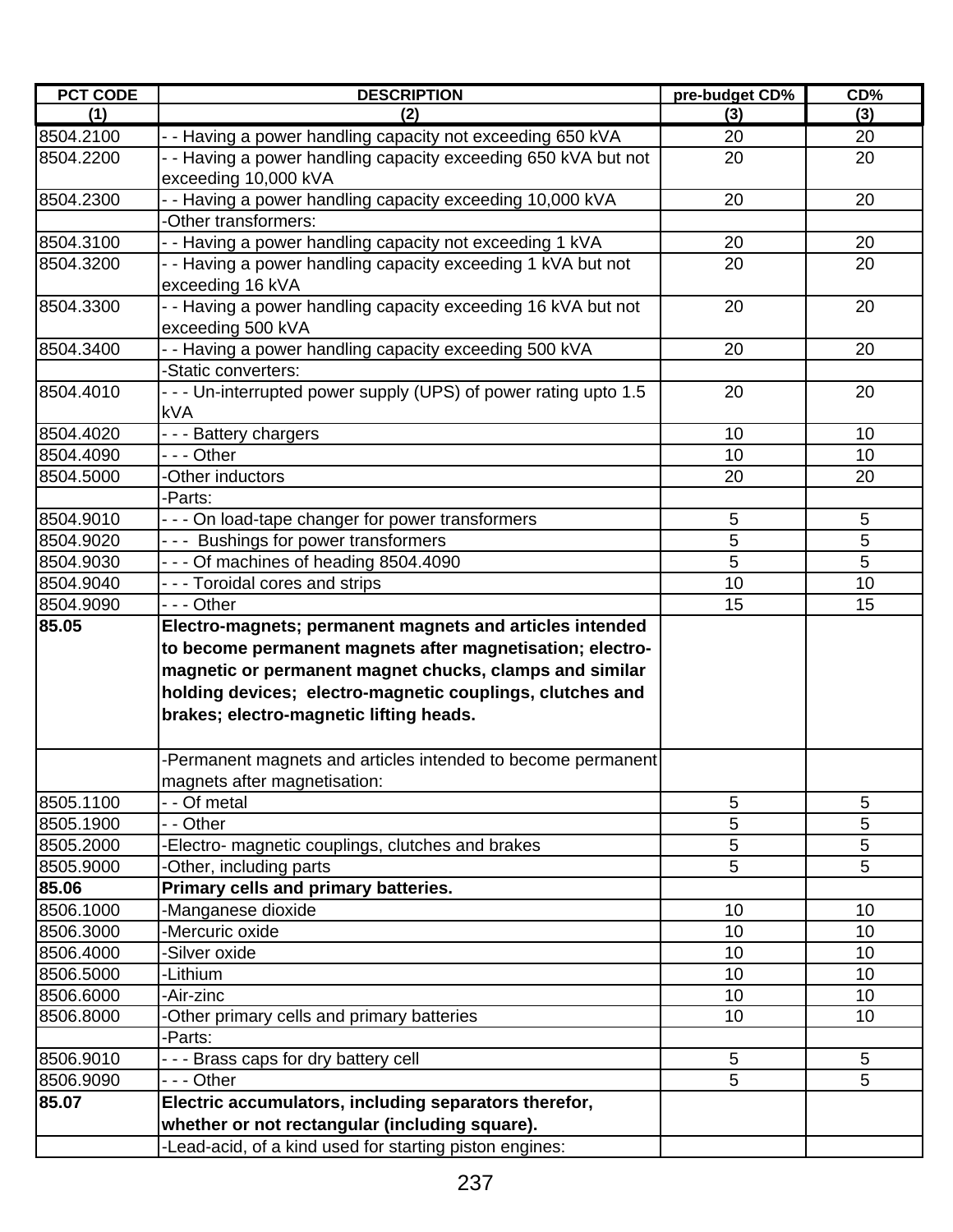| <b>PCT CODE</b> | <b>DESCRIPTION</b>                                                                                                                                                                                                                                                                                            | pre-budget CD%  | CD%    |
|-----------------|---------------------------------------------------------------------------------------------------------------------------------------------------------------------------------------------------------------------------------------------------------------------------------------------------------------|-----------------|--------|
| (1)             | (2)                                                                                                                                                                                                                                                                                                           | (3)             | (3)    |
| 8507.1010       | - - - Meant for motor cars of heading 87.03, vehicles of sub-<br>headings 8703.2113, 8703.2115, 8703.2193, 8703.3223,<br>8704.2190, 8704.3190,8703.3225 and vehicles of heading 87.11                                                                                                                         | 35              | 35     |
| 8507.1020       | - - - Meant for vehicles of sub-headings 8701.2020, 8701.2090,<br>8701.9020, 8701.9040, 8701.9060, 8702.1090, 8702.9090,<br>8704.2219, 8704.2299 and 8704.2390                                                                                                                                                | 35              | 35     |
| 8507.1090       | --- Other                                                                                                                                                                                                                                                                                                     | 35              | 35     |
|                 | -Other lead-acid accumulators:                                                                                                                                                                                                                                                                                |                 |        |
| 8507.2010       | --- Sealed lead-acid battries used in telephone exchanges                                                                                                                                                                                                                                                     | 10              | 10     |
| 8507.2090       | - - - Other                                                                                                                                                                                                                                                                                                   | 20              | 20     |
| 8507.3000       | -Nickel-cadmium                                                                                                                                                                                                                                                                                               | 10              | 10     |
| 8507.4000       | -Nickel-iron                                                                                                                                                                                                                                                                                                  | 10              | 10     |
| 8507.8000       | -Other accumulators                                                                                                                                                                                                                                                                                           | 10              | 10     |
| 8507.9000       | -Parts                                                                                                                                                                                                                                                                                                        | 10              | 10     |
| 85.08           | Vacuum cleaners.                                                                                                                                                                                                                                                                                              |                 |        |
|                 | - With self-contained electric motor:                                                                                                                                                                                                                                                                         |                 |        |
| 8508.1100       | - - Of a power not exceeding 1,500 W and having a dust bag or<br>other receptacle capacity not exceeding 20 I                                                                                                                                                                                                 | 20              | 20     |
| 8508.1900       | - - Other                                                                                                                                                                                                                                                                                                     | 20              | 20     |
|                 | - Other vacuum cleaners:                                                                                                                                                                                                                                                                                      |                 |        |
| 8508.6010       | - - - Industrial vacuum cleaner                                                                                                                                                                                                                                                                               | 5               | 5      |
| 8508.6090       | - - - Other                                                                                                                                                                                                                                                                                                   | 20              | 20     |
| 8508.7000       | - Parts                                                                                                                                                                                                                                                                                                       | 10              | 10     |
| 85.09           | Electro-mechanical domestic appliances, with self-<br>contained electric motor, other than vacuum cleaners of<br>heading 85.08.<br>-Food grinders and mixers; fruit or vegetable juice extractors:                                                                                                            |                 |        |
| 8509.4010       | - - - Food grinders                                                                                                                                                                                                                                                                                           | 30              | 30     |
| 8509.4020       | - - - Fruit mixers                                                                                                                                                                                                                                                                                            | 30              | 30     |
| 8509.4030       | - - Fruit or vegetable juice extractors                                                                                                                                                                                                                                                                       | 30              | $30\,$ |
| 8509.8000       | -Other appliances                                                                                                                                                                                                                                                                                             | 30              | 30     |
| 8509.9000       | -Parts                                                                                                                                                                                                                                                                                                        | 10 <sup>1</sup> | 10     |
| 85.10           | Shavers, hair clippers and hair-removing appliances, with<br>self-contained electric motor.                                                                                                                                                                                                                   |                 |        |
| 8510.1000       | -Shavers                                                                                                                                                                                                                                                                                                      | 5               | 5      |
| 8510.2000       | -Hair clippers                                                                                                                                                                                                                                                                                                | 5               | 5      |
| 8510.3000       | Hair- removing appliances                                                                                                                                                                                                                                                                                     | 5               | 5      |
| 8510.9000       | -Parts                                                                                                                                                                                                                                                                                                        | 5               | 5      |
| 85.11           | Electrical ignition or starting equipment of a kind used for                                                                                                                                                                                                                                                  |                 |        |
|                 | spark-ignition or compression-ignition internal combustion<br>engines (for example, ignition magnetos, magneto-dynamos,<br>ignition coils, sparking plugs and glow plugs, starter<br>motors); generators (for example, dynamos, alternators) and<br>cut-outs of a kind used in conjunction with such engines. |                 |        |
| 8511.1000       | -Sparking plugs                                                                                                                                                                                                                                                                                               | 5               | 10     |
|                 | -Ignition magnetos; magneto-dynamos; magnetic flywheels:                                                                                                                                                                                                                                                      |                 |        |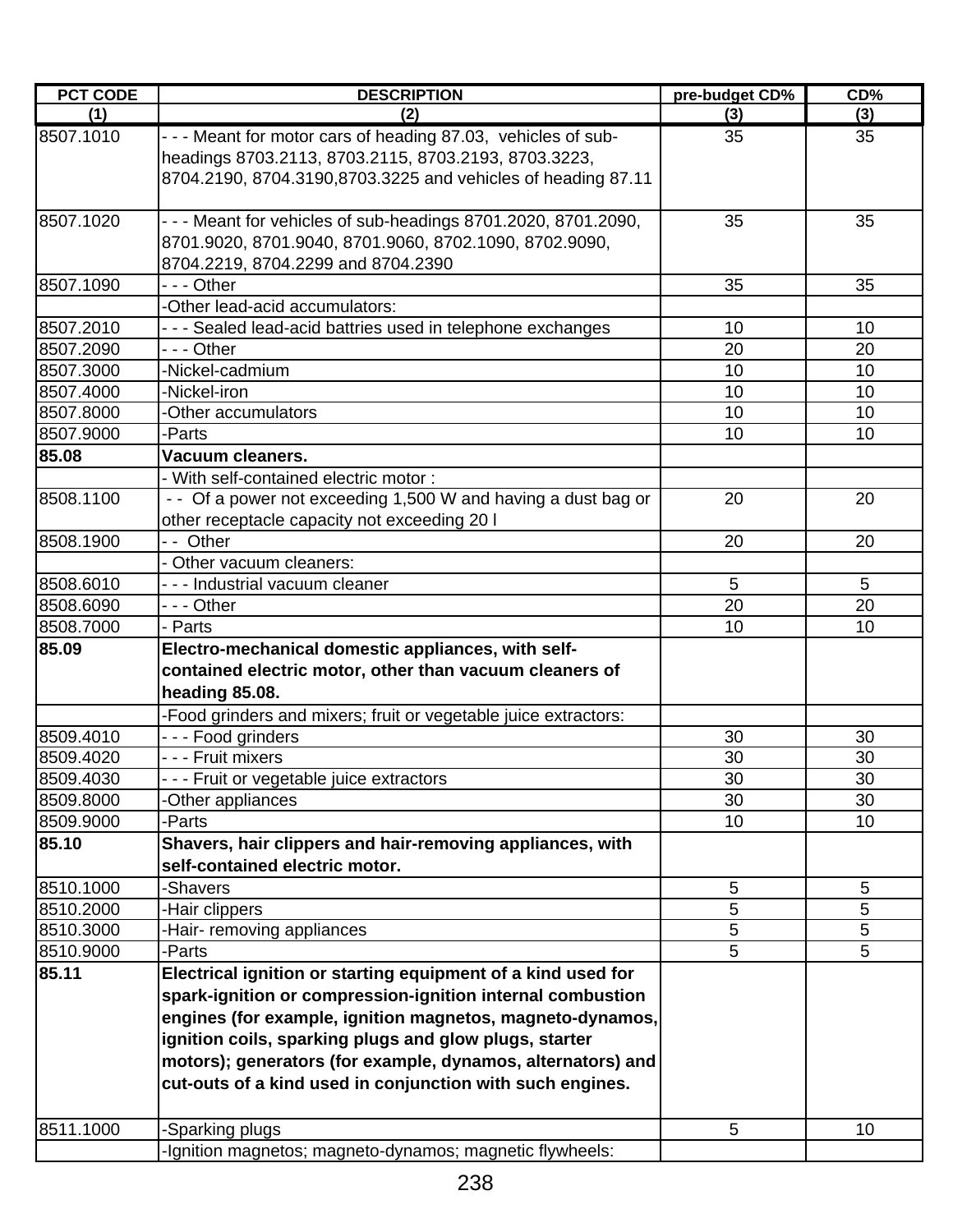| <b>PCT CODE</b> | <b>DESCRIPTION</b>                                                   | pre-budget CD% | CD% |
|-----------------|----------------------------------------------------------------------|----------------|-----|
| (1)             | (2)                                                                  | (3)            | (3) |
| 8511.2010       | --Magneto for vehicles of heading 87.11                              | 35             | 35  |
| 8511.2090       | - - -Other                                                           | 35             | 35  |
|                 | -Distributors; ignition coils:                                       |                |     |
| 8511.3010       | - - - Ignition coils for vehicles of heading 87.11                   | 35             | 35  |
| 8511.3020       | - - - Other for motor cars and vehicles                              | 35             | 35  |
| 8511.3090       | - - -Other                                                           | 25             | 25  |
|                 | -Starter motors and dual purpose starter-generators:                 |                |     |
|                 | --- Starter motors:                                                  |                |     |
| 8511.4011       | - - - - For agricultural tractors of sub - heading 8701.9020         | 35             | 35  |
| 8511.4012       | - - - - Other for motor cars and vehicles                            | 35             | 35  |
| 8511.4019       | ----Other                                                            | 25             | 25  |
| 8511.4090       | - - - Other                                                          | 35             | 35  |
|                 | -Other generators:                                                   |                |     |
| 8511.5010       | - - - Alternator assembly for agricultural tractors of sub - heading | 35             | 35  |
|                 | 8701.9020                                                            |                |     |
| 8511.5020       | - - - Alternator assembly for other motor cars and vehicles          | 35             | 35  |
| 8511.5090       | --- Other                                                            | 20             | 20  |
|                 | -Other equipment:                                                    |                |     |
| 8511.8010       | - - - Heater/glow plugs for agricultural tractors of sub - heading   | 35             | 35  |
|                 | 8701.9020                                                            |                |     |
| 8511.8020       | - - - Heater/glow plugs for other motor cars and vehicles            | 35             | 35  |
| 8511.8090       | - - - Other                                                          | 25             | 25  |
|                 | -Parts:                                                              |                |     |
| 8511.9010       | --- Aluminium casted distributor case for motor cars of heading      | 35             | 35  |
|                 | 8703 (not exceeding 800cc) and vehicles of sub - heading             |                |     |
|                 | 8704.3190                                                            |                |     |
| 8511.9020       | - - - Other for motor cars and vehicles                              | 35             | 35  |
| 8511.9090       | - - - Other                                                          | 25             | 25  |
| 85.12           | Electrical lighting or signalling equipment (excluding               |                |     |
|                 | articles of heading 85.39), windscreen wipers, defrosters            |                |     |
|                 | and demisters, of a kind used for cycles or motor vehicles.          |                |     |
|                 |                                                                      |                |     |
| 8512.1000       | -Lighting or visual signalling equipment of a kind used on           | 20             | 20  |
|                 | bicycles                                                             |                |     |
|                 | -Other lighting or visual signalling equipment:                      |                |     |
| 8512.2010       | --- Following parts of motorvehicles;                                | 35             | 35  |
|                 | (1) Head light for vehicles of sub-headings 8703.2115,               |                |     |
|                 | 8703.3223, 8703.3225 and vehicles of heading 87.11                   |                |     |
|                 | (2) Lamp assembly, front turn signal for motor cars of heading       |                |     |
|                 | 87.03 (not exceeding 1200cc), vehicles of sub-headings               |                |     |
|                 | 8703.2113, 8703.2115 8703.2193, 8703.3225, 8704.3190 and             |                |     |
|                 | vehicles of heading 87.11                                            |                |     |
|                 | (3) Lamp assembly for luggage compartment for vehicles of            |                |     |
|                 | heading 87.03.                                                       |                |     |
|                 | (4) Lamp assembly for illuminating license plate for motor cars of   |                |     |
|                 | heading 87.03 and vehicles of sub-headings 8703.2113,                |                |     |
|                 | 8703.2193, 8703.3223, 8704.2190 and 8704.3190                        |                |     |
|                 |                                                                      |                |     |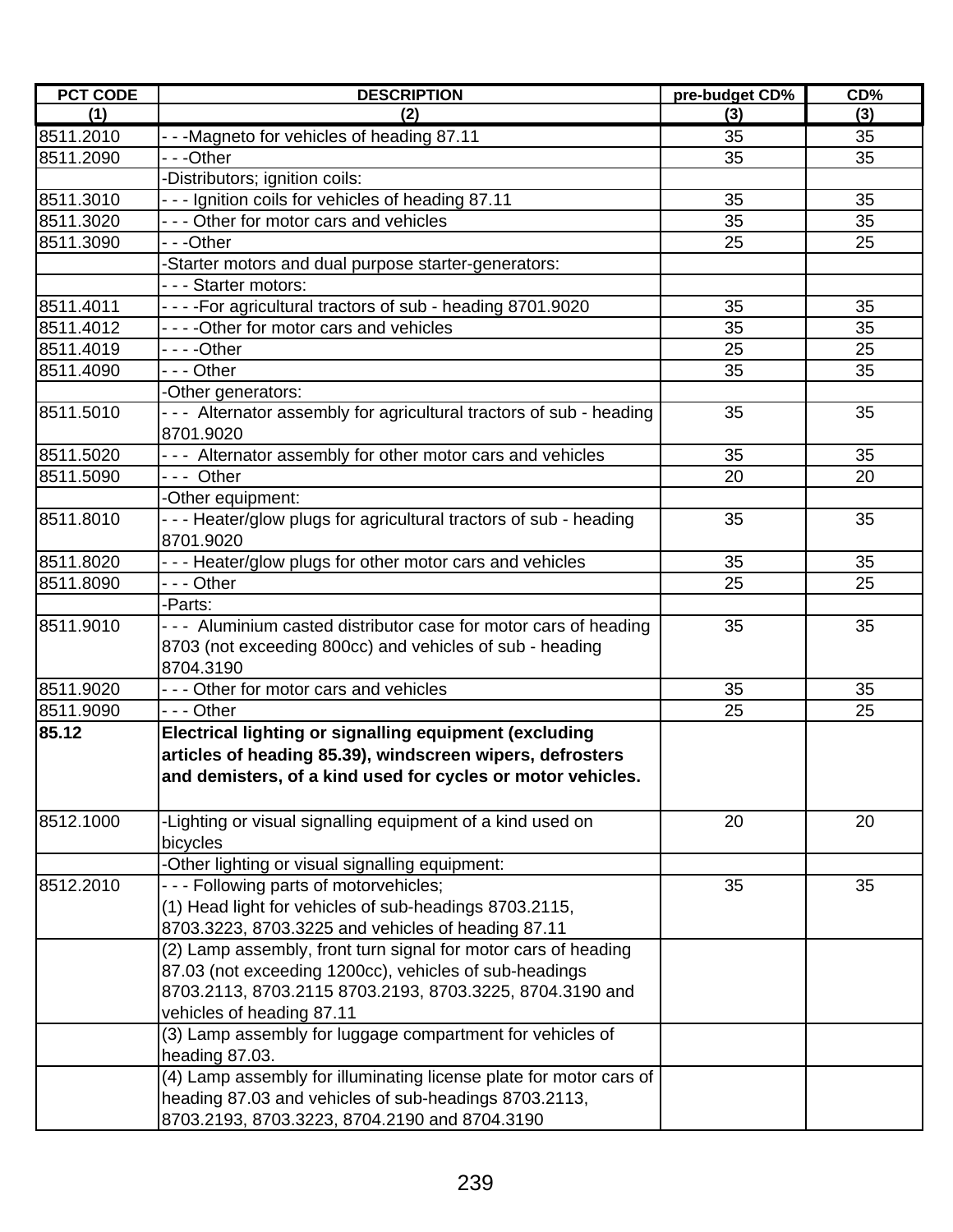| <b>PCT CODE</b> | <b>DESCRIPTION</b>                                                                                                                                                                                                                                                                                                      | pre-budget CD% | $CD\%$ |
|-----------------|-------------------------------------------------------------------------------------------------------------------------------------------------------------------------------------------------------------------------------------------------------------------------------------------------------------------------|----------------|--------|
| (1)             | (2)                                                                                                                                                                                                                                                                                                                     | (3)            | (3)    |
|                 | (5) Rear combination lamp / back up lamp / rear turning indicator<br>plough lamps / reverse light / parking light for motor cars of<br>heading 87.03 (not exceeding 800cc), vehicles of sub-headings<br>8703.2113, 8703.2115,8703.3225, 8704.3190 and 87.11                                                             |                |        |
|                 | (6) Lamp assembly, side body turning indicator for motor cars of<br>heading 87.03 and vehicles of sub-headings 8703.2113,<br>8703.2115, 8703.2193, 8703.3223, 8703.3225 and 8704.3190                                                                                                                                   |                |        |
|                 | (7) Turn flasher assembly for motor cars of heading 87.03<br>(not exceeding 1200 CC) and vehicles of sub-heading<br>8703.2115; wincking devices for vehicles of heading 8711.                                                                                                                                           |                |        |
|                 | (8) Car ceiling lamp/room lamp for motor cars of heading 87.03<br>not exceeding 1200cc and vehicles of sub-headings 8703.2113,<br>8703.2193, 8703.3223, 8704.2190, 8704.3190 and 8703.3225                                                                                                                              |                |        |
| 8512.2020       | --- Following components of motor vehicles;<br>(1) Head light for vehicles of sub-heading 8701.9020<br>(2) Lamp assembly, front turn signal for vehicles of sub-heading<br>8701.9020 and 8704.2219,                                                                                                                     | 35             | 35     |
|                 | (3) Lamp assembly for illuminating license plate for vehicles of<br>sub-heading 8701.9020                                                                                                                                                                                                                               |                |        |
|                 | (4) Rear combination lamp / back up lamp / rear turning<br>indicator / plough lamps / reverse light / parking light for vehicles<br>of sub-headings 8701.2020, 8701.2090, 8701.9020, 8701.9040,<br>8701.9060, 8702.1090, 8702.9090, 8704.2219, 8704.2299 and<br>8704.2390                                               |                |        |
|                 | (5) Lamp assembly, side body turning indicator for vehicles of<br>sub-heading 8701.9020<br>(6) Car ceiling lamp/room lamp for vehicles of sub-heading                                                                                                                                                                   |                |        |
| 8512.2090       | 8704.2219<br>-  - - Other                                                                                                                                                                                                                                                                                               | 35             | 35     |
|                 | Sound signalling equipment:                                                                                                                                                                                                                                                                                             |                |        |
| 8512.3010       | --- For vehicles of sub-headings 8703.2113, 8703.2115,<br>8703.2193, 8703.3225, 8704.2190, 8704.3190 and heading<br>87.11                                                                                                                                                                                               | 35             | 35     |
| 8512.3020       | --- For vehicles of sub-headings 8701.9020, 8702.1090 and<br>8702.9090                                                                                                                                                                                                                                                  | 35             | 35     |
| 8512.3030       | - - - Anti-theft alarm system for vehicles of chapter 87                                                                                                                                                                                                                                                                | 35             | 35     |
| 8512.3090       | --- Other                                                                                                                                                                                                                                                                                                               | 35             | 35     |
|                 | -Windscreen wipers, defrosters and demisters:                                                                                                                                                                                                                                                                           |                |        |
| 8512.4010       | - - - (1) Wiper arm and blade assembly for motor cars of heading<br>87.03 and vehicles of sub-heading 8703.3223, 8703.3225, and<br>8704.2190<br>(2) Link assembly for wiper arm and blade for motor cars of<br>heading 87.03 (not exceeding 1200cc) and vehicles of sub-<br>headings 8703.2113, 8703.3223 and 8704.3190 | 35             | 35     |
| 8512.4020       | - - - Wiper arm and blade assembly for vehicles of sub-heading<br>8704.2219                                                                                                                                                                                                                                             | 35             | 35     |
| 8512.4090       | --- Other                                                                                                                                                                                                                                                                                                               | 35             | 35     |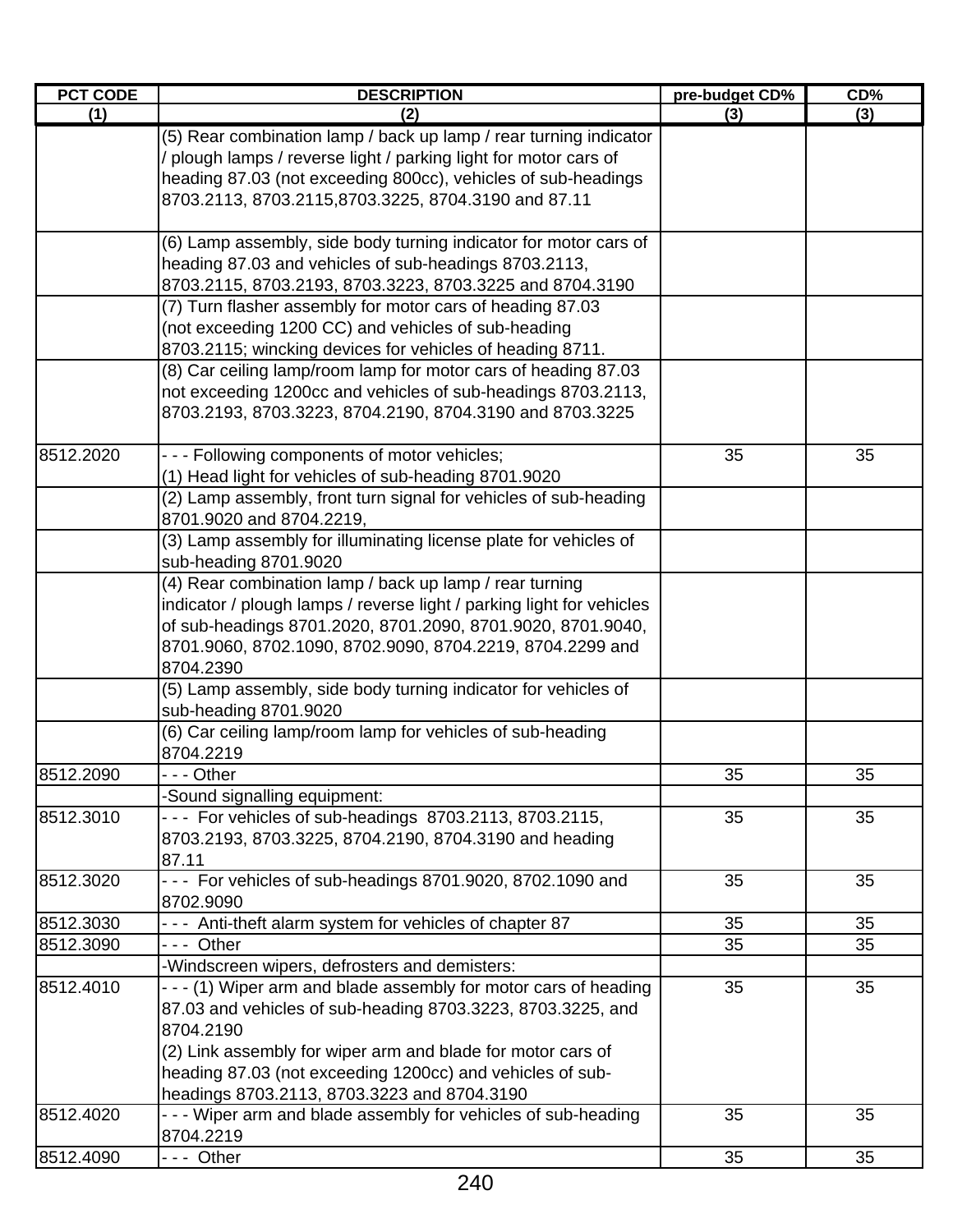| <b>PCT CODE</b> | <b>DESCRIPTION</b>                                                | pre-budget CD%  | CD%             |
|-----------------|-------------------------------------------------------------------|-----------------|-----------------|
| (1)             | (2)                                                               | (3)             | (3)             |
|                 | -Parts:                                                           |                 |                 |
| 8512.9010       | - - - Parts of the products of sub-headings 8512.4010             | 35              | 35              |
| 8512.9020       | - - - Knobs for light switches for agricultural tractors of sub - | 35              | 35              |
|                 | heading 8701.9020                                                 |                 |                 |
| 8512.9030       | - - - Knobs for light switches for motor cars and vehicles        | 35              | 35              |
| 8512.9090       | $- -$ Other                                                       | 35              | 35              |
| 85.13           | Portable electric lamps designed to function by their own         |                 |                 |
|                 | source of energy (for example, dry batteries, accumulators,       |                 |                 |
|                 | magnetos), other than lighting equipment of heading 85.12.        |                 |                 |
|                 |                                                                   |                 |                 |
|                 | -Lamps:                                                           |                 |                 |
| 8513.1010       | - - - Miners' safety lamps                                        | 5               | 5               |
| 8513.1020       | - - - Other safety lamps; Morse signalling lamps; examination     | $\overline{15}$ | $\overline{15}$ |
|                 | lamps                                                             |                 |                 |
| 8513.1030       | - - - Rechargeable emergency light                                | 10              | 10              |
| 8513.1040       | --- Torches                                                       | 10              | 10              |
| 8513.1050       | - - - Huricane lanterns                                           | 10              | 10              |
| 8513.1090       | --- Other                                                         | 15              | 15              |
|                 | -Parts:                                                           |                 |                 |
| 8513.9010       | --- Of Miners' safety lamps                                       | 5               | 5               |
| 8513.9090       | $- -$ - Other                                                     | 10              | 10              |
| 85.14           | Industrial or laboratory electric furnaces and ovens              |                 |                 |
|                 | (including those functioning by induction or dielectric loss);    |                 |                 |
|                 | other industrial or laboratory equipment for the heat             |                 |                 |
|                 | treatment of materials by induction or dielectric loss.           |                 |                 |
| 8514.1000       | -Resistance heated furnaces and ovens                             | 5               | 5               |
| 8514.2000       | -Furnaces and ovens functioning by induction or dielectric loss   | 5               | 5               |
| 8514.3000       | -Other Furnaces and ovens                                         | 5               | $\mathbf 5$     |
| 8514.4000       | -Other equipment for the heat treatment of materials by induction | 5               | 5               |
|                 | or dielectric loss                                                |                 |                 |
| 8514.9000       | -Parts                                                            | 5               | 5               |
| 85.15           | Electric (including electrically heated gas), laser or other      |                 |                 |
|                 | light or photon beam, ultrasonic, electron beam, magnetic         |                 |                 |
|                 | pulse or plasma arc soldering, brazing or welding machines        |                 |                 |
|                 | and apparatus, whether or not capable of cutting; electric        |                 |                 |
|                 | machines and apparatus for hot spraying of metals or              |                 |                 |
|                 | cermets.                                                          |                 |                 |
|                 |                                                                   |                 |                 |
|                 | -Brazing or soldering machines and apparatus:                     |                 |                 |
| 8515.1100       | - - Soldering iron and guns                                       | 5               | 5               |
| 8515.1900       | - - Other                                                         | 5               | 5               |
|                 | -Machines and apparatus for resistance welding of metal:          |                 |                 |
| 8515.2100       | - - Fully or partly automatic                                     | 5               | 5               |
| 8515.2900       | - - Other                                                         | 5               | 5               |
|                 | -Machines and apparatus for arc (including plasma arc) welding    |                 |                 |
|                 | of metals:                                                        |                 |                 |
| 8515.3100       | - - Fully or partly automatic                                     | 5               | 5               |
| 8515.3900       | - - Other                                                         | 5               | 5               |
| 8515.8000       | -Other machines and apparatus                                     | 5               | 5               |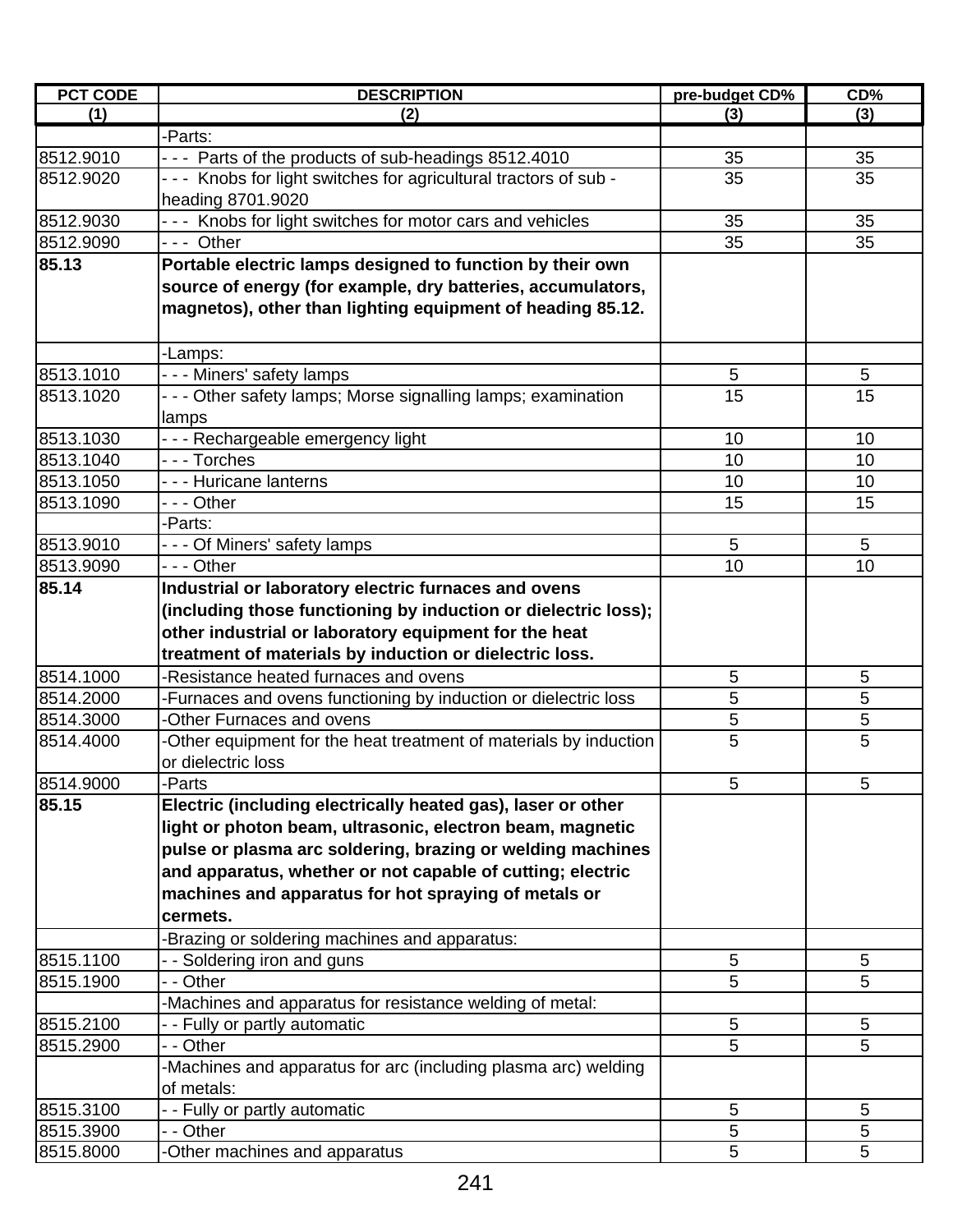| <b>PCT CODE</b> | <b>DESCRIPTION</b>                                                                                               | pre-budget CD% | CD <sub>0</sub> |
|-----------------|------------------------------------------------------------------------------------------------------------------|----------------|-----------------|
| (1)             | (2)                                                                                                              | (3)            | (3)             |
| 8515.9000       | -Parts                                                                                                           | 5              | 5               |
| 85.16           | Electric instantaneous or storage water heaters and                                                              |                |                 |
|                 | immersion heaters; electric space heating apparatus and                                                          |                |                 |
|                 | soil heating apparatus; electro- thermic hair-dressing                                                           |                |                 |
|                 | apparatus (for example, hair dryers, hair curlers, curling                                                       |                |                 |
|                 | tong heaters) and hand dryers; electric smoothing irons;                                                         |                |                 |
|                 | other electro-thermic appliances of a kind used for domestic                                                     |                |                 |
|                 | purposes; electric heating resistors, other than those of                                                        |                |                 |
|                 | heading 85.45.                                                                                                   |                |                 |
| 8516.1000       | -Electric instantaneous or storage water heaters and immersion                                                   | 20             | 20              |
|                 | heaters                                                                                                          |                |                 |
|                 | -Electric space heating apparatus and electric soil heating                                                      |                |                 |
|                 | apparatus:                                                                                                       |                |                 |
| 8516.2100       | - - Storage heating radiators                                                                                    | 20             | 20              |
| 8516.2900       | - - Other                                                                                                        | 20             | 20              |
|                 | Electro-thermic hair-dressing or hand- drying apparatus:                                                         |                |                 |
| 8516.3100       | - - Hair dryers                                                                                                  | 30             | 30              |
| 8516.3200       | - Other hair-dressing apparatus                                                                                  | 30             | 30              |
| 8516.3300       | - - Hand-drying apparatus                                                                                        | 30             | 30              |
| 8516.4000       | Electric smoothing irons                                                                                         | 30             | 30              |
| 8516.5000       | -Microwave ovens                                                                                                 | 35             | 35              |
|                 | -Other ovens; cookers, cooking plates, boiling rings, grillers and                                               |                |                 |
|                 | roasters:                                                                                                        |                |                 |
| 8516.6010       | - - - Electric oven                                                                                              | 30             | 30              |
| 8516.6020       | --- Electric ranges                                                                                              | 30             | 30              |
| 8516.6030       | --- Electric roasters/grillers                                                                                   | 30             | 30              |
| 8516.6090       | - - - Other                                                                                                      | 30             | 30              |
|                 | -Other electro-thermic appliances:                                                                               |                |                 |
| 8516.7100       | - - Coffee or tea makers                                                                                         | 30             | 30              |
| 8516.7200       | - - Toasters                                                                                                     | 30             | 30              |
|                 | $\overline{-}$ Other:                                                                                            |                |                 |
| 8516.7910       | - - - Insect killers                                                                                             | 25             | 25              |
| 8516.7990       | - - - Other                                                                                                      | 35             | 35              |
|                 | Electric heating resistors:                                                                                      |                |                 |
| 8516.8010       | --- Electric Heating Element for Refrigerators/Power<br>condensation heater for motors                           | 10             | 10              |
| 8516.8090       | --- Other                                                                                                        | 30             | 30              |
| 8516.9000       | -Parts                                                                                                           | 5              | $5\phantom{.0}$ |
| 85.17           | Telephone sets, including telephones for cellular networks                                                       |                |                 |
|                 | or for other wireless networks; other apparatus for the                                                          |                |                 |
|                 |                                                                                                                  |                |                 |
|                 | transmission or reception of voice, images or other data,<br>including apparatus for communication in a wired or |                |                 |
|                 |                                                                                                                  |                |                 |
|                 | wireless network (such as a local or wide area network),                                                         |                |                 |
|                 | other than transmission or reception apparatus of heading                                                        |                |                 |
|                 | 84.43, 85.25, 85.27 or 85.28.                                                                                    |                |                 |
|                 | - Telephone sets, including telephones for cellular networks or for                                              |                |                 |
|                 | other wireless networks:                                                                                         |                |                 |
| 8517.1100       | - - Line telephone sets with cordless handsets                                                                   | 20             | 20              |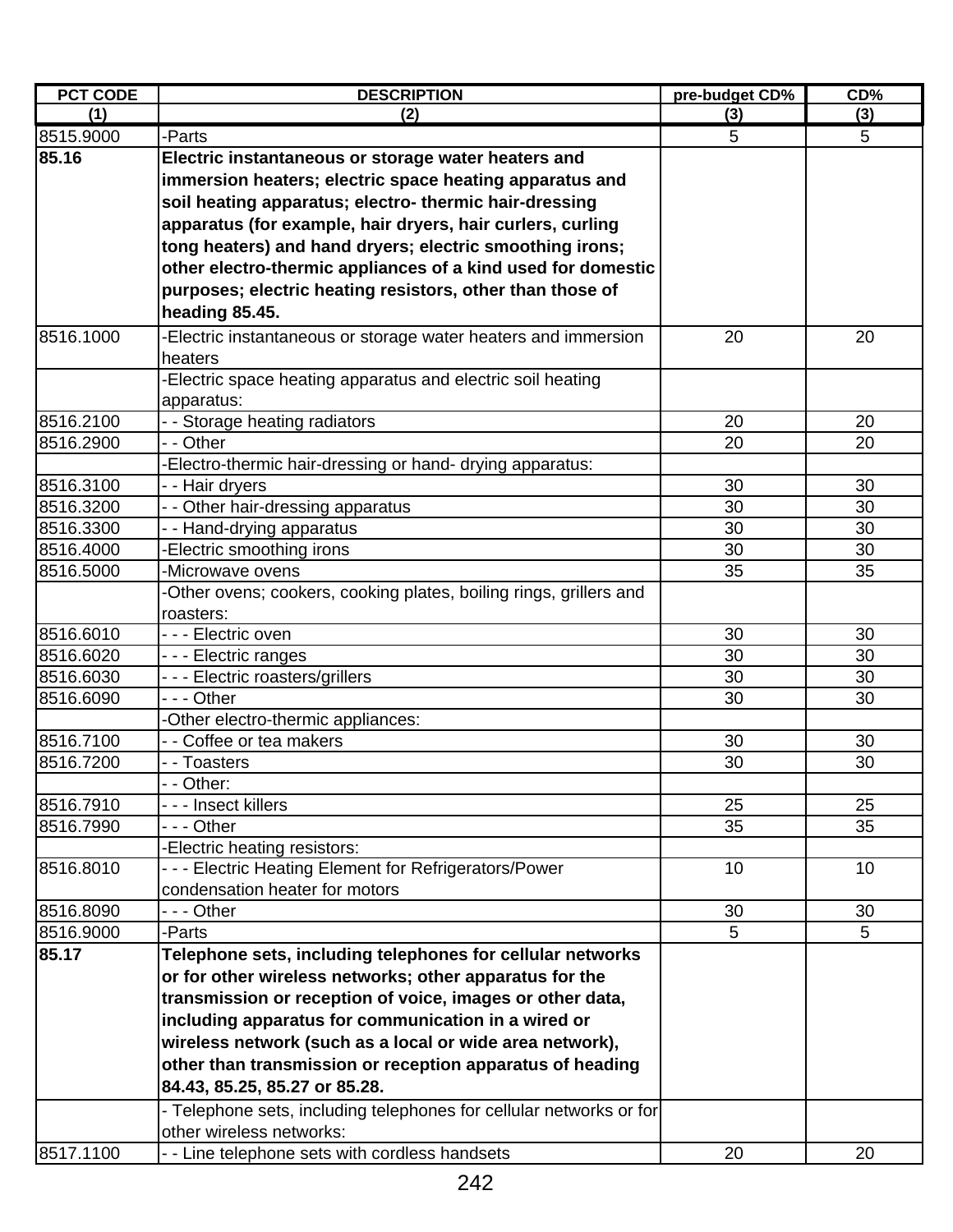| <b>PCT CODE</b> | <b>DESCRIPTION</b>                                               | pre-budget CD%    | CD%               |
|-----------------|------------------------------------------------------------------|-------------------|-------------------|
| (1)             | (2)                                                              | (3)               | (3)               |
|                 | - - Telephones for cellular networks or for other wireless       |                   |                   |
|                 | networks:                                                        |                   |                   |
| 8517.1210       | --- Cellular mobile phone                                        | <b>Rs.500/set</b> | <b>Rs.250/set</b> |
| 8517.1220       | --- Fixed wireless terminal and CDMA                             | 15                | 15                |
| 8517.1290       | --- Other                                                        | 25                | 25                |
|                 | - - Other:                                                       |                   |                   |
| 8517.1810       | - - - Video phones                                               | 10                | 10                |
| 8517.1890       | --- Other                                                        | 10                | 10                |
|                 | - Other apparatus for transmission or reception of voice, images |                   |                   |
|                 | or other data, including apparatus for communication in a wired  |                   |                   |
|                 | or wireless network (such as a local or wide area network) :     |                   |                   |
|                 |                                                                  |                   |                   |
| 8517.6100       | <b>Base stations</b><br>- -                                      | 20                | 20                |
|                 | - - Machines for the reception, conversion and transmission or   |                   |                   |
|                 | regeneration of voice, images or other data, including switching |                   |                   |
|                 | and routing apparatus                                            |                   |                   |
| 8517.6210       | --- Voice fequency telegraphy                                    | 5                 | 5                 |
| 8517.6220       | --- Modems                                                       | 5                 | 5                 |
| 8517.6230       | --- High bit rate digital hierarchy system (SDH)                 | 5                 | 5                 |
| 8517.6240       | --- Digital loop carrier system (DLC)                            | 5                 | 5                 |
| 8517.6250       | - - - Synchronous digital hierarchy system (SDH)                 | 5                 | 5                 |
| 8517.6260       | --- Multiplexers, statistical multiplexers                       | 5                 | 5                 |
| 8517.6290       | --- Other                                                        | 20                | 20                |
|                 | -- Other:                                                        |                   |                   |
| 8517.6910       | --- ISDN system                                                  | 5                 | 5                 |
| 8517.6920       | --- ISDN terminal adapters                                       | 5                 | 5                 |
| 8517.6930       | --- Routers                                                      | 0                 | 0                 |
| 8517.6940       | - - - Subscriber end equiment                                    | 5                 | 5                 |
| 8517.6950       | - - - Set top boxes for gaining access to internet               | 5                 | 5                 |
| 8517.6960       | - - - Attachements for telephones                                | 5                 | 5                 |
| 8517.6970       | - - - Networking equipments like LAN bridges, hubs, switches and | $\overline{0}$    | 0                 |
|                 | repeaters                                                        |                   |                   |
| 8517.6980       | - - - Multi-station access units                                 | 0                 | 0                 |
| 8517.6990       | - - - Other                                                      | 5                 | 5                 |
| 8517.7000       | - Parts                                                          | 10                | 10                |
| 85.18           | Microphones and stands therefor; loudspeakers, whether or        |                   |                   |
|                 | not mounted in their enclosures; headphones and                  |                   |                   |
|                 |                                                                  |                   |                   |
|                 | earphones, whether or not combined with a microphone,            |                   |                   |
|                 | and sets consisting of a microphone and one or more              |                   |                   |
|                 | loudspeakers; audio- frequency electric amplifiers; electric     |                   |                   |
|                 | sound amplifier sets.                                            |                   |                   |
|                 | -Microphones and stands therefor:                                |                   |                   |
| 8518.1010       | --- Microphones having a frequency range of 300 Hz to 3.4 KHz    | 5                 | 5                 |
|                 | with a diameter not exceeding 10 mm and a height not exceeding   |                   |                   |
|                 | 3 mm, for telecommunication use                                  |                   |                   |
| 8518.1090       | - - - Other                                                      | 15                | 15                |
|                 | -Loudspeakers, whether or not mounted in their enclosures:       |                   |                   |
| 8518.2100       | - - Single loudspeakers, mounted in their enclosure              | 20                | 20                |
| 8518.2200       | - - Multiple loudspeakers, mounted in the same enclosure         | 20                | 20                |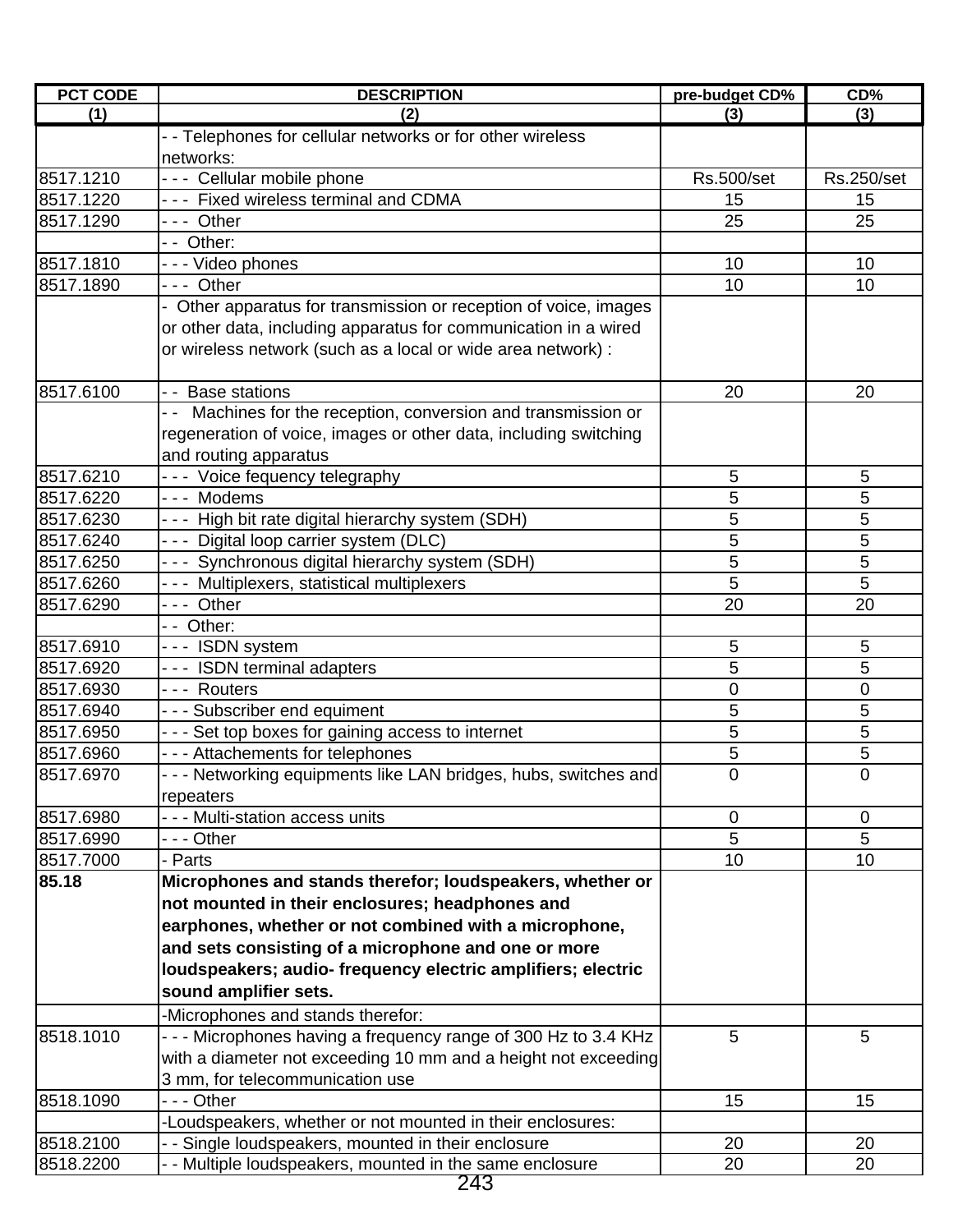| <b>PCT CODE</b> | <b>DESCRIPTION</b>                                                 | pre-budget CD% | CD% |
|-----------------|--------------------------------------------------------------------|----------------|-----|
| (1)             | (2)                                                                | (3)            | (3) |
|                 | - - Other:                                                         |                |     |
| 8518.2910       | - - - Loudspeakers, without housing, having a frequency range of   | 5              | 5   |
|                 | 300 Hz to 3.4 KHz with a diameter of not exceeding 50mm, for       |                |     |
|                 | telecommunication use                                              |                |     |
| 8518.2990       | --- Other                                                          | 15             | 15  |
| 8518.3000       | -Headphones and earphones, whether or not combined with a          | 20             | 20  |
|                 | microphone, and sets consisting of a microphone and one or         |                |     |
|                 | more loudspeakers                                                  |                |     |
| 8518.4000       | -Audio-frequency electric amplifiers                               | 20             | 20  |
| 8518.5000       | -Electric sound amplifier sets                                     | 20             | 20  |
| 8518.9000       | -Parts                                                             | 15             | 15  |
| 85.19           | Sound recording or reproducing apparatus.                          |                |     |
| 8519.2000       | - Apparatus operated by coins, banknotes, bank Cards, tokens or    | 20             | 20  |
|                 | by other means of payment                                          |                |     |
| 8519.3000       | - Turntables (record-decks)                                        | 20             | 20  |
| 8519.5000       | - Telephone answering machines                                     | 20             | 20  |
|                 | - Other apparatus:                                                 |                |     |
|                 | - - Using magnetic, optical or semiconductor media:                |                |     |
| 8519.8110       | - - - Dubbing system of a kind used in film studios and production | 5              | 5   |
|                 | houses                                                             |                |     |
| 8519.8190       | --- Other                                                          | 20             | 20  |
|                 | - - Other:                                                         |                |     |
| 8519.8910       | - - - Compact disc players                                         | 20             | 20  |
| 8519.8920       | - - - Dubbing system of a kind used in film studios and production | 5              | 5   |
|                 | houses                                                             |                |     |
| 8519.8930       | --- MP-3 player                                                    | 20             | 20  |
| 8519.8990       | - - - Other                                                        | 20             | 20  |
| [85.20]         |                                                                    |                |     |
| 85.21           | Video recording or reproducing apparatus, whether or not           |                |     |
|                 | incorporating a video tuner.                                       |                |     |
|                 | -Magnetic tape-type:                                               |                |     |
| 8521.1010       | - - - V.C.R.                                                       | 20             | 20  |
| 8521.1020       | - - - V.C.P.                                                       | 20             | 20  |
| 8521.1090       | - - - Other                                                        | 20             | 20  |
|                 | -Other:                                                            |                |     |
| 8521.9010       | - - - Laser video Disc Player                                      | 20             | 20  |
| 8521.9090       | - - - Other                                                        | 20             | 20  |
| 85.22           | Parts and accessories suitable for use solely or principally       |                |     |
|                 | with the apparatus of headings 85.19 to 85.21.                     |                |     |
| 8522.1000       | -Pick-up cartridges                                                | 5              | 5   |
| 8522.9000       | -Other                                                             | 5              | 5   |
| 85.23           | Discs, tapes, solid-state non-volatile storage devices, "smart     |                |     |
|                 | cards" and other media for the recording of sound or of            |                |     |
|                 |                                                                    |                |     |
|                 | other phenomena, whether or not recorded, including                |                |     |
|                 | matrices and masters for the production of discs, but              |                |     |
|                 | excluding products of Chapter 37.                                  |                |     |
|                 | -Magnetic media:                                                   |                |     |
| 8523.2100       | - - Cards incorporating a magnetic stripe                          | 5              | 5   |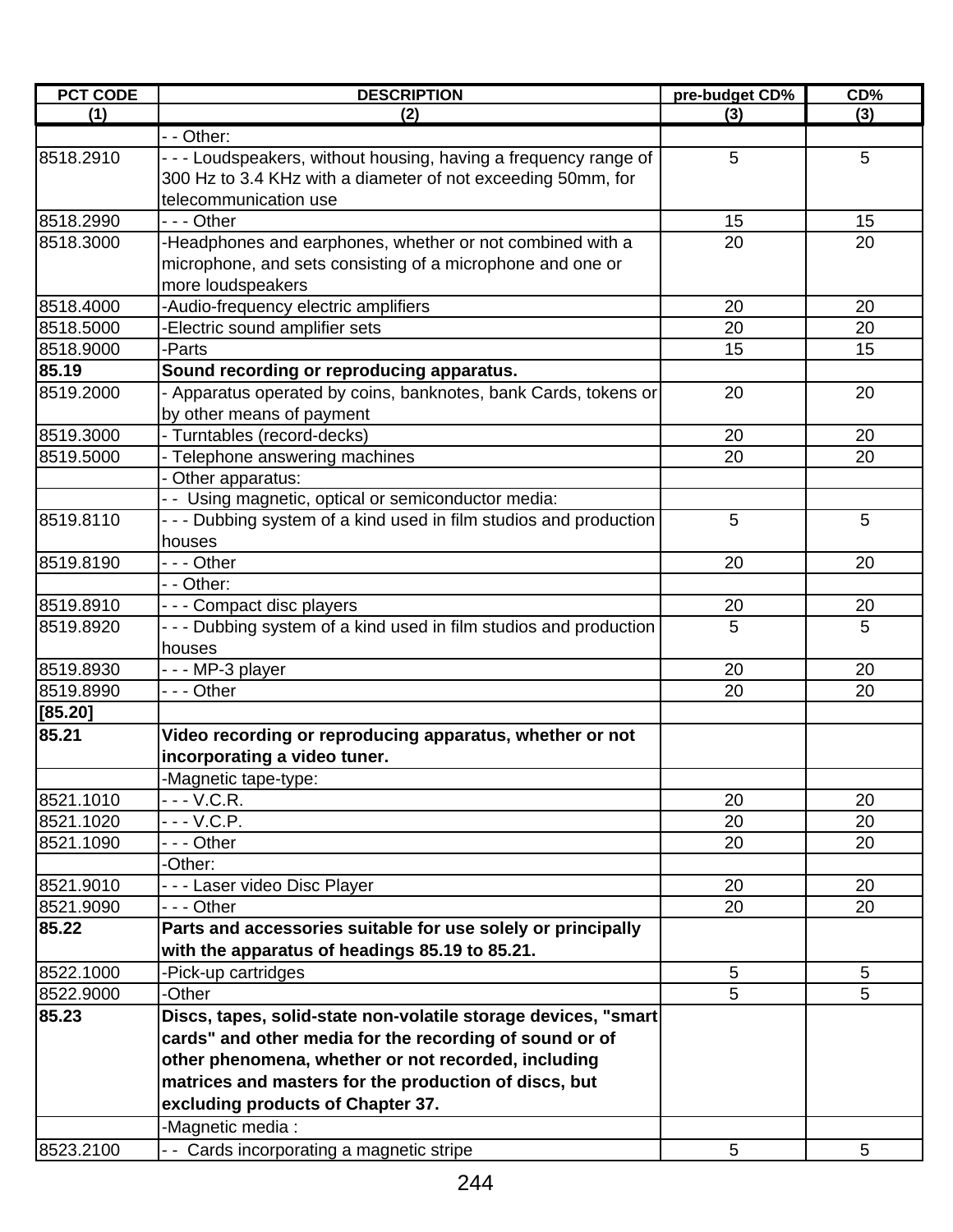| <b>PCT CODE</b> | <b>DESCRIPTION</b>                                                 | pre-budget CD% | CD% |
|-----------------|--------------------------------------------------------------------|----------------|-----|
| (1)             | (2)                                                                | (3)            | (3) |
|                 | $\overline{-}$ Other:                                              |                |     |
| 8523.2910       | - - - Magnetic discs                                               | 5              | 5   |
| 8523.2920       | - - - Video magnetic tapes including those in hubs and reels,      | 20             | 20  |
|                 | rools, pancakes and jumbo rolls                                    |                |     |
| 8523.2930       | - - - Audio cassettes                                              | 20             | 20  |
| 8523.2940       | - - - Video cassettes                                              | 20             | 20  |
| 8523.2990       | --- Other                                                          | 20             | 20  |
|                 | - Optical media:                                                   |                |     |
| 8523.4010       | - - - Discs for laser reading systems for reproducing phenomena    | 5              | 5   |
|                 | other than sound or image                                          |                |     |
| 8523.4030       | - - - Discs for laser reading systems for reproducing sound only   | 20             | 20  |
| 8523.4040       | - - - Discs for laser reading systems for reproducing image        | 20             | 20  |
| 8523.4050       | - - - Compact disc (CD) un-recorded                                | 20             | 20  |
| 8523.4060       | - - - Digital versatile discs (DVD) un-recorded                    | 20             | 20  |
| 8523.4090       | --- Other                                                          | 20             | 20  |
|                 | - Semiconductor media :                                            |                |     |
|                 | - - Solid-state non-volatile storage devices:                      |                |     |
| 8523.5110       | --- Multimedia memory cards (MMC), SD cards                        | 5              | 5   |
| 8523.5120       | - - - Other multimedia storage devices capable of connecting to    | 5              | 5   |
|                 | an automatic data processing machine                               |                |     |
| 8523.5190       | --- Other                                                          | 5              | 5   |
|                 | -- "Smart cards":                                                  |                |     |
| 8523.5210       | --- SIM cards                                                      | 5              | 5   |
| 8523.5220       | --- Memoray cards                                                  | 5              | 5   |
|                 | - - Other:                                                         |                |     |
| 8523.5910       | --- Proximity cards and tags                                       | 5              | 5   |
| 8523.5990       | --- Other                                                          | 10             | 10  |
|                 | - Other:                                                           |                |     |
| 8523.8010       | - - - Other, for reproducing representations of instructions, data | 5              | 5   |
|                 | sound and image, recorded in a machine readable binary form,       |                |     |
|                 | and capable of being manipulated or providing interactivity to a   |                |     |
|                 | user, by means of an automatic data processing machine             |                |     |
| 8523.8020       | - - - Gramophone records                                           | 20             | 20  |
| 8523.8030       | --- Inforation technology software                                 | 5              | 5   |
| 8523.8040       | - - - Video tapes of education nature                              | 5              | 5   |
| 8523.8050       | - - - Digital Quran                                                | 0              | 0   |
| 8523.8090       | --- Other                                                          | 10             | 10  |
| [85.24]         |                                                                    |                |     |
| 85.25           | Transmission apparatus for radio-broadcasting or                   |                |     |
|                 | television, whether or not incorporating reception apparatus       |                |     |
|                 | or sound recording or reproducing apparatus; television            |                |     |
|                 | cameras, digital cameras and video camera recorders.               |                |     |
|                 | - Transmission apparatus                                           |                |     |
| 8525.5010       | - - - Radio broadcast transmitter                                  | 15             | 15  |
| 8525.5020       | --- TV broadcast transmitter                                       | 15             | 15  |
| 8525.5030       | --- Communication jamming equipment                                | 15             | 15  |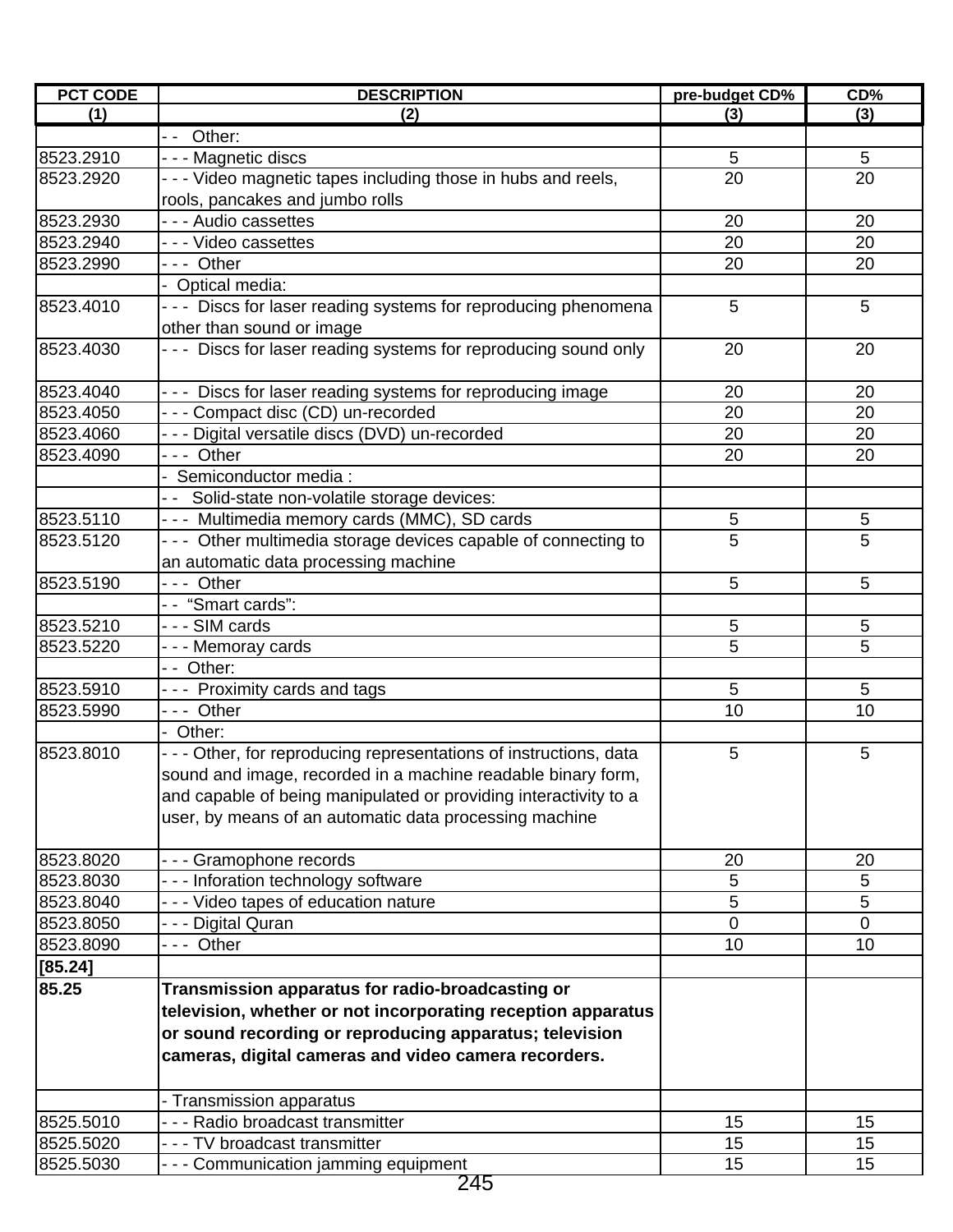| <b>PCT CODE</b> | <b>DESCRIPTION</b>                                              | pre-budget CD% | CD% |
|-----------------|-----------------------------------------------------------------|----------------|-----|
| (1)             | (2)                                                             | (3)            | (3) |
| 8525.5040       | - - - Wireless microphone                                       | 15             | 15  |
| 8525.5090       | - - - Other                                                     | 5              | 5   |
|                 |                                                                 |                |     |
|                 | - Transmission apparatus incorporating reception apparatus:     |                |     |
| 8525.6010       | - - - Blue tooth whether or not capable Of connecting to an     | 5              | 5   |
|                 | automatic data processing machine                               |                |     |
| 8525.6020       | - - - Radio paging apparatus                                    | 5              | 5   |
| 8525.6030       | - - - Walkie talkie set                                         | 10             | 10  |
| 8525.6040       | - - - VSAT terminals                                            | 10             | 10  |
| 8525.6050       | - - - Other satellite communication equipment                   | 10             | 10  |
| 8525.6060       | --- Vehicle tracking system                                     | 5              | 5   |
| 8525.6070       | - - - Modems                                                    | 5              | 5   |
| 8525.6090       | - - - Other                                                     | 10             | 10  |
|                 | - Television cameras, digital cameras and video camera          |                |     |
|                 | recorders:                                                      |                |     |
| 8525.8010       | - - - Close circuit TV cameras                                  | 10             | 10  |
| 8525.8020       | - - - Multimedia still/video camera                             | 5              | 10  |
| 8525.8030       | - - - Television cameras                                        | 10             | 10  |
| 8525.8040       | - - - Digital cameras                                           | 10             | 10  |
| 8525.8050       | - - - Video cameras recorders                                   | 10             | 10  |
| 8525.8090       | --- Other                                                       | 5              | 10  |
| 85.26           | Radar apparatus, radio navigational aid apparatus and radio     |                |     |
|                 |                                                                 |                |     |
|                 | remote control apparatus.                                       |                |     |
| 8526.1000       | -Radar apparatus<br>-Other:                                     | 5              | 5   |
|                 |                                                                 |                |     |
| 8526.9100       | - - Radio navigational aid apparatus                            | 5              | 5   |
| 8526.9200       | - - Radio remote control apparatus                              | 5              | 5   |
| 85.27           | Reception apparatus for radio-broadcasting, whether or not      |                |     |
|                 | combined, in the same housing, with sound recording or          |                |     |
|                 | reproducing apparatus or a clock.                               |                |     |
|                 | - Radio-broadcast receivers capable of operating without an     |                |     |
|                 | external source of power:                                       |                |     |
| 8527.1200       | - - Pocket-size radio cassette-players                          | 30             | 30  |
| 8527.1300       | - - Other Apparatus combined with sound recording or            | 30             | 30  |
|                 | reproducing Apparatus                                           |                |     |
| 8527.1900       | - - Other                                                       | 30             | 30  |
|                 | - Radio-broadcast receivers not capable of operating without an |                |     |
|                 | external source of power, of a kind used in motor vehicles :    |                |     |
|                 | - Combined with sound recording or reproducing apparatus:       |                |     |
| 8527.2110       | --- For vehicles of chapter 87                                  | 35             | 35  |
| 8527.2190       | --- Other                                                       | 25             | 25  |
|                 | - - Other:                                                      |                |     |
| 8527.2910       | --- For vehicles of chapter 87                                  | 35             | 35  |
| 8527.2990       | --- Other                                                       | 25             | 25  |
|                 | - Other:                                                        |                |     |
| 8527.9100       | - - Combined with sound recording or reproducing apparatus      | 20             | 20  |
| 8527.9200       | - - not combined with sound recording or reproducing apparatus  | 20             | 20  |
|                 | but combined with a clock                                       |                |     |
|                 | - - Other:                                                      |                |     |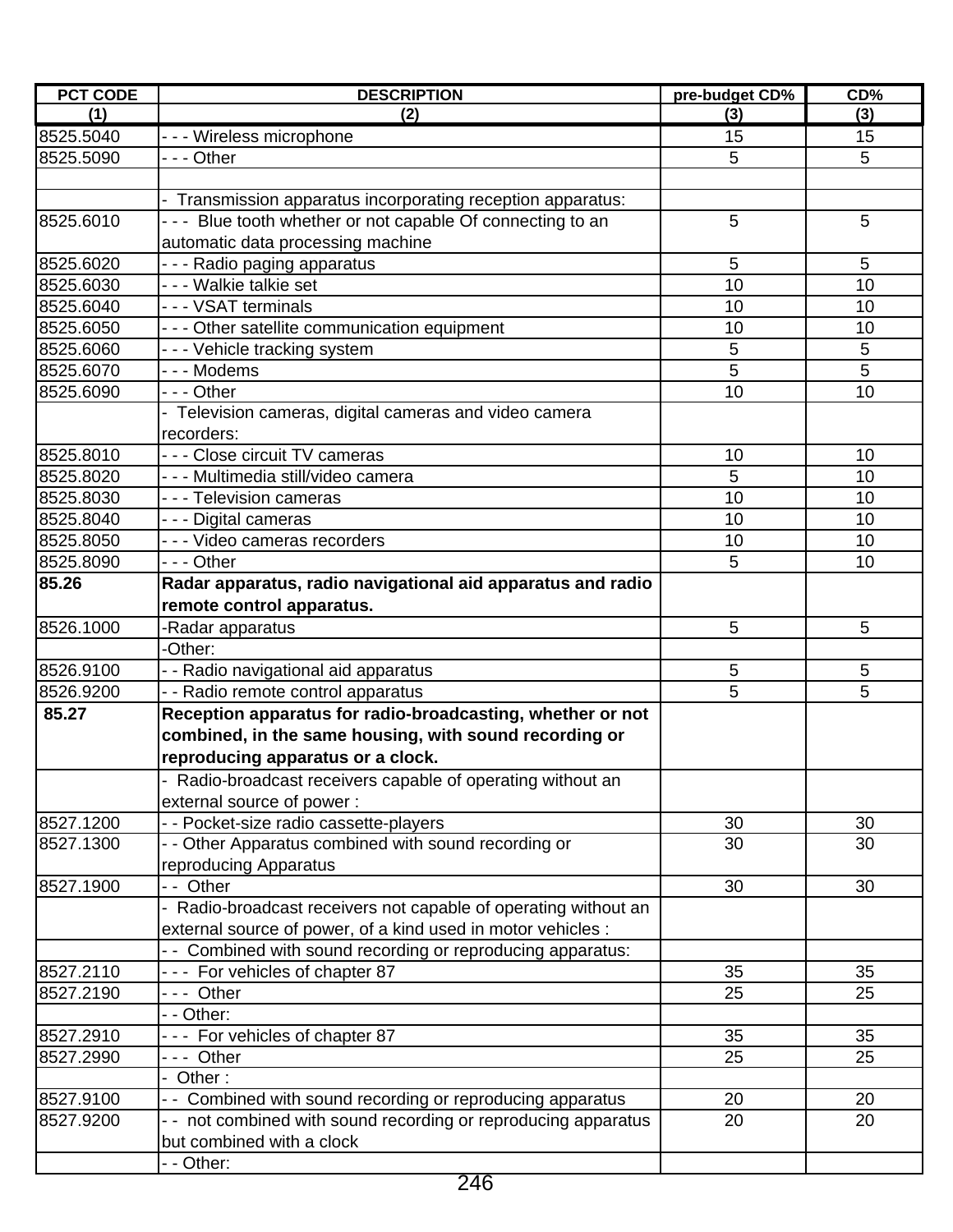| <b>PCT CODE</b> | <b>DESCRIPTION</b>                                                  | pre-budget CD% | CD%         |
|-----------------|---------------------------------------------------------------------|----------------|-------------|
| (1)             | (2)                                                                 | (3)            | (3)         |
| 8527.9910       | - - - Modems                                                        | 5              | 5           |
| 8527.9990       | --- Other                                                           | 20             | 20          |
| 85.28           | Monitors and projectors, not incorporating television               |                |             |
|                 | reception apparatus; reception apparatus for television,            |                |             |
|                 | whether or not incorporating radio-broadcast receivers or           |                |             |
|                 | sound or video recording or reproducing apparatus.                  |                |             |
|                 | - Cathode-ray tube monitors :                                       |                |             |
|                 | - - Of a kind solely or principally used in an automatic data       |                |             |
|                 | processing system of heading 84.71:                                 |                |             |
| 8528.4110       | - - - CRT monitors in used/second hand condition                    | 25             | 25          |
| 8528.4190       | ---Other                                                            | $\overline{0}$ | 0           |
| 8528.4900       | -- Other                                                            | 25             | 25          |
|                 | - Other monitors :                                                  |                |             |
| 8528.5100       | - - Of a kind solely or principally used in an automatic data       | $\mathbf 0$    | $\mathbf 0$ |
|                 | processing system of heading 84.71                                  |                |             |
| 8528.5900       | - - Other                                                           | 25             | 25          |
|                 | Projectors:                                                         |                |             |
|                 | - - Of a kind solely or principally used in an automatic data       |                |             |
|                 | processing system of heading 84.71:                                 |                |             |
| 8528.6110       | - - - Multimedia projector                                          | 5              | 5           |
| 8528.6190       | --- Other                                                           | 5              | 5           |
| 8528.6900       | -- Other                                                            | 25             | 25          |
|                 | - Reception apparatus for television, whether or not                |                |             |
|                 | incorporating radio-broadcast receivers or sound or video           |                |             |
|                 | recording or reproducing apparatus:                                 |                |             |
|                 | - - Not designed to incorporate a video display or screen:          |                |             |
| 8528.7110       | - - - Reception apparatus for receiving satellite signals of a kind | 30             | 30          |
|                 | used with TV (satellite dish receivers)                             |                |             |
| 8528.7190       | --- Other                                                           | 35             | 35          |
|                 | -- Other, colour:                                                   |                |             |
|                 | - - - Television set:                                               |                |             |
| 8528.7211       | - - - - Liquid crystal display                                      | 35             | 35          |
| 8528.7212       |                                                                     | 35             | 35          |
| 8528.7220       | - - - Reception apparatus for receiving satellite signals of a kind | 30             | 30          |
|                 | used with TV (Satellite dish receivers)                             |                |             |
| 8528.7290       | - - - Other                                                         | 35             | 35          |
| 8528.7300       | Other, black and white or other monochrome                          | 35             | 35          |
| 85.29           | Parts suitable for use solely or principally with the               |                |             |
|                 | apparatus of headings 85.25 to 85.28.                               |                |             |
|                 | -Aerials and aerial reflectors of all kinds; parts suitable for use |                |             |
|                 | therewith:                                                          |                |             |
| 8529.1010       | - - - Parts and accessories for cable TV/Satellite receiver i.e.    | 20             | 20          |
|                 | (spliter, channel combiners, signal amplifiers etc)                 |                |             |
| 8529.1020       | --- LNB, actuators                                                  | 20             | 20          |
| 8529.1090       | --- Other                                                           | 20             | 20          |
|                 | -Other:                                                             |                |             |
| 8529.9020       | - - - T.V tuners                                                    | 5              | 5           |
| 8529.9030       | ---T.V. converter box                                               | 20             | 20          |
| 8529.9090       | - - - Other                                                         | 20             | 20          |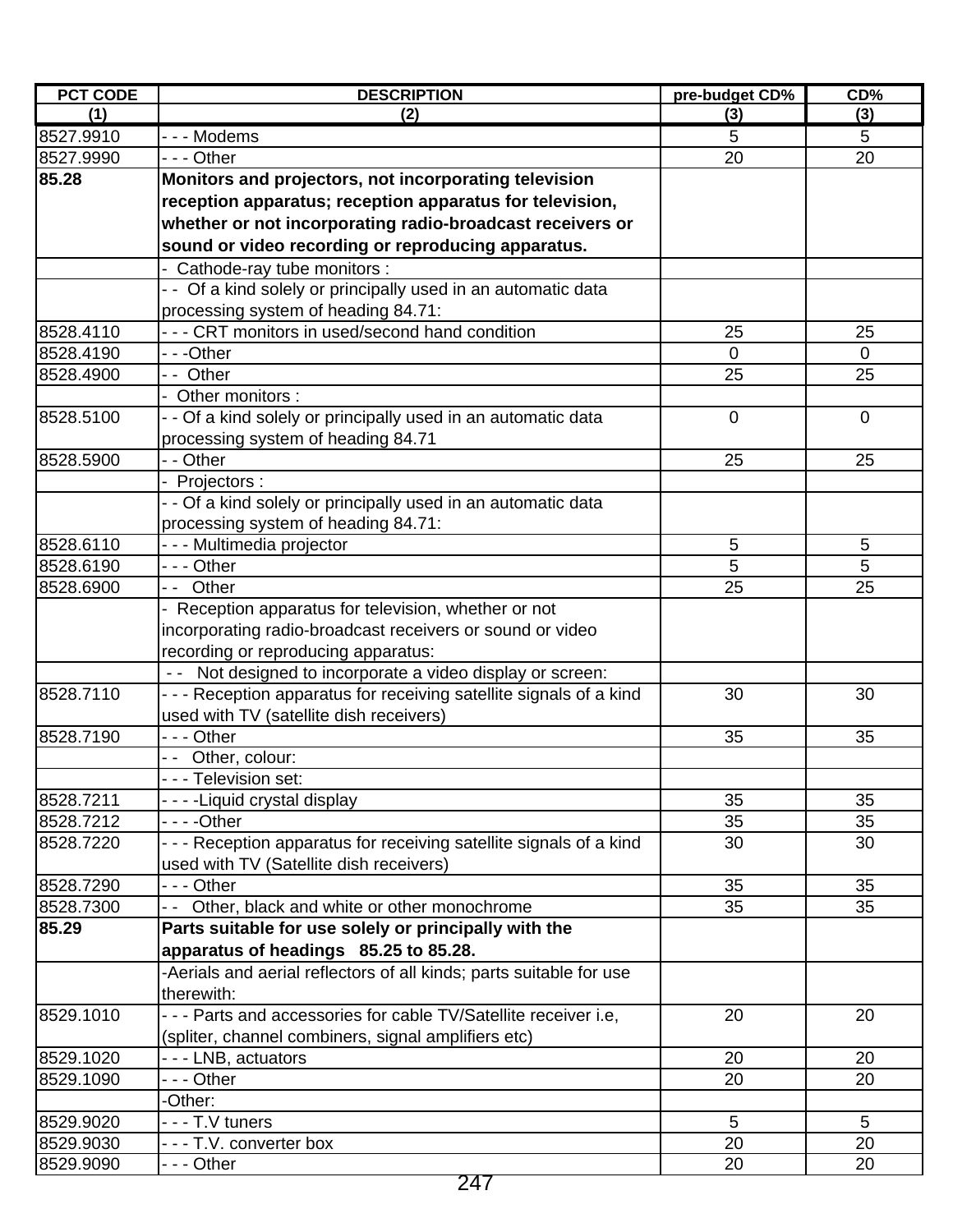| <b>PCT CODE</b> | <b>DESCRIPTION</b>                                               | pre-budget CD% | CD% |
|-----------------|------------------------------------------------------------------|----------------|-----|
| (1)             | (2)                                                              | (3)            | (3) |
| 85.30           | Electrical signalling, safety or traffic control equipment for   |                |     |
|                 | railways, tramways, roads, inland waterways, parking             |                |     |
|                 | facilities, port installations or airfields (other than those of |                |     |
|                 | heading 86.08).                                                  |                |     |
| 8530.1000       | -Equipment for railways or tramways                              | 5              | 5   |
| 8530.8000       | -Other equipment                                                 | 5              | 5   |
| 8530.9000       | -Parts                                                           | 5              | 5   |
| 85.31           | Electric sound or visual signalling apparatus (for example,      |                |     |
|                 | bells, sirens, indicator panels, burglar or fire alarms), other  |                |     |
|                 | than those of heading 85.12 or 85.30.                            |                |     |
| 8531.1000       | -Burglar or fire alarms and similar apparatus                    | 5              | 5   |
| 8531.2000       | -Indicator panels incorporating liquid crystal devices (LCD) or  | 5              | 25  |
|                 | light emitting diodes (LED)                                      |                |     |
| 8531.8000       | -Other apparatus                                                 | 10             | 10  |
|                 | -Parts:                                                          |                |     |
| 8531.9010       | - - - Panic button                                               | 5              | 5   |
| 8531.9020       | - - - Parts of apparatus of sub-heading 8531.2000                | 5              | 5   |
| 8531.9090       | --- Other                                                        | 5              | 5   |
| 85.32           | Electrical capacitors, fixed, variable or adjustable (pre-set).  |                |     |
|                 |                                                                  |                |     |
| 8532.1000       | -Fixed capacitors designed for use in 50/60 Hz circuits and      | 25             | 25  |
|                 | having a reactive power handling capacity of not less than 0.5   |                |     |
|                 | kvar (power capacitors)                                          |                |     |
|                 | -Other fixed capacitors:                                         |                |     |
| 8532.2100       | - - Tantalum                                                     | 10             | 10  |
| 8532.2200       | - - Aluminium electroylic                                        | 25             | 25  |
| 8532.2300       | - - Ceramic dielectric, single layer                             | 10             | 10  |
| 8532.2400       | - - Ceramic dielectric, multilayer                               | 10             | 10  |
| 8532.2500       | - - Dielectric of paper or plastics                              | 25             | 25  |
| 8532.2900       | - - Other                                                        | 25             | 25  |
|                 | -Variable or adjustable (pre-set) capacitors:                    |                |     |
| 8532.3010       | --- Capacitor for ignition discharge for vehicles of heading     | 35             | 35  |
|                 | 87.11                                                            |                |     |
| 8532.3020       | --- Capacitor for ignition discharge for other motor cars and    | 35             | 35  |
|                 | vehicles                                                         |                |     |
| 8532.3090       | --- Other                                                        | 25             | 25  |
|                 | -Parts:                                                          |                |     |
| 8532.9010       | --- Capaciters decks of metal or plastic with terminals or       | 10             | 10  |
|                 | connectors                                                       |                |     |
| 8532.9020       | - - - Capaciters terminals                                       | 10             | 10  |
| 8532.9090       | - - - Other                                                      | 20             | 20  |
| 85.33           | <b>Electrical resistors (including rheostats and</b>             |                |     |
|                 | potentiometers), other than heating resistors.                   |                |     |
| 8533.1000       | -Fixed carbon resistors, composition or film types               | 5              | 5   |
|                 | -Other fixed resistors:                                          |                |     |
| 8533.2100       | - - For a power handling capacity not exceeding 20 W             | 5              | 5   |
| 8533.2900       | - - Other                                                        | 5              | 5   |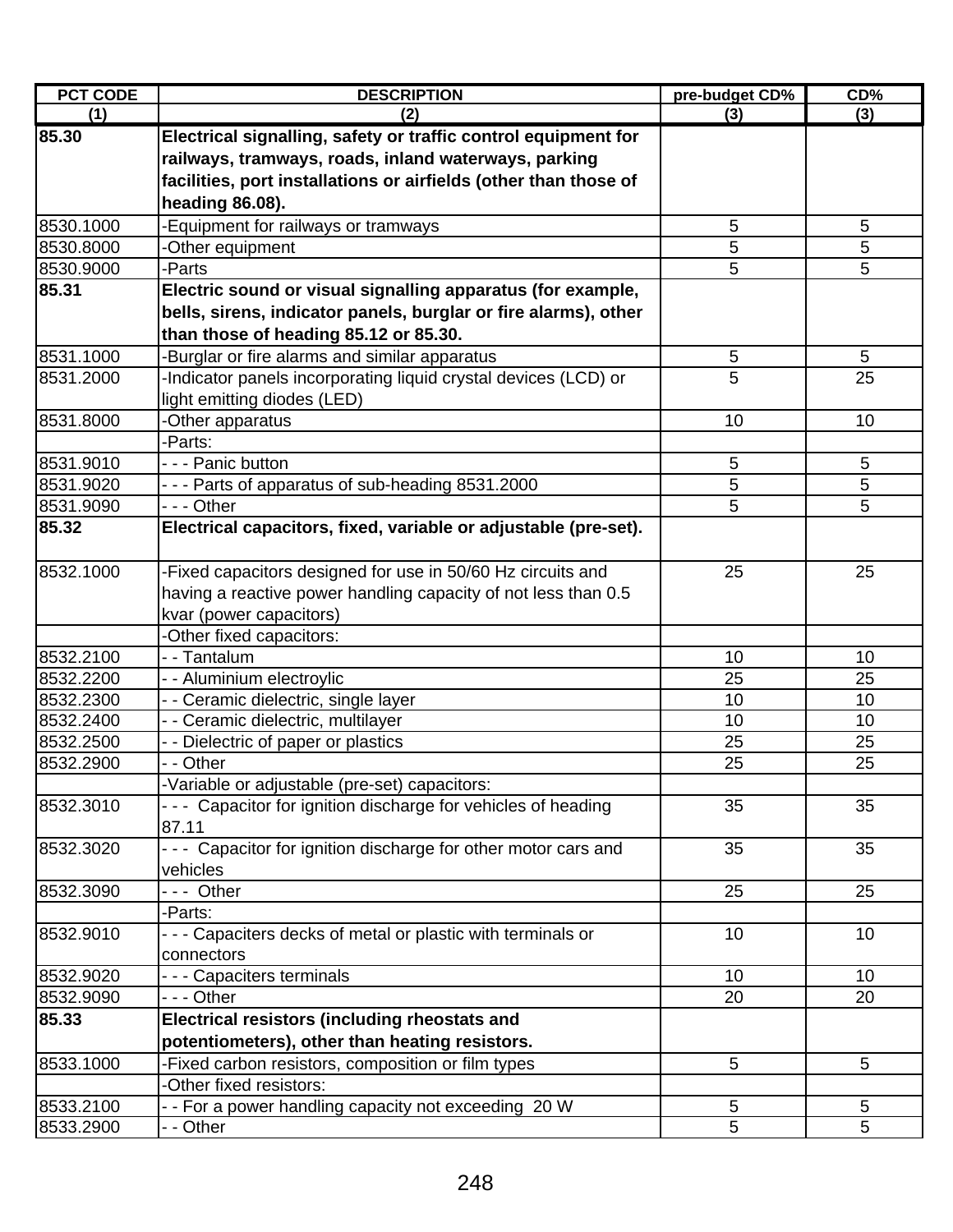| <b>PCT CODE</b> | <b>DESCRIPTION</b>                                                                                                                                                                                                                                                                                                                                                                 | pre-budget CD%  | CD% |
|-----------------|------------------------------------------------------------------------------------------------------------------------------------------------------------------------------------------------------------------------------------------------------------------------------------------------------------------------------------------------------------------------------------|-----------------|-----|
| (1)             | (2)                                                                                                                                                                                                                                                                                                                                                                                | (3)             | (3) |
|                 | -Wirewound variable resistors, including rheostats and<br>potentiometers:                                                                                                                                                                                                                                                                                                          |                 |     |
| 8533.3100       | - - For a power handling capacity not exceeding 20 W                                                                                                                                                                                                                                                                                                                               | 5               | 5   |
| 8533.3900       | - - Other                                                                                                                                                                                                                                                                                                                                                                          | 5               | 5   |
| 8533.4000       | -Other variable resistors, including rheostats and potentiometers                                                                                                                                                                                                                                                                                                                  | 5               | 5   |
| 8533.9000       | -Parts                                                                                                                                                                                                                                                                                                                                                                             | 5               | 5   |
| 8534.0000       | <b>Printed circuits.</b>                                                                                                                                                                                                                                                                                                                                                           | 20              | 20  |
| 85.35           | Electrical apparatus for switching or protecting electrical<br>circuits, or for making connections to or in electrical circuits<br>(for example, switches, fuses, lightning arresters, voltage<br>limiters, surge suppressors, plugs and other connectors,<br>junction boxes), for a voltage exceeding 1,000 volts.                                                                |                 |     |
| 8535.1000       | -Fuses                                                                                                                                                                                                                                                                                                                                                                             | 20              | 20  |
|                 | -Automatic circuit breakers:                                                                                                                                                                                                                                                                                                                                                       |                 |     |
|                 | - - For a voltage of less than 72.5 kV:                                                                                                                                                                                                                                                                                                                                            |                 |     |
| 8535.2110       | - - - Upto 17.5 kV                                                                                                                                                                                                                                                                                                                                                                 | 20              | 20  |
| 8535.2190       | - - - Other                                                                                                                                                                                                                                                                                                                                                                        | 10              | 10  |
| 8535.2900       | - - Other                                                                                                                                                                                                                                                                                                                                                                          | 10              | 10  |
|                 | -Isolating switches and make-and- break switches:                                                                                                                                                                                                                                                                                                                                  |                 |     |
| 8535.3010       | --- For a voltage upto 145 kV                                                                                                                                                                                                                                                                                                                                                      | 20              | 20  |
| 8535.3090       | --- Other                                                                                                                                                                                                                                                                                                                                                                          | 10              | 10  |
|                 | -Lightening arrestors, voltage limiters and surge suppressors:                                                                                                                                                                                                                                                                                                                     |                 |     |
| 8535.4010       | --- For a voltage upto 245 kV                                                                                                                                                                                                                                                                                                                                                      | 20              | 20  |
| 8535.4090       | - - - Other                                                                                                                                                                                                                                                                                                                                                                        | 10              | 10  |
| 8535.9000       | -Other                                                                                                                                                                                                                                                                                                                                                                             | 10              | 10  |
| 85.36           | Electrical apparatus for switching or protecting electrical<br>circuits, or for making connections to or in electrical circuits<br>(for example, switches, relays, fuses, surge suppressors,<br>plugs, sockets, lamp-holders and other connectors, junction<br>boxes), for a voltage not exceeding 1,000 volts; connectors<br>for optical fibres, optical fibre bundles or cables. |                 |     |
| 8536.1000       | -Fuses                                                                                                                                                                                                                                                                                                                                                                             | 20              | 20  |
|                 | -Automatic circuit breakers:                                                                                                                                                                                                                                                                                                                                                       |                 |     |
| 8536.2010       | - - - Circuit breakers above 10 amp                                                                                                                                                                                                                                                                                                                                                | $\sqrt{5}$      | 5   |
| 8536.2020       | - - - Air Circuit breakers, multi phase                                                                                                                                                                                                                                                                                                                                            | 5               | 5   |
| 8536.2090       | - - - Other                                                                                                                                                                                                                                                                                                                                                                        | 20              | 20  |
| 8536.3000       | -Other apparatus for protecting electrical circuits                                                                                                                                                                                                                                                                                                                                | 20              | 20  |
|                 | -Relays:                                                                                                                                                                                                                                                                                                                                                                           |                 |     |
| 8536.4100       | - - For a voltage not exceeding 60 V                                                                                                                                                                                                                                                                                                                                               | 5               | 5   |
| 8536.4900       | - - Other                                                                                                                                                                                                                                                                                                                                                                          | 5               | 5   |
|                 | -Other switches:                                                                                                                                                                                                                                                                                                                                                                   |                 |     |
| 8536.5010       | - - - Pressure switches                                                                                                                                                                                                                                                                                                                                                            | 10 <sup>°</sup> | 10  |
|                 | --- Switches for vehicles of chapter 87                                                                                                                                                                                                                                                                                                                                            |                 |     |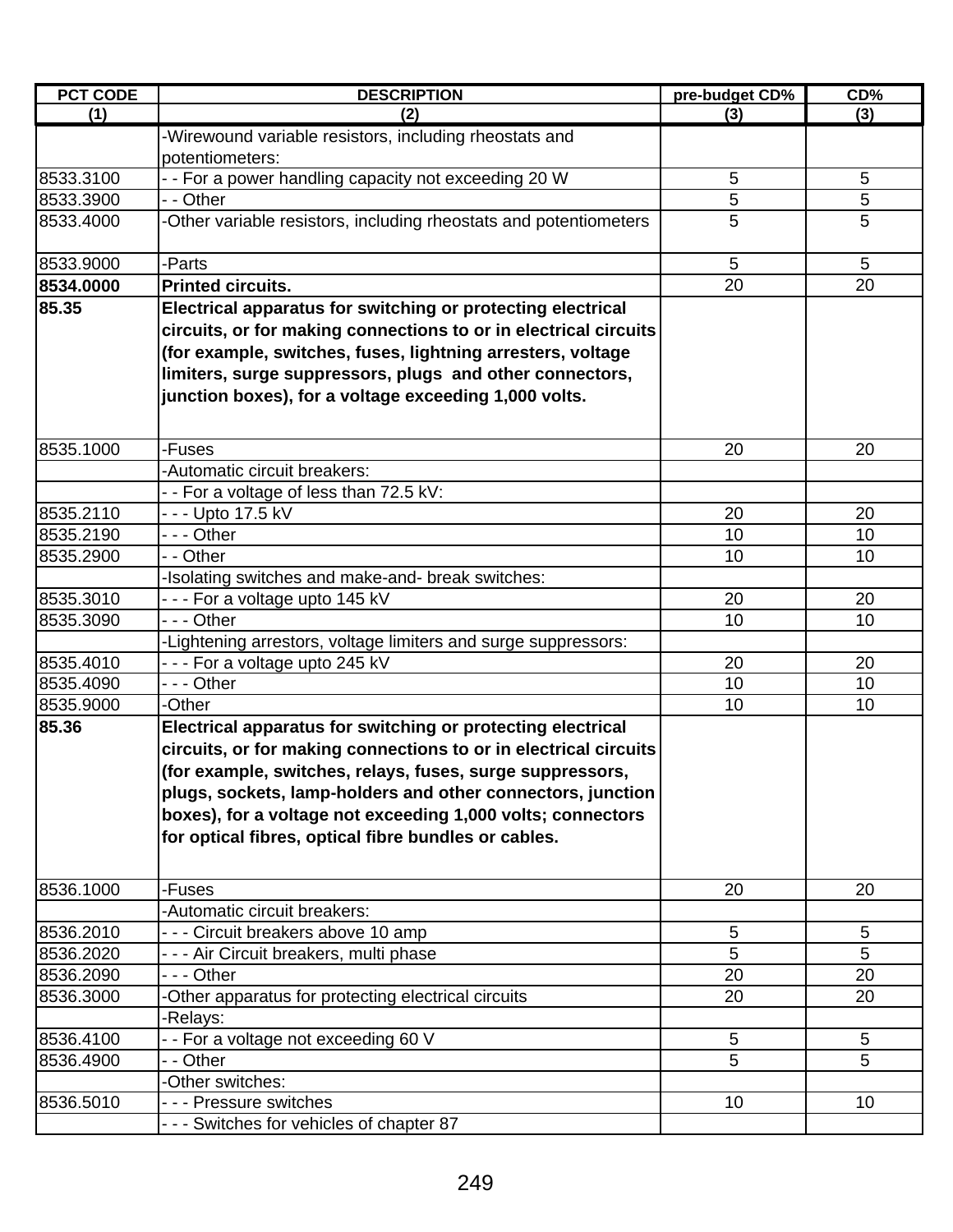| <b>PCT CODE</b> | <b>DESCRIPTION</b>                                                  | pre-budget CD% | CD% |
|-----------------|---------------------------------------------------------------------|----------------|-----|
| (1)             | (2)                                                                 | (3)            | (3) |
| 8536.5021       | - - - - (1) Ignition switches without combination steering lock for | 35             | 35  |
|                 | motor cars of heading 8703 (not exceeding 800 cc)                   |                |     |
|                 | (2) Ignition switches (with or without combination lock) and        |                |     |
|                 | handle switch assembly for vehicles of heading 87.11                |                |     |
|                 | (3) Switch assembly combination and ignition switch assembly        |                |     |
|                 | for vehicles of heading 8703.2113, 8704.3190;                       |                |     |
|                 | (4) Door switches for interior lamp for motor cars of heading       |                |     |
|                 | 8703, (not exceeding 1200cc) and vehicles of sub - heading          |                |     |
|                 | 8704.2190                                                           |                |     |
| 8536.5022       | - - - - Neutral safety switch, push button, ignition switch, light  | 35             | 35  |
|                 | switch, stop light switch, and horn switch for vehicles of sub-     |                |     |
|                 | heading 8701.9020                                                   |                |     |
| 8536.5029       |                                                                     | 35             | 35  |
|                 | $\overline{-}$ - Other:                                             |                |     |
| 8536.5091       | - - - - Other for motor cars and vehicles                           | 35             | 35  |
| 8536.5099       |                                                                     | 20             | 20  |
|                 | -Lamp-holders, plugs and sockets:                                   |                |     |
| 8536.6100       | --Lamp-holders                                                      | 20             | 20  |
|                 | - - Other:                                                          |                |     |
| 8536.6910       | --- Plugs & Sockets with pins 16 & above                            | 5              | 5   |
| 8536.6990       | --- Other                                                           | 20             | 20  |
| 8536.7000       | - Connectors for optical fibres, optical fibre bundles or cables    | 20             | 20  |
|                 | -Other apparatus:                                                   |                |     |
| 8536.9010       | --- Wafer probers                                                   | 5              | 5   |
| 8536.9030       | - - - Mangetic contactors/thermal protectors for motors             | 10             | 10  |
| 8536.9090       | $- -$ Other                                                         | 20             | 20  |
| 85.37           | Boards, panels, consoles, desks, cabinets and other bases,          |                |     |
|                 | equipped with two or more apparatus of heading 85.35 or             |                |     |
|                 | 85.36, for electric control or the distribution of electricity,     |                |     |
|                 | including those incorporating instruments or apparatus of           |                |     |
|                 | Chapter 90, and numerical control apparatus, other than             |                |     |
|                 | switching apparatus of heading 85.17.                               |                |     |
|                 | -For a voltage not exceeding 1,000 V:                               |                |     |
| 8537.1010       | --- Fuse boxes with fuses for vehicles of heading 87.11             | 35             | 35  |
| 8537.1020       | Fuse boxes for other motor cars and vehicles                        | 35             | 35  |
| 8537.1090       | --- Other                                                           | 25             | 25  |
| 8537.2000       | -For a voltage exceeding 1,000 V                                    | 25             | 25  |
| 85.38           | Parts suitable for use solely or principally with the               |                |     |
|                 | apparatus of heading 85.35, 85.36 or 85.37.                         |                |     |
| 8538.1000       | -Boards, panels, consoles, desks, cabinets and other bases for      | 20             | 20  |
|                 | the goods of heading 85.37, not equipped with their apparatus       |                |     |
|                 | -Other:                                                             |                |     |
| 8538.9010       | --- Vacuum Interrupters for vacuum circuit breakers                 | $\overline{5}$ | 5   |
| 8538.9090       | - - - Other                                                         | 15             | 15  |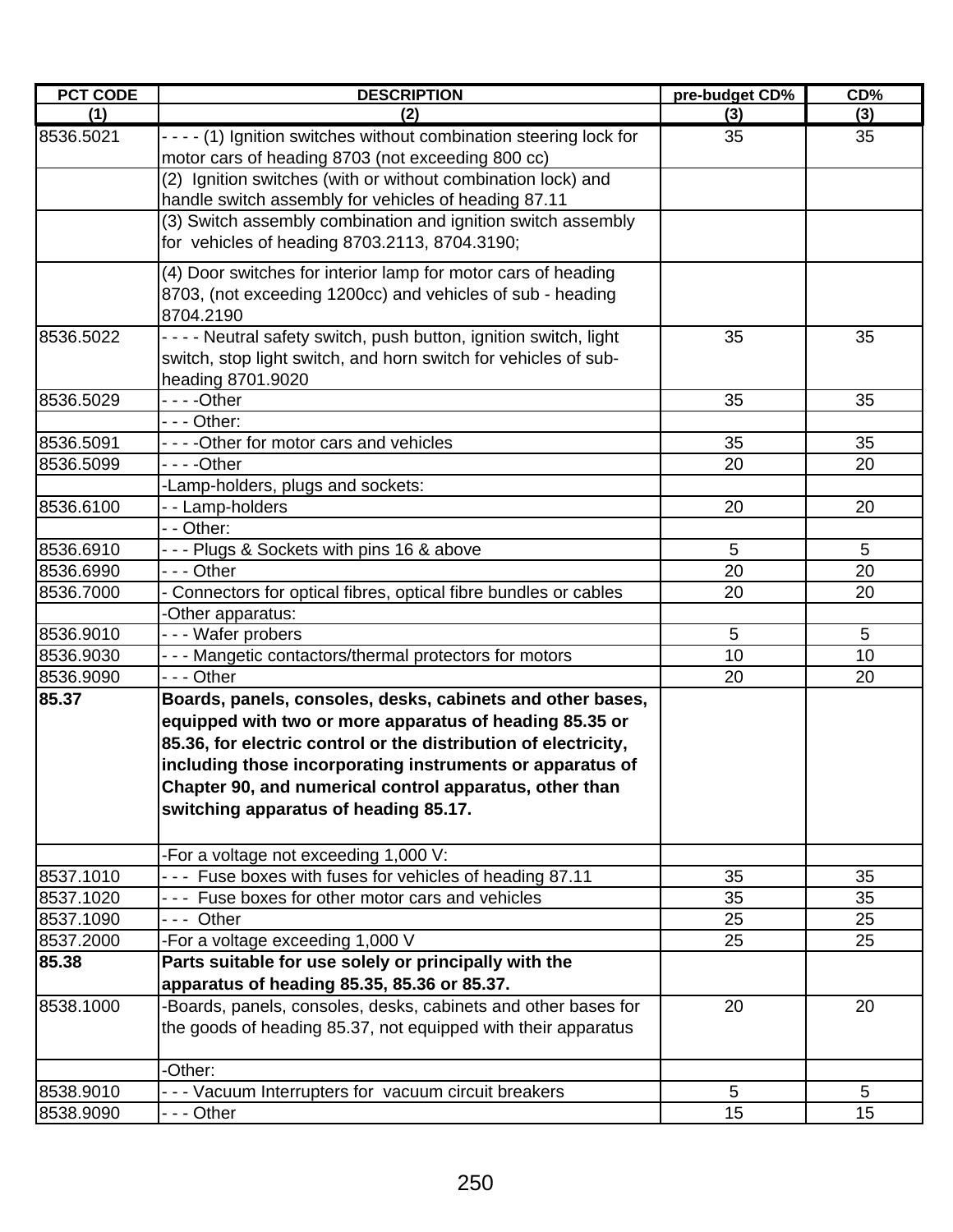| <b>PCT CODE</b> | <b>DESCRIPTION</b>                                                | pre-budget CD% | CD%             |
|-----------------|-------------------------------------------------------------------|----------------|-----------------|
| (1)             | (2)                                                               | (3)            | (3)             |
| 85.39           | Electric filament or discharge lamps, including sealed beam       |                |                 |
|                 | lamp units and ultra-violet or infra-red lamps; arc-lamps.        |                |                 |
|                 |                                                                   |                |                 |
| 8539.1000       | Sealed beam lamp units                                            | 35             | 35              |
|                 | -Other filament lamps, excluding ultra-violet or infra-red lamps: |                |                 |
|                 | - - Tungsten halogen:                                             |                |                 |
| 8539.2110       | - - - Bulbs for automotive vehicles                               | 35             | 35              |
| 8539.2190       | - - - Other                                                       | 10             | 10              |
| 8539.2200       | - - Other, of a power not exceeding 200 W and for a voltage       | 20             | 20              |
|                 | exceeding 100V                                                    |                |                 |
|                 | - - Other:                                                        |                |                 |
| 8539.2910       | - - - For automotive vehicles                                     | 35             | 35              |
| 8539.2920       | - - - For flash light                                             | 20             | 20              |
| 8539.2990       | - - - Other                                                       | 20             | 20              |
|                 | Discharge lamps, other than ultra-violet lamps:                   |                |                 |
| 8539.3100       | - - Fluorescent, hot cathode                                      | 20             | 20              |
| 8539.3200       | - - Mercury or sodium vapour lamps; metal halide lamps            | 20             | 20              |
|                 | - - Other:                                                        |                |                 |
| 8539.3910       | --- Energy saving lamp                                            | $\mathbf 0$    | $\mathbf 0$     |
| 8539.3990       | - - - Other                                                       | 20             | 20              |
|                 | -Ultra-violet or infra-red lamps; arc-lamps:                      |                |                 |
| 8539.4100       | -- Arc-lamps                                                      | 20             | 20              |
|                 | - - Other:                                                        |                |                 |
| 8539.4910       | --- Infra-red lamp                                                | 20             | 20              |
| 8539.4920       | --- Ultra-violet lamps                                            | 20             | 20              |
|                 | -Parts:                                                           |                |                 |
| 8539.9010       | --- Tungsten filament and lead in wire for bulbs and tube lights  | 5              | 5               |
|                 |                                                                   |                |                 |
| 8539.9020       | - - - Base cap for bulb                                           | 5              | 5               |
| 8539.9030       | --- Base cap for tube light                                       | 10             | 10              |
| 8539.9040       | - - - Parts for energy saving lamps                               | 5              | 5               |
| 8539.9090       | - - - Other                                                       | 10             | 10              |
| 85.40           | Thermionic, cold cathode or photo-cathode valves and tubes        |                |                 |
|                 | (for example, vacuum or vapour or gas filled valves and           |                |                 |
|                 | tubes, mercury arc rectifying valves and tubes, cathode-ray       |                |                 |
|                 | tubes, television camera tubes).                                  |                |                 |
|                 | -Cathode-ray television picture tubes, including video monitor    |                |                 |
|                 | cathode-ray tubes:                                                |                |                 |
| 8540.1100       | - - Colour                                                        | $\sqrt{5}$     | 5               |
| 8540.1200       | - - Black and white or other monochrome                           | 5              | $\mathbf 5$     |
| 8540.2000       | -Television camera tubes; image converters and intensifiers;      | 5              | 5               |
|                 | other photo-cathode tubes                                         |                |                 |
| 8540.4000       | -Data/graphic display tubes, colour, with a phosphor dot screen   | 5              | 5               |
|                 | pitch smaller than 0.4 mm                                         |                |                 |
| 8540.5000       | -Data/graphic display tubes, black and white or other             | 5              | 5               |
|                 | monochrome                                                        |                |                 |
| 8540.6000       | -Other cathode-ray tubes                                          | 5              | $5\phantom{.0}$ |
|                 |                                                                   |                |                 |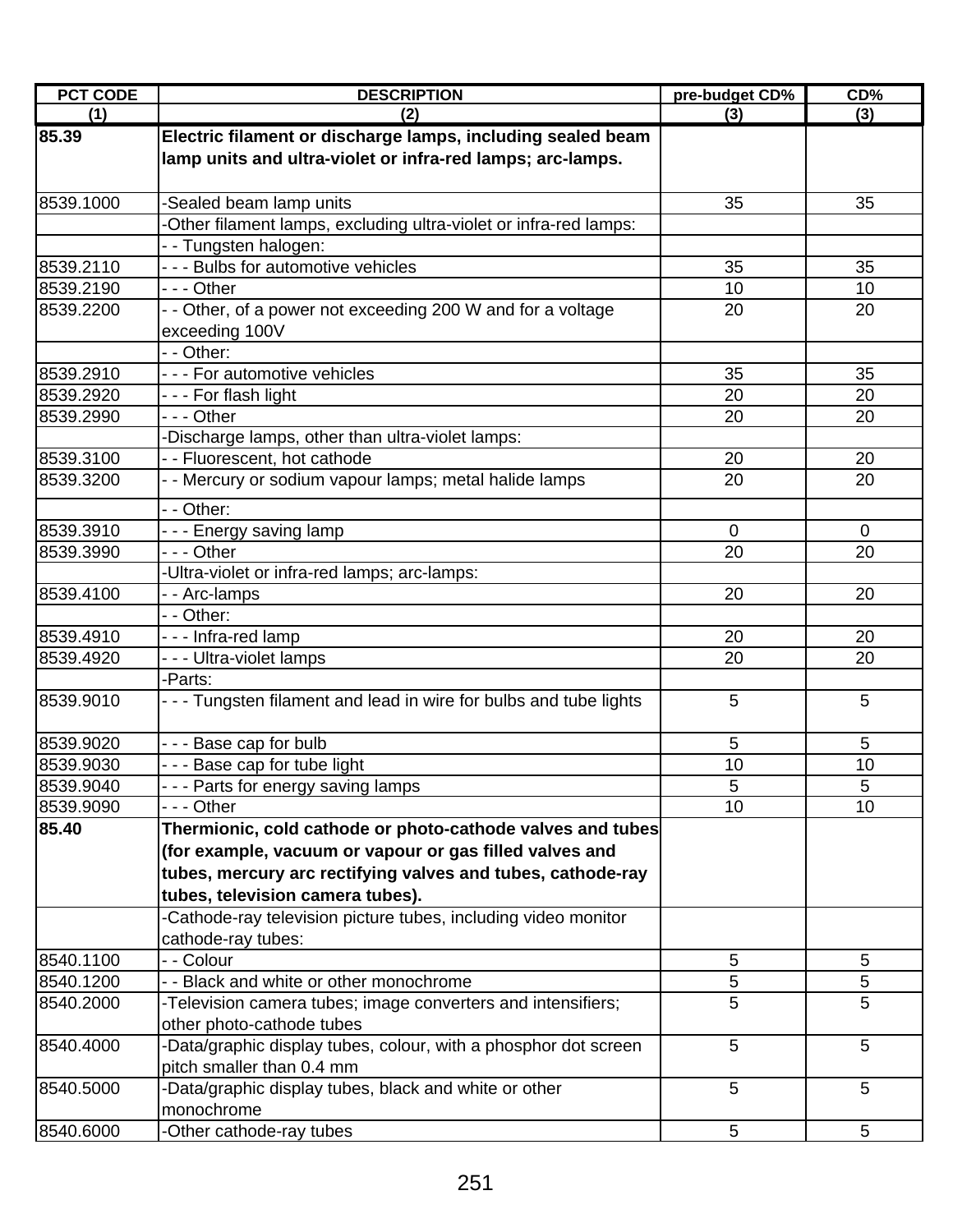| <b>PCT CODE</b> | <b>DESCRIPTION</b>                                                                                                                                                | pre-budget CD% | CD%             |
|-----------------|-------------------------------------------------------------------------------------------------------------------------------------------------------------------|----------------|-----------------|
| (1)             | (2)                                                                                                                                                               | (3)            | (3)             |
|                 | -Microwave tubes (for example, magnetrons, klystrons, travelling<br>wave tubes, carcinotrons), excluding grid-controlled tubes:                                   |                |                 |
| 8540.7100       | - - Magnetrons                                                                                                                                                    | 5              | 5               |
| 8540.7200       | - - Klystrons                                                                                                                                                     | 5              | 5               |
| 8540.7900       | - - Other                                                                                                                                                         | 5              | 5               |
|                 | -Other valves and tubes:                                                                                                                                          |                |                 |
| 8540.8100       | - - Receiver or amplifier valves and tubes                                                                                                                        | 5              | 5               |
| 8540.8900       | - - Other                                                                                                                                                         | 5              | 5               |
|                 | -Parts:                                                                                                                                                           |                |                 |
| 8540.9100       | - - Of cathode-ray tubes                                                                                                                                          | 5              | $5\phantom{.0}$ |
| 8540.9900       | - - Other                                                                                                                                                         | 5              | 5               |
| 85.41           | Diodes, transistors and similar semi-conductor devices;                                                                                                           |                |                 |
|                 | photosensitive semiconductor devices, including                                                                                                                   |                |                 |
|                 | photovoltaic cells whether or not assembled in modules or                                                                                                         |                |                 |
|                 | made up into panels; light emitting diodes; mounted piezo-<br>electric crystals.                                                                                  |                |                 |
| 8541.1000       | Diodes, other than photosensitive of light emitting diodes                                                                                                        | 5              | 5               |
|                 | -Transistors, other than photosensitive transistors:                                                                                                              |                |                 |
| 8541.2100       | - - With a dissipation rate of less than 1 W                                                                                                                      | 5              | 5               |
| 8541.2900       | - - Other                                                                                                                                                         | 5              | 5               |
| 8541.3000       | -Thyristors, diacs and triacs, other than photosensitive devices                                                                                                  | 5              | 5               |
| 8541.4000       | -Photosensitive semicondutctor devices, including photovoltaic<br>cells whether or not assembled in modules or made up into                                       | 5              | 5               |
| 8541.5000       | panels; light emitting diodes<br>-Other semiconductor devices                                                                                                     | 5              | 5               |
| 8541.6000       |                                                                                                                                                                   |                |                 |
| 8541.9000       | -Mounted piezo-electric crystals<br>-Parts                                                                                                                        | 5<br>5         | 5<br>5          |
|                 |                                                                                                                                                                   |                |                 |
| 85.42           | <b>Electronic integrated circuits.</b>                                                                                                                            |                |                 |
|                 | - Electronic integrated circuits :                                                                                                                                |                |                 |
| 8542.3100       | - - Processors and controllers, whether or not combined with<br>memories, converters, logic circuits, amplifiers, clock and timing<br>circuits, or other circuits | 5              | 5               |
| 8542.3200       | <b>Memories</b><br>$\sim$ $\sim$                                                                                                                                  | 5              | 5               |
| 8542.3300       | Amplifiers<br>$\sim$ $\sim$                                                                                                                                       | 5              | 5               |
| 8542.3900       | Other<br>$ -$                                                                                                                                                     | 5              | 5               |
| 8542.9000       | Parts                                                                                                                                                             | 5              | 5               |
| 85.43           | Electrical machines and apparatus, having individual<br>functions, not specified or included elsewhere in this<br>Chapter.                                        |                |                 |
| 8543.1000       | - Particle accelerators                                                                                                                                           | 10             | 10              |
| 8543.2000       | -Signal generators                                                                                                                                                | 10             | 10              |
| 8543.3000       | -Machines and apparatus for electroplating, electrolysis or                                                                                                       | 5              | 5               |
|                 | electrophoresis                                                                                                                                                   |                |                 |
|                 | - Other machines and apparatus:                                                                                                                                   |                |                 |
| 8543.7010       | --- Remote control                                                                                                                                                | 5              | 5               |
| 8543.7090       | ---Other                                                                                                                                                          | 5              | 5               |
|                 | -Parts:                                                                                                                                                           |                |                 |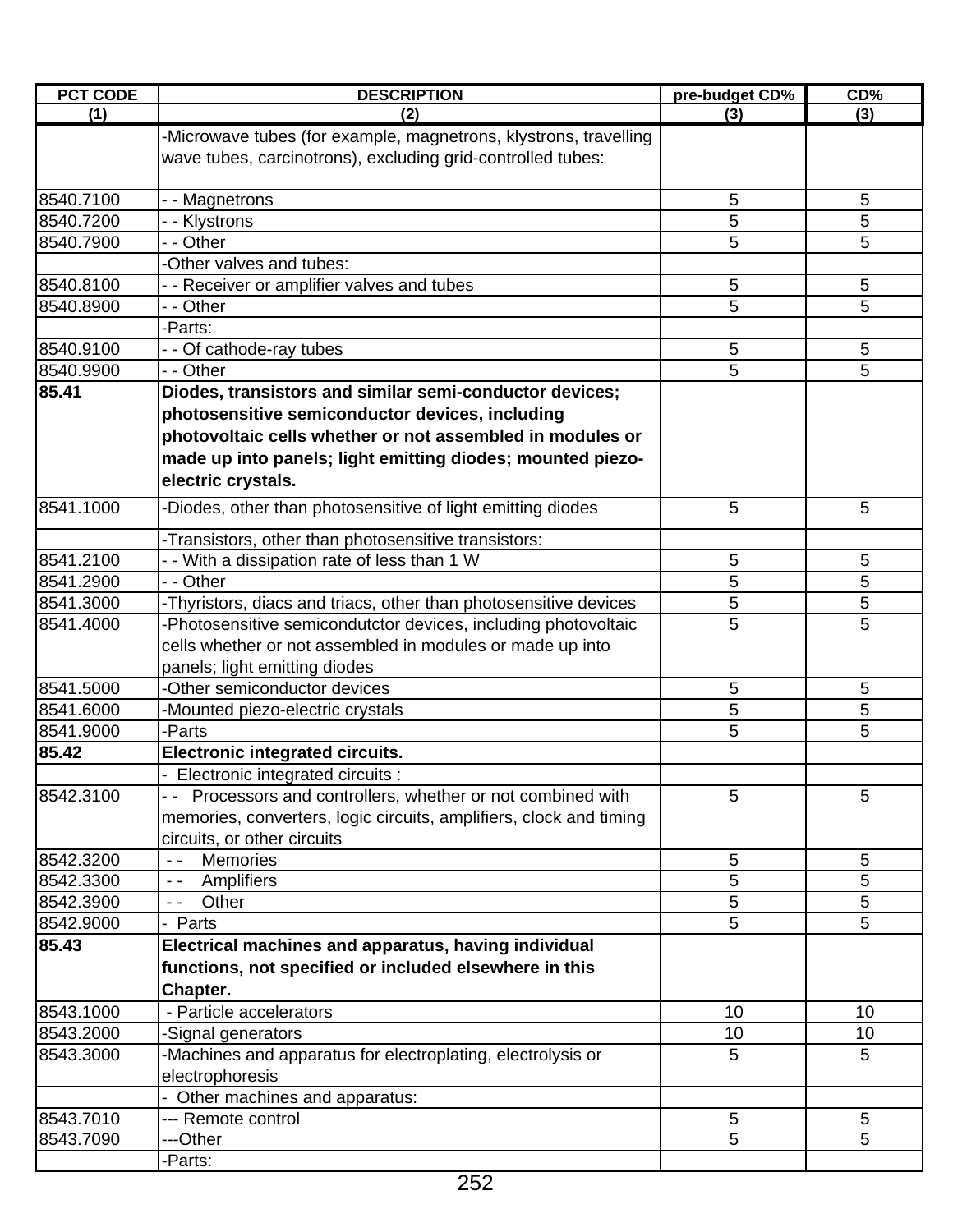| <b>PCT CODE</b> | <b>DESCRIPTION</b>                                                    | pre-budget CD% | CD <sub>0</sub> |
|-----------------|-----------------------------------------------------------------------|----------------|-----------------|
| (1)             | (2)                                                                   | (3)            | (3)             |
| 8543.9010       | - - - Of machines of heading 8543.1900 & 8543.2000                    | 5              | 5               |
| 8543.9090       | - - - Other                                                           | $\overline{5}$ | $\overline{5}$  |
| 85.44           | Insulated (including enamelled or anodised) wire, cable               |                |                 |
|                 | (including co-axial cable) and other insulated electric               |                |                 |
|                 | conductors, whether or not fitted with connectors; optical            |                |                 |
|                 | fibre cables, made up of individually sheathed fibres,                |                |                 |
|                 | whether or not assembled with electric conductors or fitted           |                |                 |
|                 | with connectors.                                                      |                |                 |
|                 | -Winding wire:                                                        |                |                 |
|                 | - - Of copper:                                                        |                |                 |
| 8544.1110       | --- Enamelled wire with nylon cover                                   | 10             | 10              |
| 8544.1190       | --- Other                                                             | 20             | 20              |
| 8544.1900       | - - Other                                                             | 25             | 25              |
| 8544.2000       | -Co-axial cable and other co-axial electric conductors                | 25             | 25              |
|                 | -Ignition wiring sets and other wiring sets of a kind used in         |                |                 |
|                 | vehicles, aircraft or ships:                                          |                |                 |
|                 | - - - Of a kind used in vehicles of chapter 87:                       |                |                 |
| 8544.3011       | - - - - Wiring sets and cable sets for motor cars of heading 87.03,   | 35             | 35              |
|                 | and vehicles of sub-headings 8703.2113, 8703.2115,                    |                |                 |
|                 | 8703.2193, 8703.3223, 8704.2190, 8704.3190, 8703.3225 and             |                |                 |
|                 | vehicles of heading 87.11                                             |                |                 |
| 8544.3012       | - - - - Wiring sets and cable sets for vehicles of sub-headings       | 35             | 35              |
|                 | 8701.2020, 8701.2090, 8701.9040, 8701.9060, 8702.1090,                |                |                 |
|                 | 8702.9090, 8704.2219, 8704.2299, 8704.2390 and 8701.9020              |                |                 |
| 8544.3019       | - - - - Other                                                         | 35             | 35              |
| 8544.3090       | --- Other                                                             | 25             | 25              |
|                 | - Other electric conductors, for a voltage not exceeding 1,000 V:     |                |                 |
|                 | Fitted with connectors:<br>$\frac{1}{2}$                              |                |                 |
| 8544.4210       | --- Computer leads                                                    | 5              | 5               |
|                 | - - - Of a kind used in vehicles of chapter 87:                       |                |                 |
| 8544.4221       | - - - - Wiring sets and cable sets for motor cars of heading 87.03,   | 35             | 35              |
|                 | and vehicles of sub-headings 8703.2113,8703.2115, 8703.2193,          |                |                 |
|                 | 8703.3223, 8704.2190, 8704.3190, 8703.3225 and vehicles of            |                |                 |
|                 | heading 87.11                                                         |                |                 |
| 8544.4222       | - - - - Wiring sets and cable sets for vehicles of sub-headings       | 35             | 35              |
|                 | 8701.2020, 8701.2090, 8701.9040, 8701.9060, 8702.1090,                |                |                 |
|                 | 8702.9090, 8704.2219, 8704.2299, 8704.2390 and 8701.9020              |                |                 |
| 8544.4229       |                                                                       | 35             | 35              |
| 8544.4290       | - - - Other                                                           | 25             | 25              |
|                 | Other:<br>- -                                                         |                |                 |
| 8544.4910       | - - - Telephone cables                                                | 25             | 25              |
| 8544.4920       | - - - Multi core, flexible, flat type copper, insulated (all features | 10             | 10              |
|                 | together)                                                             |                |                 |
| 8544.4990       | --- Other                                                             | 25             | 25              |
| 8544.6000       | Other electric conductors, for a voltage exceeding 1,000 V            | 20             | 25              |
| 8544.7000       | -Optical fibre cables                                                 | 25             | 25              |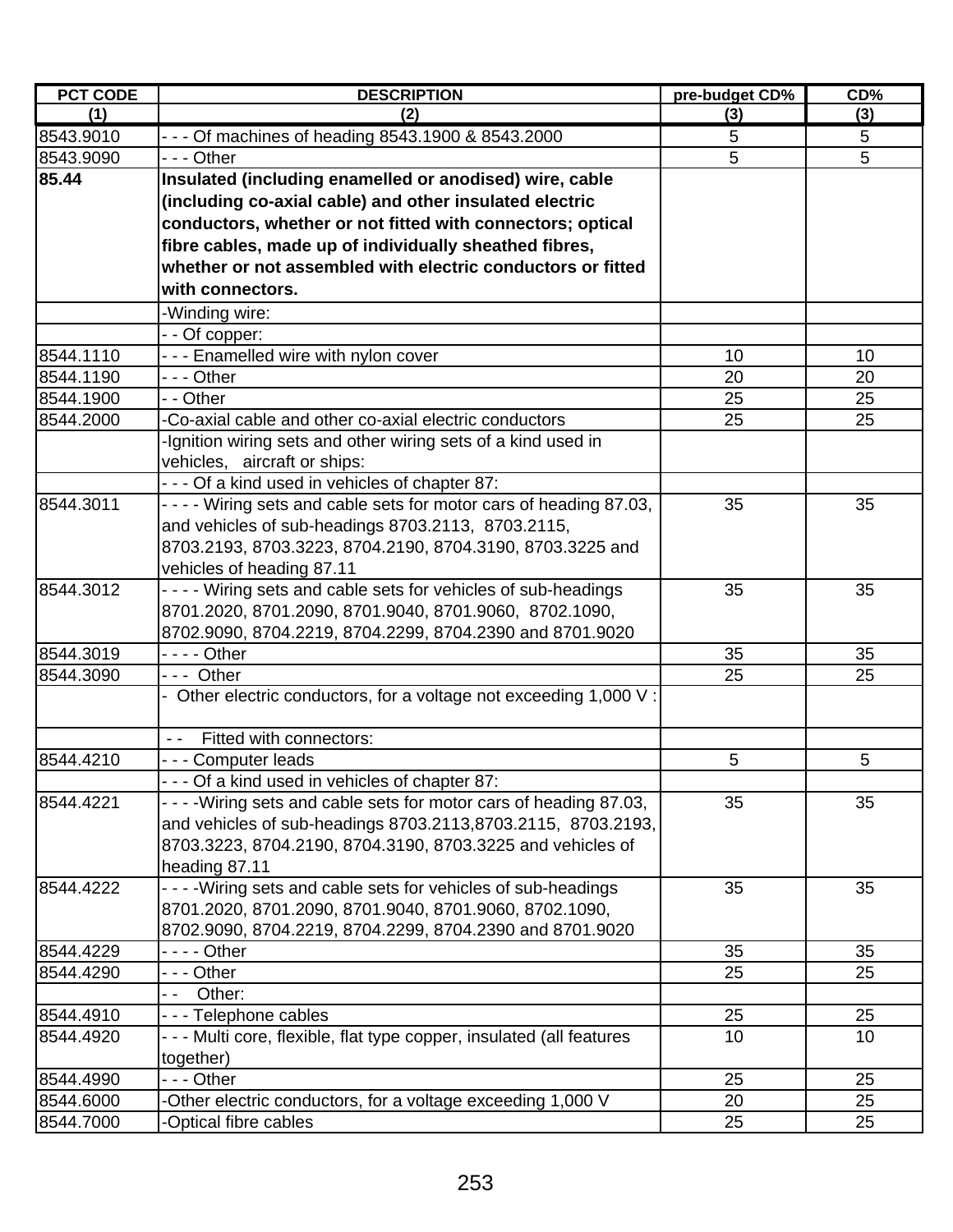| <b>PCT CODE</b> | <b>DESCRIPTION</b>                                                | pre-budget CD% | CD%         |
|-----------------|-------------------------------------------------------------------|----------------|-------------|
| (1)             | (2)                                                               | (3)            | (3)         |
| 85.45           | Carbon electrodes, carbon brushes, lamp carbons, battery          |                |             |
|                 | carbons and other articles of graphite or other carbon, with      |                |             |
|                 | or without metal, of a kind used for electrical purposes.         |                |             |
|                 |                                                                   |                |             |
|                 | -Electrodes:                                                      |                |             |
| 8545.1100       | - - Of a kind used for furnaces                                   | 5              | 5           |
| 8545.1900       | - - Other                                                         | 15             | 15          |
| 8545.2000       | -Brushes                                                          | 15             | 15          |
|                 | -Other:                                                           |                |             |
| 8545.9010       | --- For motor vehicles including tractors                         | 35             | 35          |
| 8545.9020       | --- For dry battery cells                                         | 5              | 5           |
| 8545.9090       | --- Other                                                         | 15             | 15          |
| 85.46           | Electrical insulators of any material.                            |                |             |
| 8546.1000       | -Of glass                                                         | 25             | 25          |
| 8546.2000       | -Of ceramics                                                      | 25             | 25          |
| 8546.9000       | -Other                                                            | 25             | 25          |
| 85.47           | Insulating fittings for electrical machines, appliances or        |                |             |
|                 | equipment, being fittings wholly of insulating material apart     |                |             |
|                 | from any minor components of metal (for example, threaded         |                |             |
|                 | sockets) incorporated during moulding solely for purposes         |                |             |
|                 | of assembly, other than insulators of heading 85.46;              |                |             |
|                 | electrical conduit tubing and joints therefor, of base metal      |                |             |
|                 | lined with insulating material.                                   |                |             |
|                 |                                                                   |                |             |
| 8547.1000       | -Insulating fittings of cermics                                   | 20             | 20          |
| 8547.2000       | -Insulating fittings of plastics                                  | 20             | 20          |
| 8547.9000       | -Other                                                            | 20             | 20          |
| 85.48           | Waste and scrap of primary cells, primary batteries and           |                |             |
|                 | electric accumulators; spent primary cells, spent primary         |                |             |
|                 | batteries and spent electric accumulators: electrical parts of    |                |             |
|                 | machinery or apparatus, not specified or included elsewhere       |                |             |
|                 | in this Chapter.                                                  |                |             |
|                 | -Waste and scrap of primary cells, primary batteries and electric |                |             |
|                 | accumulators; spent primary cells, spent primary batteries and    |                |             |
|                 | spent electric accumulators:                                      |                |             |
| 8548.1010       | - - - Batteries plates                                            | 0              | $\mathbf 0$ |
| 8548.1090       | - - - Other                                                       | 5              | 5           |
| 8548.9000       | -Other                                                            | 25             | 25          |
| 86.01           | Rail locomotives powered from an external source of               |                |             |
|                 | electricity or by electric accumulators.                          |                |             |
| 8601.1000       | Powered from an external source of electricity                    | 5              | 5           |
| 8601.2000       | -Powered by electric accumulators                                 | 5              | 5           |
| 86.02           | Other rail locomotives; locomotive tenders.                       |                |             |
| 8602.1000       | -Diesel-electric locomotives                                      | 5              | 5           |
| 8602.9000       | -Other                                                            | 5              | 5           |
| 86.03           | Self-propelled railway or tramway coaches, vans and trucks,       |                |             |
|                 | other than those of heading 86.04.                                |                |             |
|                 |                                                                   |                |             |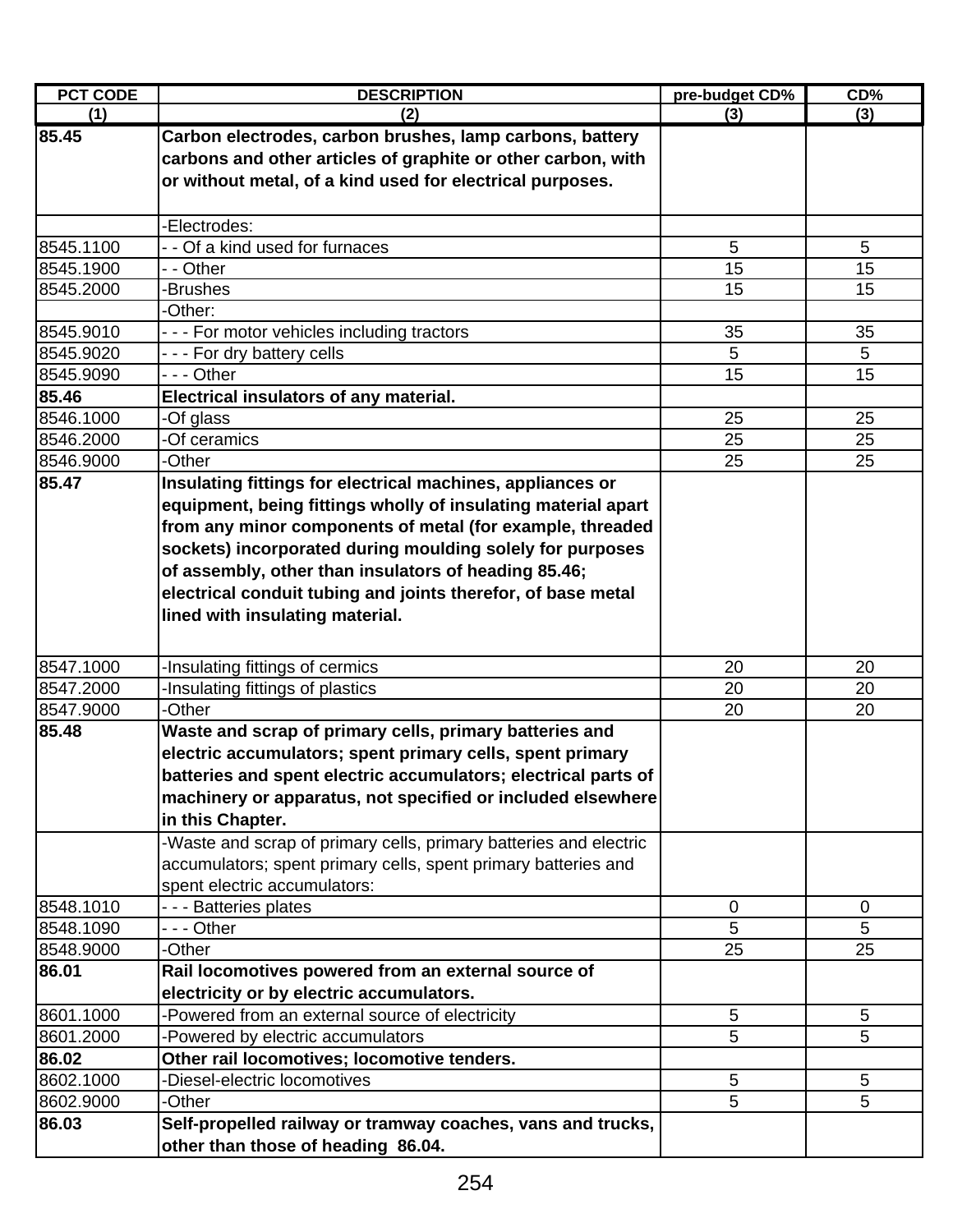| <b>PCT CODE</b> | <b>DESCRIPTION</b>                                              | pre-budget CD% | CD% |
|-----------------|-----------------------------------------------------------------|----------------|-----|
| (1)             | (2)                                                             | (3)            | (3) |
| 8603.1000       | -Powered from an external source of electricity                 | 5              | 5   |
| 8603.9000       | -Other                                                          | $\overline{5}$ | 5   |
| 8604.0000       | Railway or tramway maintenance or service vehicles,             | 5              | 5   |
|                 | whether or not self-propelled (for example, workshops,          |                |     |
|                 | cranes, ballast tampers, trackliners, testing coaches and       |                |     |
|                 | track inspection vehicles).                                     |                |     |
| 8605.0000       | Railway or tramway passenger coaches, not self-propelled;       | 5              | 5   |
|                 | luggage vans, post office coaches and other special             |                |     |
|                 | purpose railway or tramway coaches, not self-propelled          |                |     |
|                 | (excluding those of heading 86.04).                             |                |     |
| 86.06           | Railway or tramway goods vans and wagons, not self-             |                |     |
|                 | propelled.                                                      |                |     |
| 8606.1000       | -Tank wagons and the like                                       | 5              | 5   |
| 8606.3000       | -Self-discharging vans and wagons, other than those of          | 5              | 5   |
|                 | subheading 8606.10                                              |                |     |
|                 | -Other:                                                         |                |     |
| 8606.9100       | - - Covered and closed                                          | 5              | 5   |
| 8606.9200       | - - Open, with non-removable sides of a height exceeding 60 cm  | 5              | 5   |
|                 |                                                                 |                |     |
| 8606.9900       | - - Other                                                       | 5              | 5   |
| 86.07           | Parts of railway or tramway locomotives or rolling-stock.       |                |     |
|                 | -Bogies, bissel-bogies, axles and wheels, and parts thereof:    |                |     |
| 8607.1100       | - - Driving bogies and bissel-bogies                            | 5              | 5   |
| 8607.1200       | - - Other bogies and bissel bogies                              | 5              | 5   |
| 8607.1900       | - - Other, including parts                                      | 5              | 5   |
|                 | Brakes and parts thereof:                                       |                |     |
| 8607.2100       | - - Air brakes and parts thereof                                | 5              | 5   |
| 8607.2900       | - - Other                                                       | 5              | 5   |
| 8607.3000       | -Hooks and other coupling devices, buffers, and parts thereof   | 5              | 5   |
|                 | -Other:                                                         |                |     |
| 8607.9100       | - - Of locomotives                                              | 5              | 5   |
| 8607.9900       | - - Other                                                       | 5              | 5   |
| 8608.0000       | Railway or tramway track fixtures and fittings; mechanical      | $\overline{5}$ | 5   |
|                 | (including electro-mechanical) signalling, safety or traffic    |                |     |
|                 | control equipment for railways, tramways, roads, inland         |                |     |
|                 | waterways, parking facilities, port installations or airfields; |                |     |
|                 | parts of the foregoing.                                         |                |     |
| 8609.0000       | Containers (including containers for the transport of fluids)   | 10             | 10  |
|                 | specially designed and equipped for carriage by one or more     |                |     |
|                 | modes of transport.                                             |                |     |
| 87.01           | Tractors (other than tractors of heading 87.09).                |                |     |
|                 | -Pedestrian controlled tractors:                                |                |     |
| 8701.1010       | - - - Components for the assembly/ manufacture, in any kit form | 30             | 30  |
|                 |                                                                 |                |     |
| 8701.1090       | --- Other                                                       | 30             | 30  |
|                 | -Road tractors for semi-trailers:                               |                |     |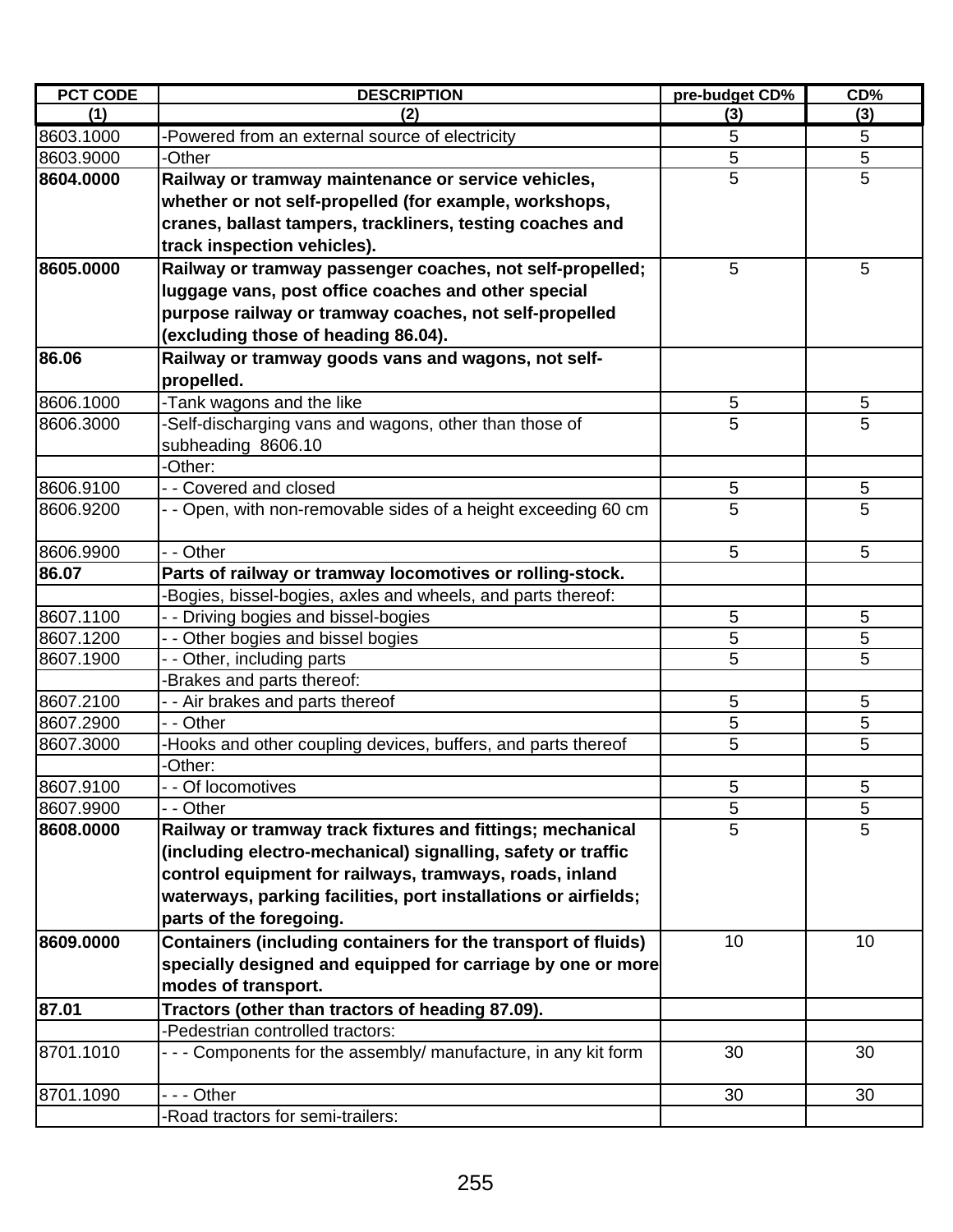| <b>PCT CODE</b> | <b>DESCRIPTION</b>                                                                                                                                                         | pre-budget CD% | CD% |
|-----------------|----------------------------------------------------------------------------------------------------------------------------------------------------------------------------|----------------|-----|
| (1)             | (2)                                                                                                                                                                        | (3)            | (3) |
| 8701.2010       | - - - Components for the assembly / manufacture of road tractors<br>for semi-trailers (prime movers), in any kit form, of less than 280<br><b>HP</b>                       | 30             | 30  |
| 8701.2020       | - - - Road tractors for semi-trailers (prime movers) less than 280<br><b>HP</b>                                                                                            | 30             | 30  |
| 8701.2030       | - - - Components for the assembly / manufacture of road tractors<br>for semi-trailers (prime movers), in any kit form, of 280 HP and<br>above                              | 15             | 15  |
| 8701.2040       | - - - Road tractors for semi-trailers (priem movers) of 280 HP and<br>above                                                                                                | 15             | 15  |
| 8701.2090       | --- Other                                                                                                                                                                  | 10             | 10  |
|                 | -Track-laying tractors:                                                                                                                                                    |                |     |
| 8701.3010       | --- Components for the assembly/manufacture, in any kit form                                                                                                               | 30             | 30  |
| 8701.3090       | - - - Other<br>-Other:                                                                                                                                                     | 30             | 30  |
| 8701.9010       | - - - Components for the assembly / manufacture of agricultural<br>tractors, in any kit form                                                                               | 15             | 15  |
| 8701.9020       | --- Agricultural Tractors, having an engine capacity exceeding<br>35 HP but not exceeding 100 HP                                                                           | 15             | 15  |
| 8701.9030       | - - - Components for the assembly/ manufacture of prime<br>movers not exceeding 280 HP, in any kit form                                                                    | 30             | 30  |
| 8701.9040       | - - - Road tractors for trailers (prime movers) less than 280 HP                                                                                                           | 30             | 30  |
| 8701.9050       | --- Components for the assembly/ manufacture road tractors<br>for trailers (prime movers) of 280 HP and above, in any kit form                                             | 15             | 15  |
| 8701.9060       | --- Road tractors for trailers (prime movers) of 280 HP and<br>above                                                                                                       | 15             | 15  |
| 8701.9090       | $- -$ Other                                                                                                                                                                | 10             | 10  |
| 87.02           | Motor vehicles for the transport of ten or more persons,<br>including the driver.<br>-With compression-ignition internal combustion piston engine                          |                |     |
|                 | (diesel or semi-diesel):                                                                                                                                                   |                |     |
| 8702.1010       | --- Components for assembly / manufacture of vehicles, in any<br>kit form                                                                                                  | 20             | 20  |
| 8702.1090       | --- Other<br>- Other:                                                                                                                                                      | 20             | 20  |
| 8702.9010       | - - - Components for assembly / manufacture of vehicles, in any<br>kit form                                                                                                | 20             | 20  |
| 8702.9020       | --- Fully dedicated CNG buses (CBU)                                                                                                                                        | 15             | 15  |
| 8702.9090       | --- Other                                                                                                                                                                  | 20             | 20  |
| 87.03           | Motor cars and other motor vehicles principally designed for<br>the transport of persons (other than those of heading 87.02),<br>including station wagons and racing cars. |                |     |
| 8703.1000       | - Vehicles specially designed for traveling on snow, golf cars and<br>similar vehicles.                                                                                    | 30             | 30  |
|                 | -Other vehicles, with spark-ignition internal combustion<br>reciprocating piston engine:<br>- - Of a cylinder capacity not exceeding 1,000cc:                              |                |     |

 $\frac{1,00}{256}$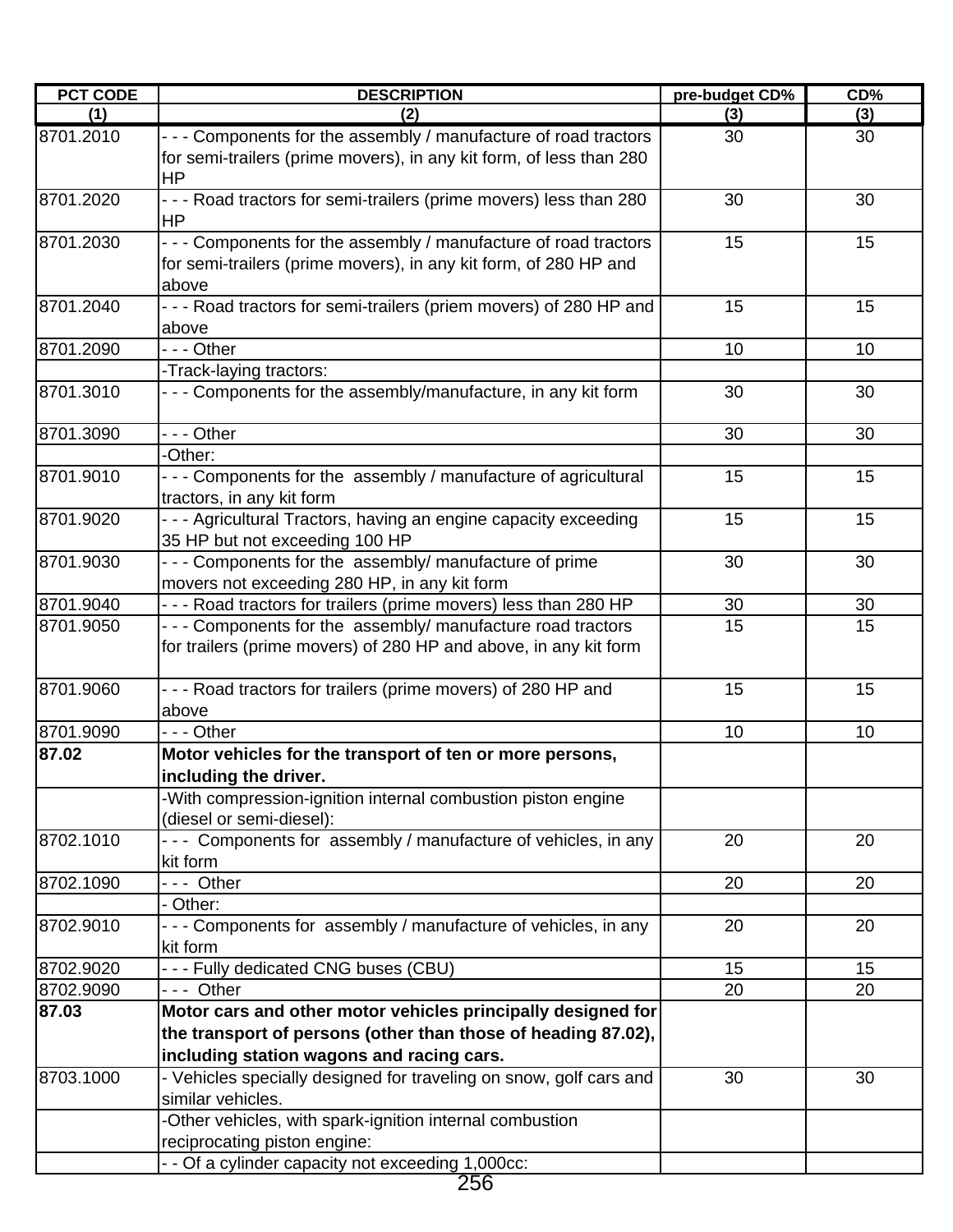| <b>PCT CODE</b> | <b>DESCRIPTION</b>                                                | pre-budget CD% | CD <sub>%</sub> |
|-----------------|-------------------------------------------------------------------|----------------|-----------------|
| (1)             | (2)                                                               | (3)            | (3)             |
|                 | - - - Of a cylinder capacity not exceeding 800cc:                 |                |                 |
| 8703.2111       | ----Components for the assembly/ manufacture of vehicles, in      | 50             | 50              |
|                 | any kit form excluding those of headings 8703.2113 and            |                |                 |
|                 | 8703.2115                                                         |                |                 |
| 8703.2112       | - - - - Components for the assembly / manufacture of mini van     | 50             | 50              |
|                 | type vehicles, in any kit form                                    |                |                 |
| 8703.2113       | ----Mini Vans (CBU)                                               | 50             | 50              |
| 8703.2114       | - - - - Components for the assembly/ manufacture of auto          | 50             | 50              |
|                 | rickshaws, in any kit form                                        |                |                 |
| 8703.2115       | ---- Auto rickshaws (CBU)                                         | 50             | 50              |
| 8703.2119       | - - - - Other                                                     | 50             | 50              |
|                 | - - - Of a cylinder capacity exceeding 800cc but not exceeding    |                |                 |
|                 | 1000cc:                                                           |                |                 |
| 8703.2191       | - - - - Components for the assembly / manufacture of vehicles, in | 55             | 55              |
|                 | any kit form excluding those of heading 8703.2193                 |                |                 |
| 8703.2192       | - - - - Components for the assembly / manufacture of 4x4          | 55             | 55              |
|                 | vehicles, in any kit form                                         |                |                 |
| 8703.2193       | - - - - 4x4 vehicles (CBU)                                        | 55             | 55              |
| 8703.2199       | $--$ Other                                                        | 55             | 55              |
|                 | - - Of a cylinder capacity exceeding 1,000cc but not exceeding    |                |                 |
|                 | 1,500 cc:                                                         |                |                 |
| 8703.2210       | - - - Components for the assembly / manufacture of vehicles, in   | 60             | 60              |
|                 | any kit form                                                      |                |                 |
| 8703.2220       | --- Vehicles of a cylinder capacity exceeding 1000cc but not      | 60             | 60              |
|                 | exceeding 1300cc.                                                 |                |                 |
| 8703.2290       | - - - Other                                                       | 60             | 60              |
|                 | - - Of a cylinder capacity exceeding 1,500cc but not exceeding    |                |                 |
|                 | 3,000cc:                                                          |                |                 |
|                 | - - - Of a capacity exceeding 1,500cc but not exceeding 1,800cc:  |                |                 |
|                 |                                                                   |                |                 |
| 8703.2311       | - - - - Components for the assembly / manufacture of vehicles, in | 75             | 75              |
|                 | any kit form                                                      |                |                 |
| 8703.2319       | $\overline{\cdot}$ - $\overline{\cdot}$ Other                     | 75             | 75              |
|                 | - - - Other, of a capacity exceeding 1,800cc but not exceeding    |                |                 |
|                 | 3,000cc:                                                          |                |                 |
| 8703.2321       | - - - - Components for the assembly / manufacture of vehicles, in | 100            | 100             |
|                 | any kit form                                                      |                |                 |
| 8703.2329       | - - - - Other                                                     | 100            | 100             |
|                 | - - Of a cylinder capacity exceeding 3,000cc:                     |                |                 |
| 8703.2410       | - - - Components for the assembly / manufacture of vehicles, in   | 100            | 100             |
|                 | any kit form                                                      |                |                 |
| 8703.2490       | --- Other                                                         | 100            | 100             |
|                 | -Other vehicles, with compression-ignition internal combustion    |                |                 |
|                 | piston engine (diesel or semi-diesel):                            |                |                 |
|                 | - - Of a cylinder capacity not exceeding 1,500cc:                 |                |                 |
|                 | - - - Of a cylinder capacity not exceeding 800cc:                 |                |                 |
| 8703.3111       | ---- Components for the assembly / manufacture of vehicles,       | 50             | 50              |
|                 | in any kit form                                                   |                |                 |
|                 |                                                                   |                |                 |
| 8703.3112       | - - - - Other                                                     | 50             | 50              |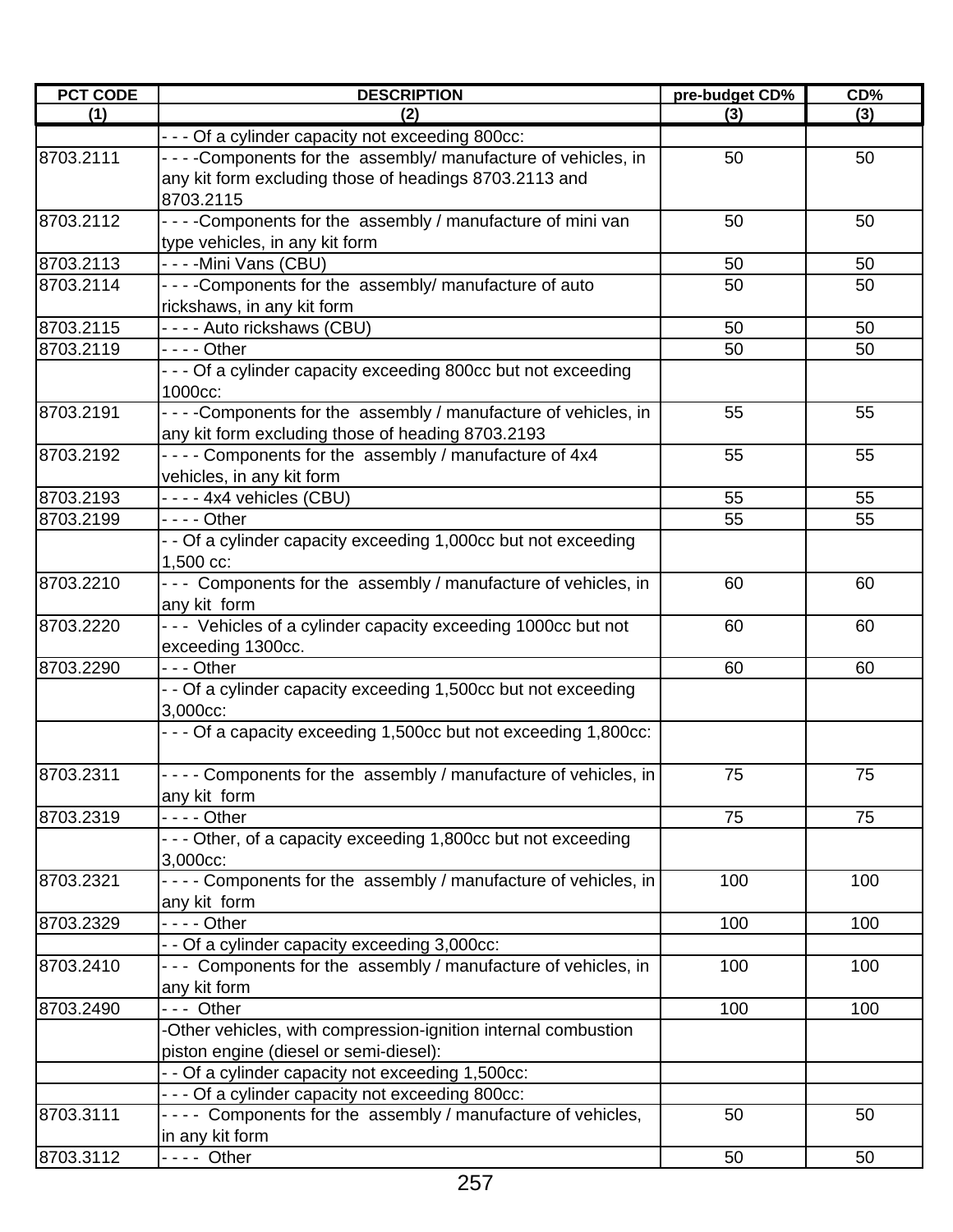| <b>PCT CODE</b> | <b>DESCRIPTION</b>                                                                             | pre-budget CD% | CD%       |
|-----------------|------------------------------------------------------------------------------------------------|----------------|-----------|
| (1)             | (2)                                                                                            | (3)            | (3)       |
|                 | - - - - Of a cylinder capacity exceeding 800cc but not exceeding<br>1,000cc:                   |                |           |
| 8703.3121       | - - - - Components for the assembly / manufacture of vehicles, in<br>any kit form              | 55             | 55        |
| 8703.3129       | - - - - Other                                                                                  | 55             | 55        |
|                 | - - - Of a cylinder capacity exceeding 1,000cc but not exceeding                               |                |           |
|                 | 1,500cc:                                                                                       |                |           |
| 8703.3131       | ---- Components for the assembly / manufacture of vehicles,                                    | 60             | 60        |
|                 | in any kit form                                                                                |                |           |
| 8703.3139       | $--$ Other                                                                                     | 60             | 60        |
|                 | - - Of a cylinder capacity exceeding 1,500cc but not exceeding                                 |                |           |
|                 | 2,500 cc:                                                                                      |                |           |
|                 | - - - Of a capacity exceeding 1,500 cc but not exceeding 1,800                                 |                |           |
|                 | CC:                                                                                            |                |           |
| 8703.3211       | - - - - Components for the assembly / manufacture of vehicles, in                              | 75             | 75        |
|                 | any kit form                                                                                   |                |           |
| 8703.3219       | $--$ Other                                                                                     | 75             | 75        |
|                 | - - - Other, of a capacity exceeding 1,800 cc but not exceeding                                |                |           |
|                 | 2,500 cc:                                                                                      |                |           |
| 8703.3221       | ----Components for the assembly/ manufacture of vehicles, in                                   | 100            | 100       |
|                 | any kit form excluding those of headings 8703.3223, 8703.3225                                  |                |           |
|                 | and 8703.3227                                                                                  |                |           |
| 8703.3222       | - - - - Components for the assembly / manufacture of sports                                    | 100            | 100       |
|                 | utility vehicles, in any kit form                                                              |                |           |
| 8703.3223       | - - - - Sports utility vehicles (SUVs 4x4)                                                     | 100            | 100       |
| 8703.3224       | - - - - Components for assembly / manufacture of all terrain                                   | 100            | 100       |
| 8703.3225       | vehicles (4x4), in any kit form                                                                |                |           |
| 8703.3226       | - - - - All terrain vehicles (4x4)<br>- - - - Components for assembly/manufacture of specially | 100<br>20      | 100<br>20 |
|                 | designed twin cabin type taxi of sub-heading 8703.3227.                                        |                |           |
| 8703.3227       | - - - - Specially designed twin cabin type taxi in CBU, build on                               | 20             | 20        |
|                 | girder chassis with the following features:                                                    |                |           |
|                 | (1) Attack resistance central division along with payment tray.                                |                |           |
|                 | (2) Wheel chair compartment with folding ramp                                                  |                |           |
|                 | (3) Taxi meter and two way radio system                                                        |                |           |
|                 | (4) Other standard accessories                                                                 |                |           |
| 8703.3229       |                                                                                                | 100            | 100       |
|                 | - - Of a cylinder capacity exceeding 2500cc:                                                   |                |           |
| 8703.3310       | --- Components for the industrial assembly/ manufacture of                                     | 100            | 100       |
|                 | vehicles, in any kit form                                                                      |                |           |
| 8703.3390       | --- Other                                                                                      | 100            | 100       |
| 8703.9000       | -Other                                                                                         | 100            | 100       |
| 87.04           | Motor vehicles for the transport of goods.                                                     |                |           |
|                 | -Dumpers designed for off-highway use:                                                         |                |           |
| 8704.1010       | --- Components for assembly/ manufactore of Dump trucks                                        | 30             | 30        |
|                 | designed for off-highway use                                                                   |                |           |
| 8704.1090       | --- Other                                                                                      | 30             | 30        |
|                 | -Other, with compression-ignition internal combustion piston                                   |                |           |
|                 | engine (diesel or semi-diesel):                                                                |                |           |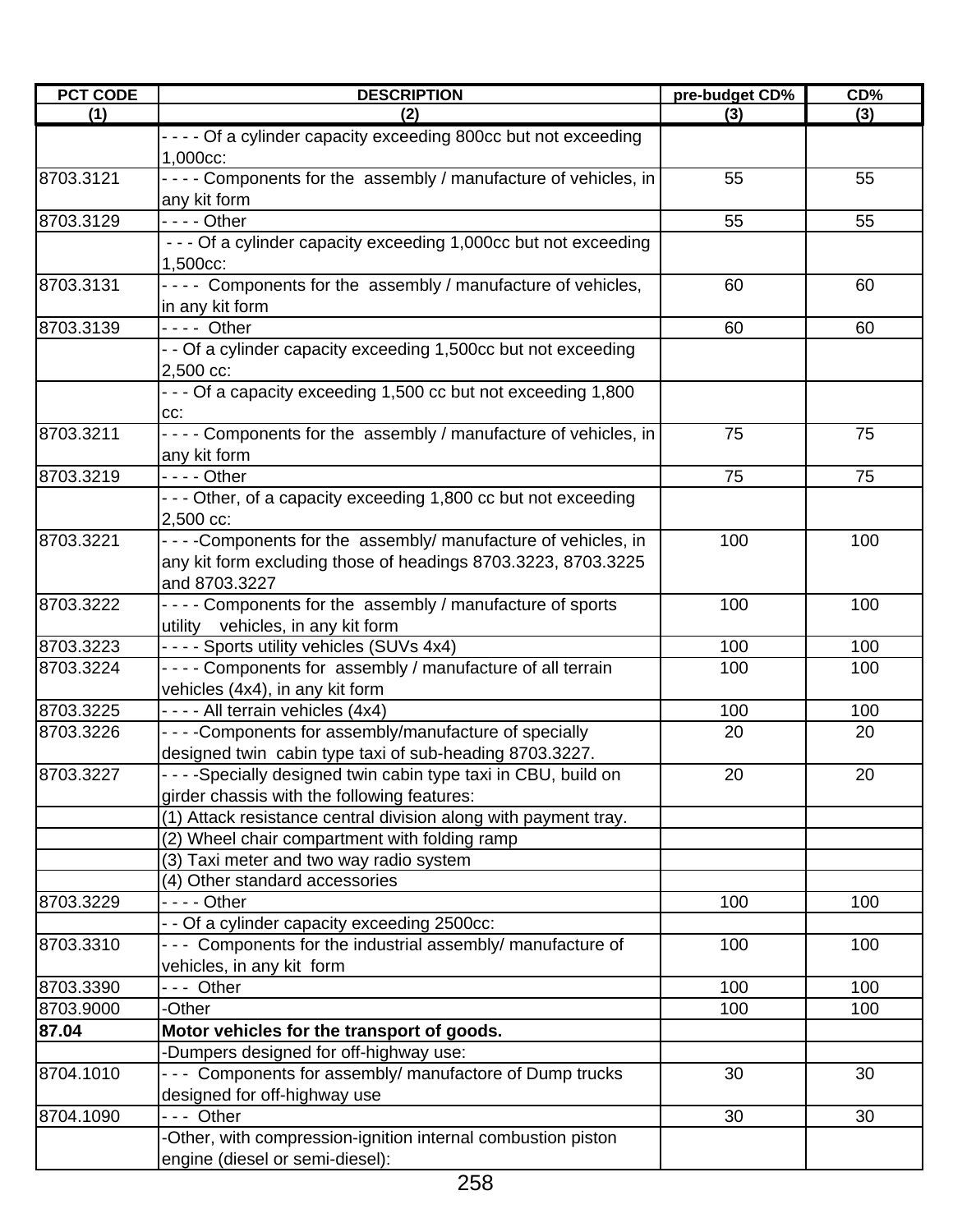| <b>PCT CODE</b> | <b>DESCRIPTION</b>                                                | pre-budget CD% | CD% |
|-----------------|-------------------------------------------------------------------|----------------|-----|
| (1)             | (2)                                                               | (3)            | (3) |
|                 | - - g.v.w. not exceeding 5 tonnes:                                |                |     |
| 8704.2110       | - - - Components for the assembly / manufacture of vehicles, in   | 60             | 60  |
|                 | any kit form                                                      |                |     |
| 8704.2190       | --- Other                                                         | 60             | 60  |
|                 | - - g.v.w. exceeding 5 tonnes but not exceeding 20 tonnes:        |                |     |
|                 | - - - g.v.w.exceeding 5 tonnes but not exceeding 8 tonnes:        |                |     |
| 8704.2211       | ---- Components for the assembly / manufacture of vehicles, in    | 30             | 30  |
|                 | any kit form                                                      |                |     |
| 8704.2219       | - - - - Other                                                     | 30             | 30  |
|                 | - - - g.v.w.exceeding 8 tonnes but not exceeding 20 tonnes:       |                |     |
| 8704.2291       | - - - - Components for the assembly / manufacture of vehicles, in | 30             | 30  |
|                 | any kit form                                                      |                |     |
| 8704.2299       | - - - - Other                                                     | 30             | 30  |
|                 | - - g.v.w. exceeding 20 tonnes:                                   |                |     |
| 8704.2310       | - - - Components for the assembly / manufacture of vehicles, in   | 30             | 30  |
|                 | any kit form                                                      |                |     |
| 8704.2390       | --- Other                                                         | 30             | 30  |
|                 | -Other, with spark-ignition internal combustion piston engine:    |                |     |
|                 | - - g.v.w. not exceeding 5 tonnes:                                |                |     |
| 8704.3110       | --- Components for the assembly / manufacture, in any kit         | 60             | 60  |
|                 | form                                                              |                |     |
| 8704.3190       | $\overline{\cdot \cdot \cdot}$ Other                              | 60             | 60  |
|                 | - - g.v.w. exceeding 5 tonnes:                                    |                |     |
| 8704.3210       | --- Components for assembly/ manufacture of vehicles in any       | 30             | 30  |
|                 | kit form                                                          |                |     |
| 8704.3290       | --- Other                                                         | 30             | 30  |
|                 | -Other:                                                           |                |     |
| 8704.9010       | --- Components for assembly/ manufacture of vehicles in any       | 30             | 30  |
|                 | kit form                                                          |                |     |
| 8704.9090       | - - - Other                                                       | 30             | 30  |
| 87.05           | Special purpose motor vehicles, other than those principally      |                |     |
|                 | designed for the transport of persons or goods (for example,      |                |     |
|                 | breakdown lorries, crane lorries, fire fighting vehicles,         |                |     |
|                 | concrete-mixer lorries, road sweeper lorries, spraying            |                |     |
|                 | lorries, mobile workshops, mobile radiological units).            |                |     |
| 8705.1000       | -Crane lorries                                                    | 30             | 30  |
| 8705.2000       | -Mobile drilling derricks                                         | 30             | 30  |
| 8705.3000       | -Fire fighting vehicles                                           | 30             | 30  |
| 8705.4000       | Concrete-mixer lorries                                            | 30             | 30  |
| 8705.9000       | -Other                                                            | 30             | 30  |
| 8706.0000       | Chassis fitted with engines, for the motor vehicles of            | 50             | 50  |
|                 | headings 87.01 to 87.05.                                          |                |     |
| 87.07           | Bodies (including cabs), for the motor vehicles of headings       |                |     |
|                 | 87.01 to 87.05.                                                   |                |     |
| 8707.1000       | - For vehicles of heading 87.03                                   | 50             | 50  |
|                 | -Other:                                                           |                |     |
| 8707.9010       | --- For vehicles of headings 8704.2190 and 8704.3190              | 50             | 50  |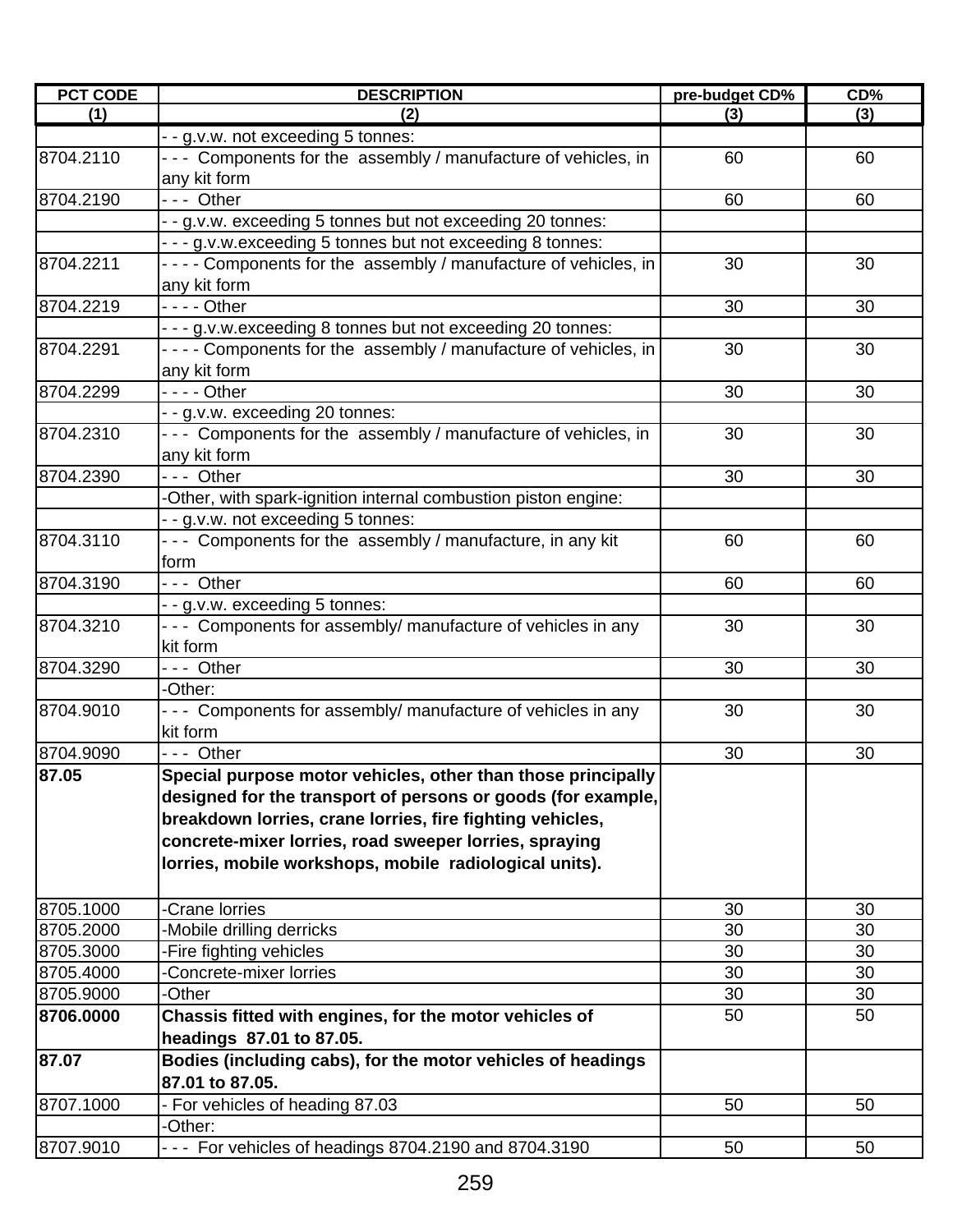| <b>PCT CODE</b> | <b>DESCRIPTION</b>                                                | pre-budget CD% | CD% |
|-----------------|-------------------------------------------------------------------|----------------|-----|
| (1)             | (2)                                                               | (3)            | (3) |
| 8707.9090       | --- Other                                                         | 50             | 50  |
| 87.08           | Parts and accessories of the motor vehicles of headings           |                |     |
|                 | 87.01 to 87.05.                                                   |                |     |
|                 | -Bumpers and parts thereof:                                       |                |     |
| 8708.1010       | - - - (1) Bumpers (sheet metal) for vehicles of sub - heading     | 35             | 35  |
|                 | 8701.2020, 8701.2090, 8701.9040 and 8701.9060                     |                |     |
|                 | (2) Bumper (sheet metal type) and parts thereof for vehicles of   |                |     |
|                 | sub - headings 8704.2219, 8704.2299 and 8704.2390                 |                |     |
| 8708.1020       | - - - (1) Following components for motor cars of heading 87.03    | 35             | 35  |
|                 | (i) Front and Rear Bumper (cover) (ii) Member/ reinforcement for  |                |     |
|                 | bumpers (iii) Side supports for bumpers                           |                |     |
|                 | (2) Following components for vehicles of heading 8703.2113 (i)    |                |     |
|                 | Front and rear bumper (covers) (ii) Stays/ bracket for covers     |                |     |
|                 |                                                                   |                |     |
|                 | (3) Front bumper (sheet metal part) for vehicles of sub-heading   |                |     |
|                 | 8703.3223                                                         |                |     |
|                 | (4) Front bumper and parts thereof for vehicles of sub - headings |                |     |
|                 | 8704.2190 and 8704.3190                                           |                |     |
|                 | (5) Bumpers and parts thereof for vehicles of sub - heading       |                |     |
|                 | 8703.2115                                                         |                |     |
|                 | (6) Front bumpers for vehicles of sub - heading 8703.3225         |                |     |
| 8708.1090       | --- Other                                                         | 35             | 35  |
|                 | -Other parts and accessories of bodies (including cabs):          |                |     |
|                 | - - Safety seat belts:                                            |                |     |
| 8708.2110       | - - - For motor cars of heading 87.03 and vehicles of sub-        | 35             | 35  |
|                 | headings 8703.2113, 8703.2193, 8703.3223, 8703.3225,              |                |     |
|                 | 8704.2190 and 8704.3190                                           |                |     |
| 8708.2120       | - - - For vehicles of sub-headings 8701.2020, 8701.2090,          | 35             | 35  |
|                 | 8701.9040, 8701.9060, 8702.1090, 8702.9090, 8704.2219,            |                |     |
|                 | 8704.2299 and 8704.2390                                           |                |     |
| 8708.2190       | -- Other                                                          | 35             | 35  |
|                 | - - Other:                                                        |                |     |
|                 | --- For vehicles of heading 87.01:                                |                |     |
| 8708.2911       | - - - - (A) Following components for vehicles of sub-heading      | 35             | 35  |
|                 | 8701.2020, 8701.2090, 8701.9040 and 8701.9060                     |                |     |
|                 | (1) Battery carrier assembly and parts thereof                    |                |     |
|                 | (2) Cabin tilt stay stopper assembly                              |                |     |
|                 | (3) Cross members for frame                                       |                |     |
|                 | (4) Floor mat assembly set                                        |                |     |
|                 | (5) Foot steps for cabin entry                                    |                |     |
|                 | (6) For 4x2 vehicles: Brackets for shock absorber mounting;       |                |     |
|                 | Brackets for mounting engine (casting and sheet metal type);      |                |     |
|                 | Brackets for exhaust pipe; Brackets / support for air and vacuum  |                |     |
|                 | tank; Brackets for mounting pedal set; Brackets assembly for      |                |     |
|                 | leaf spring assembly (casting) ; Brackets for air cleaner         |                |     |
|                 |                                                                   |                |     |
|                 | (7) Frame assembly                                                |                |     |
|                 | (8) Gussets / stiffeners for frame                                |                |     |
|                 | (9) Licence plate assembly and parts thereof                      |                |     |

<sup>260</sup>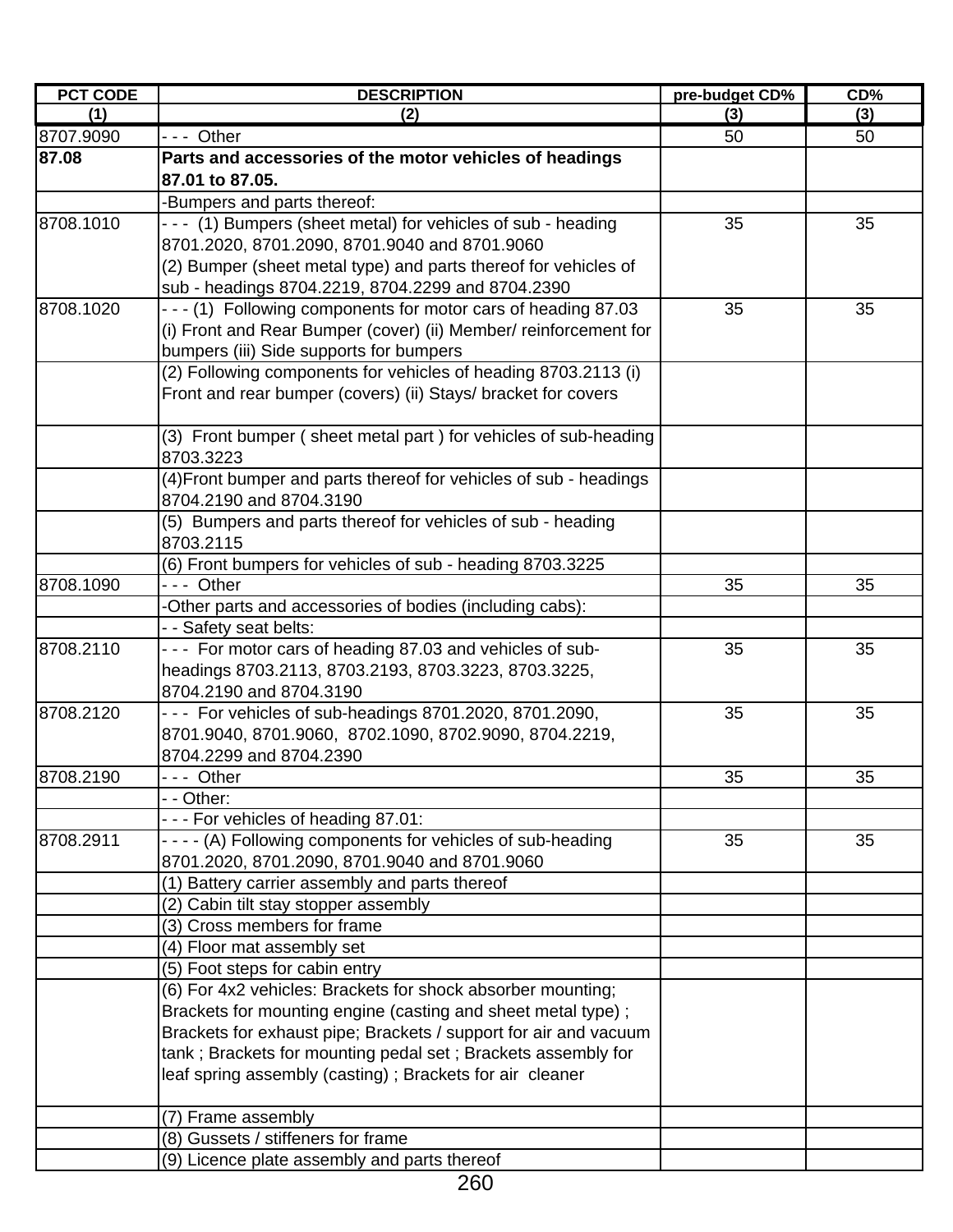| <b>PCT CODE</b> | <b>DESCRIPTION</b>                                               | pre-budget CD% | $CD\%$ |
|-----------------|------------------------------------------------------------------|----------------|--------|
| (1)             | (2)                                                              | (3)            | (3)    |
|                 | (10) Long members for frame (4x2 vehicles only)                  |                |        |
|                 | (11) Mounting support for spare wheel carrier                    |                |        |
|                 | (12) Rear body trim                                              |                |        |
|                 | (13) Rear member assembly for cabin mounting                     |                |        |
|                 | (14) Shroud for fan                                              |                |        |
|                 | (15) Sun visor                                                   |                |        |
|                 | (B) Following components for agricultural tractors of sub -      |                |        |
|                 | heading 8701.9020                                                |                |        |
|                 | (1) Battery box assembly and parts thereof                       |                |        |
|                 | (2) Body shield / guard PTO                                      |                |        |
|                 | (3) Cowl radiator assembly and parts thereof                     |                |        |
|                 | (4) Fan shroud assembly and parts thereof                        |                |        |
|                 | (5) Fender assemblies and parts thereof                          |                |        |
|                 | (6) Filler neck for lubricating oil                              |                |        |
|                 | (7) Flaps for front hood                                         |                |        |
|                 | (8) Foot rest                                                    |                |        |
|                 | (9) Foot step / foot board assemblies and parts there of         |                |        |
|                 | (10) Grill assembly / hood cowling assembly and parts thereof    |                |        |
|                 | (11) Guard / protector for PTO                                   |                |        |
|                 | (12) Heat shields                                                |                |        |
|                 | (13) Hood assembly and parts thereof                             |                |        |
|                 | (14) Instrument panels                                           |                |        |
|                 | (15) Seat support assembly and parts thereof                     |                |        |
|                 | (16)Side channels                                                |                |        |
|                 | (17) Side grill                                                  |                |        |
|                 | (18) Support for front throttle                                  |                |        |
|                 | (19) Warning indicator housing                                   |                |        |
| 8708.2919       |                                                                  | 35             | 35     |
| 8708.2920       | --- Following components for vehicles of sub - headings          | 35             | 35     |
|                 | 8702.1090 and 8702.9090                                          |                |        |
|                 | (1) Battery carrier assembly and parts thereof                   |                |        |
|                 | (2) Cross members for frame                                      |                |        |
|                 | (3) Engine hood and parts thereof                                |                |        |
|                 | (4) Floor assembly and parts thereof                             |                |        |
|                 | (5) Frame assembly                                               |                |        |
|                 | (6) Gussets / stiffeners for frame                               |                |        |
|                 | (7) Licence plate assembly                                       |                |        |
|                 | (8) Long members for frame (for buses exceeding seating          |                |        |
|                 | capacity for 35 persons)                                         |                |        |
|                 | (9) Outrigger and meter penal for installing instruments (sheet  |                |        |
|                 | metal)                                                           |                |        |
|                 | (10) Roof assembly and parts thereof                             |                |        |
|                 | (11) Shroud for fan                                              |                |        |
|                 | (12) Side body assembly and parts thereof                        |                |        |
|                 | --- For vehicels of heading 87.03:                               |                |        |
| 8708.2931       | - - - - (A) Following components for motor cars of heading 87.03 | 35             | 35     |
|                 | (1) Air outlet assembly                                          |                |        |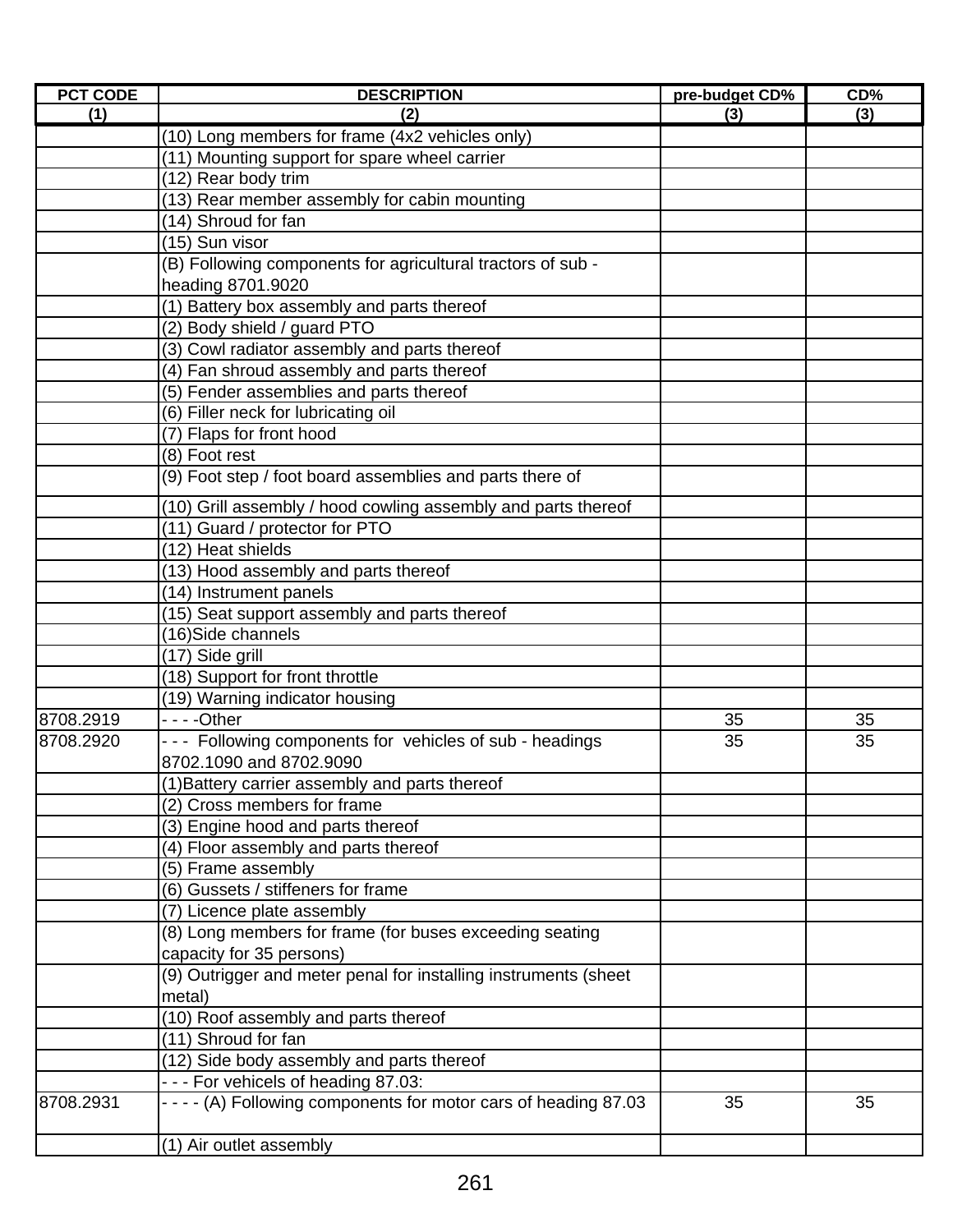| <b>PCT CODE</b> | <b>DESCRIPTION</b>                                                      | pre-budget CD% | CD% |
|-----------------|-------------------------------------------------------------------------|----------------|-----|
| (1)             | (2)                                                                     | (3)            | (3) |
|                 | (2) Anchor for spare tyre and parts thereof                             |                |     |
|                 | (3) Apron assembly for front fender and parts thereof                   |                |     |
|                 | (4) Arm rest for door trims                                             |                |     |
|                 | (5) Ash trays and parts thereof                                         |                |     |
|                 | (6) Battery trays, clamps, bands and parts thereof                      |                |     |
|                 | (7) Bezels for inside door handles                                      |                |     |
|                 | (8) Bottom channel for holding window glass                             |                |     |
|                 | (9) Bracket rear suspension                                             |                |     |
|                 | (10) Compartments for floor, rear floor sides, plates side sills for    |                |     |
|                 | floor, side lockers for floor                                           |                |     |
|                 | (11) Console box assembly and parts thereof                             |                |     |
|                 | (12) Cover assembly for spare wheel and parts thereof (hard             |                |     |
|                 | board type)                                                             |                |     |
|                 | (13) Cover Fuel pipe (for vehicles upto 1200cc)                         |                |     |
|                 | (14) Cross member assemblies for floors and parts thereof               |                |     |
|                 | (15) Cross member for roof                                              |                |     |
|                 | (16) Cross member/ member front lower (for vehicles up to               |                |     |
|                 | 1200cc) (front hood)                                                    |                |     |
|                 | (17) Door assemblies (for vehicles not exceeding 800cc) (               |                |     |
|                 | complete)                                                               |                |     |
|                 | (18) Door checker/ stopper assemblies and parts thereof                 |                |     |
|                 | (19) Door gussets (for vehicles upto 800cc)                             |                |     |
|                 | (20) Door handles inside and parts thereof                              |                |     |
|                 | (21) Door handles outside and parts thereof                             |                |     |
|                 | (22) Door seals for service holes (PE Sheet type)                       |                |     |
|                 | (23) Engine compartment assembly (complete)                             |                |     |
|                 | (24) Engine under covers (dust/ mud/ splash protectors)                 |                |     |
|                 | (25) Extensions for rear floor cross members                            |                |     |
|                 | (26) Floor assemblies (complete)                                        |                |     |
|                 | (27) Fresh air control assembly (for vehicles not exceeding<br>800cc)   |                |     |
|                 | (28) Front floor panels (for vehicles not exceeding1200cc)              |                |     |
|                 | (29) Front hood assembly (complete)                                     |                |     |
|                 | (30) Front radiator grill (non plated) and parts thereof                |                |     |
|                 | (31) Garnishes and trims (inner/ outer) other than chrome plated        |                |     |
|                 |                                                                         |                |     |
|                 | (32) Handles window regulator and parts thereof                         |                |     |
|                 | (33) Heat insulators/ baffles for floor insulation from exhaust pipe    |                |     |
|                 | (34) Heating/demisting/ventilation/ defrosting air ducts and<br>nozzels |                |     |
|                 | (35) Housing/ box fuel Inlet                                            |                |     |
|                 | (36) Inner panel for windshield header/ rail roof / frame roof          |                |     |
|                 | assembly (front/ rear) and parts thereof                                |                |     |
|                 | (37) Inner Panels for quarter window (for vehicles exceeding            |                |     |
|                 | 800cc but not exceeding 1200cc)                                         |                |     |
|                 | (38) Inner pillars/ reinforcements for side body                        |                |     |
|                 | (39) Instrument panel complete excluding foamed                         |                |     |
|                 | (40) Linings/ guards for fender and wheel housing                       |                |     |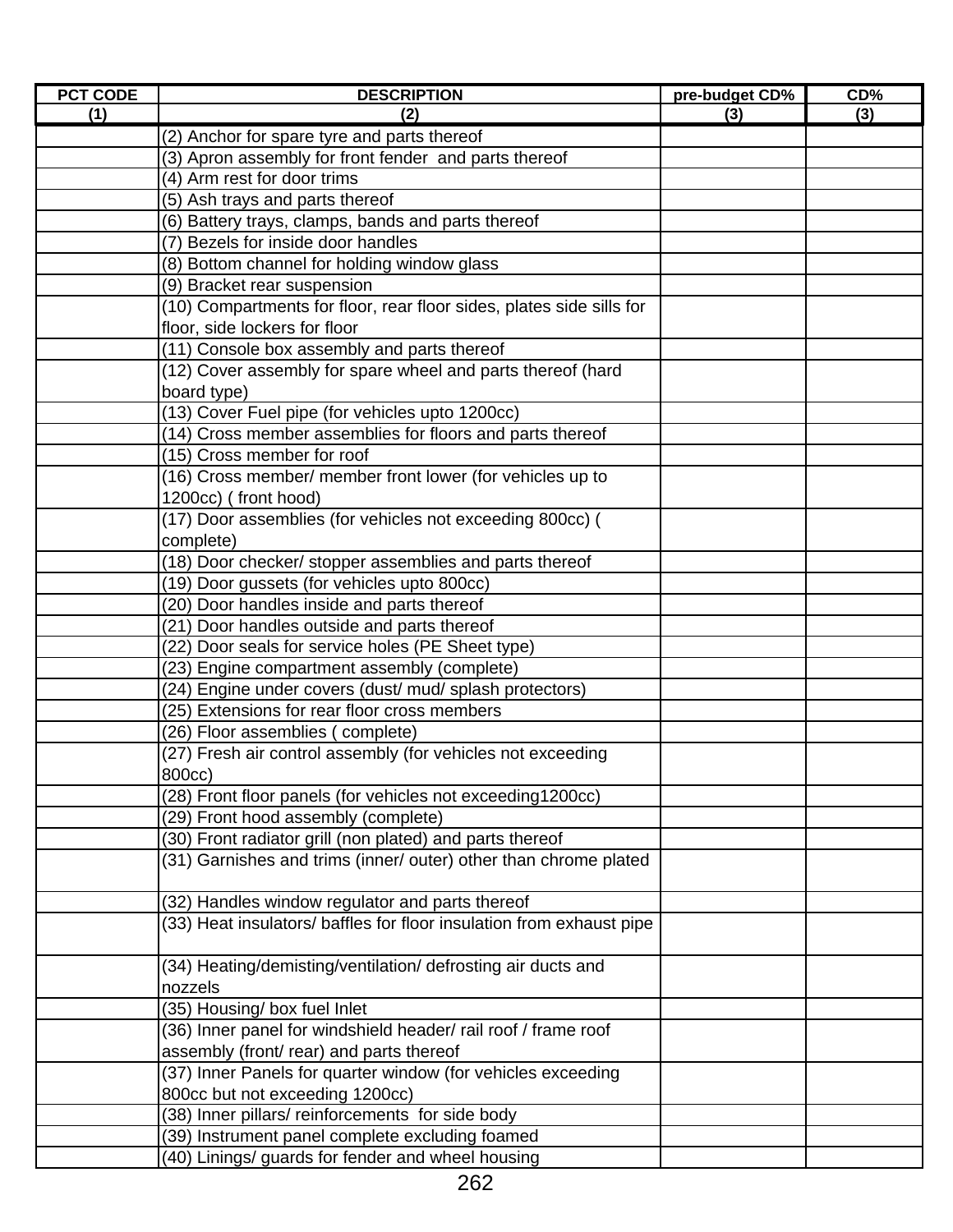| <b>PCT CODE</b> | <b>DESCRIPTION</b>                                                 | pre-budget CD% | $CD\%$ |
|-----------------|--------------------------------------------------------------------|----------------|--------|
| (1)             | (2)                                                                | (3)            | (3)    |
|                 | (41) Link rods for activating door latches                         |                |        |
|                 | (42) Lower cross member for dash panel and parts thereof (for      |                |        |
|                 | vehicles not exceeding 1200cc)                                     |                |        |
|                 | (43) Luggage door and parts thereof (hatch back type) (for         |                |        |
|                 | vehicles not exceeding 800cc)                                      |                |        |
|                 | (44) Member assembly front side with or without apron and parts    |                |        |
|                 | thereof (for vehicles not exceeding 800cc)                         |                |        |
|                 | (45) Member cowl and parts thereof                                 |                |        |
|                 | (46) Member for engine mounting (for vehicles not exceeding        |                |        |
|                 | 800cc)                                                             |                |        |
|                 | (47) Member steering support and parts thereof                     |                |        |
|                 | (48) Member tail end (for vehicles not exceeding 800cc)            |                |        |
|                 | (49) Package tray trim/ trim partition                             |                |        |
|                 | (50) Pan rear floor and parts thereof (for vehicles not exceeding  |                |        |
|                 | 1200cc)                                                            |                |        |
|                 | (51) Panel assembly for head lamp support/ mounting and parts      |                |        |
|                 | thereof                                                            |                |        |
|                 | (52) Panel assembly for rear combination lamp mounting and         |                |        |
|                 | parts thereof                                                      |                |        |
|                 | (53) Panel complete rear skirt and parts thereof                   |                |        |
|                 | (54) Panel dash (sheet metal) (for vehicles not exceeding          |                |        |
|                 | 1200cc)                                                            |                |        |
|                 | (55) Panel dash side (for vehicles not exceeding 1200cc)           |                |        |
|                 | (56) Panel front fenders (for vehicles not exceeding 1200cc)       |                |        |
|                 | (57) Panel grill lower (for vehicles not exceeding 800cc)          |                |        |
|                 | (58) Panel hood assembly and parts thereof (for vehicles not       |                |        |
|                 | exceeding 1200cc)                                                  |                |        |
|                 | (59) Panel/ Trim assembly for doors and parts thereof except       |                |        |
|                 | retainers/clips                                                    |                |        |
|                 | (60) Panels rear wheel housing inner) and parts thereof (for       |                |        |
|                 | vehicles not exceeding 1200cc)                                     |                |        |
|                 | (61) Panels door Inner and outer (sheet Metal) front, rear and     |                |        |
|                 | back (for vehicles not exceeding 800cc)                            |                |        |
|                 | (62) Panels for cowl and parts thereof, (for vehicles not          |                |        |
|                 | exceeding 1200cc)                                                  |                |        |
|                 | (63) Panels for partition and support to package tray trim / and   |                |        |
|                 | parts thereof                                                      |                |        |
|                 | (64) Panels rear wheel housing inner and outer) and parts          |                |        |
|                 | thereof (for vehicles not exceeding 800cc)                         |                |        |
|                 | (65) Panels side body (for vehicles not exceeding 800cc)           |                |        |
|                 | (66) Parts of instrument panel other than those classifiable under |                |        |
|                 | chapter 90 (excluding foamed parts and registers/louvers)          |                |        |
|                 |                                                                    |                |        |
|                 | (67) Protective moldings for doors                                 |                |        |
|                 | (68) Rails for center roof and reinforcements, assemblies and      |                |        |
|                 | parts thereof                                                      |                |        |
|                 | (69) Rails for roof side and reinforcements, assemblies and parts  |                |        |
|                 | thereof (for vehicles upto 1200cc)                                 |                |        |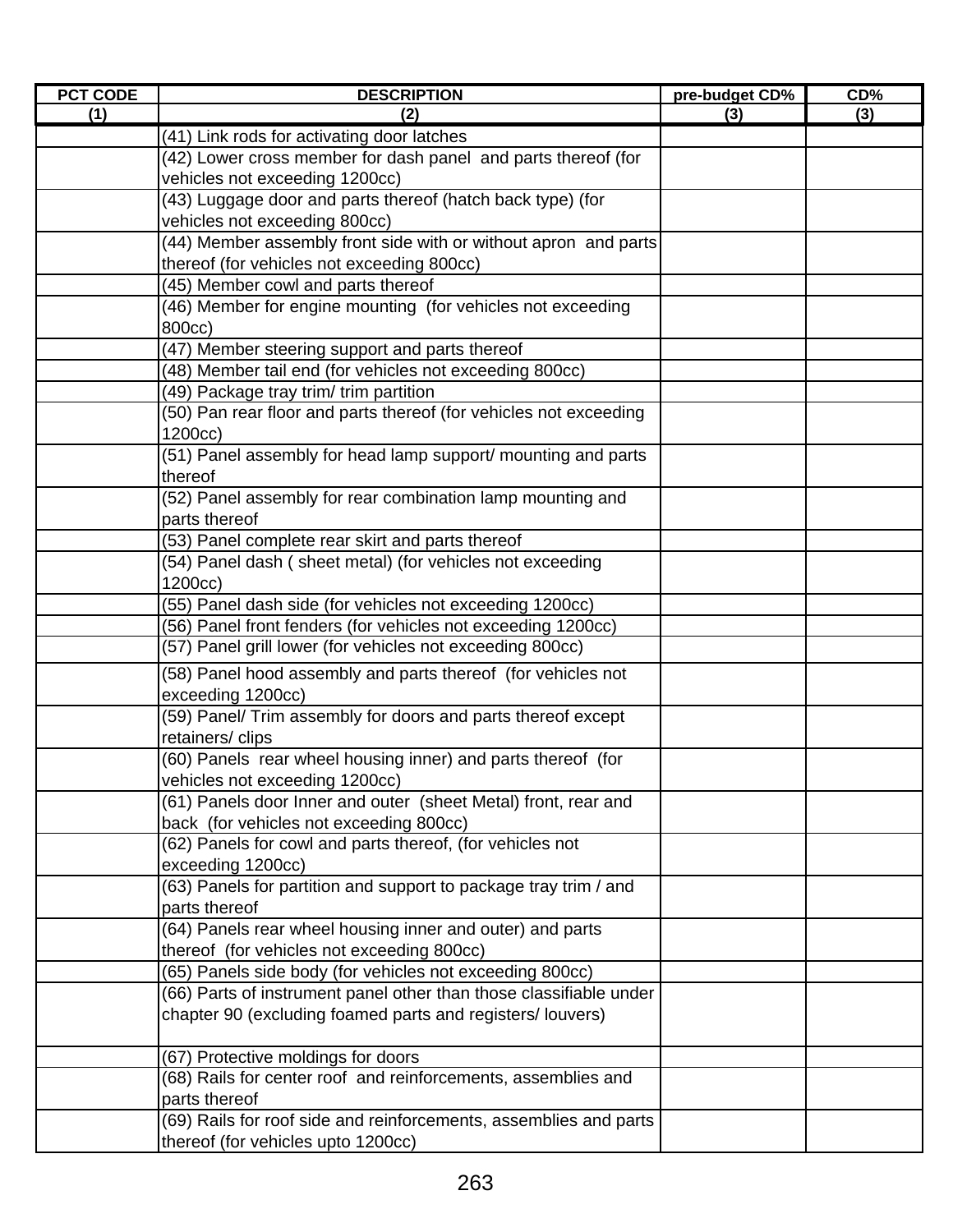| <b>PCT CODE</b> | <b>DESCRIPTION</b>                                                | pre-budget CD% | CD% |
|-----------------|-------------------------------------------------------------------|----------------|-----|
| (1)             | (2)                                                               | (3)            | (3) |
|                 | (70) Reinforcement radiator grill (for vehicles not exceeding     |                |     |
|                 | 1200cc)                                                           |                |     |
|                 | (71) Reinforcements for center floor cross members                |                |     |
|                 | (72) Reinforcements for strikers and hinges                       |                |     |
|                 | (73) Rod/stay/prop for hood support assembly and parts thereof    |                |     |
|                 |                                                                   |                |     |
|                 | (74) Roof head lining (except those meant for sunroof)            |                |     |
|                 | (75) Roof panel (for vehicles not exceeding 800cc) (complete)     |                |     |
|                 |                                                                   |                |     |
|                 | (76) Shroud for fan                                               |                |     |
|                 | (77) Side body assembly (complete)                                |                |     |
|                 | (78) Side member assemblies for rear floors and parts thereof     |                |     |
|                 | (79) Side members/reinforcement for main floor and parts          |                |     |
|                 | thereof                                                           |                |     |
|                 | (80) Side sill panel assemblies for main floor, and parts thereof |                |     |
|                 | (81) Silencer/ insulation sheets inner) for dash panel            |                |     |
|                 | (82) Sound deadening/ insulation/ silencer sheets for floor       |                |     |
|                 | (83) Strikers for rear seat holding                               |                |     |
|                 | (84) Sun Visor                                                    |                |     |
|                 | (85) Torsion bars for hinges of luggage compartment               |                |     |
|                 | (86) Trim door opening                                            |                |     |
|                 | (87) Upper front member for hood latch (for vehicles not          |                |     |
|                 | exceeding 1200cc)                                                 |                |     |
|                 | (88) Upper rail/member/frame for back window assembly and         |                |     |
|                 | parts thereof                                                     |                |     |
|                 | (89) Wheel housing mudguards/ mud flaps                           |                |     |
|                 | (B) Following components for vehicles of sub-heading 8703.2113    |                |     |
|                 |                                                                   |                |     |
|                 | (1) Anchor for spare tyre and parts thereof                       |                |     |
|                 | (2) Ash trays and parts thereof                                   |                |     |
|                 | (3) Battery trays, clamps, bands, box and parts thereof           |                |     |
|                 | (4) Bottom channel for holding window glass                       |                |     |
|                 | (5) Bracket/reinforcement/hangers for suspension                  |                |     |
|                 | (6) Brackets for seat belts                                       |                |     |
|                 | (7) Case/ bazel for inside door handles                           |                |     |
|                 | (8) Chassis and parts thereof                                     |                |     |
|                 | (9) Cross member assemblies for floor and parts thereof           |                |     |
|                 | (10) Door assemblies (except front door)                          |                |     |
|                 | (11) Door seals for service holes(PE sheet type)                  |                |     |
|                 | (12) Emblems                                                      |                |     |
|                 | (13) Engine under cover(dust, mud, splash protectors)             |                |     |
|                 | (14) Floor assemblies                                             |                |     |
|                 | (15) Floor mats                                                   |                |     |
|                 | (16) Frame floor side                                             |                |     |
|                 | (17) Frame for front suspension                                   |                |     |
|                 | (18) Frame roof front/ plate side and parts thereof               |                |     |
|                 | (19) Front body                                                   |                |     |
|                 | (20) Front floor panels and parts thereof                         |                |     |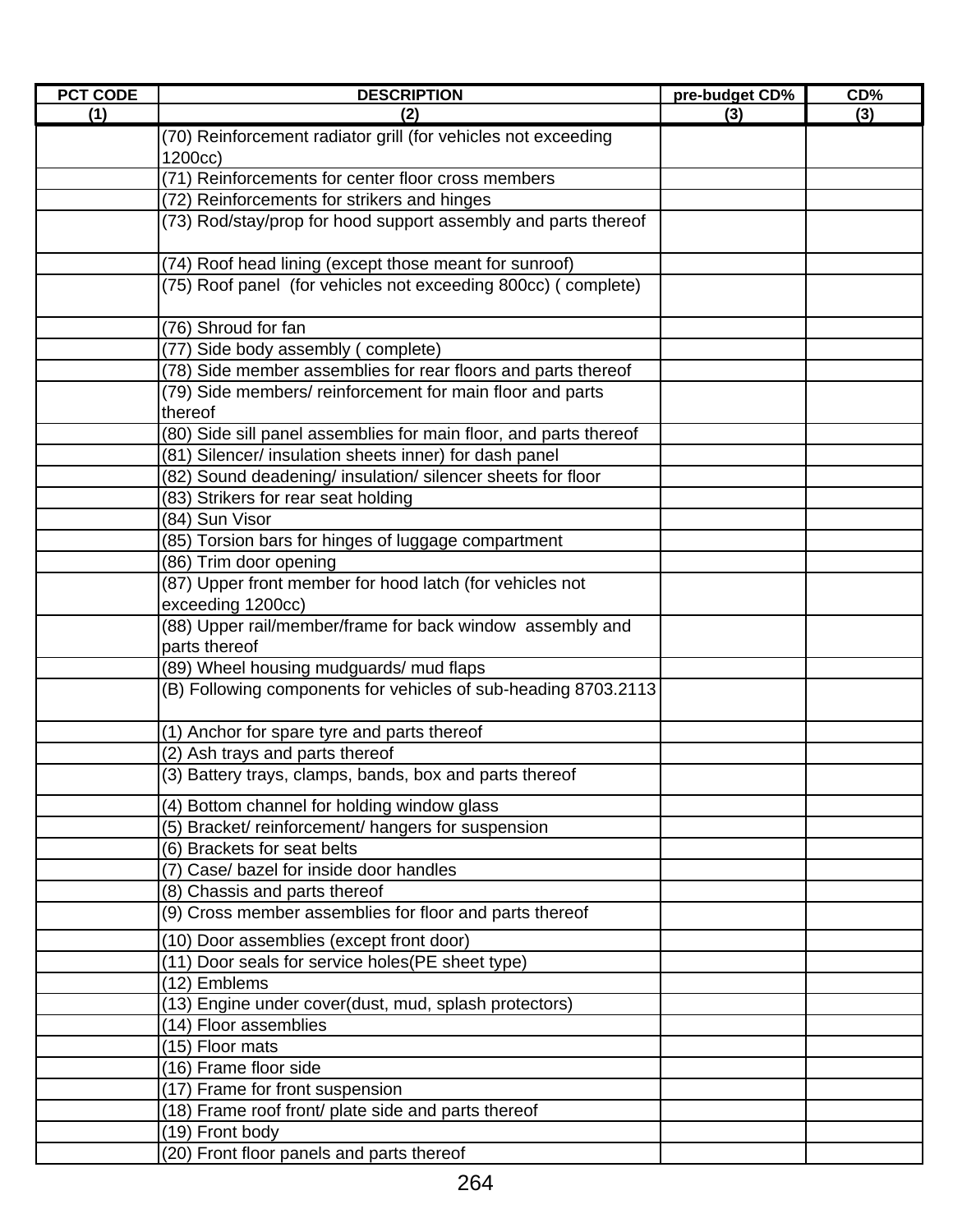| <b>PCT CODE</b> | <b>DESCRIPTION</b>                                                 | pre-budget CD% | $CD\%$ |
|-----------------|--------------------------------------------------------------------|----------------|--------|
| (1)             | (2)                                                                | (3)            | (3)    |
|                 | (21) Garnish head lamp and centre                                  |                |        |
|                 | (22) Garnish, side defroster cover, Control lever                  |                |        |
|                 | (23) Handles, inside pull and parts thereof, except sliding door   |                |        |
|                 | handles                                                            |                |        |
|                 | (24) Handles, outside and parts thereof, except sliding door       |                |        |
|                 | handles                                                            |                |        |
|                 | (25) Handles, window regulator and parts thereof                   |                |        |
|                 | (26) Inner pillars/ reinforcements for side body                   |                |        |
|                 | (27) Inner/ outer panel for rear quarter                           |                |        |
|                 | (28) Instrument panel complete, excluding foamed                   |                |        |
|                 | (29) Knob door inside lock                                         |                |        |
|                 | (30) Link rods for activating door latches                         |                |        |
|                 | (31) Member floor side                                             |                |        |
|                 | (32) Member for engine room                                        |                |        |
|                 | (33) Pan rear floor and parts thereof                              |                |        |
|                 | (34) Panel engine room                                             |                |        |
|                 | (35) Panel/ trim assembly for doors and parts thereof except       |                |        |
|                 | retainers/clips                                                    |                |        |
|                 | (36) Panels for rear wheel housing (inner) and parts thereof       |                |        |
|                 | (37) Parts of instrument panel other than those classifiable under |                |        |
|                 | Chapter 90(excluding foamed parts and lid glove box)               |                |        |
|                 | (38) Pillar front outer                                            |                |        |
|                 | (39) Reinforcements floor side                                     |                |        |
|                 | (40) Retainer licence plate                                        |                |        |
|                 | (41) Service lid, rear floor                                       |                |        |
|                 | (42) Shroud for fan                                                |                |        |
|                 | (43) Shut stop for center door                                     |                |        |
|                 | (44) Side body assembly                                            |                |        |
|                 | (45) Side member assemblies for floor and parts thereof            |                |        |
|                 | (46) Side sills, front and centre (inner)                          |                |        |
|                 | (47) Sill rear side inner                                          |                |        |
|                 | (48) Splash plate for radiator                                     |                |        |
|                 | (49) Sun visor                                                     |                |        |
|                 | (50) Trim rail roof                                                |                |        |
|                 | (51) Wheel housing mud guards/ mud flaps                           |                |        |
|                 | (C) Following components for vehicles of sub-heading 8703.2193     |                |        |
|                 | (1) Bar for side window                                            |                |        |
|                 | (2) Battery trays, clamps, bands and parts thereof                 |                |        |
|                 | (3) Bezels for inside door handles                                 |                |        |
|                 | (4) Bracket rear licence plate                                     |                |        |
|                 | (5) Carrier for spare tyre and parts thereof                       |                |        |
|                 | (6) Cover assembly for spare wheel                                 |                |        |
|                 | (7) Door handles inside/pull and parts thereof                     |                |        |
|                 | (8) Door handles outside and parts thereof                         |                |        |
|                 | (9) Door seals for service holes (PE Sheet type)                   |                |        |
|                 | (10) Duct ventilator/hose defroster                                |                |        |
|                 | (11) Emblems/Stickers                                              |                |        |
|                 | (12) Floor mat (plastic)                                           |                |        |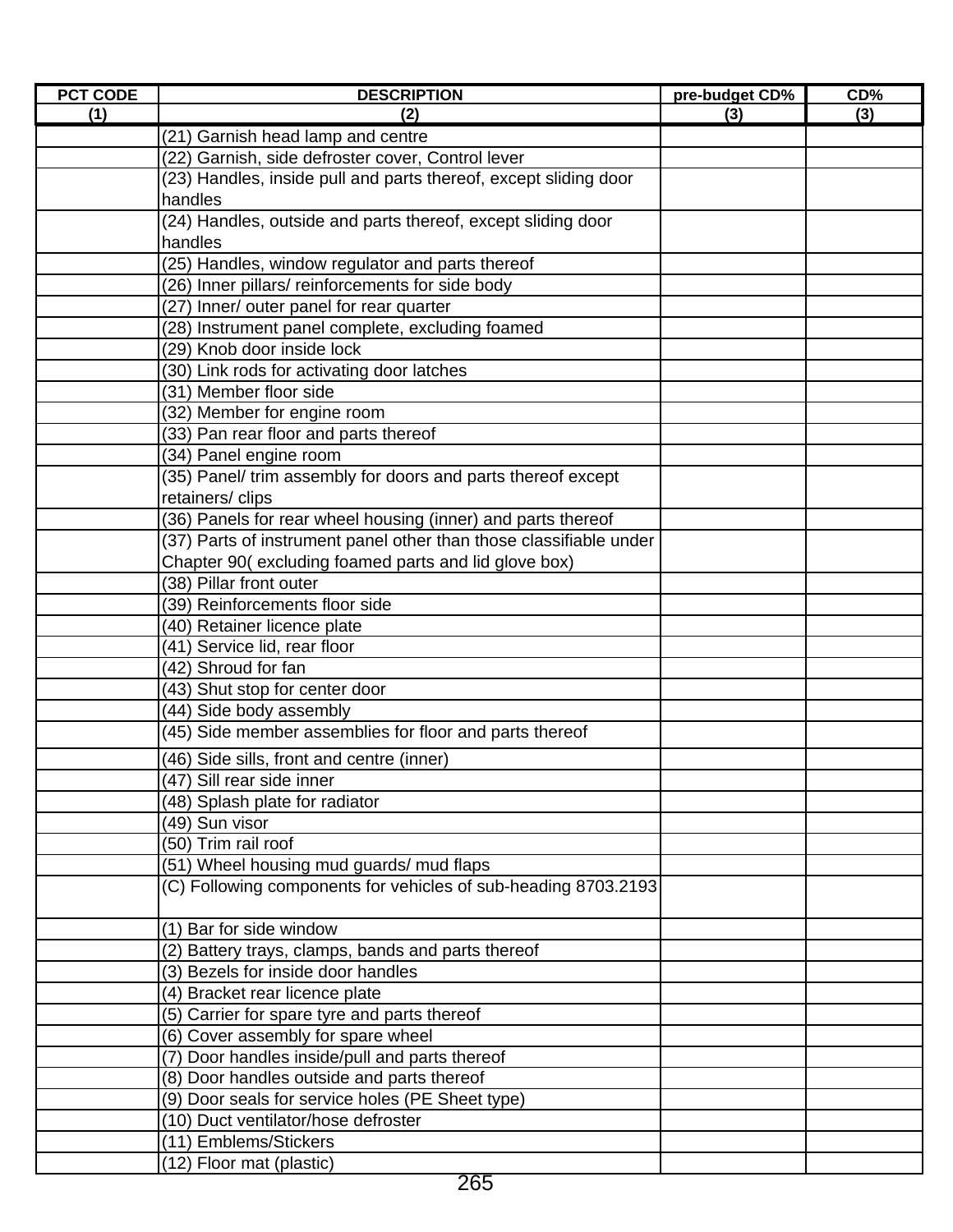| <b>PCT CODE</b> | <b>DESCRIPTION</b>                                             | pre-budget CD% | $CD\%$ |
|-----------------|----------------------------------------------------------------|----------------|--------|
| (1)             | (2)                                                            | (3)            | (3)    |
|                 | (13) Garnish head lamp                                         |                |        |
|                 | (14) Handles window regulator and parts thereof                |                |        |
|                 | (15) Head lamp support                                         |                |        |
|                 | (16) Knob for door lock                                        |                |        |
|                 | (17) Mud flaps                                                 |                |        |
|                 | (18) Panel/ Trim assembly for doors and parts thereof except   |                |        |
|                 | retainers/clips                                                |                |        |
|                 | (19) Rod/stay/prop hood support assembly and parts thereof     |                |        |
|                 | (20) Service lid rear floor                                    |                |        |
|                 | (21) Sound deadning/ insulation/ silencer sheets for floor     |                |        |
|                 | (22) Stay for radiator support                                 |                |        |
|                 | (23) Stay hood lock opener                                     |                |        |
|                 | (24) Sun Visor                                                 |                |        |
|                 | (D) Following components for vehicles of sub-heading 8703.3223 |                |        |
|                 | (1) Battery tray assembly and parts thereof                    |                |        |
|                 | (2) Cross member (rear)                                        |                |        |
|                 | (3) Door checkers                                              |                |        |
|                 | (4) Door handle outside                                        |                |        |
|                 | (5) Door handles (inner / outer)                               |                |        |
|                 | (6) Door seals (PE sheet type)                                 |                |        |
|                 | (7) Dust cover assembly and parts thereof, for gear change /   |                |        |
|                 | control lever                                                  |                |        |
|                 | (8) End plate                                                  |                |        |
|                 | (9) Filler neck assembly                                       |                |        |
|                 | (10) Floor mat assemblies                                      |                |        |
|                 | (11) Front grill / radiator grill                              |                |        |
|                 | (12) Gear box cover assembly for dust / mud protection         |                |        |
|                 | (13) Gusset plates for engine comportment                      |                |        |
|                 | (14) Heat insulators                                           |                |        |
|                 | (15) Heat protector for exhaust manifold                       |                |        |
|                 | (16) Hood cover / soft top                                     |                |        |
|                 | (17) Hood sticks                                               |                |        |
|                 | (18) Lining for roof                                           |                |        |
|                 | (19) Mud covers for engine                                     |                |        |
|                 | (20) Mudguard / mud flaps                                      |                |        |
|                 | (21) Opener filler lid                                         |                |        |
|                 | (22) Pad for Roof Headlining                                   |                |        |
|                 | (23) Plastic linings for wheel housing / fender                |                |        |
|                 | (24) Plate assembly for hand brake mounting                    |                |        |
|                 | (25) Plate holder set for mounting cable for hood opening      |                |        |
|                 | (26) Reinforcement for bumpers                                 |                |        |
|                 | (27) Reinforcements for front floor                            |                |        |
|                 | (28) Reinforcements for roof (sheet metal)                     |                |        |
|                 | (29) Reinforcements for seat belts                             |                |        |
|                 | (30) Reinforcements for storage box / jack box                 |                |        |
|                 | (31) Rod/prop for hood support and parts thereof               |                |        |
|                 | (32) Side body gussets                                         |                |        |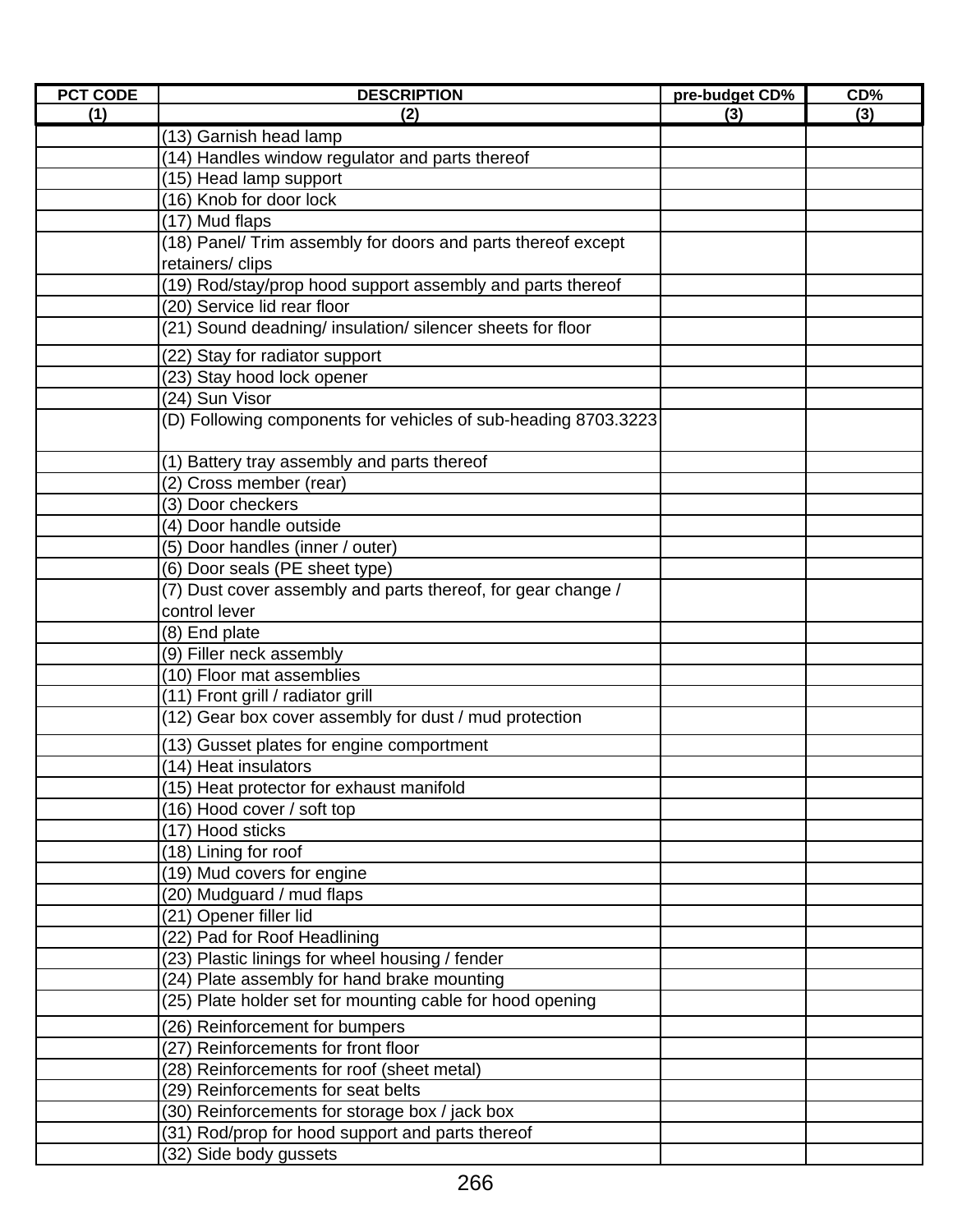| <b>PCT CODE</b> | <b>DESCRIPTION</b>                                                           | pre-budget CD% | CD% |
|-----------------|------------------------------------------------------------------------------|----------------|-----|
| (1)             | (2)                                                                          | (3)            | (3) |
|                 | (33) Side plates for floor                                                   |                |     |
|                 | (34) Side sills for floor                                                    |                |     |
|                 | (35) Sound deadening / silencer sheet                                        |                |     |
|                 | (36) Stay for fan shroud                                                     |                |     |
|                 | (37) Stay for radiator                                                       |                |     |
|                 | (38) Step assembly rear and mounting brackets                                |                |     |
|                 | (39) Sun visor                                                               |                |     |
|                 | (40) Windshield header panel / Rail                                          |                |     |
|                 | (E) Parts and accessories of bodies (including cabs) for vehicles            |                |     |
|                 | of sub - heading 8703.2115                                                   |                |     |
|                 | (F) Following components for vehicles of sub - heading                       |                |     |
|                 | 8703.3225                                                                    |                |     |
|                 | (1) Air intake grills for fenders / side grill                               |                |     |
|                 | (2) Bonnet buffer and wind screen staples                                    |                |     |
|                 | (3) Centre facia consol assembly (central part of instrument                 |                |     |
|                 | panel) and parts thereof                                                     |                |     |
|                 | (4) Channels for body drain                                                  |                |     |
|                 | (5) Check link cover (strap) for internal door hinge                         |                |     |
|                 | (6) Cubby box (Console Tunnel base)                                          |                |     |
|                 | (7) Door glass holding channel                                               |                |     |
|                 | (8) Door Trim (Casing)                                                       |                |     |
|                 | (9) Emblems                                                                  |                |     |
|                 | (10) Escutcheon (Bazel) for window regulator                                 |                |     |
|                 | (11) Escutcheon for sill for lock control                                    |                |     |
|                 | (12) Floor mats                                                              |                |     |
|                 | (13) Gear box tunnel pad (insulation)                                        |                |     |
|                 | (14) Handles for tail doors                                                  |                |     |
|                 | (15) Handles for window regulators                                           |                |     |
|                 | (16) Header rails and parts thereof                                          |                |     |
|                 | (17) Hood cover (soft top tarpauline)                                        |                |     |
|                 | (18) Hood sticks and parts thereof for soft top mounting                     |                |     |
|                 | (19) Inside handles for doors                                                |                |     |
|                 |                                                                              |                |     |
|                 | (20) Lamp guards<br>(21) Lid assembly for locker / storage and parts thereof |                |     |
|                 |                                                                              |                |     |
|                 | (22) Locking angle for locker / storage lids                                 |                |     |
|                 | (23) Plate assembly for hand brake mounting                                  |                |     |
|                 | (24) Radiator grill assembly and parts thereof                               |                |     |
|                 | (25) Rear curtain rod and clamp                                              |                |     |
|                 | (26) Rear mud flaps                                                          |                |     |
|                 | (27) Roll over bar assembly and parts thereof                                |                |     |
|                 | (28) Shedder assembly (PE plastic sheet type) for door insulation            |                |     |
|                 | (29) Side running board                                                      |                |     |
|                 | (30) Step assemblies and parts thereof                                       |                |     |
|                 | (31) Sunvisors                                                               |                |     |
| 8708.2939       | $\cdots$ - Other                                                             | 35             | 35  |
|                 | --- For vehicles of heading 87.04:                                           |                |     |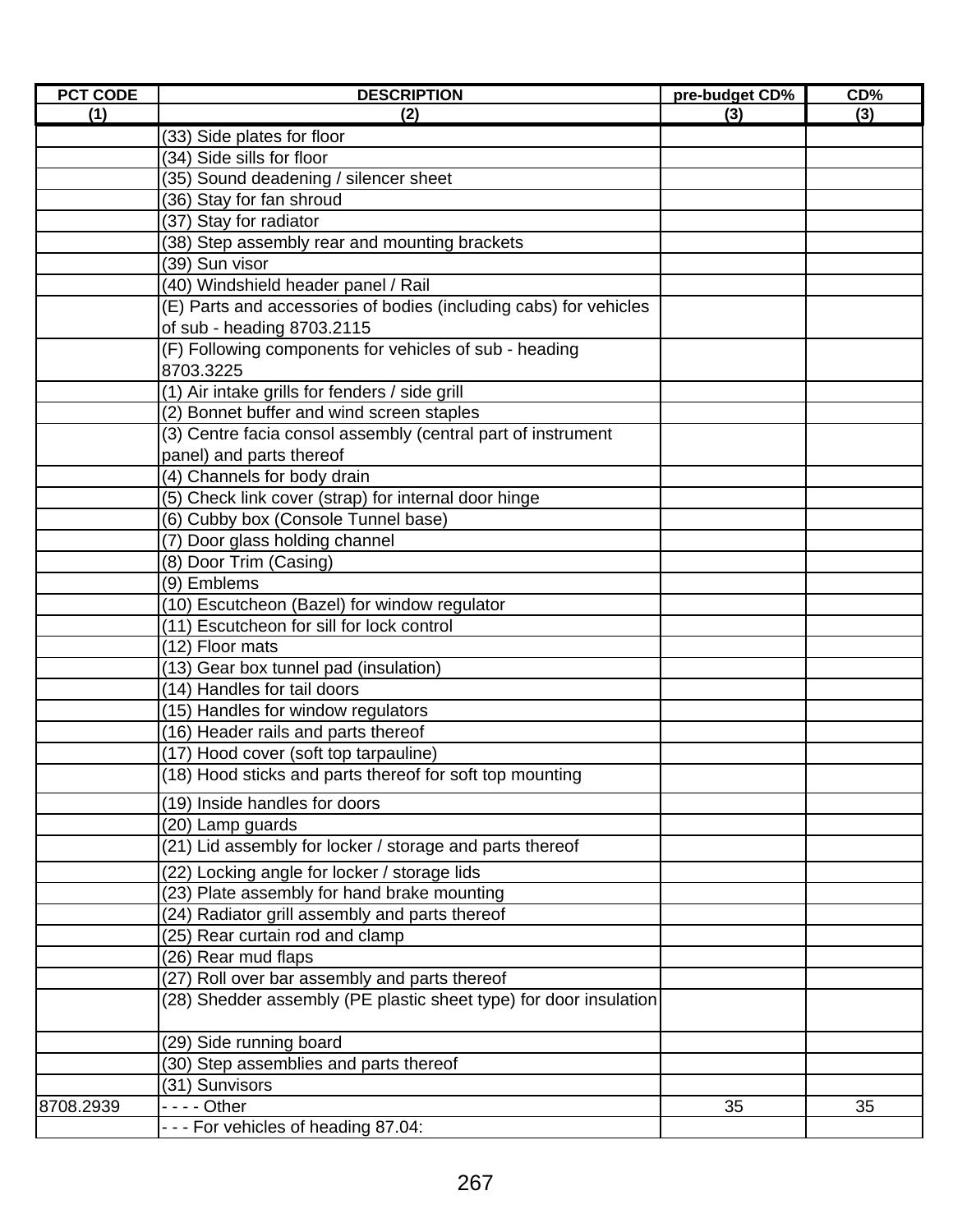| <b>PCT CODE</b> | <b>DESCRIPTION</b>                                             | pre-budget CD% | CD% |
|-----------------|----------------------------------------------------------------|----------------|-----|
| (1)             | (2)                                                            | (3)            | (3) |
| 8708.2941       | - - - - (A) Following components for vehicles of sub - heading | 35             | 35  |
|                 | 8704.2190                                                      |                |     |
|                 | (1) Ash tray and parts thereof                                 |                |     |
|                 | (2) Battery tray and parts thereof                             |                |     |
|                 | (3) Box for tuner                                              |                |     |
|                 | (4) Brace for instrument panel                                 |                |     |
|                 | (5) Braces for apron                                           |                |     |
|                 | (6) Channel assay roof drip                                    |                |     |
|                 | (7) Cross members for front floors                             |                |     |
|                 | (8) Deck assembly and parts thereof                            |                |     |
|                 | (9) Door handle outside                                        |                |     |
|                 | (10) Door seals (PE sheet type)                                |                |     |
|                 | (11) Door trims (Board type only)                              |                |     |
|                 | (12) Ducts for heater / defroster / ventilation                |                |     |
|                 | (13) Dust covers                                               |                |     |
|                 | (14) Emblems for vehicles                                      |                |     |
|                 | (15) Floor mat assemblies                                      |                |     |
|                 | (16) Front grill                                               |                |     |
|                 | (17) Garnishes                                                 |                |     |
|                 | (18) Handle for door window mechanism                          |                |     |
|                 | (19) Heat insulators for floor                                 |                |     |
|                 | (20) Inner panel for upper back window                         |                |     |
|                 | (21) Inner side members for front floor                        |                |     |
|                 | (22) Lining for roof                                           |                |     |
|                 | (23) Louvers for cowl top                                      |                |     |
|                 | (24) Louvers for quarter ventilation                           |                |     |
|                 | $\overline{(25)}$ Mud covers for engine                        |                |     |
|                 | (26) Mudguard                                                  |                |     |
|                 | (27) Pad for Roof Headlining                                   |                |     |
|                 | (28) Plastic linings for wheel housing / fender                |                |     |
|                 | (29) Plate for rear wheel housing                              |                |     |
|                 | (30) Reinforcement for bumpers                                 |                |     |
|                 | (31) Reinforcement for floor panel / member floor side (cab)   |                |     |
|                 | (32) Reinforcement for instrument panel or member steering     |                |     |
|                 | support                                                        |                |     |
|                 | (33) Rod / prop for hood support                               |                |     |
|                 | (34) Scuff Plates                                              |                |     |
|                 | (35) Shroud for fan                                            |                |     |
|                 | (36) Side panel for cowl top                                   |                |     |
|                 | (37) Sills for floors                                          |                |     |
|                 | (38) Sound deadening / Silencer sheet                          |                |     |
|                 | (39) Sun visor                                                 |                |     |
|                 | (40) Trims for seaming welts                                   |                |     |
|                 | (41) Windshield header panel / Rail                            |                |     |
|                 | (B) Following components for vehicles of sub - heading         |                |     |
|                 | 8704.3190                                                      |                |     |
|                 | (1) Ash tray and parts thereof                                 |                |     |
|                 | (2) Bars for protection rear glass                             |                |     |
|                 | (3) Cases / Bezels for inside handles                          |                |     |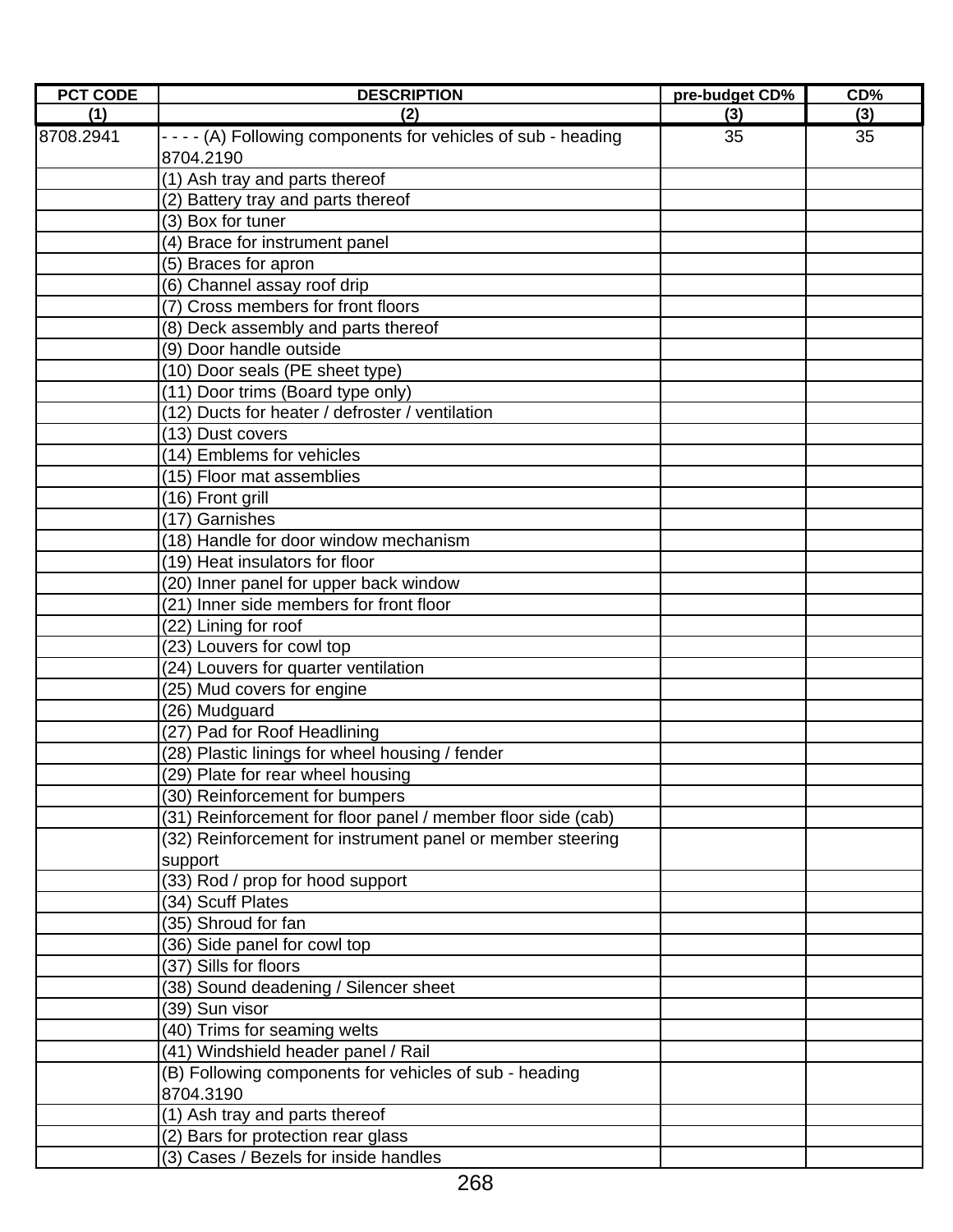| <b>PCT CODE</b> | <b>DESCRIPTION</b>                                                 | pre-budget CD% | CD% |
|-----------------|--------------------------------------------------------------------|----------------|-----|
| (1)             | (2)                                                                | (3)            | (3) |
|                 | (4) Channel for glass door support and rubber thereof              |                |     |
|                 | (5) Chassis and parts thereof excluding frame rear for floor       |                |     |
|                 | (6) Cover Frame Floor                                              |                |     |
|                 | (7) Cross member assemblies and parts thereof (sheet metal)        |                |     |
|                 | (8) Door handles (inside / Outside)                                |                |     |
|                 | (9) Door trims and parts thereof                                   |                |     |
|                 | (10) Frame for front floor                                         |                |     |
|                 | (11) Frame for front suspension                                    |                |     |
|                 | (12) Frame roof front and parts thereof                            |                |     |
|                 | (13) Front / radiator grill and parts thereof                      |                |     |
|                 | (14) Front pillars (inner / outer) and parts thereof               |                |     |
|                 | (15) Front show and parts thereof                                  |                |     |
|                 | (16) Garnishes / Covers / Ventilators and parts thereof            |                |     |
|                 | (17) Handle for closing deck gate                                  |                |     |
|                 | (18) Handle for door window mechanism                              |                |     |
|                 | (19) Holder Jack                                                   |                |     |
|                 | (20) Instrument panel and parts thereof excluding foamed           |                |     |
|                 | (21) Insulator for deck floor (sheet metal)                        |                |     |
|                 | (22) Knob for door lock                                            |                |     |
|                 | (23) Licence plate, brackets and parts thereof                     |                |     |
|                 | (24) Mat for floor (plastic)                                       |                |     |
|                 | (25) Member assemblies for floor and parts thereof (sheet metal)   |                |     |
|                 |                                                                    |                |     |
|                 | (26) Members, brackets and panels for service lid                  |                |     |
|                 | (27) Mud flaps / mud guards (plastic)                              |                |     |
|                 | (28) Panel / member engine room                                    |                |     |
|                 | (29) Panel Cab Back and parts thereof                              |                |     |
|                 | (30) Panel floor front; floors assemblies and parts thereof (sheet |                |     |
|                 | metal)                                                             |                |     |
|                 | (31) Rear deck and parts thereof                                   |                |     |
|                 | (32) Rear Gate and parts thereof                                   |                |     |
|                 | (33) Reinforcements for suspension                                 |                |     |
|                 | (34) Roof head lining                                              |                |     |
|                 | (35) Roof, roof assemblies and parts thereof                       |                |     |
|                 | (36) Seat locks and parts thereof                                  |                |     |
|                 | (37) Shroud for fan                                                |                |     |
|                 | $(38)$ Side sill                                                   |                |     |
|                 | (39) Splash panel for engine                                       |                |     |
|                 | (40) Splash plate for radiator                                     |                |     |
|                 | (41) Sun visor                                                     |                |     |
|                 | (42) Wheel housing inner and parts thereof                         |                |     |
| 8708.2942       | - - - - (A) Following components for vehicles of sub - heading     | 35             | 35  |
|                 | 8704.2219                                                          |                |     |
|                 | (1) Battery Carrier assembly and parts thereof                     |                |     |
|                 | (2) Cabin tilt stay stopper assembly and parts thereof             |                |     |
|                 | (3) Cargo body / deck and parts thereof                            |                |     |
|                 | (4) Cross member for frame                                         |                |     |
|                 | (5) Cushion for engine mounting                                    |                |     |
|                 | (6) Door trim assembly (Board / PVC type)                          |                |     |
|                 | 269                                                                |                |     |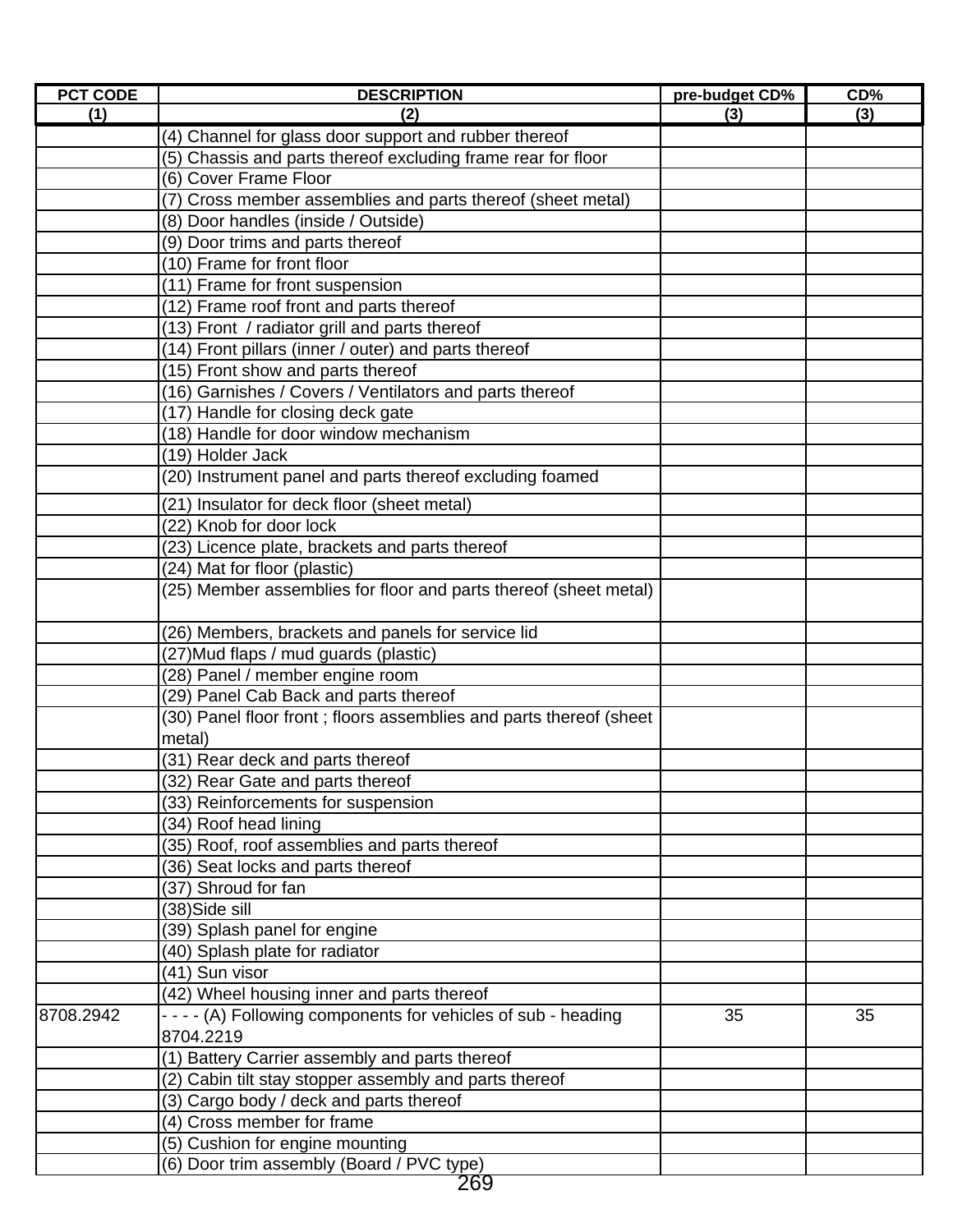| <b>PCT CODE</b> | <b>DESCRIPTION</b>                                         | pre-budget CD% | $CD\%$ |
|-----------------|------------------------------------------------------------|----------------|--------|
| (1)             | (2)                                                        | (3)            | (3)    |
|                 | $\overline{(7)}$ Emblems                                   |                |        |
|                 | (8) Floor mat                                              |                |        |
|                 | (9) Frame assembly                                         |                |        |
|                 | (10) Front brackets for cabin mounting                     |                |        |
|                 | (11) Front radiator grill                                  |                |        |
|                 | (12) Gussets / stiffeners for frame                        |                |        |
|                 | (13) Licence plate assembly                                |                |        |
|                 | (14) Panel for front corner assembly (sheet metal)         |                |        |
|                 | (15) Rear member assembly for cabin mounting and parts     |                |        |
|                 | thereof                                                    |                |        |
|                 | (16) Shroud for fan                                        |                |        |
|                 | (17) Splash boards for mud flap mounting                   |                |        |
|                 | (18) Splash covers for engine                              |                |        |
|                 | (19) Sun visors                                            |                |        |
|                 | (B) Following components for vehicles of sub - heading     |                |        |
|                 | 8704.2299                                                  |                |        |
|                 | (1) Battery Carrier assembly and parts thereof             |                |        |
|                 | (2) Cabin tilt stay stopper assembly and parts thereof     |                |        |
|                 | (3) Cargo body / deck and parts thereof                    |                |        |
|                 | (4) Cross members for frame                                |                |        |
|                 | (5) Door trim assembly (Board / PVC type)                  |                |        |
|                 | (6) Dust protection seal for doors (PE sheet type)         |                |        |
|                 | (7) Entry steps for cabin                                  |                |        |
|                 | (8) Floor mat                                              |                |        |
|                 | (9) Frame assembly                                         |                |        |
|                 | (10) Gussets / stiffeners for frame                        |                |        |
|                 | (11) Licence plate assembly and parts thereof              |                |        |
|                 | (12) Long members for frame                                |                |        |
|                 | (13) Rod / Prop / support for bonnet                       |                |        |
|                 | (14) Scuff plates                                          |                |        |
|                 | (15) Shroud for fan                                        |                |        |
|                 | (16) Splash covers for engine                              |                |        |
|                 | (17) Sun visors                                            |                |        |
|                 | (18) Trim for front pillar                                 |                |        |
|                 | (C) Following components for vehicles of sub - heading     |                |        |
|                 | 8704.2390                                                  |                |        |
|                 | (1) Battery Carrier assembly and parts thereof             |                |        |
|                 | (2) Bracket assembly front for cabin mounting              |                |        |
|                 | (3) Cabin tilt stay stopper assembly and parts thereof     |                |        |
|                 | (4) Cross members for frame                                |                |        |
|                 | (5) Dust protection seal for doors (PE sheet type)         |                |        |
|                 | (6) Entry steps for cabin                                  |                |        |
|                 | (7) Floor mat                                              |                |        |
|                 | (8) Frame assembly                                         |                |        |
|                 | (9) Gussets / stiffeners for frame                         |                |        |
|                 | (10) Licence plate assembly and parts thereof              |                |        |
|                 | (11) Long members for frame (6x2 vehicles only)            |                |        |
|                 | (12) Member assembly for mounting engine and parts thereof |                |        |
|                 | (13) Rear body trim (other than injection monlded)         |                |        |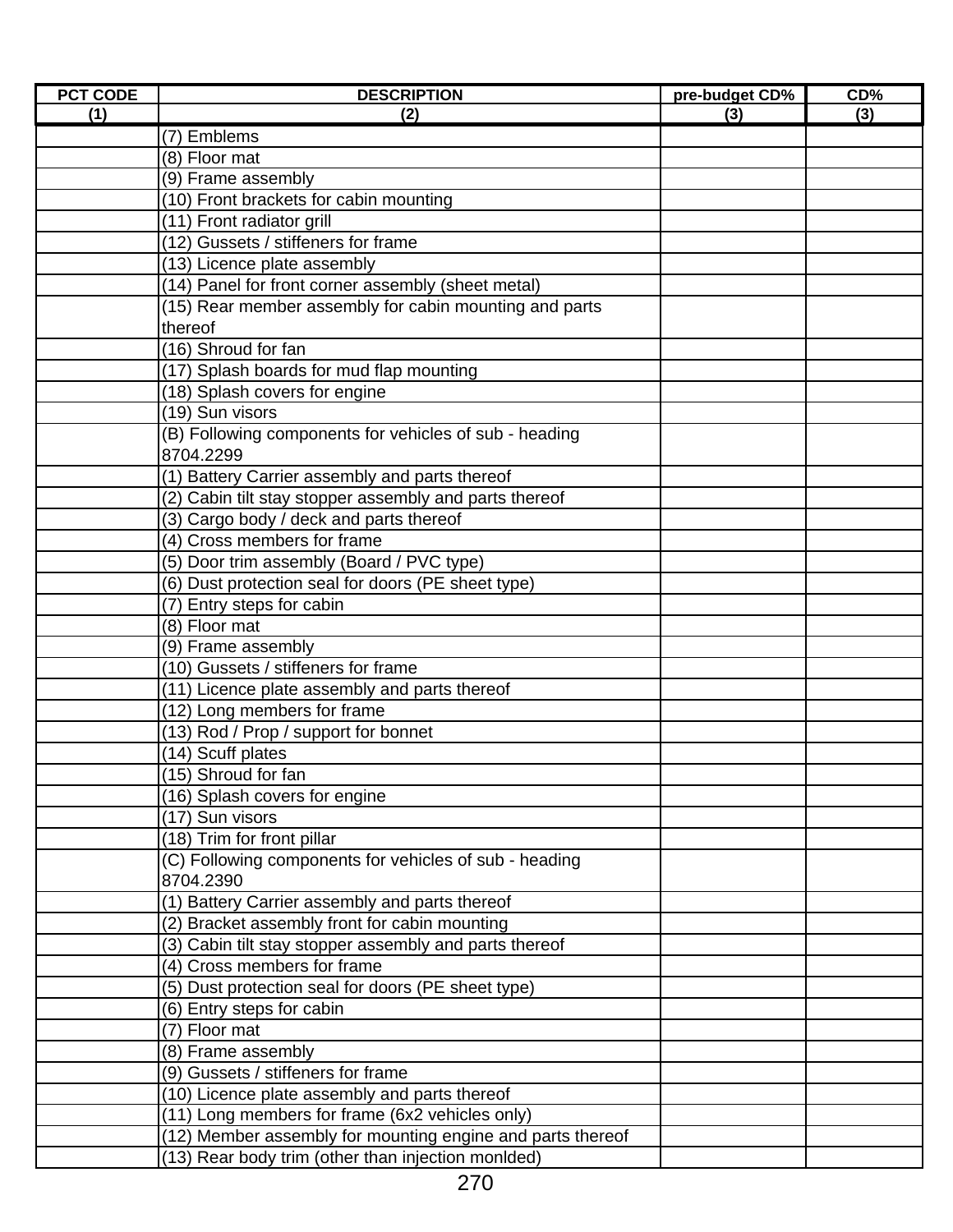| <b>PCT CODE</b> | <b>DESCRIPTION</b>                                                 | pre-budget CD% | CD <sub>0</sub> |
|-----------------|--------------------------------------------------------------------|----------------|-----------------|
| (1)             | (2)                                                                | (3)            | (3)             |
|                 | (14) Rod / prop / support for bonnet                               |                |                 |
|                 | (15) Scuff plates                                                  |                |                 |
|                 | (16) Sun visor                                                     |                |                 |
|                 | (17) Trim for front pillar                                         |                |                 |
| 8708.2949       | - - - - Other                                                      | 35             | 35              |
| 8708.2990       | - - Other                                                          | 35             | 35              |
|                 | Brakes and servo-brakes; parts thereof:                            |                |                 |
| 8708.3010       | (A) Following components for vehicles of heading 87.01             | 35             | 35              |
|                 | (1) Axle shaft assembly for brakes and parts thereof (other than   |                |                 |
|                 | those for disc brakes) for tractors of sub-heading 8701.9020       |                |                 |
|                 |                                                                    |                |                 |
|                 | (2) Brake assembly for tractors of sub - heading 8701.9020         |                |                 |
|                 | (3) Brake bands for tractors of sub - heading 8701.9020            |                |                 |
|                 | (4) Brake drums and air / vacuum tanks for vehicles of sub-        |                |                 |
|                 | heading 8701.2020, 8701.2090, 8701.9040 and 8701.9060              |                |                 |
|                 | (5) Brake drums for tractors of sub - heading 8701.9020;           |                |                 |
|                 | Mounted brake linings for tractors of sub heading 8701.9020        |                |                 |
|                 | (6) Brake pedal assemblies and parts thereof for tractors of sub - |                |                 |
|                 | heading 8701.9020                                                  |                |                 |
|                 | (7) Cam shafts for brake for tractors of sub - heading 8701.9020   |                |                 |
|                 |                                                                    |                |                 |
|                 | (8) Cross shaft assembly and parts thereof for tractors of sub -   |                |                 |
|                 | heading 8701.9020                                                  |                |                 |
|                 | (9) Brake levers, Brake Pedals, Lever for brake band, Lever for    |                |                 |
|                 | hand brake, Lock combined brakes, Shaft for brake pedals and       |                |                 |
|                 | support for brake lever for tractors of subheading 8701.9020       |                |                 |
|                 | (10) Lever assembly for parking brake / hand brake (4x2 vehicles   |                |                 |
|                 | only) for vehicles of sub - heading 8701.2020, 8701.2090,          |                |                 |
|                 | 8701.9040 and 8701.9060                                            |                |                 |
|                 | (11) Rod and yoke assembly and parts thereof for tractors of sub   |                |                 |
|                 | - heading 8701.9020                                                |                |                 |
|                 | (B) Following components for vehicles of heading 8702.1090 and     |                |                 |
|                 | 8702.9090                                                          |                |                 |
|                 | (1) Air tanks and vacuum tanks for brakes                          |                |                 |
|                 | (2) Lever assembly for parking brake / hand brake (for vehicles    |                |                 |
|                 | of seating capacity less than 35 persons)                          |                |                 |
|                 | (3) Oil/air pipes and brake drums,                                 |                |                 |
|                 | (4) Brake pedal assembly and parts thereof                         |                |                 |
| 8708.3020       | --- Following components for vehicles of heading 8703              | 35             | 35              |
|                 | (1) Brake pedal box assembly and parts, top cover for brake        |                |                 |
|                 | pedal (sheet metal), hand brake lever assembly and parts and       |                |                 |
|                 | brake pipes of vehicles of sub - heading 8703.3225                 |                |                 |
|                 | (2) Brake tubes, pipes and their covers of motor cars of heading   |                |                 |
|                 | 8703 and vehicles of sub-headings 8703.2113 and 8703.3223          |                |                 |
|                 | (3) Brakes and parts thereof (excluding brake master cylinder /    |                |                 |
|                 | pump, actuator and strut), of vehicles of sub - heading            |                |                 |
|                 | 8703.2115; Mounted brake linings for vehicles of sub heading       |                |                 |
|                 | 8703.2115.                                                         |                |                 |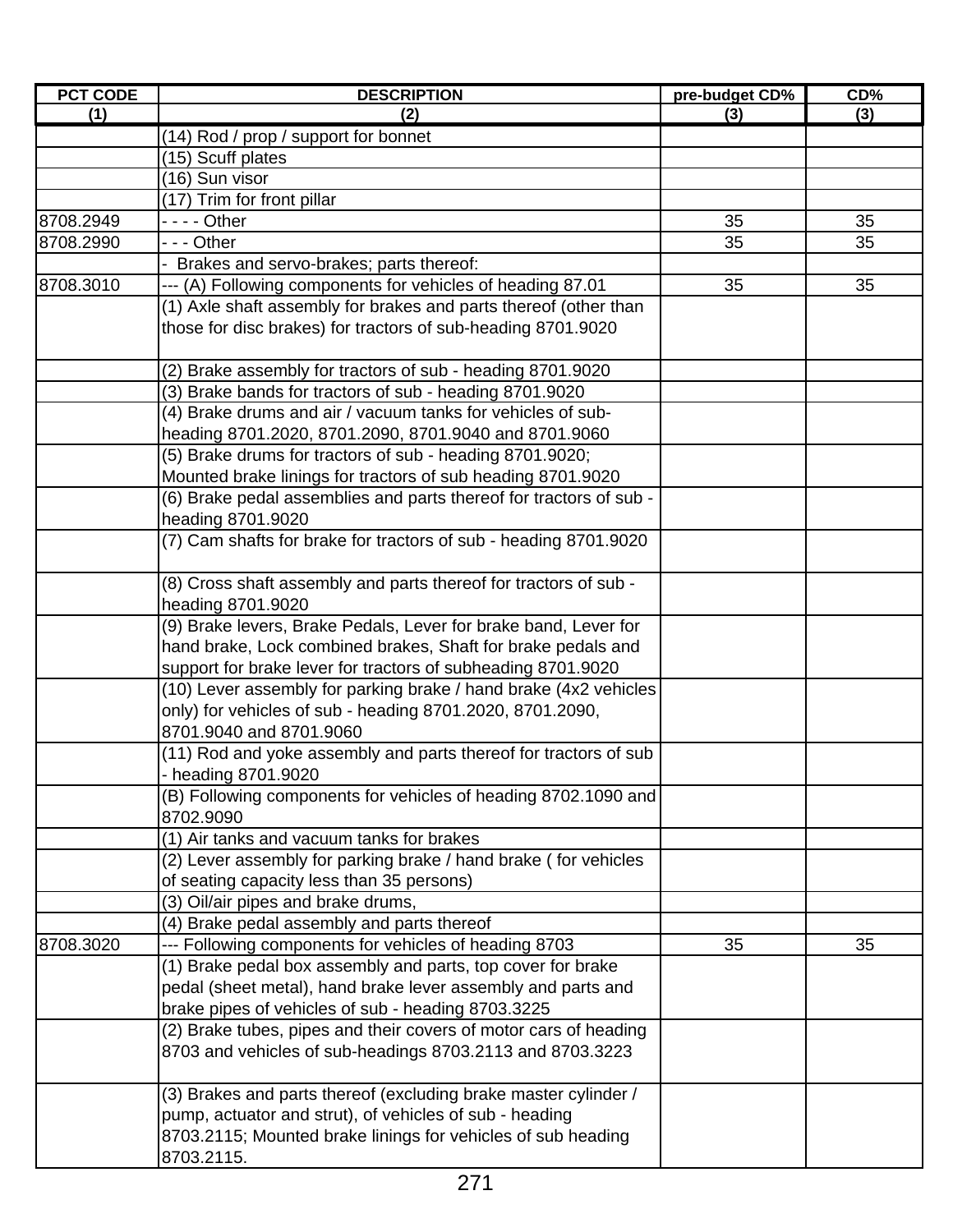| <b>PCT CODE</b> | <b>DESCRIPTION</b>                                               | pre-budget CD% | CD% |
|-----------------|------------------------------------------------------------------|----------------|-----|
| (1)             | (2)                                                              | (3)            | (3) |
|                 | (4) Cable parking brake and parts thereof, of motor cars of      |                |     |
|                 | heading 87.03 and vehicles of sub-heading 8703.2113              |                |     |
|                 | (5) Disc/ drum brake of motor cars of heading 8703 and vehicles  |                |     |
|                 | of sub-headings 8703.2113 and 8703.2193                          |                |     |
|                 | (6) Dust Cover for brake disc of motor cars of heading 87.03 and |                |     |
|                 | vehicles of sub-heading 8703.2193                                |                |     |
|                 | (7) Lever parking brake assembly and parts thereof, of motor     |                |     |
|                 | cars of heading 87.03 and vehicles of sub-headings 8703.2113,    |                |     |
|                 | 8703.2193 and 8703.3223                                          |                |     |
|                 | (8) Brake Pedal and housing assembly and parts thereof for       |                |     |
|                 | motorcars of subheadings 8703 and 8703.2193                      |                |     |
|                 | (9) Brake Pedal assembly and parts thereof; Parking brake cable  |                |     |
|                 | and parts thereof for vehicles of subheadings 8703.3223;         |                |     |
|                 | ---For vehicles of heading 87.04:                                |                |     |
| 8708.3031       | ---- (A) Following components, of vehicles of sub - heading      | 35             | 35  |
|                 | 8704.2190                                                        |                |     |
|                 | (1) Brake Drum                                                   |                |     |
|                 | (2) Brake tubes                                                  |                |     |
|                 | (3) Front brake Disc                                             |                |     |
|                 | (4) Parking brake cable                                          |                |     |
|                 | (B) Following components, of vehicles of sub - heading           |                |     |
|                 | 8704.3190                                                        |                |     |
|                 | (1) Brakes                                                       |                |     |
|                 | (2) Brake tubes/ pipes                                           |                |     |
|                 | (3) Brake drums                                                  |                |     |
|                 | (4) Lever assembly for parking brake and parts thereof           |                |     |
|                 | (5) Mounted brake linings                                        |                |     |
|                 | (6) Cable assembly for parking brakes, Pedal brake assembly      |                |     |
|                 | and parts thereof                                                |                |     |
| 8708.3032       | ---- (A) Following components, of vehicles of sub - heading      | 35             | 35  |
|                 | 8704.2219                                                        |                |     |
|                 | (1) Air tanks / vacuum tanks                                     |                |     |
|                 | (2) Brake drums                                                  |                |     |
|                 | (3) Lever assembly for parking brake / hand brake                |                |     |
|                 | (4) Oil and air pipes / tubes                                    |                |     |
|                 | (B) Following components, of vehicles of sub - heading           |                |     |
|                 | 8704.2299                                                        |                |     |
|                 | (1) Brake drums                                                  |                |     |
|                 | (2) Lever assembly for parking brake / hand brake                |                |     |
|                 | (3) Oil and air pipes / tubes                                    |                |     |
|                 | (4) Brake pedal assembly and parts thereof                       |                |     |
|                 | (C) Following components, of vehicles of sub - heading           |                |     |
|                 | 8704.2390                                                        |                |     |
|                 | (1) Brake drums                                                  |                |     |
|                 | (2) Lever assembly for parking brake / hand brake                |                |     |
|                 | (3) Oil and air pipes / tubes                                    |                |     |
| 8708.3039       | ---- Other                                                       | 35             | 35  |
| 8708.3090       | --- Other                                                        | 35             | 35  |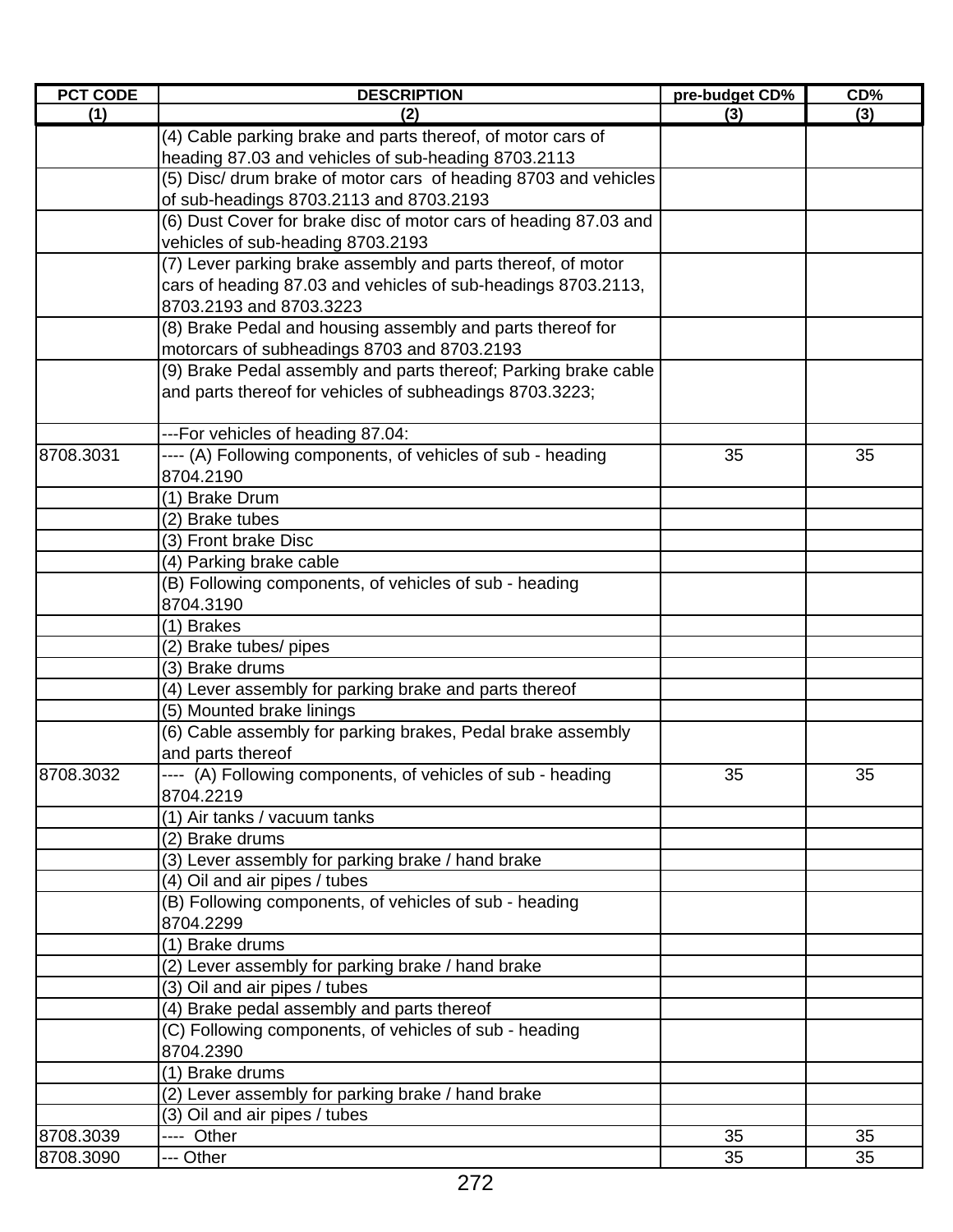| <b>PCT CODE</b> | <b>DESCRIPTION</b>                                                    | pre-budget CD% | CD% |
|-----------------|-----------------------------------------------------------------------|----------------|-----|
| (1)             | (2)                                                                   | (3)            | (3) |
|                 | --- Other                                                             |                |     |
|                 | Gear boxes and parts thereof                                          |                |     |
| 8708.4010       | --- Following components for agricultural tractors of sub heading     | 35             | 35  |
|                 | 8701.9020                                                             |                |     |
|                 | (1) Gear boxes                                                        |                |     |
|                 | (2) Bottom cover plate for gear box housing                           |                |     |
|                 | (3) Cover / Cup for gear shift lever                                  |                |     |
|                 | (4) Cover assembly for drive shift bearing for use in gear box        |                |     |
|                 | (5) Cover plates for gear box                                         |                |     |
|                 | (6) Cover shift tower for gear box                                    |                |     |
|                 | (7) Gear box housing                                                  |                |     |
|                 | (8) Housing for gear shift lever                                      |                |     |
|                 | (9) Knob for gear shift lever                                         |                |     |
|                 | (10) Lever 3rd and 4th / Fork Third (for gear box)                    |                |     |
|                 | (11) Lever assembly transmission / gear shift lever and parts         |                |     |
|                 | thereof                                                               |                |     |
|                 | (12) Lever for 1st and 2nd gate / gear                                |                |     |
|                 | (13) Lever for reverse gear                                           |                |     |
|                 | (14) Lever planetary / lever assembly splitter and parts thereof      |                |     |
|                 | (15) Plate for mounting gear shift lever                              |                |     |
|                 | (16) Plunger                                                          |                |     |
|                 | (17) Plunger / dog for gear box                                       |                |     |
|                 | (18) Retainer for main drive shaft for use in gear box                |                |     |
|                 |                                                                       |                |     |
|                 | (19) Rod splitter for gear box                                        |                |     |
|                 | (20) Seat for spring for use in gear box                              |                |     |
|                 | (21) Selector 3rd / Gate 3rd and 4th for gear box                     |                |     |
|                 | (22) Selector for planetary shaft / support for splitter for gear box |                |     |
|                 | (23) Shaft / fork for clutch release                                  |                |     |
|                 | (24) Shift tower for gear box                                         |                |     |
|                 | (25) Shift tower for gear box                                         |                |     |
|                 | (26) Shifter rails / rods                                             |                |     |
|                 | (27) Shifter rails / rods for gear box                                |                |     |
|                 | (28) Supports for splitters                                           |                |     |
|                 | (29) Top cover assembly for gear box and parts thereof                |                |     |
|                 | (30) Shaft for differential lock                                      |                |     |
|                 | (31) Shaft reverse/shaft reverse cluster                              |                |     |
| 8708.4090       | --- Other                                                             | 35             | 35  |
|                 | -Drive-axles with differential, whether or not provided with other    |                |     |
|                 | transmission components and non driving axles; parts thereof          |                |     |
|                 |                                                                       |                |     |
| 8708.5010       | --- (1) Built up drive axles with hub and brake drum for vehicles of  | 35             | 35  |
|                 | 'sub - headings 8701.2090, 8702.1090, 8702.9090, 8704.2219,           |                |     |
|                 | 8704.2299 and 8704.2390;<br>(2) Wheel hubs for axles for              |                |     |
|                 | vehicles of sub headings 8701.2020, 8701.2090, 8701.9040,             |                |     |
|                 | 8701.9060, 8702.1090, 8702.9090, 8704.2219, 8704.2299,                |                |     |
|                 | 8704.2390                                                             |                |     |
|                 |                                                                       |                |     |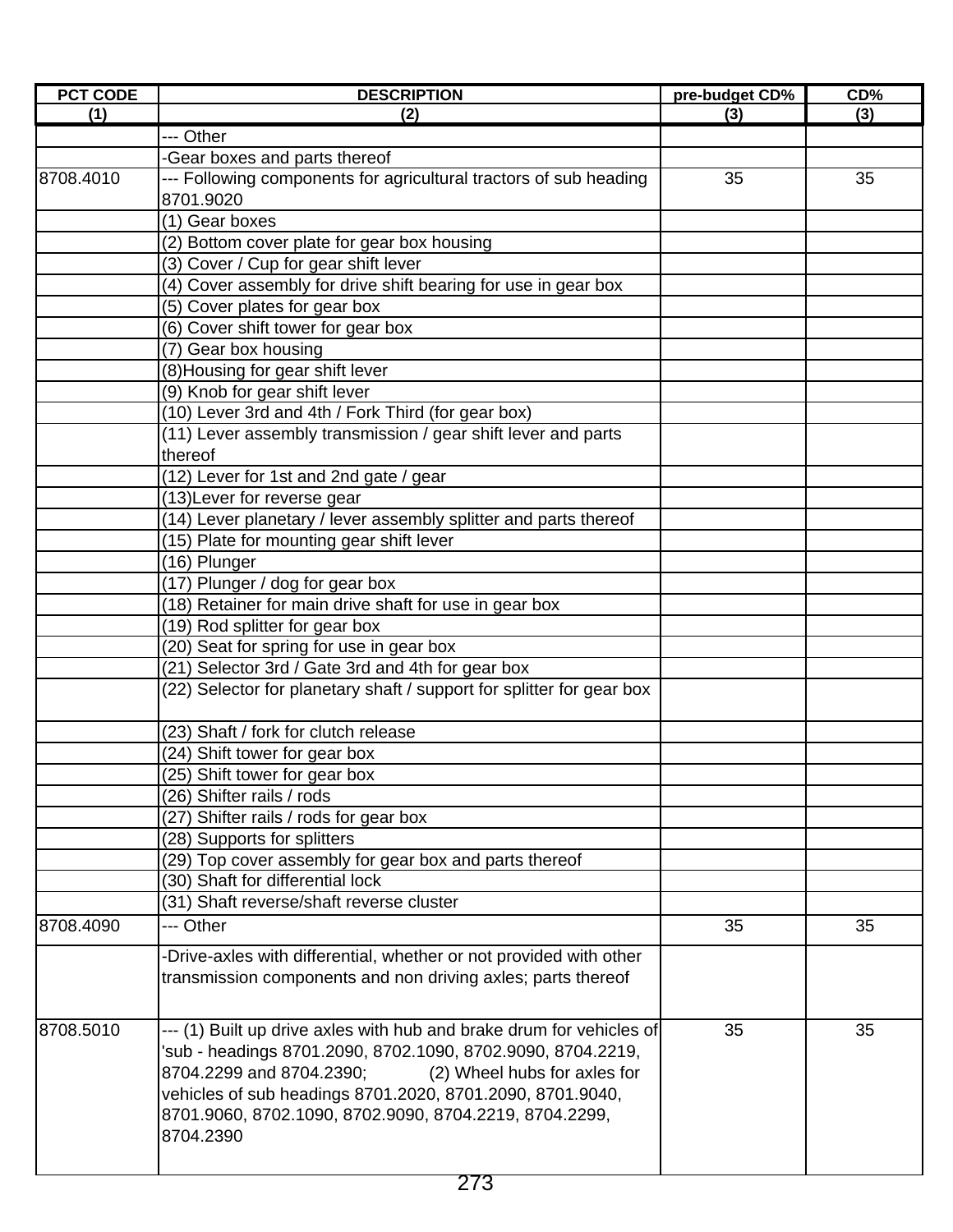| <b>PCT CODE</b> | <b>DESCRIPTION</b>                                                                                                                                                                                                                                                                                                                                                                                                                                                                                                                                                                                                                                                                                                                                                                                                                                                                                                                                                                                                                                                                                                                                                                                                       | pre-budget CD% | CD% |
|-----------------|--------------------------------------------------------------------------------------------------------------------------------------------------------------------------------------------------------------------------------------------------------------------------------------------------------------------------------------------------------------------------------------------------------------------------------------------------------------------------------------------------------------------------------------------------------------------------------------------------------------------------------------------------------------------------------------------------------------------------------------------------------------------------------------------------------------------------------------------------------------------------------------------------------------------------------------------------------------------------------------------------------------------------------------------------------------------------------------------------------------------------------------------------------------------------------------------------------------------------|----------------|-----|
| (1)             | (2)                                                                                                                                                                                                                                                                                                                                                                                                                                                                                                                                                                                                                                                                                                                                                                                                                                                                                                                                                                                                                                                                                                                                                                                                                      | (3)            | (3) |
|                 | (3) Built up drive axles for argicultural tractors of sub - heading<br>8701.9020 (excluding 4x4 tractors); Bushing PTO sleeve spacer,<br>Cap for differential, Cap for driven axle (for Tractors upto 80HP),<br>Cap for PTO / end cover for PTO, collar for differential lock,<br>collar for PTO, coupler differential lock / actuating collar, coupler<br>rear drive, cover PTO shaft / cover upper axle casing, cover rear<br>axle / side final drive, cover rear axle housing, differential cam<br>lock assembly and parts thereof, differential housing/differential<br>casing/ axle casing, differential lock levers, end assemblies of for<br>axles and parts thereof, end assembly for PTO lever, fork for<br>differential locks, fork for PTO clutch, fork PTO and fork PTO<br>clutch, hand lever for PTO clutch, housing for PTO bearings, joint<br>differential cross/journal pinion carrier, internal lever assembly/<br>lever relay for PTO control and parts thereof, lever for clutch<br>release / shaft for lever clutch, link rocker, pedal assembly for<br>differential lock (for tractors upto 80 hp), pedal for differential<br>control, plate for differential, PTO lever, rear Axle Housing/ casing |                |     |
|                 | (4) Built up Non driving axles with hub and brake drums for<br>vehicles of sub - headings 8701.2020, 8701.2090, 8701.9040,<br>8701.9060, 8702.1090, 8702.9090, 8704.2219, 8704.2299 and<br>8704.2390; Dust protection caps for wheel hubs and Wheel<br>hubs for axles for vehicles of sub heading 8701.2020,<br>8701.2090, 8701.9040, 8701.9060, 8702.1090, 8702.9090,<br>8704.2219, 8704.2299, 8704.2390                                                                                                                                                                                                                                                                                                                                                                                                                                                                                                                                                                                                                                                                                                                                                                                                                |                |     |
|                 | (5) Built up non driving axles, housing rear axel and propeler<br>shaft for vehicles of sub-heading 8701.9020; Axle arm for Front<br>Axle, Block pivot for front axle, Block thrust for axle casing, Cap<br>for front hub/ cover hub, center beam assembly/ body front axle,<br>Drag link assembly/ Tie rods, Hub for front wheel, Pivot pin,<br>Spacer for steering knuckle, Spindle front axle/ Steering knuckle<br>for Agricultural Tractors of sub heading 8701.9020                                                                                                                                                                                                                                                                                                                                                                                                                                                                                                                                                                                                                                                                                                                                                 |                |     |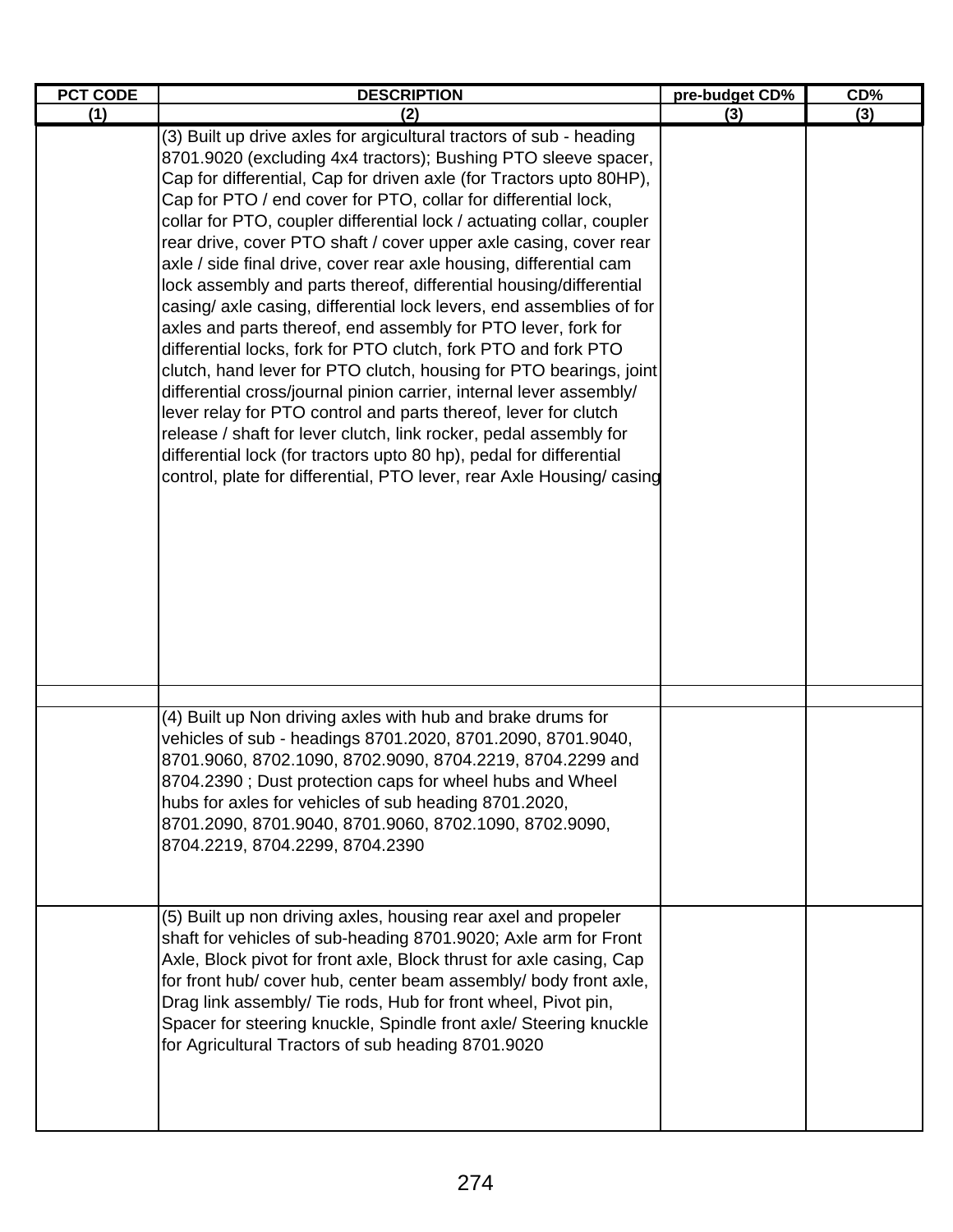| <b>PCT CODE</b> | <b>DESCRIPTION</b>                                                                                                                                                                                                                                                                                                                                                                                                                                                                                                                           | pre-budget CD% | CD% |
|-----------------|----------------------------------------------------------------------------------------------------------------------------------------------------------------------------------------------------------------------------------------------------------------------------------------------------------------------------------------------------------------------------------------------------------------------------------------------------------------------------------------------------------------------------------------------|----------------|-----|
| (1)             | (2)                                                                                                                                                                                                                                                                                                                                                                                                                                                                                                                                          | (3)            | (3) |
| 8708.5020       | --- (1) Built up drive axles for vehicles of sub - heading<br>(2) Drive shafts for<br>8703.2115;<br>axle, drive shaft housing and breathing pipe for vehicles of sub<br>heading 8703.2115                                                                                                                                                                                                                                                                                                                                                    | 35             | 35  |
|                 | (3) Built up Non driving axles for motor cars of heading 8703 (of<br>engine capacity upto 1200cc) and vehicles of sub-heading<br>8703.2113;<br>(4) Cap<br>spindle for grease, Hub front wheel and trailing / suspension rear<br>arm and parts thereof (for vehicles not exceeding 1200cc) for<br>motor cars of heading 87.03;<br>(5) Cap spindle for grease for vehicles of heading 8703.2113,<br>8703.2193; Hub for front axle for vehicle of sub heading<br>8704.2190;<br>(6) Cap spindle for grease for vehicles of sub heading 8704.3190 |                |     |
|                 | (7) Propeller shaft for vehicles of sub heading 8703.2193                                                                                                                                                                                                                                                                                                                                                                                                                                                                                    |                |     |
|                 | (8) Housing rear axle and propeller shaft for vehicles of sub-<br>heading 8703.2113 and 8704.3190                                                                                                                                                                                                                                                                                                                                                                                                                                            |                |     |
| 8708.5090       | --- Other                                                                                                                                                                                                                                                                                                                                                                                                                                                                                                                                    | 35             | 35  |
|                 | -Road wheels and parts and accessories thereof:                                                                                                                                                                                                                                                                                                                                                                                                                                                                                              |                |     |
| 8708.7010       | --- Road wheels (complet), rims (excluding casted), caps,<br>ornaments and weights for motor cars of heading 87.03 and<br>vehicles of sub-headings 8703.2113, 8703.2193, 8703.3223,<br>8704.2190, 8704.3190 and 8703.2115                                                                                                                                                                                                                                                                                                                    | 35             | 35  |
| 8708.7020       | ---Road wheels (complet), rims (excluding casted), caps,<br>ornaments and weights for vehicles of sub-headings 8701.9020,<br>8702.1090, 8702.9090, 8704.2219, 8704.2299 and 8704.2390<br>(6x2 vehicles only)                                                                                                                                                                                                                                                                                                                                 | 35             | 35  |
| 8708.7090       | --- Other                                                                                                                                                                                                                                                                                                                                                                                                                                                                                                                                    | 35             | 35  |
|                 | -Suspension System and parts thereof (including Shock<br>absorbers)                                                                                                                                                                                                                                                                                                                                                                                                                                                                          |                |     |
| 8708.8010       | --- (1) Suspension Shock absorbers for motor cars of heading<br>87.03 and vehicles of sub-headings 8703.2113, 8703.2193,<br>8704.2190, 8704.3190 and 8703.2115<br>(2) Parts of shock absorber for the vehicle of sub heading<br>8703.2115                                                                                                                                                                                                                                                                                                    | 35             | 35  |
| 8708.8020       | ---Pin for shock absorbers (4x2 vehicles only) for vehicles of sub<br>headings 8701.2020, 8701.2090, 8701.9040 and 8701.9060                                                                                                                                                                                                                                                                                                                                                                                                                 | 35             | 35  |
| 8708.8090       | --- Other                                                                                                                                                                                                                                                                                                                                                                                                                                                                                                                                    | 35             | 35  |
|                 | -Other parts and accessories:                                                                                                                                                                                                                                                                                                                                                                                                                                                                                                                |                |     |
|                 | --Radiators and parts thereof                                                                                                                                                                                                                                                                                                                                                                                                                                                                                                                |                |     |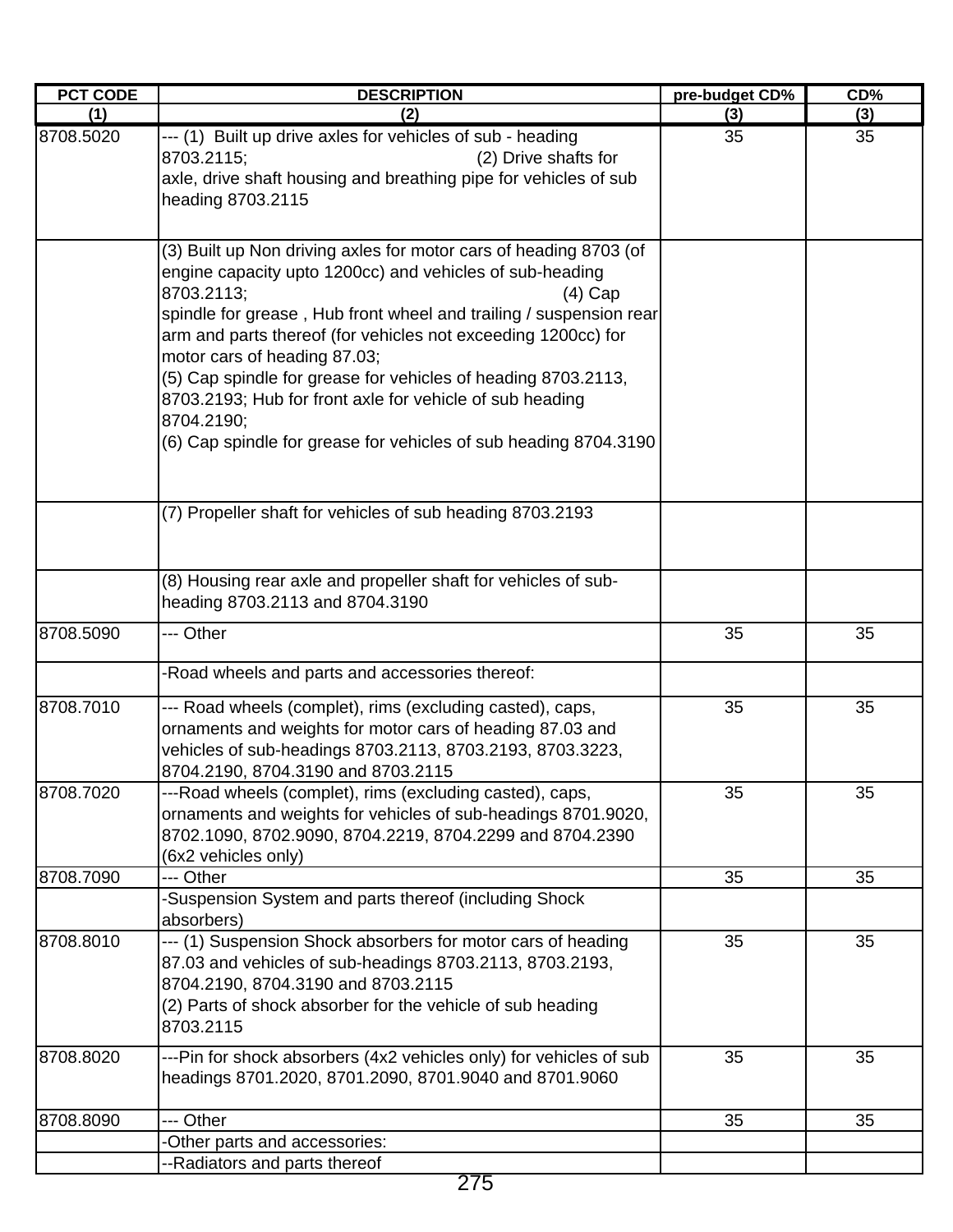| <b>PCT CODE</b> | <b>DESCRIPTION</b>                                                                                                                                                                                                                                                                 | pre-budget CD% | CD% |
|-----------------|------------------------------------------------------------------------------------------------------------------------------------------------------------------------------------------------------------------------------------------------------------------------------------|----------------|-----|
| (1)             | (2)                                                                                                                                                                                                                                                                                | (3)            | (3) |
| 8708.9110       | --- Radiator of a kind with aluminum core                                                                                                                                                                                                                                          | 35             | 35  |
| 8708.9120       | --- Radiator other than aluminum core, for motor cars of heading<br>87.03 and vehicles of sub-headings 8703.2113, 8703.2193,<br>8703.3223, 8704.2190, 8704.3190, 8703.2115 and 8703.3225                                                                                           | 35             | 35  |
| 8708.9130       | --- Radiator other than aluminum core, for vehicles of sub-<br>headings 8701.2020 (4x2 vehicles only), 8701.2090,8701.9040,<br>8701.9060, 8702.1090, 8702.9090, 8704.2219, 8704.2299,<br>8704.2390 and 8701.9020<br>(2) Radiator Cap assembly and parts thereof for Agricultural   | 35             | 35  |
|                 | Tractors of sub heading 8701.9020                                                                                                                                                                                                                                                  |                |     |
| 8708.9190       | --- Other                                                                                                                                                                                                                                                                          | 35             | 35  |
|                 | --Silencers (Mufflers) and exhaust pipes; parts thereof                                                                                                                                                                                                                            |                |     |
| 8708.9210       | --- Silencers, mufflers and exhaust pipes for motor cars of<br>heading 87.03 and vehicles of sub-headings 8703.2113,<br>8703.2193, 8703.3223, 8704.2190, 8704.3190, 8703.2115 and<br>8703.3225                                                                                     | 35             | 35  |
| 8708.9220       | --- Silencers, mufflers and exhaust pipesfor vehicles of sub-<br>headings 8701.2020 (4x2 vehicles only), 8701.2090, 8701.2040,<br>8702.1090, 8702.9090, 8704.2219, 8704.2299, 8704.2390 and<br>8701.9020                                                                           | 35             | 35  |
| 8708.9290       | --- Other                                                                                                                                                                                                                                                                          | 35             | 35  |
|                 | --Clutches and parts thereof:                                                                                                                                                                                                                                                      |                |     |
| 8708.9310       | --- (1) Upper and lower plates for clutch housing (other than<br>clutch plate) of a kind used with engines not exceeding 1200CC<br>for motor cars of heading 87.03 and vehicles of sub-heading<br>8703.2113 and 8704.3190                                                          | 35             | 35  |
|                 | (2) Lower plate for clutch housing (other than clutch plate) for                                                                                                                                                                                                                   |                |     |
|                 | vehicles of sub-heading 8703.2193                                                                                                                                                                                                                                                  |                |     |
|                 | (3) Arm clutch release for motor cars of heading 87.03 exceeding<br>1200cc                                                                                                                                                                                                         |                |     |
| 8708.9320       | --- Following parts for agricultural tractors of sub-heading<br>8701.9020:<br>(1) Clutches (with or without driven plates)<br>(2) Fork for clutches                                                                                                                                | 35             | 35  |
| 8708.9390       | --- Other                                                                                                                                                                                                                                                                          | 35             | 35  |
|                 | --Steering wheels, steering columns and steering boxes; and                                                                                                                                                                                                                        |                |     |
|                 | parts thereof                                                                                                                                                                                                                                                                      |                |     |
| 8708.9410       | --- (1) Steering wheels (non air bag/ non PU foamed type) for<br>motor cars of heading 87.03 not exceeding 1200cc and vehicles<br>of sub-headings 8703.2113, 8703.2193 and 8704.3190; steering<br>knuckle arm left and steering drag link for vehicles of sub<br>heading 8704.2190 | 35             | 35  |
|                 | (2) Steering gears and links for motor cars of heading 87.03, not<br>exceeding 800 cc                                                                                                                                                                                              |                |     |
|                 | (3) Covers for steering column for motor cars of heading 87.03<br>and vehicles of sub-heading 8703.2113 and 8704.3190                                                                                                                                                              |                |     |
|                 | (4) Steering column for vehicles of sub-heading 8703.2113                                                                                                                                                                                                                          |                |     |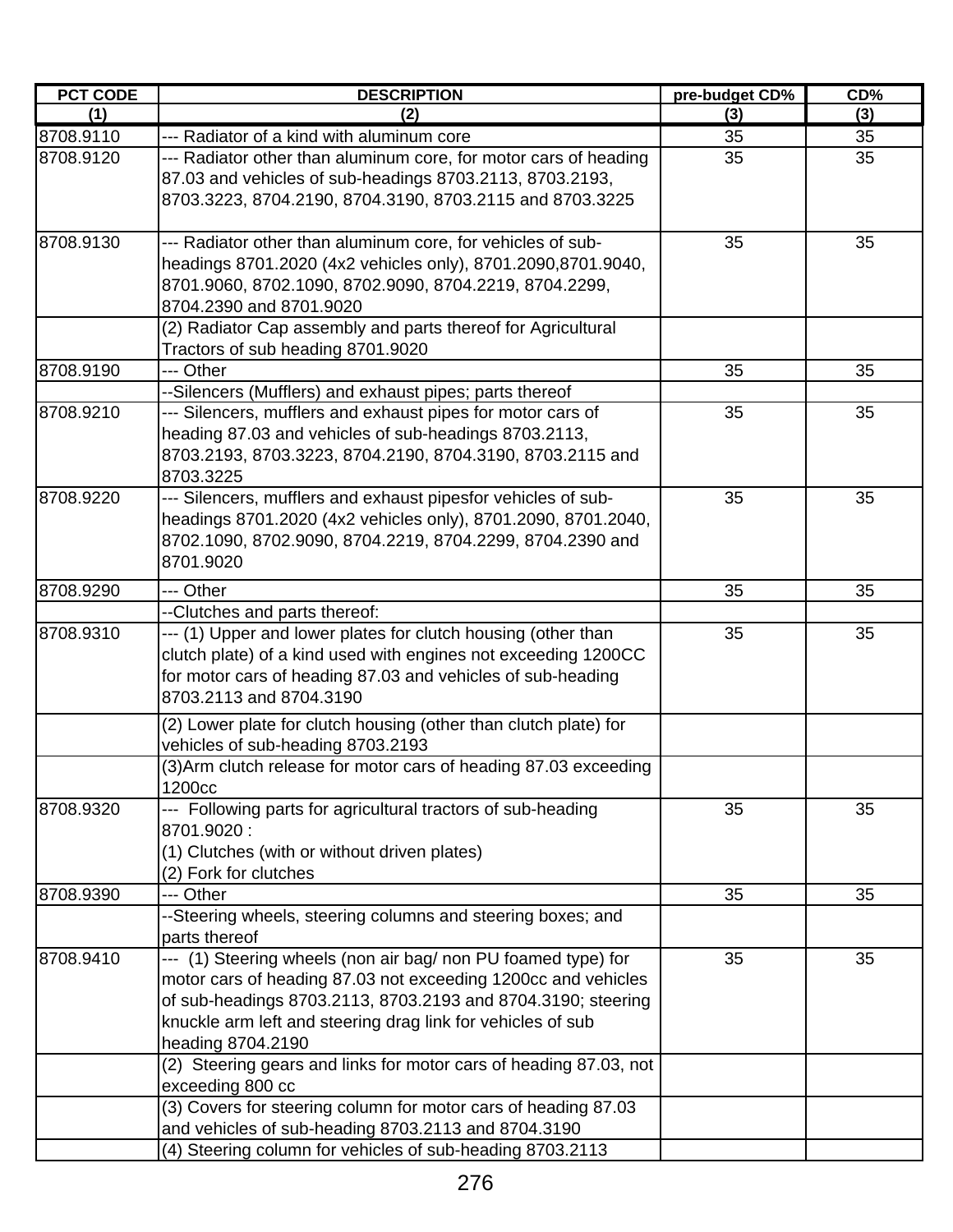| <b>PCT CODE</b> | <b>DESCRIPTION</b>                                                                         | pre-budget CD% | CD% |
|-----------------|--------------------------------------------------------------------------------------------|----------------|-----|
| (1)             | (2)                                                                                        | (3)            | (3) |
|                 | (5) Bracket steering gear box for vehicles of sub- heading                                 |                |     |
|                 | 8703.2113;                                                                                 |                |     |
|                 | (6) steering wheels, steering columns, steering boxes and                                  |                |     |
|                 | Steering stem for vehilces of sub - heading 8703.2115                                      |                |     |
| 8708.9420       | --- (1) Steering wheels (non foamed) and covers steering shafts                            | 35             | 35  |
|                 | for vehicles of sub - heading 8704.2219                                                    |                |     |
|                 | (2) Steering wheels, stearing columns (fixed), steering boxes                              |                |     |
|                 | (manual), Cover for steering column, Cover relay steering box                              |                |     |
|                 | and steering shaft for agricultural tractors of sub - heading                              |                |     |
|                 | 8701.9020                                                                                  |                |     |
| 8708.9490       | --- Other                                                                                  | 35             | 35  |
| 8708.9500       | --Safety Air bags with inflator system; parts thereof                                      | 35             | 35  |
|                 | --Other:                                                                                   |                |     |
| 8708.9910       | --- Following components for vehicles of heading 87.01:                                    | 35             | 35  |
|                 |                                                                                            |                |     |
|                 | (A) For vehicles of heading 8701.2020, 8701.2090, 8701.9040<br>and 8701.9060               |                |     |
|                 |                                                                                            |                |     |
|                 | (1) Battery cover                                                                          |                |     |
|                 | (2) Fuel tank<br>(3) Fuel tank bands / supports / brackets / stripes                       |                |     |
|                 |                                                                                            |                |     |
|                 | (4) Out side mirror stay assembly<br>(5) Pin for mounting leaf springs (4x2 vehicles only) |                |     |
|                 | (6) Retainer / holder for center hearing (4x2 vehicles only)                               |                |     |
|                 | (7) Shackles for leaf spring assembly                                                      |                |     |
|                 | (8) Stiffener for fly wheel housing (4x2 vehicles only)                                    |                |     |
|                 | (9) Towing hooks                                                                           |                |     |
|                 | (10) Upper pad for front leaf assembly (4x2 vehicles only)                                 |                |     |
|                 |                                                                                            |                |     |
|                 | (B) Following components, of agricultural tractors of sub -                                |                |     |
|                 | heading 8701.9020                                                                          |                |     |
|                 | (1) Adapter plate / engine mounting bracket                                                |                |     |
|                 | (2) Adaptor for techo meter drive (for tractors upto 80 HP)                                |                |     |
|                 | (3) Air cleaner housing assembly and parts thereof                                         |                |     |
|                 | (4) Air intake pipes / tubes (for tractorsupto 80 HP)                                      |                |     |
|                 | (5) Anchor for check chain                                                                 |                |     |
|                 | (6) Anchor plate                                                                           |                |     |
|                 | (7) Angle drive                                                                            |                |     |
|                 | (8) Arm for hydraulic lift                                                                 |                |     |
|                 | (9) Arm lift ram for hydraulic mechanism                                                   |                |     |
|                 | (10) Balls (Cat I and II)<br>(11) Battery retainer assembly and parts thereof              |                |     |
|                 | (12) Brackets excluding those for throttle control, consol panel                           |                |     |
|                 | and stop light switch                                                                      |                |     |
|                 | (13) Cable for tractors meter / hour meter                                                 |                |     |
|                 | (14) Cam position assembly for hydraulic lift mechanism                                    |                |     |
|                 |                                                                                            |                |     |
|                 | (15) Cap for lift cover                                                                    |                |     |
|                 | (16) Chain assembly / adjuster lower link and parts thereof                                |                |     |
|                 | (17) Check chain assembly and parts thereof                                                |                |     |
|                 | (18) Clutch pedal                                                                          |                |     |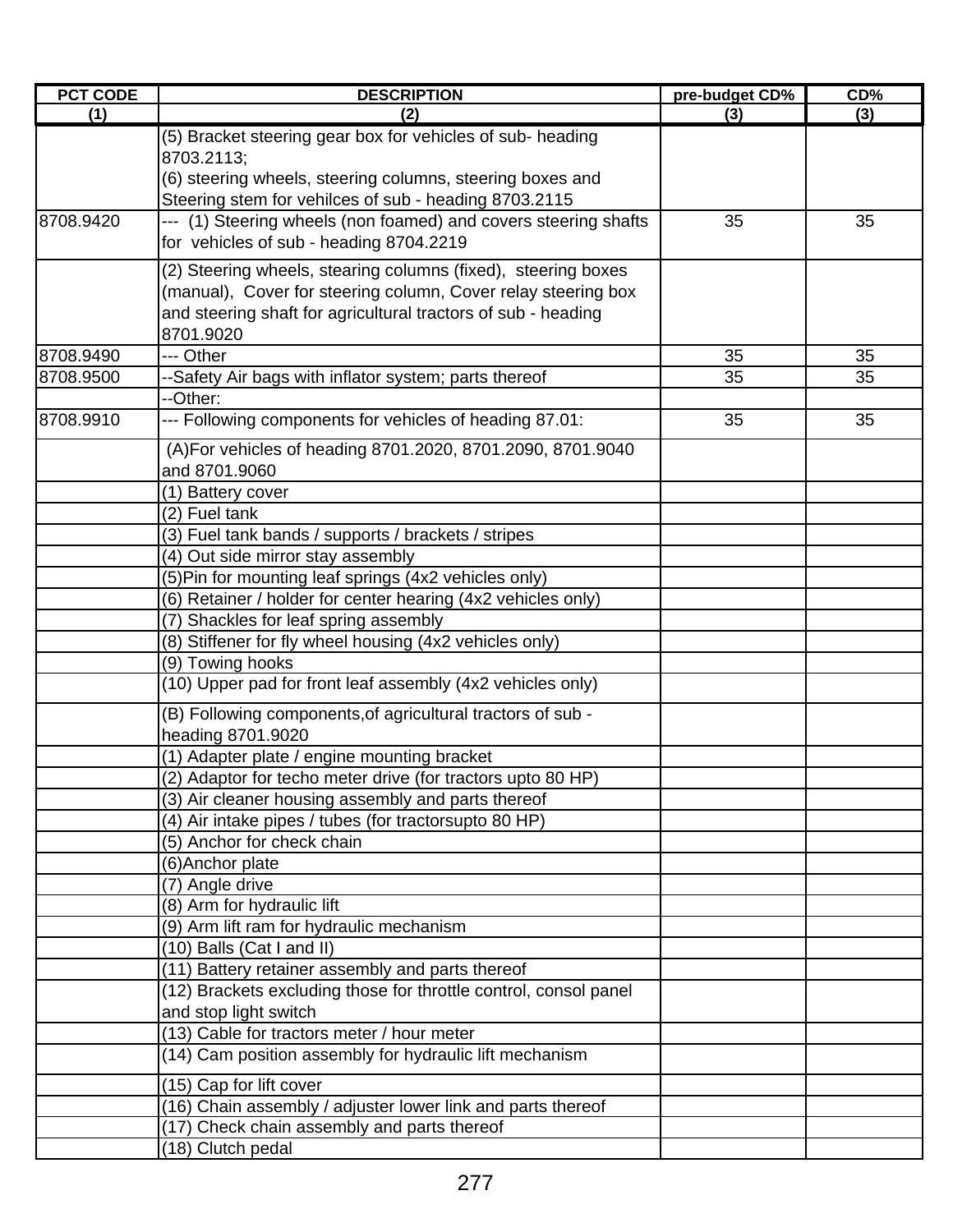| <b>PCT CODE</b> | <b>DESCRIPTION</b>                                                  | pre-budget CD% | CD% |
|-----------------|---------------------------------------------------------------------|----------------|-----|
| (1)             | (2)                                                                 | (3)            | (3) |
|                 | (19) Collar pre - cleaner / shield air cleaner (for tractorsupto 80 |                |     |
|                 | HP)                                                                 |                |     |
|                 | (20) Connecting rod for hydraulic mechanism                         |                |     |
|                 | (21) Control Beam                                                   |                |     |
|                 | (22) Cooling fan blade                                              |                |     |
|                 | (23) Cover lift pump for hydraulics                                 |                |     |
|                 | (24) Cover starter motor                                            |                |     |
|                 | (25) Deck for fuel tank support                                     |                |     |
|                 | (26) Deck for mounting seats                                        |                |     |
|                 | (27) Drip tray                                                      |                |     |
|                 | (28) End implement                                                  |                |     |
|                 | (29) Exhaust elbow                                                  |                |     |
|                 | (30) Fork for levelling                                             |                |     |
|                 | (31) Front moulding (rubber / plastic)                              |                |     |
|                 | (32) Front tube assembly                                            |                |     |
|                 | (33) Fuel cut off cable (for tractors upto 80 HP)                   |                |     |
|                 | (34) Fuel pipes                                                     |                |     |
|                 | (35) Fuel tank assembly and parts thereof                           |                |     |
|                 | (36) Guard / protection for alternator                              |                |     |
|                 | (37) Head for lubricating oil filter                                |                |     |
|                 | (38) High pressure hydraulic pipe                                   |                |     |
|                 | (39) Hook support for top link                                      |                |     |
|                 | (40) Hose breather / breather assembly                              |                |     |
|                 | (41) Hub / spacer for fan                                           |                |     |
|                 | (42) Knuckle for hydraulic mechanism                                |                |     |
|                 | (43) Leveling assembly shaft and parts thereof                      |                |     |
|                 | (44) Lever and cam assembly for hydraulic lift and parts thereof    |                |     |
|                 |                                                                     |                |     |
|                 | (45) Lever for alternator / brace stretcher                         |                |     |
|                 | (46) Lever for hand throttle                                        |                |     |
|                 | (47) Lever for lift control for hydraulic lift                      |                |     |
|                 | (48) Lever for plough lifting mechanics                             |                |     |
|                 | (49) Lever for relay steering control                               |                |     |
|                 | (50) Lever for response control for hydraulic lift                  |                |     |
|                 | (51) Lever for steering control                                     |                |     |
|                 | (52) Lever inner selector for hydraulic lift                        |                |     |
|                 | (53) Lever quadrant cross shaft hydraulic mechanism                 |                |     |
|                 | (54) Lift rod assembly and parts thereof                            |                |     |
|                 | (55) Link assembly control for hydraulic machinism                  |                |     |
|                 | (56) Link assembly for hydraulic lift                               |                |     |
|                 | (57) Link for pivot pedal                                           |                |     |
|                 | (58) Link for PTO clutch                                            |                |     |
|                 | (59) Lower link assembly                                            |                |     |
|                 | (60) Packing for fuel tank                                          |                |     |
|                 | (61) Pad for PTO relay                                              |                |     |
|                 | (62) Pads for pedals                                                |                |     |
|                 | (63) Parts of fuel sedimentary assembly                             |                |     |
|                 | (64) Pin for beam control                                           |                |     |
|                 | (65) Pin for supporting hydraulic mechanism                         |                |     |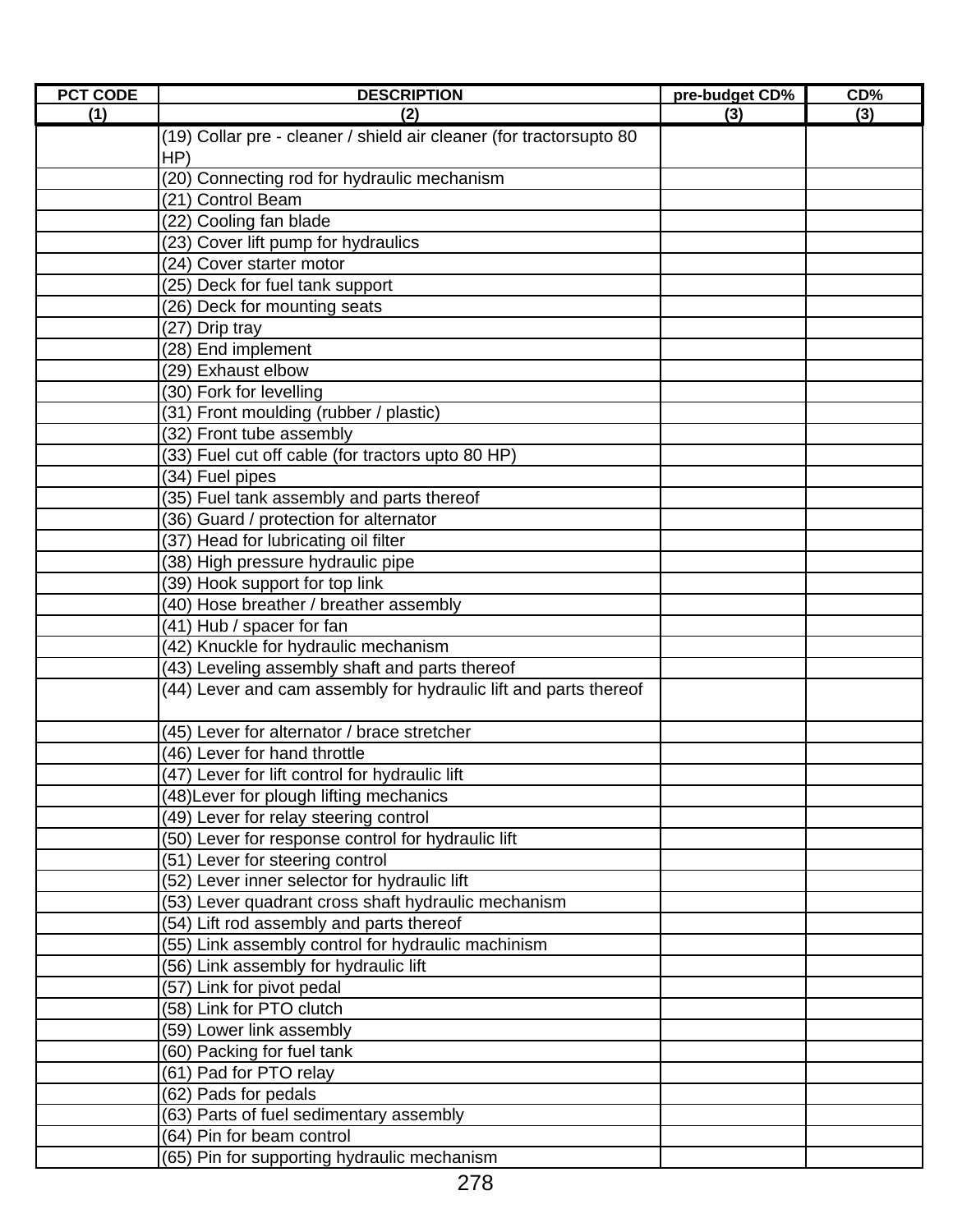| <b>PCT CODE</b> | <b>DESCRIPTION</b>                                                  | pre-budget CD% | CD% |
|-----------------|---------------------------------------------------------------------|----------------|-----|
| (1)             | (2)                                                                 | (3)            | (3) |
|                 | (66) Piston assembly for hydraulic mechanism and parts thereof      |                |     |
|                 |                                                                     |                |     |
|                 | (67) Pivot shaft for hydraulic lift                                 |                |     |
|                 | (68) Plate cover for rear axle                                      |                |     |
|                 | (69) Plate draft response for hydraulic lift                        |                |     |
|                 | (70) Plate engine lifting / eye engine lifting                      |                |     |
|                 | (71) Pre cleaner assembly and parts thereof                         |                |     |
|                 | (72) Protection sheet for starter motor                             |                |     |
|                 | (73) Pull rod for stopping engin                                    |                |     |
|                 | (74) Quadrant assembly and parts thereof                            |                |     |
|                 | (75) Radiator elbow                                                 |                |     |
|                 | (76) Response cover assembly for hydraulic lift and parts thereo    |                |     |
|                 |                                                                     |                |     |
|                 | (77) Retainer for ball                                              |                |     |
|                 | (78) Rocker cove                                                    |                |     |
|                 | (79) Rod / shaft for throttle pedal                                 |                |     |
|                 | (80) Sector for draft control                                       |                |     |
|                 | (81) Selective assembly and parts thereo                            |                |     |
|                 | (82) Shaft / pin for lower lin                                      |                |     |
|                 | (83) Shaft for fuel pump activation                                 |                |     |
|                 | (84) Shaft for ram extension                                        |                |     |
|                 | (85) Shield for bearing set                                         |                |     |
|                 | (86) Shim for fuel tank support                                     |                |     |
|                 | (87) Sleeve for lift control                                        |                |     |
|                 | (88) Spacer for fuel injection pump                                 |                |     |
|                 | (89) Spacer for transmission                                        |                |     |
|                 | (90) Spacer rings for fan blades                                    |                |     |
|                 | (91) Stand pipe for hydraulic lift mechanism                        |                |     |
|                 | (92) Steering arms                                                  |                |     |
|                 | (93) Stop reverse shaft                                             |                |     |
|                 | (94) Strap for fuel tank (for tractorsupto 80 HP)                   |                |     |
|                 | (95) Suction pipe for hydraulic oil                                 |                |     |
|                 | (96) Support / bracket for fuel tank (for taractors upto 80 HP)     |                |     |
|                 | (97) Support for foot steps                                         |                |     |
|                 | (98) Support for front axle                                         |                |     |
|                 | (99) Support for lift pump                                          |                |     |
|                 | (100) Support for throttle                                          |                |     |
|                 | (101) Support for vacuum pump drive                                 |                |     |
|                 | (102) Support for water pump                                        |                |     |
|                 | (103) Throttle control                                              |                |     |
|                 | (104) Throttle control assembly and parts thereof (for tractorsupto |                |     |
|                 | 80 HP)                                                              |                |     |
|                 | (105) Throttle pedal                                                |                |     |
|                 | (106) Top link assembly and parts thereof                           |                |     |
|                 | (107) Towing hooks                                                  |                |     |
|                 | (108) Track rod adjustor                                            |                |     |
|                 | (109) Tube assembly for rear axle and parts thereof                 |                |     |
|                 | (110) Water body / elbow water pump                                 |                |     |
|                 | (111) Water inlet / water connection                                |                |     |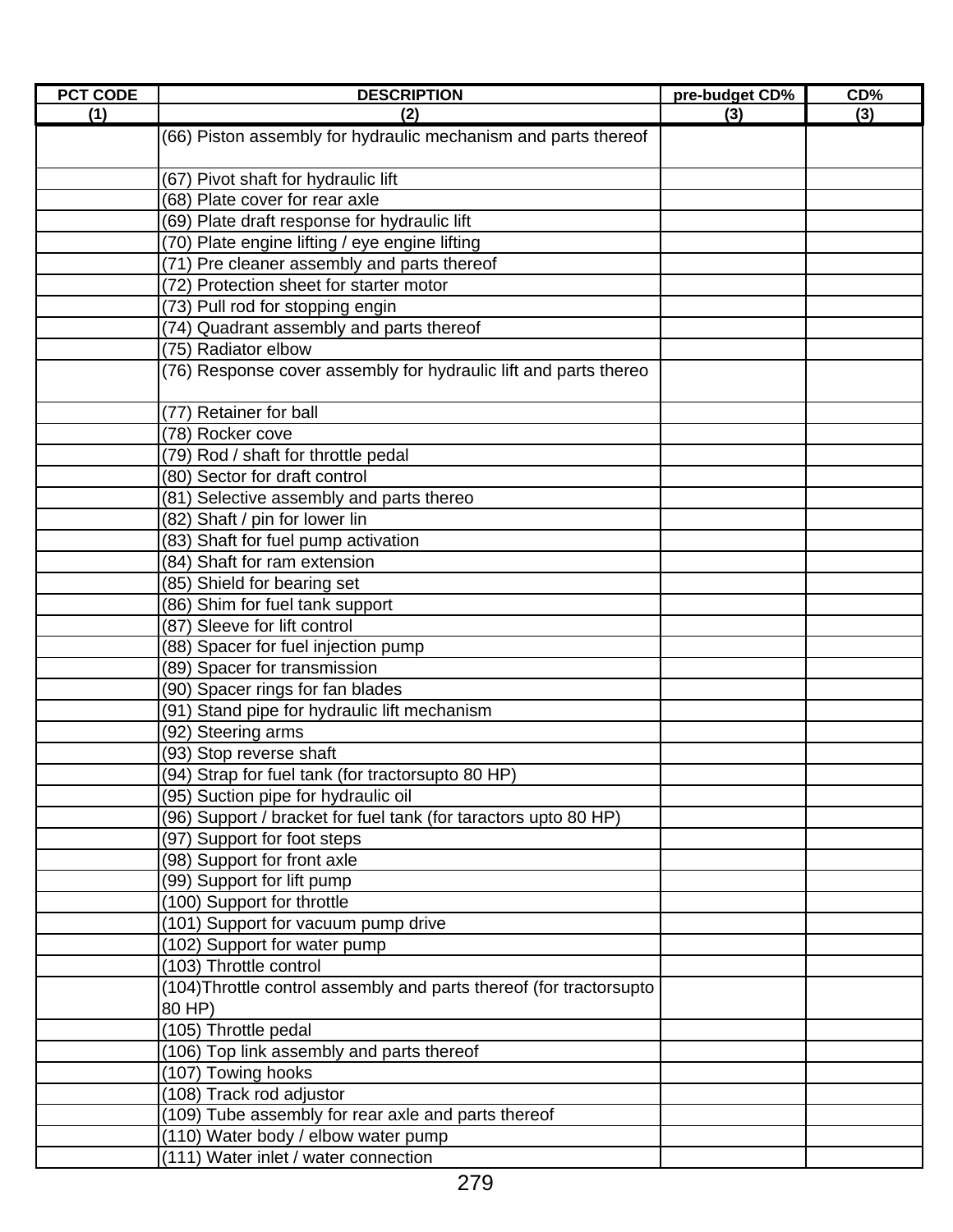| <b>PCT CODE</b> | <b>DESCRIPTION</b>                                              | pre-budget CD% | CD% |
|-----------------|-----------------------------------------------------------------|----------------|-----|
| (1)             | (2)                                                             | (3)            | (3) |
|                 | (112) Water outlet / pipe outlet                                |                |     |
|                 | (113) Weight for frame                                          |                |     |
|                 | (114) Wrapper assembly and parts thereof                        |                |     |
| 8708.9920       | ---Following components for vehicles of sub - headings          | 35             | 35  |
|                 | 8702.1090 and 8702.9090                                         |                |     |
|                 | (1) Accelerator / Brake / Clutch pedal assemblies and parts     |                |     |
|                 | thereof                                                         |                |     |
|                 | (2) Air cleaner housing                                         |                |     |
|                 | (3) Battery cover                                               |                |     |
|                 | (4) Boot for gear shift                                         |                |     |
|                 | (5) Brace for adjusting generator / alternator                  |                |     |
|                 | (6) Brackets for mounting air cleaner                           |                |     |
|                 | (7) Brackets for mounting engine (casting and sheet metal)      |                |     |
|                 | (8) Brackets for mounting exhaust pipes                         |                |     |
|                 | (9) Brackets for mounting leaf springs                          |                |     |
|                 | (10) Brackets for mounting shock absorbers                      |                |     |
|                 | (11) Fuel tank                                                  |                |     |
|                 | (12) Fuel tank bands / supports / brackets / stripes            |                |     |
|                 | (13) Hanger for engine lifting                                  |                |     |
|                 | (14) Lever and bracket of stabilizer bar                        |                |     |
|                 | (15) Mounting support for spare wheel carrier                   |                |     |
|                 | (16) Pins for mounting leaf springs                             |                |     |
|                 | (17) Retainer / holder for center bearing                       |                |     |
|                 | (18) Shackles for leaf spring assembly                          |                |     |
|                 | (19) Towing hooks                                               |                |     |
|                 | (20) U Bolts for leaf springs                                   |                |     |
|                 | (21) Upper pad for front leaf spring assembly                   |                |     |
| 8708.9930       | ---For the vehicles of heading 87.03:                           | 35             | 35  |
|                 | (A) Following components for motor cars of heading 87.03        |                |     |
|                 | (1) Air cleaner housing assembly and parts thereof              |                |     |
|                 | (2) Arms for fan belt adjusting                                 |                |     |
|                 | (3) Bracket for generator                                       |                |     |
|                 | (4) Bracket for holding jack                                    |                |     |
|                 | (5) Bracket for jacking (for vehicles upto 1200cc)              |                |     |
|                 | (6) Bracket for stabilizing bar (for vehicles upto 1200cc)      |                |     |
|                 | (7) Bracket front seat inside (for vehicles upto 1200cc)        |                |     |
|                 | (8) Bracket parking lever                                       |                |     |
|                 | (9) Cable assembly for choke and parts thereof                  |                |     |
|                 | (10) Cable for heater / air vent control and parts thereof (for |                |     |
|                 | vehicles upto 800cc)                                            |                |     |
|                 | (11) Cable for hood latch release and parts thereof             |                |     |
|                 | (12) Cables for opening fuel lid and parts thereof              |                |     |
|                 | (13) Cables for opening trunk latch and parts thereof           |                |     |
|                 | (14) Cap assembly fuel filler maintenance hole                  |                |     |
|                 | (15) Cap assembly fuel filler (for vehicles upto 800cc)         |                |     |
|                 | (16) Engine mounting brackets (sheet metal and cast iron, non   |                |     |
|                 | rubberised)                                                     |                |     |
|                 | (17) Fuel filler neck and pipe (other than plastic)             |                |     |
|                 | (18) Fuel pipe (main)                                           |                |     |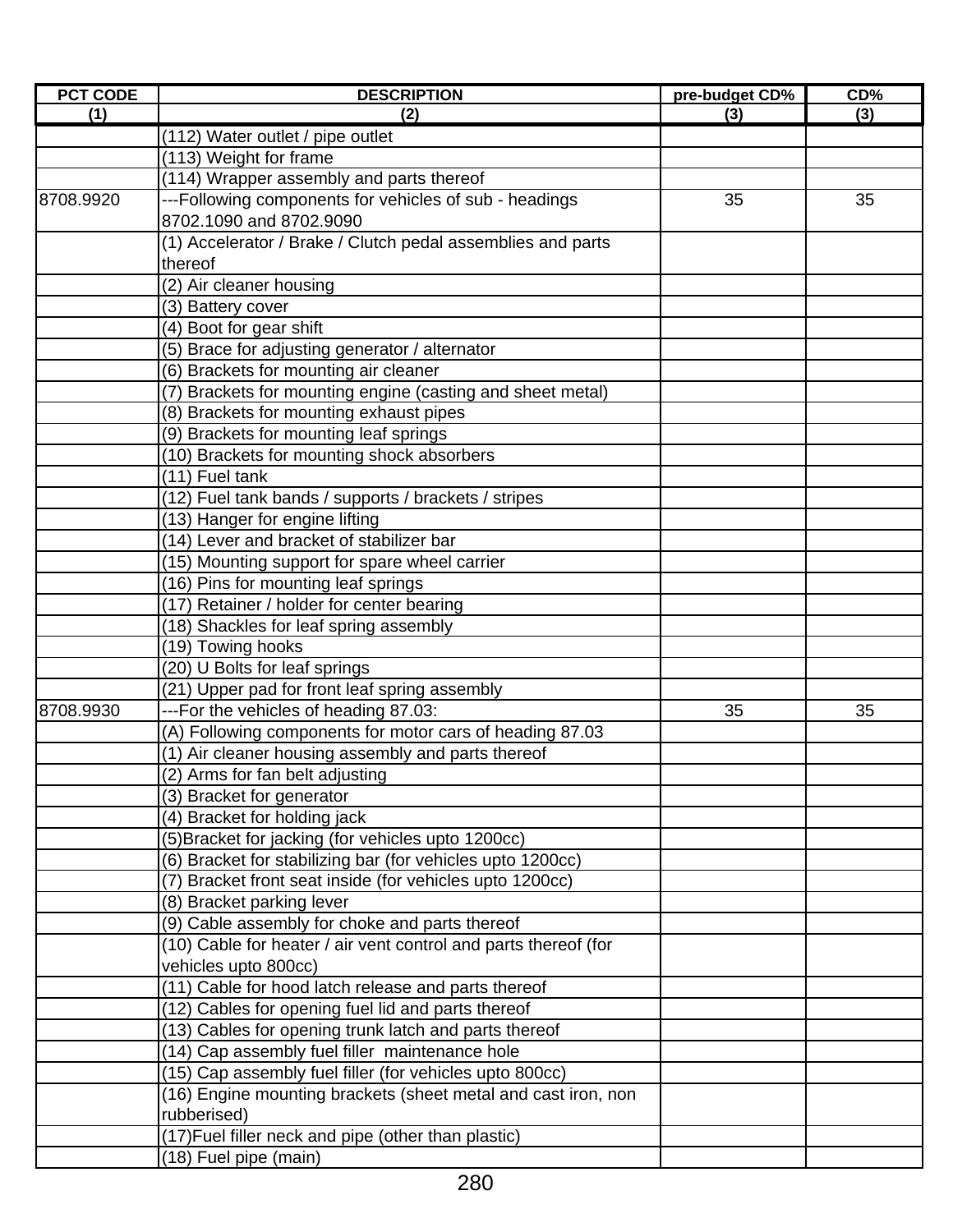| <b>PCT CODE</b> | <b>DESCRIPTION</b>                                                | pre-budget CD% | $CD\%$ |
|-----------------|-------------------------------------------------------------------|----------------|--------|
| (1)             | (2)                                                               | (3)            | (3)    |
|                 | (19) Fuel pipe (return)                                           |                |        |
|                 | (20) Fuel tank (other than plastic)                               |                |        |
|                 | (21) Fuel tank bands / brackets for mounting                      |                |        |
|                 | (22) Fuel tube protectors (for vehicles upto 1200cc)              |                |        |
|                 | (23) Gear shift control rods/ transmission cables (manual type) ( |                |        |
|                 | for vehicles not exceeding 1200cc)                                |                |        |
|                 | (24) Heater unit (using engine heat) and parts thereof            |                |        |
|                 | (25) Lever fuel lid latch release                                 |                |        |
|                 | (26) Lever gear shift control and parts thereof (manual)          |                |        |
|                 | (27) Lever hood latch release                                     |                |        |
|                 | (28) Lever luggage door latch release                             |                |        |
|                 | (29) Lid assembly fuel filler (for vehicles upto 1200cc)          |                |        |
|                 | (30) Nozzel and hose for wind shield washer                       |                |        |
|                 | (31) Pedal and housing assembly (brake, clutch, accelerator and   |                |        |
|                 | parts thereof)                                                    |                |        |
|                 | (32) Protectors for fuel filler pipes                             |                |        |
|                 | (33) Protectors fuel tank                                         |                |        |
|                 | (34) Reserve tank and hose assembly for radiator tank and parts   |                |        |
|                 | threreof                                                          |                |        |
|                 | (35) Seat track adjuster without reclining mechanism              |                |        |
|                 | (36) Shield fuel tank filler pipe                                 |                |        |
|                 | (37) Towing hooks                                                 |                |        |
|                 | (38) Washer jar                                                   |                |        |
|                 | (B) Following components for vehicles of heading 8703.2113        |                |        |
|                 | (1) Air suction assembly for air cleaner                          |                |        |
|                 | (2) Arm for gear select assembly and parts thereof                |                |        |
|                 | (3) Arms for fan belt adjusting                                   |                |        |
|                 | (4) Bracket for brake fluid reservoir                             |                |        |
|                 | (5) Bracket for fuse box                                          |                |        |
|                 | (6) Bracket for generator                                         |                |        |
|                 | (7) Bracket for holding jack                                      |                |        |
|                 | (8) Bracket for mounting radiator                                 |                |        |
|                 | (9) Bracket for suspension                                        |                |        |
|                 | (10) Brake fluid reservoir assembly and parts thereof             |                |        |
|                 | (11) Cable assembly for accelerator and parts thereof             |                |        |
|                 | (12) Cable assembly for choke and parts thereof                   |                |        |
|                 | (13) Engine mounting brackets (sheet metal and cast iron, non     |                |        |
|                 | rubberised), excluding front mount bracket.                       |                |        |
|                 | (14) Fuel filler neck and pipe                                    |                |        |
|                 | (15) Fuel tank (other than plastic)                               |                |        |
|                 | (16) Gear shift control rods/ transmission cables                 |                |        |
|                 | (17) Hanger for muffler                                           |                |        |
|                 | (18) Hooks for engine lifting                                     |                |        |
|                 | (19) Lever gear shift control and parts thereof                   |                |        |
|                 | (20) Nozzel and hose for wind shield washer                       |                |        |
|                 | (21) Plates, seats, hangers, spring shackle(inner/ outer) bump    |                |        |
|                 | stoppers, for use with leaf springs                               |                |        |
|                 | (22) Reserve tank and hose assembly for radiator water and        |                |        |
|                 | parts thereof                                                     |                |        |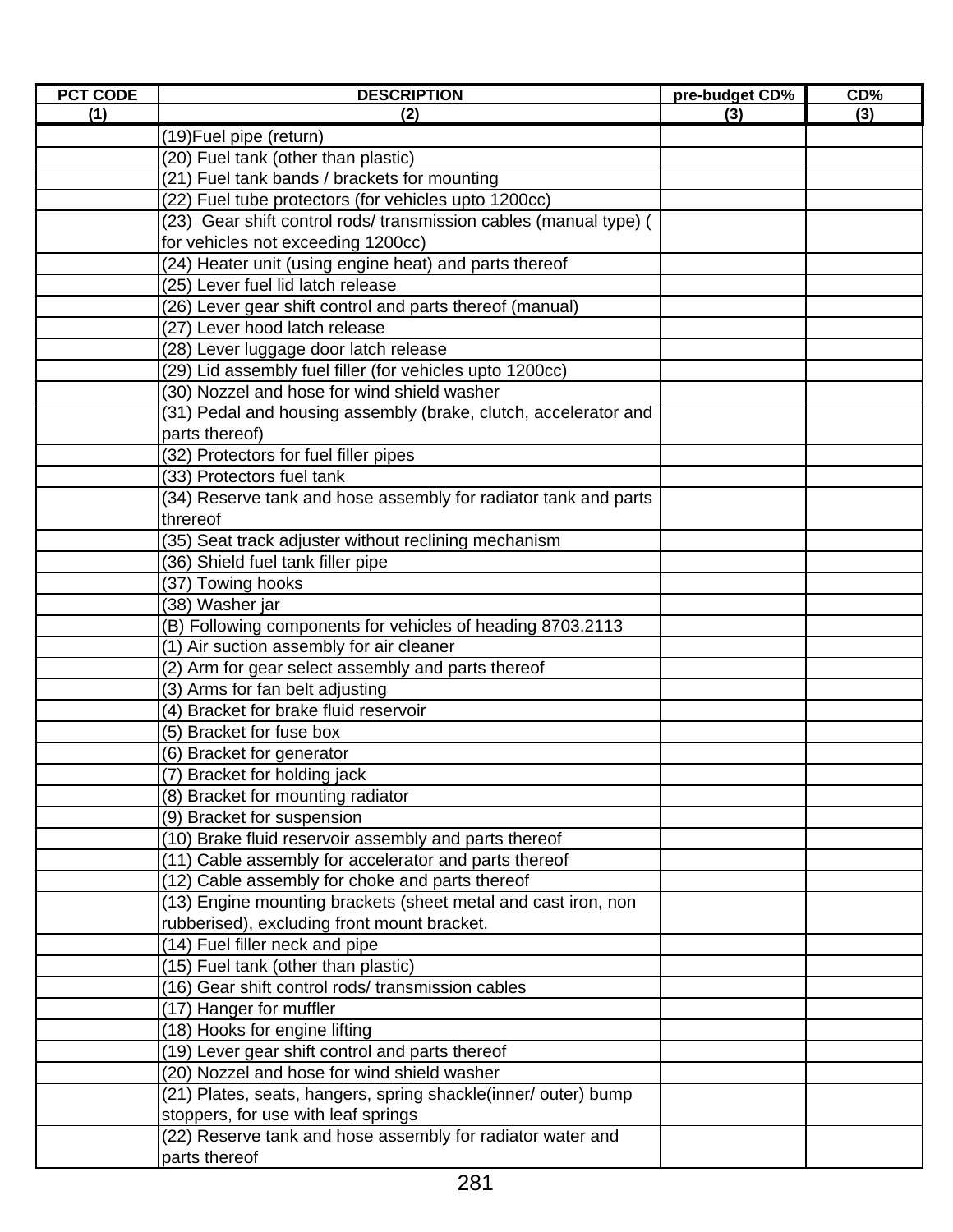| <b>PCT CODE</b> | <b>DESCRIPTION</b>                                                                                                                                                                                                                                                         | pre-budget CD% | CD <sub>0</sub> |
|-----------------|----------------------------------------------------------------------------------------------------------------------------------------------------------------------------------------------------------------------------------------------------------------------------|----------------|-----------------|
| (1)             | (2)                                                                                                                                                                                                                                                                        | (3)            | (3)             |
|                 | (23) Spare wheel carrier and bolt assembly                                                                                                                                                                                                                                 |                |                 |
|                 | (24) Support set for gear shift arm                                                                                                                                                                                                                                        |                |                 |
|                 | (25) Towing hooks                                                                                                                                                                                                                                                          |                |                 |
|                 | (26) Washer jar                                                                                                                                                                                                                                                            |                |                 |
|                 | (C) Following components for vehicles of sub-heading 8703.2193                                                                                                                                                                                                             |                |                 |
|                 |                                                                                                                                                                                                                                                                            |                |                 |
|                 | (1) Arms for fan belt adjusting                                                                                                                                                                                                                                            |                |                 |
|                 | (2) Engine mounting brackets (sheet metal and cast iron, non                                                                                                                                                                                                               |                |                 |
|                 | rubberised)                                                                                                                                                                                                                                                                |                |                 |
|                 | (3) Fuel tank                                                                                                                                                                                                                                                              |                |                 |
|                 | (4) Lifting hooks for engine                                                                                                                                                                                                                                               |                |                 |
|                 | (5) Link rods for activating door latches                                                                                                                                                                                                                                  |                |                 |
|                 | (6) Nozzel wind shield washer                                                                                                                                                                                                                                              |                |                 |
|                 | (7) Pedal and housing assembly for brake, clutch, accelerator                                                                                                                                                                                                              |                |                 |
|                 | and parts thereof                                                                                                                                                                                                                                                          |                |                 |
|                 | (8) Plate cylinder block                                                                                                                                                                                                                                                   |                |                 |
|                 | (9) Plates, seats, hangers, shackles (inner/ outer), stop rear                                                                                                                                                                                                             |                |                 |
|                 | bump, bumper rear spring and pad for leaves for use with leaf                                                                                                                                                                                                              |                |                 |
|                 | spring assemblies                                                                                                                                                                                                                                                          |                |                 |
|                 | (10) Reserve tank and hose assembly for radiator water and                                                                                                                                                                                                                 |                |                 |
|                 | parts thereof                                                                                                                                                                                                                                                              |                |                 |
|                 | (11) Washer jar                                                                                                                                                                                                                                                            |                |                 |
|                 | (D) Following components for vehicles of heading 8703.3223                                                                                                                                                                                                                 |                |                 |
|                 | (1) Bands / protective blankets / brackets for fuel tank.<br>(2) Brackets for accelerator cable.                                                                                                                                                                           |                |                 |
|                 |                                                                                                                                                                                                                                                                            |                |                 |
|                 | (3) Brackets for mounting air cleaner assembly<br>(4) Brackets for mounting bumper                                                                                                                                                                                         |                |                 |
|                 | (5) Brackets for mounting engine (sheet metal)                                                                                                                                                                                                                             |                |                 |
|                 | (6) Brackets for mounting fuse box / relay box                                                                                                                                                                                                                             |                |                 |
|                 | (7) Brackets for mounting power steering tank, power stearing                                                                                                                                                                                                              |                |                 |
|                 | pump and power stearing oil reservoir                                                                                                                                                                                                                                      |                |                 |
|                 | (8) Brackets for mounting radiator                                                                                                                                                                                                                                         |                |                 |
|                 | (9) Brackets for mounting silencers / mufflers / exhaust pipes                                                                                                                                                                                                             |                |                 |
|                 | (10) Brackets for mounting suspension (sheet metal)                                                                                                                                                                                                                        |                |                 |
|                 | (11) Brackets for mounting vacuum tank                                                                                                                                                                                                                                     |                |                 |
|                 | (12) Brackets for mudguards                                                                                                                                                                                                                                                |                |                 |
|                 | (13) Brackets for release mechanism for hood opening                                                                                                                                                                                                                       |                |                 |
|                 | (14) Brackets for seats                                                                                                                                                                                                                                                    |                |                 |
|                 | (15) Cable for hood latch release                                                                                                                                                                                                                                          |                |                 |
|                 | (16) Cable for hood lock control                                                                                                                                                                                                                                           |                |                 |
|                 | (17) Engine cooling system pipes (metal)                                                                                                                                                                                                                                   |                |                 |
|                 | (18) Fuel pipe for inlet fuel                                                                                                                                                                                                                                              |                |                 |
|                 | (19) Fuel tubes, main and return                                                                                                                                                                                                                                           |                |                 |
|                 |                                                                                                                                                                                                                                                                            |                |                 |
|                 |                                                                                                                                                                                                                                                                            |                |                 |
|                 |                                                                                                                                                                                                                                                                            |                |                 |
|                 |                                                                                                                                                                                                                                                                            |                |                 |
|                 |                                                                                                                                                                                                                                                                            |                |                 |
|                 |                                                                                                                                                                                                                                                                            |                |                 |
|                 | (20) Knobs for seat reclining knuckles<br>(21) Mounting system for spare wheel<br>(22) Oil cooler pipes (metal)<br>(23) Pedal Assembly for accelerator and parts thereof<br>(24) Pedal assembly for clutch and parts thereof<br>(25) Power adjustment screw for hand brake |                |                 |

<sup>282</sup>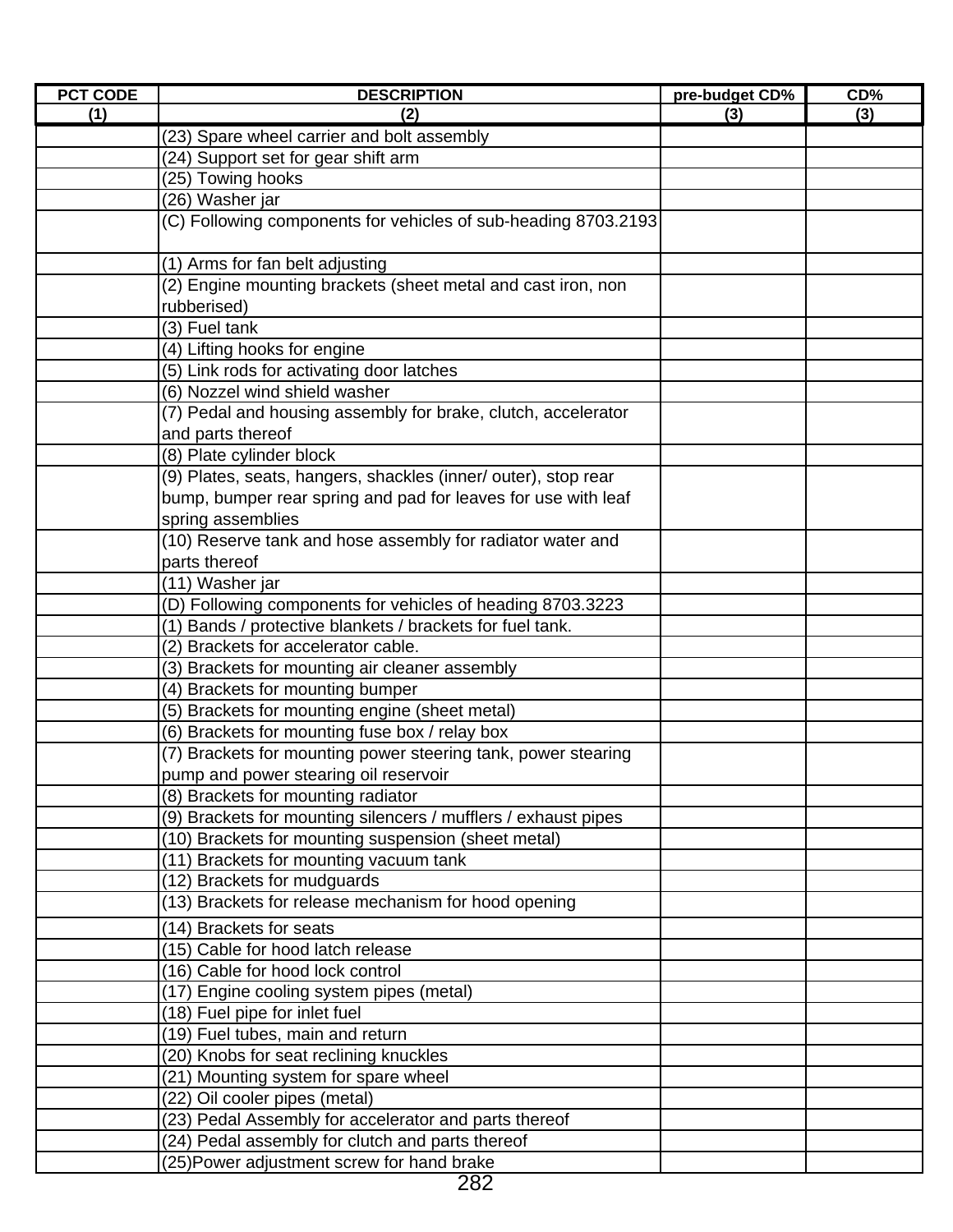| <b>PCT CODE</b> | <b>DESCRIPTION</b>                                             | pre-budget CD% | CD% |
|-----------------|----------------------------------------------------------------|----------------|-----|
| (1)             | (2)                                                            | (3)            | (3) |
|                 | (26) Radiator pipes                                            |                |     |
|                 | (27) Resonator for air intake system.                          |                |     |
|                 | (28) Seat Adjusting Track                                      |                |     |
|                 | (29) Spare wheel carrier assembly and parts thereof            |                |     |
|                 | (30) Towing hook                                               |                |     |
|                 | (31) Wire protecting pads (foam)                               |                |     |
|                 | (E) Following components for vehicles of sub heading 8703.2115 |                |     |
|                 |                                                                |                |     |
|                 | (1) Air filter assembly and parts thereof                      |                |     |
|                 | (2) Battery carrier assembly and parts thereof                 |                |     |
|                 | (3) Brackets                                                   |                |     |
|                 | (4) Brake oil tank                                             |                |     |
|                 | (5) Breather tube                                              |                |     |
|                 | (6) Chassis and parts thereof                                  |                |     |
|                 | (7) Control cables assemblies and parts thereof                |                |     |
|                 | (8) Engine mounting bolt; Engine cover                         |                |     |
|                 | (9) Engine mounting bridge / cross member                      |                |     |
|                 | (10) Fuel pipes                                                |                |     |
|                 | (11) Fuel tank assembly and parts thereof; cap fuel tank       |                |     |
|                 | (12) Fuse box assembly and parts thereof                       |                |     |
|                 | (13) Handle grip                                               |                |     |
|                 | (14) Internal cock for handle grip                             |                |     |
|                 | (15) Kick starter assembly and parts thereof                   |                |     |
|                 | (16) Knobs                                                     |                |     |
|                 | (17) Lever assembly gear shift                                 |                |     |
|                 | (18) Sleeve for wheel                                          |                |     |
|                 | (19) Spacer for wheel                                          |                |     |
|                 | (20) Speedometer cable assembly and parts thereof              |                |     |
|                 | (21) Torque rod                                                |                |     |
|                 | (22) Wheel nuts                                                |                |     |
|                 | (F) Following components for vehicles of sub - heading         |                |     |
|                 | 8703.3225                                                      |                |     |
|                 | (1) Accelerator cable                                          |                |     |
|                 | (2) Accelerator pedal assembly and parts thereof               |                |     |
|                 | (3) Air cleaner housing assembly and parts thereof             |                |     |
|                 | (4) Battery tray assembly and parts thereof                    |                |     |
|                 | (5) Bracket for body floor support                             |                |     |
|                 | (6) Bracket for fuel tank pipes                                |                |     |
|                 | (7) Bracket for mounting body on chassis                       |                |     |
|                 | (8) Bracket for mounting internal light                        |                |     |
|                 | (9) Bracket for power stearing oil reservoir                   |                |     |
|                 | (10) Bracket for power stearing pump mounting                  |                |     |
|                 | (11) Bracket for radiator mounting                             |                |     |
|                 | (12) Bracket for roll over bar                                 |                |     |
|                 | (13) Bracket for silencer / exhaust pipe support               |                |     |
|                 | (14) Bracket for track rod protection                          |                |     |
|                 | (15) Clutch pipe (feed)                                        |                |     |
|                 | (16) Cover for fuse box                                        |                |     |
|                 | (17) Cradle / support for fuel tank                            |                |     |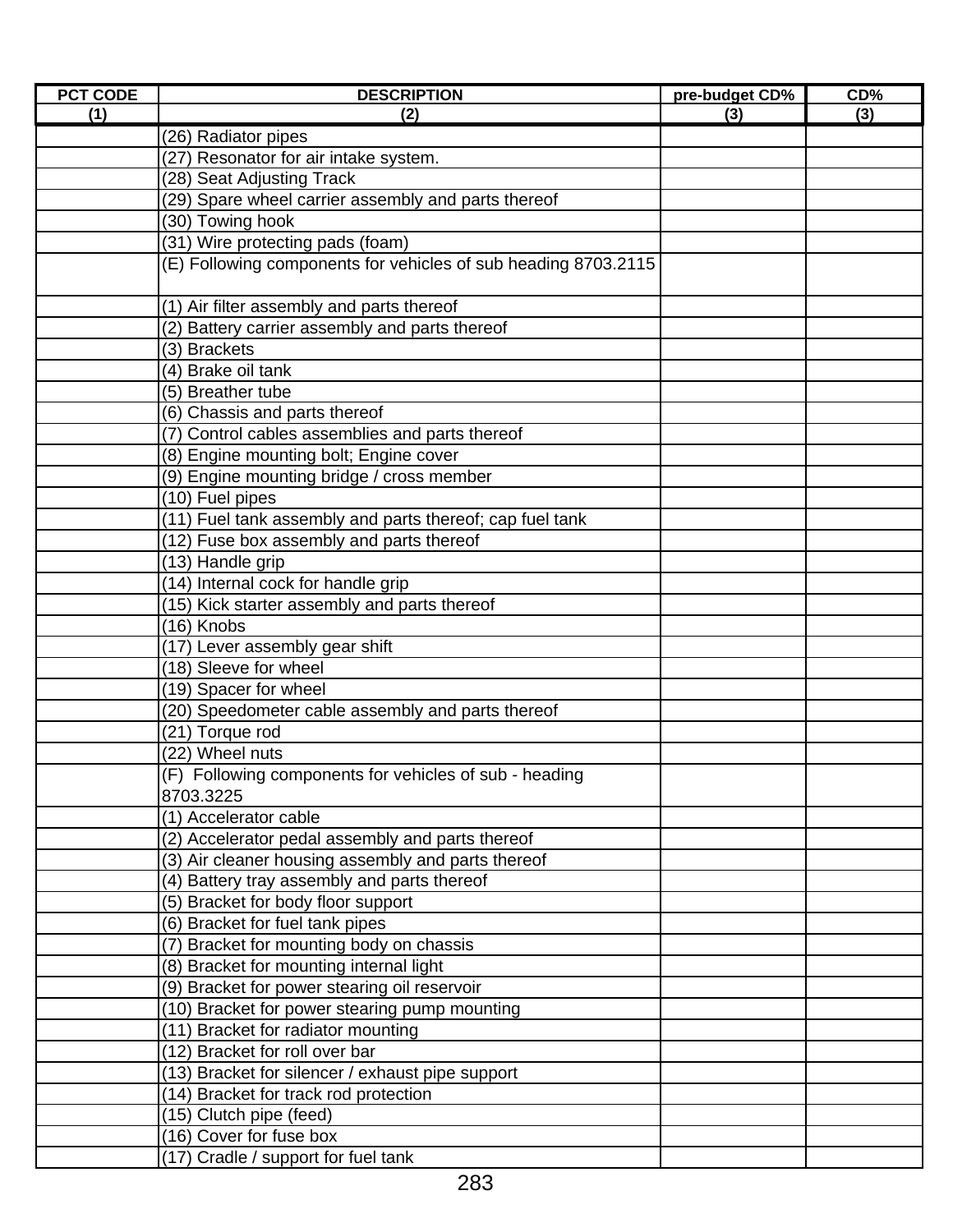| <b>PCT CODE</b> | <b>DESCRIPTION</b>                                               | pre-budget CD% | $CD\%$ |
|-----------------|------------------------------------------------------------------|----------------|--------|
| (1)             | (2)                                                              | (3)            | (3)    |
|                 | (18) Cyclone pipe oil drain (sheet metal)                        |                |        |
|                 | (19) Flinger / damper                                            |                |        |
|                 | (20) Fuel filler cover assembly and parts thereof                |                |        |
|                 | (21) Fuel filler neck                                            |                |        |
|                 | (22) Gate plate for gear lever retention                         |                |        |
|                 | (23) Hose assembly for washer                                    |                |        |
|                 | (24) Internal air duct for heater                                |                |        |
|                 | (25) Lower air duct                                              |                |        |
|                 | (26) Lower seat for front spring                                 |                |        |
|                 | (27) Pipe assembly for fuel and parts thereof                    |                |        |
|                 | (28) Pipe for heater return                                      |                |        |
|                 | (29) Retainer for suspension spring                              |                |        |
|                 | (30) Retaining plate for pulley                                  |                |        |
|                 | (31) Rings for securing shock absorbers                          |                |        |
|                 | (32) Spare wheel carrier assembly and parts thereof              |                |        |
|                 | (33) Stay assembly with cover for roll over bar                  |                |        |
|                 | (34) Strap for fuel tank                                         |                |        |
|                 | (35) Strut for air cleaner bracket                               |                |        |
|                 | (36) Top plate (plate grommet) for gear change assembly          |                |        |
|                 | (37) Towing hook                                                 |                |        |
|                 | (38) Towing ring recovery and lashing assembly and parts         |                |        |
|                 | thereof                                                          |                |        |
|                 | (39) Underside protection bar assembly for propeller shaft       |                |        |
|                 | (40) Washer tank assembly and cap thereof                        |                |        |
| 8708.9940       | --- Following components for vehicles of sub - heading 87.04     | 35             | 35     |
|                 | (A) For vehicles of sub-heading 8704.2190:                       |                |        |
|                 | (1) Air cleaner housing (sheet metal type)                       |                |        |
|                 | (2) Air intake duck for air cleaner assembly                     |                |        |
|                 | (3) Bands / protective blankets / brackets for fuel tank.        |                |        |
|                 | (4) Cable for hood lock control                                  |                |        |
|                 | (5) Clutch Oil Tube                                              |                |        |
|                 | (6) Duct snorkel                                                 |                |        |
|                 | (7) Filler neck assembly                                         |                |        |
|                 | (8) Fuel tank (metal type)                                       |                |        |
|                 | (9) Fuel tubes, main and return (metallic Type)                  |                |        |
|                 | (10) Heat insulators                                             |                |        |
|                 | (11) Jar assembly washer                                         |                |        |
|                 | (12) Mounting system for spare wheel                             |                |        |
|                 | (13) Neck assembly for fuel tank                                 |                |        |
|                 | (14) Pedal Assembly for accelerator and parts thereof            |                |        |
|                 | (15) Protector for fuel tank                                     |                |        |
|                 | (16) Radiator pipes                                              |                |        |
|                 | (17) Reserve tank for radiator                                   |                |        |
|                 | (18) Resonator for air intake system.                            |                |        |
|                 | (19) Rods for activating door latches                            |                |        |
|                 | (20) Rods for radiator support                                   |                |        |
|                 | (21) Seat Adjusting Track                                        |                |        |
|                 | (22) Shackles / shackle plates / pins / hangers for leaf springs |                |        |
|                 | (23) Towing hook                                                 |                |        |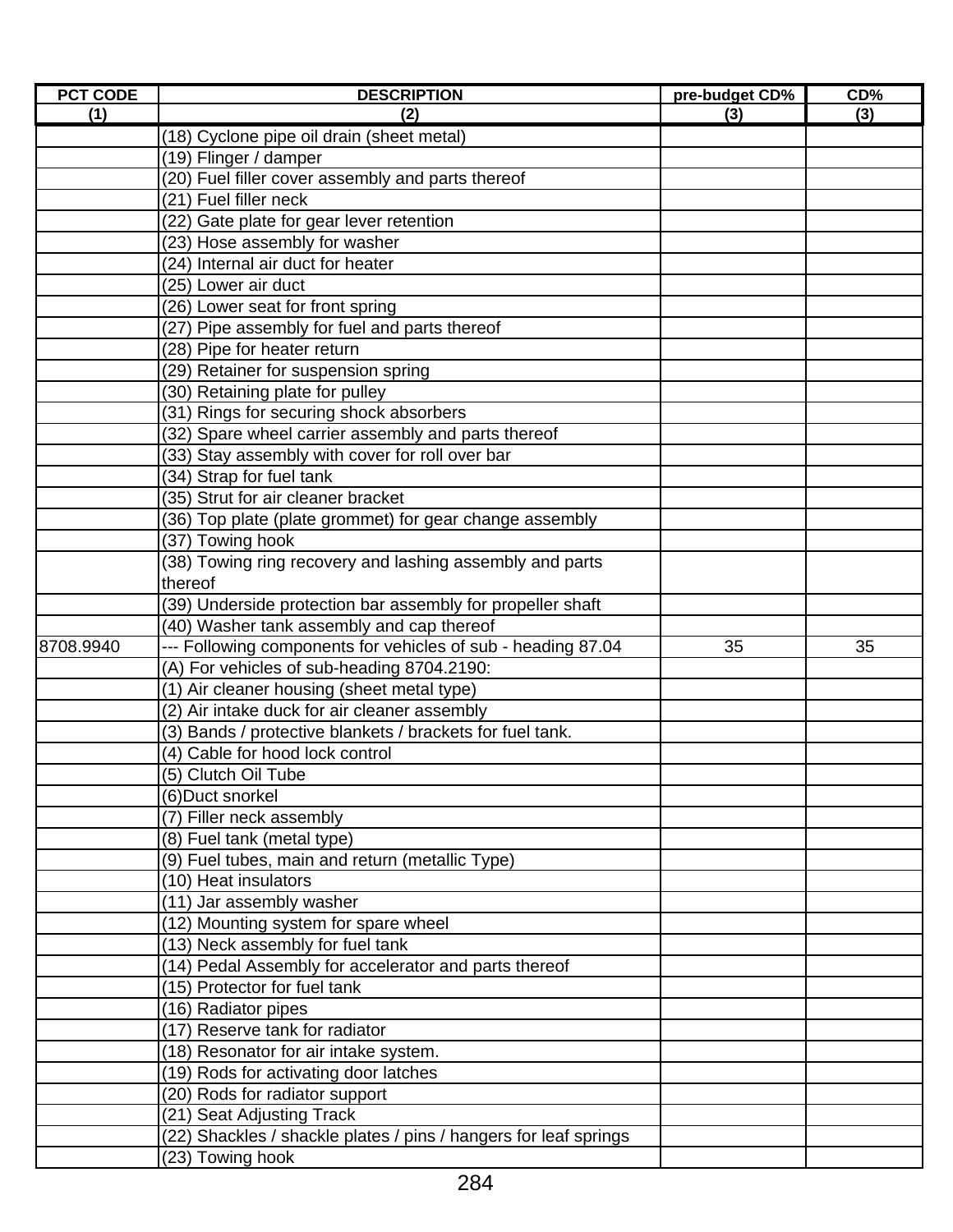| <b>PCT CODE</b> | <b>DESCRIPTION</b>                                               | pre-budget CD% | CD% |
|-----------------|------------------------------------------------------------------|----------------|-----|
| (1)             | (2)                                                              | (3)            | (3) |
|                 | (24) U bolt for leaf springs                                     |                |     |
|                 | (25) vacuum tank                                                 |                |     |
|                 | (B) Following components, for vehicles of sub - heading          |                |     |
|                 | 8704.3190                                                        |                |     |
|                 | (1) Air suction assembly for air cleaner                         |                |     |
|                 | (2) Arm for gear select assembly and parts thereof               |                |     |
|                 | (3) Battery box / battery clamp / battery band                   |                |     |
|                 | (4) Battery cover                                                |                |     |
|                 | (5) Brackets for brake fluid reservoir, washer tank and water    |                |     |
|                 | reservoir tank                                                   |                |     |
|                 | (6) Brackets for fuel box                                        |                |     |
|                 | (7) Brackets for mounting alternator                             |                |     |
|                 | (8) Brackets for mounting engine / excluding bracket front mount |                |     |
|                 |                                                                  |                |     |
|                 | (9) Brackets for mounting radiator                               |                |     |
|                 | (10) Brackets for mounting rear deck                             |                |     |
|                 | (11) Brackets for mounting stearing gear box                     |                |     |
|                 | (12) Brackets for seat belts                                     |                |     |
|                 | (13) Brackets for suspension system                              |                |     |
|                 | (14) Brackets sub - cleaner                                      |                |     |
|                 | (15) Brake fluid reservoir assembly and parts thereof            |                |     |
|                 | (16) Bush spring shackle, shackle plates, bumpers, hangers,      |                |     |
|                 | stoppers and U bolts for leaf springs                            |                |     |
|                 | (17) Cable assemblies for accelerator and choke                  |                |     |
|                 | (18) Emblems                                                     |                |     |
|                 | (19) Fuel pipes                                                  |                |     |
|                 | (20) Fuel tank and parts thereof                                 |                |     |
|                 | (21) Hooks for lifting engine                                    |                |     |
|                 | (22) Lever set for gear shift control                            |                |     |
|                 | (23) Nuts for wheels                                             |                |     |
|                 | (24) Pedal Brake, clutch and accelerator assemblies and parts    |                |     |
|                 | thereof                                                          |                |     |
|                 | (25) Plate cylinder block                                        |                |     |
|                 | (26) Rod / Bracket for tension assembly                          |                |     |
|                 | (27) Rod gear shift select                                       |                |     |
|                 | (28) Spare wheel carrier and bolt assembly and parts thereof     |                |     |
|                 | (29) Stay / Brackets for bumpers                                 |                |     |
|                 | (30) Support set for gear shift arm                              |                |     |
|                 | (31) Towing hook                                                 |                |     |
|                 | (32) Washer jar assembly for wind shield                         |                |     |
|                 | (33) Water reservoir tanks                                       |                |     |
|                 | (34) Wind shield washer nozzel assembly                          |                |     |
| 8708.9950       | ---- Following components, for vehicles of sub - heading         | 35             | 35  |
|                 | 8704.2219                                                        |                |     |
|                 | (A) For vehicles of sub-heading 8704.2219:                       |                |     |
|                 | (1) Air cleaner housing (sheet metal)                            |                |     |
|                 | (2) Air intake pipe and its hood                                 |                |     |
|                 | (3) Battery cover                                                |                |     |
|                 | (4) Boot for gear shift lever.                                   |                |     |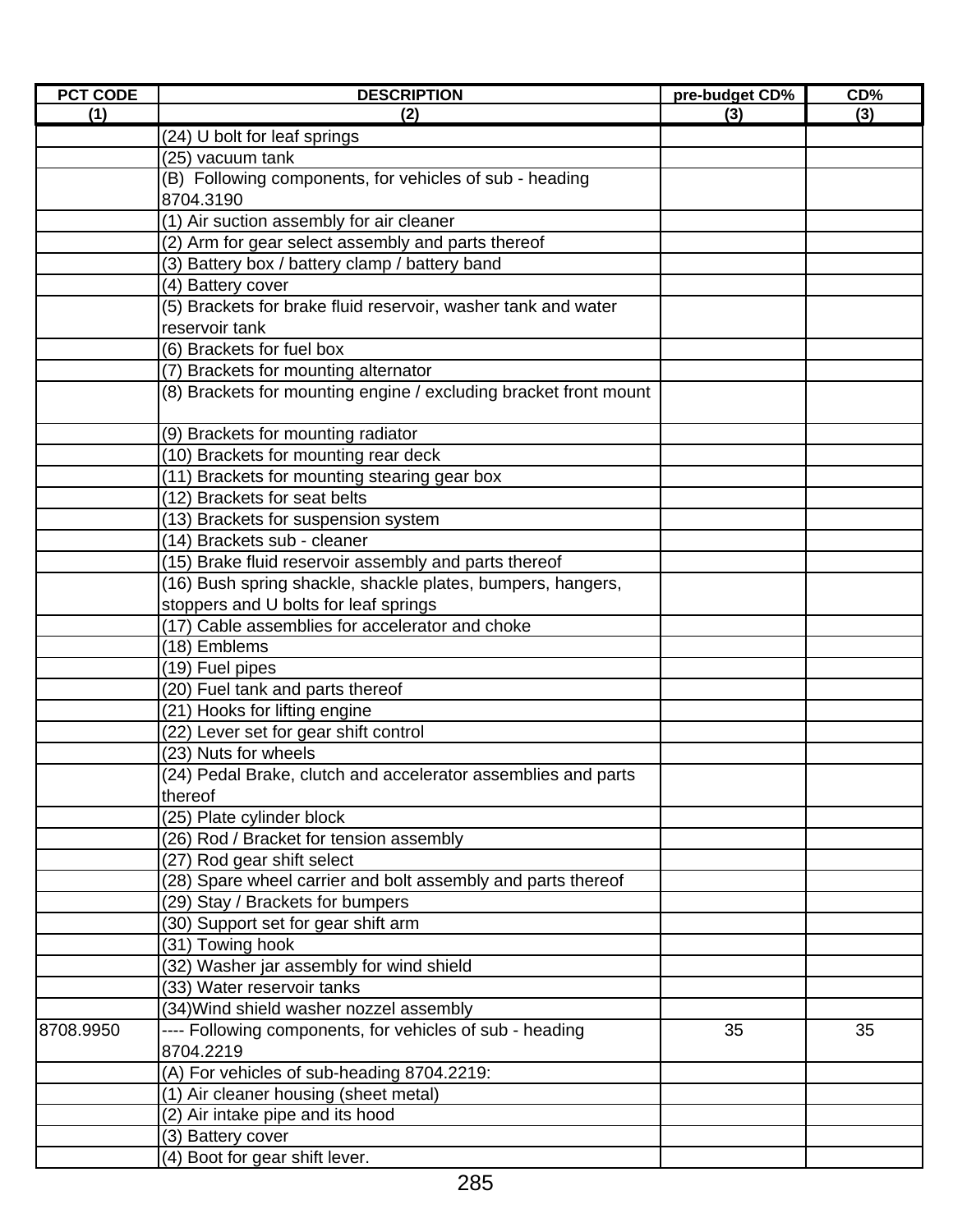| <b>PCT CODE</b> | <b>DESCRIPTION</b>                                               | pre-budget CD% | CD% |
|-----------------|------------------------------------------------------------------|----------------|-----|
| (1)             | (2)                                                              | (3)            | (3) |
|                 | (5) Brace for adjusting generator / alternator                   |                |     |
|                 | (6) Bracket for mounting air cleaner                             |                |     |
|                 | (7) Bracket helper spring                                        |                |     |
|                 | (8) Brackets for leaf springs, shock absorbers, exhaust pipes    |                |     |
|                 | and engine mounting (casting and sheet metal)                    |                |     |
|                 | (9) Fuel tank                                                    |                |     |
|                 | (10) Fuel tank bands / supports / brackets / stripes             |                |     |
|                 | (11) Hanger for engine lifting                                   |                |     |
|                 | (12) Out side mirror stay assembly                               |                |     |
|                 | (13) Pins for mounting leaf springs                              |                |     |
|                 | (14) Pipe air cleaner to engine                                  |                |     |
|                 | (15) Rod assembly for cabin locking mechanism                    |                |     |
|                 | (16) Shackles for leaf springs                                   |                |     |
|                 | (17) Stay for cabin entry steps                                  |                |     |
|                 | (18) Towing hooks                                                |                |     |
|                 | (19) U Bolts for leaf springs                                    |                |     |
|                 | (20) Upper pad for front leaf spring assembly                    |                |     |
|                 | (B) Following components, for vehicles of sub - heading          |                |     |
|                 | 8704.2299                                                        |                |     |
|                 | (1) Accelerator / Brake / Clutch pedal assembly and parts        |                |     |
|                 | thereof                                                          |                |     |
|                 | (2) Air / vacuum tanks for brakes                                |                |     |
|                 | (3) Air cleaner housing assembly and parts thereof (sheet metal) |                |     |
|                 |                                                                  |                |     |
|                 | (4) Air intake pipe and its hoods                                |                |     |
|                 | (5) Battery cover                                                |                |     |
|                 | (6) Brace for adjusting generator / alternator                   |                |     |
|                 | (7) Brackets for mounting air cleaner, leaf springs, helper      |                |     |
|                 | springs, schock absorbers and exhaust pipes.                     |                |     |
|                 | (8) Brackets for mounting engine (casting and sheet metal)       |                |     |
|                 | (9) Fuel tank                                                    |                |     |
|                 | (10) Fuel tank bands / supports / brackets / strips              |                |     |
|                 | (11) Mounting support for spare wheel carrier                    |                |     |
|                 | (12) Out side mirror stay assembly                               |                |     |
|                 | (13) Pins for mounting leaf springs                              |                |     |
|                 | (14) Retainer / holder for center bearing                        |                |     |
|                 | (15) Shackles for leaf springs assembly                          |                |     |
|                 | (16) Stiffener for fly wheel housing                             |                |     |
|                 | (17) Towing hooks                                                |                |     |
|                 | (18) U. Bolts for leaf springs                                   |                |     |
|                 | (19) Upper pad for front leaf spring assembly                    |                |     |
|                 | (C) Following components, for vehicles of sub - heading          |                |     |
|                 | 8704.2390                                                        |                |     |
|                 | (1) Air / vacuum tanks for brakes                                |                |     |
|                 | (2) Air cleaner housing assembly and parts thereof (sheet metal) |                |     |
|                 |                                                                  |                |     |
|                 | (3) Air intake pipe and its hood                                 |                |     |
|                 | (4) Battery cover                                                |                |     |
|                 | (5) Brace for adjusting generator / alternator                   |                |     |

<sup>286</sup>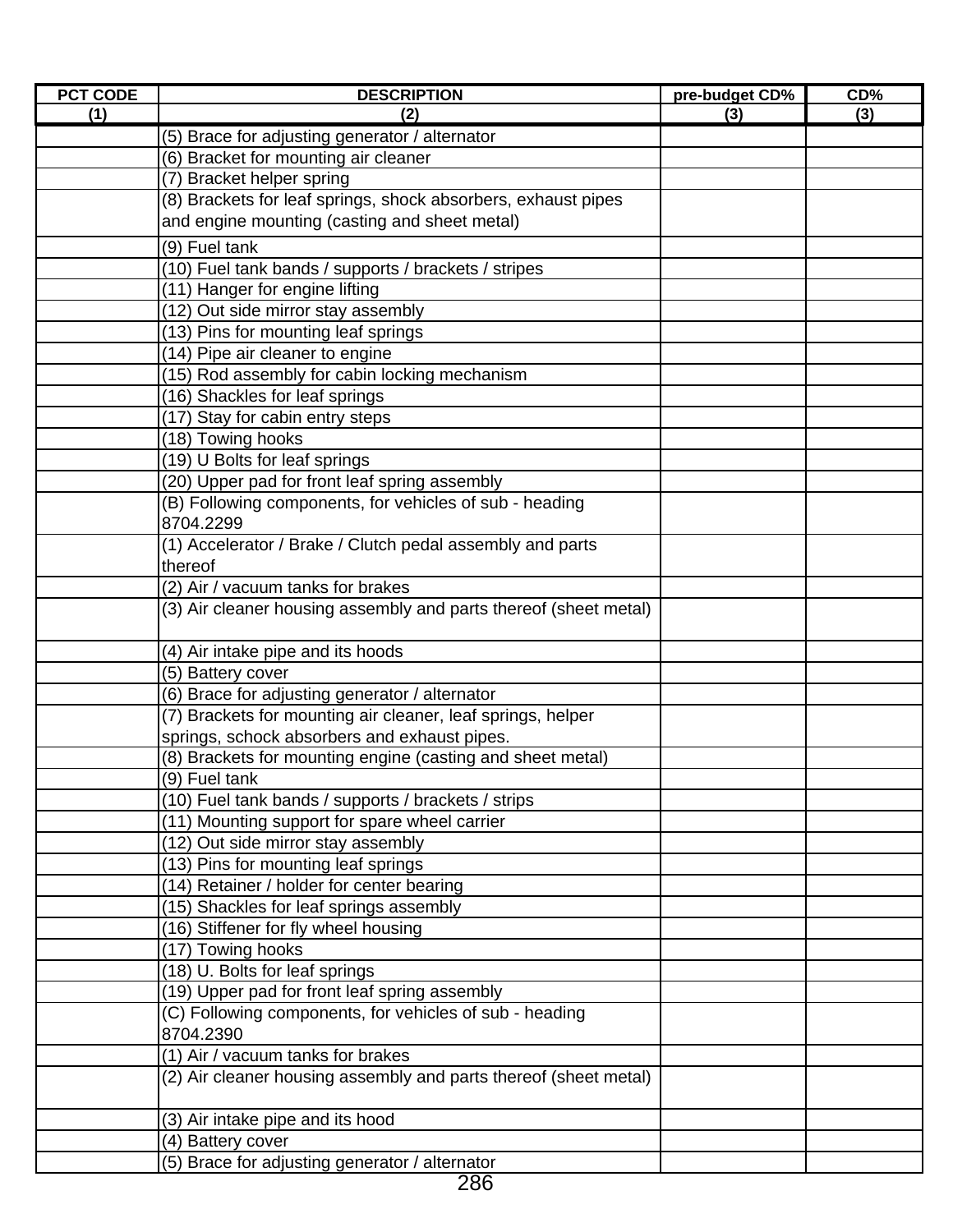| (3)<br>(3)<br>(1)<br>(2)<br>(6) Bracket for mounting air cleaner, leaf springs, shock<br>absorbers (6x2 vehicles only), exhaust pipes and air tanks<br>(7) Brackets for mounting engine (casting and sheet metal)<br>(8) Fuel tank<br>(9) Fuel tank bands / supports / brackets / stripes<br>(10) Hanger for engine lifting<br>(11) Mounting support for spare wheel carrier<br>(12) Out side mirror stay assembly<br>(13) Pins for mounting leaf springs<br>(14) Pipe air cleaner to engine<br>(15) Retainer / holder for center bearing (6x2 vehicles only)<br>(16) Shackles for leaf spring assembly<br>(17) Stiffener for fly wheel housing (6x2 vehicles only)<br>(18) Towing hooks<br>(19) Upper pad for front leaf spring assembly<br>8708.9990<br>--- Other<br>35<br>35<br>87.09<br>Works trucks, self- propelled, not fitted with lifting or<br>handling equipment, of the type used in factories,<br>warehouses, dock areas or airports for short distance<br>transport of goods; tractors of the type used on railway<br>station platforms; parts of the foregoing vehicles.<br>-Vehicles:<br>8709.1100<br>- - Electrical<br>30<br>30<br>8709.1900<br>- - Other<br>30<br>30<br>35<br>8709.9000<br>35<br>-Parts<br>Tanks and other armoured fighting vehicles, motorised,<br>20<br>20<br>8710.0000<br>whether or not fitted with weapons, and parts of such<br>vehicles.<br>87.11<br>Motorcycles (including mopeds) and cycles fitted with an<br>auxiliary motor, with or without side-cars; side-cars.<br>-With reciprocating internal combustion piston engine of a<br>cylinder capacity not exceeding 50cc:<br>- - - Components for the assembly / manufacture of vehicles in<br>8711.1010<br>70<br>65<br>any kit form<br>8711.1090<br>--- Other<br>70<br>65<br>-With reciprocating internal combustion piston engine of a<br>cylinder capacity exceeding 50cc but not exceeding 250cc:<br>Components for the assembly / manufacture of vehicles, in<br>8711.2010<br>70<br>65<br>any kit form<br>8711.2090<br>70<br>--- Other<br>65<br>-With reciprocating internal combustion piston engine of a<br>cylinder capacity exceeding 250 cc but not exceeding 500 cc:<br>--- Components for the assembly / manufacture of vehicles, in<br>8711.3010<br>70<br>65<br>any kit form | <b>PCT CODE</b> | <b>DESCRIPTION</b>        | pre-budget CD% | CD% |
|------------------------------------------------------------------------------------------------------------------------------------------------------------------------------------------------------------------------------------------------------------------------------------------------------------------------------------------------------------------------------------------------------------------------------------------------------------------------------------------------------------------------------------------------------------------------------------------------------------------------------------------------------------------------------------------------------------------------------------------------------------------------------------------------------------------------------------------------------------------------------------------------------------------------------------------------------------------------------------------------------------------------------------------------------------------------------------------------------------------------------------------------------------------------------------------------------------------------------------------------------------------------------------------------------------------------------------------------------------------------------------------------------------------------------------------------------------------------------------------------------------------------------------------------------------------------------------------------------------------------------------------------------------------------------------------------------------------------------------------------------------------------------------------------------------------------------------------------------------------------------------------------------------------------------------------------------------------------------------------------------------------------------------------------------------------------------------------------------------------------------------------------------------------------------------------------------------------------------------------------------------------------------------------|-----------------|---------------------------|----------------|-----|
|                                                                                                                                                                                                                                                                                                                                                                                                                                                                                                                                                                                                                                                                                                                                                                                                                                                                                                                                                                                                                                                                                                                                                                                                                                                                                                                                                                                                                                                                                                                                                                                                                                                                                                                                                                                                                                                                                                                                                                                                                                                                                                                                                                                                                                                                                          |                 |                           |                |     |
|                                                                                                                                                                                                                                                                                                                                                                                                                                                                                                                                                                                                                                                                                                                                                                                                                                                                                                                                                                                                                                                                                                                                                                                                                                                                                                                                                                                                                                                                                                                                                                                                                                                                                                                                                                                                                                                                                                                                                                                                                                                                                                                                                                                                                                                                                          |                 |                           |                |     |
|                                                                                                                                                                                                                                                                                                                                                                                                                                                                                                                                                                                                                                                                                                                                                                                                                                                                                                                                                                                                                                                                                                                                                                                                                                                                                                                                                                                                                                                                                                                                                                                                                                                                                                                                                                                                                                                                                                                                                                                                                                                                                                                                                                                                                                                                                          |                 |                           |                |     |
|                                                                                                                                                                                                                                                                                                                                                                                                                                                                                                                                                                                                                                                                                                                                                                                                                                                                                                                                                                                                                                                                                                                                                                                                                                                                                                                                                                                                                                                                                                                                                                                                                                                                                                                                                                                                                                                                                                                                                                                                                                                                                                                                                                                                                                                                                          |                 |                           |                |     |
|                                                                                                                                                                                                                                                                                                                                                                                                                                                                                                                                                                                                                                                                                                                                                                                                                                                                                                                                                                                                                                                                                                                                                                                                                                                                                                                                                                                                                                                                                                                                                                                                                                                                                                                                                                                                                                                                                                                                                                                                                                                                                                                                                                                                                                                                                          |                 |                           |                |     |
|                                                                                                                                                                                                                                                                                                                                                                                                                                                                                                                                                                                                                                                                                                                                                                                                                                                                                                                                                                                                                                                                                                                                                                                                                                                                                                                                                                                                                                                                                                                                                                                                                                                                                                                                                                                                                                                                                                                                                                                                                                                                                                                                                                                                                                                                                          |                 |                           |                |     |
|                                                                                                                                                                                                                                                                                                                                                                                                                                                                                                                                                                                                                                                                                                                                                                                                                                                                                                                                                                                                                                                                                                                                                                                                                                                                                                                                                                                                                                                                                                                                                                                                                                                                                                                                                                                                                                                                                                                                                                                                                                                                                                                                                                                                                                                                                          |                 |                           |                |     |
|                                                                                                                                                                                                                                                                                                                                                                                                                                                                                                                                                                                                                                                                                                                                                                                                                                                                                                                                                                                                                                                                                                                                                                                                                                                                                                                                                                                                                                                                                                                                                                                                                                                                                                                                                                                                                                                                                                                                                                                                                                                                                                                                                                                                                                                                                          |                 |                           |                |     |
|                                                                                                                                                                                                                                                                                                                                                                                                                                                                                                                                                                                                                                                                                                                                                                                                                                                                                                                                                                                                                                                                                                                                                                                                                                                                                                                                                                                                                                                                                                                                                                                                                                                                                                                                                                                                                                                                                                                                                                                                                                                                                                                                                                                                                                                                                          |                 |                           |                |     |
|                                                                                                                                                                                                                                                                                                                                                                                                                                                                                                                                                                                                                                                                                                                                                                                                                                                                                                                                                                                                                                                                                                                                                                                                                                                                                                                                                                                                                                                                                                                                                                                                                                                                                                                                                                                                                                                                                                                                                                                                                                                                                                                                                                                                                                                                                          |                 |                           |                |     |
|                                                                                                                                                                                                                                                                                                                                                                                                                                                                                                                                                                                                                                                                                                                                                                                                                                                                                                                                                                                                                                                                                                                                                                                                                                                                                                                                                                                                                                                                                                                                                                                                                                                                                                                                                                                                                                                                                                                                                                                                                                                                                                                                                                                                                                                                                          |                 |                           |                |     |
|                                                                                                                                                                                                                                                                                                                                                                                                                                                                                                                                                                                                                                                                                                                                                                                                                                                                                                                                                                                                                                                                                                                                                                                                                                                                                                                                                                                                                                                                                                                                                                                                                                                                                                                                                                                                                                                                                                                                                                                                                                                                                                                                                                                                                                                                                          |                 |                           |                |     |
|                                                                                                                                                                                                                                                                                                                                                                                                                                                                                                                                                                                                                                                                                                                                                                                                                                                                                                                                                                                                                                                                                                                                                                                                                                                                                                                                                                                                                                                                                                                                                                                                                                                                                                                                                                                                                                                                                                                                                                                                                                                                                                                                                                                                                                                                                          |                 |                           |                |     |
|                                                                                                                                                                                                                                                                                                                                                                                                                                                                                                                                                                                                                                                                                                                                                                                                                                                                                                                                                                                                                                                                                                                                                                                                                                                                                                                                                                                                                                                                                                                                                                                                                                                                                                                                                                                                                                                                                                                                                                                                                                                                                                                                                                                                                                                                                          |                 |                           |                |     |
|                                                                                                                                                                                                                                                                                                                                                                                                                                                                                                                                                                                                                                                                                                                                                                                                                                                                                                                                                                                                                                                                                                                                                                                                                                                                                                                                                                                                                                                                                                                                                                                                                                                                                                                                                                                                                                                                                                                                                                                                                                                                                                                                                                                                                                                                                          |                 |                           |                |     |
|                                                                                                                                                                                                                                                                                                                                                                                                                                                                                                                                                                                                                                                                                                                                                                                                                                                                                                                                                                                                                                                                                                                                                                                                                                                                                                                                                                                                                                                                                                                                                                                                                                                                                                                                                                                                                                                                                                                                                                                                                                                                                                                                                                                                                                                                                          |                 |                           |                |     |
|                                                                                                                                                                                                                                                                                                                                                                                                                                                                                                                                                                                                                                                                                                                                                                                                                                                                                                                                                                                                                                                                                                                                                                                                                                                                                                                                                                                                                                                                                                                                                                                                                                                                                                                                                                                                                                                                                                                                                                                                                                                                                                                                                                                                                                                                                          |                 |                           |                |     |
|                                                                                                                                                                                                                                                                                                                                                                                                                                                                                                                                                                                                                                                                                                                                                                                                                                                                                                                                                                                                                                                                                                                                                                                                                                                                                                                                                                                                                                                                                                                                                                                                                                                                                                                                                                                                                                                                                                                                                                                                                                                                                                                                                                                                                                                                                          |                 |                           |                |     |
|                                                                                                                                                                                                                                                                                                                                                                                                                                                                                                                                                                                                                                                                                                                                                                                                                                                                                                                                                                                                                                                                                                                                                                                                                                                                                                                                                                                                                                                                                                                                                                                                                                                                                                                                                                                                                                                                                                                                                                                                                                                                                                                                                                                                                                                                                          |                 |                           |                |     |
|                                                                                                                                                                                                                                                                                                                                                                                                                                                                                                                                                                                                                                                                                                                                                                                                                                                                                                                                                                                                                                                                                                                                                                                                                                                                                                                                                                                                                                                                                                                                                                                                                                                                                                                                                                                                                                                                                                                                                                                                                                                                                                                                                                                                                                                                                          |                 |                           |                |     |
|                                                                                                                                                                                                                                                                                                                                                                                                                                                                                                                                                                                                                                                                                                                                                                                                                                                                                                                                                                                                                                                                                                                                                                                                                                                                                                                                                                                                                                                                                                                                                                                                                                                                                                                                                                                                                                                                                                                                                                                                                                                                                                                                                                                                                                                                                          |                 |                           |                |     |
|                                                                                                                                                                                                                                                                                                                                                                                                                                                                                                                                                                                                                                                                                                                                                                                                                                                                                                                                                                                                                                                                                                                                                                                                                                                                                                                                                                                                                                                                                                                                                                                                                                                                                                                                                                                                                                                                                                                                                                                                                                                                                                                                                                                                                                                                                          |                 |                           |                |     |
|                                                                                                                                                                                                                                                                                                                                                                                                                                                                                                                                                                                                                                                                                                                                                                                                                                                                                                                                                                                                                                                                                                                                                                                                                                                                                                                                                                                                                                                                                                                                                                                                                                                                                                                                                                                                                                                                                                                                                                                                                                                                                                                                                                                                                                                                                          |                 |                           |                |     |
|                                                                                                                                                                                                                                                                                                                                                                                                                                                                                                                                                                                                                                                                                                                                                                                                                                                                                                                                                                                                                                                                                                                                                                                                                                                                                                                                                                                                                                                                                                                                                                                                                                                                                                                                                                                                                                                                                                                                                                                                                                                                                                                                                                                                                                                                                          |                 |                           |                |     |
|                                                                                                                                                                                                                                                                                                                                                                                                                                                                                                                                                                                                                                                                                                                                                                                                                                                                                                                                                                                                                                                                                                                                                                                                                                                                                                                                                                                                                                                                                                                                                                                                                                                                                                                                                                                                                                                                                                                                                                                                                                                                                                                                                                                                                                                                                          |                 |                           |                |     |
|                                                                                                                                                                                                                                                                                                                                                                                                                                                                                                                                                                                                                                                                                                                                                                                                                                                                                                                                                                                                                                                                                                                                                                                                                                                                                                                                                                                                                                                                                                                                                                                                                                                                                                                                                                                                                                                                                                                                                                                                                                                                                                                                                                                                                                                                                          |                 |                           |                |     |
|                                                                                                                                                                                                                                                                                                                                                                                                                                                                                                                                                                                                                                                                                                                                                                                                                                                                                                                                                                                                                                                                                                                                                                                                                                                                                                                                                                                                                                                                                                                                                                                                                                                                                                                                                                                                                                                                                                                                                                                                                                                                                                                                                                                                                                                                                          |                 |                           |                |     |
|                                                                                                                                                                                                                                                                                                                                                                                                                                                                                                                                                                                                                                                                                                                                                                                                                                                                                                                                                                                                                                                                                                                                                                                                                                                                                                                                                                                                                                                                                                                                                                                                                                                                                                                                                                                                                                                                                                                                                                                                                                                                                                                                                                                                                                                                                          |                 |                           |                |     |
|                                                                                                                                                                                                                                                                                                                                                                                                                                                                                                                                                                                                                                                                                                                                                                                                                                                                                                                                                                                                                                                                                                                                                                                                                                                                                                                                                                                                                                                                                                                                                                                                                                                                                                                                                                                                                                                                                                                                                                                                                                                                                                                                                                                                                                                                                          |                 |                           |                |     |
|                                                                                                                                                                                                                                                                                                                                                                                                                                                                                                                                                                                                                                                                                                                                                                                                                                                                                                                                                                                                                                                                                                                                                                                                                                                                                                                                                                                                                                                                                                                                                                                                                                                                                                                                                                                                                                                                                                                                                                                                                                                                                                                                                                                                                                                                                          |                 |                           |                |     |
|                                                                                                                                                                                                                                                                                                                                                                                                                                                                                                                                                                                                                                                                                                                                                                                                                                                                                                                                                                                                                                                                                                                                                                                                                                                                                                                                                                                                                                                                                                                                                                                                                                                                                                                                                                                                                                                                                                                                                                                                                                                                                                                                                                                                                                                                                          |                 |                           |                |     |
|                                                                                                                                                                                                                                                                                                                                                                                                                                                                                                                                                                                                                                                                                                                                                                                                                                                                                                                                                                                                                                                                                                                                                                                                                                                                                                                                                                                                                                                                                                                                                                                                                                                                                                                                                                                                                                                                                                                                                                                                                                                                                                                                                                                                                                                                                          |                 |                           |                |     |
|                                                                                                                                                                                                                                                                                                                                                                                                                                                                                                                                                                                                                                                                                                                                                                                                                                                                                                                                                                                                                                                                                                                                                                                                                                                                                                                                                                                                                                                                                                                                                                                                                                                                                                                                                                                                                                                                                                                                                                                                                                                                                                                                                                                                                                                                                          |                 |                           |                |     |
|                                                                                                                                                                                                                                                                                                                                                                                                                                                                                                                                                                                                                                                                                                                                                                                                                                                                                                                                                                                                                                                                                                                                                                                                                                                                                                                                                                                                                                                                                                                                                                                                                                                                                                                                                                                                                                                                                                                                                                                                                                                                                                                                                                                                                                                                                          |                 |                           |                |     |
|                                                                                                                                                                                                                                                                                                                                                                                                                                                                                                                                                                                                                                                                                                                                                                                                                                                                                                                                                                                                                                                                                                                                                                                                                                                                                                                                                                                                                                                                                                                                                                                                                                                                                                                                                                                                                                                                                                                                                                                                                                                                                                                                                                                                                                                                                          |                 |                           |                |     |
|                                                                                                                                                                                                                                                                                                                                                                                                                                                                                                                                                                                                                                                                                                                                                                                                                                                                                                                                                                                                                                                                                                                                                                                                                                                                                                                                                                                                                                                                                                                                                                                                                                                                                                                                                                                                                                                                                                                                                                                                                                                                                                                                                                                                                                                                                          |                 |                           |                |     |
|                                                                                                                                                                                                                                                                                                                                                                                                                                                                                                                                                                                                                                                                                                                                                                                                                                                                                                                                                                                                                                                                                                                                                                                                                                                                                                                                                                                                                                                                                                                                                                                                                                                                                                                                                                                                                                                                                                                                                                                                                                                                                                                                                                                                                                                                                          |                 |                           |                |     |
|                                                                                                                                                                                                                                                                                                                                                                                                                                                                                                                                                                                                                                                                                                                                                                                                                                                                                                                                                                                                                                                                                                                                                                                                                                                                                                                                                                                                                                                                                                                                                                                                                                                                                                                                                                                                                                                                                                                                                                                                                                                                                                                                                                                                                                                                                          |                 |                           |                |     |
|                                                                                                                                                                                                                                                                                                                                                                                                                                                                                                                                                                                                                                                                                                                                                                                                                                                                                                                                                                                                                                                                                                                                                                                                                                                                                                                                                                                                                                                                                                                                                                                                                                                                                                                                                                                                                                                                                                                                                                                                                                                                                                                                                                                                                                                                                          |                 |                           |                |     |
|                                                                                                                                                                                                                                                                                                                                                                                                                                                                                                                                                                                                                                                                                                                                                                                                                                                                                                                                                                                                                                                                                                                                                                                                                                                                                                                                                                                                                                                                                                                                                                                                                                                                                                                                                                                                                                                                                                                                                                                                                                                                                                                                                                                                                                                                                          |                 |                           |                |     |
|                                                                                                                                                                                                                                                                                                                                                                                                                                                                                                                                                                                                                                                                                                                                                                                                                                                                                                                                                                                                                                                                                                                                                                                                                                                                                                                                                                                                                                                                                                                                                                                                                                                                                                                                                                                                                                                                                                                                                                                                                                                                                                                                                                                                                                                                                          |                 |                           |                |     |
|                                                                                                                                                                                                                                                                                                                                                                                                                                                                                                                                                                                                                                                                                                                                                                                                                                                                                                                                                                                                                                                                                                                                                                                                                                                                                                                                                                                                                                                                                                                                                                                                                                                                                                                                                                                                                                                                                                                                                                                                                                                                                                                                                                                                                                                                                          |                 |                           |                |     |
|                                                                                                                                                                                                                                                                                                                                                                                                                                                                                                                                                                                                                                                                                                                                                                                                                                                                                                                                                                                                                                                                                                                                                                                                                                                                                                                                                                                                                                                                                                                                                                                                                                                                                                                                                                                                                                                                                                                                                                                                                                                                                                                                                                                                                                                                                          |                 |                           |                |     |
|                                                                                                                                                                                                                                                                                                                                                                                                                                                                                                                                                                                                                                                                                                                                                                                                                                                                                                                                                                                                                                                                                                                                                                                                                                                                                                                                                                                                                                                                                                                                                                                                                                                                                                                                                                                                                                                                                                                                                                                                                                                                                                                                                                                                                                                                                          |                 |                           |                |     |
|                                                                                                                                                                                                                                                                                                                                                                                                                                                                                                                                                                                                                                                                                                                                                                                                                                                                                                                                                                                                                                                                                                                                                                                                                                                                                                                                                                                                                                                                                                                                                                                                                                                                                                                                                                                                                                                                                                                                                                                                                                                                                                                                                                                                                                                                                          |                 |                           |                |     |
|                                                                                                                                                                                                                                                                                                                                                                                                                                                                                                                                                                                                                                                                                                                                                                                                                                                                                                                                                                                                                                                                                                                                                                                                                                                                                                                                                                                                                                                                                                                                                                                                                                                                                                                                                                                                                                                                                                                                                                                                                                                                                                                                                                                                                                                                                          | 8711.3020       | Motorbike rikshaws in CBU | 70             | 65  |
| 8711.3090<br>--- Other<br>70<br>65                                                                                                                                                                                                                                                                                                                                                                                                                                                                                                                                                                                                                                                                                                                                                                                                                                                                                                                                                                                                                                                                                                                                                                                                                                                                                                                                                                                                                                                                                                                                                                                                                                                                                                                                                                                                                                                                                                                                                                                                                                                                                                                                                                                                                                                       |                 |                           |                |     |
| -With reciprocating internal combustion piston engine of a                                                                                                                                                                                                                                                                                                                                                                                                                                                                                                                                                                                                                                                                                                                                                                                                                                                                                                                                                                                                                                                                                                                                                                                                                                                                                                                                                                                                                                                                                                                                                                                                                                                                                                                                                                                                                                                                                                                                                                                                                                                                                                                                                                                                                               |                 |                           |                |     |
| cylinder capacity exceeding 500 cc but not exceeding 800cc:                                                                                                                                                                                                                                                                                                                                                                                                                                                                                                                                                                                                                                                                                                                                                                                                                                                                                                                                                                                                                                                                                                                                                                                                                                                                                                                                                                                                                                                                                                                                                                                                                                                                                                                                                                                                                                                                                                                                                                                                                                                                                                                                                                                                                              |                 |                           |                |     |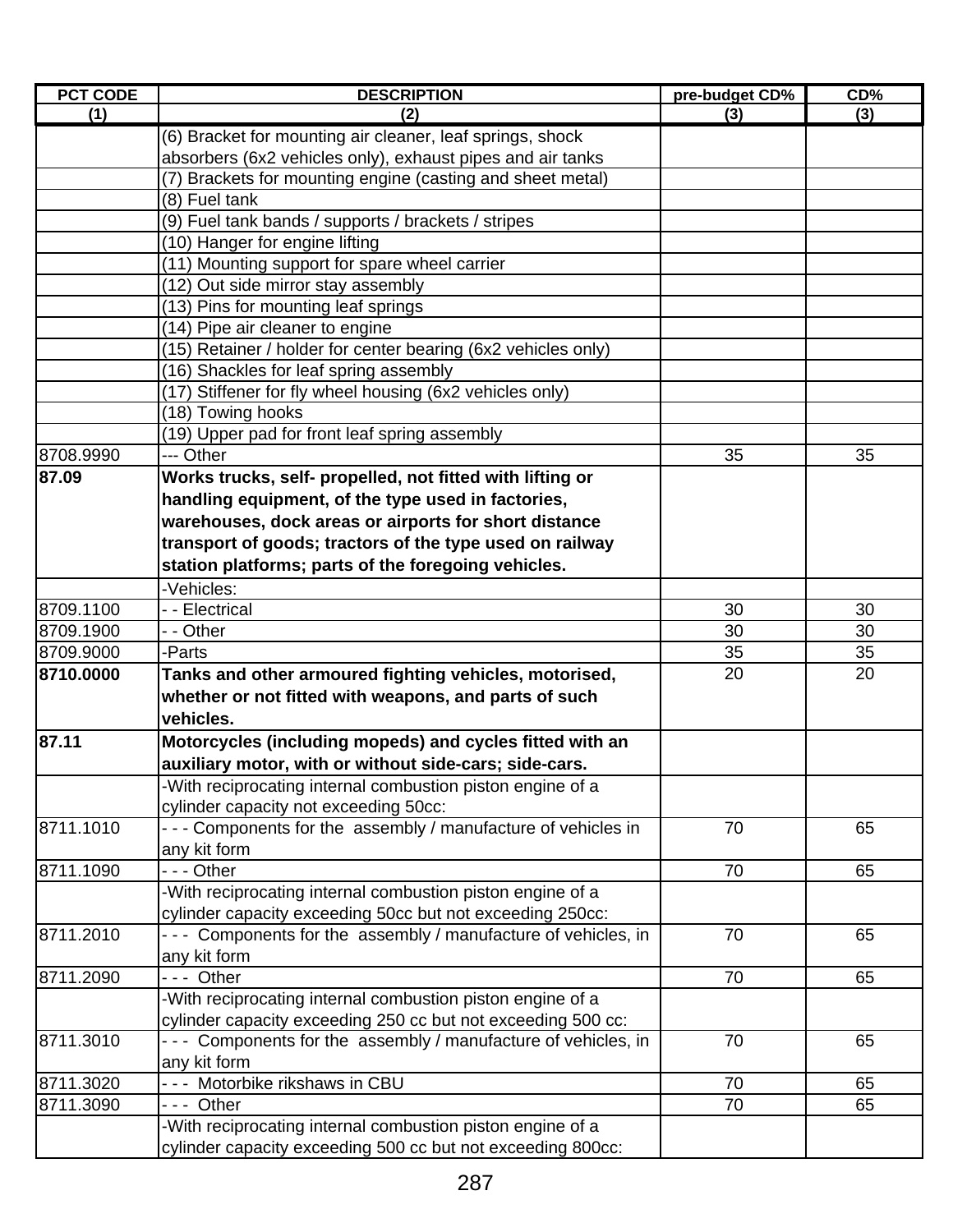| <b>PCT CODE</b> | <b>DESCRIPTION</b>                                                              | pre-budget CD% | CD% |
|-----------------|---------------------------------------------------------------------------------|----------------|-----|
| (1)             | (2)                                                                             | (3)            | (3) |
| 8711.4010       | - - - Components for the assembly / manufacture of vehicles, in<br>any kit form | 70             | 65  |
| 8711.4090       | --- Other                                                                       | 70             | 65  |
|                 | -With reciprocating internal combustion piston engine of a                      |                |     |
|                 | cylinder capacity exceeding 800cc:                                              |                |     |
| 8711.5010       | - - - Components for the assembly / manufacture of vehicles, in                 | 70             | 65  |
|                 | any kit form                                                                    |                |     |
| 8711.5090       | $--$ Other                                                                      | 70             | 65  |
|                 | -Other:                                                                         |                |     |
| 8711.9010       | --- Components for the assembly / manufacture of vehicles, in                   | 70             | 65  |
|                 | any kit form                                                                    |                |     |
| 8711.9090       | --- Other                                                                       | 70             | 65  |
| 8712.0000       | Bicycles and other cycles (including delivery tricycles), not                   | 35             | 35  |
|                 | motorised.                                                                      |                |     |
| 87.13           | Carriages for disabled persons, whether or not motorised or                     |                |     |
|                 | otherwise mechanically propelled.                                               |                |     |
| 8713.1000       | -Not mechanically propelled                                                     | 5              | 5   |
| 8713.9000       | -Other                                                                          | 5              | 5   |
| 87.14           | Parts and accessories of vehicles of headings Nos. 87.11 to                     |                |     |
|                 | 87.13.                                                                          |                |     |
|                 | -Of motorcycles (including mopeds):                                             |                |     |
| 8714.1100       | -- Saddles                                                                      | 35             | 35  |
|                 | - - Other:                                                                      |                |     |
| 8714.1910       | --- Following components for vehicles of heading 87.11                          | 35             | 35  |
|                 | (1) Air cleaner assembly and parts thereof                                      |                |     |
|                 | (2) Axles (front, rear, collar) and parts thereof                               |                |     |
|                 | (3) Battery Box                                                                 |                |     |
|                 | (4) Bolt for engine mounting                                                    |                |     |
|                 | (5) Brake cables and parts thereof                                              |                |     |
|                 | (6) Brake drums                                                                 |                |     |
|                 | (7) Brake pedal shaft                                                           |                |     |
|                 | (8) Brake pads                                                                  |                |     |
|                 | (9) Brake rods, linkages and levers                                             |                |     |
|                 | (10) Brake shoes/ Mounted brake lining of asbestos                              |                |     |
|                 | (11) Brakes (complete)                                                          |                |     |
|                 | (12) Cams for brakes                                                            |                |     |
|                 | (13) Chain case and parts thereof                                               |                |     |
|                 | (14) Clutch cables and parts thereof                                            |                |     |
|                 | (15) Complete fuel system                                                       |                |     |
|                 | (16) Complete wheels                                                            |                |     |
|                 | (17) Fenders and parts thereof                                                  |                |     |
|                 | (18) Foot rest and parts thereof                                                |                |     |
|                 | (19) Frame / chassis and parts thereof                                          |                |     |
|                 | (20) Front fork assembly (complete)                                             |                |     |
|                 | (21) Fuel pipes / tubes                                                         |                |     |
|                 | (22) Fuel tank (whether or not painted)                                         |                |     |
|                 | (23) Fuel tank cap (with or without lock)                                       |                |     |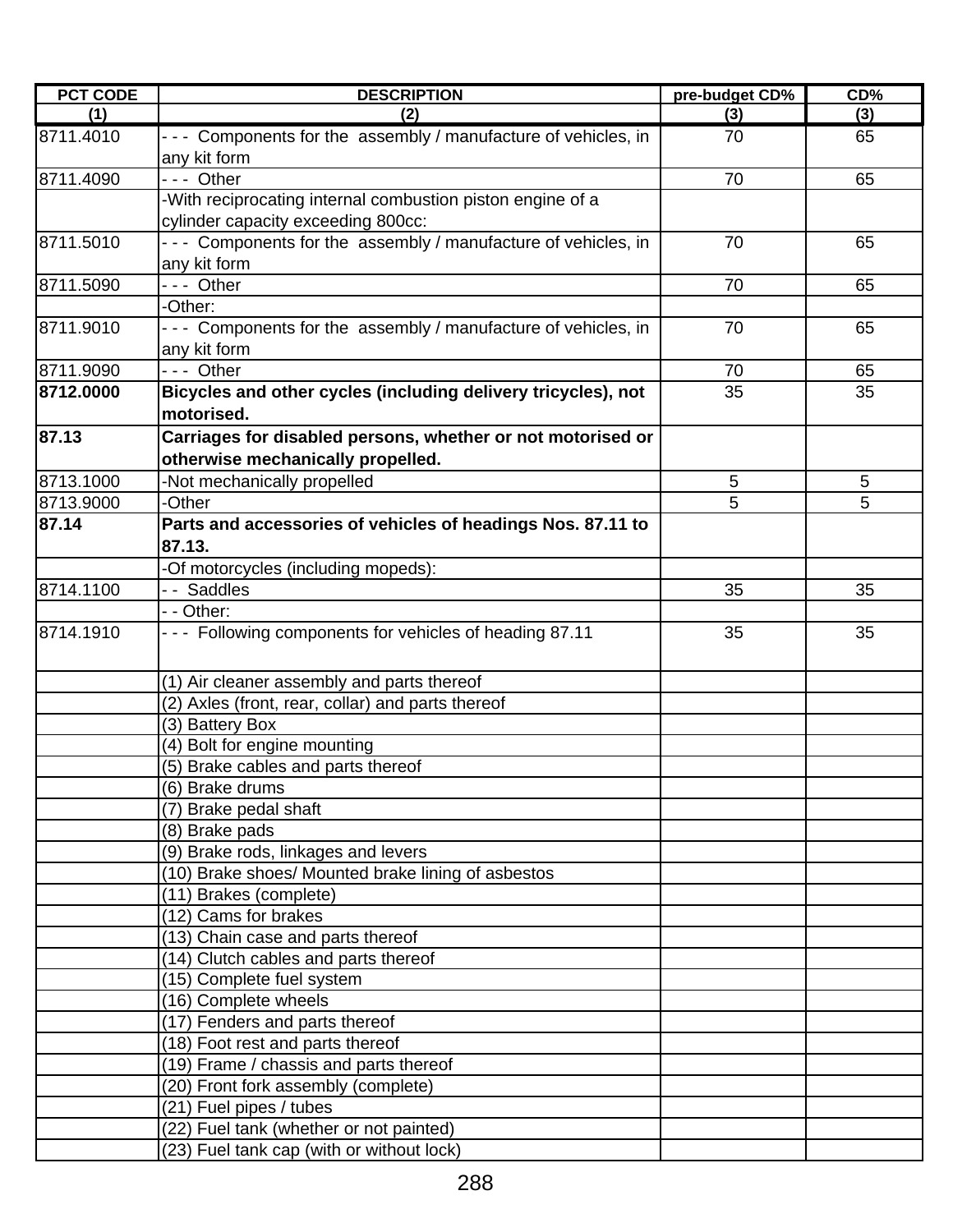| <b>PCT CODE</b>        | <b>DESCRIPTION</b>                                                   | pre-budget CD% | CD%                   |
|------------------------|----------------------------------------------------------------------|----------------|-----------------------|
| (1)                    | (2)                                                                  | (3)            | (3)                   |
|                        | (24) Fuse boxes                                                      |                |                       |
|                        | (25) Gear shift lever pad                                            |                |                       |
|                        | (26) Grips (whether or not twisting) and parts thereof               |                |                       |
|                        | (27) Handle bar and parts thereof                                    |                |                       |
|                        | (28)Hubs for wheels                                                  |                |                       |
|                        | (29) Lever set kick starter                                          |                |                       |
|                        | (30) Levers for front brake and clutch, and parts thereof            |                |                       |
|                        | (31) Motorcycle head lamp housing                                    |                |                       |
|                        | (32) Mudguards / flaps (plastic)                                     |                |                       |
|                        | (33) Nipples for wheels                                              |                |                       |
|                        | (34) Parts for rear shock absorber assembly other than bushes,       |                |                       |
|                        | collars, stoppers, valves, guides, rings, pistons, rebound, springs, |                |                       |
|                        | plates and spacers                                                   |                |                       |
|                        | (35) Parts of front fork assembly other than outer and inner         |                |                       |
|                        | tubes, guides, races, ball assembly, seals, brackets, valves, oil    |                |                       |
|                        | locks, rings, pistons, stoppers, collars, front fork springs, plugs, |                |                       |
|                        | bridges for forks and seat rebounds                                  |                |                       |
|                        | (36) Rear shock absorbers assembly                                   |                |                       |
|                        | (37) Rim flaps (other than rubber) for wheels                        |                |                       |
|                        | (38) Rims for wheels                                                 |                |                       |
|                        | (39) Side covers and parts thereof                                   |                |                       |
|                        | (40) Side stands / main stands and parts thereof                     |                |                       |
|                        | (41) Silencers / exhaust pipes / mufflers and parts thereof          |                |                       |
|                        | (42) Spokes for wheels                                               |                |                       |
|                        | (43) Sprockets for wheels                                            |                |                       |
|                        | (44) Swinging arm assembly and parts thereof except collar and       |                |                       |
|                        | bushing                                                              |                |                       |
|                        | (45) Throttle cables and parts thereof                               |                |                       |
|                        | (46) Torque link and parts thereof                                   |                |                       |
|                        | (47) Regulator rectifier                                             |                |                       |
|                        | (48) Clutch assembly                                                 |                |                       |
| 8714.1920              | --- Drum gear shift for vehicles of heading 87.11                    | 35             | 35                    |
| 8714.1990<br>8714.2000 | --- Other                                                            | 35<br>5        | 35<br>$5\phantom{.0}$ |
|                        | Of carriages for disabled persons<br>-Other:                         |                |                       |
| 8714.9100              | - - Frames and forks, and parts thereof                              | 25             | 25                    |
| 8714.9200              | - - Wheel rims and spokes                                            | 25             | 25                    |
|                        | - Hubs, other than coaster braking hubs and hub brakes, and          |                |                       |
|                        | free-wheel sprocket-wheels:                                          |                |                       |
| 8714.9310              | --- Free wheel sprocket wheel for bicycle of heading 87.12           | 15             | 15                    |
| 8714.9390              | - - - Other                                                          | 25             | 25                    |
| 8714.9400              | - - Brakes, including coaster braking hubs and hub brakes, and       | 25             | 25                    |
|                        | parts thereof                                                        |                |                       |
| 8714.9500              | - - Saddles                                                          | 25             | 25                    |
| 8714.9600              | - - Pedals and crank-gear, and parts thereof                         | 25             | 25                    |
| 8714.9900              | - - Other                                                            | 25             | 25                    |
| 8715.0000              | Baby carriages and parts thereof.                                    | 20             | 20                    |
| 87.16                  | Trailers and semi-trailers; other vehicles, not mechanically         |                |                       |
|                        | propelled; parts thereof.                                            |                |                       |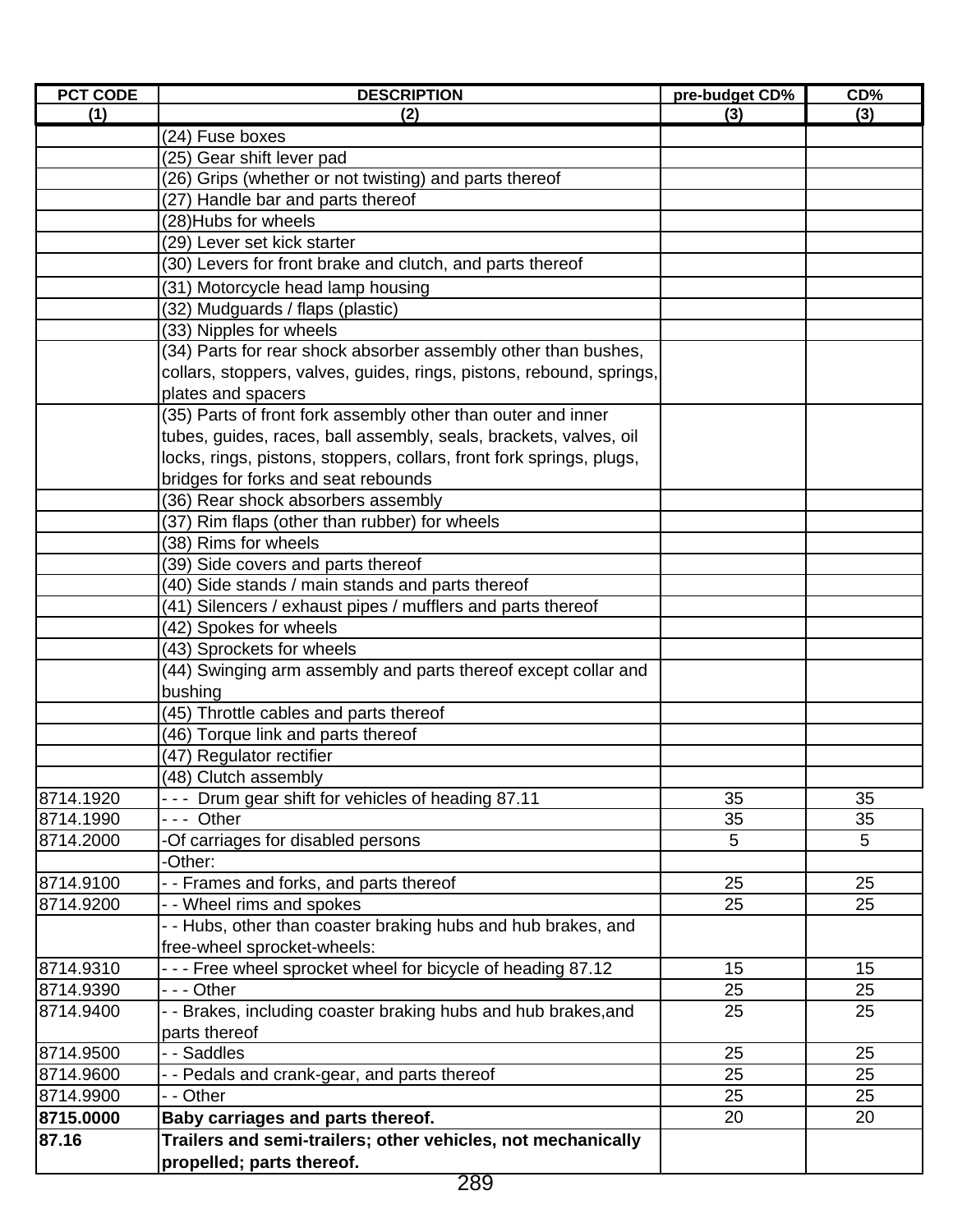| <b>PCT CODE</b> | <b>DESCRIPTION</b>                                                              | pre-budget CD% | CD% |
|-----------------|---------------------------------------------------------------------------------|----------------|-----|
| (1)             | (2)                                                                             | (3)            | (3) |
|                 | -Trailers and semi-trailers of the caravan type, for housing or<br>camping:     |                |     |
| 8716.1010       | - - - Components for the assembly / manufacture of vehicles, in<br>any kit form | 15             | 15  |
| 8716.1090       | - - - Other                                                                     | 15             | 15  |
|                 | -Self-loading or self-unloading trailers and semi-trailers for                  |                |     |
|                 | agriculture purposes:                                                           |                |     |
| 8716.2010       | --- Components for the assembly / manufacture of vehicles, in                   | 15             | 15  |
| 8716.2090       | any kit form<br>--- Other                                                       | 15             | 15  |
|                 | -Other trailers and semi-trailers for the transport of goods:                   |                |     |
|                 | - - Tanker trailers and tanker semi-trailers:                                   |                |     |
| 8716.3110       | --- Components for the assembly / manufacture of vehicles, in                   | 15             | 15  |
|                 | any kit form                                                                    |                |     |
| 8716.3190       | --- Other                                                                       | 15             | 15  |
|                 | - - Other:                                                                      |                |     |
|                 |                                                                                 |                |     |
| 8716.3910       | --- Components for the assembly / manufacture of vehicles, in<br>any kit form   | 15             | 15  |
| 8716.3990       | - - - Other                                                                     | 15             | 15  |
|                 | Other trailers and semi-trailers:                                               |                |     |
| 8716.4010       | --- Components for the assembly / manufacture of vehicles, in                   | 15             | 15  |
|                 | any kit form                                                                    |                |     |
| 8716.4090       | --- Other                                                                       | 15             | 15  |
|                 | -Other vehicles:                                                                |                |     |
| 8716.8010       | --- Components for the assembly / manufacture of vehicles, in                   | 15             | 15  |
|                 | any kit form                                                                    |                |     |
| 8716.8090       | --- Other                                                                       | 15             | 15  |
| 8716.9000       | -Parts                                                                          | 35             | 35  |
| 8801.0000       | Balloons and dirigibles; gliders, hang gliders and other non-                   | 5              | 5   |
|                 | powered aircraft.                                                               |                |     |
| 88.02           | Other aircraft (for example, helicopters, aeroplanes);                          |                |     |
|                 | spacecraft (including satellites) and suborbital and                            |                |     |
|                 | spacecraft launch vehicles.                                                     |                |     |
|                 | -Helicopters:                                                                   |                |     |
| 8802.1100       | - - Of an unladen weight not exceeding 2,000 kg                                 | 5              | 5   |
| 8802.1200       | - - Of an unladen weight exceeding 2,000 kg                                     | 5              | 5   |
| 8802.2000       | -Aeroplanes and other aircraft, of an unladen weight not                        | 5              | 5   |
|                 | exceeding 2,000 kg                                                              |                |     |
| 8802.3000       | -Aeroplanes and other aircraft, of an unladen weight exceeding                  | 5              | 5   |
|                 | 2,000 kg but not exceeding 15,000 kg                                            |                |     |
| 8802.4000       | -Aeroplanes and other aircraft, of an unladen weight exceeding                  | 5              | 5   |
|                 | 15,000 kg                                                                       |                |     |
| 8802.6000       | -Spacecraft (including satellites) and suborbital and spacecraft                | 5              | 5   |
|                 | launch vehicles                                                                 |                |     |
|                 |                                                                                 |                |     |
| 88.03           | Parts of goods of heading 88.01 or 88.02.                                       |                |     |
| 8803.1000       | Propellers and rotors and parts thereof                                         | $\sqrt{5}$     | 5   |
| 8803.2000       | -Under-carriages and parts thereof                                              | 5              | 5   |
| 8803.3000       | Other parts of aeroplanes or helicopters                                        | 5              | 5   |
| 8803.9000       | -Other                                                                          | 5              | 5   |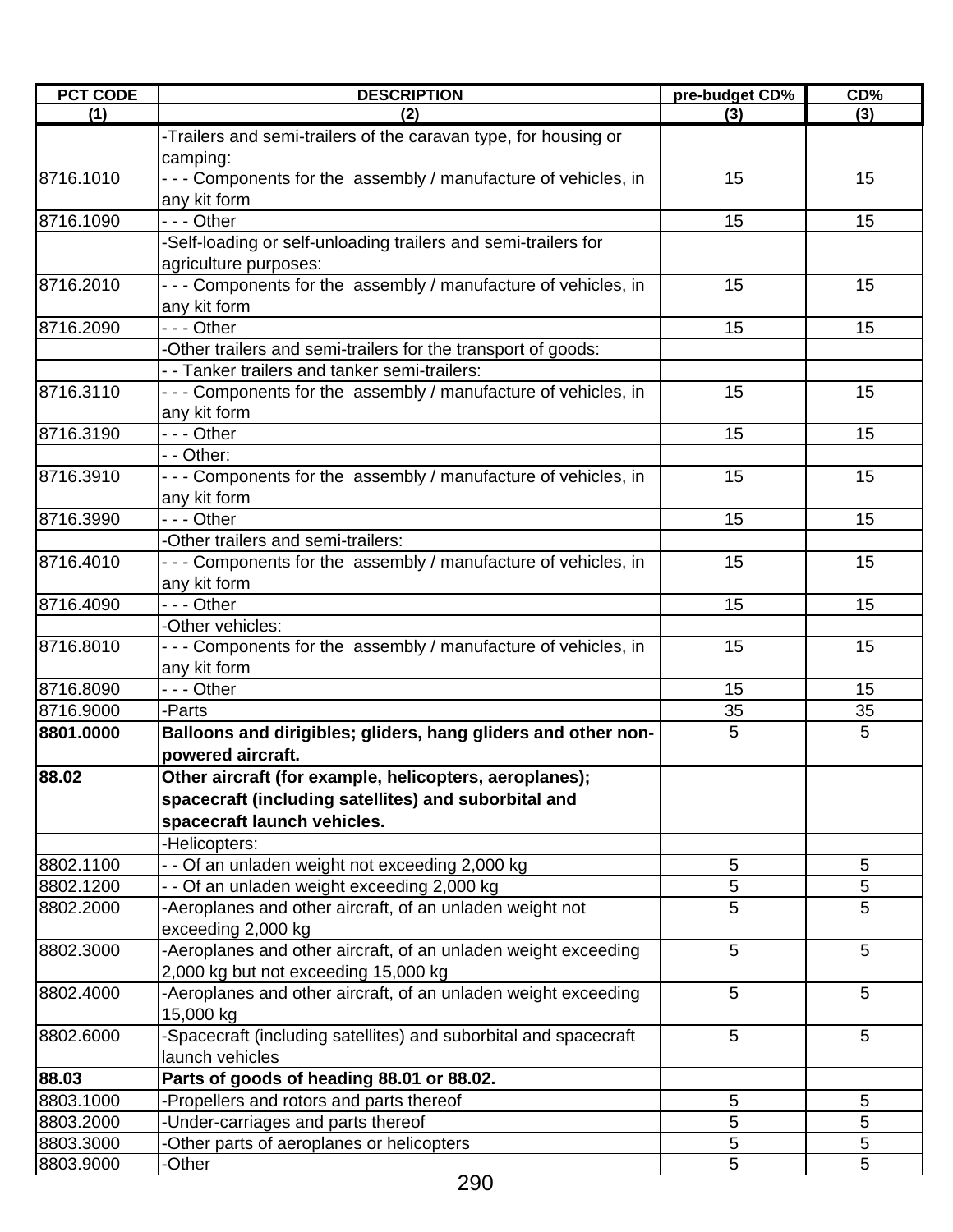| <b>PCT CODE</b> | <b>DESCRIPTION</b>                                              | pre-budget CD% | CD%             |
|-----------------|-----------------------------------------------------------------|----------------|-----------------|
| (1)             | (2)                                                             | (3)            | (3)             |
| 8804.0000       | Parachutes (including dirigible parachutes and paragliders)     | 5              | 5               |
|                 | and rotochutes; parts thereof and accessories thereto.          |                |                 |
|                 |                                                                 |                |                 |
| 88.05           | Aircraft launching gear; deck-arrestor or similar gear;         |                |                 |
|                 | ground flying trainers; parts of the foregoing articles.        |                |                 |
| 8805.1000       | -Aircraft launching gear and parts thereof; deck-arrestor or    | 5              | 5               |
|                 | similar gear and parts thereof                                  |                |                 |
|                 | -Ground flying trainers and parts thereof:                      |                |                 |
| 8805.2100       | - - Air combat simulators and parts thereof                     | 5              | 5               |
| 8805.2900       | - - Other                                                       | 5              | 5               |
| 89.01           | Cruise ships, excursion boats, ferry-boats, cargo ships,        |                |                 |
|                 | barges and similar vessels for the transport of persons or      |                |                 |
|                 | goods.                                                          |                |                 |
| 8901.1000       | -Cruise ships, excursion boats and similar vessels principally  | 10             | 10              |
|                 | designed for the transport of persons; ferry-boats of all kinds |                |                 |
| 8901.2000       | -Tankers                                                        | 10             | 10              |
| 8901.3000       | -Refrigerated vessels, other than those of subheading 8901.20   | 10             | 10              |
| 8901.9000       | -Other vessels for the transport of goods and other vessels for | 5              | 5               |
|                 | the transport of both persons and goods                         |                |                 |
| 8902.0000       | Fishing vessels; factory ships and other vessels for            | 10             | 10              |
|                 | processing or preserving fishery products.                      |                |                 |
| 89.03           | Yachts and other vessels for pleasure or sports; rowing         |                |                 |
|                 | boats and canoes.                                               |                |                 |
| 8903.1000       | -Inflatable                                                     | 20             | 20              |
|                 | -Other:                                                         |                |                 |
| 8903.9100       | - - Sailboats, with or without auxiliary motor                  | 20             | 20              |
| 8903.9200       | - - Motorboats, other than outboard motorboats                  | 20             | 20              |
| 8903.9900       | - - Other                                                       | 20             | 20              |
| 8904.0000       | Tugs and pusher craft.                                          | 20             | 20              |
| 89.05           | Light-vessels, fire-floats, dredgers, floating cranes, and      |                |                 |
|                 | other vessels the navigability of which is subsidiary to their  |                |                 |
|                 | main function; floating docks; floating or submersible          |                |                 |
|                 | drilling or production platforms.                               |                |                 |
| 8905.1000       | -Dredgers                                                       | 0              | 0               |
| 8905.2000       | -Floating or submersible drilling or production platforms       | 5              | 5               |
| 8905.9000       | -Other                                                          | 5              | 5               |
| 89.06           | Other vessels, including warships and lifeboats other than      |                |                 |
|                 | rowing boats.                                                   |                |                 |
| 8906.1000       | -Warships                                                       | 5              | 5               |
| 8906.9000       | -Other                                                          | $\overline{5}$ | 5               |
| 89.07           | Other floating structures (for example, rafts, tanks, coffer-   |                |                 |
|                 | dams, landing-stages, buoys and beacons).                       |                |                 |
| 8907.1000       | -Inflatable rafts                                               | 5              | $5\phantom{.0}$ |
| 8907.9000       | -Other                                                          | 5              | 5               |
| 8908.0000       | Vessels and other floating structures for breaking up.          | 0              | 0               |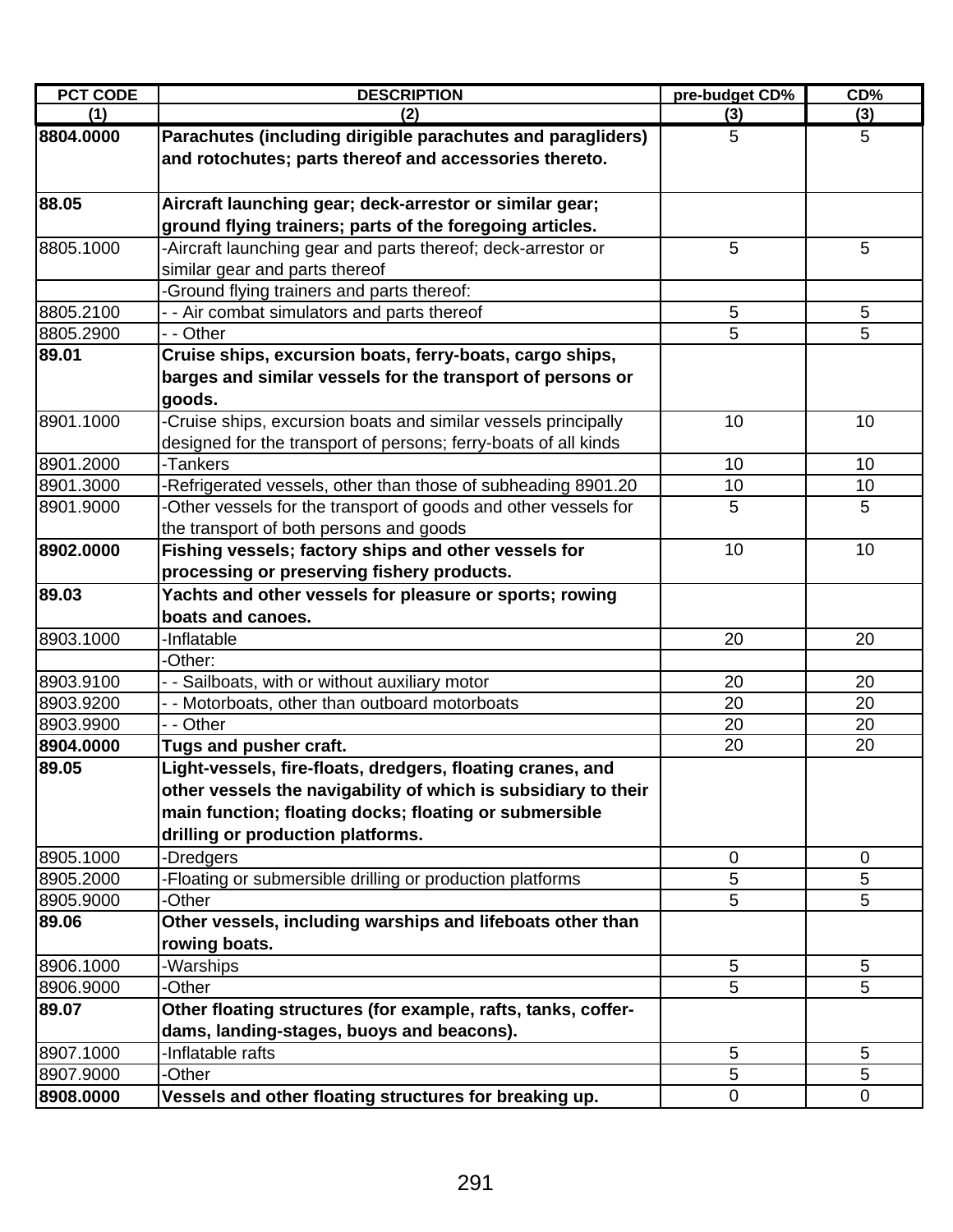| <b>PCT CODE</b> | <b>DESCRIPTION</b>                                                 | pre-budget CD%  | CD <sub>0</sub> |
|-----------------|--------------------------------------------------------------------|-----------------|-----------------|
| (1)             | (2)                                                                | (3)             | (3)             |
| 90.01           | Optical fibres and optical fibre bundles; optical fibre cables     |                 |                 |
|                 | other than those of heading 85.44; sheets and plates of            |                 |                 |
|                 | polarising material; lenses (including contact lenses),            |                 |                 |
|                 | prisms, mirrors and other optical elements, of any material,       |                 |                 |
|                 | unmounted, other than such elements of glass not optically         |                 |                 |
|                 | worked.                                                            |                 |                 |
| 9001.1000       | -Optical fibres, optical fibre bundles and cables                  | 20              | 20              |
| 9001.2000       | -Sheets and plates of polarising material                          | 20              | 20              |
| 9001.3000       | -Contact lenses                                                    | 10              | 10              |
| 9001.4000       | -Spectacle lenses of glass                                         | 10              | 10              |
| 9001.5000       | -Spectacle lenses of other materials                               | 10              | 10              |
| 9001.9000       | -Other                                                             | 20              | 20              |
| 90.02           | Lenses, prisms, mirrors and other optical elements, of any         |                 |                 |
|                 | material, mounted, being parts of or fittings for instruments      |                 |                 |
|                 | or apparatus, other than such elements of glass not                |                 |                 |
|                 | optically worked.                                                  |                 |                 |
|                 | -Objective lenses:                                                 |                 |                 |
| 9002.1100       | - - For cameras, projectors or photographic enlargers or reducers  | 5               | 5               |
| 9002.1900       | - - Other                                                          | 5               | 5               |
| 9002.2000       | -Filters                                                           | 5               | 5               |
| 9002.9000       | -Other                                                             | 5               | 5               |
| 90.03           | Frames and mountings for spectacles, goggles or the like,          |                 |                 |
|                 | and parts thereof.                                                 |                 |                 |
|                 | -Frames and mountings:                                             |                 |                 |
| 9003.1100       | - - Of plastics                                                    | 10              | 10              |
| 9003.1900       | - - Of other materials                                             | 10              | 10              |
| 9003.9000       | -Parts                                                             | 10              | 10              |
| 90.04           | Spectacles, goggles and the like, corrective, protective or        |                 |                 |
|                 | other.                                                             |                 |                 |
| 9004.1000       | -Sunglasses                                                        | 5               | 5               |
| 9004.9000       | -Other                                                             | 10              | 10              |
| 90.05           | Binoculars, monoculars, other optical telescopes, and              |                 |                 |
|                 | mountings therefor; other astronomical instruments and             |                 |                 |
|                 | mountings therefor, but not including instruments for radio-       |                 |                 |
|                 | astronomy.                                                         |                 |                 |
| 9005.1000       | -Binoculars                                                        | 10              | 10              |
| 9005.8000       | -Other instruments                                                 | 10              | 10              |
| 9005.9000       | -Parts and accessories (including mountings)                       | 10 <sup>1</sup> | 10              |
| 90.06           | Photographic (other than cinematographic) cameras;                 |                 |                 |
|                 | photographic flashlight apparatus and flashbulbs other than        |                 |                 |
|                 | discharge lamps of heading 85.39.                                  |                 |                 |
| 9006.1000       | -Cameras of a kind used for preparing printing plates or cylinders | 5               | 5               |
|                 |                                                                    |                 |                 |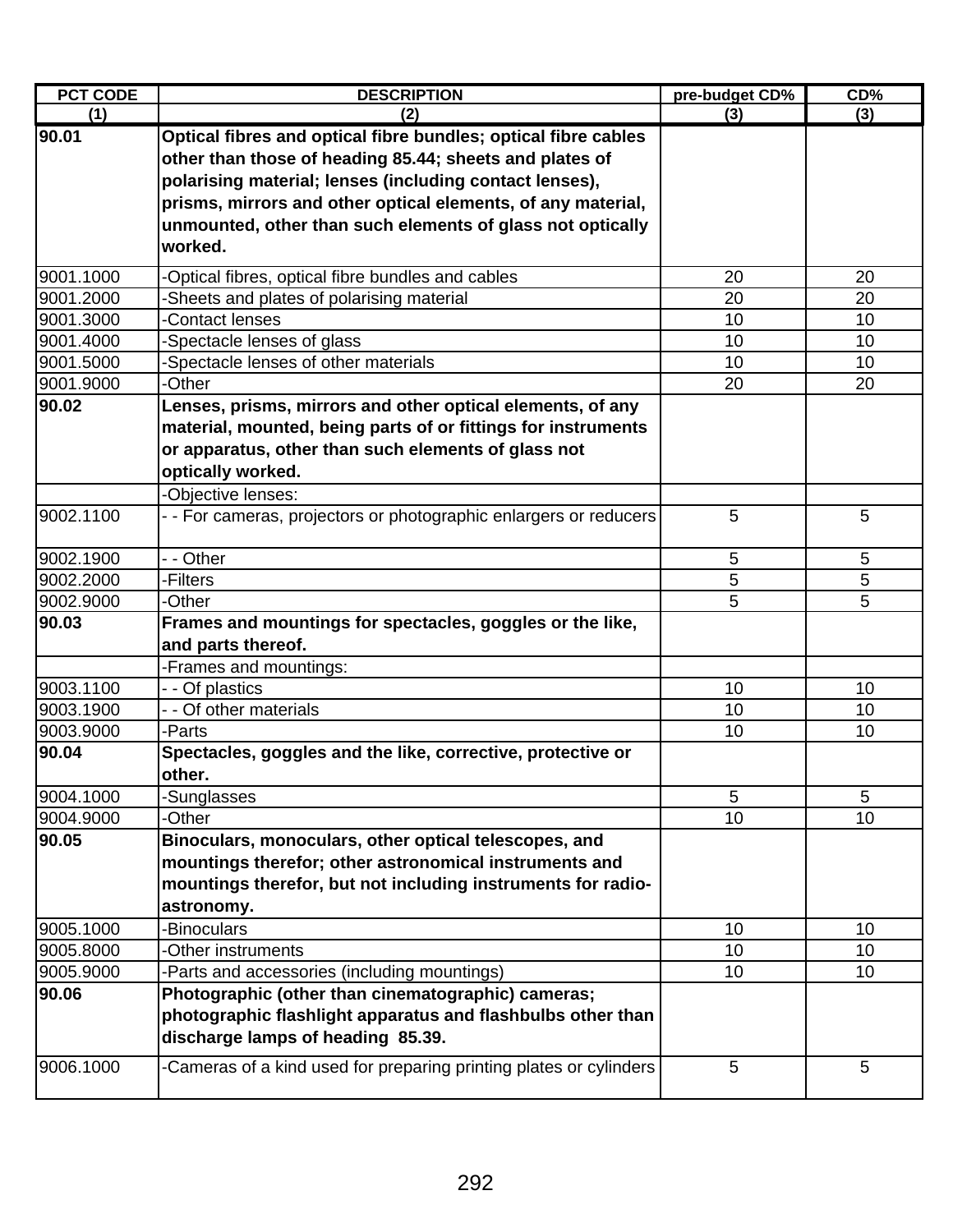| <b>PCT CODE</b> | <b>DESCRIPTION</b>                                                                                                                                                                                         | pre-budget CD% | CD% |
|-----------------|------------------------------------------------------------------------------------------------------------------------------------------------------------------------------------------------------------|----------------|-----|
| (1)             | (2)                                                                                                                                                                                                        | (3)            | (3) |
| 9006.3000       | -Cameras specially designed for underwater use, for aerial<br>survey or for medical or surgical examination of internal organs;<br>comparison cameras for forensic or criminological purposes              | 5              | 5   |
| 9006.4000       | -Instant print cameras                                                                                                                                                                                     | 5              | 5   |
|                 | -Other cameras:                                                                                                                                                                                            |                |     |
| 9006.5100       | - - With a through-the-lens viewfinder (single lens reflex (SLR)),<br>for roll film of a width not exceeding 35 mm                                                                                         | 5              | 5   |
| 9006.5200       | - - Other, for roll film of a width less than 35 mm                                                                                                                                                        | 5              | 5   |
| 9006.5300       | - - Other, for roll film of a width of 35 mm                                                                                                                                                               | 5              | 5   |
| 9006.5900       | - - Other                                                                                                                                                                                                  | 5              | 5   |
|                 | -Photographic flashlight apparatus and flashbulbs:                                                                                                                                                         |                |     |
| 9006.6100       | - - Discharge lamp ("electronic") flashlight apparatus                                                                                                                                                     | 5              | 5   |
| 9006.6900       | - - Other                                                                                                                                                                                                  | 5              | 5   |
|                 | -Parts and accessories:                                                                                                                                                                                    |                |     |
| 9006.9100       | - - For cameras                                                                                                                                                                                            | 5              | 5   |
| 9006.9900       | - - Other                                                                                                                                                                                                  | 5              | 5   |
| 90.07           | Cinematographic cameras and projectors, whether or not                                                                                                                                                     |                |     |
|                 | incorporating sound recording or reproducing apparatus.                                                                                                                                                    |                |     |
|                 | -Cameras:                                                                                                                                                                                                  |                |     |
| 9007.1100       | -- For film of less than 16 mm width or for double-8 mm film                                                                                                                                               | 5              | 5   |
| 9007.1900       | - - Other                                                                                                                                                                                                  | 5              | 5   |
| 9007.2000       | -Projectors                                                                                                                                                                                                | 5              | 5   |
|                 | -Parts and accessories:                                                                                                                                                                                    |                |     |
| 9007.9100       | - - For cameras                                                                                                                                                                                            | 5              | 5   |
| 9007.9200       | - - For projectors                                                                                                                                                                                         | 5              | 5   |
| 90.08           | Image projectors, other than cinematographic; photographic<br>(other than cinematographic) enlargers and reducers.                                                                                         |                |     |
| 9008.1000       | -Slide projectors                                                                                                                                                                                          | 5              | 5   |
| 9008.2000       | -Microfilm, microfiche or other microform readers, whether or not<br>capable of producing copies                                                                                                           | 5              | 5   |
| 9008.3000       | -Other image projectors                                                                                                                                                                                    | $\sqrt{5}$     | 5   |
| 9008.4000       | -Photographic (other than cinematographic) enlargers and<br>reducers                                                                                                                                       | 5              | 5   |
| 9008.9000       | -Parts and accessories                                                                                                                                                                                     | 5              | 5   |
| [90.09]         |                                                                                                                                                                                                            |                |     |
| 90.10           | Apparatus and equipment for photographic (including<br>cinematographic) laboratories, not specified or included<br>elsewhere in this Chapter; negatoscopes; projection<br>screens.                         |                |     |
| 9010.1000       | -Apparatus and equipment for automatically developing<br>photographic (including cinematographic) film or paper in rolls or<br>for automatically exposing developed film to rolls of photographic<br>paper | 5              | 5   |
| 9010.5000       | -Other apparatus and equipment for photographic (including<br>cinematographic) laboratories; negatoscopes                                                                                                  | 5              | 5   |
| 9010.6000       | -Projection screens                                                                                                                                                                                        | 5              | 5   |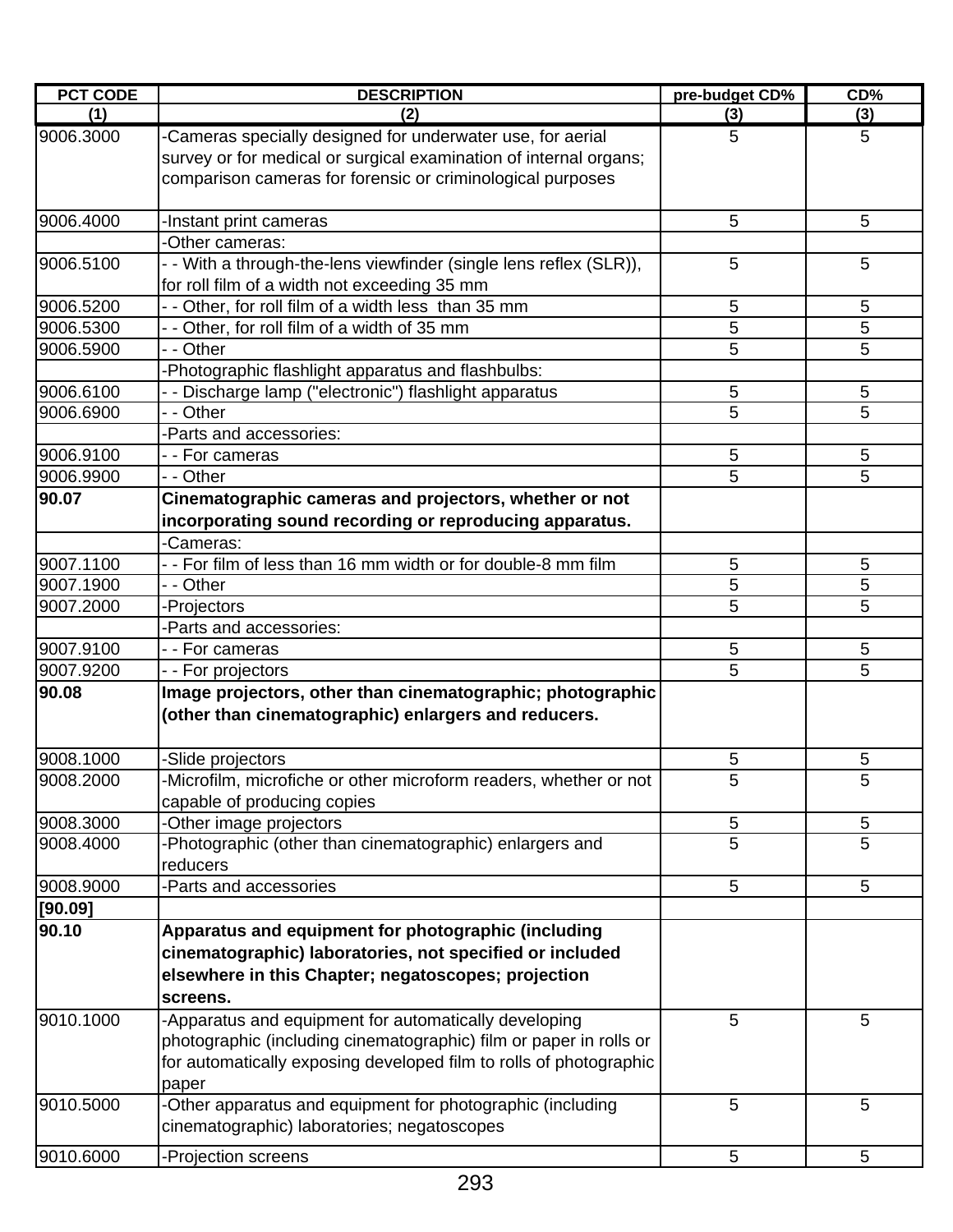| <b>PCT CODE</b> | <b>DESCRIPTION</b>                                               | pre-budget CD% | CD%        |
|-----------------|------------------------------------------------------------------|----------------|------------|
| (1)             | (2)                                                              | (3)            | (3)        |
| 9010.9000       | -Parts and accessories                                           | 5              | 5          |
| 90.11           | Compound optical microscopes, including those for                |                |            |
|                 | photomicrography, cinephotomicrography or                        |                |            |
|                 | microprojection.                                                 |                |            |
| 9011.1000       | -Stereoscopic microscopes                                        | 5              | $\sqrt{5}$ |
| 9011.2000       | -Other microscopes, for photomicrography,                        | 5              | 5          |
|                 | cinephotomicrography or microprojection                          |                |            |
| 9011.8000       | -Other microscopes                                               | 5              | $\sqrt{5}$ |
| 9011.9000       | -Parts and accessories                                           | 5              | 5          |
| 90.12           | Microscopes other than optical microscopes; diffraction          |                |            |
|                 | apparatus.                                                       |                |            |
| 9012.1000       | -Microscopes other than optical microscopes; diffraction         | 5              | 5          |
|                 | apparatus                                                        |                |            |
| 9012.9000       | -Parts and accessories                                           | 5              | 5          |
| 90.13           | Liquid crystal devices not constituting articles provided for    |                |            |
|                 | more specifically in other headings; lasers, other than laser    |                |            |
|                 | diodes; other optical appliances and instruments, not            |                |            |
|                 | specified or included elsewhere in this Chapter.                 |                |            |
| 9013.1000       | -Telescopic sights for fitting to arms; periscopes; telescopes   | 5              | 5          |
|                 | designed to form parts of machines, appliances, instruments or   |                |            |
|                 | apparatus of this Chapter or Section XVI                         |                |            |
| 9013.2000       | -Lasers, other than laser diodes                                 | 5              | 5          |
| 9013.8000       | -Other devices, appliances and instruments                       | 5              | 5          |
| 9013.9000       | -Parts and accessories                                           | 5              | 5          |
| 90.14           | Direction finding compasses; other navigational instruments      |                |            |
|                 | and appliances.                                                  |                |            |
| 9014.1000       | -Direction finding compasses                                     | 5              | 5          |
| 9014.2000       | -Instruments and appliances for aeronautical or space navigation | 5              | 5          |
|                 | (other than compasses)                                           |                |            |
| 9014.8000       | -Other instruments and appliances                                | 5              | $\sqrt{5}$ |
| 9014.9000       | -Parts and accessories                                           | 5              | 5          |
| 90.15           | Surveying (including photogrammetrical surveying),               |                |            |
|                 | hydrographic, oceanographic, hydrological, meteorological        |                |            |
|                 | or geophysical instruments and appliances, excluding             |                |            |
|                 | compasses; rangefinders.                                         |                |            |
| 9015.1000       | -Rangefinders                                                    | 5              | 5          |
| 9015.2000       | -Theodolites and tachymeters (tacheometers)                      | 5              | 5          |
| 9015.3000       | -Levels                                                          | 5              | 5          |
| 9015.4000       | -Photogrammetrical surveying instruments and appliances          | 5              | 5          |
| 9015.8000       | -Other instruments and appliances                                | 5              | 5          |
| 9015.9000       | -Parts and accessories                                           | 5              | 5          |
| 90.16           | Balances of a sensitivity of 5 cg or better, with or without     |                |            |
|                 | weights.                                                         |                |            |
| 9016.0010       | - - - Electronic                                                 | 5              | 5          |
| 9016.0090       | - - - Other                                                      | 5              | 5          |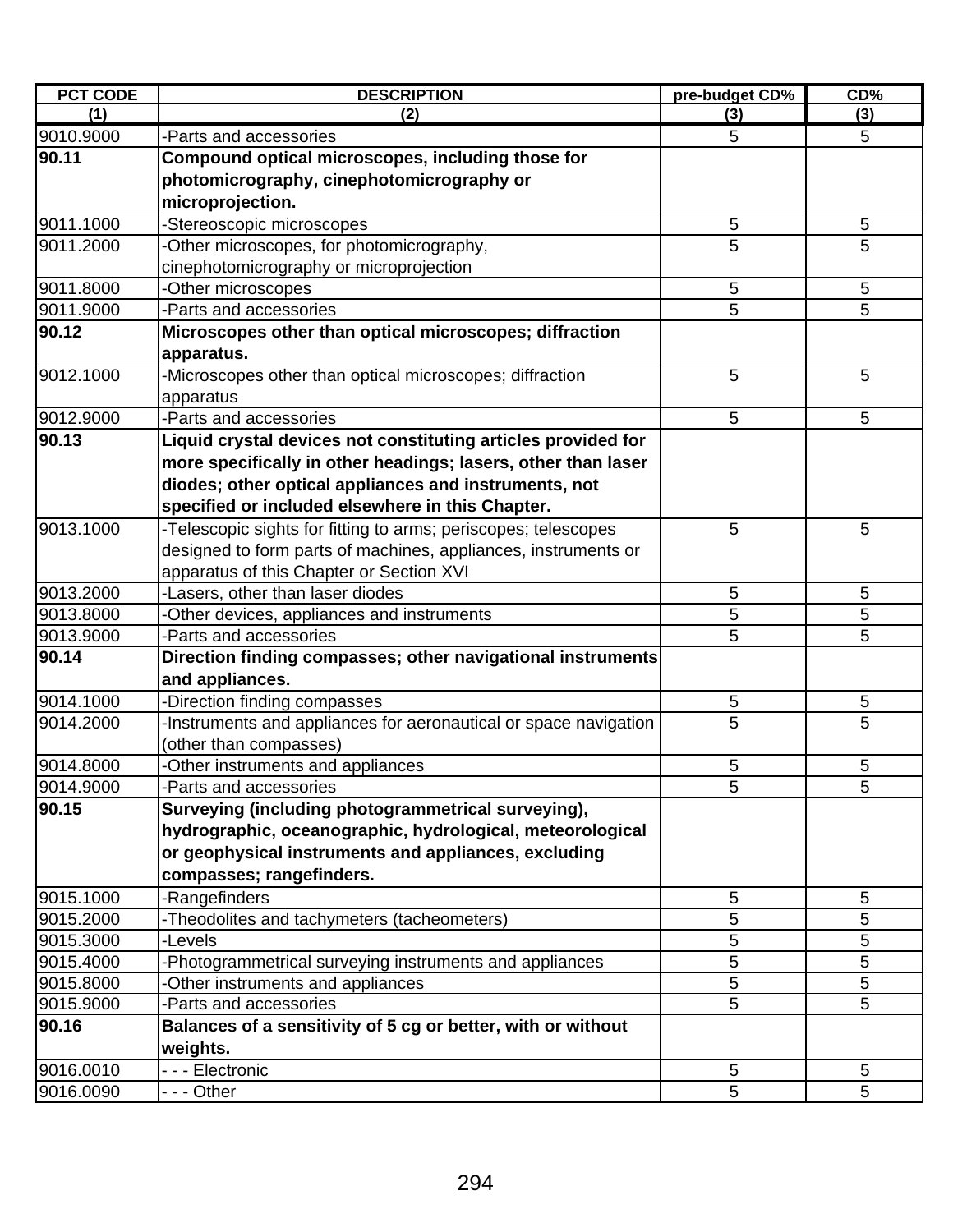| <b>PCT CODE</b> | <b>DESCRIPTION</b>                                                                                                                                                                                                                                                                                                                                               | pre-budget CD% | CD% |
|-----------------|------------------------------------------------------------------------------------------------------------------------------------------------------------------------------------------------------------------------------------------------------------------------------------------------------------------------------------------------------------------|----------------|-----|
| (1)             | (2)                                                                                                                                                                                                                                                                                                                                                              | (3)            | (3) |
| 90.17           | Drawing, marking-out or mathematical calculating<br>instruments (for example, drafting machines, pantographs,<br>protractors, drawing sets, slide rules, disc calculators);<br>instruments for measuring length, for use in the hand (for<br>example, measuring rods and tapes, micrometers, callipers),<br>not specified or included elsewhere in this Chapter. |                |     |
|                 | -Drafting tables and machines, whether or not automatic:                                                                                                                                                                                                                                                                                                         |                |     |
| 9017.1010       | - - - Plotters and other machines for designing textile garments,<br>having CAD/CAM/CIM system                                                                                                                                                                                                                                                                   | 5              | 5   |
| 9017.1090       | $- -$ - Other                                                                                                                                                                                                                                                                                                                                                    | 5              | 5   |
| 9017.2000       | -Other drawing, marking-out or mathematical calculating<br>instruments                                                                                                                                                                                                                                                                                           | 10             | 10  |
|                 | -Micrometers, callipers and gauges:                                                                                                                                                                                                                                                                                                                              |                |     |
| 9017.3010       | - - - Micro Meter                                                                                                                                                                                                                                                                                                                                                | 10             | 10  |
| 9017.3020       | - - - Callipers and gauges<br>-Other instruments:                                                                                                                                                                                                                                                                                                                | 5              | 5   |
| 9017.8010       | - - - Measurig rod and tapes                                                                                                                                                                                                                                                                                                                                     | 10             | 10  |
| 9017.8090       | - - - Other                                                                                                                                                                                                                                                                                                                                                      | 10             | 10  |
| 9017.9000       | -Parts and accessories<br>Instruments and appliances used in medical, surgical, dental                                                                                                                                                                                                                                                                           | 10             | 10  |
|                 | or veterinary sciences, including scintigraphic apparatus,<br>other electro-medical apparatus and sight-testing<br>instruments.<br>-Electro-diagnostic apparatus (including apparatus for functional                                                                                                                                                             |                |     |
|                 | exploratory examination or for checking physiological<br>parameters):                                                                                                                                                                                                                                                                                            |                |     |
| 9018.1100       | -- Electro-cardiographs                                                                                                                                                                                                                                                                                                                                          | 5              | 5   |
| 9018.1200       | - - Ultrasonic scanning apparatus                                                                                                                                                                                                                                                                                                                                | 5              | 5   |
| 9018.1300       | - - Magnetic resonance imaging apparatus                                                                                                                                                                                                                                                                                                                         | 5              | 5   |
| 9018.1400       | - - Scintigraphic apparatus                                                                                                                                                                                                                                                                                                                                      | 5              | 5   |
| 9018.1900       | - - Other                                                                                                                                                                                                                                                                                                                                                        | 5              | 5   |
| 9018.2000       | -Ultra-violet or infra-red ray apparatus<br>Syringes, needles, catheters, cannulae and the like:                                                                                                                                                                                                                                                                 | 5              | 5   |
|                 | - - Syringes, with or without needles:                                                                                                                                                                                                                                                                                                                           |                |     |
| 9018.3110       | - - - With needles                                                                                                                                                                                                                                                                                                                                               | 20             | 20  |
| 9018.3120       | --- Without needles                                                                                                                                                                                                                                                                                                                                              | 20             | 20  |
| 9018.3200       | - - Tubular metal needles and needles for sutures<br>- - Other:                                                                                                                                                                                                                                                                                                  | 20             | 20  |
| 9018.3910       | - - - Dextrose and saline infusion giving sets imported alongwith<br>empty non-toxic bags for infusion solution                                                                                                                                                                                                                                                  | 20             | 20  |
| 9018.3920       | - - - Dextrose and saline infusion giving sets                                                                                                                                                                                                                                                                                                                   | 20             | 20  |
|                 | --- Catheter:                                                                                                                                                                                                                                                                                                                                                    |                |     |
| 9018.3931       | - - - -Suction                                                                                                                                                                                                                                                                                                                                                   | 5              | 5   |
| 9018.3932       | - - - - Pulmonary artery                                                                                                                                                                                                                                                                                                                                         | 5              | 5   |
| 9018.3933       | -  -  -  -Foly's                                                                                                                                                                                                                                                                                                                                                 | 5              | 5   |
| 9018.3939       |                                                                                                                                                                                                                                                                                                                                                                  | 5              | 5   |
| 9018.3940       | - - - Cannula                                                                                                                                                                                                                                                                                                                                                    | 20             | 20  |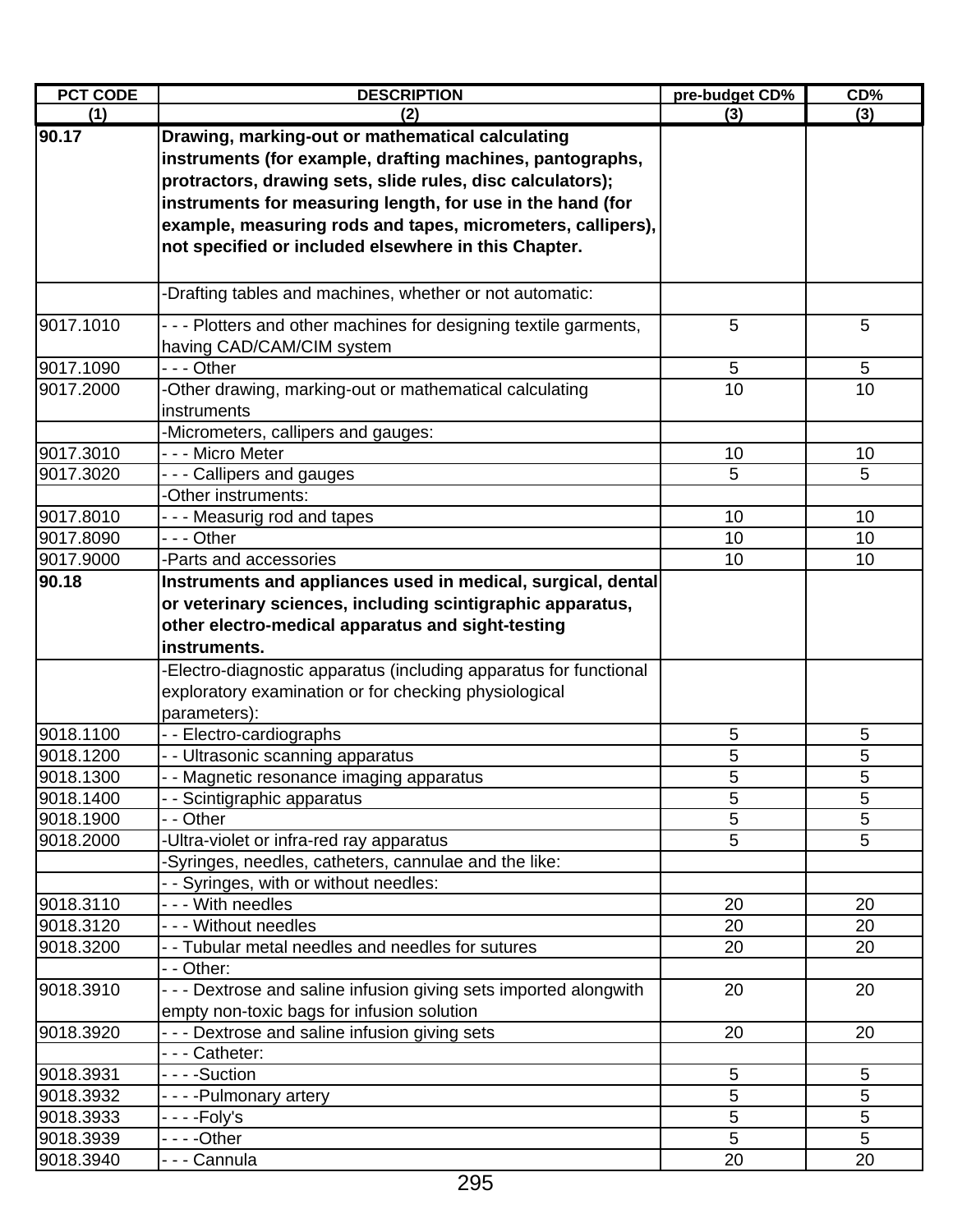| <b>PCT CODE</b> | <b>DESCRIPTION</b>                                                 | pre-budget CD% | CD% |
|-----------------|--------------------------------------------------------------------|----------------|-----|
| (1)             | (2)                                                                | (3)            | (3) |
| 9018.3950       | - - - Surgical needles                                             | 5              | 5   |
| 9018.3960       | - - - Endo tracheal tube                                           | 5              | 5   |
| 9018.3970       | --- Balloons                                                       | 5              | 5   |
| 9018.3990       | --- Other                                                          | 5              | 5   |
|                 | -Other instruments and appliances, used in dental sciences:        |                |     |
| 9018.4100       | - - Dental drill engines, whether or not combined on a single base | 5              | 5   |
|                 | with other dental equipment                                        |                |     |
| 9018.4900       | - - Other                                                          | 10             | 10  |
| 9018.5000       | Other ophthalmic instruments and appliances                        | 5              | 5   |
|                 | -Other instruments and appliances:                                 |                |     |
| 9018.9010       | - - - Anesthesia aparatus                                          | 5              | 5   |
| 9018.9020       | --- Stethoscopes                                                   | 5              | 5   |
| 9018.9030       | --- Surgical scissors                                              | 5              | 5   |
| 9018.9040       | - - - Surgical knives                                              | 5              | 5   |
| 9018.9050       | --- Sphygmomano-meter                                              | 5              | 5   |
| 9018.9060       | - - - Infant incubators                                            | 5              | 5   |
| 9018.9070       | - - - Fibre dializers                                              | 5              | 5   |
| 9018.9090       | --- Other                                                          | 5              | 5   |
| 90.19           | Mechano-therapy appliances; massage apparatus;                     |                |     |
|                 | psychological aptitude-testing apparatus; ozone therapy,           |                |     |
|                 | oxygen therapy, aerosol therapy, artificial respiration or         |                |     |
|                 | other therapeutic respiration apparatus.                           |                |     |
| 9019.1000       | -Mechano-therapy appliances; massage apparatus;                    | 5              | 5   |
|                 | psychological aptitude- testing apparatus                          |                |     |
|                 | -Ozone therapy, oxygen therapy, aerosol therapy, artificial        |                |     |
|                 | respiration or other therapeutic respiration apparatus:            |                |     |
| 9019.2010       | - - - Oxygenator with accessories                                  | 0              | 0   |
| 9019.2020       | - - - Ozone therapy apparatus                                      | 5              | 5   |
| 9019.2030       | - - - Acrosol therapy apparatus                                    | 5              | 5   |
| 9019.2090       | - - - Other                                                        | 5              | 5   |
| 9020.0000       | Other breathing appliances and gas masks, excluding                |                |     |
|                 | protective masks having neither mechanical parts nor               |                |     |
|                 | replaceable filters.                                               |                |     |
| 9020.0010       | - - - Gas masks                                                    | 5              | 5   |
| 9020.0020       | --- Other breathing appliances                                     | 5              | 5   |
| 90.21           | Orthopaedic appliances, including crutches, surgical belts         |                |     |
|                 | and trusses; splints and other fracture appliances; artificial     |                |     |
|                 | parts of the body; hearing aids and other appliances which         |                |     |
|                 | are worn or carried, or implanted in the body, to compensate       |                |     |
|                 | for a defect or disability.                                        |                |     |
| 9021.1000       | -Orthopaedic or fracture appliances                                | 5              | 5   |
|                 | -Artificial teeth and dental fittings:                             |                |     |
| 9021.2100       | - Artificial teeth                                                 | 5              | 5   |
| 9021.2900       | - - Other                                                          | 5              | 5   |
|                 | -Other artificial parts of the body:                               |                |     |
| 9021.3100       | - - Artificial joints                                              | 5              | 5   |
| 9021.3900       | - - Other                                                          | 5              | 5   |
| 9021.4000       | -Hearing aids, excluding parts and accessories                     | 5              | 5   |
|                 |                                                                    |                |     |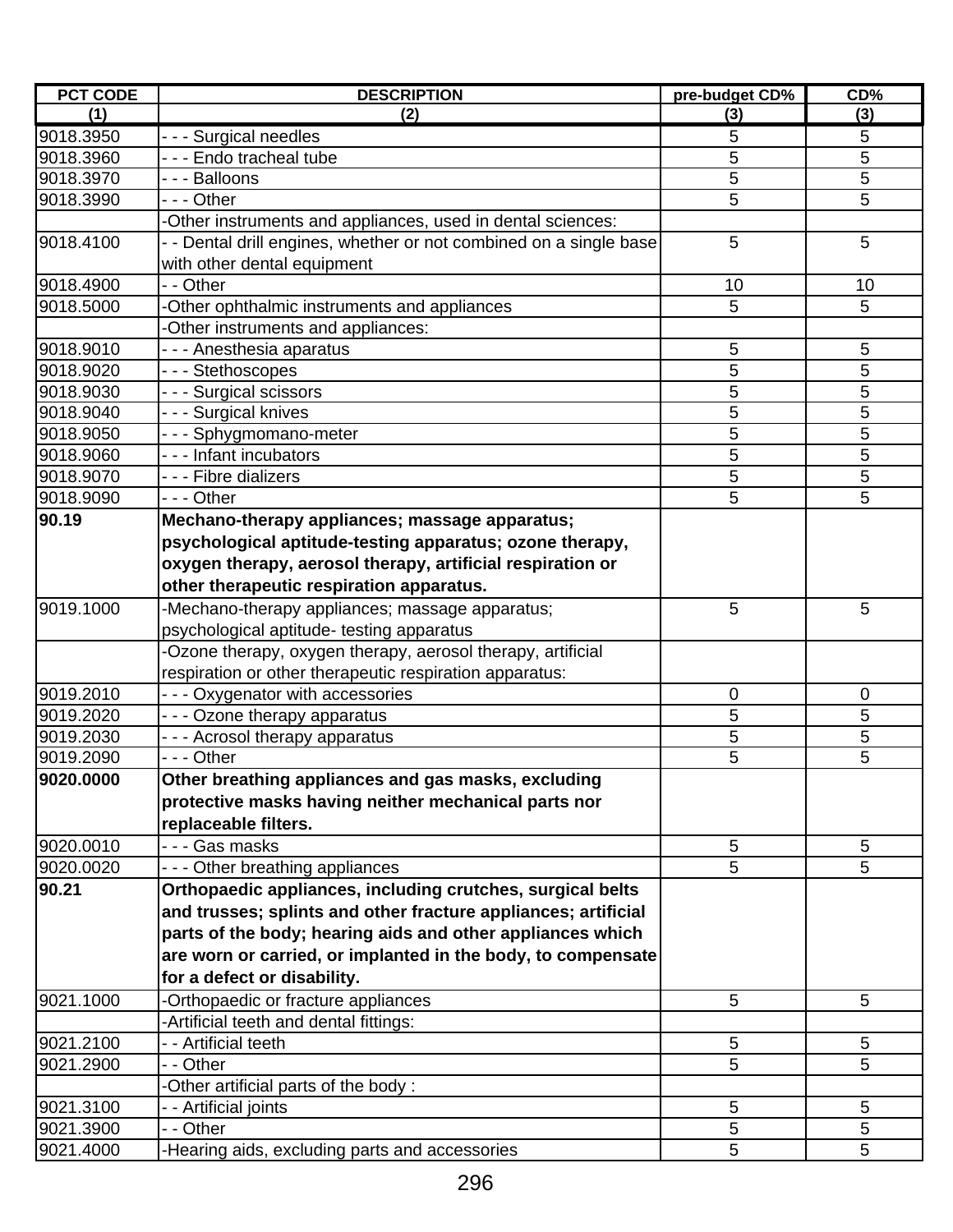| <b>PCT CODE</b> | <b>DESCRIPTION</b>                                                            | pre-budget CD% | CD% |
|-----------------|-------------------------------------------------------------------------------|----------------|-----|
| (1)             | (2)                                                                           | (3)            | (3) |
| 9021.5000       | -Pacemakers for stimulating heart muscles, excluding parts and<br>accessories | 5              | 5   |
| 9021.9000       | -Other                                                                        | 5              | 5   |
| 90.22           | Apparatus based on the use of X-rays or of alpha, beta or                     |                |     |
|                 | gamma radiations, whether or not for medical, surgical,                       |                |     |
|                 | dental or veterinary uses, including radiography or                           |                |     |
|                 | radiotherapy apparatus, X-ray tubes and other X-ray                           |                |     |
|                 | generators, high tension generators, control panels and                       |                |     |
|                 | desks, screens, examination or treatment tables, chairs and                   |                |     |
|                 | the like.                                                                     |                |     |
|                 | -Apparatus based on the use of X-rays, whether or not for                     |                |     |
|                 | medical, surgical, dental or veterinary uses, including                       |                |     |
|                 | radiography or radiotherapy apparatus:                                        |                |     |
| 9022.1200       | - Computed tomography apparatus                                               | 5              | 5   |
| 9022.1300       | - - Other, for dental uses                                                    | 5              | 5   |
| 9022.1400       | - - Other, for medical, surgical or veterinary uses                           | 5              | 5   |
| 9022.1900       | - - For other uses                                                            | 5              | 5   |
|                 | Apparatus based on the use of alpha, beta or gamma radiations,                |                |     |
|                 | whether or not for medical, surgical, dental or veterinary uses,              |                |     |
|                 | including radiography or radiotherapy apparatus:                              |                |     |
| 9022.2100       | - - For medical, surgical, dental or veterinary uses                          | 5              | 5   |
| 9022.2900       | - - For other uses                                                            | 5              | 5   |
| 9022.3000       | -X-ray tubes                                                                  | 5              | 5   |
| 9022.9000       | -Other, including parts and accessories                                       | 5              | 5   |
| 9023.0000       | Instruments, apparatus and models, designed for                               | 5              | 5   |
|                 | demonstrational purposes (for example, in education or                        |                |     |
|                 | exhibitions), unsuitable for other uses.                                      |                |     |
| 90.24           | Machines and appliances for testing the hardness, strength,                   |                |     |
|                 | compressibility, elasticity or other mechanical properties of                 |                |     |
|                 | materials (for example, metals, wood, textiles, paper,                        |                |     |
|                 | plastics).                                                                    |                |     |
| 9024.1000       | -Machines and appliances for testing metals                                   | 5              | 5   |
| 9024.8000       | -Other machines and appliances                                                | 5              | 5   |
| 9024.9000       | -Parts and accessories                                                        | 5              | 5   |
| 90.25           | Hydrometers and similar floating instruments,                                 |                |     |
|                 | thermometers, pyrometers, barometers, hygrometers and                         |                |     |
|                 | psychrometers, recording or not, and any combination of                       |                |     |
|                 | these instruments.                                                            |                |     |
|                 | -Thermometers and pyrometers, not combined with other                         |                |     |
|                 | instruments:                                                                  |                |     |
|                 | - - Liquid-filled, for direct reading:                                        |                |     |
| 9025.1110       | - - - Thermometers, clinical                                                  | 5              | 5   |
| 9025.1190       | - - - Other                                                                   | 5              | 5   |
| 9025.1900       | - - Other                                                                     | 5              | 5   |
|                 | -Other instruments:                                                           |                |     |
| 9025.8010       | --- Hydrometers                                                               | 5              | 5   |
| 9025.8020       | --- Psychrometers                                                             | 5              | 5   |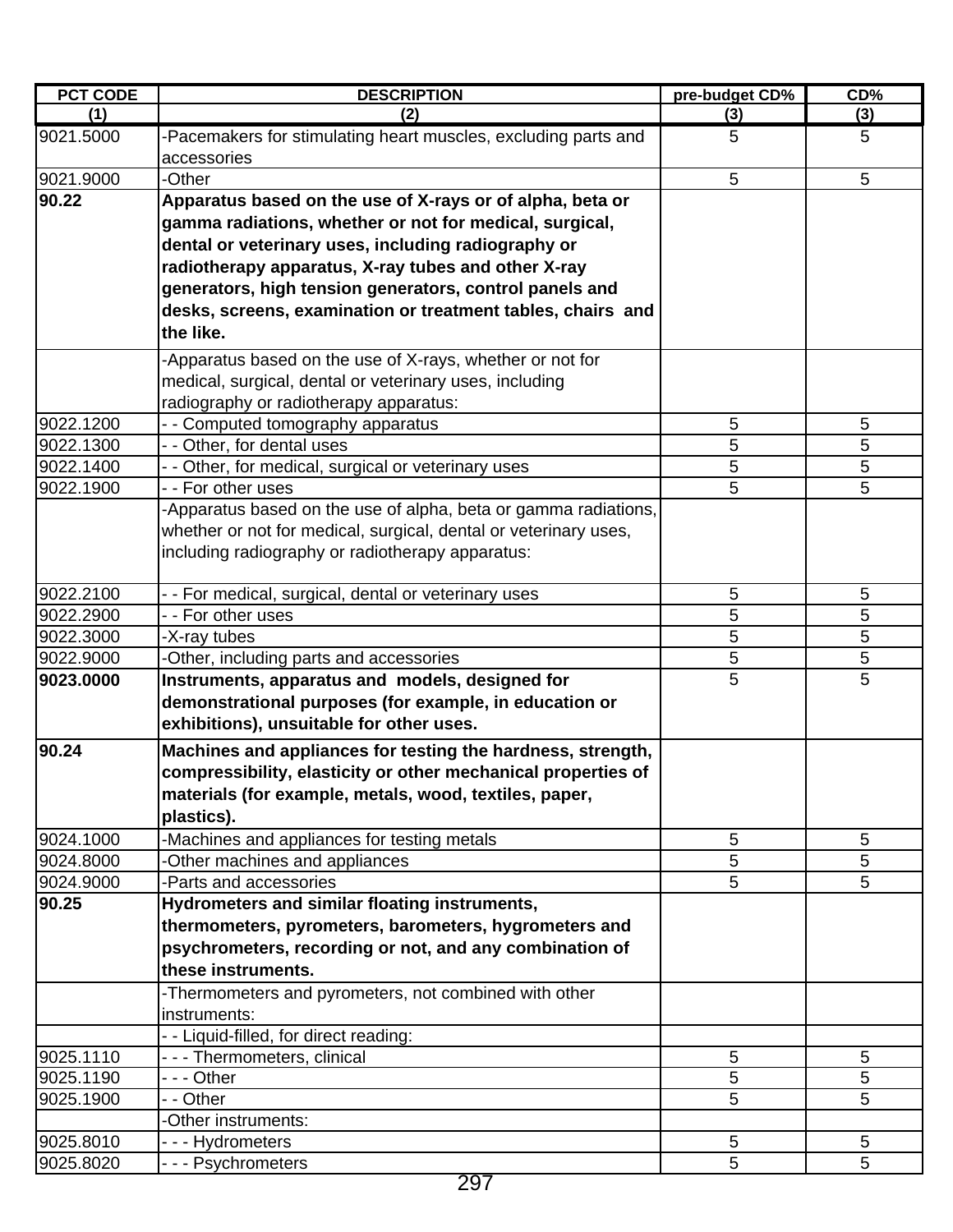| <b>PCT CODE</b> | <b>DESCRIPTION</b>                                                                                                      | pre-budget CD% | CD%            |
|-----------------|-------------------------------------------------------------------------------------------------------------------------|----------------|----------------|
| (1)             | (2)                                                                                                                     | (3)            | (3)            |
| 9025.8030       | --- Temperature guages and sensors for agricultural tractors of<br>sub - heading 8701.9020                              | 35             | 35             |
| 9025.8090       | - - - Other                                                                                                             | $\sqrt{5}$     | 5              |
| 9025.9000       | -Parts and accessories                                                                                                  | $\overline{5}$ | 5              |
| 90.26           | Instruments and apparatus for measuring or checking the<br>flow, level, pressure or other variables of liquids or gases |                |                |
|                 | (for example, flow meters, level gauges, manometers, heat                                                               |                |                |
|                 | meters), excluding instruments and apparatus of heading                                                                 |                |                |
|                 | 90.14, 90.15, 90.28 or 90.32.                                                                                           |                |                |
|                 | -For measuring or checking the flow or level of liquids:                                                                |                |                |
| 9026.1010       | - - - Following parts for agricultural tractors of sub-heading                                                          | 35             | 35             |
|                 | 8701.9020:                                                                                                              |                |                |
|                 | Fuel gauge (2) Oil level indicator (3) Dipstick/guage oil<br>(1)                                                        |                |                |
|                 | level for engines                                                                                                       |                |                |
| 9026.1020       | Dipstick/ gauge oil level for engines of motor cars of                                                                  | 35             | 35             |
|                 | heading 8703 and vehicles of sub-headings 8703.2113,                                                                    |                |                |
|                 | 8703.2193, 8703.3225 and 8704.3190                                                                                      |                |                |
| 9026.1030       | --- Other for motor cars and vehicles                                                                                   | 35             | 35             |
| 9026.1090       | --- Other                                                                                                               | 5              | 5              |
| 9026.2000       | -For measuring or checking pressure                                                                                     | 5              | 5              |
| 9026.8000       | -Other instruments or apparatus                                                                                         | 5              | 5              |
| 9026.9000       | -Parts and accessories                                                                                                  | 5              | 5              |
| 90.27           | Instruments and apparatus for physical or chemical analysis                                                             |                |                |
|                 | (for example, polarimeters, refractometers, spectrometers,                                                              |                |                |
|                 | gas or smoke analysis apparatus); instruments and                                                                       |                |                |
|                 | apparatus for measuring or checking viscosity, porosity,                                                                |                |                |
|                 | expansion, surface tension or the like; instruments and                                                                 |                |                |
|                 | apparatus for measuring or checking quantities of heat,                                                                 |                |                |
|                 | sound or light (including exposure meters); microtomes.                                                                 |                |                |
| 9027.1000       | -Gas or smoke analysis apparatus                                                                                        | 0              | $\pmb{0}$      |
| 9027.2000       | -Chromatographs and electrophoresis instruments                                                                         | 0              | $\mathbf 0$    |
| 9027.3000       | -Spectrometers, spectrophotometers and spectrographs using                                                              | $\overline{0}$ | $\overline{0}$ |
|                 | optical radiations (UV, visible, IR)                                                                                    |                |                |
| 9027.5000       | -Other instruments and apparatus using optical radiations (UV,                                                          | $\mathbf 0$    | $\overline{0}$ |
|                 | visible, IR)                                                                                                            |                |                |
| 9027.8000       | -Other instruments and apparatus                                                                                        | 0              | $\mathbf 0$    |
| 9027.9000       | -Microtomes; parts and accessories                                                                                      | $\overline{0}$ | $\overline{0}$ |
| 90.28           | Gas, liquid or electricity supply or production meters,                                                                 |                |                |
|                 | including calibrating meters therefor.                                                                                  |                |                |
| 9028.1000       | -Gas meters                                                                                                             | 25             | 25             |
| 9028.2000       | -Liquid meters                                                                                                          | 20             | 20             |
| 9028.3000       | -Electricity meters                                                                                                     | 25             | 25             |
|                 | -Parts and accessories:                                                                                                 |                |                |
| 9028.9010       | --- Shaft without rotating disc, register assembly and meter                                                            | 10             | 10             |
|                 | bearing assembly for electricity meter                                                                                  |                |                |
| 9028.9020       | --- Other of electricity meters                                                                                         | 25             | 25             |
| 9028.9090       | - - - Other                                                                                                             | 10             | 10             |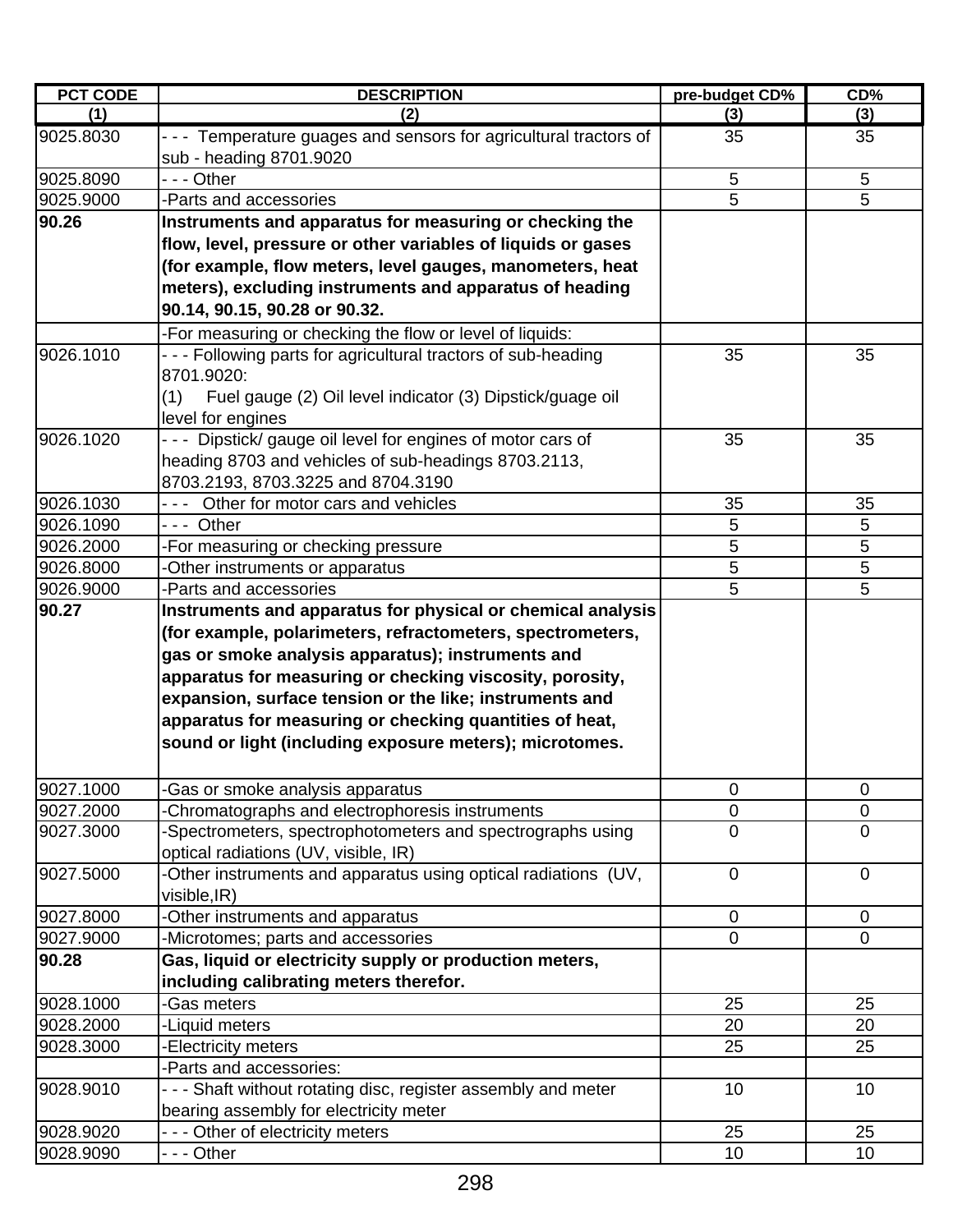| <b>PCT CODE</b> | <b>DESCRIPTION</b>                                               | pre-budget CD% | $CD\%$ |
|-----------------|------------------------------------------------------------------|----------------|--------|
| (1)             | (2)                                                              | (3)            | (3)    |
| 90.29           | Revolution counters, production counters, taximeters,            |                |        |
|                 | mileometers, pedometers and the like; speed indicators and       |                |        |
|                 | tachometers, other than those of heading 90.14 or 90.15;         |                |        |
|                 | stroboscopes.                                                    |                |        |
|                 | -Revolution counters, production counters, taximeters,           |                |        |
|                 | mileometers, pedometers and the like:                            |                |        |
| 9029.1010       | - - - Taximeters and pedometers                                  | 35             | 35     |
| 9029.1020       | - - - Mileo meters                                               | 35             | 35     |
| 9029.1090       | - - - Other                                                      | 35             | 35     |
|                 | -Speed indicators and tachometers; stroboscopes:                 |                |        |
|                 | - - - Speed indicators and tachometers:                          |                |        |
| 9029.2011       | - - - - Mechanical type for motor cars of heading 8703 (not      | 35             | 35     |
|                 | exceeding 800cc), vehicles of heading 87.11 and vehicles of sub  |                |        |
|                 | heading 8704.3190                                                |                |        |
| 9029.2012       | - - - - RPM meter for agricultural tractors of sub - heading     | 35             | 35     |
|                 | 8701.9020                                                        |                |        |
| 9029.2013       | - - - - Speed indicator and techometers for other motor cars and | 35             | 35     |
|                 | vehicles                                                         |                |        |
| 9029.2019       |                                                                  | 25             | 25     |
| 9029.2020       | --- Stroboscopes                                                 | 25             | 25     |
| 9029.9000       | -Parts and accessories                                           | 25             | 25     |
| 90.30           | Oscilloscopes, spectrum analysers and other instruments          |                |        |
|                 | and apparatus for measuring or checking electrical               |                |        |
|                 | quantities, excluding meters of heading 90.28; instruments       |                |        |
|                 | and apparatus for measuring or detecting alpha, beta,            |                |        |
|                 | gamma, X-ray, cosmic or other ionising radiations.               |                |        |
|                 |                                                                  |                |        |
| 9030.1000       | -Instruments and apparatus for measuring or detecting ionising   | 5              | 5      |
|                 | radiations                                                       |                |        |
| 9030.2000       | - Oscilloscopes and oscillographs                                | $\overline{5}$ | 5      |
|                 | - Other instruments and apparatus, for measuring or checking     |                |        |
|                 | voltage, current, resistance or power:                           |                |        |
| 9030.3100       | Multimeters without a recording device                           | 5              | 5      |
| 9030.3200       | Multimeters with a recording device<br>$\sim$ $\sim$             | 5              | 5      |
|                 | -- Other, without a recording device:                            |                |        |
| 9030.3310       | - - - Battery meters for agricultural tractors of sub - heading  | 35             | 35     |
|                 | 8701.9020                                                        |                |        |
| 9030.3320       | Other for motor cars and vehicles                                | 35             | 35     |
| 9030.3330       | --- Ampere-meter                                                 | 5              | 5      |
| 9030.3390       | - - - Other                                                      | 5              | 5      |
| 9030.3900       | Other, with a recording device                                   | 5              | 5      |
| 9030.4000       | -Other instruments and apparatus, specially designed for         | 5              | 5      |
|                 | telecommunications (for example, cross-talk meters, gain         |                |        |
|                 | measuring instruments, distortion factor meters, psophometers)   |                |        |
|                 |                                                                  |                |        |
|                 | Other instruments and apparatus:                                 |                |        |
| 9030.8200       | - - For measuring or checking semiconductor wafers or devices    | 5              | 5      |
|                 |                                                                  |                |        |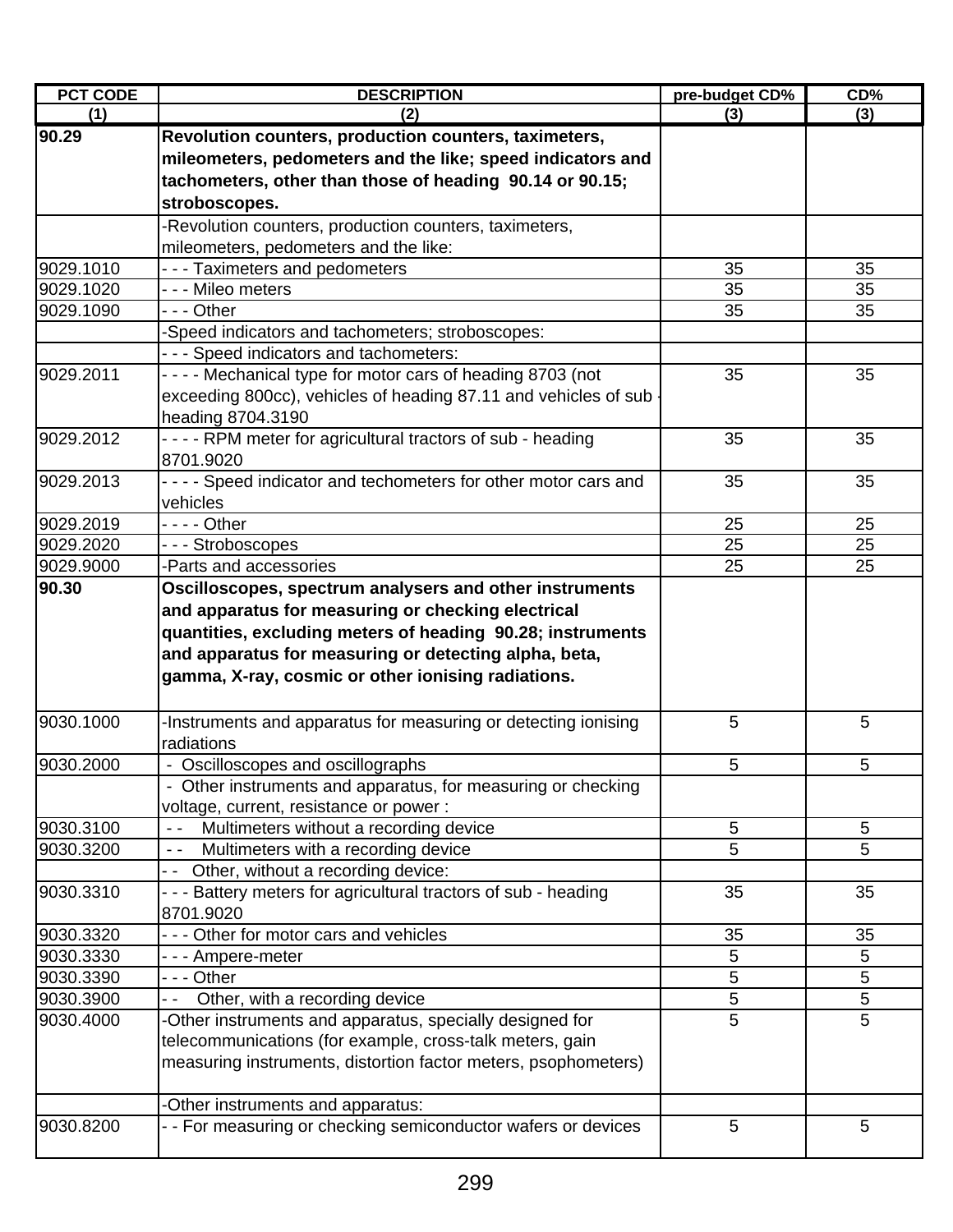| <b>PCT CODE</b> | <b>DESCRIPTION</b>                                              | pre-budget CD% | CD%             |
|-----------------|-----------------------------------------------------------------|----------------|-----------------|
| (1)             | (2)                                                             | (3)            | (3)             |
| 9030.8400       | - - Other, with a recording device                              | 5              | 5               |
| 9030.8900       | - - Other                                                       | 5              | 5               |
| 9030.9000       | -Parts and accessories                                          | 5              | 5               |
| 90.31           | Measuring or checking instruments, appliances and               |                |                 |
|                 | machines, not specified or included elsewhere in this           |                |                 |
|                 | Chapter; profile projectors.                                    |                |                 |
| 9031.1000       | -Machines for balancing mechanical parts                        | 5              | 5               |
| 9031.2000       | -Test benches                                                   | 5              | 5               |
|                 | -Other optical instruments and appliances:                      |                |                 |
| 9031.4100       | - - For inspecting semiconductor wafers or devices or for       | 5              | 5               |
|                 | inspecting photomasks or reticles used in manufacturing         |                |                 |
|                 | semiconductor devices                                           |                |                 |
| 9031.4900       | - - Other                                                       | 5              | 5               |
| 9031.8000       | -Other instruments, appliances and machines                     | 5              | 5               |
| 9031.9000       | -Parts and accessories                                          | 5              | 5               |
| 90.32           | Automatic regulating or controlling instruments and             |                |                 |
|                 | apparatus.                                                      |                |                 |
|                 | -Thermostats:                                                   |                |                 |
| 9032.1010       | --- Of a kind used in refrigerators and air-conditioners        | 5              | 5               |
| 9032.1090       | --- Other                                                       | 20             | 20              |
| 9032.2000       | -Manostats                                                      | 5              | 5               |
|                 | -Other instruments and apparatus:                               |                |                 |
| 9032.8100       | - - Hydraulic or pneumatic                                      | 5              | 5               |
|                 | - - Other:                                                      |                |                 |
| 9032.8910       | --- Temperature control switches for vehicles of sub - heading  | 35             | 35              |
|                 | 8703.2115                                                       |                |                 |
| 9032.8920       | - - - Other for motor cars and vehicles                         | 35             | 35              |
| 9032.8990       | --- Other                                                       | 5              | 5               |
| 9032.9000       | -Parts and accessories                                          | 5              | 5               |
| 90.33           | Parts and accessories (not specified or included elsewhere      |                |                 |
|                 | in this Chapter) for machines, appliances, instruments or       |                |                 |
|                 | apparatus of Chapter 90.                                        |                |                 |
| 9033.0010       | - - - Of hearings aids                                          | 5              | 5               |
| 9033.0020       | --- Pacing wire                                                 | 5              | 5               |
| 9033.0090       | --- Other                                                       | 15             | 15              |
| 91.01           | Wrist-watches, pocket- watches and other watches,               |                |                 |
|                 | including stop-watches, with case of precious metal or of       |                |                 |
|                 | metal clad with precious metal.                                 |                |                 |
|                 | -Wrist-watches, electrically operated, whether or not           |                |                 |
|                 | incorporating a stop-watch facility:                            |                |                 |
| 9101.1100       | - - With mechanical display only                                | 5              | 5               |
| 9101.1900       | - - Other                                                       | 5              | 5               |
|                 | -Other wrist-watches, whether or not incorporating a stop-watch |                |                 |
|                 | facility:                                                       |                |                 |
| 9101.2100       | - - With automatic winding                                      | 5              | $5\phantom{.0}$ |
| 9101.2900       | - - Other                                                       | 5              | 5               |
|                 | -Other:                                                         |                |                 |
| 9101.9100       | - - Electrically operated                                       | 5              | $5\phantom{.0}$ |
|                 |                                                                 |                |                 |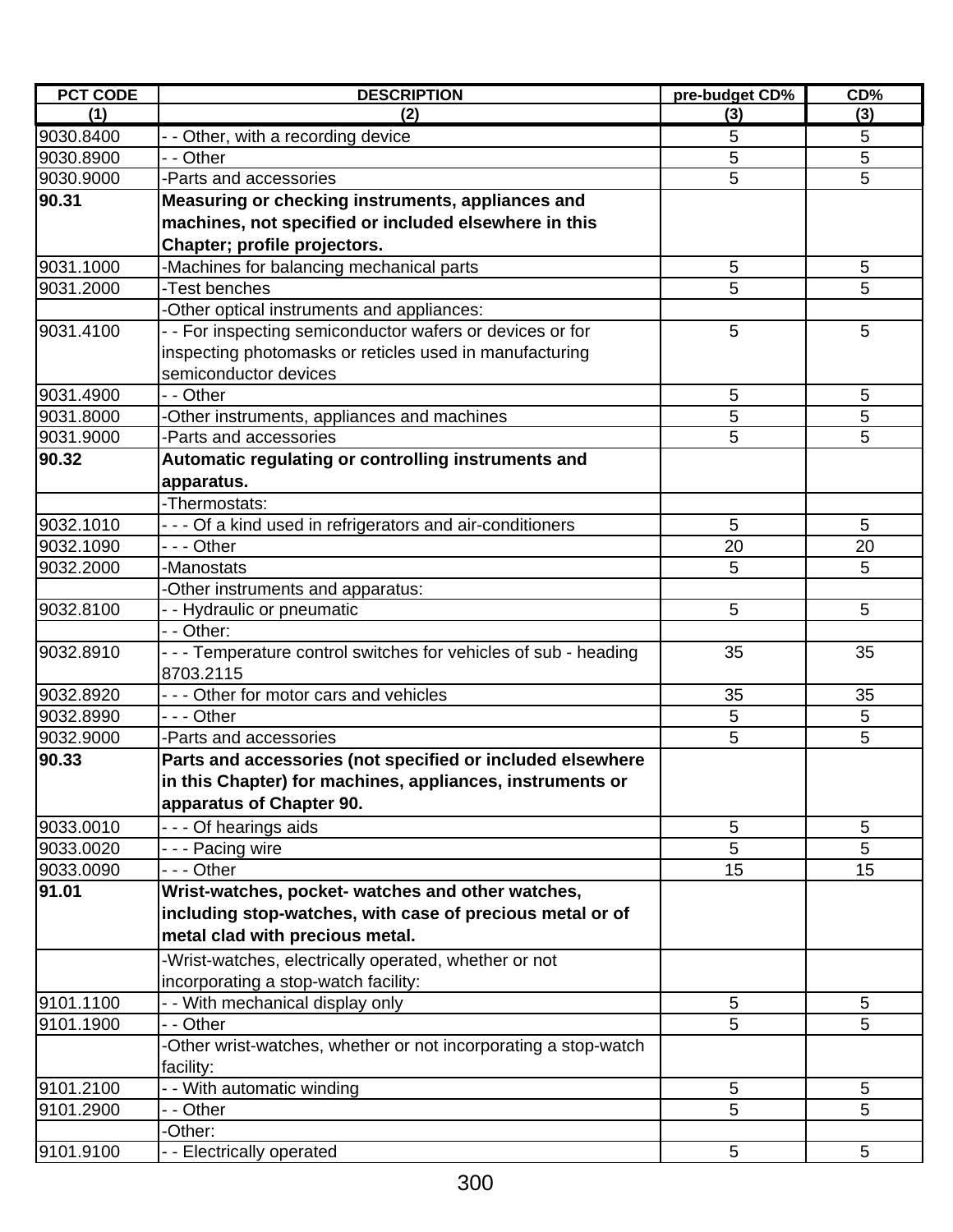| <b>PCT CODE</b>        | <b>DESCRIPTION</b>                                                    | pre-budget CD% | CD%      |
|------------------------|-----------------------------------------------------------------------|----------------|----------|
| (1)                    | (2)                                                                   | (3)            | (3)      |
| 9101.9900              | - - Other                                                             | 5              | 5        |
| 91.02                  | Wrist-watches, pocket-watches and other watches,                      |                |          |
|                        | including stop-watches, other than those of heading 91.01.            |                |          |
|                        |                                                                       |                |          |
|                        | -Wrist-watches, electrically operated, whether or not                 |                |          |
|                        | incorporating a stop-watch facility:                                  |                |          |
| 9102.1100              | - - With mechanical display only                                      | 5              | 5        |
| 9102.1200              | - - With opto-electronic display only                                 | 5              | 5        |
| 9102.1900              | - - Other                                                             | 5              | 5        |
|                        | -Other wrist-watches, whether or not incorporating a stop-watch       |                |          |
|                        | facility:                                                             |                |          |
| 9102.2100              | - - With automatic winding                                            | $\overline{5}$ | 5        |
| 9102.2900              | - - Other                                                             | 5              | 5        |
|                        | -Other:                                                               |                |          |
| 9102.9100              | - - Electrically operated                                             | 5              | 5        |
| 9102.9900              | - - Other                                                             | 5              | 5        |
| 91.03                  | Clocks with watch movements, excluding clocks of heading              |                |          |
|                        | 91.04.                                                                |                |          |
| 9103.1000              | -Electrically operated                                                | 10             | 10       |
| 9103.9000              | -Other                                                                | 10             | 10       |
| 91.04                  | Instrument panel clocks and clocks of a similar type for              |                |          |
|                        | vehicles, aircraft, spacecraft or vessels.                            |                |          |
| 9104.0010              | - - - For aircraft and spacecraft                                     | 5              | 5        |
| 9104.0020              | - - - For vehicles of sub-heading 8703.3223 and 8704.2190             | 35             | 35       |
| 9104.0030<br>9104.0090 | --- Other for motor cars and vehicles<br>--- Other                    | 35<br>10       | 35<br>10 |
| 91.05                  | Other clocks.                                                         |                |          |
|                        | -Alarm clocks:                                                        |                |          |
| 9105.1100              | - - Electrically operated                                             | 20             | 20       |
| 9105.1900              | - - Other                                                             | 20             | 20       |
|                        | -Wall clocks:                                                         |                |          |
| 9105.2100              | -- Electrically operated                                              | 20             | 20       |
| 9105.2900              | - - Other                                                             | 20             | 20       |
|                        | -Other:                                                               |                |          |
| 9105.9100              | - - Electrically operated                                             | 20             | 20       |
| 9105.9900              | - - Other                                                             | 20             | 20       |
| 91.06                  | Time of day recording apparatus and apparatus for                     |                |          |
|                        | measuring, recording or otherwise indicating intervals of             |                |          |
|                        | time, with clock or watch movement or with synchronous                |                |          |
|                        | motor (for example, time-registers, time-recorders).                  |                |          |
|                        | -Time-registers, time-recorders:                                      |                |          |
| 9106.1010              | - - - Hour meters / tractor meters for agricultural tractors of sub - | 35             | 35       |
|                        | heading 8701.9020                                                     |                |          |
| 9106.1020              | --- Other for motor cars and vehicles                                 | 35             | 35       |
| 9106.1090              | --- Other                                                             | 5              | 5        |
| 9106.9000              | -Other                                                                | 5              | 5        |
| 9107.0000              | Time switches with clock or watch movement or with                    | 5              | 5        |
|                        | synchronous motor.                                                    |                |          |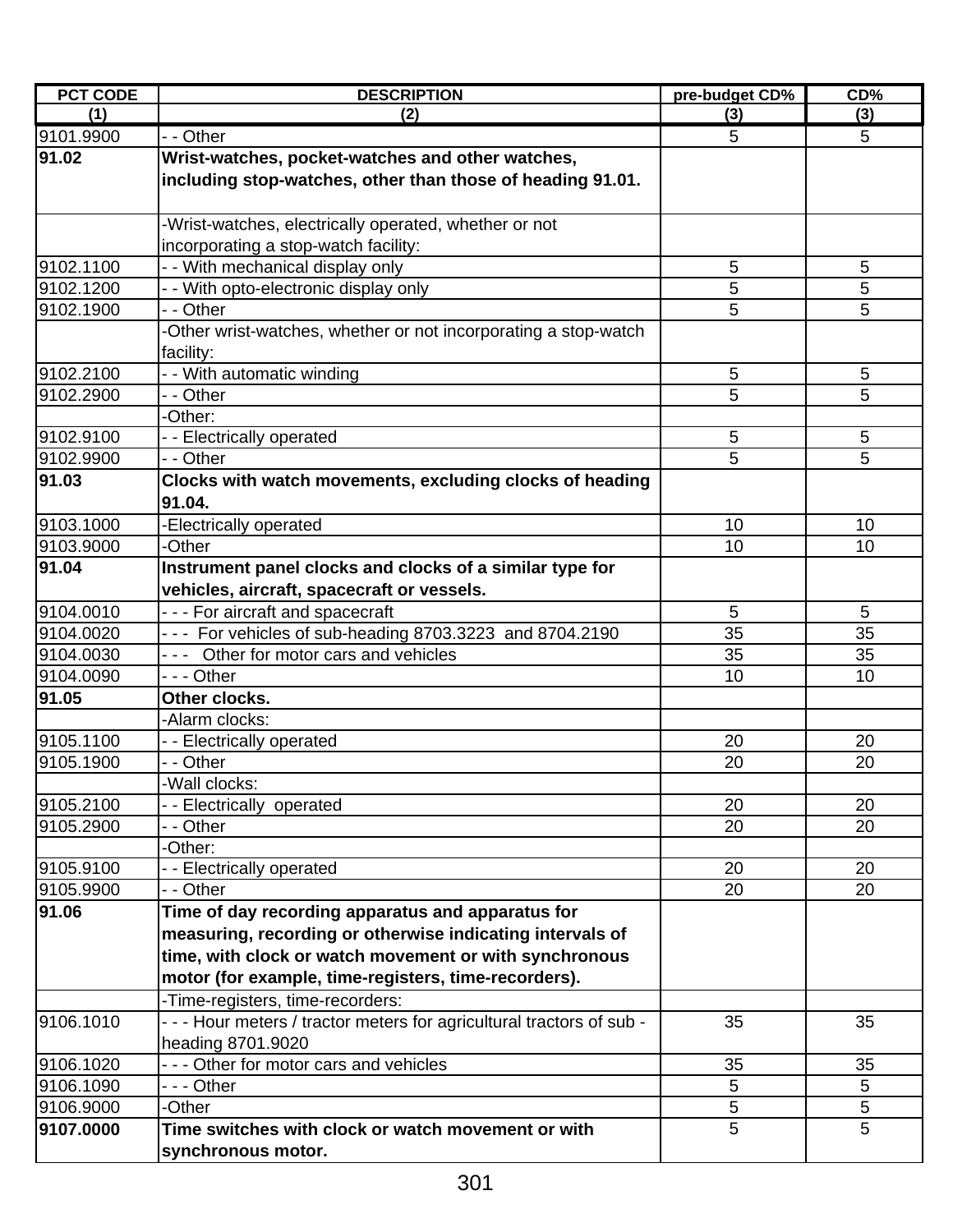| <b>PCT CODE</b> | <b>DESCRIPTION</b>                                           | pre-budget CD% | CD%            |
|-----------------|--------------------------------------------------------------|----------------|----------------|
| (1)             | (2)                                                          | (3)            | (3)            |
| 91.08           | Watch movements, complete and assembled.                     |                |                |
|                 | -Electrically operated:                                      |                |                |
| 9108.1100       | - With mechanical display only or with a device to which a   | 10             | 10             |
|                 | mechanical display can be incorporated                       |                |                |
| 9108.1200       | - - With opto-electronic display only                        | 10             | 10             |
| 9108.1900       | - - Other                                                    | 10             | 10             |
| 9108.2000       | -With automatic winding                                      | 10             | 10             |
| 9108.9000       | -Other                                                       | 10             | 10             |
| 91.09           | Clock movements, complete and assembled.                     |                |                |
|                 | -Electrically operated:                                      |                |                |
| 9109.1100       | - - Of alarm clocks                                          | 10             | 10             |
| 9109.1900       | - - Other                                                    | 10             | 10             |
| 9109.9000       | -Other                                                       | 10             | 10             |
| 91.10           | Complete watch or clock movements, unassembled or partly     |                |                |
|                 | assembled (movement sets); incomplete watch or clock         |                |                |
|                 | movements, assembled; rough watch or clock movements.        |                |                |
|                 |                                                              |                |                |
|                 | -Of watches:                                                 |                |                |
| 9110.1100       | - Complete movements, unassembled or partly assembled        | 5              | 5              |
|                 | (movement sets)                                              |                |                |
| 9110.1200       | - - Incomplete movements, assembled                          | 5              | 5              |
| 9110.1900       | - - Rough movements                                          | 5              | 5              |
| 9110.9000       | -Other                                                       | 5              | 5              |
| 91.11           | Watch cases and parts thereof.                               |                |                |
| 9111.1000       | Cases of precious metal or of metal clad with precious metal | 5              | 5              |
| 9111.2000       | Cases of base metal, whether or not gold- or silver-plated   | 5              | 5              |
| 9111.8000       | -Other cases                                                 | 5              | 5              |
| 9111.9000       | -Parts                                                       | 5              | $\overline{5}$ |
| 91.12           | Clock cases and cases of a similar type for other goods of   |                |                |
|                 | this Chapter, and parts thereof.                             |                |                |
| 9112,2000       | -Cases                                                       | 5              | 5              |
| 9112.9000       | -Parts                                                       | 5              | 5              |
| 91.13           | Watch straps, watch bands and watch bracelets, and parts     |                |                |
|                 | thereof.                                                     |                |                |
| 9113.1000       | -Of precious metal or of metal clad with precious metal      | 5              | 5              |
| 9113.2000       | -Of base metal, whether or not gold- or silver-plated        | 5              | 5              |
| 9113.9000       | -Other                                                       | 5              | 5              |
| 91.14           | Other clock or watch parts.                                  |                |                |
| 9114.1000       | -Springs, including hair-springs                             | 5              | 5              |
| 9114.2000       | Jewels-                                                      | 5              | 5              |
| 9114.3000       | <b>Dials</b>                                                 | 5              | 5              |
| 9114.4000       | Plates and bridges                                           | 5              | 5              |
| 9114.9000       | -Other                                                       | 5              | 5              |
| 92.01           | Pianos, including automatic pianos; harpsichords and other   |                |                |
|                 | keyboard stringed instruments.                               |                |                |
| 9201.1000       |                                                              | 10             | 10             |
| 9201.2000       | -Upright pianos<br>Grand pianos                              | 10             | 10             |
| 9201.9000       | -Other                                                       | 10             | 10             |
|                 |                                                              |                |                |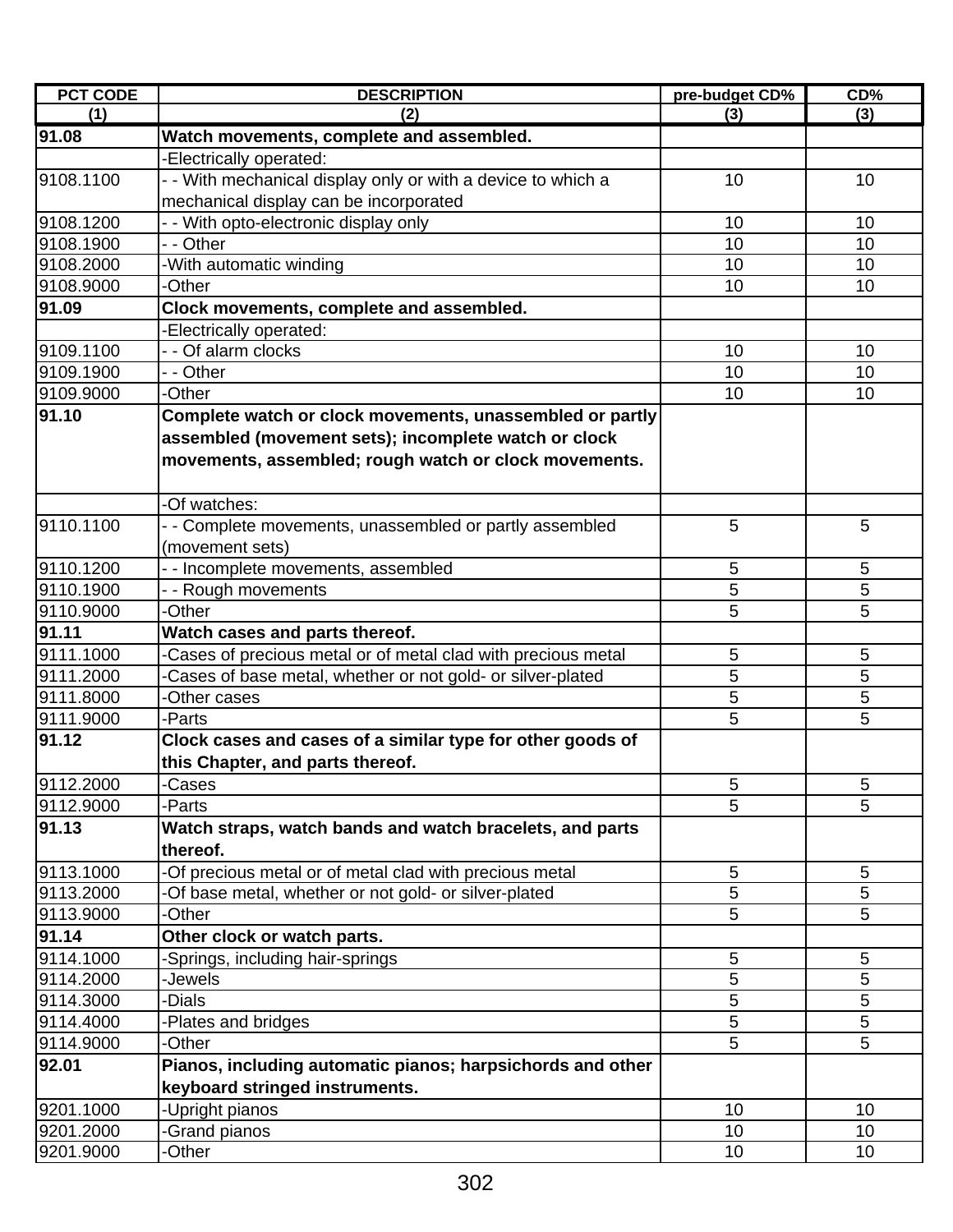| <b>PCT CODE</b> | <b>DESCRIPTION</b>                                               | pre-budget CD% | CD%      |
|-----------------|------------------------------------------------------------------|----------------|----------|
| (1)             | (2)                                                              | (3)            | (3)      |
| 92.02           | Other string musical instruments (for example, guitars,          |                |          |
|                 | violins, harps).                                                 |                |          |
| 9202.1000       | -Played with a bow                                               | 10             | 10       |
| 9202.9000       | -Other                                                           | 10             | 10       |
| [92.03]         |                                                                  |                |          |
| [92.04]         |                                                                  |                |          |
| 92.05           | Other wind musical instruments (for example, clarinets,          |                |          |
|                 | trumpets, bagpipes).                                             |                |          |
| 9205.1000       | -Brass-wind instruments                                          | 10             | 10       |
| 9205.9000       | -Other                                                           | 10             | 10       |
| 9206.0000       | Percussion musical instruments (for example, drums,              | 10             | 10       |
|                 | xylophones, cymbals, castanets, maracas).                        |                |          |
| 92.07           | Musical instruments, the sound of which is produced, or          |                |          |
|                 | must be amplified, electrically (for example, organs, guitars,   |                |          |
|                 | accordions).                                                     |                |          |
| 9207.1000       | -Keyboard instruments, other than accordions                     | 10             | 10       |
| 9207.9000       | -Other                                                           | 10             | 10       |
| 92.08           | Musical boxes, fairground organs, mechanical street organs,      |                |          |
|                 | mechanical singing birds, musical saws and other musical         |                |          |
|                 | instruments not falling within any other heading of this         |                |          |
|                 | Chapter; decoy calls of all kinds; whistles, call horns and      |                |          |
|                 | other mouth-blown sound signalling instruments.                  |                |          |
|                 |                                                                  |                |          |
| 9208.1000       | -Musical boxes                                                   | 10             | 10       |
| 9208.9000       | -Other                                                           | 10             | 10       |
| 92.09           | Parts (for example, mechanisms for musical boxes) and            |                |          |
|                 | accessories (for example, cards, discs and rolls for             |                |          |
|                 | mechanical instruments) of musical instruments;                  |                |          |
|                 | metronomes, tuning forks and pitch pipes of all kinds.           |                |          |
|                 |                                                                  |                |          |
| 9209.3000       | -Musical instruments strings                                     | 10             | 10       |
| 9209.9100       | -Other:<br>- - Parts and accessories for pianos                  |                |          |
| 9209.9200       | - - Parts and accessories for the musical instruments of heading | 10<br>10       | 10<br>10 |
|                 | 92.02                                                            |                |          |
| 9209.9400       | - - Parts and accessories for the musical instruments of heading | 10             | 10       |
|                 | 92.07                                                            |                |          |
| 9209.9900       | - - Other                                                        | 10             | 10       |
| 93.01           | Military weapons, other than revolvers, pistols and the arms     |                |          |
|                 |                                                                  |                |          |
|                 | of heading 93.07.                                                |                |          |
|                 | -Artillery weapons (for example, guns, howitzers and mortars) :  |                |          |
| 9301.1100       |                                                                  | 15             |          |
|                 | - - Self- propelled                                              |                | 15       |
| 9301.1900       | - - Other                                                        | 15             | 15       |
| 9301.2000       | -Rocket launchers; flame- throwers; grenade launchers; torpedo   | 15             | 15       |
|                 | tubes and similar projectors                                     |                |          |
|                 | -Other:                                                          |                |          |
| 9301.9010       | - - - Fully automatic shotguns                                   | 15             | 15       |
|                 |                                                                  |                |          |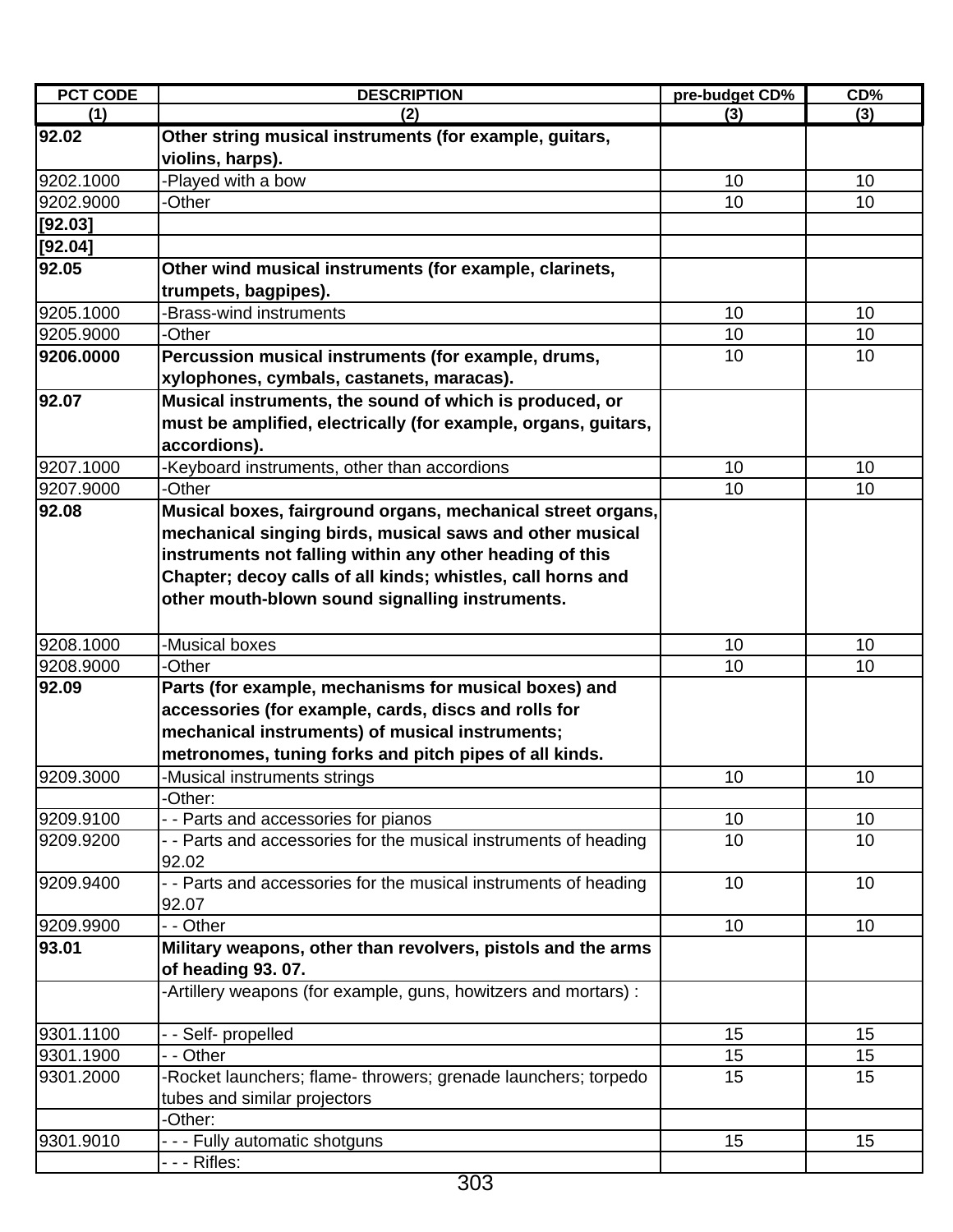| <b>PCT CODE</b>    | <b>DESCRIPTION</b>                                                                                                                                                                                                                  | pre-budget CD% | CD% |
|--------------------|-------------------------------------------------------------------------------------------------------------------------------------------------------------------------------------------------------------------------------------|----------------|-----|
| (1)                | (2)                                                                                                                                                                                                                                 | (3)            | (3) |
| 9301.9021          | - - - - Bolt action                                                                                                                                                                                                                 | 15             | 15  |
| 9301.9022          | - - - - Semi-automatic                                                                                                                                                                                                              | 15             | 15  |
| 9301.9023          | - - - - fully automatic                                                                                                                                                                                                             | 15             | 15  |
| 9301.9029          |                                                                                                                                                                                                                                     | 15             | 15  |
| 9301.9030          | --- Machine -guns                                                                                                                                                                                                                   | 15             | 15  |
|                    | --- Sub-machine-guns:                                                                                                                                                                                                               |                |     |
| 9301.9041          | - - - - Fully automatic pistols                                                                                                                                                                                                     | 15             | 15  |
| 9301.9049          | - - - - Other                                                                                                                                                                                                                       | 15             | 15  |
| 9301.9090          | --- Other                                                                                                                                                                                                                           | 15             | 15  |
| 93.02              | Revolvers and pistols, other than those of heading 93.03 or<br>93.04.                                                                                                                                                               |                |     |
|                    | - - - Of prohibited bore and of calibres higher than 0.32:                                                                                                                                                                          |                |     |
| 9302.0011          | - - - - Revolvers                                                                                                                                                                                                                   | 15             | 15  |
| 9302.0012          | - - - - Pistols, single barrel, semi-automatic or otherwise                                                                                                                                                                         | 15             | 15  |
| 9302.0013          | - - - - Pistols, multiple barrel                                                                                                                                                                                                    | 15             | 15  |
| 9302.0019          |                                                                                                                                                                                                                                     | 15             | 15  |
|                    | $--$ Other:                                                                                                                                                                                                                         |                |     |
| 9302.0091          | - - - - Revolvers                                                                                                                                                                                                                   | 25             | 25  |
| 9302.0092          | - - - - Pistols, signle barrel, semi-automatic or otherwise                                                                                                                                                                         | 35             | 35  |
|                    |                                                                                                                                                                                                                                     |                |     |
| 9302.0093          | - - - - Pistols, multiple barrel                                                                                                                                                                                                    | 35             | 35  |
| 9302.0099<br>93.03 | - - - - Other<br>Other firearms and similar devices which operate by the                                                                                                                                                            | 35             | 35  |
|                    | shotguns and rifles, muzzle-loading firearms, Very pistols<br>and other devices designed to project only signal flares,<br>pistols and revolvers for firing blank ammunition, captive-<br>bolt humane killers, line-throwing guns). |                |     |
| 9303.1000          | -Muzzle-loading firearms                                                                                                                                                                                                            | 35             | 35  |
|                    | -Other sporting, hunting or target-shooting shotguns, including                                                                                                                                                                     |                |     |
|                    | combination shotgun-rifles:                                                                                                                                                                                                         |                |     |
|                    | --- Shotguns, single barrel                                                                                                                                                                                                         |                |     |
| 9303.2011          | - - - - Pump-action                                                                                                                                                                                                                 | 35             | 35  |
| 9303.2012          | - - - - Semi-automatic                                                                                                                                                                                                              | 35             | 35  |
| 9303.2019          | - - - - Other                                                                                                                                                                                                                       | 35             | 35  |
| 9303.2020          | - - Shotguns, multiple barrel, including combination guns                                                                                                                                                                           | 35             | 35  |
| 9303.2090          | --- Other                                                                                                                                                                                                                           | 35             | 35  |
|                    | Other sporting, hunting or target-shooting rifles:                                                                                                                                                                                  |                |     |
| 9303.3010          | Single-shot                                                                                                                                                                                                                         | 35             | 35  |
| 9303.3020          | --- Semi-automatic                                                                                                                                                                                                                  | 35             | 35  |
| 9303.3090          | --- Other                                                                                                                                                                                                                           | 35             | 35  |
| 9303.9000          | -Other                                                                                                                                                                                                                              | 35             | 35  |
| 9304.0000          | Other arms (for example, spring, air or gas guns and pistols,<br>truncheons), excluding those of heading 93.07.                                                                                                                     | 30             | 30  |
| 93.05              | Parts and accessories of articles of headings 93.01 to 93.04.                                                                                                                                                                       |                |     |
|                    | -Of revolvers or pistols:                                                                                                                                                                                                           |                |     |
| 9305.1010          | Firing mechanisms<br>$\sim$ $\sim$                                                                                                                                                                                                  | 25             | 25  |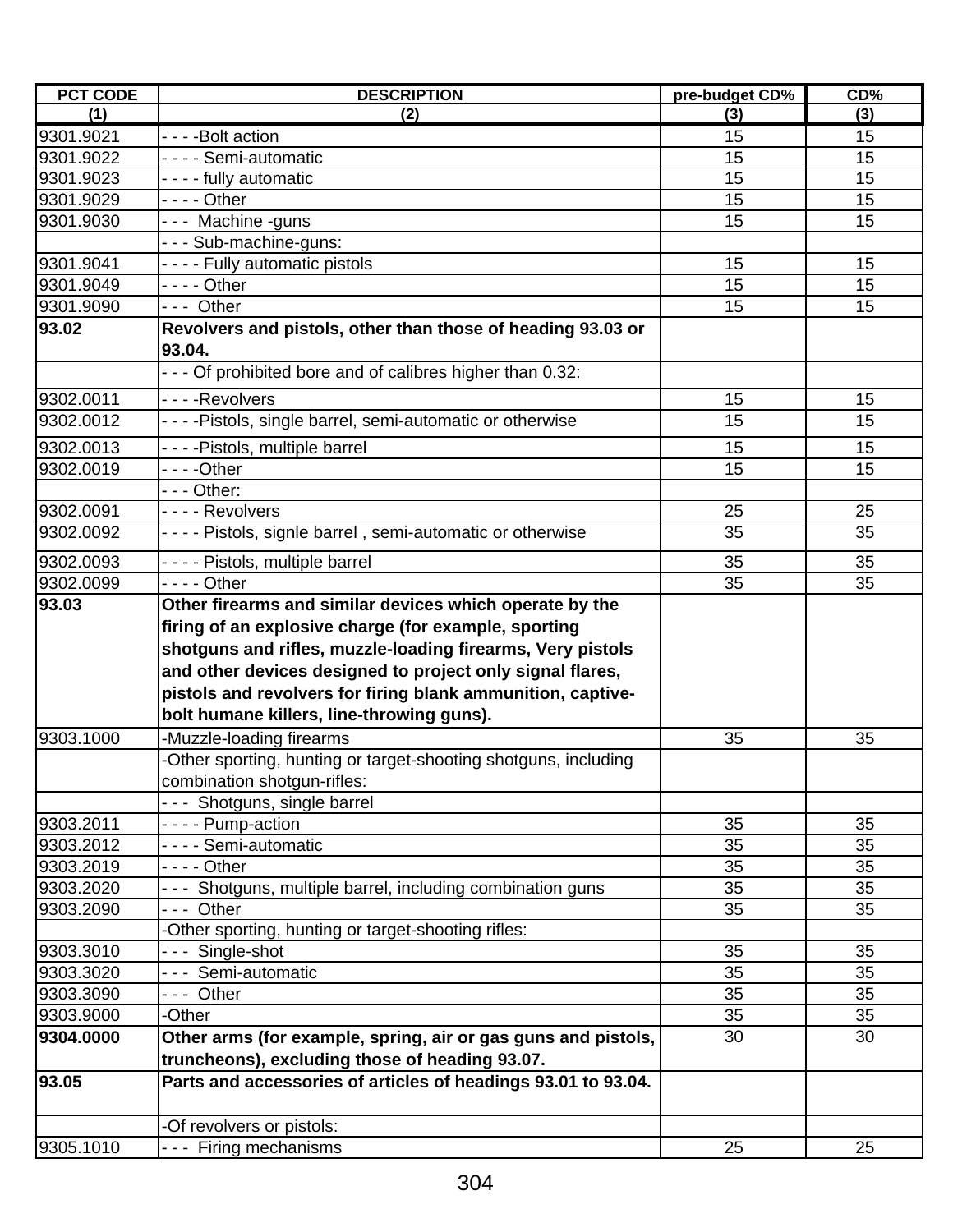| <b>PCT CODE</b> | <b>DESCRIPTION</b>                                                 | pre-budget CD% | CD% |
|-----------------|--------------------------------------------------------------------|----------------|-----|
| (1)             | (2)                                                                | (3)            | (3) |
| 9305.1020       | - - - Frames and receivers; barrels; Pistons; locking lugs and gas | 25             | 25  |
|                 | buffers; Magazines and parts thereof; Silencers(sound              |                |     |
|                 | moderators) and parts thereof; Butts; grips and plates             |                |     |
| 9305.1030       | --- Slide (for pistols) and cylinders (for revolvers)              | 25             | 25  |
| 9305.1090       | --- Other                                                          | 25             | 25  |
|                 | -Of shotguns or rifles of heading 93.03:                           |                |     |
| 9305.2100       | - - Shotgun barrels                                                | 25             | 25  |
|                 | - - Other:                                                         |                |     |
| 9305.2910       | --- Firing mechanisms                                              | 25             | 25  |
| 9305.2920       | --- Frames and receivers, Rilfe barrels, Pistons, looking lugs     | 25             | 25  |
|                 | and gas buffers, Magazines and parts thereof, Silencers(sound      |                |     |
|                 | moderators) and parts thereof, Flash eliminators and parts         |                |     |
|                 | thereof                                                            |                |     |
| 9305.2930       | --- Breeches, bolts (gunlocks) and bolt carriers                   | 25             | 25  |
| 9305.2990       | --- Other                                                          | 25             | 25  |
|                 | -Other:                                                            |                |     |
|                 | - - Of military weapons of heading 93.01:                          |                |     |
| 9305.9111       | - - - - Firing mechanisms                                          | 15             | 15  |
| 9305.9112       | - - - - Frames and receivers, Barrels, Pistons, locking lugs and   | 15             | 15  |
|                 | gas buffers, Magazines and parts thereof, Silencers(sound          |                |     |
|                 | moderators) and parts thereof, Flash eliminators and parts         |                |     |
|                 | thereof.                                                           |                |     |
| 9305.9113       | - - - - Breeches, blts (gunlocks) and bolt carriers                | 15             | 15  |
| 9305.9119       |                                                                    | 15             | 15  |
| 9305.9190       | --- Other                                                          | 15             | 15  |
| 9305.9900       | - - Other                                                          | 15             | 15  |
| 93.06           | Bombs, grenades, torpedoes, mines, missiles and similar            |                |     |
|                 | munitions of war and parts thereof; cartridges and other           |                |     |
|                 | ammunition and projectiles and parts thereof, including shot       |                |     |
|                 | and cartridge wads.                                                |                |     |
|                 | -Shotgun cartridges and parts thereof; air gun pellets:            |                |     |
| 9306.2100       | - Cartridges                                                       | 35             | 35  |
| 9306.2900       | - - Other                                                          | 35             | 35  |
|                 | -Other cartridges and parts thereof:                               |                |     |
| 9306.3010       | - - - Cartridges for riveting or similar tools or for captive-bolt | 30             | 30  |
|                 | human killers and parts thereof                                    |                |     |
| 9306.3090       | - - - Other                                                        | 35             | 35  |
| 9306.9000       | -Other                                                             | 30             | 30  |
| 9307.0000       | Swords, cutlasses, bayonets, lances and similar arms and           | 25             | 25  |
|                 | parts thereof and scabbards and sheaths therefor.                  |                |     |
| 94.01           | Seats (other than those of heading 94.02), whether or not          |                |     |
|                 | convertible into beds, and parts thereof.                          |                |     |
| 9401.1000       | -Seats of a kind used for aircraft                                 | 5              | 5   |
|                 | -Seats of a kind used for motor vehicles:                          |                |     |
| 9401.2010       | - - - For motor cars of heading 8703 and vehicles of sub-          | 35             | 35  |
|                 | headings 8703.2113,8703.2115, 8703.2193, 8703.3223,                |                |     |
|                 | 8703.3225, 8704.2190 and 8704.3190                                 |                |     |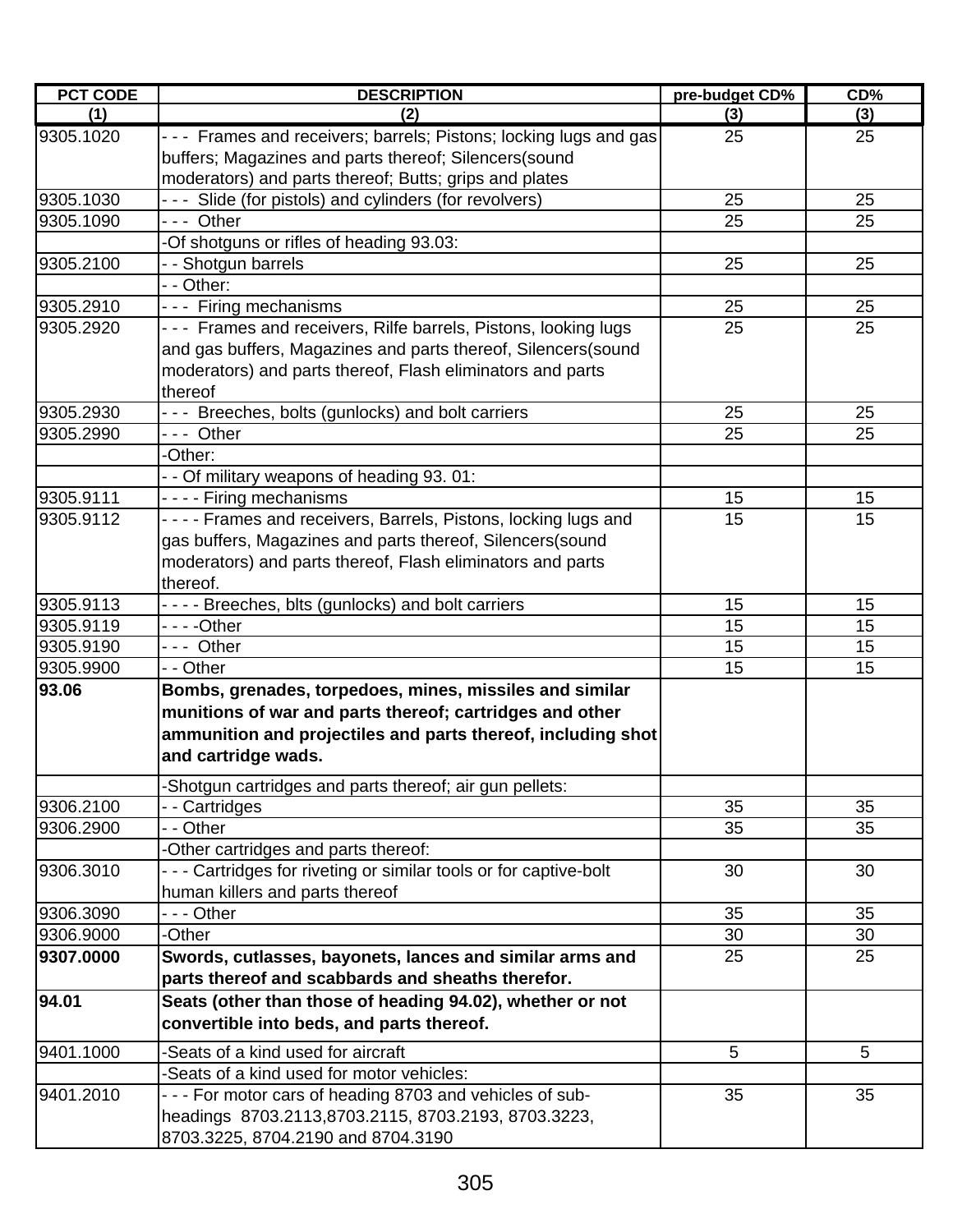| <b>PCT CODE</b> | <b>DESCRIPTION</b>                                                                                                  | pre-budget CD% | CD% |
|-----------------|---------------------------------------------------------------------------------------------------------------------|----------------|-----|
| (1)             | (2)                                                                                                                 | (3)            | (3) |
| 9401.2020       | - - - For vehicles of sub-headings 8701.2020, 8701.2090,<br>8701.9020,8701.9040, 8701.9060, 8702.1090, 8702.9090,   | 35             | 35  |
|                 | 8704.2219, 8704.2299 and 8704.2390                                                                                  |                |     |
| 9401.2090       | - - - Other                                                                                                         | 35             | 35  |
| 9401.3000       | -Swivel seats with variable height adjustment                                                                       | 25             | 25  |
| 9401.4000       | -Seats other than garden seats or camping equipment,                                                                | 25             | 25  |
|                 | convertible into beds                                                                                               |                |     |
|                 | - Seats of cane, osier, bamboo or similar materials :                                                               |                |     |
| 9401.5100       | Of bamboo or rattan<br>$\sim$ $\sim$                                                                                | 25             | 25  |
| 9401.5900       | Other<br>$\sim$ $\sim$                                                                                              | 25             | 25  |
|                 | -Other seats, with wooden frames:                                                                                   |                |     |
| 9401.6100       | - - Upholstered                                                                                                     | 25             | 25  |
| 9401.6900       | - - Other                                                                                                           | 25             | 25  |
|                 | -Other seats, with metal frames:                                                                                    |                |     |
| 9401.7100       | - - Upholstered                                                                                                     | 25             | 25  |
| 9401.7900       | - - Other<br>-Other seats                                                                                           | 25<br>25       | 25  |
| 9401.8000       |                                                                                                                     |                | 25  |
| 9401.9010       | -Parts:<br>- - - Seat parts made of foam, head/arm rests and seat frames                                            | 35             | 35  |
|                 |                                                                                                                     |                |     |
|                 | for motor cars of heading 8703 and vehicles of sub-headings<br>8703.2113,8703.2115, 8703.2193, 8703.3223,8703.3225, |                |     |
|                 | 8704.2190 and 8704.3190                                                                                             |                |     |
|                 |                                                                                                                     |                |     |
| 9401.9020       | - - - Seat parts made of foam, head/ arm rests and seat frames                                                      | 35             | 35  |
|                 | for vehicles of sub-headings 8701.2020, 8701.2090, 8701.9020,                                                       |                |     |
|                 | 8701.9040, 8701.9060, 8702.1090, 8702.9090, 8704.2219,                                                              |                |     |
|                 | 8704.2299 and 8704.2390                                                                                             |                |     |
| 9401.9030       | --- Other for motor cars and vehicles                                                                               | 35             | 35  |
| 9401.9090       | --- Other                                                                                                           | 25             | 25  |
| 94.02           | Medical, surgical, dental or veterinary furniture (for example,                                                     |                |     |
|                 | operating tables, examination tables, hospital beds with                                                            |                |     |
|                 | mechanical fittings, dentists' chairs); barbers' chairs and                                                         |                |     |
|                 | similar chairs, having rotating as well as both reclining and                                                       |                |     |
|                 | elevating movements; parts of the foregoing articles.                                                               |                |     |
|                 | -Dentists', barbers' or similar chairs and parts thereof:                                                           |                |     |
| 9402.1010       | - - - Dentists' chairs                                                                                              | 10             | 10  |
| 9402.1090       | - - - Other                                                                                                         | 25             | 25  |
|                 | -Other:                                                                                                             |                |     |
| 9402.9010       | --- Operating tables                                                                                                | 10             | 10  |
| 9402.9020       | - - - Hospital beds with mechanical fittings                                                                        | 25             | 25  |
| 9402.9090       | - - - Other                                                                                                         | 25             | 25  |
| 94.03           | Other furniture and parts thereof.                                                                                  |                |     |
| 9403.1000       | Metal furniture of a kind used in offices                                                                           | 35             | 35  |
| 9403.2000       | -Other metal furniture                                                                                              | 35             | 35  |
| 9403.3000       | -Wooden furniture of a kind used in offices                                                                         | 35             | 35  |
| 9403.4000       | -Wooden furniture of a kind used in the kitchen                                                                     | 35             | 35  |
|                 | -Wooden furniture of a kind used in the bedroom:                                                                    |                |     |
| 9403.5010       | - - - Wooden cabinets                                                                                               | 35             | 35  |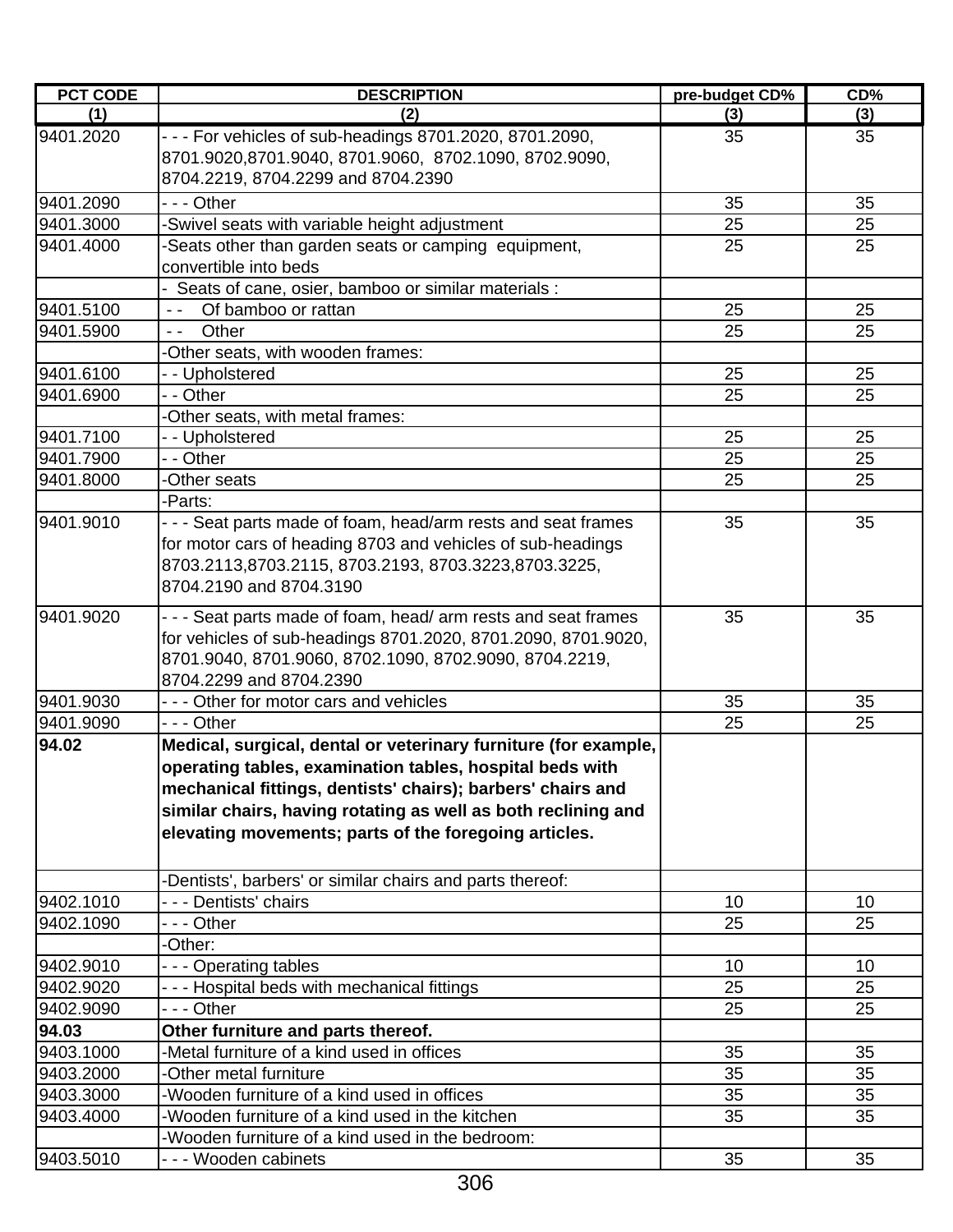| <b>PCT CODE</b> | <b>DESCRIPTION</b>                                                | pre-budget CD% | CD% |
|-----------------|-------------------------------------------------------------------|----------------|-----|
| (1)             | (2)                                                               | (3)            | (3) |
| 9403.5020       | --- Wooden beds                                                   | 35             | 35  |
| 9403.5030       | --- Other                                                         | 35             | 35  |
| 9403.6000       | Other wooden furniture                                            | 35             | 35  |
| 9403.7000       | -Furniture of plastics                                            | 35             | 35  |
|                 | - Furniture of other materials, including cane, osier, bamboo or  |                |     |
|                 | similar materials:                                                |                |     |
| 9403.8100       | Of bamboo or rattan                                               | 35             | 35  |
| 9403.8900       | Other<br>- -                                                      | 35             | 35  |
| 9403.9000       | -Parts                                                            | 35             | 35  |
| 94.04           | Mattress supports; articles of bedding and similar furnishing     |                |     |
|                 | (for example, mattresses, quilts, eiderdowns, cushions,           |                |     |
|                 | pouffes and pillows) fitted with springs or stuffed or            |                |     |
|                 | internally fitted with any material or of cellular rubber or      |                |     |
|                 | plastics, whether or not covered.                                 |                |     |
| 9404.1000       | Mattress supports                                                 | 25             | 25  |
|                 | -Mattresses:                                                      |                |     |
| 9404.2100       | Of cellular rubber or plastics, whether or not covered            | 25             | 25  |
| 9404.2900       | - - Of other materials                                            | 25             | 25  |
| 9404.3000       | Sleeping bags                                                     | 20             | 20  |
| 9404.9000       | -Other                                                            | 25             | 25  |
| 94.05           | Lamps and lighting fittings including searchlights and            |                |     |
|                 |                                                                   |                |     |
|                 | spotlights and parts thereof, not elsewhere specified or          |                |     |
|                 | included; illuminated signs, illuminated name-plates and          |                |     |
|                 | the like, having a permanently fixed light source, and parts      |                |     |
|                 | thereof not elsewhere specified or included.                      |                |     |
|                 | Chandeliers and other electric ceiling or wall lighting fittings, |                |     |
|                 | excluding those of a kind used for lighting public open spaces or |                |     |
|                 | thoroughfares:                                                    |                |     |
| 9405.1010       | - - - Chandeliers                                                 | 35             | 35  |
| 9405.1020       | --- Fitting of base metal for flourescent tubes                   | 25             | 25  |
| 9405.1090       | --- Other                                                         | 35             | 35  |
| 9405.2000       | Electric table, desk, bedside or floor-standing lamps             | 35             | 35  |
| 9405.3000       | Lighting sets of a kind used for Christmas trees                  | 35             | 35  |
|                 | Other electric lamps and lighting fittings:                       |                |     |
| 9405.4010       | Lighting system of a kind used for film shootings                 | $\overline{5}$ | 5   |
| 9405.4090       | - - - Other                                                       | 35             | 35  |
| 9405.5000       | Non-electric lamps and lighting fittings                          | 35             | 35  |
| 9405.6000       | Illuminated signs, illuminated name-plates and the like           | 35             | 35  |
|                 | -Parts:                                                           |                |     |
|                 | - Of glass:                                                       |                |     |
| 9405.9110       | --- Of chandelier                                                 | 10             | 10  |
| 9405.9190       | - - - Other                                                       | 25             | 25  |
| 9405.9200       | - - Of plastics                                                   | 25             | 25  |
| 9405.9900       | - - Other                                                         | 25             | 25  |
| 94.06           | <b>Prefabricated buildings.</b>                                   |                |     |
| 9406.0010       | - - - Green houses                                                | 25             | 25  |
| 9406.0020       | --- Dairy, live stock and poultry sheds                           | 25             | 25  |
| 9406.0030       | -  -  - Silos                                                     | 25             | 25  |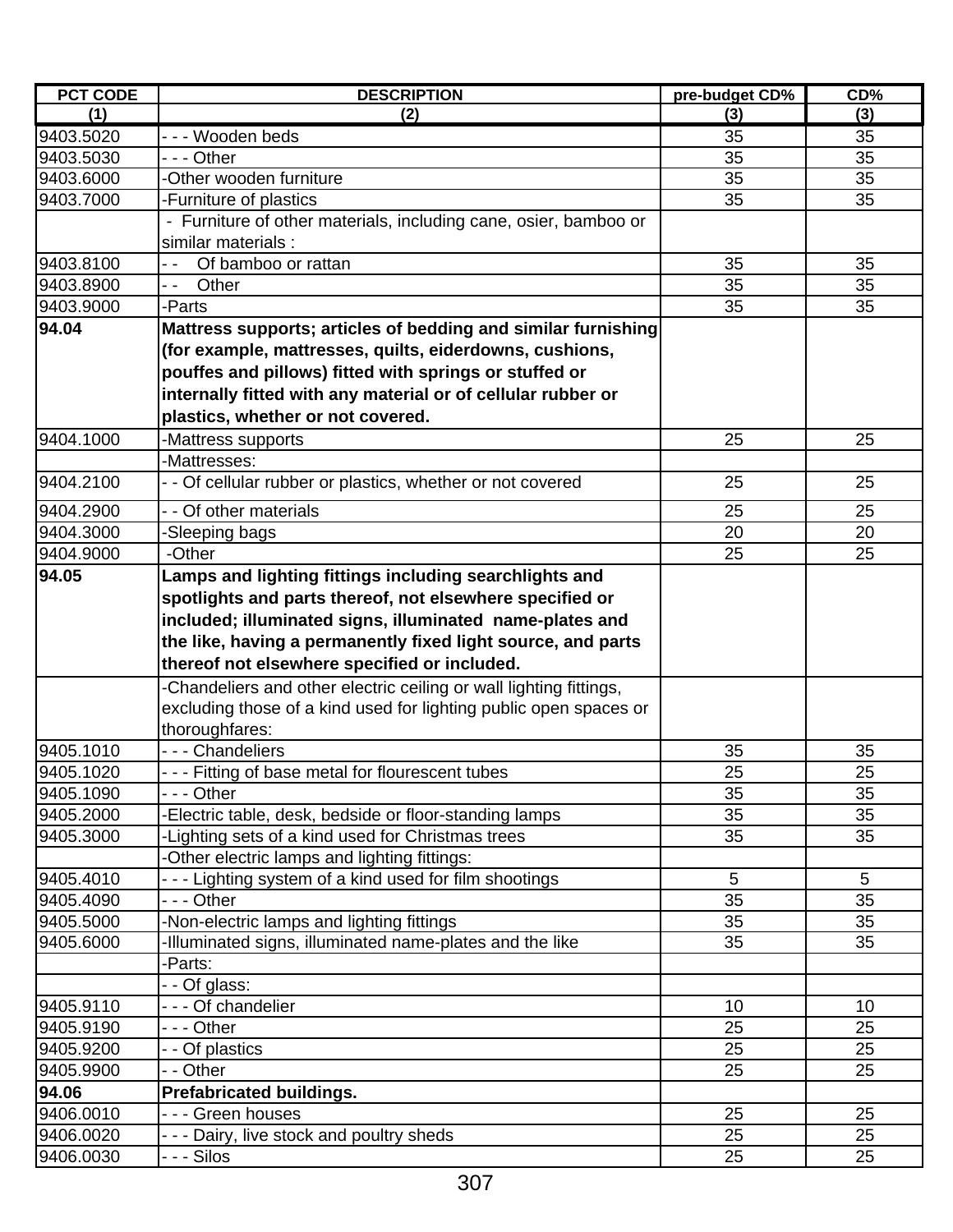| (1)<br>(3)<br>(2)<br>(3)<br>9406.0040<br>--- For cold storage<br>25<br>25<br>25<br>25<br>9406.0090<br>- - - Other<br>[95.01]<br>[95.02]<br>95.03<br>Tricycles, scooters, pedal cars and similar wheeled toys;<br>dolls' carriages; dolls; other toys; reduced-size ("scale")<br>models and similar recreational models, working or not;<br>puzzles of all kinds.<br>9503.0010<br>- - - Wheeled toys designed to be ridden by children (for<br>25<br>25<br>example, tricycles, scooters, pedal cars); dolls' carriages.<br>- - - Garments and accessories therefor, footwear and headgear<br>9503.0020<br>10<br>10<br>9503.0030<br>- - - Aero models<br>5<br>5<br>10<br>9503.0040<br>- - - Parts, accessories, sub-assemblies, mechanical or electrical<br>10<br>movements<br>9503.0090<br>--- Other<br>25<br>25<br>95.04<br>Articles for funfair, table or parlour games, including<br>pintables, billiards, special tables for casino games and<br>automatic bowling alley equipment.<br>9504.1000<br>-Video games of a kind used with a television receiver<br>25<br>25<br>- Articles and accessories for billiards of all kinds<br>9504.2000<br>20<br>20<br>25<br>25<br>9504.3000<br>- Other games, operated by coins, banknotes, bank cards,<br>tokens or by other means of payment, other than bowling alley<br>equipment<br>9504.4000<br>-Playing cards<br>25<br>25<br>-Other:<br>9504.9010<br>25<br>- - - Dice cups<br>25<br>--- Other<br>25<br>25<br>9504.9090<br>95.05<br>Festive, carnival or other entertainment articles, including<br>conjuring tricks and novelty jokes.<br>9505.1000<br>-Articles for Christmas festivities<br>25<br>25<br>25<br>9505.9000<br>25<br>-Other<br>95.06<br>Articles and equipment for general physical exercise,<br>gymnastics, athletics, other sports (including table-tennis)<br>or outdoor games, not specified or included elsewhere in<br>this Chapter; swimming pools and paddling pools.<br>-Snow-skis and other snow-ski equipment:<br>9506.1100<br>10<br>- - Skis<br>10<br>9506.1200<br>10<br>10<br>- Ski-fastenings (ski-bindings)<br>10<br>9506.1900<br>- - Other<br>10<br>-Water-skis, surf-boards, sailboards and other water-sport<br>equipment:<br>- - Sailboards<br>9506.2100<br>10<br>10 | <b>PCT CODE</b> | <b>DESCRIPTION</b> | pre-budget CD% | CD% |
|-------------------------------------------------------------------------------------------------------------------------------------------------------------------------------------------------------------------------------------------------------------------------------------------------------------------------------------------------------------------------------------------------------------------------------------------------------------------------------------------------------------------------------------------------------------------------------------------------------------------------------------------------------------------------------------------------------------------------------------------------------------------------------------------------------------------------------------------------------------------------------------------------------------------------------------------------------------------------------------------------------------------------------------------------------------------------------------------------------------------------------------------------------------------------------------------------------------------------------------------------------------------------------------------------------------------------------------------------------------------------------------------------------------------------------------------------------------------------------------------------------------------------------------------------------------------------------------------------------------------------------------------------------------------------------------------------------------------------------------------------------------------------------------------------------------------------------------------------------------------------------------------------------------------------------------------------------------------------------------------------------------------------------------------------------------------------------------------------------------------------------------------------------------------------------------------------------------------------------------------------------|-----------------|--------------------|----------------|-----|
|                                                                                                                                                                                                                                                                                                                                                                                                                                                                                                                                                                                                                                                                                                                                                                                                                                                                                                                                                                                                                                                                                                                                                                                                                                                                                                                                                                                                                                                                                                                                                                                                                                                                                                                                                                                                                                                                                                                                                                                                                                                                                                                                                                                                                                                       |                 |                    |                |     |
|                                                                                                                                                                                                                                                                                                                                                                                                                                                                                                                                                                                                                                                                                                                                                                                                                                                                                                                                                                                                                                                                                                                                                                                                                                                                                                                                                                                                                                                                                                                                                                                                                                                                                                                                                                                                                                                                                                                                                                                                                                                                                                                                                                                                                                                       |                 |                    |                |     |
|                                                                                                                                                                                                                                                                                                                                                                                                                                                                                                                                                                                                                                                                                                                                                                                                                                                                                                                                                                                                                                                                                                                                                                                                                                                                                                                                                                                                                                                                                                                                                                                                                                                                                                                                                                                                                                                                                                                                                                                                                                                                                                                                                                                                                                                       |                 |                    |                |     |
|                                                                                                                                                                                                                                                                                                                                                                                                                                                                                                                                                                                                                                                                                                                                                                                                                                                                                                                                                                                                                                                                                                                                                                                                                                                                                                                                                                                                                                                                                                                                                                                                                                                                                                                                                                                                                                                                                                                                                                                                                                                                                                                                                                                                                                                       |                 |                    |                |     |
|                                                                                                                                                                                                                                                                                                                                                                                                                                                                                                                                                                                                                                                                                                                                                                                                                                                                                                                                                                                                                                                                                                                                                                                                                                                                                                                                                                                                                                                                                                                                                                                                                                                                                                                                                                                                                                                                                                                                                                                                                                                                                                                                                                                                                                                       |                 |                    |                |     |
|                                                                                                                                                                                                                                                                                                                                                                                                                                                                                                                                                                                                                                                                                                                                                                                                                                                                                                                                                                                                                                                                                                                                                                                                                                                                                                                                                                                                                                                                                                                                                                                                                                                                                                                                                                                                                                                                                                                                                                                                                                                                                                                                                                                                                                                       |                 |                    |                |     |
|                                                                                                                                                                                                                                                                                                                                                                                                                                                                                                                                                                                                                                                                                                                                                                                                                                                                                                                                                                                                                                                                                                                                                                                                                                                                                                                                                                                                                                                                                                                                                                                                                                                                                                                                                                                                                                                                                                                                                                                                                                                                                                                                                                                                                                                       |                 |                    |                |     |
|                                                                                                                                                                                                                                                                                                                                                                                                                                                                                                                                                                                                                                                                                                                                                                                                                                                                                                                                                                                                                                                                                                                                                                                                                                                                                                                                                                                                                                                                                                                                                                                                                                                                                                                                                                                                                                                                                                                                                                                                                                                                                                                                                                                                                                                       |                 |                    |                |     |
|                                                                                                                                                                                                                                                                                                                                                                                                                                                                                                                                                                                                                                                                                                                                                                                                                                                                                                                                                                                                                                                                                                                                                                                                                                                                                                                                                                                                                                                                                                                                                                                                                                                                                                                                                                                                                                                                                                                                                                                                                                                                                                                                                                                                                                                       |                 |                    |                |     |
|                                                                                                                                                                                                                                                                                                                                                                                                                                                                                                                                                                                                                                                                                                                                                                                                                                                                                                                                                                                                                                                                                                                                                                                                                                                                                                                                                                                                                                                                                                                                                                                                                                                                                                                                                                                                                                                                                                                                                                                                                                                                                                                                                                                                                                                       |                 |                    |                |     |
|                                                                                                                                                                                                                                                                                                                                                                                                                                                                                                                                                                                                                                                                                                                                                                                                                                                                                                                                                                                                                                                                                                                                                                                                                                                                                                                                                                                                                                                                                                                                                                                                                                                                                                                                                                                                                                                                                                                                                                                                                                                                                                                                                                                                                                                       |                 |                    |                |     |
|                                                                                                                                                                                                                                                                                                                                                                                                                                                                                                                                                                                                                                                                                                                                                                                                                                                                                                                                                                                                                                                                                                                                                                                                                                                                                                                                                                                                                                                                                                                                                                                                                                                                                                                                                                                                                                                                                                                                                                                                                                                                                                                                                                                                                                                       |                 |                    |                |     |
|                                                                                                                                                                                                                                                                                                                                                                                                                                                                                                                                                                                                                                                                                                                                                                                                                                                                                                                                                                                                                                                                                                                                                                                                                                                                                                                                                                                                                                                                                                                                                                                                                                                                                                                                                                                                                                                                                                                                                                                                                                                                                                                                                                                                                                                       |                 |                    |                |     |
|                                                                                                                                                                                                                                                                                                                                                                                                                                                                                                                                                                                                                                                                                                                                                                                                                                                                                                                                                                                                                                                                                                                                                                                                                                                                                                                                                                                                                                                                                                                                                                                                                                                                                                                                                                                                                                                                                                                                                                                                                                                                                                                                                                                                                                                       |                 |                    |                |     |
|                                                                                                                                                                                                                                                                                                                                                                                                                                                                                                                                                                                                                                                                                                                                                                                                                                                                                                                                                                                                                                                                                                                                                                                                                                                                                                                                                                                                                                                                                                                                                                                                                                                                                                                                                                                                                                                                                                                                                                                                                                                                                                                                                                                                                                                       |                 |                    |                |     |
|                                                                                                                                                                                                                                                                                                                                                                                                                                                                                                                                                                                                                                                                                                                                                                                                                                                                                                                                                                                                                                                                                                                                                                                                                                                                                                                                                                                                                                                                                                                                                                                                                                                                                                                                                                                                                                                                                                                                                                                                                                                                                                                                                                                                                                                       |                 |                    |                |     |
|                                                                                                                                                                                                                                                                                                                                                                                                                                                                                                                                                                                                                                                                                                                                                                                                                                                                                                                                                                                                                                                                                                                                                                                                                                                                                                                                                                                                                                                                                                                                                                                                                                                                                                                                                                                                                                                                                                                                                                                                                                                                                                                                                                                                                                                       |                 |                    |                |     |
|                                                                                                                                                                                                                                                                                                                                                                                                                                                                                                                                                                                                                                                                                                                                                                                                                                                                                                                                                                                                                                                                                                                                                                                                                                                                                                                                                                                                                                                                                                                                                                                                                                                                                                                                                                                                                                                                                                                                                                                                                                                                                                                                                                                                                                                       |                 |                    |                |     |
|                                                                                                                                                                                                                                                                                                                                                                                                                                                                                                                                                                                                                                                                                                                                                                                                                                                                                                                                                                                                                                                                                                                                                                                                                                                                                                                                                                                                                                                                                                                                                                                                                                                                                                                                                                                                                                                                                                                                                                                                                                                                                                                                                                                                                                                       |                 |                    |                |     |
|                                                                                                                                                                                                                                                                                                                                                                                                                                                                                                                                                                                                                                                                                                                                                                                                                                                                                                                                                                                                                                                                                                                                                                                                                                                                                                                                                                                                                                                                                                                                                                                                                                                                                                                                                                                                                                                                                                                                                                                                                                                                                                                                                                                                                                                       |                 |                    |                |     |
|                                                                                                                                                                                                                                                                                                                                                                                                                                                                                                                                                                                                                                                                                                                                                                                                                                                                                                                                                                                                                                                                                                                                                                                                                                                                                                                                                                                                                                                                                                                                                                                                                                                                                                                                                                                                                                                                                                                                                                                                                                                                                                                                                                                                                                                       |                 |                    |                |     |
|                                                                                                                                                                                                                                                                                                                                                                                                                                                                                                                                                                                                                                                                                                                                                                                                                                                                                                                                                                                                                                                                                                                                                                                                                                                                                                                                                                                                                                                                                                                                                                                                                                                                                                                                                                                                                                                                                                                                                                                                                                                                                                                                                                                                                                                       |                 |                    |                |     |
|                                                                                                                                                                                                                                                                                                                                                                                                                                                                                                                                                                                                                                                                                                                                                                                                                                                                                                                                                                                                                                                                                                                                                                                                                                                                                                                                                                                                                                                                                                                                                                                                                                                                                                                                                                                                                                                                                                                                                                                                                                                                                                                                                                                                                                                       |                 |                    |                |     |
|                                                                                                                                                                                                                                                                                                                                                                                                                                                                                                                                                                                                                                                                                                                                                                                                                                                                                                                                                                                                                                                                                                                                                                                                                                                                                                                                                                                                                                                                                                                                                                                                                                                                                                                                                                                                                                                                                                                                                                                                                                                                                                                                                                                                                                                       |                 |                    |                |     |
|                                                                                                                                                                                                                                                                                                                                                                                                                                                                                                                                                                                                                                                                                                                                                                                                                                                                                                                                                                                                                                                                                                                                                                                                                                                                                                                                                                                                                                                                                                                                                                                                                                                                                                                                                                                                                                                                                                                                                                                                                                                                                                                                                                                                                                                       |                 |                    |                |     |
|                                                                                                                                                                                                                                                                                                                                                                                                                                                                                                                                                                                                                                                                                                                                                                                                                                                                                                                                                                                                                                                                                                                                                                                                                                                                                                                                                                                                                                                                                                                                                                                                                                                                                                                                                                                                                                                                                                                                                                                                                                                                                                                                                                                                                                                       |                 |                    |                |     |
|                                                                                                                                                                                                                                                                                                                                                                                                                                                                                                                                                                                                                                                                                                                                                                                                                                                                                                                                                                                                                                                                                                                                                                                                                                                                                                                                                                                                                                                                                                                                                                                                                                                                                                                                                                                                                                                                                                                                                                                                                                                                                                                                                                                                                                                       |                 |                    |                |     |
|                                                                                                                                                                                                                                                                                                                                                                                                                                                                                                                                                                                                                                                                                                                                                                                                                                                                                                                                                                                                                                                                                                                                                                                                                                                                                                                                                                                                                                                                                                                                                                                                                                                                                                                                                                                                                                                                                                                                                                                                                                                                                                                                                                                                                                                       |                 |                    |                |     |
|                                                                                                                                                                                                                                                                                                                                                                                                                                                                                                                                                                                                                                                                                                                                                                                                                                                                                                                                                                                                                                                                                                                                                                                                                                                                                                                                                                                                                                                                                                                                                                                                                                                                                                                                                                                                                                                                                                                                                                                                                                                                                                                                                                                                                                                       |                 |                    |                |     |
|                                                                                                                                                                                                                                                                                                                                                                                                                                                                                                                                                                                                                                                                                                                                                                                                                                                                                                                                                                                                                                                                                                                                                                                                                                                                                                                                                                                                                                                                                                                                                                                                                                                                                                                                                                                                                                                                                                                                                                                                                                                                                                                                                                                                                                                       |                 |                    |                |     |
|                                                                                                                                                                                                                                                                                                                                                                                                                                                                                                                                                                                                                                                                                                                                                                                                                                                                                                                                                                                                                                                                                                                                                                                                                                                                                                                                                                                                                                                                                                                                                                                                                                                                                                                                                                                                                                                                                                                                                                                                                                                                                                                                                                                                                                                       |                 |                    |                |     |
|                                                                                                                                                                                                                                                                                                                                                                                                                                                                                                                                                                                                                                                                                                                                                                                                                                                                                                                                                                                                                                                                                                                                                                                                                                                                                                                                                                                                                                                                                                                                                                                                                                                                                                                                                                                                                                                                                                                                                                                                                                                                                                                                                                                                                                                       |                 |                    |                |     |
|                                                                                                                                                                                                                                                                                                                                                                                                                                                                                                                                                                                                                                                                                                                                                                                                                                                                                                                                                                                                                                                                                                                                                                                                                                                                                                                                                                                                                                                                                                                                                                                                                                                                                                                                                                                                                                                                                                                                                                                                                                                                                                                                                                                                                                                       |                 |                    |                |     |
|                                                                                                                                                                                                                                                                                                                                                                                                                                                                                                                                                                                                                                                                                                                                                                                                                                                                                                                                                                                                                                                                                                                                                                                                                                                                                                                                                                                                                                                                                                                                                                                                                                                                                                                                                                                                                                                                                                                                                                                                                                                                                                                                                                                                                                                       |                 |                    |                |     |
|                                                                                                                                                                                                                                                                                                                                                                                                                                                                                                                                                                                                                                                                                                                                                                                                                                                                                                                                                                                                                                                                                                                                                                                                                                                                                                                                                                                                                                                                                                                                                                                                                                                                                                                                                                                                                                                                                                                                                                                                                                                                                                                                                                                                                                                       |                 |                    |                |     |
|                                                                                                                                                                                                                                                                                                                                                                                                                                                                                                                                                                                                                                                                                                                                                                                                                                                                                                                                                                                                                                                                                                                                                                                                                                                                                                                                                                                                                                                                                                                                                                                                                                                                                                                                                                                                                                                                                                                                                                                                                                                                                                                                                                                                                                                       |                 |                    |                |     |
|                                                                                                                                                                                                                                                                                                                                                                                                                                                                                                                                                                                                                                                                                                                                                                                                                                                                                                                                                                                                                                                                                                                                                                                                                                                                                                                                                                                                                                                                                                                                                                                                                                                                                                                                                                                                                                                                                                                                                                                                                                                                                                                                                                                                                                                       |                 |                    |                |     |
|                                                                                                                                                                                                                                                                                                                                                                                                                                                                                                                                                                                                                                                                                                                                                                                                                                                                                                                                                                                                                                                                                                                                                                                                                                                                                                                                                                                                                                                                                                                                                                                                                                                                                                                                                                                                                                                                                                                                                                                                                                                                                                                                                                                                                                                       |                 |                    |                |     |
|                                                                                                                                                                                                                                                                                                                                                                                                                                                                                                                                                                                                                                                                                                                                                                                                                                                                                                                                                                                                                                                                                                                                                                                                                                                                                                                                                                                                                                                                                                                                                                                                                                                                                                                                                                                                                                                                                                                                                                                                                                                                                                                                                                                                                                                       |                 |                    |                |     |
|                                                                                                                                                                                                                                                                                                                                                                                                                                                                                                                                                                                                                                                                                                                                                                                                                                                                                                                                                                                                                                                                                                                                                                                                                                                                                                                                                                                                                                                                                                                                                                                                                                                                                                                                                                                                                                                                                                                                                                                                                                                                                                                                                                                                                                                       |                 |                    |                |     |
|                                                                                                                                                                                                                                                                                                                                                                                                                                                                                                                                                                                                                                                                                                                                                                                                                                                                                                                                                                                                                                                                                                                                                                                                                                                                                                                                                                                                                                                                                                                                                                                                                                                                                                                                                                                                                                                                                                                                                                                                                                                                                                                                                                                                                                                       |                 |                    |                |     |
|                                                                                                                                                                                                                                                                                                                                                                                                                                                                                                                                                                                                                                                                                                                                                                                                                                                                                                                                                                                                                                                                                                                                                                                                                                                                                                                                                                                                                                                                                                                                                                                                                                                                                                                                                                                                                                                                                                                                                                                                                                                                                                                                                                                                                                                       |                 |                    |                |     |
|                                                                                                                                                                                                                                                                                                                                                                                                                                                                                                                                                                                                                                                                                                                                                                                                                                                                                                                                                                                                                                                                                                                                                                                                                                                                                                                                                                                                                                                                                                                                                                                                                                                                                                                                                                                                                                                                                                                                                                                                                                                                                                                                                                                                                                                       |                 |                    |                |     |
|                                                                                                                                                                                                                                                                                                                                                                                                                                                                                                                                                                                                                                                                                                                                                                                                                                                                                                                                                                                                                                                                                                                                                                                                                                                                                                                                                                                                                                                                                                                                                                                                                                                                                                                                                                                                                                                                                                                                                                                                                                                                                                                                                                                                                                                       |                 |                    |                |     |
|                                                                                                                                                                                                                                                                                                                                                                                                                                                                                                                                                                                                                                                                                                                                                                                                                                                                                                                                                                                                                                                                                                                                                                                                                                                                                                                                                                                                                                                                                                                                                                                                                                                                                                                                                                                                                                                                                                                                                                                                                                                                                                                                                                                                                                                       |                 |                    |                |     |
| 9506.2900<br>10<br>- - Other<br>10                                                                                                                                                                                                                                                                                                                                                                                                                                                                                                                                                                                                                                                                                                                                                                                                                                                                                                                                                                                                                                                                                                                                                                                                                                                                                                                                                                                                                                                                                                                                                                                                                                                                                                                                                                                                                                                                                                                                                                                                                                                                                                                                                                                                                    |                 |                    |                |     |
| -Golf clubs and other golf equipment:                                                                                                                                                                                                                                                                                                                                                                                                                                                                                                                                                                                                                                                                                                                                                                                                                                                                                                                                                                                                                                                                                                                                                                                                                                                                                                                                                                                                                                                                                                                                                                                                                                                                                                                                                                                                                                                                                                                                                                                                                                                                                                                                                                                                                 |                 |                    |                |     |
| 9506.3100<br>-- Clubs, complete<br>10<br>10                                                                                                                                                                                                                                                                                                                                                                                                                                                                                                                                                                                                                                                                                                                                                                                                                                                                                                                                                                                                                                                                                                                                                                                                                                                                                                                                                                                                                                                                                                                                                                                                                                                                                                                                                                                                                                                                                                                                                                                                                                                                                                                                                                                                           |                 |                    |                |     |
| 9506.3200<br>- - Balls<br>10<br>10                                                                                                                                                                                                                                                                                                                                                                                                                                                                                                                                                                                                                                                                                                                                                                                                                                                                                                                                                                                                                                                                                                                                                                                                                                                                                                                                                                                                                                                                                                                                                                                                                                                                                                                                                                                                                                                                                                                                                                                                                                                                                                                                                                                                                    |                 |                    |                |     |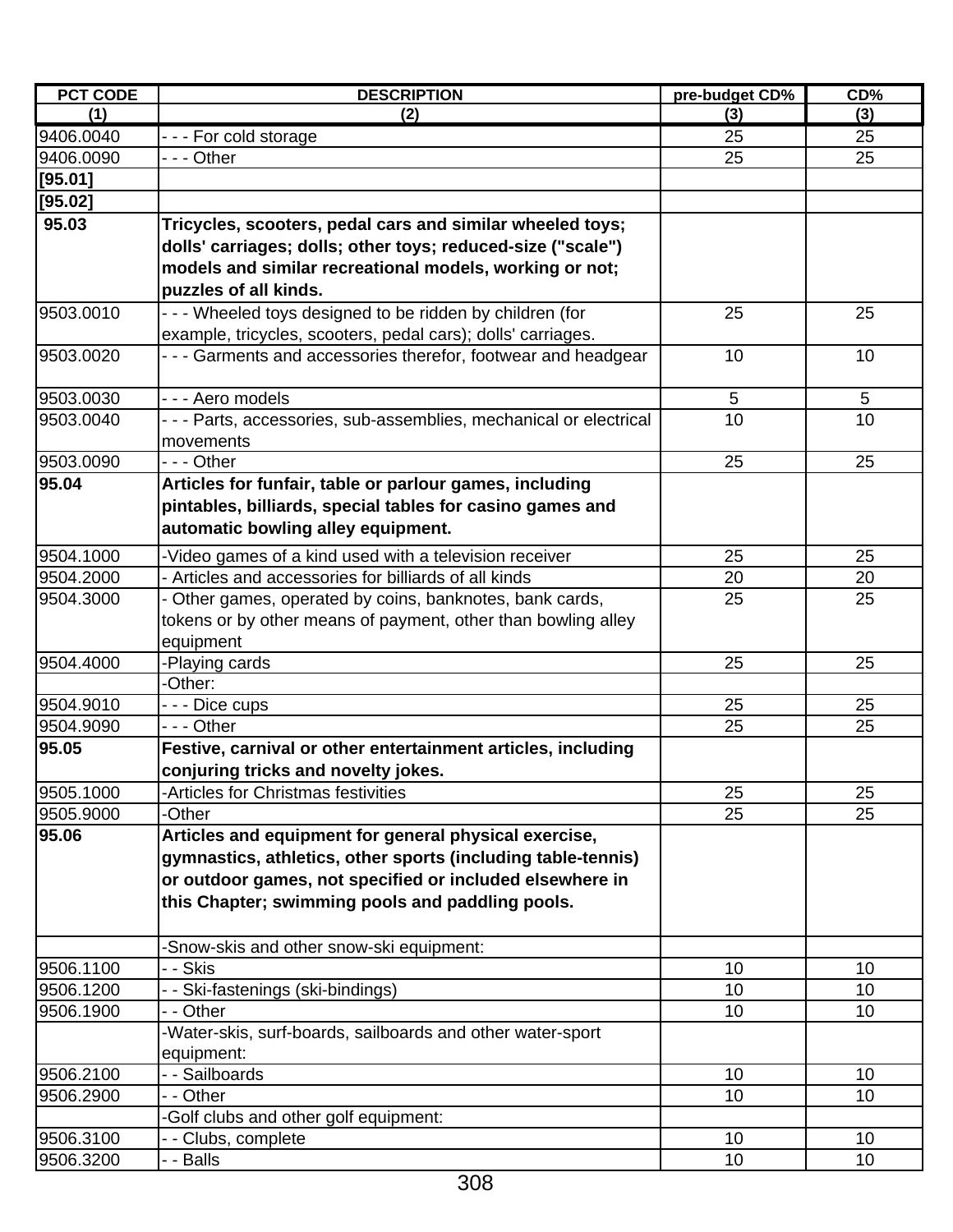| <b>PCT CODE</b> | <b>DESCRIPTION</b>                                                 | pre-budget CD% | CD% |
|-----------------|--------------------------------------------------------------------|----------------|-----|
| (1)             | (2)                                                                | (3)            | (3) |
| 9506.3900       | - - Other                                                          | 10             | 10  |
| 9506.4000       | -Articles and equipment for table-tennis                           | 20             | 20  |
|                 | -Tennis, badminton or similar rackets, whether or not strung:      |                |     |
| 9506.5100       | - - Lawn-tennis rackets, whether or not strung                     | 25             | 25  |
|                 | - - Other:                                                         |                |     |
| 9506.5910       | - - - Badminton rackets                                            | 25             | 25  |
| 9506.5920       | --- Squash rackets                                                 | 25             | 25  |
| 9506.5990       | - - - Other                                                        | 25             | 25  |
|                 | Balls, other than golf balls and table-tennis balls:               |                |     |
| 9506.6100       | - - Lawn-tennis balls                                              | 20             | 20  |
|                 | -- Inflatable:                                                     |                |     |
| 9506.6210       | - - - Footballs, soccer balls                                      | 20             | 20  |
| 9506.6220       | --- Footballs, Other than leather                                  | 20             | 20  |
| 9506.6290       | - - - Other                                                        | 20             | 20  |
|                 | - - Other:                                                         |                |     |
| 9506.6910       | - - - Cricket balls                                                | 20             | 20  |
| 9506.6920       | - - - Hockey balls                                                 | 20             | 20  |
| 9506.6930       | - - - Polo balls                                                   | 20             | 20  |
| 9506.6940       | --- Squash balls                                                   | 20             | 20  |
| 9506.6950       | - - - Tennis balls                                                 | 20             | 20  |
| 9506.6960       | - - - Table tennis balls                                           | 20             | 20  |
| 9506.6970       | --- Punching balls                                                 | 20             | 20  |
| 9506.6980       | - - - Badminton shuttle cocks                                      | 20             | 20  |
|                 | - - - Other:                                                       |                |     |
| 9506.6991       | - - - - Volley balls                                               | 20             | 20  |
| 9506.6992       | - - - - Basket balls                                               | 20             | 20  |
| 9506.6993       | - - - - Net balls                                                  | 20             | 20  |
| 9506.6994       | - - - - Hand balls                                                 | 20             | 20  |
| 9506.6995       | - - - - Rugby balls                                                | 20             | 20  |
| 9506.6999       | $--$ Other                                                         | 20             | 20  |
| 9506.7000       | -Ice skates and roller skates, including skating boots with skates | 10             | 10  |
|                 | attached                                                           |                |     |
|                 | -Other:                                                            |                |     |
| 9506.9100       | - - Articles and equipment for general physical exercise,          | 10             | 10  |
|                 | gymnastics or athletics                                            |                |     |
|                 | - - Other:                                                         |                |     |
|                 | - - - Bladders and covers of inflattable balls:                    |                |     |
| 9506.9911       | - - - - Football cover                                             | 10             | 10  |
| 9506.9912       | ---- Football bladder                                              | 10             | 10  |
| 9506.9913       | ---- Volley ball cover                                             | 10             | 10  |
| 9506.9914       | - - - - Basket ball cover                                          | 10             | 10  |
| 9506.9915       | ---- Net ball cover                                                | 10             | 10  |
| 9506.9916       | ---- Hand ball cover                                               | 10             | 10  |
| 9506.9917       | ---- Rugby ball cover                                              | 10             | 10  |
| 9506.9919       |                                                                    | 10             | 10  |
| 9506.9920       | - - - Cricket bats                                                 | 20             | 20  |
| 9506.9930       | - - - Cricket wickets                                              | 20             | 20  |
| 9506.9940       | - - - Cricket pads                                                 | 20             | 20  |
| 9506.9950       | - - Cricket sets                                                   | 20             | 20  |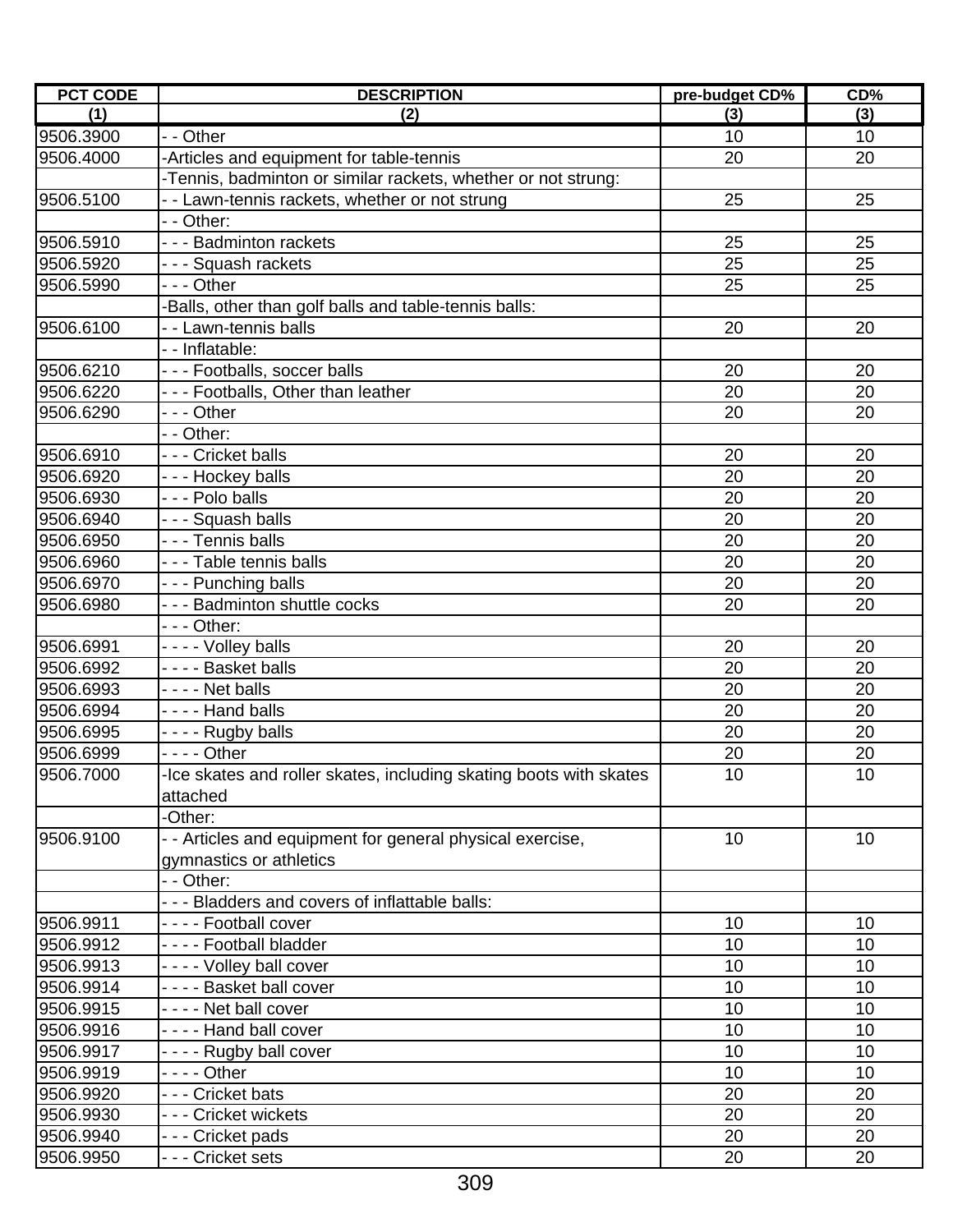| <b>PCT CODE</b><br><b>DESCRIPTION</b>                                    | pre-budget CD% | CD% |
|--------------------------------------------------------------------------|----------------|-----|
| (2)<br>(1)                                                               | (3)            | (3) |
| 9506.9960<br>- - - Hockey sticks                                         | 20             | 20  |
| - - - Polo sticks<br>9506.9970                                           | 20             | 20  |
| 9506.9990<br>- - - Other                                                 | 20             | 20  |
| 95.07<br>Fishing rods, fish-hooks and other line fishing tackle; fish    |                |     |
| landing nets, butterfly nets and similar nets; decoy "birds"             |                |     |
| (other than those of heading 92.08 or 97.05) and similar                 |                |     |
| hunting or shooting requisites.                                          |                |     |
| 9507.1000<br>-Fishing rods                                               | 10             | 10  |
| -Fish-hooks, whether or not snelled<br>9507.2000                         | 10             | 10  |
| 9507.3000<br>-Fishing reels                                              | 10             | 10  |
| -Other<br>9507.9000                                                      | 10             | 10  |
| Roundabouts, swings, shooting galleries and other<br>95.08               |                |     |
| fairground amusements; travelling circuses and travelling                |                |     |
| menageries; travelling theatres.                                         |                |     |
| -Travelling circuses and travelling menageries<br>9508.1000              | 10             | 10  |
| 9508.9000<br>-Other                                                      | 10             | 10  |
| 96.01                                                                    |                |     |
| Worked ivory, bone, tortoise-shell, horn, antlers, coral,                |                |     |
| mother-of-pearl and other animal carving material, and                   |                |     |
| articles of these materials (including articles obtained by              |                |     |
| moulding).                                                               |                |     |
| 9601.1000<br>-Worked ivory and articles of ivory                         | 20             | 20  |
| -Other:                                                                  |                |     |
| 9601.9010<br>- - - Worked tortoise-shell                                 | 20             | 20  |
| 9601.9090<br>- - - Other                                                 | 20             | 20  |
| 96.02<br>Worked vegetable or mineral carving material and articles of    |                |     |
| these materials; moulded or carved articles of wax, of                   |                |     |
| stearin, of natural gums or natural resins or of modelling               |                |     |
| pastes, and other moulded or carved articles, not elsewhere              |                |     |
| specified or included; worked, unhardened gelatin (except                |                |     |
| gelatin of heading 35.03) and articles of unhardened gelatin.            |                |     |
|                                                                          |                |     |
| 9602.0010<br>- - - Gelatine capsules                                     | 20             | 20  |
| 9602.0090<br>- - - Other                                                 | 20             | 20  |
| 96.03<br>Brooms, brushes (including brushes constituting parts of        |                |     |
| machines, appliances or vehicles), hand-operated                         |                |     |
| mechanical floor sweepers, not motorised, mops and                       |                |     |
| feather dusters; prepared knots and tufts for broom or brush             |                |     |
| making; paint pads and rollers; squeegees (other than roller             |                |     |
| squeegees).                                                              |                |     |
| -Brooms and brushes, consisting of twigs or other vegetable<br>9603.1000 | 25             | 25  |
| materials bound together, with or without handles                        |                |     |
| -Tooth brushes, shaving brushes, hair brushes, nail brushes,             |                |     |
| eyelash brushes and other toilet brushes for use on the person,          |                |     |
| including such brushes constituting parts of appliances:                 |                |     |
|                                                                          |                |     |
| 9603.2100<br>- - Tooth brushes, including dental-plate brushes           | 25             | 25  |
| 9603.2900<br>- - Other                                                   | 25             | 25  |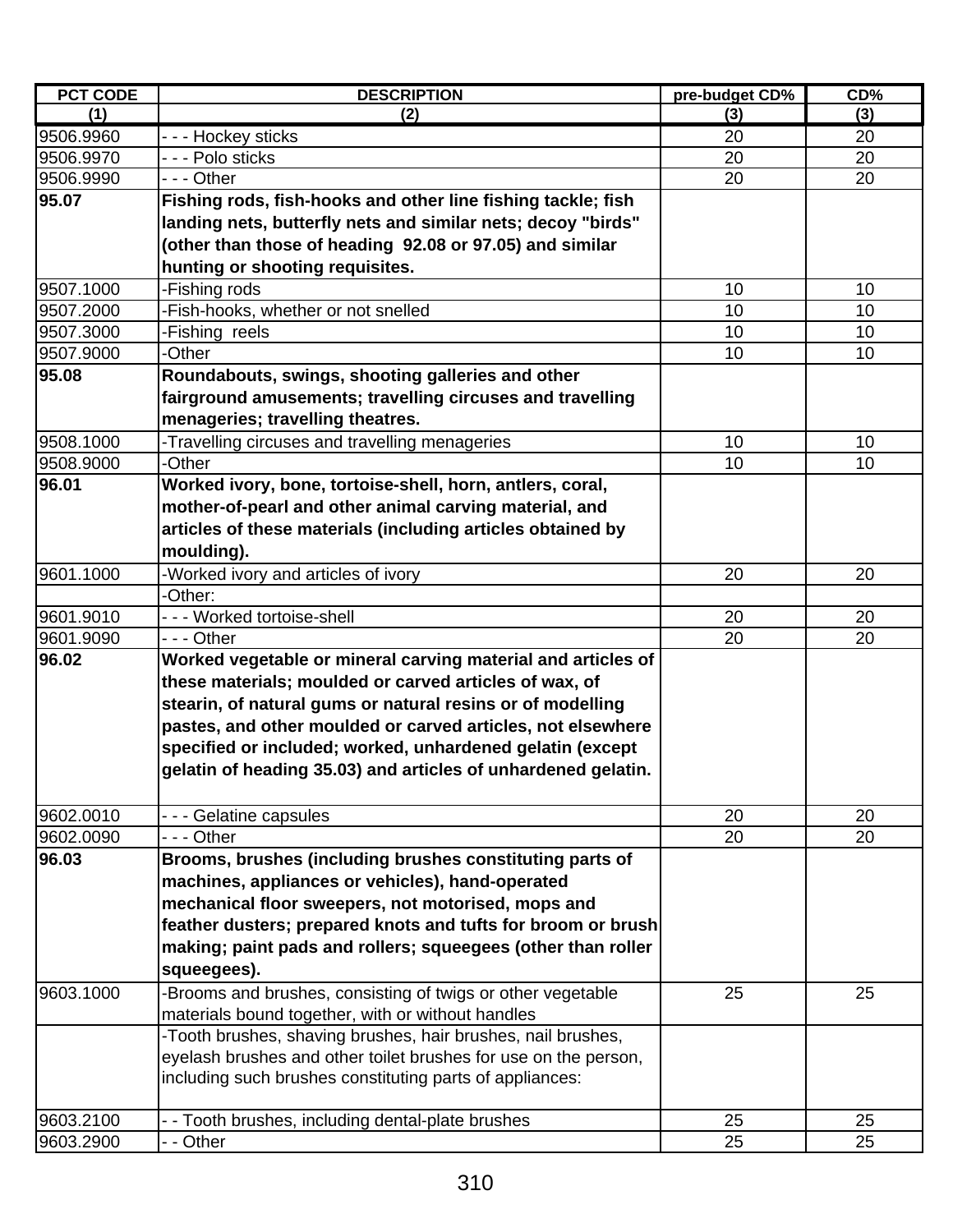| <b>PCT CODE</b> | <b>DESCRIPTION</b>                                                                                                              | pre-budget CD% | CD%      |
|-----------------|---------------------------------------------------------------------------------------------------------------------------------|----------------|----------|
| (1)             | (2)                                                                                                                             | (3)            | (3)      |
| 9603.3000       | -Artists' brushes, writing brushes and similar brushes for the<br>application of cosmetics                                      | 25             | 25       |
| 9603.4000       | -Paint, distemper, varnish or similar brushes (other than brushes<br>of sub-heading 9603.30); paint pads and rollers            | 25             | 25       |
| 9603.5000       | -Other brushes constituting parts of machines, appliances or<br>vehicles                                                        | 25             | 25       |
| 9603.9000       | -Other                                                                                                                          | 25             | 25       |
| 9604.0000       | Hand sieves and hand riddles.                                                                                                   | 25             | 25       |
| 9605.0000       | Travel sets for personal toilet, sewing or shoe or clothes<br>cleaning.                                                         | 25             | 25       |
| 96.06           | Buttons, press-fasteners, snap-fasteners and press-studs,<br>button moulds and other parts of these articles; button<br>blanks. |                |          |
| 9606.1000       | -Press-fasteners, snap-fasteners and press-studs and parts<br>therefor                                                          | 25             | 25       |
|                 | -Buttons:                                                                                                                       |                |          |
| 9606.2100       | - - Of plastics, not covered with textile material                                                                              | 25             | 25       |
| 9606.2200       | - - Of base metal, not covered with textile material                                                                            | 25             | 25       |
|                 | - - Other:                                                                                                                      |                |          |
| 9606.2910       | - - - Studs                                                                                                                     | $\overline{0}$ | $\Omega$ |
| 9606.2920       | - - - Buttons                                                                                                                   | 25             | 25       |
| 9606.2990       | --- Other                                                                                                                       | 25             | 25       |
|                 | -Button moulds and other parts of buttons; button blanks:                                                                       |                |          |
| 9606.3010       | - - - Button moulds and other parts of buttons                                                                                  | 25             | 25       |
| 9606.3020       | - - - Button blanks                                                                                                             | 25             | 25       |
| 96.07           | Slide fasteners and parts thereof.                                                                                              |                |          |
|                 | -Slide fasteners:                                                                                                               |                |          |
| 9607.1100       | - - Fitted with chain scoops of base metal                                                                                      | 20             | 20       |
| 9607.1900       | - - Other                                                                                                                       | 20             | 20       |
| 9607.2000       | -Parts                                                                                                                          | 20             | 20       |
| 96.08           | Ball point pens; felt tipped and other porous-tipped pens<br>and markers; fountain pens, stylograph pens and other              |                |          |
|                 | pens; duplicating stylos; propelling or sliding pencils; pen-                                                                   |                |          |
|                 | holders, pencil-holders and similar holders; parts (including                                                                   |                |          |
|                 | caps and clips) of the foregoing articles, other than those of<br>heading 96.09.                                                |                |          |
| 9608.1000       | -Ball point pens                                                                                                                | 25             | 25       |
| 9608.2000       | -Felt tipped and other porous-tipped pens and markers                                                                           | 25             | 25       |
|                 | -Fountain pens, stylograph pens and other pens:                                                                                 |                |          |
| 9608.3100       | - - Indian ink drawing pens                                                                                                     | 20             | 20       |
| 9608.3900       | - - Other                                                                                                                       | 20             | 20       |
| 9608.4000       | -Propelling or sliding pencils                                                                                                  | 20             | 20       |
| 9608.5000       | -Sets of articles from two or more of the foregoing subheadings                                                                 | 20             | 20       |
| 9608.6000       | -Refills for ball point pens, comprising the ball point and ink-<br>reservoir                                                   | 20             | 20       |
|                 | -Other:                                                                                                                         |                |          |
| 9608.9100       | - - Pen nibs and nib points                                                                                                     | 20             | 20       |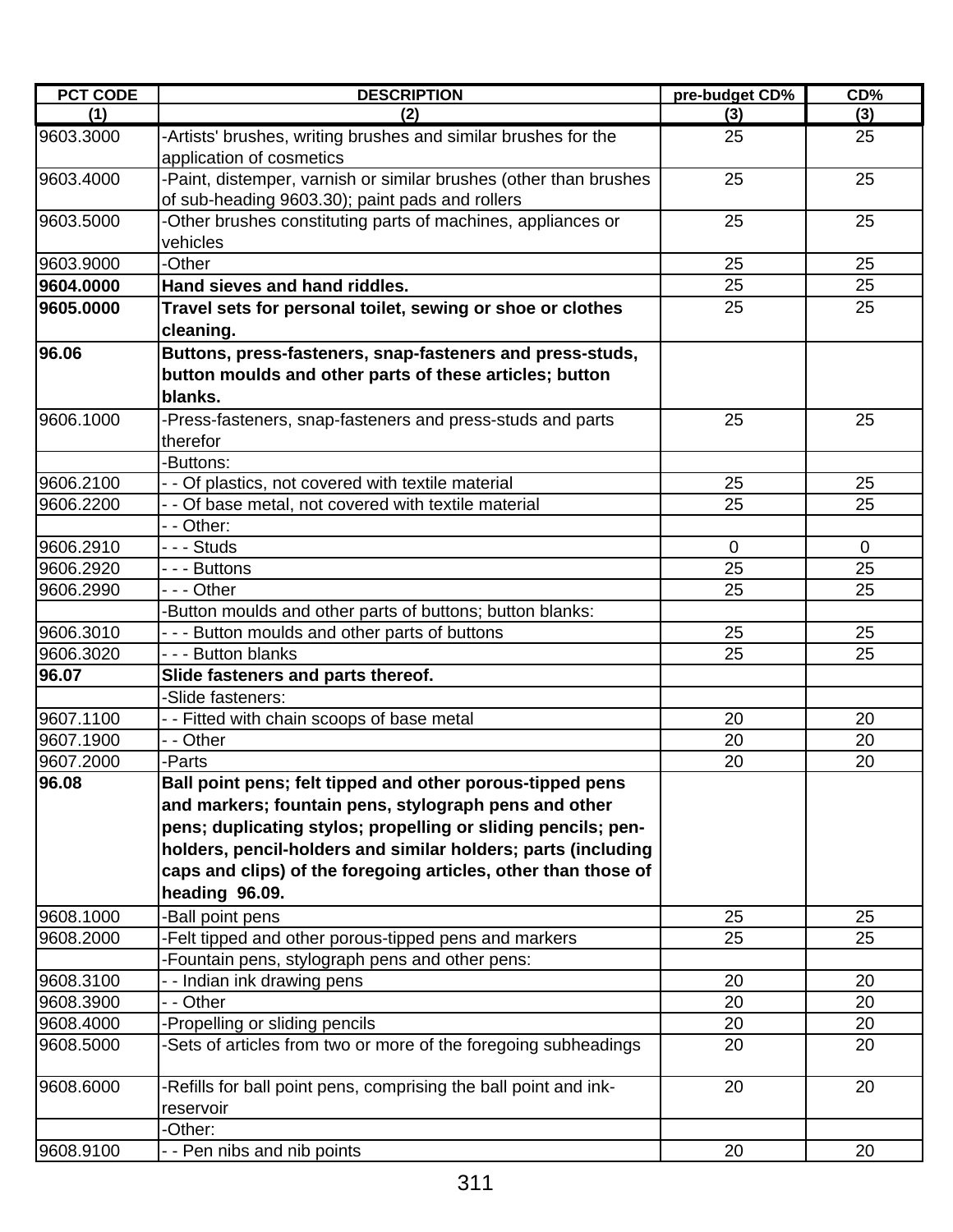| <b>PCT CODE</b> | <b>DESCRIPTION</b>                                            | pre-budget CD% | CD% |
|-----------------|---------------------------------------------------------------|----------------|-----|
| (1)             | (2)                                                           | (3)            | (3) |
|                 | - - Other:                                                    |                |     |
| 9608.9910       | --- Pen caps and clips                                        | 10             | 10  |
| 9608.9920       | - - - Ball point tips                                         | 10             | 10  |
| 9608.9990       | - - - Other                                                   | 20             | 20  |
| 96.09           | Pencils (other than pencils of heading 96.08), crayons,       |                |     |
|                 | pencil leads, pastels, drawing charcoals, writing or drawing  |                |     |
|                 | chalks and tailors' chalks.                                   |                |     |
| 9609.1000       | -Pencils and crayons, with leads encased in a rigid sheath    | 20             | 20  |
|                 | -Pencil leads, black or coloured:                             |                |     |
| 9609.2010       | - - - Pencil leads, black                                     | 20             | 20  |
| 9609.2020       | --- Pencil kits, coloured                                     | 20             | 20  |
| 9609.9000       | -Other                                                        | 20             | 20  |
| 9610.0000       | Slates and boards, with writing or drawing surfaces,          | 20             | 20  |
|                 | whether or not framed.                                        |                |     |
| 9611.0000       | Date, sealing or numbering stamps, and the like (including    | 20             | 20  |
|                 | devices for printing or embossing labels), designed for       |                |     |
|                 | operating in the hand; hand-operated composing sticks, and    |                |     |
|                 | hand printing sets incorporating such composing sticks.       |                |     |
|                 |                                                               |                |     |
| 96.12           | Typewriter or similar ribbons, inked or otherwise prepared    |                |     |
|                 | for giving impressions, whether or not on spools or in        |                |     |
|                 | cartridges; ink-pads, whether or not inked, with or without   |                |     |
|                 | boxes.                                                        |                |     |
|                 | -Ribbons:                                                     |                |     |
| 9612.1010       | --- For dot matrix printer                                    | 20             | 20  |
| 9612.1090       | - - - Other                                                   | 20             | 20  |
| 9612.2000       | -Ink-pads                                                     | 20             | 20  |
| 96.13           | Cigarette lighters and other lighters, whether or not         |                |     |
|                 | mechanical or electrical, and parts thereof other than flints |                |     |
|                 | and wicks.                                                    |                |     |
| 9613.1000       | -Pocket lighters, gas fuelled, non-refillable                 | 10             | 10  |
| 9613.2000       | -Pocket lighters, gas fuelled, refillable                     | 10             | 10  |
|                 | -Other lighters:                                              |                |     |
| 9613.8010       | --- Lighters used with motor cars of heading 8703             | 35             | 35  |
| 9613.8020       | --- Lighter for other motor cars and vehicles                 | 35             | 35  |
| 9613.8090       | --- Other                                                     | 20             | 20  |
| 9613.9000       | -Parts                                                        | 5              | 5   |
| 9614.0000       | Smoking pipes (including pipe bowls) and cigar or cigarette   | 20             | 20  |
|                 | holders, and parts thereof.                                   |                |     |
| 96.15           | Combs, hair-slides and the like; hairpins, curling pins,      |                |     |
|                 | curling grips, hair-curlers and the like, other than those of |                |     |
|                 | heading 85.16, and parts thereof.                             |                |     |
|                 | Combs, hair-slides and the like:                              |                |     |
| 9615.1100       | - - Of hard rubber or plastics                                | 25             | 25  |
| 9615.1900       | - - Other                                                     | 25             | 25  |
|                 | -Other:                                                       |                |     |
| 9615.9010       | - - - Hair pins                                               | 20             | 20  |
| 9615.9020       | --- Hair curlers and the like                                 | 20             | 20  |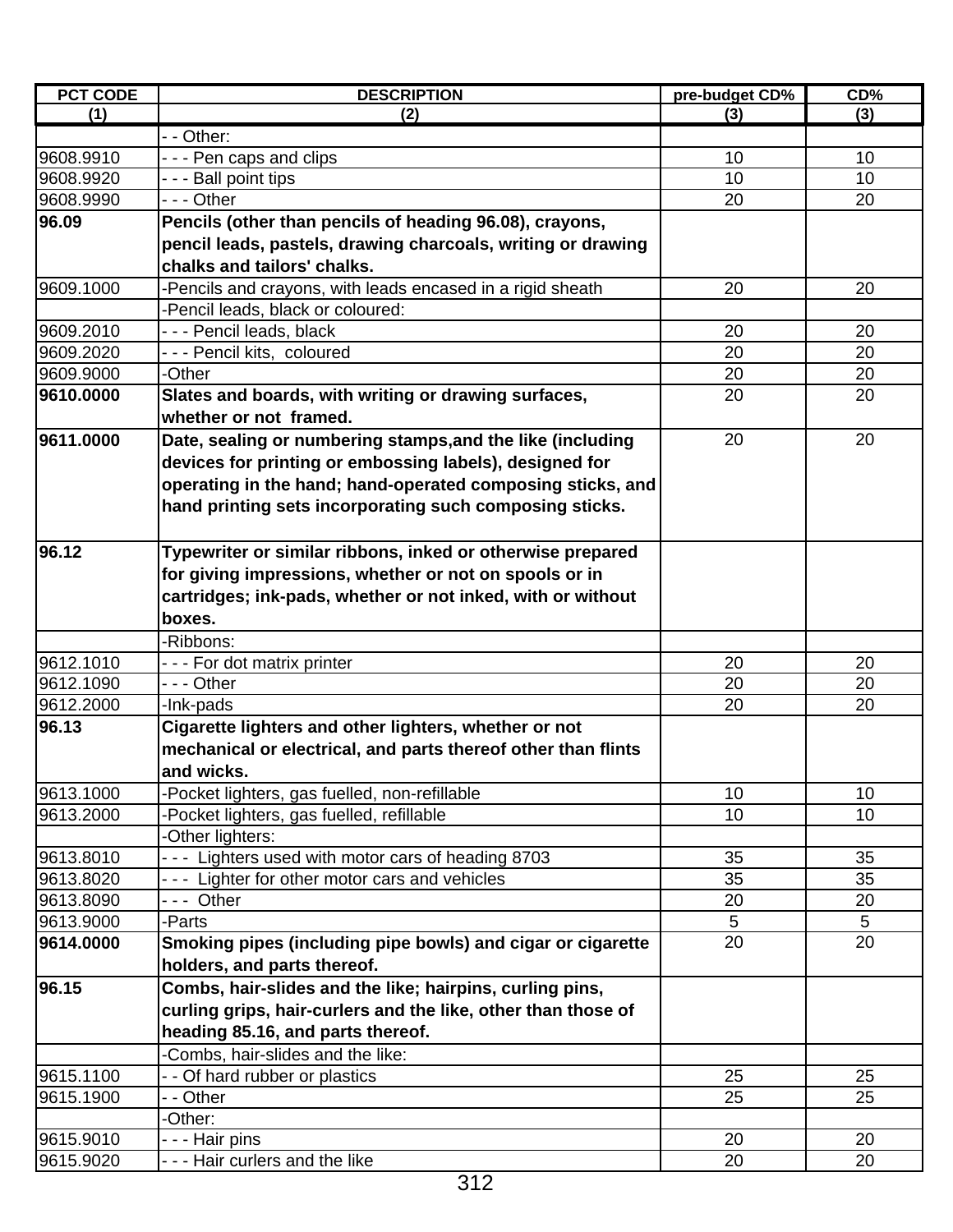| <b>PCT CODE</b> | <b>DESCRIPTION</b>                                                | pre-budget CD%  | CD% |
|-----------------|-------------------------------------------------------------------|-----------------|-----|
| (1)             | (2)                                                               | (3)             | (3) |
| 9615.9090       | - - - Other                                                       | 20              | 20  |
| 96.16           | Scent sprays and similar toilet sprays, and mounts and            |                 |     |
|                 | heads therefor; powder-puffs and pads for the application of      |                 |     |
|                 | cosmetics or toilet preparations.                                 |                 |     |
| 9616.1000       | -Scent sprays and similar toilet sprays, and mounts and heads     | 35              | 35  |
|                 | therefor                                                          |                 |     |
| 9616.2000       | -Powder-puffs and pads for the application of cosmetics or toilet | 30              | 30  |
|                 | preparations                                                      |                 |     |
| 96.17           | Vacuum flasks and other vacuum vessels, complete with             |                 |     |
|                 | cases; parts thereof other than glass inners.                     |                 |     |
| 9617.0010       | - - - Vacuum flasks                                               | 30              | 30  |
| 9617.0020       | --- Other                                                         | 30              | 30  |
| 9618.0000       | Tailors' dummies and other lay figures; automata and other        | 10              | 10  |
|                 | animated displays used for shop window dressing.                  |                 |     |
| 97.01           | Paintings, drawings and pastels, executed entirely by hand,       |                 |     |
|                 | other than drawings of heading 49.06 and other than hand-         |                 |     |
|                 | painted or hand-decorated manufactured articles; collages         |                 |     |
|                 | and similar decorative plaques.                                   |                 |     |
| 9701.1000       | Paintings, drawings and pastels                                   | $\sqrt{5}$      | 5   |
| 9701.9000       | -Other                                                            | 5               | 5   |
| 9702.0000       | Original engravings, prints and lithographs                       | 5               | 5   |
| 9703.0000       | Original sculptures and statuary, in any material.                | 5               | 5   |
| 9704.0000       | Postage or revenue stamps, stamp-postmarks, first-day             | 5               | 5   |
|                 | covers, postal stationery (stamped paper), and the like, used     |                 |     |
|                 | or unused, other than those of heading 49.07.                     |                 |     |
| 9705.0000       | Collections and collectors' pieces of zoological, botanical,      | 5               | 5   |
|                 | mineralogical, anatomical, historical, archaeological,            |                 |     |
|                 | palaeontological, ethnographic or numismatic interest.            |                 |     |
| 9706.0000       | Antiques of an age exceeding one hundred years.                   | 10 <sup>1</sup> | 10  |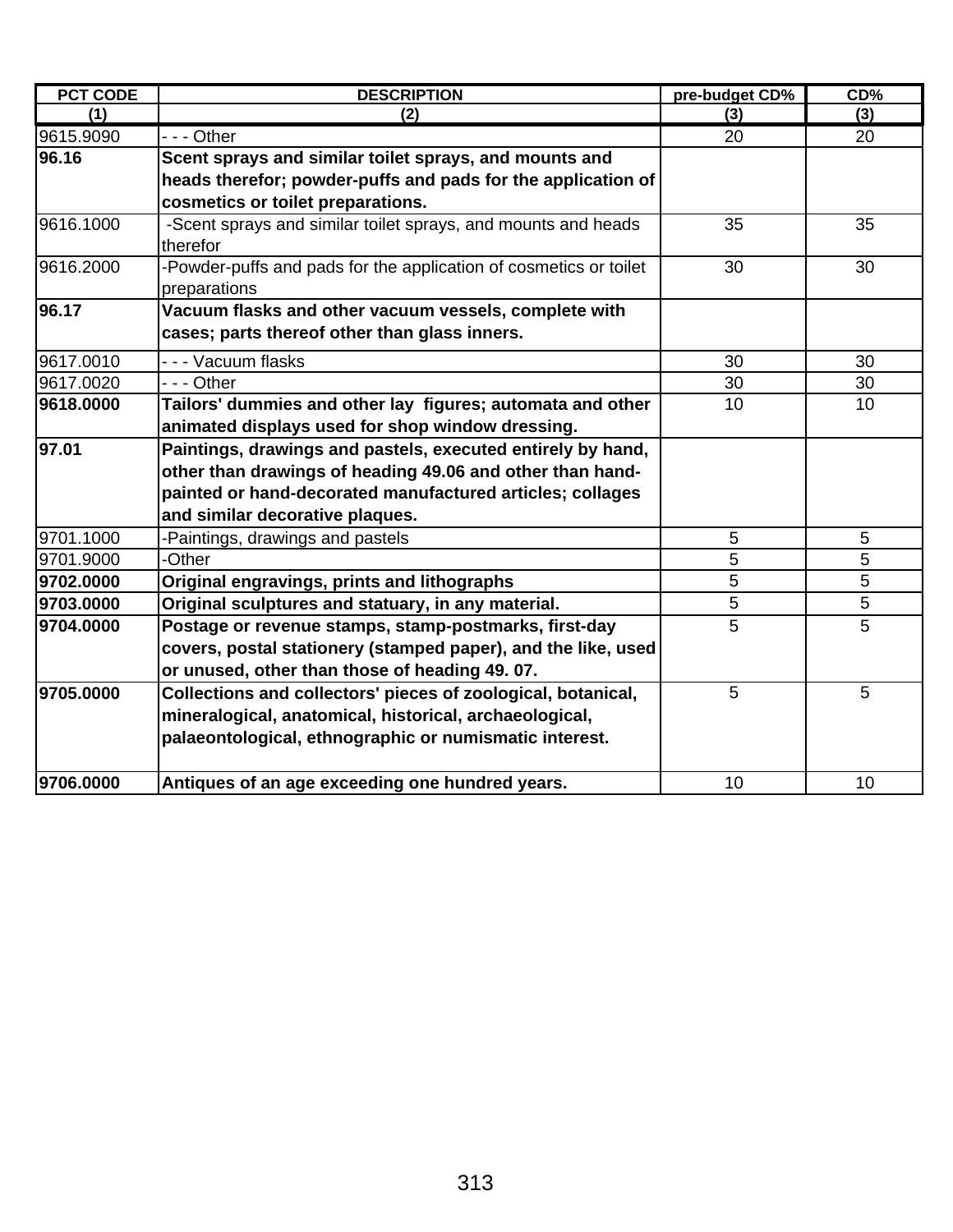### **Chapter 98 (SERVICES)**

| Heading                | <b>Description</b>                                                                                  | <b>FED</b>         |
|------------------------|-----------------------------------------------------------------------------------------------------|--------------------|
| 98.01                  | Services provided or rendered by hotels, restaurants, marriage halls, lawns, clubs<br>and caterers. | 16% of the charges |
| 9801.1000              | Services provided or rendered by hotels                                                             |                    |
| 9801.2000              | Services provided or rendered by restaurants                                                        |                    |
| 9801.3000              | Services provided or rendered by marriage halls and lawns                                           |                    |
| 9801.4000              | Services provided or rendered by clubs                                                              |                    |
| 9801.5000              | Services provided or rendered by caterers, suppliers of food and drinks                             |                    |
| 9801.6000              | Ancillary services provided or rendered by hotels, restaurants, marriage halls, lawns,              |                    |
|                        | caterers                                                                                            |                    |
| 9801.7000              | Services provided or rendered by messes and hostels                                                 |                    |
| 9801.9000              | Other                                                                                               |                    |
| 98.02                  | <b>Advertisements.</b>                                                                              | 16% of the charges |
| 9802.1000              | Advertisement on T.V.                                                                               |                    |
| 9802.2000<br>9802.3000 | Advertisement on radio<br>Advertisement on closed circuit T.V.                                      |                    |
| 9802.4000              | Advertisement in newspapers and periodicals                                                         |                    |
| 9802.5000              | Advertisement on cable T.V network                                                                  |                    |
| 9802.9000              | Other                                                                                               |                    |
| 98.03                  | <b>Facilities for travel.</b>                                                                       | 16% of the charges |
| 9803.1000              | Travel by air of passengers within the territorial jurisdiction of Pakistan.                        |                    |
| 9803.1100              | Travel by air of passengers embarking on international journey from Pakistan                        |                    |
| 9803.2000              | Domestic travel by train                                                                            |                    |
| 9803.2100              | International travel by train                                                                       |                    |
| 9803.9000              | Other                                                                                               |                    |
|                        |                                                                                                     |                    |
| 98.04                  | Services provided or rendered for inland carriage of goods.                                         | 16% of the charges |
| 9804.1000              | Carriage of goods by air                                                                            |                    |
| 9804.2000              | Carriage of goods by train                                                                          |                    |
| 9804.9000              | Other                                                                                               |                    |
| 98.05                  | Services provided or rendered by persons authorized to transact business on behalf                  | 16% of the charges |
|                        | of others.                                                                                          |                    |
| 9805.1000              | Shipping agents                                                                                     |                    |
| 9805.2000              | <b>Stevedores</b>                                                                                   |                    |
| 9805.2100              | Ship management service                                                                             |                    |
| 9805.3000              | Freight forwarding agents                                                                           |                    |
| 9805.4000              | Customs agents                                                                                      |                    |
| 9805.5000              | Travel agents                                                                                       |                    |
| 9805.5100              | Tour operators<br>Recruiting agents                                                                 |                    |
| 9805.6000<br>9805.7000 | Advertising agents                                                                                  |                    |
| 9805.8000              | Ship chandlers                                                                                      |                    |
| 9805.9000              | Share transfer agent                                                                                |                    |
| 9805.9100              | Sponsorship services                                                                                |                    |
| 9805.9200              | <b>Business support services</b>                                                                    |                    |
| 9805.9090              | Other                                                                                               |                    |
| 9807.0000              | Services provided or rendered by property developers and promoters.                                 | 16% of the charges |
| 9808.0000              | <b>Courier services.</b>                                                                            | 16% of the charges |
|                        |                                                                                                     |                    |
| 9809.0000              | Services provided or rendered by persons engaged in contractual execution of work                   | 16% of the charges |
|                        | or furnishing supplies.                                                                             |                    |
| 9810.0000              | Services provided or rendered for personal care by beauty parlours/clinics,                         | 16% of the charges |
|                        | slimming clinics and others.                                                                        |                    |
|                        |                                                                                                     |                    |
| 9811.0000              | Services provided or rendered by laundries, dry cleaners.                                           | 16% of the charges |
|                        |                                                                                                     |                    |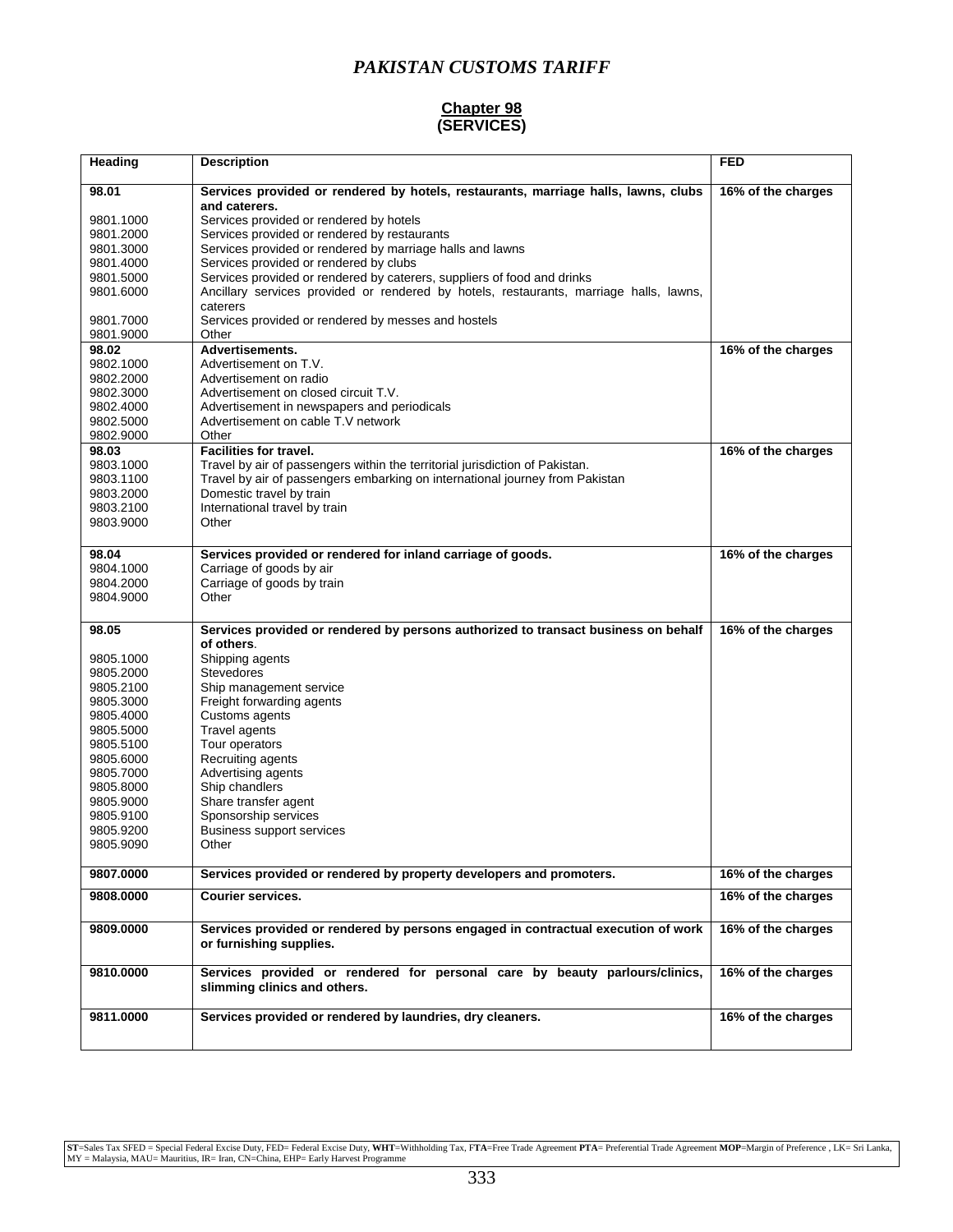| Heading                | <b>Description</b>                                                 | <b>FED</b>         |
|------------------------|--------------------------------------------------------------------|--------------------|
| 98.12                  | <b>Telecommunication services.</b>                                 | 16% of the charges |
| 9812.1000              | Telephone services                                                 |                    |
| 9812.1100              | Fixed line voice telephone service                                 |                    |
| 9812.1200              | Wireless telephone                                                 |                    |
| 9812.1210              | Cellular telephone                                                 |                    |
| 9812.1220              | Wireless Local Loop telephone                                      |                    |
| 9812.1300              | Video telephone                                                    |                    |
| 9812.1400              | Payphone cards                                                     |                    |
| 9812.1500<br>9812.1600 | Pre-paid calling cards<br>Voice mail service                       |                    |
| 9812.1700              | Messaging service                                                  |                    |
| 9812.1710              | Short Message service (SMS)                                        |                    |
| 9812.1720              | Multimedia message service (MMS)                                   |                    |
| 9812.1910              | Shifting of telephone connection                                   |                    |
| 9812.1920              | Installation of telephone extension                                |                    |
| 9812.1930              | Provision of telephone extension                                   |                    |
| 9812.1940              | Changing of telephone connection                                   |                    |
| 9812.1950              | Conversion of NWD connection to non NWD or vice versa              |                    |
| 9812.1960              | Cost of telephone set                                              |                    |
| 9812.1970              | Restoration of telephone connection<br><b>Others</b>               |                    |
| 9812.1990<br>9812.2000 | <b>Bandwidth services</b>                                          |                    |
| 9812.2100              | Copper line based                                                  |                    |
| 9812.2200              | Fibre-optic based                                                  |                    |
| 9812.2300              | Co-axial cable based                                               |                    |
| 9812.2400              | Microwave based                                                    |                    |
| 9812.2500              | Satellite based                                                    |                    |
| 9812.2900              | <b>Others</b>                                                      |                    |
| 9812.3000              | Telegraph                                                          |                    |
| 9812.4000              | Telex                                                              |                    |
| 9812.5000              | Telefax                                                            |                    |
| 9812.5010<br>9812.5090 | Store and forward fax services<br><b>Others</b>                    |                    |
| 9812.6000              | Internet services                                                  |                    |
| 9812.6100              | Internet services including e-mail services                        |                    |
| 9812.6110              | Dial-up internet services                                          |                    |
| 9812.6120              | Broadband services for DSL connection                              |                    |
| 9812.6121              | Copper line based                                                  |                    |
| 9812.6122              | Fibre-optic based                                                  |                    |
| 9812.6123              | Co-axial cable based                                               |                    |
| 9812.6124              | Wireless based                                                     |                    |
| 9812.6125              | Satellite based<br><b>Others</b>                                   |                    |
| 9812.6129<br>9812.6130 | Internet/e-mail/Data/SMS/MMS services on WLL networks              |                    |
| 9812.6140              | Internet/e-mail/Data/SMS/MMS services on cellular mobile networks  |                    |
| 9812.6190              | Others                                                             |                    |
| 9812.6200              | Data Communication Network services (DCNS)                         |                    |
| 9812.6210              | Copper Line based                                                  |                    |
| 9812.6220              | Co-axial cable based                                               |                    |
| 9812.6230              | Fibre-optic based                                                  |                    |
| 9812.6240              | Wireless/Radio based                                               |                    |
| 9812.6250              | Satellite based                                                    |                    |
| 9812.6290              | Others                                                             |                    |
| 9812.6300<br>9812.6310 | Value added data services<br>Virtual private Network service (VPN) |                    |
| 9812.6320              | Digital Signature service                                          |                    |
| 9812.6390              | Others                                                             |                    |
| 9812.9000              | Audiotext services                                                 |                    |
| 9812.9100              | Teletext services                                                  |                    |
| 9812.9200              | Trunk radio services                                               |                    |
| 9812.9300              | Paging services                                                    |                    |
| 9812.9400              | Voice paging services                                              |                    |
| 9812.9410              | Radio paging services                                              |                    |
| 9812.9490              | Vehicle tracking services.                                         |                    |
| 9812.9500<br>9812.9090 | Burglar alarm services.<br>Others                                  |                    |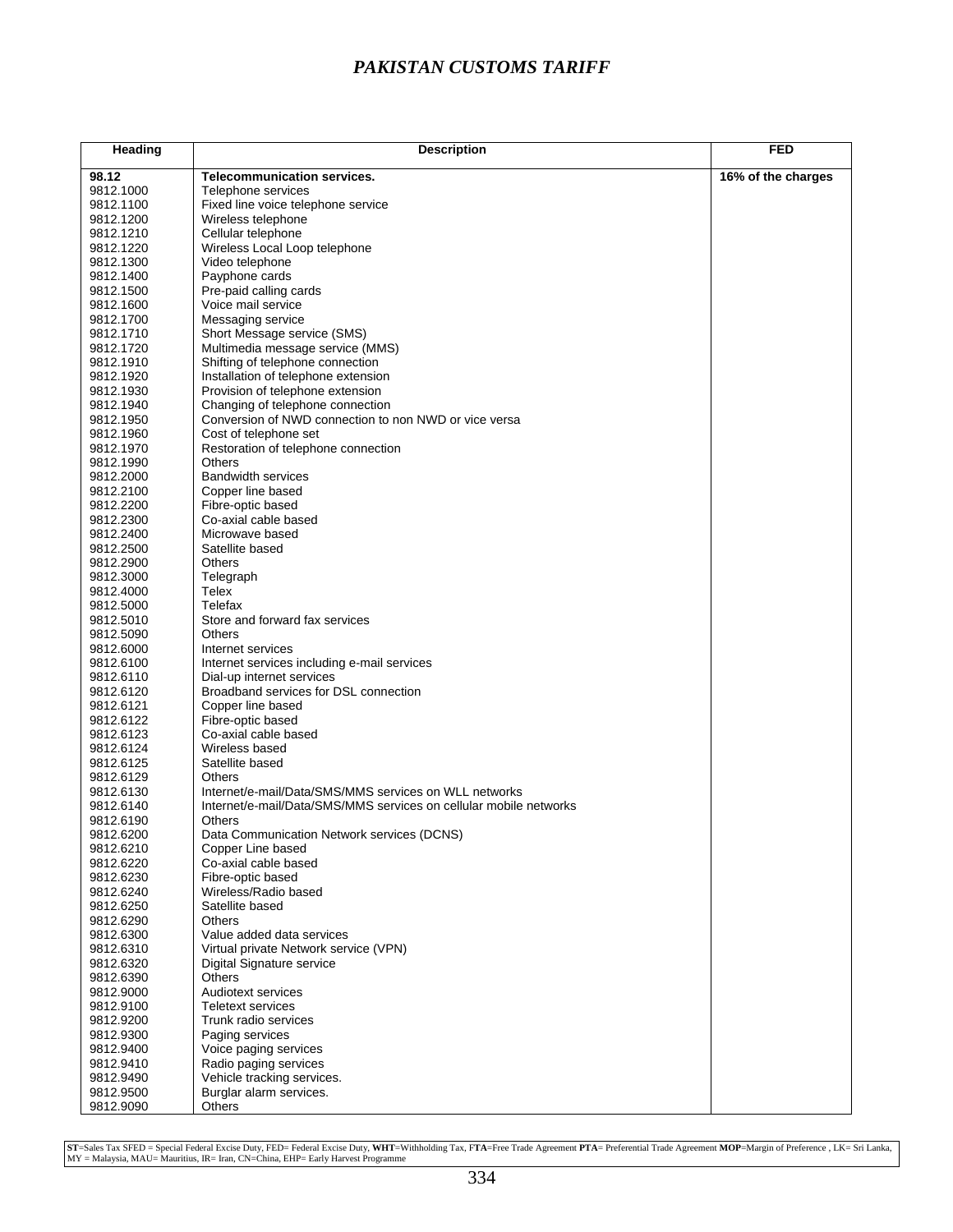| Heading                | <b>Description</b>                                                                                                                                                                                                                                                        | <b>FED</b>         |
|------------------------|---------------------------------------------------------------------------------------------------------------------------------------------------------------------------------------------------------------------------------------------------------------------------|--------------------|
| 98.13                  | Services provided or rendered by banking companies, insurance companies,<br>cooperative financing societies, modarabas, musharikas, leasing companies,<br>foreign exchange dealers, non-banking financial institutions and other persons<br>dealing in any such services. | 16% of the charges |
| 9813.1000              | Services provided or rendered in respect of insurance to a policy holder by an insurer,<br>including a reinsurer.                                                                                                                                                         |                    |
| 9813.1100              | Goods insurance                                                                                                                                                                                                                                                           |                    |
| 9813.1200              | Fire insurance                                                                                                                                                                                                                                                            |                    |
| 9813.1300              | Theft insurance                                                                                                                                                                                                                                                           |                    |
| 9813.1400              | Marine insurance                                                                                                                                                                                                                                                          |                    |
| 9813.1500              | Life insurance                                                                                                                                                                                                                                                            |                    |
| 9813.1600              | Other insurance                                                                                                                                                                                                                                                           |                    |
| 9813.2000              | Services provided or rendered in respect of advances and loans                                                                                                                                                                                                            |                    |
| 9813.3000              | Services provided or rendered in respect of leasing.                                                                                                                                                                                                                      |                    |
| 9813.3010              | Financial leasing                                                                                                                                                                                                                                                         |                    |
| 9813.3020              | Commodity or equipment leasing                                                                                                                                                                                                                                            |                    |
| 9813.3030              | Hire-purchase leasing                                                                                                                                                                                                                                                     |                    |
| 9813.3090              | Other                                                                                                                                                                                                                                                                     |                    |
| 9813.3900<br>9813.4000 | Services provided or rendered in respect of musharika financing<br>Services provided or rendered by banking companies in relation to:                                                                                                                                     |                    |
| 9813.4100              | Guarantee                                                                                                                                                                                                                                                                 |                    |
| 9813.4200              | <b>Brokerage</b>                                                                                                                                                                                                                                                          |                    |
| 9813.4300              | Letter of credit                                                                                                                                                                                                                                                          |                    |
| 9813.4400              | Issuance of pay order and demand draft                                                                                                                                                                                                                                    |                    |
| 9813.4500              | Bill of exchange                                                                                                                                                                                                                                                          |                    |
| 9813.4600              | Transfer of money including telegraphic transfer, mail transfer and electronic transfer                                                                                                                                                                                   |                    |
| 9813.4700              | Bank quarantee                                                                                                                                                                                                                                                            |                    |
| 9813.4800              | Bill discounting commission                                                                                                                                                                                                                                               |                    |
| 9813.4900              | Safe deposit lockers                                                                                                                                                                                                                                                      |                    |
| 9813.4910              | Safe vaults                                                                                                                                                                                                                                                               |                    |
| 9813.5000              | Issuance, processing and operation of credit and debit cards                                                                                                                                                                                                              |                    |
| 9813.6000<br>9813.7000 | Commission and brokerage of foreign exchange dealings.<br>Automated Teller Machine operations, maintenance and management.                                                                                                                                                |                    |
| 9813.8000              | Service provided as banker to an issue                                                                                                                                                                                                                                    |                    |
| 9813.8100              | Other                                                                                                                                                                                                                                                                     |                    |
| 9813.9000              | Service provided or rendered by a foreign exchange dealer or exchange company or                                                                                                                                                                                          |                    |
|                        | money changer                                                                                                                                                                                                                                                             |                    |
| 98.14                  | Services provided or rendered by architects, town planners, contractors, property<br>developers or promoters, interior decorators.                                                                                                                                        | 16% of the charges |
|                        |                                                                                                                                                                                                                                                                           |                    |
| 9814.1000              | Architects or town planners                                                                                                                                                                                                                                               |                    |
| 9814.2000              | Contractors of building (including water supply, gas supply and sanitary works), roads and                                                                                                                                                                                |                    |
|                        | bridges, electrical and mechanical works (including air conditioning), horticultural works,                                                                                                                                                                               |                    |
| 9814.3000              | multi-discipline works (including turn-key projects) and similar other works                                                                                                                                                                                              |                    |
| 9814.4000              | Property developers or promoters<br>Landscape designers                                                                                                                                                                                                                   |                    |
| 9814.9000              | Other                                                                                                                                                                                                                                                                     |                    |
|                        |                                                                                                                                                                                                                                                                           |                    |
|                        |                                                                                                                                                                                                                                                                           |                    |
| 98.15                  | Services provided or rendered by professionals and consultants etc.                                                                                                                                                                                                       | 16% of the charges |
|                        |                                                                                                                                                                                                                                                                           |                    |
| 9815.1000              | Medical practitioners and consultants                                                                                                                                                                                                                                     |                    |
| 9815.2000              | Legal practitioners and consultants                                                                                                                                                                                                                                       |                    |
| 9815.3000              | Accountants and auditors<br>Management consultants                                                                                                                                                                                                                        |                    |
| 9815.4000<br>9815.5000 | Technical, scientific, engineering consultants                                                                                                                                                                                                                            |                    |
| 9815.6000              | Software or IT based system development consultants                                                                                                                                                                                                                       |                    |
| 9815.9000              | Other consultants                                                                                                                                                                                                                                                         |                    |
|                        |                                                                                                                                                                                                                                                                           |                    |
| 9816.0000              | Services provided or rendered by pathological laboratories.                                                                                                                                                                                                               | 16% of the charges |
|                        |                                                                                                                                                                                                                                                                           |                    |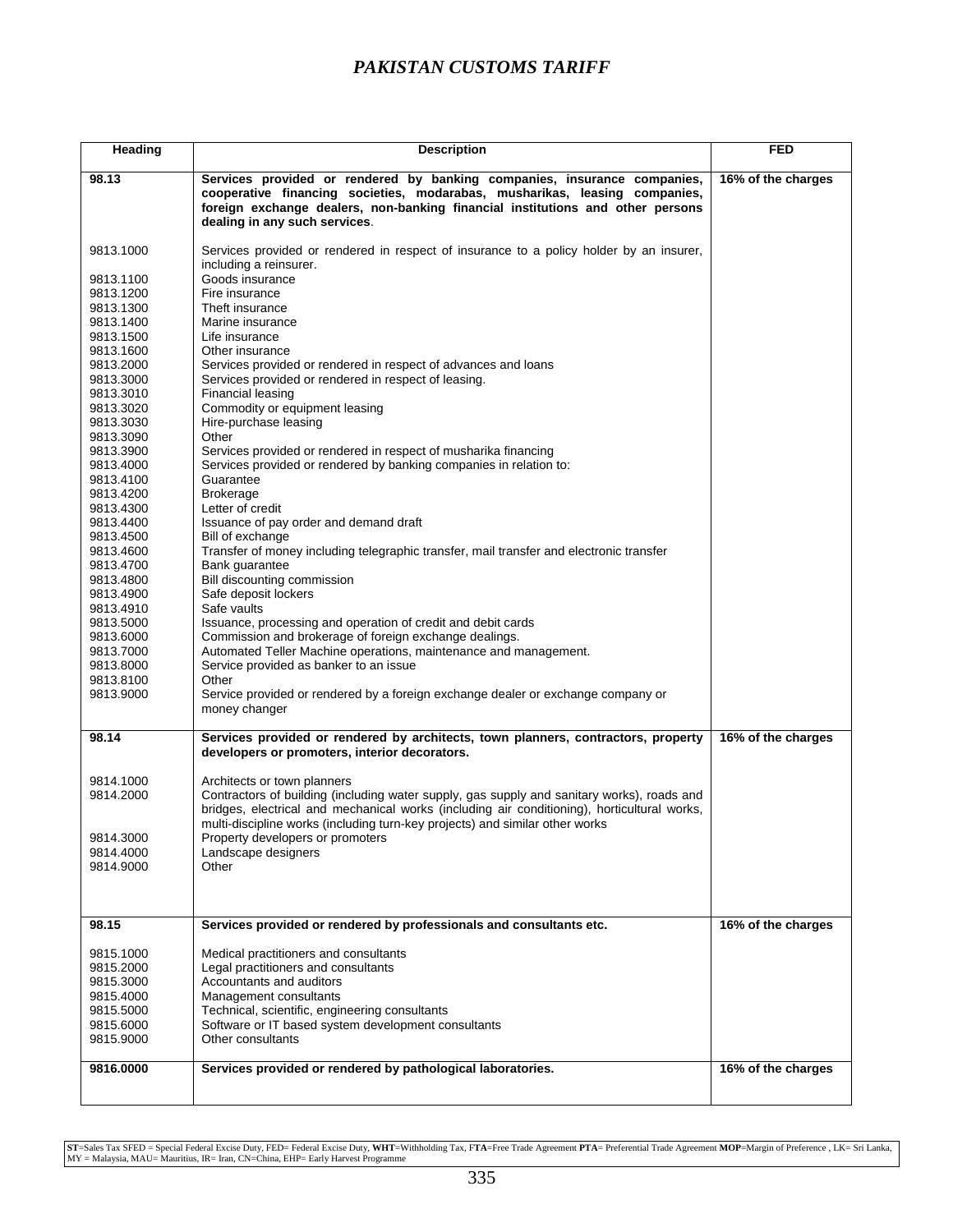| Heading                | <b>Description</b>                                                                                               | <b>FED</b>         |
|------------------------|------------------------------------------------------------------------------------------------------------------|--------------------|
| 98.17                  | Services provided or rendered by medical diagnostic laboratories including X-Rays,<br>CT Scan, M.R. Imaging etc. | 16% of the charges |
| 9817.1000              | Scientific laboratories                                                                                          |                    |
| 9817.2000              | Mechanical laboratories                                                                                          |                    |
| 9817.3000              | <b>Chemical laboratories</b>                                                                                     |                    |
| 9817.4000              | Electrical or electronic laboratories                                                                            |                    |
| 9817.9000              | Other such laboratories                                                                                          |                    |
|                        |                                                                                                                  |                    |
| 98.18                  | Services provided or rendered by specialized agencies.                                                           | 16% of the charges |
| 9818.1000              | Security agency                                                                                                  |                    |
| 9818.2000              | Credit rating agency                                                                                             |                    |
| 9818.3000              | Market research agency                                                                                           |                    |
| 9818.9000              | Other such agencies                                                                                              |                    |
| 98.19                  | Services provided or rendered by specified persons or businesses.                                                | 16% of the charges |
| 9819.1000              | <b>Stockbrokers</b>                                                                                              |                    |
| 9819.1100              | Under writers                                                                                                    |                    |
| 9819.1200              | Indenters                                                                                                        |                    |
| 9819.1300              | Commission agents                                                                                                |                    |
| 9819.1400              | Packers                                                                                                          |                    |
| 9819.2000              | Money exchanger                                                                                                  |                    |
| 9819.3000              | Rent a car                                                                                                       |                    |
| 9819.4000              | Prize bond dealers                                                                                               |                    |
| 9819.5000              | Surveyors                                                                                                        |                    |
| 9819.6000              | <b>Designers</b>                                                                                                 |                    |
| 9819.7000              | Outdoor photographer                                                                                             |                    |
| 9819.8000              | Art painter                                                                                                      |                    |
| 9819.9000              | Cable TV operators                                                                                               |                    |
| 9819.9100              | Auctioneers                                                                                                      |                    |
| 9819.9200              | Public relations services                                                                                        |                    |
| 9819.9300              | Management consultants                                                                                           |                    |
| 9819.9400<br>9819.9500 | Technical testing and analysis service<br>Service provided by a registrar to an issue                            |                    |
| 9819.9090              | Others                                                                                                           |                    |
|                        |                                                                                                                  |                    |
| 98.20                  | Services provided or rendered by specialized workshops or undertakings.                                          | 16% of the charges |
| 9820.1000              | Auto-workshops                                                                                                   |                    |
| 9820.2000              | Workshops for industrial machinery construction and earth-moving machinery or other                              |                    |
| 9820.3000              | special purpose machinery etc.                                                                                   |                    |
| 9820.4000              | Workshops for electric or electronic equipments or appliances etc. including computer                            |                    |
| 9820.9000              | hardware                                                                                                         |                    |
|                        | Car washing or similar service stations.                                                                         |                    |
|                        | Other workshops<br>Services provided or rendered in specified fields.                                            | 16% of the charges |
| 98.21<br>9821.1000     | Healthcare centres, gyms or physical fitness centres etc.                                                        |                    |
| 9821.2000              | Indoor sports and games centres                                                                                  |                    |
| 9821.3000              | Baby care centres                                                                                                |                    |
| 9821.4000              | Body massage centres                                                                                             |                    |
| 9821.5000              | Pedicure centres                                                                                                 |                    |
| 9821.9000              | Similar other centers                                                                                            |                    |
| 98.22                  | Services provided or rendered for specified purposes.                                                            | 16% of the charges |
| 9822.1000              | Fumigation services                                                                                              |                    |
| 9822.2000              | Maintenance or cleaning services                                                                                 |                    |
| 9822.3000              | Janitorial services                                                                                              |                    |
| 9822.4000              | Dredging or desilting services                                                                                   |                    |
| 9822.9000              | Other similar services                                                                                           |                    |
| 9823.0000              | <b>Franchise services</b>                                                                                        | 16% of the charges |
|                        |                                                                                                                  |                    |
| 9824.0000              | <b>Construction services</b>                                                                                     | 16% of the charges |
|                        |                                                                                                                  |                    |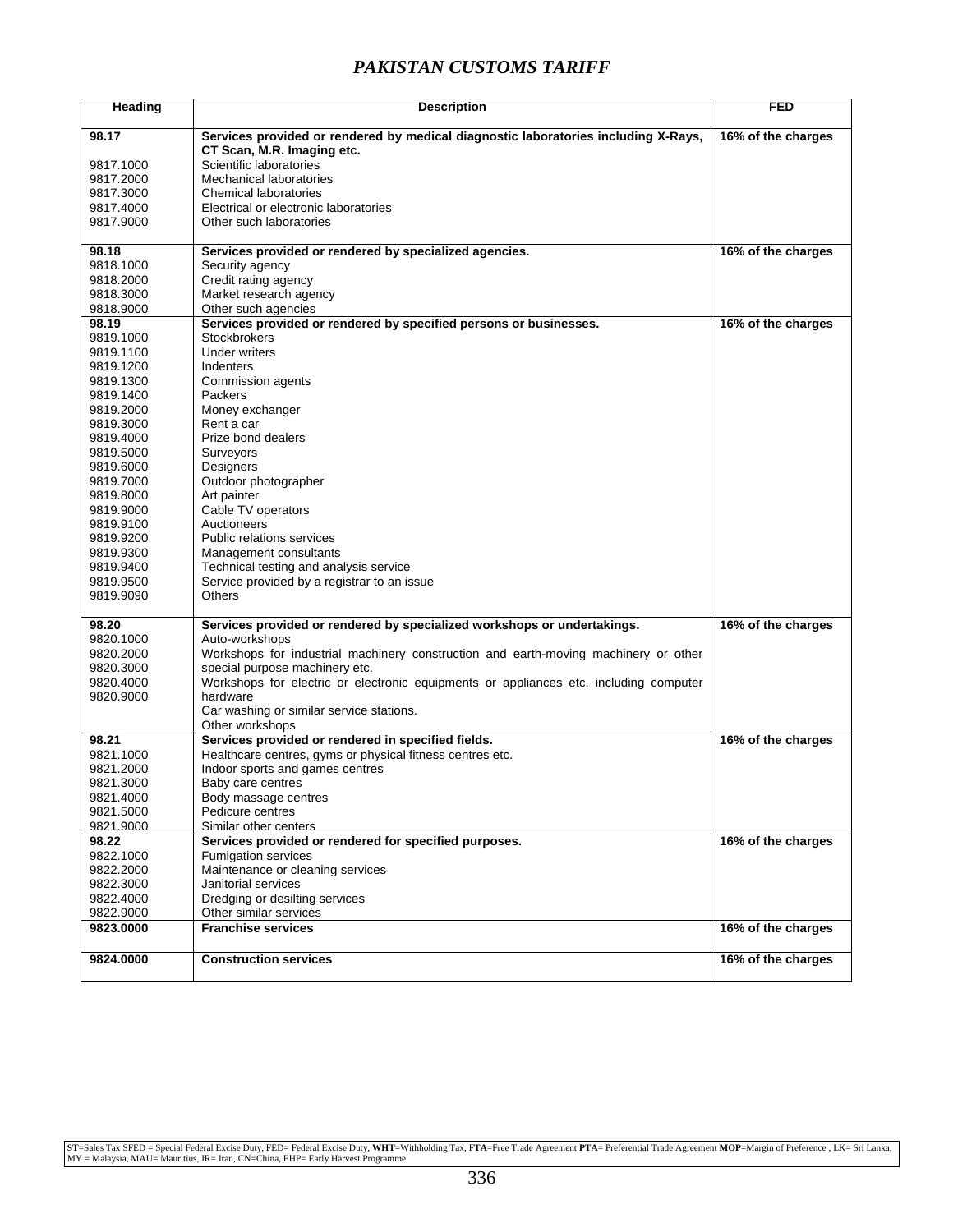### **Chapter 99**

### **SPECIAL CLASSIFICATION PROVISIONS**

### **Notes.**

- 1. The provisions of this Chapter are not subject to the rule of specificity in General Interpretative Rule 3(a) and have over-riding effect on classifications made under Chapters 1 to 97.
- 2. Classification in Chapter 99 is subject to,-
	- (i) determination of eight digit classification under a tariff item in chapter 1 to 97;
- (ii) determination of four digit classification under chapter 99 and fulfillment of conditions mentioned in the Chapter, Sub-chapters, Headings; and (iii) such other conditions, limitations and restrictions as Federal Board of Revenue or the Federal Government may impose from time to time. 3. In case of sale or disposal of goods in violation of the prescribed condition, limitation or restriction, duty shall be recovered at the rates specified
- in Chapter 1 to 97 without prejudice to any other action required under the Customs Act, 1969.

### **SUB-CHAPTER -I**

### **IMPORTS BY PRIVILEGED PERSONS, ORGANIZATIONS, AND OTHER DIGNITARIES.**

#### **Note.**

- 1. For the purpose of sub-chapter 1, the following conditions shall apply:
	- (i) The importer shall make a declaration on the bill of entry for exemption claimed.
	- (ii) Any article other than a motor vehicle, sold or otherwise disposed of before the expiration of three years from its importation shall be liable to payment of customs duties, which would have been leviable at the time of importation.
	- (iii) A motor vehicle shall not be sold or otherwise disposed of in Pakistan without payment of customs duties, which would have been leviable at the time of importation as provided under the procedure prescribed therefor by the Board.

| PCT CODE | <b>Description</b>                                                                                                                                                                                                                                                                                                                                                                                                                                                                                                                                                                                                                                                                                                                                                                                                                                                                                                                                                                                                                                                                                                                                                                                                                                                                                                                                                                                                                                                                                                                                                                                                                                                                                                                                                                                                                            | CD (%)      |
|----------|-----------------------------------------------------------------------------------------------------------------------------------------------------------------------------------------------------------------------------------------------------------------------------------------------------------------------------------------------------------------------------------------------------------------------------------------------------------------------------------------------------------------------------------------------------------------------------------------------------------------------------------------------------------------------------------------------------------------------------------------------------------------------------------------------------------------------------------------------------------------------------------------------------------------------------------------------------------------------------------------------------------------------------------------------------------------------------------------------------------------------------------------------------------------------------------------------------------------------------------------------------------------------------------------------------------------------------------------------------------------------------------------------------------------------------------------------------------------------------------------------------------------------------------------------------------------------------------------------------------------------------------------------------------------------------------------------------------------------------------------------------------------------------------------------------------------------------------------------|-------------|
| (1)      | (2)                                                                                                                                                                                                                                                                                                                                                                                                                                                                                                                                                                                                                                                                                                                                                                                                                                                                                                                                                                                                                                                                                                                                                                                                                                                                                                                                                                                                                                                                                                                                                                                                                                                                                                                                                                                                                                           | (3)         |
| 9901     | Goods imported by various agencies of the United Nations under the United Nations (Privileges<br>andImmunities) Act,1948(XX of 1948), as certified by the Ministry of Foreign Affairs, Government of<br>Pakistan.                                                                                                                                                                                                                                                                                                                                                                                                                                                                                                                                                                                                                                                                                                                                                                                                                                                                                                                                                                                                                                                                                                                                                                                                                                                                                                                                                                                                                                                                                                                                                                                                                             | 0           |
| 9902     | Goods imported by Diplomats/Embassies/ Consulates under the Diplomatic and Consular Privileges<br>Act, 1972 (Act IX of 1972) as certified by the Ministry of Foreign Affairs, Government of Pakistan.                                                                                                                                                                                                                                                                                                                                                                                                                                                                                                                                                                                                                                                                                                                                                                                                                                                                                                                                                                                                                                                                                                                                                                                                                                                                                                                                                                                                                                                                                                                                                                                                                                         | $\mathbf 0$ |
| 9903     | Goods imported by privileged personnel/organizations under grant-in-aid agreements signed by the<br>Economic Affairs Division (EAD) Government of Pakistan, duly concurred by the Federal Board of<br>Revenue.                                                                                                                                                                                                                                                                                                                                                                                                                                                                                                                                                                                                                                                                                                                                                                                                                                                                                                                                                                                                                                                                                                                                                                                                                                                                                                                                                                                                                                                                                                                                                                                                                                | 0           |
| 9904     | Vehicles in CKD condition, imported by recognized local manufacturer for supply to diplomat,<br>diplomatic mission, privileged person (as per model rules) and organizations etc eligible to import duty<br>free vehicles subject to the procedure laid down by the Board.                                                                                                                                                                                                                                                                                                                                                                                                                                                                                                                                                                                                                                                                                                                                                                                                                                                                                                                                                                                                                                                                                                                                                                                                                                                                                                                                                                                                                                                                                                                                                                    | $\Omega$    |
| 9905     | Household articles and personal effects including vehicles and goods for donation to projects<br>established in Pakistan, imported by the rulers and following dignitaries of UAE and Qatar subject to<br>the conditions mentioned below and the conditions mentioned in sub-chapter notes:-<br><b>Dignitaries of UAE</b><br>1. H.H.Sheikh Khalifa Bin Zayed Al-Nahyan, Crown Prince of Abu Dhabi and Deputy Supreme<br>Commander of UAE Armed Force.<br>2. H.E.Sheikh Suroor Bin Mohammad Al-Nahyan, Chamberlain of the Presidential Court, Abu Dhabi.<br>3. H.E.Sheikh Mohammad Bin Khalid Al-Nahyan, Member of the ruling family of Abu Dhabi.<br>4. H.E.Sheikh Mubarak Bin Mohammad Al- Nahyan, Member of the ruling family of Abu Dhabi.<br>5. H.E.Sheikh Sultan Bin Hamdan Al-Nahyan, Member of the ruling family of Abu Dhabi.<br>6. H.H.General Sheikh Mohammad Bin Zayed Al-Nahyan Chief of Staff of UAE Armed Forces.<br>7. H.E.Sheikh Tahnoum Bin Mohammad Al-Nahyan, Member of the ruling family of Abu Dhabi.<br>8. H.E. Sheikh Rashid Bin Khalifa Al-Makhtoum, Member of the ruling family of Dubai.<br>9. H.H.Sheikh Sultan Bin Zayed Al-Nahyan, Deputy Prime Minister of the UAE.<br>10. H.H.Sheikh Hamdan Bin Zayed Al-Nahyan, Minister of State for Foreign Affairs, Government of<br>the United Arab Emirates.<br>11. H.H. Sheikh Muhammad Bin Rashid Al Maktoum, Vice President, Prime Minister, Minister of<br>Defence and Ruler of Dubai.<br>12. H.H. Sheikh Hamdan Bin Rashid Al-Maktoum, Deputy Ruler of Dubai, Minister of Finance &<br>Industry, UAE.<br>13. H.H. Maj. Gen. Sheikh Ahmed Bin Rashid Al-Maktoum, Member of the Ruling Family of Dubai &<br>Head of Central Military Command.<br>14 H.H. Maj. Gen. Sheikh Nahyan Bin Zayed, Member of the Ruling Family of Abu Dhabi and<br>Commander of Royal Guard. | 0           |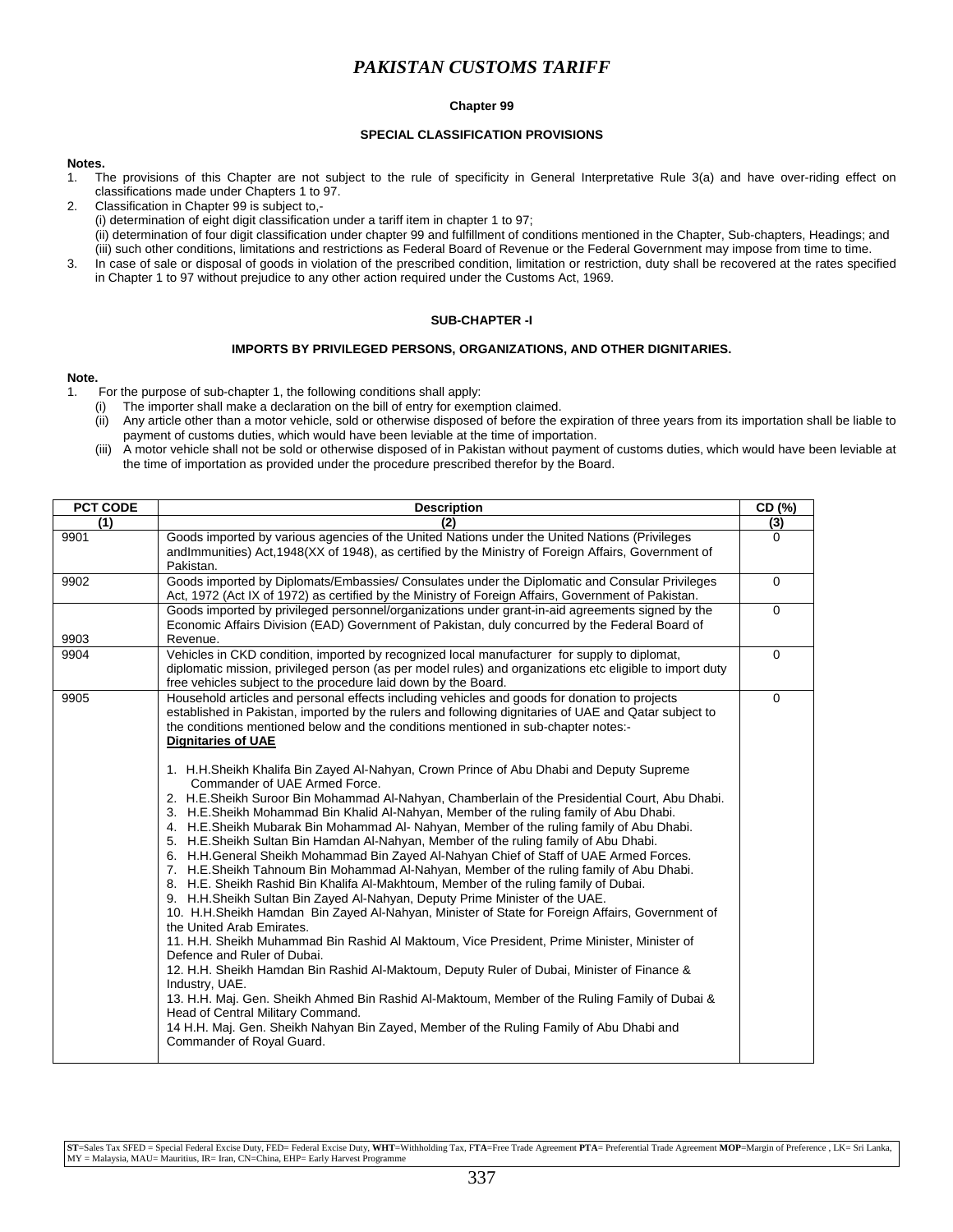| (2)<br><b>Dignitaries of Qatar:</b><br>1. H.E. Shaikh Faisal Bin Thani Bin Jassim Al-Thani<br>2. H.E. Shaikh Ali Bin Abdullah Bin Thani Al-Thani.<br>3. H.E. Shaikh Abdullah Bin Jassim Bin Fahad Al-Thani.<br>4. H.E. Shaikh Mubarak Bin Khalifa Bin Saud Al-Thani                                                                                                                                                                                                                                                                                                                                                                                                               | (3)                                                                                                                                                                                                                                                                                                         |
|-----------------------------------------------------------------------------------------------------------------------------------------------------------------------------------------------------------------------------------------------------------------------------------------------------------------------------------------------------------------------------------------------------------------------------------------------------------------------------------------------------------------------------------------------------------------------------------------------------------------------------------------------------------------------------------|-------------------------------------------------------------------------------------------------------------------------------------------------------------------------------------------------------------------------------------------------------------------------------------------------------------|
|                                                                                                                                                                                                                                                                                                                                                                                                                                                                                                                                                                                                                                                                                   |                                                                                                                                                                                                                                                                                                             |
| 6. H.E. Shaikh Abdul Rahman Bin Nasser Bin Jassim Al-Thani<br>7. H.E.Shaikh Ali Bin Ahmed Al-Ahmed Al-Thani<br>8. H.E.Shaikh Faisal Bin Jassim Bin Faisal Al-Thani<br>(i) A complete list of all vehicles showing name of the owner, details of imports and present custodian<br>etc shall be provided by UAE/Qatar Ambassador. This information shall be provided by 31-7-2004<br>showing comprehensive positions as on 31-12-2003.<br>(ii) The list shall be updated every six months i.e. on 31st July and 31st January to show status as on<br>1st July & 1st January.<br>(iii) UAE/Qatar Rulers must make and disclose alternate arrangements for maintenance of their fleet |                                                                                                                                                                                                                                                                                                             |
| (iv) UAE/Qatar Embassy should undertake that no Pakistani will be allowed use of their duty free<br>vehicles and that they will abide by the true spirit in which this concession is available to the<br><b>UAE/Oatar Rulers.</b><br>(v) In order to avail the duty concession, an exemption certificate to this effect shall be issued by the                                                                                                                                                                                                                                                                                                                                    |                                                                                                                                                                                                                                                                                                             |
| Goods imported under the President's Salary, Allowances and Privileges Act, 1975(Act LVIII of<br>(i)<br>$1975$ ).<br>Goods imported under the Prime Minister's Salary, Allowances and Privileges Order, 1975 (Act<br>(ii)<br>LIX of 1975).<br>Goods imported under the Governor's Salary, Allowances and Privileges, Order, 1975<br>(iii)<br>(President's Order No.5 of 1975).<br>Goods imported under the Acting Governer's (Allowance and Privileges) Order, 1978<br>(iv)<br>(President's Order No.19 of 1978).<br>Furniture, and spare parts in respect of official cars, river craft or air craft imported or<br>(v)                                                          | $\mathbf 0$                                                                                                                                                                                                                                                                                                 |
|                                                                                                                                                                                                                                                                                                                                                                                                                                                                                                                                                                                                                                                                                   | 5. H.E. Shaikh Abdullah Bin Ali Bin Abdullah Al-Thani.<br>by their employees and not by any Pakistani posing as their agents or authorized representatives.<br>Ministry of Foreign Affairs, Government of Pakistan<br>purchased out of bond for the President, Prime Minister, Governor or Acting Governor. |

### **SUB-CHAPTER–II IMPORT OF RELIEF GOODS, GIFTS, SAMPLES**

| PCT CODE | <b>Description</b>                                                                                                                                                                                                                                                                                                                                                                                                                                                                                                                                                                                                                                                                                                                                                                                                                                                                                                                                                                                                                                                                                                                                                                                                                                                        | CD (%)   |
|----------|---------------------------------------------------------------------------------------------------------------------------------------------------------------------------------------------------------------------------------------------------------------------------------------------------------------------------------------------------------------------------------------------------------------------------------------------------------------------------------------------------------------------------------------------------------------------------------------------------------------------------------------------------------------------------------------------------------------------------------------------------------------------------------------------------------------------------------------------------------------------------------------------------------------------------------------------------------------------------------------------------------------------------------------------------------------------------------------------------------------------------------------------------------------------------------------------------------------------------------------------------------------------------|----------|
| (1)      |                                                                                                                                                                                                                                                                                                                                                                                                                                                                                                                                                                                                                                                                                                                                                                                                                                                                                                                                                                                                                                                                                                                                                                                                                                                                           | (3)      |
| 9907     | Goods imported for the President's Fund for Afghan Refugees. Bonafide relief goods donated for the<br>Afghan Refugees through the Chief Commissioner or the Provincial Commissioner of the Afghan<br>Refugees subject to a certificate from the Chief Commissioner for the Afghan Refugees that the<br>imported goods or equipment are menat for free distribution amongst Afghan Refugees or for relief<br>wrok and that the same would not be sold or otherwise disposed of without the prior approval of the<br><b>Federal Board of Revenue</b>                                                                                                                                                                                                                                                                                                                                                                                                                                                                                                                                                                                                                                                                                                                        | $\Omega$ |
| 9908     | Goods received as gift by Pakistani organizations from Church World Services or the Catholic Relief<br>Services as are certified by the Ministry of Health, that these imports are made under agreements<br>signed by the Government of Pakistan with the Church World Service and with the Catholic Relief<br>Service                                                                                                                                                                                                                                                                                                                                                                                                                                                                                                                                                                                                                                                                                                                                                                                                                                                                                                                                                    | $\Omega$ |
| 9909     | Articles, value of which does not exceed Rs.20,000/- per parcel, if imported through post or courier<br>service as unsolicited gift parcel.                                                                                                                                                                                                                                                                                                                                                                                                                                                                                                                                                                                                                                                                                                                                                                                                                                                                                                                                                                                                                                                                                                                               | $\Omega$ |
| 9910     | Samples of no commercial value imported by manufacturers subject to the following conditions:-<br>a) raw materials and products of such dimensions/specifications that are useless except for purposes<br>of demonstration:<br>b) articles of non-precious materials affixed to cards or put up as samples in the manner usual in the<br>trade provided that there is not more than one of each size or kind;<br>c) raw materials and products, and articles thereof rendered useless, except for purposes of<br>demonstration, by slashing, perforation, indelible marking or by any other effective method;<br>d) products which cannot be put up as samples of no commercial value in accordance with clauses (a)<br>to (c) and which consist of:<br>(1) non-consumable goods of an individual value not exceeding US\$ 100 or its equivalent in any<br>other currency and provided there is not more than one sample of each kind or quality; and<br>(2)<br>consumable goods of an individual value not exceeding US\$ 100 or its equivalent in any<br>currency even if they consist wholly or partly of samples of the same kind or quality, provided<br>the quantity and the manner in which they are put up preclude their being used otherwise<br>than as samples | $\Omega$ |
| 9911     | Relief goods donated for free distribution among the victims of natural disaster or other<br>catastrophe, as are certified by the authorized officer of Federal/Provincial Government<br>Plant, machinery and equipment imported by way of donation for installation in the earthquake<br>Ш<br>hit districts as certified by ERRA/National Disaster Management Authority.                                                                                                                                                                                                                                                                                                                                                                                                                                                                                                                                                                                                                                                                                                                                                                                                                                                                                                 | $\Omega$ |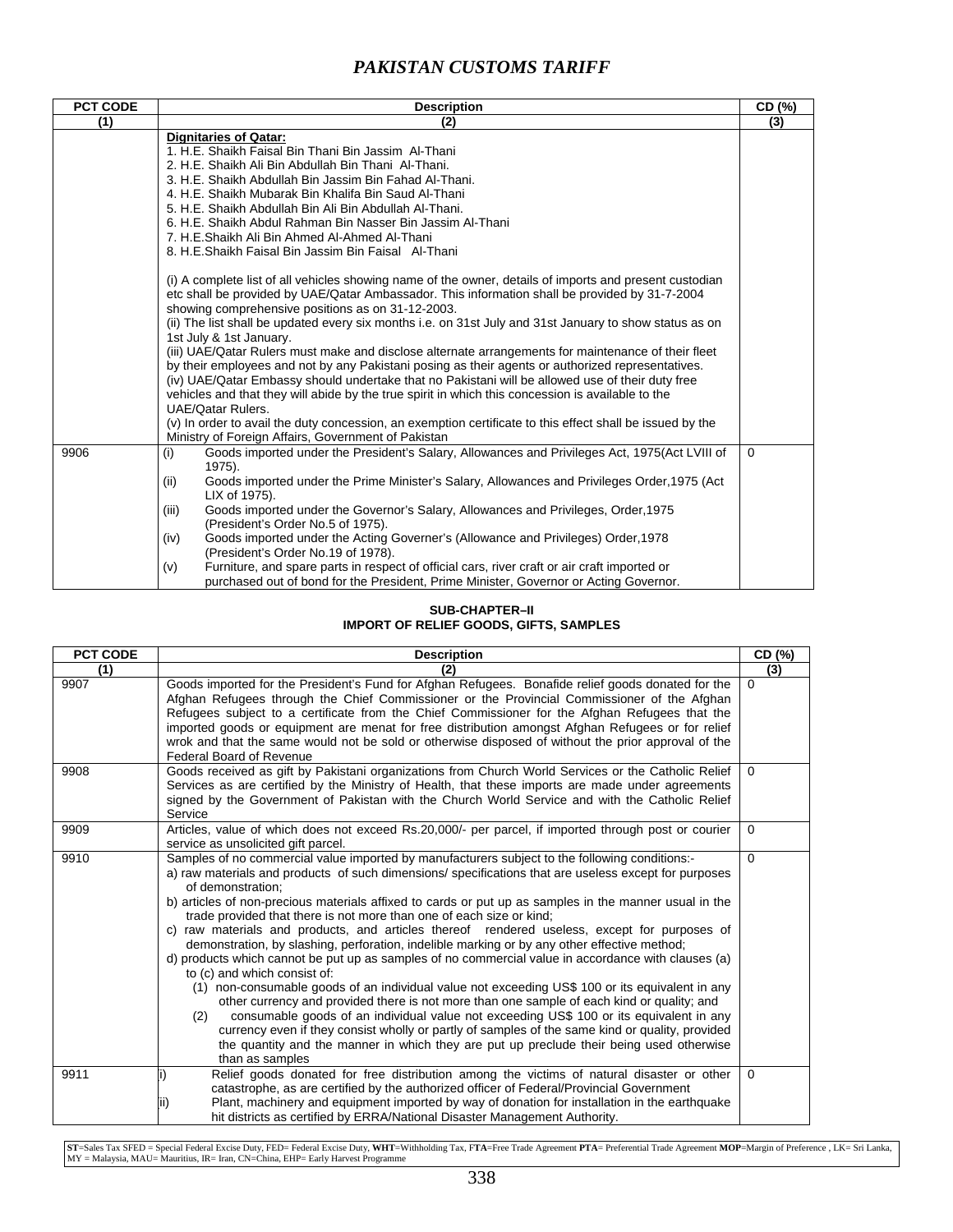#### **SUB-CHAPTER III IMPORTS BY CHARITABLE, EDUCATIONAL, SCIENTIFIC INSTITUTIONS AND HOSPITALS.**

### **ote N**

For the purpose of sub-chapter III the expression:

- (i) "Charitable Institution" and "Charitable non-profit making institution" means an institution approved for the purpose of section 2(36C) of the Income Tax Ordi nance, 2001;
- (ii) "Gifts or Donations" include goods other than vehicles of chapter 87 of the First Schedule to the said Act, donated by the donors residing abroad. However, ambulances received as gift or donation from abroad shall be eligible for the benefit provided that the same are imported as per Serial No. 116 of Customs General Order No.12 of 2002, dated the 15th June, 2002; and
- (iii) "Competent Authority" means:
	- (i) in case of educational and research institutions falling in the jurisdiction of the Federal Government, the Ministry of Education or Ministry of Science & Technology or any other relevant Ministry of the Federal Government;
	- (ii) in case of an institution falling within the jurisdiction of a Provincial Government, the Director of Education or Technical Education or Public
	- Institution or any other relevant authority of the Provincial Government; and
	- (iii) in case of a university recognized by the University Grants Commission, the Registrar of the University.

| <b>PCT CODE</b> | <b>Description</b>                                                                                                                                                                                                                                                                                                                                                                                                                                                                                                                                                                                                                                                                                                                                                                                                                                                                                                                                                                                                                                                                                                                                                                                                                                                                                                                                                                                | CD (%)   |
|-----------------|---------------------------------------------------------------------------------------------------------------------------------------------------------------------------------------------------------------------------------------------------------------------------------------------------------------------------------------------------------------------------------------------------------------------------------------------------------------------------------------------------------------------------------------------------------------------------------------------------------------------------------------------------------------------------------------------------------------------------------------------------------------------------------------------------------------------------------------------------------------------------------------------------------------------------------------------------------------------------------------------------------------------------------------------------------------------------------------------------------------------------------------------------------------------------------------------------------------------------------------------------------------------------------------------------------------------------------------------------------------------------------------------------|----------|
| (1)             | (2)                                                                                                                                                                                                                                                                                                                                                                                                                                                                                                                                                                                                                                                                                                                                                                                                                                                                                                                                                                                                                                                                                                                                                                                                                                                                                                                                                                                               | (3)      |
| 9912            | Following goods imported by Abdul Sattar Edhi Foundation and Bilques Edhi Foundation, subject to<br>furnishing of a certificate by Maulana Abdul Sattar Edhi son of Haji Abdul Shakoor Edhi at the time of<br>import of each consignment to the effect that the goods are meant for use by Edi Foundation or, as the<br>case may be, by Bilquis Edhi Foundation. (In the case of goods at serial No. 14,15,16, the words "Edhi<br>Foundation" or "as the case may be, Bilquis Edhi Foundation "are inscribed at some prominent place<br>on the body of each vehicle, aeroplane or helicopter);<br>1. Butter oil(04.05)<br>2. Rice(10.06)<br>3. Grains(10.07)<br>4. Cooking oil(Chapter 15)<br>5. Vitamins(29.36)<br>6. Hormones.(29.37)<br>7. Pencillin (29.41)<br>8. Medicaments (30.04)<br>9. Waddings, guaze, bandages and similar articles (for example,<br>dressings, adhesive plaster, poultices) impregnated or coated<br>with pharmaceutical substances. (30.05)<br>10. Pharmaceutical goods (30.06)<br>11. Worn clothing (63.09)<br>12. Wireless transmission apparatus (85.15)<br>13. Wireless reception apparatus. (85.27)<br>14. Ambulances.(87.03)<br>15. Mobile radiological units(87.05)<br>16. Helicopters, aeroplanes (88.02)<br>17. Parts of helicopters and aeroplanes (Respective headings)<br>18. Instruments and appliances used in medical or surgical<br>sciences.(90.18) | $\Omega$ |
|                 | 19. Orthopaedic appliances, including crutches, surgical belts and trusses; splints and other fracture<br>appliances, artificial parts of the body, hearing aids and other appliances which are worn or<br>carried, or implanted in the body, to compensate for a defect or disability (90.21)<br>20. Apparatus based on the use of X-rays for medical or surgical uses, control panels and desks,<br>screens, examination or treatment tables, chairs and the like(90.22).                                                                                                                                                                                                                                                                                                                                                                                                                                                                                                                                                                                                                                                                                                                                                                                                                                                                                                                       |          |
| 9913            | Gifts or donations received by a charitable non-profit making hospital or institution, solely for the<br>purpose of advancing the declared objectives of such hospital or institution, subject to the following<br>conditions, namely:-<br>(i) no condition is attached to the gift or donation by the donor and the receiving institution or hospital<br>is at liberty to use the same in accordance with its declared objectives; and<br>(ii) the receiving institution or hospital furnishes an undertaking in writing to the respective Collector of<br>Customs to the effect that such gifts or donations will not be sold, utilized or disposed of otherwise<br>than for the purpose for which the same have been received and binds itself to pay the leviable<br>duties in the event of a breach of the undertaking.                                                                                                                                                                                                                                                                                                                                                                                                                                                                                                                                                                      | $\Omega$ |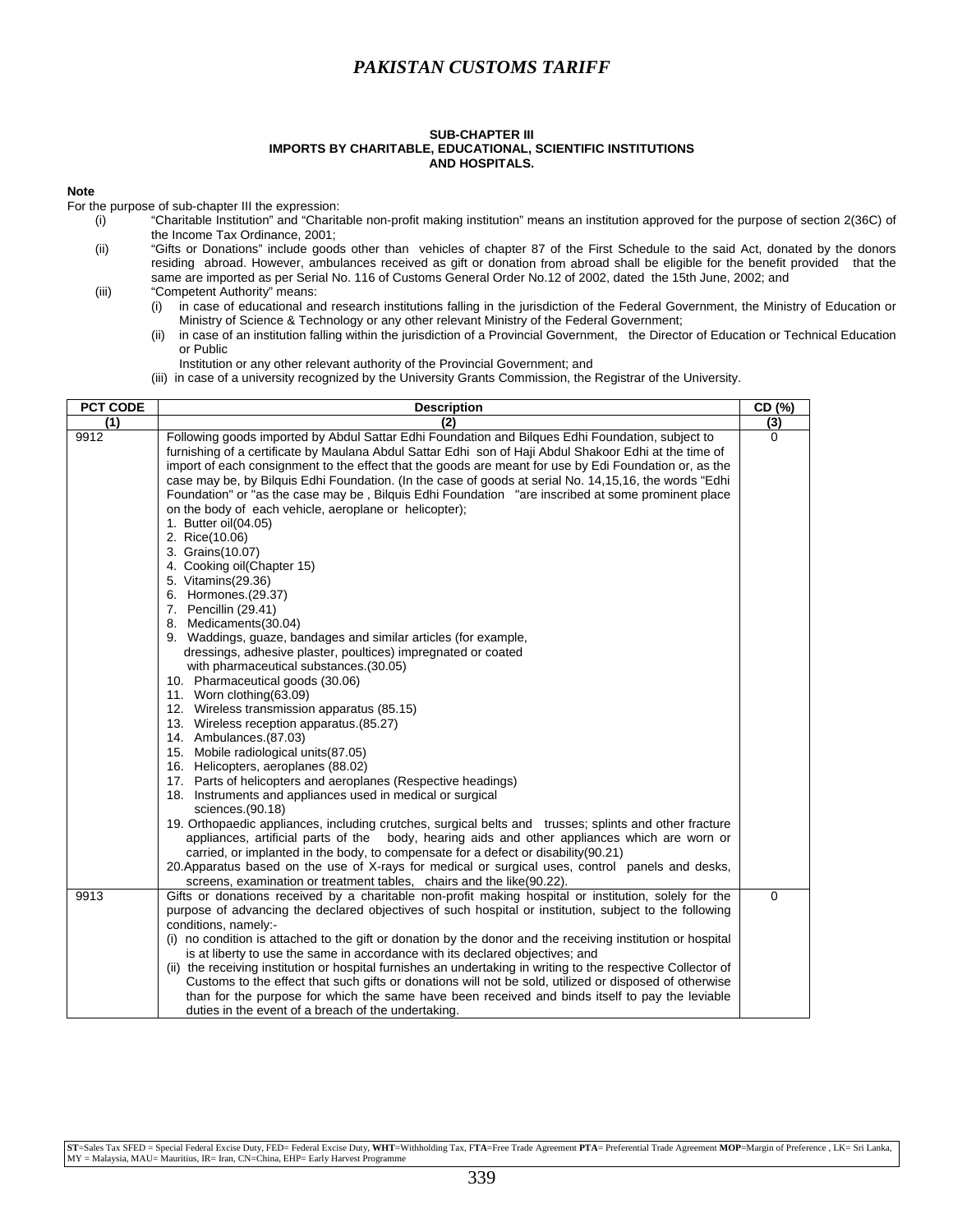| <b>PCT CODE</b> | <b>Description</b>                                                                                                                                                                                                                                                                                                                                                                                                                                                                                                                                                                                                                                                                                                                                                                                                                              | CD (%) |
|-----------------|-------------------------------------------------------------------------------------------------------------------------------------------------------------------------------------------------------------------------------------------------------------------------------------------------------------------------------------------------------------------------------------------------------------------------------------------------------------------------------------------------------------------------------------------------------------------------------------------------------------------------------------------------------------------------------------------------------------------------------------------------------------------------------------------------------------------------------------------------|--------|
| (1)             | (2)                                                                                                                                                                                                                                                                                                                                                                                                                                                                                                                                                                                                                                                                                                                                                                                                                                             | (3)    |
| 9914            | Equipment, apparatus, reagents, disposables and spares, imported by: -<br>(i) charitable non profit making institutions operating hospitals of fifty beds or more; and<br>(ii) hospitals run by the Federal Government or a Provincial Government,-<br>Subject to the following conditions: -<br>(a) the importing institution or hospital furnishes an undertaking in writing to the respective Collector of<br>Customs to the effect that such equipment, apparatus, reagents, disposable and spares will not be<br>sold, utilized or disposed of otherwise than for the purpose for which the same have been imported<br>and binds itself to pay the leviable duty and sales tax in the event of breach of the undertaking.<br>(b) the importing institution operating a hospital of fifty beds or more shall furnish a proof thereof to the | 0      |
| 9915            | satisfaction of the respective Collector of Customs.<br>Goods imported by or donated to non profit making educational and research institutions subject to the<br>following conditions:<br>(i) the imported goods have an educational and scientific character;<br>(ii) the importing or receiving institutions are recognized, aided or run by the Federal Government or<br>a Provincial Government, a City Government or a District Government;<br>(iii) the importing or receiving institution shall produce a certificate from the competent authority that -<br>(a) goods of equivalent educational and scientific value are not produced in Pakistan; and<br>(b) the imported goods will be used exclusively under the control and responsibility of the importing or<br>receiving institution.                                           |        |

### **SUB-CHAPTER-IV**

### **IMPORT OF REPLACEMENT GOODS**

| <b>PCT CODE</b> | <b>Description</b>                                                                                                                                                                                                                                                                                                                                                                                                                                                                                                                                                                                                                                                                                                                                                                                                                                                                                                                                                                                                                                           | CD (%) |
|-----------------|--------------------------------------------------------------------------------------------------------------------------------------------------------------------------------------------------------------------------------------------------------------------------------------------------------------------------------------------------------------------------------------------------------------------------------------------------------------------------------------------------------------------------------------------------------------------------------------------------------------------------------------------------------------------------------------------------------------------------------------------------------------------------------------------------------------------------------------------------------------------------------------------------------------------------------------------------------------------------------------------------------------------------------------------------------------|--------|
| 11              |                                                                                                                                                                                                                                                                                                                                                                                                                                                                                                                                                                                                                                                                                                                                                                                                                                                                                                                                                                                                                                                              | (3)    |
| 9916            | Goods supplied free of cost as replacement of identical goods previously imported including goods<br>imported within warranty period not exceeding one year or such extended period as allowed by the<br>Collector of Customs, subject to the following conditions:-<br>(i) the goods were imported in pursuance of firm contract of sale, and not under a contract of sale or<br>return, on approval; on consignment for sale or on similar terms;<br>(ii) the goods at the time of importation were not in accordance with the terms of contract in respect of<br>their description, quality, state or condition or had been damaged or defected;<br>(iii) the goods were not used except in circumstances in which limited use was indispensable to reveal<br>any inherent defect in the imported goods or to establish that they do not conform to the conditions of<br>the contract:<br>(iv) if the goods are returned abroad, they are returned to the supplier and if they are not returned,<br>they are deposited with customs for further disposal. |        |

#### **SUB-CHAPTER-V IMPORTS MADE BY THE UNITS LOCATED IN EXPORTS PROCESSING ZONES (EPZ)**

| <b>PCT CODE</b> | <b>Description</b>                                                                                                                                                                                                                                                                                                                                                                    | CD (%) |
|-----------------|---------------------------------------------------------------------------------------------------------------------------------------------------------------------------------------------------------------------------------------------------------------------------------------------------------------------------------------------------------------------------------------|--------|
| (1)             |                                                                                                                                                                                                                                                                                                                                                                                       |        |
| 9917            | Goods imported into and exported (except to tariff area of Pakistan) from the Export Processing Zones<br>established under the Export Processing Zone Authority Ordinance, 1980 (IV of 1980) and any<br>enactment relating to Gwadar Special Economic Zone, subject to such conditions, limitations and<br>restrictions as the Federal Board of Revenue may impose from time to time. |        |

### **SUB-CHAPTER-VI TEMPORARY IMPORT OR EXPORT**

| <b>PCT CODE</b> | <b>Description</b>                                                                                                                                                                                                                                                                                                                                                                                                                                                                                                                                                                                                                                                                                                                                                                                                                                                                        | CD (%) |
|-----------------|-------------------------------------------------------------------------------------------------------------------------------------------------------------------------------------------------------------------------------------------------------------------------------------------------------------------------------------------------------------------------------------------------------------------------------------------------------------------------------------------------------------------------------------------------------------------------------------------------------------------------------------------------------------------------------------------------------------------------------------------------------------------------------------------------------------------------------------------------------------------------------------------|--------|
| (1)             | (2)                                                                                                                                                                                                                                                                                                                                                                                                                                                                                                                                                                                                                                                                                                                                                                                                                                                                                       | (3)    |
| 9918            | Goods not produced or manufactured in Pakistan which are re-imported by industrial concerns after<br>having been exported and have not undergone any process outside Pakistan since their exportation.<br>In case the goods have undergone any alterations, renovations, addition or repairs prior to their re-<br>import into Pakistan, the cost incurred on such alterations, renovations, additions or repairs (excluding<br>the element of freight and other incidentals) shall be liable to duty as leviable under its respective PCT<br>heading determined at the time of original import provided the machinery was exported under a<br>contract of alteration, renovation, adddition or repairs and that the supplier and the receiver as well as<br>the make, model, weight and other specifications remain the same as were at the time of the original<br>import of the goods. |        |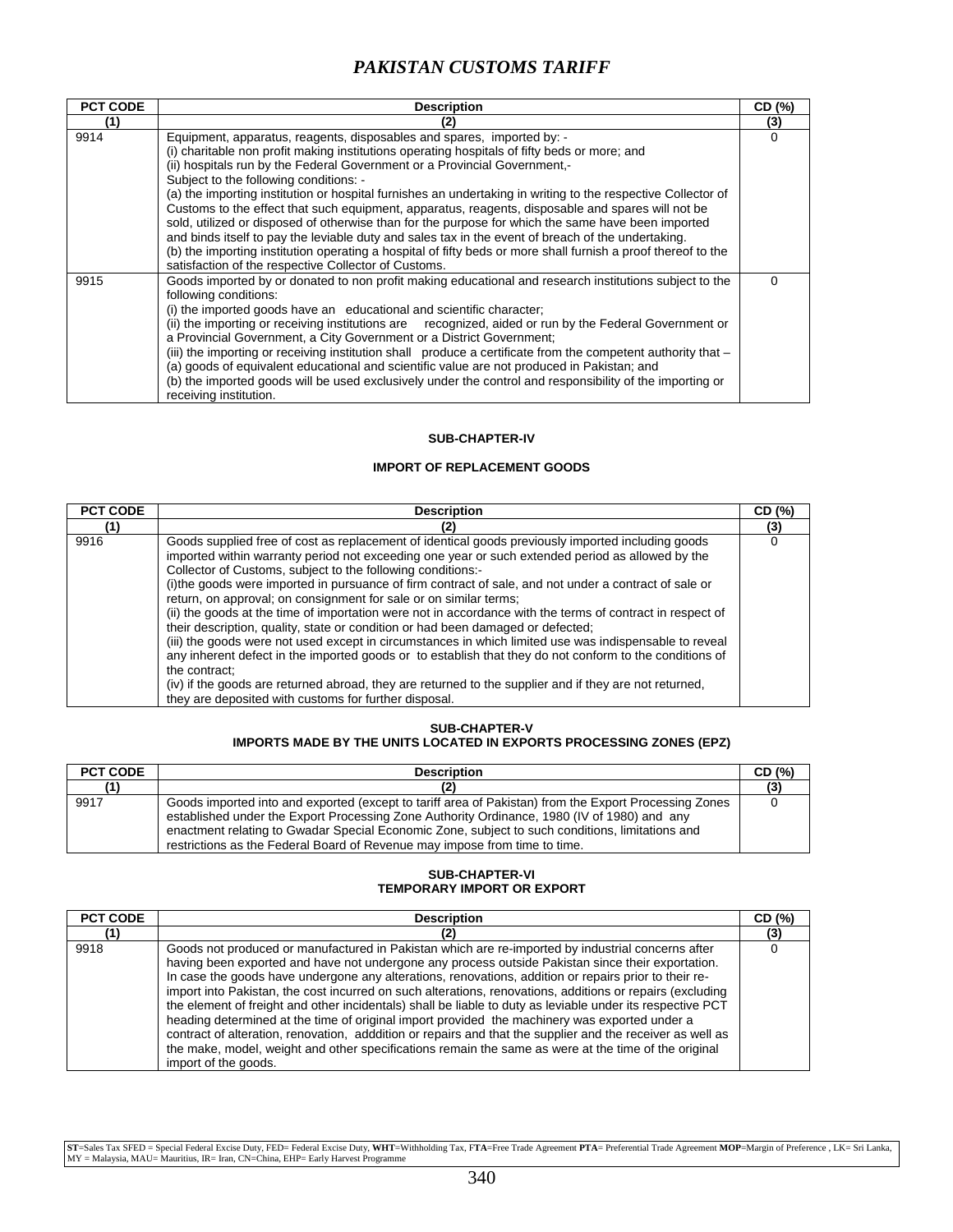| PCT CODE | <b>Description</b>                                                                                                                                                                                                                                                                                                                                                                                                                                                                                                                                                                                                                                                                                                                                                                                                                                                                                                                                                                                                                                                                                                                                                                                                                                                                                                                                                                                                                                                                                                                                                                                                                                                                                                                                                                                        | CD (%)      |
|----------|-----------------------------------------------------------------------------------------------------------------------------------------------------------------------------------------------------------------------------------------------------------------------------------------------------------------------------------------------------------------------------------------------------------------------------------------------------------------------------------------------------------------------------------------------------------------------------------------------------------------------------------------------------------------------------------------------------------------------------------------------------------------------------------------------------------------------------------------------------------------------------------------------------------------------------------------------------------------------------------------------------------------------------------------------------------------------------------------------------------------------------------------------------------------------------------------------------------------------------------------------------------------------------------------------------------------------------------------------------------------------------------------------------------------------------------------------------------------------------------------------------------------------------------------------------------------------------------------------------------------------------------------------------------------------------------------------------------------------------------------------------------------------------------------------------------|-------------|
| (1)      | (2)                                                                                                                                                                                                                                                                                                                                                                                                                                                                                                                                                                                                                                                                                                                                                                                                                                                                                                                                                                                                                                                                                                                                                                                                                                                                                                                                                                                                                                                                                                                                                                                                                                                                                                                                                                                                       | (3)         |
| 9919     | Goods mentioned below, imported temporarily for a period not exceeding 6 months into Pakistan with<br>a view to subsequent exportation, subject to furnishing of bank guarantee or other security/guarantee<br>as determined by Federal Board of Revenue equivalent to customs duty chargeable at the rates<br>specified in Chapter 1 to 97 of the lst Schedule to the Act for such goods and other taxes leviable<br>thereon.<br>1. Packing material used or required to be used as external or internal covering of goods, or as<br>holders of goods, or as holders on which goods rolled, wound or attached provided such material do<br>not change their original shape or form. Packing material if imported filled, it may be re-exported<br>empty, and if imported empty it may be re-exported filled.<br>2. Machinery and equipment for repair imported by manufacturer or authorized agents based in<br>Pakistan, representing foreign manufacturers duly registered with the Sales Tax Authorities, having in<br>house facility for repair, Refurbishment or value addition of machinery.<br>3. Professional equipment imported by scientists, IT experts, technicians, doctors, engineers, etc.<br>either imported in their own name or in the name of the company in Pakistan for which these are<br>imported.<br>4. Tubes or cops of metal plastic or other durable material which are imported wrapped with yarn.<br>5. Goods imported for demonstration, display, test or trial purposes.<br>6. Dry fruits imported from Afghanistan.                                                                                                                                                                                                                                                      | $\Omega$    |
| 9920     | Goods mentioned below, imported temporarily into Pakistan with a view to subsequent exportation,<br>furnishing of undertaking/bond by the importers as well as their sponsoring Ministry/<br>subject to<br>Department/ Embassy:<br>1. Excavation equipment and consumable stores imported by a foreign archaeological mission to<br>whom a license for archaeological excavation has been granted by the Federal Government or a<br><b>Provincial Government.</b><br>2. Scientific and educational equipment imported for Scientific, educational or cultural seminars in<br>Pakistan on the recommendation of the concerned Ministry.<br>3. Goods imported for display at international or single country exhibition organized by foreign<br>missions or imported by or through the Ministry of Commerce or the Ministry of Foreign Affairs.<br>4. Machinery imported by the representatives of foreign commercial firms for demonstration purposes<br>imported by or through the Ministry of Commerce or the Ministry of Foreign Affairs.<br>5. Equipment and materials imported by foreign nationals such as journalists, press photographers,<br>members of television teams, broadcasting units and film companies subject to endorsement on their<br>passports. The duties shall be charged if such importer fails to prove their re-export at the time of<br>departure.<br>6. Equipment, materials and special food stuff imported by mountaineering expeditions. In case the<br>equipment and material is not exported the expeditions may donate such equipment and produce a<br>certificate from the Secretary of that club to the effect that the equipment and material so imported has<br>been donated by that expedition to that club. Special food stuff can however, be consumed by them. | 0           |
| 9921     | Container for transportation of cargo (PCT No.86.09) if imported by the shipping companies for use<br>on board the ships and for transportation of cargo to and from inland container depots or container<br>freight stations subject to the furnishing of indemnity bond by the shipping lines, equal to the amount<br>of duty and taxes to the respective Collector of Customs. The indemnity bond is to be discharged on<br>receipt of proof of export of the containers.                                                                                                                                                                                                                                                                                                                                                                                                                                                                                                                                                                                                                                                                                                                                                                                                                                                                                                                                                                                                                                                                                                                                                                                                                                                                                                                              | $\mathbf 0$ |
| 9922     | Ship spares, stores and equipment imported for use in ships registered in Pakistan under the<br>Merchant Shipping Act, 1923 (XXI of 1923) subject to the condition that the importer satisfies the<br>respective Collector of Customs that the items imported would be used by such vessels.                                                                                                                                                                                                                                                                                                                                                                                                                                                                                                                                                                                                                                                                                                                                                                                                                                                                                                                                                                                                                                                                                                                                                                                                                                                                                                                                                                                                                                                                                                              | $\mathbf 0$ |

#### **SUB-CHAPTER-VII MISCELLANEOUS**

| <b>PCT CODE</b> | <b>Description</b>                                                                                                                                                                                                                                                                                                      | CD (%) |
|-----------------|-------------------------------------------------------------------------------------------------------------------------------------------------------------------------------------------------------------------------------------------------------------------------------------------------------------------------|--------|
| (1)             | (2)                                                                                                                                                                                                                                                                                                                     | (3)    |
| 9923            | Currency Notes, unused stamps                                                                                                                                                                                                                                                                                           |        |
| 9924            | Eve cornea                                                                                                                                                                                                                                                                                                              |        |
| 9925            | Artificial kidneys, hemodialysis machines, hemodialyzers, A.V. fistula needles, hemodialysis fluids &<br>powder, blood tubing tines for dialysis, reverse osmosis plants for dialysis, double lumen catheter for<br>dialysis, catheters for renal failure patients, peritoneal dialysis solution and cardiac catheters. |        |
| 9926            | Machinery and equipment, not manufactured locally, namely navigational equipment, fish finders,<br>storage and handling equipment, if imported by fish farming or catching stage operators, who will<br>enjoy the status of indirect exporters.                                                                         |        |
| 9927            | Pharmaceutical raw materials if imported for manufacture of contraceptives in accordance with the<br>input out put ratios determined by the Directorate of Input Output Co-efficient Organization.<br>Contraceptives and accessories thereof.                                                                           |        |
| 9928            | Omitted.                                                                                                                                                                                                                                                                                                                |        |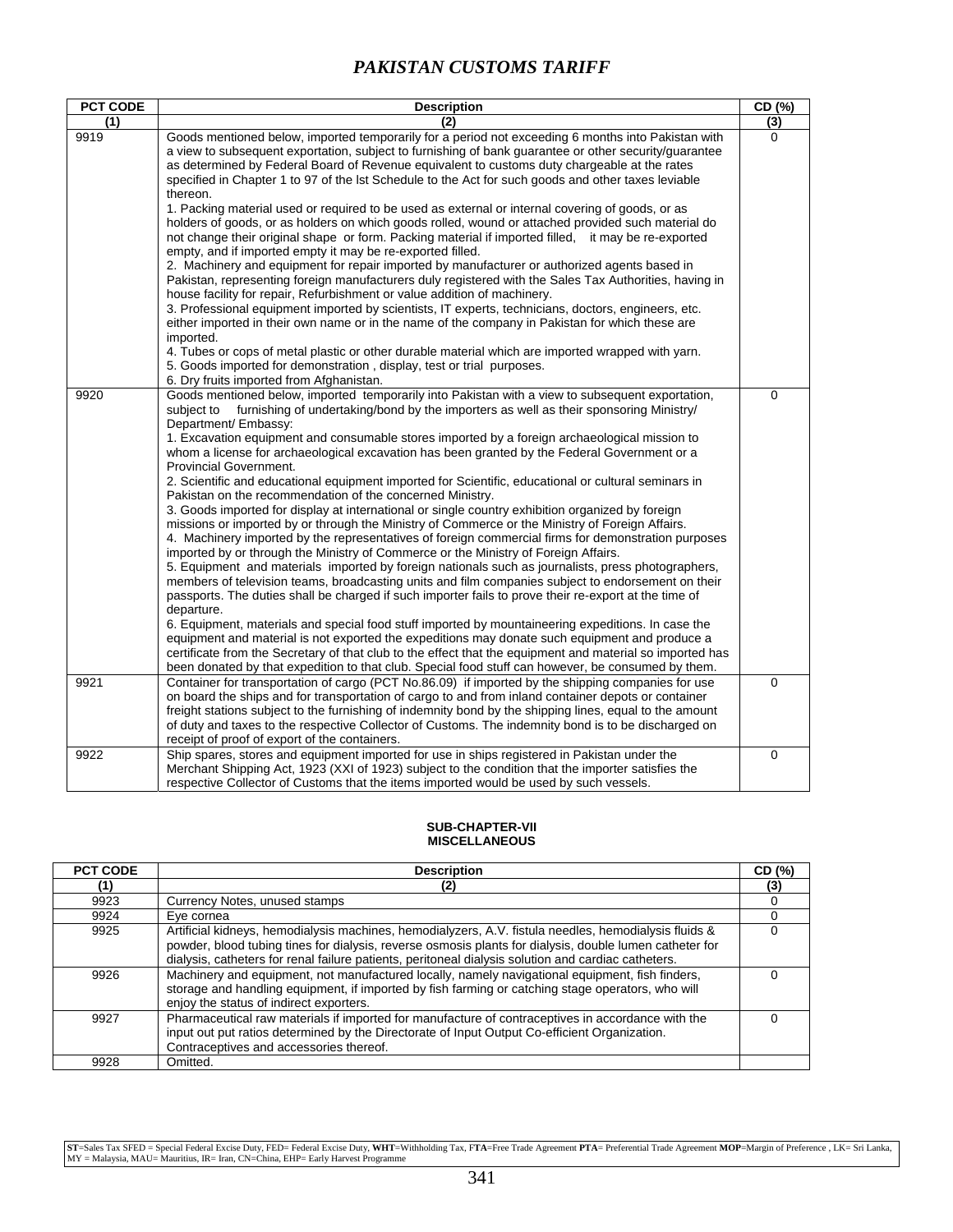| <b>PCT CODE</b> | <b>Description</b>                                                                                      | CD (%)      |
|-----------------|---------------------------------------------------------------------------------------------------------|-------------|
| (1)             | (2)                                                                                                     | (3)         |
| 9929            | Goods mentioned below if imported in accordance with the conditions and procedures laid down in         | $\Omega$    |
|                 | Import and Export of Gold, Gold Jewellery and Gemstones Order, 2001 as amended from time to time,       |             |
|                 | notified vide Ministry of Commerce's SRO 266(I)/2001 dated 7th May, 2001.                               |             |
|                 | i) Pearls                                                                                               |             |
|                 | ii) Gold                                                                                                |             |
|                 | iii) Un-cut precious and semi preceious stones                                                          |             |
|                 | iv) Polished semi precious stones                                                                       |             |
|                 | v) Jewelry casting powder                                                                               |             |
|                 | vi) Moulding rubber                                                                                     |             |
|                 | vii) Injection wax                                                                                      |             |
|                 | viii) Jewelry casting machines and assessories                                                          |             |
|                 | ix) Rhodium-plating solution concentrate                                                                |             |
|                 | x) Bright and chrome lacquering solution                                                                |             |
|                 | xi) Steel balls and pins (different sizes) used for polishing.                                          |             |
|                 | xii) Diamond cutting tools (different sizes)                                                            |             |
|                 | xiii) Alloys of silver copper and sinc for mixing in 24 ct. gold                                        |             |
|                 | xiv) Mounts and findings of gold, silver and platinum jewelry.                                          |             |
| 9930            | Any goods, including vehicles, specified in the First schedule to the Customs Act, 1969 (IV of 1969)    | 0           |
|                 | imported by Federal/Provincial/ Local Government Departments, Muncipal bodies and Development           |             |
|                 | authorities subject to the condition that the goods are donoted to the importers for use in an approved |             |
|                 | foreign grant funded project under a proper grant relating to Capital Aid-Technical Assistant           |             |
|                 | Agreement signed between the Government of Pakistan and a foreign government or agency subject          |             |
|                 | to concurrence of the Federal Board of Revenue.                                                         |             |
| 9931            | Ground handling equipments, service and operation vehicles, catering equipment and fuel trucks not      | 0           |
|                 | manufacted locally, imported by domestic airlines or by any other service company to which a licence    |             |
|                 | has been issued by the Civil Aviation Authority for such purposes.                                      |             |
| 9932            | Heing, zeera and other medicnal herbs, if imported temporarily into Pakistan from Afghanistan with a    | $\mathbf 0$ |
|                 | view to subsequent exportation.                                                                         |             |
| 9933            | Omitted.                                                                                                |             |
| 9934<br>9935    | Omitted.<br>Omitted.                                                                                    |             |
| 9936            | Omitted.                                                                                                |             |
| 9937            |                                                                                                         | 0           |
|                 | Folowing items relating to disabled persons:-<br>(1) Wheel chairs.                                      |             |
|                 | (2) Artificial human parts.                                                                             |             |
|                 | (3) Hearing aids (all types and kinds)                                                                  |             |
|                 | (4) Hearing assessment equipment:                                                                       |             |
|                 | (i) audio meters (ii) tympanometer(iii) ABR(iv) Oto acoustic emission                                   |             |
|                 |                                                                                                         |             |
|                 | (5) Cochlear implants system.                                                                           |             |
|                 |                                                                                                         |             |
|                 |                                                                                                         |             |
|                 | (6) Asociated devices and materials:                                                                    |             |
|                 | (i) Hearing aid batteries $# 675, 13, 10, 5, 312$ . (ii) 2 pin and 3 pin cords                          |             |
|                 | (iii) Ear mold material (iv) Soft/hard mold fabrication material                                        |             |
|                 | (v) Ear impression taking material (vi) Manufacturing equipment related to above items.                 |             |
|                 | (7) Hearing impairment/deaf related:                                                                    |             |
|                 | (i) Printed material (ii) Software (iiii)Computer cards                                                 |             |
|                 |                                                                                                         |             |
|                 | (8) Programming software and hardware.                                                                  |             |
|                 |                                                                                                         |             |
|                 | (9) Items used for rehabilitation of blind persons:                                                     |             |
|                 | (i) Sixer & eighter for Braille writing.                                                                |             |
|                 | (ii) Braille board for alphabet writing.                                                                |             |
|                 | (iii) 4/6/9/27/36 Liner frames.                                                                         |             |
|                 | (iv) Perkins brailler machine.                                                                          |             |
|                 | (v) Mathematics slates for blind.                                                                       |             |
|                 | (vi) Abacus frames (maths).                                                                             |             |
|                 | (vii) White cane.                                                                                       |             |
|                 | (viii) Thermofoam duplicating machine.                                                                  |             |
|                 | (ix) Manila paper for duplication.                                                                      |             |
|                 | (x) Every card for brail writing.                                                                       |             |
|                 | (xi) Magnifier glasses for low vision.                                                                  |             |
|                 | (xii) Brail printing press.                                                                             |             |
|                 |                                                                                                         |             |